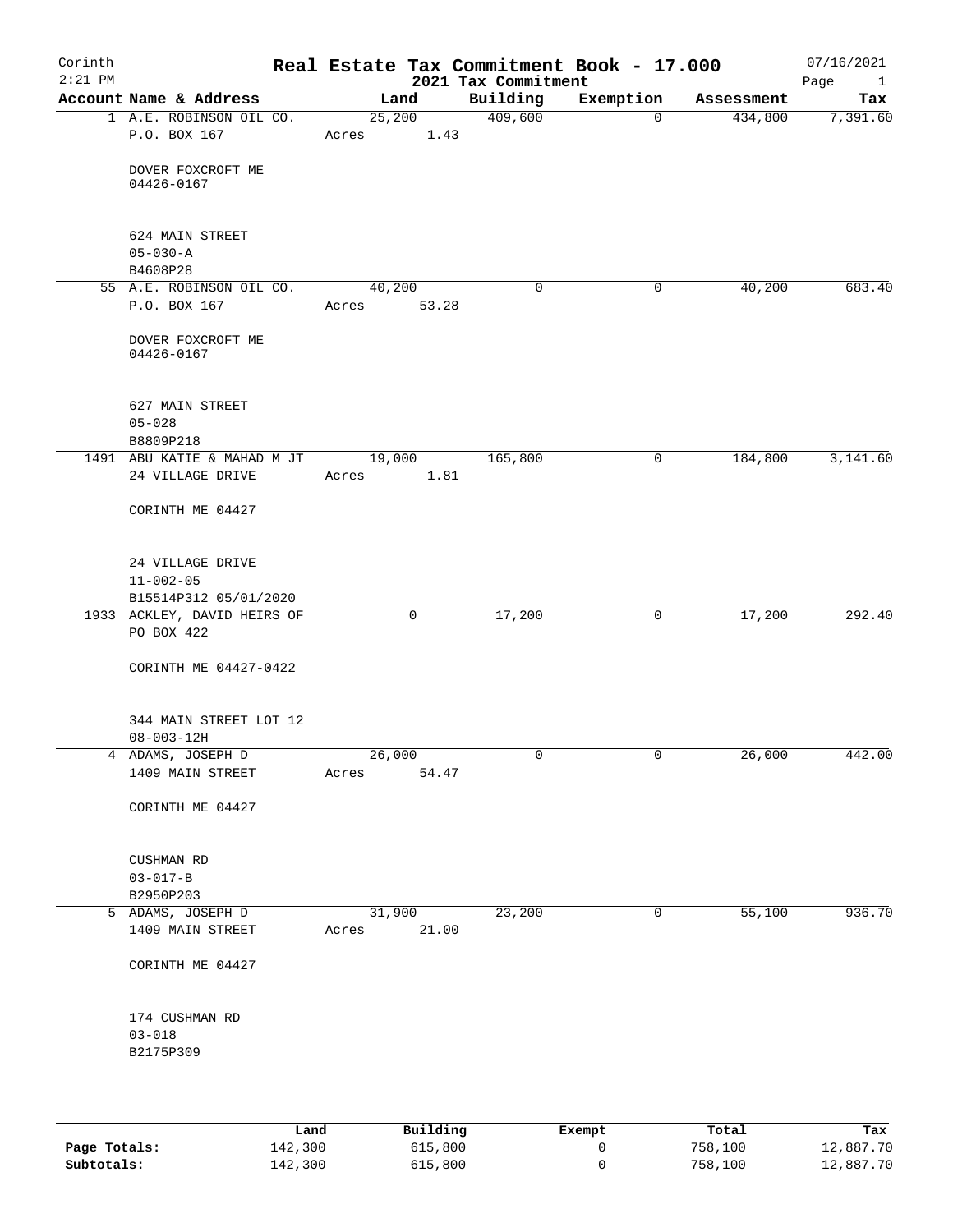| Corinth<br>$2:21$ PM |                                                          |       |        | 2021 Tax Commitment | Real Estate Tax Commitment Book - 17.000 |            | 07/16/2021<br>Page<br>2 |
|----------------------|----------------------------------------------------------|-------|--------|---------------------|------------------------------------------|------------|-------------------------|
|                      | Account Name & Address                                   |       | Land   | Building            | Exemption                                | Assessment | Tax                     |
|                      | 6 ADAMS, JOSEPH D                                        |       | 22,800 | 7,900               | $\Omega$                                 | 30,700     | 521.90                  |
|                      | 1409 MAIN STREET                                         | Acres | 39.00  |                     |                                          |            |                         |
|                      | CORINTH ME 04427                                         |       |        |                     |                                          |            |                         |
|                      | MAIN STREET                                              |       |        |                     |                                          |            |                         |
|                      | $03 - 036$<br>B2253P160                                  |       |        |                     |                                          |            |                         |
|                      | 7 ADAMS, JOSEPH D                                        |       | 18,300 | 0                   | $\mathbf 0$                              | 18,300     | 311.10                  |
|                      | 1409 MAIN STREET                                         | Acres | 7.50   |                     |                                          |            |                         |
|                      | CORINTH ME 04427                                         |       |        |                     |                                          |            |                         |
|                      | MAIN STREET                                              |       |        |                     |                                          |            |                         |
|                      | $03 - 043$                                               |       |        |                     |                                          |            |                         |
|                      | B2793P111                                                |       |        |                     |                                          |            |                         |
|                      | 8 ADAMS, JOSEPH D                                        |       | 29,100 | 83,700              | 22,500                                   | 90,300     | 1,535.10                |
|                      | 1409 MAIN STREET                                         | Acres | 31.50  |                     | 01 HOMESTED EXEMPTION                    |            |                         |
|                      | CORINTH ME 04427                                         |       |        |                     |                                          |            |                         |
|                      | 1409 MAIN STREET                                         |       |        |                     |                                          |            |                         |
|                      | $03 - 044$                                               |       |        |                     |                                          |            |                         |
|                      | B2175P309                                                |       |        |                     |                                          |            |                         |
|                      | 912 ADAMS, RANDY L. &<br>CHRYSTAL A. LIVING<br>TRUST     |       | 33,400 | 16,500              | 0                                        | 49,900     | 848.30                  |
|                      | MCLAUGHLIN, JEFFREY D<br>89 LAKE ROAD                    | Acres | 60.80  |                     |                                          |            |                         |
|                      | LEVANT ME 04456                                          |       |        |                     |                                          |            |                         |
|                      | LEDGE HILL ROAD                                          |       |        |                     |                                          |            |                         |
|                      | $04 - 027$<br>B12682P218 12/14/2011 B9989P313 06/13/2005 |       |        |                     |                                          |            |                         |
|                      | 9 ADAMS, ROLAND &                                        |       | 0      | 10,000              | 10,000                                   | 0          | 0.00                    |
|                      | ADAMS, BETTE                                             |       |        |                     | 01 HOMESTED EXEMPTION                    |            |                         |
|                      | 57 BEANS MILL ROAD                                       |       |        |                     |                                          |            |                         |
|                      | CORINTH ME 04427 3109                                    |       |        |                     |                                          |            |                         |
|                      | 57 BEANS MILL RD<br>$07 - 020 - 02H$                     |       |        |                     |                                          |            |                         |
|                      | 320 ADAMS, SCOTT L                                       |       | 17,200 | 100,800             | 22,500                                   | 95,500     | 1,623.50                |
|                      | ADAMS, DIANE E                                           | Acres | 1.73   |                     | 01 HOMESTED EXEMPTION                    |            |                         |
|                      | 308 HUDSON RD                                            |       |        |                     |                                          |            |                         |
|                      | CORINTH ME 04427                                         |       |        |                     |                                          |            |                         |
|                      | 308 HUDSON ROAD<br>$12 - 009 - B$                        |       |        |                     |                                          |            |                         |
|                      | B11861P50 07/28/2009                                     |       |        |                     |                                          |            |                         |
|                      |                                                          |       |        |                     |                                          |            |                         |

|              | Land    | Building | Exempt | Total     | Tax       |
|--------------|---------|----------|--------|-----------|-----------|
| Page Totals: | 120,800 | 218,900  | 55,000 | 284,700   | 4,839.90  |
| Subtotals:   | 263,100 | 834,700  | 55,000 | .,042,800 | 17,727.60 |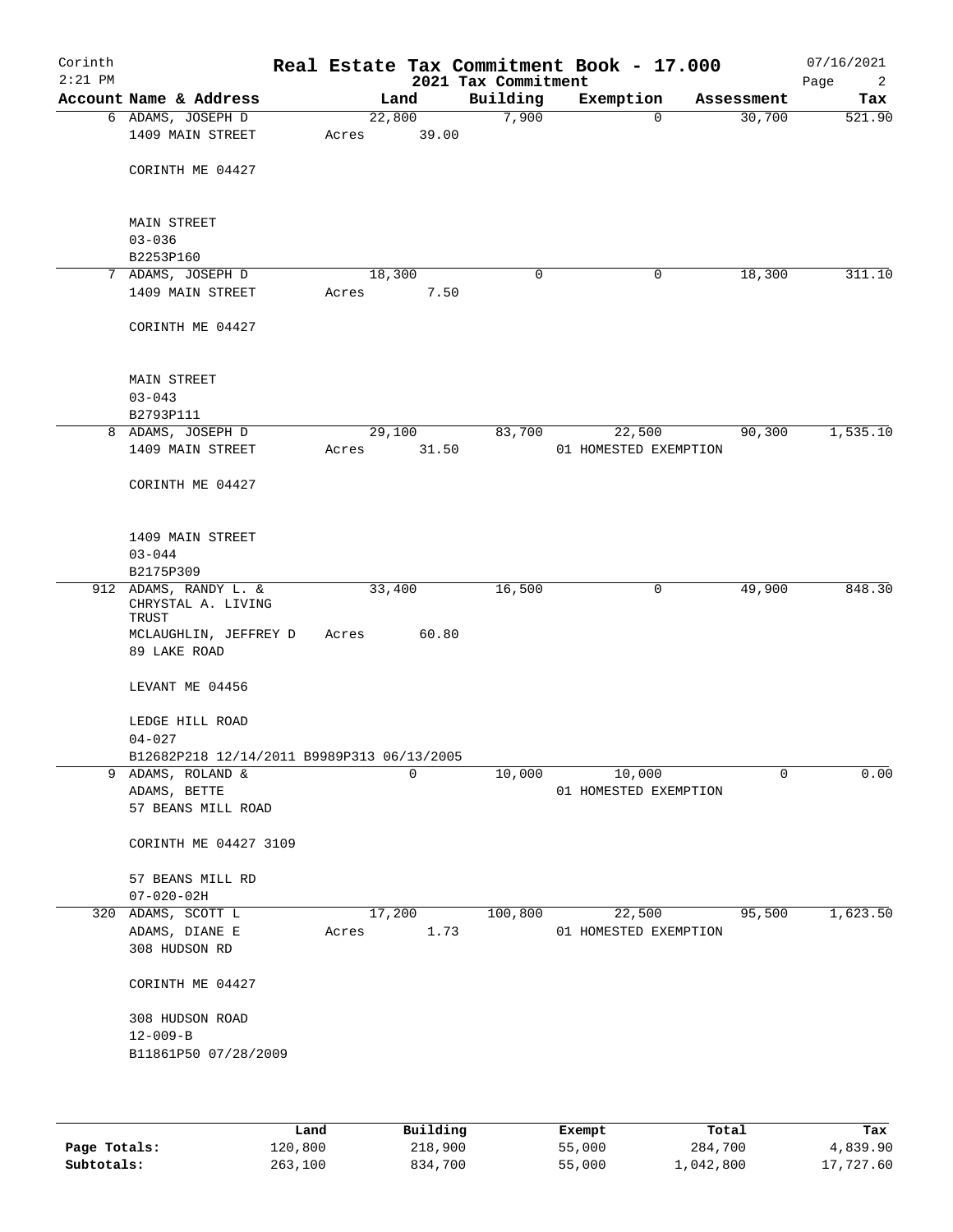| Corinth<br>$2:21$ PM |                                         |        |                | 2021 Tax Commitment | Real Estate Tax Commitment Book - 17.000            |            | 07/16/2021<br>Page<br>$\overline{\mathbf{3}}$ |
|----------------------|-----------------------------------------|--------|----------------|---------------------|-----------------------------------------------------|------------|-----------------------------------------------|
|                      | Account Name & Address                  |        | Land           | Building            | Exemption                                           | Assessment | Tax                                           |
|                      | 10 ADKINS, MARY E<br>280 MCCARD RD      | Acres  | 17,300<br>1.50 | 29,000              | 27,900<br>31 Veteran Widow<br>01 HOMESTED EXEMPTION | 18,400     | 312.80                                        |
|                      | CORINTH ME 04427                        |        |                |                     |                                                     |            |                                               |
|                      | 280 MCCARD ROAD<br>$01 - 020$           |        |                |                     |                                                     |            |                                               |
|                      | B2067P179                               |        |                |                     |                                                     |            |                                               |
|                      | 11 AHEARN, BLANCHE<br>742 MAIN STREET   |        | 0              | 4,700               | 0                                                   | 4,700      | 79.90                                         |
|                      | CORINTH ME 04427                        |        |                |                     |                                                     |            |                                               |
|                      | 742 MAIN STREET<br>$05 - 037 - 01H$     |        |                |                     |                                                     |            |                                               |
|                      | 2049 AHIMSA PROPERTIES, LLC             |        | 48,300         | 559,300             | $\mathbf 0$                                         | 607,600    | 10, 329.20                                    |
|                      | P.O. BOX 35                             | Acres  | 6.16           |                     |                                                     |            |                                               |
|                      | BELFAST ME 04915                        |        |                |                     |                                                     |            |                                               |
|                      | 52 VILLAGE DRIVE<br>$11 - 002 - 15$     |        |                |                     |                                                     |            |                                               |
|                      | B14118P1 04/06/2016                     |        |                |                     |                                                     |            |                                               |
|                      | 47 AKINS, WATIE                         |        | 9,600          | $\mathbf 0$         | 0                                                   | 9,600      | 163.20                                        |
|                      | PO BOX 969                              | Acres  | 1.59           |                     |                                                     |            |                                               |
|                      | MATTAPOISETTE MA 02739                  |        |                |                     |                                                     |            |                                               |
|                      | PINEWOOD DRIVE                          |        |                |                     |                                                     |            |                                               |
|                      | $06 - 023 - 09$<br>B10768P99 12/06/2006 |        |                |                     |                                                     |            |                                               |
|                      | 45 AKINS, WATIE                         |        | 9,700          | $\mathbf 0$         | 0                                                   | 9,700      | 164.90                                        |
|                      | PO BOX 969                              | Acres  | 1.62           |                     |                                                     |            |                                               |
|                      | MATTAPOISETTE MA 02739                  |        |                |                     |                                                     |            |                                               |
|                      | PINEWOOD DRIVE                          |        |                |                     |                                                     |            |                                               |
|                      | $06 - 023 - 07$<br>B10768P99 12/06/2006 |        |                |                     |                                                     |            |                                               |
|                      | 48 AKINS, WATIE J                       | 43,700 |                | $\mathbf 0$         | $\mathbf 0$                                         | 43,700     | 742.90                                        |
|                      | PO BOX 969                              | Acres  | 96.59          |                     |                                                     |            |                                               |
|                      | MATTAPOISETTE MA 02739                  |        |                |                     |                                                     |            |                                               |
|                      | PINEWOOD DRIVE                          |        |                |                     |                                                     |            |                                               |
|                      | $06 - 023$<br>B8748P188                 |        |                |                     |                                                     |            |                                               |
|                      |                                         |        |                |                     |                                                     |            |                                               |

|              | Land    | Building   | Exempt | Total     | Tax       |
|--------------|---------|------------|--------|-----------|-----------|
| Page Totals: | 128,600 | 593,000    | 27,900 | 693,700   | 11,792.90 |
| Subtotals:   | 391,700 | , 427, 700 | 82,900 | l,736,500 | 29,520.50 |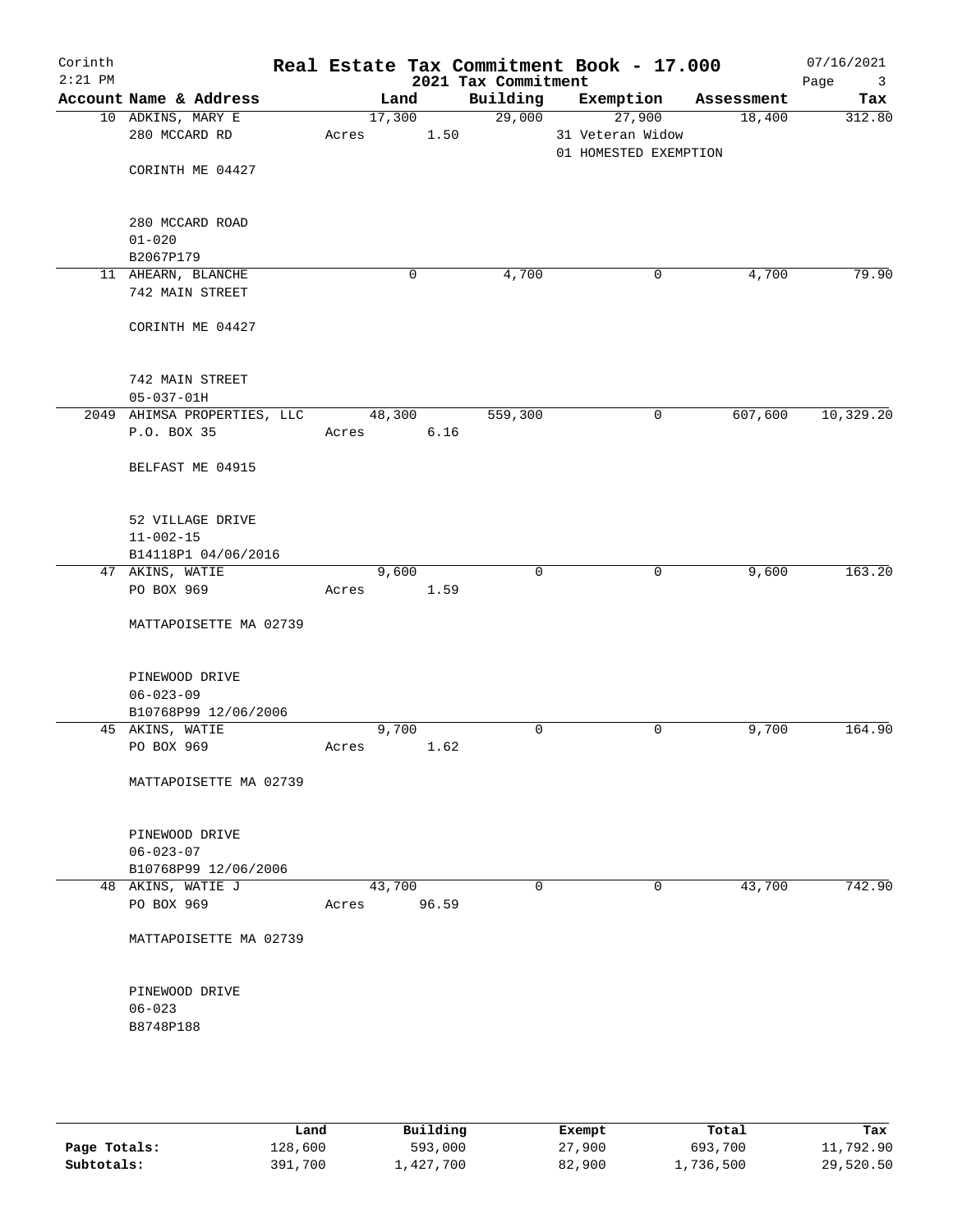| Corinth<br>$2:21$ PM |                                                                          |             | 2021 Tax Commitment | Real Estate Tax Commitment Book - 17.000 |            | 07/16/2021<br>Page<br>$\overline{4}$ |
|----------------------|--------------------------------------------------------------------------|-------------|---------------------|------------------------------------------|------------|--------------------------------------|
|                      | Account Name & Address                                                   | Land        | Building            | Exemption                                | Assessment | Tax                                  |
|                      | 15 ALBERT, MICHAEL & SUSAN                                               | 18,100      | $\Omega$            | $\Omega$                                 | 18,100     | 307.70                               |
|                      | CROZIER, RALPH & ELY                                                     | Acres       | 28.00               |                                          |            |                                      |
|                      | 612 FOSTERTOWN ROAD                                                      |             |                     |                                          |            |                                      |
|                      | WALLKILL NY 12589                                                        |             |                     |                                          |            |                                      |
|                      | CHARLESTON TOWN LINE<br>$10 - 026$                                       |             |                     |                                          |            |                                      |
|                      | B3559P129                                                                |             |                     |                                          |            |                                      |
|                      | 17 ALBERTS, MARGIE A                                                     | 25,200      | 47,400              | 22,500                                   | 50,100     | 851.70                               |
|                      | 47 GRANT RD                                                              | Acres       | 10.70               | 01 HOMESTED EXEMPTION                    |            |                                      |
|                      | CORINTH ME 04427                                                         |             |                     |                                          |            |                                      |
|                      | 47 GRANT ROAD                                                            |             |                     |                                          |            |                                      |
|                      | $05 - 021 - A$                                                           |             |                     |                                          |            |                                      |
|                      | B4444P89                                                                 |             |                     |                                          |            |                                      |
|                      | 2060 ALBRIGHT, CARLA J                                                   | $\mathbf 0$ | 21,200              | 21,200                                   | 0          | 0.00                                 |
|                      | 462 BLACK ROAD                                                           |             |                     | 01 HOMESTED EXEMPTION                    |            |                                      |
|                      | CORINTH ME 04427                                                         |             |                     |                                          |            |                                      |
|                      | 462 BLACK RD                                                             |             |                     |                                          |            |                                      |
|                      | $02 - 031 - 01H$                                                         |             |                     |                                          |            |                                      |
|                      | BMO HO FILEPBOS 05/01/2020                                               |             |                     |                                          |            |                                      |
|                      | 302 ALDINGER, JOHN G<br>ALDINGER, LAURABELLE A Acres<br>1720 NORTH COURT | 19,500      | $\mathbf 0$<br>3.30 | 0                                        | 19,500     | 331.50                               |
|                      | EUSTIS FL 32726                                                          |             |                     |                                          |            |                                      |
|                      | 477 TATE ROAD<br>$06 - 022$                                              |             |                     |                                          |            |                                      |
|                      | B4096P350                                                                |             |                     |                                          |            |                                      |
|                      | 1541 ALEXANDER, DEANNA                                                   | 0           | 44,300              | 22,500                                   | 21,800     | 370.60                               |
|                      | 523 LEDGEHILL ROAD                                                       |             |                     | 01 HOMESTED EXEMPTION                    |            |                                      |
|                      | CORINTH ME 04427                                                         |             |                     |                                          |            |                                      |
|                      | 523 LEDGE HILL ROAD<br>$01 - 040 - 03H$                                  |             |                     |                                          |            |                                      |
|                      | 18 ALEXANDER, LYNN A                                                     | 34,100      | 51,500              | 26,100                                   | 59,500     | 1,011.50                             |
|                      | LOWELL, ALEXI-LAN &<br>SEUMAS & CEILIDH<br>JEANNINE                      | Acres       | 41.00               | 01 HOMESTED EXEMPTION                    |            |                                      |
|                      | 143 BLACK ROAD                                                           |             |                     | 05 Blind                                 |            |                                      |
|                      | CORINTH ME 04427                                                         |             |                     |                                          |            |                                      |
|                      | 143 BLACK RD                                                             |             |                     |                                          |            |                                      |
|                      | $05 - 009 - A$<br>B13556P192 06/11/2014                                  |             |                     |                                          |            |                                      |
|                      |                                                                          |             |                     |                                          |            |                                      |

|              | Land    | Building  | Exempt  | Total     | Tax       |
|--------------|---------|-----------|---------|-----------|-----------|
| Page Totals: | 96,900  | 164,400   | 92,300  | 169,000   | 2,873.00  |
| Subtotals:   | 488,600 | 1,592,100 | 175,200 | 1,905,500 | 32,393.50 |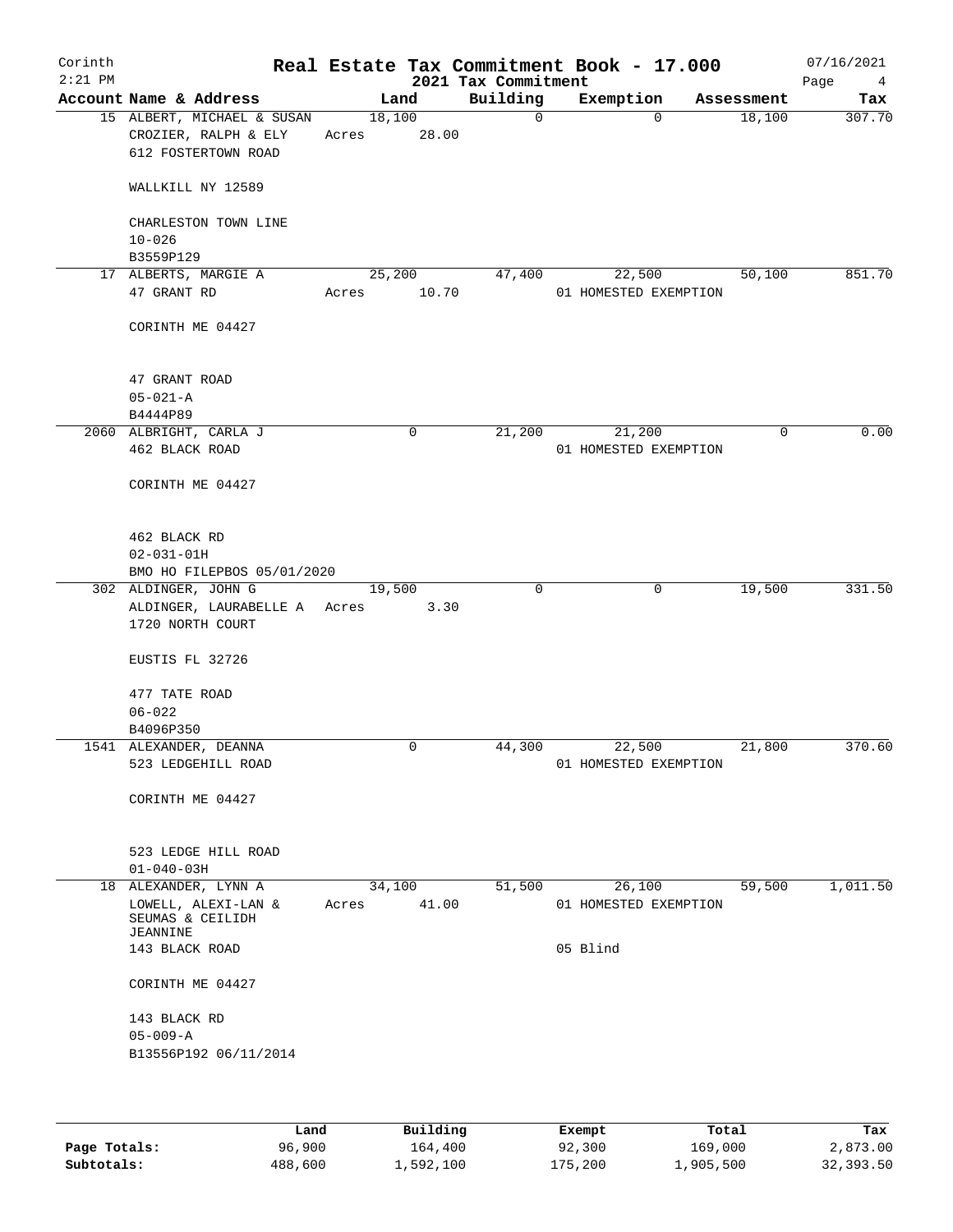| Corinth<br>$2:21$ PM       |                                                                       |                   |       |        |                     | 2021 Tax Commitment | Real Estate Tax Commitment Book - 17.000 |                      | 07/16/2021<br>Page<br>5 |
|----------------------------|-----------------------------------------------------------------------|-------------------|-------|--------|---------------------|---------------------|------------------------------------------|----------------------|-------------------------|
|                            | Account Name & Address                                                |                   |       | Land   |                     | Building            | Exemption                                | Assessment           | Tax                     |
|                            | 852 ALEXANDER, LYNN A<br>LOWELL, ALEXI-LAN &<br>SEUMAS & CEILIDH      |                   | Acres | 15,600 | 9.00                | $\mathbf 0$         | $\mathbf 0$                              | 15,600               | 265.20                  |
|                            | JEANNINE<br>143 BLACK ROAD                                            |                   |       |        |                     |                     |                                          |                      |                         |
|                            | CORINTH ME 04427                                                      |                   |       |        |                     |                     |                                          |                      |                         |
|                            | BLACK RD                                                              |                   |       |        |                     |                     |                                          |                      |                         |
|                            | $05 - 010$                                                            |                   |       |        |                     |                     |                                          |                      |                         |
|                            | B13556P192 06/11/2014<br>853 ALEXANDER, LYNN A                        |                   |       | 11,600 |                     | 0                   | 0                                        | 11,600               | 197.20                  |
|                            | LOWELL, ALEXI-LAN &<br>SEUMAS & CEILIDH<br>JEANNINE<br>143 BLACK ROAD |                   | Acres |        | 3.00                |                     |                                          |                      |                         |
|                            | CORINTH ME 04427                                                      |                   |       |        |                     |                     |                                          |                      |                         |
|                            | BLACK RD                                                              |                   |       |        |                     |                     |                                          |                      |                         |
|                            | $05 - 011$                                                            |                   |       |        |                     |                     |                                          |                      |                         |
|                            | B13556P192 06/11/2014                                                 |                   |       |        |                     |                     |                                          |                      |                         |
|                            | 564 ALLARD, DENNIS                                                    |                   |       | 16,700 |                     | 2,500               | 0                                        | 19,200               | 326.40                  |
|                            | ALLARD, JOYCE M<br>99 STETSON ROAD EAST                               |                   | Acres |        | 1.00                |                     |                                          |                      |                         |
|                            | LEVANT ME 04456                                                       |                   |       |        |                     |                     |                                          |                      |                         |
|                            | 346 MCCARD ROAD                                                       |                   |       |        |                     |                     |                                          |                      |                         |
|                            | $01 - 017 - B$                                                        |                   |       |        |                     |                     |                                          |                      |                         |
| 1959                       | B6920P145 12/22/1998<br>ALLARD, KYLE T                                |                   |       | 27,400 |                     | 27,100              | 0                                        | 54,500               | 926.50                  |
|                            | ALLARD, AMANDA<br>239 CLARK ROAD                                      |                   | Acres |        | 18.15               |                     |                                          |                      |                         |
|                            | KENDUSKEAG ME 04450                                                   |                   |       |        |                     |                     |                                          |                      |                         |
|                            | 693 MUDGETT ROAD<br>$02 - 008 - 01$                                   |                   |       |        |                     |                     |                                          |                      |                         |
|                            | B14678P187 11/27/2017                                                 |                   |       |        |                     |                     |                                          |                      |                         |
|                            | 22 ALLEN, ELAINE D                                                    |                   |       | 14,100 |                     | 55,600              | 0                                        | 69,700               | 1,184.90                |
|                            | 78 EXETER RD                                                          |                   | Acres |        | 0.50                |                     |                                          |                      |                         |
|                            | CORINTH ME 04427                                                      |                   |       |        |                     |                     |                                          |                      |                         |
|                            | 78 EXETER ROAD                                                        |                   |       |        |                     |                     |                                          |                      |                         |
|                            | $14 - 007$                                                            |                   |       |        |                     |                     |                                          |                      |                         |
|                            | B15553P128 06/05/2020                                                 |                   |       |        |                     |                     |                                          |                      |                         |
|                            | 1910 ALLEN, JOHN                                                      |                   |       | 10,900 |                     | 0                   | 0                                        | 10,900               | 185.30                  |
|                            | ALLEN, SUE<br>44 WHITE SCHOOLHOUSE RD                                 |                   | Acres |        | 1.03                |                     |                                          |                      |                         |
|                            | CORINTH ME 04427                                                      |                   |       |        |                     |                     |                                          |                      |                         |
|                            | 23 BRUCE RD                                                           |                   |       |        |                     |                     |                                          |                      |                         |
|                            | $08 - 012 - 27$                                                       |                   |       |        |                     |                     |                                          |                      |                         |
|                            | B14997P43 10/25/2018                                                  |                   |       |        |                     |                     |                                          |                      |                         |
|                            |                                                                       | Land              |       |        | Building            |                     | Exempt                                   | Total                | Tax                     |
| Page Totals:<br>Subtotals: |                                                                       | 96,300<br>584,900 |       |        | 85,200<br>1,677,300 |                     | 0<br>175,200                             | 181,500<br>2,087,000 | 3,085.50<br>35,479.00   |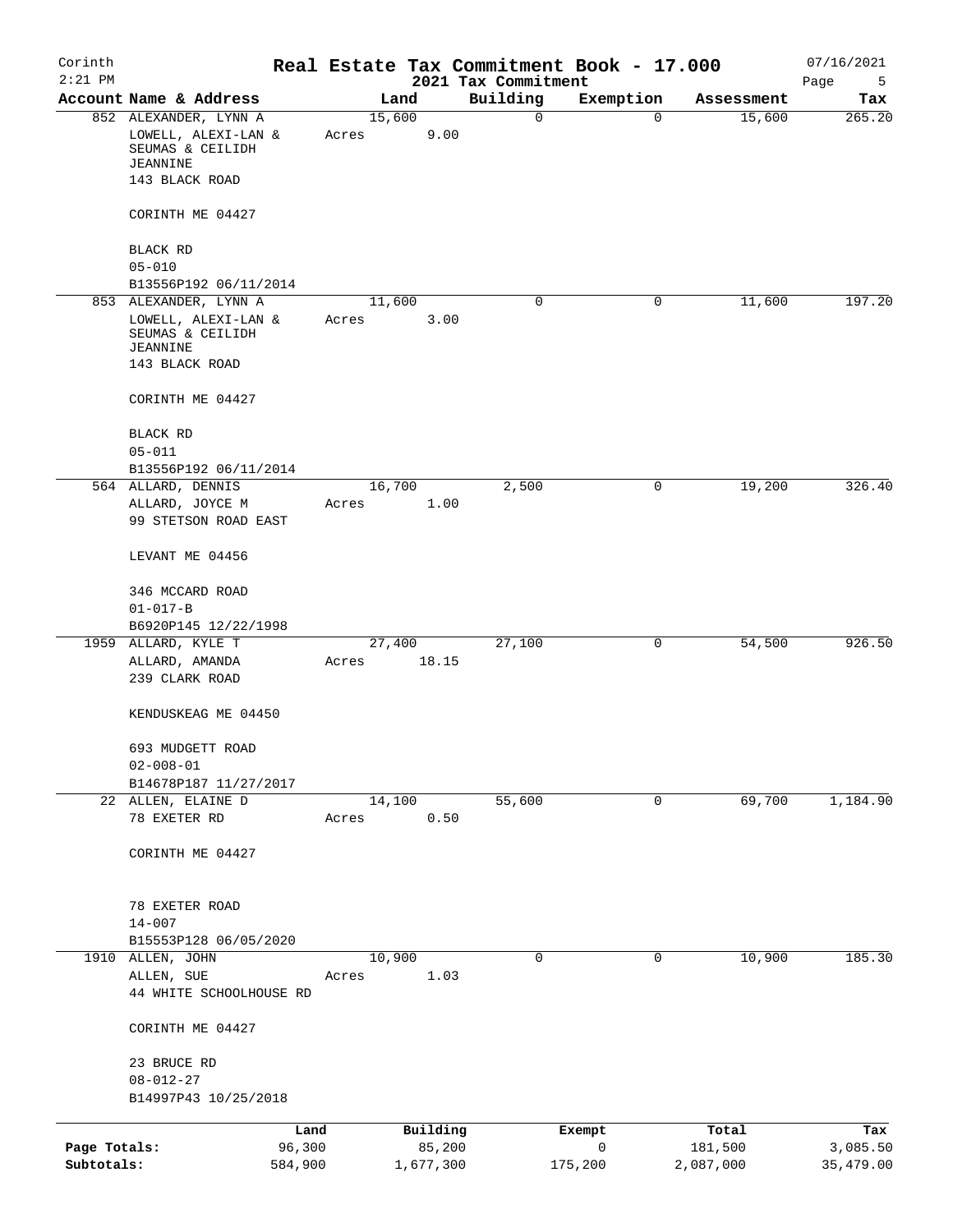| Corinth<br>$2:21$ PM |                                                                |        |          | 2021 Tax Commitment | Real Estate Tax Commitment Book - 17.000 |         |            | 07/16/2021<br>Page<br>6 |
|----------------------|----------------------------------------------------------------|--------|----------|---------------------|------------------------------------------|---------|------------|-------------------------|
|                      | Account Name & Address                                         |        | Land     | Building            | Exemption                                |         | Assessment | Tax                     |
|                      | 1461 ALLEN, JOHN W                                             |        | 24,300   | 219,600             |                                          | 22,500  | 221,400    | 3,763.80                |
|                      | ALLEN, SUE A                                                   | Acres  | 5.93     |                     | 01 HOMESTED EXEMPTION                    |         |            |                         |
|                      | 44 WHITE SCHOOLHOUSE                                           |        |          |                     |                                          |         |            |                         |
|                      | ROAD                                                           |        |          |                     |                                          |         |            |                         |
|                      | CORINTH ME 04427                                               |        |          |                     |                                          |         |            |                         |
|                      | 44 WHITE SCHOOLHOUSE                                           |        |          |                     |                                          |         |            |                         |
|                      | $08 - 024$                                                     |        |          |                     |                                          |         |            |                         |
|                      | B8554P46                                                       |        |          |                     |                                          |         |            |                         |
|                      | 751 ALLEN, RICHARD                                             | 16,700 |          | 0                   |                                          | 0       | 16,700     | 283.90                  |
|                      | 72 EXETER ROAD                                                 | Acres  | 1.00     |                     |                                          |         |            |                         |
|                      | CORINTH ME 04427                                               |        |          |                     |                                          |         |            |                         |
|                      | 256 WHITE SCHOOLHOUSE                                          |        |          |                     |                                          |         |            |                         |
|                      | $08 - 030 - A$                                                 |        |          |                     |                                          |         |            |                         |
|                      | B13862P301 06/02/2015                                          |        |          |                     |                                          |         |            |                         |
|                      | 796 ALLEN, RICHARD                                             | 10,600 |          | 93,000              |                                          | 22,500  | 81,100     | 1,378.70                |
|                      | ALLEN, CYNTHIA<br>72 EXETER ROAD                               | Acres  | 0.50     |                     | 01 HOMESTED EXEMPTION                    |         |            |                         |
|                      |                                                                |        |          |                     |                                          |         |            |                         |
|                      | CORINTH ME 04427                                               |        |          |                     |                                          |         |            |                         |
|                      | 72 EXETER ROAD                                                 |        |          |                     |                                          |         |            |                         |
|                      | $14 - 005$                                                     |        |          |                     |                                          |         |            |                         |
|                      | B13663P310 10/02/2014                                          |        |          |                     |                                          |         |            |                         |
|                      | 1949 ALZERRECA, ROBIN K<br>ALZERRECA, FREDERICO R. Acres 48.00 | 63,800 |          | 109,500             | 22,500<br>01 HOMESTED EXEMPTION          |         | 150,800    | 2,563.60                |
|                      | JR.& JAY C.                                                    |        |          |                     |                                          |         |            |                         |
|                      | 280 GRANT RD                                                   |        |          |                     |                                          |         |            |                         |
|                      | CORINTH ME 04427                                               |        |          |                     |                                          |         |            |                         |
|                      |                                                                |        |          |                     |                                          |         |            |                         |
|                      | 280 GRANT ROAD                                                 |        |          |                     |                                          |         |            |                         |
|                      | $05 - 017 - 05$                                                |        |          |                     |                                          |         |            |                         |
|                      | B11447P153 06/18/2008                                          |        |          |                     |                                          |         |            |                         |
|                      | 1700 ALZERRECA, ROBIN K<br>280 GRANT RD                        |        | 0        | 1,500               |                                          | 0       | 1,500      | 25.50                   |
|                      |                                                                |        |          |                     |                                          |         |            |                         |
|                      | CORINTH ME 04427                                               |        |          |                     |                                          |         |            |                         |
|                      | 266 GRANT ROAD                                                 |        |          |                     |                                          |         |            |                         |
|                      | $05 - 017 - 05H$                                               |        |          |                     |                                          |         |            |                         |
|                      | BCFF 15432P159 02/03/2020 BMD 15243P162 07/03/2019             |        |          |                     |                                          |         |            |                         |
|                      | 886 AMARAL, BRIAN                                              | 27,700 |          | 65,200              | 22,500                                   |         | 70,400     | 1,196.80                |
|                      | 278 TATE ROAD                                                  | Acres  | 10.00    |                     | 01 HOMESTED EXEMPTION                    |         |            |                         |
|                      | CORINTH ME 04427                                               |        |          |                     |                                          |         |            |                         |
|                      |                                                                |        |          |                     |                                          |         |            |                         |
|                      | 278 TATE ROAD                                                  |        |          |                     |                                          |         |            |                         |
|                      | $09 - 014 - 02$                                                |        |          |                     |                                          |         |            |                         |
|                      | B14754P163 02/28/2018                                          |        |          |                     |                                          |         |            |                         |
|                      |                                                                |        |          |                     |                                          |         |            |                         |
|                      | Land                                                           |        | Building |                     | Exempt                                   | Total   |            | Tax                     |
| Page Totals:         | 143,100                                                        |        | 488,800  |                     | 90,000                                   | 541,900 |            | 9,212.30                |

**Subtotals:** 728,000 2,166,100 265,200 2,628,900 44,691.30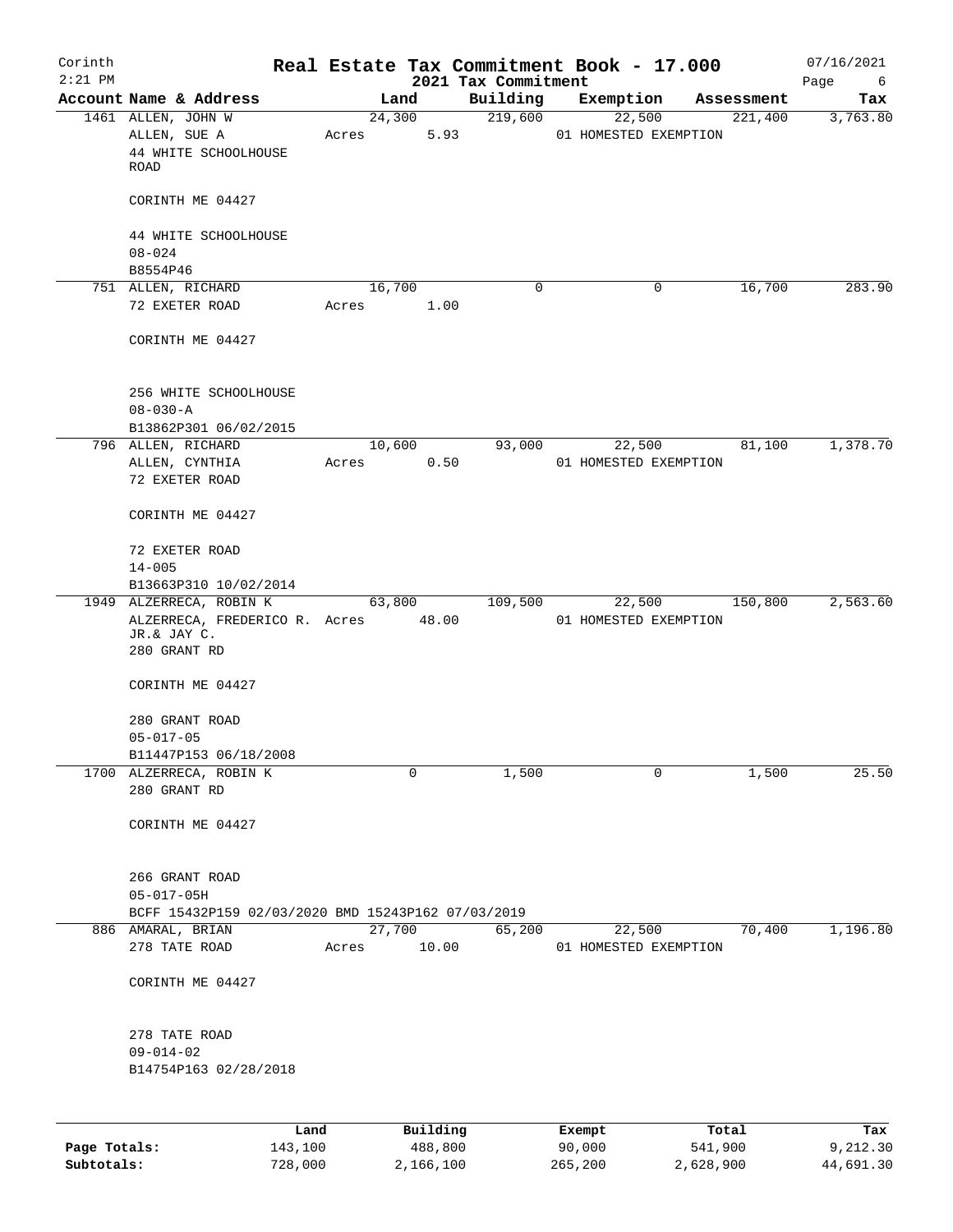| Corinth<br>$2:21$ PM       |                                                                                                                                                                                                                                                             |        |                      | Real Estate Tax Commitment Book - 17.000<br>2021 Tax Commitment |                       |        |                      | 07/16/2021<br>7       |
|----------------------------|-------------------------------------------------------------------------------------------------------------------------------------------------------------------------------------------------------------------------------------------------------------|--------|----------------------|-----------------------------------------------------------------|-----------------------|--------|----------------------|-----------------------|
|                            | Account Name & Address                                                                                                                                                                                                                                      |        | Land                 | Building                                                        | Exemption             |        | Assessment           | Page<br>Tax           |
|                            | 1634 AMARAL, EDUARDO                                                                                                                                                                                                                                        |        | $\mathbf 0$          | 15,600                                                          |                       | 15,600 | $\mathbf 0$          | 0.00                  |
|                            | 344 MAIN STREET LOT #31                                                                                                                                                                                                                                     |        |                      |                                                                 | 01 HOMESTED EXEMPTION |        |                      |                       |
|                            | CORINTH ME 04427                                                                                                                                                                                                                                            |        |                      |                                                                 |                       |        |                      |                       |
|                            |                                                                                                                                                                                                                                                             |        |                      |                                                                 |                       |        |                      |                       |
|                            | 344 MAIN STREET LOT 31<br>$08 - 003 - 31H$                                                                                                                                                                                                                  |        |                      |                                                                 |                       |        |                      |                       |
|                            | 26 AMERICAN LEGION POST                                                                                                                                                                                                                                     | 3,600  |                      | 24,800                                                          |                       | 0      | 28,400               | 482.80                |
|                            | 115                                                                                                                                                                                                                                                         |        |                      |                                                                 |                       |        |                      |                       |
|                            | C/O STEPHEN CHAMBERS                                                                                                                                                                                                                                        |        |                      |                                                                 |                       |        |                      |                       |
|                            | 430 MAIN STREET<br>CORINTH ME 04427                                                                                                                                                                                                                         |        |                      |                                                                 |                       |        |                      |                       |
|                            | 23 EXETER ROAD<br>$15 - 015$                                                                                                                                                                                                                                |        |                      |                                                                 |                       |        |                      |                       |
|                            | 118 AMES LIVING TRUST                                                                                                                                                                                                                                       | 19,700 |                      | 204,300                                                         |                       | 22,500 | 201,500              | 3,425.50              |
|                            | AMES, RICKIE L. &                                                                                                                                                                                                                                           | Acres  | 3.49                 |                                                                 | 01 HOMESTED EXEMPTION |        |                      |                       |
|                            | ALISHA M. TRUSTEES                                                                                                                                                                                                                                          |        |                      |                                                                 |                       |        |                      |                       |
|                            | 372 BEANS MILL ROAD                                                                                                                                                                                                                                         |        |                      |                                                                 |                       |        |                      |                       |
|                            | CORINTH ME 04427                                                                                                                                                                                                                                            |        |                      |                                                                 |                       |        |                      |                       |
|                            | 372 BEANS MILL RD                                                                                                                                                                                                                                           |        |                      |                                                                 |                       |        |                      |                       |
|                            | $04 - 019 - 01$                                                                                                                                                                                                                                             |        |                      |                                                                 |                       |        |                      |                       |
|                            | B12839P105 06/06/2012                                                                                                                                                                                                                                       |        |                      |                                                                 |                       |        |                      |                       |
|                            | 1023 AMOLING, JOANNA                                                                                                                                                                                                                                        | 16,700 |                      | 93,500                                                          |                       | 22,500 | 87,700               | 1,490.90              |
|                            | 687 TATE RD                                                                                                                                                                                                                                                 | Acres  | 1.00                 |                                                                 | 01 HOMESTED EXEMPTION |        |                      |                       |
|                            | CORINTH ME 04427                                                                                                                                                                                                                                            |        |                      |                                                                 |                       |        |                      |                       |
|                            | 687 TATE ROAD                                                                                                                                                                                                                                               |        |                      |                                                                 |                       |        |                      |                       |
|                            | $06 - 012 - A$                                                                                                                                                                                                                                              |        |                      |                                                                 |                       |        |                      |                       |
|                            | B13748P116 01/15/2015                                                                                                                                                                                                                                       |        |                      |                                                                 |                       |        |                      |                       |
|                            | 29 ANDERSON, ARTHUR DUVAL<br>& and the second second second second second second second second second second second second second second second second second second second second second second second second second second second second second second se | 28,400 |                      | 77,900                                                          |                       | 0      | 106,300              | 1,807.10              |
|                            | ANDERSON, KENNETH                                                                                                                                                                                                                                           | Acres  | 9.15                 |                                                                 |                       |        |                      |                       |
|                            | WALTER JT<br>2918 HURLEY POND ROAD                                                                                                                                                                                                                          |        |                      |                                                                 |                       |        |                      |                       |
|                            | WALL NJ 07719                                                                                                                                                                                                                                               |        |                      |                                                                 |                       |        |                      |                       |
|                            |                                                                                                                                                                                                                                                             |        |                      |                                                                 |                       |        |                      |                       |
|                            | 375 MAIN STREET                                                                                                                                                                                                                                             |        |                      |                                                                 |                       |        |                      |                       |
|                            | $08 - 005 - A$                                                                                                                                                                                                                                              |        |                      |                                                                 |                       |        |                      |                       |
|                            | B13569P252 06/24/2014<br>1196 ANDERSON, JAMES R                                                                                                                                                                                                             | 15,400 |                      | 107,800                                                         |                       | 0      | 123,200              | 2,094.40              |
|                            | 7 HI VIEW LANE                                                                                                                                                                                                                                              | Acres  | 1.00                 |                                                                 |                       |        |                      |                       |
|                            | CORINTH ME 04427                                                                                                                                                                                                                                            |        |                      |                                                                 |                       |        |                      |                       |
|                            |                                                                                                                                                                                                                                                             |        |                      |                                                                 |                       |        |                      |                       |
|                            | 7 HI VIEW LANE                                                                                                                                                                                                                                              |        |                      |                                                                 |                       |        |                      |                       |
|                            | $04 - 019 - 03$                                                                                                                                                                                                                                             |        |                      |                                                                 |                       |        |                      |                       |
|                            | B14671P66 11/15/2017                                                                                                                                                                                                                                        |        |                      |                                                                 |                       |        |                      |                       |
|                            |                                                                                                                                                                                                                                                             |        |                      |                                                                 |                       |        |                      |                       |
|                            | Land                                                                                                                                                                                                                                                        |        | Building             |                                                                 | Exempt                |        | Total                | Tax                   |
| Page Totals:<br>Subtotals: | 83,800<br>811,800                                                                                                                                                                                                                                           |        | 523,900<br>2,690,000 |                                                                 | 60,600<br>325,800     |        | 547,100<br>3,176,000 | 9,300.70<br>53,992.00 |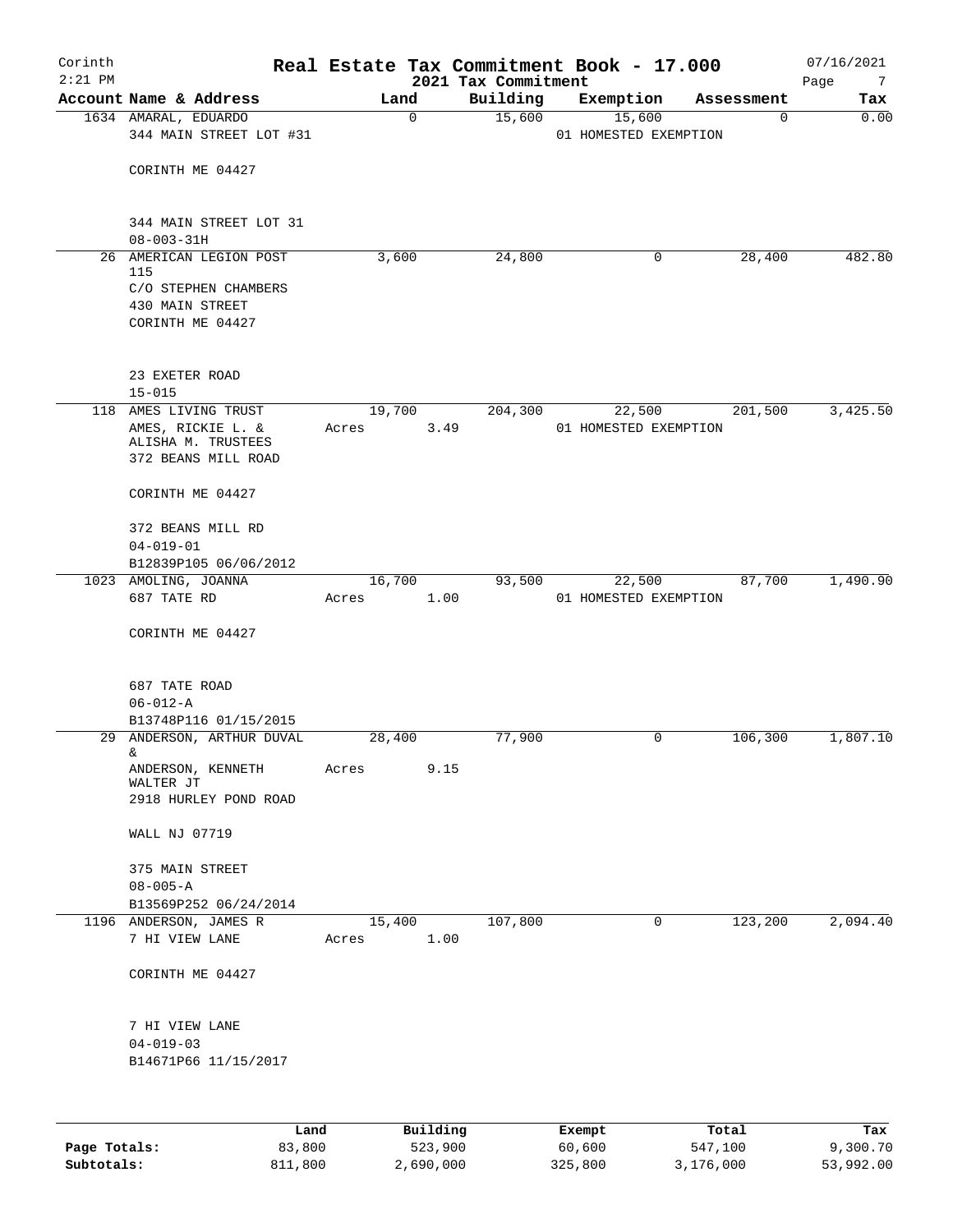| Corinth<br>$2:21$ PM |                                                                  |                                                                                                                                                                                                                                                                                                                                            |                 | 2021 Tax Commitment | Real Estate Tax Commitment Book - 17.000      |   |            | 07/16/2021<br>Page<br>8 <sup>8</sup> |
|----------------------|------------------------------------------------------------------|--------------------------------------------------------------------------------------------------------------------------------------------------------------------------------------------------------------------------------------------------------------------------------------------------------------------------------------------|-----------------|---------------------|-----------------------------------------------|---|------------|--------------------------------------|
|                      | Account Name & Address                                           |                                                                                                                                                                                                                                                                                                                                            | Land            | Building            | Exemption                                     |   | Assessment | Tax                                  |
|                      | 1785 ANDERSON, LEON S<br>ANDERSON, JUDITH M<br>65 BRADBURY DRIVE | Acres                                                                                                                                                                                                                                                                                                                                      | 20,300<br>3.50  | 120,000             | 22,500<br>01 HOMESTED EXEMPTION               |   | 117,800    | 2,002.60                             |
|                      | CORINTH ME 04427                                                 |                                                                                                                                                                                                                                                                                                                                            |                 |                     |                                               |   |            |                                      |
|                      | 65 BRADBURY DR<br>$08 - 012 - 07 - C$                            |                                                                                                                                                                                                                                                                                                                                            |                 |                     |                                               |   |            |                                      |
|                      | B8925P90<br>738 ANDREWS, CLAIRE A.                               | 16,700<br>$\delta$ and $\delta$ and $\delta$ and $\delta$ and $\delta$ and $\delta$ and $\delta$ and $\delta$ and $\delta$ and $\delta$ and $\delta$ and $\delta$ and $\delta$ and $\delta$ and $\delta$ and $\delta$ and $\delta$ and $\delta$ and $\delta$ and $\delta$ and $\delta$ and $\delta$ and $\delta$ and $\delta$ and $\delta$ |                 | 82,300              |                                               | 0 | 99,000     | 1,683.00                             |
|                      | ANDREWS, SAMUEL M II<br>JТ<br>680 BLACK ROAD                     | Acres                                                                                                                                                                                                                                                                                                                                      | 1.00            |                     |                                               |   |            |                                      |
|                      | CORINTH ME 04427                                                 |                                                                                                                                                                                                                                                                                                                                            |                 |                     |                                               |   |            |                                      |
|                      | 680 BLACK RD<br>$02 - 038 - A$                                   |                                                                                                                                                                                                                                                                                                                                            |                 |                     |                                               |   |            |                                      |
|                      | B15685P47 09/04/2020                                             |                                                                                                                                                                                                                                                                                                                                            |                 |                     |                                               |   |            |                                      |
|                      | 31 ANDREWS, ERNEST E<br>561 HUDSON RD                            | 17,100<br>Acres                                                                                                                                                                                                                                                                                                                            | 2.28            | 0                   |                                               | 0 | 17,100     | 290.70                               |
|                      | CORINTH ME 04427                                                 |                                                                                                                                                                                                                                                                                                                                            |                 |                     |                                               |   |            |                                      |
|                      | 557 HUDSON ROAD                                                  |                                                                                                                                                                                                                                                                                                                                            |                 |                     |                                               |   |            |                                      |
|                      | $09 - 029$                                                       |                                                                                                                                                                                                                                                                                                                                            |                 |                     |                                               |   |            |                                      |
|                      | B4921P176 10/07/1991                                             |                                                                                                                                                                                                                                                                                                                                            |                 |                     |                                               |   |            | 215.90                               |
|                      | 32 ANDREWS, ERNEST E<br>561 HUDSON RD                            | Acres                                                                                                                                                                                                                                                                                                                                      | 27,800<br>11.00 | 12,800              | 27,900<br>22 Veteran<br>01 HOMESTED EXEMPTION |   | 12,700     |                                      |
|                      | CORINTH ME 04427                                                 |                                                                                                                                                                                                                                                                                                                                            |                 |                     |                                               |   |            |                                      |
|                      | 561 HUDSON ROAD<br>$09 - 029 - B$                                |                                                                                                                                                                                                                                                                                                                                            |                 |                     |                                               |   |            |                                      |
|                      | B4292P93 08/22/1988                                              |                                                                                                                                                                                                                                                                                                                                            |                 |                     |                                               |   |            |                                      |
|                      | 1734 ANNETT, RUSSELL A                                           |                                                                                                                                                                                                                                                                                                                                            | 0               | 19,900              | 19,900                                        |   | 0          | 0.00                                 |
|                      | 656 BLACK ROAD                                                   |                                                                                                                                                                                                                                                                                                                                            |                 |                     | 01 HOMESTED EXEMPTION                         |   |            |                                      |
|                      | CORINTH ME 04427                                                 |                                                                                                                                                                                                                                                                                                                                            |                 |                     |                                               |   |            |                                      |
|                      | 656 BLACK RD<br>$02 - 038 - 03H$                                 |                                                                                                                                                                                                                                                                                                                                            |                 |                     |                                               |   |            |                                      |
|                      | 560 ANTOMMARCHI, LOIS F                                          |                                                                                                                                                                                                                                                                                                                                            | 7,100           | $\Omega$            |                                               | 0 | 7,100      | 120.70                               |
|                      | PO BOX 880727                                                    | Acres                                                                                                                                                                                                                                                                                                                                      | 0.78            |                     |                                               |   |            |                                      |
|                      | PORT ST LUCIE FL 34988                                           |                                                                                                                                                                                                                                                                                                                                            |                 |                     |                                               |   |            |                                      |
|                      | EXETER ROAD                                                      |                                                                                                                                                                                                                                                                                                                                            |                 |                     |                                               |   |            |                                      |
|                      | $07 - 043 - 12$<br>B15494P330 04/09/2020                         |                                                                                                                                                                                                                                                                                                                                            |                 |                     |                                               |   |            |                                      |
|                      |                                                                  |                                                                                                                                                                                                                                                                                                                                            |                 |                     |                                               |   |            |                                      |

|              | Land    | Building  | Exempt  | Total     | Tax       |
|--------------|---------|-----------|---------|-----------|-----------|
| Page Totals: | 89,000  | 235,000   | 70,300  | 253,700   | 4,312.90  |
| Subtotals:   | 900,800 | 2,925,000 | 396,100 | 3,429,700 | 58,304.90 |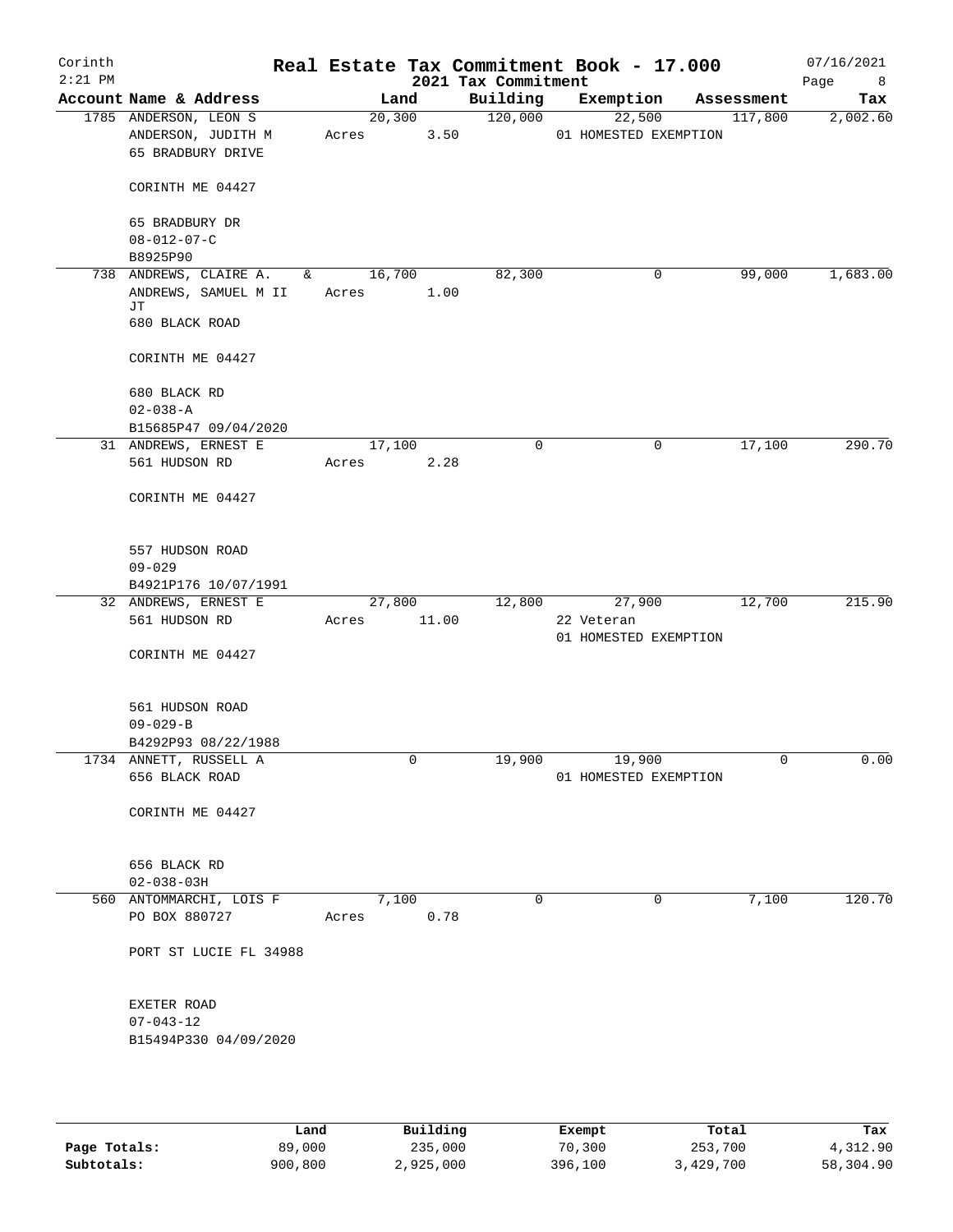| Corinth<br>$2:21$ PM |                                    |       |             | 2021 Tax Commitment | Real Estate Tax Commitment Book - 17.000 |                | 07/16/2021<br>Page<br>9 |
|----------------------|------------------------------------|-------|-------------|---------------------|------------------------------------------|----------------|-------------------------|
|                      | Account Name & Address             |       | Land        | Building            | Exemption                                | Assessment     | Tax                     |
|                      | 659 ANTWORTH, SUE ANN              |       | 28,800      | 66,300              | 22,500                                   | 72,600         | 1,234.20                |
|                      | 593 EXETER ROAD                    |       | Acres 10.84 |                     | 01 HOMESTED EXEMPTION                    |                |                         |
|                      |                                    |       |             |                     |                                          |                |                         |
|                      | CORINTH ME 04427                   |       |             |                     |                                          |                |                         |
|                      |                                    |       |             |                     |                                          |                |                         |
|                      | 593 EXETER ROAD<br>$07 - 001 - 02$ |       |             |                     |                                          |                |                         |
|                      | B14487P272 05/15/2017              |       |             |                     |                                          |                |                         |
|                      | 1954 ARCHER, BEATRICE              |       | 10,900      | $\mathbf 0$         | $\mathsf{O}$                             | 10,900         | 185.30                  |
|                      | 196 FALVEY AVENUE                  | Acres | 1.50        |                     |                                          |                |                         |
|                      |                                    |       |             |                     |                                          |                |                         |
|                      | BANGOR ME 04401                    |       |             |                     |                                          |                |                         |
|                      | <b>MAIN STREET</b>                 |       |             |                     |                                          |                |                         |
|                      | $03 - 032 - C$                     |       |             |                     |                                          |                |                         |
|                      | B15653P229 07/10/2020              |       |             |                     |                                          |                |                         |
|                      | 35 ARCHER, ELIZABETH A             |       | 25,600      | 107,700             |                                          | 22,500 110,800 | 1,883.60                |
|                      | PO BOX 313                         | Acres | 8.29        |                     | 01 HOMESTED EXEMPTION                    |                |                         |
|                      | CORINTH ME 04427                   |       |             |                     |                                          |                |                         |
|                      |                                    |       |             |                     |                                          |                |                         |
|                      | 37 BROOKSIDE LN                    |       |             |                     |                                          |                |                         |
|                      | $04 - 036 - E$                     |       |             |                     |                                          |                |                         |
|                      | B6109P316                          |       |             |                     |                                          |                |                         |
|                      | 1554 AREL, MICHAEL                 |       | $\mathbf 0$ | 26,300              | 22,500                                   | 3,800          | 64.60                   |
|                      | AREL, SALLY                        |       |             |                     | 01 HOMESTED EXEMPTION                    |                |                         |
|                      | 1215 MAIN ST                       |       |             |                     |                                          |                |                         |
|                      | CORINTH ME 04427                   |       |             |                     |                                          |                |                         |
|                      | 1215 MAIN STREET                   |       |             |                     |                                          |                |                         |
|                      | $03 - 022 - A - 01H$               |       |             |                     |                                          |                |                         |
|                      | 1966 ARMSTRONG, KENDALL            |       | 27,300      | 198,300             | 0                                        | 225,600        | 3,835.20                |
|                      | 108 COVERED BRIDGE ROAD Acres      |       | 18.00       |                     |                                          |                |                         |
|                      |                                    |       |             |                     |                                          |                |                         |
|                      | CORINTH ME 04427                   |       |             |                     |                                          |                |                         |
|                      | 108 COVERED BRIDGE RD              |       |             |                     |                                          |                |                         |
|                      | $03 - 010 - A - 02$                |       |             |                     |                                          |                |                         |
|                      | B15079P274 02/26/2019              |       |             |                     |                                          |                |                         |
|                      | 1786 ARMSTRONG, WAYNE H            |       | 17,500      | 0                   | 0                                        | 17,500         | 297.50                  |
|                      | ARMSTRONG, MARY JANE               | Acres | 8.73        |                     |                                          |                |                         |
|                      | PO BOX 60<br>3 HONEYWELL AVE       |       |             |                     |                                          |                |                         |
|                      | SANGERVILLE ME 04479               |       |             |                     |                                          |                |                         |
|                      |                                    |       |             |                     |                                          |                |                         |
|                      | NOTCH ROAD<br>$07 - 036$           |       |             |                     |                                          |                |                         |
|                      | B5403P195                          |       |             |                     |                                          |                |                         |
|                      |                                    |       |             |                     |                                          |                |                         |
|                      |                                    |       |             |                     |                                          |                |                         |
|                      |                                    |       |             |                     |                                          |                |                         |

|              | Land      | Building  | Exempt  | Total     | Tax       |
|--------------|-----------|-----------|---------|-----------|-----------|
| Page Totals: | 110,100   | 398,600   | 67,500  | 441,200   | 7,500.40  |
| Subtotals:   | 1,010,900 | 3,323,600 | 463,600 | 3,870,900 | 65,805.30 |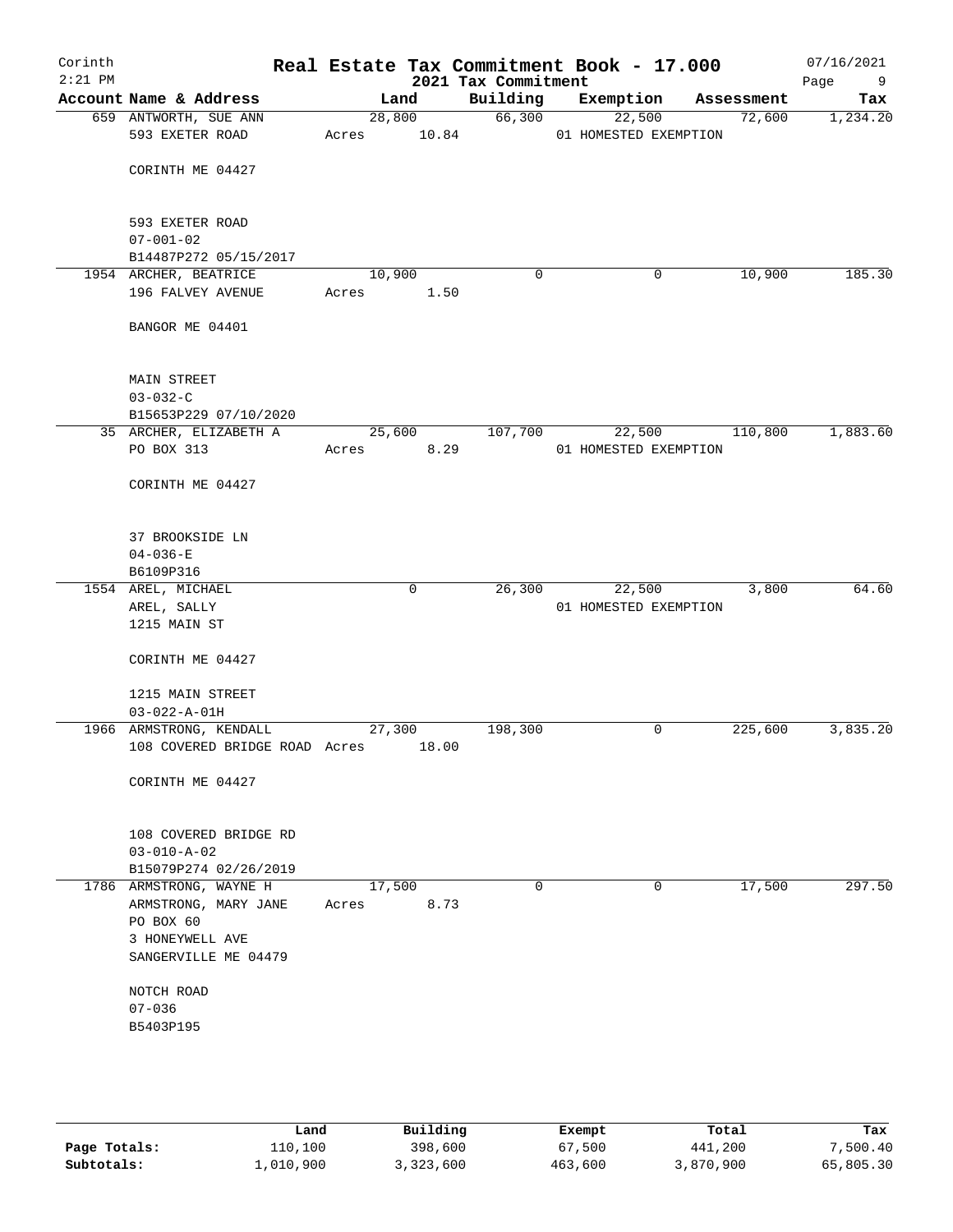| Corinth<br>$2:21$ PM |                                                    |      |       |        |          | Real Estate Tax Commitment Book - 17.000<br>2021 Tax Commitment |                       |             |            | 07/16/2021<br>Page<br>10 |
|----------------------|----------------------------------------------------|------|-------|--------|----------|-----------------------------------------------------------------|-----------------------|-------------|------------|--------------------------|
|                      | Account Name & Address                             |      |       | Land   |          | Building                                                        | Exemption             |             | Assessment | Tax                      |
|                      | 97 ARNOLD, NANCY M                                 |      |       | 18,200 |          | 64,400                                                          | 22,500                |             | 60,100     | 1,021.70                 |
|                      | 67 HUDSON ROAD                                     |      | Acres |        | 1.20     |                                                                 | 01 HOMESTED EXEMPTION |             |            |                          |
|                      |                                                    |      |       |        |          |                                                                 |                       |             |            |                          |
|                      | CORINTH ME 04427                                   |      |       |        |          |                                                                 |                       |             |            |                          |
|                      | 67 HUDSON ROAD                                     |      |       |        |          |                                                                 |                       |             |            |                          |
|                      | $08 - 002 - 02$                                    |      |       |        |          |                                                                 |                       |             |            |                          |
|                      | B15454P258 02/26/2020                              |      |       |        |          |                                                                 |                       |             |            |                          |
|                      | 1399 ARRANTS, BRYAN                                |      |       | 21,500 |          | 51,700                                                          | 22,500                |             | 50,700     | 861.90                   |
|                      | 336 WEST CORINTH RD                                |      | Acres |        | 4.90     |                                                                 | 01 HOMESTED EXEMPTION |             |            |                          |
|                      | CORINTH ME 04427                                   |      |       |        |          |                                                                 |                       |             |            |                          |
|                      |                                                    |      |       |        |          |                                                                 |                       |             |            |                          |
|                      | 336 WEST CORINTH ROAD<br>$05 - 002$                |      |       |        |          |                                                                 |                       |             |            |                          |
|                      | B13612P121 08/08/2014                              |      |       |        |          |                                                                 |                       |             |            |                          |
|                      | 2037 ATKINS MEMORIAL LIBRARY                       |      |       | 10,300 |          | 83,400                                                          | 93,700                |             | 0          | 0.00                     |
|                      | ASSOCIATION                                        |      |       |        |          |                                                                 |                       |             |            |                          |
|                      | 306 GARLAND ROAD                                   |      |       |        |          |                                                                 | 43 Municipal          |             |            |                          |
|                      | CORINTH ME 04427                                   |      |       |        |          |                                                                 |                       |             |            |                          |
|                      | 360 MAIN STREET                                    |      |       |        |          |                                                                 |                       |             |            |                          |
|                      | $15 - 050$                                         |      |       |        |          |                                                                 |                       |             |            |                          |
|                      | B3103P190 11/05/1937                               |      |       |        |          |                                                                 |                       |             |            |                          |
|                      | 2016 B & T WHITNEY, LLC                            |      |       | 24,400 |          | 238,500                                                         |                       | 0           | 262,900    | 4,469.30                 |
|                      | c/o DUNKIN<br>674 MT HOPE AVE. STE 2               |      | Acres |        | 1.84     |                                                                 |                       |             |            |                          |
|                      | BANGOR ME 04401                                    |      |       |        |          |                                                                 |                       |             |            |                          |
|                      |                                                    |      |       |        |          |                                                                 |                       |             |            |                          |
|                      | 685 MAIN STREET                                    |      |       |        |          |                                                                 |                       |             |            |                          |
|                      | $05 - 033 - A - 01$                                |      |       |        |          |                                                                 |                       |             |            |                          |
|                      | B12893P350 07/26/2012                              |      |       |        |          |                                                                 |                       |             |            |                          |
|                      | 2025 B L GRANT & SON, LLC                          |      |       | 19,800 |          | 0                                                               |                       | 0           | 19,800     | 336.60                   |
|                      | 176 WEST CORINTH ROAD                              |      | Acres |        | 15.00    |                                                                 |                       |             |            |                          |
|                      | CORINTH ME 04427                                   |      |       |        |          |                                                                 |                       |             |            |                          |
|                      | WEST CORINTH ROAD                                  |      |       |        |          |                                                                 |                       |             |            |                          |
|                      | $05 - 027 - C$                                     |      |       |        |          |                                                                 |                       |             |            |                          |
|                      | B14064P232 01/19/2016                              |      |       |        |          |                                                                 |                       |             |            |                          |
|                      | 1978 B L GRANT & SON, LLC<br>176 WEST CORINTH ROAD |      | Acres | 24,400 | 28.48    | $\Omega$                                                        |                       | $\mathbf 0$ | 24,400     | 414.80                   |
|                      | CORINTH ME 04427                                   |      |       |        |          |                                                                 |                       |             |            |                          |
|                      | COUNTY RD                                          |      |       |        |          |                                                                 |                       |             |            |                          |
|                      | $08 - 013 - G - 01$                                |      |       |        |          |                                                                 |                       |             |            |                          |
|                      | B14064P236 01/19/2016                              |      |       |        |          |                                                                 |                       |             |            |                          |
|                      |                                                    |      |       |        |          |                                                                 |                       |             |            |                          |
|                      |                                                    | Land |       |        | Building |                                                                 | Exempt                |             | Total      | Tax                      |
|                      |                                                    |      |       |        |          |                                                                 |                       |             |            |                          |

| Page Totals: | 118,600   | 438,000   | 138,700 | 417,900   | 7,104.30  |
|--------------|-----------|-----------|---------|-----------|-----------|
| Subtotals:   | 1,129,500 | 3,761,600 | 602,300 | 4,288,800 | 72,909.60 |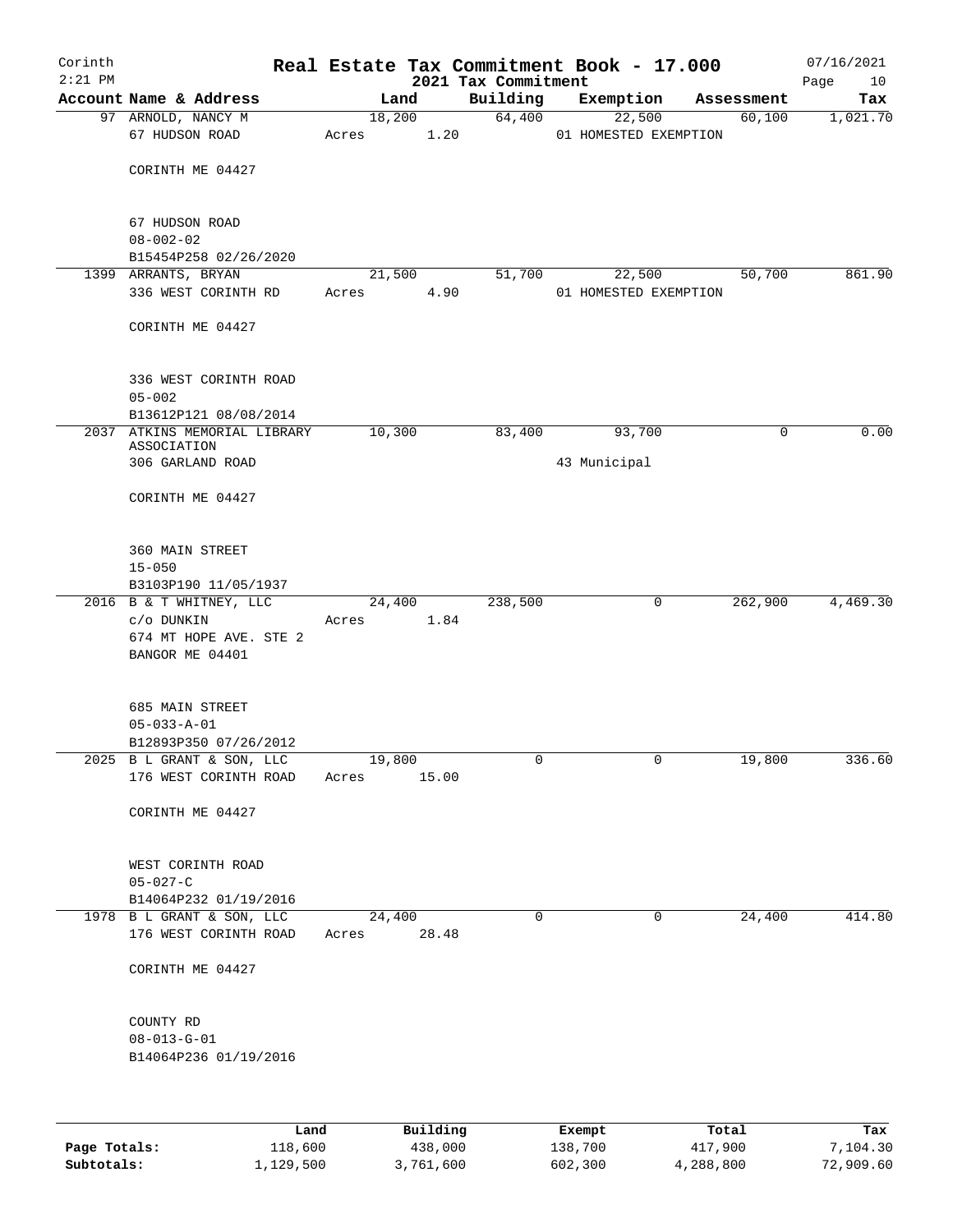| Corinth<br>$2:21$ PM |                                                    |       |                 | Real Estate Tax Commitment Book - 17.000<br>2021 Tax Commitment |             |            | 07/16/2021<br>Page<br>11 |
|----------------------|----------------------------------------------------|-------|-----------------|-----------------------------------------------------------------|-------------|------------|--------------------------|
|                      | Account Name & Address                             |       | Land            | Building                                                        | Exemption   | Assessment | Tax                      |
|                      | 1893 B L GRANT & SON, LLC<br>176 WEST CORINTH ROAD | Acres | 34,200<br>49.54 | 1,300                                                           | $\Omega$    | 35,500     | 603.50                   |
|                      | CORINTH ME 04427                                   |       |                 |                                                                 |             |            |                          |
|                      |                                                    |       |                 |                                                                 |             |            |                          |
|                      | COUNTY RD<br>$08 - 013 - G$                        |       |                 |                                                                 |             |            |                          |
|                      | B14064P232 01/19/2016                              |       |                 |                                                                 |             |            |                          |
|                      | 114 B L GRANT & SON, LLC                           |       | 56,200          | 1,000                                                           | 0           | 57,200     | 972.40                   |
|                      | 176 WEST CORINTH ROAD                              | Acres | 41.10           |                                                                 |             |            |                          |
|                      | CORINTH ME 04427                                   |       |                 |                                                                 |             |            |                          |
|                      | RABBIT PATH                                        |       |                 |                                                                 |             |            |                          |
|                      | $06 - 035$                                         |       |                 |                                                                 |             |            |                          |
|                      | B14256P338 08/26/2016                              |       |                 |                                                                 |             |            |                          |
|                      | 621 B L GRANT & SON, LLC<br>176 WEST CORINTH ROAD  | Acres | 25,700<br>55.39 | $\mathbf 0$                                                     | 0           | 25,700     | 436.90                   |
|                      | CORINTH ME 04427                                   |       |                 |                                                                 |             |            |                          |
|                      | GRANT ROAD                                         |       |                 |                                                                 |             |            |                          |
|                      | $05 - 020$                                         |       |                 |                                                                 |             |            |                          |
|                      | B14064P232 01/19/2016                              |       |                 |                                                                 |             |            |                          |
|                      | 629 B L GRANT & SON, LLC<br>176 WEST CORINTH ROAD  | Acres | 3,900<br>1.03   | $\mathbf 0$                                                     | $\mathbf 0$ | 3,900      | 66.30                    |
|                      | CORINTH ME 04427                                   |       |                 |                                                                 |             |            |                          |
|                      | GRANT ROAD N/F                                     |       |                 |                                                                 |             |            |                          |
|                      | $05 - 020 - 14$                                    |       |                 |                                                                 |             |            |                          |
|                      | B14064P232 01/19/2016<br>630 B L GRANT & SON, LLC  |       | 9,000           | 0                                                               | 0           | 9,000      | 153.00                   |
|                      | 176 WEST CORINTH ROAD                              | Acres | 1.03            |                                                                 |             |            |                          |
|                      | CORINTH ME 04427                                   |       |                 |                                                                 |             |            |                          |
|                      | GRANT ROAD                                         |       |                 |                                                                 |             |            |                          |
|                      | $05 - 020 - 10$                                    |       |                 |                                                                 |             |            |                          |
|                      | B14064P232 01/19/2016                              |       |                 |                                                                 |             |            |                          |
|                      | 631 B L GRANT & SON, LLC<br>176 WEST CORINTH ROAD  | Acres | 9,000<br>1.03   | $\mathbf 0$                                                     | 0           | 9,000      | 153.00                   |
|                      | CORINTH ME 04427                                   |       |                 |                                                                 |             |            |                          |
|                      | GRANT ROAD                                         |       |                 |                                                                 |             |            |                          |
|                      | $05 - 020 - 09$                                    |       |                 |                                                                 |             |            |                          |
|                      | B14064P232 01/19/2016                              |       |                 |                                                                 |             |            |                          |
|                      |                                                    |       |                 |                                                                 |             |            |                          |

|              | Land      | Building | Exempt  | Total     | Tax       |
|--------------|-----------|----------|---------|-----------|-----------|
| Page Totals: | 138,000   | 2,300    |         | 140,300   | 2,385.10  |
| Subtotals:   | 1,267,500 | ,763,900 | 602,300 | 4,429,100 | 75,294.70 |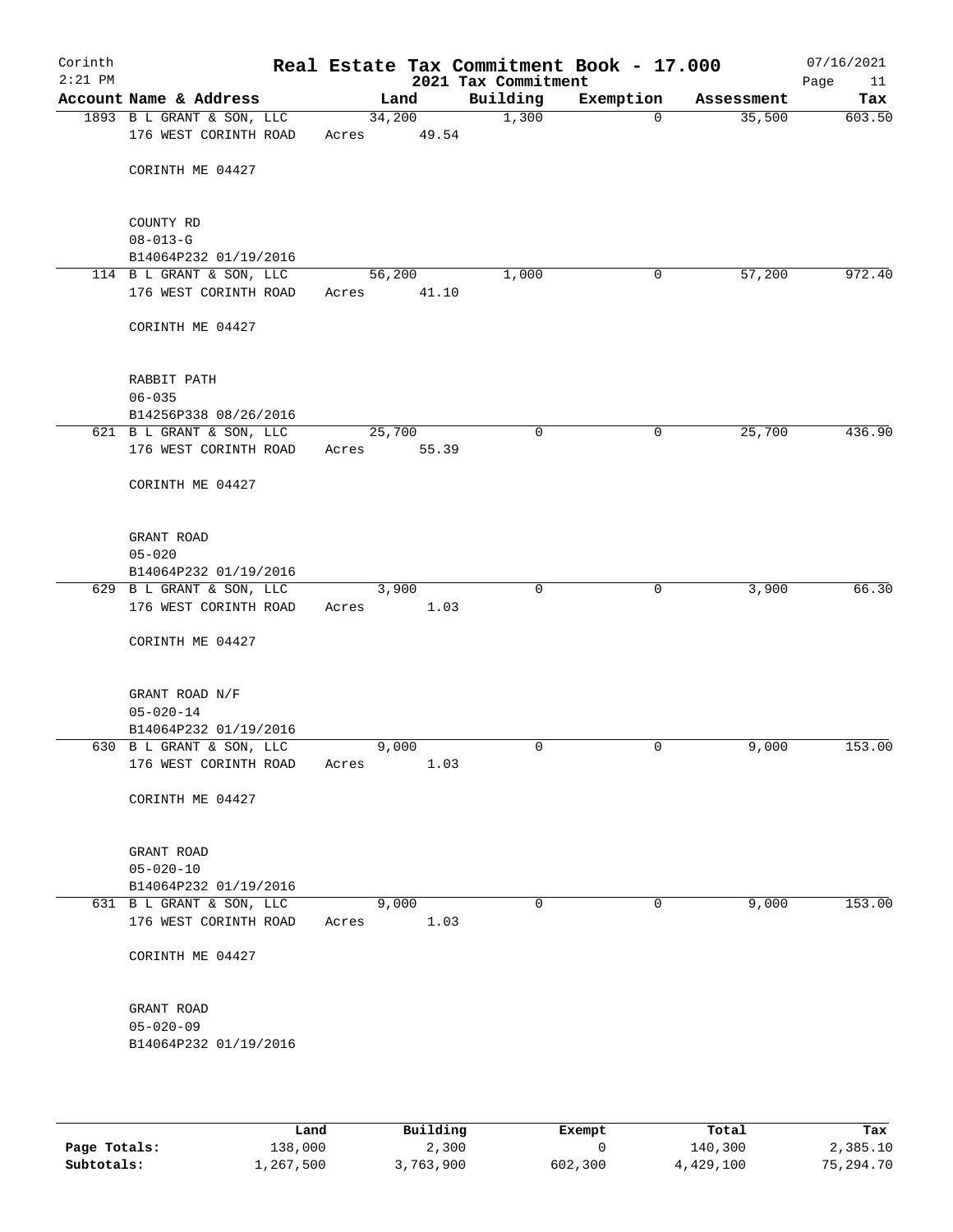| Corinth<br>$2:21$ PM |                               |       |       |      | Real Estate Tax Commitment Book - 17.000<br>2021 Tax Commitment |           |            | 07/16/2021<br>Page<br>12 |
|----------------------|-------------------------------|-------|-------|------|-----------------------------------------------------------------|-----------|------------|--------------------------|
|                      | Account Name & Address        |       | Land  |      | Building                                                        | Exemption | Assessment | Tax                      |
|                      | 632 B L GRANT & SON, LLC      |       | 4,000 |      | $\mathsf{O}$                                                    | $\Omega$  | 4,000      | 68.00                    |
|                      | 176 WEST CORINTH ROAD         | Acres |       | 1.11 |                                                                 |           |            |                          |
|                      |                               |       |       |      |                                                                 |           |            |                          |
|                      | CORINTH ME 04427              |       |       |      |                                                                 |           |            |                          |
|                      | GRANT ROAD N/F                |       |       |      |                                                                 |           |            |                          |
|                      | $05 - 020 - 12$               |       |       |      |                                                                 |           |            |                          |
|                      | B14064P232 01/19/2016         |       |       |      |                                                                 |           |            |                          |
|                      | 633 B L GRANT & SON, LLC      |       | 3,900 |      | 0                                                               | 0         | 3,900      | 66.30                    |
|                      | 176 WEST CORINTH ROAD         | Acres |       | 1.06 |                                                                 |           |            |                          |
|                      | CORINTH ME 04427              |       |       |      |                                                                 |           |            |                          |
|                      | GRANT ROAD N/F                |       |       |      |                                                                 |           |            |                          |
|                      | $05 - 020 - 11$               |       |       |      |                                                                 |           |            |                          |
|                      | B14064P232 01/19/2016         |       |       |      |                                                                 |           |            |                          |
|                      | 634 B L GRANT & SON, LLC      |       | 3,900 |      | $\mathbf 0$                                                     | 0         | 3,900      | 66.30                    |
|                      | 176 WEST CORINTH ROAD         | Acres |       | 1.03 |                                                                 |           |            |                          |
|                      | CORINTH ME 04427              |       |       |      |                                                                 |           |            |                          |
|                      |                               |       |       |      |                                                                 |           |            |                          |
|                      | GRANT ROAD N/F                |       |       |      |                                                                 |           |            |                          |
|                      | $05 - 020 - 13$<br>B14064P232 |       |       |      |                                                                 |           |            |                          |
|                      | 640 B L GRANT & SON, LLC      |       | 9,500 |      | $\mathbf 0$                                                     | 0         | 9,500      | 161.50                   |
|                      | 176 WEST CORINTH ROAD         | Acres |       | 1.48 |                                                                 |           |            |                          |
|                      | CORINTH ME 04427              |       |       |      |                                                                 |           |            |                          |
|                      |                               |       |       |      |                                                                 |           |            |                          |
|                      | GRANT ROAD                    |       |       |      |                                                                 |           |            |                          |
|                      | $05 - 020 - 06$               |       |       |      |                                                                 |           |            |                          |
|                      | B14064P232 01/19/2016         |       |       |      |                                                                 |           |            |                          |
|                      | 641 B L GRANT & SON, LLC      |       | 9,300 |      | 0                                                               | 0         | 9,300      | 158.10                   |
|                      | 176 WEST CORINTH ROAD         | Acres |       | 1.29 |                                                                 |           |            |                          |
|                      | CORINTH ME 04427              |       |       |      |                                                                 |           |            |                          |
|                      |                               |       |       |      |                                                                 |           |            |                          |
|                      | GRANT ROAD<br>$05 - 020 - 07$ |       |       |      |                                                                 |           |            |                          |
|                      | B14064P232 01/19/2016         |       |       |      |                                                                 |           |            |                          |
|                      | 642 B L GRANT & SON, LLC      |       | 9,000 |      | 0                                                               | 0         | 9,000      | 153.00                   |
|                      | 176 WEST CORINTH ROAD         | Acres |       | 1.01 |                                                                 |           |            |                          |
|                      | CORINTH ME 04427              |       |       |      |                                                                 |           |            |                          |
|                      |                               |       |       |      |                                                                 |           |            |                          |
|                      | GRANT ROAD<br>$05 - 020 - 08$ |       |       |      |                                                                 |           |            |                          |
|                      | B14064P232 01/26/2016         |       |       |      |                                                                 |           |            |                          |
|                      |                               |       |       |      |                                                                 |           |            |                          |
|                      |                               |       |       |      |                                                                 |           |            |                          |

|              | Land      | Building | Exempt  | Total     | Tax       |
|--------------|-----------|----------|---------|-----------|-----------|
| Page Totals: | 39,600    |          |         | 39,600    | 673.20    |
| Subtotals:   | 1,307,100 | ,763,900 | 602,300 | 4,468,700 | 75,967.90 |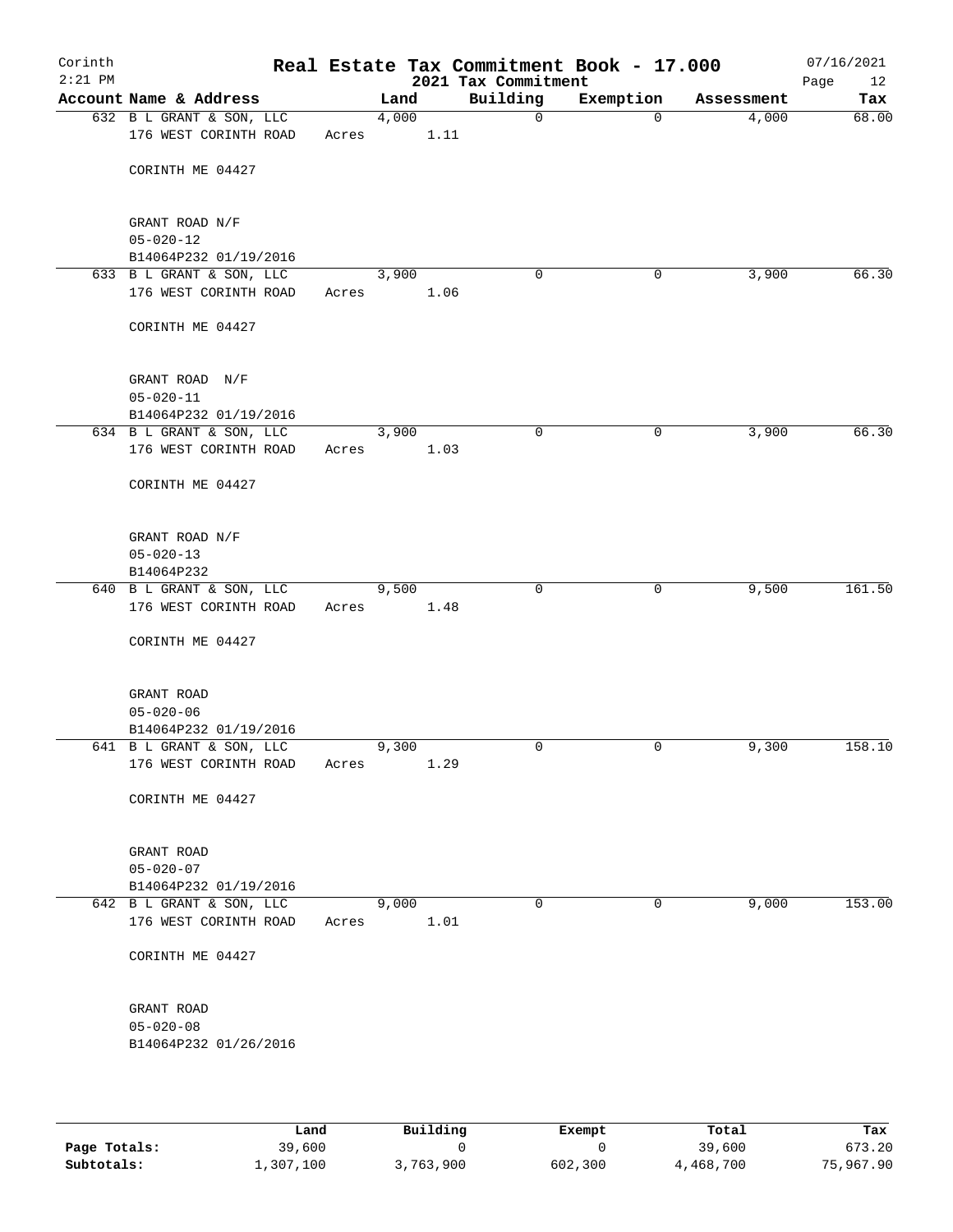| Corinth<br>$2:21$ PM |                                                   |                       |                  | Real Estate Tax Commitment Book - 17.000<br>2021 Tax Commitment |             |            | 07/16/2021<br>Page<br>13 |
|----------------------|---------------------------------------------------|-----------------------|------------------|-----------------------------------------------------------------|-------------|------------|--------------------------|
|                      | Account Name & Address                            |                       | Land             | Building                                                        | Exemption   | Assessment | Tax                      |
|                      | 644 B L GRANT & SON, LLC<br>176 WEST CORINTH ROAD | 29,200<br>Acres       | 55.06            | $\mathbf 0$                                                     | $\Omega$    | 29,200     | 496.40                   |
|                      | CORINTH ME 04427                                  |                       |                  |                                                                 |             |            |                          |
|                      | <b>BLACK RD</b><br>$02 - 031$                     |                       |                  |                                                                 |             |            |                          |
|                      | B6464P218                                         |                       |                  |                                                                 |             |            |                          |
|                      | 645 B L GRANT & SON, LLC                          | 17,300                |                  | 0                                                               | 0           | 17,300     | 294.10                   |
|                      | 176 WEST CORINTH ROAD                             | Acres                 | 24.00            |                                                                 |             |            |                          |
|                      | CORINTH ME 04427                                  |                       |                  |                                                                 |             |            |                          |
|                      | GRANT ROAD N/F OFF                                |                       |                  |                                                                 |             |            |                          |
|                      | $04 - 042$                                        |                       |                  |                                                                 |             |            |                          |
|                      | B14064P238 01/19/2016                             |                       |                  |                                                                 |             |            |                          |
|                      | 646 B L GRANT & SON, LLC<br>176 WEST CORINTH ROAD | Acres                 | 61,000<br>125.12 | 41,100                                                          | 0           | 102, 100   | 1,735.70                 |
|                      | CORINTH ME 04427                                  |                       |                  |                                                                 |             |            |                          |
|                      | 190 WEST CORINTH ROAD                             |                       |                  |                                                                 |             |            |                          |
|                      | $05 - 022$                                        |                       |                  |                                                                 |             |            |                          |
|                      | B14064P238 01/19/2016                             |                       |                  |                                                                 |             |            |                          |
|                      | 648 B L GRANT & SON, LLC<br>176 WEST CORINTH ROAD | 41,500<br>Acres 85.37 |                  | $\mathbf 0$                                                     | $\mathbf 0$ | 41,500     | 705.50                   |
|                      | CORINTH ME 04427                                  |                       |                  |                                                                 |             |            |                          |
|                      | WEST CORINTH ROAD                                 |                       |                  |                                                                 |             |            |                          |
|                      | $05 - 024 - A$                                    |                       |                  |                                                                 |             |            |                          |
|                      | B14064P238 01/19/2019<br>649 B L GRANT & SON, LLC | 31,200                |                  | 0                                                               | 0           | 31,200     | 530.40                   |
|                      | 176 WEST CORINTH ROAD                             | Acres                 | 32.00            |                                                                 |             |            |                          |
|                      | CORINTH ME 04427                                  |                       |                  |                                                                 |             |            |                          |
|                      | 189 EXETER ROAD                                   |                       |                  |                                                                 |             |            |                          |
|                      | $07 - 050$                                        |                       |                  |                                                                 |             |            |                          |
|                      | B14064P238 01/19/2016                             |                       |                  |                                                                 |             |            |                          |
|                      | 650 B L GRANT & SON, LLC                          | 21,600                |                  | 0                                                               | 0           | 21,600     | 367.20                   |
|                      | 176 WEST CORINTH ROAD                             | Acres                 | 39.00            |                                                                 |             |            |                          |
|                      | CORINTH ME 04427                                  |                       |                  |                                                                 |             |            |                          |
|                      | EXETER ROAD N/F OFF<br>$10 - 015$                 |                       |                  |                                                                 |             |            |                          |
|                      | B14064P238 01/19/2016                             |                       |                  |                                                                 |             |            |                          |
|                      |                                                   |                       |                  |                                                                 |             |            |                          |

|              | Land      | Building  | Exempt  | Total     | Tax       |
|--------------|-----------|-----------|---------|-----------|-----------|
| Page Totals: | 201,800   | 41,100    |         | 242,900   | 4,129.30  |
| Subtotals:   | 1,508,900 | 3,805,000 | 602,300 | 4,711,600 | 80,097.20 |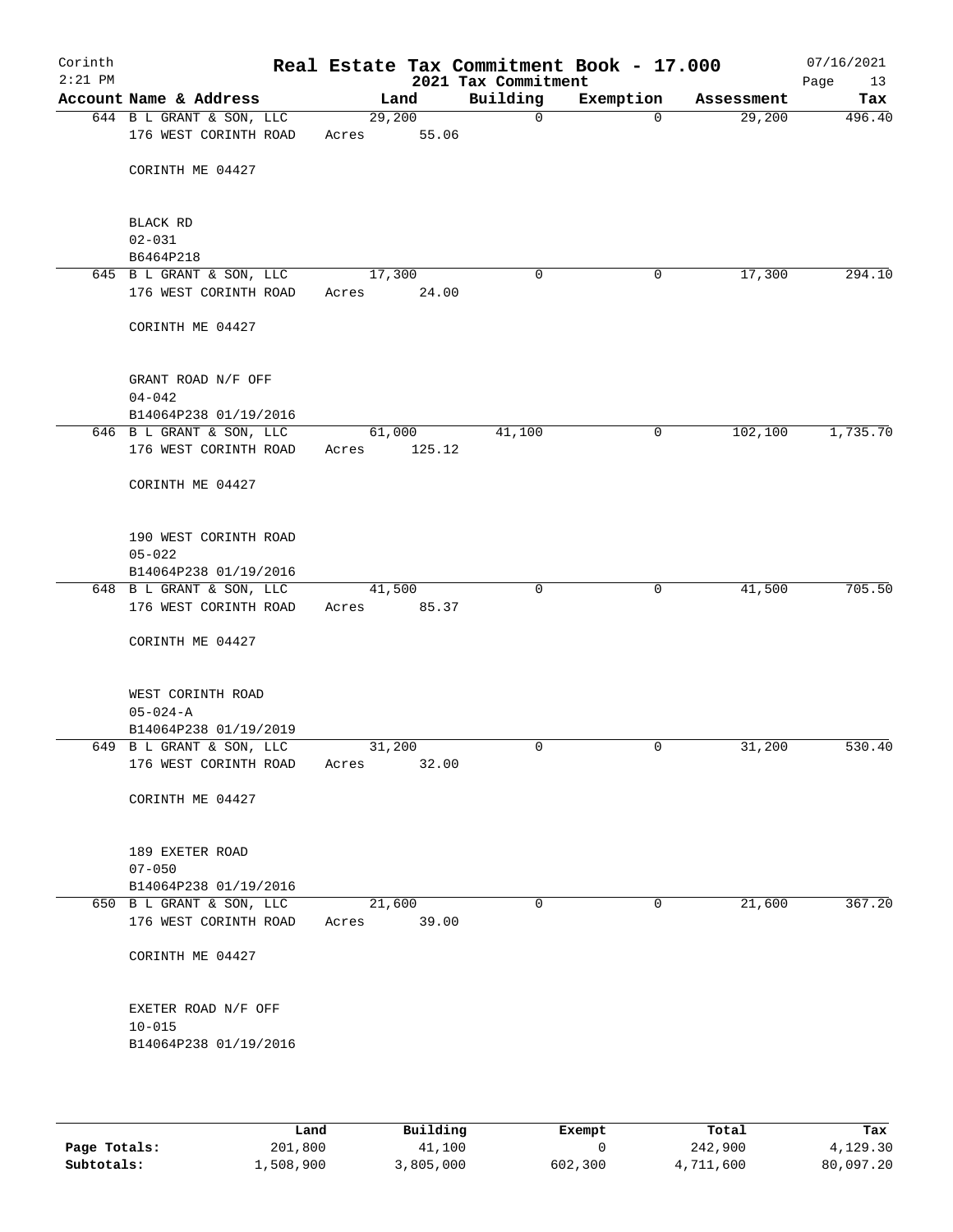| Corinth<br>$2:21$ PM |                                                    |       |                 | 2021 Tax Commitment | Real Estate Tax Commitment Book - 17.000 |            | 07/16/2021<br>Page<br>14 |
|----------------------|----------------------------------------------------|-------|-----------------|---------------------|------------------------------------------|------------|--------------------------|
|                      | Account Name & Address                             |       | Land            | Building            | Exemption                                | Assessment | Tax                      |
|                      | 1078 B L GRANT & SON, LLC<br>176 WEST CORINTH ROAD | Acres | 22,200<br>25.02 | $\mathbf 0$         | $\mathbf 0$                              | 22,200     | 377.40                   |
|                      | CORINTH ME 04427                                   |       |                 |                     |                                          |            |                          |
|                      | GRANT ROAD                                         |       |                 |                     |                                          |            |                          |
|                      | $05 - 014$<br>B14075P338 02/11/2016                |       |                 |                     |                                          |            |                          |
|                      | 1079 B L GRANT & SON, LLC                          |       | 23,600          | 0                   | 0                                        | 23,600     | 401.20                   |
|                      | 176 WEST CORINTH ROAD                              | Acres | 26.17           |                     |                                          |            |                          |
|                      | CORINTH ME 04427                                   |       |                 |                     |                                          |            |                          |
|                      | GRANT ROAD                                         |       |                 |                     |                                          |            |                          |
|                      | $05 - 015$<br>B14075P338 02/11/2016                |       |                 |                     |                                          |            |                          |
|                      | 49 BACON, FRANCES C                                |       | 23,700          | $\mathbf 0$         | 0                                        | 23,700     | 402.90                   |
|                      | 195 MARSHVILLE ROAD                                | Acres | 34.25           |                     |                                          |            |                          |
|                      | HARRINGTON ME 04643                                |       |                 |                     |                                          |            |                          |
|                      | TABER LANE                                         |       |                 |                     |                                          |            |                          |
|                      | $07 - 005$                                         |       |                 |                     |                                          |            |                          |
|                      | B13454P169 02/04/2014                              |       |                 | $\mathbf 0$         | $\mathbf 0$                              |            | 8.50                     |
|                      | 50 BACON, FRANCES C<br>195 MARSHVILLE ROAD         | Acres | 500<br>1.00     |                     |                                          | 500        |                          |
|                      | HARRINGTON ME 04643                                |       |                 |                     |                                          |            |                          |
|                      | TABER LANE                                         |       |                 |                     |                                          |            |                          |
|                      | $07 - 007 - A$                                     |       |                 |                     |                                          |            |                          |
|                      | B13454P169 02/04/2014                              |       |                 |                     |                                          |            |                          |
|                      | 51 BACON, FRANCES C<br>195 MARSHVILLE ROAD         | Acres | 30,900<br>38.00 | 75,400              | 0                                        | 106,300    | 1,807.10                 |
|                      | HARRINGTON ME 04643                                |       |                 |                     |                                          |            |                          |
|                      | 82 TABER LANE                                      |       |                 |                     |                                          |            |                          |
|                      | $07 - 006 - A$                                     |       |                 |                     |                                          |            |                          |
|                      | B13454P169 02/04/2014<br>1665 BAILEY, BENJAMIN     |       | 25,900          | $\mathbf 0$         | $\mathbf 0$                              | 25,900     | 440.30                   |
|                      | BAILEY, DEBRA J<br>285 WHITE SCHOOLHOUSE<br>RD     | Acres | 21.45           |                     |                                          |            |                          |
|                      | CORINTH ME 04427                                   |       |                 |                     |                                          |            |                          |
|                      | WHITE SCHOOLHOUSE ROAD                             |       |                 |                     |                                          |            |                          |
|                      | $06 - 015 - C$<br>B13558P241 06/13/2014            |       |                 |                     |                                          |            |                          |
|                      |                                                    |       |                 |                     |                                          |            |                          |

|              | ⊥and      | Building  | Exempt  | Total     | Tax       |
|--------------|-----------|-----------|---------|-----------|-----------|
| Page Totals: | 126,800   | 75,400    |         | 202,200   | 3,437.40  |
| Subtotals:   | 1,635,700 | 3,880,400 | 602,300 | 4,913,800 | 83,534.60 |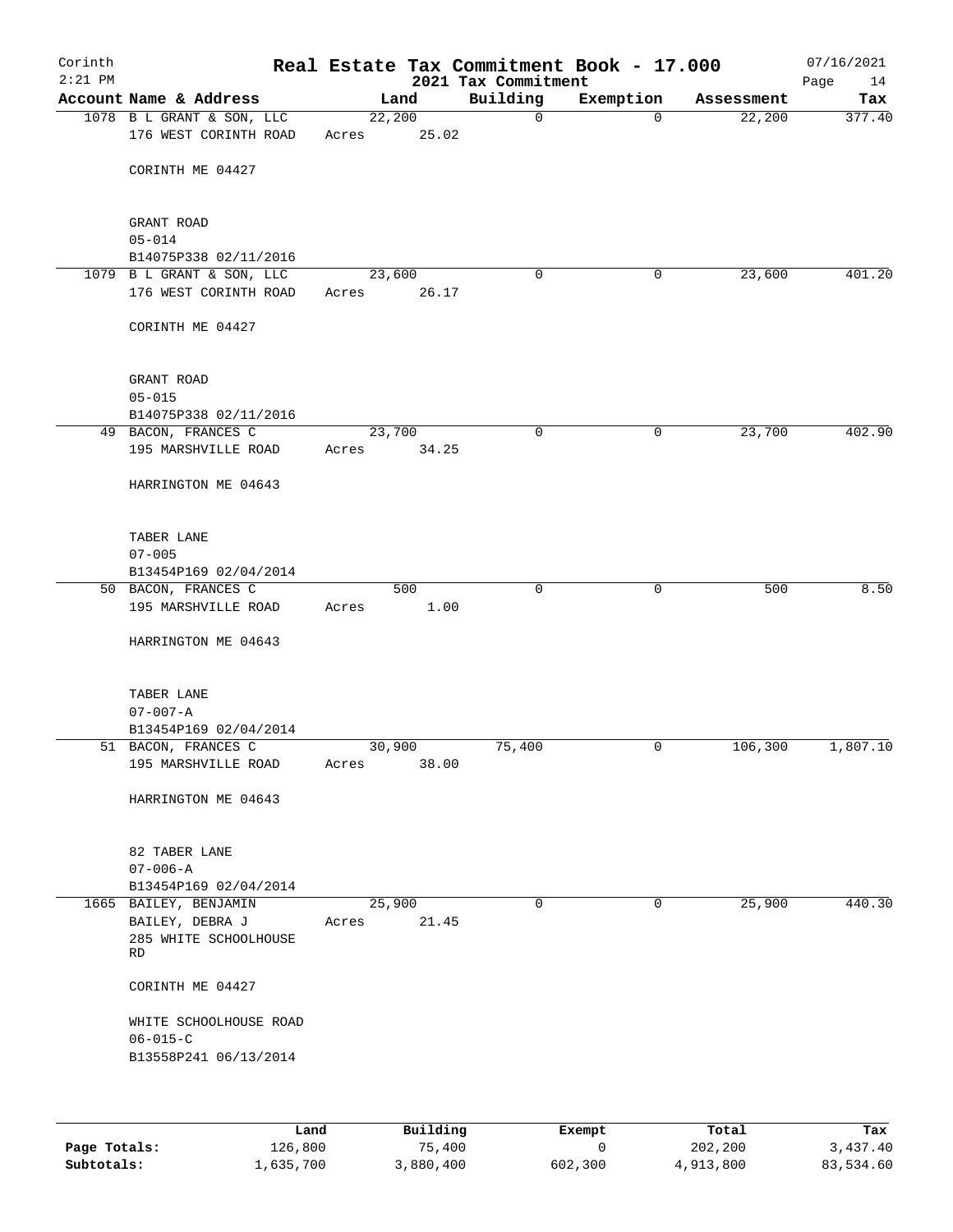| Corinth   |                                         |       |             |          |                                 | Real Estate Tax Commitment Book - 17.000 |             |                      | 07/16/2021      |
|-----------|-----------------------------------------|-------|-------------|----------|---------------------------------|------------------------------------------|-------------|----------------------|-----------------|
| $2:21$ PM | Account Name & Address                  |       | Land        |          | 2021 Tax Commitment<br>Building |                                          |             |                      | Page<br>15      |
|           | 1793 BAILEY, DEBRA                      |       | 17,900      |          | 82,000                          | Exemption<br>22,500                      |             | Assessment<br>77,400 | Tax<br>1,315.80 |
|           | 285 WHITE SCHOOLHOUSE<br>RD             | Acres |             | 2.01     |                                 | 01 HOMESTED EXEMPTION                    |             |                      |                 |
|           | CORINTH ME 04427                        |       |             |          |                                 |                                          |             |                      |                 |
|           | 285 WHITE SCHOOLHOUSE                   |       |             |          |                                 |                                          |             |                      |                 |
|           | $06 - 015 - D$<br>B13098P198 02/21/2013 |       |             |          |                                 |                                          |             |                      |                 |
|           | 293 BAILEY, JO-ANNE                     |       | 17,900      |          | $\mathbf 0$                     |                                          | $\mathbf 0$ | 17,900               | 304.30          |
|           | 238 STETSON ROAD                        | Acres |             | 9.00     |                                 |                                          |             |                      |                 |
|           | STETSON ME 04488                        |       |             |          |                                 |                                          |             |                      |                 |
|           | GRANT ROAD                              |       |             |          |                                 |                                          |             |                      |                 |
|           | $02 - 055 - 09$                         |       |             |          |                                 |                                          |             |                      |                 |
|           | B13021P141 11/27/2012                   |       |             |          |                                 |                                          |             |                      |                 |
|           | 1492 BAILEY, WILLIAM A                  |       | 18,000      |          | 127,300                         | 22,500                                   |             | 122,800              | 2,087.60        |
|           | BAILEY, JENNIFER L<br>28 VILLAGE DRIVE  | Acres |             | 1.03     |                                 | 01 HOMESTED EXEMPTION                    |             |                      |                 |
|           | CORINTH ME 04427                        |       |             |          |                                 |                                          |             |                      |                 |
|           | 28 VILLAGE DRIVE<br>$11 - 002 - 06$     |       |             |          |                                 |                                          |             |                      |                 |
|           | B12004P101 12/11/2009 B9120P292         |       |             |          |                                 |                                          |             |                      |                 |
|           | 1493 BAILEY, WILLIAM A                  |       | 11,600      |          | 0                               |                                          | 0           | 11,600               | 197.20          |
|           | BAILEY, JENNIFER L<br>28 VILLAGE DRIVE  | Acres |             | 1.03     |                                 |                                          |             |                      |                 |
|           | CORINTH ME 04427                        |       |             |          |                                 |                                          |             |                      |                 |
|           | 32 VILLAGE DRIVE<br>$11 - 002 - 07$     |       |             |          |                                 |                                          |             |                      |                 |
|           | B12004P101 12/11/2009                   |       |             |          |                                 |                                          |             |                      |                 |
|           | 53 BAKER, WILLIAM J III                 |       | 9,000       |          | 59,600                          |                                          | 22,500      | 46,100               | 783.70          |
|           | PO BOX 122                              | Acres |             | 0.14     |                                 | 01 HOMESTED EXEMPTION                    |             |                      |                 |
|           | CORINTH ME 04427                        |       |             |          |                                 |                                          |             |                      |                 |
|           | 7 EXETER ROAD                           |       |             |          |                                 |                                          |             |                      |                 |
|           | $15 - 020$                              |       |             |          |                                 |                                          |             |                      |                 |
|           | B8367P233<br>59 BALZANO, MICHAEL        |       | 14,500      |          | 18,500                          |                                          | 0           | 33,000               | 561.00          |
|           | 29 BANCROFT STREET                      |       | Acres 12.60 |          |                                 |                                          |             |                      |                 |
|           | PORTLAND ME 04102                       |       |             |          |                                 |                                          |             |                      |                 |
|           | 333 MEADOW ROAD                         |       |             |          |                                 |                                          |             |                      |                 |
|           | $09 - 019 - 09$                         |       |             |          |                                 |                                          |             |                      |                 |
|           | B4354P143                               |       |             |          |                                 |                                          |             |                      |                 |
|           |                                         |       |             |          |                                 |                                          |             |                      |                 |
|           | Land.                                   |       |             | Building |                                 | <b>Ryomnt</b>                            | $T0+a1$     |                      | Tav             |

|              | Land      | Building  | Exempt  | Total     | Tax       |
|--------------|-----------|-----------|---------|-----------|-----------|
| Page Totals: | 88,900    | 287,400   | 67,500  | 308,800   | 5,249.60  |
| Subtotals:   | 1,724,600 | 4,167,800 | 669,800 | 5,222,600 | 88,784.20 |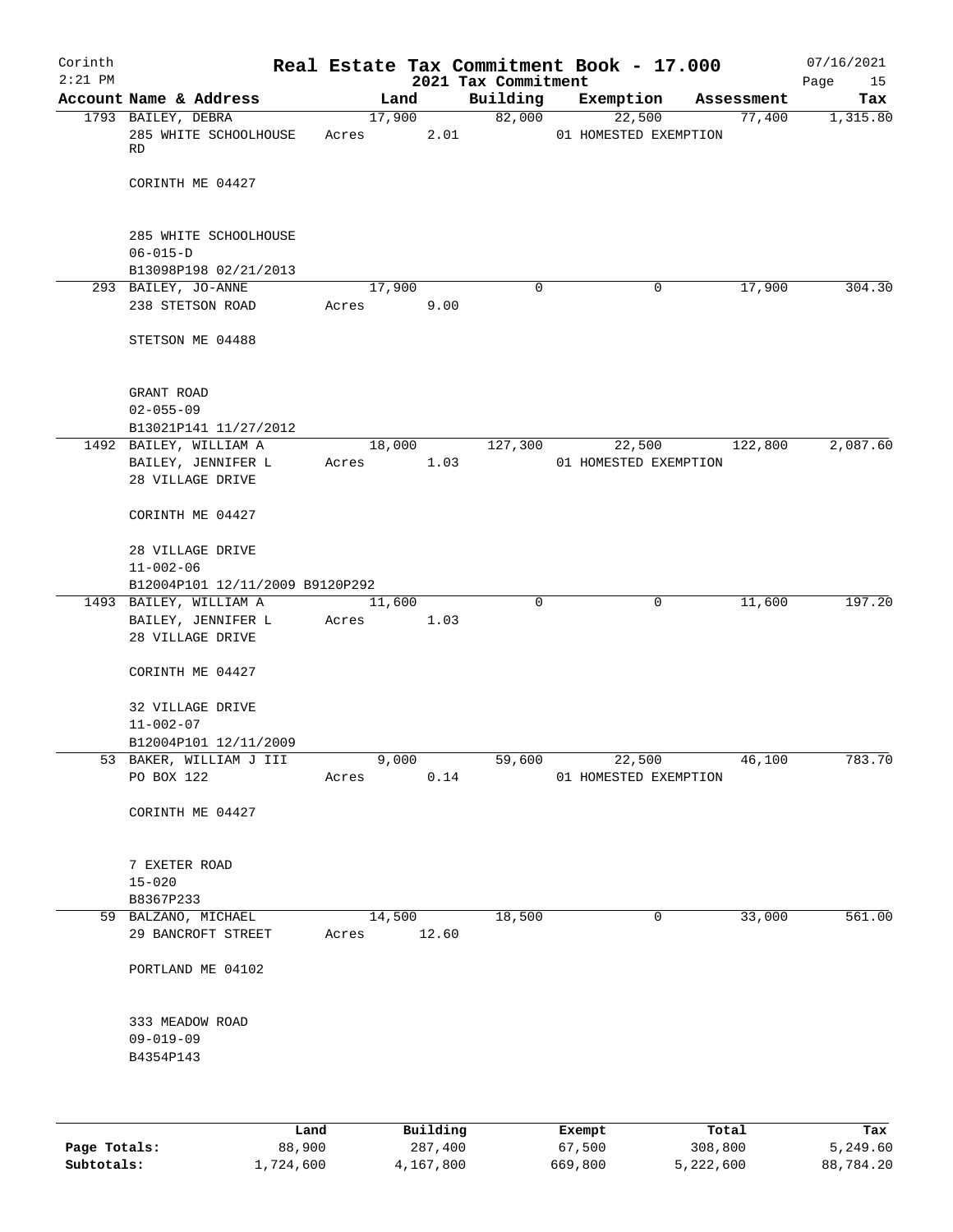| Corinth<br>$2:21$ PM |                                                                                                |                 |      | 2021 Tax Commitment | Real Estate Tax Commitment Book - 17.000 |            | 07/16/2021<br>Page<br>16 |
|----------------------|------------------------------------------------------------------------------------------------|-----------------|------|---------------------|------------------------------------------|------------|--------------------------|
|                      | Account Name & Address                                                                         | Land            |      | Building            | Exemption                                | Assessment | Tax                      |
|                      | 2005 BANGOR CELLULAR<br>TELEPHONE, LP<br>C/O DUFFS & PHELPS<br>PO BOX 2629<br>ADDISON TX 75001 | 26,300<br>Acres | 2.48 | 242,900             | $\Omega$                                 | 269,200    | 4,576.40                 |
|                      | 530 MAIN STREET<br>$08 - 018 - A$<br>B12671P317 11/30/2011                                     |                 |      |                     |                                          |            |                          |
|                      | 2041 BAPTIST CHURCH<br>331 MAIN STREET                                                         | 15,000          |      | 129,300             | 144,300<br>51 Churches                   | 0          | 0.00                     |
|                      | CORINTH ME 04427                                                                               |                 |      |                     |                                          |            |                          |
|                      | 331 MAIN STREET<br>$15 - 005$                                                                  |                 |      |                     |                                          |            |                          |
|                      | 61 BAPTIST CHURCH<br>331 MAIN STREET                                                           | 16,500<br>Acres | 0.78 | 87,000              | 20,000<br>30 Parsonage                   | 83,500     | 1,419.50                 |
|                      | CORINTH ME 04427                                                                               |                 |      |                     |                                          |            |                          |
|                      | 414 MAIN STREET<br>$13 - 011$                                                                  |                 |      |                     |                                          |            |                          |
|                      | 1757 BARNES, SCOTT R<br>BARNES, JENNIFER M<br>364 GRANT RD                                     | 19,000<br>Acres | 2.87 | 136,800             | 22,500<br>01 HOMESTED EXEMPTION          | 133,300    | 2,266.10                 |
|                      | CORINTH ME 04427                                                                               |                 |      |                     |                                          |            |                          |
|                      | 364 GRANT ROAD<br>$05 - 061$<br>B13293P225 07/31/2013                                          |                 |      |                     |                                          |            |                          |
|                      | 1040 BARRY, LEOLA<br>PETERSON, LINDSEY<br>810 MAIN ST                                          | 27,800<br>Acres | 8.64 | 105,100             | 22,500<br>01 HOMESTED EXEMPTION          | 110,400    | 1,876.80                 |
|                      | CORINTHE ME 04427                                                                              |                 |      |                     |                                          |            |                          |
|                      | 810 MAIN STREET<br>$05 - 041$                                                                  |                 |      |                     |                                          |            |                          |
|                      | B14772P249 03/28/2018                                                                          |                 |      |                     |                                          |            |                          |
|                      | 1018 BARTLE, SATIN T<br>PO BOX 353                                                             | 9,700<br>Acres  | 3.70 | $\Omega$            | 0                                        | 9,700      | 164.90                   |
|                      | SANGERVILLE ME 04479                                                                           |                 |      |                     |                                          |            |                          |
|                      | LEDGE HILL ROAD N/F<br>$01 - 041 - C$                                                          |                 |      |                     |                                          |            |                          |
|                      | B14153P253 05/19/2016                                                                          |                 |      |                     |                                          |            |                          |
|                      |                                                                                                |                 |      |                     |                                          |            |                          |
|                      |                                                                                                |                 |      |                     |                                          |            |                          |

|              | Land      | Building  | Exempt  | Total     | Tax       |
|--------------|-----------|-----------|---------|-----------|-----------|
| Page Totals: | 114,300   | 701,100   | 209,300 | 606,100   | 10,303.70 |
| Subtotals:   | 1,838,900 | 4,868,900 | 879,100 | 5,828,700 | 99,087.90 |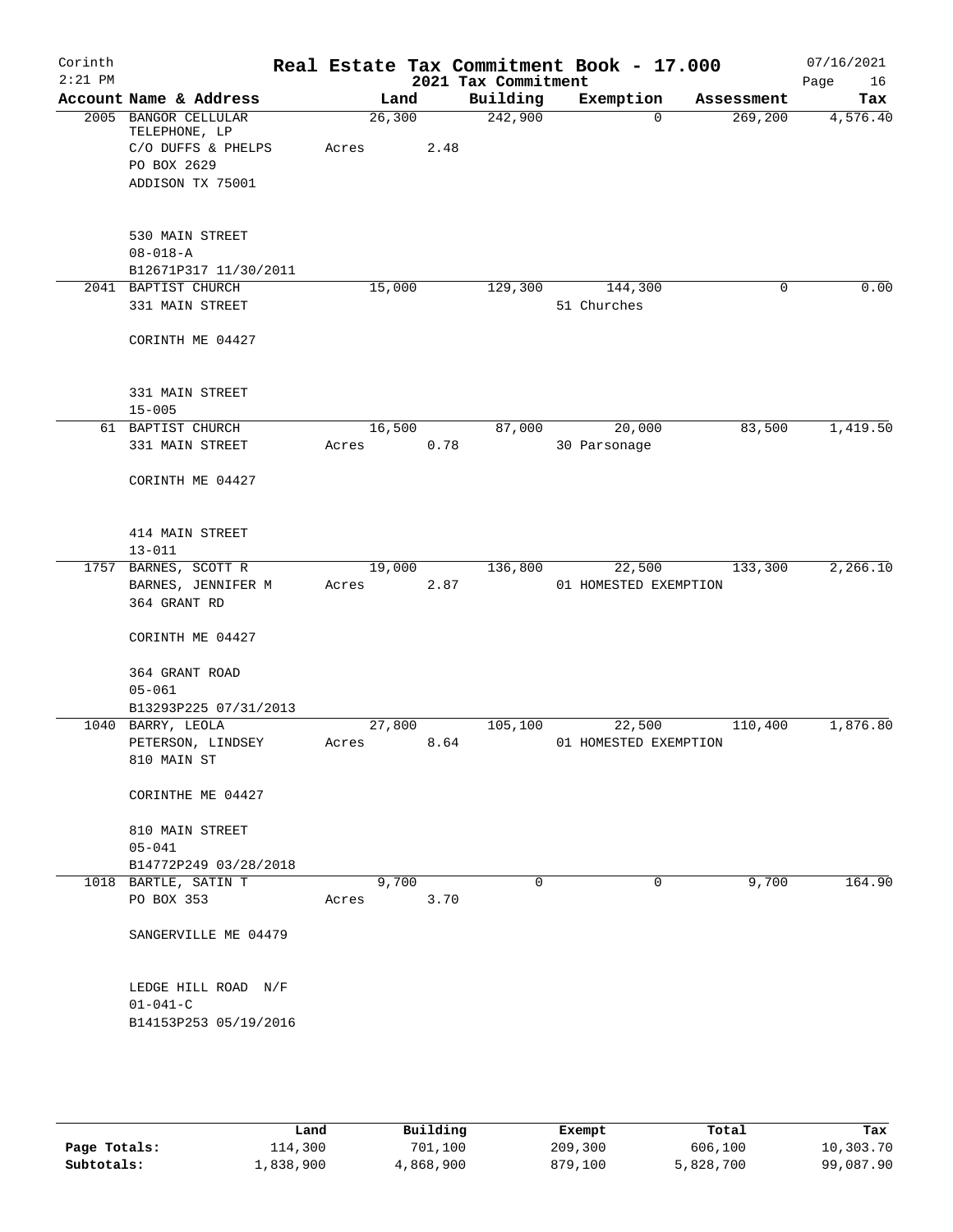| Corinth<br>$2:21$ PM |                                     |       |             | Real Estate Tax Commitment Book - 17.000<br>2021 Tax Commitment |                       |            | 07/16/2021<br>Page<br>17 |
|----------------------|-------------------------------------|-------|-------------|-----------------------------------------------------------------|-----------------------|------------|--------------------------|
|                      | Account Name & Address              |       | Land        | Building                                                        | Exemption             | Assessment | Tax                      |
|                      | 65 BARTLE, SATIN T                  |       | 19,100      | 19,500                                                          | 22,500                | 16,100     | 273.70                   |
|                      | PO BOX 353                          | Acres | 3.00        |                                                                 | 01 HOMESTED EXEMPTION |            |                          |
|                      |                                     |       |             |                                                                 |                       |            |                          |
|                      | SANGERVILLE ME 04479                |       |             |                                                                 |                       |            |                          |
|                      | 512 LEDGE HILL ROAD                 |       |             |                                                                 |                       |            |                          |
|                      | $01 - 041 - B$                      |       |             |                                                                 |                       |            |                          |
|                      | B14153P253 05/19/2016               |       |             |                                                                 |                       |            |                          |
|                      | 83 BEAL, SHIRLEY E                  |       | 28,900      | 96,500                                                          | 22,500                | 102,900    | 1,749.30                 |
|                      | P.O. BOX 226                        | Acres | 33.00       |                                                                 | 01 HOMESTED EXEMPTION |            |                          |
|                      | CORINTH ME 04427                    |       |             |                                                                 |                       |            |                          |
|                      | 397 LEDGE HILL ROAD                 |       |             |                                                                 |                       |            |                          |
|                      | $04 - 028$                          |       |             |                                                                 |                       |            |                          |
|                      | B3966P264                           |       |             |                                                                 |                       |            |                          |
|                      | 983 BEAL, WILLIAM                   |       | $\mathbf 0$ | 9,100                                                           | 9,100                 |            | 0.00<br>0                |
|                      | 375 TATE ROAD                       |       |             |                                                                 | 01 HOMESTED EXEMPTION |            |                          |
|                      | CORINTH ME 04427                    |       |             |                                                                 |                       |            |                          |
|                      | 375 TATE ROAD                       |       |             |                                                                 |                       |            |                          |
|                      | $06 - 018 - A - 1H$                 |       |             |                                                                 |                       |            |                          |
|                      | 1919 BEAN, BRIAN                    |       | 17,900      | 183,000                                                         | 22,500                | 178,400    | 3,032.80                 |
|                      | BEAN, KELLY                         | Acres | 2.02        |                                                                 | 01 HOMESTED EXEMPTION |            |                          |
|                      | 5 ANDERSON FARM RD                  |       |             |                                                                 |                       |            |                          |
|                      | CORINTH ME 04427                    |       |             |                                                                 |                       |            |                          |
|                      | 5 ANDERSON FARM RD                  |       |             |                                                                 |                       |            |                          |
|                      | $12 - 012 - D$                      |       |             |                                                                 |                       |            |                          |
|                      | B11424P340 06/05/2008               |       |             |                                                                 |                       |            |                          |
|                      | 1334 BEAN, CHAD S                   |       | 26,600      | 11,900                                                          | 0                     | 38,500     | 654.50                   |
|                      | BEAN, CORY C                        | Acres | 136.42      |                                                                 |                       |            |                          |
|                      | 344 WHITE SCHOOLHOUSE<br>RD         |       |             |                                                                 |                       |            |                          |
|                      |                                     |       |             |                                                                 |                       |            |                          |
|                      | CORINTH ME 04427                    |       |             |                                                                 |                       |            |                          |
|                      | WHITE SCHOOLHOUSE ROAD              |       |             |                                                                 |                       |            |                          |
|                      | $06 - 014$                          |       |             |                                                                 |                       |            |                          |
|                      | B13456P92 02/05/2014                |       |             |                                                                 |                       |            |                          |
|                      | 1831 BEAN, CHAD S & JAMIE<br>LEA JT |       | 27,300      | 167,600                                                         | 22,500                | 172,400    | 2,930.80                 |
|                      | 344 WHITE SCHOOLHOUSE               | Acres | 9.66        |                                                                 | 01 HOMESTED EXEMPTION |            |                          |
|                      | RD                                  |       |             |                                                                 |                       |            |                          |
|                      | CORINTH ME 04427                    |       |             |                                                                 |                       |            |                          |
|                      | 344 WHITE SCHOOLHOUSE               |       |             |                                                                 |                       |            |                          |
|                      | $08 - 033 - B$                      |       |             |                                                                 |                       |            |                          |
|                      | B15896P103 07/20/2020               |       |             |                                                                 |                       |            |                          |
|                      |                                     |       |             |                                                                 |                       |            |                          |
|                      |                                     |       |             |                                                                 |                       |            |                          |
|                      |                                     |       |             |                                                                 |                       |            |                          |

|              | Land      | Building  | Exempt  | Total     | Tax        |
|--------------|-----------|-----------|---------|-----------|------------|
| Page Totals: | 119,800   | 487,600   | 99,100  | 508,300   | 8,641.10   |
| Subtotals:   | 1,958,700 | 5,356,500 | 978,200 | 6,337,000 | 107,729.00 |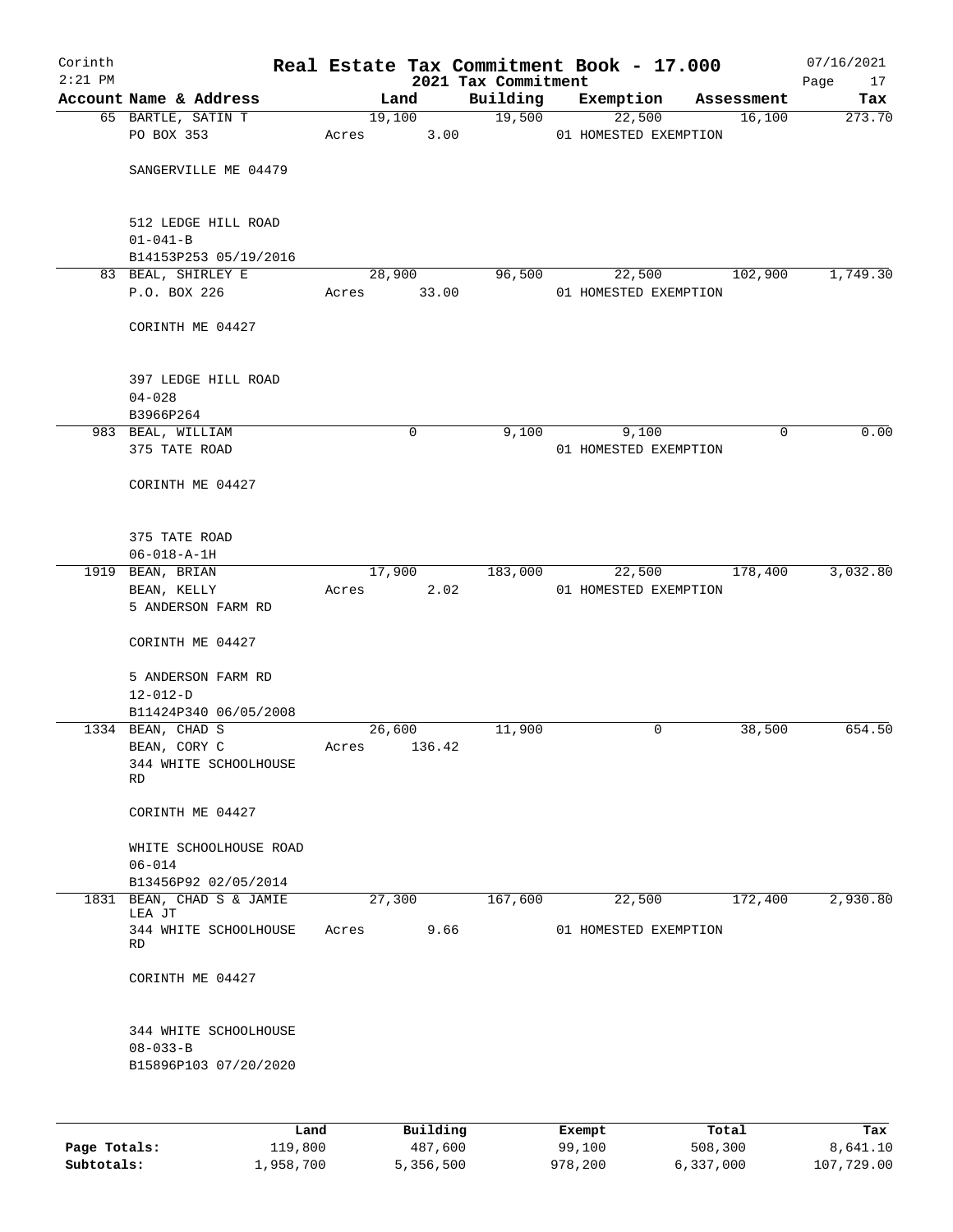| Corinth   |                                               |       |                |                     | Real Estate Tax Commitment Book - 17.000 |            | 07/16/2021 |
|-----------|-----------------------------------------------|-------|----------------|---------------------|------------------------------------------|------------|------------|
| $2:21$ PM |                                               |       |                | 2021 Tax Commitment |                                          |            | 18<br>Page |
|           | Account Name & Address                        |       | Land           | Building            | Exemption                                | Assessment | Tax        |
|           | 879 BEAN, CORY<br>312 WHITE SCHOOLHOUSE<br>RD | Acres | 27,300<br>9.65 | 169,600             | 22,500<br>01 HOMESTED EXEMPTION          | 174,400    | 2,964.80   |
|           | CORINTH ME 04427                              |       |                |                     |                                          |            |            |
|           | 312 WHITE SCHOOLHOUSE<br>$08 - 033 - A$       |       |                |                     |                                          |            |            |
|           | B8861P252                                     |       |                |                     |                                          |            |            |
|           | 199 BEAN, DAVID R                             |       | 11,900         | 87,600              | 27,900                                   | 71,600     | 1,217.20   |
|           | BEAN, PHYLLIS E<br>41 MORISON AVE             | Acres | 0.31           |                     | 01 HOMESTED EXEMPTION<br>22 Veteran      |            |            |
|           | CORINTH ME 04427                              |       |                |                     |                                          |            |            |
|           | 41 MORISON AVENUE<br>$16 - 022$               |       |                |                     |                                          |            |            |
|           | B7114P272                                     |       |                |                     |                                          |            |            |
|           | 547 BEAN, DAVID R                             |       | 11,200         | 40,200              | 0                                        | 51,400     | 873.80     |
|           | BEAN, PHILLIS E<br>41 MORISON AVE             | Acres | 0.26           |                     |                                          |            |            |
|           | CORINTH ME 04427                              |       |                |                     |                                          |            |            |
|           | 35 MORISON AVENUE<br>$16 - 023$               |       |                |                     |                                          |            |            |
|           | B13367P94 10/11/2013                          |       |                |                     |                                          |            |            |
|           | 86 BEAN, KENDALL B                            |       | 45,000         | 54,000              | 27,900                                   | 71,100     | 1,208.70   |
|           | BEAN, CARLENA F<br>443 EXETER RD              | Acres | 31.24          |                     | 01 HOMESTED EXEMPTION<br>22 Veteran      |            |            |
|           | CORINTH ME 04427                              |       |                |                     |                                          |            |            |
|           | 443 EXETER ROAD<br>$07 - 009 - A$             |       |                |                     |                                          |            |            |
|           | B2308P27                                      |       |                |                     |                                          |            |            |
|           | 2003 BEAN, PAUL, JR.                          |       | 0              | 21,500              | 21,500                                   | 0          | 0.00       |
|           | PO BOX 704                                    |       |                |                     | 01 HOMESTED EXEMPTION                    |            |            |
|           | CORINTH ME 04427                              |       |                |                     |                                          |            |            |
|           | 344 MAIN STREET LOT<br>$08 - 003 - 03H - 1$   |       |                |                     |                                          |            |            |
|           | 89 BEAN, PHILIP E SR HEIRS                    |       | 33,900         | 0                   | 0                                        | 33,900     | 576.30     |
|           | ΟF<br>c/o RHONDA SEVERANCE PR Acres           |       | 40.75          |                     |                                          |            |            |
|           | 59 RALPH STREET<br>BANGOR ME 04401            |       |                |                     |                                          |            |            |
|           | MAIN STREET                                   |       |                |                     |                                          |            |            |
|           | $05 - 050$                                    |       |                |                     |                                          |            |            |
|           | B15888P177 02/03/2021 B1891P166               |       |                |                     |                                          |            |            |
|           |                                               |       |                |                     |                                          |            |            |
|           |                                               |       |                |                     |                                          |            |            |

|              | Land      | Building  | Exempt    | Total     | Tax        |
|--------------|-----------|-----------|-----------|-----------|------------|
| Page Totals: | 129,300   | 372,900   | 99,800    | 402,400   | 6,840.80   |
| Subtotals:   | 2,088,000 | 5,729,400 | 1,078,000 | 6,739,400 | 114,569.80 |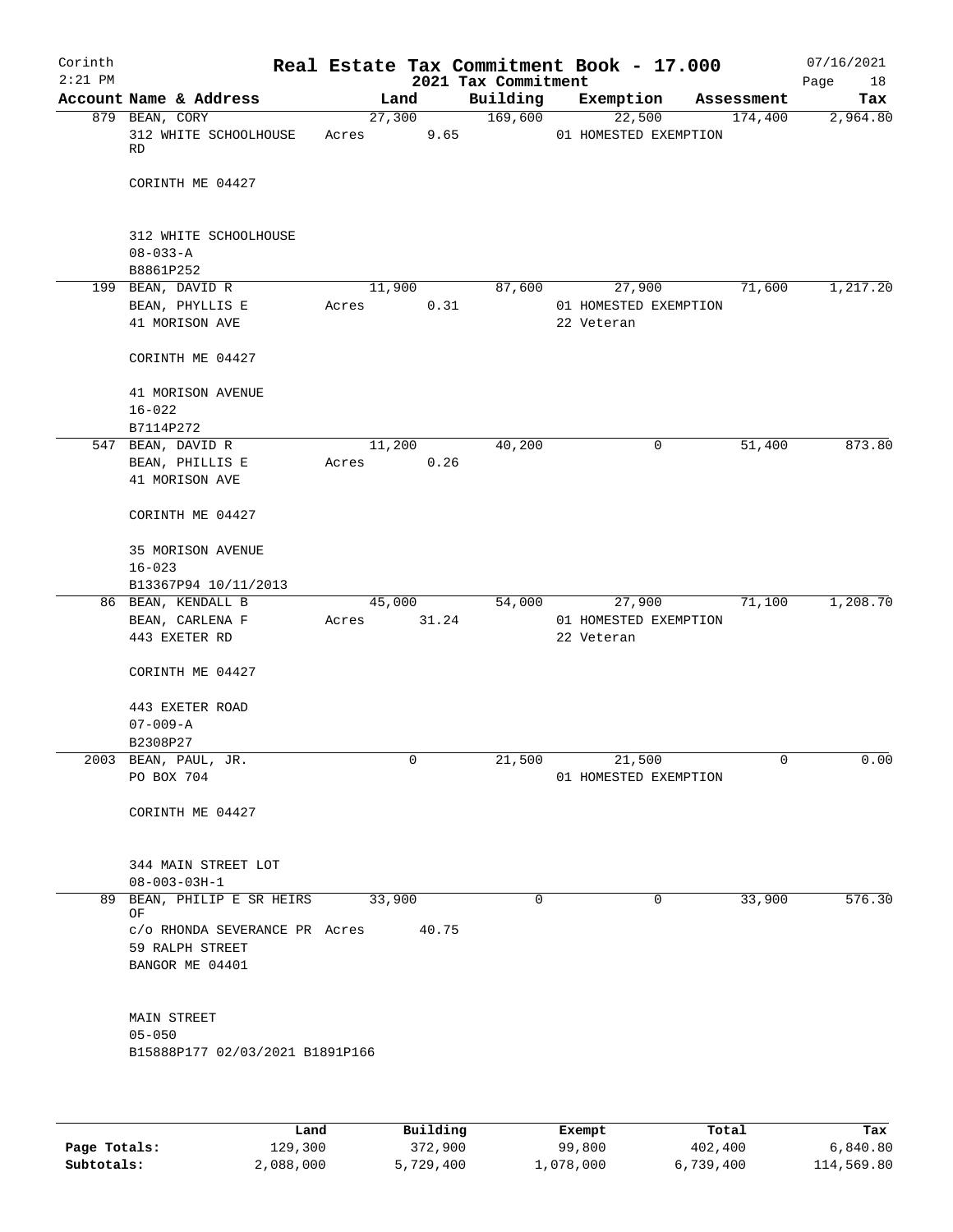| Corinth      |                                                          |                 |           |                                 | Real Estate Tax Commitment Book - 17.000 |            | 07/16/2021        |
|--------------|----------------------------------------------------------|-----------------|-----------|---------------------------------|------------------------------------------|------------|-------------------|
| $2:21$ PM    | Account Name & Address                                   |                 | Land      | 2021 Tax Commitment<br>Building | Exemption                                | Assessment | Page<br>19<br>Tax |
|              | 90 BEAN, PHILIP E SR HEIRS                               | 19,900          |           | 4,900                           | $\Omega$                                 | 24,800     | 421.60            |
|              | ΟF                                                       |                 |           |                                 |                                          |            |                   |
|              | c/o RHONDA SEVERANCE PR Acres                            |                 | 2.50      |                                 |                                          |            |                   |
|              | 59 RALPH STREET                                          |                 |           |                                 |                                          |            |                   |
|              | BANGOR ME 04401                                          |                 |           |                                 |                                          |            |                   |
|              |                                                          |                 |           |                                 |                                          |            |                   |
|              | 874 MAIN STREET                                          |                 |           |                                 |                                          |            |                   |
|              | $05 - 048$<br>B15888P177 02/03/2021 B4445P188            |                 |           |                                 |                                          |            |                   |
|              | 91 BEAN, PHILIP E SR HEIRS                               | 19,600          |           | 80,700                          | $\mathbf 0$                              | 100,300    | 1,705.10          |
|              | ΟF                                                       |                 |           |                                 |                                          |            |                   |
|              | c/o RHONDA SEVERANCE PR Acres<br>59 RALPH STREET         |                 | 2.25      |                                 |                                          |            |                   |
|              | BANGOR ME 04401                                          |                 |           |                                 |                                          |            |                   |
|              |                                                          |                 |           |                                 |                                          |            |                   |
|              | 882 MAIN STREET                                          |                 |           |                                 |                                          |            |                   |
|              | $05 - 049$                                               |                 |           |                                 |                                          |            |                   |
|              | B15888P177 02/03/2021 B1615P346                          |                 |           |                                 |                                          |            |                   |
|              | 92 BEAN, R STANLEY                                       | 16,800          |           | 97,400                          | 22,500                                   | 91,700     | 1,558.90          |
|              | BEAN, LINDA D. NEAL,                                     | Acres           | 0.82      |                                 | 01 HOMESTED EXEMPTION                    |            |                   |
|              | MELISSA B<br>246 EXETER RD                               |                 |           |                                 |                                          |            |                   |
|              |                                                          |                 |           |                                 |                                          |            |                   |
|              | CORINTH ME 04427                                         |                 |           |                                 |                                          |            |                   |
|              | 246 EXETER ROAD                                          |                 |           |                                 |                                          |            |                   |
|              | $07 - 046$                                               |                 |           |                                 |                                          |            |                   |
|              | B5914P195                                                |                 |           | 135,000                         |                                          |            | 2,697.90          |
|              | 84 BEAN, RANDY A<br>BEAN, KRYSTLE L                      | 46,200<br>Acres | 75.06     |                                 | 22,500<br>01 HOMESTED EXEMPTION          | 158,700    |                   |
|              | 380 MAIN STREET                                          |                 |           |                                 |                                          |            |                   |
|              | CORINTH ME 04449                                         |                 |           |                                 |                                          |            |                   |
|              |                                                          |                 |           |                                 |                                          |            |                   |
|              | 380 MAIN STREET                                          |                 |           |                                 |                                          |            |                   |
|              | $08 - 006$<br>B15950P36 03/25/2021 B14996P139 11/07/2018 |                 |           |                                 |                                          |            |                   |
|              | 861 BEAN, RYAN A                                         | 27,700          |           | 138,500                         | 22,500                                   | 143,700    | 2,442.90          |
|              | BEAN, AMY E                                              | Acres           | 10.00     |                                 | 01 HOMESTED EXEMPTION                    |            |                   |
|              | 95 WHITE SCHOOL HOUSE                                    |                 |           |                                 |                                          |            |                   |
|              | ROAD                                                     |                 |           |                                 |                                          |            |                   |
|              | CORINTH ME 04427                                         |                 |           |                                 |                                          |            |                   |
|              | 95 WHITE SCHOOLHOUSE                                     |                 |           |                                 |                                          |            |                   |
|              | $05 - 032$                                               |                 |           |                                 |                                          |            |                   |
|              | B11018P45 06/22/2007                                     |                 |           |                                 |                                          |            |                   |
|              | 94 BEAN, STEPHEN W                                       | 16,600          |           | 95,700                          | 22,500                                   | 89,800     | 1,526.60          |
|              | BEAN, GUYLENE M                                          | Acres           | 0.80      |                                 | 01 HOMESTED EXEMPTION                    |            |                   |
|              | 268 EXETER RD                                            |                 |           |                                 |                                          |            |                   |
|              | CORINTH ME 04427                                         |                 |           |                                 |                                          |            |                   |
|              | 268 EXETER ROAD                                          |                 |           |                                 |                                          |            |                   |
|              | $07 - 043 - 13$                                          |                 |           |                                 |                                          |            |                   |
|              | B3766P352                                                |                 |           |                                 |                                          |            |                   |
|              | Land                                                     |                 | Building  |                                 | Exempt                                   | Total      | Tax               |
| Page Totals: | 146,800                                                  |                 | 552,200   |                                 | 90,000                                   | 609,000    | 10,353.00         |
| Subtotals:   | 2,234,800                                                |                 | 6,281,600 |                                 | 1,168,000                                | 7,348,400  | 124,922.80        |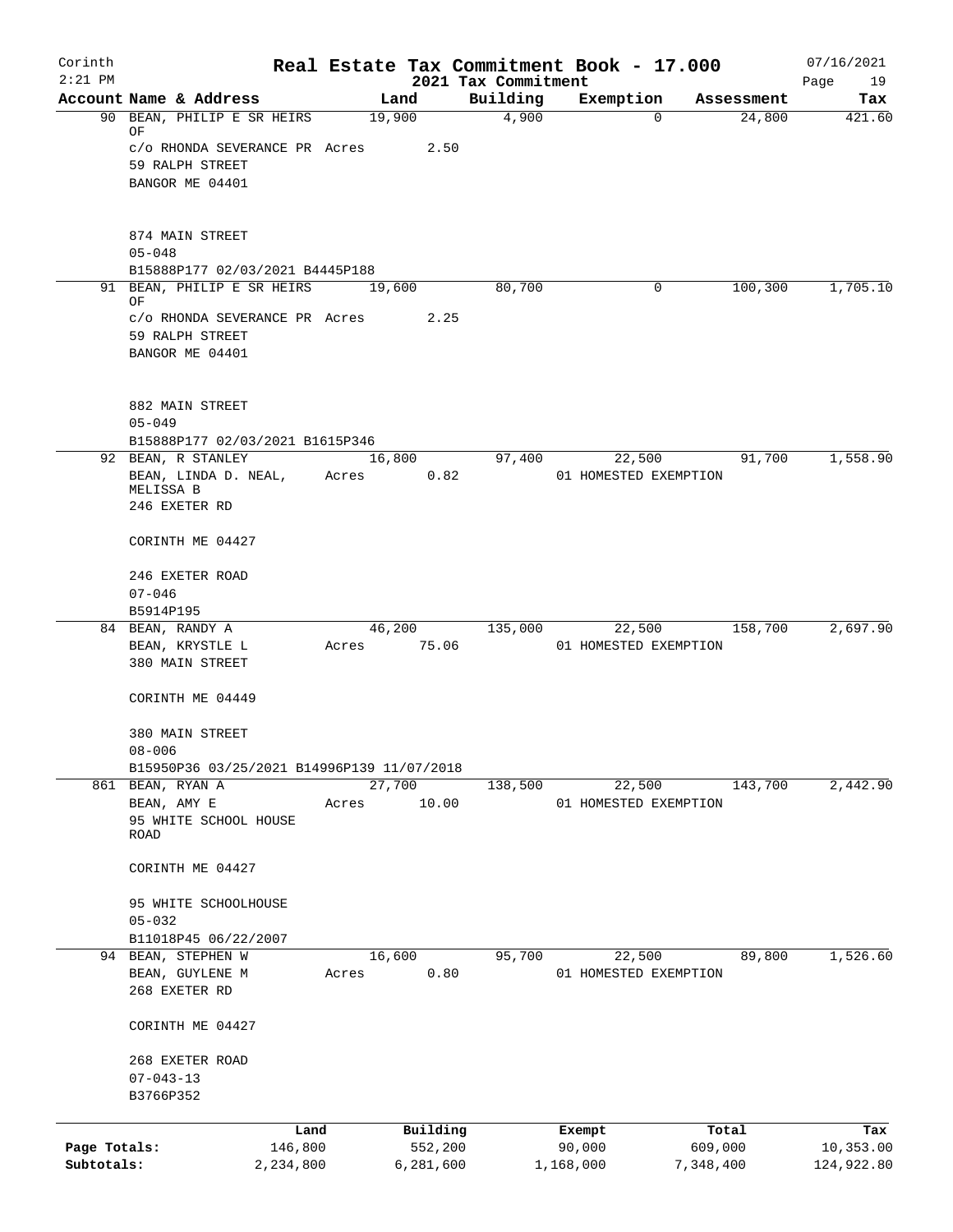| Corinth<br>$2:21$ PM |                                                   |                          | 2021 Tax Commitment | Real Estate Tax Commitment Book - 17.000 |            | 07/16/2021<br>20<br>Page |
|----------------------|---------------------------------------------------|--------------------------|---------------------|------------------------------------------|------------|--------------------------|
|                      | Account Name & Address                            | Land                     | Building            | Exemption                                | Assessment | Tax                      |
|                      | 95 BEAN, WENDELL M<br>BEAN, LINDA A<br>PO BOX 186 | 26,800<br>12.85<br>Acres | 74,200              | 22,500<br>01 HOMESTED EXEMPTION          | 78,500     | 1,334.50                 |
|                      | CORINTH ME 04427                                  |                          |                     |                                          |            |                          |
|                      | 703 LEDGE HILL ROAD<br>$02 - 013$                 |                          |                     |                                          |            |                          |
|                      | B4029P212<br>277 BEAULIER, MYRTON J               |                          |                     |                                          | 91,300     |                          |
|                      | BEAULIER, DONNA M<br>130 EXETER ROAD              | 18,300<br>1.29<br>Acres  | 95,500              | 22,500<br>01 HOMESTED EXEMPTION          |            | 1,552.10                 |
|                      | CORINTH, ME 04427                                 |                          |                     |                                          |            |                          |
|                      | 130 EXETER ROAD<br>$14 - 015$                     |                          |                     |                                          |            |                          |
|                      | B9068P211                                         |                          |                     |                                          |            |                          |
|                      | 1942 BEDARD, MAURICE<br>18 LEVENSELAR RD          | $\mathbf 0$              | 26,300              | 0                                        | 26,300     | 447.10                   |
|                      | EDDINGTON ME 04428                                |                          |                     |                                          |            |                          |
|                      | 344 MAIN STREET LOT 26<br>$08 - 003 - 26H$        |                          |                     |                                          |            |                          |
|                      | 505 BELL, GARY H                                  | 21,600                   | 146,800             | 22,500                                   | 145,900    | 2,480.30                 |
|                      | BELL, NORMA J<br>PO BOX 460                       | Acres<br>5.00            |                     | 01 HOMESTED EXEMPTION                    |            |                          |
|                      | CORINTH ME 04427                                  |                          |                     |                                          |            |                          |
|                      | 19 RIDGE ROAD                                     |                          |                     |                                          |            |                          |
|                      | $12 - 009$                                        |                          |                     |                                          |            |                          |
|                      | B7808P25                                          |                          |                     |                                          |            |                          |
|                      | 1720 BELL, KEVIN                                  | 4,500                    | 0                   | 0                                        | 4,500      | 76.50                    |
|                      | PO BOX 633                                        | Acres<br>41.00           |                     |                                          |            |                          |
|                      | BANGOR ME 04402 6247                              |                          |                     |                                          |            |                          |
|                      | RABBIT PATH N/F OFF<br>$03 - 037$                 |                          |                     |                                          |            |                          |
|                      | B7920P60                                          |                          |                     |                                          |            |                          |
|                      | 1721 BELL, KEVIN<br>PO BOX 633                    | 17,900<br>41.00<br>Acres | 48,000              | 0                                        | 65,900     | 1,120.30                 |
|                      | BANGOR ME 04402 6247                              |                          |                     |                                          |            |                          |
|                      | 398 DIAMOND LANE<br>$03 - 042$                    |                          |                     |                                          |            |                          |
|                      | B7920P60 10/04/2001                               |                          |                     |                                          |            |                          |
|                      |                                                   |                          |                     |                                          |            |                          |

|              | Land      | Building  | Exempt    | Total     | Tax        |
|--------------|-----------|-----------|-----------|-----------|------------|
| Page Totals: | 89,100    | 390,800   | 67,500    | 412,400   | 7,010.80   |
| Subtotals:   | 2,323,900 | 6,672,400 | ⊥,235,500 | 7,760,800 | 131,933.60 |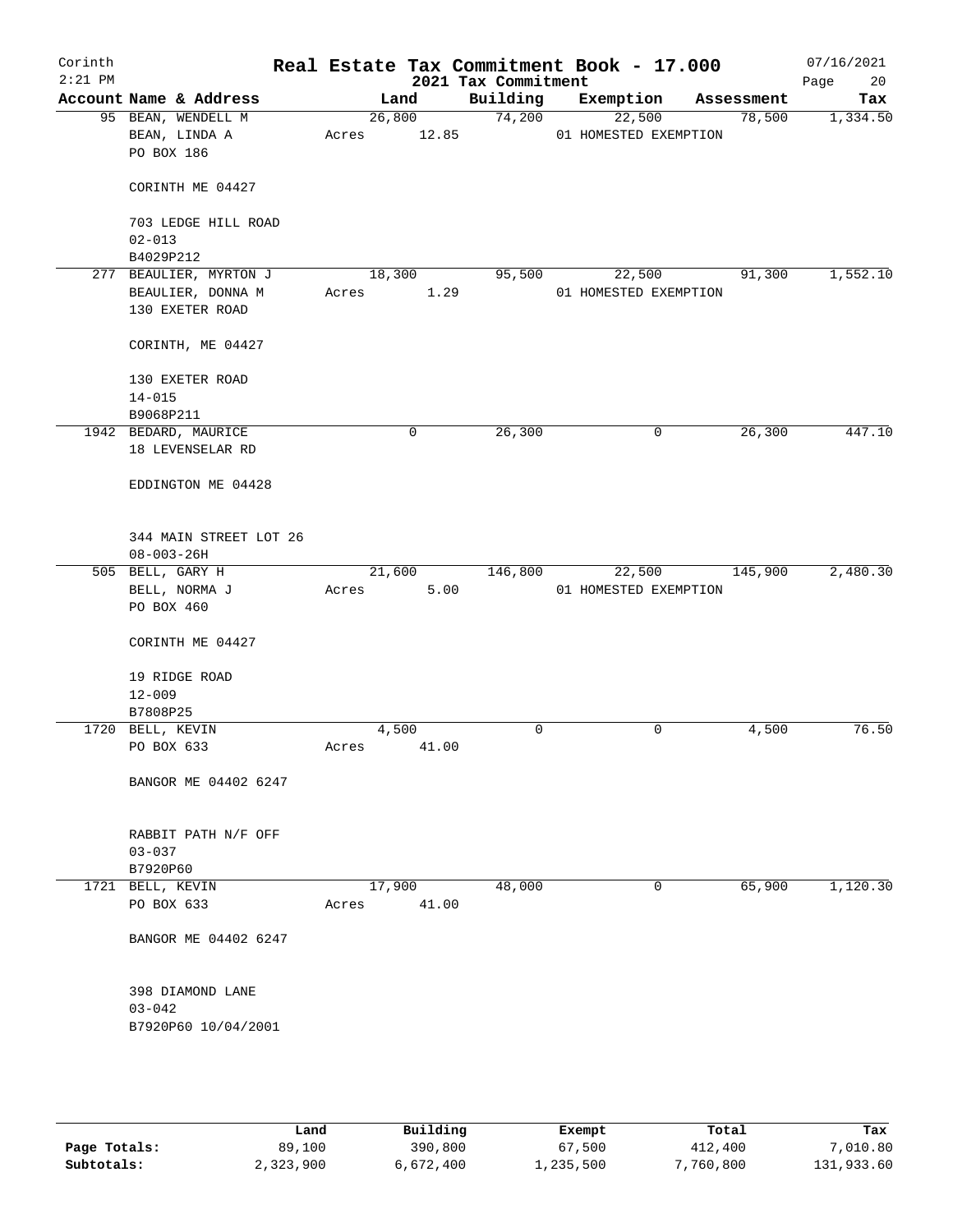| Corinth<br>$2:21$ PM |                                           |       |        |             | 2021 Tax Commitment | Real Estate Tax Commitment Book - 17.000 |            | 07/16/2021<br>Page<br>21 |
|----------------------|-------------------------------------------|-------|--------|-------------|---------------------|------------------------------------------|------------|--------------------------|
|                      | Account Name & Address                    |       | Land   |             | Building            | Exemption                                | Assessment | Tax                      |
|                      | 101 BELL, MARGARETT S                     |       | 18,200 |             | 84,300              | 22,500                                   | 80,000     | 1,360.00                 |
|                      | 1313 MAIN ST                              | Acres |        | 2.28        |                     | 01 HOMESTED EXEMPTION                    |            |                          |
|                      |                                           |       |        |             |                     |                                          |            |                          |
|                      | CORINTH ME 04427                          |       |        |             |                     |                                          |            |                          |
|                      |                                           |       |        |             |                     |                                          |            |                          |
|                      | 1313 MAIN STREET                          |       |        |             |                     |                                          |            |                          |
|                      | $03 - 020 - C$                            |       |        |             |                     |                                          |            |                          |
|                      | B5674P349<br>102 BELL, MICHAEL            |       |        | 0           | 25,000              | 22,500                                   | 2,500      | 42.50                    |
|                      | PO BOX 227                                |       |        |             |                     | 01 HOMESTED EXEMPTION                    |            |                          |
|                      |                                           |       |        |             |                     |                                          |            |                          |
|                      | CORINTH ME 04427                          |       |        |             |                     |                                          |            |                          |
|                      |                                           |       |        |             |                     |                                          |            |                          |
|                      | 84 MEADOW ROAD                            |       |        |             |                     |                                          |            |                          |
|                      | $09 - 019 - 02H$                          |       |        |             |                     |                                          |            |                          |
|                      | 995 BELL, MICHAEL D                       |       | 16,800 |             | 108,000             | 22,500                                   | 102,300    | 1,739.10                 |
|                      | BELL, LAURA J                             | Acres |        | 1.13        |                     | 01 HOMESTED EXEMPTION                    |            |                          |
|                      | PO BOX 227                                |       |        |             |                     |                                          |            |                          |
|                      | CORINTH ME 04427                          |       |        |             |                     |                                          |            |                          |
|                      |                                           |       |        |             |                     |                                          |            |                          |
|                      | 352 MCCARD ROAD                           |       |        |             |                     |                                          |            |                          |
|                      | $01 - 017 - C$                            |       |        |             |                     |                                          |            |                          |
|                      | B14853P182 06/22/2018                     |       |        |             |                     |                                          |            |                          |
|                      | 643 BELLATTY, JENNIFER<br>16 COUNTY ROAD  | Acres | 18,000 | 1.00        | 152,200             | 0                                        | 170,200    | 2,893.40                 |
|                      |                                           |       |        |             |                     |                                          |            |                          |
|                      | CORINTH ME 04427                          |       |        |             |                     |                                          |            |                          |
|                      |                                           |       |        |             |                     |                                          |            |                          |
|                      |                                           |       |        |             |                     |                                          |            |                          |
|                      | 16 COUNTY RD<br>$08 - 014 - A$            |       |        |             |                     |                                          |            |                          |
|                      | B14195P271 06/29/2016                     |       |        |             |                     |                                          |            |                          |
|                      | 103 BEMIS, LINDA L                        |       | 16,700 |             | 20,900              | 22,500                                   | 15,100     | 256.70                   |
|                      | 461 WEST CORINTH RD                       | Acres |        | 1.00        |                     | 01 HOMESTED EXEMPTION                    |            |                          |
|                      |                                           |       |        |             |                     |                                          |            |                          |
|                      | CORINTH ME 04427                          |       |        |             |                     |                                          |            |                          |
|                      |                                           |       |        |             |                     |                                          |            |                          |
|                      | 461 WEST CORINTH ROAD                     |       |        |             |                     |                                          |            |                          |
|                      | $04 - 034 - D$                            |       |        |             |                     |                                          |            |                          |
|                      | B5813P243                                 |       | 28,000 |             |                     |                                          |            |                          |
|                      | 1062 BENEDETTI, LISA M<br>968 MAIN STREET |       |        | Acres 15.80 | 122,300             | 22,500<br>01 HOMESTED EXEMPTION          | 127,800    | 2,172.60                 |
|                      |                                           |       |        |             |                     |                                          |            |                          |
|                      | CORINTH ME 04427                          |       |        |             |                     |                                          |            |                          |
|                      |                                           |       |        |             |                     |                                          |            |                          |
|                      | 968 MAIN STREET                           |       |        |             |                     |                                          |            |                          |
|                      | $06 - 012 - D - A$                        |       |        |             |                     |                                          |            |                          |
|                      | B14475P241 05/04/2017                     |       |        |             |                     |                                          |            |                          |
|                      |                                           |       |        |             |                     |                                          |            |                          |
|                      |                                           |       |        |             |                     |                                          |            |                          |
|                      |                                           |       |        |             |                     |                                          |            |                          |
|                      |                                           |       |        |             |                     |                                          |            |                          |

|              | Land      | Building | Exempt    | Total     | Tax        |
|--------------|-----------|----------|-----------|-----------|------------|
| Page Totals: | 97,700    | 512,700  | 112,500   | 497,900   | 8,464.30   |
| Subtotals:   | 2,421,600 | 185,100, | 1,348,000 | 8,258,700 | 140,397.90 |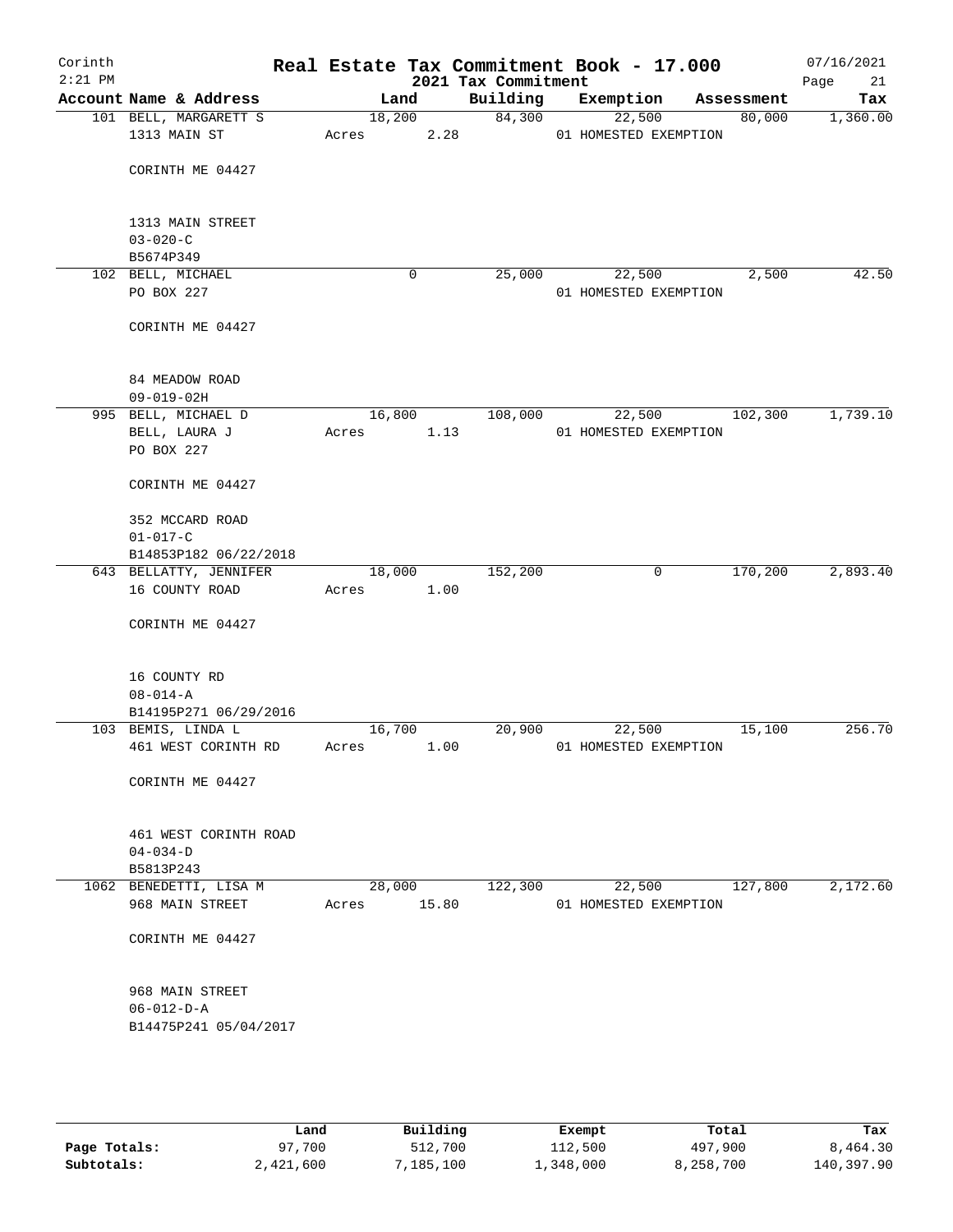| Corinth      |                                                                    |           |       |                |           | Real Estate Tax Commitment Book - 17.000 |           |                       |             |                      | 07/16/2021    |
|--------------|--------------------------------------------------------------------|-----------|-------|----------------|-----------|------------------------------------------|-----------|-----------------------|-------------|----------------------|---------------|
| $2:21$ PM    |                                                                    |           |       |                |           | 2021 Tax Commitment                      |           |                       |             |                      | Page<br>22    |
|              | Account Name & Address                                             |           |       | Land<br>16,800 |           | Building<br>8,600                        |           | Exemption             | $\mathbf 0$ | Assessment<br>25,400 | Tax<br>431.80 |
|              | 104 BENJAMIN, WALTER E<br>BENJAMIN, BARBARA F                      |           | Acres |                | 1.08      |                                          |           |                       |             |                      |               |
|              | 1106 WILKINSON ROAD                                                |           |       |                |           |                                          |           |                       |             |                      |               |
|              | LAKELAND FL 33803                                                  |           |       |                |           |                                          |           |                       |             |                      |               |
|              | 554 BLACK RD                                                       |           |       |                |           |                                          |           |                       |             |                      |               |
|              | $02 - 035 - 01$                                                    |           |       |                |           |                                          |           |                       |             |                      |               |
|              | B6103P133                                                          |           |       |                |           |                                          |           |                       |             |                      |               |
|              | 105 BENJAMIN, WALTER E<br>BENJAMIN, BARBARA F                      |           |       | 16,700         | 1.00      | 0                                        |           |                       | 0           | 16,700               | 283.90        |
|              | 1106 WILKINSON ROAD                                                |           | Acres |                |           |                                          |           |                       |             |                      |               |
|              | LAKELAND FL 33803                                                  |           |       |                |           |                                          |           |                       |             |                      |               |
|              | BLACK RD                                                           |           |       |                |           |                                          |           |                       |             |                      |               |
|              | $02 - 035 - 02$                                                    |           |       |                |           |                                          |           |                       |             |                      |               |
|              | B6103P133                                                          |           |       |                |           |                                          |           |                       |             |                      |               |
|              | 108 BERRY, ALBERT C                                                |           |       | 18,500         |           | 78,500                                   |           | 22,500                |             | 74,500               | 1,266.50      |
|              | P.O. BOX 17                                                        |           | Acres |                | 1.42      |                                          |           | 01 HOMESTED EXEMPTION |             |                      |               |
|              | ORRINGTON ME 04474                                                 |           |       |                |           |                                          |           |                       |             |                      |               |
|              | 29 MORISON AVENUE                                                  |           |       |                |           |                                          |           |                       |             |                      |               |
|              | $16 - 024$                                                         |           |       |                |           |                                          |           |                       |             |                      |               |
|              | B5838P182                                                          |           |       |                |           |                                          |           |                       |             |                      |               |
|              | 113 BERRY, CHARLES L &<br>THAILA J LIVING TRUST<br>DATED 5/28/1996 |           |       | 78,000         |           | 132,500                                  |           | 26,100                |             | 184,400              | 3,134.80      |
|              | BERRY, THAILA J,<br>TRUSTEE                                        |           | Acres |                | 30.00     |                                          |           | 01 HOMESTED EXEMPTION |             |                      |               |
|              | 677 BLACK ROAD                                                     |           |       |                |           |                                          |           | 05 Blind              |             |                      |               |
|              | CORINTH ME 04427                                                   |           |       |                |           |                                          |           |                       |             |                      |               |
|              | 677 BLACK RD                                                       |           |       |                |           |                                          |           |                       |             |                      |               |
|              | $02 - 037$                                                         |           |       |                |           |                                          |           |                       |             |                      |               |
| 110          | B6420P201 06/13/1997                                               |           |       | 15,700         |           | 0                                        |           |                       | $\Omega$    | 15,700               | 266.90        |
|              | BERRY, CHARLES L HEIRS<br>OF                                       |           |       |                |           |                                          |           |                       |             |                      |               |
|              | 677 BLACK ROAD                                                     |           | Acres |                | 35.00     |                                          |           |                       |             |                      |               |
|              | CORINTH ME 04427                                                   |           |       |                |           |                                          |           |                       |             |                      |               |
|              | MAIN STREET N/F OFF                                                |           |       |                |           |                                          |           |                       |             |                      |               |
|              | $05 - 045$                                                         |           |       |                |           |                                          |           |                       |             |                      |               |
|              | B2200P761 11/23/1970                                               |           |       |                |           |                                          |           |                       |             |                      |               |
|              | 112 BERRY, CHARLES L, JR                                           |           |       |                | 0         | 48,300                                   |           | 22,500                |             | 25,800               | 438.60        |
|              | 628 BLACK ROAD                                                     |           |       |                |           |                                          |           | 01 HOMESTED EXEMPTION |             |                      |               |
|              | CORINTH ME 04427                                                   |           |       |                |           |                                          |           |                       |             |                      |               |
|              | 628 BLACK RD<br>$02 - 038 - 04H$                                   |           |       |                |           |                                          |           |                       |             |                      |               |
|              |                                                                    | Land      |       |                | Building  |                                          |           | Exempt                |             | Total                | Tax           |
| Page Totals: |                                                                    | 145,700   |       |                | 267,900   |                                          |           | 71,100                | 342,500     |                      | 5,822.50      |
| Subtotals:   |                                                                    | 2,567,300 |       |                | 7,453,000 |                                          | 1,419,100 |                       | 8,601,200   |                      | 146,220.40    |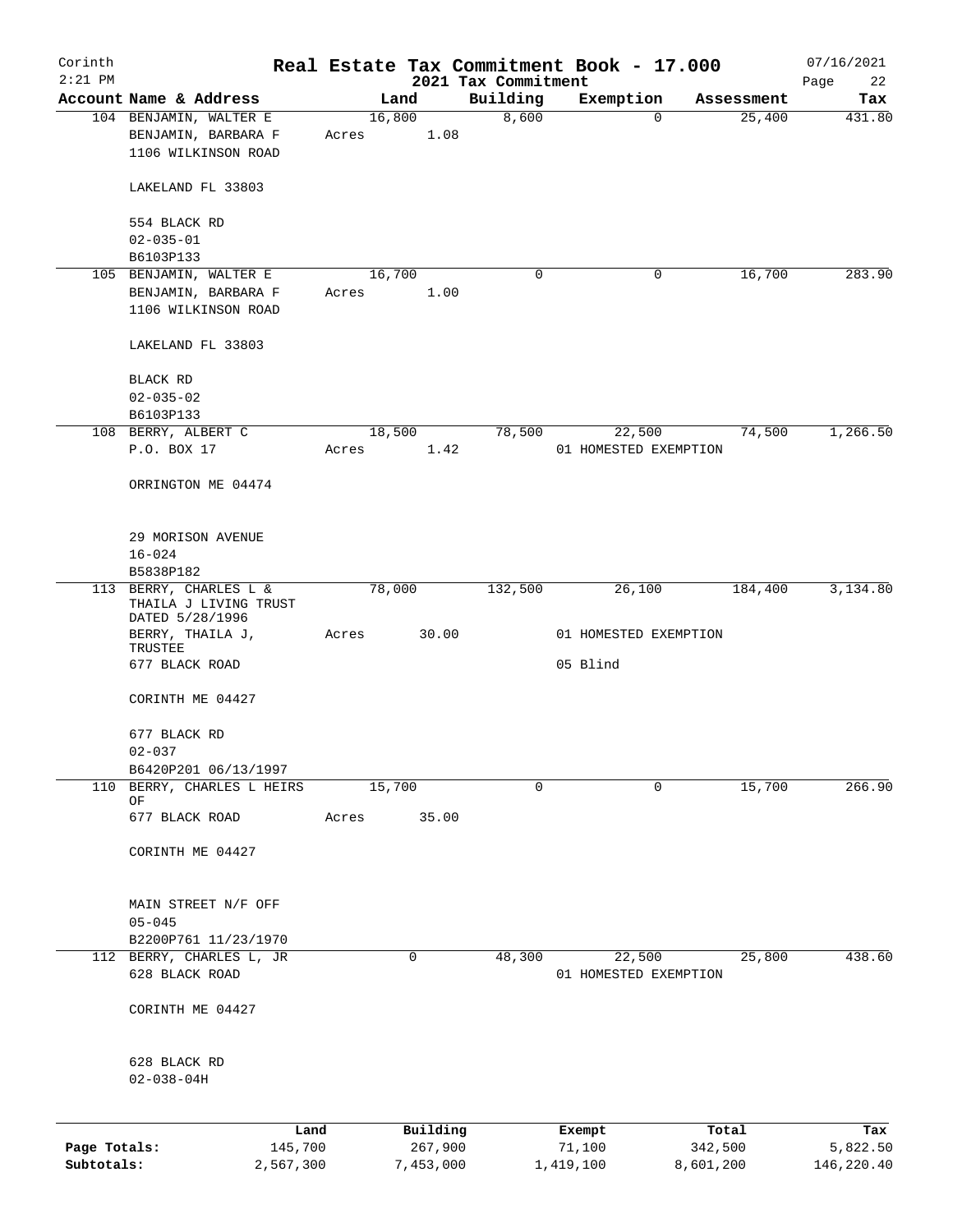| Corinth<br>$2:21$ PM |                                                          |       |                  | Real Estate Tax Commitment Book - 17.000 |                       |        |             | 07/16/2021        |
|----------------------|----------------------------------------------------------|-------|------------------|------------------------------------------|-----------------------|--------|-------------|-------------------|
|                      | Account Name & Address                                   |       | Land             | 2021 Tax Commitment<br>Building          | Exemption             |        | Assessment  | 23<br>Page<br>Tax |
|                      | 111 BERRY, CHARLIE III                                   |       | $\mathbf 0$      | 18,600                                   |                       | 18,600 | $\mathbf 0$ | 0.00              |
|                      | 665 BLACK ROAD                                           |       |                  |                                          | 01 HOMESTED EXEMPTION |        |             |                   |
|                      | CORINTH ME 04427                                         |       |                  |                                          |                       |        |             |                   |
|                      | 665 BLACK RD                                             |       |                  |                                          |                       |        |             |                   |
|                      | $02 - 037 - 03H$                                         |       |                  |                                          |                       |        |             |                   |
|                      | 116 BERRY, JAMES A<br>BERRY, VICTORIA A.<br>LIVING TRUST | Acres | 24,700<br>9.40   | 94,400                                   | 01 HOMESTED EXEMPTION | 27,900 | 91,200      | 1,550.40          |
|                      | 47 CUSHMAN ROAD                                          |       |                  |                                          | 22 Veteran            |        |             |                   |
|                      | CORINTH ME 04427                                         |       |                  |                                          |                       |        |             |                   |
|                      | 47 CUSHMAN RD<br>$03 - 013 - 10$                         |       |                  |                                          |                       |        |             |                   |
|                      | B10615P156 08/29/2006                                    |       |                  |                                          |                       |        |             |                   |
|                      | 117 BERRY, JAMES A                                       |       | 14,300           | 0                                        |                       | 0      | 14,300      | 243.10            |
|                      | BERRY, VICTORIA A.                                       | Acres | 5.80             |                                          |                       |        |             |                   |
|                      | LIVING TRUST<br>47 CUSHMAN ROAD                          |       |                  |                                          |                       |        |             |                   |
|                      | CORINTH ME 04427                                         |       |                  |                                          |                       |        |             |                   |
|                      | CUSHMAN RD                                               |       |                  |                                          |                       |        |             |                   |
|                      | $03 - 013 - 11$                                          |       |                  |                                          |                       |        |             |                   |
|                      | B10615P156 08/29/2006                                    |       |                  |                                          |                       |        |             |                   |
|                      | 109 BERRY, THAILA J<br>677 BLACK ROAD                    | Acres | 139,800<br>76.00 | 0                                        |                       | 0      | 139,800     | 2,376.60          |
|                      | CORINTH ME 04427                                         |       |                  |                                          |                       |        |             |                   |
|                      | BLACK RD                                                 |       |                  |                                          |                       |        |             |                   |
|                      | $02 - 038$                                               |       |                  |                                          |                       |        |             |                   |
|                      | B3387P88                                                 |       |                  |                                          |                       |        |             |                   |
|                      | 203 BEST WAY WOOD HEAT,<br>INC.                          |       | 19,600           | 141,800                                  |                       | 0      | 161,400     | 2,743.80          |
|                      | PO BOX 283                                               | Acres | 0.82             |                                          |                       |        |             |                   |
|                      | READFIELD ME 04355                                       |       |                  |                                          |                       |        |             |                   |
|                      |                                                          |       |                  |                                          |                       |        |             |                   |
|                      | 352 MAIN STREET                                          |       |                  |                                          |                       |        |             |                   |
|                      | $15 - 049 - A$                                           |       |                  |                                          |                       |        |             |                   |
|                      | B11391P117 05/09/2008                                    |       |                  |                                          |                       |        |             |                   |
|                      | 120 BEVERIDGE, PAMELA<br>898 GRANT ROAD                  | Acres | 4,500<br>3.00    | 0                                        |                       | 0      | 4,500       | 76.50             |
|                      | KENDUSKEAG ME 04450                                      |       |                  |                                          |                       |        |             |                   |
|                      |                                                          |       |                  |                                          |                       |        |             |                   |
|                      | GRANT ROAD N/F OFF                                       |       |                  |                                          |                       |        |             |                   |
|                      | $03 - 001$<br>B4980P238 B3197P343                        |       |                  |                                          |                       |        |             |                   |
|                      |                                                          |       |                  |                                          |                       |        |             |                   |
|                      |                                                          | Land  | Building         |                                          | Exempt                |        | Total       | Tax               |
| Page Totals:         | 202,900                                                  |       | 254,800          |                                          | 46,500                |        | 411,200     | 6,990.40          |
| Subtotals:           | 2,770,200                                                |       | 7,707,800        |                                          | 1,465,600             |        | 9,012,400   | 153,210.80        |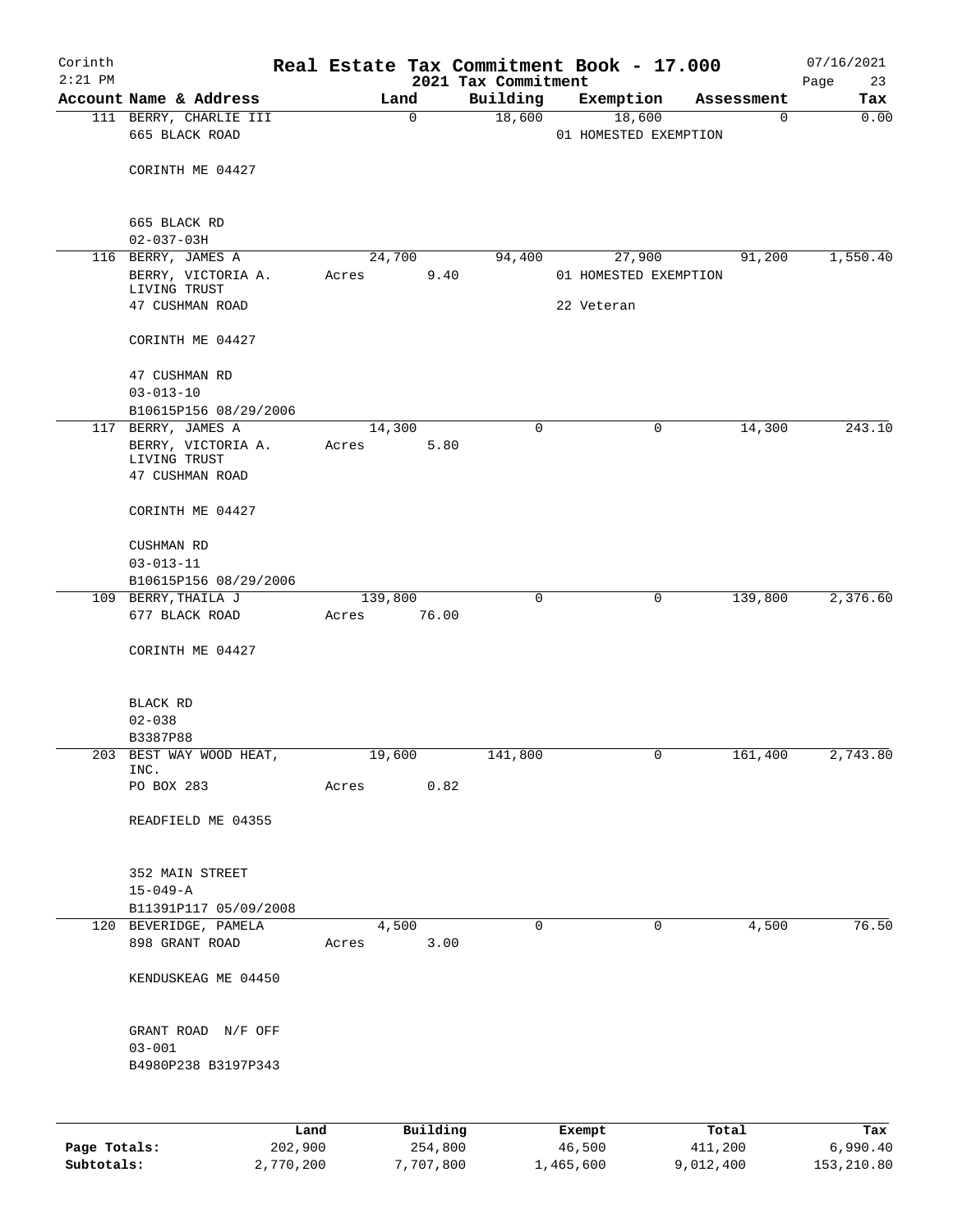| Corinth<br>$2:21$ PM |                                         |       |        |       |                                 | Real Estate Tax Commitment Book - 17.000 |             |            | 07/16/2021        |
|----------------------|-----------------------------------------|-------|--------|-------|---------------------------------|------------------------------------------|-------------|------------|-------------------|
|                      | Account Name & Address                  |       | Land   |       | 2021 Tax Commitment<br>Building | Exemption                                |             | Assessment | 24<br>Page<br>Tax |
|                      | 121 BEVERIDGE, PAMELA                   |       | 16,500 |       | $\mathbf 0$                     |                                          | $\mathbf 0$ | 16,500     | 280.50            |
|                      | 898 GRANT ROAD                          | Acres |        | 7.80  |                                 |                                          |             |            |                   |
|                      | KENDUSKEAG ME 04450                     |       |        |       |                                 |                                          |             |            |                   |
|                      | GRANT ROAD<br>$03 - 003$                |       |        |       |                                 |                                          |             |            |                   |
|                      | B5821P52                                |       |        |       |                                 |                                          |             |            |                   |
|                      | 1416 BICKERSTAFF, SCOTT                 |       | 17,900 |       | 98,600                          | 22,500                                   |             | 94,000     | 1,598.00          |
|                      | BICKERSTAFF, AMY                        | Acres |        | 2.00  |                                 | 01 HOMESTED EXEMPTION                    |             |            |                   |
|                      | 92 GARLAND ROAD                         |       |        |       |                                 |                                          |             |            |                   |
|                      | CORINTH ME 04427                        |       |        |       |                                 |                                          |             |            |                   |
|                      | 92 GARLAND ROAD                         |       |        |       |                                 |                                          |             |            |                   |
|                      | $07 - 013$                              |       |        |       |                                 |                                          |             |            |                   |
|                      | B9502P182                               |       |        |       |                                 |                                          |             |            |                   |
|                      | 953 BICKFORD, DAVID R                   |       | 19,600 |       | 65,100                          |                                          | 0           | 84,700     | 1,439.90          |
|                      | BICKFORD, RUBY M                        | Acres |        | 2.25  |                                 |                                          |             |            |                   |
|                      | 162 PLYMOUTH ROAD                       |       |        |       |                                 |                                          |             |            |                   |
|                      | ETNA ME 04434                           |       |        |       |                                 |                                          |             |            |                   |
|                      | 35 MAIN STREET                          |       |        |       |                                 |                                          |             |            |                   |
|                      | $11 - 010$                              |       |        |       |                                 |                                          |             |            |                   |
|                      | B13388P291 11/08/2013                   |       |        |       |                                 |                                          |             |            |                   |
|                      | 122 BICKFORD, SUSANNE<br>140 CUSHMAN RD |       | 25,400 | 10.00 | 79,800                          | 22,500<br>01 HOMESTED EXEMPTION          |             | 82,700     | 1,405.90          |
|                      |                                         | Acres |        |       |                                 |                                          |             |            |                   |
|                      | CORINTH ME 04427                        |       |        |       |                                 |                                          |             |            |                   |
|                      | 140 CUSHMAN RD                          |       |        |       |                                 |                                          |             |            |                   |
|                      | $03 - 017 - A$                          |       |        |       |                                 |                                          |             |            |                   |
|                      | B13633P187 09/04/2014                   |       |        |       |                                 |                                          |             |            |                   |
|                      | 580 BICKFORD, WALTER L.,<br>III         |       | 14,100 |       | 17,100                          |                                          | 0           | 31,200     | 530.40            |
|                      | 55 NEW ZEALAND RD                       | Acres |        | 12.00 |                                 |                                          |             |            |                   |
|                      | SEABROOK NH 03874                       |       |        |       |                                 |                                          |             |            |                   |
|                      |                                         |       |        |       |                                 |                                          |             |            |                   |
|                      | 153 MARSH ROAD                          |       |        |       |                                 |                                          |             |            |                   |
|                      | $08 - 037$                              |       |        |       |                                 |                                          |             |            |                   |
|                      | B11096P345 07/16/2007                   |       |        |       |                                 |                                          |             |            |                   |
|                      | 123 BICKMORE, TIMOTHY E                 |       | 12,800 |       | 58,200                          | 22,500                                   |             | 48,500     | 824.50            |
|                      | 218 MAIN ST                             | Acres |        | 0.38  |                                 | 01 HOMESTED EXEMPTION                    |             |            |                   |
|                      | CORINTH ME 04427                        |       |        |       |                                 |                                          |             |            |                   |
|                      | 218 MAIN STREET                         |       |        |       |                                 |                                          |             |            |                   |
|                      | $16 - 009$                              |       |        |       |                                 |                                          |             |            |                   |
|                      | B2293P190                               |       |        |       |                                 |                                          |             |            |                   |
|                      |                                         |       |        |       |                                 |                                          |             |            |                   |
|                      |                                         |       |        |       |                                 |                                          |             |            |                   |

|              | Land      | Building  | Exempt    | Total     | Tax        |
|--------------|-----------|-----------|-----------|-----------|------------|
| Page Totals: | 106,300   | 318,800   | 67,500    | 357,600   | 6.079.20   |
| Subtotals:   | 2,876,500 | 8,026,600 | 1,533,100 | 9,370,000 | 159,290.00 |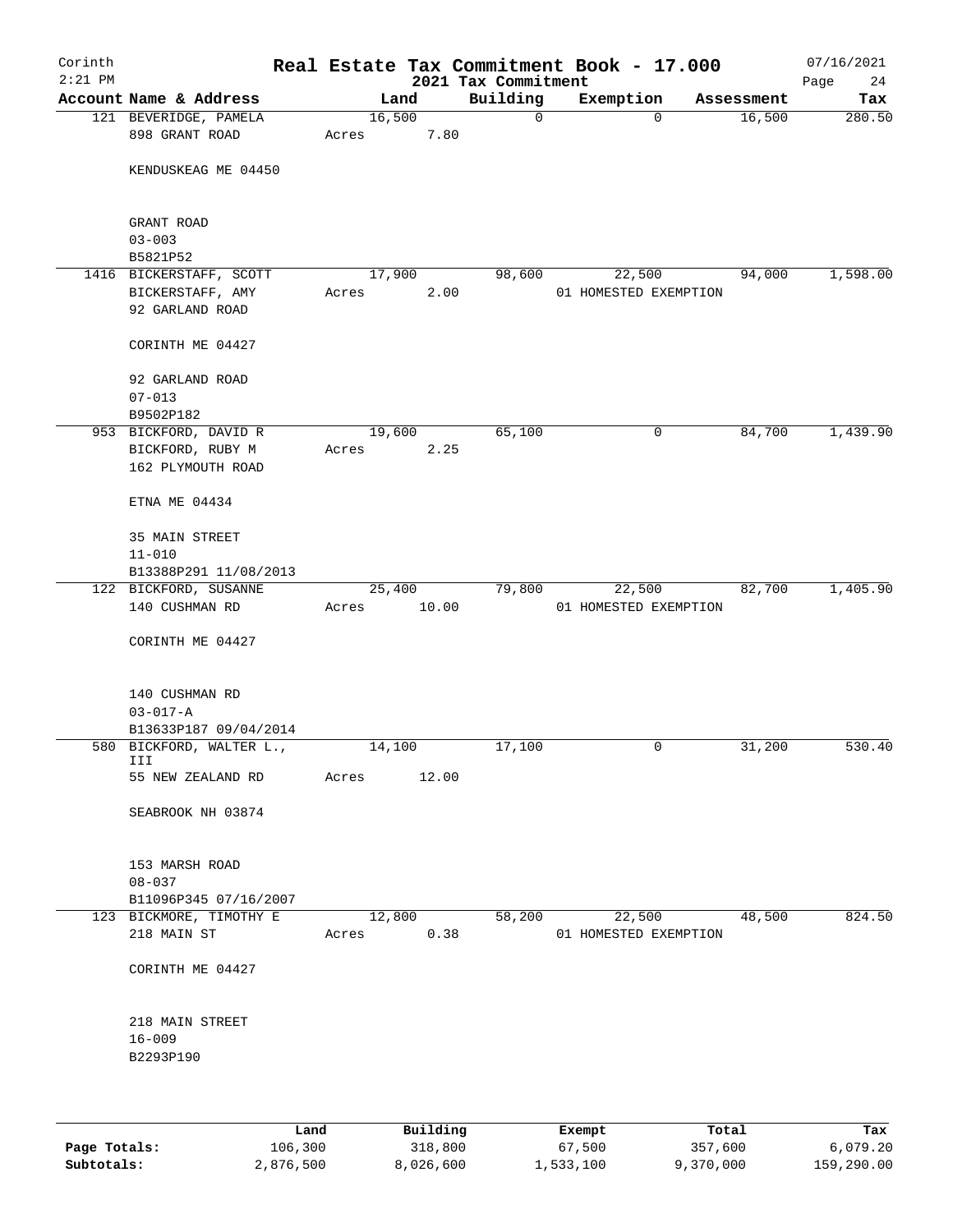| Corinth<br>$2:21$ PM       |                                                                            |                      |       |        |                      | 2021 Tax Commitment |        |                     | Real Estate Tax Commitment Book - 17.000 |            | 07/16/2021<br>Page<br>25 |
|----------------------------|----------------------------------------------------------------------------|----------------------|-------|--------|----------------------|---------------------|--------|---------------------|------------------------------------------|------------|--------------------------|
|                            | Account Name & Address                                                     |                      |       | Land   |                      | Building            |        | Exemption           |                                          | Assessment | Tax                      |
|                            | 1515 BILLINGS, HUNTER                                                      |                      |       |        | 44,400               |                     | 92,500 |                     | 22,500                                   | 114,400    | 1,944.80                 |
|                            | BILLINGS, HANNAH<br>120 RIDGE ROAD                                         |                      | Acres |        | 89.34                |                     |        |                     | 01 HOMESTED EXEMPTION                    |            |                          |
|                            | CORINTH ME 04427                                                           |                      |       |        |                      |                     |        |                     |                                          |            |                          |
|                            | 120 RIDGE ROAD<br>$11 - 034$                                               |                      |       |        |                      |                     |        |                     |                                          |            |                          |
|                            | B15079P208 02/28/2019                                                      |                      |       |        |                      |                     |        |                     |                                          |            |                          |
|                            | 1765 BISHOP, CHARLES I                                                     |                      |       |        | $\mathbf 0$          | 23,700              |        | 22,500              |                                          | 1,200      | 20.40                    |
|                            | BISHOP, STACEY<br>344 MAIN ST LOT 33                                       |                      |       |        |                      |                     |        |                     | 01 HOMESTED EXEMPTION                    |            |                          |
|                            | CORINTH ME 04427                                                           |                      |       |        |                      |                     |        |                     |                                          |            |                          |
|                            | 344 MAIN STREET LOT 33<br>$08 - 003 - 33H$                                 |                      |       |        |                      |                     |        |                     |                                          |            |                          |
|                            | BIN MOHO PBILL OF SAL                                                      |                      |       |        |                      |                     |        |                     |                                          |            |                          |
|                            | 1854 BLACK, JEFFREY W<br>BLACK, CINDY B                                    |                      | Acres |        | 28,100<br>16.00      | 147,900             |        | 22,500              | 01 HOMESTED EXEMPTION                    | 153,500    | 2,609.50                 |
|                            | 347 WEST CORINTH RD                                                        |                      |       |        |                      |                     |        |                     |                                          |            |                          |
|                            | CORINTH ME 04427                                                           |                      |       |        |                      |                     |        |                     |                                          |            |                          |
|                            | 347 WEST CORINTH ROAD                                                      |                      |       |        |                      |                     |        |                     |                                          |            |                          |
|                            | $04 - 036 - H$                                                             |                      |       |        |                      |                     |        |                     |                                          |            |                          |
|                            | B9640P186                                                                  |                      |       |        |                      |                     |        |                     |                                          |            |                          |
|                            | 137 BLACKWELL JOAN LIVING<br>TRUST DATED 01/20/1995<br>BLACKWELL, DELWIN & |                      | Acres | 31,400 | 2.00                 | 104,800             |        | 27,900              | 01 HOMESTED EXEMPTION                    | 108,300    | 1,841.10                 |
|                            | JOAN, TRUSTEES<br>P.O. BOX 335                                             |                      |       |        |                      |                     |        | 22 Veteran          |                                          |            |                          |
|                            | CORINTH ME 04427-0335                                                      |                      |       |        |                      |                     |        |                     |                                          |            |                          |
|                            | 84 EXETER ROAD<br>$14 - 009$                                               |                      |       |        |                      |                     |        |                     |                                          |            |                          |
|                            | B6224P35 01/18/1995                                                        |                      |       |        |                      |                     |        |                     |                                          |            |                          |
| 130                        | BLACKWELL LUMBER MILL<br><b>INC</b>                                        |                      |       | 12,500 |                      |                     | 0      |                     | 0                                        | 12,500     | 212.50                   |
|                            | PO BOX 335                                                                 |                      | Acres |        | 1.75                 |                     |        |                     |                                          |            |                          |
|                            | CORINTH ME 04427                                                           |                      |       |        |                      |                     |        |                     |                                          |            |                          |
|                            | EXETER ROAD                                                                |                      |       |        |                      |                     |        |                     |                                          |            |                          |
|                            | $14 - 016$                                                                 |                      |       |        |                      |                     |        |                     |                                          |            |                          |
|                            | B11260P75 12/10/2007<br>BLACKWELL LUMBER MILL                              |                      |       |        |                      |                     | 0      |                     | 0                                        |            |                          |
| 131                        | <b>INC</b>                                                                 |                      |       | 7,300  |                      |                     |        |                     |                                          | 7,300      | 124.10                   |
|                            | PO BOX 335                                                                 |                      | Acres |        | 16.00                |                     |        |                     |                                          |            |                          |
|                            | CORINTH ME 04427                                                           |                      |       |        |                      |                     |        |                     |                                          |            |                          |
|                            | MCCARD ROAD N/F OFF<br>$01 - 015$                                          |                      |       |        |                      |                     |        |                     |                                          |            |                          |
|                            |                                                                            | Land                 |       |        | Building             |                     |        | Exempt              |                                          | Total      | Tax                      |
| Page Totals:<br>Subtotals: |                                                                            | 123,700<br>3,000,200 |       |        | 368,900<br>8,395,500 |                     |        | 95,400<br>1,628,500 | 397,200<br>9,767,200                     |            | 6,752.40<br>166,042.40   |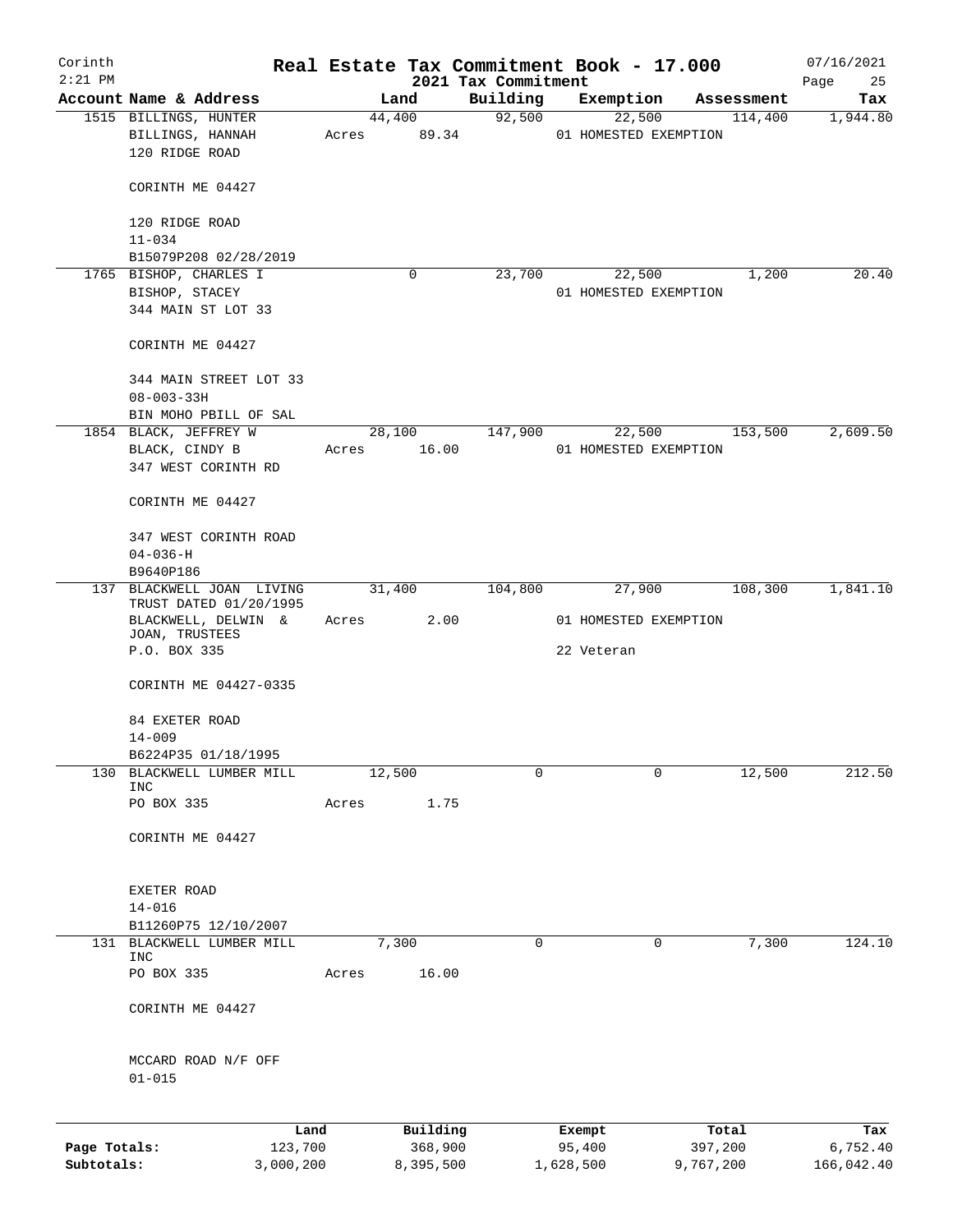| Corinth   |                                    |        |        |                     | Real Estate Tax Commitment Book - 17.000 |            | 07/16/2021 |
|-----------|------------------------------------|--------|--------|---------------------|------------------------------------------|------------|------------|
| $2:21$ PM |                                    |        |        | 2021 Tax Commitment |                                          |            | Page<br>26 |
|           | Account Name & Address             |        | Land   | Building            | Exemption                                | Assessment | Tax        |
|           | 132 BLACKWELL LUMBER MILL<br>INC   |        | 42,300 | 152,800             | $\mathbf 0$                              | 195,100    | 3,316.70   |
|           | PO BOX 335                         | Acres  | 35.00  |                     |                                          |            |            |
|           | CORINTH ME 04427                   |        |        |                     |                                          |            |            |
|           | 156 EXETER ROAD                    |        |        |                     |                                          |            |            |
|           | $07 - 052$<br>B11260P75 12/10/2007 |        |        |                     |                                          |            |            |
|           | 1951 BLACKWELL LUMBER MILL         | 10,700 |        | 0                   | 0                                        | 10,700     | 181.90     |
|           | <b>INC</b>                         |        |        |                     |                                          |            |            |
|           | PO BOX 335                         | Acres  | 0.80   |                     |                                          |            |            |
|           | CORINTH ME 04427                   |        |        |                     |                                          |            |            |
|           | EXETER ROAD                        |        |        |                     |                                          |            |            |
|           | $14 - 004 - B$                     |        |        |                     |                                          |            |            |
|           | B11260P75 12/10/2007               |        |        |                     |                                          |            |            |
|           | 133 BLACKWELL LUMBER MILL<br>INC.  | 29,600 |        | 0                   | 0                                        | 29,600     | 503.20     |
|           | PO BOX 335                         | Acres  | 48.00  |                     |                                          |            |            |
|           | CORINTH ME 04427                   |        |        |                     |                                          |            |            |
|           | MAIN ST EXETER RD N/F              |        |        |                     |                                          |            |            |
|           | $08 - 004 - A$                     |        |        |                     |                                          |            |            |
|           | B4137P112                          |        |        |                     |                                          |            |            |
|           | 134 BLACKWELL LUMBER MILL<br>INC.  | 44,000 |        | 0                   | 0                                        | 44,000     | 748.00     |
|           | PO BOX 335                         | Acres  | 103.00 |                     |                                          |            |            |
|           | CORINTH ME 04427                   |        |        |                     |                                          |            |            |
|           | RIDGE ROAD                         |        |        |                     |                                          |            |            |
|           | $11 - 037$                         |        |        |                     |                                          |            |            |
|           | B4350P46                           |        |        |                     |                                          |            |            |
|           | 135 BLACKWELL LUMBER MILL<br>INC.  | 24,000 |        | 0                   | 0                                        | 24,000     | 408.00     |
|           | PO BOX 335                         | Acres  | 74.00  |                     |                                          |            |            |
|           | CORINTH ME 04427                   |        |        |                     |                                          |            |            |
|           | LEDGE HILL ROAD N/F OFF            |        |        |                     |                                          |            |            |
|           | $04 - 006$                         |        |        |                     |                                          |            |            |
|           | B6104P125                          |        |        |                     |                                          |            |            |

|              | Land      | Building  | Exempt    | Total      | Tax        |
|--------------|-----------|-----------|-----------|------------|------------|
| Page Totals: | 150,600   | 152,800   |           | 303,400    | 5,157.80   |
| Subtotals:   | 3,150,800 | 8,548,300 | 1,628,500 | 10,070,600 | 171,200.20 |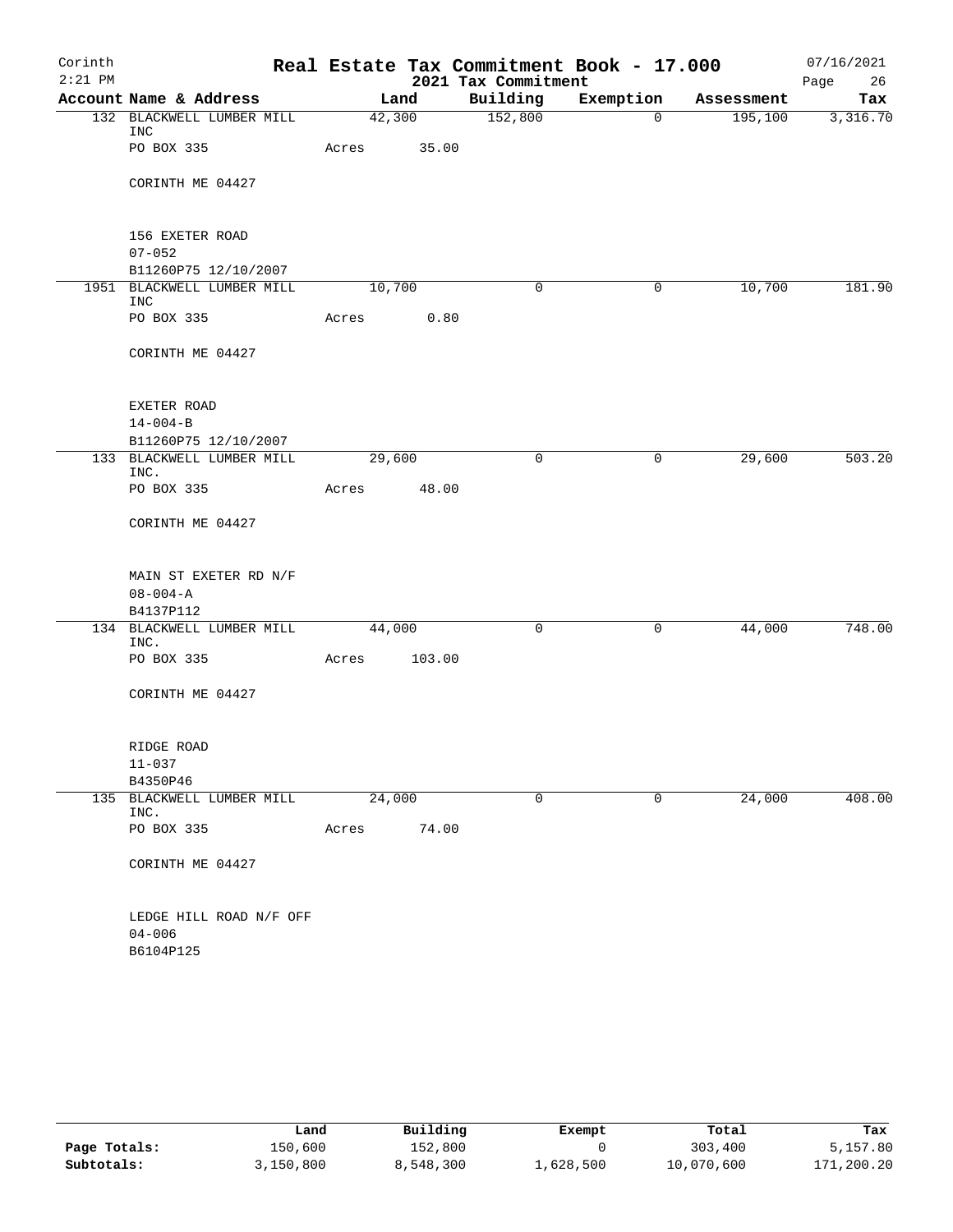| Corinth                    |                                                                       |        |                      |                                 | Real Estate Tax Commitment Book - 17.000 |                       | 07/16/2021             |
|----------------------------|-----------------------------------------------------------------------|--------|----------------------|---------------------------------|------------------------------------------|-----------------------|------------------------|
| $2:21$ PM                  | Account Name & Address                                                |        | Land                 | 2021 Tax Commitment<br>Building | Exemption                                | Assessment            | Page<br>27<br>Tax      |
|                            | 136 BLACKWELL LUMBER MILL                                             |        | 18,200               | $\mathbf 0$                     |                                          | 18,200<br>$\Omega$    | 309.40                 |
|                            | INC.<br>PO BOX 335                                                    | Acres  | 6.20                 |                                 |                                          |                       |                        |
|                            | CORINTH ME 04427                                                      |        |                      |                                 |                                          |                       |                        |
|                            | EXETER ROAD                                                           |        |                      |                                 |                                          |                       |                        |
|                            | $14 - 004 - A$<br>B4479P145                                           |        |                      |                                 |                                          |                       |                        |
|                            | 143 BLACKWELL, BEVERLY C                                              |        | 17,900               | 105,500                         | 22,500                                   | 100,900               | 1,715.30               |
|                            | PO BOX 404                                                            | Acres  | 0.99                 |                                 | 01 HOMESTED EXEMPTION                    |                       |                        |
|                            | CORINTH ME 04427-0404                                                 |        |                      |                                 |                                          |                       |                        |
|                            | 390 MAIN STREET                                                       |        |                      |                                 |                                          |                       |                        |
|                            | $13 - 007$                                                            |        |                      |                                 |                                          |                       |                        |
|                            | B15871P270 01/20/2021 B1510P98 11/12/1955<br>144 BLACKWELL, BEVERLY C | 17,700 |                      | 0                               |                                          | 17,700<br>0           | 300.90                 |
|                            | P.O.BOX 404                                                           | Acres  | 27.00                |                                 |                                          |                       |                        |
|                            | CORINTH ME 04427-0404                                                 |        |                      |                                 |                                          |                       |                        |
|                            | CHARLESTON TOWN LINE<br>$10 - 023$                                    |        |                      |                                 |                                          |                       |                        |
|                            | B15873P155 01/20/2021                                                 |        |                      |                                 |                                          |                       |                        |
|                            | 142 BLACKWELL, BEVERLY C &                                            |        | 37,700               | 0                               | 0                                        | 37,700                | 640.90                 |
|                            | DELWIN TC<br>BLACKWELL, JOAN                                          | Acres  | 283.00               |                                 |                                          |                       |                        |
|                            | TRUSTEES                                                              |        |                      |                                 |                                          |                       |                        |
|                            | C/O BEVERLY C BLACKWELL<br>P O BOX 404                                |        |                      |                                 |                                          |                       |                        |
|                            | CORINTH ME 04427-0404                                                 |        |                      |                                 |                                          |                       |                        |
|                            | MCCARD ROAD                                                           |        |                      |                                 |                                          |                       |                        |
|                            | $01 - 016$                                                            |        |                      |                                 |                                          |                       |                        |
|                            | B15873P155 01/20/2021 B7259P262                                       |        |                      |                                 |                                          |                       |                        |
|                            | 141 BLACKWELL, BEVERLY C &<br>DERWIN TC                               |        | 44,900               | $\mathbf 0$                     |                                          | 44,900<br>$\Omega$    | 763.30                 |
|                            | BLACKWELL, JOAN TRUSTEE Acres                                         |        | 100.00               |                                 |                                          |                       |                        |
|                            | C/O BEVERLY C BLACKWELL                                               |        |                      |                                 |                                          |                       |                        |
|                            | P O BOX 404<br>CORINTH ME 04427-0404                                  |        |                      |                                 |                                          |                       |                        |
|                            |                                                                       |        |                      |                                 |                                          |                       |                        |
|                            | LEDGE HILL ROAD                                                       |        |                      |                                 |                                          |                       |                        |
|                            | $04 - 008$                                                            |        |                      |                                 |                                          |                       |                        |
|                            | B15873P155 01/20/2021<br>429 BLACKWELL, DELWIN F                      |        | 14,100               | $\Omega$                        |                                          | 14,100<br>0           | 239.70                 |
|                            | PO BOX 335                                                            | Acres  | 0.50                 |                                 |                                          |                       |                        |
|                            | CORINTH ME 04427                                                      |        |                      |                                 |                                          |                       |                        |
|                            |                                                                       |        |                      |                                 |                                          |                       |                        |
|                            | 80 EXETER ROAD<br>$14 - 008$                                          |        |                      |                                 |                                          |                       |                        |
|                            | B13001P6 11/09/2012                                                   |        |                      |                                 |                                          |                       |                        |
|                            | Land                                                                  |        | Building             |                                 | Exempt                                   | Total                 | Tax                    |
| Page Totals:<br>Subtotals: | 150,500<br>3,301,300                                                  |        | 105,500<br>8,653,800 |                                 | 22,500<br>1,651,000                      | 233,500<br>10,304,100 | 3,969.50<br>175,169.70 |
|                            |                                                                       |        |                      |                                 |                                          |                       |                        |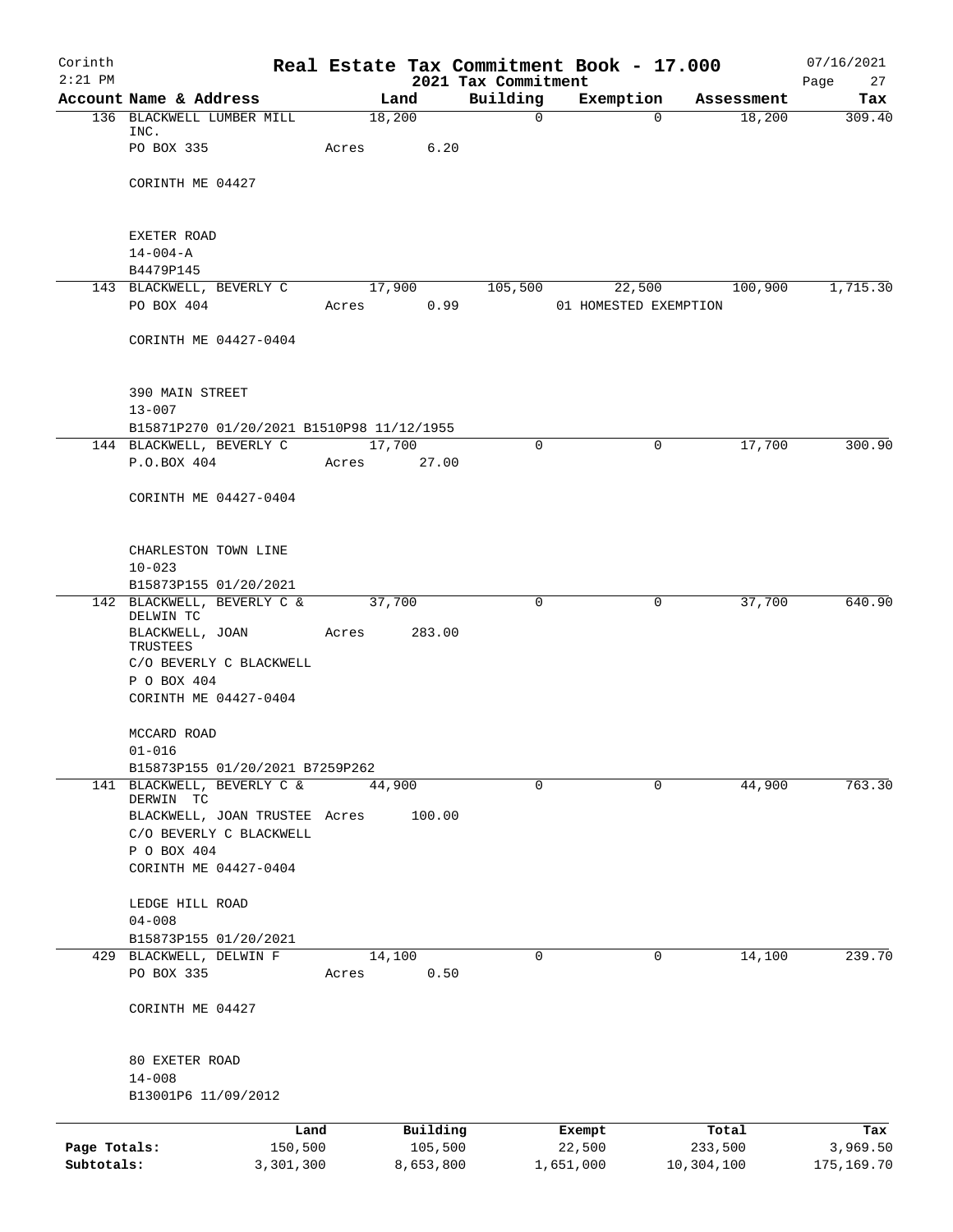| Corinth   |                                         |        |        |                     | Real Estate Tax Commitment Book - 17.000 |            | 07/16/2021 |
|-----------|-----------------------------------------|--------|--------|---------------------|------------------------------------------|------------|------------|
| $2:21$ PM |                                         |        |        | 2021 Tax Commitment |                                          |            | Page<br>28 |
|           | Account Name & Address                  |        | Land   | Building            | Exemption                                | Assessment | Tax        |
|           | 139 BLACKWELL, DELWIN F. &<br>JOAN, TR. | 17,600 |        | 0                   | 0                                        | 17,600     | 299.20     |
|           | DELWIN BLACKWELL LIVING Acres<br>TRUST  |        | 7.00   |                     |                                          |            |            |
|           | P.O. BOX 335                            |        |        |                     |                                          |            |            |
|           | CORINTH ME 04427-0335                   |        |        |                     |                                          |            |            |
|           | LEDGE HILL ROAD                         |        |        |                     |                                          |            |            |
|           | $04 - 013$                              |        |        |                     |                                          |            |            |
|           | B9055P53<br>140 BLACKWELL, DELWIN F. &  | 45,400 |        | $\mathbf 0$         | 0                                        | 45,400     | 771.80     |
|           | JOAN, TR.                               |        |        |                     |                                          |            |            |
|           | DELWIN BLACKWELL LIVING Acres<br>TRUST  |        | 165.00 |                     |                                          |            |            |
|           | P.O. BOX 335                            |        |        |                     |                                          |            |            |
|           | CORINTH ME 04427-0335                   |        |        |                     |                                          |            |            |
|           | LEDGE HILL ROAD                         |        |        |                     |                                          |            |            |
|           | $04 - 014$<br>B9055P53                  |        |        |                     |                                          |            |            |
|           | 146 BLACKWELL, GARETH W JR              |        | 25,100 | 143,200             | 22,500                                   | 145,800    | 2,478.60   |
|           | BLACKWELL, LANETTE<br>MARIE             | Acres  | 7.87   |                     | 01 HOMESTED EXEMPTION                    |            |            |
|           | 306 GARLAND RD                          |        |        |                     |                                          |            |            |
|           | CORINTH ME 04427                        |        |        |                     |                                          |            |            |
|           | 306 GARLAND ROAD                        |        |        |                     |                                          |            |            |
|           | $10 - 005$                              |        |        |                     |                                          |            |            |
|           | B3741P212                               |        |        |                     |                                          |            |            |
|           | 2024 BLACKWELL, GARETH W JR             |        | 22,300 | 150,300             | 0                                        | 172,600    | 2,934.20   |
|           | BLACKWELL, LANETTE M                    | Acres  | 2.00   |                     |                                          |            |            |
|           | 306 GARLAND RD                          |        |        |                     |                                          |            |            |
|           | CORINTH ME 04427                        |        |        |                     |                                          |            |            |
|           | 575 MAIN STREET                         |        |        |                     |                                          |            |            |
|           | $05 - 027 - B$                          |        |        |                     |                                          |            |            |
|           | B11640P164 01/22/2009                   |        |        |                     |                                          |            |            |
|           | 961 BLANCHARD, CHRISTOPHER              | 19,800 |        | 77,200              | 22,500                                   | 74,500     | 1,266.50   |
|           | S                                       |        |        |                     |                                          |            |            |
|           | 74 MAIN ST                              | Acres  | 2.40   |                     | 01 HOMESTED EXEMPTION                    |            |            |
|           | CORINTH ME 04427                        |        |        |                     |                                          |            |            |
|           | 74 MAIN STREET                          |        |        |                     |                                          |            |            |
|           | $11 - 016$                              |        |        |                     |                                          |            |            |
|           | B8128P237                               |        |        |                     |                                          |            |            |

|              | Land      | Building  | Exempt    | Total      | Tax        |
|--------------|-----------|-----------|-----------|------------|------------|
| Page Totals: | L30,200   | 370,700   | 45,000    | 455,900    | 7,750.30   |
| Subtotals:   | 3,431,500 | 9,024,500 | 1,696,000 | 10,760,000 | 182,920.00 |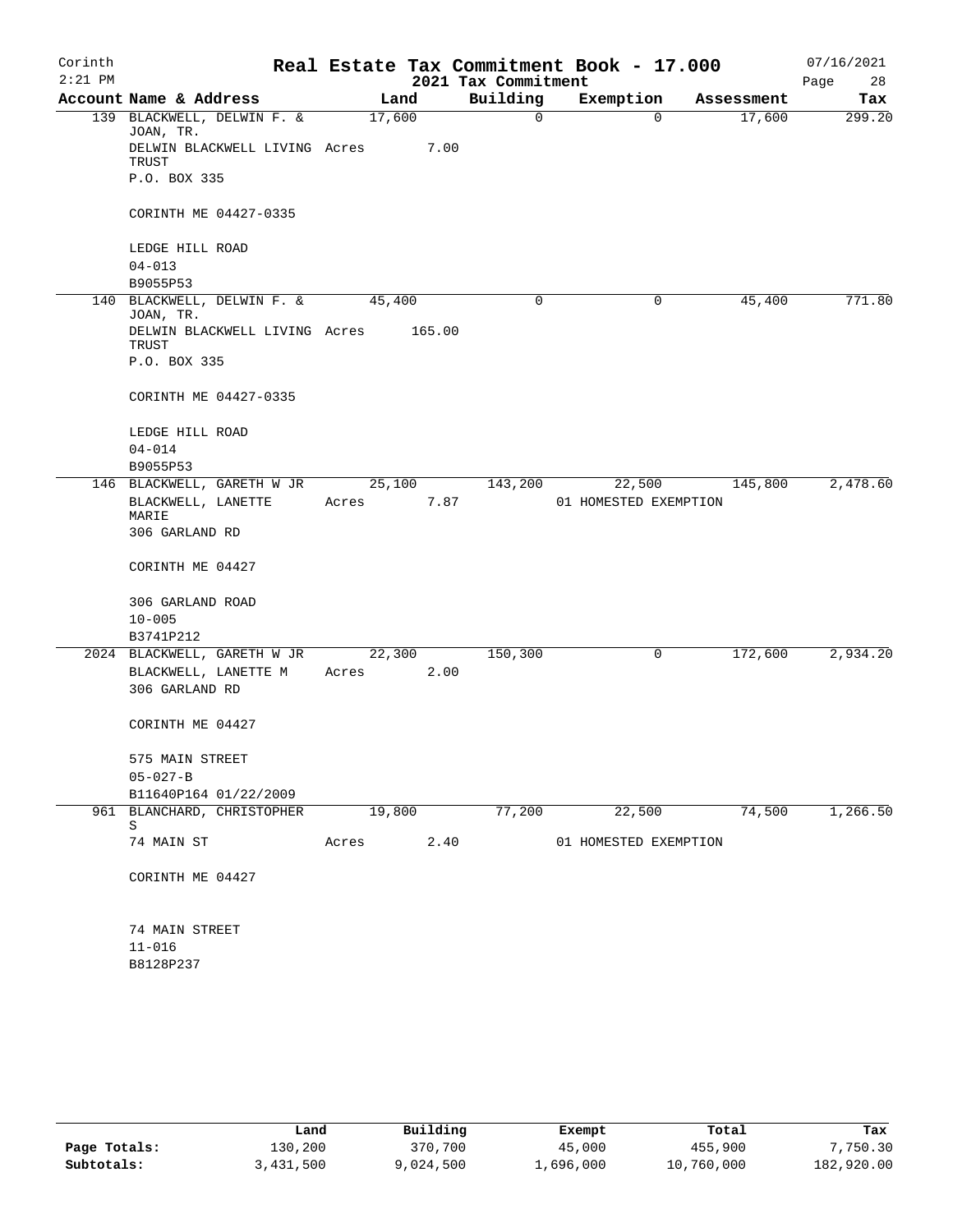| Corinth<br>$2:21$ PM |                                                             | Real Estate Tax Commitment Book - 17.000 | 2021 Tax Commitment |                                 |                   | 07/16/2021<br>Page<br>29 |
|----------------------|-------------------------------------------------------------|------------------------------------------|---------------------|---------------------------------|-------------------|--------------------------|
|                      | Account Name & Address                                      | Land                                     | Building            | Exemption                       | Assessment        | Tax                      |
|                      | 147 BLANCHARD, SCOTT C<br>BLANCHARD, SHERRY L<br>PO BOX 364 | 28,900<br>Acres 17.00                    | 139,600             | 22,500<br>01 HOMESTED EXEMPTION | 146,000           | 2,482.00                 |
|                      | CORINTH ME 04427                                            |                                          |                     |                                 |                   |                          |
|                      | 378 HUDSON ROAD<br>$12 - 011 - A$                           |                                          |                     |                                 |                   |                          |
|                      | B4214P60                                                    |                                          |                     |                                 |                   |                          |
|                      | 1630 BLANCHARD, TERENCE M                                   | 25,100                                   | 111,100             |                                 | 22,500<br>113,700 | 1,932.90                 |
|                      | 71 BEANS MILL RD                                            | Acres<br>2.04                            |                     | 01 HOMESTED EXEMPTION           |                   |                          |
|                      | CORINTH ME 04427                                            |                                          |                     |                                 |                   |                          |
|                      | 71 BEANS MILL RD<br>$07 - 020 - C$                          |                                          |                     |                                 |                   |                          |
|                      | B9557P202 09/08/2004                                        |                                          |                     |                                 |                   |                          |
|                      | 496 BLASS, JOHN J                                           | 46,000 156,900                           |                     |                                 | 22,500 180,400    | 3,066.80                 |
|                      | BLASS, WANITA A<br>269 WEST CORINTH RD                      | 150.00<br>Acres                          |                     | 01 HOMESTED EXEMPTION           |                   |                          |
|                      | CORINTH ME 04427                                            |                                          |                     |                                 |                   |                          |
|                      | 269 WEST CORINTH ROAD<br>$04 - 036 - C$                     |                                          |                     |                                 |                   |                          |
|                      | B6753P208                                                   |                                          |                     |                                 |                   |                          |
|                      | 149 BLETHEN, KEITH                                          | 19,000                                   | 0                   | 0                               | 19,000            | 323.00                   |
|                      | 27 LAKE FOREST ROAD                                         | 30.00<br>Acres                           |                     |                                 |                   |                          |
|                      | TERRYVILLE CT 06786                                         |                                          |                     |                                 |                   |                          |
|                      | CHARLESTON TOWN LINE<br>$12 - 002$                          |                                          |                     |                                 |                   |                          |
|                      | B8913P264                                                   |                                          |                     |                                 |                   |                          |
|                      | 1051 BLODGETT, DOUGLAS                                      | 0                                        | 46,100              | 0                               | 46,100            | 783.70                   |
|                      | BLODGETT, CYNTHIA<br>112 CHARLESTON ROAD                    |                                          |                     |                                 |                   |                          |
|                      | CHARLESTON ME 04422                                         |                                          |                     |                                 |                   |                          |
|                      | 55 GRANT ROAD<br>$05 - 020 - 2H$                            |                                          |                     |                                 |                   |                          |
|                      | 1049 BLUE WATER SPORTSMANS                                  | 22,200                                   | $\mathsf{O}$        | 0                               | 22,200            | 377.40                   |
|                      | INC.<br>P.O. BOX 6895                                       | 10.73<br>Acres                           |                     |                                 |                   |                          |
|                      | WARWICK RI 02886                                            |                                          |                     |                                 |                   |                          |
|                      | GLENWOOD DRIVE                                              |                                          |                     |                                 |                   |                          |
|                      | $07 - 001 - 06$<br>B7197P232                                |                                          |                     |                                 |                   |                          |
|                      |                                                             |                                          |                     |                                 |                   |                          |

|              | Land      | Building  | Exempt    | Total      | Tax        |
|--------------|-----------|-----------|-----------|------------|------------|
| Page Totals: | 141,200   | 453,700   | 67,500    | 527,400    | 8,965.80   |
| Subtotals:   | 3,572,700 | 9,478,200 | 1,763,500 | 11,287,400 | 191,885.80 |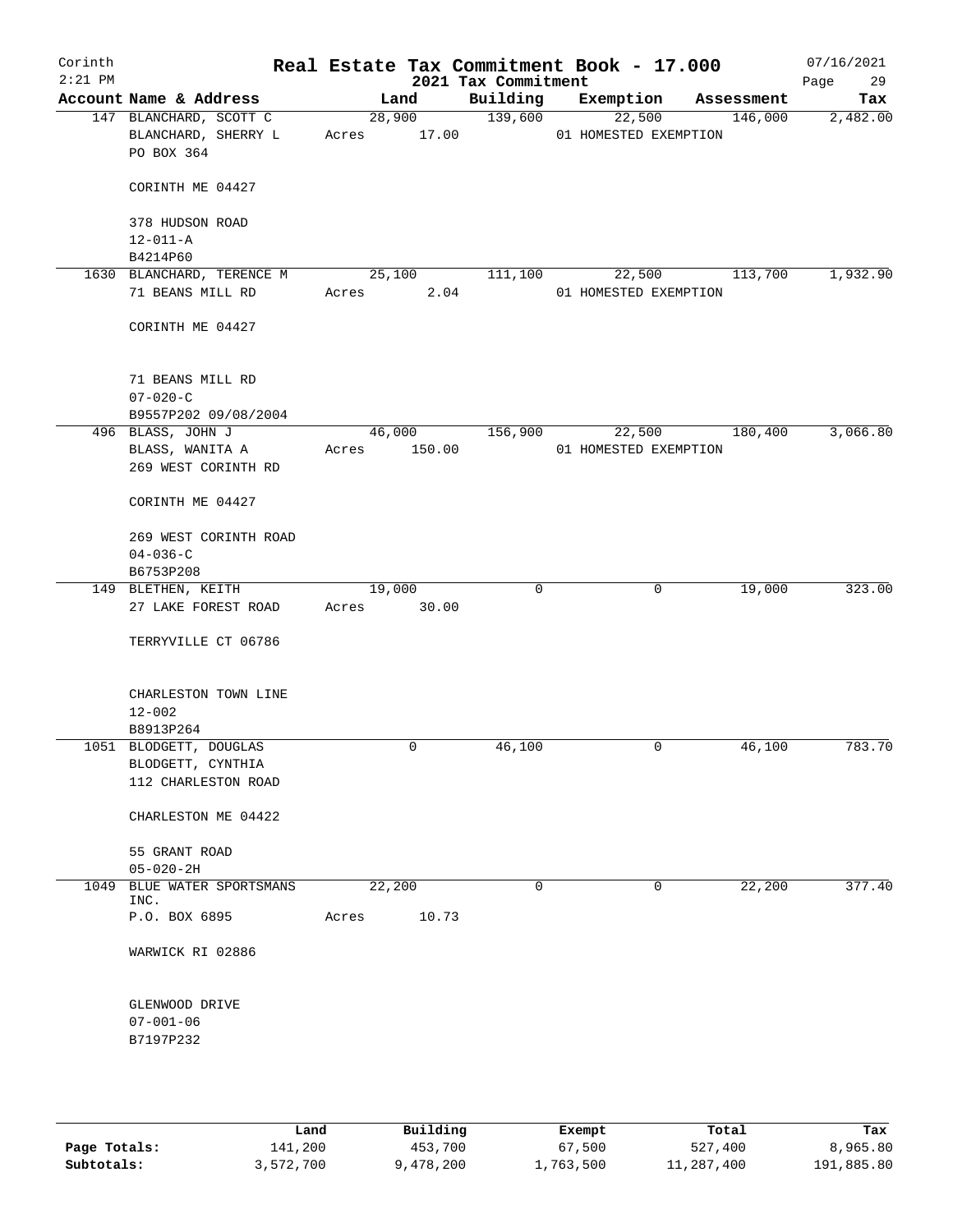| Corinth<br>$2:21$ PM |                                                |       |                     | 2021 Tax Commitment | Real Estate Tax Commitment Book - 17.000 |                  | 07/16/2021<br>Page<br>30 |
|----------------------|------------------------------------------------|-------|---------------------|---------------------|------------------------------------------|------------------|--------------------------|
|                      | Account Name & Address                         |       | Land                | Building            | Exemption                                | Assessment       | Tax                      |
|                      | 151 BLUE WATER SPORTSMANS<br>INC.              |       | 23,600              | 26,800              | $\Omega$                                 | 50,400           | 856.80                   |
|                      | P.O. BOX 6895                                  | Acres | 14.60               |                     |                                          |                  |                          |
|                      | WARWICK RI 02886                               |       |                     |                     |                                          |                  |                          |
|                      | 135 GLENWOOD DRIVE                             |       |                     |                     |                                          |                  |                          |
|                      | $07 - 001 - 09$<br>B5918P23                    |       |                     |                     |                                          |                  |                          |
| 1381                 | BLUE WATER SPORTSMANS<br>INC.                  |       | 21,300              | 10,400              | 0                                        | 31,700           | 538.90                   |
|                      | P.O. BOX 6895                                  | Acres | 11.50               |                     |                                          |                  |                          |
|                      | WARWICK RI 02886                               |       |                     |                     |                                          |                  |                          |
|                      | 130 GLENWOOD DRIVE<br>$07 - 001 - 08$          |       |                     |                     |                                          |                  |                          |
|                      | B8422P103<br>494 BODDY, TERRY D HEIRS OF       |       | 17,900              | 148,200             | 0                                        | 166,100          | 2,823.70                 |
|                      | C/O STEVEN BODDY PR                            | Acres | 2.00                |                     |                                          |                  |                          |
|                      | 99 GARLAND ROAD                                |       |                     |                     |                                          |                  |                          |
|                      | CORINTH ME 04427                               |       |                     |                     |                                          |                  |                          |
|                      | 99 GARLAND ROAD<br>$07 - 014 - B$              |       |                     |                     |                                          |                  |                          |
|                      | B15923P187 03/05/2021 B14905P311 08/13/2018    |       |                     |                     |                                          |                  |                          |
|                      | 991 BOGA, WILLIAM K                            |       | 34,700              | 144,400             | 27,900                                   | 151,200          | 2,570.40                 |
|                      | 469 MAIN ST                                    | Acres | 21.50               |                     | 22 Veteran<br>01 HOMESTED EXEMPTION      |                  |                          |
|                      | CORINTH ME 04427                               |       |                     |                     |                                          |                  |                          |
|                      | <b>469 MAIN STREET</b>                         |       |                     |                     |                                          |                  |                          |
|                      | $08 - 013 - A$                                 |       |                     |                     |                                          |                  |                          |
| 968                  | B12642P182 10/31/2011                          |       | 0                   |                     | 20,800                                   | 0                | 0.00                     |
|                      | BOGAN, NICHOLAS<br>HOLMES, JENNIFER            |       |                     | 20,800              | 01 HOMESTED EXEMPTION                    |                  |                          |
|                      | 434 TATE ROAD LOT # 2                          |       |                     |                     |                                          |                  |                          |
|                      | CORINTH ME 04401                               |       |                     |                     |                                          |                  |                          |
|                      | 434 TATE ROAD LOT 02                           |       |                     |                     |                                          |                  |                          |
|                      | $06 - 019 - 02H$<br>B6249P277                  |       |                     |                     |                                          |                  |                          |
|                      | 1644 BOOKER, WAYNE A                           |       | 0                   | 13,000              | 13,000                                   | 0                | 0.00                     |
|                      | 968 MAIN STREET LOT 28                         |       |                     |                     | 01 HOMESTED EXEMPTION                    |                  |                          |
|                      | CORINTH ME 04427                               |       |                     |                     |                                          |                  |                          |
|                      | 968 MAIN STREET LOT 28<br>$06 - 012 - D - 28H$ |       |                     |                     |                                          |                  |                          |
|                      |                                                |       |                     |                     |                                          |                  |                          |
| Page Totals:         | Land<br>97,500                                 |       | Building<br>363,600 |                     | Exempt<br>61,700                         | Total<br>399,400 | Tax<br>6,789.80          |

**Subtotals:** 3,670,200 9,841,800 1,825,200 11,686,800 198,675.60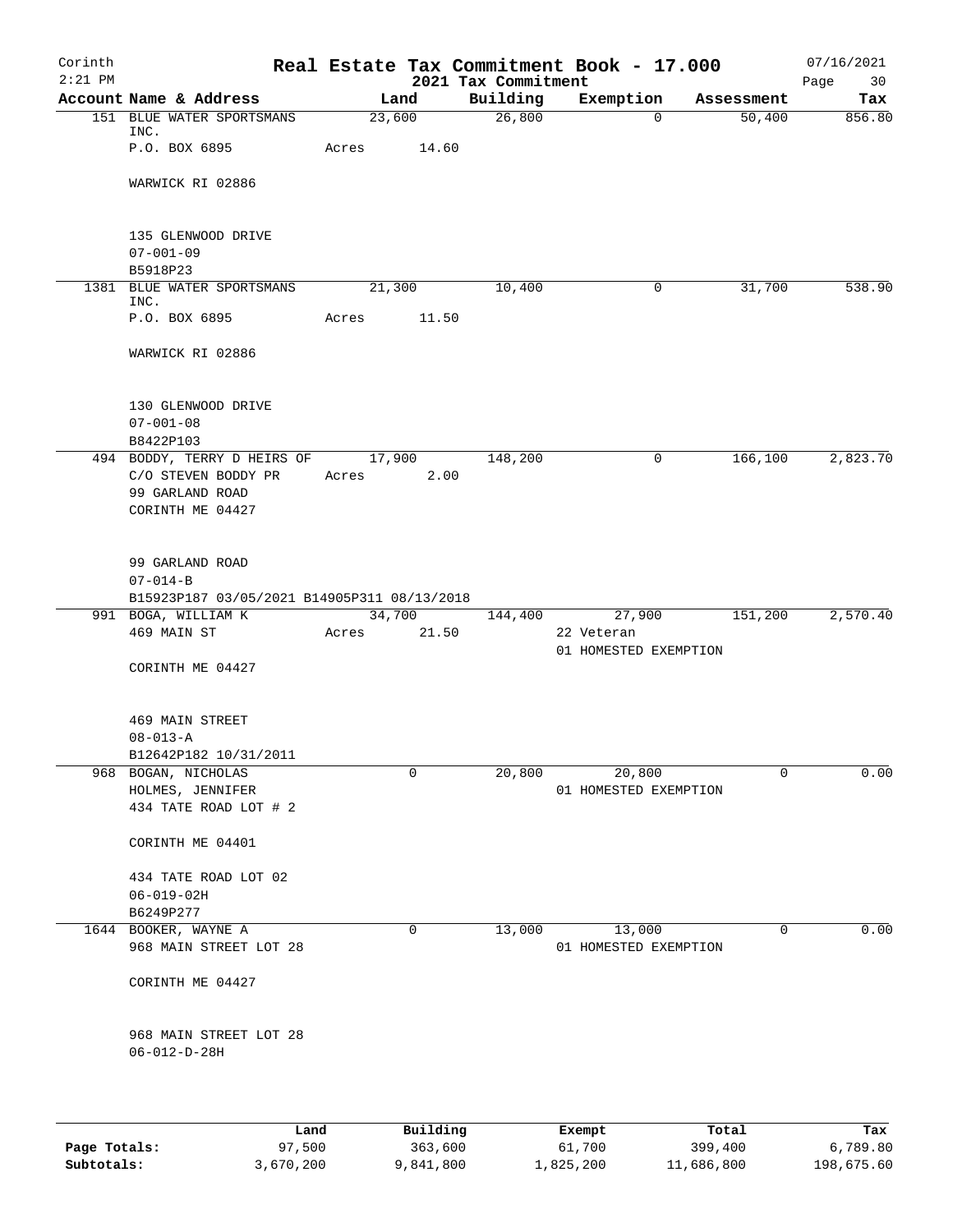| Corinth      |                                                  |       |                     | Real Estate Tax Commitment Book - 17.000 |                       |          |                  | 07/16/2021        |
|--------------|--------------------------------------------------|-------|---------------------|------------------------------------------|-----------------------|----------|------------------|-------------------|
| $2:21$ PM    | Account Name & Address                           |       | Land                | 2021 Tax Commitment<br>Building          | Exemption             |          | Assessment       | Page<br>31<br>Tax |
|              | 155 BOONE, CHERYL A                              |       | 11,700              | $\mathbf 0$                              |                       | $\Omega$ | 11,700           | 198.90            |
|              | P.O. BOX 273                                     | Acres | 2.20                |                                          |                       |          |                  |                   |
|              | BANGOR ME 04402 0273                             |       |                     |                                          |                       |          |                  |                   |
|              | RIDGE ROAD<br>$12 - 006 - A$                     |       |                     |                                          |                       |          |                  |                   |
|              | B4259P171                                        |       |                     |                                          |                       |          |                  |                   |
|              | 156 BOONE, JOYCE D.<br>IRREVICABLE TRUST         |       | 16,700              | 77,100                                   |                       | 27,900   | 65,900           | 1,120.30          |
|              | TRUSTEES ANDREW D.<br>BOONE & SUSAN A. KING      | Acres | 1.00                |                                          | 31 Veteran Widow      |          |                  |                   |
|              | P.O. BOX 111                                     |       |                     |                                          | 01 HOMESTED EXEMPTION |          |                  |                   |
|              | CORINTH ME 04427                                 |       |                     |                                          |                       |          |                  |                   |
|              | 42 BEANS MILL RD<br>$07 - 018 - B$               |       |                     |                                          |                       |          |                  |                   |
|              | B13350P264 09/12/2013                            |       |                     |                                          |                       |          |                  |                   |
|              | 876 BOSTROM, CHRISTOPHER L                       |       | 33,700              | 111,800                                  |                       | 22,500   | 123,000          | 2,091.00          |
|              | BOSTROM, LISA M                                  | Acres | 23.32               |                                          | 01 HOMESTED EXEMPTION |          |                  |                   |
|              | 72 WHITE SCHOOLHOUSE<br>ROAD                     |       |                     |                                          |                       |          |                  |                   |
|              | CORINTH ME 04427                                 |       |                     |                                          |                       |          |                  |                   |
|              | 72 WHITE SCHOOLHOUSE                             |       |                     |                                          |                       |          |                  |                   |
|              | $08 - 026$                                       |       |                     |                                          |                       |          |                  |                   |
|              | B9404P43                                         |       |                     |                                          |                       |          |                  |                   |
|              | 1108 BOTTING, MICHAEL J                          |       | 9,400               | 1,500                                    |                       | 0        | 10,900           | 185.30            |
|              | 17 BOTTING LANE                                  | Acres | 5.01                |                                          |                       |          |                  |                   |
|              | GLENBURN ME 04401                                |       |                     |                                          |                       |          |                  |                   |
|              | 7 FITZ LN                                        |       |                     |                                          |                       |          |                  |                   |
|              | $03 - 007 - A$                                   |       |                     |                                          |                       |          |                  |                   |
|              | B15298P172 09/27/2019<br>540 BOULIER, RAYMOND J. |       | 15,800              | 66,000                                   |                       | 0        | 81,800           | 1,390.60          |
|              | (Heirs of)                                       |       |                     |                                          |                       |          |                  |                   |
|              | PR. BOULIER, RAYMOND II Acres<br>722 GRANT ROAD  |       | 1.37                |                                          |                       |          |                  |                   |
|              | CORINTH ME 04427                                 |       |                     |                                          |                       |          |                  |                   |
|              | 722 GRANT ROAD                                   |       |                     |                                          |                       |          |                  |                   |
|              | $03 - 008 - A$                                   |       |                     |                                          |                       |          |                  |                   |
|              | B14720P249 01/17/2018                            |       |                     |                                          |                       |          |                  |                   |
| 2047         | BOULTER, JON                                     |       | 21,400              | 148,900                                  |                       | 0        | 170,300          | 2,895.10          |
|              | BOULTER, CRYSTAL<br>1141 KENDUSKEAG AVE          | Acres | 14.50               |                                          |                       |          |                  |                   |
|              | BANGOR ME 04401                                  |       |                     |                                          |                       |          |                  |                   |
|              | 32 FARM POND RD                                  |       |                     |                                          |                       |          |                  |                   |
|              | $03 - 051 - B$<br>B14195P291 06/27/2016          |       |                     |                                          |                       |          |                  |                   |
|              |                                                  |       |                     |                                          |                       |          |                  |                   |
| Page Totals: | Land<br>108,700                                  |       | Building<br>405,300 |                                          | Exempt<br>50,400      |          | Total<br>463,600 | Tax<br>7,881.20   |
| Subtotals:   | 3,778,900                                        |       | 10,247,100          |                                          | 1,875,600             |          | 12,150,400       | 206,556.80        |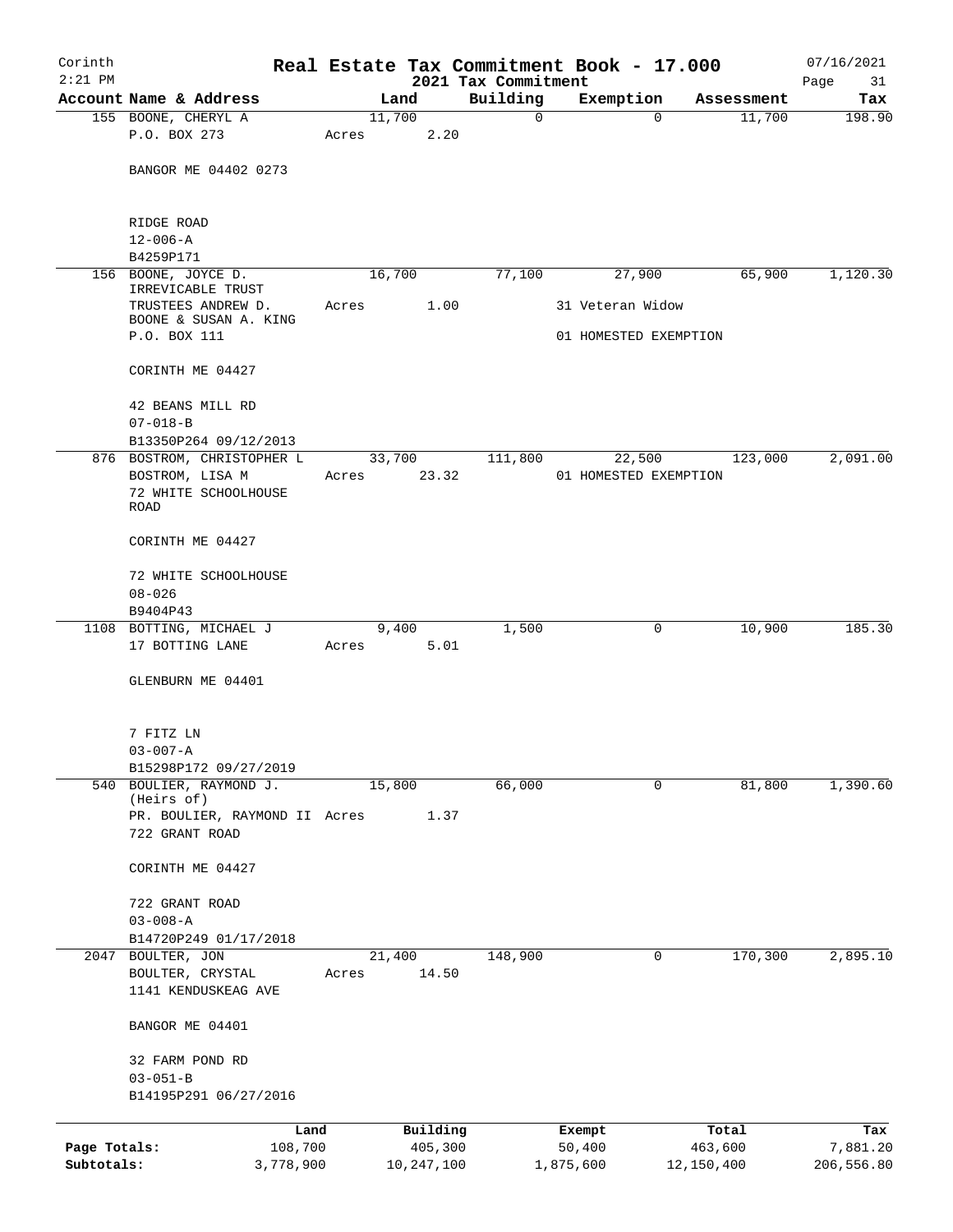| Corinth<br>$2:21$ PM |                                                                   |                 |             | 2021 Tax Commitment | Real Estate Tax Commitment Book - 17.000 |            | 07/16/2021<br>Page<br>32 |
|----------------------|-------------------------------------------------------------------|-----------------|-------------|---------------------|------------------------------------------|------------|--------------------------|
|                      | Account Name & Address                                            | Land            |             | Building            | Exemption                                | Assessment | Tax                      |
|                      | 157 BOUQUILLON, GEORGIA A<br>150 CANDLEWOOD MTN ROAD Acres        | 31,000          | 29.00       | 39,500              | $\mathbf 0$                              | 70,500     | 1,198.50                 |
|                      | NEW MILFORD CT 06776<br>5810                                      |                 |             |                     |                                          |            |                          |
|                      | 238 HUDSON ROAD                                                   |                 |             |                     |                                          |            |                          |
|                      | $11 - 027$                                                        |                 |             |                     |                                          |            |                          |
|                      | B2204P699                                                         |                 |             |                     |                                          |            |                          |
|                      | 1264 BOWDEN, CHRISTINA J<br>CORBIN, GABRIEL F<br>871 MUDGETT ROAD | 15,400<br>Acres | 1.03        | 153,400             | 0                                        | 168,800    | 2,869.60                 |
|                      | CORINTH ME 04427                                                  |                 |             |                     |                                          |            |                          |
|                      | 871 MUDGETT ROAD<br>$01 - 031$                                    |                 |             |                     |                                          |            |                          |
|                      | B14350P54 11/28/2016                                              |                 |             |                     |                                          |            |                          |
|                      | 766 BOWERS, TAMMY<br>344 MAIN STREET LOT 20                       |                 | $\mathbf 0$ | 13,300              | 13,300<br>01 HOMESTED EXEMPTION          | 0          | 0.00                     |
|                      | CORINTH ME 04427                                                  |                 |             |                     |                                          |            |                          |
|                      | 344 MAIN STREET LOT 20                                            |                 |             |                     |                                          |            |                          |
|                      | $08 - 003 - 20H$                                                  |                 |             |                     |                                          |            |                          |
|                      | 161 BOWMAN, BRUCE<br>448 LEDGE HILL ROAD                          | 16,900<br>Acres | 1.20        | 13,400              | $\mathbf 0$                              | 30,300     | 515.10                   |
|                      |                                                                   |                 |             |                     |                                          |            |                          |
|                      | CORINTH ME 04427                                                  |                 |             |                     |                                          |            |                          |
|                      | 424 LEDGE HILL ROAD<br>$04 - 029 - C$                             |                 |             |                     |                                          |            |                          |
|                      | B4351P188                                                         |                 |             |                     |                                          |            |                          |
|                      | 160 BOWMAN, BRUCE B &                                             | 18,400          |             | 110,900             | 22,500                                   | 106,800    | 1,815.60                 |
|                      | BOWMAN, WANDA L JT                                                | Acres           | 7.00        |                     | 01 HOMESTED EXEMPTION                    |            |                          |
|                      | 448 LEDGE HILL ROAD                                               |                 |             |                     |                                          |            |                          |
|                      | CORINTH ME 04427                                                  |                 |             |                     |                                          |            |                          |
|                      | 448 LEDGE HILL ROAD                                               |                 |             |                     |                                          |            |                          |
|                      | $04 - 029$                                                        |                 |             |                     |                                          |            |                          |
|                      | B4351P188                                                         |                 |             |                     |                                          |            |                          |
|                      | 1573 BOWMAN, CHAD B                                               | 21,600          |             | 215,500             | 22,500                                   | 214,600    | 3,648.20                 |
|                      | 444 LEDGE HILL ROAD                                               | Acres           | 5.00        |                     | 01 HOMESTED EXEMPTION                    |            |                          |
|                      | CORINTH ME 04427                                                  |                 |             |                     |                                          |            |                          |
|                      | 444 LEDGE HILL ROAD                                               |                 |             |                     |                                          |            |                          |
|                      | $04 - 029 - D$<br>B10898P121 03/29/2007                           |                 |             |                     |                                          |            |                          |
|                      |                                                                   |                 |             |                     |                                          |            |                          |

|              | Land      | Building   | Exempt    | Total      | Tax        |
|--------------|-----------|------------|-----------|------------|------------|
| Page Totals: | 103,300   | 546,000    | 58,300    | 591,000    | 10,047.00  |
| Subtotals:   | 3,882,200 | 10,793,100 | 1,933,900 | 12,741,400 | 216,603.80 |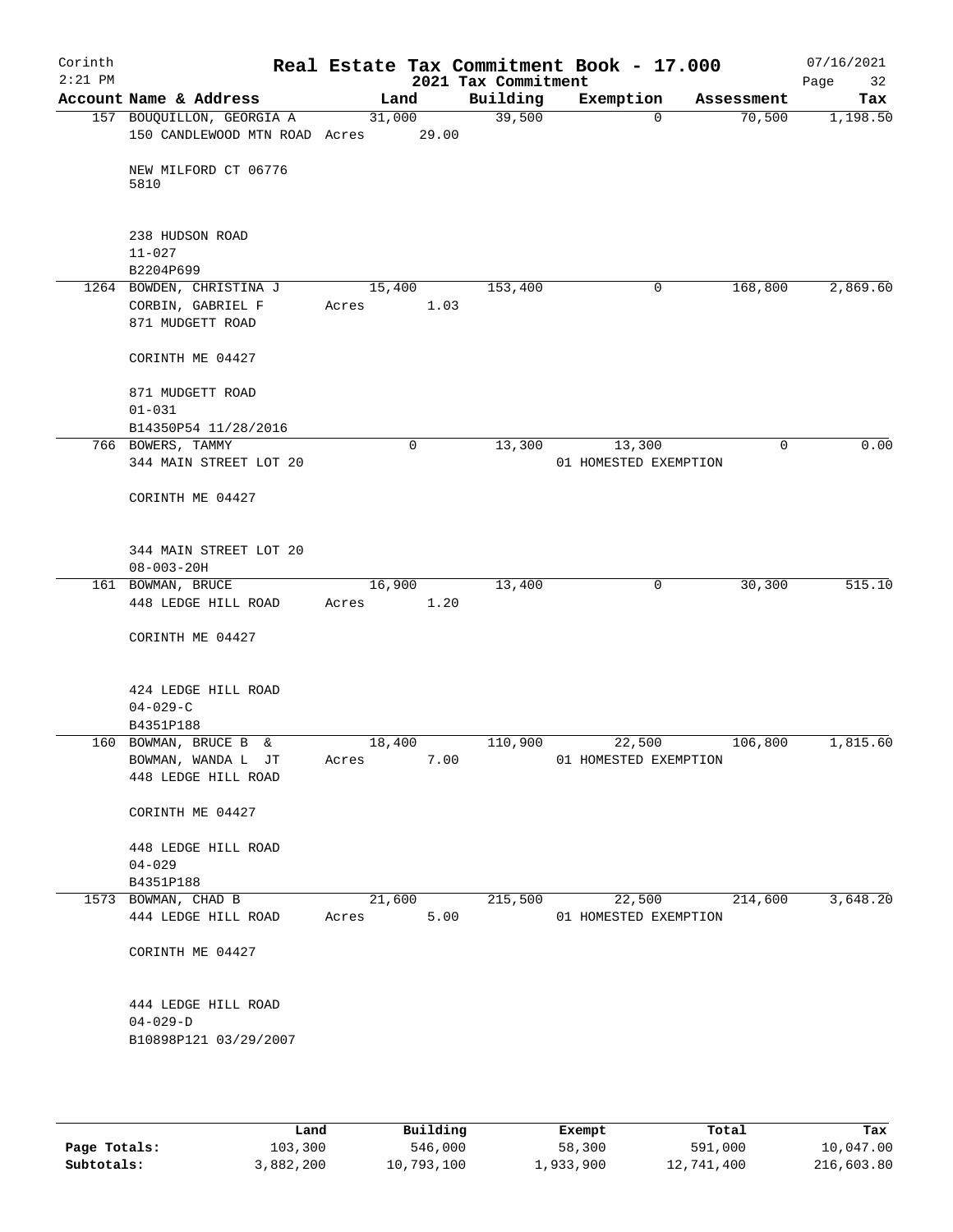| Corinth<br>$2:21$ PM |                                           |        |             | Real Estate Tax Commitment Book - 17.000<br>2021 Tax Commitment |                       |             |            | 07/16/2021<br>Page<br>33 |
|----------------------|-------------------------------------------|--------|-------------|-----------------------------------------------------------------|-----------------------|-------------|------------|--------------------------|
|                      | Account Name & Address                    |        | Land        | Building                                                        | Exemption             |             | Assessment | Tax                      |
|                      | 1137 BOWMAN, GAGE                         |        | $\mathbf 0$ | 15,300                                                          |                       | $\mathbf 0$ | 15,300     | 260.10                   |
|                      | 171 LEDGE HILL ROAD                       |        |             |                                                                 |                       |             |            |                          |
|                      |                                           |        |             |                                                                 |                       |             |            |                          |
|                      | CORINTH ME 04427                          |        |             |                                                                 |                       |             |            |                          |
|                      |                                           |        |             |                                                                 |                       |             |            |                          |
|                      |                                           |        |             |                                                                 |                       |             |            |                          |
|                      | 171 LEDGE HILL ROAD                       |        |             |                                                                 |                       |             |            |                          |
|                      | $04 - 014 - 01H$<br>B13172P232 04/02/2013 |        |             |                                                                 |                       |             |            |                          |
|                      | 334 BOYD, DOUGLAS M                       |        | 12,600      | 75,700                                                          | 22,500                |             | 65,800     | 1,118.60                 |
|                      | 570 LEDGE HILL ROAD                       | Acres  | 0.45        |                                                                 | 01 HOMESTED EXEMPTION |             |            |                          |
|                      |                                           |        |             |                                                                 |                       |             |            |                          |
|                      | CORINTH ME 04427                          |        |             |                                                                 |                       |             |            |                          |
|                      |                                           |        |             |                                                                 |                       |             |            |                          |
|                      |                                           |        |             |                                                                 |                       |             |            |                          |
|                      | 570 LEDGE HILL ROAD                       |        |             |                                                                 |                       |             |            |                          |
|                      | $02 - 020$                                |        |             |                                                                 |                       |             |            |                          |
|                      | B15108P274 03/29/2019                     |        |             |                                                                 |                       |             |            |                          |
|                      | 1789 BOYD, DOUGLAS M                      | 10,000 |             | 37,900                                                          |                       | 0           | 47,900     | 814.30                   |
|                      | 570 LEDGE HILL ROAD                       | Acres  | 0.23        |                                                                 |                       |             |            |                          |
|                      |                                           |        |             |                                                                 |                       |             |            |                          |
|                      | CORINTH ME 04427                          |        |             |                                                                 |                       |             |            |                          |
|                      |                                           |        |             |                                                                 |                       |             |            |                          |
|                      | 574 LEDGE HILL ROAD                       |        |             |                                                                 |                       |             |            |                          |
|                      | $02 - 019$                                |        |             |                                                                 |                       |             |            |                          |
|                      | B15291P156 09/20/2019                     |        |             |                                                                 |                       |             |            |                          |
|                      | 1576 BOYNTON, SHERALD A                   |        | $\mathbf 0$ | 21,100                                                          | 21,100                |             | 0          | 0.00                     |
|                      | 22 BLACK RD                               |        |             |                                                                 | 01 HOMESTED EXEMPTION |             |            |                          |
|                      |                                           |        |             |                                                                 |                       |             |            |                          |
|                      | CORINTH ME 04427                          |        |             |                                                                 |                       |             |            |                          |
|                      |                                           |        |             |                                                                 |                       |             |            |                          |
|                      |                                           |        |             |                                                                 |                       |             |            |                          |
|                      | 22 BLACK RD                               |        |             |                                                                 |                       |             |            |                          |
|                      | $05 - 005 - A - 01H$                      |        |             |                                                                 |                       |             |            |                          |
|                      | 1004 BP MANAGEMENT LLC                    | 17,000 |             | 111,400                                                         |                       | 0           | 128,400    | 2,182.80                 |
|                      | 2230 BROADWAY                             | Acres  | 1.29        |                                                                 |                       |             |            |                          |
|                      | BANGOR ME 04401                           |        |             |                                                                 |                       |             |            |                          |
|                      |                                           |        |             |                                                                 |                       |             |            |                          |
|                      |                                           |        |             |                                                                 |                       |             |            |                          |
|                      | 351 EXETER ROAD                           |        |             |                                                                 |                       |             |            |                          |
|                      | $07 - 012 - B$                            |        |             |                                                                 |                       |             |            |                          |
|                      | B15887P290 02/01/2021                     |        |             |                                                                 |                       |             |            |                          |
|                      | 163 BRADBURY, DONNA M                     |        | 19,900      | 121,300                                                         | 27,900                |             | 113,300    | 1,926.10                 |
|                      | 31 BRADBURY DRIVE                         | Acres  | 2.52        |                                                                 | 01 HOMESTED EXEMPTION |             |            |                          |
|                      |                                           |        |             |                                                                 | 31 Veteran Widow      |             |            |                          |
|                      | CORINTH ME 04427                          |        |             |                                                                 |                       |             |            |                          |
|                      |                                           |        |             |                                                                 |                       |             |            |                          |
|                      | 31 BRADBURY DR                            |        |             |                                                                 |                       |             |            |                          |
|                      | $08 - 012 - 07$                           |        |             |                                                                 |                       |             |            |                          |
|                      | B12555P177 08/05/2011                     |        |             |                                                                 |                       |             |            |                          |
|                      |                                           |        |             |                                                                 |                       |             |            |                          |
|                      |                                           |        |             |                                                                 |                       |             |            |                          |
|                      |                                           |        |             |                                                                 |                       |             |            |                          |

|              | Land      | Building   | Exempt    | Total        | Tax        |
|--------------|-----------|------------|-----------|--------------|------------|
| Page Totals: | 59,500    | 382,700    | 71,500    | 370,700      | 6,301.90   |
| Subtotals:   | 3,941,700 | 11,175,800 | 2,005,400 | 13, 112, 100 | 222,905.70 |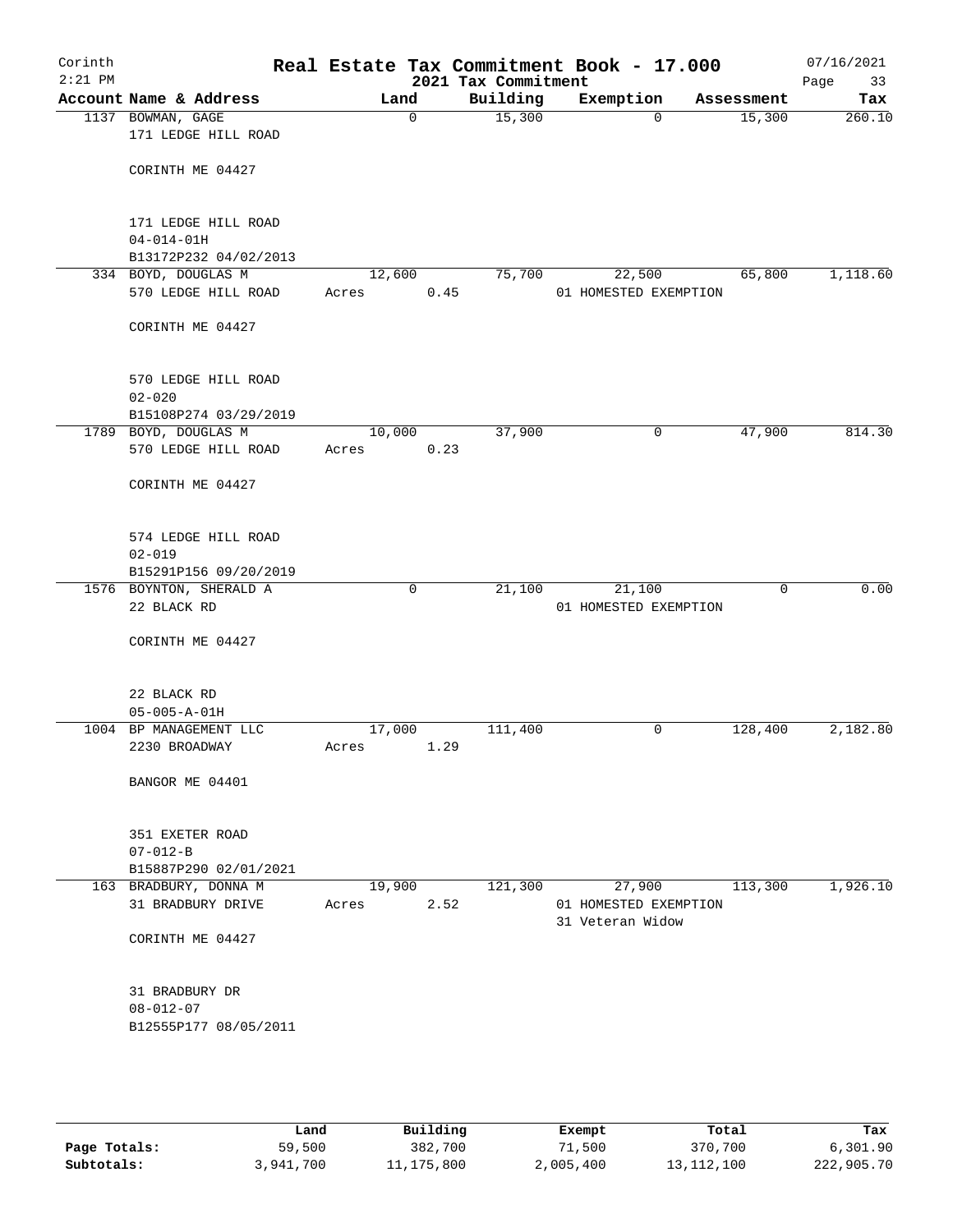| Corinth<br>$2:21$ PM |                                                      |       |        |       | Real Estate Tax Commitment Book - 17.000<br>2021 Tax Commitment |                       |          |            | 07/16/2021<br>Page<br>34 |
|----------------------|------------------------------------------------------|-------|--------|-------|-----------------------------------------------------------------|-----------------------|----------|------------|--------------------------|
|                      | Account Name & Address                               |       | Land   |       | Building                                                        | Exemption             |          | Assessment | Tax                      |
|                      | 164 BRADBURY, DONNA M<br>31 BRADBURY DRIVE           | Acres | 13,500 | 2.54  | 0                                                               |                       | $\Omega$ | 13,500     | 229.50                   |
|                      |                                                      |       |        |       |                                                                 |                       |          |            |                          |
|                      | CORINTH ME 04427                                     |       |        |       |                                                                 |                       |          |            |                          |
|                      | BRADBURY DR                                          |       |        |       |                                                                 |                       |          |            |                          |
|                      | $08 - 012 - 07 - A$                                  |       |        |       |                                                                 |                       |          |            |                          |
|                      | B12555P177 08/05/2011                                |       |        |       |                                                                 |                       |          |            |                          |
|                      | 699 BRADFORD, RICHARD<br>BRADFORD, DONNA             |       | 31,700 | 50.40 | 0                                                               |                       | 0        | 31,700     | 538.90                   |
|                      |                                                      | Acres |        |       |                                                                 |                       |          |            |                          |
|                      | 374 TATE RD                                          |       |        |       |                                                                 |                       |          |            |                          |
|                      | CORINTH ME 04427                                     |       |        |       |                                                                 |                       |          |            |                          |
|                      | TATE ROAD                                            |       |        |       |                                                                 |                       |          |            |                          |
|                      | $09 - 013 - A$                                       |       |        |       |                                                                 |                       |          |            |                          |
|                      | B11177P73 10/17/2007 B3153P278                       |       |        |       |                                                                 |                       |          |            |                          |
|                      | 166 BRAGDON, DWIGHT W                                |       | 20,500 |       | 130,500                                                         | 27,900                |          | 123,100    | 2,092.70                 |
|                      | BRAGDON, JEAN A                                      | Acres |        | 3.00  |                                                                 | 01 HOMESTED EXEMPTION |          |            |                          |
|                      | PO BOX 127                                           |       |        |       |                                                                 | 22 Veteran            |          |            |                          |
|                      | EAST CORINTH ME 04427                                |       |        |       |                                                                 |                       |          |            |                          |
|                      | 337 MAIN STREET                                      |       |        |       |                                                                 |                       |          |            |                          |
|                      | $15 - 004$                                           |       |        |       |                                                                 |                       |          |            |                          |
|                      | B14128P155 04/18/2016                                |       |        |       |                                                                 |                       |          |            |                          |
|                      | 119 BRAGDON, JAMES W                                 |       | 17,700 |       | 181,500                                                         | 22,500                |          | 176,700    | 3,003.90                 |
|                      | BRAGDON, STEPHANIE J                                 | Acres |        | 1.84  |                                                                 | 01 HOMESTED EXEMPTION |          |            |                          |
|                      | 386 BEANS MILL ROAD                                  |       |        |       |                                                                 |                       |          |            |                          |
|                      | CORINTH ME 04427                                     |       |        |       |                                                                 |                       |          |            |                          |
|                      | 386 BEANS MILL RD                                    |       |        |       |                                                                 |                       |          |            |                          |
|                      | $04 - 019 - 01A$                                     |       |        |       |                                                                 |                       |          |            |                          |
|                      | B12364P304 12/29/2010                                |       |        |       |                                                                 |                       |          |            |                          |
|                      | 283 BRAGDON, JAMES W                                 |       | 29,600 |       | 56,300                                                          |                       | 0        | 85,900     | 1,460.30                 |
|                      | BRAGDON, STEPHANIE J                                 | Acres |        | 17.98 |                                                                 |                       |          |            |                          |
|                      | 386 BEANS MILL ROAD                                  |       |        |       |                                                                 |                       |          |            |                          |
|                      |                                                      |       |        |       |                                                                 |                       |          |            |                          |
|                      | CORINTH ME 04427                                     |       |        |       |                                                                 |                       |          |            |                          |
|                      | 284 WHITE SCHOOLHOUSE                                |       |        |       |                                                                 |                       |          |            |                          |
|                      | $08 - 031$                                           |       |        |       |                                                                 |                       |          |            |                          |
|                      | B11283P230 02/01/2008 B11278P23 01/28/2008 B3892P219 |       |        |       |                                                                 |                       |          |            |                          |
|                      | 167 BRAGDON, JEFFREY W                               |       | 17,900 |       | 115,300                                                         | 22,500                |          | 110,700    | 1,881.90                 |
|                      | BRAGDON, LEAH A                                      | Acres |        | 2.00  |                                                                 | 01 HOMESTED EXEMPTION |          |            |                          |
|                      | 307 WHITE SCHOOLHOUSE                                |       |        |       |                                                                 |                       |          |            |                          |
|                      | <b>RD</b>                                            |       |        |       |                                                                 |                       |          |            |                          |
|                      | CORINTH ME 04427                                     |       |        |       |                                                                 |                       |          |            |                          |
|                      | 307 WHITE SCHOOLHOUSE                                |       |        |       |                                                                 |                       |          |            |                          |
|                      | $06 - 014 - A$                                       |       |        |       |                                                                 |                       |          |            |                          |
|                      | B6562P278 12/15/1997                                 |       |        |       |                                                                 |                       |          |            |                          |
|                      |                                                      |       |        |       |                                                                 |                       |          |            |                          |
|                      |                                                      |       |        |       |                                                                 |                       |          |            |                          |
|                      |                                                      |       |        |       |                                                                 |                       |          |            |                          |

|              | Land      | Building   | Exempt    | Total      | Tax        |
|--------------|-----------|------------|-----------|------------|------------|
| Page Totals: | 130,900   | 483,600    | 72,900    | 541,600    | 9,207,20   |
| Subtotals:   | 4,072,600 | 11,659,400 | 2,078,300 | 13,653,700 | 232,112.90 |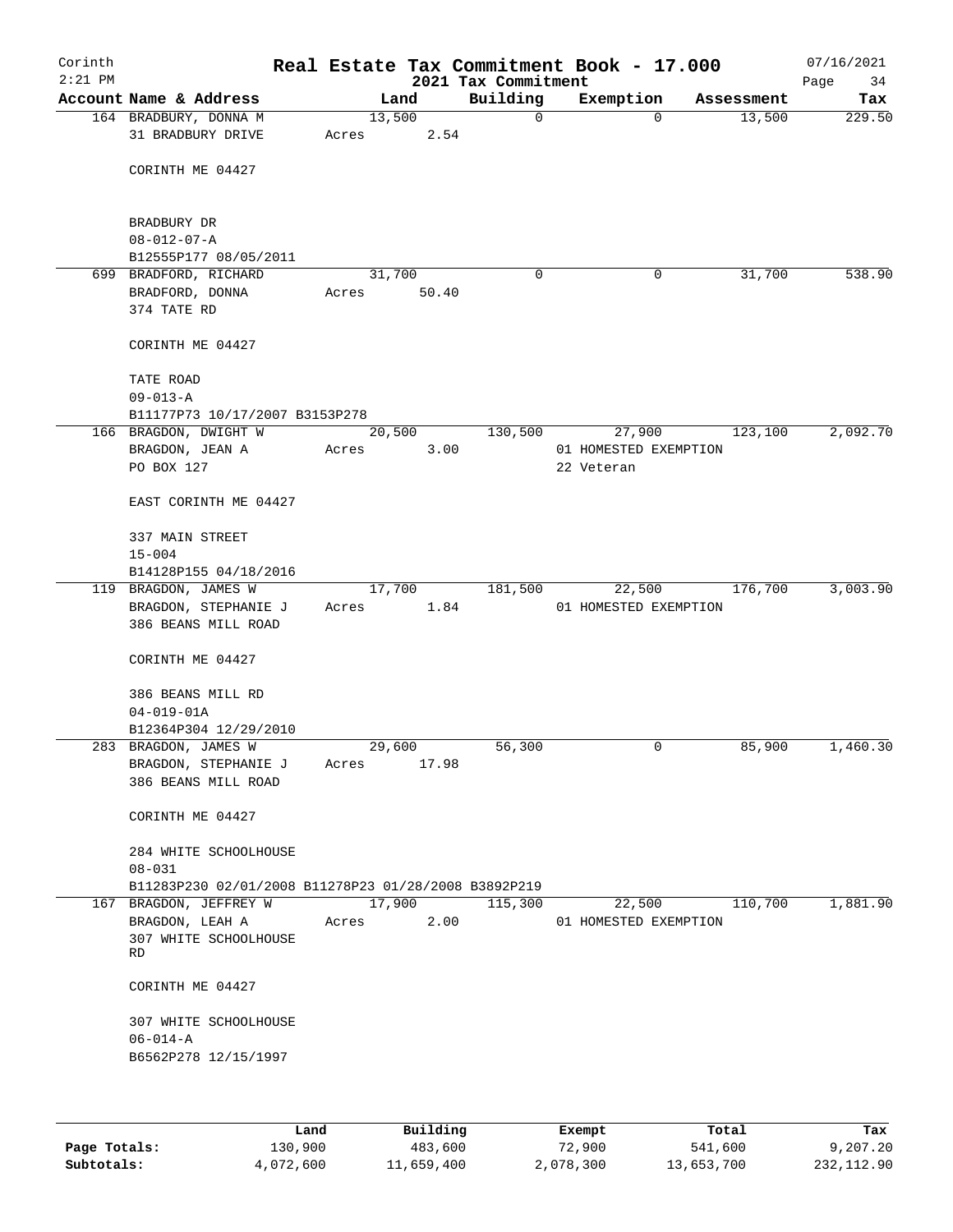| Corinth<br>$2:21$ PM |                                    |       |        |      | 2021 Tax Commitment                      | Real Estate Tax Commitment Book - 17.000 |            | 07/16/2021<br>Page<br>35 |
|----------------------|------------------------------------|-------|--------|------|------------------------------------------|------------------------------------------|------------|--------------------------|
|                      | Account Name & Address             |       | Land   |      | Building                                 | Exemption                                | Assessment | Tax                      |
|                      | 1358 BRAGDON, NICK                 |       | 16,700 |      | 219,100                                  | 22,500                                   | 213,300    | 3,626.10                 |
|                      | 1200 MAIN ST.                      | Acres |        | 1.00 |                                          | 01 HOMESTED EXEMPTION                    |            |                          |
|                      | CORINTH ME 04427                   |       |        |      |                                          |                                          |            |                          |
|                      | 1200 MAIN STREET                   |       |        |      |                                          |                                          |            |                          |
|                      | $03 - 029$<br>B10195P24 11/15/2005 |       |        |      |                                          |                                          |            |                          |
|                      | 170 BRAGDON, SONJA                 |       | 18,100 |      | 77,200                                   | 22,500                                   | 72,800     | 1,237.60                 |
|                      | 38 BLACK ROAD                      | Acres |        | 4.00 |                                          | 01 HOMESTED EXEMPTION                    |            |                          |
|                      | CORINTH ME 04427                   |       |        |      |                                          |                                          |            |                          |
|                      | 38 BLACK RD                        |       |        |      |                                          |                                          |            |                          |
|                      | $05 - 005$                         |       |        |      |                                          |                                          |            |                          |
|                      | B6246P271                          |       |        |      |                                          |                                          |            |                          |
|                      | 1968 BRAWN, BILLIE JO              |       | 17,000 |      | 125,600                                  | 22,500                                   | 120,100    | 2,041.70                 |
|                      | 98 GARLAND ROAD                    | Acres |        | 1.26 |                                          | 01 HOMESTED EXEMPTION                    |            |                          |
|                      | CORINTH ME 04427                   |       |        |      |                                          |                                          |            |                          |
|                      | 98 GARLAND ROAD                    |       |        |      |                                          |                                          |            |                          |
|                      | $07 - 013 - E$                     |       |        |      |                                          |                                          |            |                          |
|                      | B14139P31 04/29/2016               |       |        |      |                                          |                                          |            |                          |
|                      | 175 BREWER, DONALD W               |       | 23,100 |      | 100,200                                  | 22,500                                   | 100,800    | 1,713.60                 |
|                      | BREWER, ELIZABETH A<br>405 MAIN ST |       | Acres  | 5.00 |                                          | 01 HOMESTED EXEMPTION                    |            |                          |
|                      | CORINTH ME 04427                   |       |        |      |                                          |                                          |            |                          |
|                      | 405 MAIN STREET<br>$08 - 009$      |       |        |      |                                          |                                          |            |                          |
|                      | B6618P144                          |       |        |      |                                          |                                          |            |                          |
|                      | 1984 BREWER, MATTHEW A             |       | 11,500 |      | 0                                        | 0                                        | 11,500     | 195.50                   |
|                      | PO BOX 100                         | Acres |        | 2.00 |                                          |                                          |            |                          |
|                      | PHIPPSBURG ME 04562                |       |        |      |                                          |                                          |            |                          |
|                      | FOREST ROAD<br>$01 - 026 - 01$     |       |        |      |                                          |                                          |            |                          |
|                      | BDD                                |       |        |      | 15594P56 07/06/2020 B15581P92 06/26/2020 |                                          |            |                          |
|                      | 1315 BRIA, CHARLES JR              |       | 2,800  |      | $\Omega$                                 | $\mathbf 0$                              | 2,800      | 47.60                    |
|                      | HIMMELREICH STRASS 15              | Acres |        | 0.40 |                                          |                                          |            |                          |
|                      | KIRCHENTELLINSFURT GE<br>72138     |       |        |      |                                          |                                          |            |                          |
|                      | MEADOW ROAD<br>$09 - 016$          |       |        |      |                                          |                                          |            |                          |
|                      | B9021P114                          |       |        |      |                                          |                                          |            |                          |
|                      |                                    |       |        |      |                                          |                                          |            |                          |

|              | Land      | Building   | Exempt    | Total      | Tax        |
|--------------|-----------|------------|-----------|------------|------------|
| Page Totals: | 89,200    | 522,100    | 90,000    | 521,300    | 8,862.10   |
| Subtotals:   | 4,161,800 | 12,181,500 | 2,168,300 | 14,175,000 | 240,975.00 |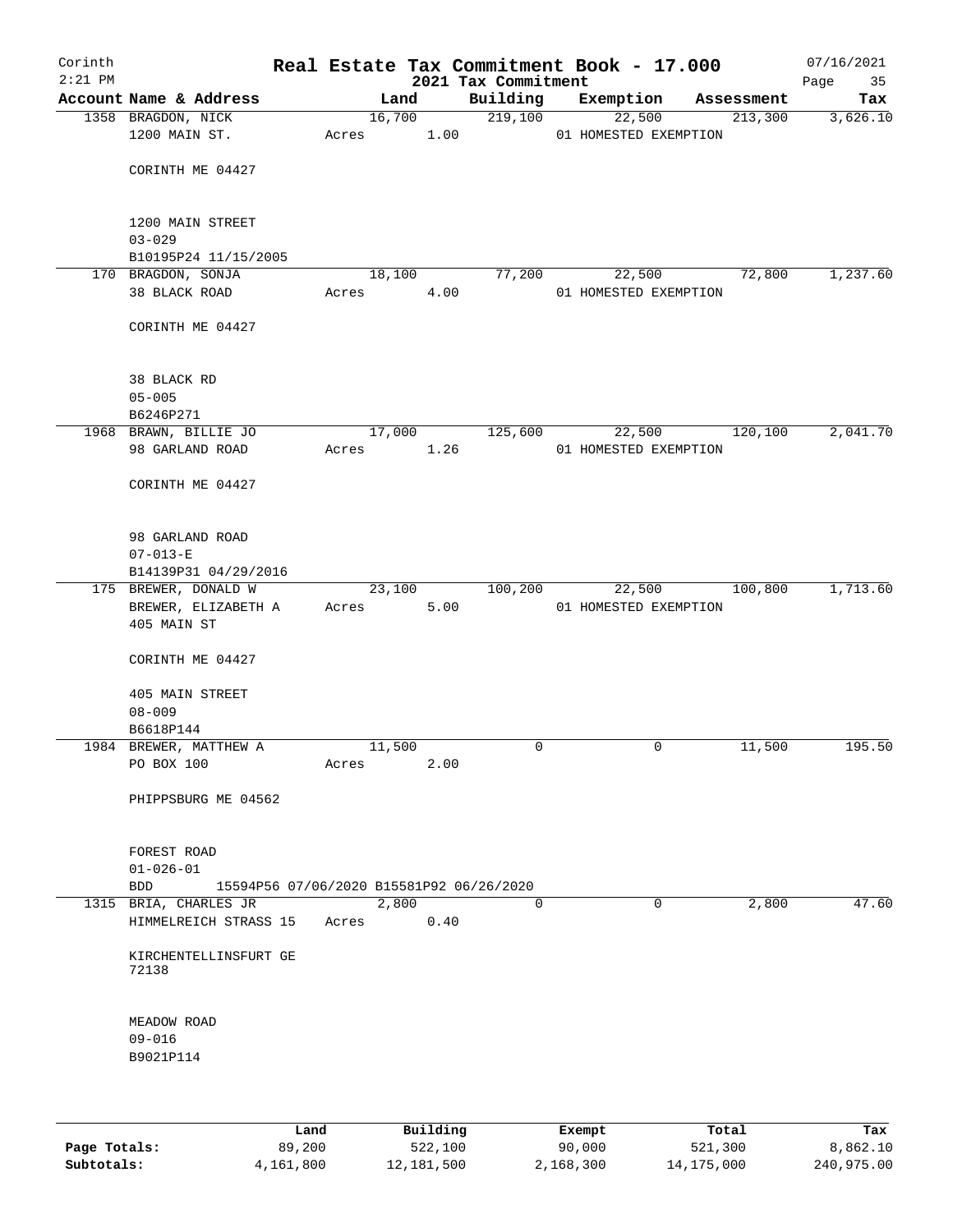| Corinth<br>$2:21$ PM |                                 |       |        | 2021 Tax Commitment | Real Estate Tax Commitment Book - 17.000 |            | 07/16/2021<br>Page<br>36 |
|----------------------|---------------------------------|-------|--------|---------------------|------------------------------------------|------------|--------------------------|
|                      | Account Name & Address          |       | Land   | Building            | Exemption                                | Assessment | Tax                      |
|                      | 177 BROAD, RICHARD E            |       | 18,300 | $\mathsf{O}$        | $\Omega$                                 | 18,300     | 311.10                   |
|                      | BROAD, RITA I                   | Acres | 11.50  |                     |                                          |            |                          |
|                      | 410 EXETER ROAD                 |       |        |                     |                                          |            |                          |
|                      |                                 |       |        |                     |                                          |            |                          |
|                      | CORINTH ME 04427                |       |        |                     |                                          |            |                          |
|                      |                                 |       |        |                     |                                          |            |                          |
|                      | EXETER ROAD                     |       |        |                     |                                          |            |                          |
|                      | $07 - 010 - E$                  |       |        |                     |                                          |            |                          |
|                      | B4068P188                       |       |        |                     |                                          |            |                          |
|                      | 1796 BROAD, RICHARD E           |       | 23,900 | 159,000             | 22,500                                   | 160,400    | 2,726.80                 |
|                      | BROAD, RITA I                   | Acres | 6.90   |                     | 01 HOMESTED EXEMPTION                    |            |                          |
|                      | 410 EXETER ROAD                 |       |        |                     |                                          |            |                          |
|                      |                                 |       |        |                     |                                          |            |                          |
|                      | CORINTH ME 04427                |       |        |                     |                                          |            |                          |
|                      |                                 |       |        |                     |                                          |            |                          |
|                      | 410 EXETER ROAD                 |       |        |                     |                                          |            |                          |
|                      | $07 - 010 - G$                  |       |        |                     |                                          |            |                          |
|                      | B9098P104                       |       |        |                     |                                          |            |                          |
|                      | 1671 BROAD, RUSSELL W           |       | 18,800 | 166,900             | 22,500                                   | 163,200    | 2,774.40                 |
|                      | 400 EXETER RD                   | Acres | 2.75   |                     | 01 HOMESTED EXEMPTION                    |            |                          |
|                      |                                 |       |        |                     |                                          |            |                          |
|                      | CORINTH ME 04427                |       |        |                     |                                          |            |                          |
|                      |                                 |       |        |                     |                                          |            |                          |
|                      |                                 |       |        |                     |                                          |            |                          |
|                      | 400 EXETER ROAD                 |       |        |                     |                                          |            |                          |
|                      | $07 - 010 - F$                  |       |        |                     |                                          |            |                          |
|                      | B12208P144 08/03/2010           |       |        |                     |                                          |            |                          |
|                      | 68 BROADWAY HOLDINGS, LLC.      |       | 23,000 | 270,500             | 0                                        | 293,500    | 4,989.50                 |
|                      | 2402 RT 2 STE G                 | Acres | 1.45   |                     |                                          |            |                          |
|                      |                                 |       |        |                     |                                          |            |                          |
|                      | HERMON ME 04401 0666            |       |        |                     |                                          |            |                          |
|                      |                                 |       |        |                     |                                          |            |                          |
|                      | 480 MAIN STREET                 |       |        |                     |                                          |            |                          |
|                      | $08 - 012 - 02$                 |       |        |                     |                                          |            |                          |
|                      | B10794P3 01/04/2007             |       |        |                     |                                          |            |                          |
|                      | 1419 BROOKS, BRIAN              |       | 0      | 29,800              | 22,500                                   | 7,300      | 124.10                   |
|                      | LANE, LANE, TIERA               |       |        |                     | 01 HOMESTED EXEMPTION                    |            |                          |
|                      | 500 McCARD ROAD                 |       |        |                     |                                          |            |                          |
|                      |                                 |       |        |                     |                                          |            |                          |
|                      | CORINTH ME 04427                |       |        |                     |                                          |            |                          |
|                      |                                 |       |        |                     |                                          |            |                          |
|                      | 500 MCCARD ROAD                 |       |        |                     |                                          |            |                          |
|                      | $01 - 008 - 02H$                |       |        |                     |                                          |            |                          |
|                      | BBILL OFPSALE 11/01/2019        |       |        |                     |                                          |            |                          |
|                      | 184 BROOKS, NANCY J. (Heirs     |       | 19,800 | 57,100              | 0                                        | 76,900     | 1,307.30                 |
|                      | of)                             |       |        |                     |                                          |            |                          |
|                      | C/O HEATHER BROOKS PR           | Acres | 5.00   |                     |                                          |            |                          |
|                      | 115 CUSHMAN ROAD                |       |        |                     |                                          |            |                          |
|                      |                                 |       |        |                     |                                          |            |                          |
|                      | CORINTH ME 04427                |       |        |                     |                                          |            |                          |
|                      |                                 |       |        |                     |                                          |            |                          |
|                      | 115 CUSHMAN RD                  |       |        |                     |                                          |            |                          |
|                      | $03 - 016 - A$                  |       |        |                     |                                          |            |                          |
|                      | B15159P271 05/29/2019 B5548P153 |       |        |                     |                                          |            |                          |
|                      |                                 |       |        |                     |                                          |            |                          |
|                      |                                 |       |        |                     |                                          |            |                          |

|              | Land      | Building   | Exempt    | Total      | Tax        |
|--------------|-----------|------------|-----------|------------|------------|
| Page Totals: | 103,800   | 683,300    | 67,500    | 719,600    | 12,233.20  |
| Subtotals:   | 4,265,600 | 12,864,800 | 2,235,800 | 14,894,600 | 253,208.20 |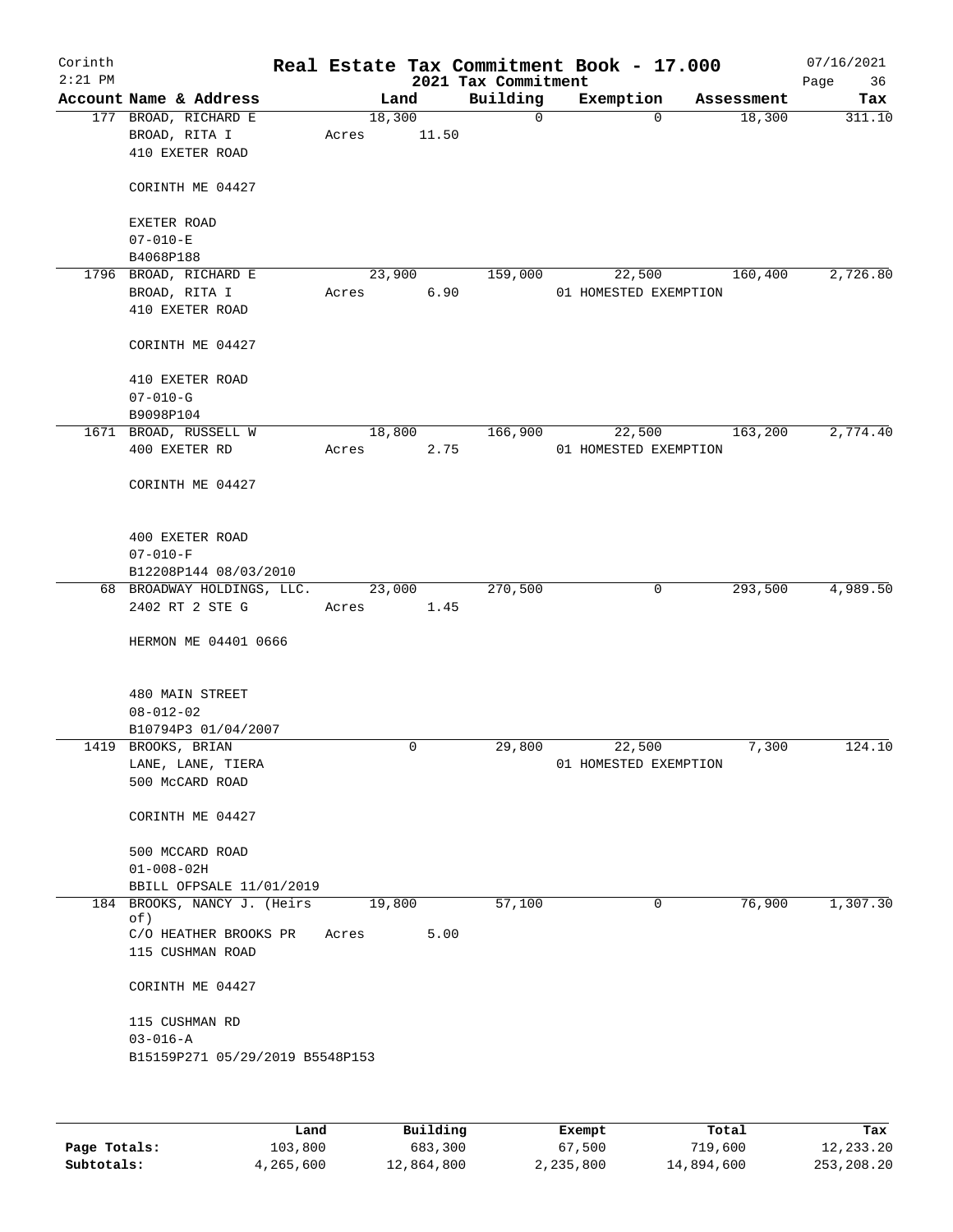| Corinth      |                                                 |        |       |                |             |      |                     | Real Estate Tax Commitment Book - 17.000 |         |                        | 07/16/2021      |
|--------------|-------------------------------------------------|--------|-------|----------------|-------------|------|---------------------|------------------------------------------|---------|------------------------|-----------------|
| $2:21$ PM    | Account Name & Address                          |        |       |                |             |      | 2021 Tax Commitment |                                          |         |                        | Page<br>37      |
|              |                                                 |        |       | Land<br>17,600 |             |      | Building<br>198,500 | Exemption<br>$\Omega$                    |         | Assessment<br>216, 100 | Tax<br>3,673.70 |
|              | 186 BROOKS, STEWART M<br>PO BOX 18              |        | Acres |                |             | 0.60 |                     |                                          |         |                        |                 |
|              |                                                 |        |       |                |             |      |                     |                                          |         |                        |                 |
|              | CORINTH ME 04427                                |        |       |                |             |      |                     |                                          |         |                        |                 |
|              |                                                 |        |       |                |             |      |                     |                                          |         |                        |                 |
|              |                                                 |        |       |                |             |      |                     |                                          |         |                        |                 |
|              | 284 MAIN STREET                                 |        |       |                |             |      |                     |                                          |         |                        |                 |
|              | $16 - 028$                                      |        |       |                |             |      |                     |                                          |         |                        |                 |
|              | B11215P250 11/13/2007 B4488P191                 |        |       |                |             |      |                     |                                          |         |                        |                 |
| 1279         | BROOKS, STEWART M                               |        |       | 13,100         |             |      | 101,800             | 27,900                                   |         | 87,000                 | 1,479.00        |
|              | PO BOX 18                                       |        | Acres |                |             | 0.26 |                     | 01 HOMESTED EXEMPTION                    |         |                        |                 |
|              |                                                 |        |       |                |             |      |                     | 22 Veteran                               |         |                        |                 |
|              | CORINTH ME 04427                                |        |       |                |             |      |                     |                                          |         |                        |                 |
|              |                                                 |        |       |                |             |      |                     |                                          |         |                        |                 |
|              | 3 MORISON AVENUE                                |        |       |                |             |      |                     |                                          |         |                        |                 |
|              | $16 - 027$                                      |        |       |                |             |      |                     |                                          |         |                        |                 |
|              | B7423P158                                       |        |       |                |             |      |                     |                                          |         |                        |                 |
| 1076         | BROUILLETTE, GENE                               |        |       |                | $\mathbf 0$ |      | 23,500              | 23,500                                   |         | 0                      | 0.00            |
|              | (Heirs of)                                      |        |       |                |             |      |                     |                                          |         |                        |                 |
|              | BROUILLETTE, KATHERINE                          |        |       |                |             |      |                     | 01 HOMESTED EXEMPTION                    |         |                        |                 |
|              | 344 MAIN STREET LOT 25                          |        |       |                |             |      |                     | 31 Veteran Widow                         |         |                        |                 |
|              | CORINTH ME 04427                                |        |       |                |             |      |                     |                                          |         |                        |                 |
|              |                                                 |        |       |                |             |      |                     |                                          |         |                        |                 |
|              | 344 MAIN STREET LOT 25<br>$08 - 003 - 25H$      |        |       |                |             |      |                     |                                          |         |                        |                 |
| 188          | BROWN, ANTHONY W &                              |        |       | 26,300         |             |      | 111,100             | 0                                        |         | 137,400                | 2,335.80        |
|              | LORETTA B IRREVOCABLE<br>TRUST DATED 10/29/2019 |        |       |                |             |      |                     |                                          |         |                        |                 |
|              | C/O MICHELLE B DUFFY                            |        | Acres |                |             | 8.80 |                     |                                          |         |                        |                 |
|              | TRUSTEE                                         |        |       |                |             |      |                     |                                          |         |                        |                 |
|              | 712 AVENUE ROAD                                 |        |       |                |             |      |                     |                                          |         |                        |                 |
|              |                                                 |        |       |                |             |      |                     |                                          |         |                        |                 |
|              | CORINTH ME 04427                                |        |       |                |             |      |                     |                                          |         |                        |                 |
|              | 712 AVENUE RD                                   |        |       |                |             |      |                     |                                          |         |                        |                 |
|              | $01 - 003 - 02$                                 |        |       |                |             |      |                     |                                          |         |                        |                 |
|              | B15353P30 10/29/2019                            |        |       |                |             |      |                     |                                          |         |                        |                 |
|              | 1874 BROWN, BENJAMIN                            |        |       | 13,100         |             |      | 65,200              | $\mathbf 0$                              |         | 78,300                 | 1,331.10        |
|              | RUSSELL, CHAD                                   |        | Acres |                |             | 0.50 |                     |                                          |         |                        |                 |
|              | 173 HUSSON AVENUE APT 4                         |        |       |                |             |      |                     |                                          |         |                        |                 |
|              |                                                 |        |       |                |             |      |                     |                                          |         |                        |                 |
|              | BANGOR ME 04401                                 |        |       |                |             |      |                     |                                          |         |                        |                 |
|              | 562 LEDGE HILL ROAD                             |        |       |                |             |      |                     |                                          |         |                        |                 |
|              | $02 - 021$                                      |        |       |                |             |      |                     |                                          |         |                        |                 |
|              | B14367P142 12/19/2016                           |        |       |                |             |      |                     |                                          |         |                        |                 |
| 1169         | BROWN, BRADLEY                                  |        |       | 22,300         |             |      | 111,900             | 0                                        |         | 134,200                | 2,281.40        |
|              | BROWN, MELISSA                                  |        | Acres |                |             | 6.50 |                     |                                          |         |                        |                 |
|              | 127 BEECH GROVE ROAD                            |        |       |                |             |      |                     |                                          |         |                        |                 |
|              |                                                 |        |       |                |             |      |                     |                                          |         |                        |                 |
|              | CORINTH ME 04427                                |        |       |                |             |      |                     |                                          |         |                        |                 |
|              | 127 BEECH GROVE RD                              |        |       |                |             |      |                     |                                          |         |                        |                 |
|              | $05 - 055$                                      |        |       |                |             |      |                     |                                          |         |                        |                 |
|              | B14422P280 03/03/2017                           |        |       |                |             |      |                     |                                          |         |                        |                 |
|              |                                                 |        |       |                |             |      |                     |                                          |         |                        |                 |
|              |                                                 | Land   |       |                | Building    |      |                     | Exempt                                   | Total   |                        | Tax             |
| Page Totals: |                                                 | 92,400 |       |                | 612,000     |      |                     | 51,400                                   | 653,000 |                        | 11,101.00       |

**Subtotals:** 4,358,000 13,476,800 2,287,200 15,547,600 264,309.20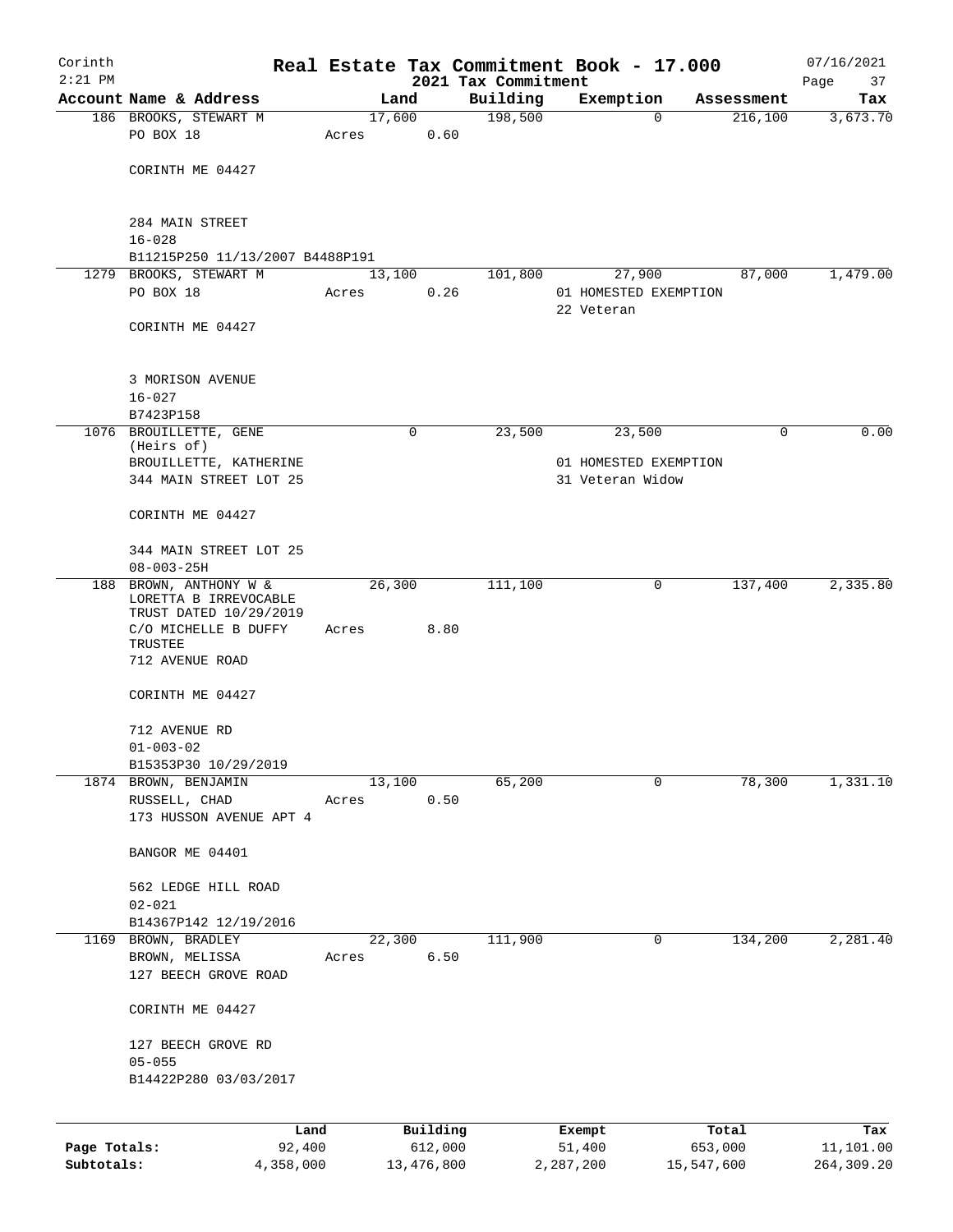| Corinth<br>$2:21$ PM |                                                     |       |                | 2021 Tax Commitment | Real Estate Tax Commitment Book - 17.000 |            | 07/16/2021<br>Page<br>38 |
|----------------------|-----------------------------------------------------|-------|----------------|---------------------|------------------------------------------|------------|--------------------------|
|                      | Account Name & Address                              |       | Land           | Building            | Exemption                                | Assessment | Tax                      |
|                      | 502 BROWN, CARROL L                                 |       | 27,700         | 76,000              | 22,500                                   | 81,200     | 1,380.40                 |
|                      | 28 LEDGE HILL RD                                    | Acres | 10.00          |                     | 01 HOMESTED EXEMPTION                    |            |                          |
|                      | CORINTH ME 04427                                    |       |                |                     |                                          |            |                          |
|                      | 28 LEDGE HILL ROAD                                  |       |                |                     |                                          |            |                          |
|                      | $04 - 003 - A$<br>B8562P104                         |       |                |                     |                                          |            |                          |
|                      | 191 BROWN, DAVID L                                  |       | 17,700         | 29,300              | 27,900                                   | 19,100     | 324.70                   |
|                      | 120 TATE RD                                         | Acres | 1.85           |                     | 01 HOMESTED EXEMPTION<br>22 Veteran      |            |                          |
|                      | CORINTH ME 04427                                    |       |                |                     |                                          |            |                          |
|                      | 120 TATE ROAD                                       |       |                |                     |                                          |            |                          |
|                      | $09 - 024 - D$                                      |       |                |                     |                                          |            |                          |
|                      | B9620P136 10/28/2004                                |       |                |                     |                                          |            |                          |
|                      | 1869 BROWN, DAWN                                    |       | 0              | 18,300              | 18,300                                   | 0          | 0.00                     |
|                      | 434 TATE ROAD LOT 14                                |       |                |                     | 01 HOMESTED EXEMPTION                    |            |                          |
|                      | CORINTH ME 04427                                    |       |                |                     |                                          |            |                          |
|                      | 434 TATE ROAD LOT 14                                |       |                |                     |                                          |            |                          |
|                      | $06 - 019 - 14H$                                    |       |                |                     |                                          |            |                          |
|                      | 192 BROWN, HERBERT R., III<br>& BROWN, MAREEN L. JT |       | 28,000         | 26,200              | 0                                        | 54,200     | 921.40                   |
|                      | PO BOX 2924                                         | Acres | 15.78          |                     |                                          |            |                          |
|                      | SEABROOK NH 03874-2924                              |       |                |                     |                                          |            |                          |
|                      | <b>30 SOULE ROAD</b><br>$09 - 026 - A$              |       |                |                     |                                          |            |                          |
|                      | B15402P147 12/27/2019 B14709P288 01/02/2018         |       |                |                     |                                          |            |                          |
|                      | 1749 BROWN, JEFFREY                                 |       | 23,700         | 61,500              | 22,500                                   | 62,700     | 1,065.90                 |
|                      | 914 MAIN ST                                         | Acres | 5.47           |                     | 01 HOMESTED EXEMPTION                    |            |                          |
|                      | CORINTH ME 04427                                    |       |                |                     |                                          |            |                          |
|                      | 914 MAIN STREET<br>$06 - 004 - C$                   |       |                |                     |                                          |            |                          |
|                      | B8540P268 01/13/2003                                |       |                |                     |                                          |            |                          |
|                      | 1571 BROWN, JEFFREY<br>914 MAIN ST                  | Acres | 19,200<br>2.00 | 7,500               | 22,500<br>01 HOMESTED EXEMPTION          | 4,200      | 71.40                    |
|                      |                                                     |       |                |                     |                                          |            |                          |
|                      | CORINTH ME 04427                                    |       |                |                     |                                          |            |                          |
|                      | 866 MAIN STREET                                     |       |                |                     |                                          |            |                          |
|                      | $05 - 047$                                          |       |                |                     |                                          |            |                          |
|                      | B10596P135 08/25/2006                               |       |                |                     |                                          |            |                          |
|                      |                                                     |       |                |                     |                                          |            |                          |

|              | Land      | Building   | Exempt    | Total      | Tax        |
|--------------|-----------|------------|-----------|------------|------------|
| Page Totals: | 116,300   | 218,800    | 113,700   | 221,400    | 3,763.80   |
| Subtotals:   | 4,474,300 | 13,695,600 | 2,400,900 | 15,769,000 | 268,073.00 |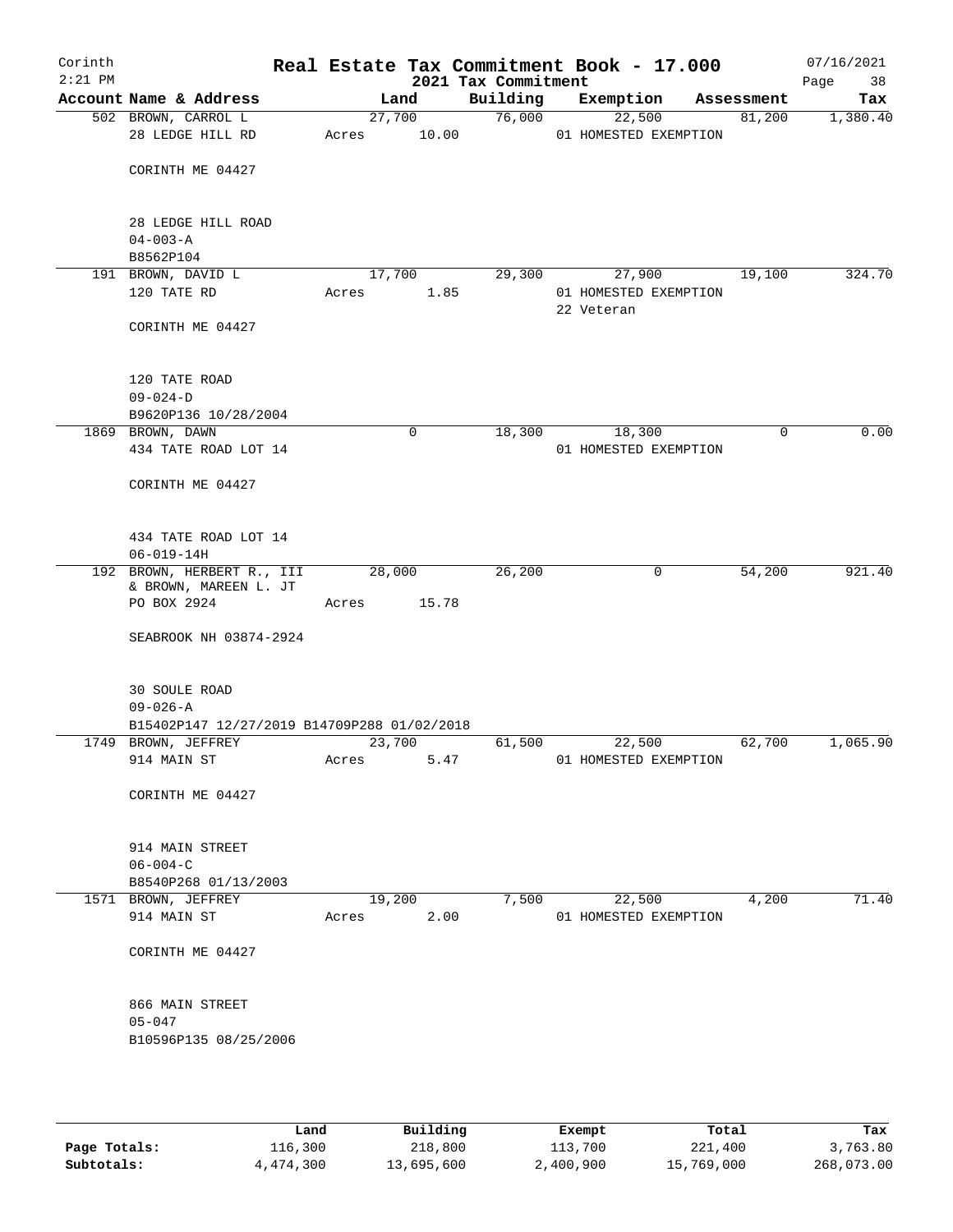| Corinth<br>$2:21$ PM |                                                                    |                 |             | Real Estate Tax Commitment Book - 17.000<br>2021 Tax Commitment |            |                                 |            | 07/16/2021<br>Page<br>39 |
|----------------------|--------------------------------------------------------------------|-----------------|-------------|-----------------------------------------------------------------|------------|---------------------------------|------------|--------------------------|
|                      | Account Name & Address                                             |                 | Land        | Building                                                        |            | Exemption                       | Assessment | Tax                      |
|                      | 2123 BROWN, JEFFREY S<br>914 MAIN ST                               |                 | $\mathbf 0$ | 23,700                                                          |            | $\mathbf 0$                     | 23,700     | 402.90                   |
|                      | CORINTH ME 04427                                                   |                 |             |                                                                 |            |                                 |            |                          |
|                      | MARSH ROAD N/F OFF<br>$09 - 011 - 99$                              |                 |             |                                                                 |            |                                 |            |                          |
|                      | 1159 BROWN, KYLE J                                                 | 18,000          |             | 82,800                                                          |            | 22,500                          | 78,300     | 1,331.10                 |
|                      | POITRAS, CHRISTINA A<br>28 HAYMAN DR                               | Acres           | 1.00        |                                                                 |            | 01 HOMESTED EXEMPTION           |            |                          |
|                      | CORINTH ME 04422                                                   |                 |             |                                                                 |            |                                 |            |                          |
|                      | 28 HAYMAN DRIVE<br>$05 - 042 - 07$<br>B12153P121 06/04/2010        |                 |             |                                                                 |            |                                 |            |                          |
|                      | 193 BROWN, MICHAEL                                                 |                 | 0           | 21,700                                                          |            | 21,700                          | 0          | 0.00                     |
|                      | 968 MAIN STREET LOT 23                                             |                 |             |                                                                 |            | 01 HOMESTED EXEMPTION           |            |                          |
|                      | CORINTH ME 04427                                                   |                 |             |                                                                 |            |                                 |            |                          |
|                      | 968 MAIN STREET LOT 23                                             |                 |             |                                                                 |            |                                 |            |                          |
|                      | $06 - 012 - D - 23H$                                               |                 |             |                                                                 |            |                                 |            | 35.70                    |
|                      | 1830 BROWN, PAUL<br>120 TATE RD                                    | 18,500<br>Acres | 2.45        | 11,500                                                          | 22 Veteran | 27,900<br>01 HOMESTED EXEMPTION | 2,100      |                          |
|                      | CORINTH ME 04427                                                   |                 |             |                                                                 |            |                                 |            |                          |
|                      | 112 TATE ROAD<br>$09 - 024 - E$                                    |                 |             |                                                                 |            |                                 |            |                          |
|                      | B9620P147                                                          |                 |             |                                                                 |            |                                 |            |                          |
|                      | 2054 BROWN, RICHARD E III<br>MITCHELL, LINDSAY L<br>681 GRANT ROAD | 17,300<br>Acres | 2.70        | 110,100                                                         |            | 0                               | 127,400    | 2,165.80                 |
|                      | CORINTH ME 04427                                                   |                 |             |                                                                 |            |                                 |            |                          |
|                      | 681 GRANT ROAD<br>$02 - 044 - 02 - A$<br>B14232P281 08/02/2016     |                 |             |                                                                 |            |                                 |            |                          |
|                      | 195 BROWN, SIMON<br>BROWN, LINDA<br>522 HUDSON RD                  | 29,200<br>Acres | 33.50       | 73,500                                                          |            | 22,500<br>01 HOMESTED EXEMPTION | 80,200     | 1,363.40                 |
|                      | CORINTH ME 04427                                                   |                 |             |                                                                 |            |                                 |            |                          |
|                      | 522 HUDSON ROAD<br>$12 - 014$                                      |                 |             |                                                                 |            |                                 |            |                          |
|                      | B2581P125                                                          |                 |             |                                                                 |            |                                 |            |                          |
|                      |                                                                    |                 |             |                                                                 |            |                                 |            |                          |

|              | Land      | Building   | Exempt    | Total      | Tax        |
|--------------|-----------|------------|-----------|------------|------------|
| Page Totals: | 83,000    | 323,300    | 94,600    | 311,700    | 5,298.90   |
| Subtotals:   | 4,557,300 | 14,018,900 | 2,495,500 | 16,080,700 | 273,371.90 |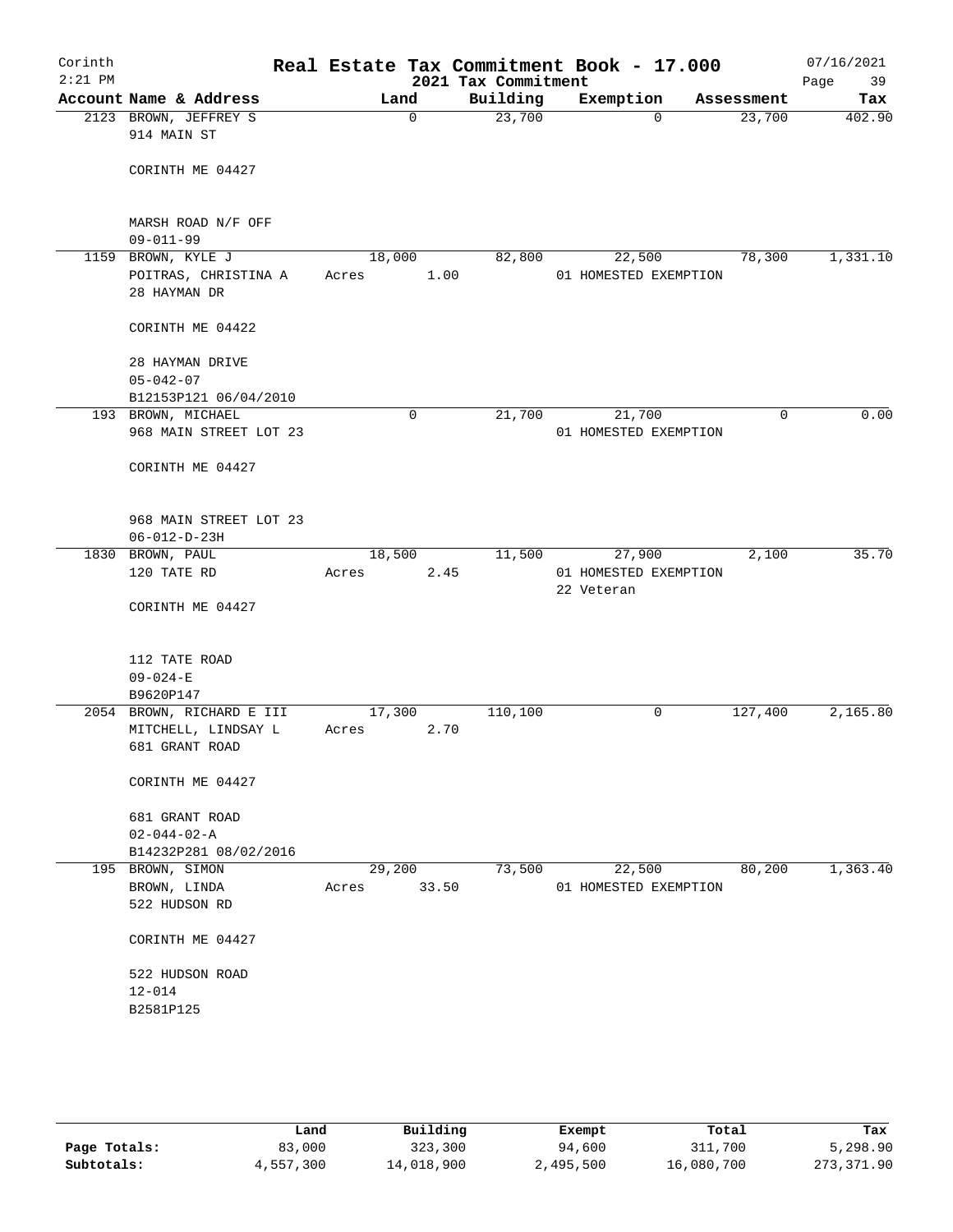| Corinth      |                                        |                 |          |                                 | Real Estate Tax Commitment Book - 17.000 |         |            | 07/16/2021        |
|--------------|----------------------------------------|-----------------|----------|---------------------------------|------------------------------------------|---------|------------|-------------------|
| $2:21$ PM    | Account Name & Address                 |                 | Land     | 2021 Tax Commitment<br>Building | Exemption                                |         | Assessment | Page<br>40<br>Tax |
|              | 1178 BRUYERE, RAMONA (Heirs)           | 24,700          |          | 48,700                          |                                          | 0       | 73,400     | 1,247.80          |
|              | of)                                    |                 |          |                                 |                                          |         |            |                   |
|              | C/O LEONARD BRUYERE                    | Acres           | 24.00    |                                 |                                          |         |            |                   |
|              | P.O. BOX 94<br>CORINTH ME 04427        |                 |          |                                 |                                          |         |            |                   |
|              |                                        |                 |          |                                 |                                          |         |            |                   |
|              | 147 MEADOW ROAD                        |                 |          |                                 |                                          |         |            |                   |
|              | $09 - 014$                             |                 |          |                                 |                                          |         |            |                   |
|              | B10358P113 08/15/2005                  |                 |          |                                 |                                          |         |            |                   |
|              | 375 BRYAN, BRUCE E                     | 24,800          |          | 131,300                         | 27,900                                   |         | 128,200    | 2,179.40          |
|              | BRYAN, JAN C                           | Acres           | 14.00    |                                 | 01 HOMESTED EXEMPTION                    |         |            |                   |
|              | 322 BLACK RD                           |                 |          |                                 | 22 Veteran                               |         |            |                   |
|              | CORINTH ME 04427                       |                 |          |                                 |                                          |         |            |                   |
|              | 322 BLACK RD                           |                 |          |                                 |                                          |         |            |                   |
|              | $02 - 028$                             |                 |          |                                 |                                          |         |            |                   |
|              | B8204P172<br>374 BRYAN, JAN C          | 38,600          |          | 0                               |                                          | 0       | 38,600     | 656.20            |
|              | BRYAN, BRUCE E                         | Acres           | 82.00    |                                 |                                          |         |            |                   |
|              | 322 BLACK RD                           |                 |          |                                 |                                          |         |            |                   |
|              | CORINTH ME 04427                       |                 |          |                                 |                                          |         |            |                   |
|              | BLACK RD                               |                 |          |                                 |                                          |         |            |                   |
|              | $02 - 027$                             |                 |          |                                 |                                          |         |            |                   |
|              | B8204P172                              |                 |          |                                 |                                          |         |            |                   |
|              | 1007 BRYANT, JOHN R                    | 16,700          |          | 63,600                          | 22,500                                   |         | 57,800     | 982.60            |
|              | BRYANT, KRISTAN R<br>43 BEECH GROVE RD | Acres           | 1.00     |                                 | 01 HOMESTED EXEMPTION                    |         |            |                   |
|              | CORINTH ME 04427                       |                 |          |                                 |                                          |         |            |                   |
|              |                                        |                 |          |                                 |                                          |         |            |                   |
|              | 43 BEECH GROVE RD                      |                 |          |                                 |                                          |         |            |                   |
|              | $06 - 003 - 05$<br>B7764P120           |                 |          |                                 |                                          |         |            |                   |
|              | 1977 BUCHANAN, SCOTT R                 | 19,200          |          | 0                               |                                          | 0       | 19,200     | 326.40            |
|              | 2200 BRUSHWOOD ROAD                    | Acres           | 4.00     |                                 |                                          |         |            |                   |
|              | <b>PIKE NH 03780</b>                   |                 |          |                                 |                                          |         |            |                   |
|              |                                        |                 |          |                                 |                                          |         |            |                   |
|              | TATE ROAD                              |                 |          |                                 |                                          |         |            |                   |
|              | $09 - 023 - B$                         |                 |          |                                 |                                          |         |            |                   |
|              | B10635P60 09/21/2006                   |                 |          |                                 |                                          |         |            |                   |
|              | 1187 BUNCE, DONNA M<br>546 MAIN STREET | 20,500<br>Acres | 3.00     | 93,400                          | 27,900<br>01 HOMESTED EXEMPTION          |         | 86,000     | 1,462.00          |
|              | CORINTH ME 04427                       |                 |          |                                 | 22 Veteran                               |         |            |                   |
|              | 546 MAIN STREET                        |                 |          |                                 |                                          |         |            |                   |
|              | $08 - 020 - B$                         |                 |          |                                 |                                          |         |            |                   |
|              | B3424P125                              |                 |          |                                 |                                          |         |            |                   |
|              |                                        |                 |          |                                 |                                          |         |            |                   |
|              | Land                                   |                 | Building |                                 | Exempt                                   | Total   |            | Tax               |
| Page Totals: | 144,500                                |                 | 337,000  |                                 | 78,300                                   | 403,200 |            | 6,854.40          |

**Subtotals:** 4,701,800 14,355,900 2,573,800 16,483,900 280,226.30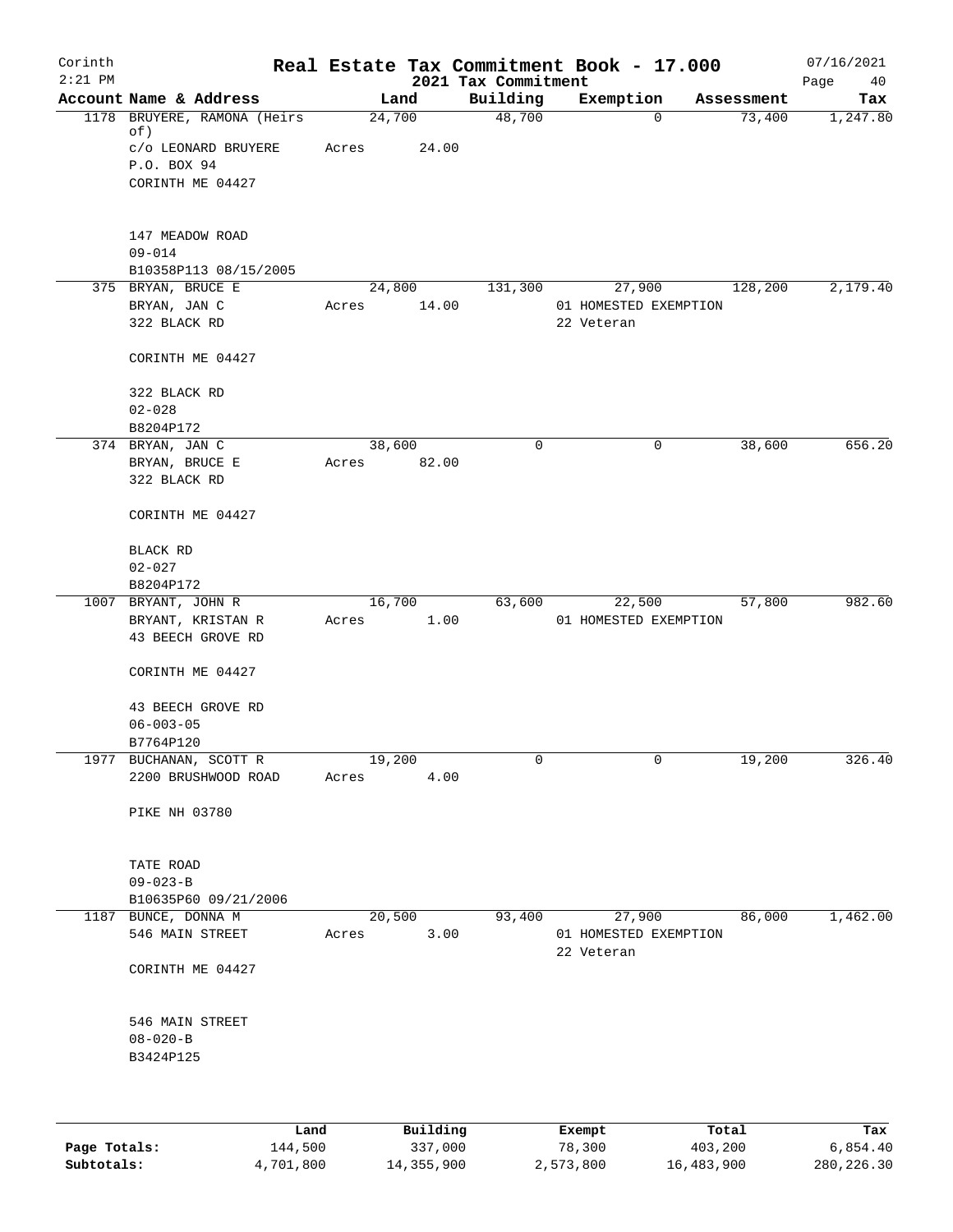| Corinth      |                                                            |       |                 |                                 | Real Estate Tax Commitment Book - 17.000 |                      | 07/16/2021    |
|--------------|------------------------------------------------------------|-------|-----------------|---------------------------------|------------------------------------------|----------------------|---------------|
| $2:21$ PM    | Account Name & Address                                     |       |                 | 2021 Tax Commitment<br>Building |                                          |                      | Page<br>41    |
|              | 2098 BURBY, GREGORY L                                      |       | Land<br>35,200  | $\mathbf 0$                     | Exemption<br>$\mathbf 0$                 | Assessment<br>35,200 | Tax<br>598.40 |
|              | 227 HORNBEAM WAY                                           | Acres | 163.40          |                                 |                                          |                      |               |
|              | BANGOR ME 04401                                            |       |                 |                                 |                                          |                      |               |
|              | LEDGE HILL ROAD<br>$02 - 012 - D$                          |       |                 |                                 |                                          |                      |               |
|              | B13815P202 04/27/2015                                      |       |                 |                                 |                                          |                      |               |
|              | 200 BURGESS, BERNICE P.<br>(Heirs of)                      |       | 19,300          | 65,200                          | 0                                        | 84,500               | 1,436.50      |
|              | 377 BLACK ROAD                                             | Acres | 3.10            |                                 |                                          |                      |               |
|              | CORINTH ME 04427                                           |       |                 |                                 |                                          |                      |               |
|              | 377 BLACK RD                                               |       |                 |                                 |                                          |                      |               |
|              | $02 - 030$<br>B5656P82                                     |       |                 |                                 |                                          |                      |               |
|              | 201 BURGESS, ERNEST E., JR.                                |       | 28,700          | 73,600                          | 0                                        | 102,300              | 1,739.10      |
|              | HEIRS OF<br>C/O SHAWN BURGESS PR                           | Acres | 10.75           |                                 |                                          |                      |               |
|              | PO BOX 243<br>KENDUSKEAG ME 04450<br>0243                  |       |                 |                                 |                                          |                      |               |
|              |                                                            |       |                 |                                 |                                          |                      |               |
|              | 98 WHITE SCHOOLHOUSE<br>$08 - 026 - A$                     |       |                 |                                 |                                          |                      |               |
|              | B15613P87 07/20/2020 B15176P57 06/13/2019                  |       | $\overline{0}$  |                                 |                                          |                      |               |
|              | 1164 BURGESS, SHAWN<br>PO BOX 243                          |       |                 | 11,700                          | 11,700<br>01 HOMESTED EXEMPTION          | 0                    | 0.00          |
|              | KENDUSKEAG ME 04450                                        |       |                 |                                 |                                          |                      |               |
|              | 30 EXETER ROAD LOT 03<br>$15 - 012 - 03H$                  |       |                 |                                 |                                          |                      |               |
|              | 881 BURLEIGH, GLORIA J<br>9 RALPH'S LANE                   | Acres | 19,100<br>13.71 | $\mathbf 0$                     | $\mathbf 0$                              | 19,100               | 324.70        |
|              |                                                            |       |                 |                                 |                                          |                      |               |
|              | STETSON ME 04488                                           |       |                 |                                 |                                          |                      |               |
|              | MARSH ROAD                                                 |       |                 |                                 |                                          |                      |               |
|              | $09 - 005$                                                 |       |                 |                                 |                                          |                      |               |
|              | B11019P335 06/07/2007 B7162P177<br>2122 BURLEIGH, GLORIA J |       | 37,300          | $\mathbf 0$                     | 0                                        | 37,300               | 634.10        |
|              | 9 RALPH'S LANE                                             | Acres | 48.43           |                                 |                                          |                      |               |
|              | STETSON ME 04488                                           |       |                 |                                 |                                          |                      |               |
|              | MARSH ROAD                                                 |       |                 |                                 |                                          |                      |               |
|              | $08 - 039 - C$<br>B15257P25 08/08/2019                     |       |                 |                                 |                                          |                      |               |
|              |                                                            |       |                 |                                 |                                          |                      |               |
|              | Land                                                       |       | Building        |                                 | Exempt                                   | Total                | Tax           |
| Page Totals: | 139,600                                                    |       | 150,500         |                                 | 11,700                                   | 278,400              | 4,732.80      |

**Subtotals:** 4,841,400 14,506,400 2,585,500 16,762,300 284,959.10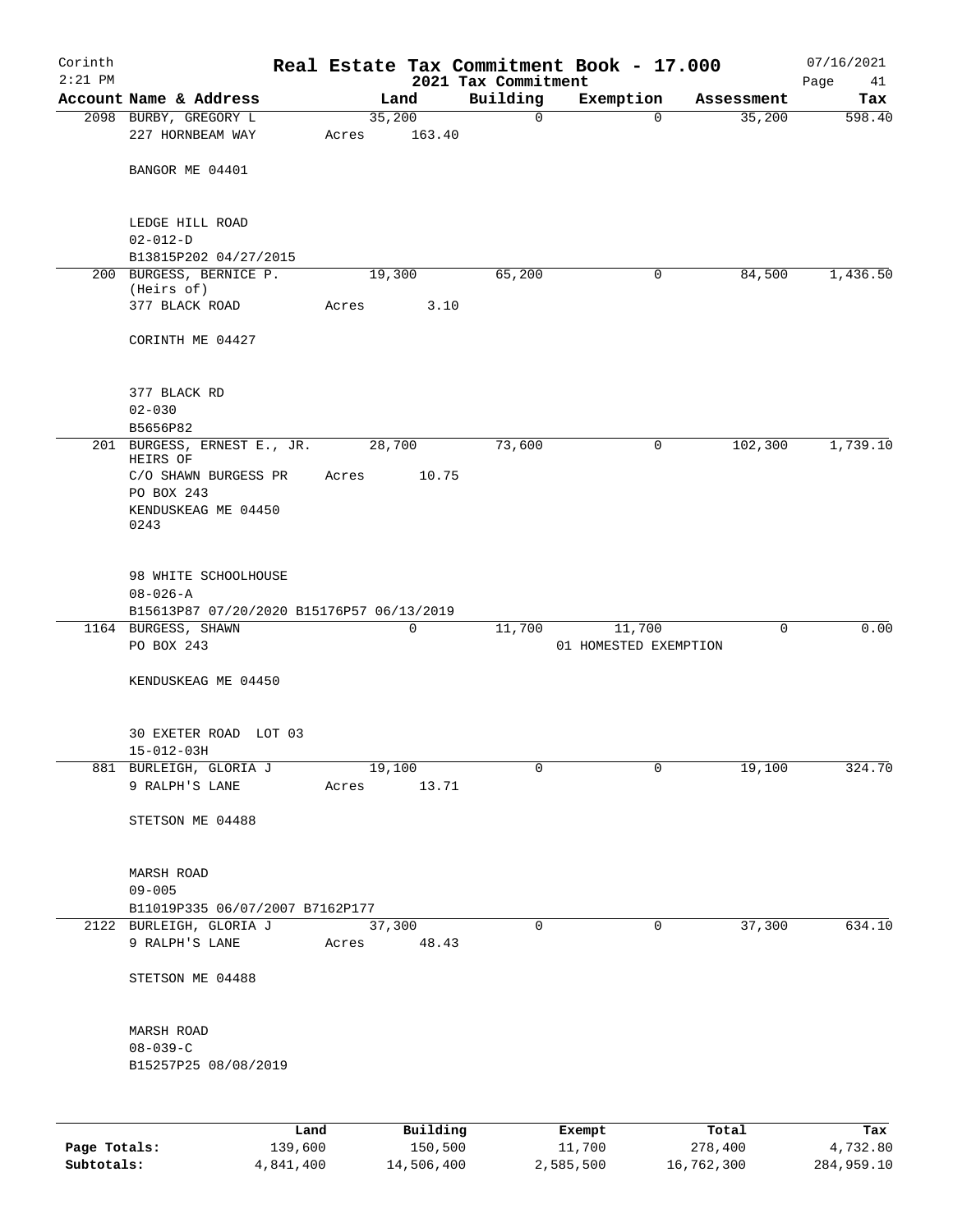| Corinth      |                                            |       |                     |                                 | Real Estate Tax Commitment Book - 17.000 |                  | 07/16/2021        |
|--------------|--------------------------------------------|-------|---------------------|---------------------------------|------------------------------------------|------------------|-------------------|
| $2:21$ PM    | Account Name & Address                     |       | Land                | 2021 Tax Commitment<br>Building | Exemption                                | Assessment       | Page<br>42<br>Tax |
|              | 1612 BURLEIGH, GLORIA J                    |       | 37,500              | $\mathbf 0$                     | $\Omega$                                 | 37,500           | 637.50            |
|              | 9 RALPH'S LANE                             | Acres | 121.38              |                                 |                                          |                  |                   |
|              |                                            |       |                     |                                 |                                          |                  |                   |
|              | STETSON ME 04488                           |       |                     |                                 |                                          |                  |                   |
|              |                                            |       |                     |                                 |                                          |                  |                   |
|              | MARSH ROAD                                 |       |                     |                                 |                                          |                  |                   |
|              | $08 - 044$                                 |       |                     |                                 |                                          |                  |                   |
|              | B7162P174                                  |       |                     |                                 |                                          |                  |                   |
|              | 207 BURNETT, MICHELLE M                    |       | 13,700              | 72,700                          | 22,500                                   | 63,900           | 1,086.30          |
|              | 22 HUDSON RD                               | Acres | 0.46                |                                 | 01 HOMESTED EXEMPTION                    |                  |                   |
|              | CORINTH ME 04427                           |       |                     |                                 |                                          |                  |                   |
|              |                                            |       |                     |                                 |                                          |                  |                   |
|              |                                            |       |                     |                                 |                                          |                  |                   |
|              | 22 HUDSON ROAD                             |       |                     |                                 |                                          |                  |                   |
|              | $16 - 033$                                 |       |                     |                                 |                                          |                  |                   |
|              | B14805P60 05/07/2018<br>571 BURNS, ARLEN B |       |                     |                                 |                                          |                  | 3, 313.30         |
|              | BURNS, DEIRDRE M                           | Acres | 28,300<br>10.44     | 189,100                         | 22,500<br>01 HOMESTED EXEMPTION          | 194,900          |                   |
|              | 140 BEECH GROVE RD                         |       |                     |                                 |                                          |                  |                   |
|              |                                            |       |                     |                                 |                                          |                  |                   |
|              | CORINTH ME 04427                           |       |                     |                                 |                                          |                  |                   |
|              |                                            |       |                     |                                 |                                          |                  |                   |
|              | 140 BEECH GROVE RD<br>$02 - 055 - 04$      |       |                     |                                 |                                          |                  |                   |
|              | B9509P133                                  |       |                     |                                 |                                          |                  |                   |
|              | 209 BURTON MAINE                           |       | 25,900              | 27,200                          | 27,900                                   | 25,200           | 428.40            |
|              | IRREVOCABLE REAL ESTATE                    |       |                     |                                 |                                          |                  |                   |
|              | 69 OLD HIGH STREET                         | Acres | 28.00               |                                 | 22 Veteran<br>01 HOMESTED EXEMPTION      |                  |                   |
|              | WHITMAN MA 02382                           |       |                     |                                 |                                          |                  |                   |
|              |                                            |       |                     |                                 |                                          |                  |                   |
|              |                                            |       |                     |                                 |                                          |                  |                   |
|              | 468 MCCARD ROAD                            |       |                     |                                 |                                          |                  |                   |
|              | $01 - 010 - 02$<br>B10446P235 04/18/2006   |       |                     |                                 |                                          |                  |                   |
|              | 227 BUSWELL, CHARLOTTE C                   |       | 13,300              | 53,000                          | 0                                        | 66,300           | 1,127.10          |
|              | HEIRS OF                                   |       |                     |                                 |                                          |                  |                   |
|              | P.O. BOX 62                                | Acres | 0.42                |                                 |                                          |                  |                   |
|              | CORINTH ME 04427-0062                      |       |                     |                                 |                                          |                  |                   |
|              |                                            |       |                     |                                 |                                          |                  |                   |
|              |                                            |       |                     |                                 |                                          |                  |                   |
|              | 15 EXETER ROAD                             |       |                     |                                 |                                          |                  |                   |
|              | $15 - 017$<br>B2727P261 03/14/1977         |       |                     |                                 |                                          |                  |                   |
|              | 211 BUSWELL, GEORGE H                      |       | 18,200              | 103,900                         | 22,500                                   | 99,600           | 1,693.20          |
|              | BUSWELL, DEBRA M                           | Acres | 2.20                |                                 | 01 HOMESTED EXEMPTION                    |                  |                   |
|              | 217 BEECH GROVE RD                         |       |                     |                                 |                                          |                  |                   |
|              |                                            |       |                     |                                 |                                          |                  |                   |
|              | CORINTH ME 04427                           |       |                     |                                 |                                          |                  |                   |
|              | 217 BEECH GROVE RD                         |       |                     |                                 |                                          |                  |                   |
|              | $05 - 057$                                 |       |                     |                                 |                                          |                  |                   |
|              | B4683P284                                  |       |                     |                                 |                                          |                  |                   |
|              |                                            |       |                     |                                 |                                          |                  |                   |
|              |                                            |       |                     |                                 |                                          |                  |                   |
| Page Totals: | Land<br>136,900                            |       | Building<br>445,900 |                                 | Exempt<br>95,400                         | Total<br>487,400 | Tax<br>8,285.80   |
|              |                                            |       |                     |                                 |                                          |                  |                   |

**Subtotals:** 4,978,300 14,952,300 2,680,900 17,249,700 293,244.90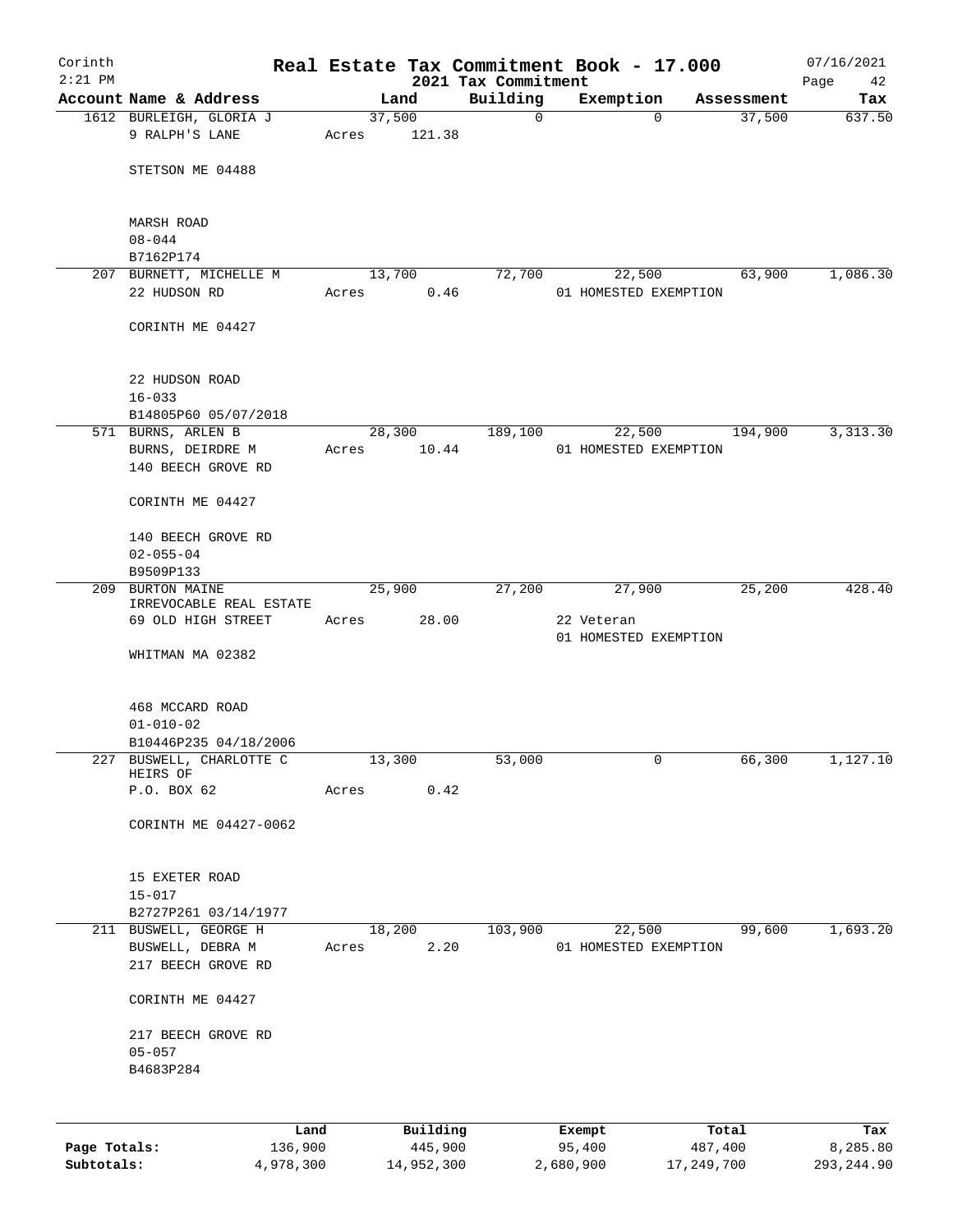| Corinth<br>$2:21$ PM |                                                                  |       |        |          | 2021 Tax Commitment | Real Estate Tax Commitment Book - 17.000 |            | 07/16/2021<br>Page<br>43 |
|----------------------|------------------------------------------------------------------|-------|--------|----------|---------------------|------------------------------------------|------------|--------------------------|
|                      | Account Name & Address                                           |       | Land   |          | Building            | Exemption                                | Assessment | Tax                      |
|                      | 1947 BUSWELL, GEORGE H<br>BUSWELL, DEBRA M<br>217 BEECH GROVE RD | Acres | 10,500 | 1.21     | 0                   | $\Omega$                                 | 10,500     | 178.50                   |
|                      | CORINTH ME 04427                                                 |       |        |          |                     |                                          |            |                          |
|                      | GRANT ROAD<br>$02 - 054 - C$                                     |       |        |          |                     |                                          |            |                          |
|                      | B13131P180 03/27/2013                                            |       |        |          |                     |                                          |            |                          |
|                      | 1756 BUSWELL, GEORGE H                                           |       | 26,500 |          | 16,800              | 0                                        | 43,300     | 736.10                   |
|                      | BUSWELL, DEBRA M<br>217 BEECH GROVE RD                           | Acres |        | 24.33    |                     |                                          |            |                          |
|                      | CORINTH ME 04427                                                 |       |        |          |                     |                                          |            |                          |
|                      | GRANT RD & BEECH GROVE<br>$05 - 060$<br>B8642P79                 |       |        |          |                     |                                          |            |                          |
|                      | 2058 BUSWELL, GEORGE H                                           |       | 11,700 |          | 0                   | $\mathbf 0$                              | 11,700     | 198.90                   |
|                      | BUSWELL, DEBRA M<br>217 BEECH GROVE RD                           | Acres |        | 2.13     |                     |                                          |            |                          |
|                      | CORINTH ME 04427                                                 |       |        |          |                     |                                          |            |                          |
|                      | GRANT ROAD                                                       |       |        |          |                     |                                          |            |                          |
|                      | $02 - 054 - D$                                                   |       |        |          |                     |                                          |            |                          |
|                      | B12087P2 03/26/2010                                              |       |        |          |                     |                                          |            |                          |
|                      | 212 BUSWELL, K ERIC                                              |       | 17,400 |          | 118,300             | 22,500                                   | 113,200    | 1,924.40                 |
|                      | BUSWELL, NICOLE M<br>28 HINDERLITER RD                           | Acres |        | 1.63     |                     | 01 HOMESTED EXEMPTION                    |            |                          |
|                      | CORINTH ME 04427                                                 |       |        |          |                     |                                          |            |                          |
|                      | 28 HINDERLITER ROAD<br>$04 - 012 - B$                            |       |        |          |                     |                                          |            |                          |
|                      | B5949P149                                                        |       |        |          |                     |                                          |            |                          |
|                      | 1695 BUSWELL, KENNETH E.,                                        |       | 14,600 |          | 0                   | 0                                        | 14,600     | 248.20                   |
|                      | JR.<br>BUSWELL, DONETTA C<br><b>48 HAYMAN DRIVE</b>              | Acres |        | 4.50     |                     |                                          |            |                          |
|                      | CORINTH ME 04427                                                 |       |        |          |                     |                                          |            |                          |
|                      | LEDGE HILL ROAD                                                  |       |        |          |                     |                                          |            |                          |
|                      | $04 - 012 - D$                                                   |       |        |          |                     |                                          |            |                          |
|                      | B5161P147<br>225 BUSWELL, LORRAINE J<br>HEIRS OF                 |       | 15,700 |          | 77,900              | $\mathbf 0$                              | 93,600     | 1,591.20                 |
|                      | 37 BEANS MILL RD                                                 | Acres |        | 2.05     |                     |                                          |            |                          |
|                      | CORINTH ME 04427                                                 |       |        |          |                     |                                          |            |                          |
|                      | 37 BEANS MILL RD<br>$07 - 026$<br>B11354P167 04/10/2008          |       |        |          |                     |                                          |            |                          |
|                      |                                                                  | Land  |        | Building |                     | Exempt                                   | Total      | Tax                      |

**Page Totals:** 96,400 213,000 22,500 286,900 4,877.30 **Subtotals:** 5,074,700 15,165,300 2,703,400 17,536,600 298,122.20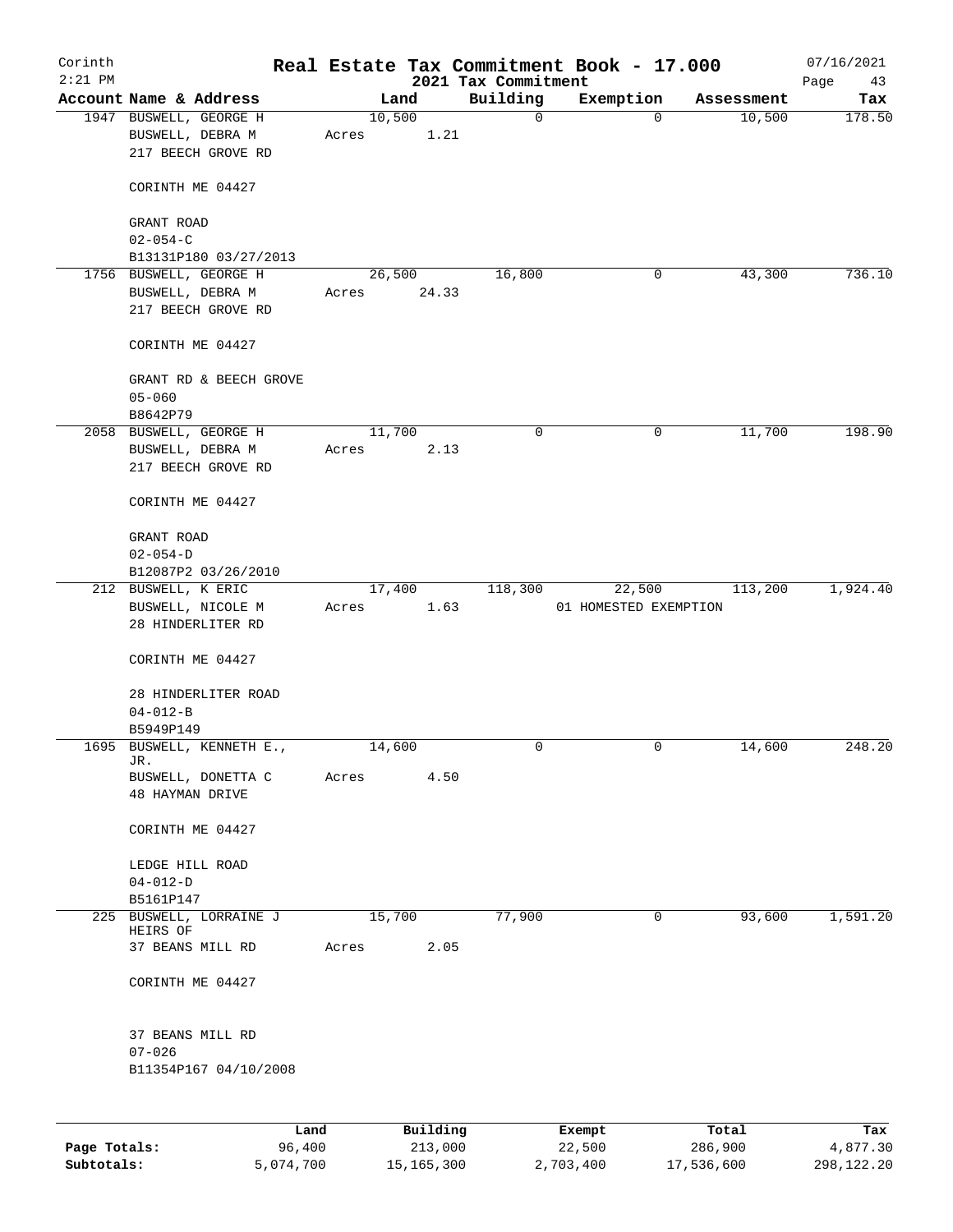| Corinth<br>$2:21$ PM |                         |       |        | 2021 Tax Commitment | Real Estate Tax Commitment Book - 17.000  |            | 07/16/2021<br>Page<br>44 |
|----------------------|-------------------------|-------|--------|---------------------|-------------------------------------------|------------|--------------------------|
|                      | Account Name & Address  |       | Land   | Building            | Exemption                                 | Assessment | Tax                      |
|                      | 210 BUSWELL, MARK D     |       | 16,800 | 64,200              | 22,500                                    | 58,500     | 994.50                   |
|                      | BUSWELL, HOPE E         | Acres | 2.00   |                     | 01 HOMESTED EXEMPTION                     |            |                          |
|                      | 523 EXETER ROAD         |       |        |                     |                                           |            |                          |
|                      | CORINTH ME 04427        |       |        |                     |                                           |            |                          |
|                      | 523 EXETER ROAD         |       |        |                     |                                           |            |                          |
|                      | $07 - 004$              |       |        |                     |                                           |            |                          |
|                      | B13063P107 01/04/2012   |       |        |                     |                                           |            |                          |
|                      | 1697 BUSWELL, SHARON    |       | 17,900 | 79,500              | 22,500                                    | 74,900     | 1,273.30                 |
|                      | 416 GRANT RD            | Acres | 2.01   |                     | 01 HOMESTED EXEMPTION                     |            |                          |
|                      |                         |       |        |                     |                                           |            |                          |
|                      | CORINTH ME 04427        |       |        |                     |                                           |            |                          |
|                      | 416 GRANT ROAD          |       |        |                     |                                           |            |                          |
|                      | $02 - 054 - B$          |       |        |                     |                                           |            |                          |
|                      | B7641P73                |       |        |                     |                                           |            |                          |
|                      | 1431 BUTLER, BEN M      |       | 33,000 | 22,100              | 0                                         | 55,100     | 936.70                   |
|                      | 301 COBORO ROAD         | Acres | 10.75  |                     |                                           |            |                          |
|                      | STETSON ME 04488        |       |        |                     |                                           |            |                          |
|                      |                         |       |        |                     |                                           |            |                          |
|                      | 607 EXETER ROAD         |       |        |                     |                                           |            |                          |
|                      | $07 - 001 - 01$         |       |        |                     |                                           |            |                          |
|                      | B12583P325 09/06/2011   |       |        |                     |                                           |            |                          |
|                      | 229 BUTLER, PRISCILLA J |       | 8,400  | $\mathbf 0$         | 0                                         | 8,400      | 142.80                   |
|                      | 100 LEDGE HILL RD       | Acres | 1.68   |                     |                                           |            |                          |
|                      |                         |       |        |                     |                                           |            |                          |
|                      | CORINTH ME 04427        |       |        |                     |                                           |            |                          |
|                      | PRESCOTT ROAD           |       |        |                     |                                           |            |                          |
|                      | $04 - 011 - 01$         |       |        |                     |                                           |            |                          |
|                      | B4193P302 03/11/1988    |       |        |                     |                                           |            |                          |
|                      | 230 BUTLER, PRISCILLA J |       | 14,800 | 0                   | $\mathbf 0$                               | 14,800     | 251.60                   |
|                      | 100 LEDGE HILL RD       | Acres | 32.30  |                     |                                           |            |                          |
|                      | CORINTH ME 04427        |       |        |                     |                                           |            |                          |
|                      | LEDGE HILL ROAD         |       |        |                     |                                           |            |                          |
|                      | $04 - 011 - 06$         |       |        |                     |                                           |            |                          |
|                      | B5685P299 08/02/1994    |       |        |                     |                                           |            |                          |
|                      | 231 BUTLER, PRISCILLA J |       | 33,600 | 144,600             | 27,900                                    | 150, 300   | 2,555.10                 |
|                      | 100 LEDGE HILL RD       | Acres | 40.00  |                     | 31 Veteran Widow<br>01 HOMESTED EXEMPTION |            |                          |
|                      | CORINTH ME 04427        |       |        |                     |                                           |            |                          |
|                      | 100 LEDGE HILL ROAD     |       |        |                     |                                           |            |                          |
|                      | $04 - 011$              |       |        |                     |                                           |            |                          |
|                      | B4130P63 10/28/1987     |       |        |                     |                                           |            |                          |
|                      |                         |       |        |                     |                                           |            |                          |

|              | Land      | Building   | Exempt    | Total      | Tax          |
|--------------|-----------|------------|-----------|------------|--------------|
| Page Totals: | 124,500   | 310,400    | 72,900    | 362,000    | 6.154.00     |
| Subtotals:   | 5,199,200 | 15,475,700 | 2,776,300 | 17,898,600 | 304, 276. 20 |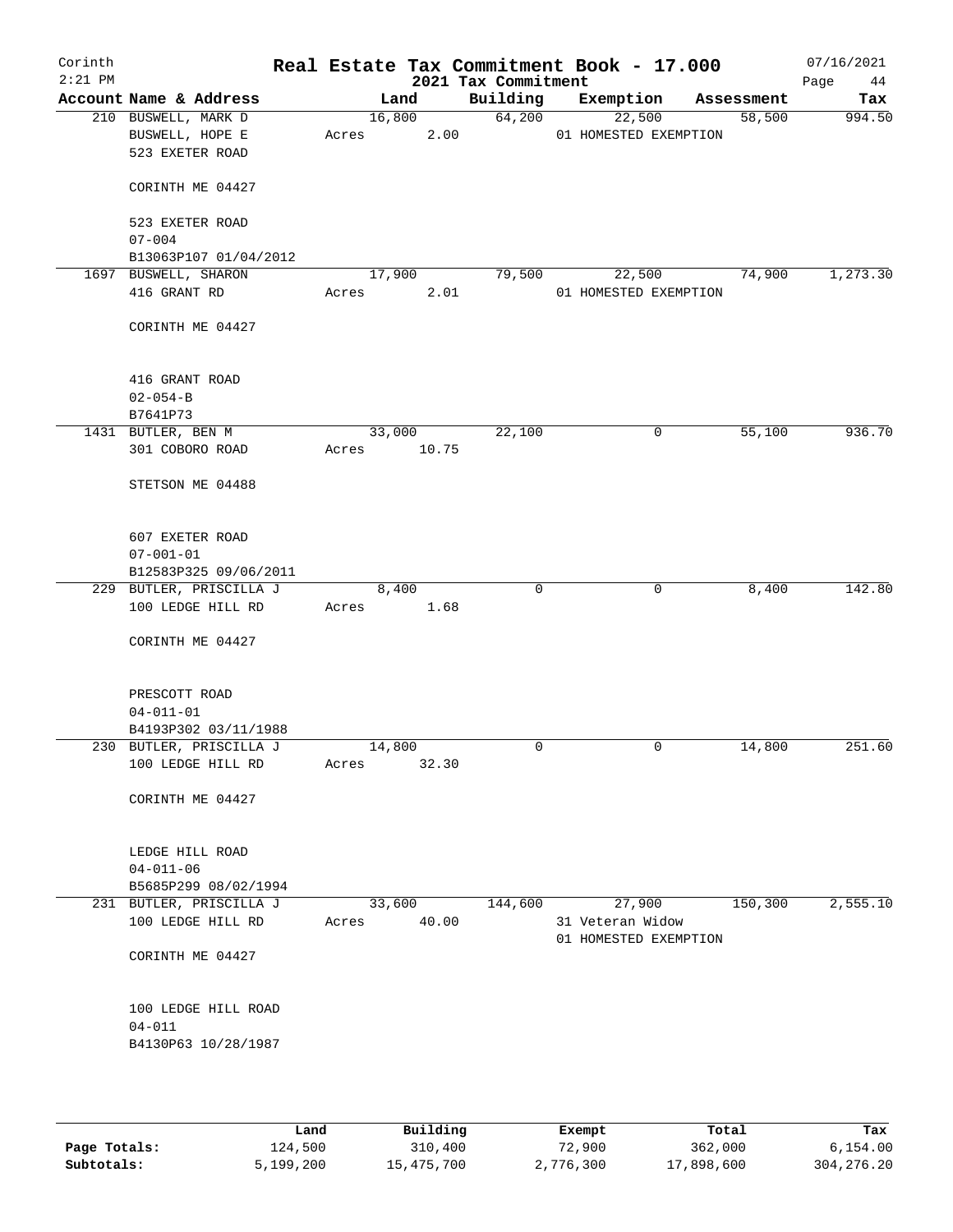| Corinth<br>$2:21$ PM |                                                                |       |        |      | Real Estate Tax Commitment Book - 17.000<br>2021 Tax Commitment |             |            | 07/16/2021<br>Page<br>45 |
|----------------------|----------------------------------------------------------------|-------|--------|------|-----------------------------------------------------------------|-------------|------------|--------------------------|
|                      | Account Name & Address                                         |       | Land   |      | Building                                                        | Exemption   | Assessment | Tax                      |
|                      | 232 BUTLER, PRISCILLA J                                        |       | 9,600  |      | $\mathbf 0$                                                     | $\mathbf 0$ | 9,600      | 163.20                   |
|                      | 100 LEDGE HILL RD                                              | Acres |        | 2.79 |                                                                 |             |            |                          |
|                      | CORINTH ME 04427                                               |       |        |      |                                                                 |             |            |                          |
|                      | PRESCOTT ROAD                                                  |       |        |      |                                                                 |             |            |                          |
|                      | $04 - 011 - 04$                                                |       |        |      |                                                                 |             |            |                          |
|                      | B6362P31 04/15/1997                                            |       |        |      |                                                                 |             |            |                          |
|                      | 233 BUTLER, PRISCILLA J                                        |       | 8,600  |      | 0                                                               | 0           | 8,600      | 146.20                   |
|                      | 100 LEDGE HILL RD                                              | Acres |        | 1.86 |                                                                 |             |            |                          |
|                      | CORINTH ME 04427                                               |       |        |      |                                                                 |             |            |                          |
|                      | PRESCOTT ROAD                                                  |       |        |      |                                                                 |             |            |                          |
|                      | $04 - 011 - 02$                                                |       |        |      |                                                                 |             |            |                          |
|                      | B6561P360 12/12/1997                                           |       |        |      |                                                                 |             |            |                          |
|                      | 234 BUTLER, PRISCILLA J                                        |       | 9,600  |      | $\mathbf 0$                                                     | 0           | 9,600      | 163.20                   |
|                      | 100 LEDGE HILL RD                                              | Acres |        | 2.79 |                                                                 |             |            |                          |
|                      | CORINTH ME 04427                                               |       |        |      |                                                                 |             |            |                          |
|                      |                                                                |       |        |      |                                                                 |             |            |                          |
|                      | PRESCOTT ROAD<br>$04 - 011 - 03$                               |       |        |      |                                                                 |             |            |                          |
|                      | B6561P360 12/12/1997                                           |       |        |      |                                                                 |             |            |                          |
|                      | 1563 BUZZELL, BARRY W                                          |       | 10,600 |      | $\mathbf 0$                                                     | 0           | 10,600     | 180.20                   |
|                      | BUZZELL, DARLENE P &<br>BUZZELL, BRIAN W.<br>37707 STATE RD 54 | Acres |        | 1.24 |                                                                 |             |            |                          |
|                      | LOT 42                                                         |       |        |      |                                                                 |             |            |                          |
|                      | ZEPHYRHILLS FL 33542                                           |       |        |      |                                                                 |             |            |                          |
|                      | TATE ROAD                                                      |       |        |      |                                                                 |             |            |                          |
|                      | $06 - 002 - 06$                                                |       |        |      |                                                                 |             |            |                          |
|                      | 1562 BUZZELL, KYLE B                                           |       | 10,800 |      | 0                                                               | 0           | 10,800     | 183.60                   |
|                      | 125 FISHER ROAD                                                | Acres |        | 1.41 |                                                                 |             |            |                          |
|                      | MONROE ME 04951                                                |       |        |      |                                                                 |             |            |                          |
|                      | TATE ROAD                                                      |       |        |      |                                                                 |             |            |                          |
|                      | $06 - 002 - 05$                                                |       |        |      |                                                                 |             |            |                          |
|                      | B15009P253 11/27/2018                                          |       |        |      |                                                                 |             |            |                          |
|                      | 281 BUZZELL, STEVEN                                            |       | 17,100 |      | 44,500                                                          | 0           | 61,600     | 1,047.20                 |
|                      | 18 MILL ROAD                                                   | Acres |        | 2.50 |                                                                 |             |            |                          |
|                      | CORINTH ME 04427                                               |       |        |      |                                                                 |             |            |                          |
|                      | 18 MILL ROAD                                                   |       |        |      |                                                                 |             |            |                          |
|                      | $02 - 045 - A$                                                 |       |        |      |                                                                 |             |            |                          |
|                      | B15124P344 04/18/2019                                          |       |        |      |                                                                 |             |            |                          |
|                      |                                                                |       |        |      |                                                                 |             |            |                          |

|              | Land      | Building   | Exempt    | Total      | Tax        |
|--------------|-----------|------------|-----------|------------|------------|
| Page Totals: | 66,300    | 44,500     |           | 110,800    | 1,883.60   |
| Subtotals:   | 5,265,500 | 15,520,200 | 2,776,300 | 18,009,400 | 306,159.80 |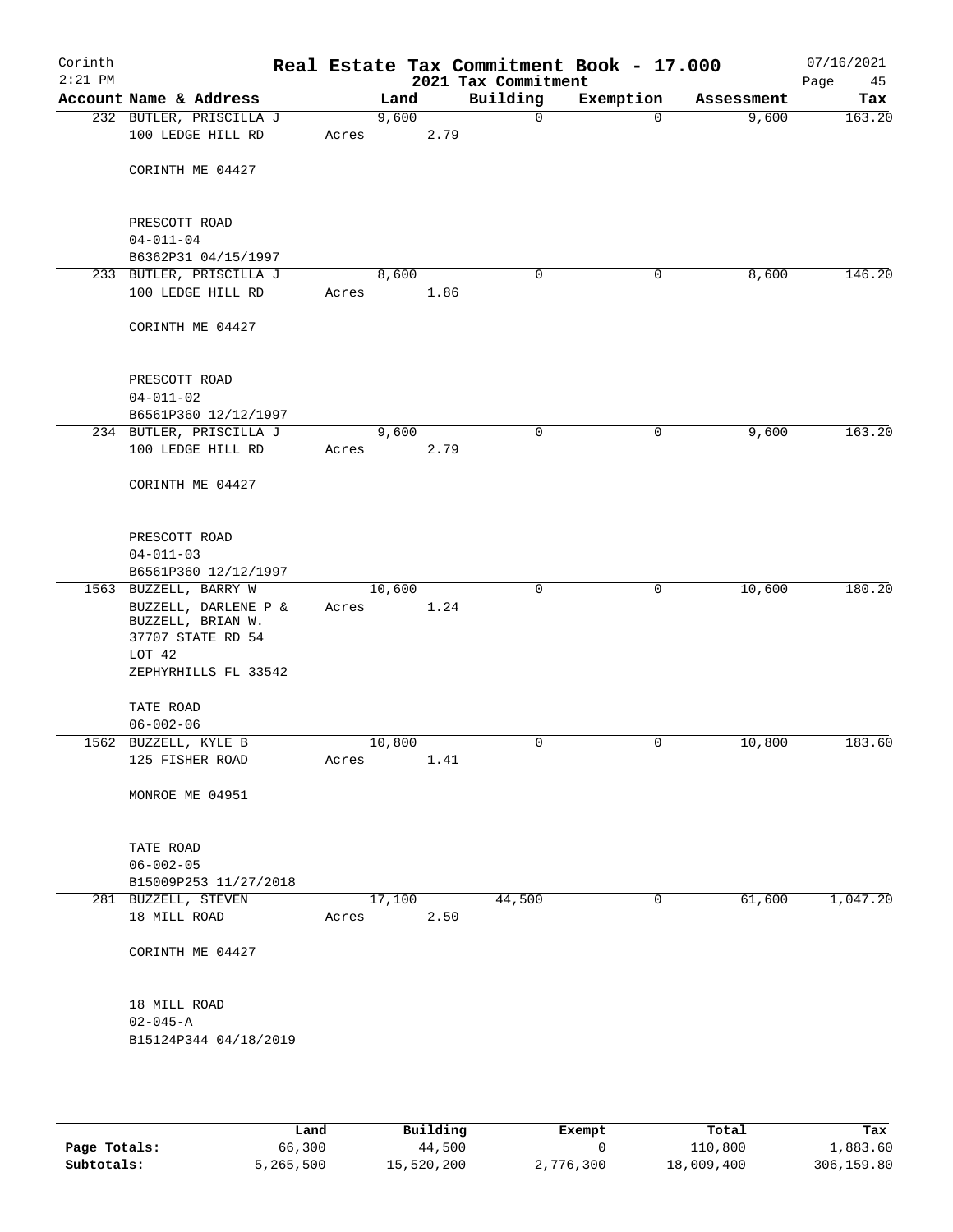| Corinth<br>$2:21$ PM |                                           |                 |        | 2021 Tax Commitment | Real Estate Tax Commitment Book - 17.000 |            | 07/16/2021<br>Page<br>46 |
|----------------------|-------------------------------------------|-----------------|--------|---------------------|------------------------------------------|------------|--------------------------|
|                      | Account Name & Address                    |                 | Land   | Building            | Exemption                                | Assessment | Tax                      |
|                      | 235 BYERS, CORY D                         | 19,300          |        | 16,200              | $\mathbf 0$                              | 35,500     | 603.50                   |
|                      | 438 FINSON ROAD LOT #2                    | Acres           | 2.02   |                     |                                          |            |                          |
|                      | BANGOR ME 04401                           |                 |        |                     |                                          |            |                          |
|                      | 119 WEST CORINTH ROAD<br>$05 - 024 - 09$  |                 |        |                     |                                          |            |                          |
|                      | B14807P53 05/11/2018                      |                 |        |                     |                                          |            |                          |
|                      | 411 CADIEUX, PHILIP J                     | 27,700          |        | 144,400             | 22,500                                   | 149,600    | 2,543.20                 |
|                      | CADIEUX, MELISSA I                        | Acres           | 10.00  |                     | 01 HOMESTED EXEMPTION                    |            |                          |
|                      | 176 TATE ROAD                             |                 |        |                     |                                          |            |                          |
|                      | CORINTH ME 04427                          |                 |        |                     |                                          |            |                          |
|                      | 176 TATE ROAD                             |                 |        |                     |                                          |            |                          |
|                      | $09 - 020 - B$                            |                 |        |                     |                                          |            |                          |
|                      | B11441P134 06/20/2008                     |                 |        |                     |                                          |            |                          |
|                      | 707 CAIN, RICHARD C                       |                 | 21,400 | 44,000              | 22,500                                   | 42,900     | 729.30                   |
|                      | BRUNS, GAIL C<br>PO BOX 443               | Acres           | 3.68   |                     | 01 HOMESTED EXEMPTION                    |            |                          |
|                      |                                           |                 |        |                     |                                          |            |                          |
|                      | CORINTH ME 04427                          |                 |        |                     |                                          |            |                          |
|                      | 846 MAIN STREET                           |                 |        |                     |                                          |            |                          |
|                      | $05 - 043 - B$                            |                 |        |                     |                                          |            |                          |
|                      | B6972P285                                 |                 |        |                     |                                          |            |                          |
|                      | 1232 CALDWELL, ADAM W<br>CALDWELL. AMY R. | 11,900<br>Acres | 125.00 | $\Omega$            | $\mathbf 0$                              | 11,900     | 202.30                   |
|                      | 29 SOULE RD                               |                 |        |                     |                                          |            |                          |
|                      | CORINTH ME 04427                          |                 |        |                     |                                          |            |                          |
|                      | TATE ROAD N/F OFF                         |                 |        |                     |                                          |            |                          |
|                      | $09 - 024 - B$                            |                 |        |                     |                                          |            |                          |
|                      | B14305P121 10/06/2016                     |                 |        |                     |                                          |            |                          |
|                      | 836 CALDWELL, ADAM W                      | 27,400          |        | 144,100             | 22,500                                   | 149,000    | 2,533.00                 |
|                      | CALDWELL, AMY R                           | Acres           | 15.00  |                     | 01 HOMESTED EXEMPTION                    |            |                          |
|                      | 29 SOULE RD                               |                 |        |                     |                                          |            |                          |
|                      | CORINTH ME 04427                          |                 |        |                     |                                          |            |                          |
|                      | 29 SOULE ROAD                             |                 |        |                     |                                          |            |                          |
|                      | $09 - 026 - B$                            |                 |        |                     |                                          |            |                          |
|                      | B7439P208                                 |                 |        |                     |                                          |            |                          |
|                      | 837 CALDWELL, AMY R                       | 20,100          |        | 0                   | $\mathbf 0$                              | 20,100     | 341.70                   |
|                      | CALDWELL, ADAM W<br>29 SOULE RD           | Acres           | 10.00  |                     |                                          |            |                          |
|                      | CORINTH ME 04427                          |                 |        |                     |                                          |            |                          |
|                      | SOULE ROAD                                |                 |        |                     |                                          |            |                          |
|                      | $09 - 026 - B - 01$                       |                 |        |                     |                                          |            |                          |
|                      | B7439P205                                 |                 |        |                     |                                          |            |                          |
|                      |                                           |                 |        |                     |                                          |            |                          |
|                      |                                           |                 |        |                     |                                          |            |                          |
|                      |                                           |                 |        |                     |                                          |            |                          |

|              | Land      | Building   | Exempt    | Total      | Tax          |
|--------------|-----------|------------|-----------|------------|--------------|
| Page Totals: | 127,800   | 348,700    | 67,500    | 409,000    | 6.953.00     |
| Subtotals:   | 5,393,300 | 15,868,900 | 2,843,800 | 18,418,400 | 313, 112, 80 |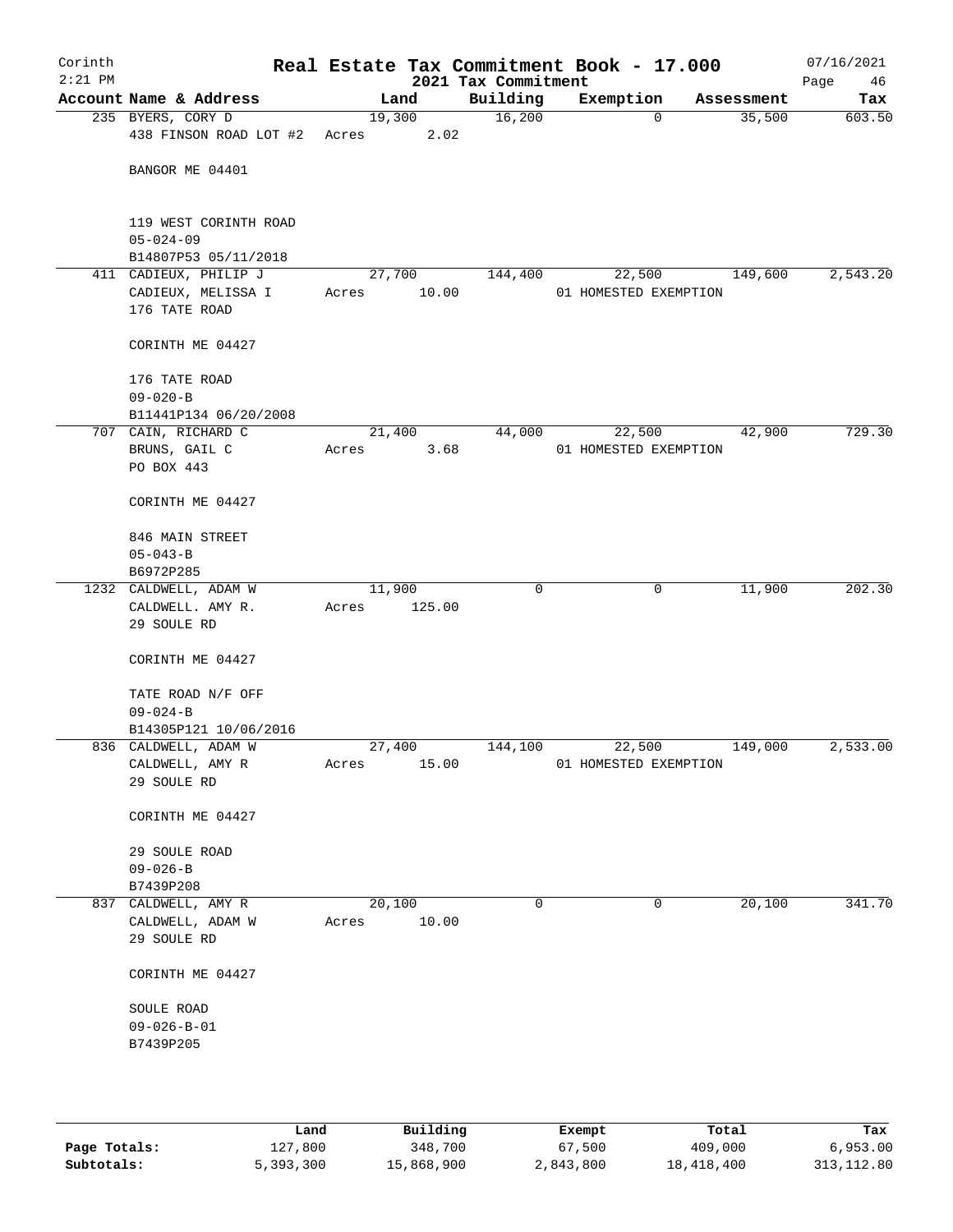| Corinth<br>$2:21$ PM |                                                |                   |                | 2021 Tax Commitment | Real Estate Tax Commitment Book - 17.000 |            | 07/16/2021<br>Page<br>47 |
|----------------------|------------------------------------------------|-------------------|----------------|---------------------|------------------------------------------|------------|--------------------------|
|                      | Account Name & Address                         |                   | Land           | Building            | Exemption                                | Assessment | Tax                      |
|                      | 239 CALL, MARY L                               |                   | 500            | 0                   | $\mathbf 0$                              | 500        | 8.50                     |
|                      | 115 HIGGINSVILLE ROAD                          | Acres             | 5.00           |                     |                                          |            |                          |
|                      | KENDUSKEAG ME 04450                            |                   |                |                     |                                          |            |                          |
|                      | HUDSON HILL ROAD N/F                           |                   |                |                     |                                          |            |                          |
|                      | $03 - 040$<br>B3018P171                        |                   |                |                     |                                          |            |                          |
|                      | 238 CALL, MICHAEL S                            |                   | 18,300         | 135,800             | 22,500                                   | 131,600    | 2,237.20                 |
|                      | 47 OAK ST                                      | Acres             | 2.31           |                     | 01 HOMESTED EXEMPTION                    |            |                          |
|                      | KENDUSKEAG ME 04450                            |                   |                |                     |                                          |            |                          |
|                      | 47 OAK STREET                                  |                   |                |                     |                                          |            |                          |
|                      | $03 - 054$<br>B7062P177                        |                   |                |                     |                                          |            |                          |
|                      | 240 CAMBRIDGE, RICHARD K                       |                   | $\mathbf 0$    | 14,800              | 14,800                                   | 0          | 0.00                     |
|                      | 968 MAIN STREET LOT 12                         |                   |                |                     | 01 HOMESTED EXEMPTION                    |            |                          |
|                      | CORINTH ME 04427                               |                   |                |                     |                                          |            |                          |
|                      | 968 MAIN STREET LOT 12<br>$06 - 012 - D - 12H$ |                   |                |                     |                                          |            |                          |
|                      | 250 CAMERON, MATTHEW                           |                   | 21,000         | 117,200             | 22,500                                   | 115,700    | 1,966.90                 |
|                      | CAMERON, CHRISTINA<br>63 COVERED BRIDGE RD     | Acres             | 6.00           |                     | 01 HOMESTED EXEMPTION                    |            |                          |
|                      | CORINTH ME 04427                               |                   |                |                     |                                          |            |                          |
|                      | 63 COVERED BRIDGE RD                           |                   |                |                     |                                          |            |                          |
|                      | $02 - 042$<br>B14335P12 10/26/2016             |                   |                |                     |                                          |            |                          |
|                      | 905 CAMPANA, MARIA LOUISE                      |                   | 33,800         | 116,700             | 22,500                                   | 128,000    | 2,176.00                 |
|                      | PO BOX 633                                     | Acres             | 40.35          |                     | 01 HOMESTED EXEMPTION                    |            |                          |
|                      | CORINTH ME 04427                               |                   |                |                     |                                          |            |                          |
|                      | 383 EXETER ROAD                                |                   |                |                     |                                          |            |                          |
|                      | $07 - 009$                                     |                   |                |                     |                                          |            |                          |
|                      | B6193P196                                      |                   |                |                     |                                          |            |                          |
|                      | 1714 CAMPANA, MARIA LOUISE<br>PO BOX 633       | Acres             | 13,200<br>3.40 | 0                   | 0                                        | 13,200     | 224.40                   |
|                      | CORINTH ME 04427                               |                   |                |                     |                                          |            |                          |
|                      |                                                |                   |                |                     |                                          |            |                          |
|                      | EXETER ROAD                                    |                   |                |                     |                                          |            |                          |
|                      | $07 - 009 - G$                                 |                   |                |                     |                                          |            |                          |
|                      | B6193P196                                      |                   |                |                     |                                          |            |                          |
|                      |                                                |                   |                |                     |                                          |            |                          |
|                      |                                                |                   |                |                     |                                          |            |                          |
|                      |                                                | Land <sub>.</sub> | Building       |                     | <b>Ryomnt</b>                            | Total      | Tav                      |

|              | Land      | Building   | Exempt    | Total      | Tax        |
|--------------|-----------|------------|-----------|------------|------------|
| Page Totals: | 86,800    | 384,500    | 82,300    | 389,000    | 6.613.00   |
| Subtotals:   | 5,480,100 | 16,253,400 | 2,926,100 | 18,807,400 | 319,725.80 |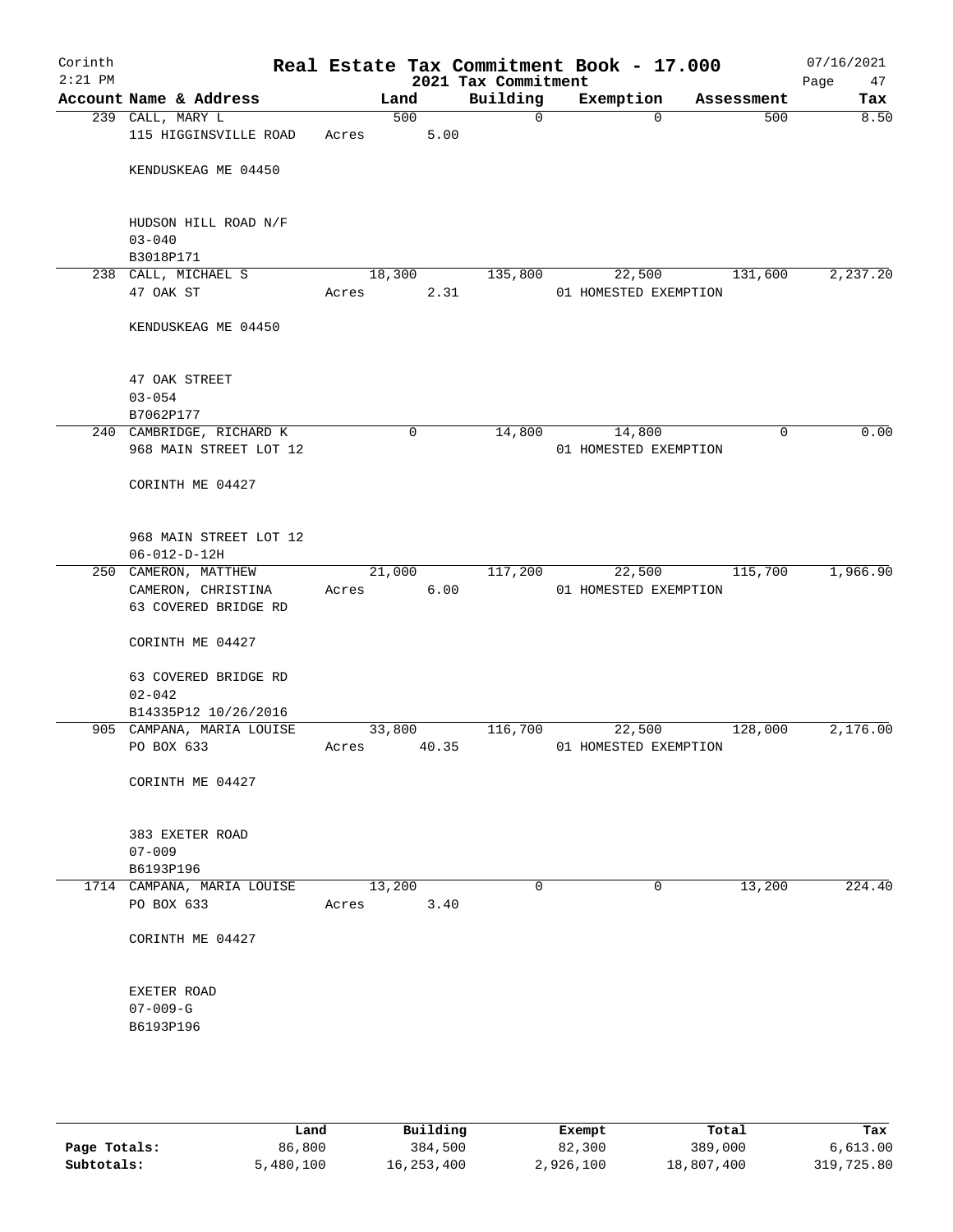| Corinth<br>$2:21$ PM |                                                        |                          | 2021 Tax Commitment | Real Estate Tax Commitment Book - 17.000  |            | 07/16/2021<br>Page<br>48 |
|----------------------|--------------------------------------------------------|--------------------------|---------------------|-------------------------------------------|------------|--------------------------|
|                      | Account Name & Address                                 | Land                     | Building            | Exemption                                 | Assessment | Tax                      |
|                      | 391 CAMPBELL, CYNTHIA R &                              | 18,300                   | 45,700              | 27,900                                    | 36,100     | 613.70                   |
|                      | AUBREY & JEREMIAH P JT<br>387 Main Street              | 1.25<br>Acres            |                     | 22 Veteran<br>01 HOMESTED EXEMPTION       |            |                          |
|                      | Corinth ME 04427                                       |                          |                     |                                           |            |                          |
|                      | 387 MAIN STREET<br>$13 - 004$<br>B15426P221 01/29/2020 |                          |                     |                                           |            |                          |
|                      | 241 CAMPBELL, DONNA G                                  | 18,100                   | 77,200              | 27,900                                    | 67,400     | 1,145.80                 |
|                      | 182 WEST CORINTH ROAD                                  | 1.08<br>Acres            |                     | 01 HOMESTED EXEMPTION<br>31 Veteran Widow |            |                          |
|                      | CORINTH ME 04427                                       |                          |                     |                                           |            |                          |
|                      | 182 WEST CORINTH ROAD<br>$05 - 023$                    |                          |                     |                                           |            |                          |
|                      | B5773P55                                               |                          |                     |                                           |            |                          |
|                      | 243 CAMPBELL, DONNA G<br>182 WEST CORINTH ROAD         | 28,400<br>52.97<br>Acres | $\mathbf 0$         | 0                                         | 28,400     | 482.80                   |
|                      | CORINTH ME 04427                                       |                          |                     |                                           |            |                          |
|                      | BLACK RD                                               |                          |                     |                                           |            |                          |
|                      | $05 - 006$                                             |                          |                     |                                           |            |                          |
|                      | B5773P55                                               |                          |                     |                                           |            |                          |
|                      | 1670 CAMPBELL, ERIC                                    | 0                        | 25,600              | 22,500                                    | 3,100      | 52.70                    |
|                      | 535 MUDGETT RD                                         |                          |                     | 01 HOMESTED EXEMPTION                     |            |                          |
|                      | CORINTH ME 04427                                       |                          |                     |                                           |            |                          |
|                      | 535 MUDGETT ROAD                                       |                          |                     |                                           |            |                          |
|                      | $02 - 036 - C - 02H$<br>1320 CAMPBELL, JASON C         | 19,100                   | 76,500              | 22,500                                    | 73,100     | 1,242.70                 |
|                      | 429 HUDSON ROAD                                        | 3.00<br>Acres            |                     | 01 HOMESTED EXEMPTION                     |            |                          |
|                      | CORINTH ME 04427                                       |                          |                     |                                           |            |                          |
|                      | 429 HUDSON ROAD<br>$09 - 034 - A$                      |                          |                     |                                           |            |                          |
|                      | B13786P283 03/23/2015 B9569P132                        |                          |                     |                                           |            |                          |
|                      | 1596 CAMPBELL, JEFFREY                                 | 17,900                   | 52,600              | 22,500                                    | 48,000     | 816.00                   |
|                      | CAMPBELL, MONICA                                       | 2.01<br>Acres            |                     | 01 HOMESTED EXEMPTION                     |            |                          |
|                      | 651 BLACK ROAD                                         |                          |                     |                                           |            |                          |
|                      | CORINTH ME 04427                                       |                          |                     |                                           |            |                          |
|                      | 651 BLACK RD<br>$02 - 037 - A$                         |                          |                     |                                           |            |                          |
|                      | B13412P179 12/05/2013 B13369P21 10/18/2013             |                          |                     |                                           |            |                          |
|                      |                                                        |                          |                     |                                           |            |                          |

|              | Land      | Building   | Exempt    | Total      | Tax        |
|--------------|-----------|------------|-----------|------------|------------|
| Page Totals: | 101,800   | 277,600    | 123,300   | 256,100    | 4,353.70   |
| Subtotals:   | 5,581,900 | 16,531,000 | 3,049,400 | 19,063,500 | 324,079.50 |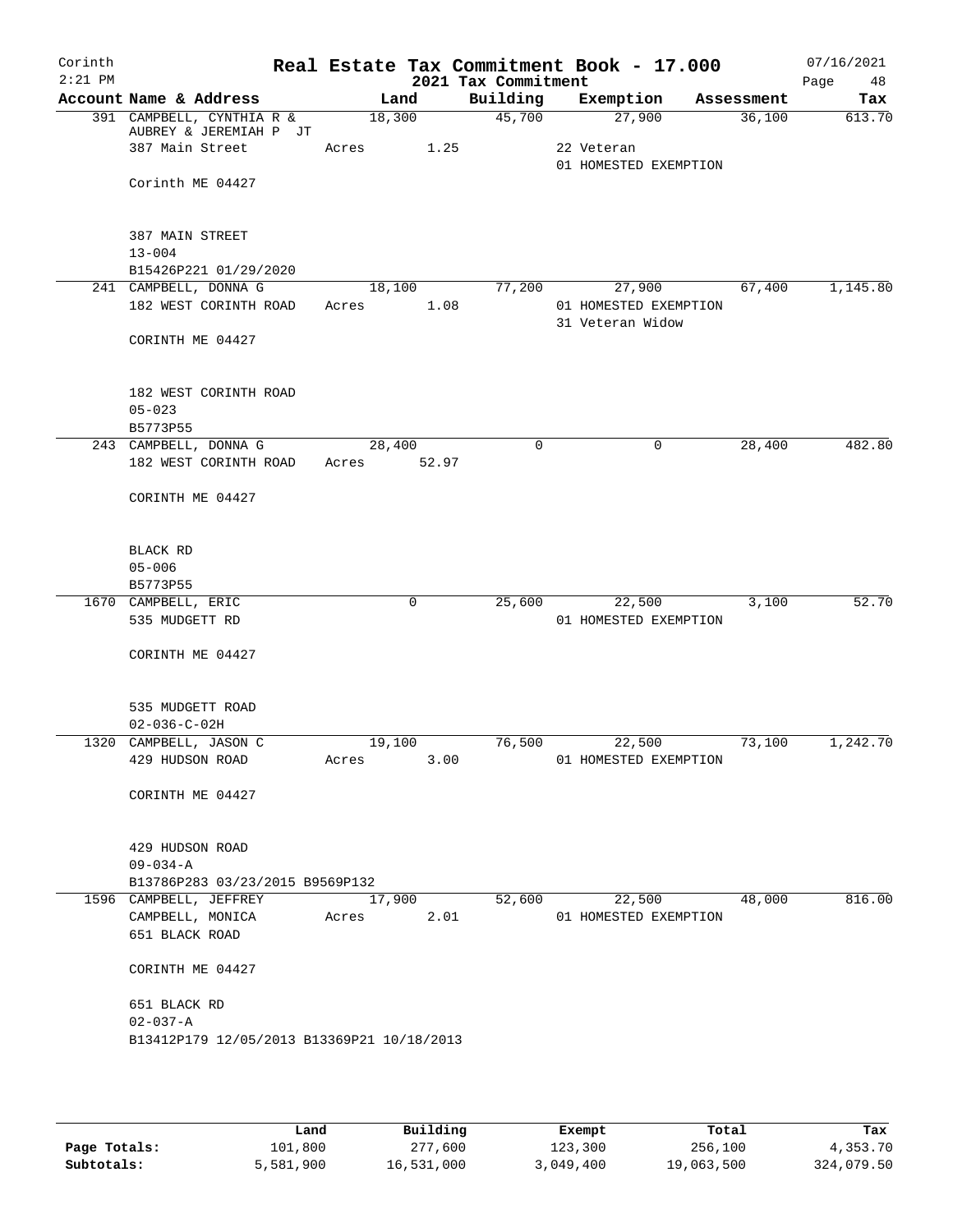| Corinth<br>$2:21$ PM |                                 |             |        | 2021 Tax Commitment | Real Estate Tax Commitment Book - 17.000 |                       |            | 07/16/2021<br>Page<br>49 |
|----------------------|---------------------------------|-------------|--------|---------------------|------------------------------------------|-----------------------|------------|--------------------------|
|                      | Account Name & Address          |             | Land   | Building            | Exemption                                |                       | Assessment | Tax                      |
|                      | 593 CAMPBELL, JOSHUA M          |             | 16,700 | 126,600             |                                          | 22,500                | 120,800    | 2,053.60                 |
|                      | CAMPBELL, REBECCA L             | Acres       | 1.00   |                     | 01 HOMESTED EXEMPTION                    |                       |            |                          |
|                      | 582 BLACK ROAD                  |             |        |                     |                                          |                       |            |                          |
|                      | CORINTH ME 04427                |             |        |                     |                                          |                       |            |                          |
|                      | 582 BLACK RD                    |             |        |                     |                                          |                       |            |                          |
|                      | $02 - 035 - A$                  |             |        |                     |                                          |                       |            |                          |
|                      | B10499P16 06/22/2006            |             |        |                     |                                          |                       |            |                          |
|                      | 530 CAMPBELL, JOSHUA M          |             | 29,400 | 35,600              |                                          | 0                     | 65,000     | 1,105.00                 |
|                      | CAMPBELL, REBECCA               | Acres 45.00 |        |                     |                                          |                       |            |                          |
|                      | 582 BLACK ROAD                  |             |        |                     |                                          |                       |            |                          |
|                      |                                 |             |        |                     |                                          |                       |            |                          |
|                      | CORINTH ME 04427                |             |        |                     |                                          |                       |            |                          |
|                      | BLACK RD                        |             |        |                     |                                          |                       |            |                          |
|                      | $02 - 035$                      |             |        |                     |                                          |                       |            |                          |
|                      | B10499P16 06/22/2006            |             |        |                     |                                          |                       |            |                          |
|                      | 248 CAMPBELL, NANCY E           |             | 12,400 | 72,700              |                                          | 22,500                | 62,600     | 1,064.20                 |
|                      | P.O. BOX 98                     | Acres       | 0.35   |                     | 01 HOMESTED EXEMPTION                    |                       |            |                          |
|                      | CORINTH ME 04427                |             |        |                     |                                          |                       |            |                          |
|                      | 55 EXETER ROAD                  |             |        |                     |                                          |                       |            |                          |
|                      | $14 - 024$                      |             |        |                     |                                          |                       |            |                          |
|                      | B11271P132 12/27/2007 B2734P317 |             |        |                     |                                          |                       |            |                          |
|                      | 249 CAMPBELL, SHAWN L           |             | 19,200 | 99,500              | 22,500                                   |                       | 96,200     | 1,635.40                 |
|                      | 47 BLACK RD                     | Acres       | 3.03   |                     | 01 HOMESTED EXEMPTION                    |                       |            |                          |
|                      |                                 |             |        |                     |                                          |                       |            |                          |
|                      | CORINTH ME 04427                |             |        |                     |                                          |                       |            |                          |
|                      |                                 |             |        |                     |                                          |                       |            |                          |
|                      | 47 BLACK RD                     |             |        |                     |                                          |                       |            |                          |
|                      | $05 - 006 - A$                  |             |        |                     |                                          |                       |            |                          |
|                      | B5927P285                       |             |        |                     |                                          |                       |            |                          |
|                      | 222 CAOUETTE, DONALD            | 15,200      |        | 22,600              |                                          | 0                     | 37,800     | 642.60                   |
|                      | CAOUETTE, STEVEN                | Acres       | 2.00   |                     |                                          |                       |            |                          |
|                      | PO BOX 86                       |             |        |                     |                                          |                       |            |                          |
|                      |                                 |             |        |                     |                                          |                       |            |                          |
|                      | CORINTH ME 04427                |             |        |                     |                                          |                       |            |                          |
|                      | BEANS MILL RD N/F OFF           |             |        |                     |                                          |                       |            |                          |
|                      | $07 - 025 - 01$                 |             |        |                     |                                          |                       |            |                          |
|                      | B10323P237 12/22/2005           |             |        |                     |                                          |                       |            |                          |
|                      | 343 CAPILLI, MICHAEL            |             | 18,000 | 111,800             |                                          | 22,500                | 107,300    | 1,824.10                 |
|                      | CAPILLI, DEBRA                  | Acres       | 1.00   |                     |                                          | 01 HOMESTED EXEMPTION |            |                          |
|                      | 47 COUNTY ROAD                  |             |        |                     |                                          |                       |            |                          |
|                      | CORINTH ME 04427                |             |        |                     |                                          |                       |            |                          |
|                      | 47 COUNTY RD                    |             |        |                     |                                          |                       |            |                          |
|                      | $08 - 013 - D$                  |             |        |                     |                                          |                       |            |                          |
|                      | B9433P21                        |             |        |                     |                                          |                       |            |                          |
|                      |                                 |             |        |                     |                                          |                       |            |                          |
|                      |                                 |             |        |                     |                                          |                       |            |                          |
|                      |                                 |             |        |                     |                                          |                       |            |                          |

|              | Land      | Building   | Exempt    | Total      | Tax        |
|--------------|-----------|------------|-----------|------------|------------|
| Page Totals: | 110,900   | 468,800    | 90,000    | 489,700    | 8,324.90   |
| Subtotals:   | 5,692,800 | 16,999,800 | 3,139,400 | 19,553,200 | 332,404.40 |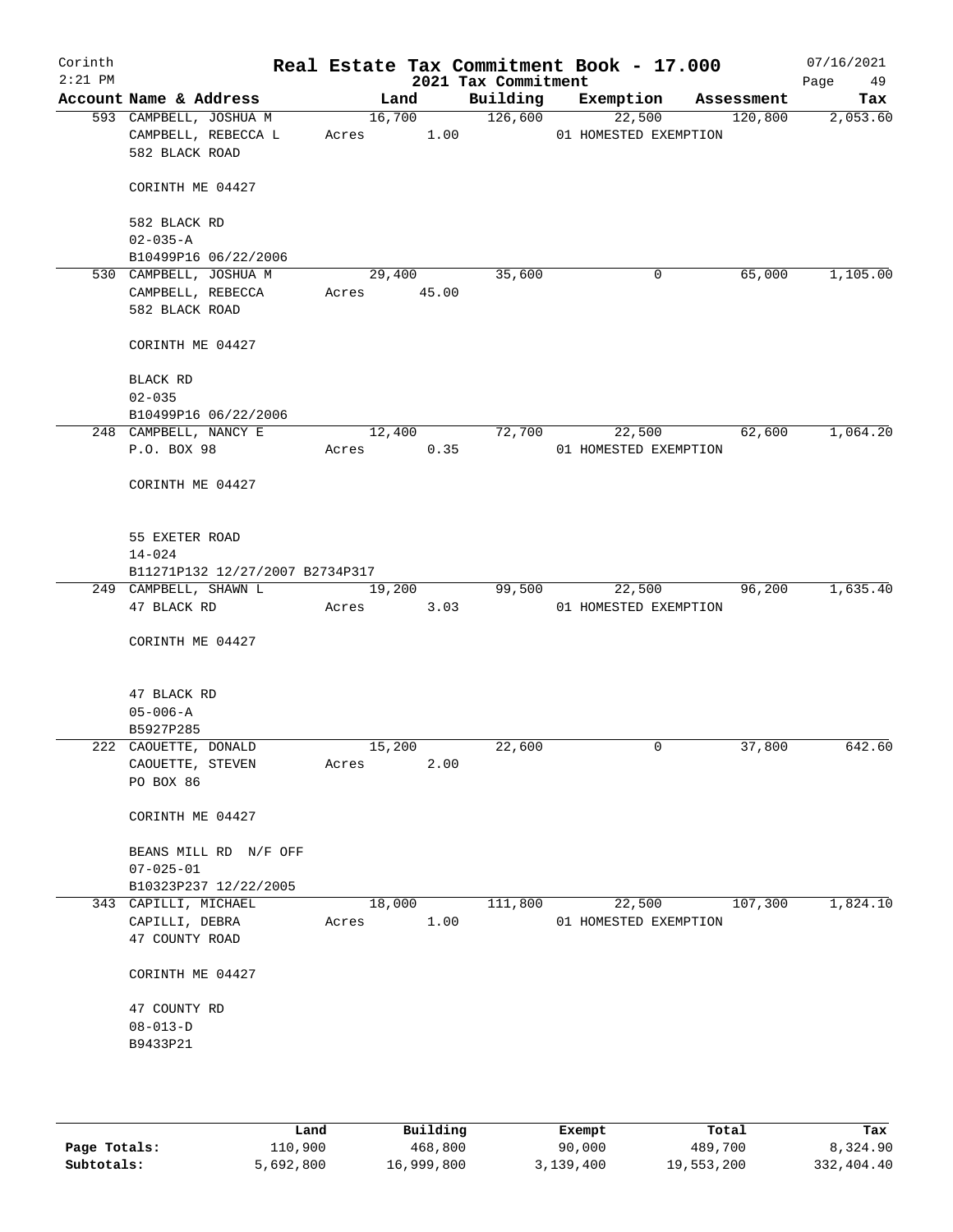| Corinth<br>$2:21$ PM |                                                |        |             | 2021 Tax Commitment | Real Estate Tax Commitment Book - 17.000 |            |         | 07/16/2021<br>Page<br>50 |
|----------------------|------------------------------------------------|--------|-------------|---------------------|------------------------------------------|------------|---------|--------------------------|
|                      | Account Name & Address                         |        | Land        | Building            | Exemption                                | Assessment |         | Tax                      |
|                      | 1761 CARLISLE, SCOTT                           |        | $\mathbf 0$ | 42,400              | 22,500                                   |            | 19,900  | 338.30                   |
|                      | CARLISLE, LAURA                                |        |             |                     | 01 HOMESTED EXEMPTION                    |            |         |                          |
|                      | 968 MAIN STREET LOT 26                         |        |             |                     |                                          |            |         |                          |
|                      |                                                |        |             |                     |                                          |            |         |                          |
|                      | CORINTH ME 04427                               |        |             |                     |                                          |            |         |                          |
|                      |                                                |        |             |                     |                                          |            |         |                          |
|                      | 968 MAIN STREET LOT 26<br>$06 - 012 - D - 26H$ |        |             |                     |                                          |            |         |                          |
|                      | 1402 CARMICHAEL, JOSEPH B                      | 21,200 |             | 88,100              | 22,500                                   |            | 86,800  | 1,475.60                 |
|                      | CARMICHAEL, DOROTHY A                          | Acres  | 1.13        |                     | 01 HOMESTED EXEMPTION                    |            |         |                          |
|                      | 355 MAIN ST                                    |        |             |                     |                                          |            |         |                          |
|                      |                                                |        |             |                     |                                          |            |         |                          |
|                      | CORINTH ME 04427                               |        |             |                     |                                          |            |         |                          |
|                      | 355 MAIN STREET                                |        |             |                     |                                          |            |         |                          |
|                      | $08 - 004$                                     |        |             |                     |                                          |            |         |                          |
|                      | B11945P191 10/15/2009                          |        |             |                     |                                          |            |         |                          |
|                      | 253 CARON, MICHAEL                             | 27,300 |             | $\mathbf 0$         | 0                                        |            | 27,300  | 464.10                   |
|                      | 30 YOUNG DRIVE                                 | Acres  | 40.25       |                     |                                          |            |         |                          |
|                      |                                                |        |             |                     |                                          |            |         |                          |
|                      | WINTERPORT ME 04496                            |        |             |                     |                                          |            |         |                          |
|                      | LEDGE HILL ROAD                                |        |             |                     |                                          |            |         |                          |
|                      | $02 - 009$                                     |        |             |                     |                                          |            |         |                          |
|                      | B6387P229                                      |        |             |                     |                                          |            |         |                          |
|                      | 598 CARUSO, CHRISTIAN D                        | 20,900 |             | 104,000             | 22,500                                   |            | 102,400 | 1,740.80                 |
|                      | CARUSO, MICHELE L                              | Acres  | 4.43        |                     | 01 HOMESTED EXEMPTION                    |            |         |                          |
|                      | PO BOX 616                                     |        |             |                     |                                          |            |         |                          |
|                      |                                                |        |             |                     |                                          |            |         |                          |
|                      | CORINTH ME 04427                               |        |             |                     |                                          |            |         |                          |
|                      |                                                |        |             |                     |                                          |            |         |                          |
|                      | 161 TATE ROAD<br>$09 - 022 - C$                |        |             |                     |                                          |            |         |                          |
|                      | B10594P131 08/18/2006                          |        |             |                     |                                          |            |         |                          |
|                      | 256 CASAVANT, DONALD L                         | 14,900 |             | 0                   | 0                                        |            | 14,900  | 253.30                   |
|                      | PO BOX 74                                      | Acres  | 1.75        |                     |                                          |            |         |                          |
|                      |                                                |        |             |                     |                                          |            |         |                          |
|                      | CORINTH ME 04427                               |        |             |                     |                                          |            |         |                          |
|                      |                                                |        |             |                     |                                          |            |         |                          |
|                      | 56 COVERED BRIDGE RD                           |        |             |                     |                                          |            |         |                          |
|                      | $03 - 010$                                     |        |             |                     |                                          |            |         |                          |
|                      | B5638P178                                      |        |             |                     |                                          |            |         |                          |
|                      | 257 CASAVANT, JULIEN J                         |        | 74,600      | 180,900             | 22,500                                   |            | 233,000 | 3,961.00                 |
|                      | 163 RIDGE RD                                   | Acres  | 124.00      |                     | 01 HOMESTED EXEMPTION                    |            |         |                          |
|                      |                                                |        |             |                     |                                          |            |         |                          |
|                      | CORINTH ME 04427                               |        |             |                     |                                          |            |         |                          |
|                      | 163 RIDGE ROAD                                 |        |             |                     |                                          |            |         |                          |
|                      | $12 - 003$                                     |        |             |                     |                                          |            |         |                          |
|                      | B10704P272 10/31/2006                          |        |             |                     |                                          |            |         |                          |
|                      |                                                |        |             |                     |                                          |            |         |                          |
|                      |                                                |        |             |                     |                                          |            |         |                          |
|                      |                                                |        |             |                     |                                          |            |         |                          |
|                      |                                                |        |             |                     |                                          |            |         |                          |
|                      |                                                |        |             |                     |                                          |            |         |                          |

|              | Land      | Building   | Exempt    | Total      | Tax        |
|--------------|-----------|------------|-----------|------------|------------|
| Page Totals: | 158,900   | 415,400    | 90,000    | 484,300    | 8,233.10   |
| Subtotals:   | 5,851,700 | 17,415,200 | 3,229,400 | 20,037,500 | 340,637.50 |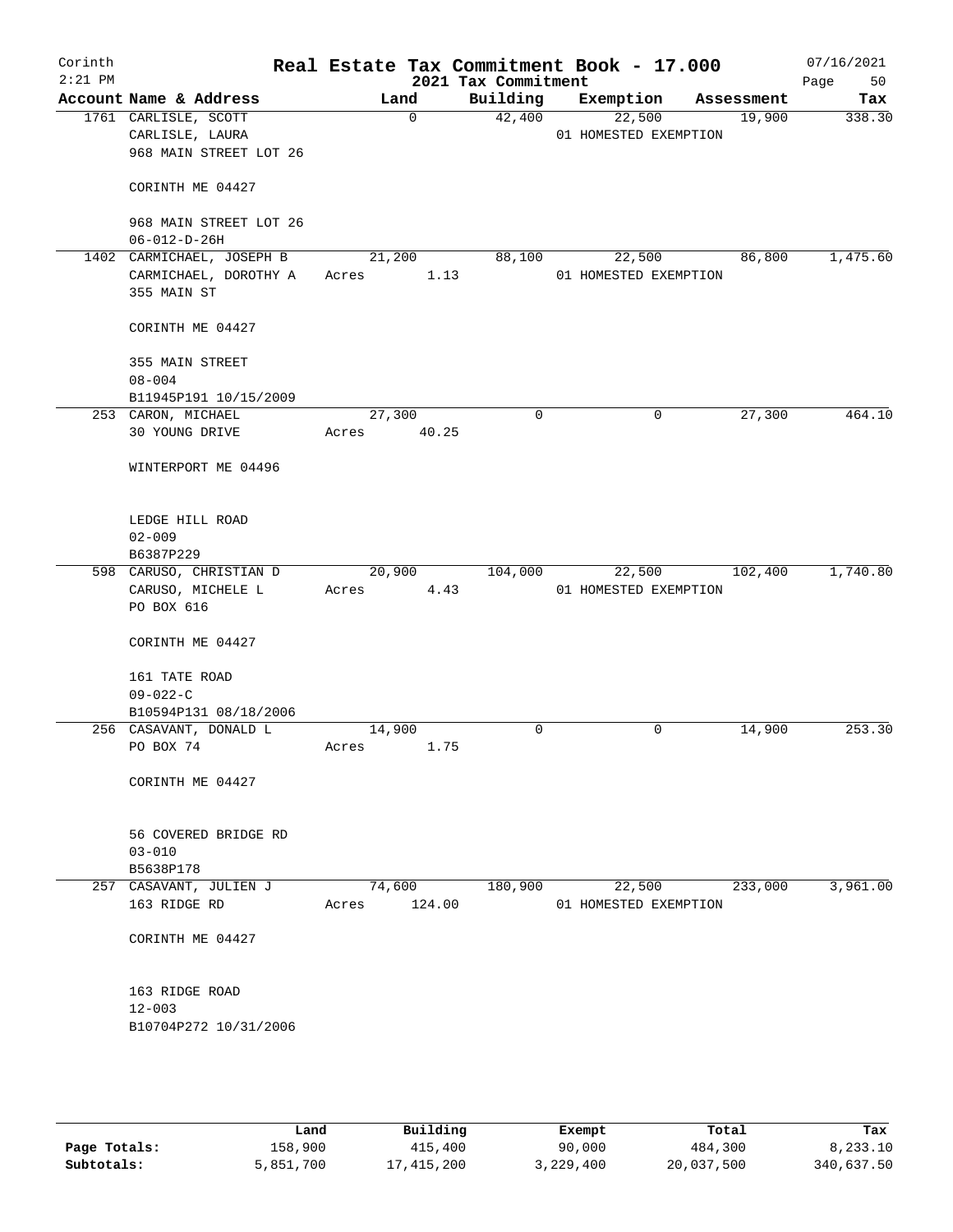| Corinth<br>$2:21$ PM |                                          |       |                 | 2021 Tax Commitment | Real Estate Tax Commitment Book - 17.000 |            | 07/16/2021<br>Page<br>51 |
|----------------------|------------------------------------------|-------|-----------------|---------------------|------------------------------------------|------------|--------------------------|
|                      | Account Name & Address                   |       | Land            | Building            | Exemption                                | Assessment | Tax                      |
|                      | 258 CASAVANT, JULIEN J<br>163 RIDGE RD   | Acres | 21,600<br>27.00 | $\mathbf 0$         | $\Omega$                                 | 21,600     | 367.20                   |
|                      | CORINTH ME 04427                         |       |                 |                     |                                          |            |                          |
|                      | PUDDLEDOCK ROAD<br>$12 - 020$            |       |                 |                     |                                          |            |                          |
|                      | 259 CASAVANT, JULIEN J                   |       | 14,700          | $\mathbf 0$         | 0                                        | 14,700     | 249.90                   |
|                      | 163 RIDGE RD                             | Acres | 4.61            |                     |                                          |            |                          |
|                      | CORINTH ME 04427                         |       |                 |                     |                                          |            |                          |
|                      | PUDDLEDOCK ROAD<br>$12 - 023$            |       |                 |                     |                                          |            |                          |
|                      | B10704P272 10/31/2006                    |       |                 |                     |                                          |            |                          |
|                      | 260 CASAVANT, KEVIN P                    |       | 17,800          | 140,000             | 22,500                                   | 135,300    | 2,300.10                 |
|                      | 191 PUDDLEDOCK RD                        | Acres | 1.89            |                     | 01 HOMESTED EXEMPTION                    |            |                          |
|                      | CORINTH ME 04427                         |       |                 |                     |                                          |            |                          |
|                      | 191 PUDDLEDOCK ROAD                      |       |                 |                     |                                          |            |                          |
|                      | $12 - 023 - A$                           |       |                 |                     |                                          |            |                          |
|                      | B5720P78                                 |       | 19,300          | 19,000              | 0                                        | 38,300     | 651.10                   |
|                      | 623 CASAVANT, TERRI JANE<br>PO BOX 74    | Acres | 2.01            |                     |                                          |            |                          |
|                      | CORINTH ME 04427                         |       |                 |                     |                                          |            |                          |
|                      | 120 WEST CORINTH ROAD<br>$05 - 025 - 01$ |       |                 |                     |                                          |            |                          |
|                      | 1920 CASEY, RANDI M                      |       | 18,600          | 285,800             | 22,500                                   | 281,900    | 4,792.30                 |
|                      | CASEY, MICHAEL                           | Acres | 2.57            |                     | 01 HOMESTED EXEMPTION                    |            |                          |
|                      | PO BOX 283                               |       |                 |                     |                                          |            |                          |
|                      | CORINTH ME 04427                         |       |                 |                     |                                          |            |                          |
|                      | 396 WHITE SCHOOLHOUSE                    |       |                 |                     |                                          |            |                          |
|                      | $09 - 012 - 02$                          |       |                 |                     |                                          |            |                          |
|                      | B14809P155 05/11/2018                    |       |                 |                     |                                          |            |                          |
|                      | 1824 CASS, JEFFREY (HEIRS<br>OF)         |       | 0               | 21,400              | 21,400                                   | 0          | 0.00                     |
|                      | PO BOX 251                               |       |                 |                     | 01 HOMESTED EXEMPTION                    |            |                          |
|                      | KENDUSKEAG ME 04450                      |       |                 |                     |                                          |            |                          |
|                      | 664 BLACK RD                             |       |                 |                     |                                          |            |                          |
|                      | $02 - 038 - 02H$                         |       |                 |                     |                                          |            |                          |
|                      |                                          |       |                 |                     |                                          |            |                          |

|              | Land      | Building   | Exempt    | Total      | Tax        |
|--------------|-----------|------------|-----------|------------|------------|
| Page Totals: | 92,000    | 466,200    | 66,400    | 491,800    | 8,360.60   |
| Subtotals:   | 5,943,700 | 17,881,400 | 3,295,800 | 20,529,300 | 348,998.10 |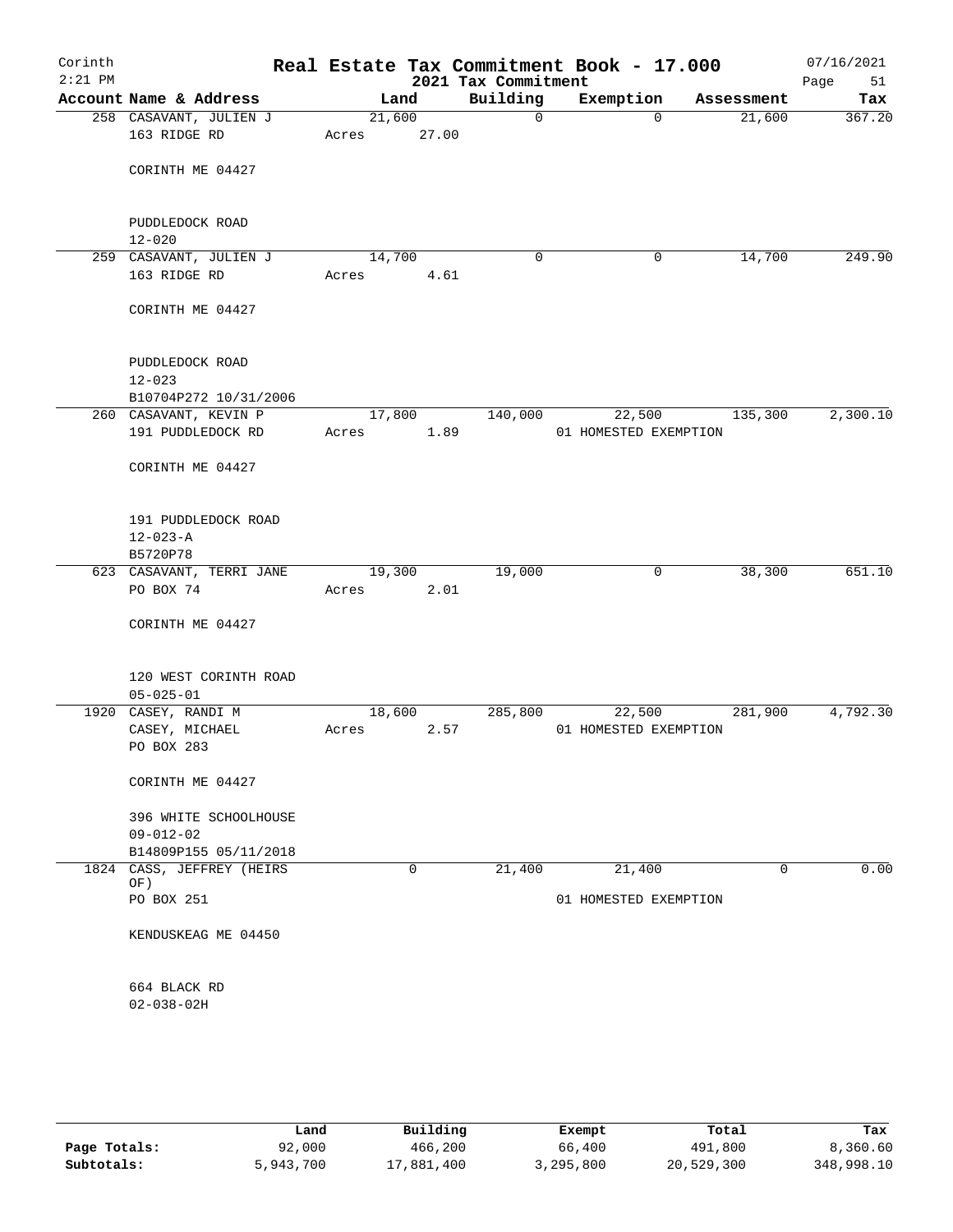| Corinth<br>$2:21$ PM       |                                                                                      |                 |                       | 2021 Tax Commitment | Real Estate Tax Commitment Book - 17.000 |                       | 07/16/2021             |
|----------------------------|--------------------------------------------------------------------------------------|-----------------|-----------------------|---------------------|------------------------------------------|-----------------------|------------------------|
|                            | Account Name & Address                                                               | Land            |                       | Building            | Exemption                                | Assessment            | Page<br>52<br>Tax      |
|                            | 263 CASSON, ROBERT W.<br>REVOCABLE TRUST<br>CASSON, ROBERT W. &<br>CASSON, ROBERT H. | 12,800<br>Acres | 2.00                  | $\mathbf 0$         | $\Omega$                                 | 12,800                | 217.60                 |
|                            | TRUSTEES<br>7 PILLSBURY ST.                                                          |                 |                       |                     |                                          |                       |                        |
|                            | GEORGETOWN MA 01833                                                                  |                 |                       |                     |                                          |                       |                        |
|                            | MAIN STREET                                                                          |                 |                       |                     |                                          |                       |                        |
|                            | $13 - 001$                                                                           |                 |                       |                     |                                          |                       |                        |
|                            | B14554P78 06/05/2017<br>484 Castonguay, Kevin R                                      | 18,800          |                       | 75,400              | 0                                        | 94,200                | 1,601.40               |
|                            | 678 Hudson Rd                                                                        | Acres           | 2.75                  |                     |                                          |                       |                        |
|                            | Corinth ME 04427                                                                     |                 |                       |                     |                                          |                       |                        |
|                            | 678 HUDSON ROAD<br>$12 - 028 - B$                                                    |                 |                       |                     |                                          |                       |                        |
|                            | B15590P30 06/29/2020                                                                 |                 |                       |                     |                                          |                       |                        |
|                            | 271 CAVERLY, ARLENE J                                                                | 36,700          |                       | 142,000             | 27,900                                   | 150,800               | 2,563.60               |
|                            | 215 MCCARD ROAD                                                                      | Acres           | 6.43                  |                     | 31 Veteran Widow                         |                       |                        |
|                            | CORINTH ME 04427                                                                     |                 |                       |                     | 01 HOMESTED EXEMPTION                    |                       |                        |
|                            | 215 MCCARD ROAD                                                                      |                 |                       |                     |                                          |                       |                        |
|                            | $01 - 023 - A$                                                                       |                 |                       |                     |                                          |                       |                        |
|                            | B2390P229 08/01/1973                                                                 |                 |                       |                     |                                          |                       |                        |
|                            | 266 CAVERLY, IRVIN C., JR.<br>CAVERLY, LOUISE F<br>260 MCCARD ROAD                   | 17,200<br>Acres | 1.40                  | 71,300              | 0                                        | 88,500                | 1,504.50               |
|                            | CORINTH ME 04427                                                                     |                 |                       |                     |                                          |                       |                        |
|                            | 260 MCCARD ROAD<br>$01 - 022$                                                        |                 |                       |                     |                                          |                       |                        |
|                            | B14962P210 10/04/2018                                                                | 13,500          |                       | 19,600              | 0                                        | 33,100                |                        |
|                            | 267 CAVERLY, IRVIN C., JR.<br>CAVERLY, LOUISE F<br>260 MCCARD ROAD                   | Acres           | 7.44                  |                     |                                          |                       | 562.70                 |
|                            | CORINTH ME 04427                                                                     |                 |                       |                     |                                          |                       |                        |
|                            | MCCARD ROAD N/F OFF                                                                  |                 |                       |                     |                                          |                       |                        |
|                            | $01 - 023 - E$<br>B14962P208 10/04/2018                                              |                 |                       |                     |                                          |                       |                        |
|                            | 752 CAVERLY, IRVIN C., JR.                                                           | 11,800          |                       | $\mathbf 0$         | 0                                        | 11,800                | 200.60                 |
|                            | CAVERLY, LOUISE F                                                                    | Acres           | 4.92                  |                     |                                          |                       |                        |
|                            | 260 MCCARD ROAD                                                                      |                 |                       |                     |                                          |                       |                        |
|                            | CORINTH ME 04427                                                                     |                 |                       |                     |                                          |                       |                        |
|                            | MCCARD ROAD OFF                                                                      |                 |                       |                     |                                          |                       |                        |
|                            | $01 - 023 - I$                                                                       |                 |                       |                     |                                          |                       |                        |
|                            | B14962P214 10/04/2018                                                                |                 |                       |                     |                                          |                       |                        |
|                            | Land                                                                                 |                 | Building              |                     | Exempt                                   | Total                 | Tax                    |
| Page Totals:<br>Subtotals: | 110,800<br>6,054,500                                                                 |                 | 308,300<br>18,189,700 |                     | 27,900<br>3,323,700                      | 391,200<br>20,920,500 | 6,650.40<br>355,648.50 |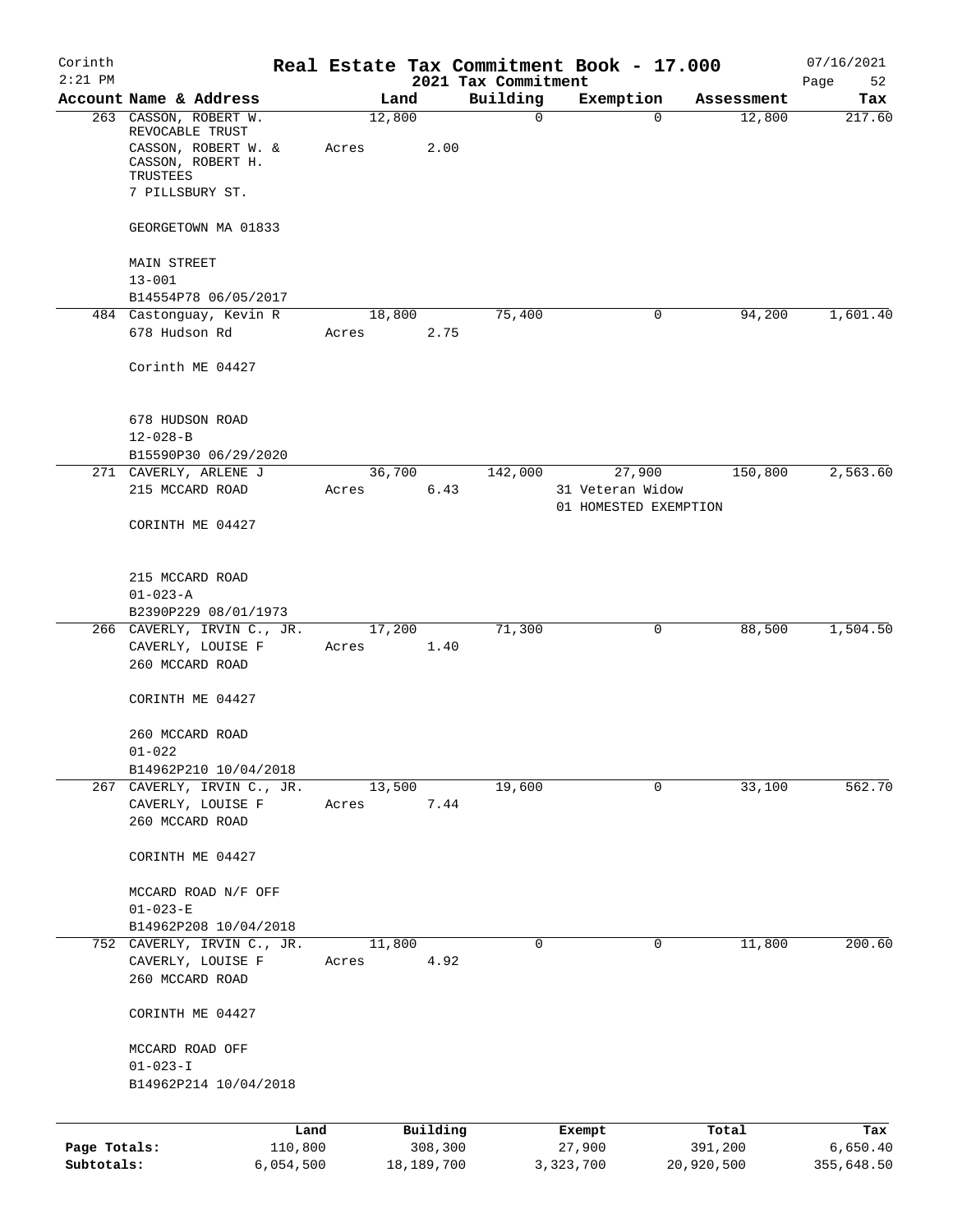| Corinth<br>$2:21$ PM |                                                                              |             |                     | 2021 Tax Commitment | Real Estate Tax Commitment Book - 17.000 |             | 07/16/2021<br>Page<br>53 |
|----------------------|------------------------------------------------------------------------------|-------------|---------------------|---------------------|------------------------------------------|-------------|--------------------------|
|                      | Account Name & Address                                                       |             | Land                | Building            | Exemption                                | Assessment  | Tax                      |
|                      | 548 CAVERLY, TIMOTHY P                                                       |             | 14,100              | $\overline{0}$      | $\Omega$                                 | 14,100      | 239.70                   |
|                      | CAVERLY, SUSAN A<br>220 MORGAN LN                                            | Acres       | 21.00               |                     |                                          |             |                          |
|                      | MILLINOCKET ME 04462                                                         |             |                     |                     |                                          |             |                          |
|                      | MCCARD ROAD                                                                  |             |                     |                     |                                          |             |                          |
|                      | $01 - 040$                                                                   |             |                     |                     |                                          |             |                          |
|                      | B10879P322 02/16/2007<br>274 CENTRAL MAINE FISH &                            |             | 17,100              | 6,800               | 0                                        | 23,900      | 406.30                   |
|                      | GAME INC.                                                                    |             |                     |                     |                                          |             |                          |
|                      | PO BOX 332                                                                   | Acres       | 27.00               |                     |                                          |             |                          |
|                      | CORINTH ME 04427                                                             |             |                     |                     |                                          |             |                          |
|                      | 389 MCCARD ROAD<br>$01 - 013$                                                |             |                     |                     |                                          |             |                          |
|                      | B4580P129                                                                    |             |                     |                     |                                          |             |                          |
|                      | 275 CENTRAL MAINE POWER                                                      |             | 81,800              | $\mathbf 0$         | $\mathbf 0$                              | 81,800      | 1,390.60                 |
|                      | C/O AVANGRID MANAGEMENT<br>COMPANY-LOCAL TAX<br>ONE CITY CENTER<br>5TH FLOOR |             |                     |                     |                                          |             |                          |
|                      | PORTLAND ME 04101                                                            |             |                     |                     |                                          |             |                          |
|                      |                                                                              |             |                     |                     |                                          |             |                          |
|                      | $P30-2$                                                                      |             |                     |                     |                                          |             | 0.00                     |
|                      | 2044 CENTRAL PENOBSCOT SOLID                                                 | Acres 18.96 | 34,700              |                     | 34,600<br>69,300<br>43 Municipal         | $\mathbf 0$ |                          |
|                      | WASTE FACILITY<br>PO BOX 405                                                 |             |                     |                     |                                          |             |                          |
|                      | CORINTH ME 04427                                                             |             |                     |                     |                                          |             |                          |
|                      | 117 MAIN STREET                                                              |             |                     |                     |                                          |             |                          |
|                      | $11 - 008 - C$                                                               |             |                     |                     |                                          |             |                          |
|                      | B5522P146 11/15/1998                                                         |             |                     |                     |                                          |             |                          |
|                      | 764 CHALKLEY, MATTHEW &<br>CHERYL LIVING TRUST                               |             | 36,100              | 136,800             | 22,500                                   | 150,400     | 2,556.80                 |
|                      | TRUSTEES, MATTHEW &<br>CHERYL CHALKLEY<br>230 MAIN ST                        | Acres 40.00 |                     |                     | 01 HOMESTED EXEMPTION                    |             |                          |
|                      | CORINTH ME 04427                                                             |             |                     |                     |                                          |             |                          |
|                      | 230 MAIN STREET<br>$11 - 021$                                                |             |                     |                     |                                          |             |                          |
|                      | B13098P256 02/22/2013                                                        |             |                     |                     |                                          |             |                          |
|                      | 846 CHAMBERS, GREGORY                                                        |             | 18,300              | 87,900              | 22,500                                   | 83,700      | 1,422.90                 |
|                      | 107 HUDSON ROAD                                                              | Acres       | 1.28                |                     | 01 HOMESTED EXEMPTION                    |             |                          |
|                      | CORINTH ME 04427                                                             |             |                     |                     |                                          |             |                          |
|                      | 107 HUDSON ROAD<br>$08 - 002 - 07$                                           |             |                     |                     |                                          |             |                          |
|                      | B12667P262 11/28/2011                                                        |             |                     |                     |                                          |             |                          |
|                      |                                                                              |             |                     |                     |                                          |             |                          |
|                      | Land                                                                         |             | Building<br>266,100 |                     | Exempt<br>114,300                        | Total       | Tax                      |
| Page Totals:         | 202,100                                                                      |             |                     |                     |                                          | 353,900     | 6,016.30                 |

**Subtotals:** 6,256,600 18,455,800 3,438,000 21,274,400 361,664.80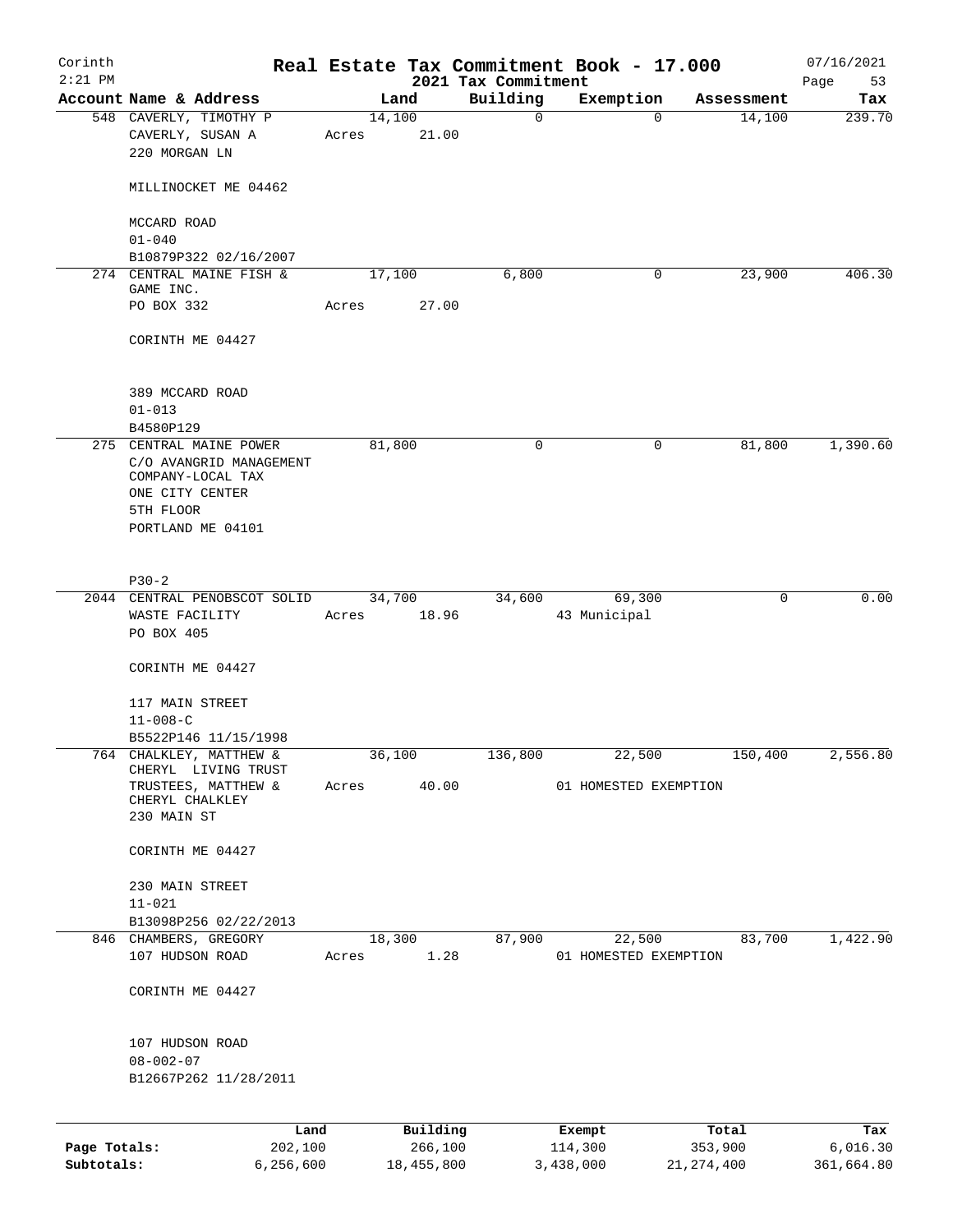| Corinth<br>$2:21$ PM |                                                               |       |                 | 2021 Tax Commitment | Real Estate Tax Commitment Book - 17.000 |            | 07/16/2021<br>Page<br>54 |
|----------------------|---------------------------------------------------------------|-------|-----------------|---------------------|------------------------------------------|------------|--------------------------|
|                      | Account Name & Address                                        |       | Land            | Building            | Exemption                                | Assessment | Tax                      |
|                      | 887 CHAMBERS, STEPHEN<br>CHAMBERS, CAROLYN<br>430 MAIN STREET | Acres | 14,000<br>30.04 | $\mathsf{O}$        | $\Omega$                                 | 14,000     | 238.00                   |
|                      | CORINTH ME 04427                                              |       |                 |                     |                                          |            |                          |
|                      | MEADOW ROAD                                                   |       |                 |                     |                                          |            |                          |
|                      | $09 - 014 - 05$                                               |       |                 |                     |                                          |            |                          |
|                      | B14552P326 07/17/2017<br>295 CHAMBERS, STEPHEN P              |       | 17,500          | 113,400             | 22,500                                   | 108,400    | 1,842.80                 |
|                      | CHAMBERS, CAROLYN D                                           | Acres | 0.93            |                     | 01 HOMESTED EXEMPTION                    |            |                          |
|                      | 430 MAIN STREET                                               |       |                 |                     |                                          |            |                          |
|                      | CORINTH ME 04427                                              |       |                 |                     |                                          |            |                          |
|                      | 430 MAIN STREET                                               |       |                 |                     |                                          |            |                          |
|                      | $13 - 013$                                                    |       |                 |                     |                                          |            |                          |
|                      | B8480P348                                                     |       |                 |                     |                                          |            |                          |
|                      | 178 CHANDLER, GARY SCOTT                                      |       | 16,700          | 74,800              | 22,500                                   | 69,000     | 1,173.00                 |
|                      | CHANDLER, MARGARET M<br>303 MADISON ROAD                      | Acres | 1.03            |                     | 01 HOMESTED EXEMPTION                    |            |                          |
|                      | NORRIDGEWOCK ME 04957                                         |       |                 |                     |                                          |            |                          |
|                      | 366 EXETER ROAD                                               |       |                 |                     |                                          |            |                          |
|                      | $07 - 010$                                                    |       |                 |                     |                                          |            |                          |
|                      | B12984P21 10/22/2012 B12984P21 10/22/2012                     |       |                 |                     |                                          |            |                          |
|                      | 951 CHAPMAN, DORIS A                                          |       | 25,500          | 112,600             | 22,500                                   | 115,600    | 1,965.20                 |
|                      | СНАРМАН, ТІМОТНҮ Ј<br>675 TATE ROAD                           | Acres | 8.17            |                     | 01 HOMESTED EXEMPTION                    |            |                          |
|                      | CORINTH ME 04427                                              |       |                 |                     |                                          |            |                          |
|                      | 675 TATE ROAD                                                 |       |                 |                     |                                          |            |                          |
|                      | $06 - 012 - E$                                                |       |                 |                     |                                          |            |                          |
|                      | B10531P235 07/13/2006                                         |       |                 |                     |                                          |            |                          |
|                      | 1806 CHAPMAN, DORIS A<br>CHAPMAN, TIMOTHY J<br>675 TATE ROAD  | Acres | 29,100<br>25.62 | $\Omega$            | $\mathbf 0$                              | 29,100     | 494.70                   |
|                      |                                                               |       |                 |                     |                                          |            |                          |
|                      | CORINTH ME 04427                                              |       |                 |                     |                                          |            |                          |
|                      | TATE ROAD                                                     |       |                 |                     |                                          |            |                          |
|                      | $06 - 012 - J$                                                |       |                 |                     |                                          |            |                          |
|                      | B10531P235 07/12/2006                                         |       |                 |                     |                                          |            |                          |
|                      | 1255 CHARLIE JR. INC.                                         |       | 28,600          | 131,000             | 0                                        | 159,600    | 2,713.20                 |
|                      | 1077 MAIN STREET                                              | Acres | 4.80            |                     |                                          |            |                          |
|                      | CORINTH ME 04427                                              |       |                 |                     |                                          |            |                          |
|                      | 1047 MAIN STREET                                              |       |                 |                     |                                          |            |                          |
|                      | $06 - 003$                                                    |       |                 |                     |                                          |            |                          |
|                      | B8071P337                                                     |       |                 |                     |                                          |            |                          |
|                      |                                                               |       |                 |                     |                                          |            |                          |
|                      |                                                               |       |                 |                     |                                          |            |                          |

|              | Land      | Building   | Exempt    | Total      | Tax        |
|--------------|-----------|------------|-----------|------------|------------|
| Page Totals: | 131,400   | 431,800    | 67,500    | 495,700    | 8,426.90   |
| Subtotals:   | 6,388,000 | 18,887,600 | 3,505,500 | 21,770,100 | 370,091.70 |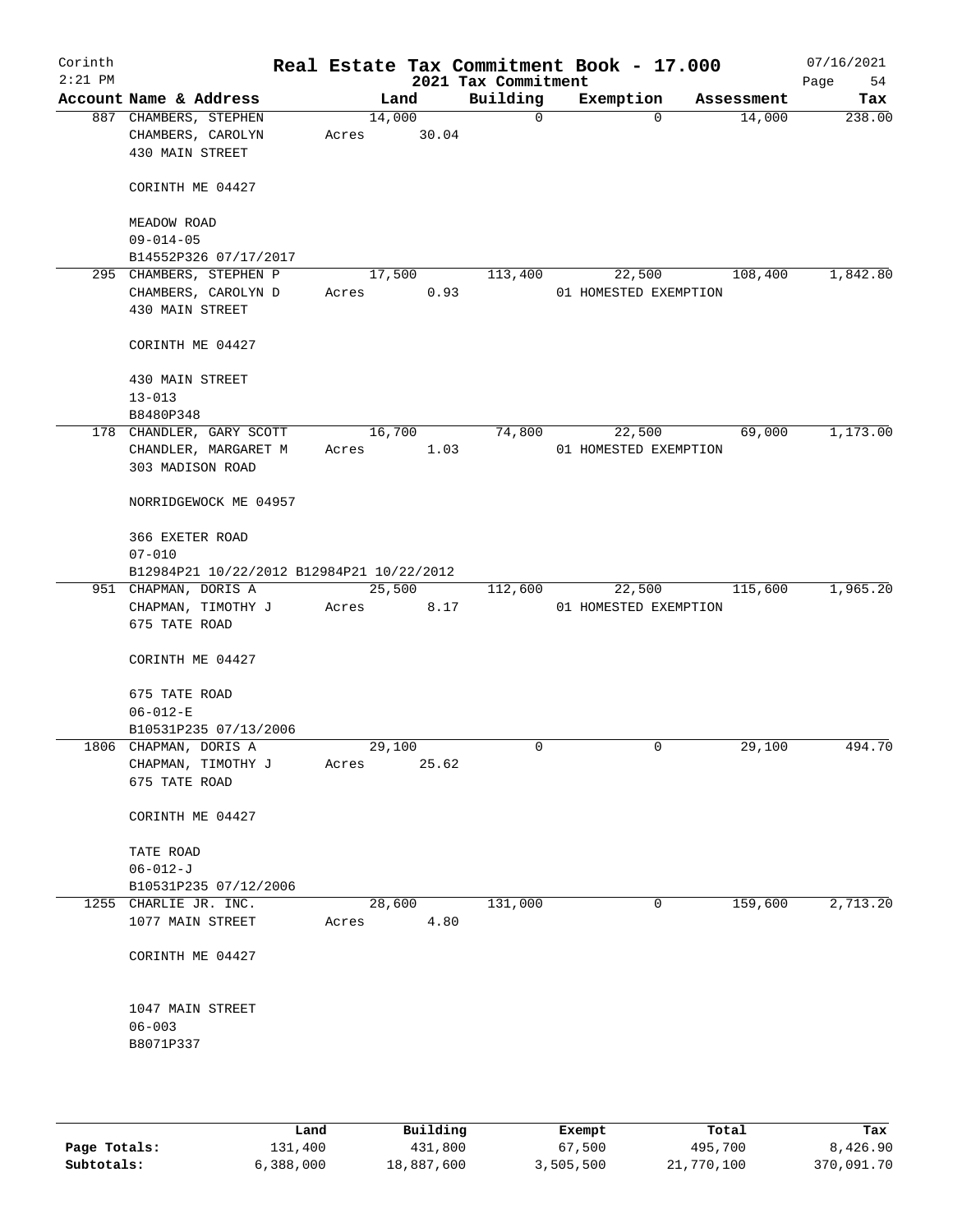| Corinth<br>$2:21$ PM |                                         |        |             | 2021 Tax Commitment | Real Estate Tax Commitment Book - 17.000 |             | 07/16/2021<br>55<br>Page |
|----------------------|-----------------------------------------|--------|-------------|---------------------|------------------------------------------|-------------|--------------------------|
|                      | Account Name & Address                  |        | Land        | Building            | Exemption                                | Assessment  | Tax                      |
|                      | 966 CHARTERS, ANNETTE                   | 25,400 |             | 38,900              | $\mathbf 0$                              | 64,300      | 1,093.10                 |
|                      | 1377 MAIN STREET                        | Acres  | 8.13        |                     |                                          |             |                          |
|                      |                                         |        |             |                     |                                          |             |                          |
|                      | CORINTH ME 04427                        |        |             |                     |                                          |             |                          |
|                      |                                         |        |             |                     |                                          |             |                          |
|                      | 1377 MAIN STREET                        |        |             |                     |                                          |             |                          |
|                      | $03 - 019 - A$<br>B12122P230 04/20/2010 |        |             |                     |                                          |             |                          |
|                      | 1898 CHASE, SCOTT                       | 14,200 |             | 0                   | 0                                        | 14,200      | 241.40                   |
|                      | 3758 BROADWAY                           | Acres  | 3.70        |                     |                                          |             |                          |
|                      | KENDUSKEAG ME 04450                     |        |             |                     |                                          |             |                          |
|                      |                                         |        |             |                     |                                          |             |                          |
|                      | HUDSON HILL ROAD                        |        |             |                     |                                          |             |                          |
|                      | $03 - 051 - A$                          |        |             |                     |                                          |             |                          |
|                      | B14235P41 08/03/2016                    |        |             |                     |                                          |             |                          |
|                      | 2011 CHASSE, SCOTT E                    |        | $\mathbf 0$ | 22,200              | 22,200                                   | $\mathbf 0$ | 0.00                     |
|                      | CHASSE, HEATHER M                       |        |             |                     | 01 HOMESTED EXEMPTION                    |             |                          |
|                      | 483 MCCARD RD                           |        |             |                     |                                          |             |                          |
|                      | CORINTH ME 04427                        |        |             |                     |                                          |             |                          |
|                      | 483 MCCARD ROAD                         |        |             |                     |                                          |             |                          |
|                      | $01 - 004 - 02 - E - 2H$                |        |             |                     |                                          |             |                          |
|                      | 1188 CHESLEY, GEORGE L                  | 11,700 |             | $\mathbf 0$         | $\mathbf 0$                              | 11,700      | 198.90                   |
|                      | CHESLEY, CHARLENE E                     | Acres  | 26.00       |                     |                                          |             |                          |
|                      | 252 EXETER RD                           |        |             |                     |                                          |             |                          |
|                      | CORINTH ME 04427                        |        |             |                     |                                          |             |                          |
|                      | POWER LINE N/F OFF                      |        |             |                     |                                          |             |                          |
|                      | $11 - 035$                              |        |             |                     |                                          |             |                          |
|                      | B12205P130 07/27/2010                   |        |             |                     |                                          |             |                          |
|                      | 288 CHESLEY, GEORGE L                   | 18,800 |             | 88,000              | 27,900                                   | 78,900      | 1,341.30                 |
|                      | CHESLEY, CHARLENE E                     | Acres  | 1.65        |                     | 01 HOMESTED EXEMPTION                    |             |                          |
|                      | 252 EXETER RD                           |        |             |                     | 22 Veteran                               |             |                          |
|                      | CORINTH ME 04427                        |        |             |                     |                                          |             |                          |
|                      | 252 EXETER ROAD                         |        |             |                     |                                          |             |                          |
|                      | $07 - 045$                              |        |             |                     |                                          |             |                          |
|                      | B2112P501<br>1003 CHESLEY, GEORGE L &   | 25,600 |             | 63,500              | 0                                        | 89,100      | 1,514.70                 |
|                      | CHARLENE E JT                           |        |             |                     |                                          |             |                          |
|                      | 252 EXETER ROAD                         | Acres  | 0.50        |                     |                                          |             |                          |
|                      |                                         |        |             |                     |                                          |             |                          |
|                      | CORINTH ME 04427                        |        |             |                     |                                          |             |                          |
|                      | 357 EXETER ROAD                         |        |             |                     |                                          |             |                          |
|                      | $07 - 011$                              |        |             |                     |                                          |             |                          |
|                      | B15778P67 10/28/2020                    |        |             |                     |                                          |             |                          |
|                      |                                         |        |             |                     |                                          |             |                          |
|                      |                                         |        |             |                     |                                          |             |                          |
|                      |                                         |        |             |                     |                                          |             |                          |

|              | Land      | Building   | Exempt    | Total      | Tax        |
|--------------|-----------|------------|-----------|------------|------------|
| Page Totals: | 95,700    | 212,600    | 50,100    | 258,200    | 4,389.40   |
| Subtotals:   | 6,483,700 | 19,100,200 | 3,555,600 | 22,028,300 | 374,481.10 |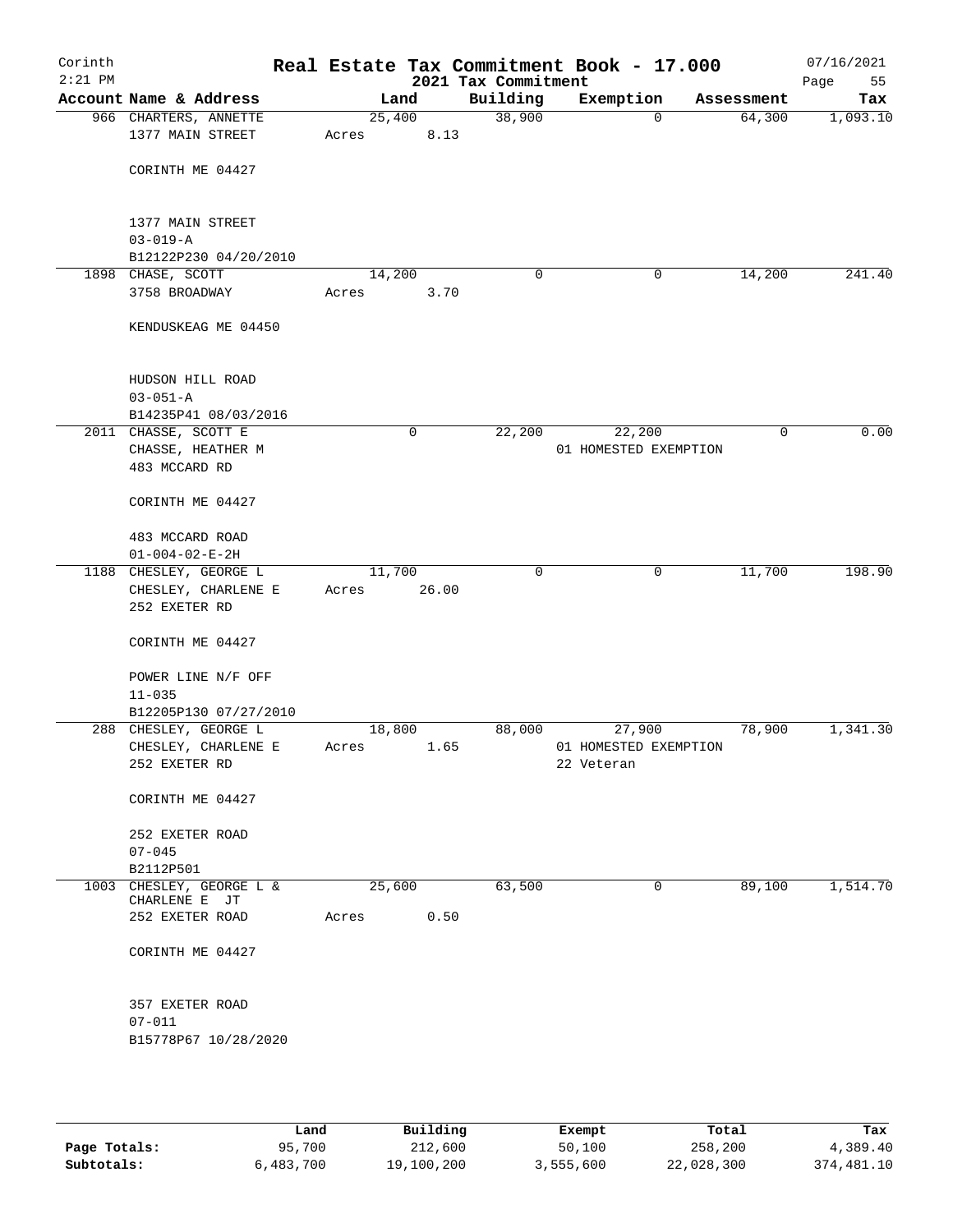| Account Name & Address<br>Building<br>Exemption<br>Land<br>Assessment<br>28,300<br>13,900<br>22,500<br>19,700<br>289 CHESLEY, SHEILA M<br>PO BOX 72<br>0.48<br>01 HOMESTED EXEMPTION<br>Acres<br>CORINTH ME 04427<br>266 MAIN STREET<br>$16 - 013$<br>B11872P296 07/31/2009<br>1436 CHESLEY, TIMOTHY S<br>77,900<br>72,100<br>16,700<br>22,500<br>26 MORISON AVE<br>0.52<br>Acres<br>01 HOMESTED EXEMPTION<br>CORINTH ME 04427<br>26 MORISON AVENUE<br>$16 - 018$<br>B10649P1 09/27/2006<br>18,000<br>73,600<br>0<br>91,600<br>1130 CHOINIERE, JUSTIN R<br>20 HAYMAN DRIVE<br>Acres<br>1.00<br>CORINTH ME 04427<br>20 HAYMAN DRIVE<br>$05 - 042 - 05$<br>B14994P154 09/26/2018<br>873 CHUBBUCK, CHAD W<br>31,200<br>0<br>51,700<br>20,500<br>PO BOX 263<br>Acres 48.50<br>CORINTH ME 04427<br>101 RABBIT PATH<br>$06 - 041$<br>B15278P320 09/10/2019<br>900 CHURCHILL, DAVID O<br>39,800<br>74,400<br>22,500<br>91,700<br>43 EXETER RD<br>5.00<br>Acres<br>01 HOMESTED EXEMPTION<br>CORINTH ME 04427<br>43 EXETER ROAD<br>$14 - 026$<br>B11271P127 01/11/2008 B9705P91 01/07/1991<br>38,100<br>22,500<br>126,600<br>2,152.20<br>1690 CIOFFI, JOHN P<br>111,000<br>50.24<br>CIOFFI, AMY B<br>01 HOMESTED EXEMPTION<br>Acres<br>655 HUDSON RD<br>CORINTH ME 04427<br>655 HUDSON ROAD<br>$12 - 038$<br>B7365P292 | Corinth<br>$2:21$ PM |  | 2021 Tax Commitment | Real Estate Tax Commitment Book - 17.000 | 07/16/2021<br>56<br>Page |
|---------------------------------------------------------------------------------------------------------------------------------------------------------------------------------------------------------------------------------------------------------------------------------------------------------------------------------------------------------------------------------------------------------------------------------------------------------------------------------------------------------------------------------------------------------------------------------------------------------------------------------------------------------------------------------------------------------------------------------------------------------------------------------------------------------------------------------------------------------------------------------------------------------------------------------------------------------------------------------------------------------------------------------------------------------------------------------------------------------------------------------------------------------------------------------------------------------------------------------------------------------------------------------------------------------------|----------------------|--|---------------------|------------------------------------------|--------------------------|
|                                                                                                                                                                                                                                                                                                                                                                                                                                                                                                                                                                                                                                                                                                                                                                                                                                                                                                                                                                                                                                                                                                                                                                                                                                                                                                               |                      |  |                     |                                          | Tax                      |
|                                                                                                                                                                                                                                                                                                                                                                                                                                                                                                                                                                                                                                                                                                                                                                                                                                                                                                                                                                                                                                                                                                                                                                                                                                                                                                               |                      |  |                     |                                          | 334.90                   |
|                                                                                                                                                                                                                                                                                                                                                                                                                                                                                                                                                                                                                                                                                                                                                                                                                                                                                                                                                                                                                                                                                                                                                                                                                                                                                                               |                      |  |                     |                                          |                          |
|                                                                                                                                                                                                                                                                                                                                                                                                                                                                                                                                                                                                                                                                                                                                                                                                                                                                                                                                                                                                                                                                                                                                                                                                                                                                                                               |                      |  |                     |                                          |                          |
|                                                                                                                                                                                                                                                                                                                                                                                                                                                                                                                                                                                                                                                                                                                                                                                                                                                                                                                                                                                                                                                                                                                                                                                                                                                                                                               |                      |  |                     |                                          |                          |
|                                                                                                                                                                                                                                                                                                                                                                                                                                                                                                                                                                                                                                                                                                                                                                                                                                                                                                                                                                                                                                                                                                                                                                                                                                                                                                               |                      |  |                     |                                          |                          |
|                                                                                                                                                                                                                                                                                                                                                                                                                                                                                                                                                                                                                                                                                                                                                                                                                                                                                                                                                                                                                                                                                                                                                                                                                                                                                                               |                      |  |                     |                                          |                          |
|                                                                                                                                                                                                                                                                                                                                                                                                                                                                                                                                                                                                                                                                                                                                                                                                                                                                                                                                                                                                                                                                                                                                                                                                                                                                                                               |                      |  |                     |                                          | 1,225.70                 |
|                                                                                                                                                                                                                                                                                                                                                                                                                                                                                                                                                                                                                                                                                                                                                                                                                                                                                                                                                                                                                                                                                                                                                                                                                                                                                                               |                      |  |                     |                                          |                          |
|                                                                                                                                                                                                                                                                                                                                                                                                                                                                                                                                                                                                                                                                                                                                                                                                                                                                                                                                                                                                                                                                                                                                                                                                                                                                                                               |                      |  |                     |                                          |                          |
|                                                                                                                                                                                                                                                                                                                                                                                                                                                                                                                                                                                                                                                                                                                                                                                                                                                                                                                                                                                                                                                                                                                                                                                                                                                                                                               |                      |  |                     |                                          |                          |
|                                                                                                                                                                                                                                                                                                                                                                                                                                                                                                                                                                                                                                                                                                                                                                                                                                                                                                                                                                                                                                                                                                                                                                                                                                                                                                               |                      |  |                     |                                          |                          |
|                                                                                                                                                                                                                                                                                                                                                                                                                                                                                                                                                                                                                                                                                                                                                                                                                                                                                                                                                                                                                                                                                                                                                                                                                                                                                                               |                      |  |                     |                                          |                          |
|                                                                                                                                                                                                                                                                                                                                                                                                                                                                                                                                                                                                                                                                                                                                                                                                                                                                                                                                                                                                                                                                                                                                                                                                                                                                                                               |                      |  |                     |                                          | 1,557.20                 |
|                                                                                                                                                                                                                                                                                                                                                                                                                                                                                                                                                                                                                                                                                                                                                                                                                                                                                                                                                                                                                                                                                                                                                                                                                                                                                                               |                      |  |                     |                                          |                          |
|                                                                                                                                                                                                                                                                                                                                                                                                                                                                                                                                                                                                                                                                                                                                                                                                                                                                                                                                                                                                                                                                                                                                                                                                                                                                                                               |                      |  |                     |                                          |                          |
|                                                                                                                                                                                                                                                                                                                                                                                                                                                                                                                                                                                                                                                                                                                                                                                                                                                                                                                                                                                                                                                                                                                                                                                                                                                                                                               |                      |  |                     |                                          |                          |
|                                                                                                                                                                                                                                                                                                                                                                                                                                                                                                                                                                                                                                                                                                                                                                                                                                                                                                                                                                                                                                                                                                                                                                                                                                                                                                               |                      |  |                     |                                          |                          |
|                                                                                                                                                                                                                                                                                                                                                                                                                                                                                                                                                                                                                                                                                                                                                                                                                                                                                                                                                                                                                                                                                                                                                                                                                                                                                                               |                      |  |                     |                                          |                          |
|                                                                                                                                                                                                                                                                                                                                                                                                                                                                                                                                                                                                                                                                                                                                                                                                                                                                                                                                                                                                                                                                                                                                                                                                                                                                                                               |                      |  |                     |                                          | 878.90                   |
|                                                                                                                                                                                                                                                                                                                                                                                                                                                                                                                                                                                                                                                                                                                                                                                                                                                                                                                                                                                                                                                                                                                                                                                                                                                                                                               |                      |  |                     |                                          |                          |
|                                                                                                                                                                                                                                                                                                                                                                                                                                                                                                                                                                                                                                                                                                                                                                                                                                                                                                                                                                                                                                                                                                                                                                                                                                                                                                               |                      |  |                     |                                          |                          |
|                                                                                                                                                                                                                                                                                                                                                                                                                                                                                                                                                                                                                                                                                                                                                                                                                                                                                                                                                                                                                                                                                                                                                                                                                                                                                                               |                      |  |                     |                                          |                          |
|                                                                                                                                                                                                                                                                                                                                                                                                                                                                                                                                                                                                                                                                                                                                                                                                                                                                                                                                                                                                                                                                                                                                                                                                                                                                                                               |                      |  |                     |                                          |                          |
|                                                                                                                                                                                                                                                                                                                                                                                                                                                                                                                                                                                                                                                                                                                                                                                                                                                                                                                                                                                                                                                                                                                                                                                                                                                                                                               |                      |  |                     |                                          |                          |
|                                                                                                                                                                                                                                                                                                                                                                                                                                                                                                                                                                                                                                                                                                                                                                                                                                                                                                                                                                                                                                                                                                                                                                                                                                                                                                               |                      |  |                     |                                          | 1,558.90                 |
|                                                                                                                                                                                                                                                                                                                                                                                                                                                                                                                                                                                                                                                                                                                                                                                                                                                                                                                                                                                                                                                                                                                                                                                                                                                                                                               |                      |  |                     |                                          |                          |
|                                                                                                                                                                                                                                                                                                                                                                                                                                                                                                                                                                                                                                                                                                                                                                                                                                                                                                                                                                                                                                                                                                                                                                                                                                                                                                               |                      |  |                     |                                          |                          |
|                                                                                                                                                                                                                                                                                                                                                                                                                                                                                                                                                                                                                                                                                                                                                                                                                                                                                                                                                                                                                                                                                                                                                                                                                                                                                                               |                      |  |                     |                                          |                          |
|                                                                                                                                                                                                                                                                                                                                                                                                                                                                                                                                                                                                                                                                                                                                                                                                                                                                                                                                                                                                                                                                                                                                                                                                                                                                                                               |                      |  |                     |                                          |                          |
|                                                                                                                                                                                                                                                                                                                                                                                                                                                                                                                                                                                                                                                                                                                                                                                                                                                                                                                                                                                                                                                                                                                                                                                                                                                                                                               |                      |  |                     |                                          |                          |
|                                                                                                                                                                                                                                                                                                                                                                                                                                                                                                                                                                                                                                                                                                                                                                                                                                                                                                                                                                                                                                                                                                                                                                                                                                                                                                               |                      |  |                     |                                          |                          |
|                                                                                                                                                                                                                                                                                                                                                                                                                                                                                                                                                                                                                                                                                                                                                                                                                                                                                                                                                                                                                                                                                                                                                                                                                                                                                                               |                      |  |                     |                                          |                          |
|                                                                                                                                                                                                                                                                                                                                                                                                                                                                                                                                                                                                                                                                                                                                                                                                                                                                                                                                                                                                                                                                                                                                                                                                                                                                                                               |                      |  |                     |                                          |                          |
|                                                                                                                                                                                                                                                                                                                                                                                                                                                                                                                                                                                                                                                                                                                                                                                                                                                                                                                                                                                                                                                                                                                                                                                                                                                                                                               |                      |  |                     |                                          |                          |
|                                                                                                                                                                                                                                                                                                                                                                                                                                                                                                                                                                                                                                                                                                                                                                                                                                                                                                                                                                                                                                                                                                                                                                                                                                                                                                               |                      |  |                     |                                          |                          |
|                                                                                                                                                                                                                                                                                                                                                                                                                                                                                                                                                                                                                                                                                                                                                                                                                                                                                                                                                                                                                                                                                                                                                                                                                                                                                                               |                      |  |                     |                                          |                          |
|                                                                                                                                                                                                                                                                                                                                                                                                                                                                                                                                                                                                                                                                                                                                                                                                                                                                                                                                                                                                                                                                                                                                                                                                                                                                                                               |                      |  |                     |                                          |                          |
|                                                                                                                                                                                                                                                                                                                                                                                                                                                                                                                                                                                                                                                                                                                                                                                                                                                                                                                                                                                                                                                                                                                                                                                                                                                                                                               |                      |  |                     |                                          |                          |

|              | Land      | Building   | Exempt    | Total      | Tax        |
|--------------|-----------|------------|-----------|------------|------------|
| Page Totals: | 147.000   | 396,400    | 90,000    | 453,400    | 7,707.80   |
| Subtotals:   | 6,630,700 | 19,496,600 | 3,645,600 | 22,481,700 | 382,188.90 |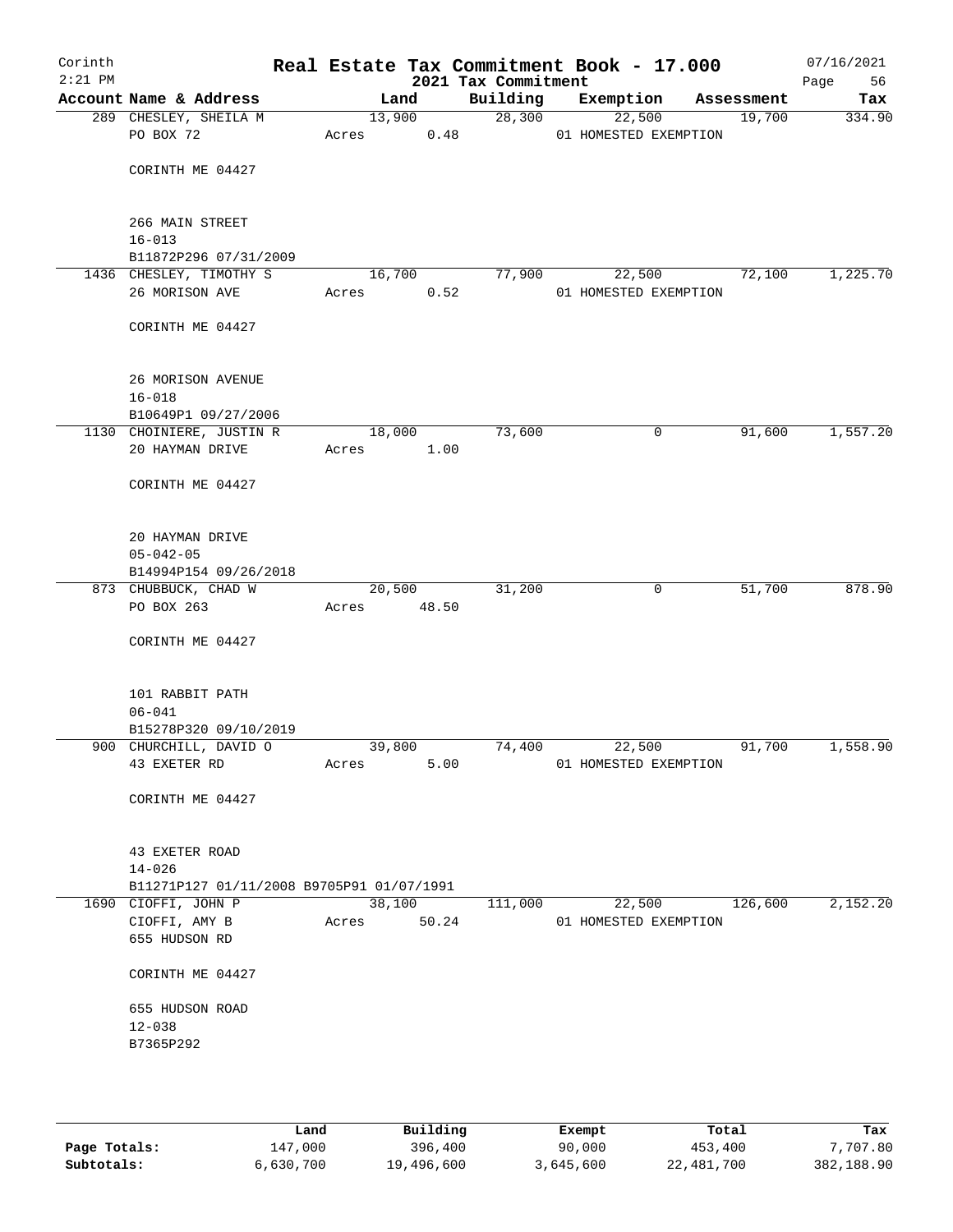| Corinth<br>$2:21$ PM |                                         |       |        |                | Real Estate Tax Commitment Book - 17.000<br>2021 Tax Commitment |   |            |                       |                      | 07/16/2021<br>57<br>Page |
|----------------------|-----------------------------------------|-------|--------|----------------|-----------------------------------------------------------------|---|------------|-----------------------|----------------------|--------------------------|
|                      | Account Name & Address                  |       | Land   |                | Building                                                        |   | Exemption  |                       | Assessment           | Tax                      |
|                      | 1897 CLAIR, DILLON R                    |       |        | 26,500         | 204,500                                                         |   |            | 22,500                | $\overline{208,500}$ | 3,544.50                 |
|                      | 220 FOREST AVE                          | Acres |        | 8.99           |                                                                 |   |            | 01 HOMESTED EXEMPTION |                      |                          |
|                      |                                         |       |        |                |                                                                 |   |            |                       |                      |                          |
|                      | ORONO ME 04453                          |       |        |                |                                                                 |   |            |                       |                      |                          |
|                      |                                         |       |        |                |                                                                 |   |            |                       |                      |                          |
|                      | 17 FARM POND RD                         |       |        |                |                                                                 |   |            |                       |                      |                          |
|                      | $03 - 051 - 01$                         |       |        |                |                                                                 |   |            |                       |                      |                          |
|                      | B13839P108 05/18/2015                   |       |        |                |                                                                 |   |            |                       |                      |                          |
|                      | 296 CLARK, DIANA L<br>449 BLACK ROAD    | Acres |        | 22,500<br>5.74 | 56,900                                                          |   | 22,500     |                       | 56,900               | 967.30                   |
|                      |                                         |       |        |                |                                                                 |   |            | 01 HOMESTED EXEMPTION |                      |                          |
|                      | CORINTH ME 04427                        |       |        |                |                                                                 |   |            |                       |                      |                          |
|                      |                                         |       |        |                |                                                                 |   |            |                       |                      |                          |
|                      | 449 BLACK RD                            |       |        |                |                                                                 |   |            |                       |                      |                          |
|                      | $02 - 032 - B$                          |       |        |                |                                                                 |   |            |                       |                      |                          |
|                      | B4177P38                                |       |        |                |                                                                 |   |            |                       |                      |                          |
|                      | 299 CLARK, MERLAND E., JR.              |       |        | 20,500         | 100,300                                                         |   | 27,900     |                       | 92,900               | 1,579.30                 |
|                      | 105 EXETER ROAD                         | Acres |        | 2.96           |                                                                 |   |            | 01 HOMESTED EXEMPTION |                      |                          |
|                      | CORINTH ME 04427                        |       |        |                |                                                                 |   | 22 Veteran |                       |                      |                          |
|                      |                                         |       |        |                |                                                                 |   |            |                       |                      |                          |
|                      |                                         |       |        |                |                                                                 |   |            |                       |                      |                          |
|                      | 105 EXETER ROAD                         |       |        |                |                                                                 |   |            |                       |                      |                          |
|                      | $14 - 027 - 05$                         |       |        |                |                                                                 |   |            |                       |                      |                          |
|                      | B4137P290 11/18/1987                    |       |        |                |                                                                 |   |            |                       |                      |                          |
|                      | 272 CLARK, NATHAN D                     |       |        | 7,900          | 16,300                                                          |   |            | $\mathsf{O}$          | 24,200               | 411.40                   |
|                      | CLARK, TONIA M<br>89 CALLS HILL RD      | Acres |        | 7.19           |                                                                 |   |            |                       |                      |                          |
|                      |                                         |       |        |                |                                                                 |   |            |                       |                      |                          |
|                      | DRESDEN ME 04342                        |       |        |                |                                                                 |   |            |                       |                      |                          |
|                      |                                         |       |        |                |                                                                 |   |            |                       |                      |                          |
|                      | MCCARD ROAD                             |       |        |                |                                                                 |   |            |                       |                      |                          |
|                      | $01 - 023 - C$<br>B12091P340 03/15/2010 |       |        |                |                                                                 |   |            |                       |                      |                          |
|                      | 2002 CLARK, NATHAN D                    |       | 5,200  |                |                                                                 | 0 |            | 0                     | 5,200                | 88.40                    |
|                      | CLARK, TONIA M                          | Acres |        | 2.56           |                                                                 |   |            |                       |                      |                          |
|                      | 89 CALLS HILL RD                        |       |        |                |                                                                 |   |            |                       |                      |                          |
|                      |                                         |       |        |                |                                                                 |   |            |                       |                      |                          |
|                      | DRESDEN ME 04342                        |       |        |                |                                                                 |   |            |                       |                      |                          |
|                      | MCCARD ROAD OFF                         |       |        |                |                                                                 |   |            |                       |                      |                          |
|                      | $01 - 023 - E - 1$                      |       |        |                |                                                                 |   |            |                       |                      |                          |
|                      | B12091P338 04/02/2010                   |       |        |                |                                                                 |   |            |                       |                      |                          |
|                      | 198 CLARK, NATHAN D. &<br>TONIA M.      |       | 23,200 |                |                                                                 | 0 |            | 0                     | 23,200               | 394.40                   |
|                      | PIERCE, HARRY S                         | Acres |        | 17.90          |                                                                 |   |            |                       |                      |                          |
|                      | 89 CALL HILL RD                         |       |        |                |                                                                 |   |            |                       |                      |                          |
|                      | DRESDEN ME 04342                        |       |        |                |                                                                 |   |            |                       |                      |                          |
|                      | MCCARD ROAD                             |       |        |                |                                                                 |   |            |                       |                      |                          |
|                      | $01 - 023 - B$                          |       |        |                |                                                                 |   |            |                       |                      |                          |
|                      | B12562P282 08/15/2011                   |       |        |                |                                                                 |   |            |                       |                      |                          |
|                      |                                         |       |        |                |                                                                 |   |            |                       |                      |                          |
|                      |                                         |       |        |                |                                                                 |   |            |                       |                      |                          |
|                      |                                         |       |        |                |                                                                 |   |            |                       |                      |                          |

|              | Land      | Building   | Exempt    | Total      | Tax          |
|--------------|-----------|------------|-----------|------------|--------------|
| Page Totals: | 105,800   | 378,000    | 72,900    | 410,900    | 6,985.30     |
| Subtotals:   | 6,736,500 | 19,874,600 | 3,718,500 | 22,892,600 | 389, 174. 20 |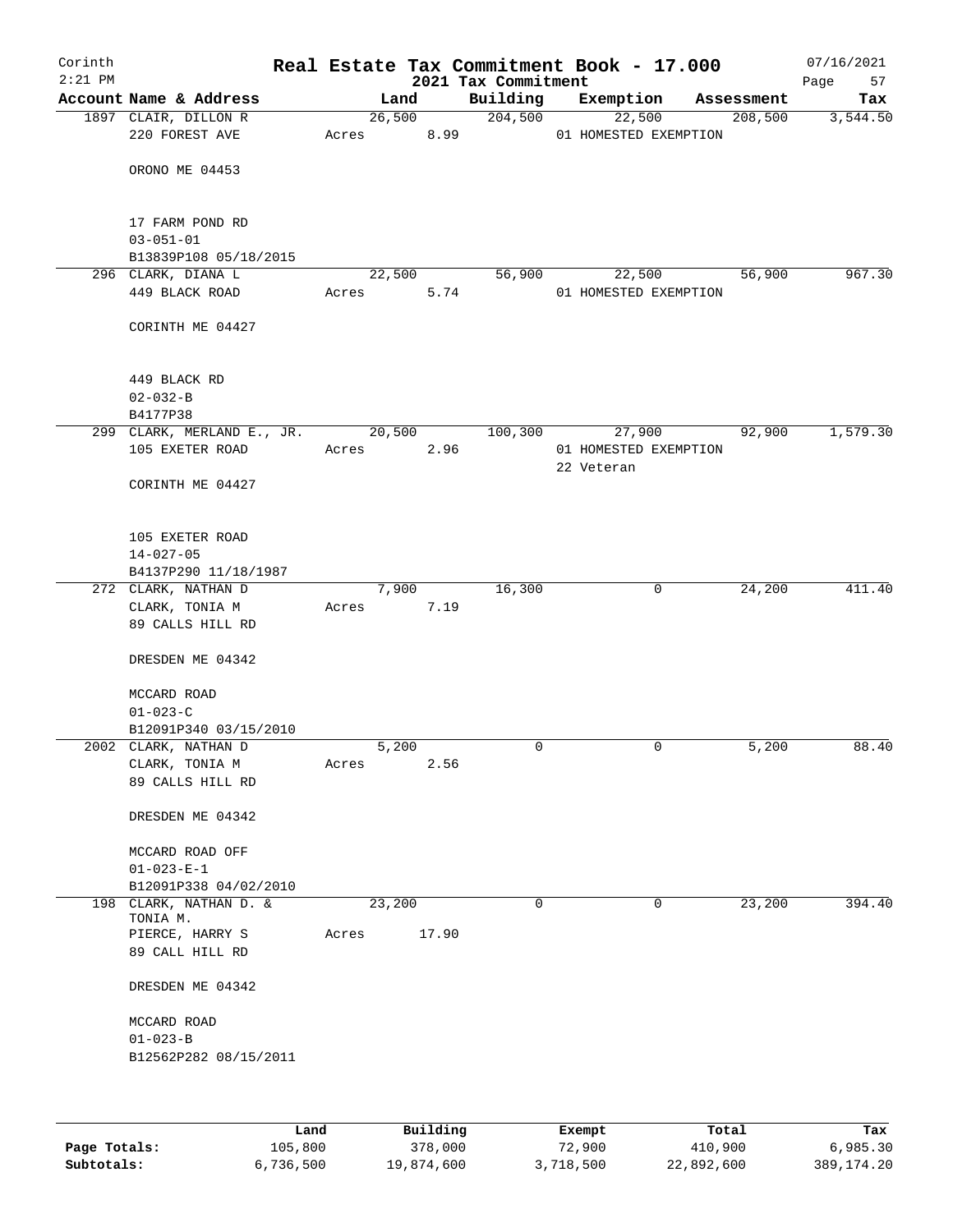| Corinth<br>$2:21$ PM |                                     |       |            | 2021 Tax Commitment | Real Estate Tax Commitment Book - 17.000 |            | 07/16/2021<br>Page<br>58 |
|----------------------|-------------------------------------|-------|------------|---------------------|------------------------------------------|------------|--------------------------|
|                      | Account Name & Address              |       | Land       | Building            | Exemption                                | Assessment | Tax                      |
|                      | 1048 CLARK, NATHAN D. &<br>TONIA M. |       | 34,800     | 81,400              | $\Omega$                                 | 116,200    | 1,975.40                 |
|                      | PIERCE, HARRY S                     | Acres | 33.31      |                     |                                          |            |                          |
|                      | 89 CALLS HILL RD                    |       |            |                     |                                          |            |                          |
|                      | DRESDEN ME 04342                    |       |            |                     |                                          |            |                          |
|                      | 175 MCCARD ROAD                     |       |            |                     |                                          |            |                          |
|                      | $01 - 023 - D$                      |       |            |                     |                                          |            |                          |
|                      | B12562P282 08/15/2011               |       |            |                     |                                          |            |                          |
|                      | 300 CLARK, RAMONA                   |       | 25,400     | 79,200              | 22,500                                   | 82,100     | 1,395.70                 |
|                      | CLARK, RODNEY C<br>486 GRANT RD     | Acres | 10.00      |                     | 01 HOMESTED EXEMPTION                    |            |                          |
|                      | CORINTH ME 04427                    |       |            |                     |                                          |            |                          |
|                      | 486 GRANT ROAD<br>$02 - 055 - 07$   |       |            |                     |                                          |            |                          |
|                      | B4120P365                           |       |            |                     |                                          |            |                          |
|                      | 301 CLARK, STANLEY C                |       | 25,800     | 96,300              | 27,900                                   | 94,200     | 1,601.40                 |
|                      | 382 BLACK RD                        | Acres | 13.00      |                     | 22 Veteran                               |            |                          |
|                      |                                     |       |            |                     | 01 HOMESTED EXEMPTION                    |            |                          |
|                      | CORINTH ME 04427                    |       |            |                     |                                          |            |                          |
|                      | 382 BLACK RD                        |       |            |                     |                                          |            |                          |
|                      | $02 - 029 - A$                      |       |            |                     |                                          |            |                          |
|                      | B4537P148 10/06/1989                |       |            |                     |                                          |            |                          |
|                      | 28 CLARK, STANLEY C                 |       | 15,300     | 0                   | 0                                        | 15,300     | 260.10                   |
|                      | 382 BLACK RD                        | Acres | 5.10       |                     |                                          |            |                          |
|                      | CORINTH ME 04427                    |       |            |                     |                                          |            |                          |
|                      | BLACK RD                            |       |            |                     |                                          |            |                          |
|                      | $02 - 029 - B$                      |       |            |                     |                                          |            |                          |
|                      | B11106P70 08/28/2007                |       |            |                     |                                          |            |                          |
|                      | 1555 CLEMENT, BRIAN W               |       | 20,900     | 120,900             | 22,500                                   | 119,300    | 2,028.10                 |
|                      | CLEMENT, TANYA L<br>63 HAYMAN DR    | Acres | 3.32       |                     | 01 HOMESTED EXEMPTION                    |            |                          |
|                      | CORINTH ME 04427                    |       |            |                     |                                          |            |                          |
|                      | 63 HAYMAN DRIVE<br>$05 - 042 - 14$  |       |            |                     |                                          |            |                          |
|                      | B12823P72 04/27/2012                |       |            |                     |                                          |            |                          |
|                      | 418 CLEMENT, BRIAN W., JR.          |       | 18,400     | 55,400              | 22,500                                   | 51,300     | 872.10                   |
|                      | 828 MAIN ST                         |       | Acres 1.36 |                     | 01 HOMESTED EXEMPTION                    |            |                          |
|                      | CORINTH ME 04427                    |       |            |                     |                                          |            |                          |
|                      | 828 MAIN STREET                     |       |            |                     |                                          |            |                          |
|                      | $05 - 041 - C$                      |       |            |                     |                                          |            |                          |
|                      | B12813P10 05/08/2012                |       |            |                     |                                          |            |                          |
|                      |                                     |       |            |                     |                                          |            |                          |

|              | Land      | Building   | Exempt    | Total      | Tax        |
|--------------|-----------|------------|-----------|------------|------------|
| Page Totals: | 140,600   | 433,200    | 95,400    | 478,400    | 8,132.80   |
| Subtotals:   | 6,877,100 | 20,307,800 | 3,813,900 | 23,371,000 | 397,307.00 |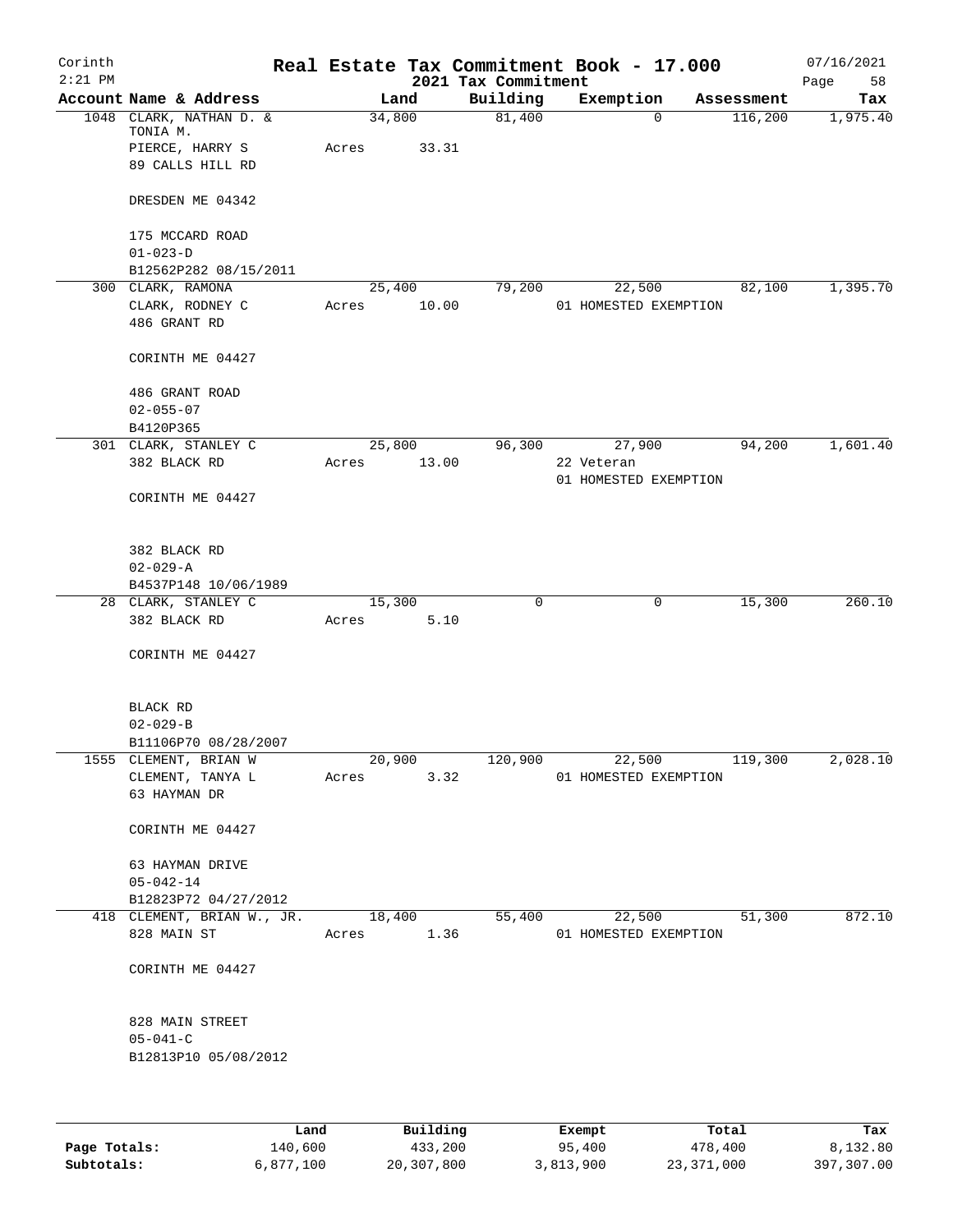| Corinth<br>$2:21$ PM |                                                                        |                 |                | Real Estate Tax Commitment Book - 17.000<br>2021 Tax Commitment |                                           |            | 07/16/2021<br>59<br>Page |
|----------------------|------------------------------------------------------------------------|-----------------|----------------|-----------------------------------------------------------------|-------------------------------------------|------------|--------------------------|
|                      | Account Name & Address                                                 |                 | Land           | Building                                                        | Exemption                                 | Assessment | Tax                      |
|                      | 284 CLEMENT, FAUSTINE BESS<br>38 HAYMAN DR                             | Acres           | 19,300<br>2.02 | 58,900                                                          | $\Omega$                                  | 78,200     | 1,329.40                 |
|                      | CORINTH ME 04427                                                       |                 |                |                                                                 |                                           |            |                          |
|                      | <b>48 HAYMAN DRIVE</b><br>$05 - 042 - 13$                              |                 |                |                                                                 |                                           |            |                          |
|                      | B6551P322                                                              |                 |                |                                                                 |                                           |            |                          |
|                      | 1913 CLEMENT, FAUSTINE BESS<br>PELKEY, BILLIE-JO                       | 19,800<br>Acres | 2.42           | 44,600                                                          | 22,500<br>01 HOMESTED EXEMPTION           | 41,900     | 712.30                   |
|                      | 38 HAYMAN DR                                                           |                 |                |                                                                 |                                           |            |                          |
|                      | CORINTH ME 04427                                                       |                 |                |                                                                 |                                           |            |                          |
|                      | 40 HAYMAN DRIVE<br>$05 - 042 - 11 - A$                                 |                 |                |                                                                 |                                           |            |                          |
|                      | B12424P100 03/14/2011                                                  |                 |                |                                                                 |                                           |            |                          |
|                      | 306 CLEMENT, JEAN M                                                    |                 | 28,400         | 41,100                                                          | 27,900                                    | 41,600     | 707.20                   |
|                      | 32 HAYMAN DR                                                           | Acres           | 13.84          |                                                                 | 31 Veteran Widow<br>01 HOMESTED EXEMPTION |            |                          |
|                      | CORINTH ME 04427                                                       |                 |                |                                                                 |                                           |            |                          |
|                      | 32 HAYMAN DRIVE<br>$05 - 042$                                          |                 |                |                                                                 |                                           |            |                          |
|                      | B15628P171 07/27/2020 B4319P290                                        |                 |                |                                                                 |                                           |            |                          |
|                      | 308 CLEMENT, NATHAN N., JR.                                            |                 | 19,200         | 61,900                                                          | 22,500                                    | 58,600     | 996.20                   |
|                      | CLEMENT, FAUSTINE B<br>38 HAYMAN DRIVE                                 | Acres           | 2.00           |                                                                 | 01 HOMESTED EXEMPTION                     |            |                          |
|                      | CORINTH ME 04427                                                       |                 |                |                                                                 |                                           |            |                          |
|                      | 38 HAYMAN DRIVE<br>$05 - 042 - 11$                                     |                 |                |                                                                 |                                           |            |                          |
|                      | B12424P103 03/14/2011                                                  |                 |                |                                                                 |                                           |            |                          |
|                      | 1604 CLEMENT, NATHAN N., JR.<br>CLEMENT, FAUSTINE B<br>38 HAYMAN DRIVE | 19,400<br>Acres | 2.09           | 51,900                                                          | $\mathbf 0$                               | 71,300     | 1,212.10                 |
|                      | CORINTH ME 04427                                                       |                 |                |                                                                 |                                           |            |                          |
|                      | 42 HAYMAN DRIVE                                                        |                 |                |                                                                 |                                           |            |                          |
|                      | $05 - 042 - 15$                                                        |                 |                |                                                                 |                                           |            |                          |
|                      | B7045P19                                                               |                 |                |                                                                 |                                           |            |                          |
|                      | 309 CLEMENT, RICKY LEE, SR.                                            | 18,100          |                | 44,800                                                          | 22,500                                    | 40,400     | 686.80                   |
|                      | CLEMENT, JEANNE ANNE<br>33 HAYMAN DR                                   | Acres           | 1.08           |                                                                 | 01 HOMESTED EXEMPTION                     |            |                          |
|                      | CORINTH ME 04427                                                       |                 |                |                                                                 |                                           |            |                          |
|                      | 33 HAYMAN DRIVE                                                        |                 |                |                                                                 |                                           |            |                          |
|                      | $05 - 042 - 10$                                                        |                 |                |                                                                 |                                           |            |                          |
|                      | B4753P2                                                                |                 |                |                                                                 |                                           |            |                          |
|                      |                                                                        |                 |                |                                                                 |                                           |            |                          |

|              | Land      | Building   | Exempt    | Total      | Tax        |
|--------------|-----------|------------|-----------|------------|------------|
| Page Totals: | 124,200   | 303,200    | 95,400    | 332,000    | 5,644.00   |
| Subtotals:   | 7,001,300 | 20,611,000 | 3,909,300 | 23,703,000 | 402,951.00 |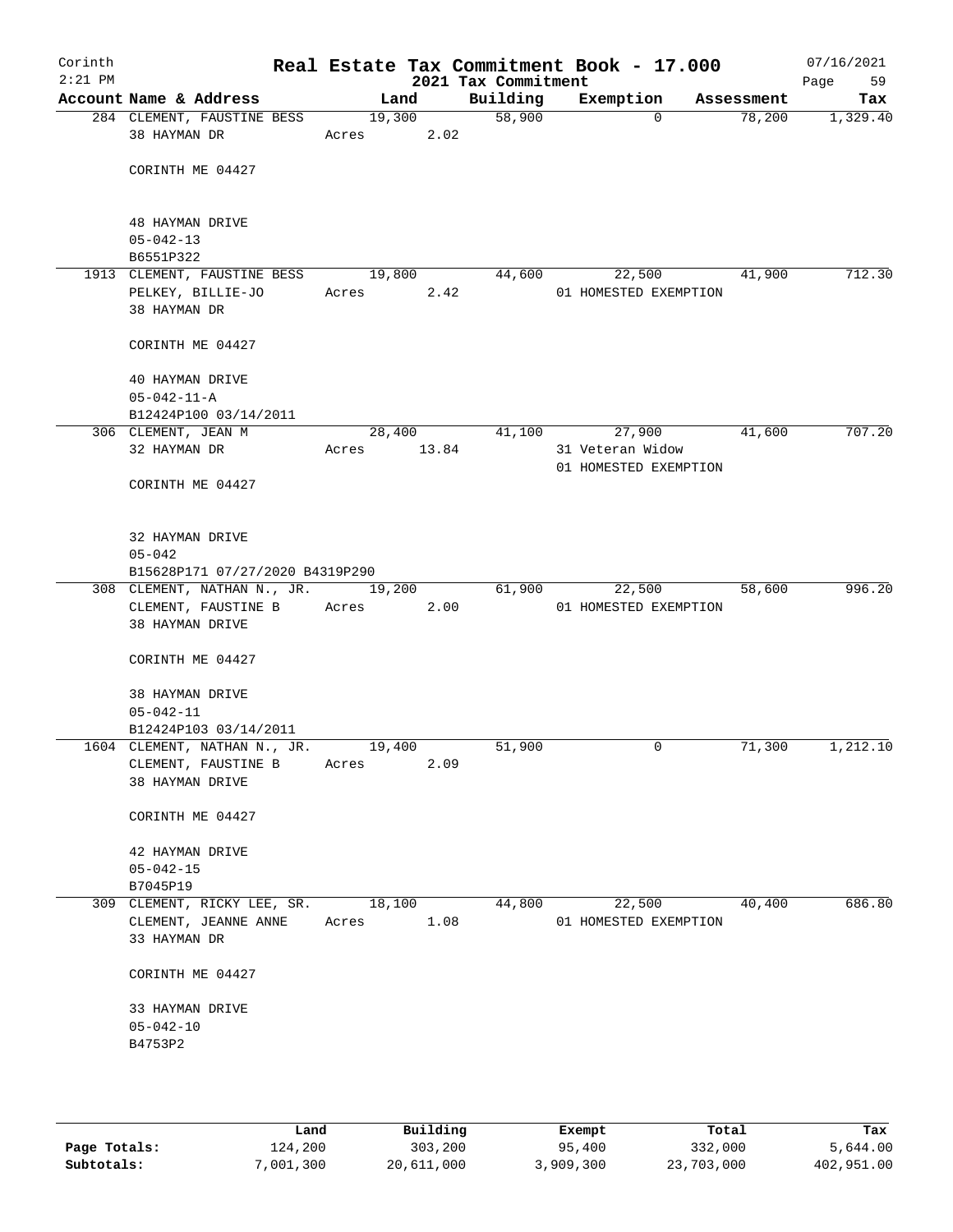| Corinth<br>$2:21$ PM |                                                        |       |                | Real Estate Tax Commitment Book - 17.000<br>2021 Tax Commitment |            |                                 |            | 07/16/2021<br>Page<br>60 |
|----------------------|--------------------------------------------------------|-------|----------------|-----------------------------------------------------------------|------------|---------------------------------|------------|--------------------------|
|                      | Account Name & Address                                 |       | Land           | Building                                                        |            | Exemption                       | Assessment | Tax                      |
|                      | 303 CLEMENT, RICKY LEE, SR.<br>33 HAYMAN DR            | Acres | 18,100<br>1.13 | 23,300                                                          |            | $\Omega$                        | 41,400     | 703.80                   |
|                      | CORINTH ME 04427                                       |       |                |                                                                 |            |                                 |            |                          |
|                      | 31 HAYMAN DRIVE<br>$05 - 042 - 08$                     |       |                |                                                                 |            |                                 |            |                          |
|                      | B11302P41 02/25/2008 B4753P251<br>304 CLEMENT, WAYNE V |       | 18,600         | 66,300                                                          |            | 22,500                          | 62,400     | 1,060.80                 |
|                      | 611 MUDGETT ROAD                                       | Acres | 2.53           |                                                                 |            | 01 HOMESTED EXEMPTION           |            |                          |
|                      | CORINTH ME 04427                                       |       |                |                                                                 |            |                                 |            |                          |
|                      | 611 MUDGETT ROAD<br>$02 - 004$                         |       |                |                                                                 |            |                                 |            |                          |
|                      | B5827P202 03/28/1995<br>1943 CLOUGH, ARTHUR            |       | $\mathbf 0$    | 23,200                                                          |            | 23,200                          | 0          | 0.00                     |
|                      | 344 MAIN ST LOT 27                                     |       |                |                                                                 | 22 Veteran | 01 HOMESTED EXEMPTION           |            |                          |
|                      | CORINTH ME 04427                                       |       |                |                                                                 |            |                                 |            |                          |
|                      | 344 MAIN STREET LOT 27<br>$08 - 003 - 27H$             |       |                |                                                                 |            |                                 |            |                          |
|                      | 606 COCCO, CHERI                                       |       | 28,800         | $\mathbf 0$                                                     |            | 0                               | 28,800     | 489.60                   |
|                      | 3 MARCY DRIVE                                          | Acres | 29.00          |                                                                 |            |                                 |            |                          |
|                      | E. ROCHESTER NH 03868                                  |       |                |                                                                 |            |                                 |            |                          |
|                      | 1453 MAIN STREET<br>$03 - 046$                         |       |                |                                                                 |            |                                 |            |                          |
|                      | B14626P289 08/14/2017                                  |       |                |                                                                 |            |                                 |            |                          |
|                      | 765 COCHRAN, STEVEN<br>COCHRAN, SHERRI                 | Acres | 17,600<br>1.76 | 110,600                                                         |            | 22,500<br>01 HOMESTED EXEMPTION | 105,700    | 1,796.90                 |
|                      | 323 HUDSON ROAD                                        |       |                |                                                                 |            |                                 |            |                          |
|                      | CORINTH ME 04427                                       |       |                |                                                                 |            |                                 |            |                          |
|                      | 323 HUDSON ROAD<br>$09 - 002 - D$                      |       |                |                                                                 |            |                                 |            |                          |
|                      | B14566P223 08/01/2017                                  |       |                |                                                                 |            |                                 |            |                          |
|                      | 690 COGAR, CRAIG LEE<br>184 MAIN ST                    | Acres | 21,800<br>1.64 | 50,300                                                          |            | 0                               | 72,100     | 1,225.70                 |
|                      | CORINTH ME 04427                                       |       |                |                                                                 |            |                                 |            |                          |
|                      | 184 MAIN STREET<br>$17 - 008$                          |       |                |                                                                 |            |                                 |            |                          |
|                      | B15718P42 09/29/2020                                   |       |                |                                                                 |            |                                 |            |                          |
|                      |                                                        |       |                |                                                                 |            |                                 |            |                          |

|              | Land      | Building   | Exempt    | Total      | Tax          |
|--------------|-----------|------------|-----------|------------|--------------|
| Page Totals: | 104,900   | 273,700    | 68,200    | 310,400    | 5,276.80     |
| Subtotals:   | 7,106,200 | 20,884,700 | 3,977,500 | 24,013,400 | 408, 227, 80 |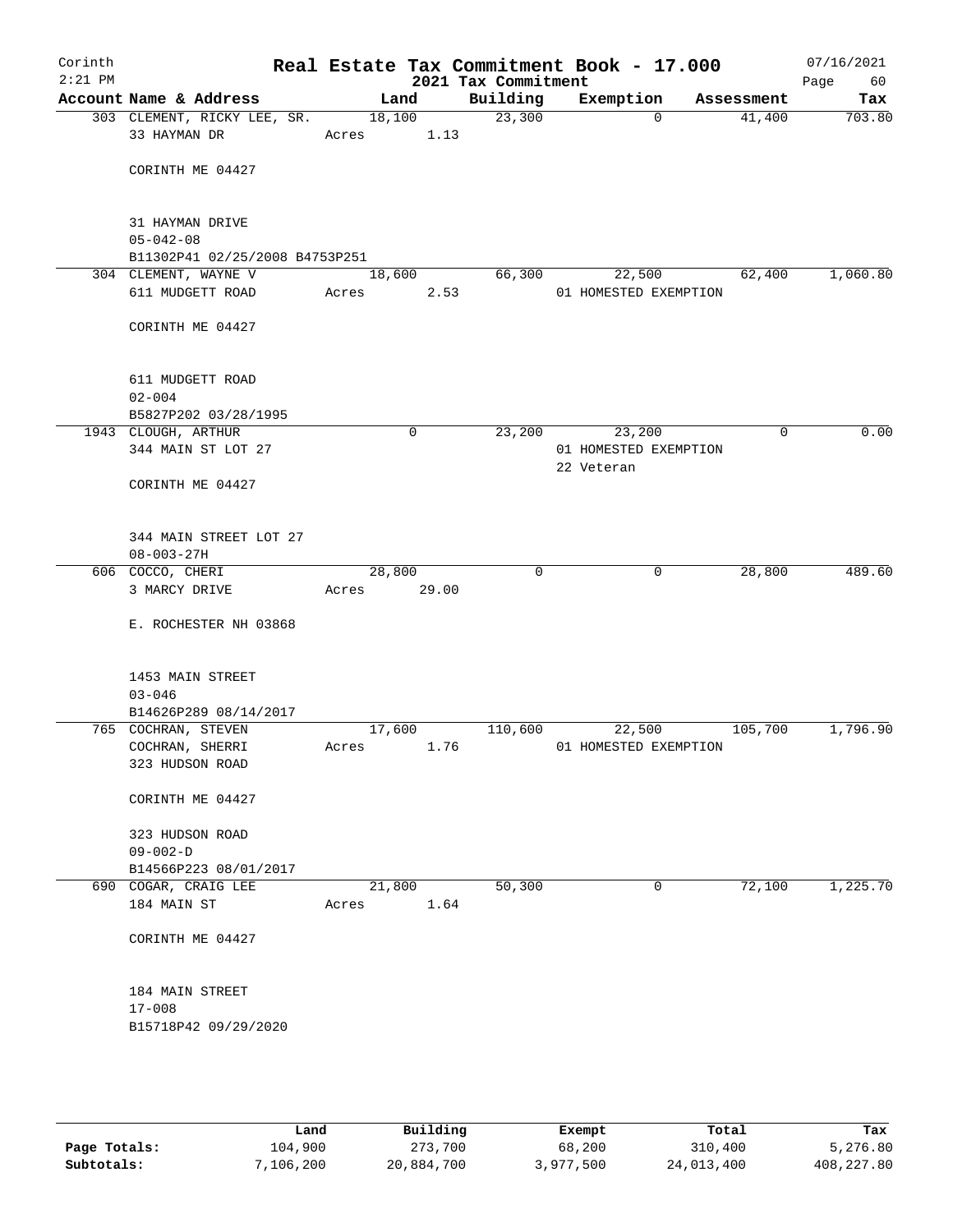| Corinth<br>$2:21$ PM |                                     |       |        |        | Real Estate Tax Commitment Book - 17.000<br>2021 Tax Commitment |                       |        |            | 07/16/2021<br>61<br>Page |
|----------------------|-------------------------------------|-------|--------|--------|-----------------------------------------------------------------|-----------------------|--------|------------|--------------------------|
|                      | Account Name & Address              |       | Land   |        | Building                                                        | Exemption             |        | Assessment | Tax                      |
|                      | 1129 COGAR, CRAIG LEE               |       |        | 21,600 | 231,700                                                         |                       | 22,500 | 230,800    | 3,923.60                 |
|                      | 139 MAIN STREET                     | Acres |        | 1.49   |                                                                 | 01 HOMESTED EXEMPTION |        |            |                          |
|                      | CORINTH ME 04427                    |       |        |        |                                                                 |                       |        |            |                          |
|                      | 139 MAIN STREET                     |       |        |        |                                                                 |                       |        |            |                          |
|                      | $17 - 003$                          |       |        |        |                                                                 |                       |        |            |                          |
|                      | B10771P160 12/12/2006               |       |        |        |                                                                 |                       |        |            |                          |
|                      | 1960 COGAR, CRAIG LEE               |       | 12,800 |        | 0                                                               |                       | 0      | 12,800     | 217.60                   |
|                      | 139 MAIN STREET                     | Acres |        | 2.00   |                                                                 |                       |        |            |                          |
|                      | CORINTH ME 04427                    |       |        |        |                                                                 |                       |        |            |                          |
|                      | <b>MAIN STREET</b>                  |       |        |        |                                                                 |                       |        |            |                          |
|                      | $11 - 006 - D$                      |       |        |        |                                                                 |                       |        |            |                          |
|                      | B15660P147 08/20/2020               |       |        |        |                                                                 |                       |        |            |                          |
|                      | 1774 COGAR, CRAIG LEE               |       | 10,900 |        | $\mathbf 0$                                                     |                       | 0      | 10,900     | 185.30                   |
|                      | 139 MAIN STREET                     | Acres |        | 1.51   |                                                                 |                       |        |            |                          |
|                      | CORINTH ME 04427                    |       |        |        |                                                                 |                       |        |            |                          |
|                      |                                     |       |        |        |                                                                 |                       |        |            |                          |
|                      | TATE ROAD                           |       |        |        |                                                                 |                       |        |            |                          |
|                      | $06 - 024 - 03$                     |       |        |        |                                                                 |                       |        |            |                          |
|                      | B15883P188 01/27/2021               |       |        |        |                                                                 |                       |        |            |                          |
|                      | 1775 COGAR, CRAIG LEE               |       | 10,900 |        | $\mathbf 0$                                                     |                       | 0      | 10,900     | 185.30                   |
|                      | 139 MAIN STREET                     | Acres |        | 1.51   |                                                                 |                       |        |            |                          |
|                      | CORINTH ME 04427                    |       |        |        |                                                                 |                       |        |            |                          |
|                      |                                     |       |        |        |                                                                 |                       |        |            |                          |
|                      | TATE ROAD<br>$06 - 024 - 04$        |       |        |        |                                                                 |                       |        |            |                          |
|                      | B15883P188 01/27/2021               |       |        |        |                                                                 |                       |        |            |                          |
|                      | 52 COHEN, ANDREW B                  |       | 23,800 |        | 83,100                                                          |                       | 22,500 | 84,400     | 1,434.80                 |
|                      | COHEN, HEIDI G                      | Acres |        | 6.80   |                                                                 | 01 HOMESTED EXEMPTION |        |            |                          |
|                      | 539 HUDSON RD                       |       |        |        |                                                                 |                       |        |            |                          |
|                      | CORINTH ME 04427                    |       |        |        |                                                                 |                       |        |            |                          |
|                      | 539 HUDSON ROAD                     |       |        |        |                                                                 |                       |        |            |                          |
|                      | $09 - 029 - A$                      |       |        |        |                                                                 |                       |        |            |                          |
|                      | B11393P136 05/13/2008               |       |        |        |                                                                 |                       |        |            |                          |
|                      | 1469 COLBATH, ANDREA                |       | 0      |        | 10,000                                                          |                       | 10,000 | 0          | 0.00                     |
|                      | 30 EXETER RD LOT 17                 |       |        |        |                                                                 | 01 HOMESTED EXEMPTION |        |            |                          |
|                      | CORINTH ME 04427                    |       |        |        |                                                                 |                       |        |            |                          |
|                      | 30 EXETER ROAD LOT 17<br>15-012-17H |       |        |        |                                                                 |                       |        |            |                          |
|                      |                                     |       |        |        |                                                                 |                       |        |            |                          |

|              | Land      | Building   | Exempt    | Total        | Tax          |
|--------------|-----------|------------|-----------|--------------|--------------|
| Page Totals: | 80,000    | 324,800    | 55,000    | 349,800      | 5,946.60     |
| Subtotals:   | 7,186,200 | 21,209,500 | 4,032,500 | 24, 363, 200 | 414, 174. 40 |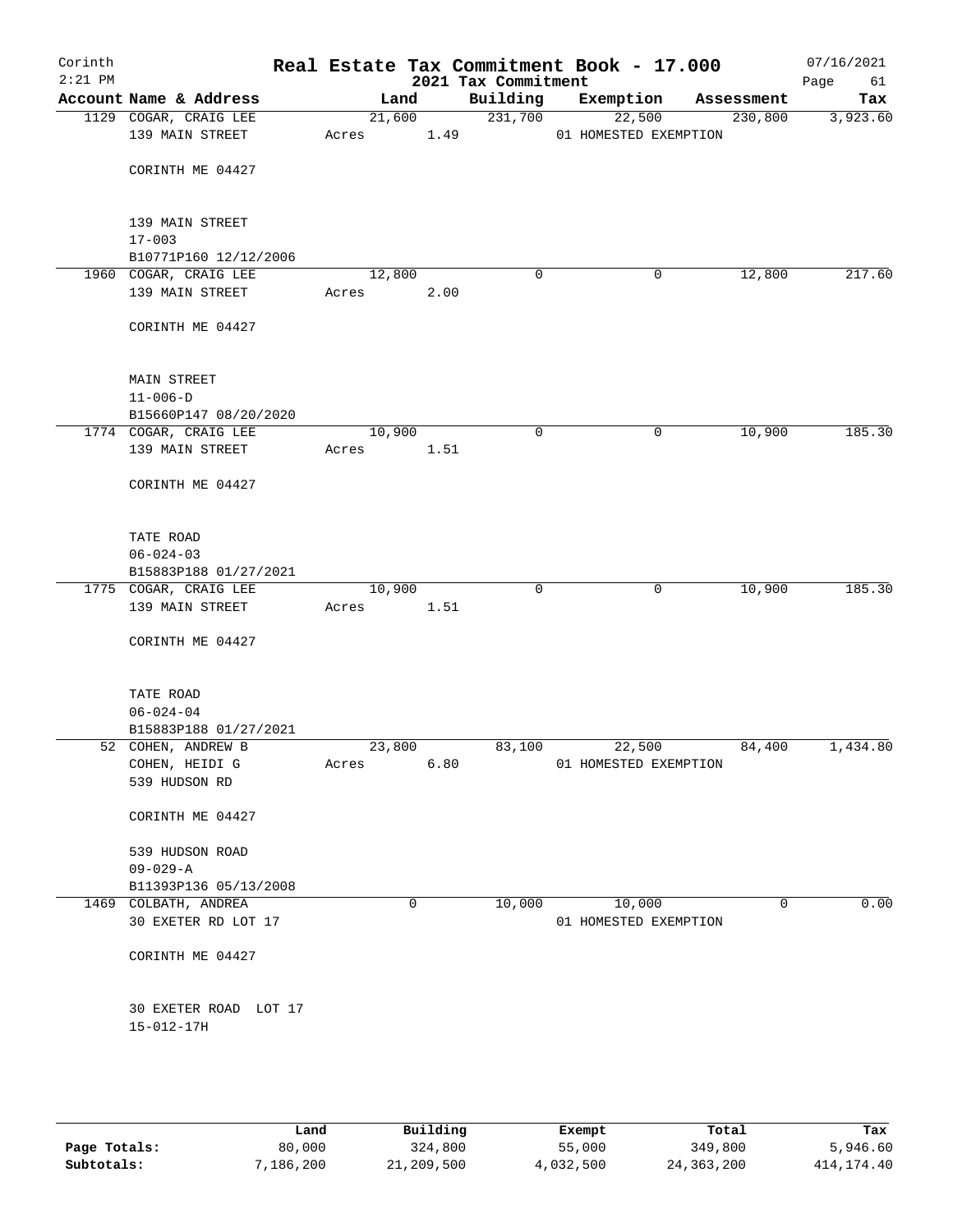| Corinth<br>$2:21$ PM |                                        |       |        |       | Real Estate Tax Commitment Book - 17.000<br>2021 Tax Commitment |            |                       |            | 07/16/2021<br>62<br>Page |
|----------------------|----------------------------------------|-------|--------|-------|-----------------------------------------------------------------|------------|-----------------------|------------|--------------------------|
|                      | Account Name & Address                 |       | Land   |       | Building                                                        | Exemption  |                       | Assessment | Tax                      |
|                      | 1904 COLE, BARRY L                     |       | 18,000 |       | 125,600                                                         | 22,500     |                       | 121,100    | 2,058.70                 |
|                      | 10 BRUCE RD                            |       |        |       | Acres 1.07                                                      |            | 01 HOMESTED EXEMPTION |            |                          |
|                      |                                        |       |        |       |                                                                 |            |                       |            |                          |
|                      | CORINTH ME 04427                       |       |        |       |                                                                 |            |                       |            |                          |
|                      |                                        |       |        |       |                                                                 |            |                       |            |                          |
|                      | 10 BRUCE RD                            |       |        |       |                                                                 |            |                       |            |                          |
|                      | $08 - 012 - 24$                        |       |        |       |                                                                 |            |                       |            |                          |
|                      | B10585P244 08/17/2006                  |       |        |       |                                                                 |            |                       |            |                          |
|                      | 311 COLE, BILLIE JO                    |       | 16,700 |       | 88,300                                                          | 22,500     |                       | 82,500     | 1,402.50                 |
|                      | COLE, JAMES A                          | Acres |        | 1.00  |                                                                 |            | 01 HOMESTED EXEMPTION |            |                          |
|                      | 240 BEANS MILL RD                      |       |        |       |                                                                 |            |                       |            |                          |
|                      |                                        |       |        |       |                                                                 |            |                       |            |                          |
|                      | CORINTH ME 04427                       |       |        |       |                                                                 |            |                       |            |                          |
|                      | 240 BEANS MILL RD                      |       |        |       |                                                                 |            |                       |            |                          |
|                      | $04 - 019 - 15$                        |       |        |       |                                                                 |            |                       |            |                          |
|                      | B4772P249                              |       |        |       |                                                                 |            |                       |            |                          |
|                      | 312 COLE, CLAYTON F                    |       | 29,900 |       | 144,200                                                         |            | 22,500 151,600        |            | 2,577.20                 |
|                      | 230 WEST CORINTH RD                    | Acres |        | 10.10 |                                                                 |            | 01 HOMESTED EXEMPTION |            |                          |
|                      |                                        |       |        |       |                                                                 |            |                       |            |                          |
|                      | CORINTH ME 04427                       |       |        |       |                                                                 |            |                       |            |                          |
|                      |                                        |       |        |       |                                                                 |            |                       |            |                          |
|                      | 230 WEST CORINTH ROAD                  |       |        |       |                                                                 |            |                       |            |                          |
|                      | $05 - 021$                             |       |        |       |                                                                 |            |                       |            |                          |
|                      | BDD 15130P184 04/26/2019               |       |        |       |                                                                 |            |                       |            |                          |
|                      | 315 COLLINS, ALTON L                   |       | 13,800 |       | 54,800                                                          | 27,900     |                       | 40,700     | 691.90                   |
|                      | 272 HUDSON RD                          | Acres |        | 0.47  |                                                                 |            | 01 HOMESTED EXEMPTION |            |                          |
|                      |                                        |       |        |       |                                                                 | 22 Veteran |                       |            |                          |
|                      | CORINTH ME 04427                       |       |        |       |                                                                 |            |                       |            |                          |
|                      |                                        |       |        |       |                                                                 |            |                       |            |                          |
|                      |                                        |       |        |       |                                                                 |            |                       |            |                          |
|                      | 272 HUDSON ROAD<br>$11 - 028$          |       |        |       |                                                                 |            |                       |            |                          |
|                      | B2161P150                              |       |        |       |                                                                 |            |                       |            |                          |
|                      | 316 COLLINS, ALTON L                   |       | 18,200 |       | 48,700                                                          |            | 0                     | 66,900     | 1,137.30                 |
|                      | COLLINS, PENNY L                       | Acres |        | 1.17  |                                                                 |            |                       |            |                          |
|                      | 272 HUDSON RD                          |       |        |       |                                                                 |            |                       |            |                          |
|                      |                                        |       |        |       |                                                                 |            |                       |            |                          |
|                      | CORINTH ME 04427                       |       |        |       |                                                                 |            |                       |            |                          |
|                      | 276 HUDSON ROAD                        |       |        |       |                                                                 |            |                       |            |                          |
|                      | $11 - 029$                             |       |        |       |                                                                 |            |                       |            |                          |
|                      | B3965P257                              |       |        |       |                                                                 |            |                       |            |                          |
|                      | 937 COLLINS, CASSANDRA                 |       | 19,700 |       | 126,900                                                         | 22,500     |                       | 124,100    | 2,109.70                 |
|                      | 60 BEANS MILL ROAD                     | Acres |        | 3.50  |                                                                 |            | 01 HOMESTED EXEMPTION |            |                          |
|                      |                                        |       |        |       |                                                                 |            |                       |            |                          |
|                      | CORINTH ME 04427                       |       |        |       |                                                                 |            |                       |            |                          |
|                      |                                        |       |        |       |                                                                 |            |                       |            |                          |
|                      |                                        |       |        |       |                                                                 |            |                       |            |                          |
|                      | 60 BEANS MILL RD                       |       |        |       |                                                                 |            |                       |            |                          |
|                      | $07 - 021 - B$<br>B14196P20 06/29/2016 |       |        |       |                                                                 |            |                       |            |                          |
|                      |                                        |       |        |       |                                                                 |            |                       |            |                          |
|                      |                                        |       |        |       |                                                                 |            |                       |            |                          |
|                      |                                        |       |        |       |                                                                 |            |                       |            |                          |

|              | Land      | Building   | Exempt    | Total      | Tax          |
|--------------|-----------|------------|-----------|------------|--------------|
| Page Totals: | 116,300   | 588,500    | 117,900   | 586,900    | 9,977.30     |
| Subtotals:   | 7,302,500 | 21,798,000 | 4,150,400 | 24,950,100 | 424, 151. 70 |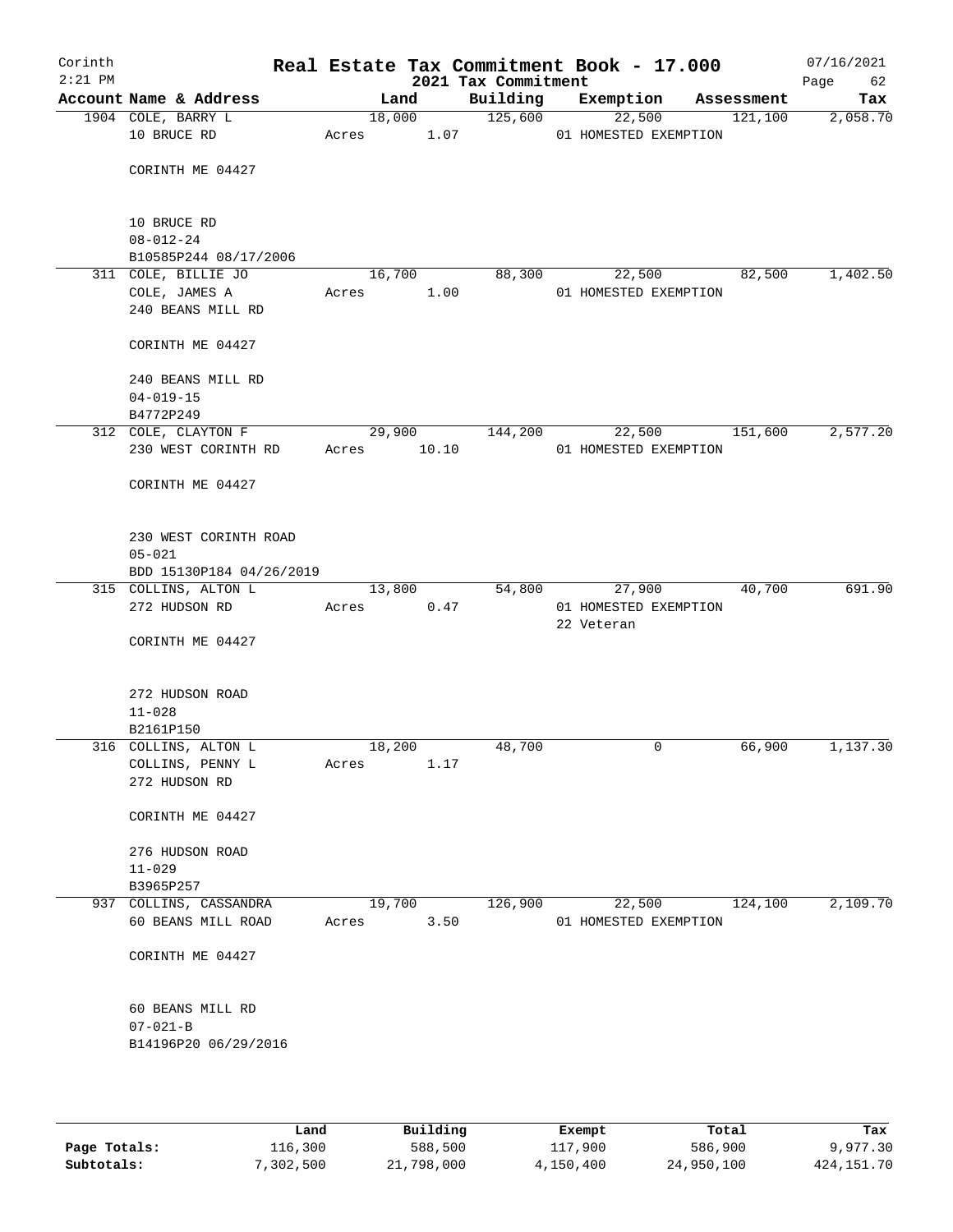| Corinth<br>$2:21$ PM |                                                                   |            |        |      | 2021 Tax Commitment | Real Estate Tax Commitment Book - 17.000 |            | 07/16/2021<br>63<br>Page |
|----------------------|-------------------------------------------------------------------|------------|--------|------|---------------------|------------------------------------------|------------|--------------------------|
|                      | Account Name & Address                                            |            | Land   |      | Building            | Exemption                                | Assessment | Tax                      |
|                      | 318 COLLINS, CHRISTOPHER M<br>COLLINS, WILHELMINA D<br>PO BOX 384 | Acres 1.60 | 18,700 |      | 80,800              | 22,500<br>01 HOMESTED EXEMPTION          | 77,000     | 1,309.00                 |
|                      | CORINTH ME 04427                                                  |            |        |      |                     |                                          |            |                          |
|                      | 1003 MAIN STREET<br>$05 - 054 - A$                                |            |        |      |                     |                                          |            |                          |
|                      | B3531P118 06/06/1984                                              |            |        |      |                     |                                          |            |                          |
|                      | 1985 COLLINS, DAVID A<br>HART, ASHLEIGH A<br>PO BOX 384           | Acres      | 16,700 | 1.00 | 40,500              | 22,500<br>01 HOMESTED EXEMPTION          | 34,700     | 589.90                   |
|                      | CORINTH ME 04427                                                  |            |        |      |                     |                                          |            |                          |
|                      | 501 WEST CORINTH ROAD<br>$01 - 041 - A - 01$                      |            |        |      |                     |                                          |            |                          |
|                      | B13491P48 03/25/2014<br>1873 COLLINS, KAYLA M                     |            | 0      |      | 12,700              | $\mathbf 0$                              | 12,700     | 215.90                   |
|                      | COLLINS, JOHN P<br>434 TAE ROAD LOT 1                             |            |        |      |                     |                                          |            |                          |
|                      | CORINTH ME 04427                                                  |            |        |      |                     |                                          |            |                          |
|                      | 434 TATE ROAD LOT 01<br>$06 - 019 - 01H$                          |            |        |      |                     |                                          |            |                          |
|                      | 1890 COLLINS, RALPH H                                             |            | 17,700 |      | 147,500             | 27,900                                   | 137,300    | 2,334.10                 |
|                      | COLLINS, JUDITH M<br>318 HUDSON ROAD                              | Acres      |        | 1.82 |                     | 22 Veteran<br>01 HOMESTED EXEMPTION      |            |                          |
|                      | CORINTH ME 04427                                                  |            |        |      |                     |                                          |            |                          |
|                      | 318 HUDSON ROAD<br>$12 - 009 - C$                                 |            |        |      |                     |                                          |            |                          |
|                      | B6701P81 06/01/1998                                               |            |        |      |                     |                                          |            |                          |
|                      | 319 COLLINS, RALPH H<br>COLLINS, JUDY M                           | Acres      | 14,600 | 0.68 | 45,600              | 0                                        | 60,200     | 1,023.40                 |
|                      | 318 HUDSON ROAD                                                   |            |        |      |                     |                                          |            |                          |
|                      | CORINTH ME 04427                                                  |            |        |      |                     |                                          |            |                          |
|                      | 10 RIDGE ROAD<br>$11 - 031 - A$                                   |            |        |      |                     |                                          |            |                          |
|                      | B13922P49 08/07/2015<br>323 COLLINS, WAYNE R                      |            | 10,700 |      | 0                   | 0                                        | 10,700     | 181.90                   |
|                      | COLLINS, DELMA J<br>67 PEIRCE RD                                  | Acres      |        | 1.35 |                     |                                          |            |                          |
|                      | HUDSON ME 04449                                                   |            |        |      |                     |                                          |            |                          |
|                      | TATE ROAD                                                         |            |        |      |                     |                                          |            |                          |
|                      | $06 - 012 - B - 04$                                               |            |        |      |                     |                                          |            |                          |
|                      | B2312P249                                                         |            |        |      |                     |                                          |            |                          |
|                      |                                                                   |            |        |      |                     |                                          |            |                          |

|              | Land     | Building     | Exempt    | Total        | Tax        |
|--------------|----------|--------------|-----------|--------------|------------|
| Page Totals: | 78,400   | 327,100      | 72,900    | 332,600      | 5,654.20   |
| Subtotals:   | ,380,900 | 22, 125, 100 | 4,223,300 | 25, 282, 700 | 429,805.90 |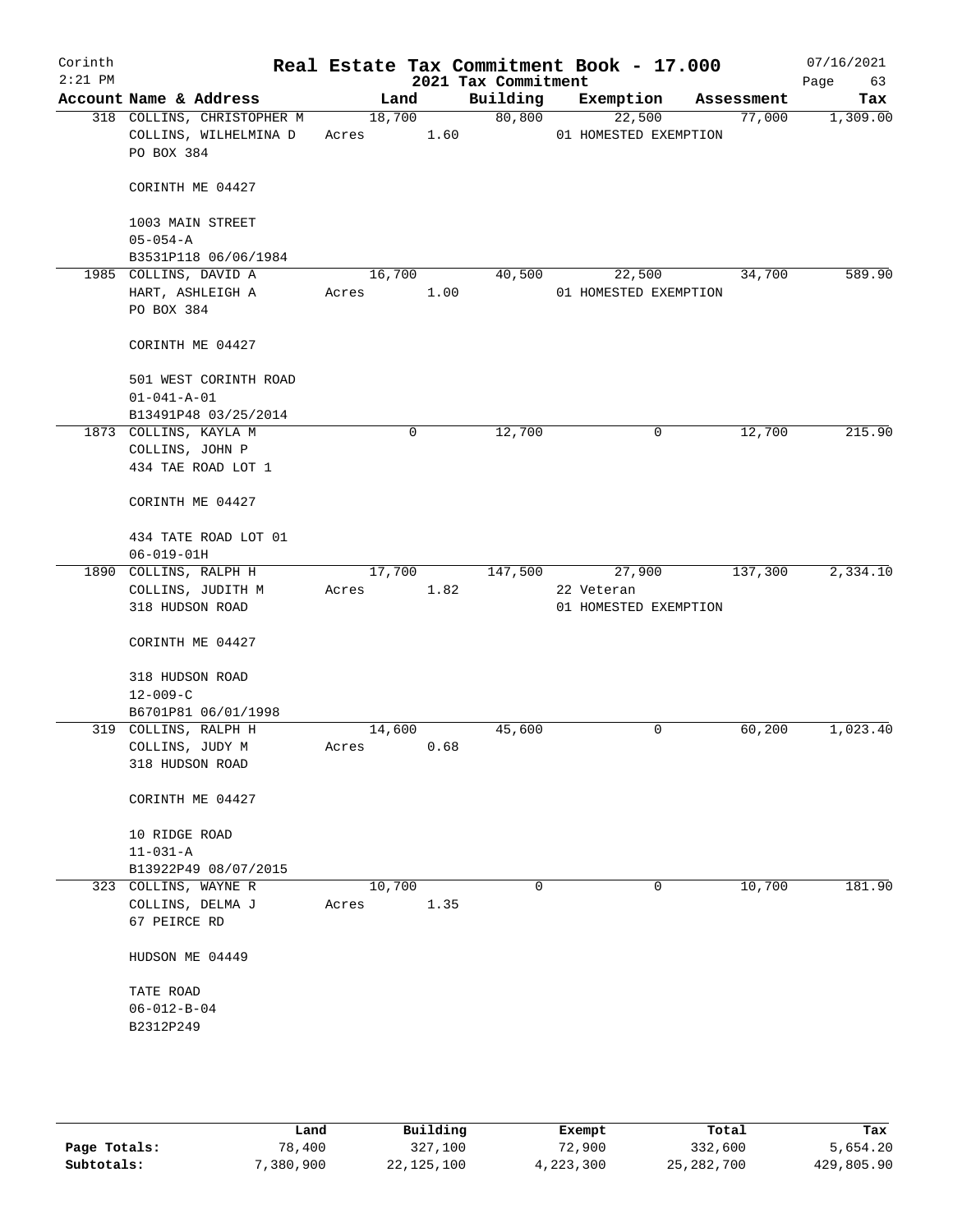| Corinth<br>$2:21$ PM |                                                |                 |        | 2021 Tax Commitment | Real Estate Tax Commitment Book - 17.000 |            | 07/16/2021<br>Page<br>64 |
|----------------------|------------------------------------------------|-----------------|--------|---------------------|------------------------------------------|------------|--------------------------|
|                      | Account Name & Address                         |                 | Land   | Building            | Exemption                                | Assessment | Tax                      |
|                      | 1009 COMMEAU, CYNTHIA<br>303 NOTCH ROAD        | 11,500<br>Acres | 2.00   | $\mathsf{O}$        | $\Omega$                                 | 11,500     | 195.50                   |
|                      | CORINTH ME 04427                               |                 |        |                     |                                          |            |                          |
|                      | NOTCH ROAD<br>$04 - 041 - A$                   |                 |        |                     |                                          |            |                          |
|                      | B14390P209 01/12/2017                          |                 |        |                     |                                          |            |                          |
|                      | 943 COMMEAU, CYNTHIA A                         | 31,700          |        | 0                   | 0                                        | 31,700     | 538.90                   |
|                      | 303 NOTCH RD                                   | Acres           | 20.74  |                     |                                          |            |                          |
|                      | CORINTH ME 04427                               |                 |        |                     |                                          |            |                          |
|                      | NOTCH ROAD                                     |                 |        |                     |                                          |            |                          |
|                      | $04 - 041$                                     |                 |        |                     |                                          |            |                          |
|                      | B11538P15 09/19/2008<br>656 COMMEAU, CYNTHIA A | 23,100          |        | $\mathbf 0$         | 0                                        | 23,100     | 392.70                   |
|                      | 303 NOTCH RD                                   | Acres           | 11.46  |                     |                                          |            |                          |
|                      | CORINTH ME 04427                               |                 |        |                     |                                          |            |                          |
|                      | NOTCH ROAD                                     |                 |        |                     |                                          |            |                          |
|                      | $04 - 044 - 07$                                |                 |        |                     |                                          |            |                          |
|                      | B12516P85 06/24/2011                           |                 |        | 263,500             |                                          | 305,600    | 5,195.20                 |
|                      | 330 COMMEAU, CYNTHIA A<br>303 NOTCH RD         | 64,600<br>Acres | 188.40 |                     | 22,500<br>01 HOMESTED EXEMPTION          |            |                          |
|                      | CORINTH ME 04427                               |                 |        |                     |                                          |            |                          |
|                      | 303 NOTCH ROAD                                 |                 |        |                     |                                          |            |                          |
|                      | $04 - 040$<br>B11538P7 09/19/2008              |                 |        |                     |                                          |            |                          |
|                      | 331 COMMEAU, CYNTHIA A                         | 17,200          |        | 0                   | 0                                        | 17,200     | 292.40                   |
|                      | 303 NOTCH RD                                   | Acres           | 11.00  |                     |                                          |            |                          |
|                      | CORINTH ME 04427                               |                 |        |                     |                                          |            |                          |
|                      | NOTCH ROAD                                     |                 |        |                     |                                          |            |                          |
|                      | $04 - 040 - A$                                 |                 |        |                     |                                          |            |                          |
|                      | B11538P10 09/19/2008<br>332 COMMEAU, CYNTHIA A | 23,500          |        | 0                   | 0                                        | 23,500     | 399.50                   |
|                      | 303 NOTCH RD                                   | Acres           | 11.80  |                     |                                          |            |                          |
|                      | CORINTH ME 04427                               |                 |        |                     |                                          |            |                          |
|                      | NOTCH ROAD                                     |                 |        |                     |                                          |            |                          |
|                      | $04 - 044 - 08$<br>B11538P12 09/19/2008        |                 |        |                     |                                          |            |                          |
|                      |                                                |                 |        |                     |                                          |            |                          |
|                      |                                                |                 |        |                     |                                          |            |                          |

|              | Land      | Building   | Exempt    | Total      | Tax        |
|--------------|-----------|------------|-----------|------------|------------|
| Page Totals: | 171,600   | 263,500    | 22,500    | 412,600    | 7,014.20   |
| Subtotals:   | 7,552,500 | 22,388,600 | 4,245,800 | 25,695,300 | 436,820.10 |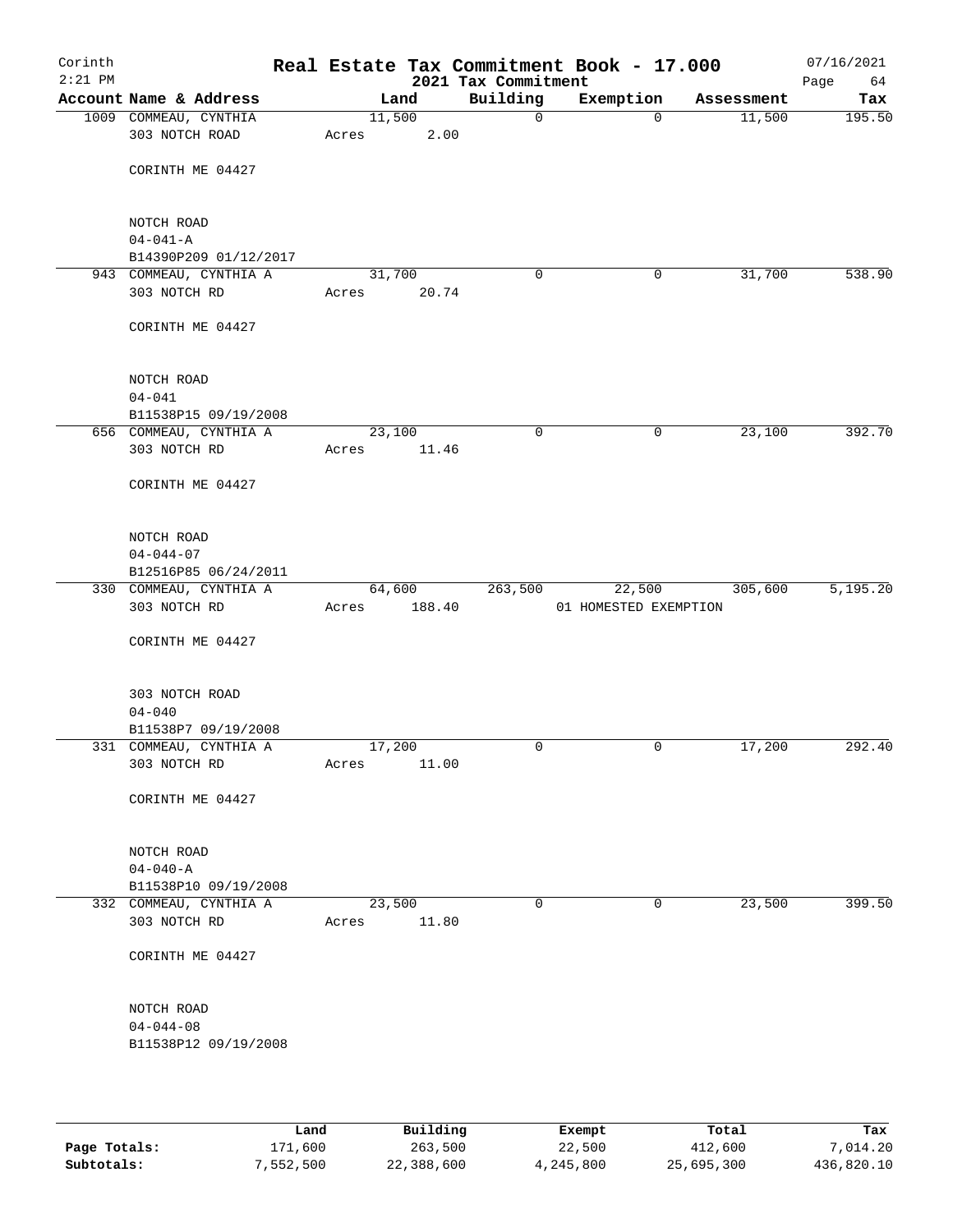| Corinth<br>$2:21$ PM |                                                 |       |                 | 2021 Tax Commitment | Real Estate Tax Commitment Book - 17.000 |            | 07/16/2021<br>Page<br>65 |
|----------------------|-------------------------------------------------|-------|-----------------|---------------------|------------------------------------------|------------|--------------------------|
|                      | Account Name & Address                          |       | Land            | Building            | Exemption                                | Assessment | Tax                      |
|                      | 333 COMMEAU, CYNTHIA A<br>303 NOTCH RD          | Acres | 22,100<br>10.60 | $\mathbf 0$         | $\mathbf 0$                              | 22,100     | 375.70                   |
|                      | CORINTH ME 04427                                |       |                 |                     |                                          |            |                          |
|                      | NOTCH ROAD                                      |       |                 |                     |                                          |            |                          |
|                      | $04 - 044 - 09$                                 |       |                 |                     |                                          |            |                          |
|                      | B11538P12 09/19/2008<br>1948 COMMEAU, CYNTHIA A |       | 19,500          | 0                   | 0                                        | 19,500     | 331.50                   |
|                      | 303 NOTCH RD                                    | Acres | 3.26            |                     |                                          |            |                          |
|                      | CORINTH ME 04427                                |       |                 |                     |                                          |            |                          |
|                      | 238 NOTCH ROAD                                  |       |                 |                     |                                          |            |                          |
|                      | $04 - 041 - D$                                  |       |                 |                     |                                          |            |                          |
|                      | B13847P249 05/27/2015                           |       |                 |                     |                                          |            |                          |
|                      | 1553 COMMEAU, CYNTHIA A                         |       | 19,000          | $\mathbf 0$         | 0                                        | 19,000     | 323.00                   |
|                      | 303 NOTCH RD                                    | Acres | 30.00           |                     |                                          |            |                          |
|                      | CORINTH ME 04427                                |       |                 |                     |                                          |            |                          |
|                      | NOTCH ROAD                                      |       |                 |                     |                                          |            |                          |
|                      | $04 - 039$                                      |       |                 |                     |                                          |            |                          |
|                      | B11538P13 09/19/2008                            |       |                 |                     |                                          |            |                          |
|                      | 1769 COMMEAU, KENT, III                         |       | 0               | 21,200              | 21,200                                   | $\Omega$   | 0.00                     |
|                      | 71 GRANT ROAD                                   |       |                 |                     | 01 HOMESTED EXEMPTION                    |            |                          |
|                      | CORINTH ME 04427                                |       |                 |                     |                                          |            |                          |
|                      | 71 GRANT ROAD                                   |       |                 |                     |                                          |            |                          |
|                      | $05 - 020 - 03H$                                |       | 40,100          | 124,500             |                                          |            | 2,415.70                 |
|                      | 1706 CONNERS, TONY W<br>CONNERS, DAWN M         | Acres | 3.00            |                     | 22,500<br>01 HOMESTED EXEMPTION          | 142,100    |                          |
|                      | 163 BEECH GROVE RD                              |       |                 |                     |                                          |            |                          |
|                      | CORINTH ME 04427                                |       |                 |                     |                                          |            |                          |
|                      | 163 BEECH GROVE RD                              |       |                 |                     |                                          |            |                          |
|                      | $05 - 054 - C - 1$                              |       |                 |                     |                                          |            |                          |
|                      | B11701P70 12/27/2008<br>335 CONNOLLY, JAMES M   |       | 20,600          | 62,700              | 22,500                                   | 60,800     | 1,033.60                 |
|                      | 433 HUDSON ROAD                                 | Acres | 4.20            |                     | 01 HOMESTED EXEMPTION                    |            |                          |
|                      | CORINTH ME 04427                                |       |                 |                     |                                          |            |                          |
|                      | 433 HUDSON ROAD                                 |       |                 |                     |                                          |            |                          |
|                      | $09 - 034$                                      |       |                 |                     |                                          |            |                          |
|                      | B3337P76                                        |       |                 |                     |                                          |            |                          |
|                      |                                                 |       |                 |                     |                                          |            |                          |
|                      |                                                 |       |                 |                     |                                          |            |                          |

|              | Land      | Building   | Exempt    | Total      | Tax        |
|--------------|-----------|------------|-----------|------------|------------|
| Page Totals: | 121,300   | 208,400    | 66,200    | 263,500    | 4,479.50   |
| Subtotals:   | 7,673,800 | 22,597,000 | 4,312,000 | 25,958,800 | 441,299.60 |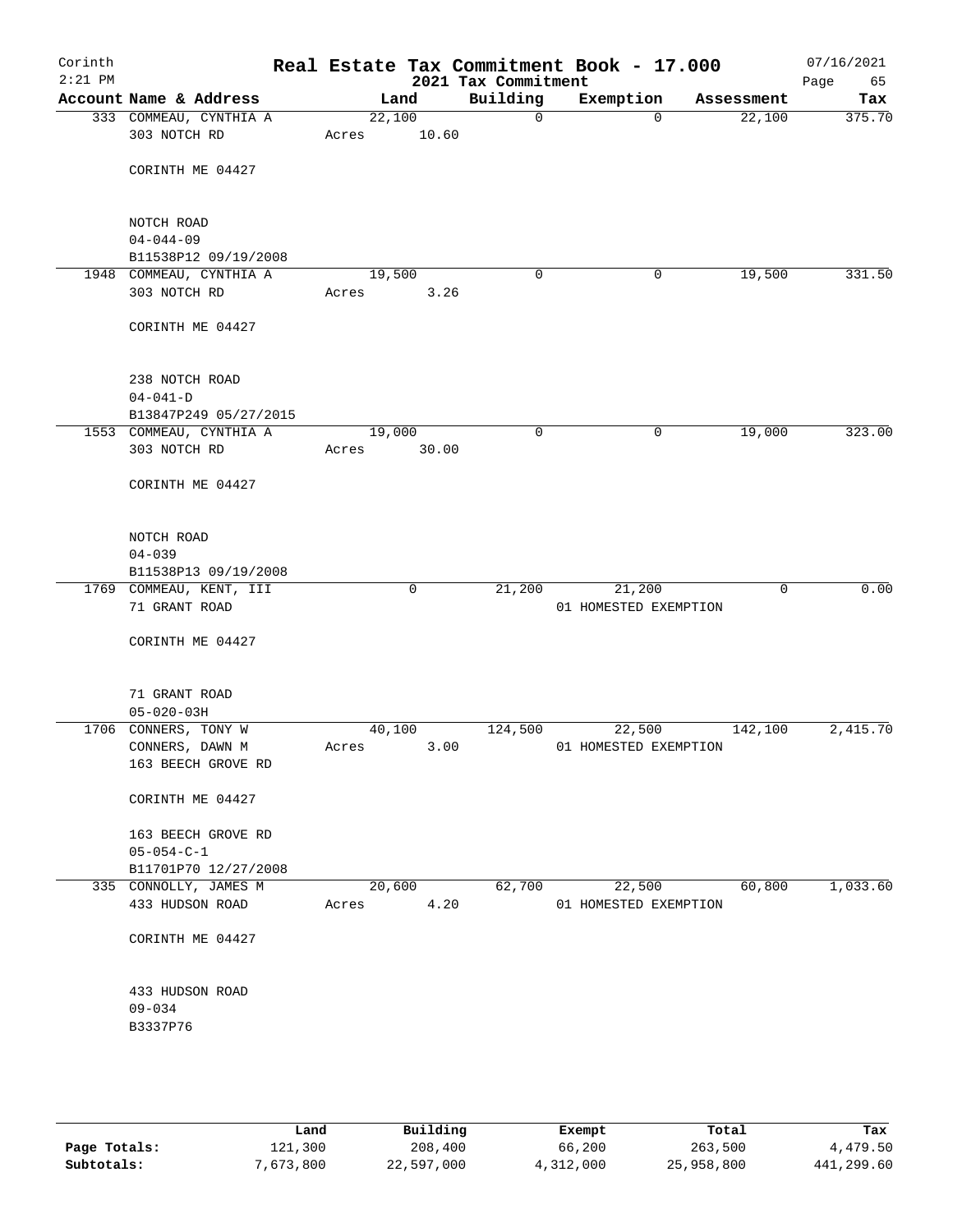| Corinth      |                                                 |                 |            |                                 | Real Estate Tax Commitment Book - 17.000 |            | 07/16/2021        |
|--------------|-------------------------------------------------|-----------------|------------|---------------------------------|------------------------------------------|------------|-------------------|
| $2:21$ PM    | Account Name & Address                          |                 | Land       | 2021 Tax Commitment<br>Building | Exemption                                | Assessment | Page<br>66<br>Tax |
|              | 1626 CONNOLLY, JOSEPH D                         | 10,900          |            | $\mathsf{O}$                    | $\Omega$                                 | 10,900     | 185.30            |
|              | CONNOLLY, SUSAN M<br>PO BOX 329                 | Acres           | 1.54       |                                 |                                          |            |                   |
|              | BROWNVILLE ME 04414<br>0329                     |                 |            |                                 |                                          |            |                   |
|              | LEDGE HILL ROAD<br>$02 - 005 - 01$              |                 |            |                                 |                                          |            |                   |
|              | B11099P109                                      |                 |            |                                 |                                          |            |                   |
|              | 340 CONWAY, ASHLEY M &<br>ROBERT F JT           | 15,400          |            | 40,600                          | 0                                        | 56,000     | 952.00            |
|              | 536 GRANT ROAD                                  | Acres           | 1.00       |                                 |                                          |            |                   |
|              | CORINTH ME 04427                                |                 |            |                                 |                                          |            |                   |
|              | 536 GRANT ROAD                                  |                 |            |                                 |                                          |            |                   |
|              | $02 - 055 - 13$                                 |                 |            |                                 |                                          |            |                   |
|              | B15607P128 06/27/2020                           |                 |            |                                 |                                          |            |                   |
|              | 1056 CONWAY, LAURIE D<br>259 GRAY GHOST ROAD    | 10,500<br>Acres | 1.20       | $\Omega$                        | 0                                        | 10,500     | 178.50            |
|              | FOREST CITY TWP ME<br>04413                     |                 |            |                                 |                                          |            |                   |
|              | LEDGE HILL ROAD                                 |                 |            |                                 |                                          |            |                   |
|              | $04 - 031 - A$<br>1231 CONWAY, LAURIE D         | 20,200          |            | $\mathbf 0$                     | 0                                        | 20, 200    | 343.40            |
|              | 259 GRAY GHOST ROAD                             | Acres           | 14.00      |                                 |                                          |            |                   |
|              | FOREST CITY TWP ME<br>04413                     |                 |            |                                 |                                          |            |                   |
|              | LEDGE HILL ROAD                                 |                 |            |                                 |                                          |            |                   |
|              | $04 - 030 - A$<br>B10994P26 06/07/2007 B2936P33 |                 |            |                                 |                                          |            |                   |
|              | 338 CONWAY, RAYMOND R., SR.                     | 27,400          |            | 132,200                         | 22,500                                   | 137,100    | 2,330.70          |
|              | CONWAY, ROBERT F JT<br>520 GRANT ROAD           | Acres           | 2.50       |                                 | 01 HOMESTED EXEMPTION                    |            |                   |
|              | CORINTH ME 04427                                |                 |            |                                 |                                          |            |                   |
|              | 520 GRANT ROAD                                  |                 |            |                                 |                                          |            |                   |
|              | $02 - 055 - 10$<br>B14996P48 11/07/2018         |                 |            |                                 |                                          |            |                   |
| 339          | CONWAY, ROBERT F                                | 15,100          |            | 0                               | 0                                        | 15,100     | 256.70            |
|              | 536 GRANT RD                                    | Acres           | 10.00      |                                 |                                          |            |                   |
|              | CORINTH ME 04427                                |                 |            |                                 |                                          |            |                   |
|              | GRANT ROAD                                      |                 |            |                                 |                                          |            |                   |
|              | $02 - 055 - 12$                                 |                 |            |                                 |                                          |            |                   |
|              | B15669P85 08/26/2020                            |                 |            |                                 |                                          |            |                   |
|              |                                                 | Land            | Building   |                                 | Exempt                                   | Total      | Tax               |
| Page Totals: | 99,500                                          |                 | 172,800    |                                 | 22,500                                   | 249,800    | 4,246.60          |
| Subtotals:   | 7,773,300                                       |                 | 22,769,800 |                                 | 4,334,500                                | 26,208,600 | 445,546.20        |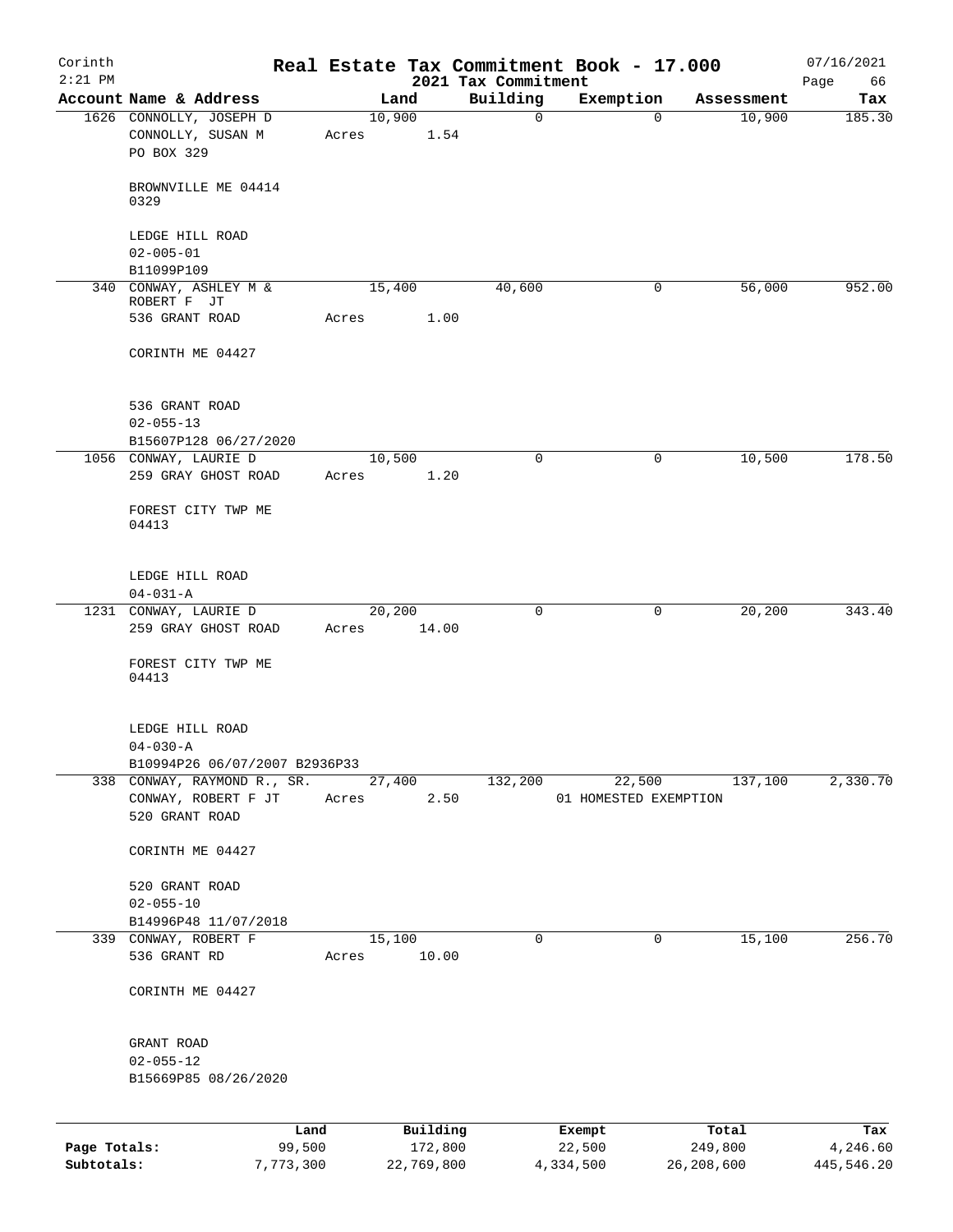| Corinth<br>$2:21$ PM |                                         |       |                |                                 | Real Estate Tax Commitment Book - 17.000 |            | 07/16/2021        |
|----------------------|-----------------------------------------|-------|----------------|---------------------------------|------------------------------------------|------------|-------------------|
|                      | Account Name & Address                  |       | Land           | 2021 Tax Commitment<br>Building | Exemption                                | Assessment | Page<br>67<br>Tax |
|                      | 336 CONWAY, ROBERT F                    |       | 11,800         | 17,200                          | 0                                        | 29,000     | 493.00            |
|                      | 536 GRANT RD                            | Acres | 4.20           |                                 |                                          |            |                   |
|                      |                                         |       |                |                                 |                                          |            |                   |
|                      | CORINTH ME 04427                        |       |                |                                 |                                          |            |                   |
|                      | GRANT ROAD                              |       |                |                                 |                                          |            |                   |
|                      | $02 - 055 - 11$                         |       |                |                                 |                                          |            |                   |
|                      | B14792P108 04/24/2018                   |       |                |                                 |                                          |            |                   |
|                      | 342 COOK-BACKER, ROSEMARY               |       | 23,300         | 60,700                          | 22,500                                   | 61,500     | 1,045.50          |
|                      | 50 CUSHMAN ROAD                         | Acres | 8.10           |                                 | 01 HOMESTED EXEMPTION                    |            |                   |
|                      | CORINTH ME 04427                        |       |                |                                 |                                          |            |                   |
|                      | 50 CUSHMAN RD                           |       |                |                                 |                                          |            |                   |
|                      | $03 - 014 - 08$                         |       |                |                                 |                                          |            |                   |
|                      | B2920P89                                |       |                |                                 |                                          |            |                   |
|                      | 1666 COOKSON, ERIC J                    |       | 25,500         | 154,600                         | 22,500                                   | 157,600    | 2,679.20          |
|                      | 66 HUDSON RD                            | Acres | 6.85           |                                 | 01 HOMESTED EXEMPTION                    |            |                   |
|                      |                                         |       |                |                                 |                                          |            |                   |
|                      | CORINTH ME 04427                        |       |                |                                 |                                          |            |                   |
|                      | 66 HUDSON ROAD                          |       |                |                                 |                                          |            |                   |
|                      | $16 - 034$                              |       |                |                                 |                                          |            |                   |
|                      | B11461P9 07/11/2008                     |       |                |                                 |                                          |            |                   |
|                      | 1135 COOPER, CYNTHIA<br>15 HI VIEW LANE |       | 16,500<br>2.00 | 156,500                         | 22,500                                   | 150,500    | 2,558.50          |
|                      |                                         | Acres |                |                                 | 01 HOMESTED EXEMPTION                    |            |                   |
|                      | CORINTH ME 04427                        |       |                |                                 |                                          |            |                   |
|                      | 15 HI VIEW LANE                         |       |                |                                 |                                          |            |                   |
|                      | $04 - 019 - 03A$                        |       |                |                                 |                                          |            |                   |
|                      | B12832P137 05/31/2012                   |       |                |                                 |                                          |            |                   |
|                      | 344 CORINTH HOUSING                     |       | 86,800         | 1,079,800                       | 0                                        | 1,166,600  | 19,832.20         |
|                      | CORPORATION                             |       |                |                                 |                                          |            |                   |
|                      | C/O CHARLES MARTIN<br>PO BOX 71         | Acres | 10.29          |                                 |                                          |            |                   |
|                      | STETSON ME 04488                        |       |                |                                 |                                          |            |                   |
|                      |                                         |       |                |                                 |                                          |            |                   |
|                      | MANOR DRIVE                             |       |                |                                 |                                          |            |                   |
|                      | $14 - 017 - A$                          |       |                |                                 |                                          |            |                   |
|                      | B2800P57                                |       |                |                                 |                                          |            |                   |
|                      | 728 CORINTH PELLETS, LLC                |       | 216,800        | 585,200                         | 0                                        | 802,000    | 13,634.00         |
|                      | PO BOX 315                              | Acres | 78.23          |                                 |                                          |            |                   |
|                      | CORINTH ME 04427-0315                   |       |                |                                 |                                          |            |                   |
|                      | 74 HOB ROAD                             |       |                |                                 |                                          |            |                   |
|                      | $08 - 020$                              |       |                |                                 |                                          |            |                   |
|                      | B13429P46 12/26/2013                    |       |                |                                 |                                          |            |                   |
|                      |                                         |       |                |                                 |                                          |            |                   |
|                      |                                         | Land  | Building       |                                 | Exempt.                                  | Total      | Tax               |

|              | Land      | Building   | Exempt    | Total      | Tax        |
|--------------|-----------|------------|-----------|------------|------------|
| Page Totals: | 380,700   | 2,054,000  | 67,500    | 2,367,200  | 40,242.40  |
| Subtotals:   | 8,154,000 | 24,823,800 | 4,402,000 | 28,575,800 | 485,788.60 |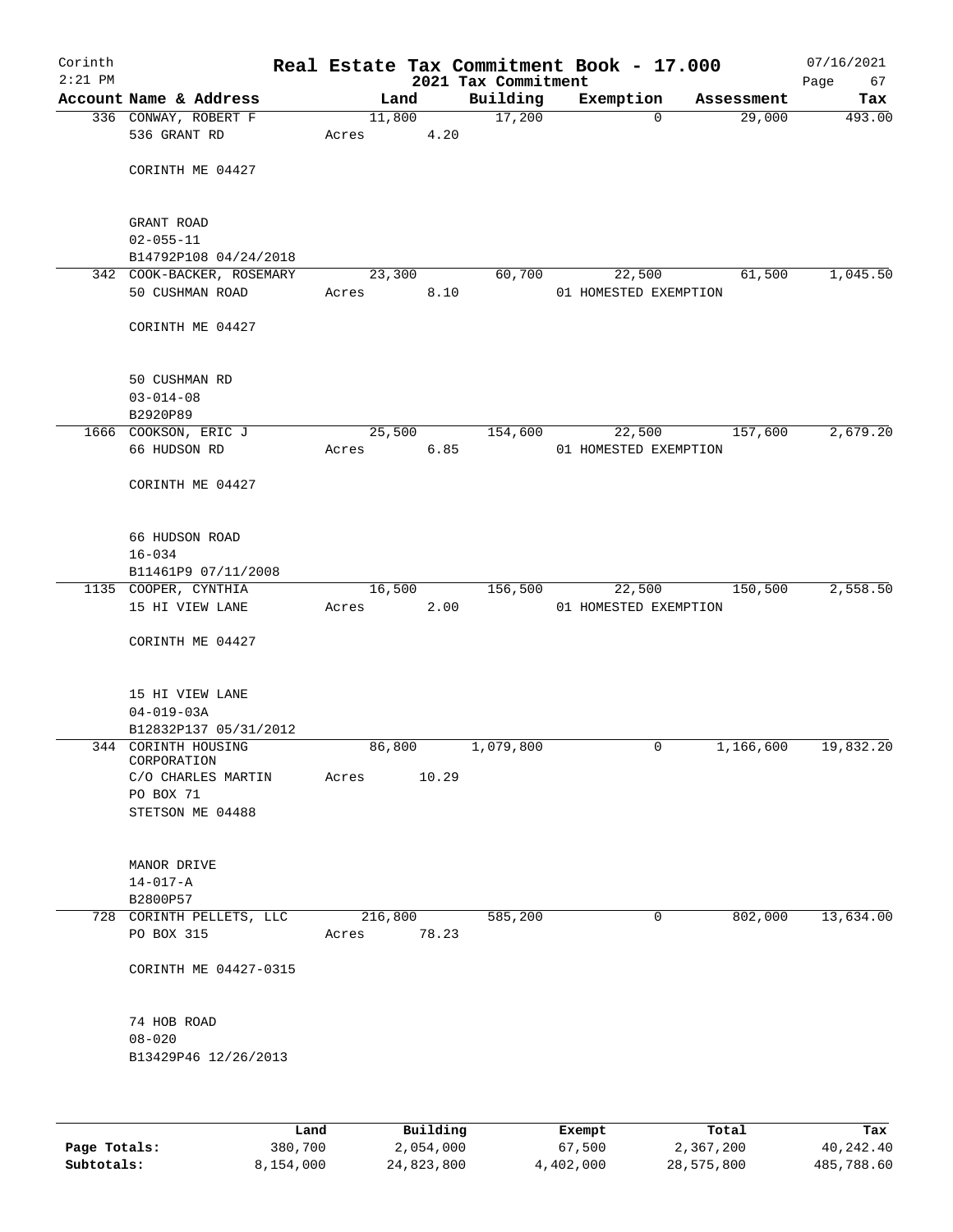| Corinth<br>$2:21$ PM |                                                              |       |                |                                 | Real Estate Tax Commitment Book - 17.000 |                     | 07/16/2021   |
|----------------------|--------------------------------------------------------------|-------|----------------|---------------------------------|------------------------------------------|---------------------|--------------|
|                      | Account Name & Address                                       |       | Land           | 2021 Tax Commitment<br>Building | Exemption                                |                     | Page<br>68   |
|                      | 1650 CORINTH PELLETS, LLC                                    |       | 3,400          | $\mathbf 0$                     | $\Omega$                                 | Assessment<br>3,400 | Tax<br>57.80 |
|                      | PO BOX 315                                                   | Acres | 25.00          |                                 |                                          |                     |              |
|                      |                                                              |       |                |                                 |                                          |                     |              |
|                      | CORINTH ME 04427-0315                                        |       |                |                                 |                                          |                     |              |
|                      | MAIN STREET N/F OFF<br>$08 - 025$                            |       |                |                                 |                                          |                     |              |
|                      | B13429P46 12/26/2013                                         |       |                |                                 |                                          |                     |              |
|                      | 1314 CORMIER, RICHARD J                                      |       | 25,400         | 308,800                         | 22,500                                   | 311,700             | 5,298.90     |
|                      | 151 PUDDLEDOCK RD                                            | Acres | 4.58           |                                 | 01 HOMESTED EXEMPTION                    |                     |              |
|                      | CORINTH ME 04427                                             |       |                |                                 |                                          |                     |              |
|                      | 151 PUDDLEDOCK ROAD<br>$12 - 026 - A$                        |       |                |                                 |                                          |                     |              |
|                      | B7721P141                                                    |       |                |                                 |                                          |                     |              |
|                      | 803 CORREA, JACQUELINE V                                     |       | 24,500         | 64,500                          | 0                                        | 89,000              | 1,513.00     |
|                      | BUBAR, BRADY T<br>73 CHARLESTION ROAD                        | Acres | 7.40           |                                 |                                          |                     |              |
|                      | DEXTER ME 04930                                              |       |                |                                 |                                          |                     |              |
|                      | 740 AVENUE RD                                                |       |                |                                 |                                          |                     |              |
|                      | $01 - 003 - 01$                                              |       |                |                                 |                                          |                     |              |
|                      | B14684P311 11/30/2017                                        |       |                |                                 |                                          |                     |              |
|                      | 1773 COUGAR, CRAIG LEE                                       |       | 10,900         | $\Omega$                        | $\mathbf{0}$                             | 10,900              | 185.30       |
|                      | 139 MAIN STREET                                              | Acres | 1.51           |                                 |                                          |                     |              |
|                      | CORINTH ME 04427                                             |       |                |                                 |                                          |                     |              |
|                      | TATE ROAD                                                    |       |                |                                 |                                          |                     |              |
|                      | $06 - 024 - 02$                                              |       |                |                                 |                                          |                     |              |
|                      | B15883P188 01/27/2021                                        |       |                |                                 |                                          |                     |              |
|                      | 1565 COWPERTHWAITE, COREY S<br>COWPERTHWAITE, MICHELLE Acres |       | 17,100<br>1.37 | 42,600                          | 22,500<br>01 HOMESTED EXEMPTION          | 37,200              | 632.40       |
|                      | L.                                                           |       |                |                                 |                                          |                     |              |
|                      | 1124 MAIN STREET                                             |       |                |                                 |                                          |                     |              |
|                      | CORINTH ME 04427                                             |       |                |                                 |                                          |                     |              |
|                      | 1124 MAIN STREET                                             |       |                |                                 |                                          |                     |              |
|                      | $06 - 002 - 08$                                              |       |                |                                 |                                          |                     |              |
|                      | B7159P227                                                    |       |                |                                 |                                          |                     |              |
|                      | 576 COX, CHARLES W & ELLEN<br>F JT                           |       | 17,900         | 23,900                          | 0                                        | 41,800              | 710.60       |
|                      | 440 MT. HOPE AVENUE                                          | Acres | 65.00          |                                 |                                          |                     |              |
|                      | BANGOR ME 04401                                              |       |                |                                 |                                          |                     |              |
|                      | RABBIT PATH @ HUDS TL                                        |       |                |                                 |                                          |                     |              |
|                      | $06 - 029$                                                   |       |                |                                 |                                          |                     |              |
|                      | B15731P140 08/05/2020                                        |       |                |                                 |                                          |                     |              |
|                      |                                                              |       |                |                                 |                                          |                     |              |
|                      | Land                                                         |       | Building       |                                 | Exempt                                   | Total               | Tax          |
| Page Totals:         | 99,200                                                       |       | 439,800        |                                 | 45,000                                   | 494,000             | 8,398.00     |

**Subtotals:** 8,253,200 25,263,600 4,447,000 29,069,800 494,186.60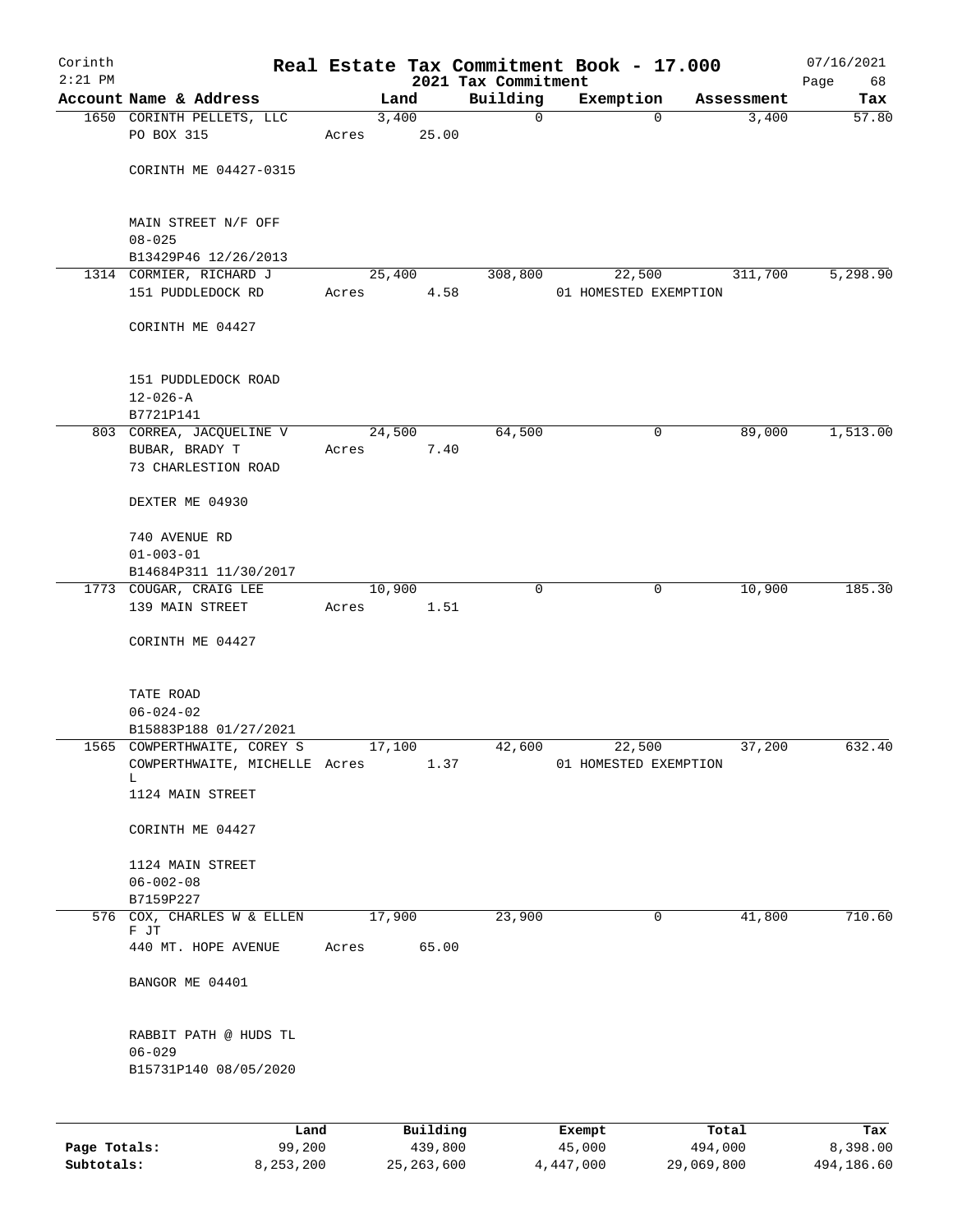| Corinth                    |                                            |                      |       |                                |                     | Real Estate Tax Commitment Book - 17.000 |             |                       | 07/16/2021              |
|----------------------------|--------------------------------------------|----------------------|-------|--------------------------------|---------------------|------------------------------------------|-------------|-----------------------|-------------------------|
| $2:21$ PM                  |                                            |                      |       |                                | 2021 Tax Commitment |                                          |             |                       | 69<br>Page              |
|                            | Account Name & Address<br>726 COX, HELEN L |                      |       | Land<br>18,700                 | Building<br>175,500 | Exemption                                | 22,500      | Assessment<br>171,700 | Tax<br>2,918.90         |
|                            | PO BOX 120                                 |                      |       | Acres 1.59                     |                     | 01 HOMESTED EXEMPTION                    |             |                       |                         |
|                            |                                            |                      |       |                                |                     |                                          |             |                       |                         |
|                            | CORINTH ME 04427                           |                      |       |                                |                     |                                          |             |                       |                         |
|                            | 394 MAIN STREET                            |                      |       |                                |                     |                                          |             |                       |                         |
|                            | $13 - 008$                                 |                      |       |                                |                     |                                          |             |                       |                         |
|                            | B3315P259<br>2121 COX, JULIE A & THOMAS G  |                      |       | 23,200                         | 139,500             |                                          | 0           | 162,700               | 2,765.90                |
|                            | JТ                                         |                      |       |                                |                     |                                          |             |                       |                         |
|                            | HAYMAN DRIVE                               |                      | Acres | 11.04                          |                     |                                          |             |                       |                         |
|                            | CORINTH ME 04427                           |                      |       |                                |                     |                                          |             |                       |                         |
|                            | 70 HAYMAN DRIVE                            |                      |       |                                |                     |                                          |             |                       |                         |
|                            | $05 - 042 - 08$                            |                      |       |                                |                     |                                          |             |                       |                         |
|                            | BMD<br>07/27/2020                          |                      |       | 15741P81 10/02/2020 B15628P171 |                     |                                          |             |                       |                         |
|                            | 346 COYLE, SHEILA M                        |                      |       | 18,000                         | 60,700              |                                          | $\mathbf 0$ | 78,700                | 1,337.90                |
|                            | 1077 SPARROW LANE                          |                      |       | Acres 1.00                     |                     |                                          |             |                       |                         |
|                            | TARPON SPRINGS FL 34689                    |                      |       |                                |                     |                                          |             |                       |                         |
|                            | 19 HAYMAN DRIVE                            |                      |       |                                |                     |                                          |             |                       |                         |
|                            | $05 - 042 - 04$                            |                      |       |                                |                     |                                          |             |                       |                         |
|                            | B5041P311<br>1681 CRAIG, KEITH O           |                      |       | 21,900                         |                     | 83,500                                   | 27,900      | 77,500                | 1,317.50                |
|                            | CRAIG, NANCY                               |                      | Acres | 4.08                           |                     | 01 HOMESTED EXEMPTION                    |             |                       |                         |
|                            | 15 HOB RD                                  |                      |       |                                |                     | 22 Veteran                               |             |                       |                         |
|                            | CORINTH ME 04427                           |                      |       |                                |                     |                                          |             |                       |                         |
|                            | 15 HOB ROAD                                |                      |       |                                |                     |                                          |             |                       |                         |
|                            | $08 - 021 - A$                             |                      |       |                                |                     |                                          |             |                       |                         |
|                            | B14917P332 08/21/2018                      |                      |       |                                |                     |                                          |             |                       |                         |
|                            | 1788 CRANE BROTHERS, INC.<br>2 MILLS ROAD  |                      | Acres | 22,000<br>1.80                 | 151,200             |                                          | 0           | 173,200               | 2,944.40                |
|                            |                                            |                      |       |                                |                     |                                          |             |                       |                         |
|                            | EXETER ME 04435                            |                      |       |                                |                     |                                          |             |                       |                         |
|                            | GARLAND ROAD                               |                      |       |                                |                     |                                          |             |                       |                         |
|                            | $10 - 003 - A$                             |                      |       |                                |                     |                                          |             |                       |                         |
|                            | B8786P41<br>352 CRANE BROTHERS, INC.       |                      |       | 34,700                         | 0                   |                                          | 0           | 34,700                | 589.90                  |
|                            | CRANE, JAMES V                             |                      | Acres | 44.00                          |                     |                                          |             |                       |                         |
|                            | 2 MILLS ROAD                               |                      |       |                                |                     |                                          |             |                       |                         |
|                            | EXETER ME 04435                            |                      |       |                                |                     |                                          |             |                       |                         |
|                            | NOTCH ROAD                                 |                      |       |                                |                     |                                          |             |                       |                         |
|                            | $07 - 030$<br>B12251P265 07/20/2010        |                      |       |                                |                     |                                          |             |                       |                         |
|                            |                                            |                      |       |                                |                     |                                          |             |                       |                         |
|                            |                                            | Land                 |       | Building                       |                     | Exempt                                   |             | Total                 | Tax                     |
| Page Totals:<br>Subtotals: |                                            | 138,500<br>8,391,700 |       | 610,400<br>25,874,000          |                     | 50,400<br>4,497,400                      | 29,768,300  | 698,500               | 11,874.50<br>506,061.10 |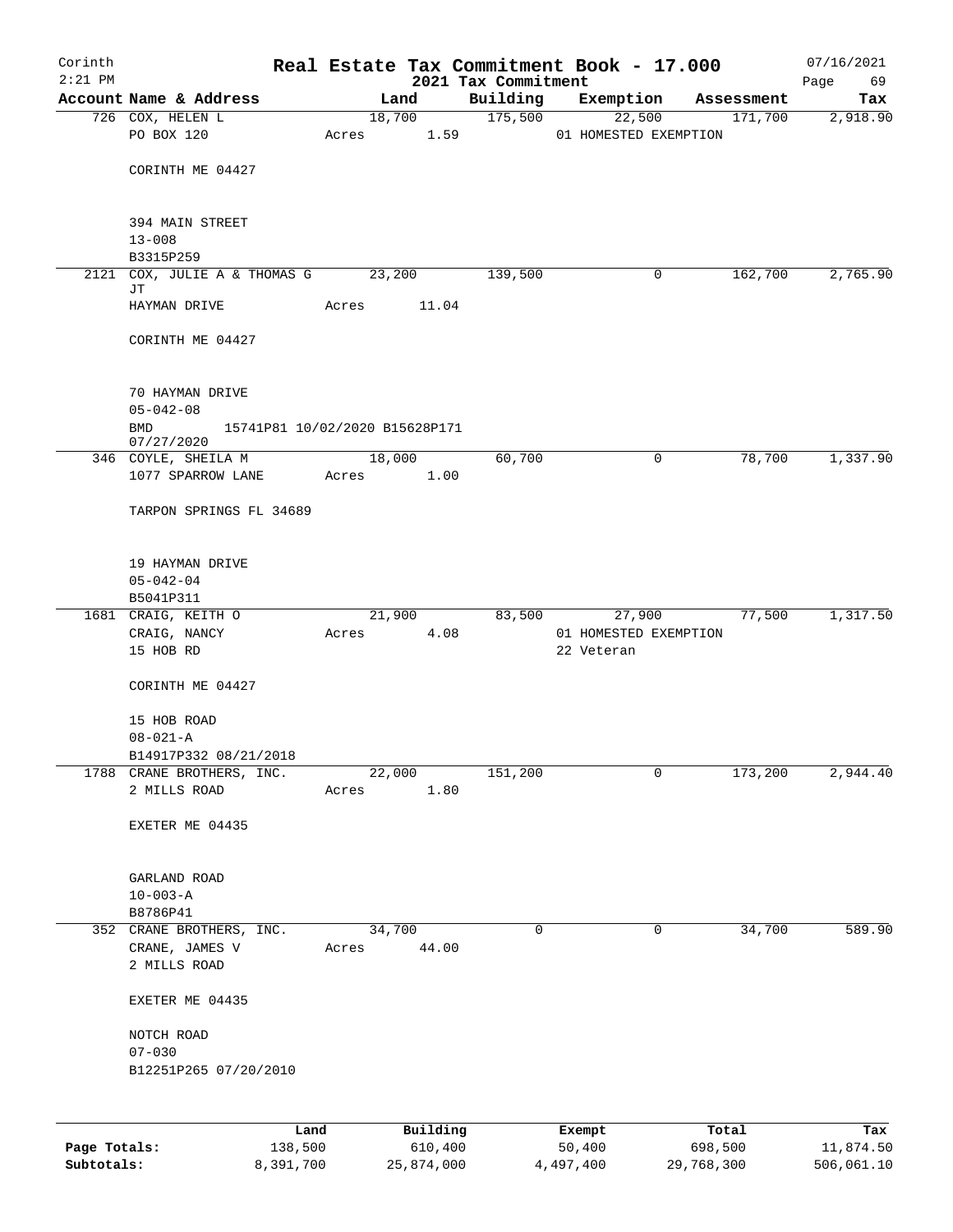| Corinth<br>$2:21$ PM |                                            |                 |       | 2021 Tax Commitment | Real Estate Tax Commitment Book - 17.000 |            | 07/16/2021<br>Page<br>70 |
|----------------------|--------------------------------------------|-----------------|-------|---------------------|------------------------------------------|------------|--------------------------|
|                      | Account Name & Address                     |                 | Land  | Building            | Exemption                                | Assessment | Tax                      |
|                      | 353 CRANE BROTHERS, INC.<br>CRANE, JAMES V | 36,100<br>Acres | 80.00 | $\mathsf{O}$        | $\overline{0}$                           | 36,100     | 613.70                   |
|                      | 2 MILLS ROAD                               |                 |       |                     |                                          |            |                          |
|                      | EXETER ME 04435                            |                 |       |                     |                                          |            |                          |
|                      | NOTCH ROAD<br>$07 - 031$                   |                 |       |                     |                                          |            |                          |
|                      | B12251P265 07/20/2010                      |                 |       |                     |                                          |            |                          |
|                      | 354 CRANE BROTHERS, INC.                   | 32,000          |       | 0                   | 0                                        | 32,000     | 544.00                   |
|                      | CRANE, JAMES V<br>2 MILLS ROAD             | Acres           | 56.88 |                     |                                          |            |                          |
|                      | EXETER ME 04435                            |                 |       |                     |                                          |            |                          |
|                      | <b>MAIN STREET</b>                         |                 |       |                     |                                          |            |                          |
|                      | $11 - 013$<br>B12251P265 07/20/2010        |                 |       |                     |                                          |            |                          |
|                      | 355 CRANE BROTHERS, INC.                   | 18,500          |       | 0                   | $\mathbf 0$                              | 18,500     | 314.50                   |
|                      | CRANE, JAMES V                             | Acres           | 16.00 |                     |                                          |            |                          |
|                      | 2 MILLS ROAD                               |                 |       |                     |                                          |            |                          |
|                      | EXETER ME 04435                            |                 |       |                     |                                          |            |                          |
|                      | HUDSON ROAD                                |                 |       |                     |                                          |            |                          |
|                      | $11 - 024$<br>B12251P265 07/20/2010        |                 |       |                     |                                          |            |                          |
|                      | 356 CRANE BROTHERS, INC.                   | 32,000          |       | $\mathbf 0$         | $\mathbf 0$                              | 32,000     | 544.00                   |
|                      | 2 MILLS ROAD                               | Acres           | 72.00 |                     |                                          |            |                          |
|                      | EXETER ME 04435                            |                 |       |                     |                                          |            |                          |
|                      | <b>MAIN STREET</b>                         |                 |       |                     |                                          |            |                          |
|                      | $11 - 005$                                 |                 |       |                     |                                          |            |                          |
|                      | B4402P355                                  |                 |       |                     |                                          |            |                          |
|                      | 1348 CRANE, JAMES                          | 23,700          |       | $\mathbf 0$         | $\mathbf 0$                              | 23,700     | 402.90                   |
|                      | CRANE, STEVEN D                            | Acres           | 19.00 |                     |                                          |            |                          |
|                      | 2 MILLS ROAD                               |                 |       |                     |                                          |            |                          |
|                      | EXETER ME 04435                            |                 |       |                     |                                          |            |                          |
|                      | BEANS MILL RD                              |                 |       |                     |                                          |            |                          |
|                      | $04 - 019 - 18$                            |                 |       |                     |                                          |            |                          |
|                      | B11376P287 04/29/2008                      |                 |       |                     |                                          |            |                          |
|                      | 1349 CRANE, JAMES V                        | 19,800          |       | 0                   | 0                                        | 19,800     | 336.60                   |
|                      | CRANE, STEVEN D<br>2 MILLS ROAD            | Acres           | 23.03 |                     |                                          |            |                          |
|                      | EXETER ME 04435                            |                 |       |                     |                                          |            |                          |
|                      | BEANS MILL RD                              |                 |       |                     |                                          |            |                          |
|                      | $04 - 019 - 19$<br>B11376P287 04/29/2008   |                 |       |                     |                                          |            |                          |
|                      |                                            |                 |       |                     |                                          |            |                          |

|              | Land      | Building   | Exempt    | Total      | Tax        |
|--------------|-----------|------------|-----------|------------|------------|
| Page Totals: | 162,100   |            |           | 162,100    | 2,755.70   |
| Subtotals:   | 8,553,800 | 25,874,000 | 4,497,400 | 29,930,400 | 508,816.80 |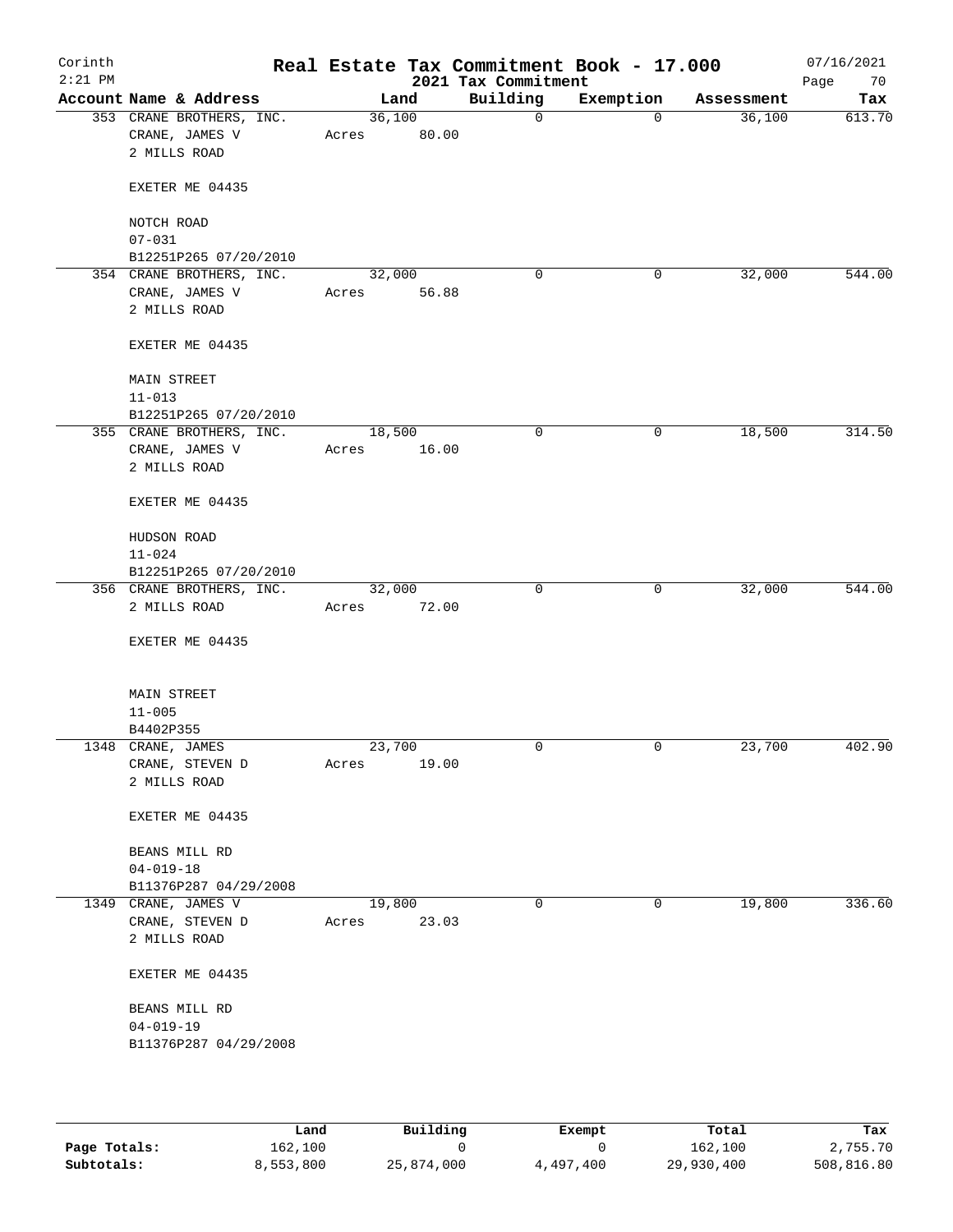| Corinth<br>$2:21$ PM |                                                        |       |                 | 2021 Tax Commitment | Real Estate Tax Commitment Book - 17.000 |            | 07/16/2021<br>Page<br>71 |
|----------------------|--------------------------------------------------------|-------|-----------------|---------------------|------------------------------------------|------------|--------------------------|
|                      | Account Name & Address                                 |       | Land            | Building            | Exemption                                | Assessment | Tax                      |
|                      | 1826 CRANE, JAMES V<br>CRANE, STEVEN D<br>2 MILLS ROAD | Acres | 28,400<br>76.00 | $\mathbf 0$         | $\mathbf 0$                              | 28,400     | 482.80                   |
|                      | EXETER ME 04435                                        |       |                 |                     |                                          |            |                          |
|                      | O'ROAK ROAD                                            |       |                 |                     |                                          |            |                          |
|                      | $10 - 002 - J$                                         |       |                 |                     |                                          |            |                          |
|                      | B14094P249 03/08/2016                                  |       |                 |                     |                                          |            |                          |
|                      | 1946 CRANE, JAMES V                                    |       | 26,900          | $\mathbf 0$         | 0                                        | 26,900     | 457.30                   |
|                      | CRANE, STEVEN D<br>2 MILLS ROAD                        | Acres | 84.50           |                     |                                          |            |                          |
|                      | EXETER ME 04435                                        |       |                 |                     |                                          |            |                          |
|                      | BEANS MILL RD N/F OFF<br>$07 - 025$                    |       |                 |                     |                                          |            |                          |
|                      | B10910P297 04/03/2007                                  |       |                 |                     |                                          |            |                          |
|                      | 357 CRANE, JAMES V                                     |       | 12,300          | 0                   | 0                                        | 12,300     | 209.10                   |
|                      | CRANE, BRENDA L<br>2 MILLS ROAD                        | Acres | 1.56            |                     |                                          |            |                          |
|                      | EXETER ME 04435                                        |       |                 |                     |                                          |            |                          |
|                      | <b>MAIN STREET</b>                                     |       |                 |                     |                                          |            |                          |
|                      | $11 - 013 - B$                                         |       |                 |                     |                                          |            |                          |
|                      | B3447P232                                              |       |                 |                     |                                          |            |                          |
|                      | 358 CRANE, JAMES V                                     |       | 69,800          | 0                   | 0                                        | 69,800     | 1,186.60                 |
|                      | CRANE, NEIL & LOIS<br>2 MILLS ROAD                     | Acres | 240.00          |                     |                                          |            |                          |
|                      | EXETER ME 04435                                        |       |                 |                     |                                          |            |                          |
|                      | EXETER ROAD<br>$07 - 002$                              |       |                 |                     |                                          |            |                          |
|                      | B12251P261 07/20/2010                                  |       |                 |                     |                                          |            |                          |
|                      | 1008 CRANE, STEVEN D. &                                |       | 63,100          | 0                   | 0                                        | 63,100     | 1,072.70                 |
|                      | CRANE, JAMES<br>2 MILLS ROAD                           | Acres | 215.00          |                     |                                          |            |                          |
|                      | EXETER ME 04435                                        |       |                 |                     |                                          |            |                          |
|                      | O'ROAK ROAD                                            |       |                 |                     |                                          |            |                          |
|                      | $10 - 008$                                             |       |                 |                     |                                          |            |                          |
|                      | B10060P90 08/23/2005                                   |       |                 |                     |                                          |            |                          |
|                      | 98 CRAWFORD, ROBERT                                    |       | 0               | 20,800              | 20,800                                   | 0          | 0.00                     |
|                      | 214 BEANS MILLS ROAD                                   |       |                 |                     | 01 HOMESTED EXEMPTION                    |            |                          |
|                      | CORINTH ME 04427                                       |       |                 |                     |                                          |            |                          |
|                      | 214 BEANS MILL RD<br>$07 - 023 - 01H$                  |       |                 |                     |                                          |            |                          |
|                      |                                                        |       |                 |                     |                                          |            |                          |

|              | Land      | Building   | Exempt    | Total      | Tax        |
|--------------|-----------|------------|-----------|------------|------------|
| Page Totals: | 200,500   | 20,800     | 20,800    | 200,500    | 3,408.50   |
| Subtotals:   | 8,754,300 | 25,894,800 | 4,518,200 | 30,130,900 | 512,225.30 |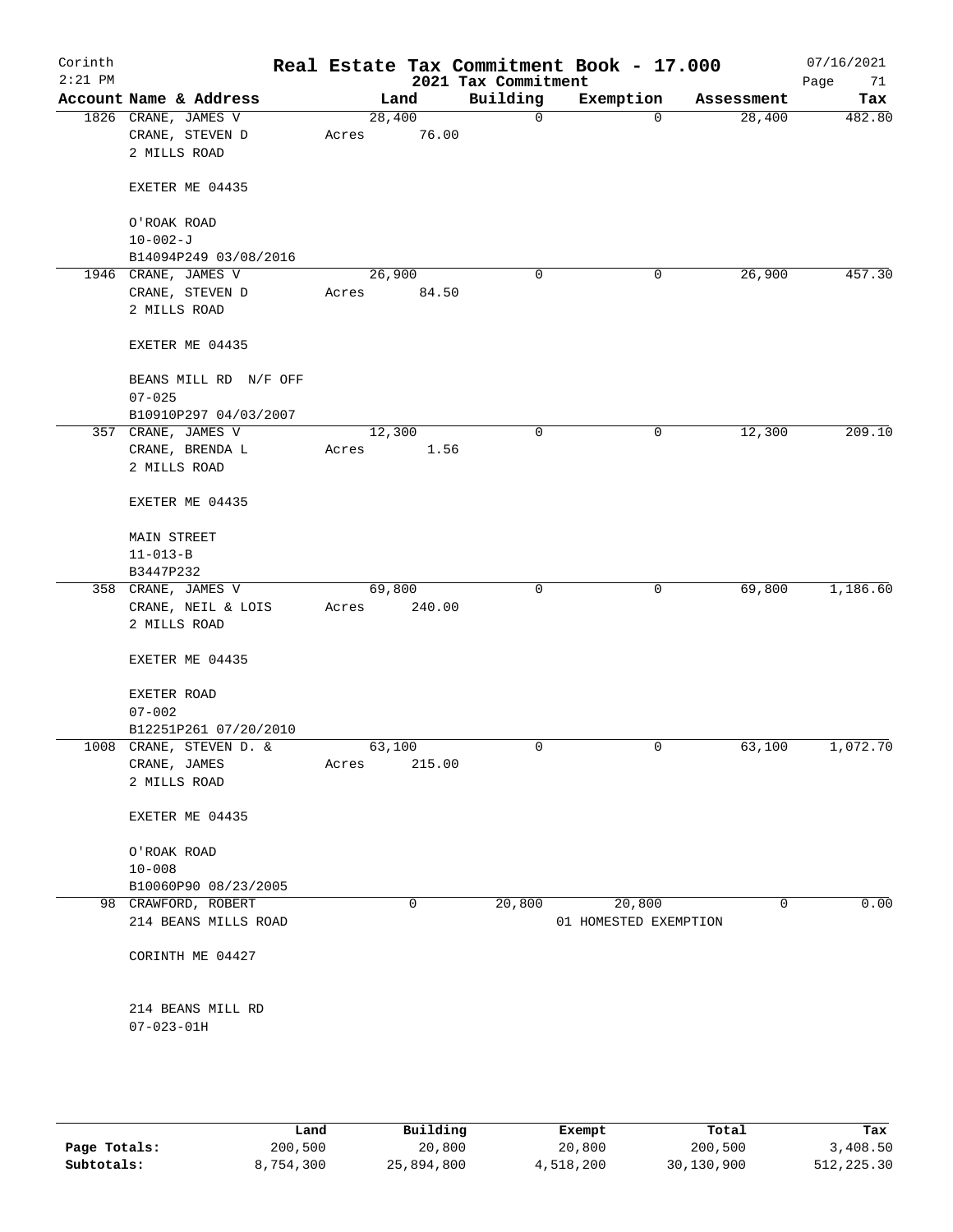| Corinth<br>$2:21$ PM |                                                             |       |                           | Real Estate Tax Commitment Book - 17.000<br>2021 Tax Commitment |                                               |                                 |            | 07/16/2021<br>72<br>Page |
|----------------------|-------------------------------------------------------------|-------|---------------------------|-----------------------------------------------------------------|-----------------------------------------------|---------------------------------|------------|--------------------------|
|                      | Account Name & Address                                      |       | Land                      | Building                                                        | Exemption                                     |                                 | Assessment | Tax                      |
|                      | 359 CRIDER, TIMOTHY J<br>CRIDER, CAROL A<br>132 MAIN ST     | Acres | 20,500<br>3.00            | 103,300                                                         |                                               | 22,500<br>01 HOMESTED EXEMPTION | 101,300    | 1,722.10                 |
|                      | CORINTH ME 04427                                            |       |                           |                                                                 |                                               |                                 |            |                          |
|                      | 132 MAIN STREET<br>$11 - 019 - A$                           |       |                           |                                                                 |                                               |                                 |            |                          |
|                      | B6233P1                                                     |       |                           |                                                                 |                                               |                                 |            |                          |
|                      | 568 CRIMM, LANE                                             |       | 12,400                    | 96,000                                                          |                                               | 22,500                          | 85,900     | 1,460.30                 |
|                      | 119 HUDSON ROAD                                             | Acres | 1.67                      |                                                                 |                                               | 01 HOMESTED EXEMPTION           |            |                          |
|                      | CORINTH ME 04427                                            |       |                           |                                                                 |                                               |                                 |            |                          |
|                      | 119 HUDSON ROAD                                             |       |                           |                                                                 |                                               |                                 |            |                          |
|                      | $08 - 002 - 09$<br>B14948P275 09/14/2018                    |       |                           |                                                                 |                                               |                                 |            |                          |
|                      | 569 CRIMM, LANE                                             |       | 13,000                    | $\mathbf 0$                                                     |                                               | 0                               | 13,000     | 221.00                   |
|                      | 119 HUDSON ROAD                                             | Acres | 2.10                      |                                                                 |                                               |                                 |            |                          |
|                      | CORINTH ME 04427                                            |       |                           |                                                                 |                                               |                                 |            |                          |
|                      | HUDSON ROAD                                                 |       |                           |                                                                 |                                               |                                 |            |                          |
|                      | $08 - 002 - 10$                                             |       |                           |                                                                 |                                               |                                 |            |                          |
|                      | B14950P271 09/14/2018                                       |       |                           |                                                                 |                                               |                                 |            |                          |
|                      | 698 CROCKER ETHA A &<br>KATRINA N JT                        |       | 29,700                    | 100,500                                                         |                                               | 0                               | 130,200    | 2,213.40                 |
|                      | 374 TATE ROAD                                               | Acres | 31.00                     |                                                                 |                                               |                                 |            |                          |
|                      | CORINTH ME 04427                                            |       |                           |                                                                 |                                               |                                 |            |                          |
|                      | 374 TATE ROAD                                               |       |                           |                                                                 |                                               |                                 |            |                          |
|                      | $06 - 019 - A$                                              |       |                           |                                                                 |                                               |                                 |            |                          |
|                      | B15499P198 04/17/2020<br>1779 CROCKER, DENNIS               |       | 17,300                    | 116,000                                                         |                                               | 22,500                          | 110,800    | 1,883.60                 |
|                      | CROCKER, VICKY                                              | Acres | 1.50                      |                                                                 |                                               | 01 HOMESTED EXEMPTION           |            |                          |
|                      | 580 TATE RD                                                 |       |                           |                                                                 |                                               |                                 |            |                          |
|                      | CORINTH ME 04427                                            |       |                           |                                                                 |                                               |                                 |            |                          |
|                      | 580 TATE ROAD                                               |       |                           |                                                                 |                                               |                                 |            |                          |
|                      | $06 - 024 - 08$                                             |       |                           |                                                                 |                                               |                                 |            |                          |
|                      | B14034P186 12/15/2015                                       |       |                           |                                                                 |                                               |                                 |            |                          |
|                      | 1566 CROFT, CHRISTOPHER &<br>MANDY                          |       | 21,200                    | $\Omega$                                                        |                                               | 0                               | 21,200     | 360.40                   |
|                      | 165 MAIN STREET                                             | Acres | 8.51                      |                                                                 |                                               |                                 |            |                          |
|                      | CORINTH ME 04427                                            |       |                           |                                                                 |                                               |                                 |            |                          |
|                      | MAIN STREET                                                 |       |                           |                                                                 |                                               |                                 |            |                          |
|                      | $11 - 006 - A$<br>B15446P77 02/20/2020 B15446P75 02/20/2020 |       |                           |                                                                 |                                               |                                 |            |                          |
|                      |                                                             |       |                           |                                                                 |                                               |                                 |            |                          |
|                      |                                                             |       | $D_{11}$ in $I$ in $\sim$ |                                                                 | $P$ <sub>r</sub> $\sim$ m $\sim$ <sup>+</sup> | <b>Tota</b>                     |            | щ.                       |

|              | Land      | Building   | Exempt    | Total      | Tax        |
|--------------|-----------|------------|-----------|------------|------------|
| Page Totals: | 114,100   | 415,800    | 67,500    | 462,400    | 7,860.80   |
| Subtotals:   | 8,868,400 | 26,310,600 | 4,585,700 | 30,593,300 | 520,086.10 |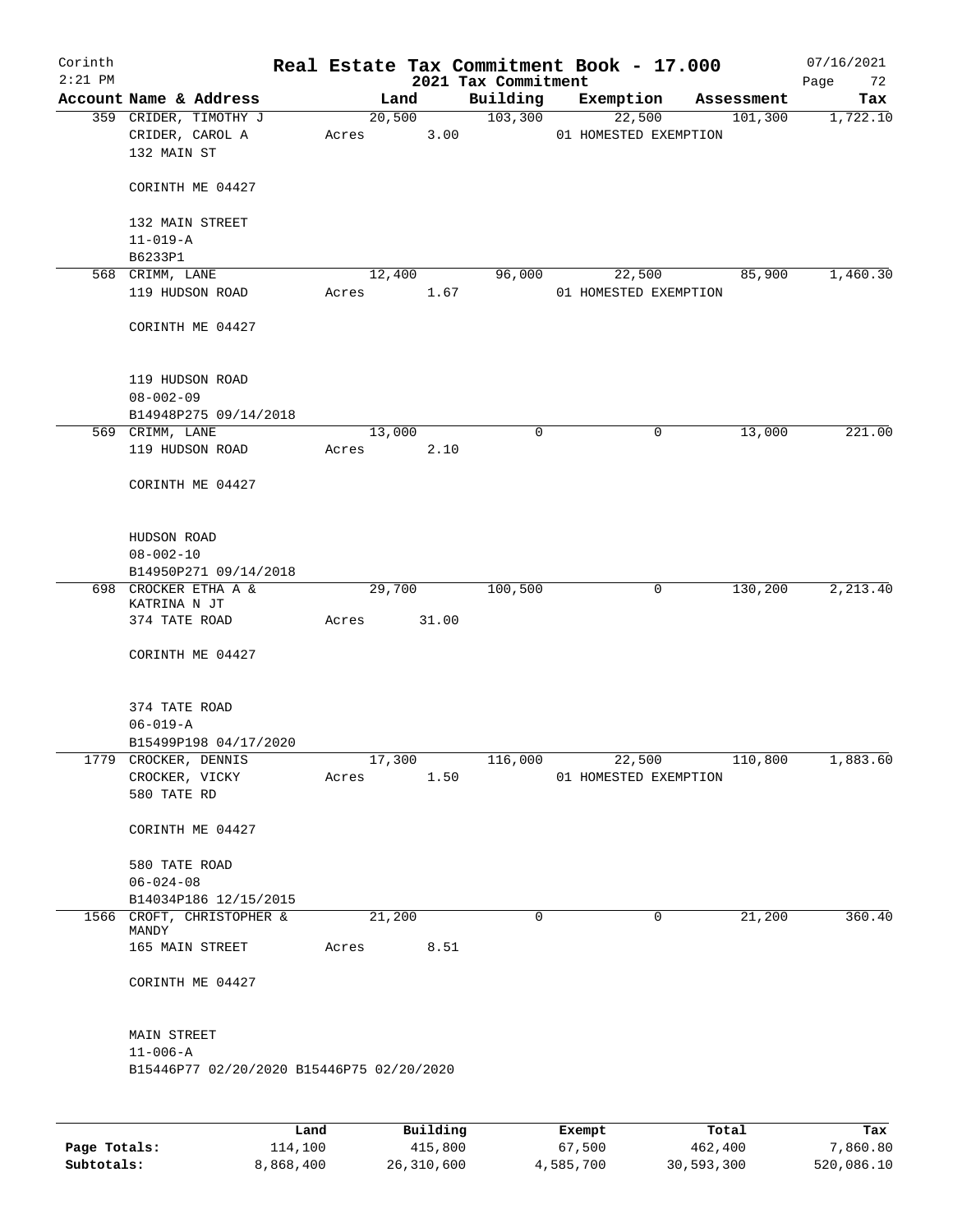| Corinth<br>$2:21$ PM |                                                            |       |                 | 2021 Tax Commitment | Real Estate Tax Commitment Book - 17.000  |            | 07/16/2021<br>Page<br>73 |
|----------------------|------------------------------------------------------------|-------|-----------------|---------------------|-------------------------------------------|------------|--------------------------|
|                      | Account Name & Address                                     |       | Land            | Building            | Exemption                                 | Assessment | Tax                      |
|                      | 1568 CROFT, CHRISTOPHER M<br>CROFT, MANDY L<br>165 MAIN ST | Acres | 24,800<br>10.00 | 48,600              | $\Omega$                                  | 73,400     | 1,247.80                 |
|                      | CORINTH ME 04427                                           |       |                 |                     |                                           |            |                          |
|                      | 165 MAIN STREET<br>$11 - 006 - C$                          |       |                 |                     |                                           |            |                          |
|                      | B14204P215 07/07/2016                                      |       |                 |                     |                                           |            |                          |
|                      | 1567 CROFT, ROBERT E SR                                    |       | 24,400          | 0                   | 0                                         | 24, 400    | 414.80                   |
|                      | CROFT, SANDRA L<br>229 S. LEVANT ROAD                      | Acres | 6.00            |                     |                                           |            |                          |
|                      | LEVANT ME 04456                                            |       |                 |                     |                                           |            |                          |
|                      | 151 MAIN STREET<br>$11 - 006 - B$<br>B12907P126 08/03/2012 |       |                 |                     |                                           |            |                          |
|                      | 501 CRONKHITE, MARY E                                      |       | 19,000          | 103,400             | 27,900                                    | 94,500     | 1,606.50                 |
|                      | PO BOX 637                                                 | Acres | 1.83            |                     | 01 HOMESTED EXEMPTION<br>31 Veteran Widow |            |                          |
|                      | CORINTH ME 04427                                           |       |                 |                     |                                           |            |                          |
|                      | 293 MAIN STREET<br>$15 - 028$                              |       |                 |                     |                                           |            |                          |
|                      | B3681P46                                                   |       |                 |                     |                                           |            |                          |
|                      | 1385 CROOKER, CHADWICK                                     |       | 16,700          | 93,800              | 22,500                                    | 88,000     | 1,496.00                 |
|                      | CROZIER-CROOKER,<br>BRITTANY                               | Acres | 1.00            |                     | 01 HOMESTED EXEMPTION                     |            |                          |
|                      | 661 TATE ROAD                                              |       |                 |                     |                                           |            |                          |
|                      | CORINTH ME 04427                                           |       |                 |                     |                                           |            |                          |
|                      | 661 TATE ROAD                                              |       |                 |                     |                                           |            |                          |
|                      | $06 - 012 - G$                                             |       |                 |                     |                                           |            |                          |
|                      | B14916P315 08/23/2018                                      |       |                 |                     |                                           |            |                          |
|                      | 364 CROOKER, RANDY J                                       |       | 17,900          | 167,800             | 22,500                                    | 163,200    | 2,774.40                 |
|                      | CROOKER, MELISSA T<br>422 HUDSON RD                        | Acres | 2.00            |                     | 01 HOMESTED EXEMPTION                     |            |                          |
|                      | CORINTH ME 04427                                           |       |                 |                     |                                           |            |                          |
|                      | 422 HUDSON ROAD<br>$12 - 011 - B$                          |       |                 |                     |                                           |            |                          |
|                      | B4759P133                                                  |       |                 |                     |                                           |            |                          |
|                      | 1192 CROSBY, JESSE                                         |       | 51,600          | 0                   | 0                                         | 51,600     | 877.20                   |
|                      | 99 FARM ROAD                                               | Acres | 147.40          |                     |                                           |            |                          |
|                      | BANGOR ME 04401                                            |       |                 |                     |                                           |            |                          |
|                      | 186 PUDDLEDOCK ROAD                                        |       |                 |                     |                                           |            |                          |
|                      | $12 - 021$                                                 |       |                 |                     |                                           |            |                          |
|                      | B15824P138 12/05/2020                                      |       |                 |                     |                                           |            |                          |
|                      |                                                            |       |                 |                     |                                           |            |                          |
|                      |                                                            | Land  | Building        |                     | Exempt                                    | Total      | Tax                      |

|              | nana      | <b>DUITOTII</b> | LACINUL   | TOLAT      | ias.       |
|--------------|-----------|-----------------|-----------|------------|------------|
| Page Totals: | 154,400   | 413,600         | 72,900    | 495,100    | 8,416.70   |
| Subtotals:   | 9,022,800 | 26,724,200      | 4,658,600 | 31,088,400 | 528,502.80 |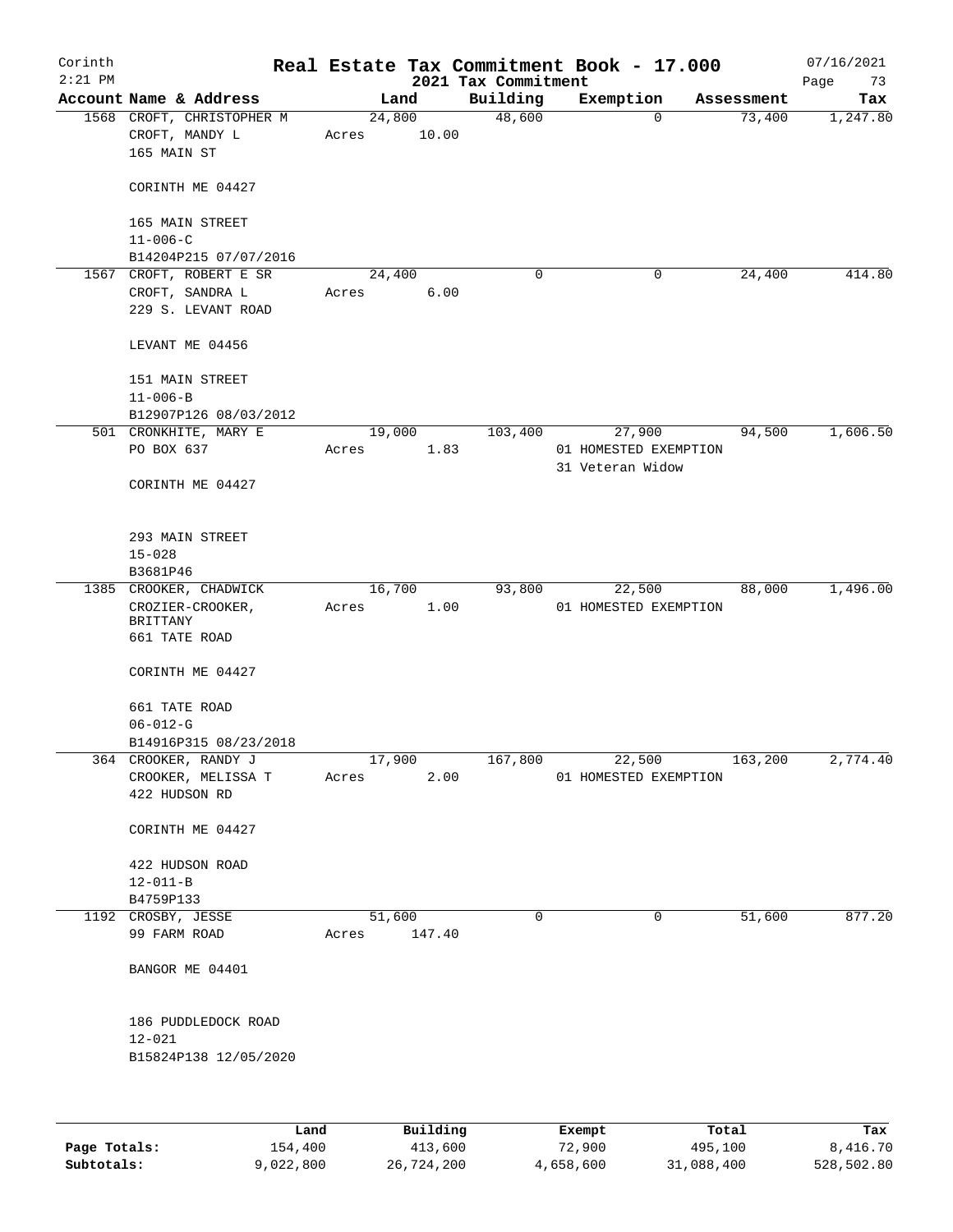| Corinth<br>$2:21$ PM |                                                      |       |        | 2021 Tax Commitment | Real Estate Tax Commitment Book - 17.000  |             | 07/16/2021<br>Page<br>74 |
|----------------------|------------------------------------------------------|-------|--------|---------------------|-------------------------------------------|-------------|--------------------------|
|                      | Account Name & Address                               |       | Land   | Building            | Exemption                                 | Assessment  | Tax                      |
|                      | 1927 CROSS, RUTH A<br>407 TATE RD                    |       | 0      | 13,200              | 13,200<br>01 HOMESTED EXEMPTION           | $\mathbf 0$ | 0.00                     |
|                      | CORINTH ME 04427                                     |       |        |                     |                                           |             |                          |
|                      | 407 TATE ROAD<br>$06 - 018 - 01H$                    |       |        |                     |                                           |             |                          |
|                      | B13545P128 06/02/2014                                |       |        |                     |                                           |             |                          |
|                      | 366 CROSSON, RONDA                                   |       | 59,900 | 79,700              | 27,900                                    | 111,700     | 1,898.90                 |
|                      | 265 BLACK ROAD                                       | Acres | 217.00 |                     | 01 HOMESTED EXEMPTION<br>31 Veteran Widow |             |                          |
|                      | CORINTH ME 04427                                     |       |        |                     |                                           |             |                          |
|                      | 265 BLACK RD<br>$02 - 025$                           |       |        |                     |                                           |             |                          |
|                      | B12003P306 12/10/2009                                |       |        |                     |                                           |             |                          |
|                      | 367 CROSSON, RONDA                                   |       | 15,200 | 2,500               | 0                                         | 17,700      | 300.90                   |
|                      | 265 BLACK ROAD                                       | Acres | 16.00  |                     |                                           |             |                          |
|                      | CORINTH ME 04427                                     |       |        |                     |                                           |             |                          |
|                      | BLACK RD                                             |       |        |                     |                                           |             |                          |
|                      | $02 - 026$                                           |       |        |                     |                                           |             |                          |
|                      | B12003P306 12/10/2009<br>1138 CUMMINGS, RICHARD J SR |       | 18,000 | 104,100             | 22,500                                    | 99,600      | 1,693.20                 |
|                      | CUMMINGS, LINDA R                                    | Acres |        | 2.04                | 01 HOMESTED EXEMPTION                     |             |                          |
|                      | 271 WHITE SCHOOLHOUSE<br>ROAD                        |       |        |                     |                                           |             |                          |
|                      | CORINTH ME 04427                                     |       |        |                     |                                           |             |                          |
|                      | 271 WHITE SCHOOLHOUSE<br>$06 - 015 - C - 1$          |       |        |                     |                                           |             |                          |
|                      | B13767P66 02/20/2015                                 |       |        |                     |                                           |             |                          |
|                      | 368 CUMMINGS, VAUGHN F                               |       | 17,000 | 65,600              | 27,900                                    | 54,700      | 929.90                   |
|                      | CUMMINGS, CATHERINE M                                | Acres |        | 1.28                | 22 Veteran                                |             |                          |
|                      | 144 GARLAND RD                                       |       |        |                     | 01 HOMESTED EXEMPTION                     |             |                          |
|                      | CORINTH ME 04427                                     |       |        |                     |                                           |             |                          |
|                      | 144 GARLAND ROAD                                     |       |        |                     |                                           |             |                          |
|                      | $10 - 013$                                           |       |        |                     |                                           |             |                          |
|                      | B3369P37<br>1929 CUNNINGHAM, LARRY                   |       | 0      | 2,500               | 0                                         | 2,500       | 42.50                    |
|                      | 344 MAIN STREET LOT 2                                |       |        |                     |                                           |             |                          |
|                      | CORINTH ME 04427                                     |       |        |                     |                                           |             |                          |
|                      | 344 MAIN STREET LOT 1<br>$08 - 003 - 01H$            |       |        |                     |                                           |             |                          |
|                      |                                                      |       |        |                     |                                           |             |                          |
|                      |                                                      |       |        |                     |                                           |             |                          |

|              | Land      | Building   | Exempt    | Total      | Tax        |
|--------------|-----------|------------|-----------|------------|------------|
| Page Totals: | 110,100   | 267,600    | 91,500    | 286,200    | 4,865.40   |
| Subtotals:   | 9,132,900 | 26,991,800 | 4,750,100 | 31,374,600 | 533,368.20 |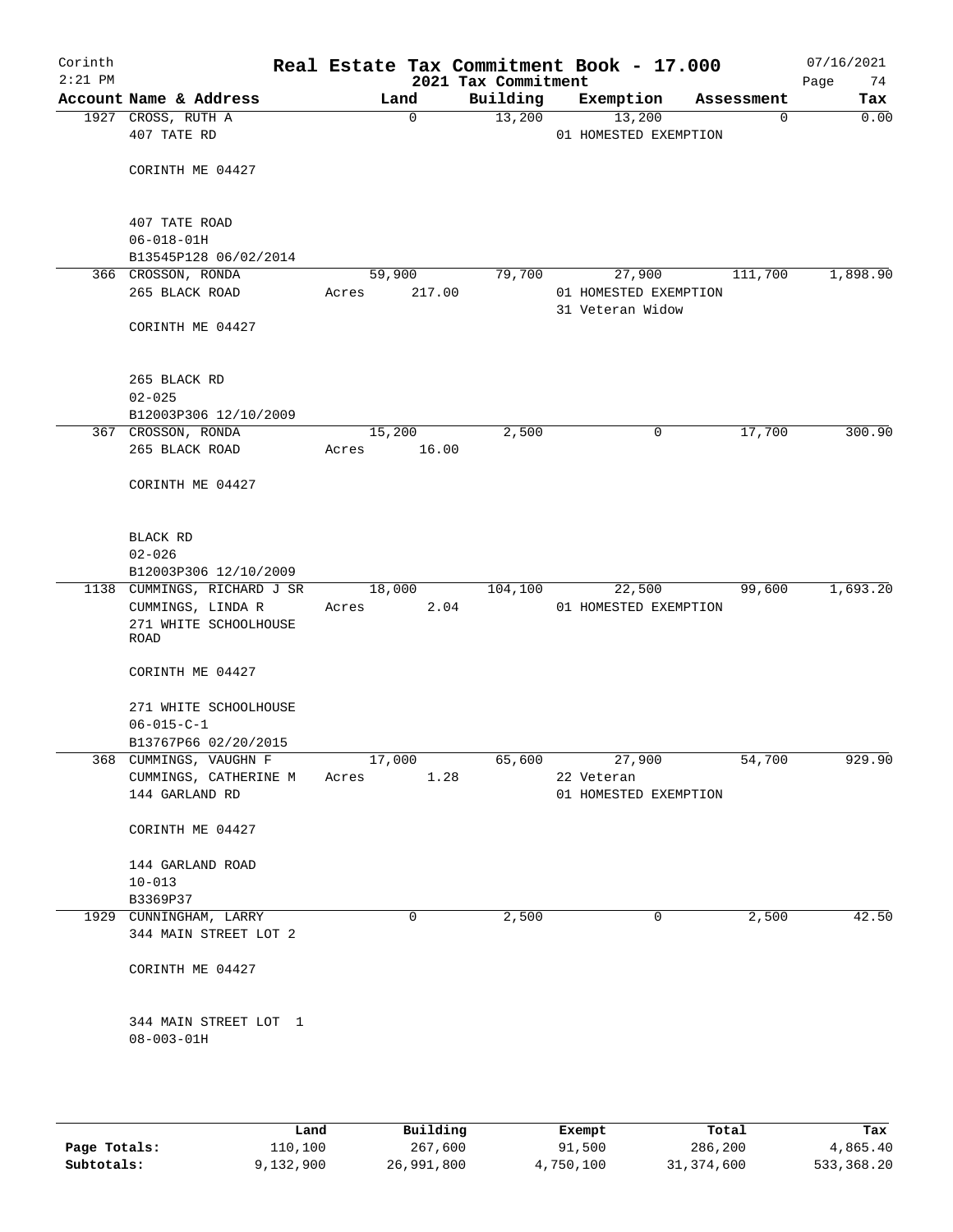| Corinth<br>$2:21$ PM |                                                          |       |        | 2021 Tax Commitment | Real Estate Tax Commitment Book - 17.000 | 07/16/2021<br>Page | 75       |
|----------------------|----------------------------------------------------------|-------|--------|---------------------|------------------------------------------|--------------------|----------|
|                      | Account Name & Address                                   |       | Land   | Building            | Exemption                                | Assessment         | Tax      |
|                      | 1424 CUNNINGHAM, LARRY                                   |       | 9,500  | 46,100              | $\Omega$                                 | 55,600             | 945.20   |
|                      | CUNNINGHAM, TAMMY                                        | Acres | 0.20   |                     |                                          |                    |          |
|                      | 344 MAIN STREET LOT 2                                    |       |        |                     |                                          |                    |          |
|                      | CORINTH ME 04427                                         |       |        |                     |                                          |                    |          |
|                      | 2 MARSH ROAD                                             |       |        |                     |                                          |                    |          |
|                      | $09 - 001$<br>B14446P196 11/15/2013                      |       |        |                     |                                          |                    |          |
|                      | 1077 CUNNINGHAM, TAMMY                                   |       | 0      | 24,100              | 22,500                                   | 1,600              | 27.20    |
|                      | 344 MAIN STREET LOT 2                                    |       |        |                     | 01 HOMESTED EXEMPTION                    |                    |          |
|                      | CORINTH ME 04427                                         |       |        |                     |                                          |                    |          |
|                      | 344 MAIN STREET LOT 2                                    |       |        |                     |                                          |                    |          |
|                      | $08 - 003 - 02H$                                         |       |        |                     |                                          |                    |          |
|                      | 1748 CURTIS, JEANETTE                                    |       | 16,500 | 56,600              | 22,500                                   | 50,600             | 860.20   |
|                      | 512 GRANT RD                                             | Acres | 2.00   |                     | 01 HOMESTED EXEMPTION                    |                    |          |
|                      | CORINTH ME 04427                                         |       |        |                     |                                          |                    |          |
|                      | 512 GRANT ROAD<br>$02 - 055 - 09 - A$                    |       |        |                     |                                          |                    |          |
|                      | <b>BUCC</b><br>15780P36 11/12/2020 B10475P118 06/05/2006 |       |        |                     |                                          |                    |          |
|                      | 372 CUSHMAN, CARLENE G                                   |       | 31,500 | 61,500              | 22,500                                   | 70,500             | 1,198.50 |
|                      | 141 CUSHMAN RD                                           | Acres | 24.09  |                     | 01 HOMESTED EXEMPTION                    |                    |          |
|                      | CORINTH ME 04427                                         |       |        |                     |                                          |                    |          |
|                      | 141 CUSHMAN RD                                           |       |        |                     |                                          |                    |          |
|                      | $03 - 016$                                               |       |        |                     |                                          |                    |          |
|                      | B6153P104 06/20/1996                                     |       |        |                     |                                          |                    |          |
|                      | 371 CUSHMAN, DONALD A                                    |       | 14,000 | 47,200              | 22,500                                   | 38,700             | 657.90   |
|                      | 14 MORISON AVE                                           | Acres | 0.49   |                     | 01 HOMESTED EXEMPTION                    |                    |          |
|                      | CORINTH ME 04427                                         |       |        |                     |                                          |                    |          |
|                      | 14 MORISON AVENUE                                        |       |        |                     |                                          |                    |          |
|                      | $16 - 015$                                               |       |        |                     |                                          |                    |          |
|                      | B14780P334 04/09/2018                                    |       |        |                     |                                          |                    |          |
|                      | 373 CUSHMAN, LEOLA A.,<br>HEIRS OF                       |       | 18,200 | 70,300              | 0                                        | 88,500             | 1,504.50 |
|                      | C/O LAURENCE CUSHMAN PR Acres                            |       | 3.53   |                     |                                          |                    |          |
|                      | 141 CUSHMAN RD                                           |       |        |                     |                                          |                    |          |
|                      | CORINTH ME 04427                                         |       |        |                     |                                          |                    |          |
|                      | 164 CUSHMAN RD                                           |       |        |                     |                                          |                    |          |
|                      | $03 - 017$                                               |       |        |                     |                                          |                    |          |
|                      | B15202P182 07/08/2019                                    |       |        |                     |                                          |                    |          |
|                      |                                                          |       |        |                     |                                          |                    |          |

|              | Land      | Building   | Exempt    | Total      | Tax        |
|--------------|-----------|------------|-----------|------------|------------|
| Page Totals: | 89,700    | 305,800    | 90,000    | 305,500    | 5,193.50   |
| Subtotals:   | 9,222,600 | 27,297,600 | 4,840,100 | 31,680,100 | 538,561.70 |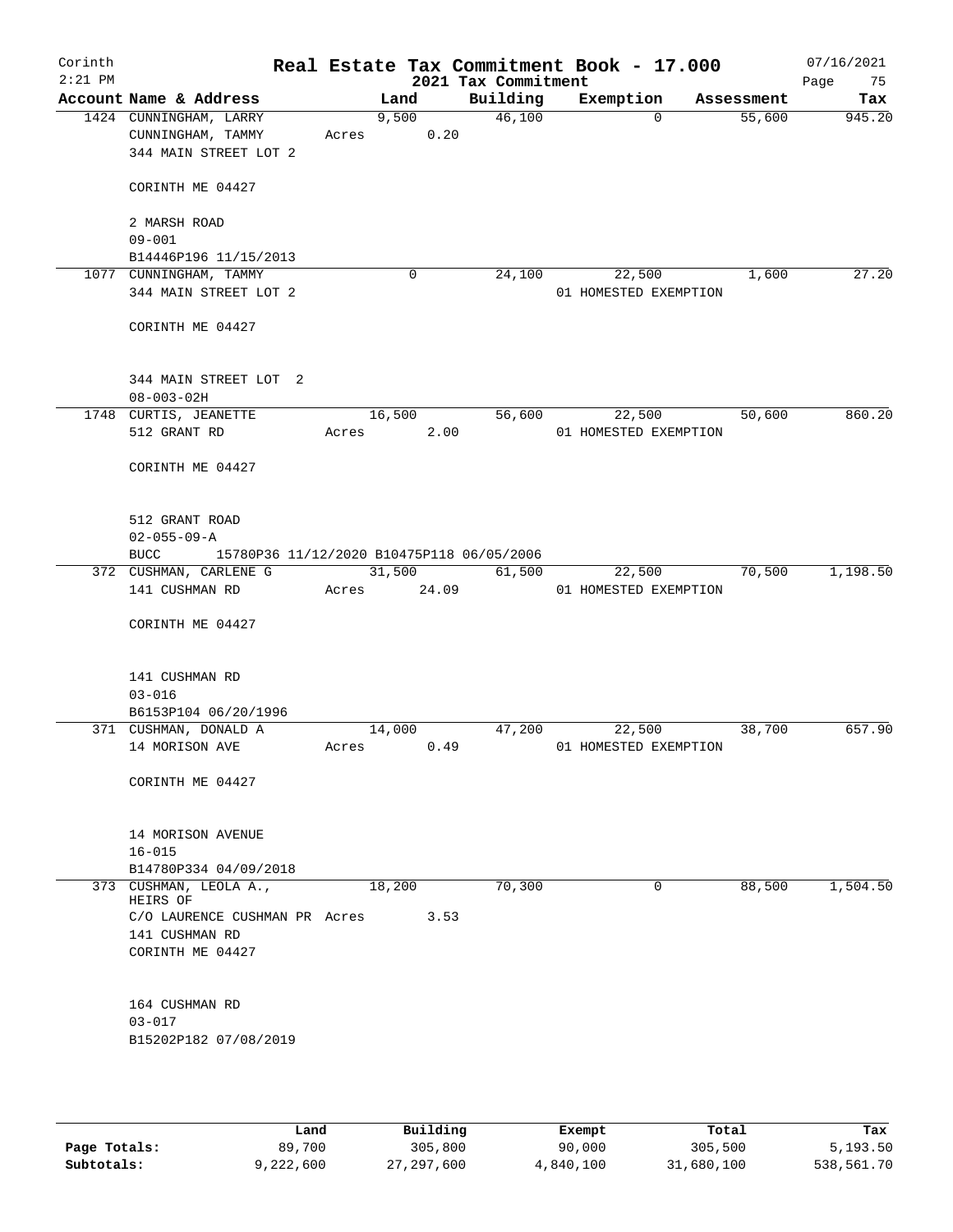| Corinth<br>$2:21$ PM |                                              |       |        |       | 2021 Tax Commitment | Real Estate Tax Commitment Book - 17.000 |            | 07/16/2021<br>Page<br>76 |
|----------------------|----------------------------------------------|-------|--------|-------|---------------------|------------------------------------------|------------|--------------------------|
|                      | Account Name & Address                       |       | Land   |       | Building            | Exemption                                | Assessment | Tax                      |
|                      | 376 CYNEWSKI, RICHARD                        |       | 19,900 |       | 165,600             | 27,900                                   | 157,600    | 2,679.20                 |
|                      | CYNEWSKI, JANICE                             | Acres |        | 2.54  |                     | 22 Veteran                               |            |                          |
|                      | 22 WEST CORINTH RD                           |       |        |       |                     | 01 HOMESTED EXEMPTION                    |            |                          |
|                      |                                              |       |        |       |                     |                                          |            |                          |
|                      | CORINTH ME 04427                             |       |        |       |                     |                                          |            |                          |
|                      |                                              |       |        |       |                     |                                          |            |                          |
|                      | 22 WEST CORINTH ROAD                         |       |        |       |                     |                                          |            |                          |
|                      | $05 - 025 - 04$                              |       |        |       |                     |                                          |            |                          |
|                      | B3806P155                                    |       |        |       |                     |                                          |            |                          |
|                      | 805 DAIGLE, BRANDON                          |       | 18,900 |       | 70,800              | 22,500                                   | 67,200     | 1,142.40                 |
|                      | DAIGLE, LACI                                 | Acres |        | 1.76  |                     | 01 HOMESTED EXEMPTION                    |            |                          |
|                      | 188 MCCARD ROAD                              |       |        |       |                     |                                          |            |                          |
|                      |                                              |       |        |       |                     |                                          |            |                          |
|                      | CORINTH ME 04427                             |       |        |       |                     |                                          |            |                          |
|                      |                                              |       |        |       |                     |                                          |            |                          |
|                      | 188 MCCARD ROAD                              |       |        |       |                     |                                          |            |                          |
|                      | $01 - 025 - A$                               |       |        |       |                     |                                          |            |                          |
|                      | B12647P38 08/10/2011<br>2110 DAIGLE, BRANDON |       | 9,000  |       | 0                   |                                          |            | 153.00                   |
|                      | DAIGLE, LACI JT                              | Acres |        |       |                     | 0                                        | 9,000      |                          |
|                      | 188 MCCARD ROAD                              |       |        | 1.65  |                     |                                          |            |                          |
|                      |                                              |       |        |       |                     |                                          |            |                          |
|                      | CORINTH ME 04427                             |       |        |       |                     |                                          |            |                          |
|                      |                                              |       |        |       |                     |                                          |            |                          |
|                      | MCCARD ROAD                                  |       |        |       |                     |                                          |            |                          |
|                      | $01 - 035 - B$                               |       |        |       |                     |                                          |            |                          |
|                      | B15544P303 05/26/2020                        |       |        |       |                     |                                          |            |                          |
|                      | 392 DAIGLE, LORI A                           |       | 8,400  |       | $\mathbf 0$         | 0                                        | 8,400      | 142.80                   |
|                      | 3 JEWELL LANE                                | Acres |        | 8.81  |                     |                                          |            |                          |
|                      |                                              |       |        |       |                     |                                          |            |                          |
|                      | GLENBURN ME 04401                            |       |        |       |                     |                                          |            |                          |
|                      |                                              |       |        |       |                     |                                          |            |                          |
|                      |                                              |       |        |       |                     |                                          |            |                          |
|                      | HUDSON HILL ROAD                             |       |        |       |                     |                                          |            |                          |
|                      | $03 - 039$                                   |       |        |       |                     |                                          |            |                          |
|                      | B15937P25 02/19/2021 B9901P233 05/20/2005    |       |        |       |                     |                                          |            |                          |
|                      | 393 DAIGLE, LORI A                           |       | 22,600 |       | 59,100              | $\mathbf 0$                              | 81,700     | 1,388.90                 |
|                      | 3 JEWELL LANE                                | Acres |        | 38.84 |                     |                                          |            |                          |
|                      |                                              |       |        |       |                     |                                          |            |                          |
|                      | GLENBURN ME 04401                            |       |        |       |                     |                                          |            |                          |
|                      |                                              |       |        |       |                     |                                          |            |                          |
|                      |                                              |       |        |       |                     |                                          |            |                          |
|                      | 1193 HUDSON HILL ROAD                        |       |        |       |                     |                                          |            |                          |
|                      | $03 - 052$                                   |       |        |       |                     |                                          |            |                          |
|                      | B9901P233<br>1777 DAIGLE, TODD G             |       | 10,900 |       | 0                   | 0                                        | 10,900     | 185.30                   |
|                      | 1124 WEST MAIN STREET                        |       |        | 1.54  |                     |                                          |            |                          |
|                      |                                              | Acres |        |       |                     |                                          |            |                          |
|                      | DOVER-FOXCROFT ME 04426                      |       |        |       |                     |                                          |            |                          |
|                      |                                              |       |        |       |                     |                                          |            |                          |
|                      |                                              |       |        |       |                     |                                          |            |                          |
|                      | TATE ROAD                                    |       |        |       |                     |                                          |            |                          |
|                      | $06 - 024 - 06$                              |       |        |       |                     |                                          |            |                          |
|                      | B9131P69                                     |       |        |       |                     |                                          |            |                          |
|                      |                                              |       |        |       |                     |                                          |            |                          |
|                      |                                              |       |        |       |                     |                                          |            |                          |
|                      |                                              |       |        |       |                     |                                          |            |                          |

|              | Land      | Building   | Exempt    | Total      | Tax         |
|--------------|-----------|------------|-----------|------------|-------------|
| Page Totals: | 89,700    | 295,500    | 50,400    | 334,800    | 5,691.60    |
| Subtotals:   | 9,312,300 | 27,593,100 | 4,890,500 | 32,014,900 | 544, 253.30 |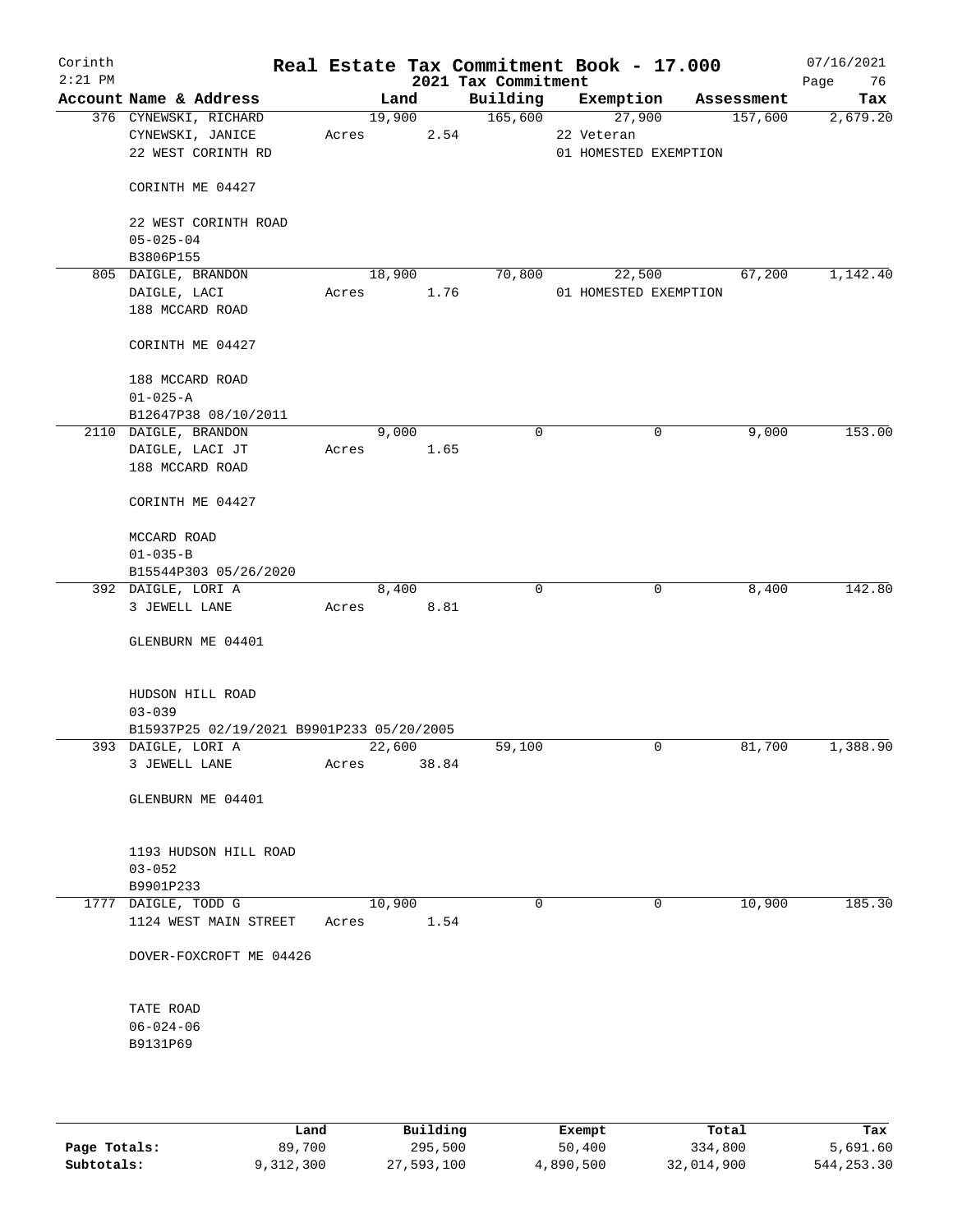| Corinth<br>$2:21$ PM |                                         |        |        | 2021 Tax Commitment | Real Estate Tax Commitment Book - 17.000 |            | 07/16/2021<br>Page<br>77 |
|----------------------|-----------------------------------------|--------|--------|---------------------|------------------------------------------|------------|--------------------------|
|                      | Account Name & Address                  |        | Land   | Building            | Exemption                                | Assessment | Tax                      |
|                      | 381 DAILY, LINDA LEE                    |        | 11,300 | $\mathbf 0$         | $\mathbf 0$                              | 11,300     | 192.10                   |
|                      | PO Box 112                              | Acres  | 6.50   |                     |                                          |            |                          |
|                      |                                         |        |        |                     |                                          |            |                          |
|                      | Corinth ME 04427                        |        |        |                     |                                          |            |                          |
|                      |                                         |        |        |                     |                                          |            |                          |
|                      | GRANT ROAD                              |        |        |                     |                                          |            |                          |
|                      | $02 - 053 - A$                          |        |        |                     |                                          |            |                          |
|                      | B4699P337                               |        |        |                     |                                          |            |                          |
|                      | 379 DALESSANDRO, WILLIAM                | 13,300 |        | 0                   | 0                                        | 13,300     | 226.10                   |
|                      | ALFRED<br>DALESSANDRO, LOUISE ANN Acres |        | 10.00  |                     |                                          |            |                          |
|                      | 21465 CRESTFALLS COURT                  |        |        |                     |                                          |            |                          |
|                      |                                         |        |        |                     |                                          |            |                          |
|                      | BOCA RATON FL 33444                     |        |        |                     |                                          |            |                          |
|                      |                                         |        |        |                     |                                          |            |                          |
|                      | MEADOW ROAD N/F OFF                     |        |        |                     |                                          |            |                          |
|                      | $09 - 014 - 10$                         |        |        |                     |                                          |            |                          |
|                      | 2075 DANIELS, PHILIP                    |        | 18,000 | 0                   | $\mathbf 0$                              | 18,000     | 306.00                   |
|                      | PO BOX 603                              | Acres  | 7.30   |                     |                                          |            |                          |
|                      | CORINTH ME 04427                        |        |        |                     |                                          |            |                          |
|                      |                                         |        |        |                     |                                          |            |                          |
|                      |                                         |        |        |                     |                                          |            |                          |
|                      | AVENUE RD                               |        |        |                     |                                          |            |                          |
|                      | $01 - 003 - 03 - A$                     |        |        |                     |                                          |            |                          |
|                      | B13841P223 05/21/2015                   |        |        |                     |                                          |            |                          |
|                      | 385 DARLING, DANNIE W                   |        | 18,400 | 91,700              | 22,500                                   | 87,600     | 1,489.20                 |
|                      | DARLING, SUSAN                          | Acres  | 2.41   |                     | 01 HOMESTED EXEMPTION                    |            |                          |
|                      | 1155 MAIN ST                            |        |        |                     |                                          |            |                          |
|                      |                                         |        |        |                     |                                          |            |                          |
|                      | CORINTH ME 04427                        |        |        |                     |                                          |            |                          |
|                      | 1155 MAIN STREET                        |        |        |                     |                                          |            |                          |
|                      | $03 - 023 - B$                          |        |        |                     |                                          |            |                          |
|                      | B5504P1                                 |        |        |                     |                                          |            |                          |
|                      | 1768 DARLING, TRUDY                     |        | 0      | 21,500              | 21,500                                   | 0          | 0.00                     |
|                      | PO BOX 703                              |        |        |                     | 01 HOMESTED EXEMPTION                    |            |                          |
|                      |                                         |        |        |                     |                                          |            |                          |
|                      | CORINTH ME 04427                        |        |        |                     |                                          |            |                          |
|                      |                                         |        |        |                     |                                          |            |                          |
|                      | 9 DARLING CT                            |        |        |                     |                                          |            |                          |
|                      | $03 - 022 - 03H$                        |        |        |                     |                                          |            |                          |
|                      | 1575 DARLING, TRUDY                     |        | 0      | 29,600              | 0                                        | 29,600     | 503.20                   |
|                      | 1201 MAIN STREET                        |        |        |                     |                                          |            |                          |
|                      |                                         |        |        |                     |                                          |            |                          |
|                      | CORINTH ME 04427                        |        |        |                     |                                          |            |                          |
|                      |                                         |        |        |                     |                                          |            |                          |
|                      |                                         |        |        |                     |                                          |            |                          |
|                      | 6 DARLING CT                            |        |        |                     |                                          |            |                          |
|                      | $03 - 022 - 01H$                        |        |        |                     |                                          |            |                          |
|                      | BBILL OF PSALE 01/30/2020               |        |        |                     |                                          |            |                          |
|                      |                                         |        |        |                     |                                          |            |                          |
|                      |                                         |        |        |                     |                                          |            |                          |
|                      |                                         |        |        |                     |                                          |            |                          |

|              | Land      | Building   | Exempt    | Total      | Tax        |
|--------------|-----------|------------|-----------|------------|------------|
| Page Totals: | 61,000    | 142,800    | 44,000    | 159,800    | 2,716.60   |
| Subtotals:   | 9,373,300 | 27,735,900 | 4,934,500 | 32,174,700 | 546,969.90 |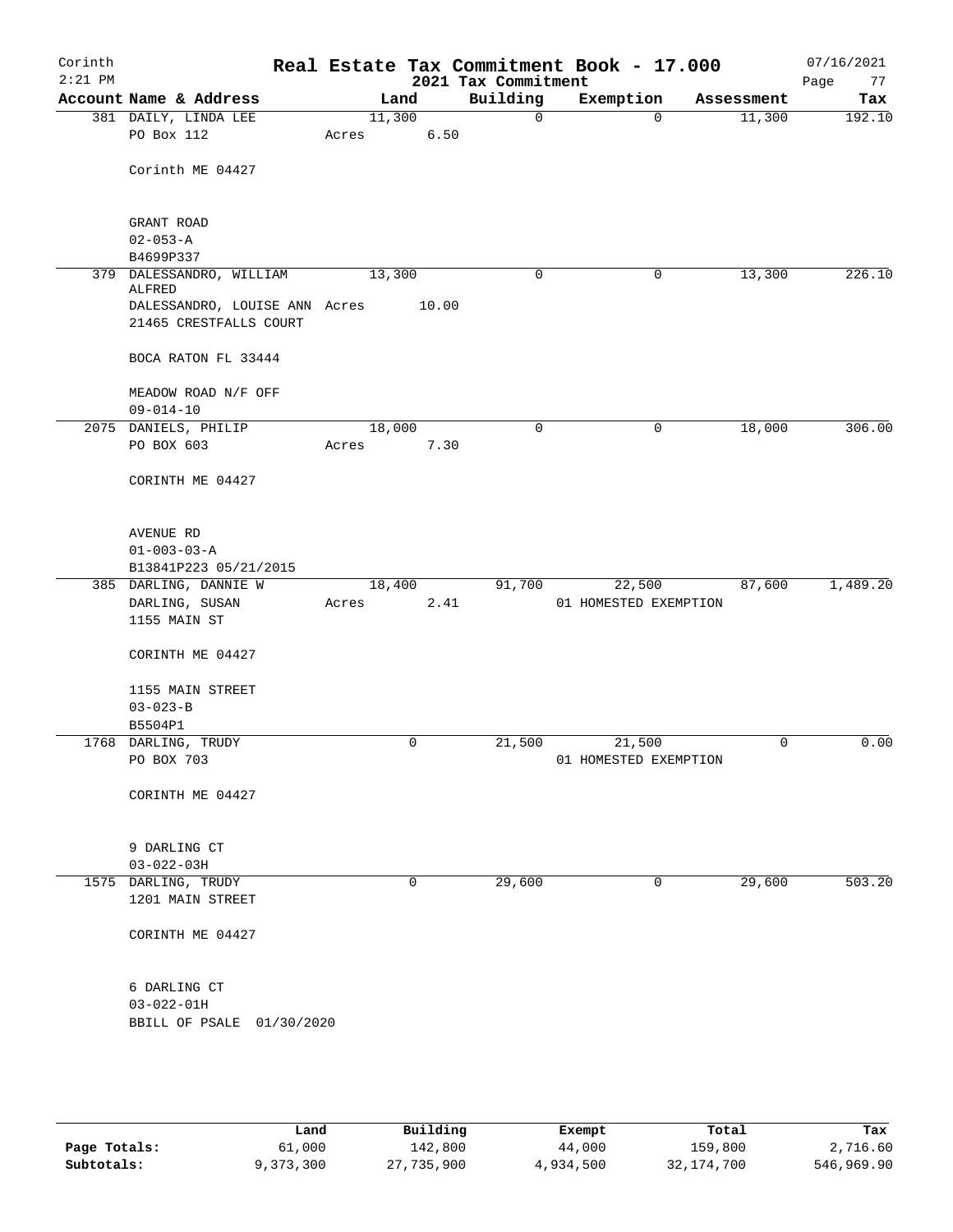| Corinth   |                                            |       |        | Real Estate Tax Commitment Book - 17.000 |                       |   |            | 07/16/2021 |
|-----------|--------------------------------------------|-------|--------|------------------------------------------|-----------------------|---|------------|------------|
| $2:21$ PM |                                            |       |        | 2021 Tax Commitment                      |                       |   |            | Page<br>78 |
|           | Account Name & Address                     |       | Land   | Building                                 | Exemption             |   | Assessment | Tax        |
|           | 386 DARLING, WAYNE & TANYA<br>LIVING TRUST |       | 77,200 | 74,700                                   | 22,500                |   | 129,400    | 2,199.80   |
|           | DARLING, WAYNE & TANYA Acres<br>TRUSTEES   |       | 136.96 |                                          | 01 HOMESTED EXEMPTION |   |            |            |
|           | 1201 MAIN STREET                           |       |        |                                          |                       |   |            |            |
|           | CORINTH ME 04427                           |       |        |                                          |                       |   |            |            |
|           | 1201 MAIN STREET                           |       |        |                                          |                       |   |            |            |
|           | $03 - 022$<br>B14534P252 06/27/2017        |       |        |                                          |                       |   |            |            |
|           | 387 DARLING, WAYNE & TANYA                 |       | 17,100 | 19,400                                   |                       | 0 | 36,500     | 620.50     |
|           | LIVING TRUST                               |       |        |                                          |                       |   |            |            |
|           | DARLING, WAYNE & TANYA Acres<br>TRUSTEES   |       | 1.38   |                                          |                       |   |            |            |
|           | 1201 MAIN STREET                           |       |        |                                          |                       |   |            |            |
|           | CORINTH ME 04427                           |       |        |                                          |                       |   |            |            |
|           | 1202 MAIN STREET                           |       |        |                                          |                       |   |            |            |
|           | $03 - 028 - B$                             |       |        |                                          |                       |   |            |            |
|           | B14534P250 07/03/2017                      |       |        |                                          |                       |   |            |            |
|           | 171 DARLING, WAYNE & TANYA<br>LIVING TRUST |       | 17,300 | 0                                        |                       | 0 | 17,300     | 294.10     |
|           | DARLING, WAYNE & TANYA Acres<br>TRUSTEES   |       | 1.48   |                                          |                       |   |            |            |
|           | 1201 MAIN STREET                           |       |        |                                          |                       |   |            |            |
|           | CORINTH ME 04427                           |       |        |                                          |                       |   |            |            |
|           | <b>MAIN STREET</b>                         |       |        |                                          |                       |   |            |            |
|           | $03 - 022 - A$                             |       |        |                                          |                       |   |            |            |
|           | B14534P247 06/27/2017                      |       |        |                                          |                       |   |            |            |
|           | 1143 DAUPHINEE, LINDA<br>17 BEECH GROVE RD | Acres | 16,700 | 72,400                                   | 22,500                |   | 66,600     | 1,132.20   |
|           |                                            |       | 1.00   |                                          | 01 HOMESTED EXEMPTION |   |            |            |
|           | CORINTH ME 04427                           |       |        |                                          |                       |   |            |            |
|           | 17 BEECH GROVE RD                          |       |        |                                          |                       |   |            |            |
|           | $06 - 003 - 01$                            |       |        |                                          |                       |   |            |            |
|           | B12628P76 09/09/2011                       |       |        |                                          |                       |   |            |            |
|           | 388 DAUPHINEE, MARK S                      |       | 18,500 | 113,100                                  | 22,500                |   | 109,100    | 1,854.70   |
|           | DAUPHINEE, MELODY L<br>104 EXETER RD       | Acres | 1.46   |                                          | 01 HOMESTED EXEMPTION |   |            |            |
|           | CORINTH ME 04427                           |       |        |                                          |                       |   |            |            |
|           | 104 EXETER ROAD                            |       |        |                                          |                       |   |            |            |
|           | 14-012                                     |       |        |                                          |                       |   |            |            |
|           | B3363P165                                  |       |        |                                          |                       |   |            |            |

|              | Land      | Building   | Exempt    | Total      | Tax        |
|--------------|-----------|------------|-----------|------------|------------|
| Page Totals: | 146,800   | 279,600    | 67,500    | 358,900    | 6,101.30   |
| Subtotals:   | 9,520,100 | 28,015,500 | 5,002,000 | 32,533,600 | 553,071.20 |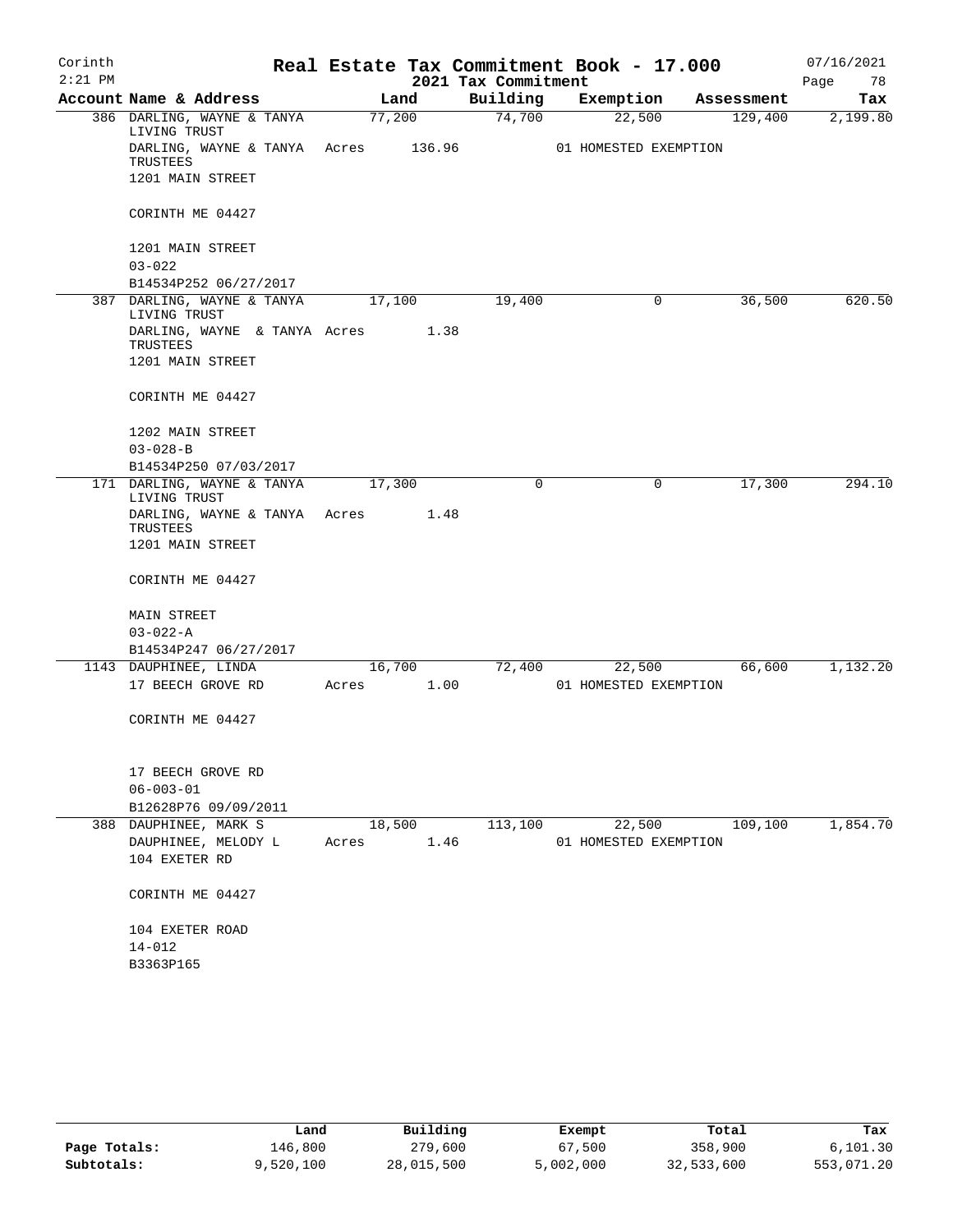| Corinth<br>$2:21$ PM       |                                                         |        |                       | Real Estate Tax Commitment Book - 17.000 |                       |                       |            | 07/16/2021             |
|----------------------------|---------------------------------------------------------|--------|-----------------------|------------------------------------------|-----------------------|-----------------------|------------|------------------------|
|                            | Account Name & Address                                  |        | Land                  | 2021 Tax Commitment<br>Building          | Exemption             |                       | Assessment | Page<br>79<br>Tax      |
|                            | 380 D'AURIA, NORM LIVING<br>TRUST                       | 30,200 |                       | $\mathbf 0$                              |                       | $\Omega$              | 30,200     | 513.40                 |
|                            | 1314 CHATHAM LANE                                       | Acres  | 49.19                 |                                          |                       |                       |            |                        |
|                            | WOODSTOCK IL 60098                                      |        |                       |                                          |                       |                       |            |                        |
|                            | TATE ROAD                                               |        |                       |                                          |                       |                       |            |                        |
|                            | $09 - 022 - A$<br>B9188P151                             |        |                       |                                          |                       |                       |            |                        |
|                            | 808 DAVENPORT, CARLOS E JR                              | 19,400 |                       | 82,300                                   |                       | 0                     | 101,700    | 1,728.90               |
|                            | & WENDY-SUE JT                                          |        |                       |                                          |                       |                       |            |                        |
|                            | PO BOX 113                                              | Acres  | 3.25                  |                                          |                       |                       |            |                        |
|                            | KENDUSKEAG ME 04450                                     |        |                       |                                          |                       |                       |            |                        |
|                            | 421 MAIN STREET                                         |        |                       |                                          |                       |                       |            |                        |
|                            | $13 - 001 - A$                                          |        |                       |                                          |                       |                       |            |                        |
|                            | B15804P230 11/20/2020<br>901 DAVIES, RAYMOND HEIRS      |        | 12,400                | 99,500                                   |                       | 0                     | 111,900    | 1,902.30               |
|                            | ΟF                                                      |        |                       |                                          |                       |                       |            |                        |
|                            | C/O JEREMY DAVIES PER.<br>REP.                          | Acres  | 0.35                  |                                          |                       |                       |            |                        |
|                            | 24 GREGORY DRIVE                                        |        |                       |                                          |                       |                       |            |                        |
|                            | GOSHEN NY 10924                                         |        |                       |                                          |                       |                       |            |                        |
|                            | 179 MAIN STREET                                         |        |                       |                                          |                       |                       |            |                        |
|                            | $17 - 002$<br>B15706P186 09/22/2020 B14880P1 07/23/2018 |        |                       |                                          |                       |                       |            |                        |
|                            | 587 DAVIS, JEREMY CAMERON                               |        | 16,700                | 38,800                                   |                       | 0                     | 55,500     | 943.50                 |
|                            | 12308 ROCKRIDGE ROAD                                    | Acres  | 1.00                  |                                          |                       |                       |            |                        |
|                            | LAKELAND FL 33809                                       |        |                       |                                          |                       |                       |            |                        |
|                            | 377 EXETER ROAD                                         |        |                       |                                          |                       |                       |            |                        |
|                            | $07 - 009 - C$                                          |        |                       |                                          |                       |                       |            |                        |
|                            | B14852P332 06/27/2018<br>1297 DAVIS, JONATHAN           | 30,000 |                       | 144,900                                  | 22,500                |                       | 152,400    | 2,590.80               |
|                            | DAVIS, KRISTY                                           | Acres  | 10.36                 |                                          | 01 HOMESTED EXEMPTION |                       |            |                        |
|                            | 565 EXETER ROAD                                         |        |                       |                                          |                       |                       |            |                        |
|                            | CORINTH ME 04427                                        |        |                       |                                          |                       |                       |            |                        |
|                            | 565 EXETER ROAD                                         |        |                       |                                          |                       |                       |            |                        |
|                            | $07 - 001 - 05$                                         |        |                       |                                          |                       |                       |            |                        |
| 1298                       | B14231P101 08/01/2016<br>DAVIS, JONATHAN                | 22,200 |                       | 0                                        |                       | 0                     | 22,200     | 377.40                 |
|                            | DAVIS, KRISTY                                           | Acres  | 12.50                 |                                          |                       |                       |            |                        |
|                            | 565 EXETER ROAD                                         |        |                       |                                          |                       |                       |            |                        |
|                            | CORINTH ME 04427                                        |        |                       |                                          |                       |                       |            |                        |
|                            | EXETER ROAD                                             |        |                       |                                          |                       |                       |            |                        |
|                            | $07 - 001 - 05A$                                        |        |                       |                                          |                       |                       |            |                        |
|                            | B14231P101 08/01/2016                                   |        |                       |                                          |                       |                       |            |                        |
|                            | Land                                                    |        | Building              |                                          | Exempt                |                       | Total      | Tax                    |
| Page Totals:<br>Subtotals: | 130,900<br>9,651,000                                    |        | 365,500<br>28,381,000 |                                          | 22,500<br>5,024,500   | 473,900<br>33,007,500 |            | 8,056.30<br>561,127.50 |
|                            |                                                         |        |                       |                                          |                       |                       |            |                        |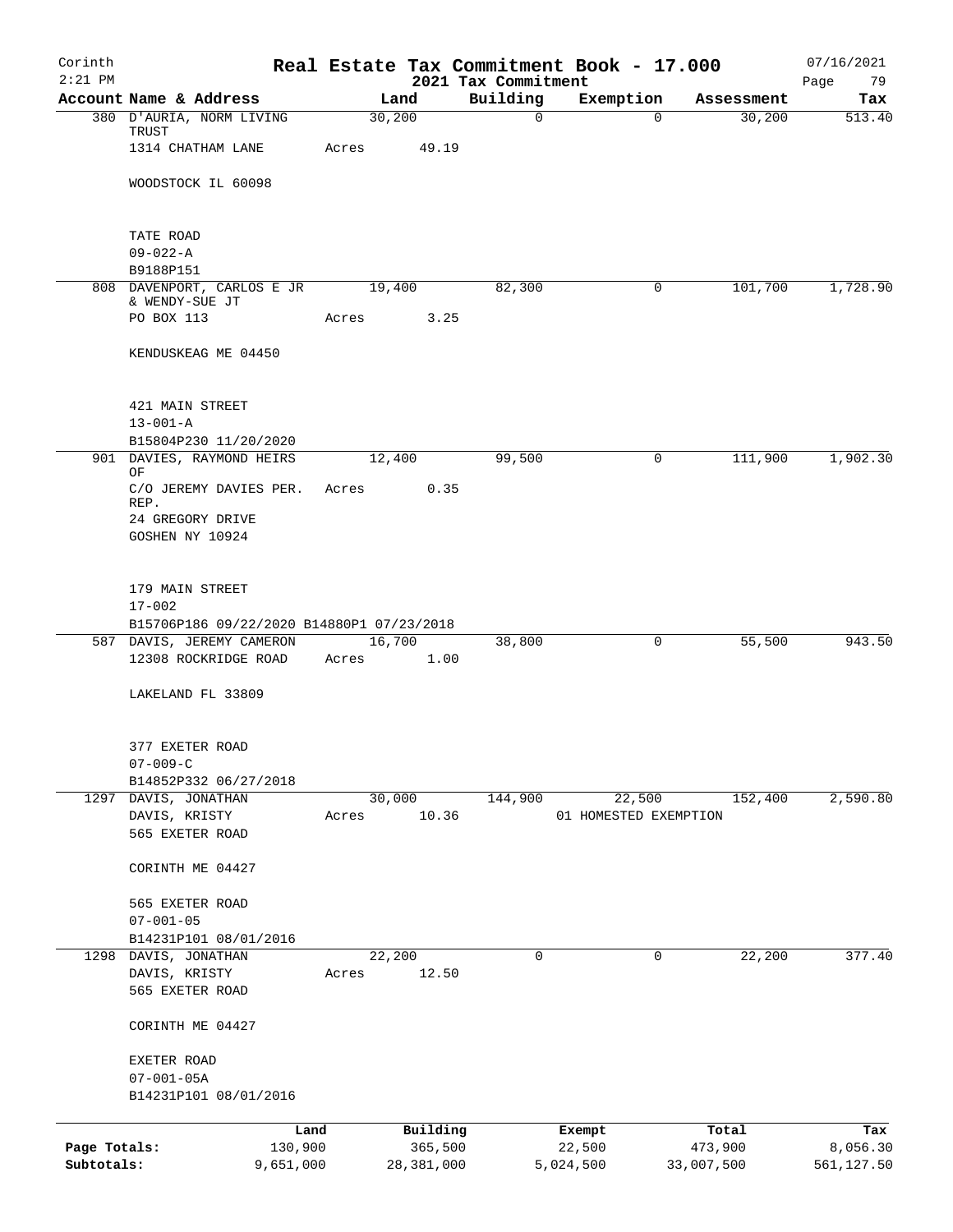| Corinth<br>$2:21$ PM |                                                                                             |                 |       |                     |      | Real Estate Tax Commitment Book - 17.000<br>2021 Tax Commitment |                       |             |                  | 07/16/2021<br>80<br>Page |
|----------------------|---------------------------------------------------------------------------------------------|-----------------|-------|---------------------|------|-----------------------------------------------------------------|-----------------------|-------------|------------------|--------------------------|
|                      | Account Name & Address                                                                      |                 |       | Land                |      | Building                                                        | Exemption             |             | Assessment       | Tax                      |
|                      | 860 DAVIS, THOMAS J., JR. &<br>MURIEL E TRS<br>THE DAVIS FARM<br>OPERATING TRUST<br>BOX 112 |                 | Acres | 56,200<br>107.02    |      | 61,300                                                          |                       | 0           | 117,500          | 1,997.50                 |
|                      | KENDUSKEAG ME 04450                                                                         |                 |       |                     |      |                                                                 |                       |             |                  |                          |
|                      | 657 MAIN STREET<br>$05 - 031$                                                               |                 |       |                     |      |                                                                 |                       |             |                  |                          |
|                      | B14779P206 04/06/2018                                                                       |                 |       |                     |      |                                                                 |                       |             |                  |                          |
|                      | 1407 DAWES, RICHARD E., JR.                                                                 |                 |       | 20,300              |      | 102,500                                                         | 22,500                |             | 100,300          | 1,705.10                 |
|                      | 362 WEST CORINTH ROAD                                                                       |                 | Acres |                     | 3.96 |                                                                 | 01 HOMESTED EXEMPTION |             |                  |                          |
|                      | CORINTH ME 04427                                                                            |                 |       |                     |      |                                                                 |                       |             |                  |                          |
|                      | 362 WEST CORINTH ROAD<br>$05 - 002 - 03$<br>B10087P4 09/13/2005                             |                 |       |                     |      |                                                                 |                       |             |                  |                          |
|                      | 1344 DAY, EUGENE                                                                            |                 |       | 23,500              |      | 251,800                                                         |                       | $\mathbf 0$ | 275,300          | 4,680.10                 |
|                      | 118 DAY RD                                                                                  |                 | Acres |                     | 2.94 |                                                                 |                       |             |                  |                          |
|                      | GARLAND ME 04939                                                                            |                 |       |                     |      |                                                                 |                       |             |                  |                          |
|                      | 98 MAIN STREET<br>$11 - 018$                                                                |                 |       |                     |      |                                                                 |                       |             |                  |                          |
|                      | B13035P121 12/11/2012<br>1152 DAY, EUGENE K &                                               |                 |       | 18,000              |      | 65,300                                                          |                       | 0           | 83,300           | 1,416.10                 |
|                      | DAY, AIMEE A<br>118 DAY RD                                                                  |                 | Acres |                     | 1.00 |                                                                 |                       |             |                  |                          |
|                      | GARLAND ME 04939                                                                            |                 |       |                     |      |                                                                 |                       |             |                  |                          |
|                      | 157 MAIN STREET                                                                             |                 |       |                     |      |                                                                 |                       |             |                  |                          |
|                      | $11 - 006$                                                                                  |                 |       |                     |      |                                                                 |                       |             |                  |                          |
|                      | B8376P92                                                                                    |                 |       |                     |      |                                                                 |                       |             |                  |                          |
|                      | 1250 DAY, JORDAN R<br>10 HUDSON ROAD                                                        |                 | Acres | 12,200              | 0.33 | 89,100                                                          |                       | 0           | 101,300          | 1,722.10                 |
|                      | CORINTH ME 04427                                                                            |                 |       |                     |      |                                                                 |                       |             |                  |                          |
|                      | 10 HUDSON ROAD<br>$16 - 030$                                                                |                 |       |                     |      |                                                                 |                       |             |                  |                          |
|                      | B13754P233 02/02/2015                                                                       |                 |       |                     |      |                                                                 |                       |             |                  |                          |
|                      | 66 DAY, JORDON ROSS                                                                         |                 |       | 9,200               |      | 46,100                                                          |                       | $\mathbf 0$ | 55,300           | 940.10                   |
|                      | 9 EXETER ROAD                                                                               |                 | Acres |                     | 0.15 |                                                                 |                       |             |                  |                          |
|                      | CORINTH ME 04427                                                                            |                 |       |                     |      |                                                                 |                       |             |                  |                          |
|                      | 9 EXETER ROAD<br>$15 - 019$<br>B15453P28 02/28/2020                                         |                 |       |                     |      |                                                                 |                       |             |                  |                          |
|                      |                                                                                             |                 |       |                     |      |                                                                 |                       |             |                  |                          |
| Page Totals:         |                                                                                             | Land<br>139,400 |       | Building<br>616,100 |      |                                                                 | Exempt<br>22,500      |             | Total<br>733,000 | Tax<br>12,461.00         |

**Subtotals:** 9,790,400 28,997,100 5,047,000 33,740,500 573,588.50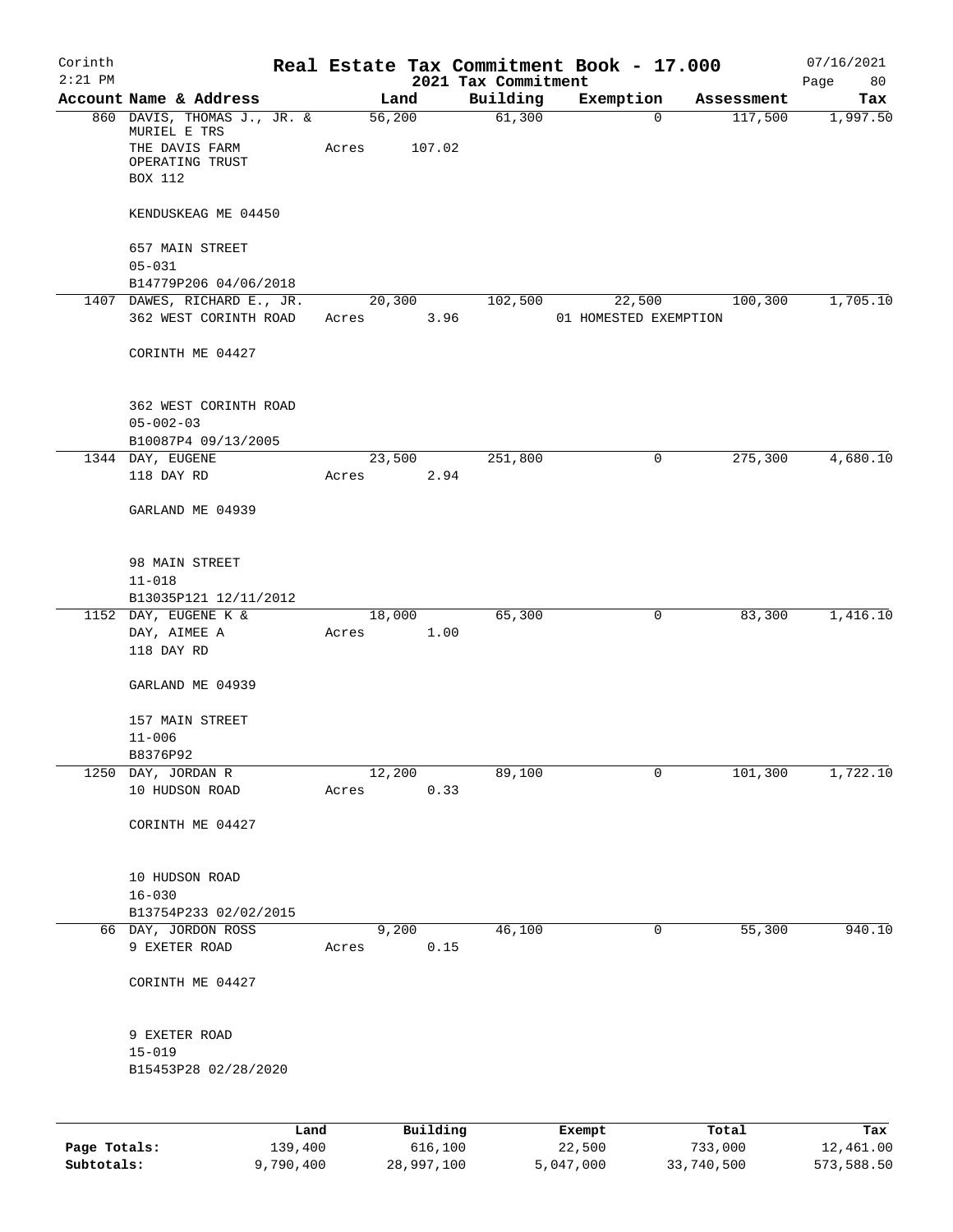| Corinth<br>$2:21$ PM |                                                                                  |                 |        | 2021 Tax Commitment | Real Estate Tax Commitment Book - 17.000 |                    | 07/16/2021<br>Page<br>81 |
|----------------------|----------------------------------------------------------------------------------|-----------------|--------|---------------------|------------------------------------------|--------------------|--------------------------|
|                      | Account Name & Address                                                           |                 | Land   | Building            | Exemption                                | Assessment         | Tax                      |
|                      | 398 DAY, KENNETH U., JR.<br>502 LEDGE HILL ROAD                                  | Acres 58.00     | 36,600 | 85,900              | 22,500<br>01 HOMESTED EXEMPTION          | 100,000            | 1,700.00                 |
|                      | CORINTH ME 04427                                                                 |                 |        |                     |                                          |                    |                          |
|                      | 502 LEDGE HILL ROAD<br>$04 - 032$<br>B3901P96 09/26/1986                         |                 |        |                     |                                          |                    |                          |
|                      | 1309 DAY, MATTHEW B                                                              |                 | 17,000 | 83,300              | 22,500                                   | 77,800             | 1,322.60                 |
|                      | DAY, KATIE M<br>75 BEECH GROVE RD                                                | Acres           | 1.29   |                     | 01 HOMESTED EXEMPTION                    |                    |                          |
|                      | CORINTH ME 04427                                                                 |                 |        |                     |                                          |                    |                          |
|                      | 75 BEECH GROVE RD<br>$06 - 003 - 08$<br>B12234P338 08/31/2010                    |                 |        |                     |                                          |                    |                          |
|                      | 400 DAY, TERRANCE L                                                              |                 | 17,900 | 82,600              | 22,500                                   | 78,000             | 1,326.00                 |
|                      | DAY, DEBRA F                                                                     | Acres           | 2.00   |                     | 01 HOMESTED EXEMPTION                    |                    |                          |
|                      | PO BOX 4                                                                         |                 |        |                     |                                          |                    |                          |
|                      | CORINTH ME 04427                                                                 |                 |        |                     |                                          |                    |                          |
|                      | 428 HUDSON ROAD                                                                  |                 |        |                     |                                          |                    |                          |
|                      | $12 - 011 - C$<br>B3580P238                                                      |                 |        |                     |                                          |                    |                          |
|                      | 1884 DEAN, MICHAEL K                                                             |                 | 28,100 | 94,800              |                                          | $22,500$ $100,400$ | 1,706.80                 |
|                      | DUNCAN-DEAN, CAROL-ANN Acres 10.30<br>1312 MAIN STREET                           |                 |        |                     | 01 HOMESTED EXEMPTION                    |                    |                          |
|                      | CORINTH ME 04427                                                                 |                 |        |                     |                                          |                    |                          |
|                      | 1312 MAIN STREET<br>$03 - 032 - B$                                               |                 |        |                     |                                          |                    |                          |
|                      | B14476P192 05/05/2017                                                            |                 |        |                     |                                          |                    |                          |
|                      | 433 DEARBORN, PATRICIA                                                           | 24,200          |        | 122,200             | 0                                        | 146,400            | 2,488.80                 |
|                      | PO BOX 108                                                                       | Acres           | 1.76   |                     |                                          |                    |                          |
|                      | CORINTH ME 04427                                                                 |                 |        |                     |                                          |                    |                          |
|                      | 91 EXETER ROAD<br>$14 - 017 - B$                                                 |                 |        |                     |                                          |                    |                          |
|                      | B13746P68 12/24/2014                                                             |                 |        |                     |                                          |                    |                          |
|                      | 1488 DEARBORN, PATRICIA A<br>MIXON, TONY J. &<br>GLAZIER, GLENN G.<br>PO BOX 108 | 21,200<br>Acres | 1.21   | 241,500             | 0                                        | 262,700            | 4,465.90                 |
|                      | CORINTH ME 04427                                                                 |                 |        |                     |                                          |                    |                          |
|                      | 263 MAIN STREET<br>$11 - 002 - 01$<br>B12150P69 06/04/2010                       |                 |        |                     |                                          |                    |                          |
|                      |                                                                                  |                 |        |                     |                                          |                    |                          |

|              | Land      | Building   | Exempt    | Total      | Tax        |
|--------------|-----------|------------|-----------|------------|------------|
| Page Totals: | 145,000   | 710,300    | 90,000    | 765,300    | 13,010.10  |
| Subtotals:   | 9,935,400 | 29,707,400 | 5,137,000 | 34,505,800 | 586,598.60 |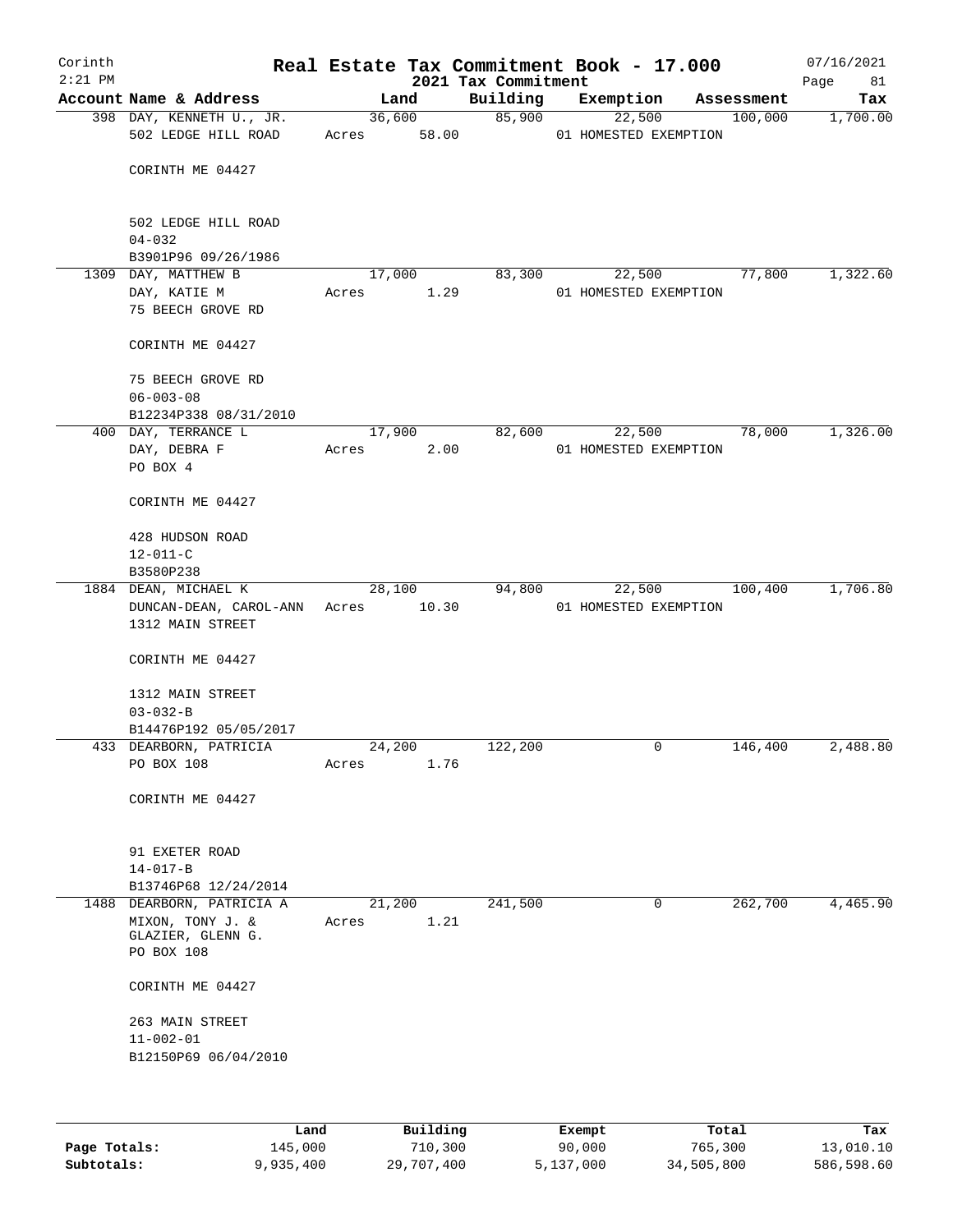| Corinth<br>$2:21$ PM |                                         |                 |      | 2021 Tax Commitment | Real Estate Tax Commitment Book - 17.000 |            | 07/16/2021<br>82<br>Page |
|----------------------|-----------------------------------------|-----------------|------|---------------------|------------------------------------------|------------|--------------------------|
|                      | Account Name & Address                  | Land            |      | Building            | Exemption                                | Assessment | Tax                      |
|                      | 1489 DEARBORN, PATRICIA A               | 38,900          |      | 371,600             | $\Omega$                                 | 410,500    | 6,978.50                 |
|                      | PO BOX 108                              | Acres           | 2.00 |                     |                                          |            |                          |
|                      |                                         |                 |      |                     |                                          |            |                          |
|                      | CORINTH ME 04427                        |                 |      |                     |                                          |            |                          |
|                      |                                         |                 |      |                     |                                          |            |                          |
|                      | 2 VILLAGE DRIVE                         |                 |      |                     |                                          |            |                          |
|                      | $11 - 002 - 02$                         |                 |      |                     |                                          |            |                          |
|                      | B13076P45 01/25/2013                    |                 |      |                     |                                          |            |                          |
|                      | 1496 DEARBORN, PATRICIA A<br>PO BOX 108 | 18,300<br>Acres | 1.07 | 239,300             | 0                                        | 257,600    | 4,379.20                 |
|                      |                                         |                 |      |                     |                                          |            |                          |
|                      | CORINTH ME 04427                        |                 |      |                     |                                          |            |                          |
|                      | 15 VILLAGE DRIVE                        |                 |      |                     |                                          |            |                          |
|                      | $11 - 002 - 10$                         |                 |      |                     |                                          |            |                          |
|                      | B9120P292                               |                 |      |                     |                                          |            |                          |
|                      | 1306 DEARBORN, RYAN M                   | 22,800          |      | 159,200             | 22,500                                   | 159,500    | 2,711.50                 |
|                      | DEARBORN, SUSAN B                       | Acres           | 6.00 |                     | 01 HOMESTED EXEMPTION                    |            |                          |
|                      | 384 WEST CORINTH RD                     |                 |      |                     |                                          |            |                          |
|                      | CORINTH ME 04427                        |                 |      |                     |                                          |            |                          |
|                      | 384 WEST CORINTH ROAD                   |                 |      |                     |                                          |            |                          |
|                      | $05 - 002 - C$                          |                 |      |                     |                                          |            |                          |
|                      | B10578P222 08/11/2006                   |                 |      |                     |                                          |            |                          |
|                      | 482 DECOFF, NATHAN BERT                 | 18,600          | 2.55 | 184,500             | 22,500                                   | 180,600    | 3,070.20                 |
|                      | DECOFF, MARCY ANN<br>387 EXETER ROAD    | Acres           |      |                     | 01 HOMESTED EXEMPTION                    |            |                          |
|                      |                                         |                 |      |                     |                                          |            |                          |
|                      | CORINTH ME 04427                        |                 |      |                     |                                          |            |                          |
|                      | 387 EXETER ROAD                         |                 |      |                     |                                          |            |                          |
|                      | $07 - 009 - E$                          |                 |      |                     |                                          |            |                          |
|                      | B14561P241 07/24/2017                   |                 |      |                     |                                          |            |                          |
|                      | 242 DELEAR, NICHOLAS J                  | 17,300          |      | 6,700               | 0                                        | 24,000     | 408.00                   |
|                      | 123 HILLSIDE RD                         | Acres           | 5.00 |                     |                                          |            |                          |
|                      | HIGHLAND LAKES NJ 07422                 |                 |      |                     |                                          |            |                          |
|                      | MEADOW ROAD N/F OFF                     |                 |      |                     |                                          |            |                          |
|                      | $09 - 018$                              |                 |      |                     |                                          |            |                          |
|                      | B8185P274                               |                 |      |                     |                                          |            |                          |
|                      | 405 DEMERCHANT, LEO M.                  | 20,300          |      | 74,500              | 22,500                                   | 72,300     | 1,229.10                 |
|                      | (HEIRS OF)<br>DEMERCHANT, BARBARA L     | Acres           | 3.95 |                     | 01 HOMESTED EXEMPTION                    |            |                          |
|                      | 30 TATE ROAD                            |                 |      |                     |                                          |            |                          |
|                      | CORINTH ME 04427                        |                 |      |                     |                                          |            |                          |
|                      | <b>30 TATE ROAD</b>                     |                 |      |                     |                                          |            |                          |
|                      | $09 - 028 - A$                          |                 |      |                     |                                          |            |                          |
|                      | B4167P109                               |                 |      |                     |                                          |            |                          |
|                      |                                         |                 |      |                     |                                          |            |                          |
|                      |                                         |                 |      |                     |                                          |            |                          |
|                      |                                         |                 |      |                     |                                          |            |                          |

|              | Land       | Building   | Exempt    | Total      | Tax        |
|--------------|------------|------------|-----------|------------|------------|
| Page Totals: | 136,200    | 1,035,800  | 67,500    | 1,104,500  | 18,776.50  |
| Subtotals:   | 10,071,600 | 30,743,200 | 5,204,500 | 35,610,300 | 605,375.10 |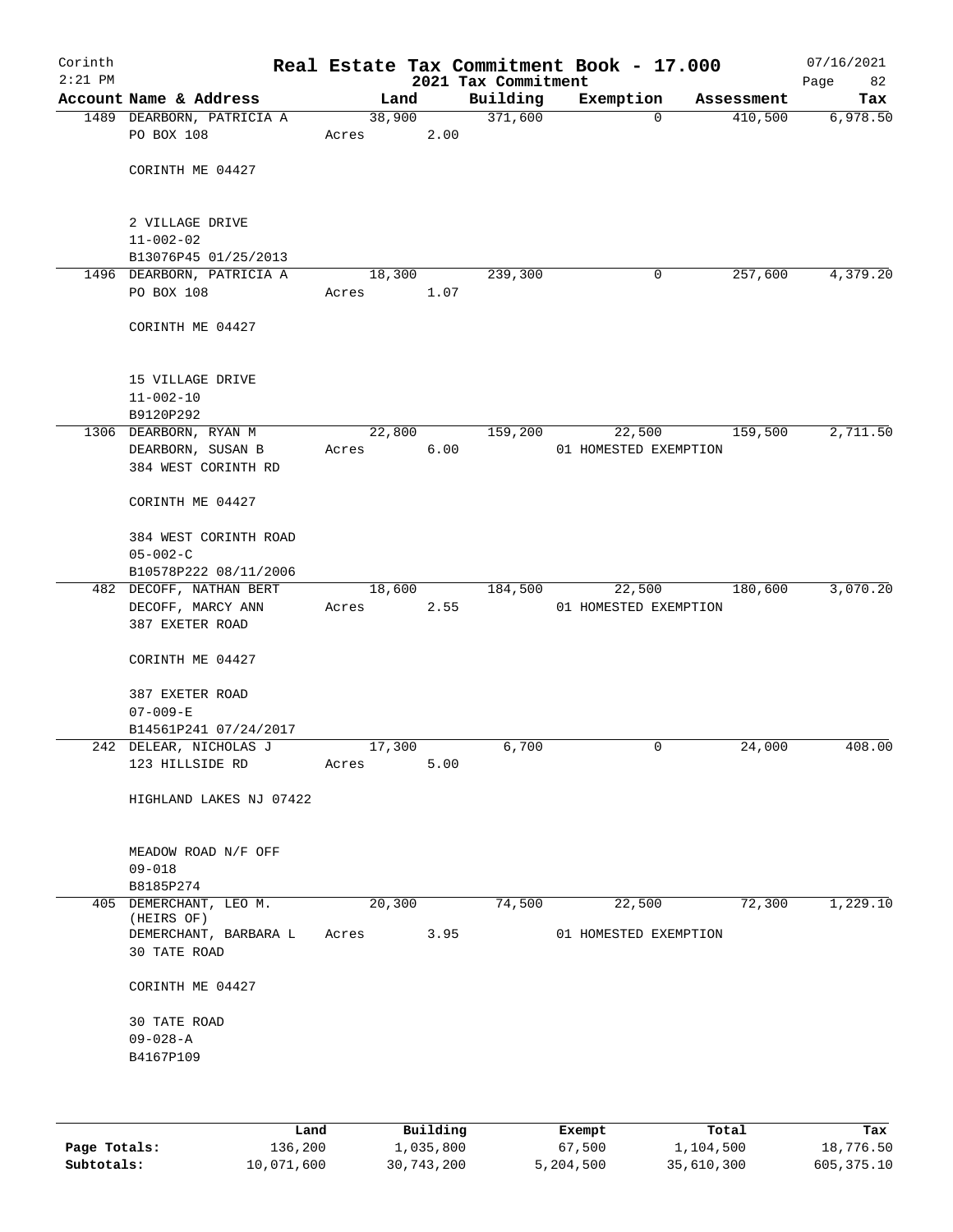| Corinth<br>$2:21$ PM |                                      |                                           |       |                | 2021 Tax Commitment | Real Estate Tax Commitment Book - 17.000 |            | 07/16/2021<br>Page<br>83 |
|----------------------|--------------------------------------|-------------------------------------------|-------|----------------|---------------------|------------------------------------------|------------|--------------------------|
|                      | Account Name & Address               |                                           |       | Land           | Building            | Exemption                                | Assessment | Tax                      |
|                      | 1221 DENNING, ANDREW S               |                                           |       | 14,100         | 21,100              | 22,500                                   | 12,700     | 215.90                   |
|                      | 943 MAIN ST                          |                                           | Acres | 0.50           |                     | 01 HOMESTED EXEMPTION                    |            |                          |
|                      |                                      |                                           |       |                |                     |                                          |            |                          |
|                      | CORINTH ME 04427                     |                                           |       |                |                     |                                          |            |                          |
|                      |                                      |                                           |       |                |                     |                                          |            |                          |
|                      | 943 MAIN STREET                      |                                           |       |                |                     |                                          |            |                          |
|                      | $05 - 052 - B$                       |                                           |       |                |                     |                                          |            |                          |
|                      | B13966P246 09/23/2015                |                                           |       |                |                     |                                          |            |                          |
|                      | 974 DENNIS, MICHAEL J                |                                           |       | 30,100         | 4,000               | 0                                        | 34,100     | 579.70                   |
|                      | 27 MILL ROAD                         |                                           | Acres | 79.50          |                     |                                          |            |                          |
|                      |                                      |                                           |       |                |                     |                                          |            |                          |
|                      | CORINTH ME 04427                     |                                           |       |                |                     |                                          |            |                          |
|                      | MILL ROAD N/F                        |                                           |       |                |                     |                                          |            |                          |
|                      | $03 - 014$                           |                                           |       |                |                     |                                          |            |                          |
|                      | B14144P71 05/04/2016                 |                                           |       |                |                     |                                          |            |                          |
|                      | 399 DENNIS, MICHAEL J                |                                           |       | 22,500         | 226,100             | 22,500                                   | 226,100    | 3,843.70                 |
|                      | DENNIS, ELIZABETH R                  |                                           | Acres | 11.20          |                     | 01 HOMESTED EXEMPTION                    |            |                          |
|                      | 27 MILL ROAD                         |                                           |       |                |                     |                                          |            |                          |
|                      | CORINTH ME 04427                     |                                           |       |                |                     |                                          |            |                          |
|                      |                                      |                                           |       |                |                     |                                          |            |                          |
|                      | 27 MILL ROAD                         |                                           |       |                |                     |                                          |            |                          |
|                      | $03 - 014 - 04$                      |                                           |       |                |                     |                                          |            |                          |
|                      | B13875P101 06/25/2015                |                                           |       |                |                     |                                          |            |                          |
|                      | 214 DENNISON, JACOBY Q               |                                           |       | 21,500<br>4.95 | 100,900             | 22,500                                   | 99,900     | 1,698.30                 |
|                      | DENNISON JANALEE C<br>439 BLACK ROAD |                                           | Acres |                |                     | 01 HOMESTED EXEMPTION                    |            |                          |
|                      |                                      |                                           |       |                |                     |                                          |            |                          |
|                      | CORINTH ME 04427                     |                                           |       |                |                     |                                          |            |                          |
|                      | 439 BLACK RD                         |                                           |       |                |                     |                                          |            |                          |
|                      | $02 - 032 - C$                       |                                           |       |                |                     |                                          |            |                          |
|                      | B14734P283 01/31/2018                |                                           |       |                |                     |                                          |            |                          |
|                      | 1016 DEVELLIS, CONSTANTINO           |                                           |       | 39,800         | 62,800              | 0                                        | 102,600    | 1,744.20                 |
|                      | DEVELLIS, SHERRAL                    |                                           | Acres | 47.90          |                     |                                          |            |                          |
|                      | 501 MAIN ST                          |                                           |       |                |                     |                                          |            |                          |
|                      | CORINTH ME 04427                     |                                           |       |                |                     |                                          |            |                          |
|                      | 501 MAIN STREET                      |                                           |       |                |                     |                                          |            |                          |
|                      | $08 - 015$                           |                                           |       |                |                     |                                          |            |                          |
|                      |                                      | B15502P1 04/17/2020 B11202P250 11/15/2007 |       |                |                     |                                          |            |                          |
|                      | 206 DEWITT, TIM                      |                                           |       | $\Omega$       | 16,200              | 0                                        | 16,200     | 275.40                   |
|                      | 344 MAIN ST LOT 08                   |                                           |       |                |                     |                                          |            |                          |
|                      | CORINTH ME 04427                     |                                           |       |                |                     |                                          |            |                          |
|                      |                                      | 344 MAIN STREET LOT 19                    |       |                |                     |                                          |            |                          |
|                      | $08 - 003 - 19H$                     |                                           |       |                |                     |                                          |            |                          |
|                      |                                      |                                           |       |                |                     |                                          |            |                          |
|                      |                                      |                                           |       |                |                     |                                          |            |                          |

|              | Land       | Building   | Exempt    | Total      | Tax        |
|--------------|------------|------------|-----------|------------|------------|
| Page Totals: | 128,000    | 431,100    | 67,500    | 491,600    | 8,357.20   |
| Subtotals:   | 10,199,600 | 31,174,300 | 5,272,000 | 36,101,900 | 613,732.30 |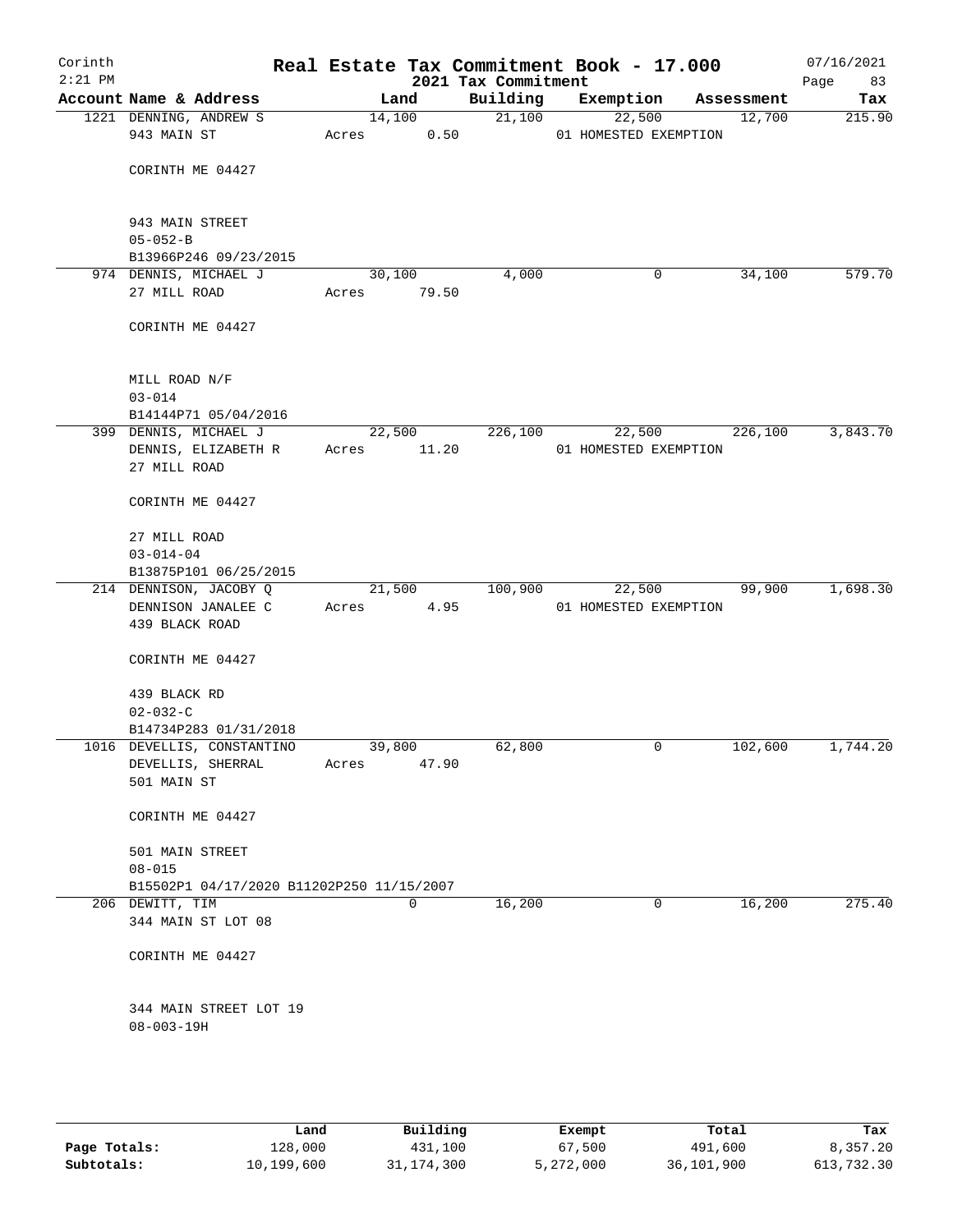| Corinth   |                                          |       |        |       | Real Estate Tax Commitment Book - 17.000 |           |                       |            | 07/16/2021 |
|-----------|------------------------------------------|-------|--------|-------|------------------------------------------|-----------|-----------------------|------------|------------|
| $2:21$ PM |                                          |       |        |       | 2021 Tax Commitment                      |           |                       |            | 84<br>Page |
|           | Account Name & Address                   |       | Land   |       | Building                                 | Exemption |                       | Assessment | Tax        |
|           | 1357 DICKINSON, FRED                     |       | 16,900 |       | 52,100                                   | 22,500    |                       | 46,500     | 790.50     |
|           | DICKINSON, CATHERINE                     | Acres |        | 1.15  |                                          |           | 01 HOMESTED EXEMPTION |            |            |
|           | 1156 MAIN ST                             |       |        |       |                                          |           |                       |            |            |
|           | CORINTH ME 04427                         |       |        |       |                                          |           |                       |            |            |
|           | 1156 MAIN STREET                         |       |        |       |                                          |           |                       |            |            |
|           | $03 - 027 - 01$<br>B10501P218 06/21/2006 |       |        |       |                                          |           |                       |            |            |
|           | 1750 DIFFELL, THOMAS G &                 |       | 39,900 |       | 209,100                                  | 22,500    |                       | 226,500    | 3,850.50   |
|           | LISA TRS                                 |       |        |       |                                          |           |                       |            |            |
|           | T.G. DIFFELL REV. LIV. Acres             |       |        | 15.04 |                                          |           | 01 HOMESTED EXEMPTION |            |            |
|           | TRUST                                    |       |        |       |                                          |           |                       |            |            |
|           | 851 MUDGETT ROAD                         |       |        |       |                                          |           |                       |            |            |
|           | CORINTH ME 04427                         |       |        |       |                                          |           |                       |            |            |
|           | 851 MUDGETT ROAD                         |       |        |       |                                          |           |                       |            |            |
|           | $01 - 044$                               |       |        |       |                                          |           |                       |            |            |
|           | B9622P80                                 |       |        |       |                                          |           |                       |            |            |
|           | 1668 DIFFELL, THOMAS G &<br>LISA TRS     |       | 23,200 |       | 0                                        |           | 0                     | 23,200     | 394.40     |
|           | T.G. DIFFELL REV. LIV.                   | Acres |        | 21.39 |                                          |           |                       |            |            |
|           | TRUST                                    |       |        |       |                                          |           |                       |            |            |
|           | 851 MUDGETT ROAD                         |       |        |       |                                          |           |                       |            |            |
|           | CORINTH ME 04427                         |       |        |       |                                          |           |                       |            |            |
|           | MUDGETT ROAD                             |       |        |       |                                          |           |                       |            |            |
|           | $01 - 032$                               |       |        |       |                                          |           |                       |            |            |
|           | B7523P280 10/20/2000                     |       |        |       |                                          |           |                       |            |            |
|           | 1805 DIFFELL, THOMAS G &<br>LISA TRS     |       | 21,300 |       | 0                                        |           | 0                     | 21,300     | 362.10     |
|           | T.G. DIFFELL REV. LIV.                   | Acres |        | 18.63 |                                          |           |                       |            |            |
|           | TRUST                                    |       |        |       |                                          |           |                       |            |            |
|           | 851 MUDGETT ROAD                         |       |        |       |                                          |           |                       |            |            |
|           | CORINTH ME 04427                         |       |        |       |                                          |           |                       |            |            |
|           | MUDGETT ROAD                             |       |        |       |                                          |           |                       |            |            |
|           | $01 - 047$                               |       |        |       |                                          |           |                       |            |            |
|           | B9622P80                                 |       |        |       |                                          |           |                       |            |            |
|           | 416 DOCKENDORFF, KEITH W                 |       | 23,100 |       | 92,700                                   | 22,500    |                       | 93,300     | 1,586.10   |
|           | WHITEHOUSE, BRITTANY A                   | Acres |        | 5.00  |                                          |           | 01 HOMESTED EXEMPTION |            |            |
|           | 782 MAIN STREET                          |       |        |       |                                          |           |                       |            |            |
|           | CORINTH ME 04427                         |       |        |       |                                          |           |                       |            |            |
|           | 782 MAIN STREET                          |       |        |       |                                          |           |                       |            |            |
|           | $05 - 039 - C$                           |       |        |       |                                          |           |                       |            |            |
|           | B15195P74 06/27/2019                     |       |        |       |                                          |           |                       |            |            |

|              | Land       | Building   | Exempt    | Total      | Tax        |
|--------------|------------|------------|-----------|------------|------------|
| Page Totals: | 124,400    | 353,900    | 67,500    | 410,800    | 6,983.60   |
| Subtotals:   | 10,324,000 | 31,528,200 | 5,339,500 | 36,512,700 | 620,715.90 |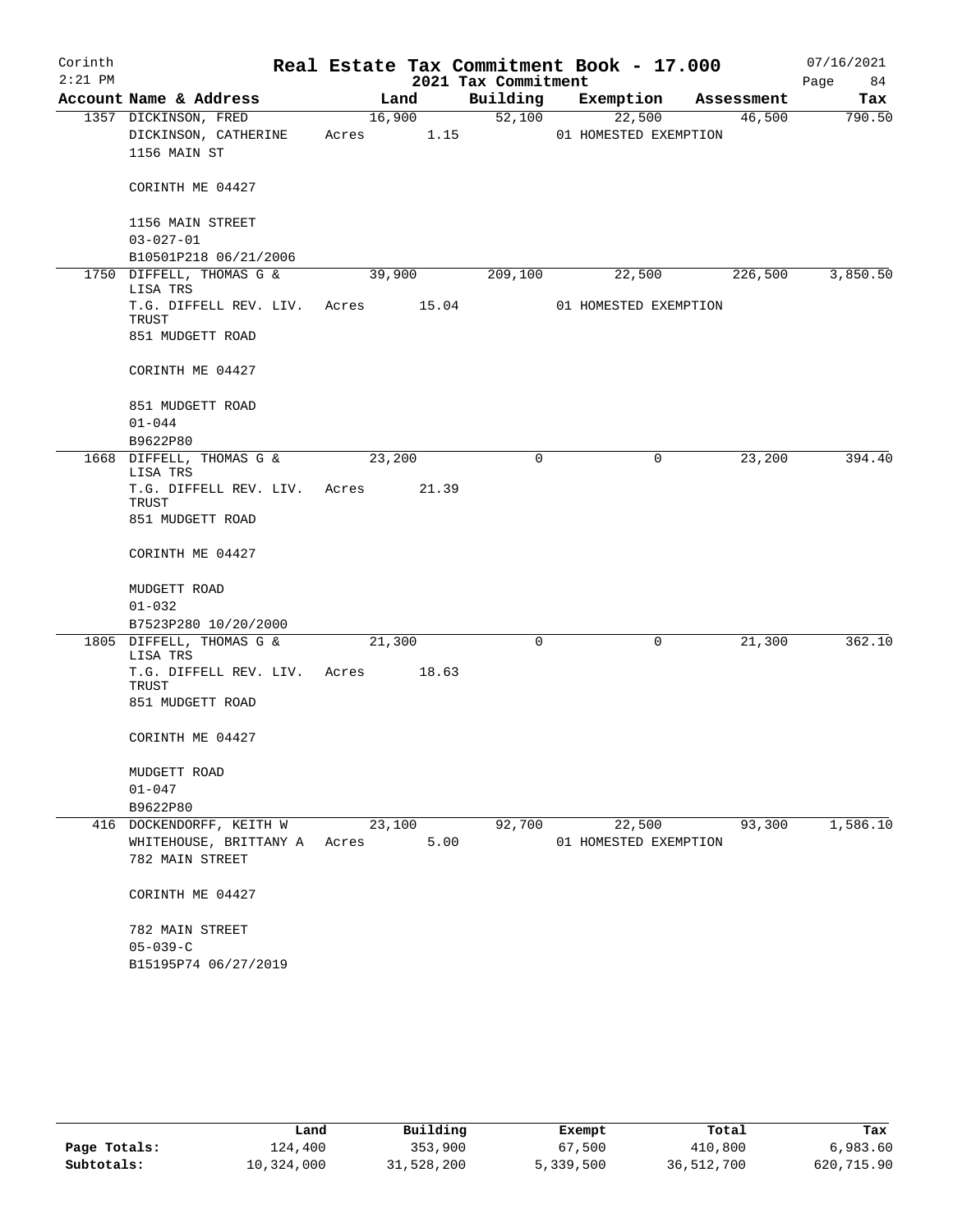| Corinth<br>$2:21$ PM |                                                          |        |        |      | Real Estate Tax Commitment Book - 17.000<br>2021 Tax Commitment |                       |                       |            | 07/16/2021<br>85<br>Page |
|----------------------|----------------------------------------------------------|--------|--------|------|-----------------------------------------------------------------|-----------------------|-----------------------|------------|--------------------------|
|                      | Account Name & Address                                   |        | Land   |      | Building                                                        | Exemption             |                       | Assessment | Tax                      |
|                      | 421 DOODY, FORREST A<br>DOODY, SANDRA D<br>PO BOX 61     | Acres  | 17,900 | 2.00 | 68,900                                                          | 22,500                | 01 HOMESTED EXEMPTION | 64,300     | 1,093.10                 |
|                      | CORINTH ME 04427                                         |        |        |      |                                                                 |                       |                       |            |                          |
|                      | 47 GARLAND ROAD<br>$07 - 016 - B$                        |        |        |      |                                                                 |                       |                       |            |                          |
|                      | B2503P302                                                |        |        |      |                                                                 |                       |                       |            |                          |
|                      | 1117 DORR, DENNIS M                                      |        | 18,000 |      | 103,600                                                         | 22,500                |                       | 99,100     | 1,684.70                 |
|                      | DORR, LISA L                                             | Acres  |        | 1.00 |                                                                 |                       | 01 HOMESTED EXEMPTION |            |                          |
|                      | 24 HARVEY HIGHLANDS                                      |        |        |      |                                                                 |                       |                       |            |                          |
|                      | CORINTH ME 04427                                         |        |        |      |                                                                 |                       |                       |            |                          |
|                      | 24 HARVEY HIGHLANDS                                      |        |        |      |                                                                 |                       |                       |            |                          |
|                      | $11 - 020 - 03$                                          |        |        |      |                                                                 |                       |                       |            |                          |
|                      | B6702P28                                                 |        |        |      |                                                                 |                       |                       |            |                          |
|                      | 424 DORR, KATHRYN D                                      | 23,400 |        |      | 0                                                               |                       | 0                     | 23,400     | 397.80                   |
|                      | 17 LAUREL LANE                                           | Acres  |        | 6.45 |                                                                 |                       |                       |            |                          |
|                      | SOMERSWORTH NH 03878                                     |        |        |      |                                                                 |                       |                       |            |                          |
|                      | LEDGE HILL ROAD                                          |        |        |      |                                                                 |                       |                       |            |                          |
|                      | $02 - 008$<br>B15666P52 08/11/2020 B10575P<br>07/28/2006 |        |        |      | $94 - 98$                                                       |                       |                       |            |                          |
|                      | 1214 DORR, MATTHEW RYAN                                  |        | 37,400 |      | 120,100                                                         | 22,500                |                       | 135,000    | 2,295.00                 |
|                      | DORR, BRITTANY LEE<br>316 MAIN STREET                    | Acres  | 36.19  |      |                                                                 | 01 HOMESTED EXEMPTION |                       |            |                          |
|                      | CORINTH ME 04427                                         |        |        |      |                                                                 |                       |                       |            |                          |
|                      | 316 MAIN STREET<br>$08 - 002$                            |        |        |      |                                                                 |                       |                       |            |                          |
|                      | B13911P150 07/24/2015                                    |        |        |      |                                                                 |                       |                       |            |                          |
|                      | 758 DOUCETTE, JENNIFER L                                 | 27,700 |        |      | 114,800                                                         |                       | $\mathsf{O}$          | 142,500    | 2,422.50                 |
|                      | 66 RIDGE ROAD                                            | Acres  | 10.00  |      |                                                                 |                       |                       |            |                          |
|                      | CORINTH ME 04427                                         |        |        |      |                                                                 |                       |                       |            |                          |
|                      | 66 RIDGE ROAD                                            |        |        |      |                                                                 |                       |                       |            |                          |
|                      | $11 - 033$                                               |        |        |      |                                                                 |                       |                       |            |                          |
|                      | B14519P111 06/20/2017                                    |        |        |      |                                                                 |                       |                       |            |                          |
|                      | 425 DOUCETTE, SAMUEL E<br>563 LEDGE HILL RD              | Acres  | 13,400 | 0.53 | 43,500                                                          | 22,500                | 01 HOMESTED EXEMPTION | 34,400     | 584.80                   |
|                      | CORINTH ME 04427                                         |        |        |      |                                                                 |                       |                       |            |                          |
|                      | 563 LEDGE HILL ROAD                                      |        |        |      |                                                                 |                       |                       |            |                          |
|                      | $01 - 037$<br>B7979P69 12/06/2001                        |        |        |      |                                                                 |                       |                       |            |                          |
|                      |                                                          |        |        |      |                                                                 |                       |                       |            |                          |

|              | Land       | Building   | Exempt    | Total      | Tax        |
|--------------|------------|------------|-----------|------------|------------|
| Page Totals: | 137,800    | 450,900    | 90,000    | 498,700    | 8,477.90   |
| Subtotals:   | 10,461,800 | 31,979,100 | 5,429,500 | 37,011,400 | 629,193.80 |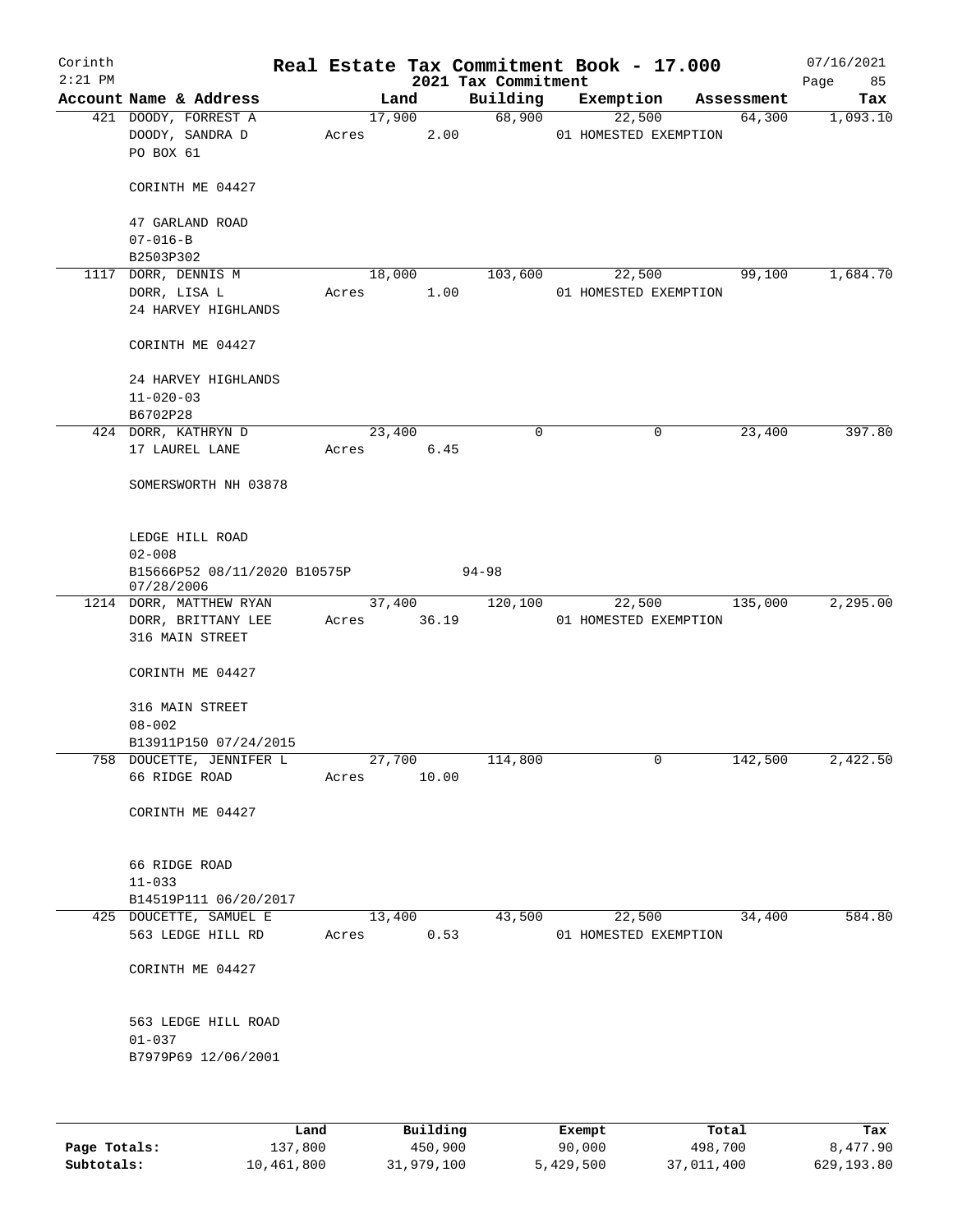| Corinth   |                                                                               |                 |                |                                 | Real Estate Tax Commitment Book - 17.000 |        |            | 07/16/2021        |
|-----------|-------------------------------------------------------------------------------|-----------------|----------------|---------------------------------|------------------------------------------|--------|------------|-------------------|
| $2:21$ PM | Account Name & Address                                                        |                 | Land           | 2021 Tax Commitment<br>Building | Exemption                                |        | Assessment | 86<br>Page<br>Tax |
|           | 1463 DOUGHTY, BENJAMIN R<br>DOUGHTY, MELISSA M<br>378 WHITE SCHOOLHOUSE<br>RD | Acres           | 17,700<br>1.80 | 169,600                         | 01 HOMESTED EXEMPTION                    | 22,500 | 164,800    | 2,801.60          |
|           | CORINTH ME 04427                                                              |                 |                |                                 |                                          |        |            |                   |
|           | 378 WHITE SCHOOLHOUSE<br>$09 - 012$                                           |                 |                |                                 |                                          |        |            |                   |
|           | B10894P134 03/29/2007                                                         |                 |                |                                 |                                          |        |            |                   |
|           | 427 DOUGLAS, ROBERT M                                                         |                 | 32,500         | 27,900                          | 22,500                                   |        | 37,900     | 644.30            |
|           | 662 LEDGE HILL RD                                                             | Acres           | 21.80          |                                 | 01 HOMESTED EXEMPTION                    |        |            |                   |
|           | CORINTH ME 04427                                                              |                 |                |                                 |                                          |        |            |                   |
|           | 662 LEDGE HILL ROAD<br>$02 - 017$                                             |                 |                |                                 |                                          |        |            |                   |
|           | B6590P269                                                                     |                 |                |                                 |                                          |        |            |                   |
|           | 428 DOUGLASS, ALAN D                                                          |                 | 18,100         | 87,500                          | 22,500                                   |        | 83,100     | 1,412.70          |
|           | 439 GARLAND RD                                                                | Acres           | 2.13           |                                 | 01 HOMESTED EXEMPTION                    |        |            |                   |
|           | CORINTH ME 04427                                                              |                 |                |                                 |                                          |        |            |                   |
|           | 439 GARLAND ROAD                                                              |                 |                |                                 |                                          |        |            |                   |
|           | $10 - 002 - C$                                                                |                 |                |                                 |                                          |        |            |                   |
|           | B14245P237 08/16/2016                                                         |                 |                |                                 |                                          |        |            |                   |
|           | 1413 DOUGLASS, THEA<br>27 BEANS MILL ROAD                                     | 16,700<br>Acres | 1.00           | 97,600                          | 22,500<br>01 HOMESTED EXEMPTION          |        | 91,800     | 1,560.60          |
|           | CORINTH ME 04427                                                              |                 |                |                                 |                                          |        |            |                   |
|           | 27 BEANS MILL RD                                                              |                 |                |                                 |                                          |        |            |                   |
|           | $07 - 010 - C - 04$                                                           |                 |                |                                 |                                          |        |            |                   |
|           | B14254P329 08/19/2016                                                         |                 |                |                                 |                                          |        |            |                   |
|           | 1995 DOW, CARL<br>PO BOX 621                                                  | 32,600<br>Acres | 30.00          | 155,300                         |                                          | 0      | 187,900    | 3,194.30          |
|           | CORINTH ME 04427                                                              |                 |                |                                 |                                          |        |            |                   |
|           | 737 MAIN STREET                                                               |                 |                |                                 |                                          |        |            |                   |
|           | $05 - 035 - B$<br>B14619P334 09/15/2017                                       |                 |                |                                 |                                          |        |            |                   |
|           | 1994 DOW, CARL                                                                | 49,600          |                | $\mathbf{0}$                    | 22,500                                   |        | 27,100     | 460.70            |
|           | PO BOX 621                                                                    | Acres           | 118.00         |                                 | 01 HOMESTED EXEMPTION                    |        |            |                   |
|           | CORINTH ME 04427                                                              |                 |                |                                 |                                          |        |            |                   |
|           | 737 MAIN STREET                                                               |                 |                |                                 |                                          |        |            |                   |
|           | $05 - 035 - A$<br>B14619P334 09/15/2017                                       |                 |                |                                 |                                          |        |            |                   |
|           |                                                                               |                 |                |                                 |                                          |        |            |                   |
|           |                                                                               |                 |                |                                 |                                          |        |            |                   |
|           | Land <sub>.</sub>                                                             |                 | Building       |                                 | <b>Ryomnt</b>                            |        | Total      | Tav               |

|              | Land       | Building   | Exempt    | Total      | Tax        |
|--------------|------------|------------|-----------|------------|------------|
| Page Totals: | 167.200    | 537,900    | 112,500   | 592,600    | 10,074.20  |
| Subtotals:   | 10,629,000 | 32,517,000 | 5,542,000 | 37,604,000 | 639,268.00 |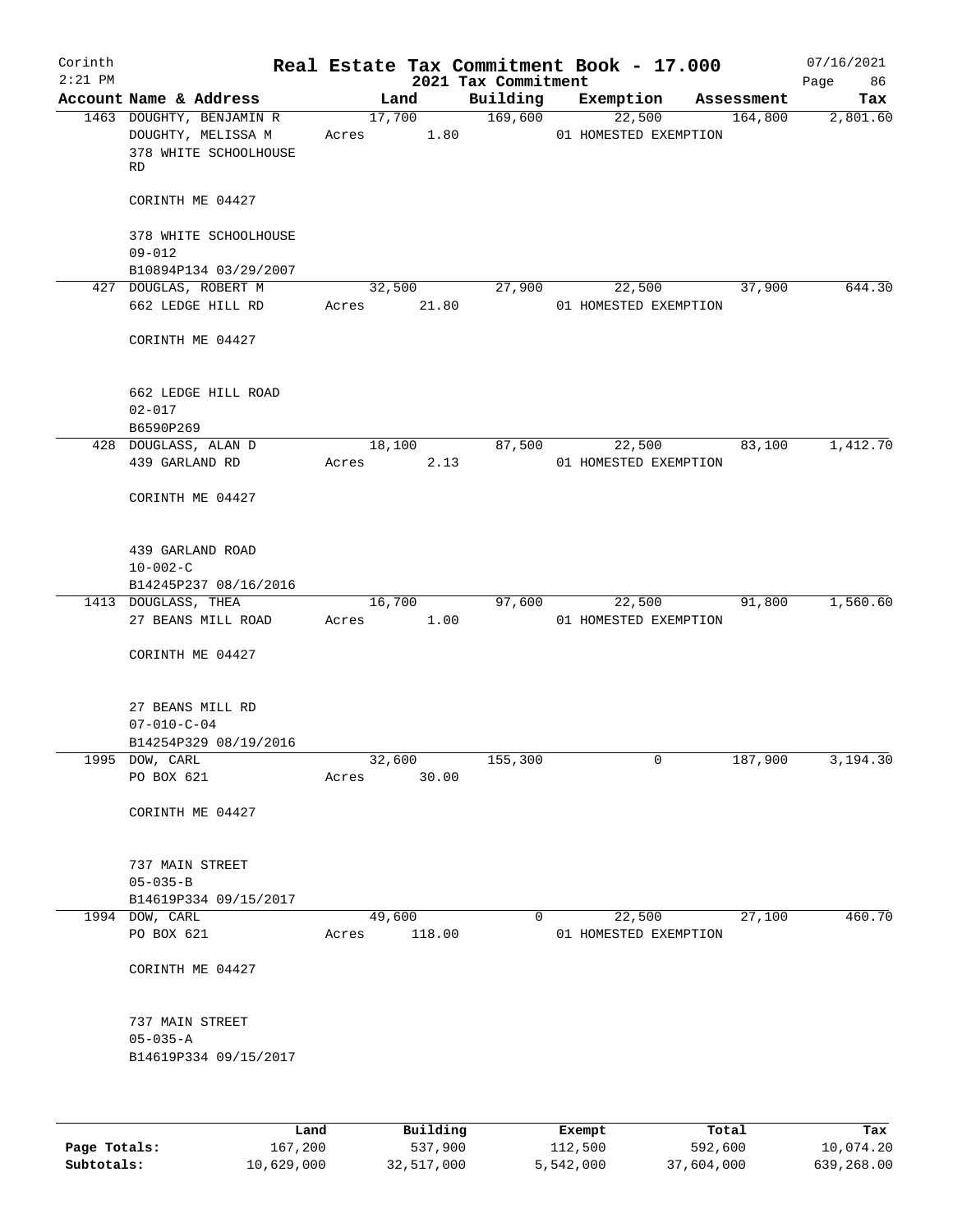| Corinth<br>$2:21$ PM |                                                                            |        |        | 2021 Tax Commitment | Real Estate Tax Commitment Book - 17.000 |            | 07/16/2021<br>Page<br>87 |
|----------------------|----------------------------------------------------------------------------|--------|--------|---------------------|------------------------------------------|------------|--------------------------|
|                      | Account Name & Address                                                     |        | Land   | Building            | Exemption                                | Assessment | Tax                      |
|                      | 1842 DOW, CARL O., II                                                      | 12,300 |        | $\mathbf 0$         | $\Omega$                                 | 12,300     | 209.10                   |
|                      | PO BOX 621                                                                 | Acres  | 1.62   |                     |                                          |            |                          |
|                      | CORINTH ME 04427                                                           |        |        |                     |                                          |            |                          |
|                      | BRADBURY DR<br>$08 - 012 - 22$<br>B12743P19 02/28/2012                     |        |        |                     |                                          |            |                          |
|                      | 1080 DOW, CHRISTOPHER DANIEL<br>DOW, MELLISSA ANN<br>125 WEST CORINTH ROAD |        | 0      | 12,900              | 12,900<br>01 HOMESTED EXEMPTION          | 0          | 0.00                     |
|                      | CORINTH ME 04427                                                           |        |        |                     |                                          |            |                          |
|                      | 125 WEST CORINTH ROAD<br>$05 - 024 - 08 - 1H$                              |        |        |                     |                                          |            |                          |
|                      | 431 DOW, DAVID B                                                           | 35,000 |        | 123,300             | 22,500                                   | 135,800    | 2,308.60                 |
|                      | DOW, GLENDA T<br>817 MUDGETT RD                                            | Acres  | 62.57  |                     | 01 HOMESTED EXEMPTION                    |            |                          |
|                      | CORINTH ME 04427                                                           |        |        |                     |                                          |            |                          |
|                      | 817 MUDGETT ROAD                                                           |        |        |                     |                                          |            |                          |
|                      | $02 - 001$                                                                 |        |        |                     |                                          |            |                          |
|                      | B4100P48<br>435 DOW, HAROLD L                                              | 13,700 |        | 0                   | 0                                        | 13,700     | 232.90                   |
|                      | PO BOX 429                                                                 | Acres  | 2.66   |                     |                                          |            |                          |
|                      | CORINTH ME 04427                                                           |        |        |                     |                                          |            |                          |
|                      | WEST CORINTH ROAD<br>$05 - 024 - 05$<br>B3588P159                          |        |        |                     |                                          |            |                          |
|                      | 436 DOW, JEFFREY B                                                         | 67,500 |        | 143,100             | 22,500                                   | 188,100    | 3,197.70                 |
|                      | DOW, KATHRYN L<br>547 MUDGETT ROAD                                         | Acres  | 119.15 |                     | 01 HOMESTED EXEMPTION                    |            |                          |
|                      | CORINTH ME 04427                                                           |        |        |                     |                                          |            |                          |
|                      | 547 MUDGETT ROAD<br>$02 - 036 - C$                                         |        |        |                     |                                          |            |                          |
|                      | B4257P101 06/20/1988                                                       |        |        |                     |                                          |            |                          |
|                      | 1500 DOW, JOHN A                                                           |        | 18,000 | 156,000             | 22,500                                   | 151,500    | 2,575.50                 |
|                      | DOW, SHARON M<br>35 VILLAGE DR                                             | Acres  | 1.05   |                     | 01 HOMESTED EXEMPTION                    |            |                          |
|                      | CORINTH ME 04427                                                           |        |        |                     |                                          |            |                          |
|                      | 35 VILLAGE DRIVE<br>$11 - 002 - 14$                                        |        |        |                     |                                          |            |                          |
|                      | B13645P175 09/12/2014                                                      |        |        |                     |                                          |            |                          |
|                      |                                                                            |        |        |                     |                                          |            |                          |

|              | Land       | Building   | Exempt    | Total      | Tax        |
|--------------|------------|------------|-----------|------------|------------|
| Page Totals: | 146,500    | 435,300    | 80,400    | 501,400    | 8,523.80   |
| Subtotals:   | 10,775,500 | 32,952,300 | 5,622,400 | 38,105,400 | 647,791.80 |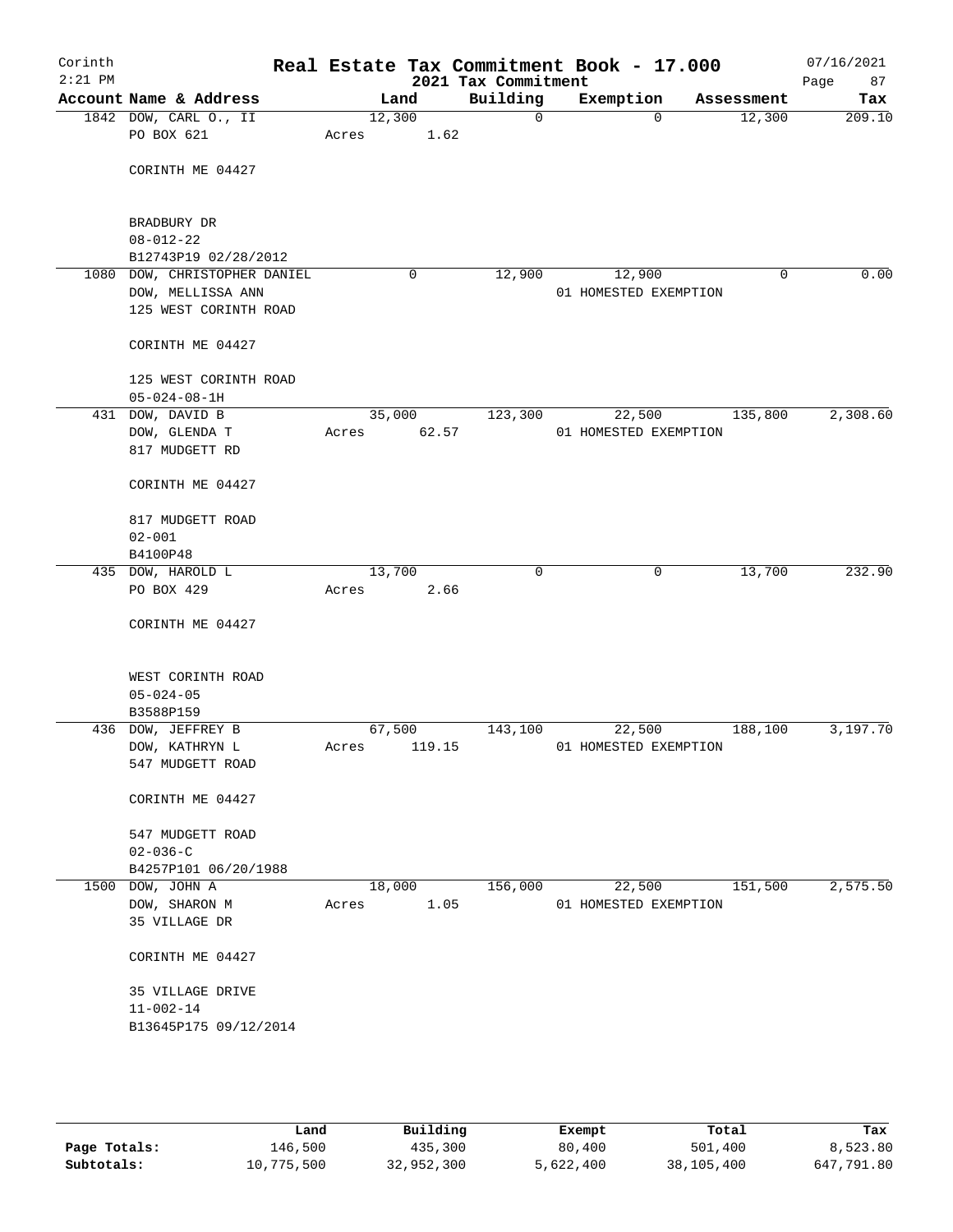| Corinth<br>$2:21$ PM |                                        |                 |      | Real Estate Tax Commitment Book - 17.000<br>2021 Tax Commitment |                       |            | 07/16/2021<br>Page<br>88 |
|----------------------|----------------------------------------|-----------------|------|-----------------------------------------------------------------|-----------------------|------------|--------------------------|
|                      | Account Name & Address                 | Land            |      | Building                                                        | Exemption             | Assessment | Tax                      |
|                      | 2084 DOW, KAREN                        | 16,800          |      | $\mathsf{O}$                                                    | $\mathbf 0$           | 16,800     | 285.60                   |
|                      | 282 WEST CORINTH ROAD                  | Acres           | 2.20 |                                                                 |                       |            |                          |
|                      | CORINTH ME 04427                       |                 |      |                                                                 |                       |            |                          |
|                      |                                        |                 |      |                                                                 |                       |            |                          |
|                      | 22 BLACK RD                            |                 |      |                                                                 |                       |            |                          |
|                      | $05 - 005 - A - 1$                     |                 |      |                                                                 |                       |            |                          |
|                      | B12635P294 10/26/2011                  |                 |      |                                                                 |                       |            |                          |
|                      | 183 DOW, KAREN                         | 17,000          |      | 144,600                                                         | 22,500                | 139,100    | 2,364.70                 |
|                      | 282 WEST CORINTH ROAD                  | Acres           | 3.70 |                                                                 | 01 HOMESTED EXEMPTION |            |                          |
|                      | CORINTH ME 04427                       |                 |      |                                                                 |                       |            |                          |
|                      | 282 WEST CORINTH ROAD                  |                 |      |                                                                 |                       |            |                          |
|                      | $05 - 005 - A$                         |                 |      |                                                                 |                       |            |                          |
|                      | B12680P56 12/13/2011                   |                 |      |                                                                 |                       |            |                          |
|                      | 438 DOW, PETER A                       | 17,900          |      | 77,700                                                          | 22,500                | 73,100     | 1,242.70                 |
|                      | 520 TATE RD                            | Acres           | 2.03 |                                                                 | 01 HOMESTED EXEMPTION |            |                          |
|                      | CORINTH ME 04427                       |                 |      |                                                                 |                       |            |                          |
|                      |                                        |                 |      |                                                                 |                       |            |                          |
|                      | 520 TATE ROAD                          |                 |      |                                                                 |                       |            |                          |
|                      | $06 - 023 - 02$<br>B4407P246           |                 |      |                                                                 |                       |            |                          |
|                      | 439 DOWNING, JAMES G., JR.             | 11,100          |      | $\mathbf 0$                                                     | $\mathbf 0$           | 11,100     | 188.70                   |
|                      | 222 MILLS ROAD                         | Acres           | 1.70 |                                                                 |                       |            |                          |
|                      | EXETER ME 04435                        |                 |      |                                                                 |                       |            |                          |
|                      |                                        |                 |      |                                                                 |                       |            |                          |
|                      | LEDGE HILL ROAD                        |                 |      |                                                                 |                       |            |                          |
|                      | $04 - 002$                             |                 |      |                                                                 |                       |            |                          |
|                      | B7247P132                              |                 |      | $\mathbf 0$                                                     | $\mathbf 0$           |            | 283.90                   |
|                      | 1599 DOWNING, LISA L<br>222 MILLS ROAD | 16,700<br>Acres | 1.00 |                                                                 |                       | 16,700     |                          |
|                      |                                        |                 |      |                                                                 |                       |            |                          |
|                      | EXETER ME 04435                        |                 |      |                                                                 |                       |            |                          |
|                      | 375 TATE ROAD                          |                 |      |                                                                 |                       |            |                          |
|                      | $06 - 018 - A$                         |                 |      |                                                                 |                       |            |                          |
|                      | B13714P78 12/04/2014                   |                 |      |                                                                 |                       |            |                          |
|                      | 370 DOWNS, LISA A                      | 14,100          |      | 55,100                                                          | 22,500                | 46,700     | 793.90                   |
|                      | 34 MORISON AVE                         | Acres           | 0.50 |                                                                 | 01 HOMESTED EXEMPTION |            |                          |
|                      | CORINTH ME 04427                       |                 |      |                                                                 |                       |            |                          |
|                      | 34 MORISON AVENUE                      |                 |      |                                                                 |                       |            |                          |
|                      | $16 - 020$                             |                 |      |                                                                 |                       |            |                          |
|                      | B9858P50 05/05/2005                    |                 |      |                                                                 |                       |            |                          |
|                      |                                        |                 |      |                                                                 |                       |            |                          |

|              | Land       | Building   | Exempt    | Total      | Tax        |
|--------------|------------|------------|-----------|------------|------------|
| Page Totals: | 93,600     | 277,400    | 67,500    | 303,500    | 5,159.50   |
| Subtotals:   | 10,869,100 | 33,229,700 | 5,689,900 | 38,408,900 | 652,951.30 |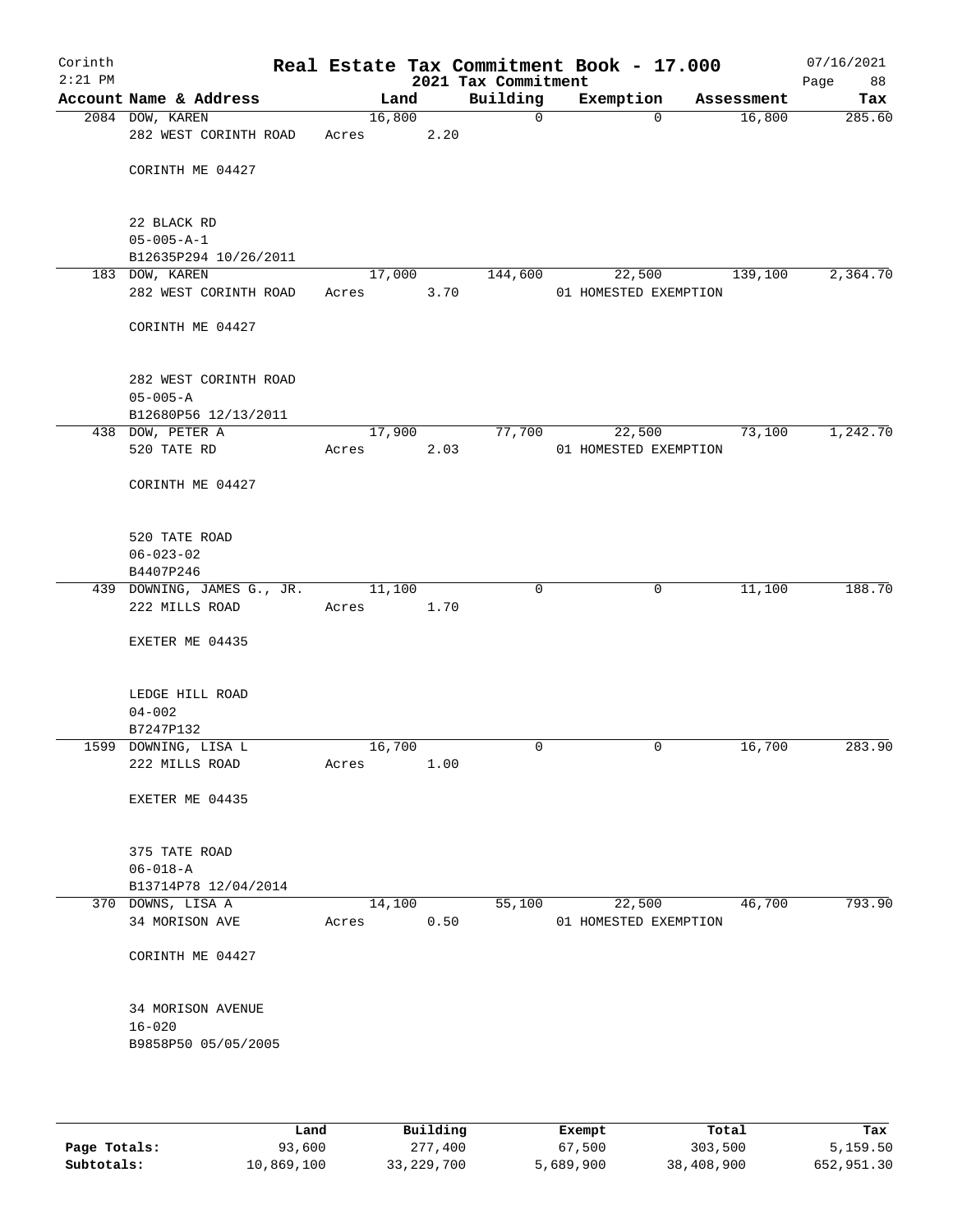| Corinth      |                                                                   |       |                    |                                 | Real Estate Tax Commitment Book - 17.000 |                  | 07/16/2021             |
|--------------|-------------------------------------------------------------------|-------|--------------------|---------------------------------|------------------------------------------|------------------|------------------------|
| $2:21$ PM    | Account Name & Address                                            |       | Land               | 2021 Tax Commitment<br>Building | Exemption                                | Assessment       | Page<br>89<br>Tax      |
|              | 440 DOWNS, RODNEY L                                               |       | 19,800             | 61,400                          | 22,500                                   | 58,700           | 997.90                 |
|              | DOWNS, GLORIA M<br>PO BOX 34                                      | Acres | 2.46               |                                 | 01 HOMESTED EXEMPTION                    |                  |                        |
|              | CORINTH ME 04427                                                  |       |                    |                                 |                                          |                  |                        |
|              | 89 HUDSON ROAD<br>$08 - 002 - 04$                                 |       |                    |                                 |                                          |                  |                        |
|              | B6426P205                                                         |       |                    |                                 |                                          |                  |                        |
|              | 441 DOYLE, JENNIFER D.<br>TRUSTEE OF THE JANET P.<br><b>DOYLE</b> |       | 19,300             | 13,700                          | 22,500                                   | 10,500           | 178.50                 |
|              | IRREVOCABLE TRUST<br>131 MARSH ROAD                               | Acres | 3.10               |                                 | 01 HOMESTED EXEMPTION                    |                  |                        |
|              | CORINTH ME 04427                                                  |       |                    |                                 |                                          |                  |                        |
|              | 131 MARSH ROAD<br>$08 - 038 - A$                                  |       |                    |                                 |                                          |                  |                        |
|              | B13334P300 09/18/2013                                             |       |                    |                                 |                                          |                  |                        |
|              | 444 DUBE, GAETAN J &                                              |       | 11,000             | 0                               | $\mathbf 0$                              | 11,000           | 187.00                 |
|              | CARLINE JT<br>6 BRASLEY AVENUE                                    | Acres | 1.57               |                                 |                                          |                  |                        |
|              | GLENBURN ME 04401                                                 |       |                    |                                 |                                          |                  |                        |
|              | TATE ROAD                                                         |       |                    |                                 |                                          |                  |                        |
|              | $06 - 023 - 04$                                                   |       |                    |                                 |                                          |                  |                        |
|              | B15403P146 01/02/2020                                             |       |                    |                                 |                                          |                  |                        |
|              | 453 DUBE, RAYMOND A J<br>P.O. BOX 93                              | Acres | 8,300<br>62.96     | $\mathbf 0$                     | $\mathbf 0$                              | 8,300            | 141.10                 |
|              | LINCOLN ME 04457 0093                                             |       |                    |                                 |                                          |                  |                        |
|              | EXETER ROAD<br>$07 - 044$                                         |       |                    |                                 |                                          |                  |                        |
|              | B3370P160                                                         |       |                    |                                 |                                          |                  |                        |
|              | 454 DUBE, RAYMOND A J                                             |       | 6,800              | $\Omega$                        | 0                                        | 6,800            | 115.60                 |
|              | P.O. BOX 93                                                       | Acres | 0.69               |                                 |                                          |                  |                        |
|              | LINCOLN ME 04457 0093                                             |       |                    |                                 |                                          |                  |                        |
|              | EXETER ROAD N/F OFF                                               |       |                    |                                 |                                          |                  |                        |
|              | $07 - 044 - 04$                                                   |       |                    |                                 |                                          |                  |                        |
|              | B3370P160                                                         |       |                    |                                 |                                          |                  |                        |
|              | 455 DUBE, RAYMOND A J<br>P.O. BOX 93                              | Acres | 6,800<br>0.69      | 0                               | 0                                        | 6,800            | 115.60                 |
|              | LINCOLN ME 04457 0093                                             |       |                    |                                 |                                          |                  |                        |
|              | EXETER ROAD N/F OFF                                               |       |                    |                                 |                                          |                  |                        |
|              | $07 - 044 - 06$                                                   |       |                    |                                 |                                          |                  |                        |
|              | B3370P160                                                         |       |                    |                                 |                                          |                  |                        |
| Page Totals: | Land<br>72,000                                                    |       | Building<br>75,100 |                                 | Exempt<br>45,000                         | Total<br>102,100 | Tax                    |
| Subtotals:   | 10,941,100                                                        |       | 33, 304, 800       |                                 | 5,734,900                                | 38,511,000       | 1,735.70<br>654,687.00 |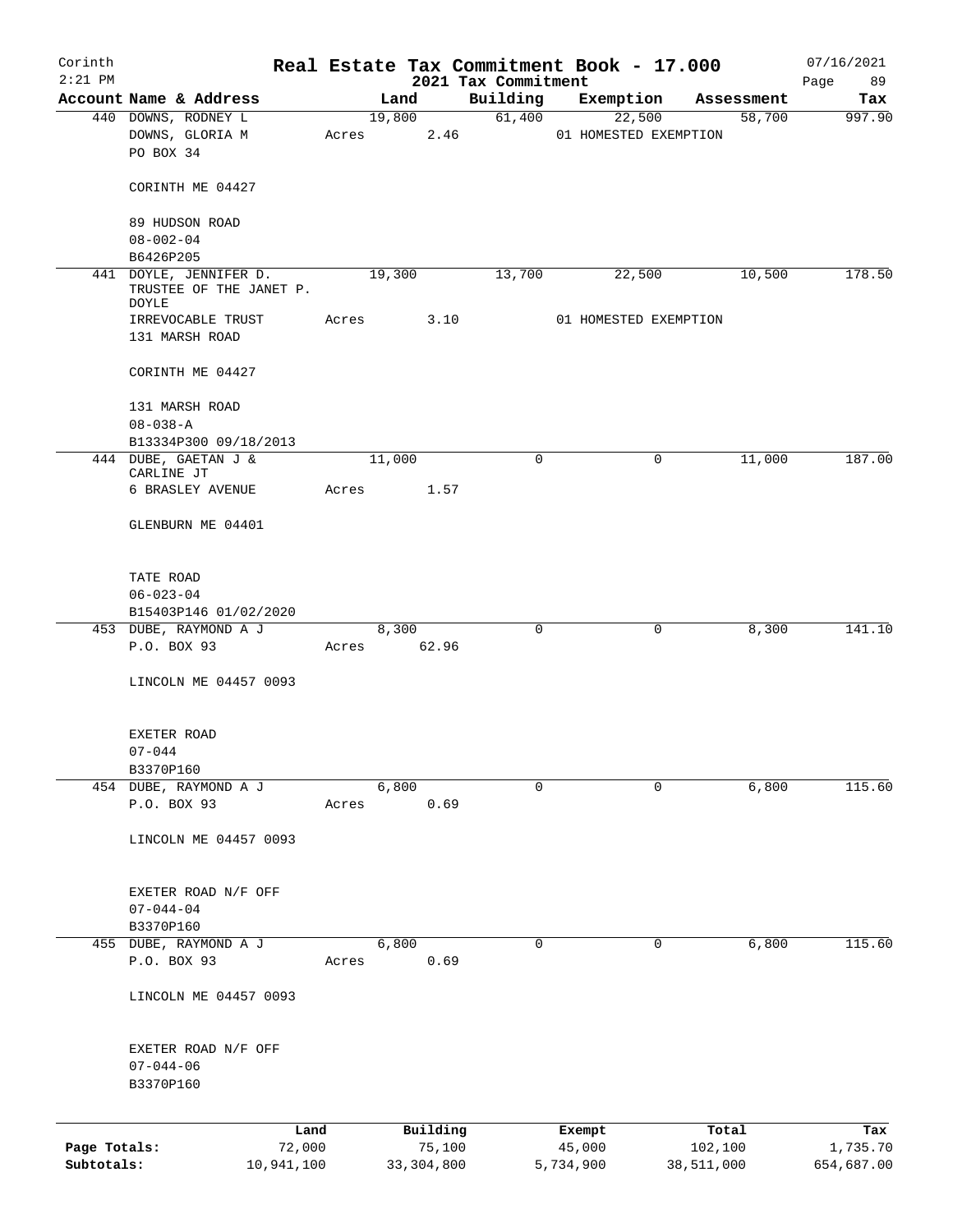| Corinth<br>$2:21$ PM |                              |        |       | 2021 Tax Commitment | Real Estate Tax Commitment Book - 17.000 |            | 07/16/2021<br>90<br>Page |
|----------------------|------------------------------|--------|-------|---------------------|------------------------------------------|------------|--------------------------|
|                      | Account Name & Address       |        | Land  | Building            | Exemption                                | Assessment | Tax                      |
|                      | 456 DUBE, RAYMOND A J        |        | 6,800 | $\mathbf 0$         | $\mathbf 0$                              | 6,800      | 115.60                   |
|                      | P.O. BOX 93                  | Acres  | 0.69  |                     |                                          |            |                          |
|                      | LINCOLN ME 04457 0093        |        |       |                     |                                          |            |                          |
|                      | EXETER ROAD                  |        |       |                     |                                          |            |                          |
|                      | $07 - 044 - 08$<br>B3370P160 |        |       |                     |                                          |            |                          |
|                      | 1828 DUCLOS, AIME            | 26,600 |       | 59,500              | 0                                        | 86,100     | 1,463.70                 |
|                      | DUCLOS, JENNIFER R           | Acres  | 30.00 |                     |                                          |            |                          |
|                      | 65 PORTLAND ST.              |        |       |                     |                                          |            |                          |
|                      | SOUTH BERWICK ME 03908       |        |       |                     |                                          |            |                          |
|                      | 442 HUDSON ROAD              |        |       |                     |                                          |            |                          |
|                      | $12 - 012 - A$               |        |       |                     |                                          |            |                          |
|                      | B9233P302                    |        |       |                     |                                          |            |                          |
|                      | 1973 DUCLOS, AIME            | 12,800 |       | $\mathbf 0$         | $\mathsf{O}$                             | 12,800     | 217.60                   |
|                      | DUCLOS, JENNIFER R           | Acres  | 3.06  |                     |                                          |            |                          |
|                      | 65 PORTLAND ST.              |        |       |                     |                                          |            |                          |
|                      | SOUTH BERWICK ME 03908       |        |       |                     |                                          |            |                          |
|                      | HUDSON ROAD                  |        |       |                     |                                          |            |                          |
|                      | $12 - 012 - E$               |        |       |                     |                                          |            |                          |
|                      | B10463P153 05/30/2006        |        |       |                     |                                          |            |                          |
|                      | 1918 DUCLOS, AIME            | 11,500 |       | $\mathbf 0$         | $\mathbf 0$                              | 11,500     | 195.50                   |
|                      | DUCLOS, JENNIFER R           | Acres  | 2.02  |                     |                                          |            |                          |
|                      | 65 PORTLAND ST.              |        |       |                     |                                          |            |                          |
|                      | SOUTH BERWICK ME 03908       |        |       |                     |                                          |            |                          |
|                      | HUDSON ROAD                  |        |       |                     |                                          |            |                          |
|                      | $12 - 012 - C$               |        |       |                     |                                          |            |                          |
|                      | B10463P153 05/30/2006        |        |       |                     |                                          |            |                          |
|                      | 476 DUMOND, ANNA R           | 21,000 |       | 62,700              | 27,900                                   | 55,800     | 948.60                   |
|                      | 54 HUDSON RD                 | Acres  | 4.35  |                     | 01 HOMESTED EXEMPTION                    |            |                          |
|                      | CORINTH ME 04427             |        |       |                     | 22 Veteran                               |            |                          |
|                      |                              |        |       |                     |                                          |            |                          |
|                      | 54 HUDSON ROAD               |        |       |                     |                                          |            |                          |
|                      | $16 - 021$                   |        |       |                     |                                          |            |                          |
|                      | B2197P475 05/21/1970         |        |       |                     |                                          |            |                          |
|                      | 394 DUMONT, JAMES E          | 18,900 |       | 50,100              | 22,500                                   | 46,500     | 790.50                   |
|                      | DUMONT, DONNA R              | Acres  | 1.75  |                     | 01 HOMESTED EXEMPTION                    |            |                          |
|                      | 27 MAIN ST                   |        |       |                     |                                          |            |                          |
|                      | CORINTH ME 04427             |        |       |                     |                                          |            |                          |
|                      | 27 MAIN STREET               |        |       |                     |                                          |            |                          |
|                      | $11 - 011$                   |        |       |                     |                                          |            |                          |
|                      | B8536P72                     |        |       |                     |                                          |            |                          |
|                      |                              |        |       |                     |                                          |            |                          |
|                      |                              |        |       |                     |                                          |            |                          |
|                      |                              |        |       |                     |                                          |            |                          |

|              | Land       | Building   | Exempt    | Total      | Tax        |
|--------------|------------|------------|-----------|------------|------------|
| Page Totals: | 97,600     | 172,300    | 50,400    | 219,500    | 3,731.50   |
| Subtotals:   | 11,038,700 | 33,477,100 | 5,785,300 | 38,730,500 | 658,418.50 |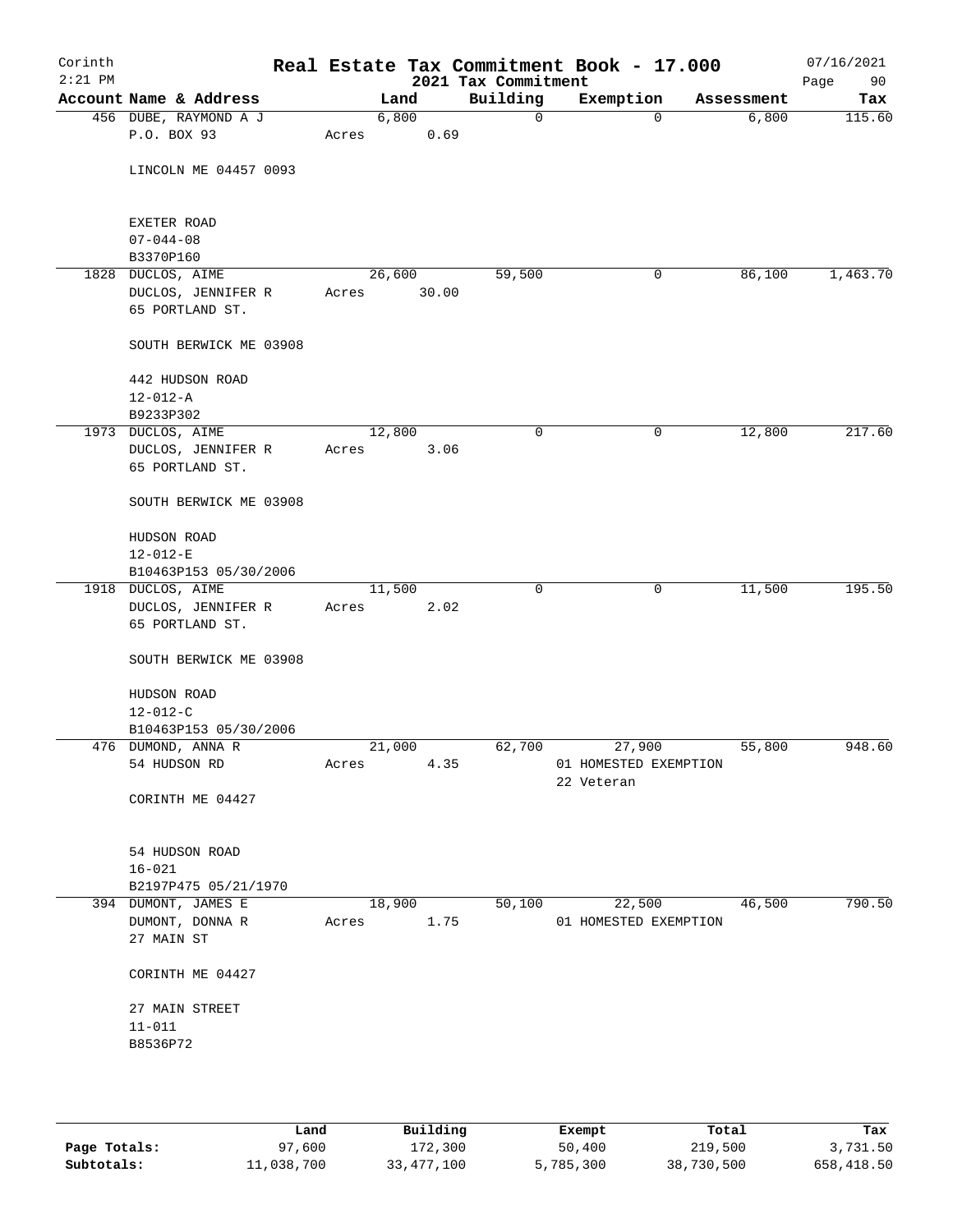| Corinth      |                                            |         |       |        |          |                     | Real Estate Tax Commitment Book - 17.000 |                      | 07/16/2021 |
|--------------|--------------------------------------------|---------|-------|--------|----------|---------------------|------------------------------------------|----------------------|------------|
| $2:21$ PM    | Account Name & Address                     |         |       |        |          | 2021 Tax Commitment |                                          |                      | Page<br>91 |
|              | 1114 DUMONT, STEVEN                        |         |       | Land   |          | Building            | Exemption<br>$\Omega$                    | Assessment<br>18,200 | Tax        |
|              | DUMONT, RENE                               |         | Acres | 16,200 | 1.69     | 2,000               |                                          |                      | 309.40     |
|              | 762 GRANT ROAD                             |         |       |        |          |                     |                                          |                      |            |
|              |                                            |         |       |        |          |                     |                                          |                      |            |
|              | CORINTH ME 04427                           |         |       |        |          |                     |                                          |                      |            |
|              |                                            |         |       |        |          |                     |                                          |                      |            |
|              | 762 GRANT ROAD                             |         |       |        |          |                     |                                          |                      |            |
|              | $03 - 008 - D$                             |         |       |        |          |                     |                                          |                      |            |
|              | B9338P49                                   |         |       |        |          |                     |                                          |                      |            |
|              | 196 DUMOULIN, JAMES                        |         |       | 30,300 |          | 184,400             | 22,500                                   | 192,200              | 3, 267.40  |
|              | DUMOULIN, BILLIE JEAN                      |         | Acres |        | 27.41    |                     | 01 HOMESTED EXEMPTION                    |                      |            |
|              | 35 COVERED BRIDGE ROAD                     |         |       |        |          |                     |                                          |                      |            |
|              |                                            |         |       |        |          |                     |                                          |                      |            |
|              | CORINTH ME 04427 0                         |         |       |        |          |                     |                                          |                      |            |
|              |                                            |         |       |        |          |                     |                                          |                      |            |
|              | 35 COVERED BRIDGE RD                       |         |       |        |          |                     |                                          |                      |            |
|              | $02 - 043$                                 |         |       |        |          |                     |                                          |                      |            |
|              | B8751P181 05/28/2003                       |         |       |        |          |                     |                                          |                      |            |
|              | 1375 DUNCAN, KEVIN D                       |         |       | 20,400 |          | 114,900             | 0                                        | 135,300              | 2,300.10   |
|              | DUNCAN, CARRIE                             |         | Acres |        | 4.99     |                     |                                          |                      |            |
|              | 511 MUDGETT ROAD                           |         |       |        |          |                     |                                          |                      |            |
|              |                                            |         |       |        |          |                     |                                          |                      |            |
|              | CORINTH ME 04427                           |         |       |        |          |                     |                                          |                      |            |
|              |                                            |         |       |        |          |                     |                                          |                      |            |
|              | 511 MUDGETT ROAD                           |         |       |        |          |                     |                                          |                      |            |
|              | $02 - 036 - D$                             |         |       |        |          |                     |                                          |                      |            |
|              | B14484P191 05/12/2017                      |         |       |        |          |                     |                                          |                      |            |
|              | 43 DUNFEE, CATHERINE C<br>21 PINEWOOD DR   |         | Acres | 17,500 | 1.68     | 104,300             | 22,500<br>01 HOMESTED EXEMPTION          | 99,300               | 1,688.10   |
|              |                                            |         |       |        |          |                     |                                          |                      |            |
|              | CORINTH ME 04427                           |         |       |        |          |                     |                                          |                      |            |
|              |                                            |         |       |        |          |                     |                                          |                      |            |
|              |                                            |         |       |        |          |                     |                                          |                      |            |
|              | 21 PINEWOOD DRIVE                          |         |       |        |          |                     |                                          |                      |            |
|              | $06 - 023 - 05$                            |         |       |        |          |                     |                                          |                      |            |
|              | B7375P42                                   |         |       |        |          |                     |                                          |                      |            |
|              | 481 DUNFEE, DALTON M & LOIS                |         |       | 20,300 |          | 178,000             | 22,500                                   | 175,800              | 2,988.60   |
|              | E LIVING TRUST DATED<br>2/12/1996          |         |       |        |          |                     |                                          |                      |            |
|              | DUNFEE, DALTON M                           |         | Acres |        | 3.83     |                     | 01 HOMESTED EXEMPTION                    |                      |            |
|              | TRUSTEE                                    |         |       |        |          |                     |                                          |                      |            |
|              | 588 MAIN STREET                            |         |       |        |          |                     |                                          |                      |            |
|              |                                            |         |       |        |          |                     |                                          |                      |            |
|              | CORINTH ME 04427                           |         |       |        |          |                     |                                          |                      |            |
|              | 588 MAIN STREET                            |         |       |        |          |                     |                                          |                      |            |
|              | $08 - 023 - A$                             |         |       |        |          |                     |                                          |                      |            |
|              | B6070P122 03/11/1996                       |         |       |        |          |                     |                                          |                      |            |
|              | 1992 DUNFEE, DAVID A                       |         |       | 26,400 |          | 317,900             | 22,500                                   | 321,800              | 5,470.60   |
|              | DUNFEE, JAIME L                            |         | Acres |        | 7.62     |                     | 01 HOMESTED EXEMPTION                    |                      |            |
|              | 32 WHITE SCHOOLHOUSE RD                    |         |       |        |          |                     |                                          |                      |            |
|              |                                            |         |       |        |          |                     |                                          |                      |            |
|              | CORINTH ME 04427                           |         |       |        |          |                     |                                          |                      |            |
|              | 32 WHITE SCHOOLHOUSE                       |         |       |        |          |                     |                                          |                      |            |
|              | $08 - 023 - B$                             |         |       |        |          |                     |                                          |                      |            |
|              | B12125P289 04/19/2010 B10901P86 04/06/2007 |         |       |        |          |                     |                                          |                      |            |
|              |                                            |         |       |        |          |                     |                                          |                      |            |
|              |                                            | Land    |       |        | Building |                     | Exempt                                   | Total                | Tax        |
| Page Totals: |                                            | 131,100 |       |        | 901,500  |                     | 90,000                                   | 942,600              | 16,024.20  |

**Subtotals:** 11,169,800 34,378,600 5,875,300 39,673,100 674,442.70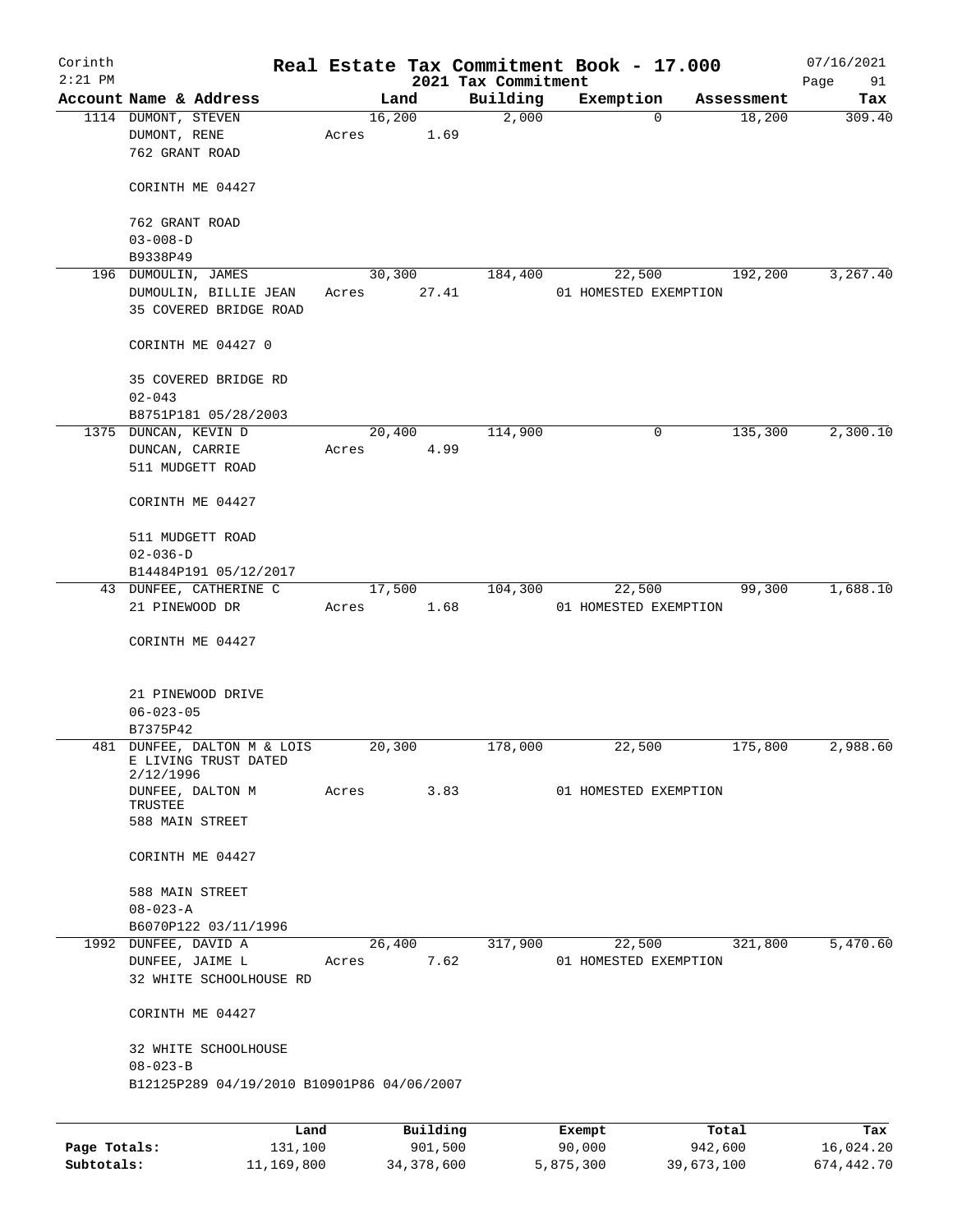| Corinth      |                                                                                      |       |            |          |                                 | Real Estate Tax Commitment Book - 17.000 |            | 07/16/2021        |
|--------------|--------------------------------------------------------------------------------------|-------|------------|----------|---------------------------------|------------------------------------------|------------|-------------------|
| $2:21$ PM    | Account Name & Address                                                               |       | Land       |          | 2021 Tax Commitment<br>Building | Exemption                                | Assessment | 92<br>Page<br>Tax |
|              | 483 DUNFEE, MALCOLM K                                                                |       | 20,600     |          | 92,000                          | 22,500                                   | 90,100     | 1,531.70          |
|              | DUNFEE, SONYA M<br>326 BEANS MILL ROAD                                               | Acres |            | 4.23     |                                 | 01 HOMESTED EXEMPTION                    |            |                   |
|              | CORINTH ME 04427                                                                     |       |            |          |                                 |                                          |            |                   |
|              | 326 BEANS MILL RD<br>$04 - 019 - 07$                                                 |       |            |          |                                 |                                          |            |                   |
|              | B2675P138                                                                            |       |            |          |                                 |                                          |            |                   |
|              | 489 DUNHAM RICHARD &<br>DEBORAH LIVING TRUST                                         |       | 35,900     |          | 0                               | 0                                        | 35,900     | 610.30            |
|              | DUNHAM DEBORAH TRUSTEE<br>PO BOX 171                                                 | Acres |            | 81.00    |                                 |                                          |            |                   |
|              | CORINTH ME 04427                                                                     |       |            |          |                                 |                                          |            |                   |
|              | MORISON AVENUE<br>$11 - 022$                                                         |       |            |          |                                 |                                          |            |                   |
|              | B13107P198 03/04/2013                                                                |       |            |          |                                 |                                          |            |                   |
|              | 490 DUNHAM RICHARD &<br>DEBORAH LIVING TRUST<br>DUNHAM DEBORAH TRUSTEE<br>PO BOX 171 | Acres | 4,400      | 35.00    | $\mathbf 0$                     | 0                                        | 4,400      | 74.80             |
|              | CORINTH ME 04427                                                                     |       |            |          |                                 |                                          |            |                   |
|              | HUDSON ROAD N/F OFF                                                                  |       |            |          |                                 |                                          |            |                   |
|              | $11 - 036$<br>B13107P185 03/04/2013                                                  |       |            |          |                                 |                                          |            |                   |
|              | 1776 DUNHAM RICHARD &                                                                |       | 10,900     |          | $\mathbf 0$                     | 0                                        | 10,900     | 185.30            |
|              | DEBORAH LIVING TRUST<br>DUNHAM DEBORAH TRUSTEE<br>PO BOX 171                         | Acres |            | 1.52     |                                 |                                          |            |                   |
|              | CORINTH ME 04427                                                                     |       |            |          |                                 |                                          |            |                   |
|              | TATE ROAD<br>$06 - 024 - 05$                                                         |       |            |          |                                 |                                          |            |                   |
|              | B13107P205 03/04/2013                                                                |       |            |          |                                 |                                          |            |                   |
| 1559         | DUNHAM RICHARD &                                                                     |       | 10,800     |          | $\mathbf 0$                     | 0                                        | 10,800     | 183.60            |
|              | DEBORAH LIVING TRUST<br>DUNHAM DEBORAH TRUSTEE                                       | Acres |            | 1.41     |                                 |                                          |            |                   |
|              | PO BOX 171                                                                           |       |            |          |                                 |                                          |            |                   |
|              | CORINTH ME 04427                                                                     |       |            |          |                                 |                                          |            |                   |
|              | TATE ROAD                                                                            |       |            |          |                                 |                                          |            |                   |
|              | $06 - 002 - 02$                                                                      |       |            |          |                                 |                                          |            |                   |
|              | B13107P203 03/04/2013                                                                |       |            |          |                                 |                                          |            |                   |
| 1560         | DUNHAM RICHARD &<br>DEBORAH LIVING TRUST<br>DUNHAM DEBORAH TRUSTEE                   | Acres | 10,800     | 1.41     | 0                               | 0                                        | 10,800     | 183.60            |
|              | PO BOX 171                                                                           |       |            |          |                                 |                                          |            |                   |
|              | CORINTH ME 04427                                                                     |       |            |          |                                 |                                          |            |                   |
|              | TATE ROAD                                                                            |       |            |          |                                 |                                          |            |                   |
|              | $06 - 002 - 03$<br>B13107P203 03/04/2013                                             |       |            |          |                                 |                                          |            |                   |
|              | Land                                                                                 |       |            | Building |                                 | Exempt                                   | Total      | Tax               |
| Page Totals: | 93,400                                                                               |       |            | 92,000   |                                 | 22,500                                   | 162,900    | 2,769.30          |
| Subtotals:   | 11,263,200                                                                           |       | 34,470,600 |          |                                 | 5,897,800                                | 39,836,000 | 677,212.00        |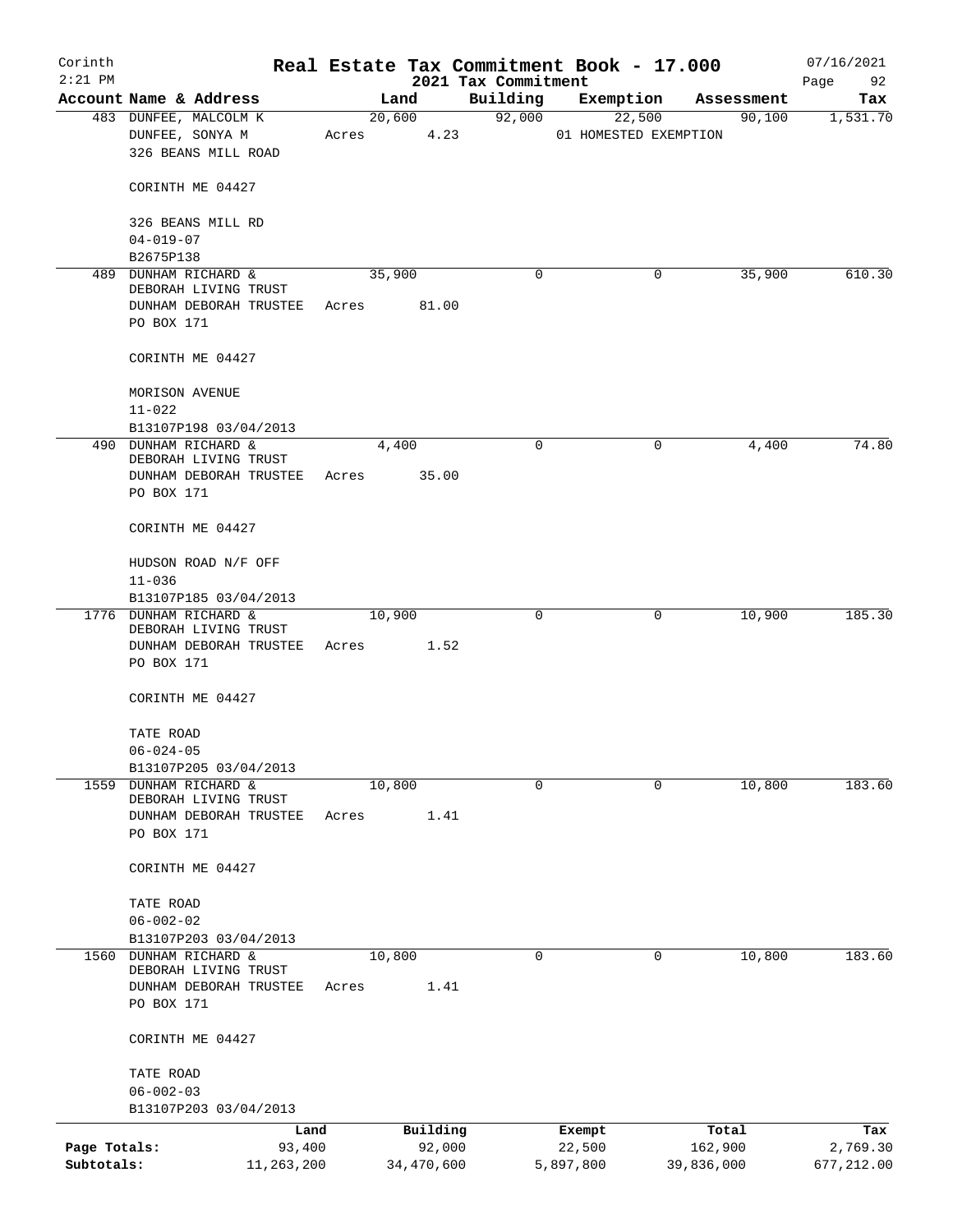| Corinth<br>$2:21$ PM |                                                |                 |        | 2021 Tax Commitment | Real Estate Tax Commitment Book - 17.000 |             | 07/16/2021<br>93<br>Page |
|----------------------|------------------------------------------------|-----------------|--------|---------------------|------------------------------------------|-------------|--------------------------|
|                      | Account Name & Address                         |                 | Land   | Building            | Exemption                                | Assessment  | Tax                      |
|                      | 487 DUNHAM, ANDREW T                           |                 | 49,500 | 73,000              | 22,500                                   | 100,000     | 1,700.00                 |
|                      | 150 HUDSON ROAD                                | Acres           | 35.70  |                     | 01 HOMESTED EXEMPTION                    |             |                          |
|                      |                                                |                 |        |                     |                                          |             |                          |
|                      | CORINTH ME 04427                               |                 |        |                     |                                          |             |                          |
|                      |                                                |                 |        |                     |                                          |             |                          |
|                      | 150 HUDSON ROAD                                |                 |        |                     |                                          |             |                          |
|                      | $11 - 026$                                     |                 |        |                     |                                          |             |                          |
|                      | B13369P317 10/10/2013                          |                 |        |                     |                                          |             |                          |
|                      | 1384 DUNHAM, DEREK                             | 16,700          |        | 78,800              |                                          | 95,500<br>0 | 1,623.50                 |
|                      | JOHNSON, GEOFFREY L                            | Acres           | 1.06   |                     |                                          |             |                          |
|                      | 374 CIDER HILL RD                              |                 |        |                     |                                          |             |                          |
|                      | EXETER ME 04435                                |                 |        |                     |                                          |             |                          |
|                      |                                                |                 |        |                     |                                          |             |                          |
|                      | 653 TATE ROAD<br>$06 - 012 - F$                |                 |        |                     |                                          |             |                          |
|                      | B13319P90 09/05/2013                           |                 |        |                     |                                          |             |                          |
|                      | 1446 DUNHAM, RICHARD LIVING                    | 12,200          |        | 89,600              | 27,900                                   | 73,900      | 1,256.30                 |
|                      | TRUST                                          |                 |        |                     |                                          |             |                          |
|                      | DUNHAM, DEBORAH TRUSTEE Acres                  |                 | 0.33   |                     | 01 HOMESTED EXEMPTION                    |             |                          |
|                      | PO BOX 171                                     |                 |        |                     | 22 Veteran                               |             |                          |
|                      | CORINTH ME 04427-0171                          |                 |        |                     |                                          |             |                          |
|                      |                                                |                 |        |                     |                                          |             |                          |
|                      | 219 MAIN STREET                                |                 |        |                     |                                          |             |                          |
|                      | $16 - 007$                                     |                 |        |                     |                                          |             |                          |
| 488                  | B13882P26 07/01/2015<br>DUNHAM, RICHARD LIVING |                 | 0      | 41,200              |                                          | 41,200<br>0 | 700.40                   |
|                      | TRUST                                          |                 |        |                     |                                          |             |                          |
|                      | DUNHAM DEBORAH TRUSTEE                         |                 |        |                     |                                          |             |                          |
|                      | PO BOX 171                                     |                 |        |                     |                                          |             |                          |
|                      | CORINTH ME 04427-0171                          |                 |        |                     |                                          |             |                          |
|                      |                                                |                 |        |                     |                                          |             |                          |
|                      | MORISON AVENUE                                 |                 |        |                     |                                          |             |                          |
|                      | $11 - 022 - 01H$                               |                 |        |                     |                                          |             |                          |
|                      | 1229 DUNTON, JAMIE                             | 31,600          |        | 0                   |                                          | 31,600<br>0 | 537.20                   |
|                      | 471 TATE ROAD                                  | Acres           | 50.05  |                     |                                          |             |                          |
|                      | CORINTH ME 04427                               |                 |        |                     |                                          |             |                          |
|                      |                                                |                 |        |                     |                                          |             |                          |
|                      |                                                |                 |        |                     |                                          |             |                          |
|                      | TATE ROAD                                      |                 |        |                     |                                          |             |                          |
|                      | $06 - 021$                                     |                 |        |                     |                                          |             |                          |
|                      | B14412P186 02/17/2017                          |                 |        |                     |                                          |             |                          |
|                      | 495 DUNTON, LAURIE B<br>471 TATE RD            | 17,500<br>Acres | 1.70   | 46,600              | 22,500<br>01 HOMESTED EXEMPTION          | 41,600      | 707.20                   |
|                      |                                                |                 |        |                     |                                          |             |                          |
|                      | CORINTH ME 04427                               |                 |        |                     |                                          |             |                          |
|                      |                                                |                 |        |                     |                                          |             |                          |
|                      | 471 TATE ROAD                                  |                 |        |                     |                                          |             |                          |
|                      | $06 - 022 - A$                                 |                 |        |                     |                                          |             |                          |
|                      | B9801P6 03/31/2005                             |                 |        |                     |                                          |             |                          |
|                      |                                                |                 |        |                     |                                          |             |                          |
|                      |                                                |                 |        |                     |                                          |             |                          |

|              | Land       | Building   | Exempt    | Total      | Tax        |
|--------------|------------|------------|-----------|------------|------------|
| Page Totals: | 127,500    | 329,200    | 72,900    | 383,800    | 6,524.60   |
| Subtotals:   | 11,390,700 | 34,799,800 | 5,970,700 | 40,219,800 | 683,736.60 |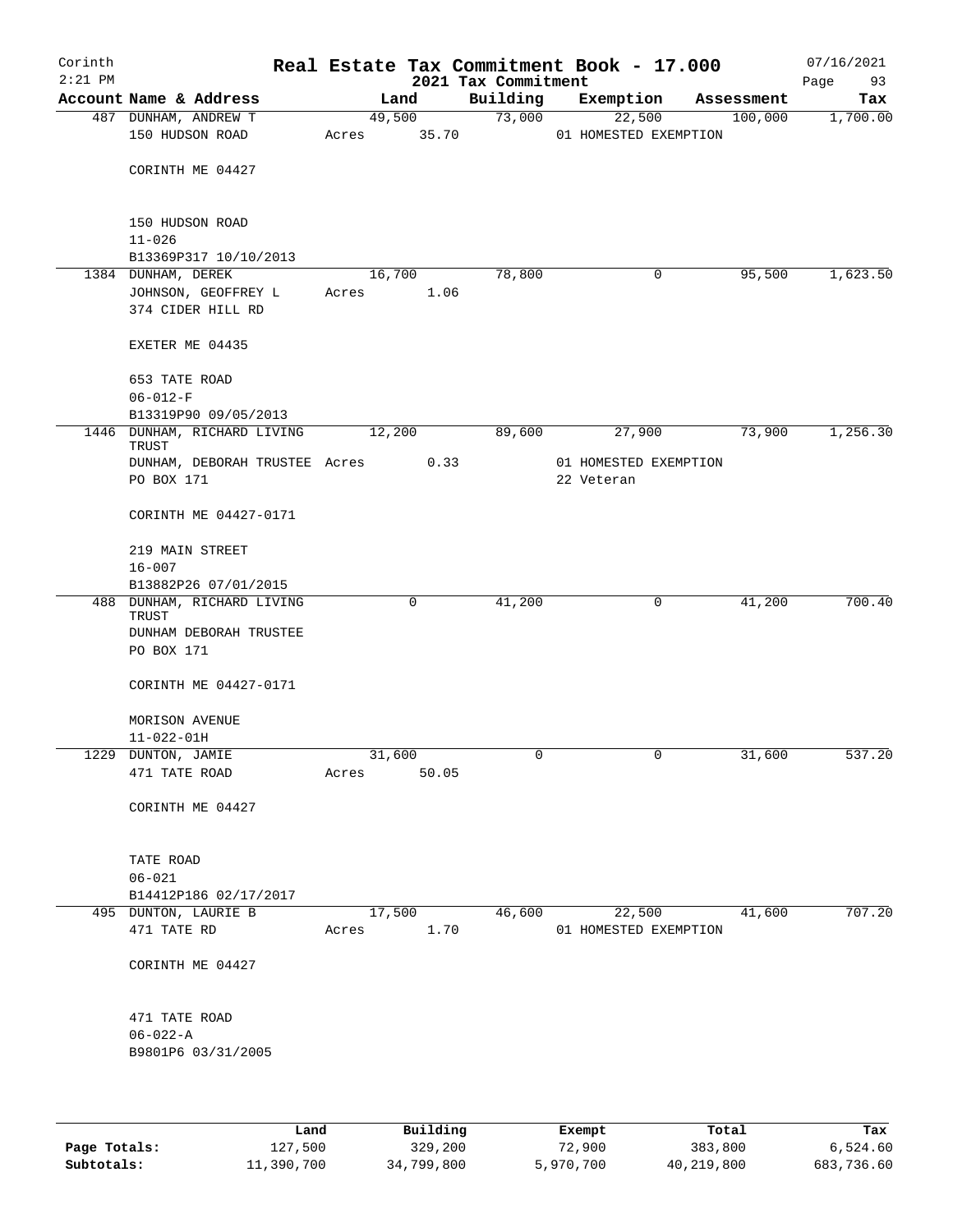| Corinth<br>$2:21$ PM |                                                   |                 |                | 2021 Tax Commitment | Real Estate Tax Commitment Book - 17.000 |                        | 07/16/2021<br>Page<br>94 |
|----------------------|---------------------------------------------------|-----------------|----------------|---------------------|------------------------------------------|------------------------|--------------------------|
|                      | Account Name & Address                            |                 | Land           | Building            | Exemption                                | Assessment             | Tax                      |
|                      | 497 DUPLESSIS, BEVERLY H<br>271 EXETER RD         | Acres           | 18,200<br>1.19 | 124,100             | 22,500<br>01 HOMESTED EXEMPTION          | 119,800                | 2,036.60                 |
|                      | CORINTH ME 04427                                  |                 |                |                     |                                          |                        |                          |
|                      | 271 EXETER ROAD                                   |                 |                |                     |                                          |                        |                          |
|                      | $07 - 044 - 11$<br>B14712P29 01/04/2018           |                 |                |                     |                                          |                        |                          |
|                      | 401 DUPUIS, DONNA                                 | 19,900          |                | 98,500              |                                          | 118,400<br>$\mathbf 0$ | 2,012.80                 |
|                      | 37 WEST CORINTH RD                                | Acres           | 2.51           |                     |                                          |                        |                          |
|                      | CORINTH ME 04427                                  |                 |                |                     |                                          |                        |                          |
|                      | 37 WEST CORINTH ROAD<br>$05 - 024 - 03$           |                 |                |                     |                                          |                        |                          |
|                      | B14492P307 05/23/2017                             |                 |                |                     |                                          |                        |                          |
|                      | 1401 DUPUIS, HEIDI                                |                 | $\mathbf 0$    | 12,600              | 12,600                                   | $\mathbf 0$            | 0.00                     |
|                      | 30 EXETER RD LOT #27                              |                 |                |                     | 01 HOMESTED EXEMPTION                    |                        |                          |
|                      | CORINTH ME 04427                                  |                 |                |                     |                                          |                        |                          |
|                      | 30 EXETER ROAD LOT 27<br>$15 - 012 - 27H$         |                 |                |                     |                                          |                        |                          |
|                      | BMO HO FILEPBOS 02/18/2021                        |                 |                |                     |                                          |                        |                          |
|                      | 1405 DUQUETTE, JOSEPH G JR<br>374 WEST CORINTH RD | Acres           | 20,300<br>3.96 | 80,000              |                                          | $\mathbf 0$<br>100,300 | 1,705.10                 |
|                      | CORINTH ME 04427                                  |                 |                |                     |                                          |                        |                          |
|                      | 374 WEST CORINTH ROAD                             |                 |                |                     |                                          |                        |                          |
|                      | $05 - 002 - 01$                                   |                 |                |                     |                                          |                        |                          |
|                      | B15123P121 04/17/2019<br>499 DURAN, JARROD E      |                 |                | 153,800             |                                          |                        | 2,536.40                 |
|                      | DURAN, JULIE M                                    | 17,900<br>Acres | 2.00           |                     | 22,500<br>01 HOMESTED EXEMPTION          | 149,200                |                          |
|                      | PO BOX 286                                        |                 |                |                     |                                          |                        |                          |
|                      | CORINTH ME 04427                                  |                 |                |                     |                                          |                        |                          |
|                      | 178 BEECH GROVE RD<br>$02 - 055 - 02 - A$         |                 |                |                     |                                          |                        |                          |
|                      | B11113P121 08/28/2007 B6357P317                   |                 |                |                     |                                          |                        |                          |
|                      | 504 DURAN, JARROD E                               | 18,900          |                | $\mathbf 0$         |                                          | $\mathbf 0$<br>18,900  | 321.30                   |
|                      | PO BOX 286                                        | Acres           | 8.00           |                     |                                          |                        |                          |
|                      | CORINTH ME 04427                                  |                 |                |                     |                                          |                        |                          |
|                      | BEECH GROVE RD<br>$02 - 055 - 02$                 |                 |                |                     |                                          |                        |                          |
|                      | B7452P82                                          |                 |                |                     |                                          |                        |                          |
|                      |                                                   |                 |                |                     |                                          |                        |                          |

|              | Land       | Building   | Exempt    | Total      | Tax        |
|--------------|------------|------------|-----------|------------|------------|
| Page Totals: | 95,200     | 469,000    | 57,600    | 506,600    | 8,612.20   |
| Subtotals:   | 11,485,900 | 35,268,800 | 6,028,300 | 40,726,400 | 692,348.80 |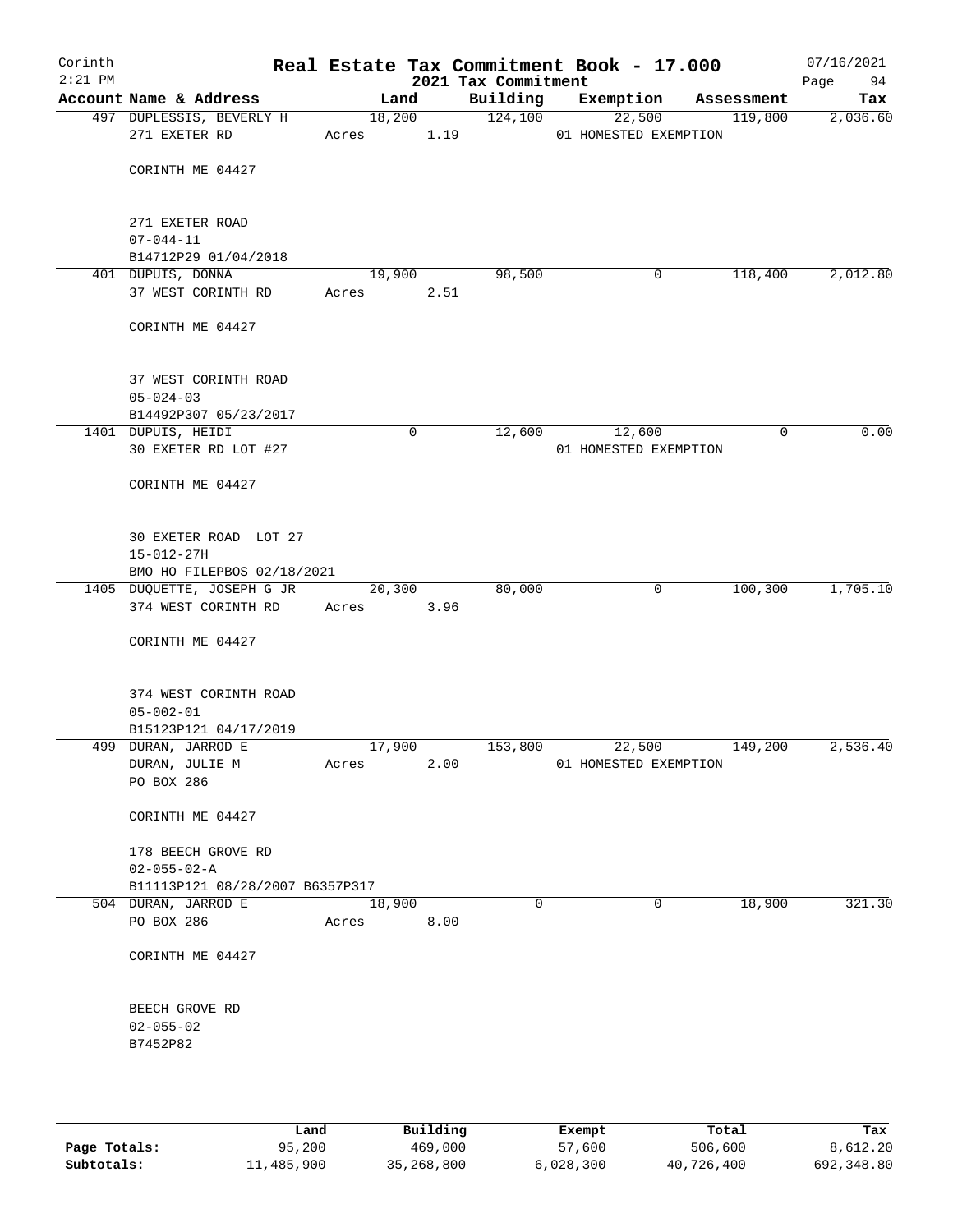| Corinth<br>$2:21$ PM |                                   |            |        | 2021 Tax Commitment | Real Estate Tax Commitment Book - 17.000 |            | 07/16/2021<br>Page<br>95 |
|----------------------|-----------------------------------|------------|--------|---------------------|------------------------------------------|------------|--------------------------|
|                      | Account Name & Address            |            | Land   | Building            | Exemption                                | Assessment | Tax                      |
|                      | 500 DURAN, STEVE W                |            | 20,700 | 98,000              | 22,500                                   | 96,200     | 1,635.40                 |
|                      | 620 MAIN STREET                   | Acres      | 4.38   |                     | 01 HOMESTED EXEMPTION                    |            |                          |
|                      | CORINTH ME 04427                  |            |        |                     |                                          |            |                          |
|                      | 620 MAIN STREET<br>$08 - 023$     |            |        |                     |                                          |            |                          |
|                      | B5865P317 05/18/1995              |            |        |                     |                                          |            |                          |
|                      | 503 DURAN, TERRANCE E             |            | 22,400 | 147,100             | 27,900                                   | 141,600    | 2,407.20                 |
|                      | DURAN, KARLA M                    | Acres      | 4.50   |                     | 01 HOMESTED EXEMPTION                    |            |                          |
|                      | PO BOX 138                        |            |        |                     | 22 Veteran                               |            |                          |
|                      | CORINTH ME 04427                  |            |        |                     |                                          |            |                          |
|                      | 242 MAIN STREET                   |            |        |                     |                                          |            |                          |
|                      | $16 - 010$                        |            |        |                     |                                          |            |                          |
|                      | B2314P148                         |            |        |                     |                                          |            |                          |
|                      | 491 DURGIN, MICHAEL ALBERT 22,100 |            |        | 170,900             | 22,500                                   | 170,500    | 2,898.50                 |
|                      | PO BOX 133                        | Acres 2.38 |        |                     | 01 HOMESTED EXEMPTION                    |            |                          |
|                      | CORINTH ME 04427                  |            |        |                     |                                          |            |                          |
|                      | 260 MAIN STREET                   |            |        |                     |                                          |            |                          |
|                      | $16 - 012 - A$                    |            |        |                     |                                          |            |                          |
|                      | B14919P4 08/24/2018               |            |        |                     |                                          |            |                          |
|                      | 1483 DYER, JODIE                  |            | 22,100 | 80,800              | 22,500                                   | 80,400     | 1,366.80                 |
|                      | 63 EXETER ROAD                    | Acres      | 4.25   |                     | 01 HOMESTED EXEMPTION                    |            |                          |
|                      | CORINTH ME 04427                  |            |        |                     |                                          |            |                          |
|                      | 63 EXETER ROAD                    |            |        |                     |                                          |            |                          |
|                      | $14 - 022$                        |            |        |                     |                                          |            |                          |
|                      | B15520P199 05/08/2020             |            |        |                     |                                          |            |                          |
|                      | 682 DYER, WALTER J                | 18,000     |        | 96,600              | 22,500                                   | 92,100     | 1,565.70                 |
|                      | 512 TATE ROAD                     | Acres      | 2.04   |                     | 01 HOMESTED EXEMPTION                    |            |                          |
|                      | CORINTH ME 04427                  |            |        |                     |                                          |            |                          |
|                      | 512 TATE ROAD                     |            |        |                     |                                          |            |                          |
|                      | $06 - 023 - 03$                   |            |        |                     |                                          |            |                          |
|                      | B15074P41 02/21/2019              |            |        |                     |                                          |            |                          |
|                      | 506 EASLER, DAVID J               |            | 22,800 | 68,200              | 27,900                                   | 63,100     | 1,072.70                 |
|                      | EASLER, ROXANNE<br>212 TATE RD    | Acres      | 6.00   |                     | 01 HOMESTED EXEMPTION<br>22 Veteran      |            |                          |
|                      | CORINTH ME 04427                  |            |        |                     |                                          |            |                          |
|                      | 212 TATE ROAD                     |            |        |                     |                                          |            |                          |
|                      | $09 - 020 - C$                    |            |        |                     |                                          |            |                          |
|                      | B3476P326                         |            |        |                     |                                          |            |                          |
|                      |                                   |            |        |                     |                                          |            |                          |
|                      |                                   |            |        |                     |                                          |            |                          |
|                      |                                   |            |        |                     |                                          |            |                          |

|              | Land       | Building   | Exempt    | Total      | Tax        |
|--------------|------------|------------|-----------|------------|------------|
| Page Totals: | 128,100    | 661,600    | 145,800   | 643,900    | 10,946.30  |
| Subtotals:   | 11,614,000 | 35,930,400 | 6,174,100 | 41,370,300 | 703,295.10 |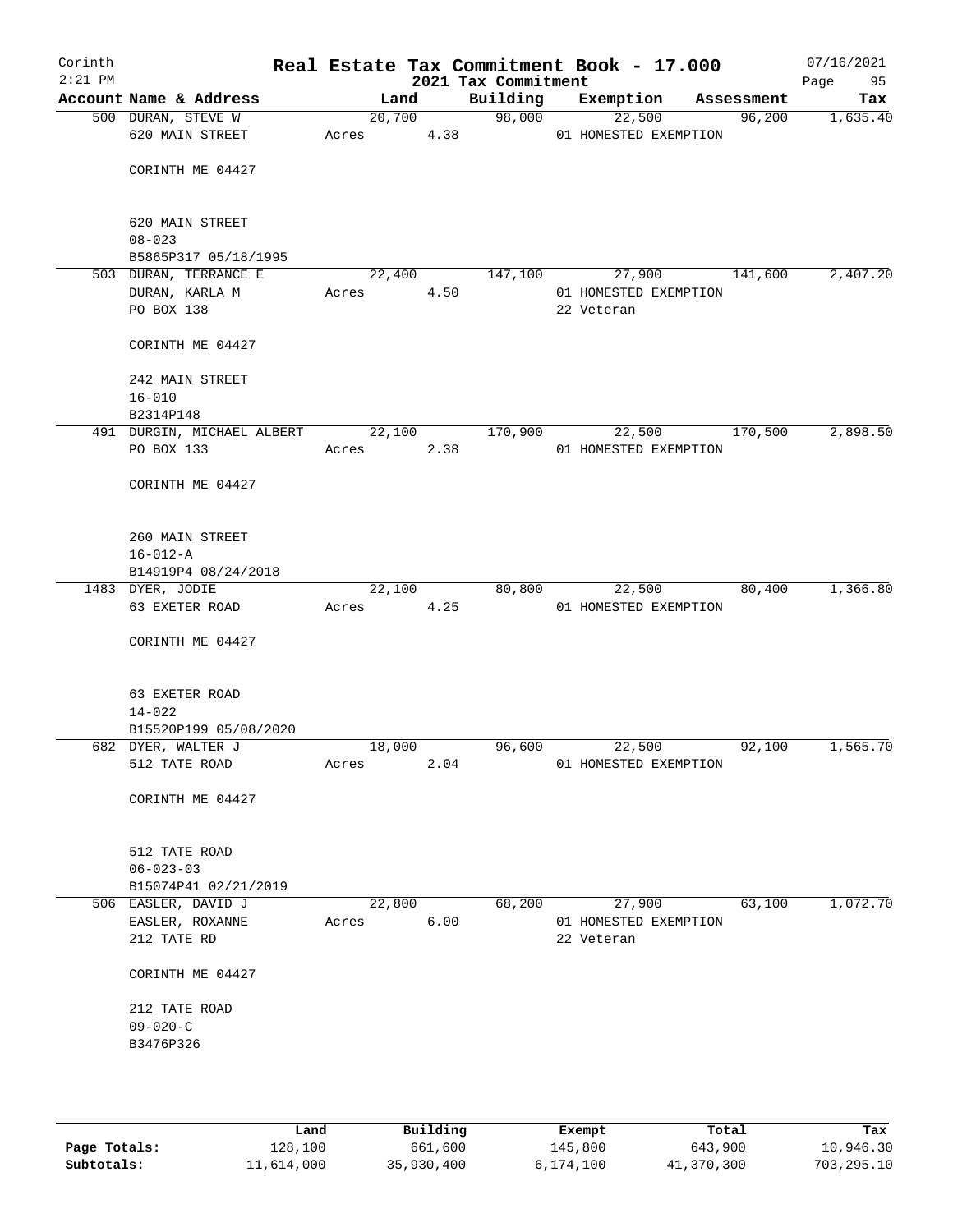| Corinth<br>$2:21$ PM |                          |        |        | 2021 Tax Commitment | Real Estate Tax Commitment Book - 17.000 |            | 07/16/2021<br>Page<br>96 |
|----------------------|--------------------------|--------|--------|---------------------|------------------------------------------|------------|--------------------------|
|                      | Account Name & Address   |        | Land   | Building            | Exemption                                | Assessment | Tax                      |
|                      | 507 EASLER, DAVID J      | 24,600 |        | 0                   | $\mathbf 0$                              | 24,600     | 418.20                   |
|                      | 212 TATE RD              | Acres  | 40.00  |                     |                                          |            |                          |
|                      |                          |        |        |                     |                                          |            |                          |
|                      | CORINTH ME 04427         |        |        |                     |                                          |            |                          |
|                      |                          |        |        |                     |                                          |            |                          |
|                      | TATE ROAD                |        |        |                     |                                          |            |                          |
|                      | $09 - 020 - A$           |        |        |                     |                                          |            |                          |
|                      | B4203P299                |        |        |                     |                                          |            |                          |
|                      | 292 EASTMAN, CHRISTOPHER |        | 28,500 | 303,100             | 0                                        | 331,600    | 5,637.20                 |
|                      | EASTMAN, JULIE           | Acres  | 43.00  |                     |                                          |            |                          |
|                      | 507 LEDGE HILL ROAD      |        |        |                     |                                          |            |                          |
|                      | CORINTH ME 04427         |        |        |                     |                                          |            |                          |
|                      | 936 LEDGE HILL ROAD      |        |        |                     |                                          |            |                          |
|                      | $02 - 005 - A$           |        |        |                     |                                          |            |                          |
|                      | B14566P197 07/28/2017    |        |        |                     |                                          |            |                          |
|                      | 527 EASTMAN, DEANE S     | 17,300 |        | $\mathbf 0$         | 0                                        | 17,300     | 294.10                   |
|                      | 66 CALL RD               | Acres  | 24.00  |                     |                                          |            |                          |
|                      | EXETER ME 04435          |        |        |                     |                                          |            |                          |
|                      |                          |        |        |                     |                                          |            |                          |
|                      | AVENUE RD<br>N/F OFF     |        |        |                     |                                          |            |                          |
|                      | $01 - 012$               |        |        |                     |                                          |            |                          |
|                      | B4551P201                |        |        |                     |                                          |            |                          |
|                      | 1584 EASTMAN, JEFF       |        | 0      | 20,700              | 0                                        | 20,700     | 351.90                   |
|                      | EASTMAN, TONI            |        |        |                     |                                          |            |                          |
|                      | 110 CALL ROAD            |        |        |                     |                                          |            |                          |
|                      | EXETER ME 04435          |        |        |                     |                                          |            |                          |
|                      | 540 MCCARD ROAD          |        |        |                     |                                          |            |                          |
|                      | $01 - 008 - 06H$         |        |        |                     |                                          |            |                          |
|                      | 1574 EASTMAN, JEFFREY    |        | 0      | 21,900              | 0                                        | 21,900     | 372.30                   |
|                      | 110 CALL ROAD            |        |        |                     |                                          |            |                          |
|                      | EXETER ME 04435          |        |        |                     |                                          |            |                          |
|                      |                          |        |        |                     |                                          |            |                          |
|                      | 510 MCCARD ROAD          |        |        |                     |                                          |            |                          |
|                      | $01 - 008 - 03H$         |        |        |                     |                                          |            |                          |
|                      | 1611 EASTMAN, JEFFREY    | 20,100 |        | 1,000               | 0                                        | 21,100     | 358.70                   |
|                      | 110 CALL ROAD            | Acres  | 7.46   |                     |                                          |            |                          |
|                      |                          |        |        |                     |                                          |            |                          |
|                      | EXETER ME 04435          |        |        |                     |                                          |            |                          |
|                      | MCCARD ROAD              |        |        |                     |                                          |            |                          |
|                      | $01 - 008 - B$           |        |        |                     |                                          |            |                          |
|                      | B7205P335                |        |        |                     |                                          |            |                          |
|                      |                          |        |        |                     |                                          |            |                          |
|                      |                          |        |        |                     |                                          |            |                          |

|              | Land       | Building   | Exempt    | Total      | Tax        |
|--------------|------------|------------|-----------|------------|------------|
| Page Totals: | 90,500     | 346,700    |           | 437,200    | 7,432.40   |
| Subtotals:   | 11,704,500 | 36,277,100 | 6,174,100 | 41,807,500 | 710,727.50 |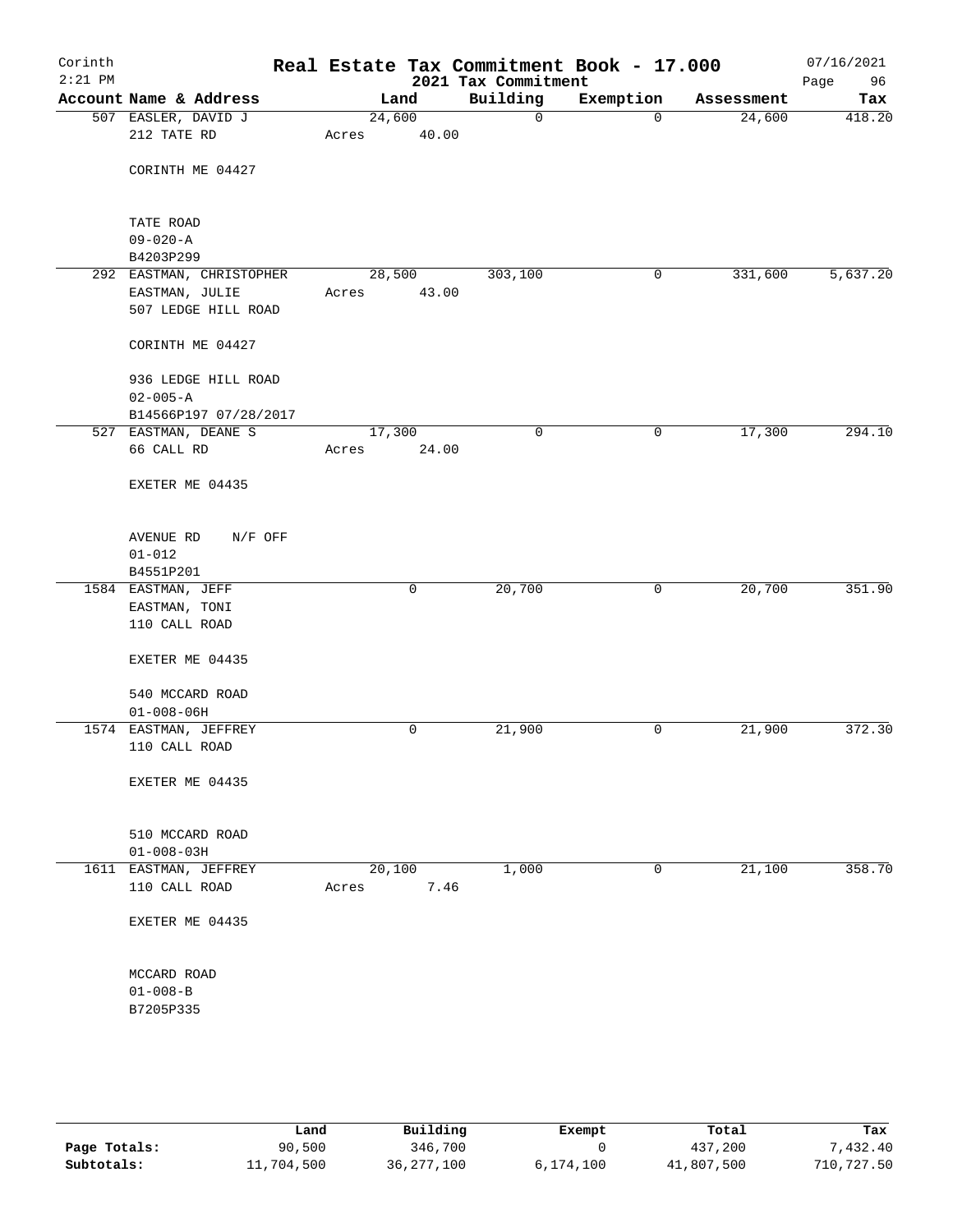| Corinth<br>$2:21$ PM |                                          |                 |             | 2021 Tax Commitment | Real Estate Tax Commitment Book - 17.000 |            | 07/16/2021<br>Page<br>97 |
|----------------------|------------------------------------------|-----------------|-------------|---------------------|------------------------------------------|------------|--------------------------|
|                      | Account Name & Address                   |                 | Land        | Building            | Exemption                                | Assessment | Tax                      |
|                      | 1965 EASTMAN, JEFFREY<br>110 CALL ROAD   |                 | $\mathbf 0$ | 17,000              | $\mathbf 0$                              | 17,000     | 289.00                   |
|                      | EXETER ME 04435                          |                 |             |                     |                                          |            |                          |
|                      | 535 LEDGE HILL ROAD<br>$01 - 040 - 05H$  |                 |             |                     |                                          |            |                          |
|                      | 509 EASTMAN, JEFFREY                     | 47,100          |             | 111,300             | 0                                        | 158,400    | 2,692.80                 |
|                      | 110 CALL ROAD                            | Acres           | 39.72       |                     |                                          |            |                          |
|                      | EXETER ME 04435                          |                 |             |                     |                                          |            |                          |
|                      | 635 AVENUE RD<br>$01 - 008$              |                 |             |                     |                                          |            |                          |
|                      | B11098P177 08/23/2007                    |                 |             |                     |                                          |            |                          |
|                      | 251 EASTMAN, JEFFREY                     |                 | 0           | 17,600              | 0                                        | 17,600     | 299.20                   |
|                      | 110 CALL ROAD                            |                 |             |                     |                                          |            |                          |
|                      | EXETER ME 04435                          |                 |             |                     |                                          |            |                          |
|                      | 641 AVENUE RD<br>$01 - 008 - 07H$        |                 |             |                     |                                          |            |                          |
|                      | 845 EASTMAN, JEFFREY                     | 19,100          |             | 42,100              | 0                                        | 61,200     | 1,040.40                 |
|                      | 110 CALL ROAD                            | Acres           | 3.00        |                     |                                          |            |                          |
|                      | EXETER ME 04435                          |                 |             |                     |                                          |            |                          |
|                      | 663 AVENUE RD                            |                 |             |                     |                                          |            |                          |
|                      | $01 - 008 - A$                           |                 |             |                     |                                          |            |                          |
|                      | B8121P64<br>510 EASTMAN, JEFFREY D       | 16,700          |             | 0                   | 0                                        | 16,700     | 283.90                   |
|                      | 110 CALL ROAD                            | Acres           | 1.03        |                     |                                          |            |                          |
|                      |                                          |                 |             |                     |                                          |            |                          |
|                      | EXETER ME 04435                          |                 |             |                     |                                          |            |                          |
|                      | 611 AVENUE RD                            |                 |             |                     |                                          |            |                          |
|                      | $01 - 008 - 08$                          |                 |             |                     |                                          |            |                          |
|                      | B11971P300 10/29/2009                    |                 |             |                     |                                          |            |                          |
|                      | 511 EASTMAN, JEFFREY D<br>110 CALL ROAD  | 16,700<br>Acres | 1.03        | 0                   | 0                                        | 16,700     | 283.90                   |
|                      | EXETER ME 04435                          |                 |             |                     |                                          |            |                          |
|                      | 510 MCCARD ROAD                          |                 |             |                     |                                          |            |                          |
|                      | $01 - 008 - 03$<br>B11971P300 10/29/2009 |                 |             |                     |                                          |            |                          |
|                      |                                          |                 |             |                     |                                          |            |                          |

|              | Land       | Building   | Exempt    | Total      | Tax        |
|--------------|------------|------------|-----------|------------|------------|
| Page Totals: | 99,600     | 188,000    |           | 287,600    | 4,889.20   |
| Subtotals:   | 11,804,100 | 36,465,100 | 6,174,100 | 42,095,100 | 715,616.70 |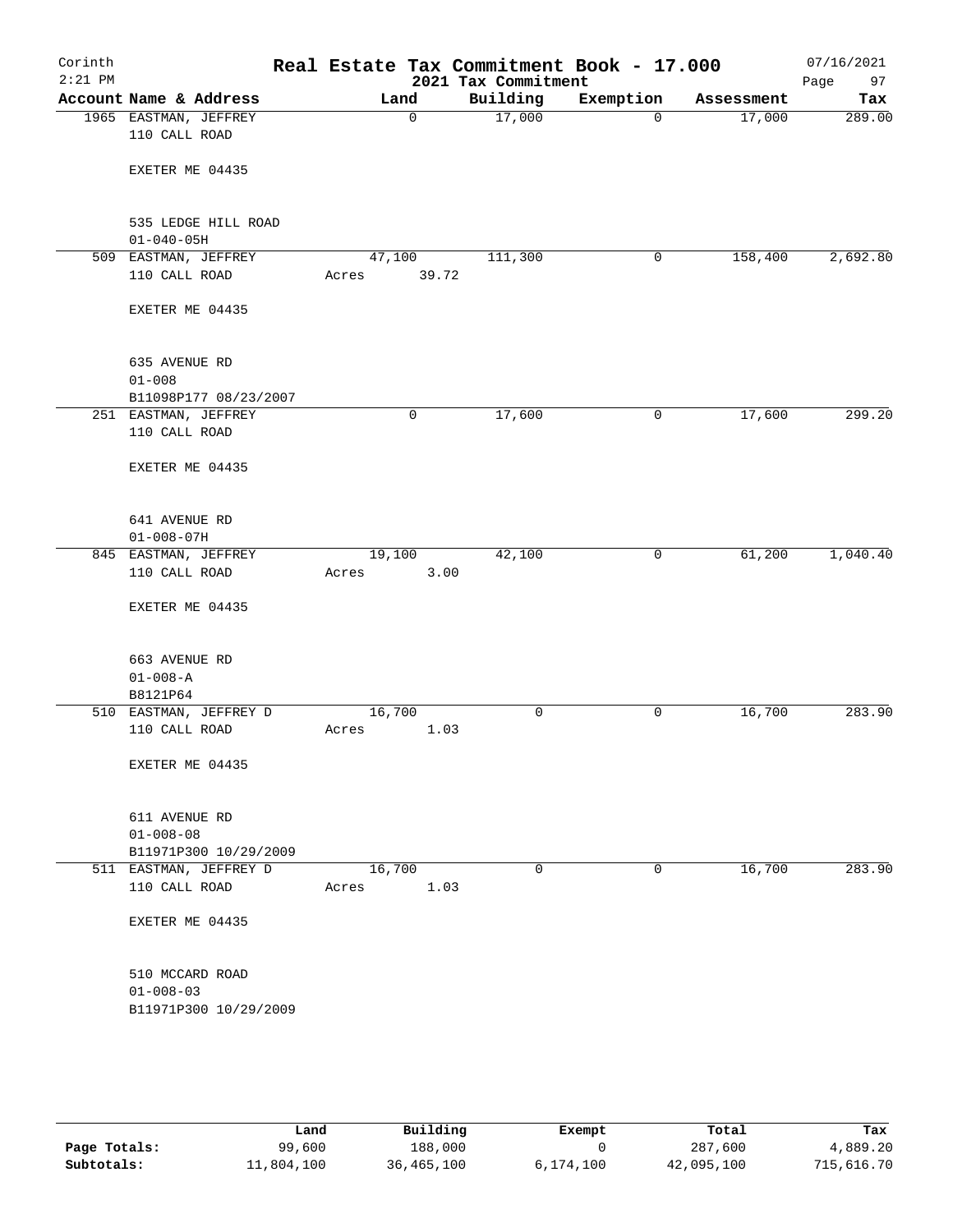| Corinth<br>$2:21$ PM |                                                 |       |        | 2021 Tax Commitment |              | Real Estate Tax Commitment Book - 17.000 |            | 07/16/2021<br>Page<br>98 |
|----------------------|-------------------------------------------------|-------|--------|---------------------|--------------|------------------------------------------|------------|--------------------------|
|                      | Account Name & Address                          |       | Land   | Building            |              | Exemption                                | Assessment | Tax                      |
|                      | 512 EASTMAN, JEFFREY D                          |       | 16,700 |                     | $\mathsf{O}$ | $\mathbf 0$                              | 16,700     | 283.90                   |
|                      | 110 CALL ROAD                                   | Acres |        | 1.03                |              |                                          |            |                          |
|                      | EXETER ME 04435                                 |       |        |                     |              |                                          |            |                          |
|                      |                                                 |       |        |                     |              |                                          |            |                          |
|                      |                                                 |       |        |                     |              |                                          |            |                          |
|                      | 524 MCCARD ROAD                                 |       |        |                     |              |                                          |            |                          |
|                      | $01 - 008 - 04$                                 |       |        |                     |              |                                          |            |                          |
|                      | B11971P300 10/29/2009<br>513 EASTMAN, JEFFREY D |       | 16,700 |                     | 0            | 0                                        | 16,700     | 283.90                   |
|                      | 110 CALL ROAD                                   | Acres |        | 1.03                |              |                                          |            |                          |
|                      |                                                 |       |        |                     |              |                                          |            |                          |
|                      | EXETER ME 04435                                 |       |        |                     |              |                                          |            |                          |
|                      | 534 MCCARD ROAD                                 |       |        |                     |              |                                          |            |                          |
|                      | $01 - 008 - 05$                                 |       |        |                     |              |                                          |            |                          |
|                      | B11971P300 10/29/2009                           |       |        |                     |              |                                          |            |                          |
|                      | 514 EASTMAN, JEFFREY D                          |       | 17,000 |                     | 30,400       | 22,500                                   | 24,900     | 423.30                   |
|                      | EASTMAN, CHRISTOPHER                            | Acres |        | 1.29                |              | 01 HOMESTED EXEMPTION                    |            |                          |
|                      | 507 LEDGE HILL RD                               |       |        |                     |              |                                          |            |                          |
|                      | CORINTH ME 04427                                |       |        |                     |              |                                          |            |                          |
|                      | 507 LEDGE HILL ROAD                             |       |        |                     |              |                                          |            |                          |
|                      | $01 - 040 - 01$                                 |       |        |                     |              |                                          |            |                          |
|                      | B13628P240 08/28/2014                           |       |        |                     |              |                                          |            |                          |
|                      | 515 EASTMAN, JEFFREY D                          |       | 16,700 |                     | $\Omega$     | $\mathbf 0$                              | 16,700     | 283.90                   |
|                      | 110 CALL ROAD                                   | Acres |        | 1.03                |              |                                          |            |                          |
|                      | EXETER ME 04435                                 |       |        |                     |              |                                          |            |                          |
|                      |                                                 |       |        |                     |              |                                          |            |                          |
|                      | 607 AVENUE RD                                   |       |        |                     |              |                                          |            |                          |
|                      | $01 - 008 - 09$                                 |       |        |                     |              |                                          |            |                          |
|                      | B11971P300 10/29/2009                           |       |        |                     |              |                                          |            |                          |
|                      | 516 EASTMAN, JEFFREY D                          |       | 17,000 |                     | 0            | 0                                        | 17,000     | 289.00                   |
|                      | 110 CALL ROAD                                   | Acres |        | 1.30                |              |                                          |            |                          |
|                      | EXETER ME 04435                                 |       |        |                     |              |                                          |            |                          |
|                      |                                                 |       |        |                     |              |                                          |            |                          |
|                      | 601 AVENUE RD                                   |       |        |                     |              |                                          |            |                          |
|                      | $01 - 008 - 10$                                 |       |        |                     |              |                                          |            |                          |
|                      | B11971P300 10/29/2009<br>517 EASTMAN, JEFFREY D |       | 16,700 |                     | $\mathbf 0$  | $\mathbf 0$                              | 16,700     | 283.90                   |
|                      | 110 CALL ROAD                                   | Acres |        | 1.00                |              |                                          |            |                          |
|                      |                                                 |       |        |                     |              |                                          |            |                          |
|                      | EXETER ME 04435                                 |       |        |                     |              |                                          |            |                          |
|                      | 627 AVENUE RD                                   |       |        |                     |              |                                          |            |                          |
|                      | $01 - 008 - 11$                                 |       |        |                     |              |                                          |            |                          |
|                      | B11971P300 10/29/2009                           |       |        |                     |              |                                          |            |                          |
|                      |                                                 |       |        |                     |              |                                          |            |                          |
|                      |                                                 |       |        |                     |              |                                          |            |                          |

|              | Land       | Building   | Exempt    | Total      | Tax        |
|--------------|------------|------------|-----------|------------|------------|
| Page Totals: | 100,800    | 30,400     | 22,500    | 108,700    | 1,847.90   |
| Subtotals:   | 11,904,900 | 36,495,500 | 6,196,600 | 42,203,800 | 717,464.60 |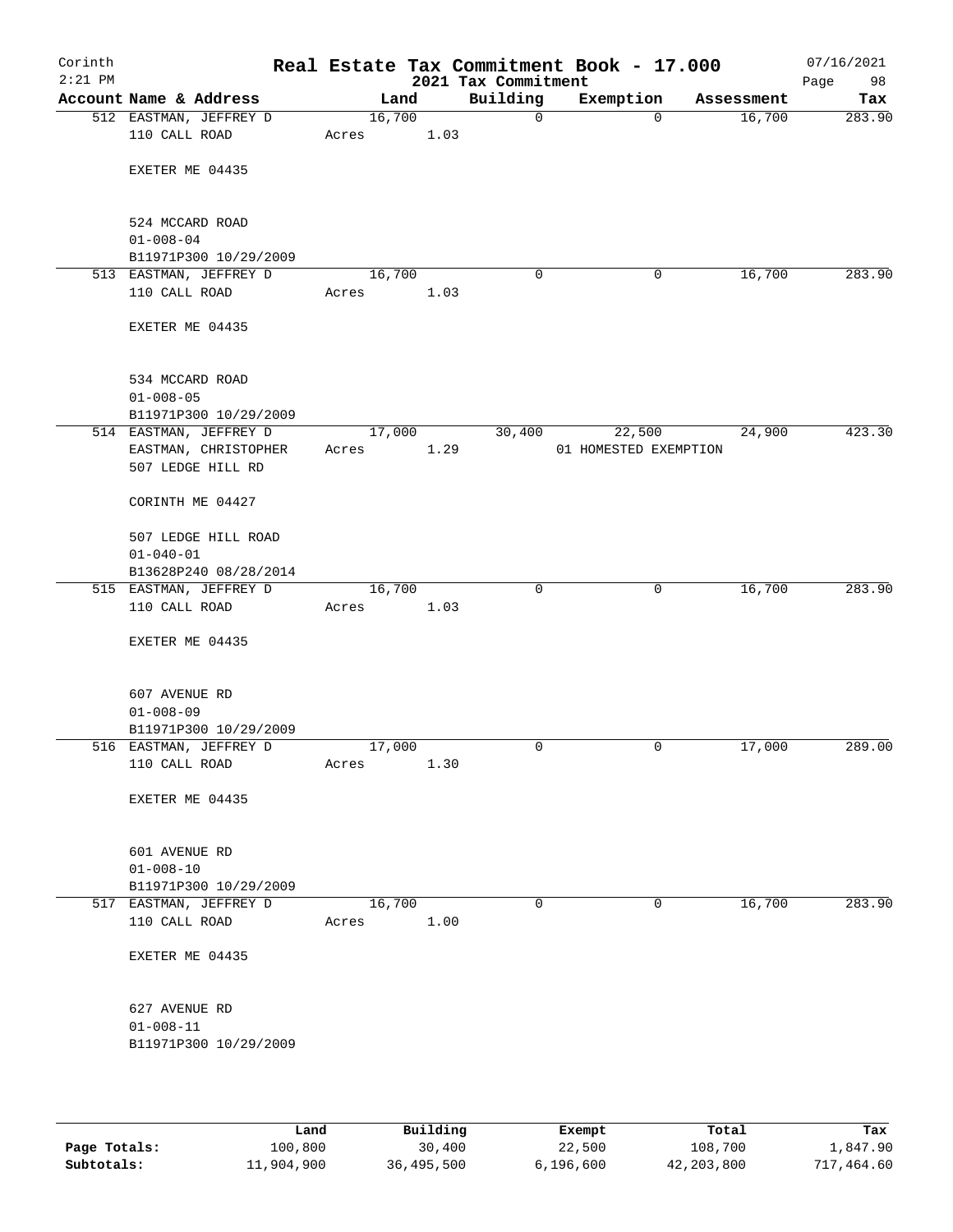| Corinth<br>$2:21$ PM |                                                 |                 |      | 2021 Tax Commitment | Real Estate Tax Commitment Book - 17.000 |            | 07/16/2021<br>Page<br>99 |
|----------------------|-------------------------------------------------|-----------------|------|---------------------|------------------------------------------|------------|--------------------------|
|                      | Account Name & Address                          | Land            |      | Building            | Exemption                                | Assessment | Tax                      |
|                      | 518 EASTMAN, JEFFREY D                          | 16,700          |      | $\mathsf{O}$        | $\mathbf 0$                              | 16,700     | 283.90                   |
|                      | 110 CALL ROAD                                   | Acres           | 1.03 |                     |                                          |            |                          |
|                      | EXETER ME 04435                                 |                 |      |                     |                                          |            |                          |
|                      | 515 LEDGE HILL ROAD                             |                 |      |                     |                                          |            |                          |
|                      | $01 - 040 - 02$                                 |                 |      |                     |                                          |            |                          |
|                      | B11971P300 10/29/2009<br>519 EASTMAN, JEFFREY D | 16,700          |      | 0                   | 0                                        | 16,700     | 283.90                   |
|                      | 110 CALL ROAD                                   | Acres           | 1.03 |                     |                                          |            |                          |
|                      | EXETER ME 04435                                 |                 |      |                     |                                          |            |                          |
|                      | 523 LEDGE HILL ROAD                             |                 |      |                     |                                          |            |                          |
|                      | $01 - 040 - 03$<br>B11971P300 10/29/2009        |                 |      |                     |                                          |            |                          |
|                      | 520 EASTMAN, JEFFREY D                          | 16,700          |      | $\mathbf 0$         | 0                                        | 16,700     | 283.90                   |
|                      | 110 CALL ROAD                                   | Acres           | 1.03 |                     |                                          |            |                          |
|                      | EXETER ME 04435                                 |                 |      |                     |                                          |            |                          |
|                      | 529 LEDGE HILL ROAD                             |                 |      |                     |                                          |            |                          |
|                      | $01 - 040 - 04$<br>B11971P300 10/29/2009        |                 |      |                     |                                          |            |                          |
|                      | 521 EASTMAN, JEFFREY D                          | 16,700          |      | $\mathbf 0$         | $\mathbf 0$                              | 16,700     | 283.90                   |
|                      | 110 CALL ROAD                                   | Acres           | 1.03 |                     |                                          |            |                          |
|                      | EXETER ME 04435                                 |                 |      |                     |                                          |            |                          |
|                      | 535 LEDGE HILL ROAD                             |                 |      |                     |                                          |            |                          |
|                      | $01 - 040 - 05$                                 |                 |      |                     |                                          |            |                          |
|                      | B11971P300 10/29/2009<br>522 EASTMAN, JEFFREY D | 16,800          |      | 0                   | 0                                        | 16,800     | 285.60                   |
|                      | 110 CALL ROAD                                   | Acres           | 1.07 |                     |                                          |            |                          |
|                      | EXETER ME 04435                                 |                 |      |                     |                                          |            |                          |
|                      | 545 LEDGE HILL ROAD                             |                 |      |                     |                                          |            |                          |
|                      | $01 - 040 - 06$                                 |                 |      |                     |                                          |            |                          |
|                      | B11971P300 10/29/2009                           |                 |      | $\mathbf 0$         | $\mathbf 0$                              |            |                          |
|                      | 523 EASTMAN, JEFFREY D<br>110 CALL ROAD         | 16,900<br>Acres | 1.48 |                     |                                          | 16,900     | 287.30                   |
|                      | EXETER ME 04435                                 |                 |      |                     |                                          |            |                          |
|                      | 3 MCCARD ROAD                                   |                 |      |                     |                                          |            |                          |
|                      | $01 - 040 - 07$                                 |                 |      |                     |                                          |            |                          |
|                      | B11971P300 10/29/2009                           |                 |      |                     |                                          |            |                          |
|                      |                                                 |                 |      |                     |                                          |            |                          |

|              | Land       | Building   | Exempt      | Total      | Tax          |
|--------------|------------|------------|-------------|------------|--------------|
| Page Totals: | 100,500    |            |             | 100,500    | 1,708.50     |
| Subtotals:   | 12,005,400 | 36,495,500 | 6, 196, 600 | 42,304,300 | 719, 173, 10 |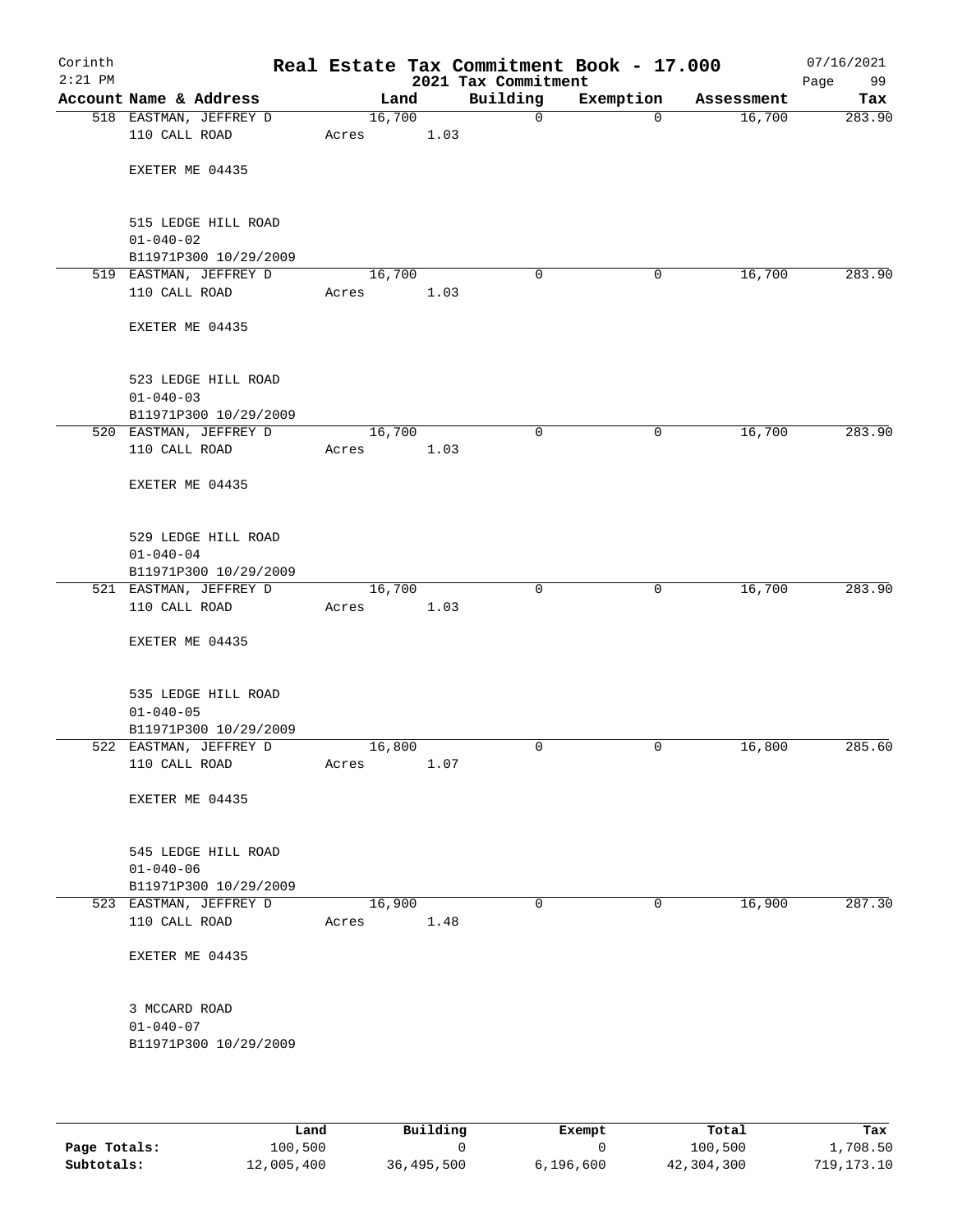| Corinth   |                                                 |       |                |                                 | Real Estate Tax Commitment Book - 17.000 |            | 07/16/2021         |
|-----------|-------------------------------------------------|-------|----------------|---------------------------------|------------------------------------------|------------|--------------------|
| $2:21$ PM | Account Name & Address                          |       | Land           | 2021 Tax Commitment<br>Building | Exemption                                | Assessment | Page<br>100<br>Tax |
|           | 524 EASTMAN, JEFFREY D                          |       | 16,700         | $\mathbf 0$                     | $\mathbf 0$                              | 16,700     | 283.90             |
|           | 110 CALL ROAD                                   | Acres | 1.03           |                                 |                                          |            |                    |
|           |                                                 |       |                |                                 |                                          |            |                    |
|           | EXETER ME 04435                                 |       |                |                                 |                                          |            |                    |
|           | 17 MCCARD ROAD                                  |       |                |                                 |                                          |            |                    |
|           | $01 - 040 - 08$                                 |       |                |                                 |                                          |            |                    |
|           | B11971P300 10/29/2009                           |       |                |                                 |                                          |            |                    |
|           | 525 EASTMAN, JEFFREY D                          |       | 16,700<br>1.03 | 24,900                          | 22,500<br>01 HOMESTED EXEMPTION          | 19,100     | 324.70             |
|           | EASTMAN, ADAM J<br>27 MCCARD ROAD               | Acres |                |                                 |                                          |            |                    |
|           | CORINTH ME 04427                                |       |                |                                 |                                          |            |                    |
|           | 27 MCCARD ROAD<br>$01 - 040 - 09$               |       |                |                                 |                                          |            |                    |
|           | B13293P298 08/12/2013                           |       |                |                                 |                                          |            |                    |
|           | 526 EASTMAN, JEFFREY D                          |       | 16,700         | $\mathbf 0$                     | 0                                        | 16,700     | 283.90             |
|           | 110 CALL ROAD                                   | Acres | 1.03           |                                 |                                          |            |                    |
|           | EXETER ME 04435                                 |       |                |                                 |                                          |            |                    |
|           | 31 MCCARD ROAD                                  |       |                |                                 |                                          |            |                    |
|           | $01 - 040 - 10$                                 |       |                |                                 |                                          |            |                    |
|           | B11971P300 10/29/2009                           |       |                |                                 |                                          |            |                    |
|           | 508 EASTMAN, JEFFREY D<br>110 CALL ROAD         | Acres | 17,100<br>1.35 | $\mathbf 0$                     | 0                                        | 17,100     | 290.70             |
|           | EXETER ME 04435                                 |       |                |                                 |                                          |            |                    |
|           |                                                 |       |                |                                 |                                          |            |                    |
|           | 641 AVENUE RD                                   |       |                |                                 |                                          |            |                    |
|           | $01 - 008 - 07$                                 |       |                |                                 |                                          |            |                    |
|           | B11971P300 10/29/2009<br>529 EASTMAN, JEFFREY D |       | 16,700         | 0                               | 0                                        | 16,700     | 283.90             |
|           | 110 CALL ROAD                                   | Acres | 1.03           |                                 |                                          |            |                    |
|           | EXETER ME 04435                                 |       |                |                                 |                                          |            |                    |
|           |                                                 |       |                |                                 |                                          |            |                    |
|           | 500 MCCARD ROAD                                 |       |                |                                 |                                          |            |                    |
|           | $01 - 008 - 02$                                 |       |                |                                 |                                          |            |                    |
|           | B11971P300 10/29/2009                           |       |                |                                 |                                          |            |                    |
|           | 533 EATON, LINWOOD N. LIV<br>TR<br>INT          |       | 16,800         | $\mathbf 0$                     | 0                                        | 16,800     | 285.60             |
|           | EATON, JANE L. LIV TR<br>INT                    | Acres | 38.00          |                                 |                                          |            |                    |
|           | 151 EATON ROAD                                  |       |                |                                 |                                          |            |                    |
|           | EXETER ME 04435                                 |       |                |                                 |                                          |            |                    |
|           | LEDGE HILL ROAD N/F OFF                         |       |                |                                 |                                          |            |                    |
|           | $04 - 005$                                      |       |                |                                 |                                          |            |                    |
|           | B5845P175                                       |       |                |                                 |                                          |            |                    |
|           |                                                 |       |                |                                 |                                          |            |                    |
|           |                                                 | Land  | Building       |                                 | Exempt                                   | Total      | Tax                |

|              | nana       | <b>Building</b> | вхешрс    | IOCAL      | 1 ax       |
|--------------|------------|-----------------|-----------|------------|------------|
| Page Totals: | 100,700    | 24,900          | 22,500    | 103,100    | 1,752.70   |
| Subtotals:   | 12,106,100 | 36,520,400      | 6,219,100 | 42,407,400 | 720,925.80 |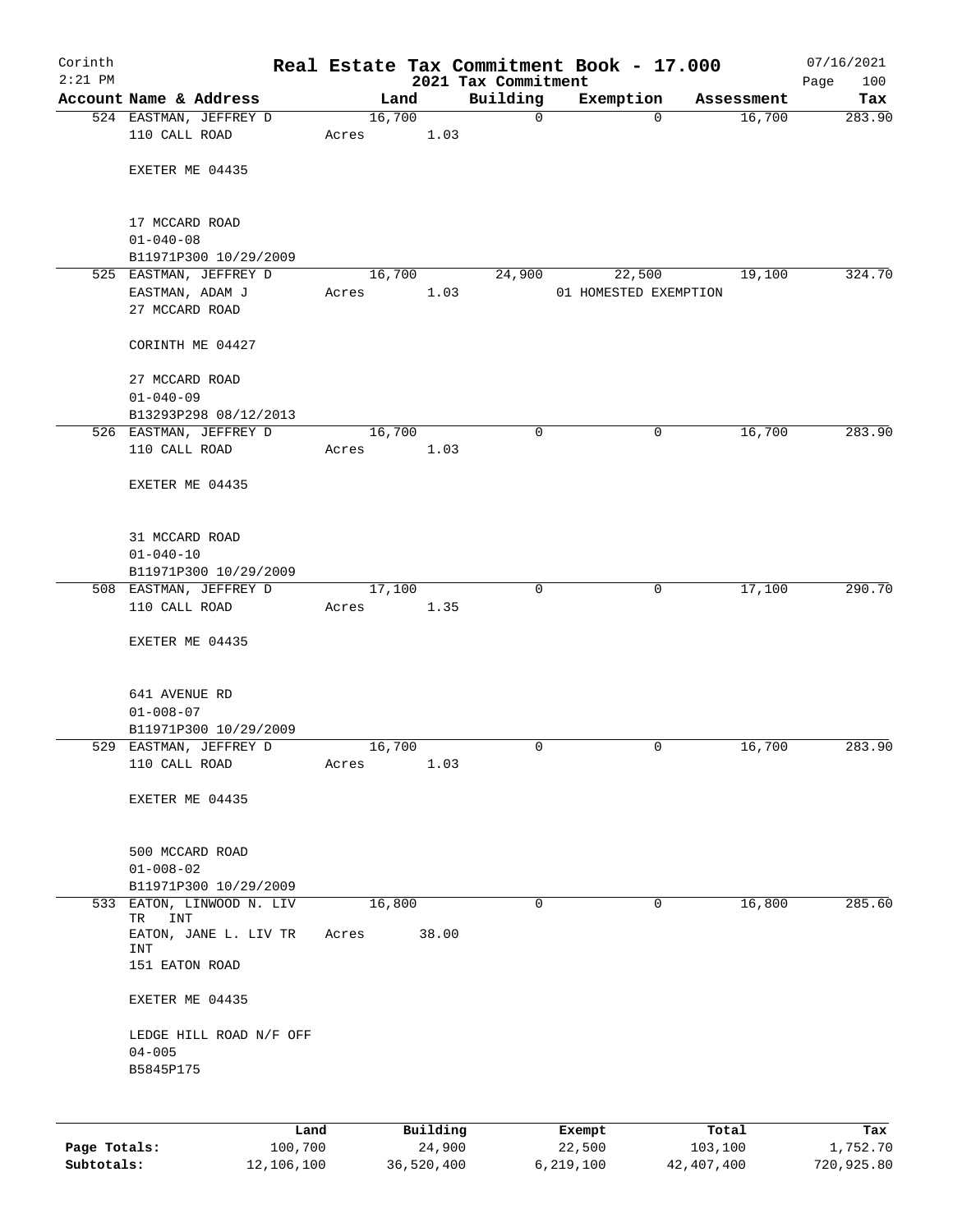| Corinth   |                                             |                 |        |                     | Real Estate Tax Commitment Book - 17.000 |            | 07/16/2021  |
|-----------|---------------------------------------------|-----------------|--------|---------------------|------------------------------------------|------------|-------------|
| $2:21$ PM |                                             |                 |        | 2021 Tax Commitment |                                          |            | Page<br>101 |
|           | Account Name & Address                      |                 | Land   | Building            | Exemption                                | Assessment | Tax         |
| 534       | EATON, LINWOOD N. LIV<br>INT<br>TR          | 38,600          |        | 0                   | $\Omega$                                 | 38,600     | 656.20      |
|           | EATON, JANE L. LIV TR<br><b>INT</b>         | Acres           | 82.00  |                     |                                          |            |             |
|           | 151 EATON ROAD                              |                 |        |                     |                                          |            |             |
|           | EXETER ME 04435                             |                 |        |                     |                                          |            |             |
|           | LEDGE HILL ROAD<br>$04 - 025$               |                 |        |                     |                                          |            |             |
|           | B5845P175                                   |                 |        |                     |                                          |            |             |
| 535       | EATON, LINWOOD N. LIV<br>INT<br>TR          | 43,300          |        | 0                   | 0                                        | 43,300     | 736.10      |
|           | EATON, JANE L. LIV TR                       | Acres           | 99.00  |                     |                                          |            |             |
|           | INT<br>151 EATON ROAD                       |                 |        |                     |                                          |            |             |
|           | EXETER ME 04435                             |                 |        |                     |                                          |            |             |
|           | LEDGE HILL ROAD                             |                 |        |                     |                                          |            |             |
|           | $04 - 026$                                  |                 |        |                     |                                          |            |             |
|           | B5845P175                                   |                 |        |                     |                                          |            |             |
|           | 538 ECKERT FAMILY TRUST                     | 21,000          |        | 0                   | 0                                        | 21,000     | 357.00      |
|           | ECKERT, HAROLD &<br>VIRGINIA TRUSTEES       | Acres           | 50.00  |                     |                                          |            |             |
|           | 427 PRESCOTT ST.                            |                 |        |                     |                                          |            |             |
|           | NEW BEDFORD MA 02745                        |                 |        |                     |                                          |            |             |
|           | LEDGE HILL ROAD N/F OFF                     |                 |        |                     |                                          |            |             |
|           | $04 - 004 - A$                              |                 |        |                     |                                          |            |             |
|           | B11659P124 12/12/2008                       |                 |        |                     |                                          |            |             |
|           | 539 ECKERT FAMILY TRUST<br>ECKERT, HAROLD & | 15,200<br>Acres | 5.00   | 0                   | 0                                        | 15,200     | 258.40      |
|           | VIRGINIA TRUSTEES<br>427 PRESCOTT ST.       |                 |        |                     |                                          |            |             |
|           |                                             |                 |        |                     |                                          |            |             |
|           | NEW BEDFORD MA 02745                        |                 |        |                     |                                          |            |             |
|           | LEDGE HILL ROAD                             |                 |        |                     |                                          |            |             |
|           | $04 - 004 - B$                              |                 |        |                     |                                          |            |             |
|           | B11659P124 12/12/2008                       |                 |        |                     |                                          |            |             |
|           | 543 ELLIOTT, CALVIN W                       | 97,900          |        | 97,600              | 22,500                                   | 173,000    | 2,941.00    |
|           | ELLIOTT, ROWENA E<br>97 MAIN STREET         | Acres           | 218.32 |                     | 01 HOMESTED EXEMPTION                    |            |             |
|           | CORINTH ME 04427                            |                 |        |                     |                                          |            |             |
|           | 97 MAIN STREET                              |                 |        |                     |                                          |            |             |
|           | $11 - 008$                                  |                 |        |                     |                                          |            |             |
|           | B4791P240                                   |                 |        |                     |                                          |            |             |

|              | Land       | Building   | Exempt    | Total      | Tax        |  |
|--------------|------------|------------|-----------|------------|------------|--|
| Page Totals: | 216,000    | 97,600     | 22,500    | 291,100    | 4,948.70   |  |
| Subtotals:   | 12,322,100 | 36,618,000 | 6,241,600 | 42,698,500 | 725,874.50 |  |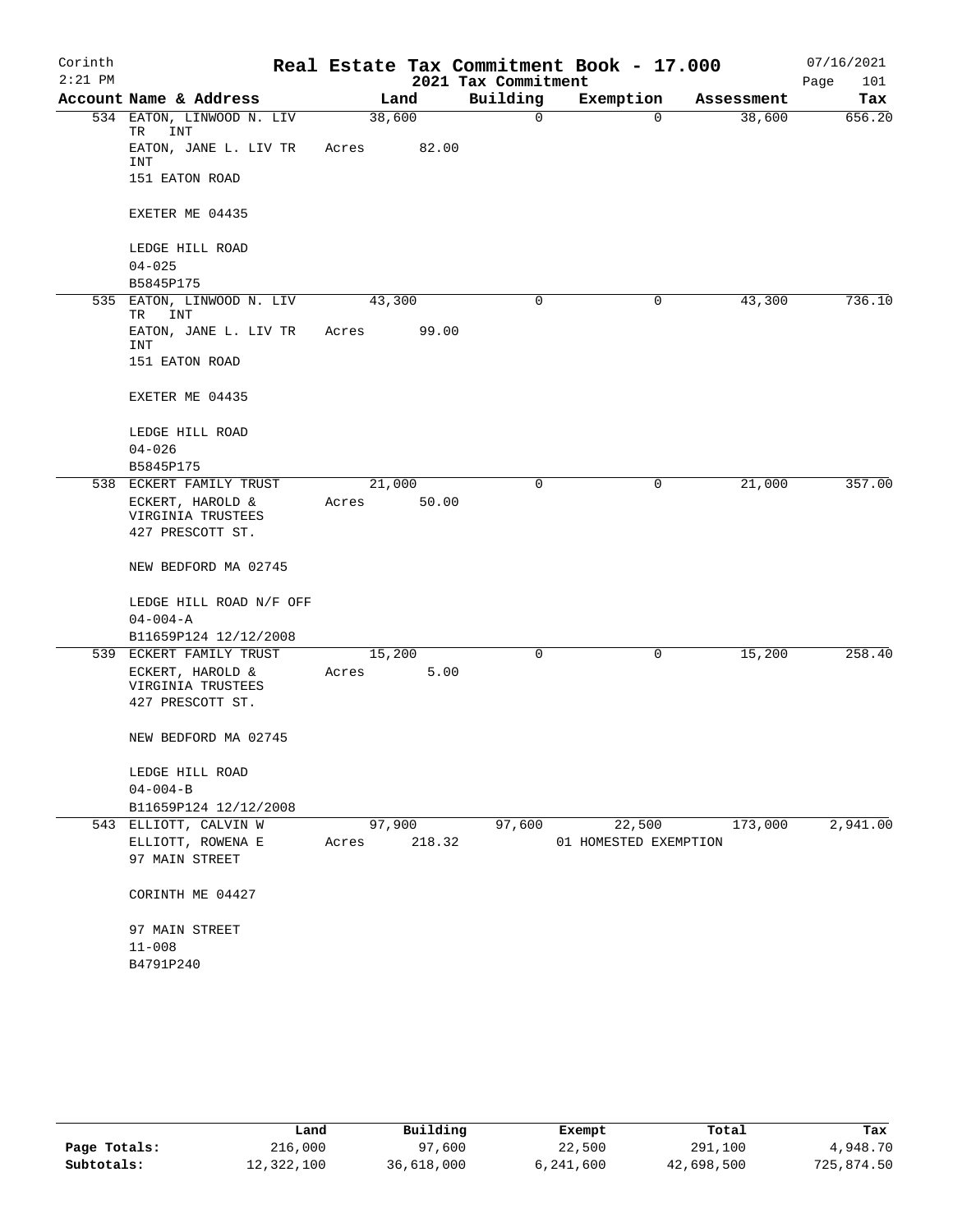| Corinth<br>$2:21$ PM |                                                                         |                 |                     | 2021 Tax Commitment | Real Estate Tax Commitment Book - 17.000 |                  | 07/16/2021<br>102<br>Page |
|----------------------|-------------------------------------------------------------------------|-----------------|---------------------|---------------------|------------------------------------------|------------------|---------------------------|
|                      | Account Name & Address                                                  |                 | Land                | Building            | Exemption                                | Assessment       | Tax                       |
|                      | 544 ELLIOTT, CALVIN W<br>ELLIOTT, ROWENA E<br>97 MAIN STREET            | 21,700<br>Acres | 21.00               | 0                   | $\Omega$                                 | 21,700           | 368.90                    |
|                      | CORINTH ME 04427                                                        |                 |                     |                     |                                          |                  |                           |
|                      | CHARLESTON TOWN LINE<br>$10 - 024$                                      |                 |                     |                     |                                          |                  |                           |
|                      | B4791P240                                                               |                 |                     |                     |                                          |                  |                           |
|                      | 545 ELLIOTT, CALVIN W<br>ELLIOTT, ROWENA E<br>97 MAIN STREET            | 21,200<br>Acres | 15.50               | 0                   | $\mathbf 0$                              | 21,200           | 360.40                    |
|                      | CORINTH ME 04427                                                        |                 |                     |                     |                                          |                  |                           |
|                      | MAIN STREET<br>$11 - 017$                                               |                 |                     |                     |                                          |                  |                           |
|                      | B4791P240                                                               |                 |                     |                     |                                          |                  |                           |
|                      | 546 ELLIOTT, RANDALL L<br>ELLIOTT, KATHRYN L<br>400 TATE ROAD           | Acres           | 28,000<br>27.00     | 107,800             | 22,500<br>01 HOMESTED EXEMPTION          | 113,300          | 1,926.10                  |
|                      | CORINTH ME 04427                                                        |                 |                     |                     |                                          |                  |                           |
|                      | 400 TATE ROAD                                                           |                 |                     |                     |                                          |                  |                           |
|                      | $06 - 019 - C$                                                          |                 |                     |                     |                                          |                  |                           |
|                      | B4106P171                                                               |                 |                     |                     |                                          |                  |                           |
|                      | 2087 ELLIS, JOHN                                                        |                 | 15,500              | 39,100              | 27,900                                   | 26,700           | 453.90                    |
|                      | ELLIS, JULIE<br>PO BOX 515                                              | Acres           | 1.14                |                     | 01 HOMESTED EXEMPTION<br>22 Veteran      |                  |                           |
|                      | CORINTH ME 04427                                                        |                 |                     |                     |                                          |                  |                           |
|                      | 289 GRANT ROAD<br>$05 - 016 - 01$<br>B12689P11 12/16/2011               |                 |                     |                     |                                          |                  |                           |
|                      | 550 ELLIS, PRISCILLA A.                                                 | 20,900          |                     | 0                   | 0                                        | 20,900           | 355.30                    |
|                      | TRUSTEE                                                                 |                 |                     |                     |                                          |                  |                           |
|                      | LIVING TRUST<br>c/o ROSANNE YOUNG<br>84 MCCARD ROAD<br>CORINTH ME 04427 | Acres           | 9.66                |                     |                                          |                  |                           |
|                      | MCCARD ROAD<br>$01 - 035$                                               |                 |                     |                     |                                          |                  |                           |
|                      | B14763P334 03/19/2018 B7256P103 02/20/1997                              |                 |                     |                     |                                          |                  |                           |
|                      | 963 ELRICH, CHERYL                                                      | 35,200          |                     | 52,900              | 22,500                                   | 65,600           | 1,115.20                  |
|                      | 695 LEDGE HILL RD                                                       | Acres           | 25.30               |                     | 01 HOMESTED EXEMPTION                    |                  |                           |
|                      | CORINTH ME 04427                                                        |                 |                     |                     |                                          |                  |                           |
|                      | 695 LEDGE HILL ROAD<br>$01 - 043$                                       |                 |                     |                     |                                          |                  |                           |
|                      | B13479P135 03/10/2014 B11173P34 10/19/2007<br>B10258P306 09/29/2005     |                 |                     |                     |                                          |                  |                           |
|                      |                                                                         |                 |                     |                     |                                          |                  |                           |
| Page Totals:         | Land<br>142,500                                                         |                 | Building<br>199,800 |                     | Exempt<br>72,900                         | Total<br>269,400 | Tax<br>4,579.80           |

**Subtotals:** 12,464,600 36,817,800 6,314,500 42,967,900 730,454.30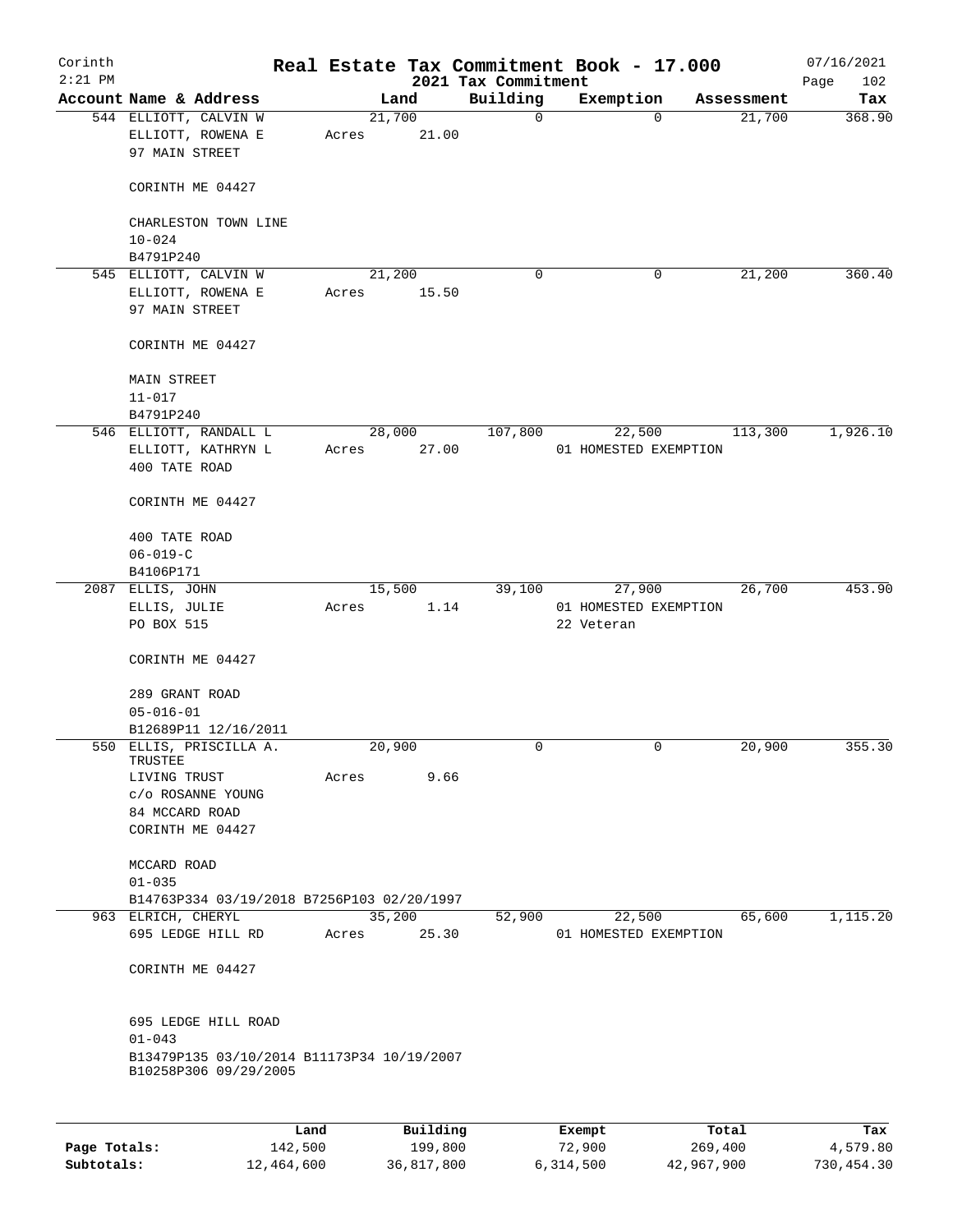| Corinth<br>$2:21$ PM |                                                                   |                    |             | 2021 Tax Commitment | Real Estate Tax Commitment Book - 17.000 |            | 07/16/2021<br>103<br>Page |
|----------------------|-------------------------------------------------------------------|--------------------|-------------|---------------------|------------------------------------------|------------|---------------------------|
|                      | Account Name & Address                                            | Land               |             | Building            | Exemption                                | Assessment | Tax                       |
|                      | 60 EMERA MAINE<br>ATTN: PROPERTY TAX<br>DEPARTMENT<br>PO BOX 932  | 8,211,900<br>Acres | 0.23        | $\Omega$            | $\Omega$                                 | 8,211,900  | 139,602.30                |
|                      | BANGOR ME 04402 0932                                              |                    |             |                     |                                          |            |                           |
|                      | 250 MAIN STREET<br>$16 - 011$                                     |                    |             |                     |                                          |            |                           |
|                      | 557 EMILIO ESTATES, INC.                                          | 24,100             |             | 289,500             | $\mathbf 0$                              | 313,600    | 5,331.20                  |
|                      | 465 WEST CORINTH ROAD                                             | Acres              | 3.50        |                     |                                          |            |                           |
|                      | CORINTH ME 04427                                                  |                    |             |                     |                                          |            |                           |
|                      | 465 WEST CORINTH ROAD<br>$04 - 034$<br>B6491P187                  |                    |             |                     |                                          |            |                           |
|                      | 1800 EMMONS, IAN J                                                | 15,700             |             | 21,100              | 0                                        | 36,800     | 625.60                    |
|                      | 584 WEST OLD TOWN ROAD                                            | Acres              | 2.50        |                     |                                          |            |                           |
|                      | OLD TOWN ME 04468                                                 |                    |             |                     |                                          |            |                           |
|                      | 70 MEADOW ROAD<br>$09 - 020 - F$                                  |                    |             |                     |                                          |            |                           |
|                      | B14865P17 07/06/2018                                              |                    |             |                     |                                          |            |                           |
|                      | 1579 ENGLAND, PATRICIA ANN<br>968 MAIN STREET LOT 29              |                    | $\mathbf 0$ | 18,100              | 18,100<br>01 HOMESTED EXEMPTION          | $\Omega$   | 0.00                      |
|                      | CORINTH ME 04427                                                  |                    |             |                     |                                          |            |                           |
|                      | 968 MAIN STREET LOT 29<br>$06 - 012 - D - 29H$                    |                    |             |                     |                                          |            |                           |
|                      | 976 ERIKSSON, ALBERT                                              | 18,000             |             | 118,900             | 22,500                                   | 114,400    | 1,944.80                  |
|                      | DAVIS-ERIKSSON, TAMMYL. Acres<br>25 COUNTY RD                     |                    | 1.00        |                     | 01 HOMESTED EXEMPTION                    |            |                           |
|                      | CORINTH ME 04427                                                  |                    |             |                     |                                          |            |                           |
|                      | 25 COUNTY RD                                                      |                    |             |                     |                                          |            |                           |
|                      | $08 - 013 - E$                                                    |                    |             |                     |                                          |            |                           |
|                      | B9407P150<br>1376 ERIKSSON, ALYSSA                                | 19,300             |             | 25,900              | 22,500                                   | 22,700     | 385.90                    |
|                      | 131 WEST CORINTH ROAD                                             | Acres              | 2.02        |                     | 01 HOMESTED EXEMPTION                    |            |                           |
|                      | CORINTH ME 04427                                                  |                    |             |                     |                                          |            |                           |
|                      | 131 WEST CORINTH ROAD<br>$05 - 024 - 07$<br>B13667P164 10/03/2014 |                    |             |                     |                                          |            |                           |
|                      |                                                                   |                    |             |                     |                                          |            |                           |

|              | Land       | Building     | Exempt    | Total      | Tax         |
|--------------|------------|--------------|-----------|------------|-------------|
| Page Totals: | 8,289,000  | 473,500      | 63,100    | 8,699,400  | 147,889.80  |
| Subtotals:   | 20,753,600 | 37, 291, 300 | 6,377,600 | 51,667,300 | 878, 344.10 |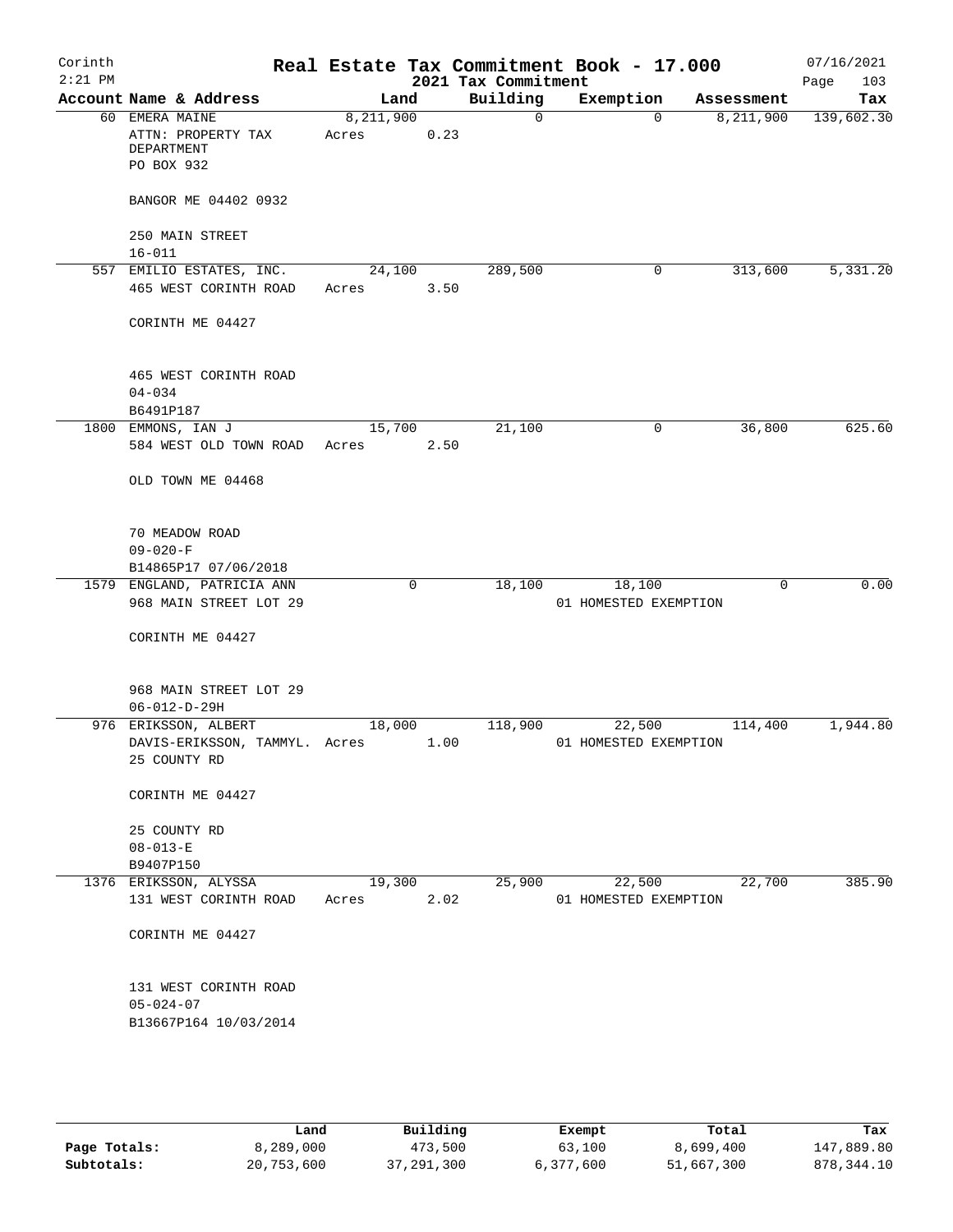| Corinth   |                                                              |       |                |      |                     | Real Estate Tax Commitment Book - 17.000  |                      | 07/16/2021      |
|-----------|--------------------------------------------------------------|-------|----------------|------|---------------------|-------------------------------------------|----------------------|-----------------|
| $2:21$ PM |                                                              |       |                |      | 2021 Tax Commitment |                                           |                      | 104<br>Page     |
|           | Account Name & Address                                       |       | Land<br>17,400 |      | Building<br>74,500  | Exemption<br>22,500                       | Assessment<br>69,400 | Tax<br>1,179.80 |
|           | 609 EVANS, CRYSTAL B<br>1095 HUDSON HILL RD                  | Acres |                | 1.59 |                     | 01 HOMESTED EXEMPTION                     |                      |                 |
|           | CORINTH ME 04427                                             |       |                |      |                     |                                           |                      |                 |
|           | 1095 HUDSON HILL ROAD<br>$03 - 052 - A$                      |       |                |      |                     |                                           |                      |                 |
|           | B14180P236 06/15/2016                                        |       |                |      |                     |                                           |                      |                 |
|           | 1406 FARMER, MARILYN M                                       |       | 20,300         |      | 71,500              | 27,900                                    | 63,900               | 1,086.30        |
|           | 370 WEST CORINTH RD                                          | Acres |                | 3.96 |                     | 01 HOMESTED EXEMPTION<br>31 Veteran Widow |                      |                 |
|           | CORINTH ME 04427                                             |       |                |      |                     |                                           |                      |                 |
|           | 370 WEST CORINTH ROAD<br>$05 - 002 - 02$                     |       |                |      |                     |                                           |                      |                 |
|           | B14179P55 06/13/2016                                         |       |                |      |                     |                                           |                      |                 |
|           | 1075 FARRAR, JENNIFER LYNN &<br>MAQUILLAN, ROBERT JOHN<br>JТ | Acres | 12,200         | 0.33 | 128,400             | 0                                         | 140,600              | 2,390.20        |
|           | 19 EXETER RD                                                 |       |                |      |                     |                                           |                      |                 |
|           | CORINTH ME 04427                                             |       |                |      |                     |                                           |                      |                 |
|           | 19 EXETER ROAD<br>$15 - 016$                                 |       |                |      |                     |                                           |                      |                 |
|           | B15678P60 09/01/2020                                         |       |                |      |                     |                                           |                      |                 |
|           | 561 FARRIS, REX M                                            |       | 16,700         |      | 82,500              | 27,900                                    | 71,300               | 1,212.10        |
|           | FARRIS, KATHLEEN A<br>314 WEST CORINTH ROAD                  | Acres |                | 1.00 |                     | 01 HOMESTED EXEMPTION<br>22 Veteran       |                      |                 |
|           | CORINTH ME 04427                                             |       |                |      |                     |                                           |                      |                 |
|           | 314 WEST CORINTH ROAD                                        |       |                |      |                     |                                           |                      |                 |
|           | $05 - 003$<br>B3231P161                                      |       |                |      |                     |                                           |                      |                 |
|           | 562 FARRIS, REX M                                            |       | 14,000         |      | 0                   | 0                                         | 14,000               | 238.00          |
|           | FARRIS, KATHLEEN A                                           | Acres |                | 4.00 |                     |                                           |                      |                 |
|           | 314 WEST CORINTH ROAD                                        |       |                |      |                     |                                           |                      |                 |
|           | CORINTH ME 04427                                             |       |                |      |                     |                                           |                      |                 |
|           | WEST CORINTH ROAD<br>$05 - 003 - A$                          |       |                |      |                     |                                           |                      |                 |
|           | B2518P5                                                      |       |                |      |                     |                                           |                      |                 |
|           | 1440 FARROW-WRIGHT, FOREST                                   |       | 6,300          |      | 1,500               | 0                                         | 7,800                | 132.60          |
|           | 1193 GREAT MOOSE DRIVE                                       | Acres |                | 0.25 |                     |                                           |                      |                 |
|           | HARTLAND ME 04943                                            |       |                |      |                     |                                           |                      |                 |
|           | 551 LEDGE HILL ROAD                                          |       |                |      |                     |                                           |                      |                 |
|           | $01 - 038$<br>B15940P25 03/03/2021                           |       |                |      |                     |                                           |                      |                 |
|           |                                                              |       |                |      |                     |                                           |                      |                 |
|           |                                                              |       |                |      |                     |                                           |                      |                 |

|              | Land       | Building   | Exempt    | Total      | Tax        |
|--------------|------------|------------|-----------|------------|------------|
| Page Totals: | 86,900     | 358,400    | 78,300    | 367,000    | 6, 239, 00 |
| Subtotals:   | 20,840,500 | 37,649,700 | 6,455,900 | 52,034,300 | 884,583.10 |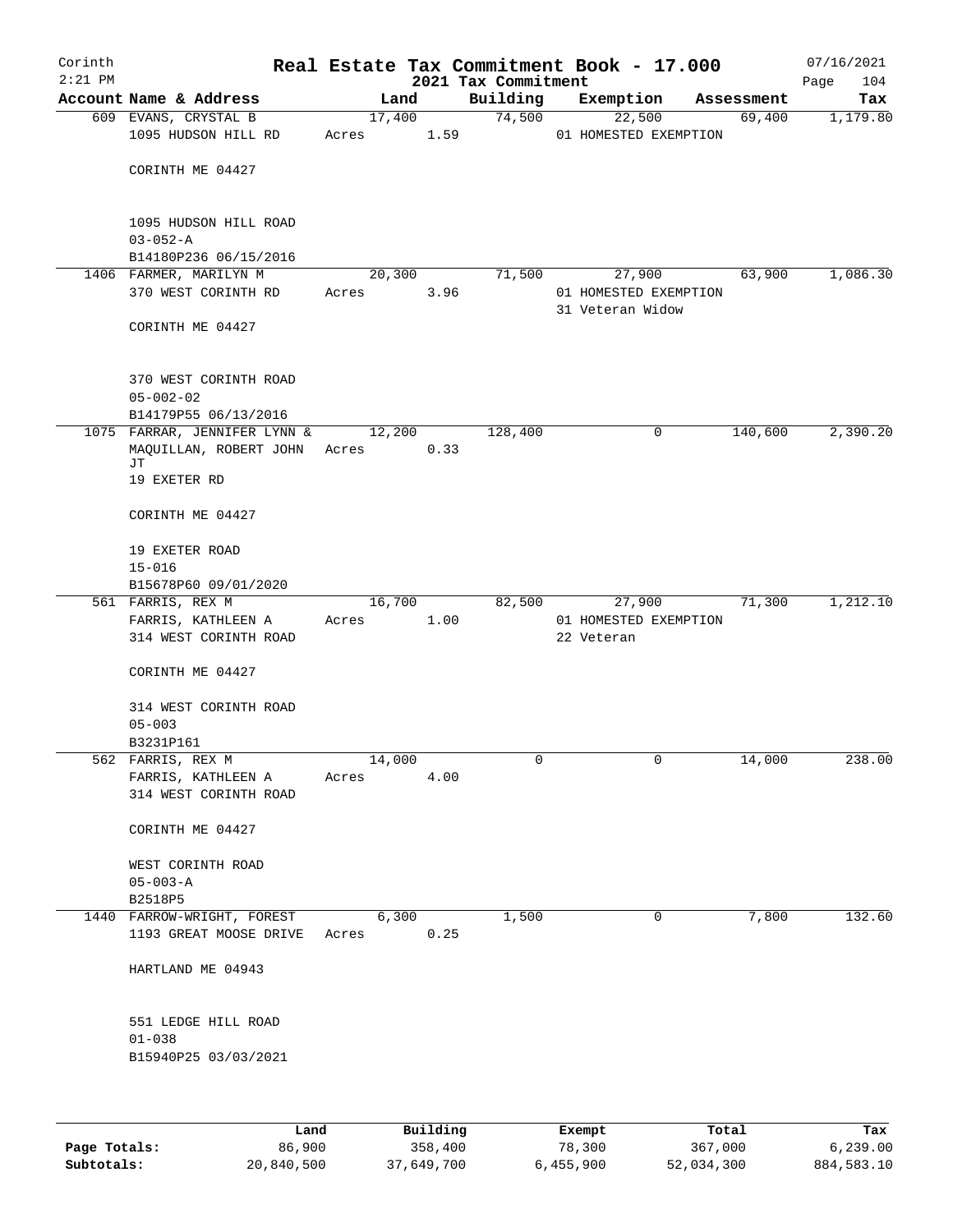| Corinth<br>$2:21$ PM |                                                                        |                 |       | 2021 Tax Commitment | Real Estate Tax Commitment Book - 17.000 |            | 07/16/2021<br>Page<br>105 |
|----------------------|------------------------------------------------------------------------|-----------------|-------|---------------------|------------------------------------------|------------|---------------------------|
|                      | Account Name & Address                                                 | Land            |       | Building            | Exemption                                | Assessment | Tax                       |
|                      | 1441 FARROW-WRIGHT, FOREST                                             | 6,300           |       | 0                   | $\Omega$                                 | 6,300      | 107.10                    |
|                      | 1193 GREAT MOOSE DRIVE                                                 | Acres           | 0.25  |                     |                                          |            |                           |
|                      | HARTLAND ME 04943                                                      |                 |       |                     |                                          |            |                           |
|                      | 547 LEDGE HILL ROAD<br>$01 - 039$                                      |                 |       |                     |                                          |            |                           |
|                      | B15940P25 03/03/2021                                                   |                 |       |                     |                                          |            |                           |
|                      | 1455 FAUNCE, ROLAND                                                    | 18,100          |       | 62,300              | 0                                        | 80,400     | 1,366.80                  |
|                      | FAUNCE, MARIAH<br>232 EXETER ROAD                                      | Acres           | 1.10  |                     |                                          |            |                           |
|                      | CORINTH ME 04427                                                       |                 |       |                     |                                          |            |                           |
|                      | 232 EXETER ROAD<br>$07 - 048 - A$                                      |                 |       |                     |                                          |            |                           |
|                      | B14109P344 03/23/2016                                                  |                 |       |                     |                                          |            |                           |
|                      | 1900 FEDERAL NATIONAL<br>MORTGAGE ASSOCIATION<br>3900 WISCONSIN AVENUE | 12,100<br>Acres | 0.32  | 84,900              | $\mathsf{O}$                             | 97,000     | 1,649.00                  |
|                      | ΝW                                                                     |                 |       |                     |                                          |            |                           |
|                      | WASHINGTON DC<br>20016-2892                                            |                 |       |                     |                                          |            |                           |
|                      | 22 MORISON AVENUE<br>$11 - 022 - 02$                                   |                 |       |                     |                                          |            |                           |
|                      | <b>BJOF</b><br>15959P104 03/25/2021                                    |                 |       |                     |                                          |            |                           |
|                      | 406 FEDERAL NATIONAL<br>MORTGAGE ASSOCIATION                           | 24,200          |       | 231,500             | 0                                        | 255,700    | 4,346.90                  |
|                      | 3900 WISCONSIN AVENUE<br>ΝW                                            | Acres           | 10.71 |                     |                                          |            |                           |
|                      | WASHINGTON DC<br>20016-2892                                            |                 |       |                     |                                          |            |                           |
|                      | 744 GRANT ROAD                                                         |                 |       |                     |                                          |            |                           |
|                      | $03 - 008$                                                             |                 |       |                     |                                          |            |                           |
|                      | B15024P290 12/13/2018                                                  |                 |       |                     |                                          |            |                           |
|                      | 19 FISK, BRIAN<br>PO BOX 9                                             | 21,300          | 10.50 | 8,500               | $\mathbf{0}$                             | 29,800     | 506.60                    |
|                      |                                                                        | Acres           |       |                     |                                          |            |                           |
|                      | GARLAND ME 04939                                                       |                 |       |                     |                                          |            |                           |
|                      | 351 MEADOW ROAD N/F OFF                                                |                 |       |                     |                                          |            |                           |
|                      | $09 - 019 - 07$                                                        |                 |       |                     |                                          |            |                           |
|                      | B14203P278 07/01/2016                                                  |                 |       |                     |                                          |            |                           |

|              | Land       | Building   | Exempt    | Total      | Tax        |
|--------------|------------|------------|-----------|------------|------------|
| Page Totals: | 82,000     | 387,200    |           | 469,200    | 7,976.40   |
| Subtotals:   | 20,922,500 | 38,036,900 | 6,455,900 | 52,503,500 | 892,559.50 |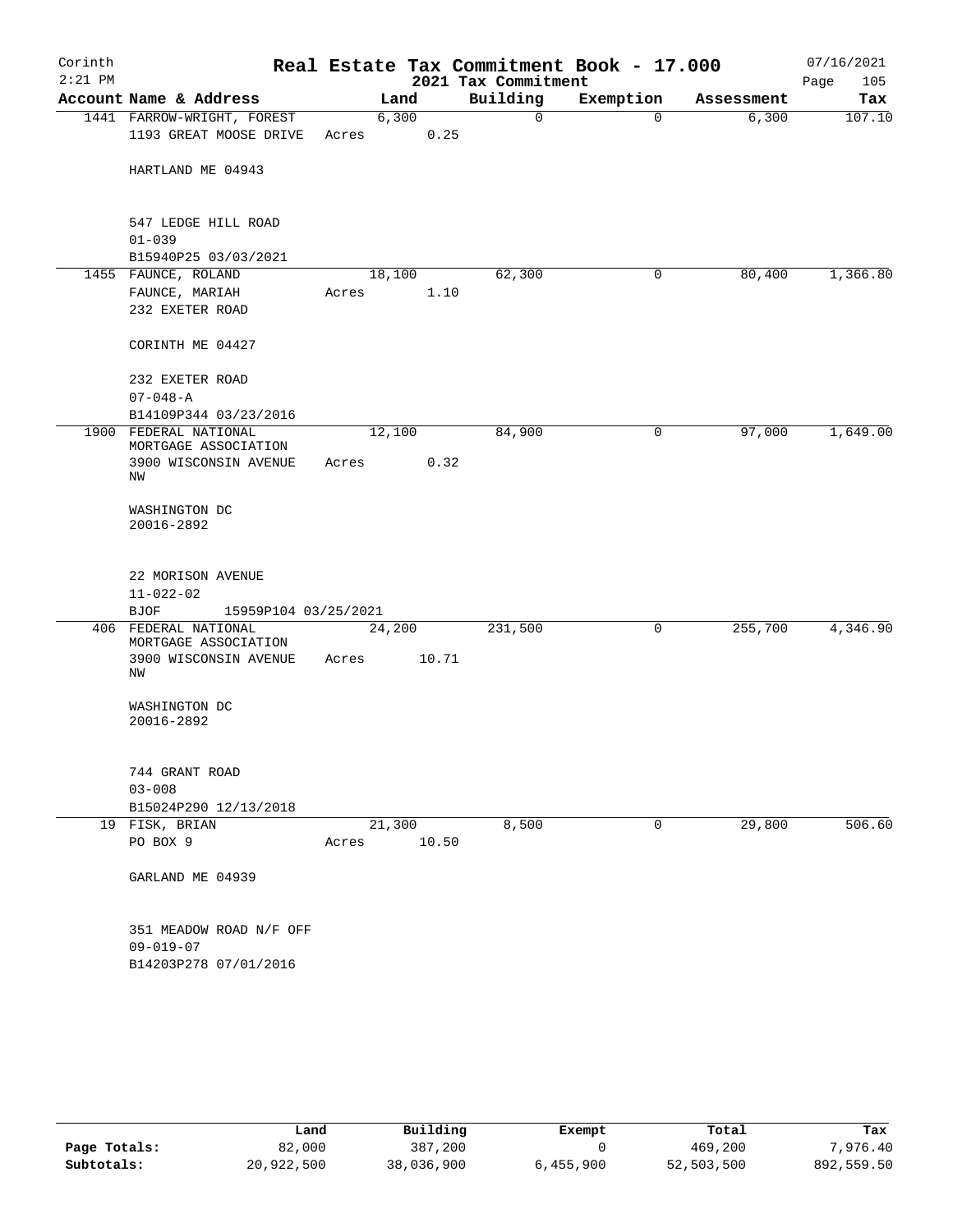| Corinth<br>$2:21$ PM |                                           |                    |        | 2021 Tax Commitment | Real Estate Tax Commitment Book - 17.000 |            | 07/16/2021<br>Page<br>106 |
|----------------------|-------------------------------------------|--------------------|--------|---------------------|------------------------------------------|------------|---------------------------|
|                      | Account Name & Address                    | Land               |        | Building            | Exemption                                | Assessment | Tax                       |
|                      | 985 FLANAGAN, MICHAEL C                   | 73,200             |        | $\mathsf{O}$        | $\Omega$                                 | 73,200     | 1,244.40                  |
|                      | FLANAGAN, LAURA MC                        | Acres              | 215.00 |                     |                                          |            |                           |
|                      | 1485 SOUTH 35TH AVENUE                    |                    |        |                     |                                          |            |                           |
|                      |                                           |                    |        |                     |                                          |            |                           |
|                      | YUMA AZ 85364                             |                    |        |                     |                                          |            |                           |
|                      |                                           |                    |        |                     |                                          |            |                           |
|                      | RABBIT PATH N/F OFF                       |                    |        |                     |                                          |            |                           |
|                      | $06 - 028$                                |                    |        |                     |                                          |            |                           |
|                      | B10120P25 10/03/2005                      |                    |        |                     |                                          |            |                           |
|                      | 1885 FLANAGAN, MICHAEL C                  | 21,600             |        | 80,400              | 22,500                                   | 79,500     | 1,351.50                  |
|                      | FLANAGAN, LAURA MC                        | Acres              | 5.00   |                     | 01 HOMESTED EXEMPTION                    |            |                           |
|                      | 1485 SOUTH 35TH AVENUE                    |                    |        |                     |                                          |            |                           |
|                      |                                           |                    |        |                     |                                          |            |                           |
|                      | YUMA AZ 85364                             |                    |        |                     |                                          |            |                           |
|                      |                                           |                    |        |                     |                                          |            |                           |
|                      | 87 O'ROAK ROAD                            |                    |        |                     |                                          |            |                           |
|                      | $10 - 008 - 01$                           |                    |        |                     |                                          |            |                           |
|                      | B10060P90 08/23/2005                      |                    |        |                     |                                          |            |                           |
|                      | 1432 FLEMING, MARIA                       | 11,300             |        | 92,100              | 0                                        | 103,400    | 1,757.80                  |
|                      | 307 MAIN STREET                           | Acres              | 0.17   |                     |                                          |            |                           |
|                      |                                           |                    |        |                     |                                          |            |                           |
|                      | CORINTH ME 04427                          |                    |        |                     |                                          |            |                           |
|                      |                                           |                    |        |                     |                                          |            |                           |
|                      |                                           |                    |        |                     |                                          |            |                           |
|                      | 317 MAIN STREET                           |                    |        |                     |                                          |            |                           |
|                      | $15 - 021$                                |                    |        |                     |                                          |            |                           |
|                      | B15626P120 07/21/2020                     |                    |        |                     |                                          |            |                           |
|                      | 2 FLEMING, MARIA                          | 16,500             |        | 120,400             | 22,500                                   | 114,400    | 1,944.80                  |
|                      | 307 MAIN STREET                           | Acres              | 0.50   |                     | 01 HOMESTED EXEMPTION                    |            |                           |
|                      |                                           |                    |        |                     |                                          |            |                           |
|                      | CORINTH ME 04427                          |                    |        |                     |                                          |            |                           |
|                      |                                           |                    |        |                     |                                          |            |                           |
|                      |                                           |                    |        |                     |                                          |            |                           |
|                      | 307 MAIN STREET                           |                    |        |                     |                                          |            |                           |
|                      | $15 - 024$                                |                    |        |                     |                                          |            |                           |
|                      | B14493P116 05/24/2017                     |                    |        |                     |                                          |            |                           |
|                      | 145 FLEMING, MARIA                        | 9,700              |        | 0                   | $\mathbf 0$                              | 9,700      | 164.90                    |
|                      | 307 MAIN STREET                           | Acres              | 0.11   |                     |                                          |            |                           |
|                      |                                           |                    |        |                     |                                          |            |                           |
|                      | CORINTH ME 04427                          |                    |        |                     |                                          |            |                           |
|                      |                                           |                    |        |                     |                                          |            |                           |
|                      |                                           |                    |        |                     |                                          |            |                           |
|                      | 309 MAIN STREET                           |                    |        |                     |                                          |            |                           |
|                      | $15 - 023$                                |                    |        |                     |                                          |            |                           |
|                      | B15445P                                   | 162-165 02/12/2020 |        |                     |                                          |            |                           |
|                      |                                           | 19,500             |        |                     | 0                                        |            | 632.40                    |
|                      | 1889 FLETCHER, NANCY                      |                    |        | 17,700              |                                          | 37,200     |                           |
|                      | PO BOX 1762                               | Acres              | 3.33   |                     |                                          |            |                           |
|                      |                                           |                    |        |                     |                                          |            |                           |
|                      | PRESQUE ISLE ME 04769                     |                    |        |                     |                                          |            |                           |
|                      |                                           |                    |        |                     |                                          |            |                           |
|                      |                                           |                    |        |                     |                                          |            |                           |
|                      | 152 TATE ROAD                             |                    |        |                     |                                          |            |                           |
|                      | $09 - 024 - F$                            |                    |        |                     |                                          |            |                           |
|                      | B11271P42 01/11/2008 B9848P114 05/02/2005 |                    |        |                     |                                          |            |                           |
|                      |                                           |                    |        |                     |                                          |            |                           |
|                      |                                           |                    |        |                     |                                          |            |                           |
|                      |                                           |                    |        |                     |                                          |            |                           |

|              | Land       | Building   | Exempt    | Total      | Tax        |
|--------------|------------|------------|-----------|------------|------------|
| Page Totals: | 151,800    | 310,600    | 45,000    | 417,400    | 7,095.80   |
| Subtotals:   | 21,074,300 | 38,347,500 | 6,500,900 | 52,920,900 | 899,655.30 |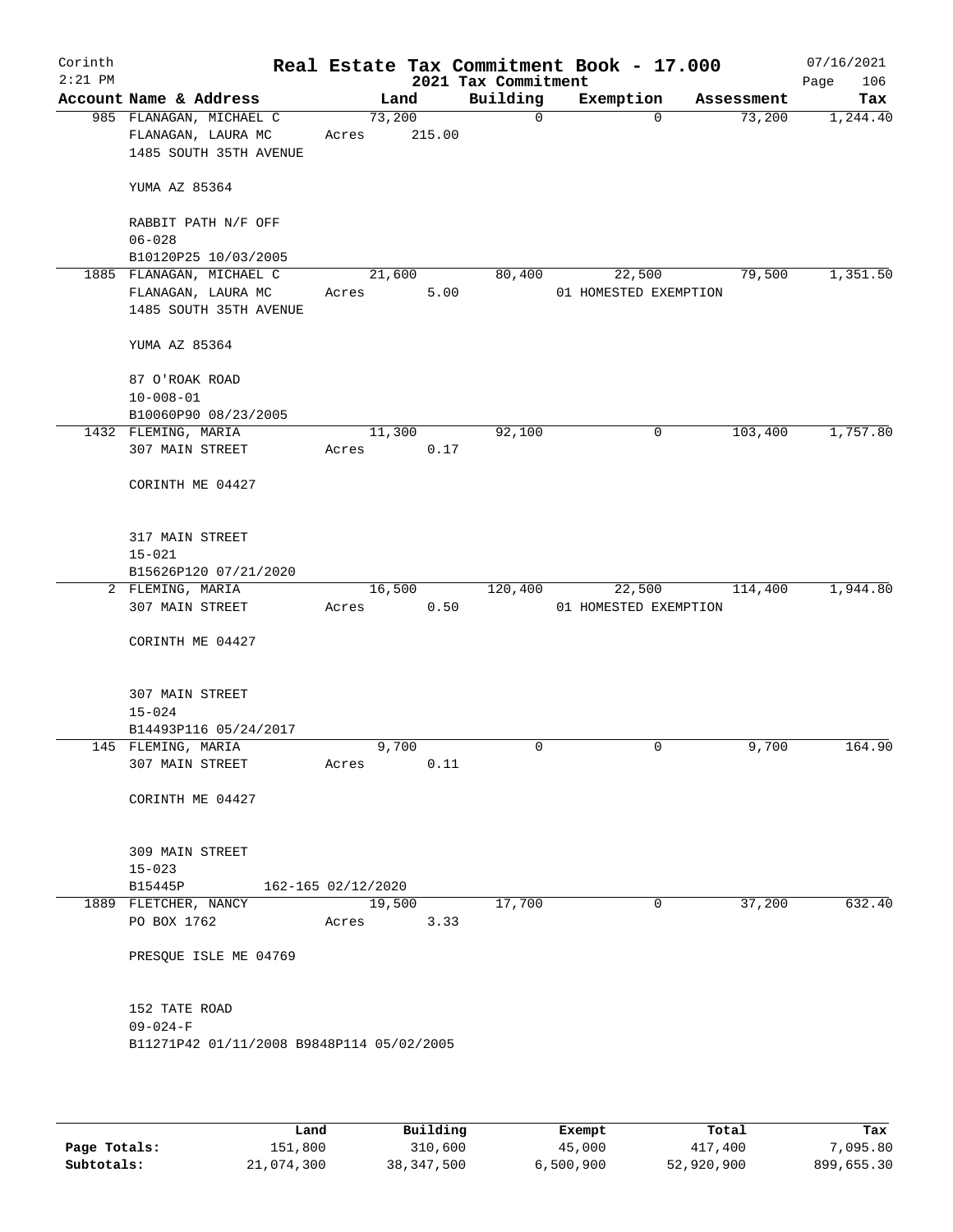| Corinth<br>$2:21$ PM |                                                                               |                 |       |        |                     | 2021 Tax Commitment |                  | Real Estate Tax Commitment Book - 17.000 |                  | 07/16/2021<br>Page<br>107 |
|----------------------|-------------------------------------------------------------------------------|-----------------|-------|--------|---------------------|---------------------|------------------|------------------------------------------|------------------|---------------------------|
|                      | Account Name & Address                                                        |                 |       | Land   |                     | Building            |                  | Exemption                                | Assessment       | Tax                       |
|                      | 1784 FOGLER, ROBERT,<br>RICHARD, THOMAS<br>GOFF, FREDERICK<br>226 FOGLER ROAD |                 | Acres | 18,100 | 27.88               | $\mathbf 0$         |                  | 0                                        | 18,100           | 307.70                    |
|                      | EXETER ME 04435                                                               |                 |       |        |                     |                     |                  |                                          |                  |                           |
|                      | LEDGE HILL ROAD N/F                                                           |                 |       |        |                     |                     |                  |                                          |                  |                           |
|                      | $04 - 012 - C$                                                                |                 |       |        |                     |                     |                  |                                          |                  |                           |
|                      | B8770P70<br>1615 FOGLER, ROBERT,                                              |                 |       | 14,200 |                     | 0                   |                  | 0                                        | 14,200           | 241.40                    |
|                      | RICHARD, THOMAS                                                               |                 |       |        |                     |                     |                  |                                          |                  |                           |
|                      | GOFF, FREDERICK                                                               |                 | Acres |        | 7.30                |                     |                  |                                          |                  |                           |
|                      | 226 FOGLER ROAD                                                               |                 |       |        |                     |                     |                  |                                          |                  |                           |
|                      | EXETER ME 04435                                                               |                 |       |        |                     |                     |                  |                                          |                  |                           |
|                      | LEDGE HILL ROAD                                                               |                 |       |        |                     |                     |                  |                                          |                  |                           |
|                      | $04 - 002 - A$                                                                |                 |       |        |                     |                     |                  |                                          |                  |                           |
|                      | B7231P264                                                                     |                 |       |        |                     |                     |                  |                                          |                  |                           |
|                      | 574 FONTAINE, JOANNE M<br>136 MCCARD RD                                       |                 |       | 45,000 |                     | 0                   |                  | 0                                        | 45,000           | 765.00                    |
|                      |                                                                               |                 | Acres |        | 100.29              |                     |                  |                                          |                  |                           |
|                      | CORINTH ME 04427                                                              |                 |       |        |                     |                     |                  |                                          |                  |                           |
|                      | MCCARD ROAD                                                                   |                 |       |        |                     |                     |                  |                                          |                  |                           |
|                      | $01 - 036$                                                                    |                 |       |        |                     |                     |                  |                                          |                  |                           |
|                      | B2153P54 12/05/1968                                                           |                 |       |        |                     |                     |                  |                                          |                  |                           |
|                      | 1972 FONTAINE, ROBERT                                                         |                 |       | 19,000 | 2.93                | 105,200             |                  | 22,500                                   | 101,700          | 1,728.90                  |
|                      | FONTAINE, JOANNE<br>136 MCCARD RD                                             |                 | Acres |        |                     |                     |                  | 01 HOMESTED EXEMPTION                    |                  |                           |
|                      | CORINTH ME 04427                                                              |                 |       |        |                     |                     |                  |                                          |                  |                           |
|                      | 136 MCCARD ROAD                                                               |                 |       |        |                     |                     |                  |                                          |                  |                           |
|                      | $01 - 034 - B$                                                                |                 |       |        |                     |                     |                  |                                          |                  |                           |
|                      | B10619P210 08/31/2006                                                         |                 |       |        |                     |                     |                  |                                          |                  |                           |
|                      | 2046 FORD, JUSTIN R                                                           |                 |       | 17,000 |                     | 76,500              |                  | 22,500                                   | 71,000           | 1,207.00                  |
|                      | 50 NOTCH ROAD                                                                 |                 | Acres |        | 1.26                |                     |                  | 01 HOMESTED EXEMPTION                    |                  |                           |
|                      | CORINTH ME 04427                                                              |                 |       |        |                     |                     |                  |                                          |                  |                           |
|                      | 50 NOTCH ROAD                                                                 |                 |       |        |                     |                     |                  |                                          |                  |                           |
|                      | $07 - 041 - B$                                                                |                 |       |        |                     |                     |                  |                                          |                  |                           |
|                      | B11754P318 05/08/2009                                                         |                 |       |        |                     |                     |                  |                                          |                  |                           |
|                      | 577 FORD, ROBERT J                                                            |                 |       | 19,600 |                     | 66,400              |                  | 22,500                                   | 63,500           | 1,079.50                  |
|                      | FORD, KAREN<br>292 EXETER ROAD                                                |                 | Acres |        | 2.30                |                     |                  | 01 HOMESTED EXEMPTION                    |                  |                           |
|                      |                                                                               |                 |       |        |                     |                     |                  |                                          |                  |                           |
|                      | CORINTH ME 04427                                                              |                 |       |        |                     |                     |                  |                                          |                  |                           |
|                      | 292 EXETER ROAD                                                               |                 |       |        |                     |                     |                  |                                          |                  |                           |
|                      | $07 - 041$                                                                    |                 |       |        |                     |                     |                  |                                          |                  |                           |
|                      | B4701P865                                                                     |                 |       |        |                     |                     |                  |                                          |                  |                           |
|                      |                                                                               |                 |       |        |                     |                     |                  |                                          |                  |                           |
| Page Totals:         |                                                                               | Land<br>132,900 |       |        | Building<br>248,100 |                     | Exempt<br>67,500 |                                          | Total<br>313,500 | Tax<br>5,329.50           |
|                      |                                                                               |                 |       |        |                     |                     |                  |                                          |                  |                           |

**Subtotals:** 21,207,200 38,595,600 6,568,400 53,234,400 904,984.80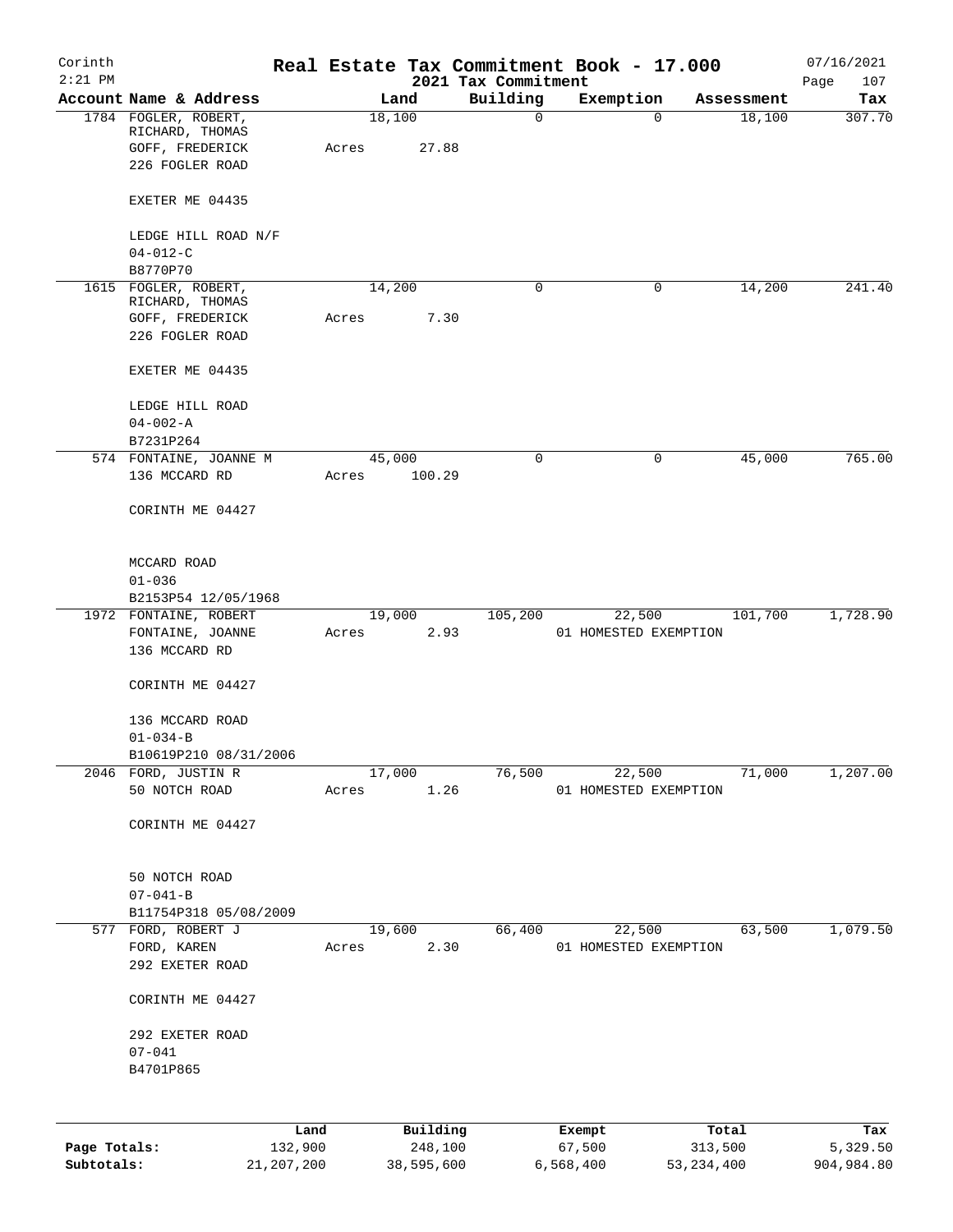| Corinth<br>$2:21$ PM |                                                          |       |        | Real Estate Tax Commitment Book - 17.000<br>2021 Tax Commitment |                                 |            | 07/16/2021<br>108<br>Page |
|----------------------|----------------------------------------------------------|-------|--------|-----------------------------------------------------------------|---------------------------------|------------|---------------------------|
|                      | Account Name & Address                                   |       | Land   | Building                                                        | Exemption                       | Assessment | Tax                       |
|                      | 582 FRANCIS, SIMON W<br>FRANCIS, KAREN Y<br>1137 MAIN ST | Acres | 18,000 | 26,400<br>1.00                                                  | 22,500<br>01 HOMESTED EXEMPTION | 21,900     | 372.30                    |
|                      | CORINTH ME 04427                                         |       |        |                                                                 |                                 |            |                           |
|                      | 1137 MAIN STREET                                         |       |        |                                                                 |                                 |            |                           |
|                      | $03 - 025$<br>B6474P130                                  |       |        |                                                                 |                                 |            |                           |
|                      | 1176 FRIEL, TERRENCE                                     |       | 28,000 | 32,600                                                          | 22,500                          | 38,100     | 647.70                    |
|                      | 521 TATE ROAD                                            | Acres | 10.22  |                                                                 | 01 HOMESTED EXEMPTION           |            |                           |
|                      | CORINTH, ME 04427                                        |       |        |                                                                 |                                 |            |                           |
|                      | 521 TATE ROAD                                            |       |        |                                                                 |                                 |            |                           |
|                      | $06 - 013 - 01$                                          |       |        |                                                                 |                                 |            |                           |
|                      | B9174P298                                                |       |        |                                                                 |                                 |            |                           |
|                      | 585 FROST, STEPHEN G                                     |       | 12,700 | $\mathbf 0$                                                     | 0                               | 12,700     | 215.90                    |
|                      | FROST, BEVERLY A<br>74 BEANS MILL RD                     | Acres | 12.50  |                                                                 |                                 |            |                           |
|                      | CORINTH ME 04427                                         |       |        |                                                                 |                                 |            |                           |
|                      | BEANS MILL RD N/F OFF<br>$04 - 021$                      |       |        |                                                                 |                                 |            |                           |
|                      | B9105P1                                                  |       |        |                                                                 |                                 |            |                           |
|                      | 586 FROST, STEPHEN G                                     |       | 31,600 | 72,900                                                          | 22,500                          | 82,000     | 1,394.00                  |
|                      | FROST, BEVERLY A                                         | Acres | 35.30  |                                                                 | 01 HOMESTED EXEMPTION           |            |                           |
|                      | 74 BEANS MILL RD                                         |       |        |                                                                 |                                 |            |                           |
|                      | CORINTH ME 04427                                         |       |        |                                                                 |                                 |            |                           |
|                      | 74 BEANS MILL RD                                         |       |        |                                                                 |                                 |            |                           |
|                      | $07 - 021$                                               |       |        |                                                                 |                                 |            |                           |
|                      | B9105P1                                                  |       |        |                                                                 |                                 |            |                           |
|                      | 1116 FTG ENTERPRISES, LLP                                |       | 15,200 | 89,300                                                          | 0                               | 104,500    | 1,776.50                  |
|                      | 313 MAIN STREET                                          | Acres | 0.40   |                                                                 |                                 |            |                           |
|                      | CORINTH ME 04427                                         |       |        |                                                                 |                                 |            |                           |
|                      | 313 MAIN STREET                                          |       |        |                                                                 |                                 |            |                           |
|                      | $15 - 022$                                               |       |        |                                                                 |                                 |            |                           |
|                      | B14469P209 04/28/2017                                    |       |        |                                                                 |                                 |            |                           |
|                      | 2086 FULLER, ADAM                                        |       | 0      | 11,400                                                          | 11,400                          | 0          | 0.00                      |
|                      | 440 BLACK ROAD                                           |       |        |                                                                 | 01 HOMESTED EXEMPTION           |            |                           |
|                      | CORINTH ME 04427                                         |       |        |                                                                 |                                 |            |                           |
|                      | 440 BLACK RD                                             |       |        |                                                                 |                                 |            |                           |
|                      | $02 - 031 - C - 03H$                                     |       |        |                                                                 |                                 |            |                           |
|                      |                                                          |       |        |                                                                 |                                 |            |                           |
|                      |                                                          |       |        |                                                                 |                                 |            |                           |

|              | Land       | Building   | Exempt    | Total      | Tax        |
|--------------|------------|------------|-----------|------------|------------|
| Page Totals: | 105,500    | 232,600    | 78,900    | 259,200    | 4,406.40   |
| Subtotals:   | 21,312,700 | 38,828,200 | 6,647,300 | 53,493,600 | 909,391.20 |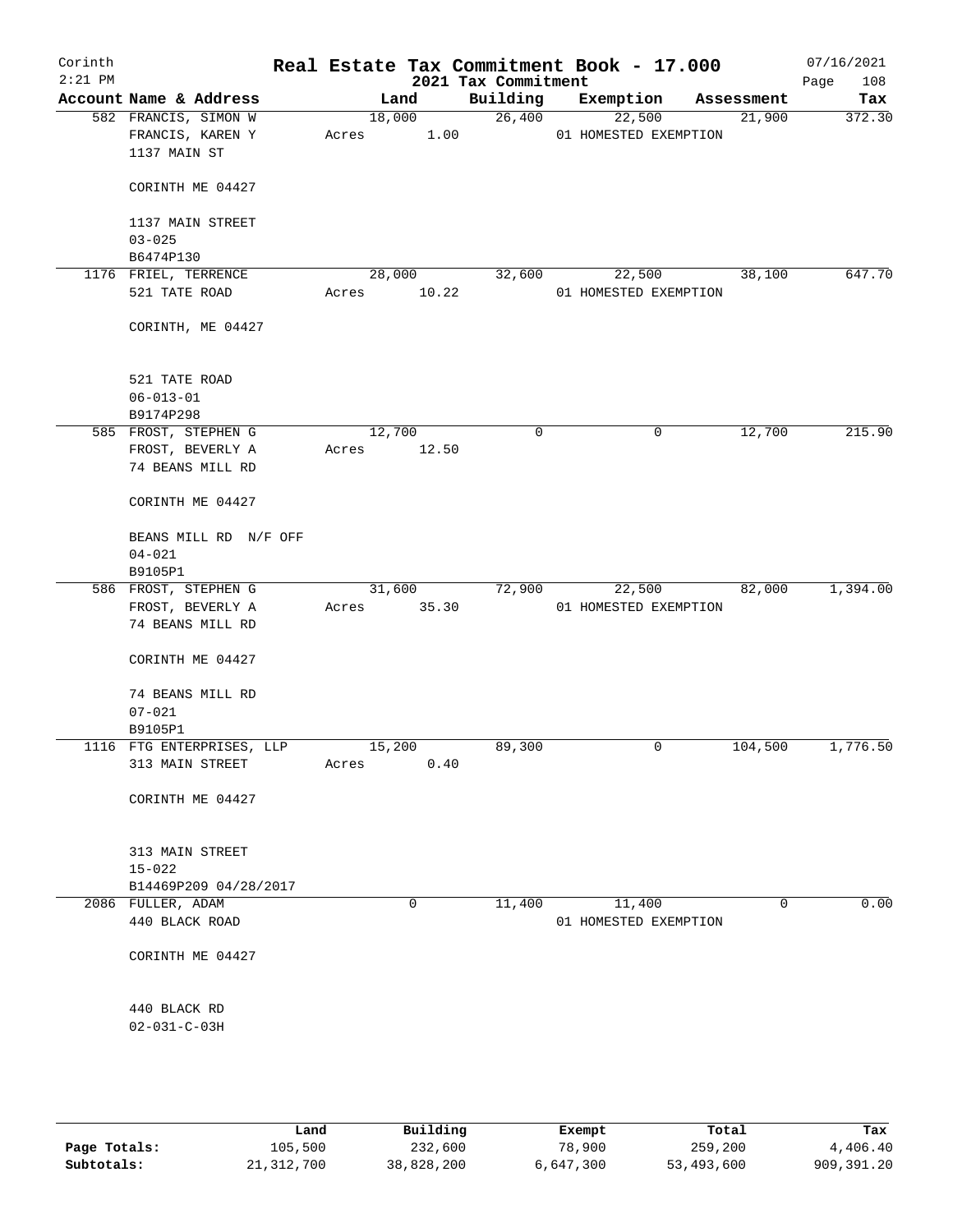| Corinth<br>$2:21$ PM |                                                                    |            |                | 2021 Tax Commitment   |            | Real Estate Tax Commitment Book - 17.000 |         | 07/16/2021<br>109<br>Page |
|----------------------|--------------------------------------------------------------------|------------|----------------|-----------------------|------------|------------------------------------------|---------|---------------------------|
|                      | Account Name & Address                                             |            | Land           |                       |            | Building Exemption Assessment            |         | Tax                       |
|                      | 588 FURGE, WILBERT E J/T<br>FURGE, BERNICE A<br>30 WEST CORINTH RD | Acres 2.61 |                | 20,000 128,400 27,900 | 22 Veteran | 01 HOMESTED EXEMPTION                    | 120,500 | 2,048.50                  |
|                      | CORINTH ME 04427                                                   |            |                |                       |            |                                          |         |                           |
|                      | 30 WEST CORINTH ROAD<br>$05 - 025 - 05$                            |            |                |                       |            |                                          |         |                           |
|                      | B6398P169                                                          |            |                |                       |            |                                          |         |                           |
|                      | 613 GAGE, HARRY L<br>486 MCCARD ROAD                               |            | Acres 27.00    | 28,000 78,600         |            | 22,500<br>01 HOMESTED EXEMPTION          | 84,100  | 1,429.70                  |
|                      | CORINTH ME 04427                                                   |            |                |                       |            |                                          |         |                           |
|                      | 486 MCCARD ROAD<br>$01 - 010 - 01$<br>B12899P208 08/01/2012        |            |                |                       |            |                                          |         |                           |
|                      | 677 GAGNON, WAYNE B                                                |            | 16,700         |                       | 84,300     | 22,500                                   | 78,500  | 1,334.50                  |
|                      | 314 BEANS MILL RD                                                  |            | Acres 1.00     |                       |            | 01 HOMESTED EXEMPTION                    |         |                           |
|                      | CORINTH ME 04427                                                   |            |                |                       |            |                                          |         |                           |
|                      | 314 BEANS MILL RD<br>$04 - 019 - 08$                               |            |                |                       |            |                                          |         |                           |
|                      | B11542P36 09/25/2008<br>590 GARDNER, THOMAS M                      |            | 25,700         |                       | 62,300     | 22,500                                   | 65,500  | 1,113.50                  |
|                      | GARDNER, JOYCE M<br>225 MAIN ST                                    | Acres      | 7.00           |                       |            | 01 HOMESTED EXEMPTION                    |         |                           |
|                      | CORINTH ME 04427                                                   |            |                |                       |            |                                          |         |                           |
|                      | 225 MAIN STREET<br>$11 - 004$                                      |            |                |                       |            |                                          |         |                           |
|                      | B2218P173                                                          |            |                |                       |            |                                          |         |                           |
|                      | 437 GARDNER, THOMAS M<br>GARDNER, JOYCE M<br>225 MAIN ST           | Acres      | 13,800<br>0.64 | 18,000                |            | $\mathbf 0$                              | 31,800  | 540.60                    |
|                      | CORINTH ME 04427                                                   |            |                |                       |            |                                          |         |                           |
|                      | 229 MAIN STREET<br>$16 - 006$                                      |            |                |                       |            |                                          |         |                           |
|                      | B7167P146                                                          |            |                |                       |            |                                          |         |                           |
|                      | 789 GARIB, STEPHEN F &                                             |            | 18,700         | 97,000                |            | 0                                        | 115,700 | 1,966.90                  |
|                      | LINDSAY D JT<br>91 EXETER ROAD                                     | Acres      | 2.61           |                       |            |                                          |         |                           |
|                      | CORINTH ME 04427                                                   |            |                |                       |            |                                          |         |                           |
|                      | 85 RIDGE ROAD<br>$12 - 005 - A$                                    |            |                |                       |            |                                          |         |                           |
|                      | B15138P161 04/26/2019                                              |            |                |                       |            |                                          |         |                           |
|                      |                                                                    |            |                |                       |            |                                          |         |                           |
|                      |                                                                    |            |                |                       |            |                                          |         |                           |

|              | Land       | Building   | Exempt    | Total      | Tax        |
|--------------|------------|------------|-----------|------------|------------|
| Page Totals: | 122,900    | 468,600    | 95,400    | 496,100    | 8,433.70   |
| Subtotals:   | 21,435,600 | 39,296,800 | 6,742,700 | 53,989,700 | 917,824.90 |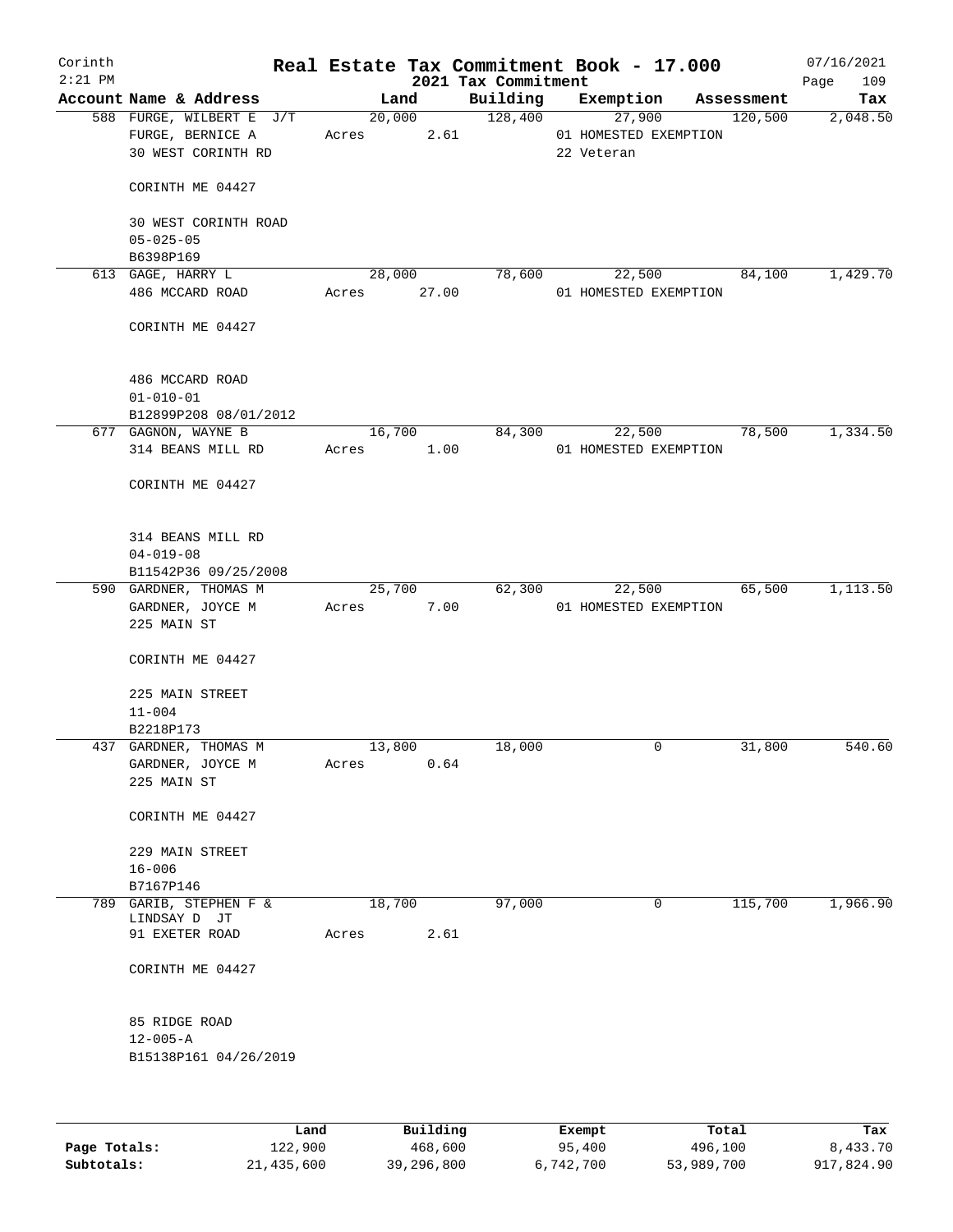| Corinth<br>$2:21$ PM |                                                            | Real Estate Tax Commitment Book - 17.000 |                                 |           |                       |            | 07/16/2021         |
|----------------------|------------------------------------------------------------|------------------------------------------|---------------------------------|-----------|-----------------------|------------|--------------------|
|                      | Account Name & Address                                     | Land                                     | 2021 Tax Commitment<br>Building |           | Exemption             | Assessment | Page<br>110<br>Tax |
|                      | 1719 GARLAND, DARYL G JR &                                 | 58,900                                   |                                 | 33,300    | $\Omega$              | 92,200     | 1,567.40           |
|                      | SHARI L JT<br>1250 MAIN STREET                             | Acres                                    | 126.00                          |           |                       |            |                    |
|                      | CORINTH ME 04427                                           |                                          |                                 |           |                       |            |                    |
|                      | 1250 MAIN STREET                                           |                                          |                                 |           |                       |            |                    |
|                      | $03 - 031$                                                 |                                          |                                 |           |                       |            |                    |
|                      | B15854P336 01/05/2021                                      |                                          |                                 |           |                       |            |                    |
|                      | 282 GARRITY, THOMAS P                                      | 24,900                                   |                                 | 12,200    | 22,500                | 14,600     | 248.20             |
|                      | BERARD, CYNTHIA M<br>628 GRANT RD                          | Acres                                    | 9.50                            |           | 01 HOMESTED EXEMPTION |            |                    |
|                      | CORINTH ME 04427                                           |                                          |                                 |           |                       |            |                    |
|                      | 628 GRANT ROAD<br>$02 - 047$                               |                                          |                                 |           |                       |            |                    |
|                      | B13924P180 08/01/2015                                      |                                          |                                 |           |                       |            |                    |
|                      | 1530 GATCOMB, CLARA                                        | 17,100                                   |                                 | 16,900    | 22,500                | 11,500     | 195.50             |
|                      | P. O. BOX 3                                                | Acres                                    | 2.50                            |           | 01 HOMESTED EXEMPTION |            |                    |
|                      | KENDUSKEAG ME 04450                                        |                                          |                                 |           |                       |            |                    |
|                      | 64 MEADOW ROAD                                             |                                          |                                 |           |                       |            |                    |
|                      | $09 - 020 - E$                                             |                                          |                                 |           |                       |            |                    |
|                      | B12704P343 01/13/2012 B7357P33<br>46 GAUTHIER, ROBERT J JR | 16,300                                   | 109,100                         |           | 22,500                | 102,900    | 1,749.30           |
|                      | 38 PINEWOOD DRIVE                                          | 1.83<br>Acres                            |                                 |           | 01 HOMESTED EXEMPTION |            |                    |
|                      | CORINTH ME 04427                                           |                                          |                                 |           |                       |            |                    |
|                      | 38 PINEWOOD DRIVE                                          |                                          |                                 |           |                       |            |                    |
|                      | $06 - 023 - 08$                                            |                                          |                                 |           |                       |            |                    |
|                      | B14150P284 05/16/2016                                      |                                          |                                 |           |                       |            |                    |
| 1480                 | GAWRYCH, PETER D                                           | 10,600                                   |                                 | 0         | 0                     | 10,600     | 180.20             |
|                      | 31 CURTIS ROAD                                             | Acres                                    | 7.40                            |           |                       |            |                    |
|                      | RIPLEY ME 04930                                            |                                          |                                 |           |                       |            |                    |
|                      | MCCARD ROAD N/F OFF                                        |                                          |                                 |           |                       |            |                    |
|                      | $01 - 034 - C$                                             |                                          |                                 |           |                       |            |                    |
|                      | B7745P145<br>594 GELETKA, MICHAEL C.                       |                                          |                                 | 9,800     | 0                     |            | 890.80             |
|                      | (HEIRS OF)                                                 | 42,600                                   |                                 |           |                       | 52,400     |                    |
|                      | GELETKA, PHYLLIS M.<br>(HEIRS OF)                          | Acres                                    | 93.50                           |           |                       |            |                    |
|                      | C/O RICHARD GELETKA                                        |                                          |                                 |           |                       |            |                    |
|                      | 1412 TATNIC RD                                             |                                          |                                 |           |                       |            |                    |
|                      | WELLS ME 04090 7506                                        |                                          |                                 |           |                       |            |                    |
|                      | 410 LEDGE HILL ROAD                                        |                                          |                                 |           |                       |            |                    |
|                      | $04 - 029 - B$<br>B4180P250                                |                                          |                                 |           |                       |            |                    |
|                      |                                                            |                                          |                                 |           |                       |            |                    |
|                      | Land                                                       |                                          | Building                        | Exempt    |                       | Total      | Tax                |
| Page Totals:         | 170,400                                                    |                                          | 181,300                         | 67,500    |                       | 284,200    | 4,831.40           |
| Subtotals:           | 21,606,000                                                 | 39,478,100                               |                                 | 6,810,200 | 54, 273, 900          |            | 922,656.30         |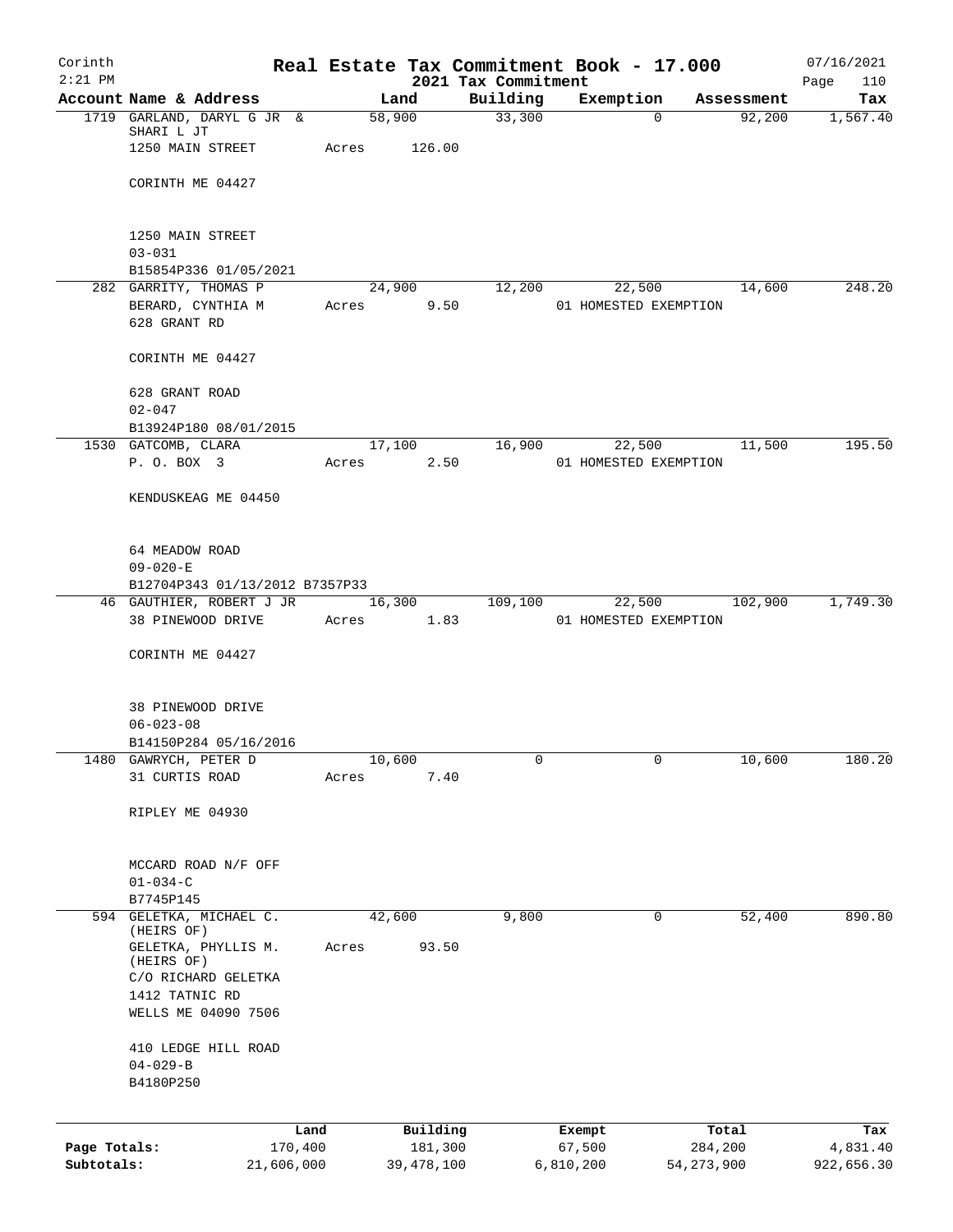| Corinth<br>$2:21$ PM |                                                                               |        |                 | 2021 Tax Commitment | Real Estate Tax Commitment Book - 17.000 |            | 07/16/2021<br>Page<br>111 |
|----------------------|-------------------------------------------------------------------------------|--------|-----------------|---------------------|------------------------------------------|------------|---------------------------|
|                      | Account Name & Address                                                        |        | Land            | Building            | Exemption                                | Assessment | Tax                       |
|                      | 672 GELLERSON, JOSHUA M<br>GELLERSON, HILARY E<br>136 WHITE SCHOOLHOUSE<br>RD | Acres  | 29,000<br>11.00 | 101,700             | 22,500<br>01 HOMESTED EXEMPTION          | 108,200    | 1,839.40                  |
|                      | CORINTH ME 04427                                                              |        |                 |                     |                                          |            |                           |
|                      | 136 WHITE SCHOOLHOUSE<br>$08 - 028 - B$                                       |        |                 |                     |                                          |            |                           |
|                      | 1061 GERVAIS, TED A                                                           |        | 19,700          | 103,000             | 22,500                                   | 100,200    | 1,703.40                  |
|                      | GERVAIS, ALISSA J                                                             | Acres  | 3.42            |                     | 01 HOMESTED EXEMPTION                    |            |                           |
|                      | 77 GARLAND ROAD                                                               |        |                 |                     |                                          |            |                           |
|                      | CORINTH ME 04427                                                              |        |                 |                     |                                          |            |                           |
|                      | 77 GARLAND ROAD                                                               |        |                 |                     |                                          |            |                           |
|                      | $07 - 014$                                                                    |        |                 |                     |                                          |            |                           |
|                      | B14089P106 02/26/2016                                                         |        |                 |                     |                                          |            |                           |
|                      | 595 GETCHELL, PHILLIP C                                                       | 13,700 |                 | $\mathbf 0$         | 0                                        | 13,700     | 232.90                    |
|                      | GETCHELL, CAROLE L<br>PO BOX 361                                              | Acres  | 5.20            |                     |                                          |            |                           |
|                      | CORINTH ME 04427                                                              |        |                 |                     |                                          |            |                           |
|                      | CUSHMAN RD                                                                    |        |                 |                     |                                          |            |                           |
|                      | $03 - 014 - 06$                                                               |        |                 |                     |                                          |            |                           |
|                      | B12118P234 04/28/2010                                                         |        |                 |                     |                                          |            |                           |
|                      | 596 GETCHELL, PHILLIP C                                                       |        | 20,000          | 121,400             | 22,500                                   | 118,900    | 2,021.30                  |
|                      | GETCHELL, CAROLE<br>PO BOX 361                                                | Acres  | 5.10            |                     | 01 HOMESTED EXEMPTION                    |            |                           |
|                      | CORINTH ME 04427                                                              |        |                 |                     |                                          |            |                           |
|                      | 44 CUSHMAN RD                                                                 |        |                 |                     |                                          |            |                           |
|                      | $03 - 014 - 07$                                                               |        |                 |                     |                                          |            |                           |
|                      | B12118P234 04/28/2010                                                         |        |                 |                     |                                          |            |                           |
|                      | 1153 GIFFORD, WILLIAM                                                         | 17,900 |                 | 100,400             | 22,500                                   | 95,800     | 1,628.60                  |
|                      | 381 HUDSON RD                                                                 | Acres  | 2.00            |                     | 01 HOMESTED EXEMPTION                    |            |                           |
|                      | CORINTH ME 04427                                                              |        |                 |                     |                                          |            |                           |
|                      | 381 HUDSON ROAD                                                               |        |                 |                     |                                          |            |                           |
|                      | $09 - 002 - C$                                                                |        |                 |                     |                                          |            |                           |
|                      | B12277P349 10/01/2010                                                         |        |                 |                     |                                          |            |                           |
|                      | 1174 GIFFORD, WILLIAM E                                                       |        | 11,800          | 41,100              | 0                                        | 52,900     | 899.30                    |
|                      | 381 HUDSON ROAD                                                               | Acres  | 0.30            |                     |                                          |            |                           |
|                      | CORINTH ME 04427                                                              |        |                 |                     |                                          |            |                           |
|                      | 304 MAIN STREET                                                               |        |                 |                     |                                          |            |                           |
|                      | $15 - 039$                                                                    |        |                 |                     |                                          |            |                           |
|                      | B15336P94 10/31/2019                                                          |        |                 |                     |                                          |            |                           |
|                      |                                                                               |        |                 |                     |                                          |            |                           |

|              | Land       | Building   | Exempt    | Total      | Tax        |
|--------------|------------|------------|-----------|------------|------------|
| Page Totals: | 112,100    | 467,600    | 90,000    | 489,700    | 8,324.90   |
| Subtotals:   | 21,718,100 | 39,945,700 | 6,900,200 | 54,763,600 | 930,981.20 |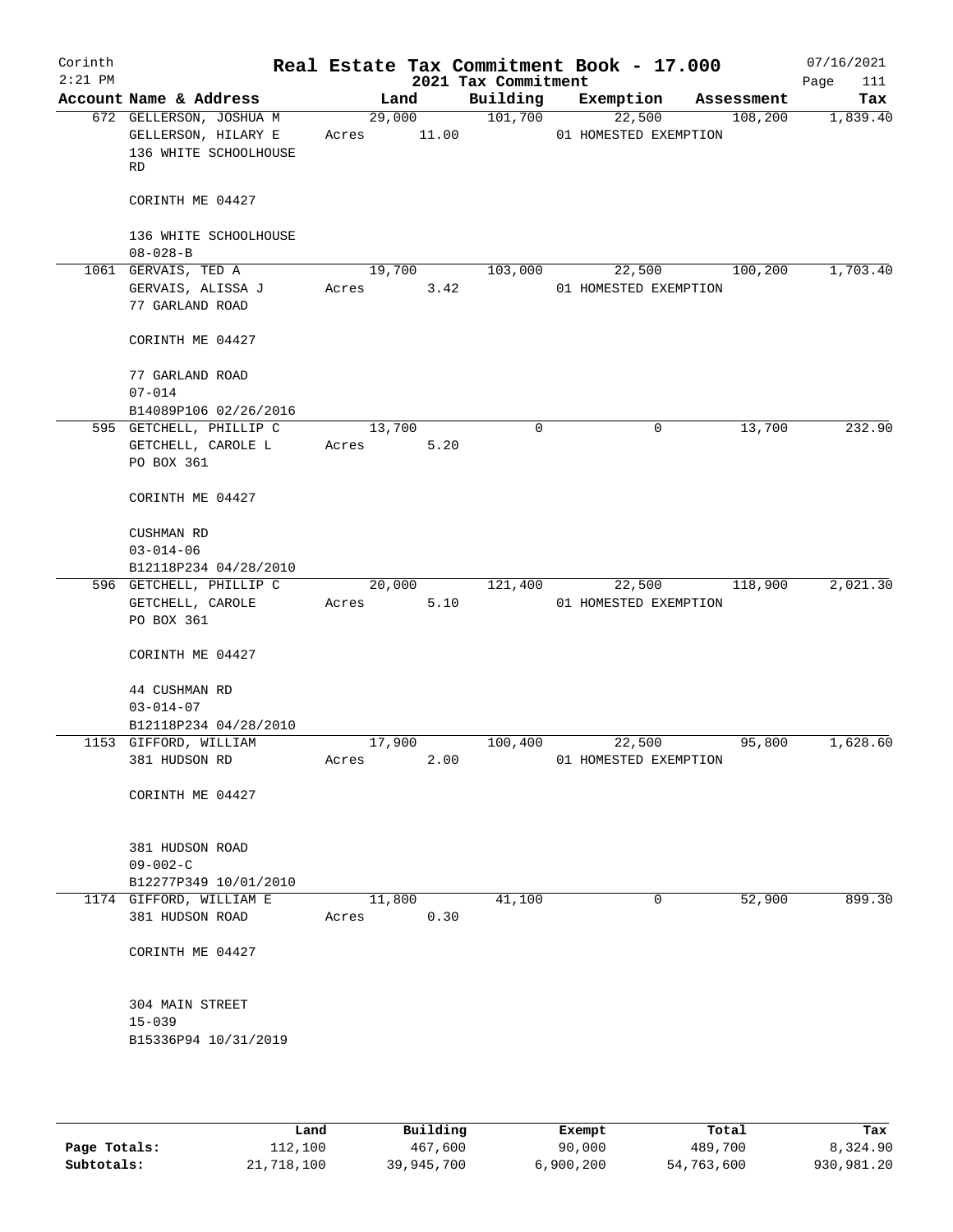| Corinth<br>$2:21$ PM |                        |                                                                         |       |                | 2021 Tax Commitment | Real Estate Tax Commitment Book - 17.000 |            | 07/16/2021<br>112<br>Page |
|----------------------|------------------------|-------------------------------------------------------------------------|-------|----------------|---------------------|------------------------------------------|------------|---------------------------|
|                      | Account Name & Address |                                                                         |       | Land           | Building            | Exemption                                | Assessment | Tax                       |
|                      | 381 HUDSON ROAD        | 362 GIFFORD, WILLIAM E &<br>GIFFORD, MARK E JT                          | Acres | 16,200<br>0.75 | 52,200              | $\mathbf 0$                              | 68,400     | 1,162.80                  |
|                      |                        | CORINTH ME 04427                                                        |       |                |                     |                                          |            |                           |
|                      | 289 MAIN STREET        |                                                                         |       |                |                     |                                          |            |                           |
|                      | $16 - 001$             |                                                                         |       |                |                     |                                          |            |                           |
|                      |                        | B15917P133 02/26/2021 B15112P333 03/28/2019<br>363 GIFFORD, WILLIAM E & |       | 7,300          | 42,200              | 0                                        | 49,500     | 841.50                    |
|                      | 381 HUDSON ROAD        | GIFFORD, MARK E JT                                                      | Acres | 0.11           |                     |                                          |            |                           |
|                      |                        | CORINTH ME 04427                                                        |       |                |                     |                                          |            |                           |
|                      | 287 MAIN STREET        |                                                                         |       |                |                     |                                          |            |                           |
|                      | $16 - 001 - A$         |                                                                         |       |                |                     |                                          |            |                           |
|                      |                        | B15917P133 02/26/2021 B15112P333 03/28/2019<br>1476 GILBERT, DAVID A JR |       | 38,300         | 38,900              | 0                                        | 77,200     | 1,312.40                  |
|                      |                        | COWPERTHWAITE, MICHELLE Acres 62.83                                     |       |                |                     |                                          |            |                           |
|                      |                        | 1124 MAIN STREET                                                        |       |                |                     |                                          |            |                           |
|                      |                        | CORINTH ME 04427                                                        |       |                |                     |                                          |            |                           |
|                      | $06 - 002$             | 1084 MAIN STREET                                                        |       |                |                     |                                          |            |                           |
|                      |                        | B12289P112 10/19/2010                                                   |       |                |                     |                                          |            |                           |
|                      | 1759 GILBERT, JAMES    |                                                                         |       | 0              | 16,900              | $\mathbf 0$                              | 16,900     | 287.30                    |
|                      |                        | GILBERT, JESSICA<br>968 MAIN STREET LOT 9                               |       |                |                     |                                          |            |                           |
|                      |                        | CORINTH ME 04427                                                        |       |                |                     |                                          |            |                           |
|                      | $06 - 012 - D - 09H$   | 968 MAIN STREET LOT 09                                                  |       |                |                     |                                          |            |                           |
|                      |                        | B12493P322 06/03/2011                                                   |       |                |                     |                                          |            |                           |
|                      | 702 GILES, DAVID L     |                                                                         |       | 21,200         | 120,100             | 0                                        | 141,300    | 2,402.10                  |
|                      | 241 MCCARD RD          |                                                                         | Acres | 4.68           |                     |                                          |            |                           |
|                      |                        | CORINTH ME 04427                                                        |       |                |                     |                                          |            |                           |
|                      | 241 MCCARD ROAD        |                                                                         |       |                |                     |                                          |            |                           |
|                      | $01 - 023 - G$         |                                                                         |       |                |                     |                                          |            |                           |
|                      |                        | B14456P340 04/13/2017                                                   |       |                |                     |                                          |            |                           |
|                      | 997 GILES, DAVID LEE   |                                                                         |       | 16,700         | 500                 | 17,200                                   | $\Omega$   | 0.00                      |
|                      | 241 MCCARD RD          |                                                                         | Acres | 1.60           |                     | 01 HOMESTED EXEMPTION                    |            |                           |
|                      |                        | CORINTH ME 04427                                                        |       |                |                     |                                          |            |                           |
|                      | 270 MCCARD ROAD        |                                                                         |       |                |                     |                                          |            |                           |
|                      | $01 - 022 - A$         |                                                                         |       |                |                     |                                          |            |                           |
|                      |                        | B13515P33 04/28/2014                                                    |       |                |                     |                                          |            |                           |
|                      |                        |                                                                         |       |                |                     |                                          |            |                           |

|              | Land       | Building   | Exempt    | Total      | Tax        |
|--------------|------------|------------|-----------|------------|------------|
| Page Totals: | 99,700     | 270,800    | 17,200    | 353,300    | 6,006.10   |
| Subtotals:   | 21,817,800 | 40,216,500 | 6,917,400 | 55,116,900 | 936,987.30 |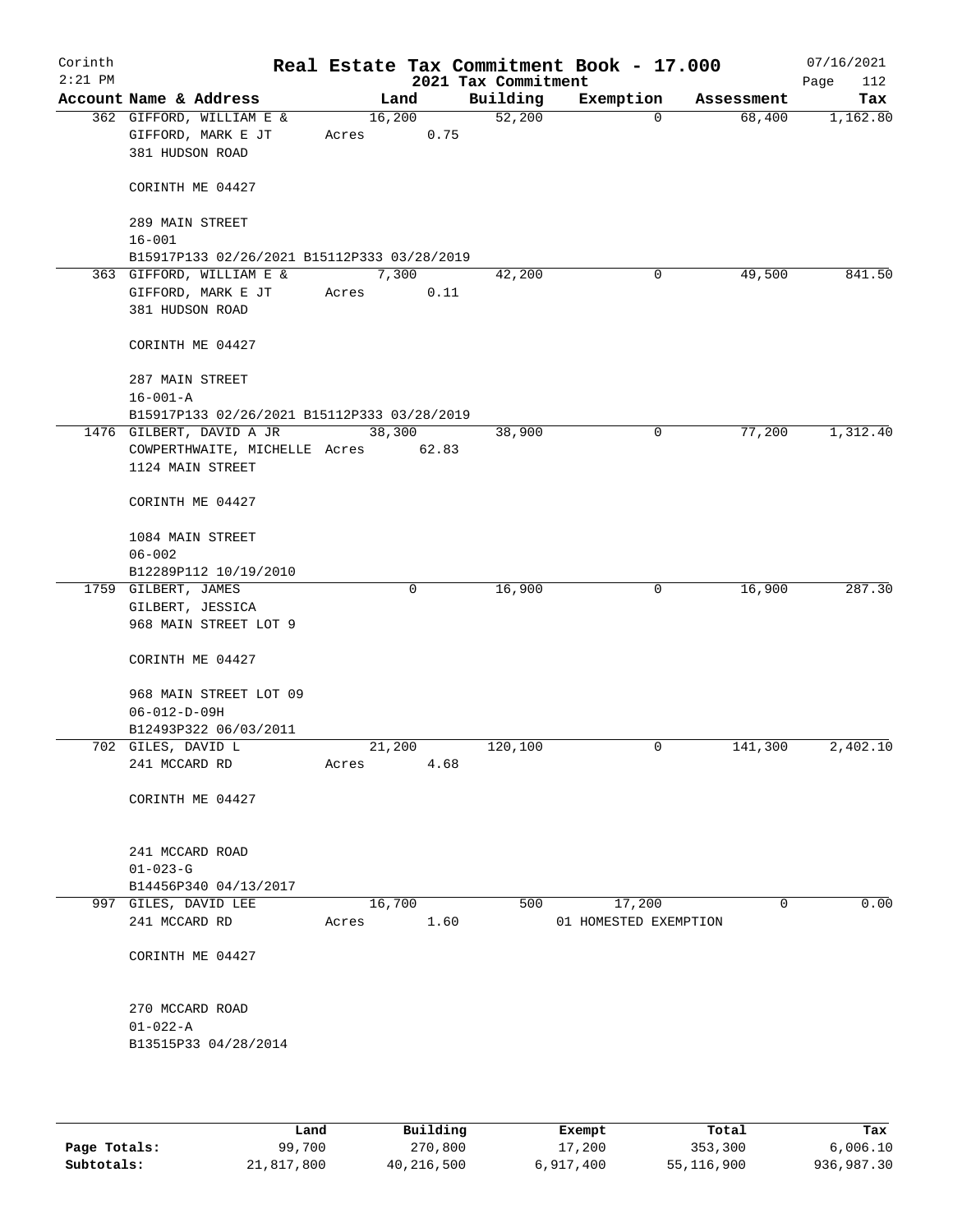| Corinth<br>$2:21$ PM |                                      |                 |        |      | Real Estate Tax Commitment Book - 17.000<br>2021 Tax Commitment |                       |             |            | 07/16/2021<br>Page<br>113 |
|----------------------|--------------------------------------|-----------------|--------|------|-----------------------------------------------------------------|-----------------------|-------------|------------|---------------------------|
|                      | Account Name & Address               |                 | Land   |      | Building                                                        | Exemption             |             | Assessment | Tax                       |
|                      | 124 GILES, JAMES A                   | 13,900          |        |      | 0                                                               |                       | $\mathbf 0$ | 13,900     | 236.30                    |
|                      | 3867 TERSK DRIVE                     | Acres           |        | 3.96 |                                                                 |                       |             |            |                           |
|                      | MIDLAND NC 28107                     |                 |        |      |                                                                 |                       |             |            |                           |
|                      | MCCARD ROAD                          |                 |        |      |                                                                 |                       |             |            |                           |
|                      | $01 - 004 - 02 - A$                  |                 |        |      |                                                                 |                       |             |            |                           |
|                      | B13862P297 06/03/2015                |                 |        |      |                                                                 |                       |             |            |                           |
|                      | 1932 GLAZIER, JONATHAN               |                 | 0      |      | 16,200                                                          |                       | 0           | 16,200     | 275.40                    |
|                      | 33 JOWETT STREET                     |                 |        |      |                                                                 |                       |             |            |                           |
|                      | BANGOR ME 04401                      |                 |        |      |                                                                 |                       |             |            |                           |
|                      | 344 MAIN STREET LOT 7                |                 |        |      |                                                                 |                       |             |            |                           |
|                      | $08 - 003 - 07H$                     |                 |        |      |                                                                 |                       |             |            |                           |
|                      | 602 GLIDDEN, ELWOOD                  |                 | 0      |      | 25,700                                                          | 22,500                |             | 3,200      | 54.40                     |
|                      | 968 MAIN STREET LOT 2                |                 |        |      |                                                                 | 01 HOMESTED EXEMPTION |             |            |                           |
|                      | CORINTH ME 04427                     |                 |        |      |                                                                 |                       |             |            |                           |
|                      | 968 MAIN STREET LOT 02               |                 |        |      |                                                                 |                       |             |            |                           |
|                      | $06 - 012 - D - 02H$                 |                 |        |      |                                                                 |                       |             |            |                           |
|                      | 1909 GLIDDEN, NANCY<br>29 BRUCE ROAD | 18,000<br>Acres |        | 1.03 | 123,200                                                         |                       | 0           | 141,200    | 2,400.40                  |
|                      | CORINTH ME 04427                     |                 |        |      |                                                                 |                       |             |            |                           |
|                      |                                      |                 |        |      |                                                                 |                       |             |            |                           |
|                      | 29 BRUCE RD                          |                 |        |      |                                                                 |                       |             |            |                           |
|                      | $08 - 012 - 29$                      |                 |        |      |                                                                 |                       |             |            |                           |
|                      | B13724P337 12/16/2014                |                 |        |      |                                                                 |                       |             |            |                           |
|                      | 1408 GODIN, DION                     | 20,300          |        |      | 18,400                                                          | 22,500                |             | 16,200     | 275.40                    |
|                      | 352 WEST CORINTH ROAD                | Acres           |        | 3.96 |                                                                 | 01 HOMESTED EXEMPTION |             |            |                           |
|                      | CORINTH ME 04427                     |                 |        |      |                                                                 |                       |             |            |                           |
|                      | 352 WEST CORINTH ROAD                |                 |        |      |                                                                 |                       |             |            |                           |
|                      | $05 - 002 - 04$                      |                 |        |      |                                                                 |                       |             |            |                           |
|                      | B10444P286 05/23/2006                |                 |        |      |                                                                 |                       |             |            |                           |
|                      | 1409 GODIN, DION                     |                 | 20,300 |      | 104,500                                                         |                       | 0           | 124,800    | 2,121.60                  |
|                      | 352 WEST CORINTH ROAD                | Acres           |        | 3.96 |                                                                 |                       |             |            |                           |
|                      | CORINTH ME 04427                     |                 |        |      |                                                                 |                       |             |            |                           |
|                      | 344 WEST CORINTH ROAD                |                 |        |      |                                                                 |                       |             |            |                           |
|                      | $05 - 002 - 05$                      |                 |        |      |                                                                 |                       |             |            |                           |
|                      | B10444P286 05/23/2006                |                 |        |      |                                                                 |                       |             |            |                           |
|                      |                                      |                 |        |      |                                                                 |                       |             |            |                           |
|                      |                                      |                 |        |      |                                                                 |                       |             |            |                           |
|                      |                                      |                 |        |      |                                                                 |                       |             |            |                           |

|              | Land       | Building   | Exempt    | Total      | Tax        |
|--------------|------------|------------|-----------|------------|------------|
| Page Totals: | 72,500     | 288,000    | 45,000    | 315,500    | 5,363.50   |
| Subtotals:   | 21,890,300 | 40,504,500 | 6,962,400 | 55,432,400 | 942,350.80 |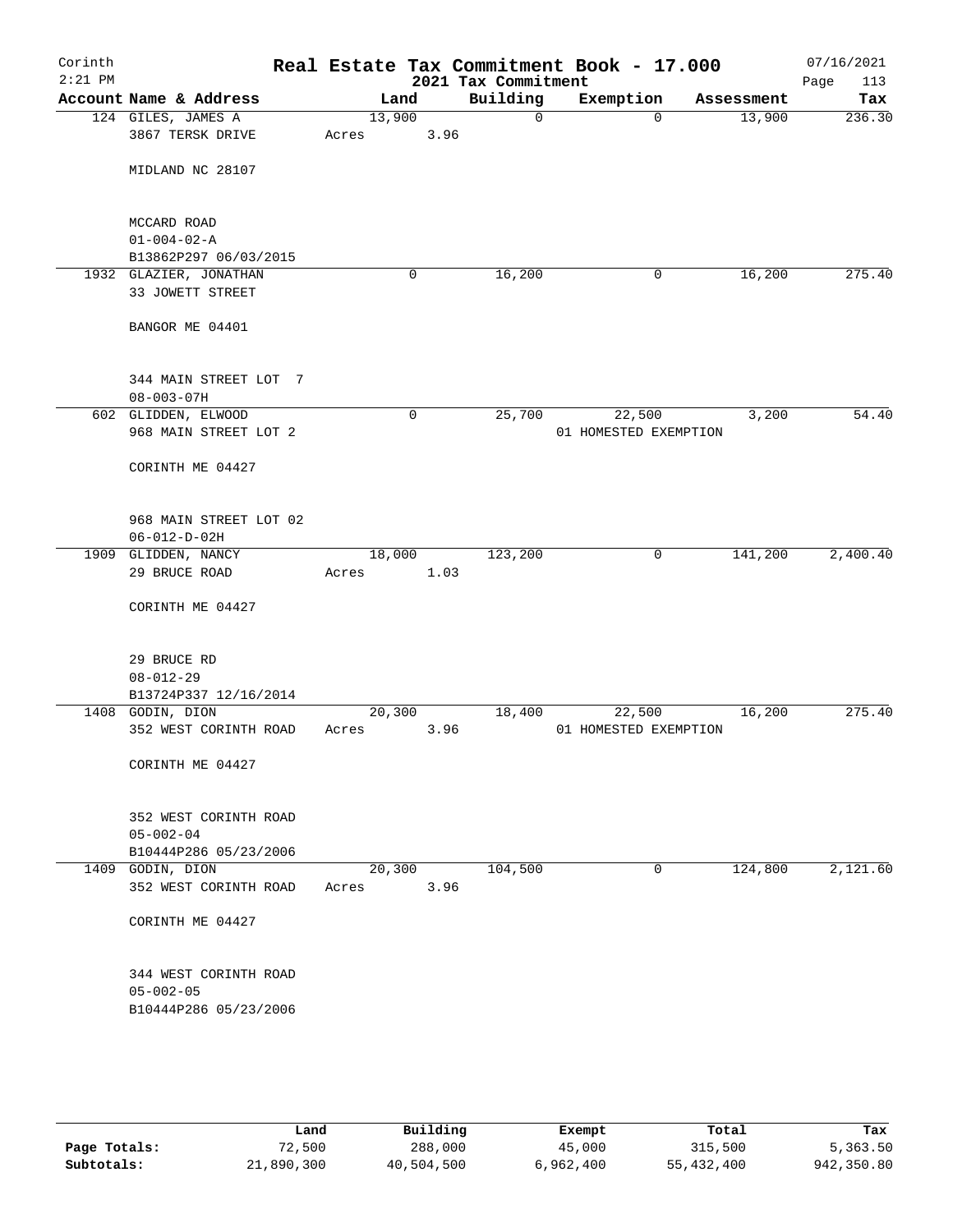| Corinth   |                                             |             |        |                     | Real Estate Tax Commitment Book - 17.000 |            | 07/16/2021  |
|-----------|---------------------------------------------|-------------|--------|---------------------|------------------------------------------|------------|-------------|
| $2:21$ PM |                                             |             |        | 2021 Tax Commitment |                                          |            | 114<br>Page |
|           | Account Name & Address                      | Land        |        | Building            | Exemption                                | Assessment | Tax         |
|           | 605 GOLDSMITH, RONALD M                     |             |        | 24,300 129,600      | 27,900                                   | 126,000    | 2,142.00    |
|           | GOLDSMITH, CHERYL L                         | Acres 11.04 |        |                     | 01 HOMESTED EXEMPTION                    |            |             |
|           | 613 EXETER ROAD                             |             |        |                     | 22 Veteran                               |            |             |
|           |                                             |             |        |                     |                                          |            |             |
|           | CORINTH ME 04427                            |             |        |                     |                                          |            |             |
|           | 613 EXETER ROAD                             |             |        |                     |                                          |            |             |
|           | $07 - 001 - 10$                             |             |        |                     |                                          |            |             |
|           | B3347P255                                   |             |        |                     |                                          |            |             |
|           | 607 GONYA, SHERWOOD                         |             | 20,300 | 119,200             | 22,500 117,000                           |            | 1,989.00    |
|           | GONYA, LILLIAN                              | Acres       | 5.40   |                     | 01 HOMESTED EXEMPTION                    |            |             |
|           | 19 CUSHMAN RD                               |             |        |                     |                                          |            |             |
|           |                                             |             |        |                     |                                          |            |             |
|           | CORINTH ME 04427                            |             |        |                     |                                          |            |             |
|           |                                             |             |        |                     |                                          |            |             |
|           | 19 CUSHMAN RD                               |             |        |                     |                                          |            |             |
|           | $03 - 013 - 12$                             |             |        |                     |                                          |            |             |
|           | B6519P325                                   |             |        |                     |                                          |            |             |
|           | 1435 GONZALEZ, STEVEN                       |             | 21,500 | 47,200              | 22,500                                   | 46,200     | 785.40      |
|           | 141 GARLAND ROAD                            | Acres       | 4.90   |                     | 01 HOMESTED EXEMPTION                    |            |             |
|           |                                             |             |        |                     |                                          |            |             |
|           | CORINTH ME 04427                            |             |        |                     |                                          |            |             |
|           |                                             |             |        |                     |                                          |            |             |
|           |                                             |             |        |                     |                                          |            |             |
|           | 141 GARLAND ROAD                            |             |        |                     |                                          |            |             |
|           | $10 - 014 - A$                              |             |        |                     |                                          |            |             |
|           | B14131P220 04/21/2016                       |             |        |                     |                                          |            |             |
|           | 610 GOODROW, DENNIS A                       |             | 17,600 | 74,900              | 22,500                                   | 70,000     | 1,190.00    |
|           | GOODROW, WANDA L                            | Acres 1.75  |        |                     | 01 HOMESTED EXEMPTION                    |            |             |
|           | 713 TATE RD                                 |             |        |                     |                                          |            |             |
|           |                                             |             |        |                     |                                          |            |             |
|           | CORINTH ME 04427                            |             |        |                     |                                          |            |             |
|           |                                             |             |        |                     |                                          |            |             |
|           | 713 TATE ROAD                               |             |        |                     |                                          |            |             |
|           | $06 - 011$<br>B2465P110                     |             |        |                     |                                          |            |             |
|           | 611 GOODWIN, BRADFORD C                     | 21,800      |        | 91,100              | 0                                        | 112,900    | 1,919.30    |
|           | GOODWIN, DELORES L                          | Acres       | 0.85   |                     |                                          |            |             |
|           | 19 LIBBY LN                                 |             |        |                     |                                          |            |             |
|           |                                             |             |        |                     |                                          |            |             |
|           | EDDINGTON ME 04428 3106                     |             |        |                     |                                          |            |             |
|           |                                             |             |        |                     |                                          |            |             |
|           | 325 MAIN STREET                             |             |        |                     |                                          |            |             |
|           | $15 - 007$                                  |             |        |                     |                                          |            |             |
|           | B4281P180                                   |             |        |                     |                                          |            |             |
|           | 1614 GOODWIN, EDWIN D & ALAN                | 38,200      |        | 0                   | 0                                        | 38,200     | 649.40      |
|           | D, & GRANT D                                |             |        |                     |                                          |            |             |
|           | C/O EDMUND GOODWIN                          | Acres       | 81.00  |                     |                                          |            |             |
|           | 1256 HUDSON ROAD                            |             |        |                     |                                          |            |             |
|           | GLENBURN ME 04401                           |             |        |                     |                                          |            |             |
|           |                                             |             |        |                     |                                          |            |             |
|           |                                             |             |        |                     |                                          |            |             |
|           | MCCARD ROAD                                 |             |        |                     |                                          |            |             |
|           | $01 - 017 - G$                              |             |        |                     |                                          |            |             |
|           | B15987P265 03/24/2021 B15987P201 03/24/2021 |             |        |                     |                                          |            |             |
|           |                                             |             |        |                     |                                          |            |             |
|           |                                             |             |        |                     |                                          |            |             |
|           |                                             |             |        |                     |                                          |            |             |

|              | Land       | Building   | Exempt    | Total      | Tax        |
|--------------|------------|------------|-----------|------------|------------|
| Page Totals: | 143,700    | 462,000    | 95,400    | 510,300    | 8,675.10   |
| Subtotals:   | 22,034,000 | 40,966,500 | 7,057,800 | 55,942,700 | 951,025.90 |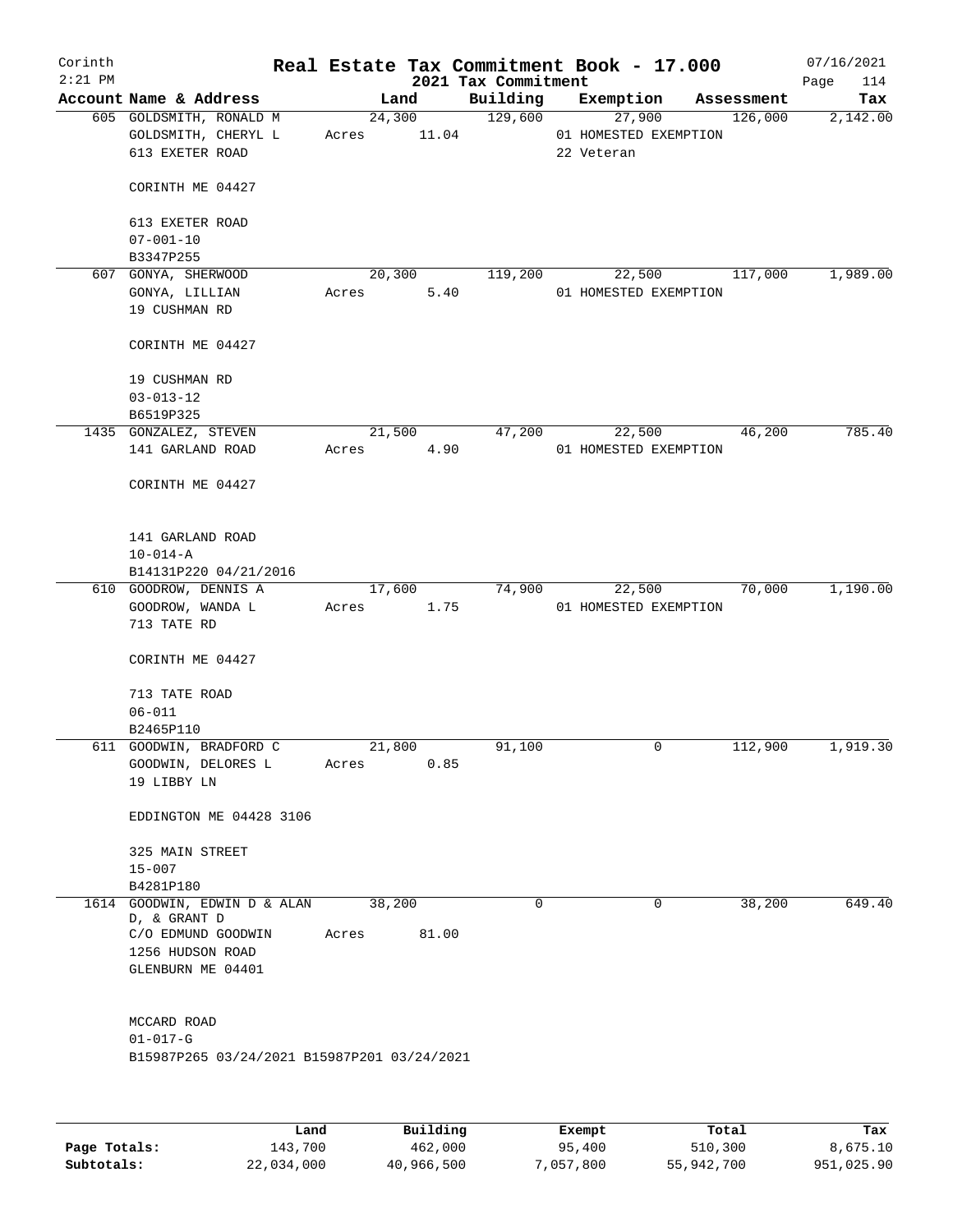| $2:21$ PM    | Account Name & Address<br>1625 GOODWIN, EDWIN D & ALAN<br>D, & GRANT D<br>C/O EDMUND GOODWIN<br>1256 HUDSON ROAD<br>GLENBURN ME 04401<br>MCCARD ROAD<br>$01 - 017 - F$<br>B15987P265 03/24/2021 B15666P76 08/25/2020<br>612 GOODWIN, IRENE V.<br>HEIRS OF<br>386 MCCARD ROAD<br>CORINTH ME 04427<br>386 MCCARD ROAD | Acres<br>Acres | Land<br>17,700<br>7.06<br>16,700<br>1.00 | 2021 Tax Commitment<br>Building<br>$\mathbf 0$<br>72,100 | Exemption<br>$\Omega$<br>0      | Assessment<br>17,700<br>88,800 | Page<br>115<br>Tax |
|--------------|---------------------------------------------------------------------------------------------------------------------------------------------------------------------------------------------------------------------------------------------------------------------------------------------------------------------|----------------|------------------------------------------|----------------------------------------------------------|---------------------------------|--------------------------------|--------------------|
|              |                                                                                                                                                                                                                                                                                                                     |                |                                          |                                                          |                                 |                                | 300.90             |
|              |                                                                                                                                                                                                                                                                                                                     |                |                                          |                                                          |                                 |                                |                    |
|              |                                                                                                                                                                                                                                                                                                                     |                |                                          |                                                          |                                 |                                | 1,509.60           |
|              |                                                                                                                                                                                                                                                                                                                     |                |                                          |                                                          |                                 |                                |                    |
|              |                                                                                                                                                                                                                                                                                                                     |                |                                          |                                                          |                                 |                                |                    |
|              |                                                                                                                                                                                                                                                                                                                     |                |                                          |                                                          |                                 |                                |                    |
|              |                                                                                                                                                                                                                                                                                                                     |                |                                          |                                                          |                                 |                                |                    |
|              |                                                                                                                                                                                                                                                                                                                     |                |                                          |                                                          |                                 |                                |                    |
|              | $01 - 017 - A$<br>B3016P036 08/30/1979                                                                                                                                                                                                                                                                              |                |                                          |                                                          |                                 |                                |                    |
|              | 1843 GOODWIN, JAMES                                                                                                                                                                                                                                                                                                 |                | 18,300                                   | 135,800                                                  | 0                               | 154,100                        | 2,619.70           |
|              | 103 BRADBURY DRIVE<br>CORINTH ME 04427                                                                                                                                                                                                                                                                              | Acres          | 1.30                                     |                                                          |                                 |                                |                    |
|              | 103 BRADBURY DR<br>$08 - 012 - 23$<br>B15229P121 07/29/2019<br>1809 GOOGINS, MIKE                                                                                                                                                                                                                                   |                | $\mathbf 0$                              | 15,000                                                   | 15,000                          | $\mathbf 0$                    | 0.00               |
|              | 968 MAIN STREET LOT 11<br>CORINTH ME 04427                                                                                                                                                                                                                                                                          |                |                                          |                                                          | 01 HOMESTED EXEMPTION           |                                |                    |
|              | 968 MAIN STREET LOT 11<br>$06 - 012 - D - 11H$<br>B12925P270 08/29/2012                                                                                                                                                                                                                                             |                |                                          |                                                          |                                 |                                |                    |
|              | 1605 GOOLEY, CHRISTOPHER J<br>IRISH, HEATHER L<br>690 HUDSON ROAD                                                                                                                                                                                                                                                   | Acres          | 20,800<br>4.33                           | 154,000                                                  | 22,500<br>01 HOMESTED EXEMPTION | 152,300                        | 2,589.10           |
|              | CORINTH ME 04427                                                                                                                                                                                                                                                                                                    |                |                                          |                                                          |                                 |                                |                    |
|              | 690 HUDSON ROAD<br>$12 - 027 - B$<br>B7092P194                                                                                                                                                                                                                                                                      |                |                                          |                                                          |                                 |                                |                    |
|              | 756 GOULD, TRAVIS<br>211 NORTH RD                                                                                                                                                                                                                                                                                   | Acres          | 17,900<br>2.02                           | 0                                                        | 0                               | 17,900                         | 304.30             |
|              | RIPLEY ME 04930                                                                                                                                                                                                                                                                                                     |                |                                          |                                                          |                                 |                                |                    |
|              | 125 WEST CORINTH ROAD<br>$05 - 024 - 08$<br>B14030P281 12/10/2015                                                                                                                                                                                                                                                   |                |                                          |                                                          |                                 |                                |                    |
| Page Totals: | Land<br>91,400                                                                                                                                                                                                                                                                                                      |                | Building<br>376,900                      |                                                          | Exempt<br>37,500                | Total<br>430,800               | Tax<br>7,323.60    |

**Subtotals:** 22,125,400 41,343,400 7,095,300 56,373,500 958,349.50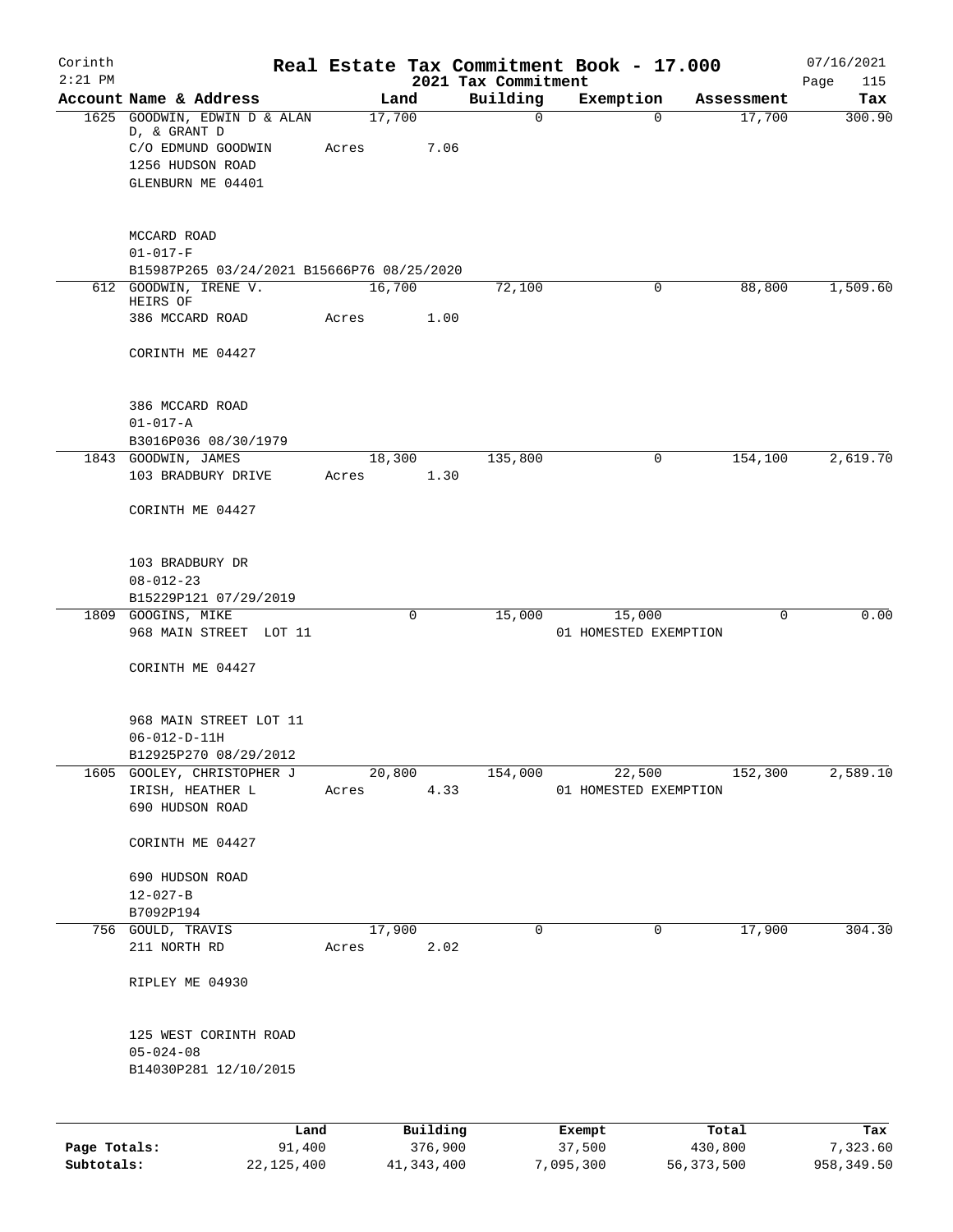| Corinth      |                                               |       |                  |                     | Real Estate Tax Commitment Book - 17.000 |            |                       | 07/16/2021      |
|--------------|-----------------------------------------------|-------|------------------|---------------------|------------------------------------------|------------|-----------------------|-----------------|
| $2:21$ PM    | Account Name & Address                        |       |                  | 2021 Tax Commitment |                                          |            |                       | Page<br>116     |
|              | 1422 GOULET FAMILY                            |       | Land<br>21,700   | Building<br>191,200 | Exemption                                | $\Omega$   | Assessment<br>212,900 | Tax<br>3,619.30 |
|              | PROPERTIES LLC                                |       |                  |                     |                                          |            |                       |                 |
|              | 58 CHRISTIAN HILL ROAD Acres                  |       | 1.54             |                     |                                          |            |                       |                 |
|              |                                               |       |                  |                     |                                          |            |                       |                 |
|              | CHARLESTON ME 04422                           |       |                  |                     |                                          |            |                       |                 |
|              | 422 MAIN STREET                               |       |                  |                     |                                          |            |                       |                 |
|              | $13 - 012$                                    |       |                  |                     |                                          |            |                       |                 |
|              | B15831P156 12/16/2020                         |       |                  |                     |                                          |            |                       |                 |
|              | 56 GOULET, JOHN NELSON                        |       | 19,200           | 119,700             | 22,500                                   |            | 116,400               | 1,978.80        |
|              | GOULET, LAURA MARIE<br>BAKER                  | Acres | 2.00             |                     | 01 HOMESTED EXEMPTION                    |            |                       |                 |
|              | 64 EXETER ROAD                                |       |                  |                     |                                          |            |                       |                 |
|              | CORINTH ME 04427                              |       |                  |                     |                                          |            |                       |                 |
|              | 64 EXETER ROAD                                |       |                  |                     |                                          |            |                       |                 |
|              | $14 - 004$                                    |       |                  |                     |                                          |            |                       |                 |
|              | B13692P338 10/31/2014<br>25 GRABOFSKY, DENISE |       | 28,900           | 25,200              | 22,500                                   |            | 31,600                | 537.20          |
|              | FLORENCE                                      |       |                  |                     |                                          |            |                       |                 |
|              | GRABOFSKY, ROBERT JR                          | Acres | 17.01            |                     | 01 HOMESTED EXEMPTION                    |            |                       |                 |
|              | 399 WEST CORINTH ROAD                         |       |                  |                     |                                          |            |                       |                 |
|              | CORINTH ME 04427                              |       |                  |                     |                                          |            |                       |                 |
|              | 399 WEST CORINTH ROAD                         |       |                  |                     |                                          |            |                       |                 |
|              | $04 - 035$                                    |       |                  |                     |                                          |            |                       |                 |
|              | B13118P183 03/14/2013 B11454P66 06/26/2008    |       |                  |                     |                                          |            | 163,200               | 2,774.40        |
|              | 616 GRABOFSKY, ROBERT J<br>GRABOFSKY, DONNA R | Acres | 49,900<br>152.00 | 141,200             | 27,900<br>01 HOMESTED EXEMPTION          |            |                       |                 |
|              | 207 WHITE SCHOOLHOUSE                         |       |                  |                     | 22 Veteran                               |            |                       |                 |
|              | RD                                            |       |                  |                     |                                          |            |                       |                 |
|              | CORINTH ME 04427                              |       |                  |                     |                                          |            |                       |                 |
|              | 207 WHITE SCHOOLHOUSE                         |       |                  |                     |                                          |            |                       |                 |
|              | $05 - 034$                                    |       |                  |                     |                                          |            |                       |                 |
|              | B3099P246                                     |       |                  |                     |                                          |            |                       |                 |
| 1982         | GRAHAM, ADAM M<br>GRAHAM, KAREN M             | Acres | 24,200<br>7.10   | 183,300             | 22,500<br>01 HOMESTED EXEMPTION          |            | 185,000               | 3,145.00        |
|              | 95 LEDGE HILL RD                              |       |                  |                     |                                          |            |                       |                 |
|              |                                               |       |                  |                     |                                          |            |                       |                 |
|              | CORINTH ME 04427                              |       |                  |                     |                                          |            |                       |                 |
|              | 95 LEDGE HILL ROAD                            |       |                  |                     |                                          |            |                       |                 |
|              | $04 - 009$                                    |       |                  |                     |                                          |            |                       |                 |
|              | B13017P2 11/16/2012                           |       |                  |                     |                                          |            |                       |                 |
| 2056         | GRANT LIVING TRUST                            |       | 16,700           | 0                   |                                          | 0          | 16,700                | 283.90          |
|              | GRANT, JASON D. & KATI                        | Acres | 1.01             |                     |                                          |            |                       |                 |
|              | J. TRUSTEES<br>186 WEST CORINTH ROAD          |       |                  |                     |                                          |            |                       |                 |
|              |                                               |       |                  |                     |                                          |            |                       |                 |
|              | CORINTH ME 04427                              |       |                  |                     |                                          |            |                       |                 |
|              | 432 BLACK RD                                  |       |                  |                     |                                          |            |                       |                 |
|              | $02 - 031 - B$                                |       |                  |                     |                                          |            |                       |                 |
|              | B14661P235 11/06/2017                         |       |                  |                     |                                          |            |                       |                 |
|              |                                               | Land  | Building         |                     | Exempt                                   |            | Total                 | Tax             |
| Page Totals: | 160,600                                       |       | 660,600          |                     | 95,400                                   | 725,800    |                       | 12,338.60       |
| Subtotals:   | 22,286,000                                    |       | 42,004,000       |                     | 7,190,700                                | 57,099,300 |                       | 970,688.10      |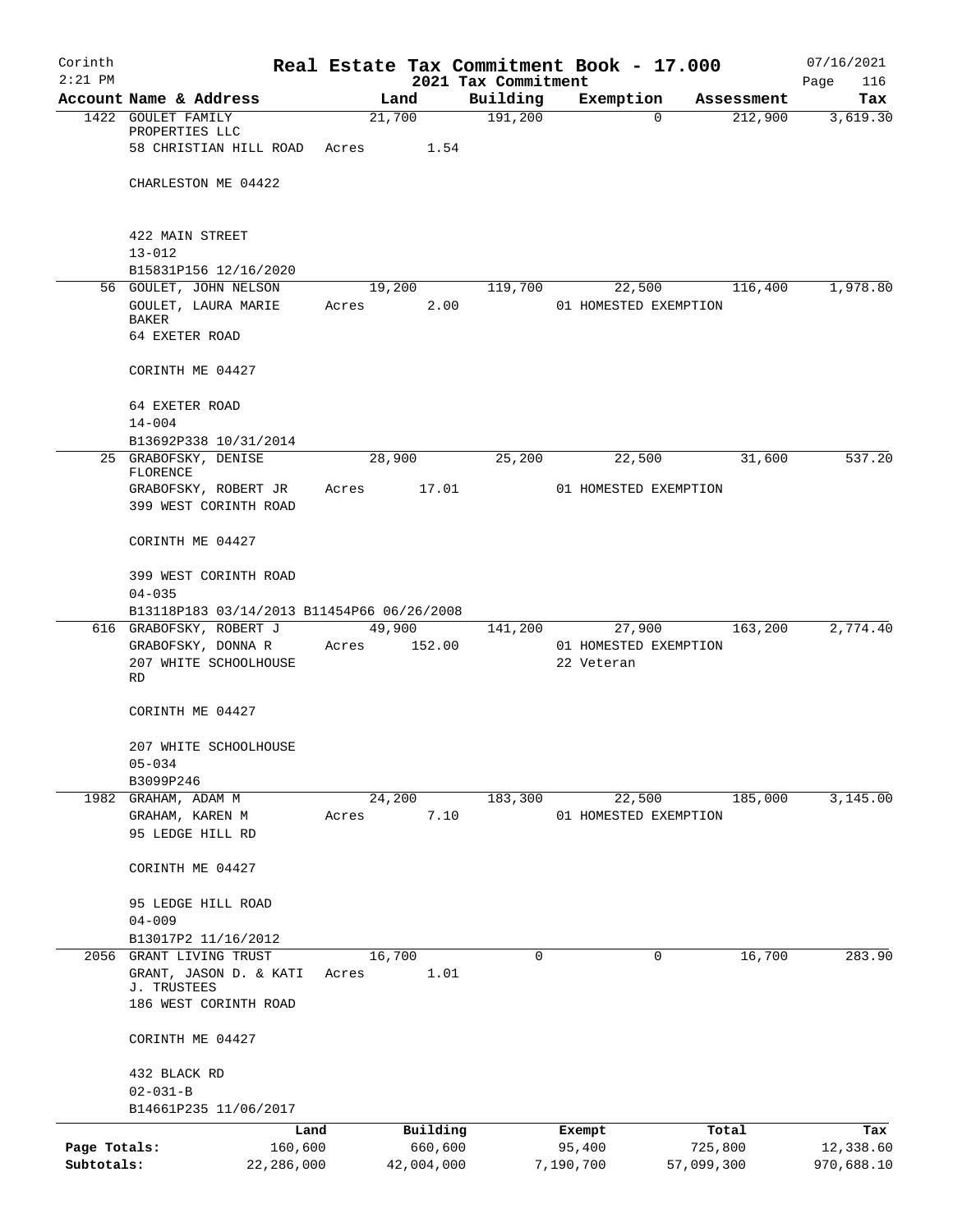| Corinth      |                                         |       |                |                     | Real Estate Tax Commitment Book - 17.000 |                       | 07/16/2021      |
|--------------|-----------------------------------------|-------|----------------|---------------------|------------------------------------------|-----------------------|-----------------|
| $2:21$ PM    | Account Name & Address                  |       |                | 2021 Tax Commitment |                                          |                       | Page<br>117     |
|              | 1613 GRANT LIVING TRUST                 |       | Land<br>18,400 | Building<br>122,100 | Exemption<br>22,500                      | Assessment<br>118,000 | Tax<br>2,006.00 |
|              | GRANT, JASON D. & KATI<br>J. TRUSTEES   | Acres | 1.35           |                     | 01 HOMESTED EXEMPTION                    |                       |                 |
|              | 186 WEST CORINTH ROAD                   |       |                |                     |                                          |                       |                 |
|              | CORINTH ME 04427                        |       |                |                     |                                          |                       |                 |
|              | 186 WEST CORINTH ROAD<br>$05 - 022 - B$ |       |                |                     |                                          |                       |                 |
|              | B14661P233 11/06/2017                   |       |                |                     |                                          |                       |                 |
|              | 236 GRANT LIVING TRUST                  |       | 11,600         | 0                   |                                          | $\mathbf 0$<br>11,600 | 197.20          |
|              | GRANT, JASON D. & KATI                  | Acres | 14.25          |                     |                                          |                       |                 |
|              | J. TRUSTEES<br>186 WEST CORINTH ROAD    |       |                |                     |                                          |                       |                 |
|              | CORINTH ME 04427                        |       |                |                     |                                          |                       |                 |
|              | GRANT ROAD N/F OFF                      |       |                |                     |                                          |                       |                 |
|              | $04 - 043$                              |       |                |                     |                                          |                       |                 |
|              | B14661P237 11/06/2017                   |       |                |                     |                                          |                       |                 |
|              | 619 GRANT, CARL H<br>GRANT, BARBARA J   | Acres | 19,100<br>1.93 | 183,700             | 27,900<br>01 HOMESTED EXEMPTION          | 174,900               | 2,973.30        |
|              | 729 TATE RD                             |       |                |                     | 22 Veteran                               |                       |                 |
|              | CORINTH ME 04427                        |       |                |                     |                                          |                       |                 |
|              | 729 TATE ROAD                           |       |                |                     |                                          |                       |                 |
|              | $06 - 010$                              |       |                |                     |                                          |                       |                 |
|              | B4041P286<br>653 GRANT, CARL H          |       | 17,600         | 79,600              |                                          | 97,200<br>0           | 1,652.40        |
|              | 729 TATE RD                             | Acres | 3.00           |                     |                                          |                       |                 |
|              | CORINTH ME 04427                        |       |                |                     |                                          |                       |                 |
|              |                                         |       |                |                     |                                          |                       |                 |
|              | 834 GRANT ROAD                          |       |                |                     |                                          |                       |                 |
|              | $03 - 006 - A$                          |       |                |                     |                                          |                       |                 |
| 1744         | B11519P19 08/27/2008<br>GRANT, CARL H   |       | 25,100         | 0                   |                                          | 25,100<br>0           | 426.70          |
|              | GRANT, BARBARA J                        | Acres | 17.56          |                     |                                          |                       |                 |
|              | 729 TATE RD                             |       |                |                     |                                          |                       |                 |
|              | CORINTH ME 04427                        |       |                |                     |                                          |                       |                 |
|              | MAIN STREET & TATE ROAD                 |       |                |                     |                                          |                       |                 |
|              | $06 - 010 - B$                          |       |                |                     |                                          |                       |                 |
|              | B4041P286                               |       |                |                     |                                          |                       |                 |
| 1895         | GRANT, DONALD G.<br>BUILDING CONTRACTOR |       | 12,000         | 0                   |                                          | 12,000<br>0           | 204.00          |
|              | 188 OLD TOWN ROAD                       | Acres | 2.44           |                     |                                          |                       |                 |
|              | HUDSON ME 04449                         |       |                |                     |                                          |                       |                 |
|              | HUDSON HILL ROAD                        |       |                |                     |                                          |                       |                 |
|              | $03 - 051 - 03$                         |       |                |                     |                                          |                       |                 |
|              | B13990P195 10/16/2015                   |       |                |                     |                                          |                       |                 |
|              | Land                                    |       | Building       |                     | Exempt                                   | Total                 | Tax             |
| Page Totals: | 103,800                                 |       | 385,400        |                     | 50,400                                   | 438,800               | 7,459.60        |
| Subtotals:   | 22,389,800                              |       | 42,389,400     |                     | 7,241,100                                | 57,538,100            | 978,147.70      |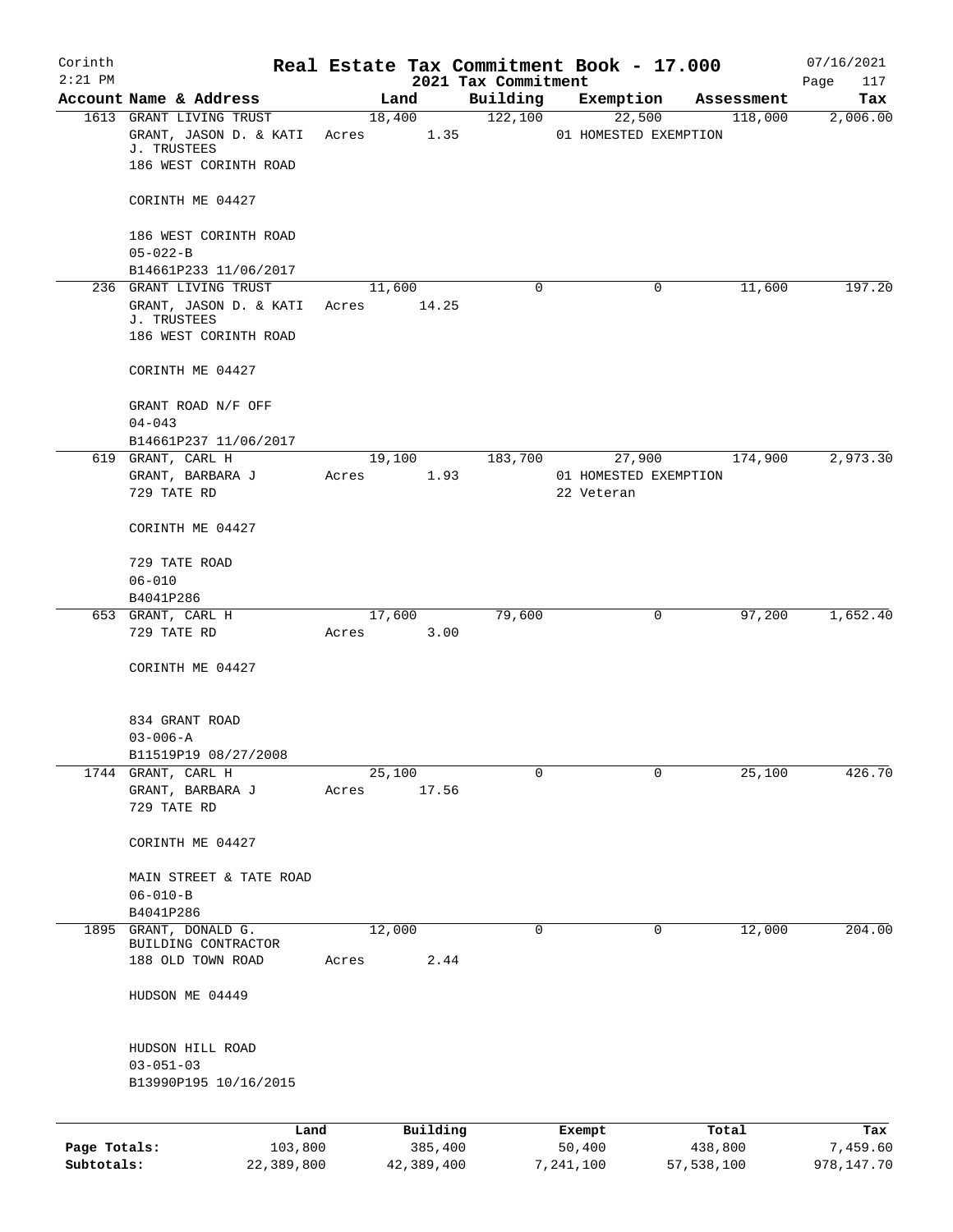| Corinth<br>$2:21$ PM |                                           |                 |        | 2021 Tax Commitment | Real Estate Tax Commitment Book - 17.000 |            | 07/16/2021<br>Page<br>118 |
|----------------------|-------------------------------------------|-----------------|--------|---------------------|------------------------------------------|------------|---------------------------|
|                      | Account Name & Address                    | Land            |        | Building            | Exemption                                | Assessment | Tax                       |
|                      | 1055 GRANT, TERRY A                       |                 | 16,300 | 87,600              | 22,500                                   | 81,400     | 1,383.80                  |
|                      | 457 GRANT RD                              | Acres           | 1.80   |                     | 01 HOMESTED EXEMPTION                    |            |                           |
|                      |                                           |                 |        |                     |                                          |            |                           |
|                      | CORINTH ME 04427                          |                 |        |                     |                                          |            |                           |
|                      | 457 GRANT ROAD                            |                 |        |                     |                                          |            |                           |
|                      | $02 - 053 - B$                            |                 |        |                     |                                          |            |                           |
|                      | B8843P17                                  |                 |        |                     |                                          |            |                           |
|                      | 622 GRANT, TERRY D                        | 27,600          |        | 0                   | 0                                        | 27,600     | 469.20                    |
|                      | 176 WEST CORINTH RD                       | Acres           | 12.77  |                     |                                          |            |                           |
|                      | CORINTH ME 04427                          |                 |        |                     |                                          |            |                           |
|                      | WEST CORINTH ROAD                         |                 |        |                     |                                          |            |                           |
|                      | $05 - 025$                                |                 |        |                     |                                          |            |                           |
|                      | B3710P227                                 |                 |        |                     |                                          |            |                           |
|                      | 624 GRANT, TERRY D                        | 11,800          |        | $\mathbf 0$         | 0                                        | 11,800     | 200.60                    |
|                      | 176 WEST CORINTH RD                       | Acres           | 1.23   |                     |                                          |            |                           |
|                      | CORINTH ME 04427                          |                 |        |                     |                                          |            |                           |
|                      | MAIN STREET                               |                 |        |                     |                                          |            |                           |
|                      | $05 - 025 - 02$                           |                 |        |                     |                                          |            |                           |
|                      | B3710P227                                 |                 |        |                     |                                          |            |                           |
|                      | 625 GRANT, TERRY D                        | 13,400          |        | 0                   | $\mathbf 0$                              | 13,400     | 227.80                    |
|                      | 176 WEST CORINTH RD                       | Acres           | 2.47   |                     |                                          |            |                           |
|                      | CORINTH ME 04427                          |                 |        |                     |                                          |            |                           |
|                      | WEST CORINTH ROAD                         |                 |        |                     |                                          |            |                           |
|                      | $05 - 025 - 03$                           |                 |        |                     |                                          |            |                           |
|                      | B3710P227                                 |                 |        |                     |                                          |            |                           |
|                      | 626 GRANT, TERRY D<br>176 WEST CORINTH RD | 13,700<br>Acres | 2.68   | 0                   | 0                                        | 13,700     | 232.90                    |
|                      |                                           |                 |        |                     |                                          |            |                           |
|                      | CORINTH ME 04427                          |                 |        |                     |                                          |            |                           |
|                      | WEST CORINTH ROAD                         |                 |        |                     |                                          |            |                           |
|                      | $05 - 025 - 06$                           |                 |        |                     |                                          |            |                           |
|                      | B3710P227                                 |                 |        |                     |                                          |            |                           |
|                      | 627 GRANT, TERRY D<br>176 WEST CORINTH RD | 13,800<br>Acres | 2.75   | $\mathbf 0$         | 0                                        | 13,800     | 234.60                    |
|                      | CORINTH ME 04427                          |                 |        |                     |                                          |            |                           |
|                      |                                           |                 |        |                     |                                          |            |                           |
|                      | WEST CORINTH ROAD                         |                 |        |                     |                                          |            |                           |
|                      | $05 - 025 - 07$                           |                 |        |                     |                                          |            |                           |
|                      | B3710P227                                 |                 |        |                     |                                          |            |                           |
|                      |                                           |                 |        |                     |                                          |            |                           |
|                      |                                           |                 |        |                     |                                          |            |                           |
|                      |                                           |                 |        |                     |                                          |            |                           |

|              | Land       | Building   | Exempt    | Total      | Tax        |
|--------------|------------|------------|-----------|------------|------------|
| Page Totals: | 96,600     | 87,600     | 22,500    | 161,700    | 2,748.90   |
| Subtotals:   | 22,486,400 | 42,477,000 | 7,263,600 | 57,699,800 | 980,896.60 |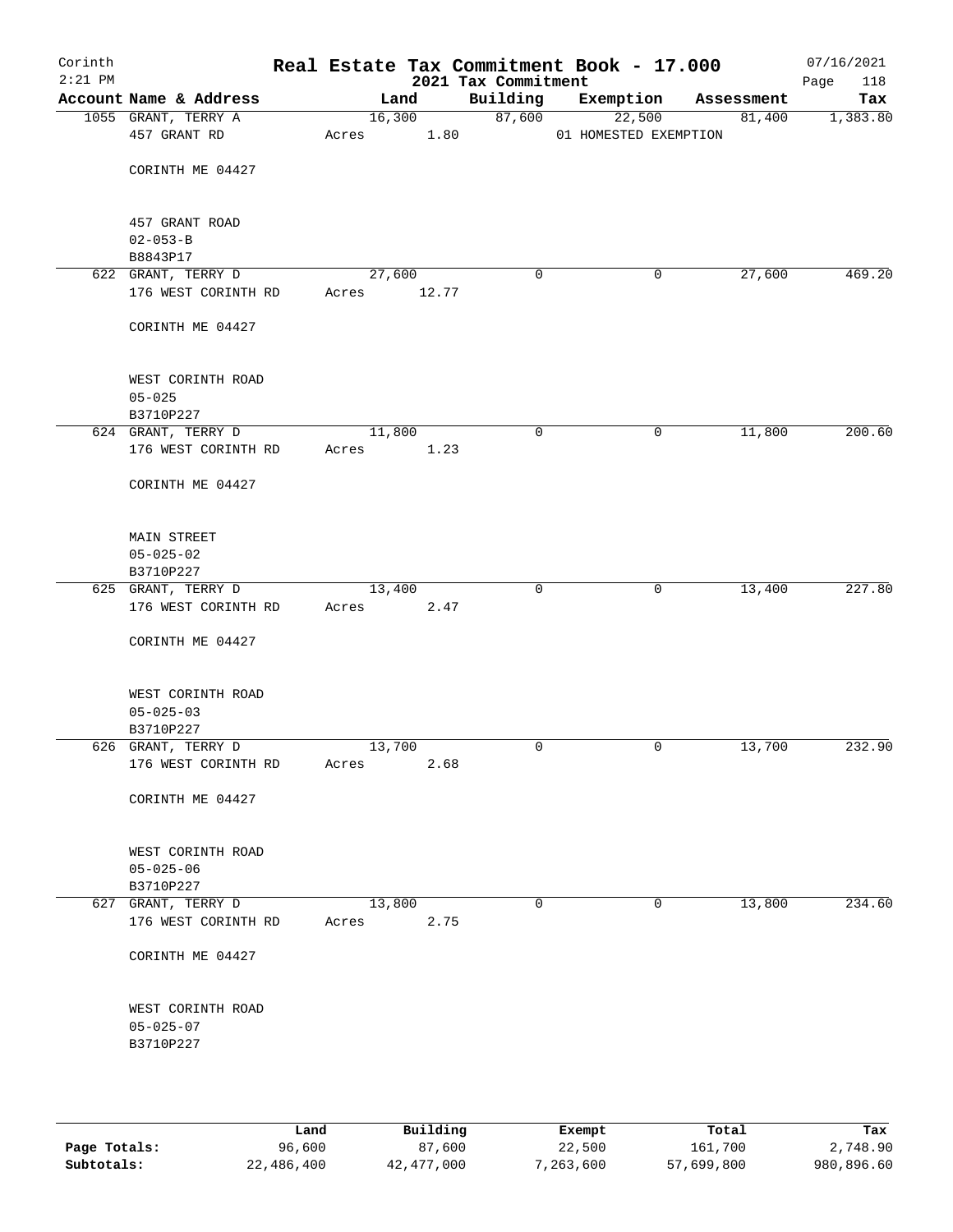| Corinth<br>$2:21$ PM |                                                               |                 |               | Real Estate Tax Commitment Book - 17.000<br>2021 Tax Commitment |             |            | 07/16/2021<br>119<br>Page |
|----------------------|---------------------------------------------------------------|-----------------|---------------|-----------------------------------------------------------------|-------------|------------|---------------------------|
|                      | Account Name & Address                                        |                 | Land          | Building                                                        | Exemption   | Assessment | Tax                       |
|                      | 628 GRANT, TERRY D<br>176 WEST CORINTH RD                     | 13,900<br>Acres | 2.82          | 0                                                               | $\mathbf 0$ | 13,900     | 236.30                    |
|                      | CORINTH ME 04427                                              |                 |               |                                                                 |             |            |                           |
|                      | WEST CORINTH ROAD<br>$05 - 025 - 08$<br>B3710P227             |                 |               |                                                                 |             |            |                           |
|                      | 635 GRANT, TERRY D                                            | 15,900          |               | 0                                                               | 0           | 15,900     | 270.30                    |
|                      | GRANT, VALERIE J<br>176 WEST CORINTH RD                       | Acres           | 1.43          |                                                                 |             |            |                           |
|                      | CORINTH ME 04427                                              |                 |               |                                                                 |             |            |                           |
|                      | 63 GRANT ROAD<br>$05 - 020 - 02$                              |                 |               |                                                                 |             |            |                           |
|                      | B14320P4 09/13/2016                                           |                 |               |                                                                 |             |            |                           |
|                      | 636 GRANT, TERRY D                                            | 16,500          |               | $\mathbf 0$                                                     | 0           | 16,500     | 280.50                    |
|                      | GRANT, VALERIE J<br>176 WEST CORINTH RD                       | Acres           | 1.98          |                                                                 |             |            |                           |
|                      | CORINTH ME 04427                                              |                 |               |                                                                 |             |            |                           |
|                      | 55 GRANT ROAD                                                 |                 |               |                                                                 |             |            |                           |
|                      | $05 - 020 - 01$                                               |                 |               |                                                                 |             |            |                           |
|                      | B143P4 09/13/2016                                             |                 |               | $\mathbf 0$                                                     | 0           | 15,800     | 268.60                    |
|                      | 637 GRANT, TERRY D<br>GRANT, VALERIE J<br>176 WEST CORINTH RD | 15,800<br>Acres | 1.37          |                                                                 |             |            |                           |
|                      | CORINTH ME 04427                                              |                 |               |                                                                 |             |            |                           |
|                      | 71 GRANT ROAD<br>$05 - 020 - 03$                              |                 |               |                                                                 |             |            |                           |
|                      | B14320P4 09/13/2016                                           |                 |               |                                                                 |             |            |                           |
|                      | 638 GRANT, TERRY D                                            | 15,800          |               | 0                                                               | 0           | 15,800     | 268.60                    |
|                      | GRANT, VALERIE J<br>176 WEST COIRNTH ROAD                     | Acres           | 1.35          |                                                                 |             |            |                           |
|                      | CORINTH ME 04427                                              |                 |               |                                                                 |             |            |                           |
|                      | 79 GRANT ROAD<br>$05 - 020 - 04$                              |                 |               |                                                                 |             |            |                           |
|                      | B14320P4 09/13/2016                                           |                 |               |                                                                 |             |            |                           |
|                      | 639 GRANT, TERRY D<br>GRANT, VALERIE J<br>176 WEST CORINTH RD | Acres           | 9,400<br>1.41 | 0                                                               | $\mathbf 0$ | 9,400      | 159.80                    |
|                      | CORINTH ME 04427                                              |                 |               |                                                                 |             |            |                           |
|                      | 83 GRANT ROAD                                                 |                 |               |                                                                 |             |            |                           |
|                      | $05 - 020 - 05$<br>B14320P4 09/13/2016                        |                 |               |                                                                 |             |            |                           |
|                      |                                                               |                 |               |                                                                 |             |            |                           |

|              | Land       | Building   | Exempt    | Total      | Tax        |
|--------------|------------|------------|-----------|------------|------------|
| Page Totals: | 87,300     |            |           | 87,300     | 1,484.10   |
| Subtotals:   | 22,573,700 | 42,477,000 | 7,263,600 | 57,787,100 | 982,380.70 |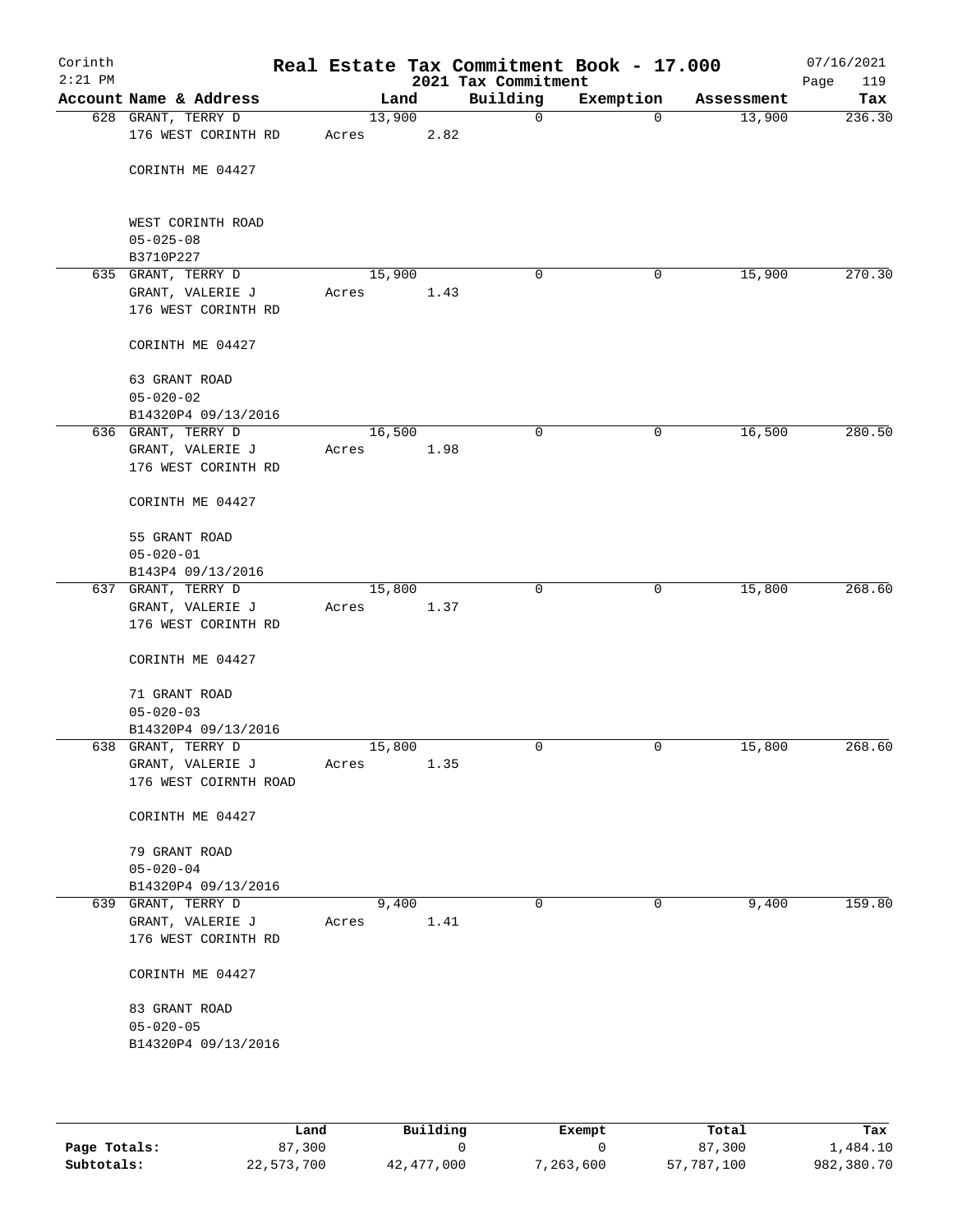| Corinth<br>$2:21$ PM |                                                      |                 |       |        |                     | Real Estate Tax Commitment Book - 17.000<br>2021 Tax Commitment |                       |             |                  | 07/16/2021<br>120 |
|----------------------|------------------------------------------------------|-----------------|-------|--------|---------------------|-----------------------------------------------------------------|-----------------------|-------------|------------------|-------------------|
|                      | Account Name & Address                               |                 |       | Land   |                     | Building                                                        | Exemption             |             | Assessment       | Page<br>Tax       |
|                      | 2057 GRANT, TERRY D                                  |                 |       | 16,700 |                     | $\mathbf 0$                                                     |                       | $\Omega$    | 16,700           | 283.90            |
|                      | 176 WEST CORINTH RD                                  |                 | Acres |        | 1.01                |                                                                 |                       |             |                  |                   |
|                      | CORINTH ME 04427                                     |                 |       |        |                     |                                                                 |                       |             |                  |                   |
|                      | 440 BLACK RD                                         |                 |       |        |                     |                                                                 |                       |             |                  |                   |
|                      | $02 - 031 - C$                                       |                 |       |        |                     |                                                                 |                       |             |                  |                   |
|                      | B12066P282 03/01/2010                                |                 |       |        |                     |                                                                 |                       |             |                  |                   |
|                      | 1587 GRANT, TERRY D                                  |                 |       | 19,400 |                     | $\Omega$                                                        |                       | 0           | 19,400           | 329.80            |
|                      | GRANT, VALERIE J<br>176 WEST CORINTH RD              |                 | Acres |        | 3.20                |                                                                 |                       |             |                  |                   |
|                      | CORINTH ME 04427                                     |                 |       |        |                     |                                                                 |                       |             |                  |                   |
|                      | WEST CORINTH ROAD<br>$05 - 024 - A - 1$              |                 |       |        |                     |                                                                 |                       |             |                  |                   |
|                      | B14320P6 10/26/2016                                  |                 |       |        |                     |                                                                 |                       |             |                  |                   |
|                      | 647 GRANT, VALERIE                                   |                 |       | 14,600 |                     | 107,600                                                         |                       | 22,500      | 99,700           | 1,694.90          |
|                      | 176 WEST CORINTH ROAD                                |                 | Acres |        | 0.55                |                                                                 | 01 HOMESTED EXEMPTION |             |                  |                   |
|                      | CORINTH ME 04427                                     |                 |       |        |                     |                                                                 |                       |             |                  |                   |
|                      | 176 WEST CORINTH ROAD                                |                 |       |        |                     |                                                                 |                       |             |                  |                   |
|                      | $05 - 022 - A$                                       |                 |       |        |                     |                                                                 |                       |             |                  |                   |
|                      | B14064P238 01/19/2016                                |                 |       |        |                     | $\Omega$                                                        |                       |             |                  |                   |
|                      | 850 GRANT, VALERIE<br>176 WEST CORINTH ROAD          |                 | Acres | 36,900 | 2.80                |                                                                 |                       | $\mathbf 0$ | 36,900           | 627.30            |
|                      | CORINTH ME 04427                                     |                 |       |        |                     |                                                                 |                       |             |                  |                   |
|                      | BLACK RD                                             |                 |       |        |                     |                                                                 |                       |             |                  |                   |
|                      | $02 - 031 - D$                                       |                 |       |        |                     |                                                                 |                       |             |                  |                   |
|                      | B14320P2 10/26/2016                                  |                 |       |        |                     |                                                                 |                       |             |                  |                   |
|                      | 1598 GRASS, STANLEY W JR                             |                 |       | 24,600 |                     | 32,700                                                          | 22,500                |             | 34,800           | 591.60            |
|                      | 80 BEECH GROVE ROAD                                  |                 | Acres |        | 19.83               |                                                                 | 01 HOMESTED EXEMPTION |             |                  |                   |
|                      | CORINTH ME 04427                                     |                 |       |        |                     |                                                                 |                       |             |                  |                   |
|                      | 80 BEECH GROVE RD                                    |                 |       |        |                     |                                                                 |                       |             |                  |                   |
|                      | $02 - 056 - A - 1$                                   |                 |       |        |                     |                                                                 |                       |             |                  |                   |
|                      | B14001P312 10/30/2015                                |                 |       |        |                     |                                                                 |                       |             |                  |                   |
| 307                  | GRAVES, SHELLIE L,<br>CLEMENT DALE L & SCOTT<br>V TC |                 |       | 15,000 |                     | 39,300                                                          |                       | 0           | 54,300           | 923.10            |
|                      | C/O SHELLIE GRAVES                                   |                 | Acres |        | 0.93                |                                                                 |                       |             |                  |                   |
|                      | 125 LITTLEFIELD ROAD                                 |                 |       |        |                     |                                                                 |                       |             |                  |                   |
|                      | NEWPORT ME 04953                                     |                 |       |        |                     |                                                                 |                       |             |                  |                   |
|                      | 694 GRANT ROAD                                       |                 |       |        |                     |                                                                 |                       |             |                  |                   |
|                      | $02 - 045$                                           |                 |       |        |                     |                                                                 |                       |             |                  |                   |
|                      | B15912P153 12/31/2020                                |                 |       |        |                     |                                                                 |                       |             |                  |                   |
|                      |                                                      |                 |       |        |                     |                                                                 |                       |             |                  |                   |
| Page Totals:         |                                                      | Land<br>127,200 |       |        | Building<br>179,600 |                                                                 | Exempt<br>45,000      |             | Total<br>261,800 | Tax<br>4,450.60   |

**Subtotals:** 22,700,900 42,656,600 7,308,600 58,048,900 986,831.30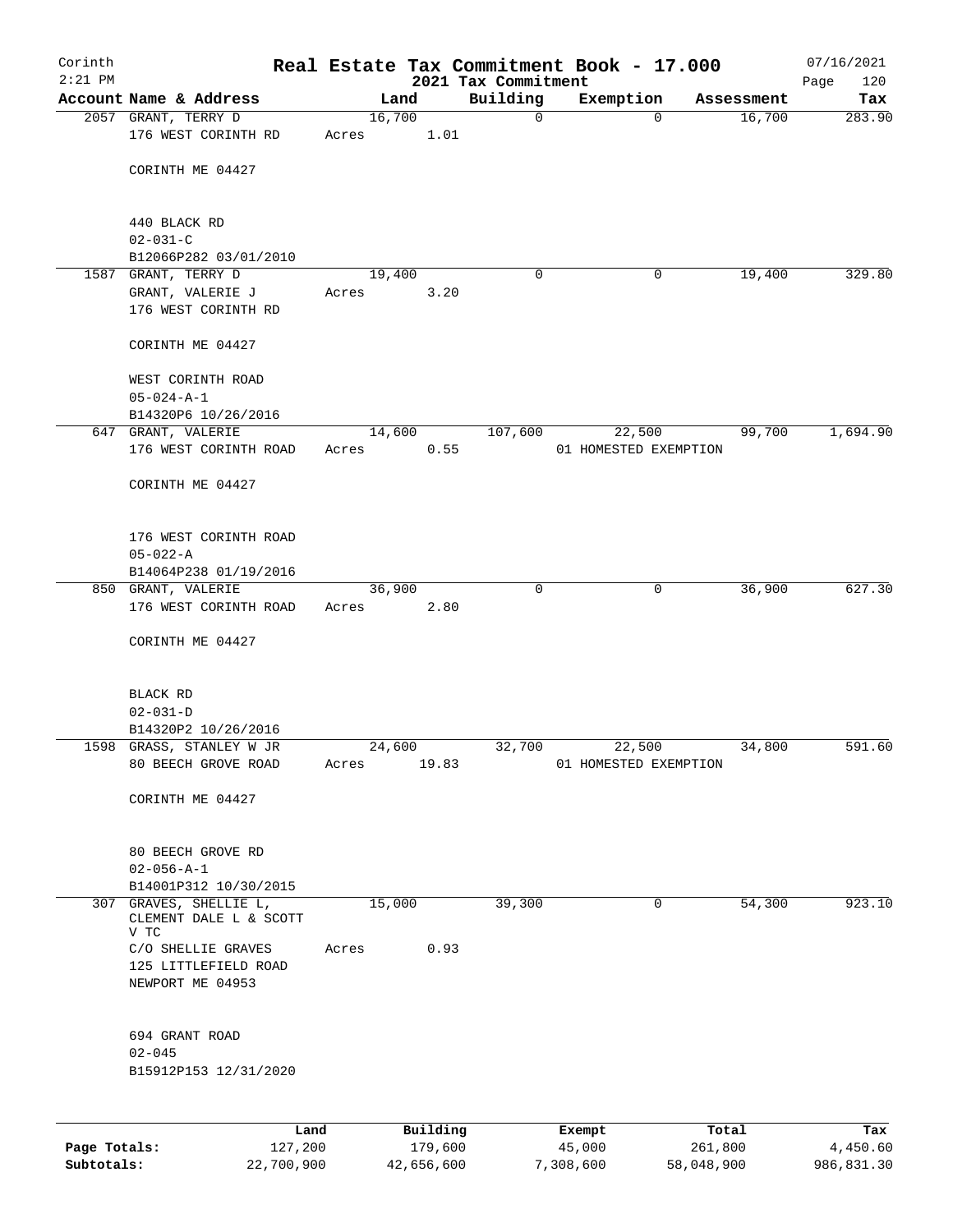| Corinth<br>$2:21$ PM |                                                             |                 |                | 2021 Tax Commitment | Real Estate Tax Commitment Book - 17.000 |            | 07/16/2021<br>121<br>Page |
|----------------------|-------------------------------------------------------------|-----------------|----------------|---------------------|------------------------------------------|------------|---------------------------|
|                      | Account Name & Address                                      |                 | Land           | Building            | Exemption                                | Assessment | Tax                       |
|                      | 652 GRAY, MARTHA L<br>917 KENNEBEC ROAD                     | 25,200<br>Acres | 15.00          | 39,400              | $\mathbf 0$                              | 64,600     | 1,098.20                  |
|                      | HAMPDEN ME 04444                                            |                 |                |                     |                                          |            |                           |
|                      | 840 GRANT ROAD<br>$03 - 006 - B$                            |                 |                |                     |                                          |            |                           |
|                      | B6169P30                                                    |                 |                |                     |                                          |            |                           |
|                      | 129 GRAY, NORMAN A<br>6 GRAY ROAD                           | 16,300<br>Acres | 11.00          | 0                   | 0                                        | 16,300     | 277.10                    |
|                      | BAR HARBOR ME 04609                                         |                 |                |                     |                                          |            |                           |
|                      | CHARLESTON TOWN LINE<br>$10 - 007$<br>B9162P201             |                 |                |                     |                                          |            |                           |
|                      | 1006 GRAY, WALLACE C JR<br>GRAY, HEIDI J<br>27 STEDMAN LANE | Acres           | 14,900<br>0.59 | 87,300              | 0                                        | 102,200    | 1,737.40                  |
|                      | HARTLAND ME 04943                                           |                 |                |                     |                                          |            |                           |
|                      | 198 MAIN STREET<br>$17 - 010$                               |                 |                |                     |                                          |            |                           |
|                      | B11766P69 05/18/2009                                        |                 |                |                     |                                          |            |                           |
|                      | 655 GREATOREX, JOEL T<br>GREATOREX, WANDA J<br>29 RIDGE RD  | 16,800<br>Acres | 1.11           | 65,000              | 22,500<br>01 HOMESTED EXEMPTION          | 59,300     | 1,008.10                  |
|                      | CORINTH ME 04427                                            |                 |                |                     |                                          |            |                           |
|                      | 29 RIDGE ROAD<br>$12 - 008 - A$                             |                 |                |                     |                                          |            |                           |
|                      | B3074P353                                                   |                 |                |                     |                                          |            |                           |
|                      | 657 GREENE, BRENDA L<br>P O BOX 17                          | 20,100<br>Acres | 5.20           | 88,600              | 22,500<br>01 HOMESTED EXEMPTION          | 86,200     | 1,465.40                  |
|                      | KENDUSKEAG ME 04450                                         |                 |                |                     |                                          |            |                           |
|                      | 26 CUSHMAN RD<br>$03 - 014 - 05$                            |                 |                |                     |                                          |            |                           |
|                      | B13091P1 02/13/2013                                         |                 |                |                     |                                          |            |                           |
|                      | 218 GREHOSKI, STEVEN<br>49 EDWARDS STREET                   | 21,400<br>Acres | 81.06          | 22,500              | 0                                        | 43,900     | 746.30                    |
|                      | LINCOLN ME 04457                                            |                 |                |                     |                                          |            |                           |
|                      | HINDERLITER ROAD<br>$04 - 012$<br>B12771P317 03/21/2012     |                 |                |                     |                                          |            |                           |
|                      |                                                             |                 |                |                     |                                          |            |                           |

|              | Land       | Building   | Exempt    | Total      | Tax        |
|--------------|------------|------------|-----------|------------|------------|
| Page Totals: | 114,700    | 302,800    | 45,000    | 372,500    | 6,332.50   |
| Subtotals:   | 22,815,600 | 42,959,400 | 7,353,600 | 58,421,400 | 993,163.80 |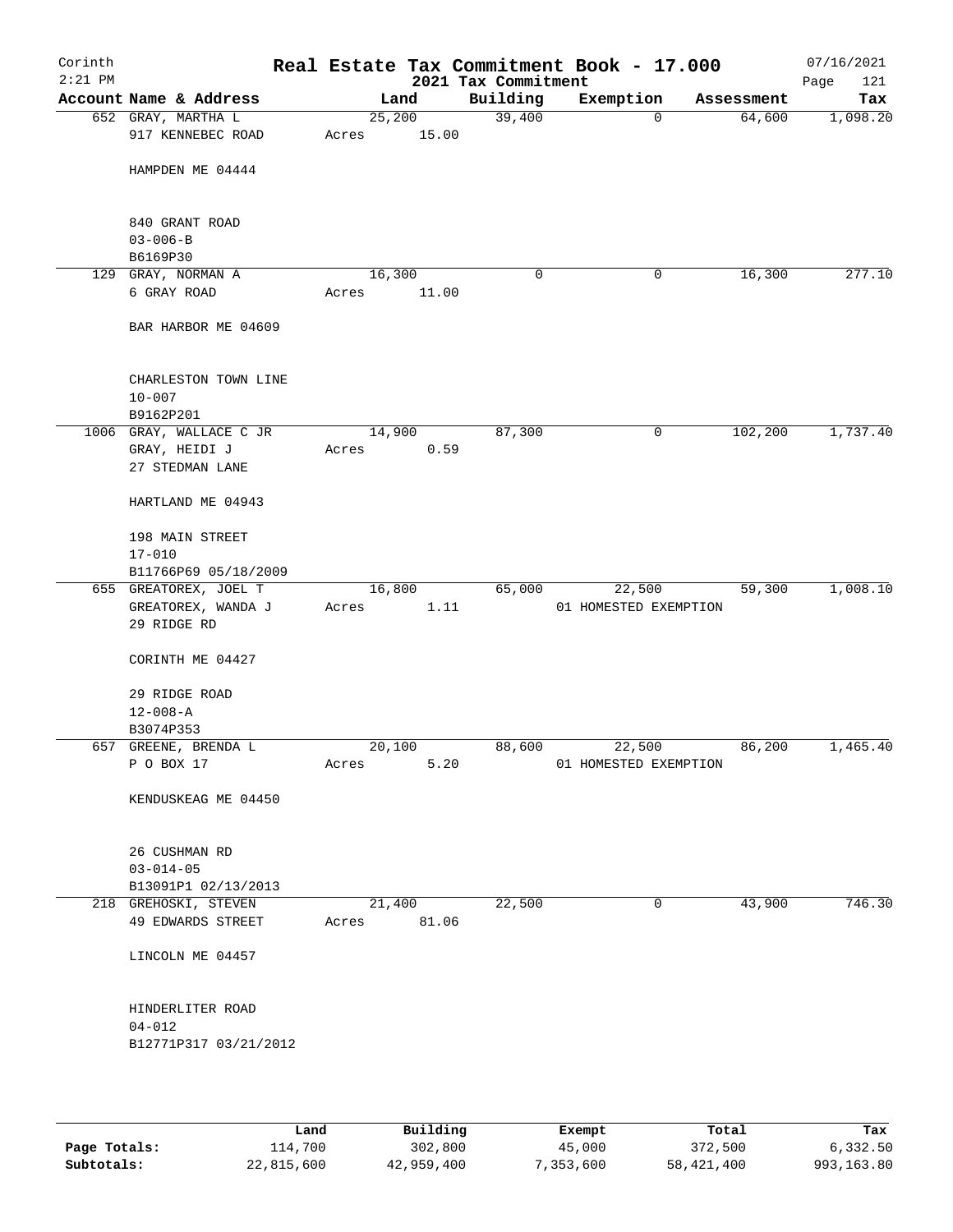| Corinth      |                                                                |       |                |                     |           | Real Estate Tax Commitment Book - 17.000 |            | 07/16/2021   |
|--------------|----------------------------------------------------------------|-------|----------------|---------------------|-----------|------------------------------------------|------------|--------------|
| $2:21$ PM    |                                                                |       |                | 2021 Tax Commitment |           |                                          |            | Page<br>122  |
|              | Account Name & Address                                         |       | Land           | Building            |           | Exemption                                | Assessment | Tax          |
|              | 1550 GRIFFIN, ANTHONY M<br>MAYO, BARBIE J<br>848 LEDGE HILL RD | Acres | 21,600<br>5.00 | 88,500              |           | 22,500<br>01 HOMESTED EXEMPTION          | 87,600     | 1,489.20     |
|              | CORINTH ME 04427                                               |       |                |                     |           |                                          |            |              |
|              | 848 LEDGE HILL ROAD<br>$02 - 009 - B$                          |       |                |                     |           |                                          |            |              |
|              | B12652P330 11/10/2011                                          |       |                |                     |           |                                          |            |              |
|              | 1206 GRIFFIN, SCOTT D                                          |       | 19,600         | 223,000             |           | 22,500                                   | 220,100    | 3,741.70     |
|              | GRIFFIN, ADRIENNE R<br>702 MAIN ST                             | Acres | 2.30           |                     |           | 01 HOMESTED EXEMPTION                    |            |              |
|              | CORINTH ME 04427                                               |       |                |                     |           |                                          |            |              |
|              | 702 MAIN STREET<br>$05 - 034 - C$                              |       |                |                     |           |                                          |            |              |
|              | B14095P47 03/09/2016                                           |       |                |                     |           |                                          |            |              |
|              | 21 GROSS, WILLIAM H                                            |       | 33,500         | 29,400              |           | 22,500                                   | 40,400     | 686.80       |
|              | c/o SHAWNA DOYLE                                               | Acres | 23.00          |                     |           | 01 HOMESTED EXEMPTION                    |            |              |
|              | 252 WHITE SCHOOLHOUSE<br>RD.                                   |       |                |                     |           |                                          |            |              |
|              | CORINTH ME 04427                                               |       |                |                     |           |                                          |            |              |
|              | 252 WHITE SCHOOLHOUSE<br>$08 - 030$                            |       |                |                     |           |                                          |            |              |
|              | B6843P211                                                      |       |                |                     |           |                                          |            |              |
|              | 1234 GUO, YOUSHA                                               |       | 16,700         | 89,200              |           | 0                                        | 105,900    | 1,800.30     |
|              | 23 BEECH GROVE RD                                              | Acres | 1.00           |                     |           |                                          |            |              |
|              | CORINTH ME 04427                                               |       |                |                     |           |                                          |            |              |
|              | 23 BEECH GROVE RD                                              |       |                |                     |           |                                          |            |              |
|              | $06 - 003 - 02$                                                |       |                |                     |           |                                          |            |              |
|              | B15850P1 01/04/2021                                            |       |                |                     |           |                                          |            |              |
|              | 1303 HACKETT, DOUGLAS H<br>HACKETT, BETSY A<br>470 EXETER RD   | Acres | 17,400<br>1.55 | 33,400              |           | 22,500<br>01 HOMESTED EXEMPTION          | 28,300     | 481.10       |
|              | CORINTH ME 04427                                               |       |                |                     |           |                                          |            |              |
|              | 470 EXETER ROAD<br>$07 - 008 - C$                              |       |                |                     |           |                                          |            |              |
|              | B14589P192 08/28/2017                                          |       |                |                     |           |                                          |            |              |
|              | 662 HADFIELD, RUSSELL L. &<br><b>GAYLE</b>                     |       | 20,500         | 27,200              |           | 0                                        | 47,700     | 810.90       |
|              | HADFIELD, RUSSELL L. II<br>& RACHEL                            | Acres | 11.90          |                     |           |                                          |            |              |
|              | 196 HILLIARD AVENUE                                            |       |                |                     |           |                                          |            |              |
|              | WARWICK RI 02886                                               |       |                |                     |           |                                          |            |              |
|              | 132 MEADOW ROAD                                                |       |                |                     |           |                                          |            |              |
|              | $09 - 019 - 04$                                                |       |                |                     |           |                                          |            |              |
|              | B4124P86                                                       |       |                |                     |           |                                          |            |              |
|              | Land                                                           |       | Building       |                     |           | Exempt                                   | Total      | Tax          |
| Page Totals: | 129,300                                                        |       | 490,700        |                     |           | 90,000                                   | 530,000    | 9,010.00     |
| Subtotals:   | 22,944,900                                                     |       | 43, 450, 100   |                     | 7,443,600 |                                          | 58,951,400 | 1,002,173.80 |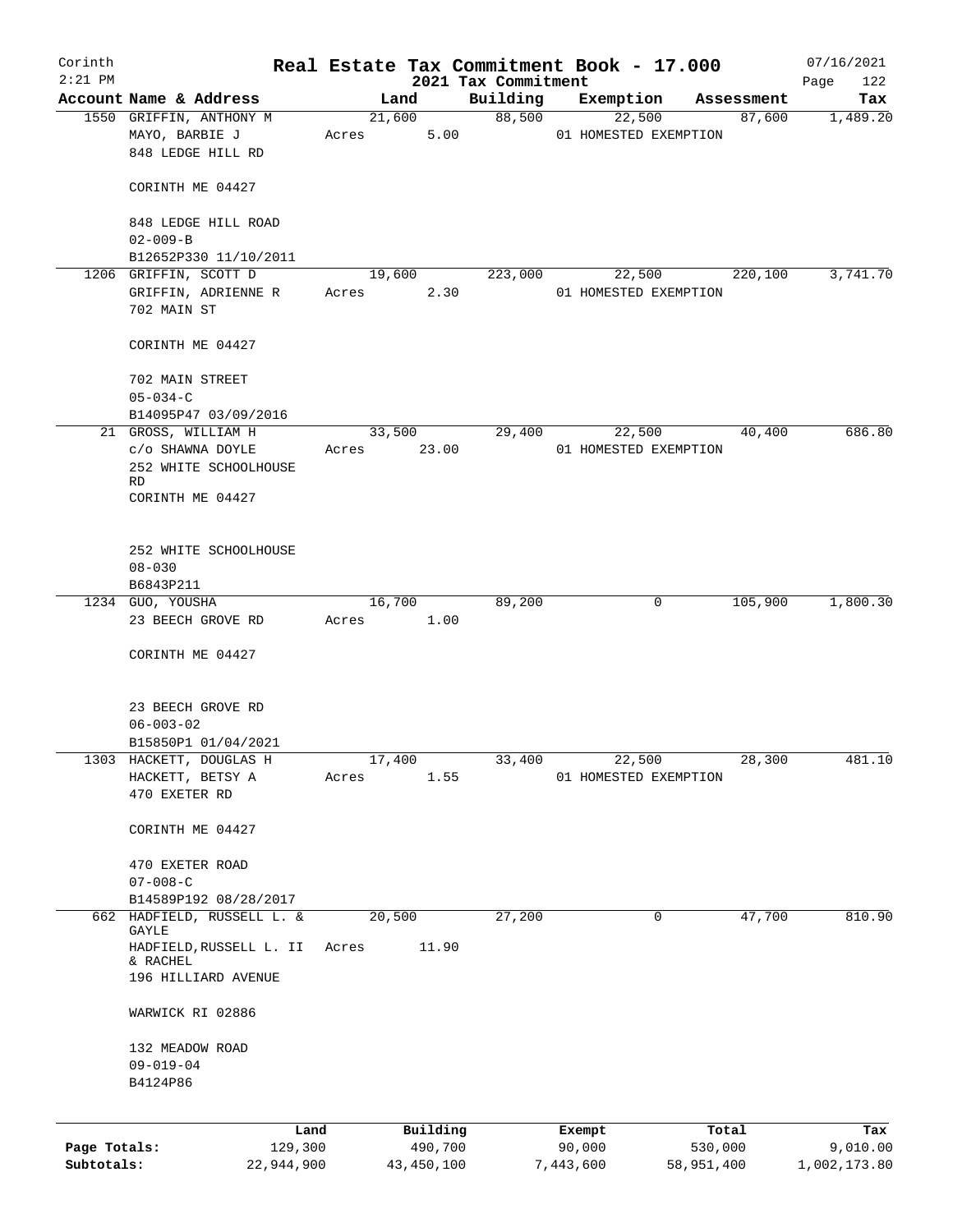| Corinth<br>$2:21$ PM |                                                                                  |                       |                 | 2021 Tax Commitment | Real Estate Tax Commitment Book - 17.000 |            | 07/16/2021<br>Page<br>123 |
|----------------------|----------------------------------------------------------------------------------|-----------------------|-----------------|---------------------|------------------------------------------|------------|---------------------------|
|                      | Account Name & Address                                                           | Land                  |                 | Building            | Exemption                                | Assessment | Tax                       |
|                      | 663 HADFIELD, RUSSELL L. &<br>GAYLE<br>HADFIELD, RUSSELL L. II                   | 17,200<br>Acres       | 10.10           | $\mathbf 0$         | $\Omega$                                 | 17,200     | 292.40                    |
|                      | & RACHEL<br>196 HILLIARD AVENUE                                                  |                       |                 |                     |                                          |            |                           |
|                      | WARWICK RI 02886                                                                 |                       |                 |                     |                                          |            |                           |
|                      | TATE ROAD N/F OFF<br>$09 - 019 - 05$                                             |                       |                 |                     |                                          |            |                           |
|                      | B4124P86                                                                         |                       |                 |                     |                                          |            |                           |
|                      | 1343 HADLEY, KAREN E<br>754 MAIN STREET                                          | 36,700<br>Acres       | 41.26           | 95,500              | 22,500<br>01 HOMESTED EXEMPTION          | 109,700    | 1,864.90                  |
|                      | CORINTH ME 04427                                                                 |                       |                 |                     |                                          |            |                           |
|                      | 754 MAIN STREET<br>$05 - 039$                                                    |                       |                 |                     |                                          |            |                           |
|                      | B8584P8                                                                          |                       |                 |                     |                                          |            |                           |
|                      | 665 HAINES, TAYLOR R<br>SURPRENANT, LAUREN C<br>434 MCCARD ROAD                  | Acres                 | 28,000<br>10.20 | 165,200             | 0                                        | 193,200    | 3,284.40                  |
|                      | CORINTH ME 04427                                                                 |                       |                 |                     |                                          |            |                           |
|                      | 434 MCCARD ROAD<br>$01 - 010 - 04$<br>B14518P299 06/16/2017                      |                       |                 |                     |                                          |            |                           |
|                      | 851 HALL, BRENDA L<br>OVERTURF, BRET<br>88 MARSH RD                              | 45,800<br>Acres 84.29 |                 | 103,300             | 22,500<br>01 HOMESTED EXEMPTION          | 126,600    | 2,152.20                  |
|                      | CORINTH ME 04427                                                                 |                       |                 |                     |                                          |            |                           |
|                      | 88 MARSH ROAD<br>$09 - 006$                                                      |                       |                 |                     |                                          |            |                           |
|                      | B12159P148 06/15/2010 B7330P129<br>HALL, RAY J & JESSICA L                       |                       |                 |                     |                                          |            |                           |
| 1318                 | JΤ                                                                               | 42,800                |                 | 109,300             | 22,500                                   | 129,600    | 2,203.20                  |
|                      | 136 PUDDLEDOCK ROAD                                                              | Acres                 | 75.00           |                     | 01 HOMESTED EXEMPTION                    |            |                           |
|                      | CORINTH ME 04427                                                                 |                       |                 |                     |                                          |            |                           |
|                      | 136 PUDDLEDOCK ROAD<br>$12 - 018$<br>B15310P292 10/07/2019 B15142P130 05/10/2019 |                       |                 |                     |                                          |            |                           |
|                      | 1319 HALL, RAY J & JESSICA L                                                     | 35,500                |                 | 43,800              | 0                                        | 79,300     | 1,348.10                  |
|                      | JΤ<br>136 PUDDLEDOCK ROAD                                                        | Acres                 | 42.42           |                     |                                          |            |                           |
|                      | CORINTH ME 04427                                                                 |                       |                 |                     |                                          |            |                           |
|                      | 129 PUDDLEDOCK ROAD<br>$12 - 026$                                                |                       |                 |                     |                                          |            |                           |
|                      | B15310P292 10/07/2019 B15142P130 05/10/2019                                      |                       |                 |                     |                                          |            |                           |
|                      | Land                                                                             |                       | Building        |                     | Exempt                                   | Total      | Tax                       |
| Page Totals:         | 206,000                                                                          |                       | 517,100         |                     | 67,500                                   | 655,600    | 11,145.20                 |
| Subtotals:           | 23,150,900                                                                       |                       | 43,967,200      |                     | 7,511,100                                | 59,607,000 | 1,013,319.00              |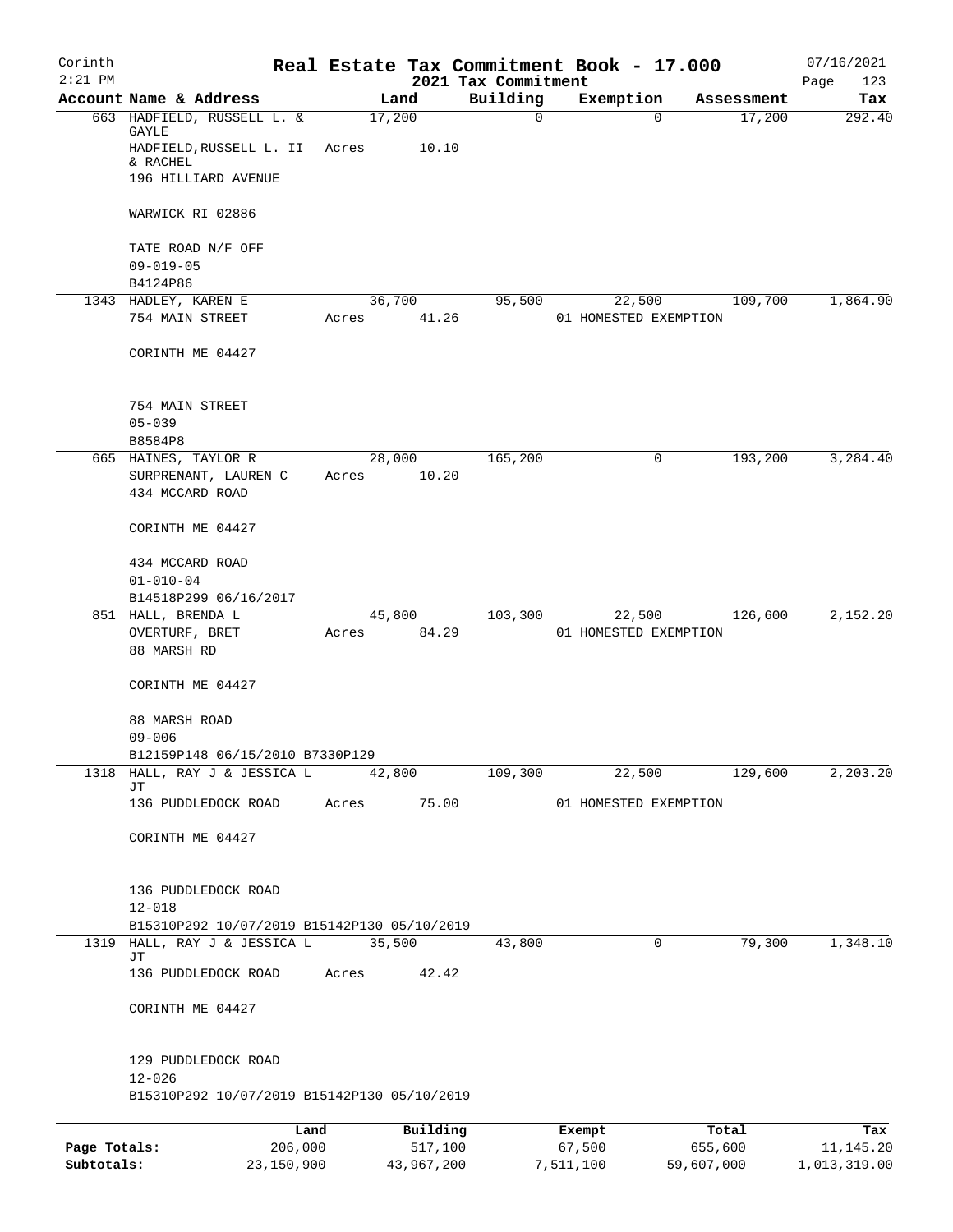| Corinth<br>$2:21$ PM |                                                 |        |          |                                 | Real Estate Tax Commitment Book - 17.000 |            | 07/16/2021         |
|----------------------|-------------------------------------------------|--------|----------|---------------------------------|------------------------------------------|------------|--------------------|
|                      | Account Name & Address                          |        | Land     | 2021 Tax Commitment<br>Building | Exemption                                | Assessment | Page<br>124<br>Tax |
|                      | 666 HALL, THOMAS E                              | 30,600 |          | 125,500                         | $\mathbf 0$                              | 156,100    | 2,653.70           |
|                      | 83 BROOKS POND DR                               | Acres  | 8.50     |                                 |                                          |            |                    |
|                      | CORINNA ME 04928                                |        |          |                                 |                                          |            |                    |
|                      |                                                 |        |          |                                 |                                          |            |                    |
|                      | 397 MAIN STREET<br>$08 - 008$                   |        |          |                                 |                                          |            |                    |
|                      | B13021P58 10/03/2012                            |        |          |                                 |                                          |            |                    |
|                      | 667 HALLETT, EDWARD                             |        | 0        | 17,800                          | 17,800                                   | 0          | 0.00               |
|                      | P.O. BOX 201                                    |        |          |                                 | 01 HOMESTED EXEMPTION                    |            |                    |
|                      | CORINTH ME 04427                                |        |          |                                 |                                          |            |                    |
|                      | 968 MAIN STREET LOT 27                          |        |          |                                 |                                          |            |                    |
|                      | $06 - 012 - D - 27H$                            |        |          |                                 |                                          |            |                    |
|                      | B12925P271 08/29/2012                           |        |          |                                 |                                          |            |                    |
|                      | 669 HALOULAKOS,<br>KONSTANTINOS                 | 20,900 |          | 1,400                           | 0                                        | 22,300     | 379.10             |
|                      | 111 WEST BROADWAY                               | Acres  | 9.70     |                                 |                                          |            |                    |
|                      |                                                 |        |          |                                 |                                          |            |                    |
|                      | DERRY NH 03038                                  |        |          |                                 |                                          |            |                    |
|                      | 107 TABER LANE                                  |        |          |                                 |                                          |            |                    |
|                      | $07 - 006 - B$                                  |        |          |                                 |                                          |            |                    |
|                      | B5108P229                                       |        | 0        | 7,900                           |                                          | 0          | 0.00               |
|                      | 1864 HAMILTON, JAMIE<br>105 TATE ROAD           |        |          |                                 | 7,900<br>01 HOMESTED EXEMPTION           |            |                    |
|                      | CORINTH ME 04427                                |        |          |                                 |                                          |            |                    |
|                      | 105 TATE ROAD                                   |        |          |                                 |                                          |            |                    |
|                      | $09 - 023 - 01H$                                |        |          |                                 |                                          |            |                    |
|                      | 1974 HAMILTON, JOHN D.                          | 28,500 |          | 165,600                         | 27,900                                   | 166,200    | 2,825.40           |
|                      | LIVING TRUST<br>HAMILTON, MARTHA W.             | Acres  | 10.63    |                                 | 01 HOMESTED EXEMPTION                    |            |                    |
|                      | LIVING TRUST                                    |        |          |                                 |                                          |            |                    |
|                      | 28 MCCARD ROAD                                  |        |          |                                 | 22 Veteran                               |            |                    |
|                      | CORINTH ME 04427                                |        |          |                                 |                                          |            |                    |
|                      | 28 MCCARD ROAD                                  |        |          |                                 |                                          |            |                    |
|                      | $01 - 036 - 01$                                 |        |          |                                 |                                          |            |                    |
|                      | B13824P21 04/28/2015<br>327 HAMILTON, KENNETH A | 17,000 |          | 98,100                          | 22,500                                   | 92,600     | 1,574.20           |
|                      | 543 TATE ROAD                                   | Acres  | 1.24     |                                 | 01 HOMESTED EXEMPTION                    |            |                    |
|                      | CORINTH ME 04427                                |        |          |                                 |                                          |            |                    |
|                      | 543 TATE ROAD                                   |        |          |                                 |                                          |            |                    |
|                      | $06 - 012 - B - 10$                             |        |          |                                 |                                          |            |                    |
|                      | B12619P195 10/06/2011                           |        |          |                                 |                                          |            |                    |
|                      |                                                 |        |          |                                 |                                          |            |                    |
|                      | Land                                            |        | Building |                                 | Exempt                                   | Total      | Tax                |
| Page Totals:         | 97,000                                          |        | 416,300  |                                 | 76,100                                   | 437,200    | 7,432.40           |

**Subtotals:** 23,247,900 44,383,500 7,587,200 60,044,200 1,020,751.40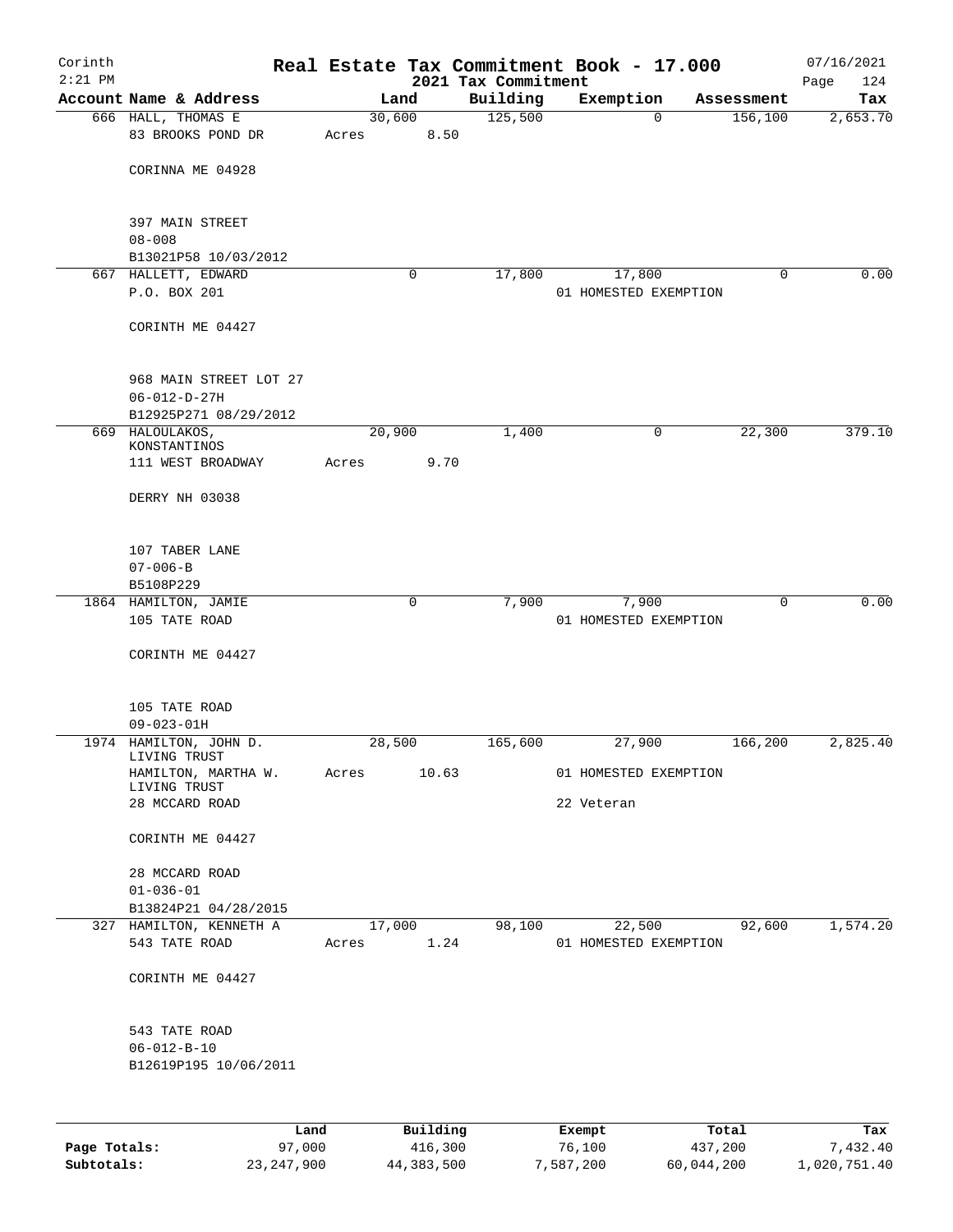| Corinth<br>$2:21$ PM |                                                                                                     |       |                 | 2021 Tax Commitment | Real Estate Tax Commitment Book - 17.000 |            | 07/16/2021<br>Page<br>125 |
|----------------------|-----------------------------------------------------------------------------------------------------|-------|-----------------|---------------------|------------------------------------------|------------|---------------------------|
|                      | Account Name & Address                                                                              |       | Land            | Building            | Exemption                                | Assessment | Tax                       |
|                      | 442 HAND, RALPH W<br>P.O. BOX 235<br>327 PINE STREET<br>BANGOR ME 04402 0235                        | Acres | 23,800<br>18.74 | $\mathbf 0$         | $\mathbf 0$                              | 23,800     | 404.60                    |
|                      | HUDSON ROAD<br>$12 - 035$<br>B12441P266 03/10/2011                                                  |       |                 |                     |                                          |            |                           |
|                      | 670 HAND, RALPH W<br>GURSCHICK, WALTER A<br>P.O. BOX 235<br>327 PINE STREET<br>BANGOR ME 04402 0235 | Acres | 4,200<br>1.35   | 0                   | 0                                        | 4,200      | 71.40                     |
|                      | HUDSON TOWN LINE N/F<br>$09 - 025$<br>B15993P157 03/23/2021                                         |       |                 |                     |                                          |            |                           |
|                      | 1184 HANEY, PATRICK<br>HANEY, BRENDA<br>P.O. BOX 128                                                | Acres | 20,500<br>3.00  | 96,500              | 22,500<br>01 HOMESTED EXEMPTION          | 94,500     | 1,606.50                  |
|                      | CORINTH ME 04427 0128                                                                               |       |                 |                     |                                          |            |                           |
|                      | 21 MAIN STREET<br>$11 - 012 - A$<br>B6860P163                                                       |       |                 |                     |                                          |            |                           |
|                      | 673 HANEY, WILLIAM T                                                                                |       | 30,400          | 150,000             | 22,500                                   | 157,900    | 2,684.30                  |
|                      | HANEY, TAMATHA T<br>PO BOX 453<br>CORINTH ME 04427                                                  | Acres | 19.00           |                     | 01 HOMESTED EXEMPTION                    |            |                           |
|                      | 120 WHITE SCHOOLHOUSE<br>$08 - 027$                                                                 |       |                 |                     |                                          |            |                           |
|                      | B4263P237                                                                                           |       |                 |                     |                                          |            |                           |
|                      | 675 HANSEN, JOHN DAVID<br>4205 SHADOW WOOD DR.                                                      | Acres | 35,800<br>5.02  | 37,500              | 0                                        | 73,300     | 1,246.10                  |
|                      | WINTER HAVEN FL 33880                                                                               |       |                 |                     |                                          |            |                           |
|                      | 492 TATE ROAD<br>$06 - 023 - B$<br>B14900P342 07/09/2018                                            |       |                 |                     |                                          |            |                           |
|                      | 676 HANSEN, SUSAN V                                                                                 |       | 26,300          | 24,300              | 22,500                                   | 28,100     | 477.70                    |
|                      | 632 LEDGE HILL ROAD                                                                                 | Acres | 10.08           |                     | 01 HOMESTED EXEMPTION                    |            |                           |
|                      | CORINTH ME 04427                                                                                    |       |                 |                     |                                          |            |                           |
|                      | 632 LEDGE HILL ROAD<br>$02 - 017 - C$<br>B7556P239                                                  |       |                 |                     |                                          |            |                           |
|                      |                                                                                                     |       |                 |                     |                                          |            |                           |

|              | Land       | Building   | Exempt    | Total      | Tax          |
|--------------|------------|------------|-----------|------------|--------------|
| Page Totals: | 141,000    | 308,300    | 67,500    | 381,800    | 6.490.60     |
| Subtotals:   | 23,388,900 | 44,691,800 | 7,654,700 | 60,426,000 | 1,027,242.00 |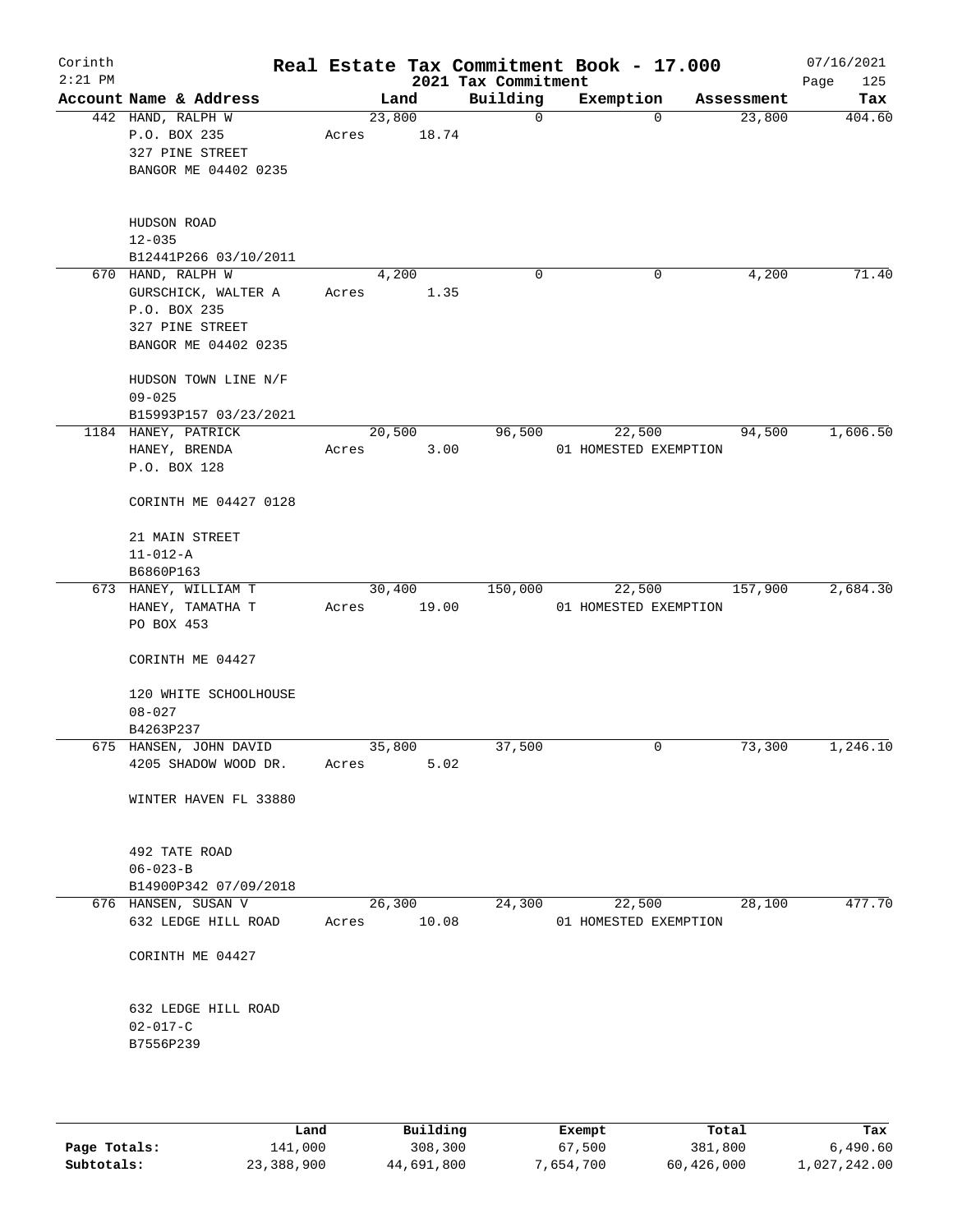| Corinth<br>$2:21$ PM |                                                       |                 |       | 2021 Tax Commitment | Real Estate Tax Commitment Book - 17.000      |            | 07/16/2021<br>126<br>Page |
|----------------------|-------------------------------------------------------|-----------------|-------|---------------------|-----------------------------------------------|------------|---------------------------|
|                      | Account Name & Address                                |                 | Land  | Building            | Exemption                                     | Assessment | Tax                       |
|                      | 680 HARDING, ERVIN<br>HARDING, ROBERTA<br>CO-TRUSTEES | 12,000<br>Acres | 15.00 | $\Omega$            | $\Omega$                                      | 12,000     | 204.00                    |
|                      | 10544 GLENVIEW WAY<br>RANCHO CORDOVA CA 95670         |                 |       |                     |                                               |            |                           |
|                      | RABBIT PATH N/F OFF<br>$06 - 034$                     |                 |       |                     |                                               |            |                           |
|                      | B3522P324                                             |                 |       |                     |                                               |            |                           |
|                      | 310 HARLOW, DEAN F<br>923 LEDGE HILL RD               | 28,100<br>Acres | 16.00 | 75,100              | 27,900<br>01 HOMESTED EXEMPTION<br>22 Veteran | 75,300     | 1,280.10                  |
|                      | CORINTH ME 04427                                      |                 |       |                     |                                               |            |                           |
|                      | 923 LEDGE HILL ROAD<br>$02 - 006$                     |                 |       |                     |                                               |            |                           |
|                      | B6882P11                                              |                 |       |                     |                                               |            |                           |
|                      | 2082 HARMON, STEVEN<br>PO BOX 115                     |                 | 0     | 13,800              | 0                                             | 13,800     | 234.60                    |
|                      | CORINTH ME 04427                                      |                 |       |                     |                                               |            |                           |
|                      | 485 MCCARD ROAD<br>$01 - 004 - 02 - E - 1H$           |                 |       |                     |                                               |            |                           |
|                      | 849 HARRIMAN, CLIFFORD                                |                 | 0     | 11,100              | 0                                             | 11,100     | 188.70                    |
|                      | 344 MAIN ST LOT 22                                    |                 |       |                     |                                               |            |                           |
|                      | CORINTH ME 04427                                      |                 |       |                     |                                               |            |                           |
|                      | 344 MAIN STREET LOT 22<br>$08 - 003 - 22H$            |                 |       |                     |                                               |            |                           |
|                      | BBILL OFPSALE 06/19/2019                              |                 |       |                     |                                               |            |                           |
|                      | 528 HARRISON, GAIL R<br>752 AVENUE RD                 | 17,900<br>Acres | 2.00  | 145,100             | 22,500<br>01 HOMESTED EXEMPTION               | 140,500    | 2,388.50                  |
|                      | CORINTH ME 04427                                      |                 |       |                     |                                               |            |                           |
|                      | 752 AVENUE RD<br>$01 - 001$                           |                 |       |                     |                                               |            |                           |
|                      | B12633P337 10/21/2011                                 |                 |       |                     |                                               |            |                           |
|                      | 1484 HARROD, BRUCE                                    | 15,500          |       | 0                   | 0                                             | 15,500     | 263.50                    |
|                      | GAITINGS, SUE ANN<br>PO BOX 366                       | Acres           | 8.00  |                     |                                               |            |                           |
|                      | CORINTH ME 04427                                      |                 |       |                     |                                               |            |                           |
|                      | BLACK RD<br>$05 - 007$                                |                 |       |                     |                                               |            |                           |
|                      | B14593P13 08/14/2017                                  |                 |       |                     |                                               |            |                           |
|                      |                                                       |                 |       |                     |                                               |            |                           |

|              | Land       | Building   | Exempt    | Total      | Tax          |
|--------------|------------|------------|-----------|------------|--------------|
| Page Totals: | 73,500     | 245,100    | 50,400    | 268,200    | 4,559.40     |
| Subtotals:   | 23,462,400 | 44,936,900 | 7,705,100 | 60,694,200 | 1,031,801.40 |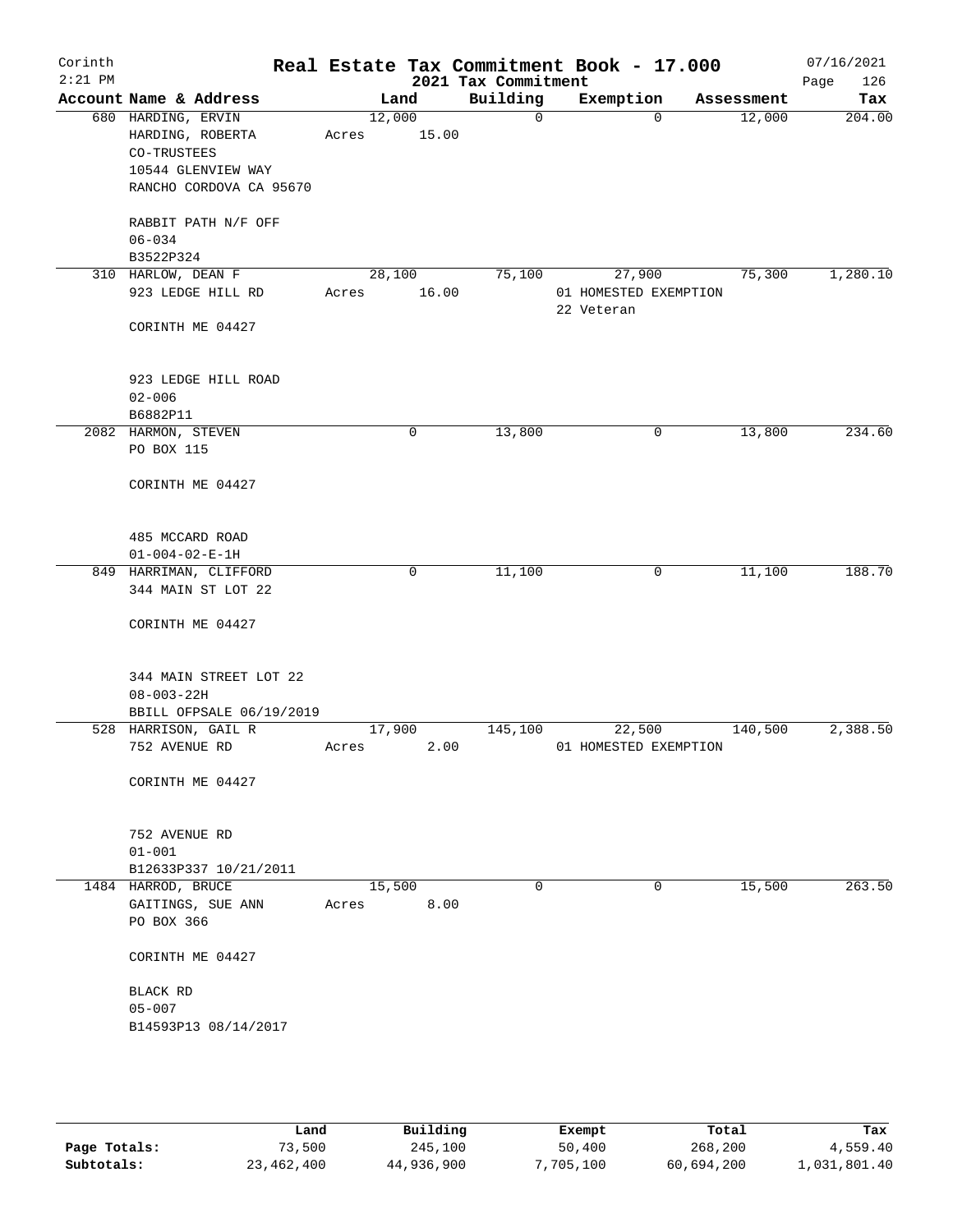| Corinth   |                                                                                   |            |                |                     | Real Estate Tax Commitment Book - 17.000 |        |            | 07/16/2021  |
|-----------|-----------------------------------------------------------------------------------|------------|----------------|---------------------|------------------------------------------|--------|------------|-------------|
| $2:21$ PM |                                                                                   |            |                | 2021 Tax Commitment |                                          |        |            | 127<br>Page |
|           | Account Name & Address                                                            |            | Land           | Building            | Exemption                                |        | Assessment | Tax         |
|           | 683 HARROD, BRUCE J<br>GAITINGS, SUE ANN<br>PO BOX 366                            | Acres      | 13,100<br>1.00 | 54,900              | 22,500<br>01 HOMESTED EXEMPTION          |        | 45,500     | 773.50      |
|           | CORINTH ME 04427                                                                  |            |                |                     |                                          |        |            |             |
|           | 88 BLACK RD<br>$05 - 008$                                                         |            |                |                     |                                          |        |            |             |
|           | B8462P134                                                                         |            |                |                     |                                          |        |            |             |
|           | 1497 HARTSTEIN, MICHAEL PAUL<br>HARTSTEIN, DEBORAH JEAN Acres<br>23 VILLAGE DRIVE |            | 18,100<br>1.08 | 204,300             | 01 HOMESTED EXEMPTION                    | 22,500 | 199,900    | 3,398.30    |
|           | CORINTH ME 04427                                                                  |            |                |                     |                                          |        |            |             |
|           | 23 VILLAGE DRIVE<br>$11 - 002 - 11$<br>B14475P347 05/05/2017                      |            |                |                     |                                          |        |            |             |
|           | 1212 HARTT, JEREMY R                                                              |            | 18,400         | 132,600             | 22,500                                   |        | 128,500    | 2,184.50    |
|           | HARTT, PRITI N                                                                    | Acres 1.35 |                |                     | 01 HOMESTED EXEMPTION                    |        |            |             |
|           | 87 EXETER ROAD                                                                    |            |                |                     |                                          |        |            |             |
|           | CORINTH ME 04427                                                                  |            |                |                     |                                          |        |            |             |
|           | 87 EXETER ROAD                                                                    |            |                |                     |                                          |        |            |             |
|           | $14 - 017$                                                                        |            |                |                     |                                          |        |            |             |
|           | B14684P205 11/29/2017                                                             |            |                |                     |                                          |        |            |             |
|           | 685 HARVEY, ALVIN C. LIVING<br>TRUST                                              | 18,900     |                | 109,400             | 27,900                                   |        | 100,400    | 1,706.80    |
|           | HARVEY, THELMA M.<br>LIVING TRUST                                                 | Acres      | 1.75           |                     | 22 Veteran                               |        |            |             |
|           | 891 MAIN STREET                                                                   |            |                |                     | 01 HOMESTED EXEMPTION                    |        |            |             |
|           | CORINTH ME 04427                                                                  |            |                |                     |                                          |        |            |             |
|           | 891 MAIN STREET                                                                   |            |                |                     |                                          |        |            |             |
|           | $05 - 046$                                                                        |            |                |                     |                                          |        |            |             |
| 686       | B13057P291 12/20/2012<br>HARVEY, ALVIN C. LIVING                                  | 23,300     |                | 98,300              |                                          | 0      | 121,600    | 2,067.20    |
|           | TRUST                                                                             |            |                |                     |                                          |        |            |             |
|           | HARVEY, THELMA M.<br>LIVING TRUST                                                 | Acres      | 26.16          |                     |                                          |        |            |             |
|           | 891 MAIN STREET                                                                   |            |                |                     |                                          |        |            |             |
|           | CORINTH ME 04427                                                                  |            |                |                     |                                          |        |            |             |
|           | 33 HARVEY HIGHLANDS                                                               |            |                |                     |                                          |        |            |             |
|           | $11 - 020$                                                                        |            |                |                     |                                          |        |            |             |
|           | B13057P291 12/20/2012                                                             |            |                |                     |                                          |        |            |             |

|              | úand       | Building   | Exempt   | Total      | Tax          |
|--------------|------------|------------|----------|------------|--------------|
| Page Totals: | 91,800     | 599,500    | 95,400   | 595,900    | 10,130.30    |
| Subtotals:   | 23,554,200 | 45,536,400 | ,800,500 | 61,290,100 | l,041,931.70 |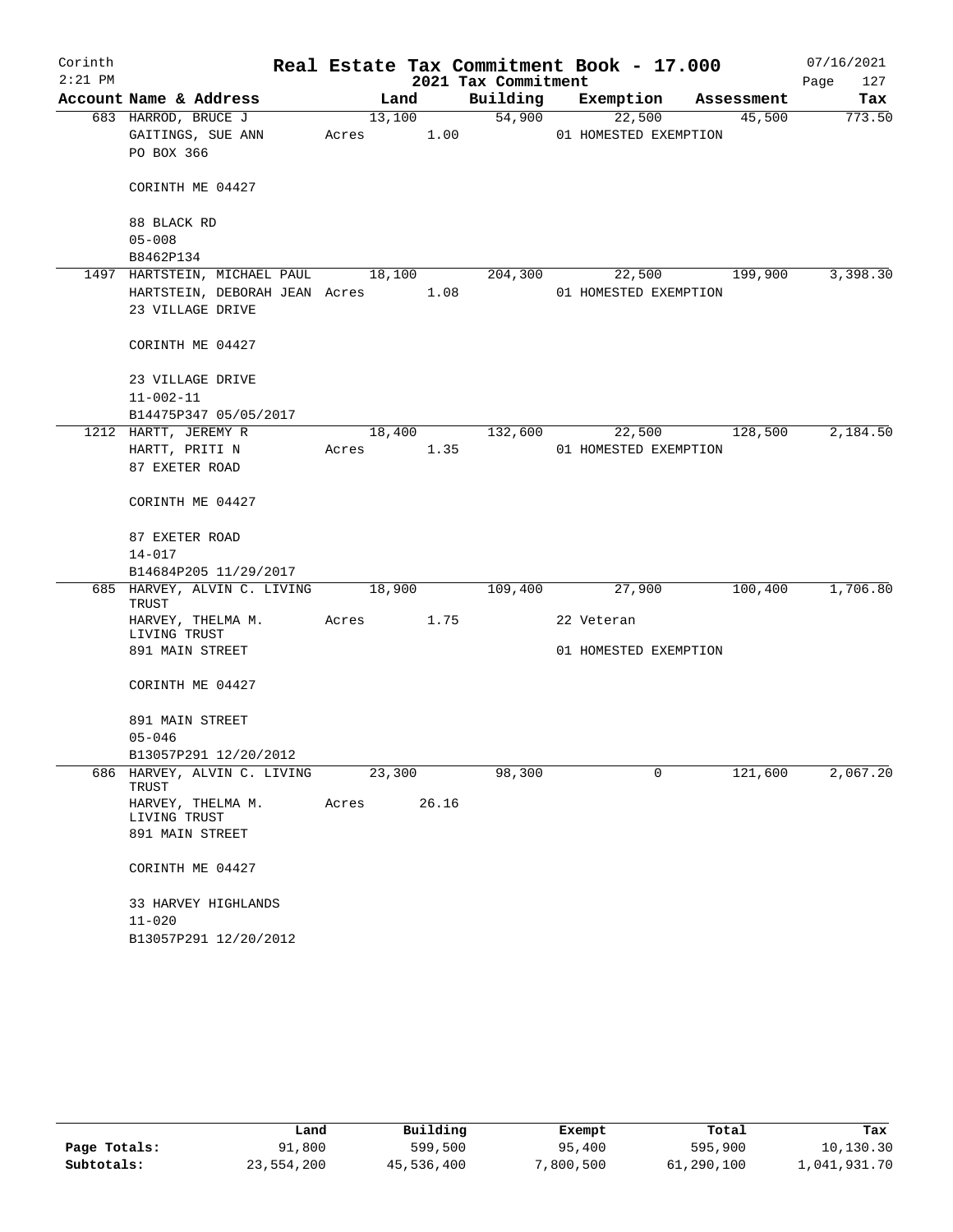| Corinth      |                                              | Real Estate Tax Commitment Book - 17.000 |                |                                 |                                 |            |            | 07/16/2021         |
|--------------|----------------------------------------------|------------------------------------------|----------------|---------------------------------|---------------------------------|------------|------------|--------------------|
| $2:21$ PM    | Account Name & Address                       |                                          | Land           | 2021 Tax Commitment<br>Building | Exemption                       |            | Assessment | Page<br>128<br>Tax |
|              | 691 HARVEY, ALVIN C. LIVING                  |                                          | 27,900         | 0                               |                                 | $\Omega$   | 27,900     | 474.30             |
|              | TRUST<br>HARVEY, THELMA M.<br>LIVING TRUST   | Acres                                    | 21.00          |                                 |                                 |            |            |                    |
|              | 891 MAIN STREET                              |                                          |                |                                 |                                 |            |            |                    |
|              | CORINTH ME 04427                             |                                          |                |                                 |                                 |            |            |                    |
|              | <b>MAIN STREET</b><br>$11 - 021 - A$         |                                          |                |                                 |                                 |            |            |                    |
|              | B13057P291 12/20/2012                        |                                          |                |                                 |                                 |            |            |                    |
|              | 689 HARVEY, ALVIN C. LIVING                  |                                          | 21,000         | 0                               |                                 | 0          | 21,000     | 357.00             |
|              | TRUST<br>HARVEY, THELMA M.<br>LIVING TRUST   | Acres                                    | 28.50          |                                 |                                 |            |            |                    |
|              | 891 MAIN STREET                              |                                          |                |                                 |                                 |            |            |                    |
|              | CORINTH ME 04427                             |                                          |                |                                 |                                 |            |            |                    |
|              | BEECH GROVE RD<br>$05 - 054 - C$             |                                          |                |                                 |                                 |            |            |                    |
|              | B12057P291 12/20/2012                        |                                          |                |                                 |                                 |            |            |                    |
|              | 692 HARVEY, DAVID A                          |                                          | 19,300         | 123,900                         | 22,500                          |            | 120,700    | 2,051.90           |
|              | HARVEY, LINDA A<br>19 HARVEY HIGHLANDS       | Acres                                    | 2.01           |                                 | 01 HOMESTED EXEMPTION           |            |            |                    |
|              | EAST CORINTH ME 04427                        |                                          |                |                                 |                                 |            |            |                    |
|              | 19 HARVEY HIGHLANDS                          |                                          |                |                                 |                                 |            |            |                    |
|              | $11 - 020 - 02$<br>B6514P33                  |                                          |                |                                 |                                 |            |            |                    |
|              | 841 HARVEY, DONNA                            |                                          | 18,900         | 102,300                         | 22,500                          |            | 98,700     | 1,677.90           |
|              | 684 MAIN STREET                              | Acres                                    | 1.73           |                                 | 01 HOMESTED EXEMPTION           |            |            |                    |
|              | CORINTH ME 04427                             |                                          |                |                                 |                                 |            |            |                    |
|              | 684 MAIN STREET                              |                                          |                |                                 |                                 |            |            |                    |
|              | $05 - 034 - A$                               |                                          |                |                                 |                                 |            |            |                    |
|              | B14189P1 06/22/2016<br>38 HARVEY, KEITH A    |                                          | 23,400         | 188,300                         | 22,500                          |            | 189,200    | 3,216.40           |
|              | HARVEY, RENEE L                              | Acres                                    | 12.49          |                                 | 01 HOMESTED EXEMPTION           |            |            |                    |
|              | 697 GRANT RD                                 |                                          |                |                                 |                                 |            |            |                    |
|              | CORINTH ME 04427                             |                                          |                |                                 |                                 |            |            |                    |
|              | 697 GRANT ROAD                               |                                          |                |                                 |                                 |            |            |                    |
|              | $02 - 044 - 01$                              |                                          |                |                                 |                                 |            |            |                    |
|              | B7818P220 08/08/2001                         |                                          |                |                                 |                                 |            |            |                    |
|              | 1603 HARVEY, TERESA<br>545 MUDGETT RD        | Acres                                    | 21,100<br>4.63 | 222,500                         | 22,500<br>01 HOMESTED EXEMPTION |            | 221,100    | 3,758.70           |
|              |                                              |                                          |                |                                 |                                 |            |            |                    |
|              | CORINTH ME 04427                             |                                          |                |                                 |                                 |            |            |                    |
|              | 545 MUDGETT ROAD                             |                                          |                |                                 |                                 |            |            |                    |
|              | $02 - 036 - C - 01$<br>B12923P205 08/27/2012 |                                          |                |                                 |                                 |            |            |                    |
|              |                                              | Land                                     | Building       |                                 | Exempt                          |            | Total      | Tax                |
| Page Totals: |                                              | 131,600                                  | 637,000        |                                 | 90,000                          | 678,600    |            | 11,536.20          |
| Subtotals:   |                                              | 23,685,800                               | 46, 173, 400   |                                 | 7,890,500                       | 61,968,700 |            | 1,053,467.90       |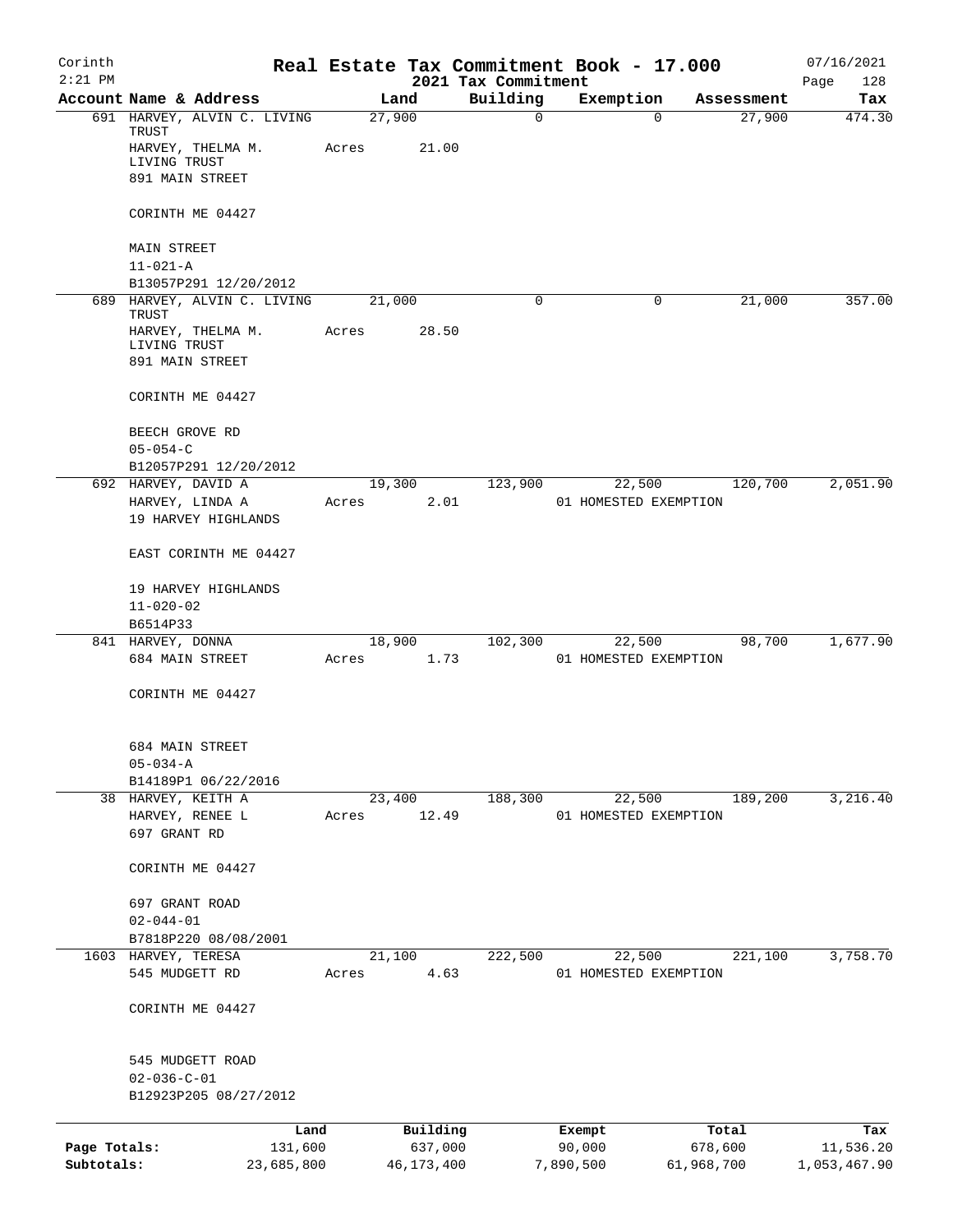| Corinth   |                                         |                 |        | Real Estate Tax Commitment Book - 17.000 |                       |                |            | 07/16/2021  |
|-----------|-----------------------------------------|-----------------|--------|------------------------------------------|-----------------------|----------------|------------|-------------|
| $2:21$ PM |                                         |                 |        | 2021 Tax Commitment                      |                       |                |            | 129<br>Page |
|           | Account Name & Address                  |                 | Land   | Building                                 | Exemption             |                | Assessment | Tax         |
|           | 1400 HARVEY, WENDELL L<br>PO BOX 105    | 12,100<br>Acres | 0.32   | 21,100                                   |                       | $\mathbf 0$    | 33,200     | 564.40      |
|           |                                         |                 |        |                                          |                       |                |            |             |
|           | CORINTH ME 04427                        |                 |        |                                          |                       |                |            |             |
|           |                                         |                 |        |                                          |                       |                |            |             |
|           |                                         |                 |        |                                          |                       |                |            |             |
|           | 57 EXETER ROAD                          |                 |        |                                          |                       |                |            |             |
|           | $14 - 023$<br>B13318P288 08/30/2013     |                 |        |                                          |                       |                |            |             |
|           | 695 HARVEY, WENDELL L                   |                 | 65,400 | 230,100                                  |                       | 22,500         | 273,000    | 4,641.00    |
|           | HARVEY, KIMBERLY A                      | Acres           | 30.16  |                                          | 01 HOMESTED EXEMPTION |                |            |             |
|           | PO BOX 105                              |                 |        |                                          |                       |                |            |             |
|           |                                         |                 |        |                                          |                       |                |            |             |
|           | CORINTH ME 04427                        |                 |        |                                          |                       |                |            |             |
|           | 281 MAIN STREET                         |                 |        |                                          |                       |                |            |             |
|           | $08 - 001$                              |                 |        |                                          |                       |                |            |             |
|           | B15481P119 02/24/2020 B2318P324         |                 |        |                                          |                       |                |            |             |
|           | 671 HARVEY, WENDELL L                   |                 | 19,000 | 64,400                                   |                       | 0              | 83,400     | 1,417.80    |
|           | HARVEY, KIMBERLY A<br>PO BOX 105        | Acres           | 1.80   |                                          |                       |                |            |             |
|           |                                         |                 |        |                                          |                       |                |            |             |
|           | CORINTH ME 04427                        |                 |        |                                          |                       |                |            |             |
|           |                                         |                 |        |                                          |                       |                |            |             |
|           | 112 EXETER ROAD<br>$14 - 014$           |                 |        |                                          |                       |                |            |             |
|           | B10290P102 01/27/2006                   |                 |        |                                          |                       |                |            |             |
|           | 1037 HASEY, MICHELLE L                  |                 | 37,300 | 88,600                                   |                       | 22,500         | 103,400    | 1,757.80    |
|           | 257 WHITE SCHOOLHOUSE                   | Acres           | 60.00  |                                          | 01 HOMESTED EXEMPTION |                |            |             |
|           | ROAD                                    |                 |        |                                          |                       |                |            |             |
|           | CORINTH ME 04427                        |                 |        |                                          |                       |                |            |             |
|           |                                         |                 |        |                                          |                       |                |            |             |
|           |                                         |                 |        |                                          |                       |                |            |             |
|           | 257 WHITE SCHOOLHOUSE<br>$05 - 043 - A$ |                 |        |                                          |                       |                |            |             |
|           | B14626P293 09/06/2017                   |                 |        |                                          |                       |                |            |             |
|           | 57 HASKELL, CHRISTOPHER M               | 22,300          |        | 0                                        |                       | $\overline{0}$ | 22,300     | 379.10      |
|           | PARADY, DESIREE B                       | Acres           | 10.80  |                                          |                       |                |            |             |
|           | 98 MAIN STREET                          |                 |        |                                          |                       |                |            |             |
|           |                                         |                 |        |                                          |                       |                |            |             |
|           | EDDINGTON ME 04428                      |                 |        |                                          |                       |                |            |             |
|           | BEECH GROVE RD                          |                 |        |                                          |                       |                |            |             |
|           | $02 - 055 - 01$                         |                 |        |                                          |                       |                |            |             |
|           | B14714P339 01/05/2018                   |                 |        |                                          |                       |                |            |             |
|           | 12 HASKELL, DARRELL D                   |                 | 26,400 | 22,600                                   |                       | 22,500         | 26,500     | 450.50      |
|           | 517 WEST CORINTH ROAD                   | Acres           | 3.11   |                                          | 01 HOMESTED EXEMPTION |                |            |             |
|           | CORINTH ME 04427                        |                 |        |                                          |                       |                |            |             |
|           |                                         |                 |        |                                          |                       |                |            |             |
|           | 517 WEST CORINTH ROAD                   |                 |        |                                          |                       |                |            |             |
|           | $01 - 041 - D$                          |                 |        |                                          |                       |                |            |             |
|           | B14602P141 09/08/2017                   |                 |        |                                          |                       |                |            |             |
|           |                                         |                 |        |                                          |                       |                |            |             |
|           |                                         |                 |        |                                          |                       |                |            |             |
|           |                                         |                 |        |                                          |                       |                |            |             |

|              | Land       | Building   | Exempt    | Total      | Tax          |
|--------------|------------|------------|-----------|------------|--------------|
| Page Totals: | 182,500    | 426,800    | 67,500    | 541,800    | 9,210.60     |
| Subtotals:   | 23,868,300 | 46,600,200 | 7,958,000 | 62,510,500 | 1,062,678.50 |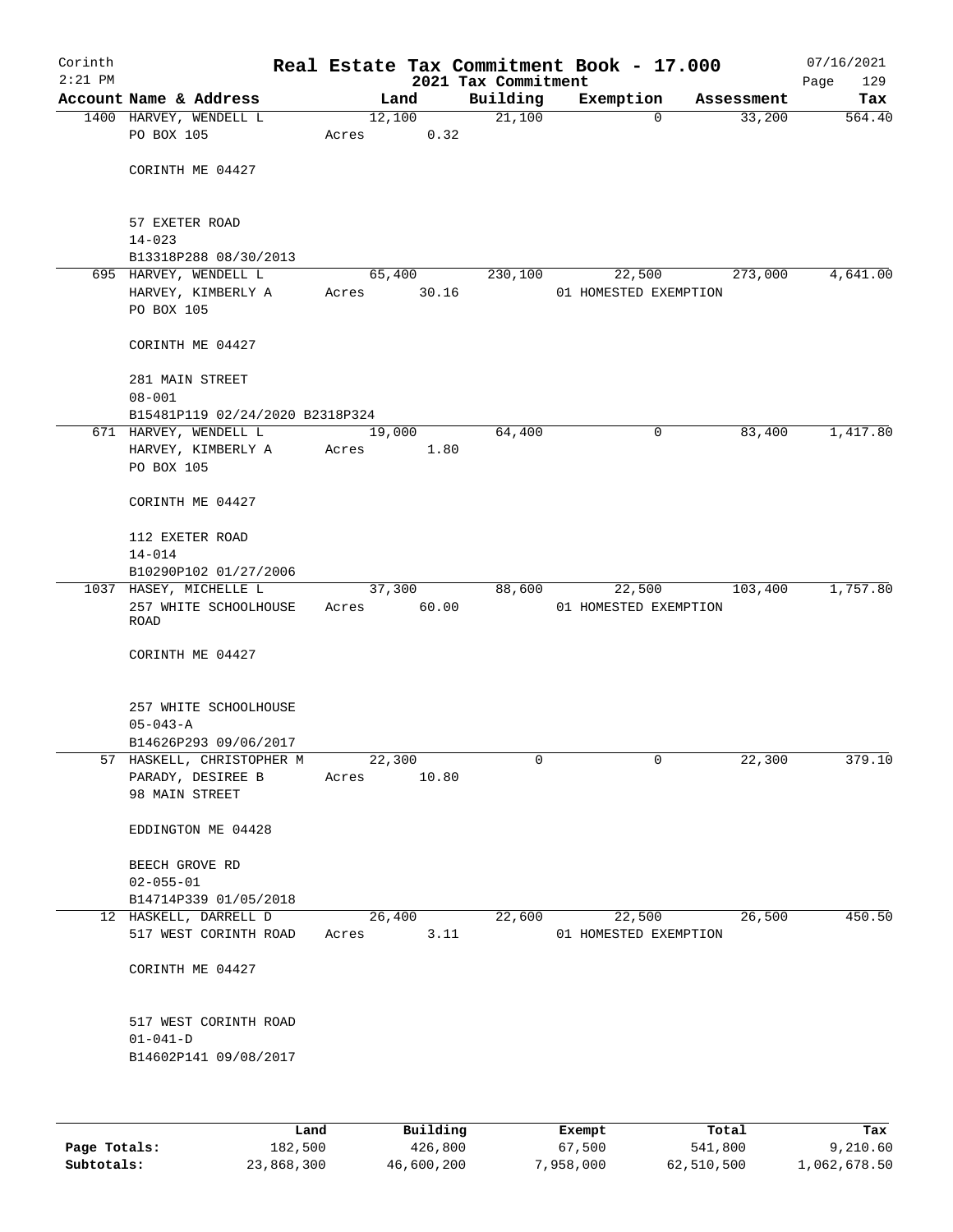| Corinth<br>$2:21$ PM |                                       |                                           |       |        |      | 2021 Tax Commitment | Real Estate Tax Commitment Book - 17.000 |            | 07/16/2021<br>Page<br>130 |
|----------------------|---------------------------------------|-------------------------------------------|-------|--------|------|---------------------|------------------------------------------|------------|---------------------------|
|                      | Account Name & Address                |                                           |       | Land   |      | Building            | Exemption                                | Assessment | Tax                       |
|                      | 194 HASKINS, BRYANT<br>104 TATE ROAD  | HASKINS, ROBIN C                          | Acres | 18,500 | 2.45 | 19,600              | 22,500<br>01 HOMESTED EXEMPTION          | 15,600     | 265.20                    |
|                      |                                       | CORINTH ME 04427                          |       |        |      |                     |                                          |            |                           |
|                      | 104 TATE ROAD<br>$09 - 024 - A$       |                                           |       |        |      |                     |                                          |            |                           |
|                      |                                       | B11616P326 12/19/2008                     |       |        |      |                     |                                          |            |                           |
|                      | 1073 HASKINS, CHRISTOPHER &           | BOWMAN, KEYAHANA<br>30 EXETER ROAD LOT 14 |       | 0      |      | 7,000               | 0                                        | 7,000      | 119.00                    |
|                      |                                       | CORINTH ME 04427                          |       |        |      |                     |                                          |            |                           |
|                      | $15 - 012 - 14H$                      | 30 EXETER ROAD LOT 14                     |       |        |      |                     |                                          |            |                           |
|                      | 1106 HATCH, ALAN                      | BMO HO FILEPBOS 06/06/2020                |       | 0      |      | 14,400              | 14,400                                   | 0          | 0.00                      |
|                      |                                       | 344 MAIN ST LOT 18                        |       |        |      |                     | 01 HOMESTED EXEMPTION                    |            |                           |
|                      |                                       | CORINTH ME 04427                          |       |        |      |                     |                                          |            |                           |
|                      | $08 - 003 - 18H$                      | 344 MAIN STREET LOT 18                    |       |        |      |                     |                                          |            |                           |
|                      | 1851 HATCH, JESSICA                   |                                           |       | 18,800 |      | 102,200             | 0                                        | 121,000    | 2,057.00                  |
|                      | 697 MAIN ST                           |                                           | Acres |        | 1.62 |                     |                                          |            |                           |
|                      |                                       | CORINTH ME 04427                          |       |        |      |                     |                                          |            |                           |
|                      | 697 MAIN STREET                       |                                           |       |        |      |                     |                                          |            |                           |
|                      | $05 - 033 - B$                        | B15760P241 10/23/2020                     |       |        |      |                     |                                          |            |                           |
|                      | 1846 HATCH, SCOTT A                   |                                           |       | 2,300  |      | 0                   | 0                                        | 2,300      | 39.10                     |
|                      | HATCH, ANDREA L                       | 71 WEST CORINTH RD                        | Acres |        | 1.83 |                     |                                          |            |                           |
|                      |                                       | CORINTH ME 04427                          |       |        |      |                     |                                          |            |                           |
|                      | $05 - 024 - 14 - A$                   | WEST CORINTH ROAD                         |       |        |      |                     |                                          |            |                           |
|                      |                                       | B14148P118 05/13/2016                     |       |        |      |                     |                                          |            |                           |
|                      | 704 HATCH, SCOTT A<br>HATCH, ANDREA L | 71 WEST CORINTH RD                        | Acres | 20,500 | 2.97 | 162,800             | 22,500<br>01 HOMESTED EXEMPTION          | 160,800    | 2,733.60                  |
|                      |                                       | CORINTH ME 04427                          |       |        |      |                     |                                          |            |                           |
|                      | $05 - 024 - 15$                       | 71 WEST CORINTH ROAD                      |       |        |      |                     |                                          |            |                           |
|                      |                                       | B14148P118 05/13/2016                     |       |        |      |                     |                                          |            |                           |
|                      |                                       |                                           |       |        |      |                     |                                          |            |                           |

|              | Land       | Building   | Exempt    | Total      | Tax          |
|--------------|------------|------------|-----------|------------|--------------|
| Page Totals: | 60,100     | 306,000    | 59,400    | 306,700    | 5,213.90     |
| Subtotals:   | 23,928,400 | 46,906,200 | 8,017,400 | 62,817,200 | 1,067,892.40 |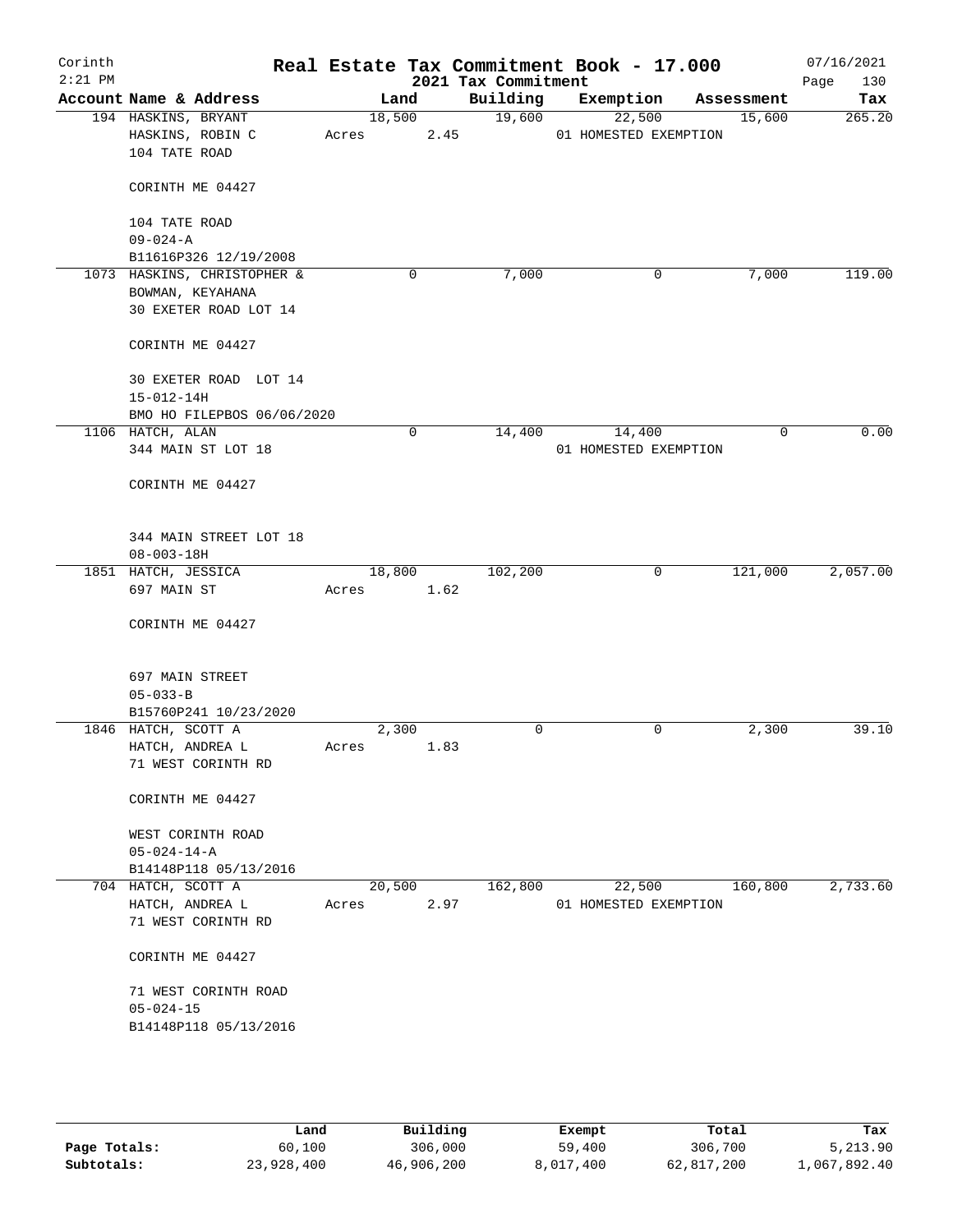| Corinth<br>$2:21$ PM |                                                         |        |       | 2021 Tax Commitment | Real Estate Tax Commitment Book - 17.000 |            | 07/16/2021<br>131<br>Page |
|----------------------|---------------------------------------------------------|--------|-------|---------------------|------------------------------------------|------------|---------------------------|
|                      | Account Name & Address                                  |        | Land  | Building            | Exemption                                | Assessment | Tax                       |
|                      | 1429 HAWES, MARK                                        | 25,200 |       | 8,200               | $\mathbf 0$                              | 33,400     | 567.80                    |
|                      | 3621 UNION STREET                                       | Acres  | 87.00 |                     |                                          |            |                           |
|                      | LEVANT ME 04456                                         |        |       |                     |                                          |            |                           |
|                      |                                                         |        |       |                     |                                          |            |                           |
|                      | 161 RABBIT PATH                                         |        |       |                     |                                          |            |                           |
|                      | $06 - 040$<br>B14638P51 10/06/2017 B14638P48 10/06/2017 |        |       |                     |                                          |            |                           |
|                      | 1211 HAWES, MARK A                                      | 15,100 |       | $\mathbf 0$         | 0                                        | 15,100     | 256.70                    |
|                      | 3621 UNION STREET                                       | Acres  | 15.23 |                     |                                          |            |                           |
|                      | LEVANT ME 04456                                         |        |       |                     |                                          |            |                           |
|                      | RABBIT PATH @ HUDS N/F                                  |        |       |                     |                                          |            |                           |
|                      | $06 - 030$                                              |        |       |                     |                                          |            |                           |
|                      | B15751P110 10/13/2020                                   |        |       |                     |                                          |            |                           |
|                      | 1506 HAWES, MARK A.                                     |        | 700   | $\mathbf 0$         | 0                                        | 700        | 11.90                     |
|                      | 3621 UNION ST                                           | Acres  | 7.00  |                     |                                          |            |                           |
|                      | LEVANT ME 04456                                         |        |       |                     |                                          |            |                           |
|                      | RABBIT PATH OFF                                         |        |       |                     |                                          |            |                           |
|                      | $06 - 033 - B$                                          |        |       |                     |                                          |            |                           |
|                      | B15809P190 11/30/2020<br>99 HAYDEN, ALLEN R             | 19,300 |       | 18,800              | 0                                        | 38,100     | 647.70                    |
|                      | HAYDEN, ANNETTE M                                       | Acres  | 12.78 |                     |                                          |            |                           |
|                      | 87 BIRCH STREET                                         |        |       |                     |                                          |            |                           |
|                      | BANGOR ME 04401                                         |        |       |                     |                                          |            |                           |
|                      | 90 GLENWOOD DRIVE<br>$07 - 001 - 07$                    |        |       |                     |                                          |            |                           |
|                      | B12740P126 02/24/2012                                   |        |       |                     |                                          |            |                           |
|                      | 1822 HEAL, HERBERT JR                                   |        | 0     | 19,700              | 19,700                                   | 0          | 0.00                      |
|                      | 87 GRANT ROAD                                           |        |       |                     | 01 HOMESTED EXEMPTION                    |            |                           |
|                      | CORINTH ME 04427                                        |        |       |                     |                                          |            |                           |
|                      | 87 GRANT ROAD                                           |        |       |                     |                                          |            |                           |
|                      | $05 - 020 - 05H$                                        |        |       |                     |                                          |            |                           |
|                      | 711 HEATH, JOHN S                                       |        | 0     | 22,800              | 0                                        | 22,800     | 387.60                    |
|                      | HEATH, SYBIL                                            |        |       |                     |                                          |            |                           |
|                      | 55 PUDDLEDOCK RD                                        |        |       |                     |                                          |            |                           |
|                      | CORINTH ME 04427                                        |        |       |                     |                                          |            |                           |
|                      | 524 MCCARD ROAD                                         |        |       |                     |                                          |            |                           |
|                      | $01 - 008 - 04H$                                        |        |       |                     |                                          |            |                           |
|                      |                                                         |        |       |                     |                                          |            |                           |
|                      |                                                         |        |       |                     |                                          |            |                           |

|              | Land       | Building   | Exempt    | Total      | Tax          |
|--------------|------------|------------|-----------|------------|--------------|
| Page Totals: | 60,300     | 69,500     | 19,700    | 110,100    | 1,871.70     |
| Subtotals:   | 23,988,700 | 46,975,700 | 8,037,100 | 62,927,300 | 1,069,764.10 |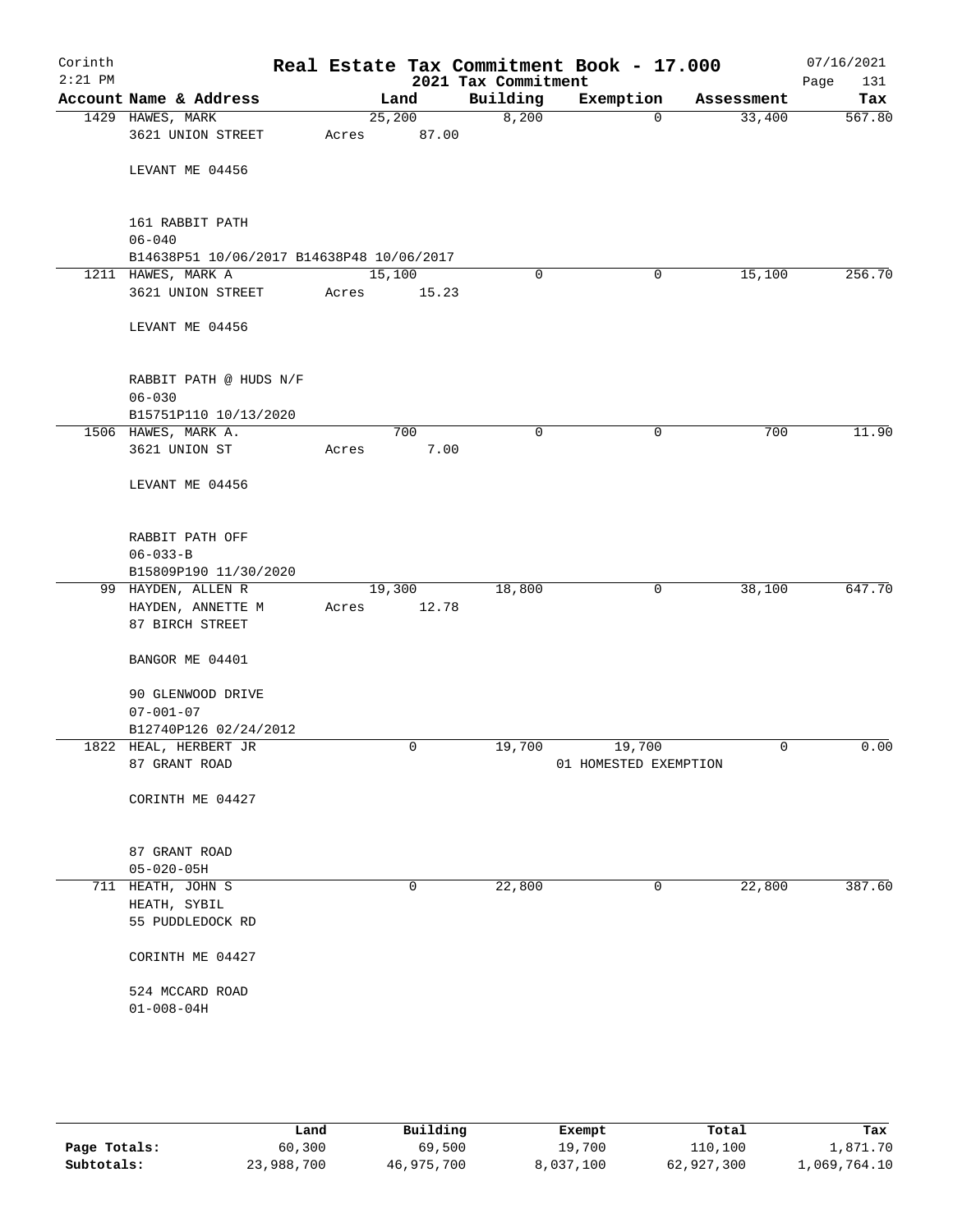| Corinth<br>$2:21$ PM |                          |       |        |      | 2021 Tax Commitment | Real Estate Tax Commitment Book - 17.000 |            | 07/16/2021<br>Page<br>132 |
|----------------------|--------------------------|-------|--------|------|---------------------|------------------------------------------|------------|---------------------------|
|                      | Account Name & Address   |       | Land   |      | Building            | Exemption                                | Assessment | Tax                       |
|                      | 939 HEATH, JOHN S        |       | 20,400 |      | 120,600             | 22,500                                   | 118,500    | 2,014.50                  |
|                      | HEATH, SYBIL             | Acres |        | 4.02 |                     | 01 HOMESTED EXEMPTION                    |            |                           |
|                      | 55 PUDDLEDOCK RD         |       |        |      |                     |                                          |            |                           |
|                      |                          |       |        |      |                     |                                          |            |                           |
|                      | CORINTH ME 04427         |       |        |      |                     |                                          |            |                           |
|                      | 55 PUDDLEDOCK ROAD       |       |        |      |                     |                                          |            |                           |
|                      | $12 - 028 - A$           |       |        |      |                     |                                          |            |                           |
|                      | B11599P120 11/20/2008    |       |        |      |                     |                                          |            |                           |
|                      | 842 HEDGES, KATRINA J &  |       | 20,100 |      | 218,800             | $\mathbf 0$                              | 238,900    | 4,061.30                  |
|                      | HEDGES, MICHAEL A        | Acres |        | 2.69 |                     |                                          |            |                           |
|                      | 1016 MAIN STREET         |       |        |      |                     |                                          |            |                           |
|                      | CORINTH ME 04427         |       |        |      |                     |                                          |            |                           |
|                      | 1016 MAIN STREET         |       |        |      |                     |                                          |            |                           |
|                      | $06 - 010 - A$           |       |        |      |                     |                                          |            |                           |
|                      | B15507P207 04/24/2020    |       |        |      |                     |                                          |            |                           |
|                      | 1467 HENDERSON, DAKODA L |       | 17,900 |      | 128,500             | 22,500                                   | 123,900    | 2,106.30                  |
|                      | HENDERSON, EMILY R       | Acres |        | 2.00 |                     | 01 HOMESTED EXEMPTION                    |            |                           |
|                      | 40 BEECH GROVE ROAD      |       |        |      |                     |                                          |            |                           |
|                      | CORINTH ME 04427         |       |        |      |                     |                                          |            |                           |
|                      |                          |       |        |      |                     |                                          |            |                           |
|                      | 40 BEECH GROVE RD        |       |        |      |                     |                                          |            |                           |
|                      | $06 - 001 - C$           |       |        |      |                     |                                          |            |                           |
|                      | B14384P296 01/06/2017    |       |        |      |                     |                                          |            |                           |
|                      | 1121 HERRING, STEPHEN C  |       | 17,000 |      | 62,500              | 22,500                                   | 57,000     | 969.00                    |
|                      | PO BOX 161               | Acres |        | 1.25 |                     | 01 HOMESTED EXEMPTION                    |            |                           |
|                      | CORINTH ME 04427         |       |        |      |                     |                                          |            |                           |
|                      |                          |       |        |      |                     |                                          |            |                           |
|                      | 338 BEANS MILL RD        |       |        |      |                     |                                          |            |                           |
|                      | $04 - 019 - 04A$         |       |        |      |                     |                                          |            |                           |
|                      | B10576P187 08/08/2006    |       |        |      |                     |                                          |            |                           |
|                      | 715 HERSHEY, KEITH       |       | 13,600 |      | 0                   | 0                                        | 13,600     | 231.20                    |
|                      | HERSHEY, ELIZABETH       | Acres |        | 7.75 |                     |                                          |            |                           |
|                      | 142 WITMER ROAD          |       |        |      |                     |                                          |            |                           |
|                      | CONESTOGA PA 17516       |       |        |      |                     |                                          |            |                           |
|                      | HUDSON ROAD N/F OFF      |       |        |      |                     |                                          |            |                           |
|                      | $12 - 013$               |       |        |      |                     |                                          |            |                           |
|                      | B14626P284 09/11/2017    |       |        |      |                     |                                          |            |                           |
|                      | 674 HERSHEY, KEITH A     |       | 13,300 |      | 0                   | 0                                        | 13,300     | 226.10                    |
|                      | HERSHEY, ELIZABETH       | Acres |        | 7.50 |                     |                                          |            |                           |
|                      | 142 WITMER ROAD          |       |        |      |                     |                                          |            |                           |
|                      |                          |       |        |      |                     |                                          |            |                           |
|                      | CONESTOGA PA 17516       |       |        |      |                     |                                          |            |                           |
|                      | HUDSON ROAD N/F OFF      |       |        |      |                     |                                          |            |                           |
|                      | $12 - 013 - A$           |       |        |      |                     |                                          |            |                           |
|                      | B15080P300 02/06/2019    |       |        |      |                     |                                          |            |                           |
|                      |                          |       |        |      |                     |                                          |            |                           |
|                      |                          |       |        |      |                     |                                          |            |                           |
|                      |                          |       |        |      |                     |                                          |            |                           |

|              | Land       | Building   | Exempt    | Total      | Tax          |
|--------------|------------|------------|-----------|------------|--------------|
| Page Totals: | 102,300    | 530,400    | 67,500    | 565,200    | 9,608.40     |
| Subtotals:   | 24,091,000 | 47,506,100 | 8,104,600 | 63,492,500 | l,079,372.50 |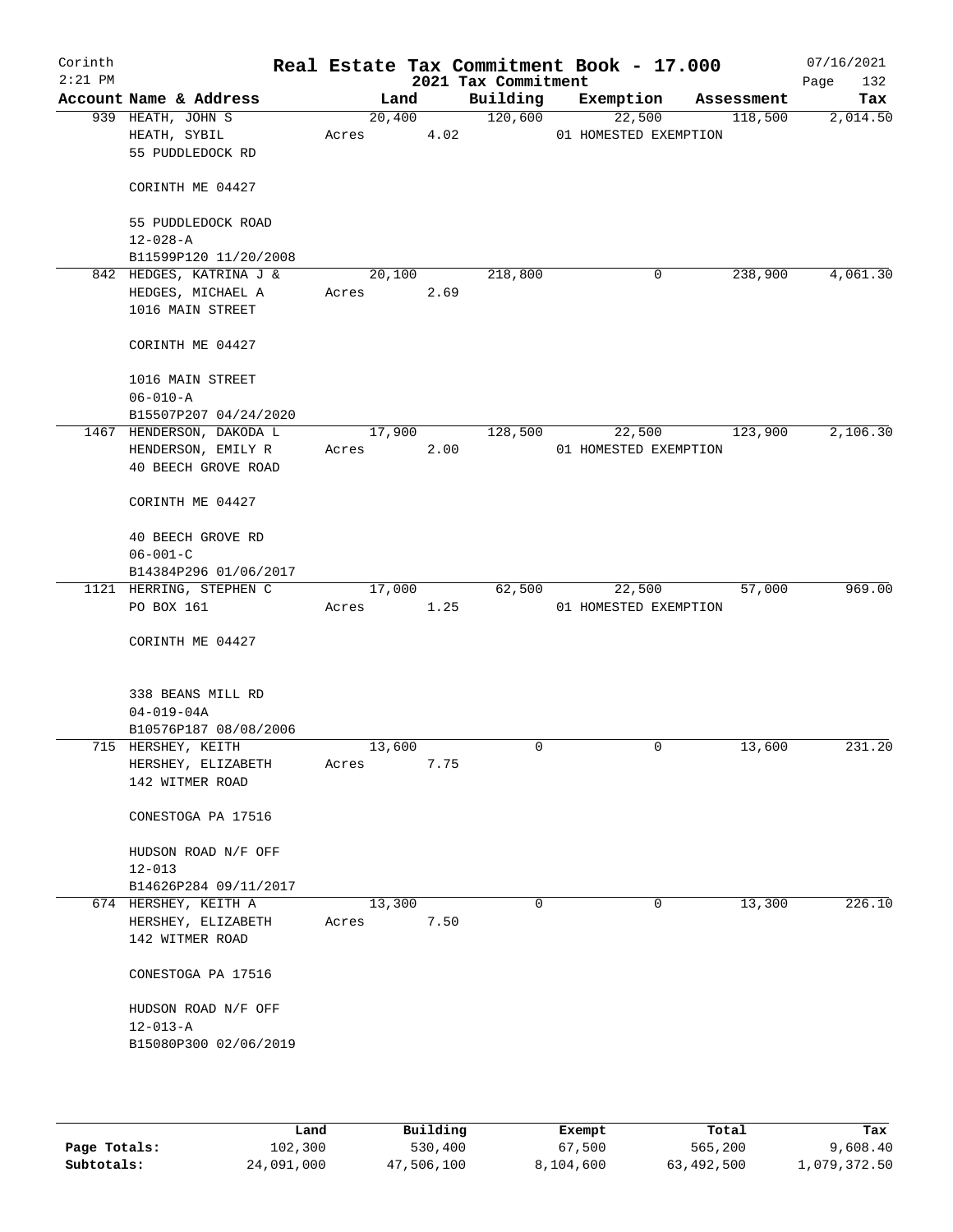| Corinth<br>$2:21$ PM |                                                                                  |                 |       | 2021 Tax Commitment | Real Estate Tax Commitment Book - 17.000 |            | 07/16/2021<br>133<br>Page |
|----------------------|----------------------------------------------------------------------------------|-----------------|-------|---------------------|------------------------------------------|------------|---------------------------|
|                      | Account Name & Address                                                           |                 | Land  | Building            | Exemption                                | Assessment | Tax                       |
|                      | 874 HERSHEY, KEITH A<br>HERSHEY, ELIZABETH M<br>142 WITMER ROAD                  | 11,400<br>Acres | 7.50  | 0                   | $\mathbf 0$                              | 11,400     | 193.80                    |
|                      | CONESTOGA PA 17516                                                               |                 |       |                     |                                          |            |                           |
|                      | HUDSON ROAD N/F OFF<br>$12 - 013 - B$                                            |                 |       |                     |                                          |            |                           |
|                      | B14379P89 12/05/2016                                                             |                 |       |                     |                                          |            |                           |
|                      | 1543 HERSHEY, KEITH A                                                            | 37,100          |       | 0                   | 0                                        | 37,100     | 630.70                    |
|                      | HERSHEY, ELIZABETH M                                                             | Acres           | 77.75 |                     |                                          |            |                           |
|                      | 142 WITMER ROAD                                                                  |                 |       |                     |                                          |            |                           |
|                      | CONESTOGA PA 17516                                                               |                 |       |                     |                                          |            |                           |
|                      | PUDDLEDOCK ROAD                                                                  |                 |       |                     |                                          |            |                           |
|                      | $12 - 015$                                                                       |                 |       |                     |                                          |            |                           |
|                      | B14087P166 02/20/2016                                                            |                 |       |                     |                                          |            |                           |
|                      | 1743 HEWES, MAXWELL A                                                            | 16,800          |       | 36,200              | 0                                        | 53,000     | 901.00                    |
|                      | 34 SILK STREET                                                                   | Acres           | 30.80 |                     |                                          |            |                           |
|                      | BREWER ME 04412                                                                  |                 |       |                     |                                          |            |                           |
|                      | 76 RABBIT PATH                                                                   |                 |       |                     |                                          |            |                           |
|                      | $06 - 025 - A$                                                                   |                 |       |                     |                                          |            |                           |
|                      | B15687P310 09/04/2020                                                            |                 |       |                     |                                          |            |                           |
|                      | 1564 HEWITT, MICHELE L<br>HEWITT, DENNIS K. &<br>DORITY, PATRICIA<br>712 TATE RD | 17,000<br>Acres | 1.24  | 38,400              | 22,500<br>01 HOMESTED EXEMPTION          | 32,900     | 559.30                    |
|                      | CORINTH ME 04427                                                                 |                 |       |                     |                                          |            |                           |
|                      | 712 TATE ROAD                                                                    |                 |       |                     |                                          |            |                           |
|                      | $06 - 002 - 07$                                                                  |                 |       |                     |                                          |            |                           |
|                      | B13665P113 10/03/2014                                                            |                 |       |                     |                                          |            |                           |
|                      | 718 HIATT, HUBERT RONALD                                                         | 18,000          |       | 113,400             | 22,500                                   | 108,900    | 1,851.30                  |
|                      | HIATT, MARCELLE RIVARD<br>38 HARVEY HIGHLANDS                                    | Acres           | 1.07  |                     | 01 HOMESTED EXEMPTION                    |            |                           |
|                      | CORINTH ME 04427                                                                 |                 |       |                     |                                          |            |                           |
|                      | 38 HARVEY HIGHLANDS                                                              |                 |       |                     |                                          |            |                           |
|                      | $11 - 020 - 07$                                                                  |                 |       |                     |                                          |            |                           |
|                      | B5163P221                                                                        |                 |       |                     |                                          |            |                           |
|                      | 1818 HICHBORN, ZACKERY                                                           |                 | 0     | 12,600              | 12,600                                   | 0          | 0.00                      |
|                      | 30 EXETER ROAD LOT 19                                                            |                 |       |                     | 01 HOMESTED EXEMPTION                    |            |                           |
|                      | CORINTH ME 04427                                                                 |                 |       |                     |                                          |            |                           |
|                      | 30 EXETER ROAD LOT 19<br>$15 - 012 - 19H$                                        |                 |       |                     |                                          |            |                           |
|                      |                                                                                  |                 |       |                     |                                          |            |                           |

|              | Land       | Building   | Exempt    | Total      | Tax          |
|--------------|------------|------------|-----------|------------|--------------|
| Page Totals: | 100,300    | 200,600    | 57,600    | 243,300    | 4,136.10     |
| Subtotals:   | 24,191,300 | 47,706,700 | 8,162,200 | 63,735,800 | 1,083,508.60 |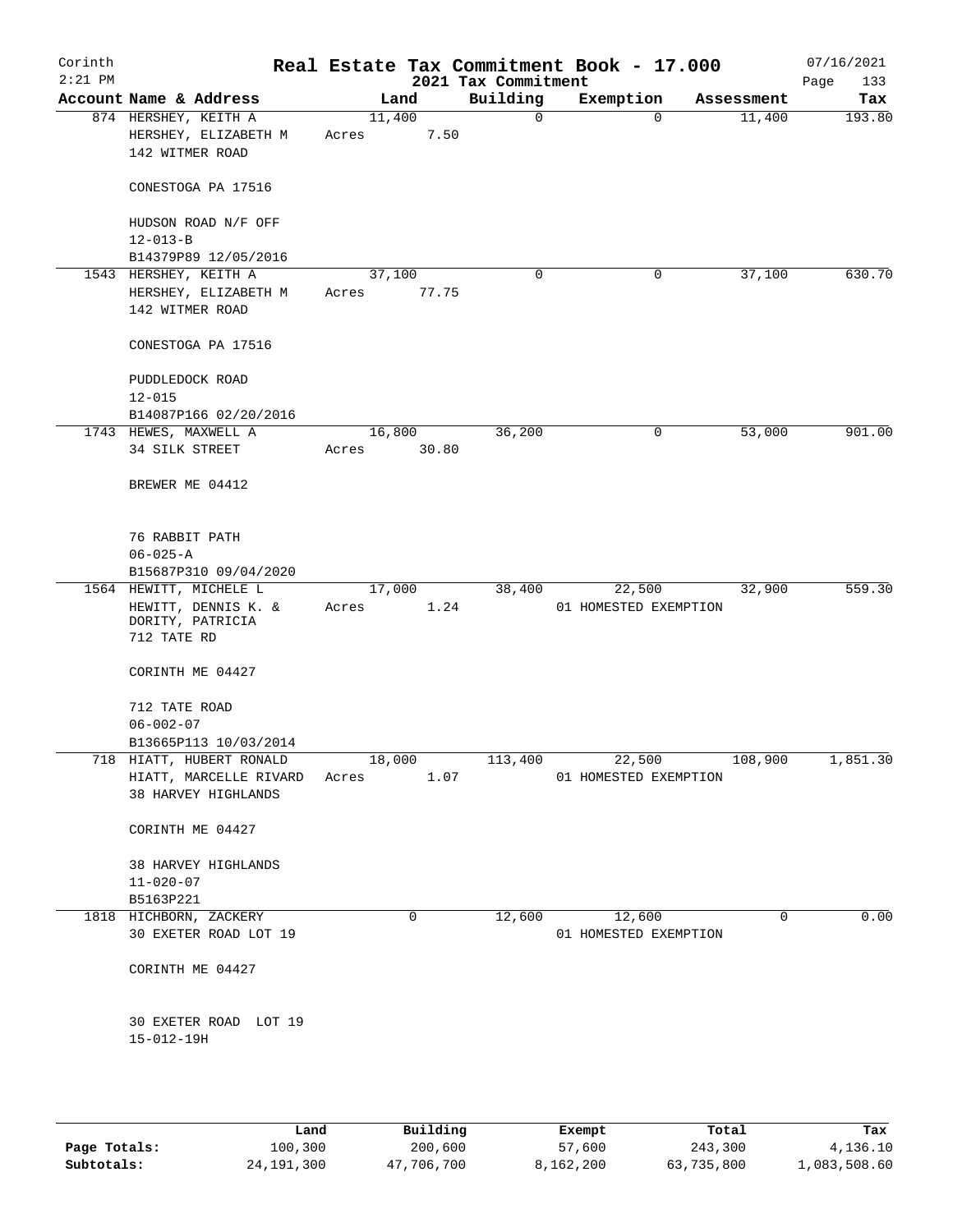| Corinth<br>$2:21$ PM |                                                                   |                 |       | 2021 Tax Commitment | Real Estate Tax Commitment Book - 17.000 |            | 07/16/2021<br>134<br>Page |
|----------------------|-------------------------------------------------------------------|-----------------|-------|---------------------|------------------------------------------|------------|---------------------------|
|                      | Account Name & Address                                            | Land            |       | Building            | Exemption                                | Assessment | Tax                       |
|                      | 719 HICKS, GEORGE E JR<br>HICKS, CYNTHIA A<br>203 BEANS MILL ROAD | 25,300<br>Acres | 8.00  | 97,700              | 22,500<br>01 HOMESTED EXEMPTION          | 100,500    | 1,708.50                  |
|                      | CORINTH ME 04427                                                  |                 |       |                     |                                          |            |                           |
|                      | 203 BEANS MILL RD<br>$04 - 017 - A$                               |                 |       |                     |                                          |            |                           |
|                      | B5102P246                                                         |                 |       |                     |                                          |            |                           |
|                      | 720 HICKS, PAMELA J                                               | 17,400          |       | 115,400             | 22,500                                   | 110,300    | 1,875.10                  |
|                      | HICKS, SARAH J<br>113 BEANS MILL RD                               | Acres           | 1.61  |                     | 01 HOMESTED EXEMPTION                    |            |                           |
|                      | CORINTH ME 04427                                                  |                 |       |                     |                                          |            |                           |
|                      | 113 BEANS MILL RD<br>$07 - 020 - A$                               |                 |       |                     |                                          |            |                           |
|                      | B12590P336 09/12/2011 B7292P333                                   |                 |       |                     |                                          |            |                           |
|                      | 941 HICKS, TERRY                                                  | 16,700          |       | 10,900              | 0                                        | 27,600     | 469.20                    |
|                      | HICKS, JULIE<br>121 BEANS MILL RD                                 | Acres           | 1.00  |                     |                                          |            |                           |
|                      | CORINTH ME 04427                                                  |                 |       |                     |                                          |            |                           |
|                      | 83 BEANS MILL RD                                                  |                 |       |                     |                                          |            |                           |
|                      | $07 - 020 - B$                                                    |                 |       |                     |                                          |            |                           |
|                      | B13570P7 06/25/2014                                               |                 |       |                     |                                          |            |                           |
|                      | 721 HICKS, TERRY D                                                | 14,400          |       | 0                   | 0                                        | 14,400     | 244.80                    |
|                      | 121 BEANS MILL RD                                                 | Acres           | 11.50 |                     |                                          |            |                           |
|                      | CORINTH ME 04427                                                  |                 |       |                     |                                          |            |                           |
|                      | BEANS MILL RD N/F OFF<br>$07 - 022$                               |                 |       |                     |                                          |            |                           |
|                      | B3181P263                                                         |                 |       |                     |                                          |            |                           |
|                      | 722 HICKS, TERRY D                                                | 23,300          |       | 0                   | 0                                        | 23,300     | 396.10                    |
|                      | 121 BEANS MILL RD                                                 | Acres           | 40.94 |                     |                                          |            |                           |
|                      | CORINTH ME 04427                                                  |                 |       |                     |                                          |            |                           |
|                      | EXETER ROAD                                                       |                 |       |                     |                                          |            |                           |
|                      | $07 - 008$                                                        |                 |       |                     |                                          |            |                           |
|                      | B3928P148<br>723 HICKS, TERRY D                                   | 35,800          |       | 134,600             | 0                                        | 170,400    | 2,896.80                  |
|                      | 121 BEANS MILL RD                                                 | Acres           | 54.00 |                     |                                          |            |                           |
|                      | CORINTH ME 04427                                                  |                 |       |                     |                                          |            |                           |
|                      | 116 BEANS MILL RD                                                 |                 |       |                     |                                          |            |                           |
|                      | $07 - 023$<br>B3928P148                                           |                 |       |                     |                                          |            |                           |
|                      |                                                                   |                 |       |                     |                                          |            |                           |

|              | Land       | Building   | Exempt    | Total        | Tax          |
|--------------|------------|------------|-----------|--------------|--------------|
| Page Totals: | 132,900    | 358,600    | 45,000    | 446,500      | 7,590.50     |
| Subtotals:   | 24,324,200 | 48,065,300 | 8,207,200 | 64, 182, 300 | 1,091,099.10 |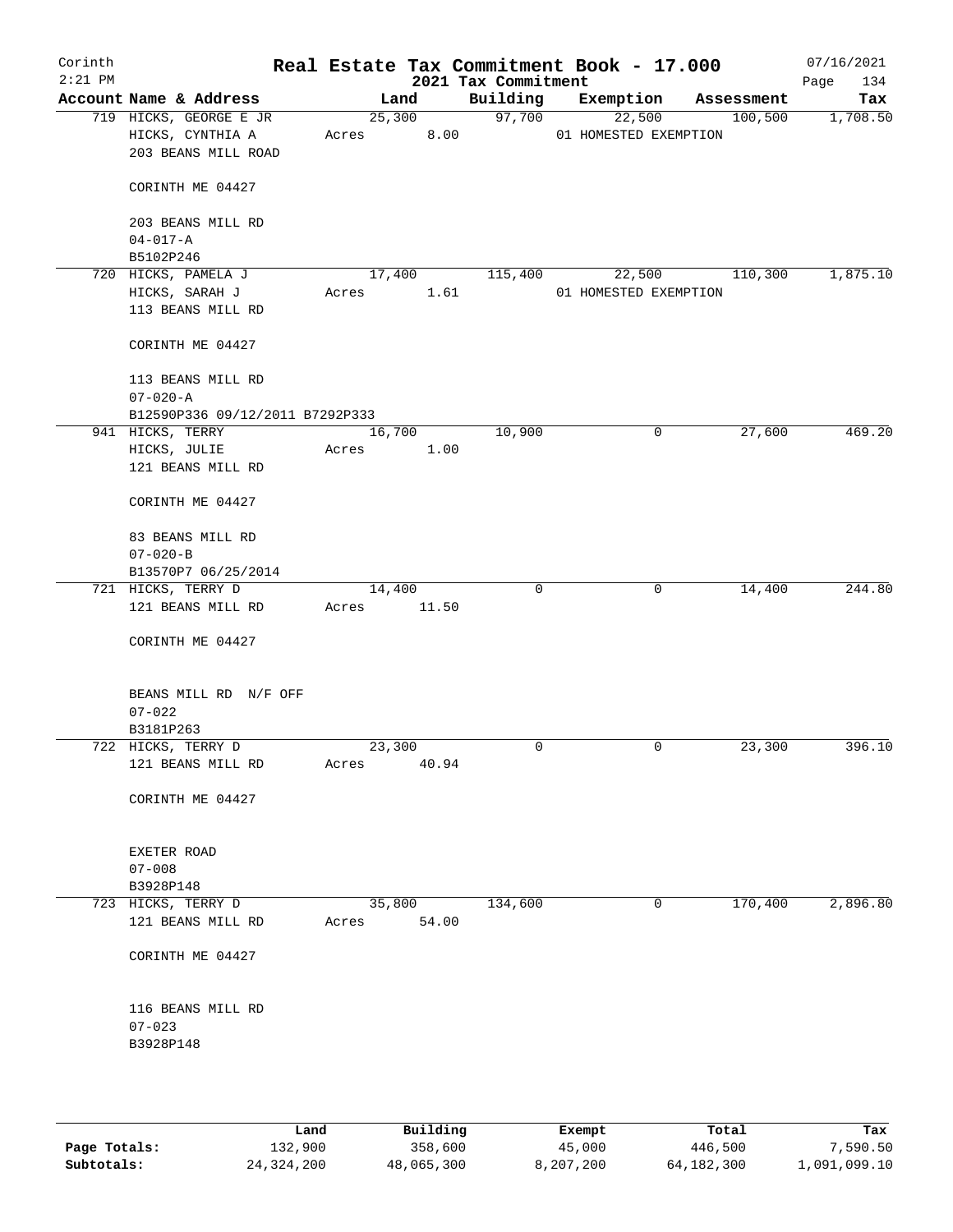| Corinth                    |                                                   |       |                |                                 | Real Estate Tax Commitment Book - 17.000 |            | 07/16/2021         |
|----------------------------|---------------------------------------------------|-------|----------------|---------------------------------|------------------------------------------|------------|--------------------|
| $2:21$ PM                  | Account Name & Address                            |       | Land           | 2021 Tax Commitment<br>Building | Exemption                                | Assessment | 135<br>Page<br>Tax |
|                            | 724 HICKS, TERRY D                                |       | 69,300         | 77,100                          | 22,500                                   | 123,900    | 2,106.30           |
|                            | 121 BEANS MILL RD                                 | Acres | 156.46         |                                 | 01 HOMESTED EXEMPTION                    |            |                    |
|                            | CORINTH ME 04427                                  |       |                |                                 |                                          |            |                    |
|                            | 121 BEANS MILL RD<br>$07 - 024$                   |       |                |                                 |                                          |            |                    |
|                            | B3928P148                                         |       |                |                                 |                                          |            |                    |
|                            | 688 HIGGINS NICOLA LIVING<br>TRUST DATED 5/7/2019 |       | 11,600         | 0                               | 0                                        | 11,600     | 197.20             |
|                            | C/O NICOLA HIGGINS,<br>TRUSTEE                    | Acres | 1.04           |                                 |                                          |            |                    |
|                            | 71 CHARLESTON ROAD<br>CHARLESTON ME 04422         |       |                |                                 |                                          |            |                    |
|                            | HARVEY HIGHLANDS                                  |       |                |                                 |                                          |            |                    |
|                            | $11 - 020 - 08$                                   |       |                |                                 |                                          |            |                    |
|                            | B15159P40 05/07/2019                              |       |                |                                 |                                          |            |                    |
|                            | 725 HIGGINS, BETTY<br>45 HAYMAN DR                | Acres | 19,700<br>2.36 | 13,900                          | 22,500<br>01 HOMESTED EXEMPTION          | 11,100     | 188.70             |
|                            | CORINTH ME 04427                                  |       |                |                                 |                                          |            |                    |
|                            | 45 HAYMAN DRIVE                                   |       |                |                                 |                                          |            |                    |
|                            | $05 - 042 - 12$<br>B4754P304                      |       |                |                                 |                                          |            |                    |
|                            | 729 HIGGINS, STELLA M.                            |       | 40,900         | $\mathbf 0$                     | 0                                        | 40,900     | 695.30             |
|                            | (HEIRS OF)<br>C/O CHERYL A BOONE                  | Acres | 106.64         |                                 |                                          |            |                    |
|                            | P.O. BOX 273<br>BANGOR, ME 04402 0273             |       |                |                                 |                                          |            |                    |
|                            | RIDGE ROAD                                        |       |                |                                 |                                          |            |                    |
|                            | $12 - 006$                                        |       |                |                                 |                                          |            |                    |
|                            | B2579P192<br>755 HILL, ALLISON L                  |       | 16,900         | 86,200                          | 22,500                                   | 80,600     | 1,370.20           |
|                            | CHAPMAN, HEATH M                                  | Acres | 1.20           |                                 | 01 HOMESTED EXEMPTION                    |            |                    |
|                            | 475 WEST CORINTH RD                               |       |                |                                 |                                          |            |                    |
|                            | CORINTH ME 04427                                  |       |                |                                 |                                          |            |                    |
|                            | 475 WEST CORINTH ROAD<br>$01 - 041 - A$           |       |                |                                 |                                          |            |                    |
|                            | B11211P221 11/13/2007                             |       |                |                                 |                                          |            |                    |
|                            | 1894 HILL, COLLIN J                               |       | 18,000         | 113,000                         | 0                                        | 131,000    | 2,227.00           |
|                            | HILL, JESSICA E<br>1144 HUDSON HILL ROAD          | Acres | 2.08           |                                 |                                          |            |                    |
|                            | CORINTH ME 04427                                  |       |                |                                 |                                          |            |                    |
|                            | 1144 HUDSON HILL ROAD                             |       |                |                                 |                                          |            |                    |
|                            | $03 - 051 - 02$<br>B14651P287 10/27/2017          |       |                |                                 |                                          |            |                    |
|                            |                                                   |       |                |                                 |                                          |            |                    |
|                            | Land                                              |       | Building       |                                 | Exempt                                   | Total      | Tax                |
| Page Totals:<br>Subtotals: | 176,400                                           |       | 290,200        |                                 | 67,500                                   | 399,100    | 6,784.70           |
|                            | 24,500,600                                        |       | 48, 355, 500   |                                 | 8,274,700                                | 64,581,400 | 1,097,883.80       |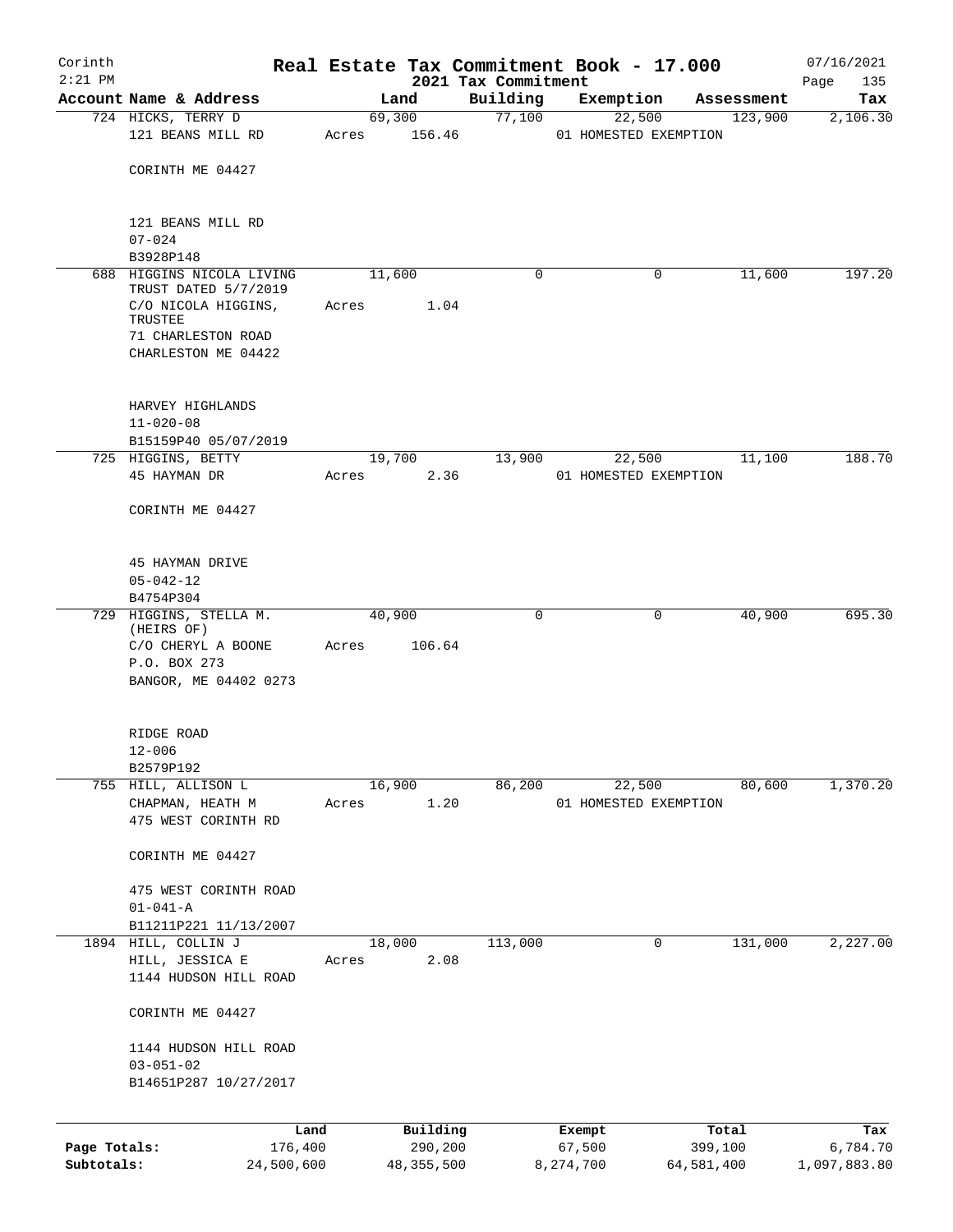| Corinth<br>$2:21$ PM       |                                                                 |                       |                 |                       | Real Estate Tax Commitment Book - 17.000 |                       |                       |            | 07/16/2021               |
|----------------------------|-----------------------------------------------------------------|-----------------------|-----------------|-----------------------|------------------------------------------|-----------------------|-----------------------|------------|--------------------------|
|                            | Account Name & Address                                          |                       |                 | Land                  | 2021 Tax Commitment<br>Building          | Exemption             |                       | Assessment | Page<br>136<br>Tax       |
|                            | 731 HILL, NATHAN OA                                             |                       | 14,900          |                       | $\mathbf 0$                              |                       | $\mathbf 0$           | 14,900     | 253.30                   |
|                            | HILL, LUCILVA B.,<br>LIVING TRUST                               |                       | Acres           | 20.00                 |                                          |                       |                       |            |                          |
|                            | 22 MARSH ROAD                                                   |                       |                 |                       |                                          |                       |                       |            |                          |
|                            | CORINTH ME 04427                                                |                       |                 |                       |                                          |                       |                       |            |                          |
|                            | WHITE SCHOOLHOUSE ROAD<br>$08 - 034$                            |                       |                 |                       |                                          |                       |                       |            |                          |
|                            | B2516P222                                                       |                       |                 |                       |                                          |                       |                       |            |                          |
|                            | 732 HILL, NATHAN OA                                             |                       | 10,500          |                       | 0                                        |                       | 0                     | 10,500     | 178.50                   |
|                            | HILL, LUCILVA B.,                                               |                       | Acres           | 10.00                 |                                          |                       |                       |            |                          |
|                            | LIVING TRUST<br>22 MARSH ROAD                                   |                       |                 |                       |                                          |                       |                       |            |                          |
|                            | CORINTH ME 04427                                                |                       |                 |                       |                                          |                       |                       |            |                          |
|                            | MARSH ROAD N/F OFF                                              |                       |                 |                       |                                          |                       |                       |            |                          |
|                            | $09 - 008$                                                      |                       |                 |                       |                                          |                       |                       |            |                          |
|                            | B2516P222                                                       |                       |                 |                       |                                          |                       |                       |            |                          |
|                            | 733 HILL, NATHAN OA<br>HILL, LUCILVA B.,                        |                       | 78,300<br>Acres | 95.64                 | 173,000                                  | 27,900<br>22 Veteran  |                       | 223,400    | 3,797.80                 |
|                            | LIVING TRUST<br>22 MARSH ROAD                                   |                       |                 |                       |                                          | 01 HOMESTED EXEMPTION |                       |            |                          |
|                            | CORINTH ME 04427                                                |                       |                 |                       |                                          |                       |                       |            |                          |
|                            | 22 MARSH ROAD                                                   |                       |                 |                       |                                          |                       |                       |            |                          |
|                            | $09 - 003$                                                      |                       |                 |                       |                                          |                       |                       |            |                          |
|                            | B2516P222                                                       |                       |                 |                       |                                          |                       |                       |            |                          |
|                            | 1447 HILL, NATHAN OA<br>HILL, LUCILVA B., LIVING Acres<br>TRUST |                       | 18,200          | 42.00                 | 0                                        |                       | 0                     | 18,200     | 309.40                   |
|                            | 22 MARSH ROAD                                                   |                       |                 |                       |                                          |                       |                       |            |                          |
|                            | CORINTH ME 04427                                                |                       |                 |                       |                                          |                       |                       |            |                          |
|                            | MARSH ROAD                                                      |                       |                 |                       |                                          |                       |                       |            |                          |
|                            | $09 - 009$                                                      |                       |                 |                       |                                          |                       |                       |            |                          |
|                            | B8364P226<br>969 HOBBS, TIMOTHY                                 |                       | 36,500          |                       | 3,700                                    | 22,500                |                       | 17,700     | 300.90                   |
|                            | 192 WHITE SCHOOLHOUSE<br>RD                                     |                       | Acres           | 76.00                 |                                          | 01 HOMESTED EXEMPTION |                       |            |                          |
|                            | CORINTH ME 04427                                                |                       |                 |                       |                                          |                       |                       |            |                          |
|                            | 192 WHITE SCHOOLHOUSE                                           |                       |                 |                       |                                          |                       |                       |            |                          |
|                            | $08 - 028$                                                      |                       |                 |                       |                                          |                       |                       |            |                          |
|                            | B11446P249 06/26/2008<br>1640 HODGDON, DAVID                    |                       | 12,000          |                       | $\mathbf 0$                              |                       | 0                     | 12,000     | 204.00                   |
|                            | HODGDON, BETH L                                                 |                       | Acres           | 8.75                  |                                          |                       |                       |            |                          |
|                            | 72 PUDDLEDOCK RD                                                |                       |                 |                       |                                          |                       |                       |            |                          |
|                            | CORINTH ME 04427                                                |                       |                 |                       |                                          |                       |                       |            |                          |
|                            | PUDDLEDOCK ROAD                                                 |                       |                 |                       |                                          |                       |                       |            |                          |
|                            | $12 - 015 - A$                                                  |                       |                 |                       |                                          |                       |                       |            |                          |
|                            | B13131P285 03/18/2013                                           |                       |                 |                       |                                          |                       |                       |            |                          |
|                            |                                                                 | Land                  |                 | Building              |                                          | Exempt                |                       | Total      | Tax                      |
| Page Totals:<br>Subtotals: |                                                                 | 170,400<br>24,671,000 |                 | 176,700<br>48,532,200 |                                          | 50,400<br>8,325,100   | 296,700<br>64,878,100 |            | 5,043.90<br>1,102,927.70 |
|                            |                                                                 |                       |                 |                       |                                          |                       |                       |            |                          |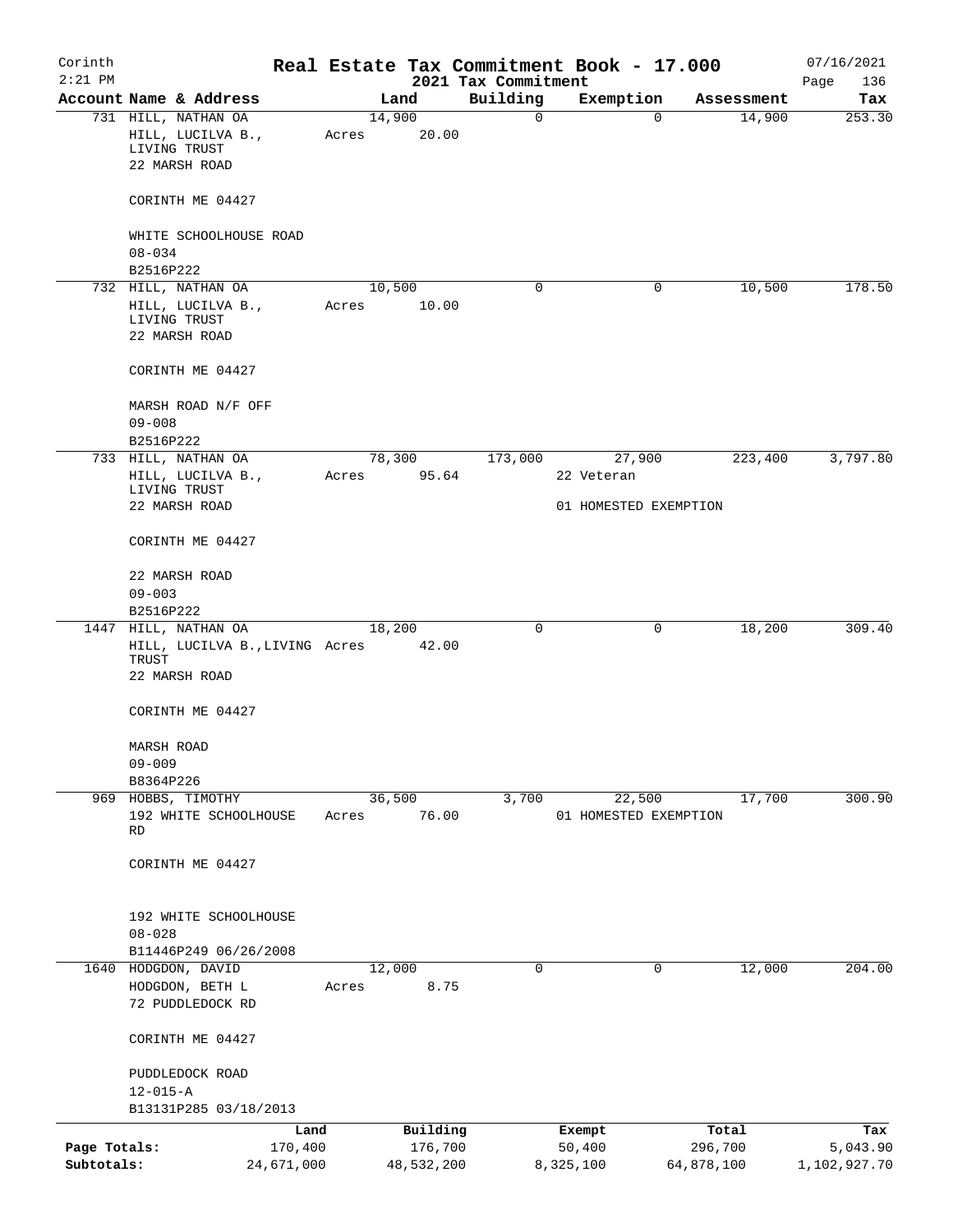| Corinth<br>$2:21$ PM |                                          |        |       | 2021 Tax Commitment | Real Estate Tax Commitment Book - 17.000 |            | 07/16/2021<br>Page<br>137 |
|----------------------|------------------------------------------|--------|-------|---------------------|------------------------------------------|------------|---------------------------|
|                      | Account Name & Address                   |        | Land  | Building            | Exemption                                | Assessment | Tax                       |
|                      | 1980 HODGDON, DAVID W                    | 16,400 |       | $\mathsf{O}$        | 0                                        | 16,400     | 278.80                    |
|                      | HODGDON, BETH L                          | Acres  | 6.00  |                     |                                          |            |                           |
|                      | 72 PUDDLEDOCK RD                         |        |       |                     |                                          |            |                           |
|                      | CORINTH ME 04427                         |        |       |                     |                                          |            |                           |
|                      | PUDDLEDOCK ROAD<br>$12 - 016 - A$        |        |       |                     |                                          |            |                           |
|                      | B10661P120 09/06/2006                    |        |       |                     |                                          |            |                           |
|                      | 181 HODGDON, DAVID W                     | 22,800 |       | 112,100             | 22,500                                   | 112,400    | 1,910.80                  |
|                      | HODGDON, BETH L                          | Acres  | 6.00  |                     | 01 HOMESTED EXEMPTION                    |            |                           |
|                      | 72 PUDDLEDOCK RD                         |        |       |                     |                                          |            |                           |
|                      | CORINTH ME 04427                         |        |       |                     |                                          |            |                           |
|                      | 72 PUDDLEDOCK ROAD                       |        |       |                     |                                          |            |                           |
|                      | $12 - 016$                               |        |       |                     |                                          |            |                           |
|                      | B10661P122 09/06/2006                    |        |       |                     |                                          |            |                           |
|                      | 1190 HOEBEN, RAYMOND T &<br>SARAH A JT   | 18,000 |       | 79,200              | 0                                        | 97,200     | 1,652.40                  |
|                      | 5 HAYMAN DRIVE                           | Acres  | 1.00  |                     |                                          |            |                           |
|                      | CORINTH ME 04427                         |        |       |                     |                                          |            |                           |
|                      | 5 HAYMAN DRIVE<br>$05 - 042 - 02$        |        |       |                     |                                          |            |                           |
|                      | B15584P123 06/28/2020                    |        |       |                     |                                          |            |                           |
|                      | 1512 HOFFMAN, SARAH                      |        | 0     | 20,300              | 0                                        | 20,300     | 345.10                    |
|                      | 434 TATE ROAD LOT 8                      |        |       |                     |                                          |            |                           |
|                      | CORINTH ME 04427                         |        |       |                     |                                          |            |                           |
|                      | 434 TATE ROAD LOT 08                     |        |       |                     |                                          |            |                           |
|                      | $06 - 019 - 08H$                         |        |       |                     |                                          |            |                           |
|                      | 744 HOLLAND, LLOYD T                     | 37,500 |       | 40,400              | 27,900                                   | 50,000     | 850.00                    |
|                      | 247 NOTCH RD                             | Acres  | 60.62 |                     | 01 HOMESTED EXEMPTION<br>22 Veteran      |            |                           |
|                      | CORINTH ME 04427                         |        |       |                     |                                          |            |                           |
|                      | 247 NOTCH ROAD<br>$04 - 044 - 01$        |        |       |                     |                                          |            |                           |
|                      | B11700P64 03/23/2009 B4531P136           |        |       |                     |                                          |            |                           |
|                      | 759 HOLMES, JERAMIE T                    | 16,700 |       | 13,200              | 22,500                                   | 7,400      | 125.80                    |
|                      | HOLMES, KRISTEN S. &<br>MANN, ISAAC      | Acres  | 1.00  |                     | 01 HOMESTED EXEMPTION                    |            |                           |
|                      | PO BOX 654                               |        |       |                     |                                          |            |                           |
|                      | CORINTH ME 04427                         |        |       |                     |                                          |            |                           |
|                      | 298 BEANS MILL RD                        |        |       |                     |                                          |            |                           |
|                      | $04 - 019 - 10$<br>B13474P287 03/04/2014 |        |       |                     |                                          |            |                           |
|                      |                                          |        |       |                     |                                          |            |                           |

|              | Land       | Building   | Exempt    | Total      | Tax          |
|--------------|------------|------------|-----------|------------|--------------|
| Page Totals: | ⊥11,400    | 265,200    | 72,900    | 303,700    | 5,162.90     |
| Subtotals:   | 24,782,400 | 48,797,400 | 8,398,000 | 65,181,800 | 1,108,090.60 |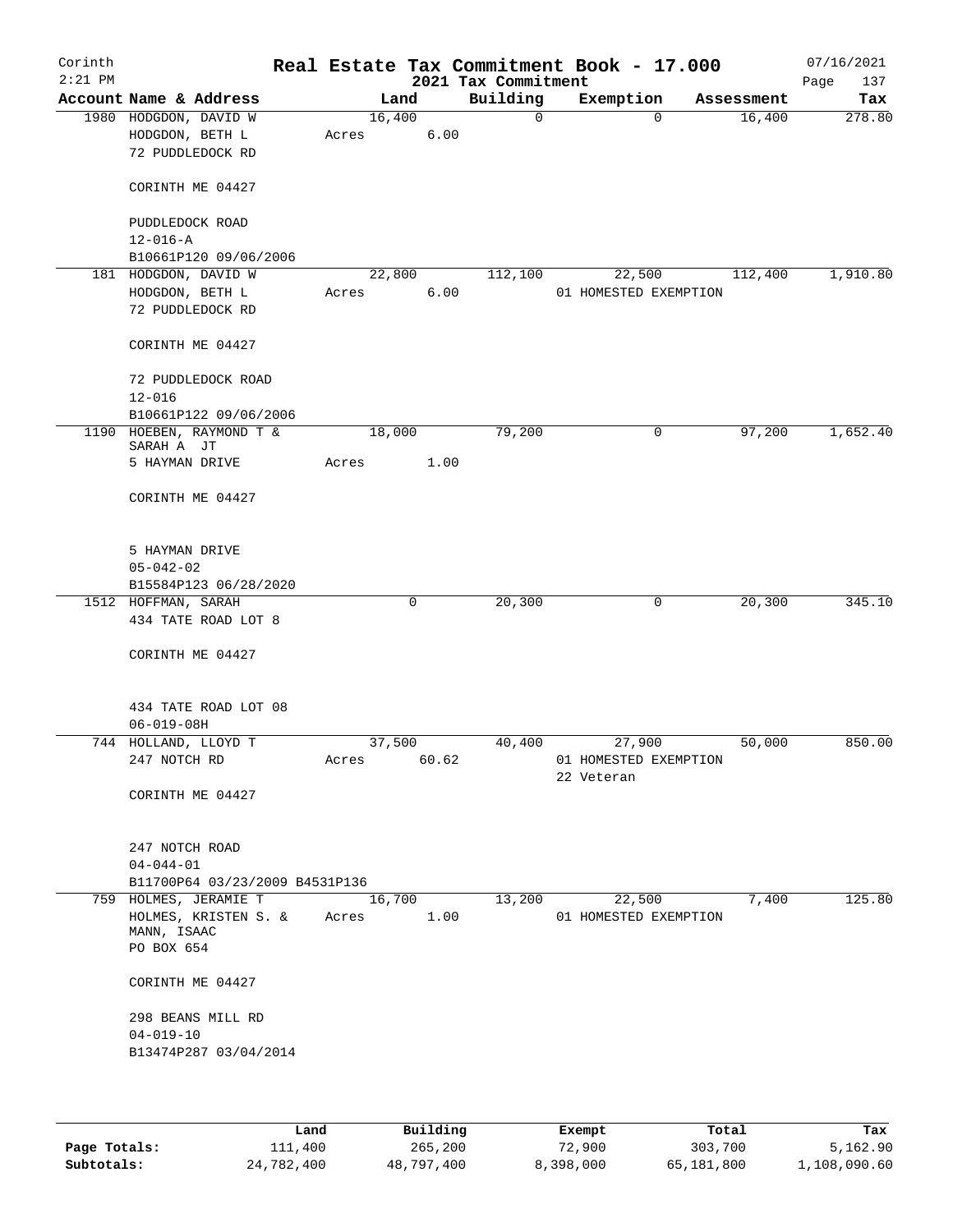| Corinth<br>$2:21$ PM |                                              |        |             | 2021 Tax Commitment | Real Estate Tax Commitment Book - 17.000 |             | 07/16/2021<br>Page<br>138 |
|----------------------|----------------------------------------------|--------|-------------|---------------------|------------------------------------------|-------------|---------------------------|
|                      | Account Name & Address                       |        | Land        | Building            | Exemption                                | Assessment  | Tax                       |
|                      | 278 HOLST, BRIDGET<br>968 MAIN STREET LOT 14 |        | $\mathbf 0$ | 12,400              | 12,400<br>01 HOMESTED EXEMPTION          | $\mathbf 0$ | 0.00                      |
|                      | CORINTH ME 04427                             |        |             |                     |                                          |             |                           |
|                      | 968 MAIN STREET LOT 14                       |        |             |                     |                                          |             |                           |
|                      | $06 - 012 - D - 14H$<br>106 HOLT, ROGER      |        | 0           | 21,900              | 21,900                                   | 0           | 0.00                      |
|                      | 534 MCCARD RD                                |        |             |                     | 01 HOMESTED EXEMPTION                    |             |                           |
|                      | CORINTH ME 04427                             |        |             |                     |                                          |             |                           |
|                      | 534 MCCARD ROAD                              |        |             |                     |                                          |             |                           |
|                      | $01 - 008 - 05H$                             |        |             |                     |                                          |             |                           |
|                      | B12901P131 08/06/2012<br>1816 HOOVER, SYDNEY |        | 0           | 15,400              | 15,400                                   | 0           | 0.00                      |
|                      | 655 BLACK ROAD                               |        |             |                     | 01 HOMESTED EXEMPTION                    |             |                           |
|                      | CORINTH ME 04427                             |        |             |                     |                                          |             |                           |
|                      | 655 BLACK RD                                 |        |             |                     |                                          |             |                           |
|                      | $02 - 037 - 02H$                             |        |             |                     |                                          |             |                           |
|                      | 1735 HOPPLE, SHELLY JO                       | 17,100 |             | 13,700              | 0                                        | 30,800      | 523.60                    |
|                      | C/O TOWN OF CORINTH<br>PO BOX 309            | Acres  | 1.38        |                     |                                          |             |                           |
|                      | CORINTH ME 04427                             |        |             |                     |                                          |             |                           |
|                      | 162 BEECH GROVE RD                           |        |             |                     |                                          |             |                           |
|                      | $02 - 055 - 03 - A$                          |        |             |                     |                                          |             |                           |
|                      | B14126P35 04/19/2016 B6252P238               |        |             |                     |                                          |             |                           |
|                      | 1936 HORTON, DELBERT                         |        | 0           | 18,700              | 0                                        | 18,700      | 317.90                    |
|                      | 344 MAIN ST LOT 37                           |        |             |                     |                                          |             |                           |
|                      | CORINTH ME 04427                             |        |             |                     |                                          |             |                           |
|                      | 344 MAIN STREET LOT 30                       |        |             |                     |                                          |             |                           |
|                      | $08 - 003 - 30H$                             |        |             |                     |                                          |             |                           |
|                      | B12025P102 12/17/2009                        |        |             |                     |                                          |             |                           |
|                      | 1938 HORTON, DELBERT<br>344 MAIN ST LOT 37   |        | 0           | 17,600              | 0                                        | 17,600      | 299.20                    |
|                      | CORINTH ME 04427                             |        |             |                     |                                          |             |                           |
|                      | 344 MAIN STREET LOT 37<br>$08 - 003 - 37H$   |        |             |                     |                                          |             |                           |
|                      |                                              |        |             |                     |                                          |             |                           |

|              | Land       | Building   | Exempt    | Total      | Tax          |
|--------------|------------|------------|-----------|------------|--------------|
| Page Totals: | 17,100     | 99,700     | 49,700    | 67,100     | 1,140.70     |
| Subtotals:   | 24,799,500 | 48,897,100 | 8,447,700 | 65,248,900 | 1,109,231.30 |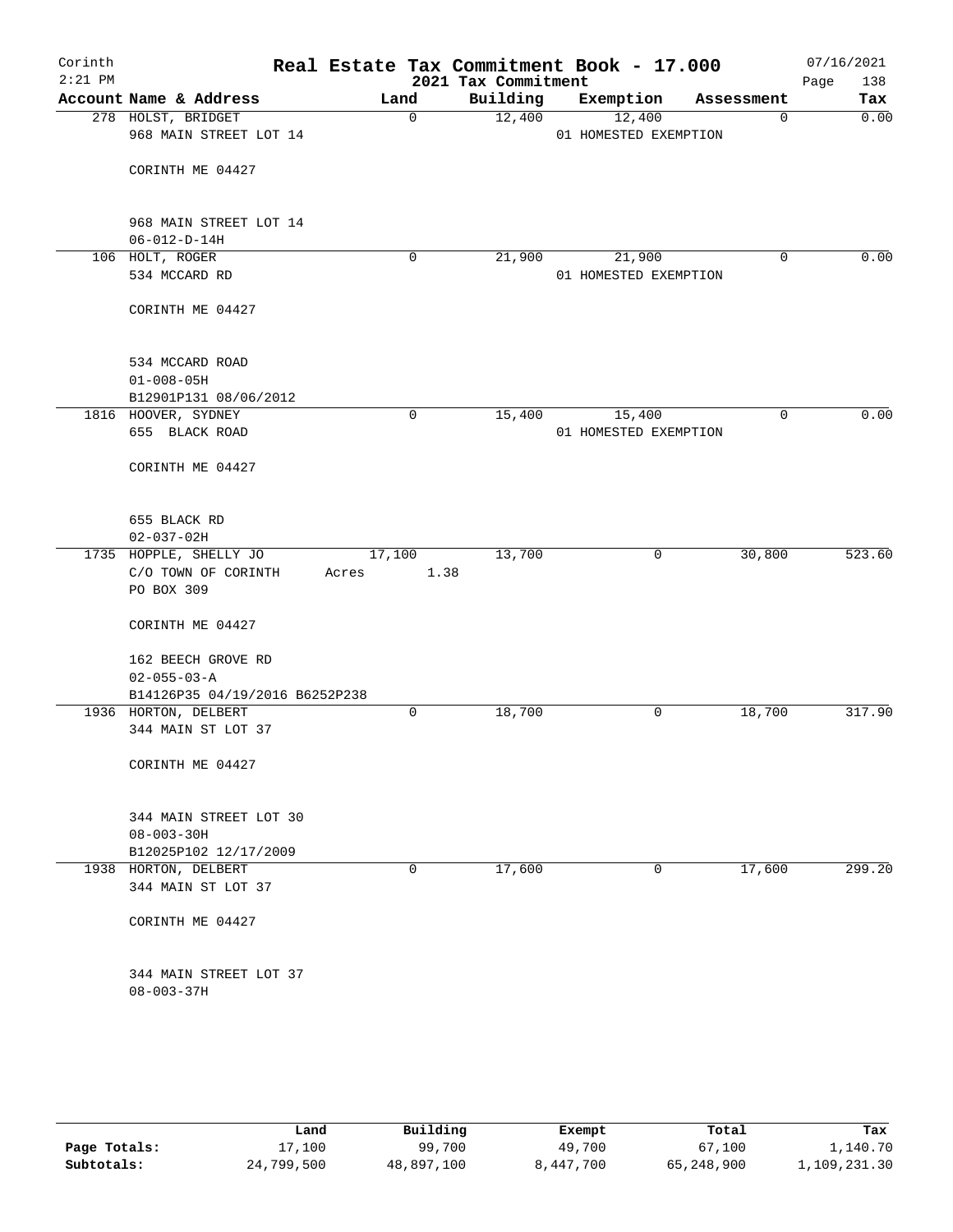| Corinth<br>$2:21$ PM |                                                                                |       |                 | 2021 Tax Commitment |              | Real Estate Tax Commitment Book - 17.000 |            | 07/16/2021<br>Page<br>139 |
|----------------------|--------------------------------------------------------------------------------|-------|-----------------|---------------------|--------------|------------------------------------------|------------|---------------------------|
|                      | Account Name & Address                                                         |       | Land            | Building            |              | Exemption                                | Assessment | Tax                       |
|                      | 753 HUBER, HORST JR<br>C/O GERALD NESSMANN<br>1186 MILO ROAD<br>SEBEC ME 04481 | Acres | 7,800<br>13.00  |                     | $\mathsf{O}$ | $\mathbf 0$                              | 7,800      | 132.60                    |
|                      | MAIN STREET N/F OFF<br>$10 - 021$<br>B6321P253                                 |       |                 |                     |              |                                          |            |                           |
|                      | 559 HUFSTADER, MICHAEL E<br>HUFSTADER, SUSAN R<br>857 MIDDLE ST                | Acres | 32,200<br>66.50 | 20,800              |              | 0                                        | 53,000     | 901.00                    |
|                      | <b>BATH ME 04530</b>                                                           |       |                 |                     |              |                                          |            |                           |
|                      | 162 FOREST ROAD<br>$01 - 026$<br>B14728P341 01/17/2018                         |       |                 |                     |              |                                          |            |                           |
|                      | 54 HUGHES, ELNORA M<br>HUGHES, PATRICK<br>PO BOX 414                           | Acres | 40,900          | 28,300<br>4.88      |              | 22,500<br>01 HOMESTED EXEMPTION          | 46,700     | 793.90                    |
|                      | CORINTH ME 04427                                                               |       |                 |                     |              |                                          |            |                           |
|                      | 746 MAIN STREET<br>$05 - 038$<br>B7189P296                                     |       |                 |                     |              |                                          |            |                           |
|                      | 169 HUGHES, RICHARD J                                                          |       | 17,300          | 74,300              |              | 22,500                                   | 69,100     | 1,174.70                  |
|                      | 599 TATE ROAD<br>CORINTH ME 04427                                              | Acres |                 | 1.48                |              | 01 HOMESTED EXEMPTION                    |            |                           |
|                      | 599 TATE ROAD<br>$06 - 012 - B - 03$                                           |       |                 |                     |              |                                          |            |                           |
|                      | B14956P111 10/01/2018<br>34 Hunt, Ryan &                                       |       | 0               | 17,800              |              | 0                                        | 17,800     | 302.60                    |
|                      | Simonson, Tara<br>30 Exeter Road Lot 13                                        |       |                 |                     |              |                                          |            |                           |
|                      | Corinth ME 04427                                                               |       |                 |                     |              |                                          |            |                           |
|                      | 30 EXETER ROAD LOT 13<br>$15 - 012 - 13H$                                      |       |                 |                     |              |                                          |            |                           |
|                      | 1859 HUNTLEY, KENNETH<br>56 NOTCH ROAD                                         | Acres | 17,100          | 10,200<br>1.31      |              | 0                                        | 27,300     | 464.10                    |
|                      | CORINTH ME 04427                                                               |       |                 |                     |              |                                          |            |                           |
|                      | 56 NOTCH ROAD<br>$07 - 041 - C - H$<br>B11754P316 05/08/2009                   |       |                 |                     |              |                                          |            |                           |
|                      |                                                                                |       |                 |                     |              |                                          |            |                           |

|              | Land       | Building   | Exempt    | Total      | Tax          |
|--------------|------------|------------|-----------|------------|--------------|
| Page Totals: | 115,300    | 151,400    | 45,000    | 221,700    | 3,768.90     |
| Subtotals:   | 24,914,800 | 49,048,500 | 8,492,700 | 65,470,600 | 1,113,000.20 |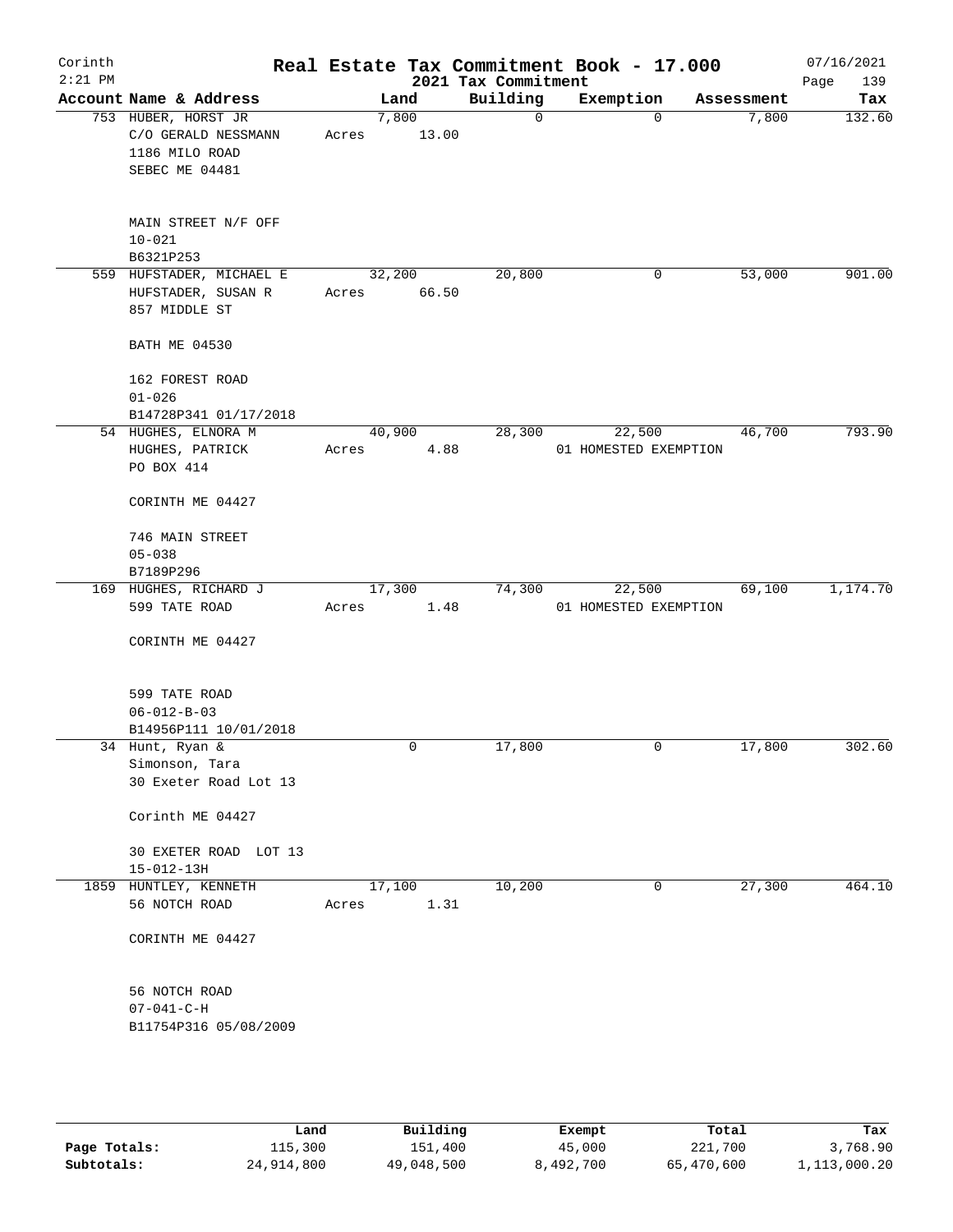| Corinth      |                                                                        |            |       |                 | Real Estate Tax Commitment Book - 17.000 |                       |             |                       | 07/16/2021      |
|--------------|------------------------------------------------------------------------|------------|-------|-----------------|------------------------------------------|-----------------------|-------------|-----------------------|-----------------|
| $2:21$ PM    |                                                                        |            |       |                 | 2021 Tax Commitment                      |                       |             |                       | Page<br>140     |
|              | Account Name & Address<br>757 HURD, STEPHEN H. &                       |            |       | Land<br>18,900  | Building<br>111,900                      | Exemption             | 22,500      | Assessment<br>108,300 | Tax<br>1,841.10 |
|              | SANDRA L TRUSTEE<br>STEPHEN & SANDRA HURD<br>LIVING TRUST<br>PO BOX 81 |            | Acres | 1.75            |                                          | 01 HOMESTED EXEMPTION |             |                       |                 |
|              | CORINTH ME 04427                                                       |            |       |                 |                                          |                       |             |                       |                 |
|              | 29 HUDSON ROAD<br>$15 - 034$                                           |            |       |                 |                                          |                       |             |                       |                 |
|              | B2757P306                                                              |            |       |                 |                                          |                       |             |                       |                 |
|              | 485 HURST, QUINTON R                                                   |            |       | 28,800          | 17,600                                   |                       | 0           | 46,400                | 788.80          |
|              | HURST, LAURA R<br>228 HAY ROAD                                         |            | Acres | 45.00           |                                          |                       |             |                       |                 |
|              | HUDSON ME 04449                                                        |            |       |                 |                                          |                       |             |                       |                 |
|              | 74 RIDGE ROAD<br>$11 - 033 - A$                                        |            |       |                 |                                          |                       |             |                       |                 |
|              | B2664P324 07/09/1976                                                   |            |       |                 |                                          |                       |             |                       |                 |
|              | 1772 III GENERATION<br>CARPENTRY, INC.                                 |            |       | 17,800          | $\Omega$                                 |                       | $\mathbf 0$ | 17,800                | 302.60          |
|              | 148 HAY ROAD                                                           |            | Acres | 1.79            |                                          |                       |             |                       |                 |
|              | HUDSON ME 04449                                                        |            |       |                 |                                          |                       |             |                       |                 |
|              | TATE ROAD                                                              |            |       |                 |                                          |                       |             |                       |                 |
|              | $06 - 024 - 01$                                                        |            |       |                 |                                          |                       |             |                       |                 |
|              | B9411P275                                                              |            |       |                 |                                          |                       |             |                       |                 |
|              | 763 IRELAND, RONALD L<br>IRELAND, JOAN M                               |            | Acres | 30,300<br>36.63 | 111,900                                  | 01 HOMESTED EXEMPTION | 22,500      | 119,700               | 2,034.90        |
|              | 475 MCCARD ROAD                                                        |            |       |                 |                                          |                       |             |                       |                 |
|              | CORINTH ME 04427                                                       |            |       |                 |                                          |                       |             |                       |                 |
|              | 475 MCCARD ROAD                                                        |            |       |                 |                                          |                       |             |                       |                 |
|              | $01 - 004 - 01$                                                        |            |       |                 |                                          |                       |             |                       |                 |
|              | B6274P2<br>1802 IVEY, JOSH                                             |            |       | 16,800          | 70,000                                   |                       | 22,500      | 64,300                | 1,093.10        |
|              | IVEY, ELISSA                                                           |            | Acres | 1.12            |                                          | 01 HOMESTED EXEMPTION |             |                       |                 |
|              | 644 LEDGE HILL RD                                                      |            |       |                 |                                          |                       |             |                       |                 |
|              | CORINTH ME 04427                                                       |            |       |                 |                                          |                       |             |                       |                 |
|              | 644 LEDGE HILL ROAD                                                    |            |       |                 |                                          |                       |             |                       |                 |
|              | $02 - 017 - D$<br>B14399P137 01/25/2017                                |            |       |                 |                                          |                       |             |                       |                 |
|              | 126 JACKSON, JIMMY R                                                   |            |       | 20,300          | 113,400                                  |                       | 22,500      | 111,200               | 1,890.40        |
|              | JACKSON, KRISTY L                                                      |            | Acres | 3.96            |                                          | 01 HOMESTED EXEMPTION |             |                       |                 |
|              | 507 MCCARD RD                                                          |            |       |                 |                                          |                       |             |                       |                 |
|              | CORINTH ME 04427                                                       |            |       |                 |                                          |                       |             |                       |                 |
|              | 507 MCCARD ROAD                                                        |            |       |                 |                                          |                       |             |                       |                 |
|              | $01 - 004 - 02 - C$                                                    |            |       |                 |                                          |                       |             |                       |                 |
|              | B14022P80 11/27/2015                                                   |            |       |                 |                                          |                       |             |                       |                 |
|              |                                                                        | Land       |       | Building        |                                          | Exempt                |             | Total                 | Tax             |
| Page Totals: |                                                                        | 132,900    |       | 424,800         |                                          | 90,000                |             | 467,700               | 7,950.90        |
| Subtotals:   |                                                                        | 25,047,700 |       | 49, 473, 300    |                                          | 8,582,700             | 65,938,300  |                       | 1,120,951.10    |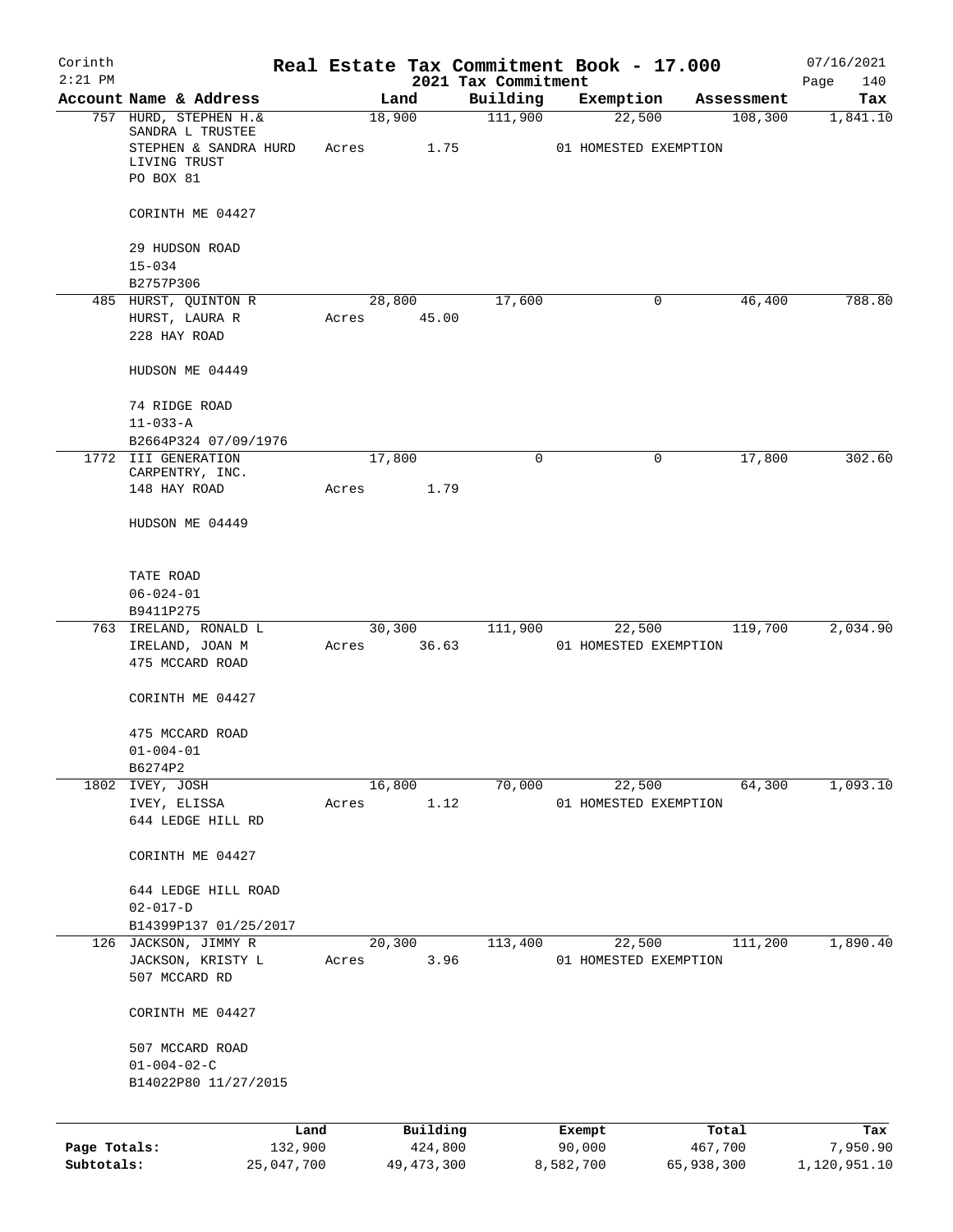| Corinth<br>$2:21$ PM |                                                   |       |                 | 2021 Tax Commitment | Real Estate Tax Commitment Book - 17.000 |            | 07/16/2021<br>Page<br>141 |
|----------------------|---------------------------------------------------|-------|-----------------|---------------------|------------------------------------------|------------|---------------------------|
|                      | Account Name & Address                            |       | Land            | Building            | Exemption                                | Assessment | Tax                       |
|                      | 1502 JANNELLI, GILBERT G                          |       | 26, 200         | 0                   | $\mathbf 0$                              | 26,200     | 445.40                    |
|                      | 909 S. FT. HARRISON                               | Acres | 42.20           |                     |                                          |            |                           |
|                      | CLEARWATER FL 34616                               |       |                 |                     |                                          |            |                           |
|                      | <b>MAIN STREET</b>                                |       |                 |                     |                                          |            |                           |
|                      | $03 - 032$                                        |       |                 |                     |                                          |            |                           |
|                      | B12294P350 10/25/2010<br>1503 JANNELLI, GILBERT G |       | 23,500          | 0                   | 0                                        | 23,500     | 399.50                    |
|                      | 909 S. FT. HARRISON                               | Acres | 18.35           |                     |                                          |            |                           |
|                      | CLEARWATER FL 34616                               |       |                 |                     |                                          |            |                           |
|                      |                                                   |       |                 |                     |                                          |            |                           |
|                      | <b>MAIN STREET</b>                                |       |                 |                     |                                          |            |                           |
|                      | $03 - 020 - A$                                    |       |                 |                     |                                          |            |                           |
|                      | B12294P348 10/25/2010                             |       |                 |                     |                                          |            |                           |
|                      | 1487 JARZABEK, KURT A &                           |       | 21,300          | 188,300             | 0                                        | 209,600    | 3,563.20                  |
|                      | LEADENS, KERI A<br>45 VILLAGE DRIVE               | Acres | 3.59            |                     |                                          |            |                           |
|                      | CORINTH ME 04427                                  |       |                 |                     |                                          |            |                           |
|                      |                                                   |       |                 |                     |                                          |            |                           |
|                      | 45 VILLAGE DRIVE                                  |       |                 |                     |                                          |            |                           |
|                      | $11 - 002 - 16$                                   |       |                 |                     |                                          |            |                           |
|                      | B15208P333 07/09/2019                             |       |                 |                     |                                          |            |                           |
|                      | 730 JAY, THOMAS                                   |       | 0               | 24,400              | 0                                        | 24,400     | 414.80                    |
|                      | JAY, TINA<br>31 MCCARD ROAD                       |       |                 |                     |                                          |            |                           |
|                      | CORINTH ME 04427                                  |       |                 |                     |                                          |            |                           |
|                      | 31 MCCARD ROAD                                    |       |                 |                     |                                          |            |                           |
|                      | $01 - 040 - 10H$                                  |       |                 |                     |                                          |            |                           |
|                      | B12833P111 05/31/2012                             |       |                 |                     |                                          |            |                           |
|                      | 1368 JCB HORSE SALES, LLC                         |       | 52,000          | 275,800             | $\overline{0}$                           | 327,800    | 5,572.60                  |
|                      | 438 MAIN STREET                                   | Acres | 35.00           |                     |                                          |            |                           |
|                      | CORINTH ME 04427                                  |       |                 |                     |                                          |            |                           |
|                      | 176 PUDDLEDOCK ROAD                               |       |                 |                     |                                          |            |                           |
|                      | $12 - 019$                                        |       |                 |                     |                                          |            |                           |
|                      | B13599P40 07/28/2014                              |       |                 |                     |                                          |            |                           |
|                      | 1369 JCB HORSE SALES, LLC<br>438 MAIN STREET      | Acres | 16,700<br>14.50 | 0                   | $\mathbf 0$                              | 16,700     | 283.90                    |
|                      | CORINTH ME 04427                                  |       |                 |                     |                                          |            |                           |
|                      | CHARLESTON TOWN LINE                              |       |                 |                     |                                          |            |                           |
|                      | $12 - 024$                                        |       |                 |                     |                                          |            |                           |
|                      | B13599P40 07/28/2014                              |       |                 |                     |                                          |            |                           |
|                      |                                                   |       |                 |                     |                                          |            |                           |
|                      | Land                                              |       | Building        |                     | Exempt                                   | Total      | Tax                       |

|              | Land         | Building   | Exempt    | Total      | Tax          |
|--------------|--------------|------------|-----------|------------|--------------|
| Page Totals: | 139,700      | 488,500    |           | 628,200    | 10,679.40    |
| Subtotals:   | 25, 187, 400 | 49,961,800 | 8,582,700 | 66,566,500 | 1,131,630.50 |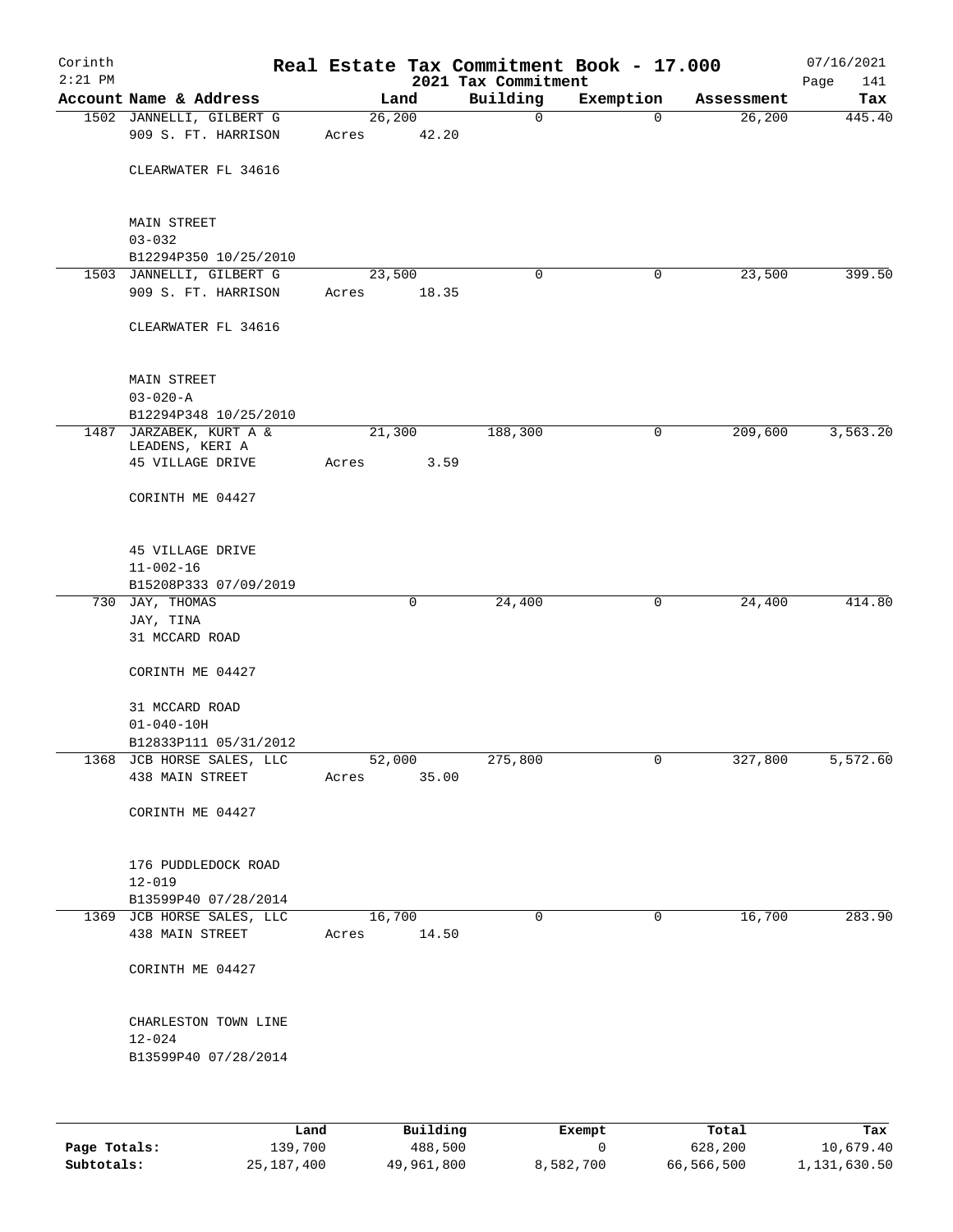| Corinth<br>$2:21$ PM |                                              |                 |             | Real Estate Tax Commitment Book - 17.000<br>2021 Tax Commitment |                      |                       |             | 07/16/2021<br>142<br>Page |
|----------------------|----------------------------------------------|-----------------|-------------|-----------------------------------------------------------------|----------------------|-----------------------|-------------|---------------------------|
|                      | Account Name & Address                       | Land            |             | Building                                                        | Exemption            |                       | Assessment  | Tax                       |
|                      | 1370 JCB HORSE SALES, LLC<br>438 MAIN STREET | 29,600<br>Acres | 50.00       | $\mathsf{O}$                                                    |                      | $\Omega$              | 29,600      | 503.20                    |
|                      | CORINTH ME 04427                             |                 |             |                                                                 |                      |                       |             |                           |
|                      | PUDDLEDOCK ROAD<br>$12 - 025$                |                 |             |                                                                 |                      |                       |             |                           |
|                      | B13599P40 07/28/2014                         |                 |             |                                                                 |                      |                       |             |                           |
|                      | 1821 JENKINS, ASHLEY                         |                 | $\mathbf 0$ | 16,000                                                          | 16,000               |                       | $\mathbf 0$ | 0.00                      |
|                      | 117 TATE ROAD                                |                 |             |                                                                 |                      | 01 HOMESTED EXEMPTION |             |                           |
|                      | CORINTH ME 04427                             |                 |             |                                                                 |                      |                       |             |                           |
|                      | 117 TATE ROAD                                |                 |             |                                                                 |                      |                       |             |                           |
|                      | $09 - 023 - B - 02H$                         |                 |             |                                                                 |                      |                       |             |                           |
|                      | 769 JENKINS, DAVID<br>412 WEST CORINTH ROAD  |                 | $\mathbf 0$ | 52,200                                                          | 27,900<br>22 Veteran | 01 HOMESTED EXEMPTION | 24,300      | 413.10                    |
|                      | CORINTH ME 04427                             |                 |             |                                                                 |                      |                       |             |                           |
|                      | 412 WEST CORINTH ROAD                        |                 |             |                                                                 |                      |                       |             |                           |
|                      | $05 - 002 - A1H$<br>B5198P51                 |                 |             |                                                                 |                      |                       |             |                           |
|                      | 910 JENKINS, DAVID L                         | 21,600          |             | $\mathbf 0$                                                     |                      | 0                     | 21,600      | 367.20                    |
|                      | JENKINS, SERENA M J                          | Acres           | 5.00        |                                                                 |                      |                       |             |                           |
|                      | 412 WEST CORINTH RD                          |                 |             |                                                                 |                      |                       |             |                           |
|                      | CORINTH ME 04427                             |                 |             |                                                                 |                      |                       |             |                           |
|                      | 424 WEST CORINTH ROAD<br>$05 - 001 - C$      |                 |             |                                                                 |                      |                       |             |                           |
|                      | B13590P279 07/17/2014                        |                 |             |                                                                 |                      |                       |             |                           |
|                      | 770 JENKINS, SERENA M                        | 25,100          |             | 21,800                                                          |                      | 0                     | 46,900      | 797.30                    |
|                      | 412 WEST CORINTH RD                          | Acres           | 12.00       |                                                                 |                      |                       |             |                           |
|                      | CORINTH ME 04427                             |                 |             |                                                                 |                      |                       |             |                           |
|                      | 412 WEST CORINTH ROAD                        |                 |             |                                                                 |                      |                       |             |                           |
|                      | $05 - 002 - A$<br>B3562P53                   |                 |             |                                                                 |                      |                       |             |                           |
|                      | 1597 JENSEN, ROBERT                          | 44,300          |             | 21,300                                                          | 27,900               |                       | 37,700      | 640.90                    |
|                      | 395 TATE ROAD                                | Acres           | 9.88        |                                                                 | 22 Veteran           | 01 HOMESTED EXEMPTION |             |                           |
|                      | CORINTH ME 04427                             |                 |             |                                                                 |                      |                       |             |                           |
|                      | 395 TATE ROAD                                |                 |             |                                                                 |                      |                       |             |                           |
|                      | $06 - 018$<br>B6798P150                      |                 |             |                                                                 |                      |                       |             |                           |
|                      |                                              |                 |             |                                                                 |                      |                       |             |                           |

|              | Land       | Building   | Exempt    | Total      | Tax          |
|--------------|------------|------------|-----------|------------|--------------|
|              |            |            |           |            |              |
| Page Totals: | 120,600    | 111,300    | 71,800    | 160,100    | 2,721.70     |
| Subtotals:   | 25,308,000 | 50,073,100 | 8,654,500 | 66,726,600 | 1,134,352.20 |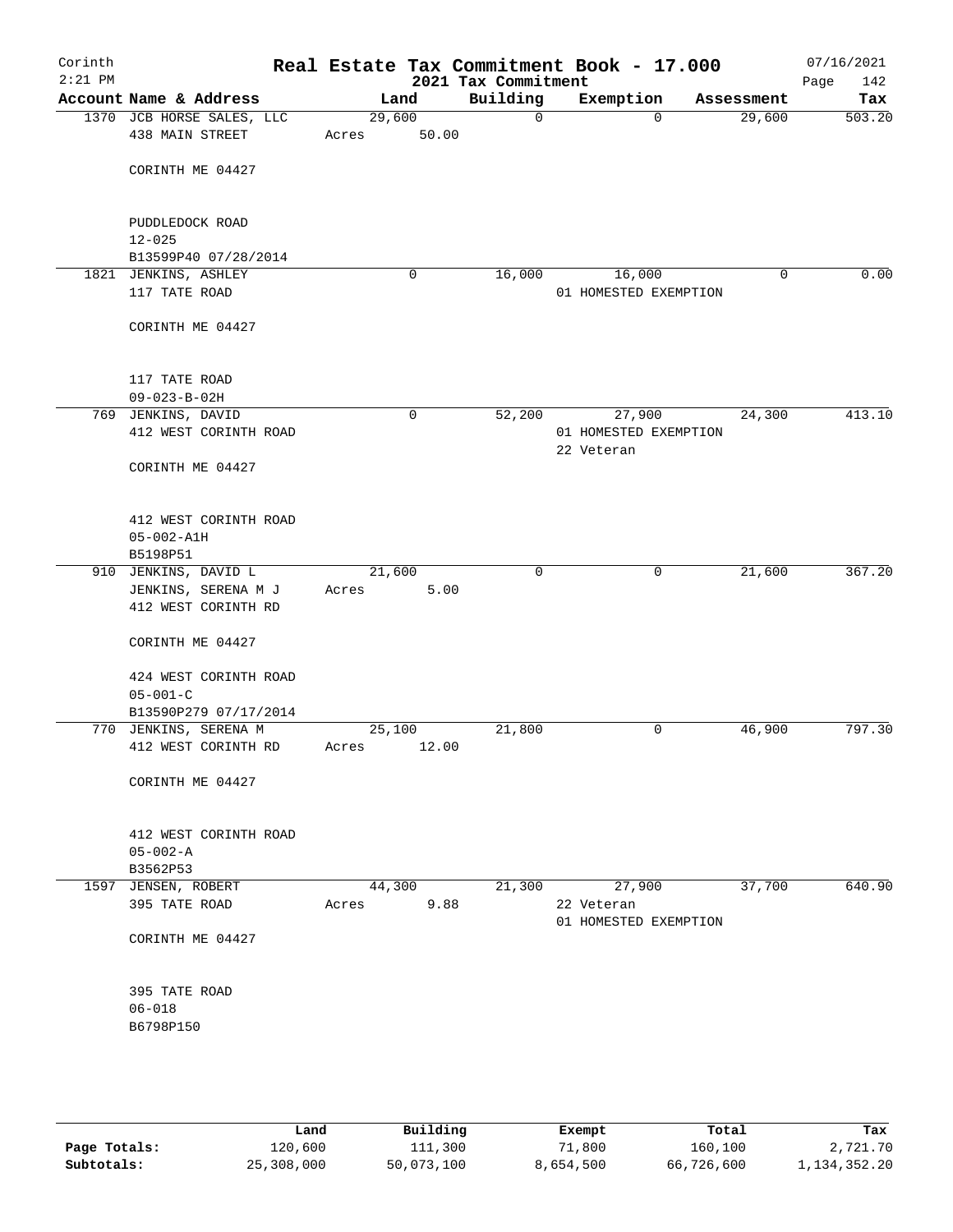| Corinth<br>$2:21$ PM |                                                |             |                | 2021 Tax Commitment | Real Estate Tax Commitment Book - 17.000 |   |            | 07/16/2021<br>Page<br>143 |
|----------------------|------------------------------------------------|-------------|----------------|---------------------|------------------------------------------|---|------------|---------------------------|
|                      | Account Name & Address                         |             | Land           | Building            | Exemption                                |   | Assessment | Tax                       |
|                      | 1758 JEROME, JASON                             |             | 17,500         | 36,800              | 22,500                                   |   | 31,800     | 540.60                    |
|                      | 161 CUSHMAN ROAD                               | Acres       | 2.91           |                     | 01 HOMESTED EXEMPTION                    |   |            |                           |
|                      |                                                |             |                |                     |                                          |   |            |                           |
|                      | CORINTH ME 04427                               |             |                |                     |                                          |   |            |                           |
|                      |                                                |             |                |                     |                                          |   |            |                           |
|                      | 161 CUSHMAN RD                                 |             |                |                     |                                          |   |            |                           |
|                      | $03 - 016 - B$                                 |             |                |                     |                                          |   |            |                           |
|                      | B8628P332                                      |             |                |                     |                                          |   |            |                           |
|                      | 773 JEROME, PAMELA J<br>30 EXETER ROAD LOT 18  |             | 0              | 20,200              | 20,200<br>01 HOMESTED EXEMPTION          |   | 0          | 0.00                      |
|                      |                                                |             |                |                     |                                          |   |            |                           |
|                      | CORINTH ME 04427                               |             |                |                     |                                          |   |            |                           |
|                      |                                                |             |                |                     |                                          |   |            |                           |
|                      |                                                |             |                |                     |                                          |   |            |                           |
|                      | 30 EXETER ROAD LOT 18                          |             |                |                     |                                          |   |            |                           |
|                      | $15 - 012 - 18H$<br>2119 JEWELL, PHILLIP       |             |                | 5,900               |                                          |   | 5,900      | 100.30                    |
|                      | 460 BLACK ROAD                                 |             | 0              |                     |                                          | 0 |            |                           |
|                      |                                                |             |                |                     |                                          |   |            |                           |
|                      | CORINTH ME 04427                               |             |                |                     |                                          |   |            |                           |
|                      |                                                |             |                |                     |                                          |   |            |                           |
|                      |                                                |             |                |                     |                                          |   |            |                           |
|                      | 460 BLACK ROAD                                 |             |                |                     |                                          |   |            |                           |
|                      | $02 - 031C - H$<br>BMO HO FILE PBOS 07/04/2020 |             |                |                     |                                          |   |            |                           |
|                      | 775 JOHNDRO, DAVID C                           |             | 35,700         | 70,600              | 22,500                                   |   | 83,800     | 1,424.60                  |
|                      | JOHNDRO, LILLIAN A                             | Acres       | 53.00          |                     | 01 HOMESTED EXEMPTION                    |   |            |                           |
|                      | PO BOX 3591                                    |             |                |                     |                                          |   |            |                           |
|                      |                                                |             |                |                     |                                          |   |            |                           |
|                      | BREWER ME 04412                                |             |                |                     |                                          |   |            |                           |
|                      | 5 MAIN STREET                                  |             |                |                     |                                          |   |            |                           |
|                      | $11 - 012$                                     |             |                |                     |                                          |   |            |                           |
|                      | B3461P131                                      |             |                |                     |                                          |   |            |                           |
|                      | 1112 JOHNSON, BRAD S                           |             | 28,300         | 14,600              |                                          | 0 | 42,900     | 729.30                    |
|                      | 60 EXETER ROAD                                 | Acres 14.50 |                |                     |                                          |   |            |                           |
|                      | CORINTH ME 04427                               |             |                |                     |                                          |   |            |                           |
|                      |                                                |             |                |                     |                                          |   |            |                           |
|                      |                                                |             |                |                     |                                          |   |            |                           |
|                      | 50 RABBIT PATH                                 |             |                |                     |                                          |   |            |                           |
|                      | $06 - 025$                                     |             |                |                     |                                          |   |            |                           |
|                      | B8467P235 11/26/2002                           |             |                |                     |                                          |   |            |                           |
|                      | 1171 JOHNSON, BRAD S<br>60 EXETER ROAD         |             | 15,800<br>2.84 | 130,100             |                                          | 0 | 145,900    | 2,480.30                  |
|                      |                                                | Acres       |                |                     |                                          |   |            |                           |
|                      | CORINTH ME 04427                               |             |                |                     |                                          |   |            |                           |
|                      |                                                |             |                |                     |                                          |   |            |                           |
|                      |                                                |             |                |                     |                                          |   |            |                           |
|                      | 60 EXETER ROAD                                 |             |                |                     |                                          |   |            |                           |
|                      | $14 - 003$<br>B14720P174 01/12/2018            |             |                |                     |                                          |   |            |                           |
|                      |                                                |             |                |                     |                                          |   |            |                           |
|                      |                                                |             |                |                     |                                          |   |            |                           |
|                      |                                                |             |                |                     |                                          |   |            |                           |
|                      |                                                |             |                |                     |                                          |   |            |                           |

|              | Land       | Building   | Exempt    | Total      | Tax          |
|--------------|------------|------------|-----------|------------|--------------|
| Page Totals: | 97,300     | 278,200    | 65,200    | 310,300    | 5,275.10     |
| Subtotals:   | 25,405,300 | 50,351,300 | 8,719,700 | 67,036,900 | 1,139,627.30 |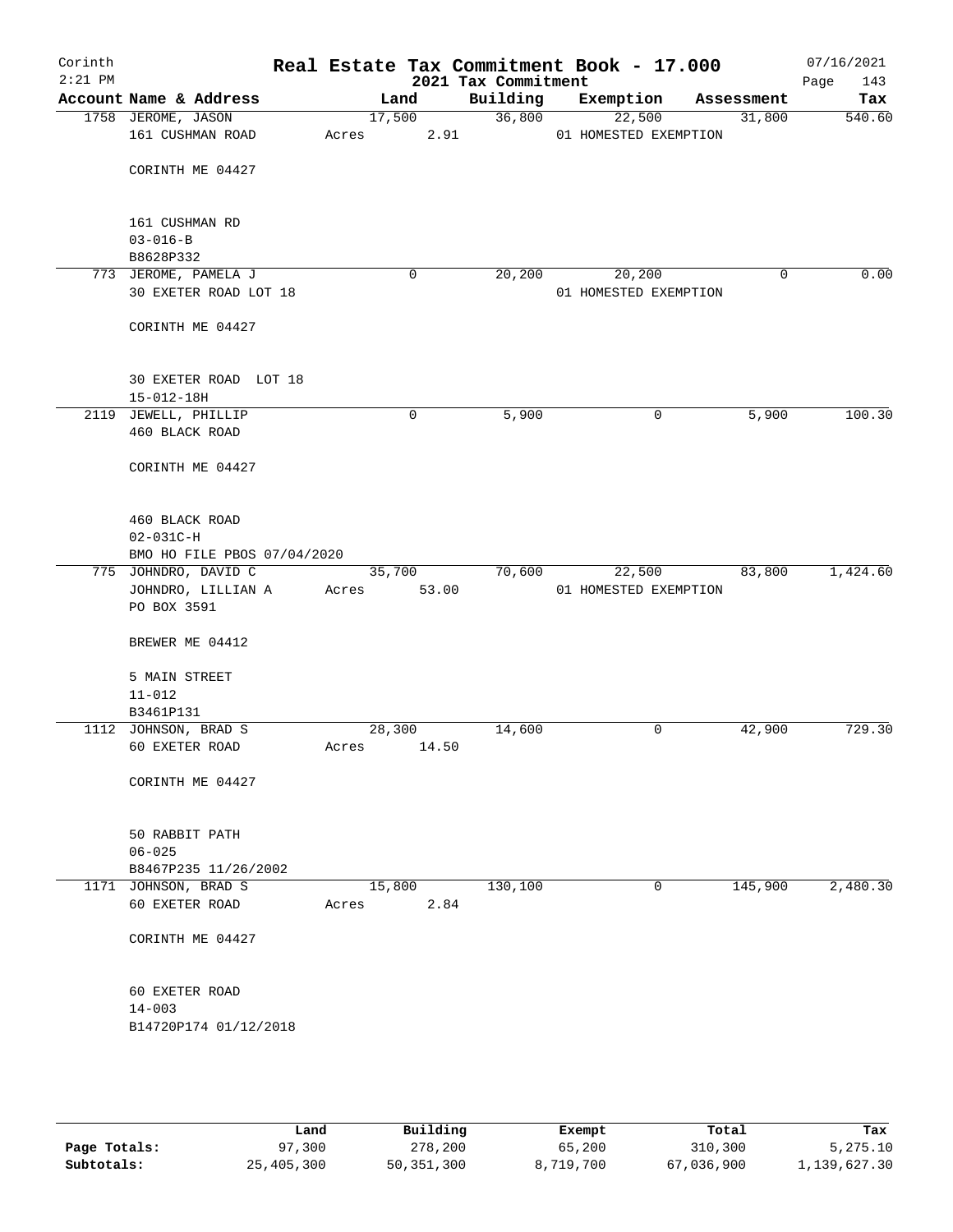| Corinth<br>$2:21$ PM |                                                        |       |                 | Real Estate Tax Commitment Book - 17.000<br>2021 Tax Commitment |                                           |            | 07/16/2021<br>Page<br>144 |
|----------------------|--------------------------------------------------------|-------|-----------------|-----------------------------------------------------------------|-------------------------------------------|------------|---------------------------|
|                      | Account Name & Address                                 |       | Land            | Building                                                        | Exemption                                 | Assessment | Tax                       |
|                      | 780 JOINER, MARK<br>JOINER, SARAH<br>149 FRENCH STREET | Acres | 17,200<br>10.10 | $\mathbf 0$                                                     | $\mathbf 0$                               | 17,200     | 292.40                    |
|                      | GREENSBURG PA 15601                                    |       |                 |                                                                 |                                           |            |                           |
|                      | MEADOW ROAD<br>$09 - 019 - 01$                         |       |                 |                                                                 |                                           |            |                           |
|                      | B14661P96 11/06/2017                                   |       |                 |                                                                 |                                           |            |                           |
|                      | 917 JONES, ADAM P                                      |       | 21,800          | 122,100                                                         | 22,500                                    | 121,400    | 2,063.80                  |
|                      | JONES, ROBYN L<br>580 MAIN STREET                      | Acres | 4.00            |                                                                 | 01 HOMESTED EXEMPTION                     |            |                           |
|                      | CORINTH ME 04427                                       |       |                 |                                                                 |                                           |            |                           |
|                      | 580 MAIN STREET<br>$08 - 022$                          |       |                 |                                                                 |                                           |            |                           |
|                      | B11459P349 07/10/2008                                  |       |                 |                                                                 |                                           |            |                           |
|                      | 1753 JONES, AMY                                        |       | $\mathbf 0$     | 11,100                                                          | 11,100                                    |            | 0.00<br>0                 |
|                      | 344 MAIN STREET LOT 41                                 |       |                 |                                                                 | 01 HOMESTED EXEMPTION                     |            |                           |
|                      | CORINTH ME 04427                                       |       |                 |                                                                 |                                           |            |                           |
|                      | 344 MAIN STREET LOT 41<br>$08 - 003 - 41H$             |       |                 |                                                                 |                                           |            |                           |
|                      | 778 JONES, BARRY C                                     |       | 23,600          | 96,900                                                          | 22,500                                    | 98,000     | 1,666.00                  |
|                      | JONES, NADINE M<br>617 TATE RD                         | Acres | 6.64            |                                                                 | 01 HOMESTED EXEMPTION                     |            |                           |
|                      | CORINTH ME 04427                                       |       |                 |                                                                 |                                           |            |                           |
|                      | 617 TATE ROAD<br>$06 - 012 - B - 01$                   |       |                 |                                                                 |                                           |            |                           |
|                      | B2804P178                                              |       |                 |                                                                 |                                           |            |                           |
|                      | 1572 JONES, FRED                                       |       | 17,900          | 114,300                                                         | 22,500                                    | 109,700    | 1,864.90                  |
|                      | JONES, MELISSA B                                       | Acres | 2.00            |                                                                 | 01 HOMESTED EXEMPTION                     |            |                           |
|                      | PO BOX 215                                             |       |                 |                                                                 |                                           |            |                           |
|                      | CORINTH ME 04427                                       |       |                 |                                                                 |                                           |            |                           |
|                      | 153 TATE ROAD<br>$09 - 022 - D$                        |       |                 |                                                                 |                                           |            |                           |
|                      | B7302P183                                              |       |                 |                                                                 |                                           |            |                           |
|                      | 1856 JONES, JUDITH E                                   |       | 0               | 27,200                                                          | 27,200                                    |            | 0.00<br>0                 |
|                      | 670 HUDSON RD                                          |       |                 |                                                                 | 31 Veteran Widow<br>01 HOMESTED EXEMPTION |            |                           |
|                      | CORINTH ME 04427                                       |       |                 |                                                                 |                                           |            |                           |
|                      | 670 HUDSON ROAD                                        |       |                 |                                                                 |                                           |            |                           |
|                      | 12-029-01H                                             |       |                 |                                                                 |                                           |            |                           |
|                      |                                                        |       |                 |                                                                 |                                           |            |                           |

|              | Land       | Building   | Exempt    | Total      | Tax          |
|--------------|------------|------------|-----------|------------|--------------|
| Page Totals: | 80,500     | 371,600    | 105,800   | 346,300    | 5,887.10     |
| Subtotals:   | 25,485,800 | 50,722,900 | 8,825,500 | 67,383,200 | 1,145,514.40 |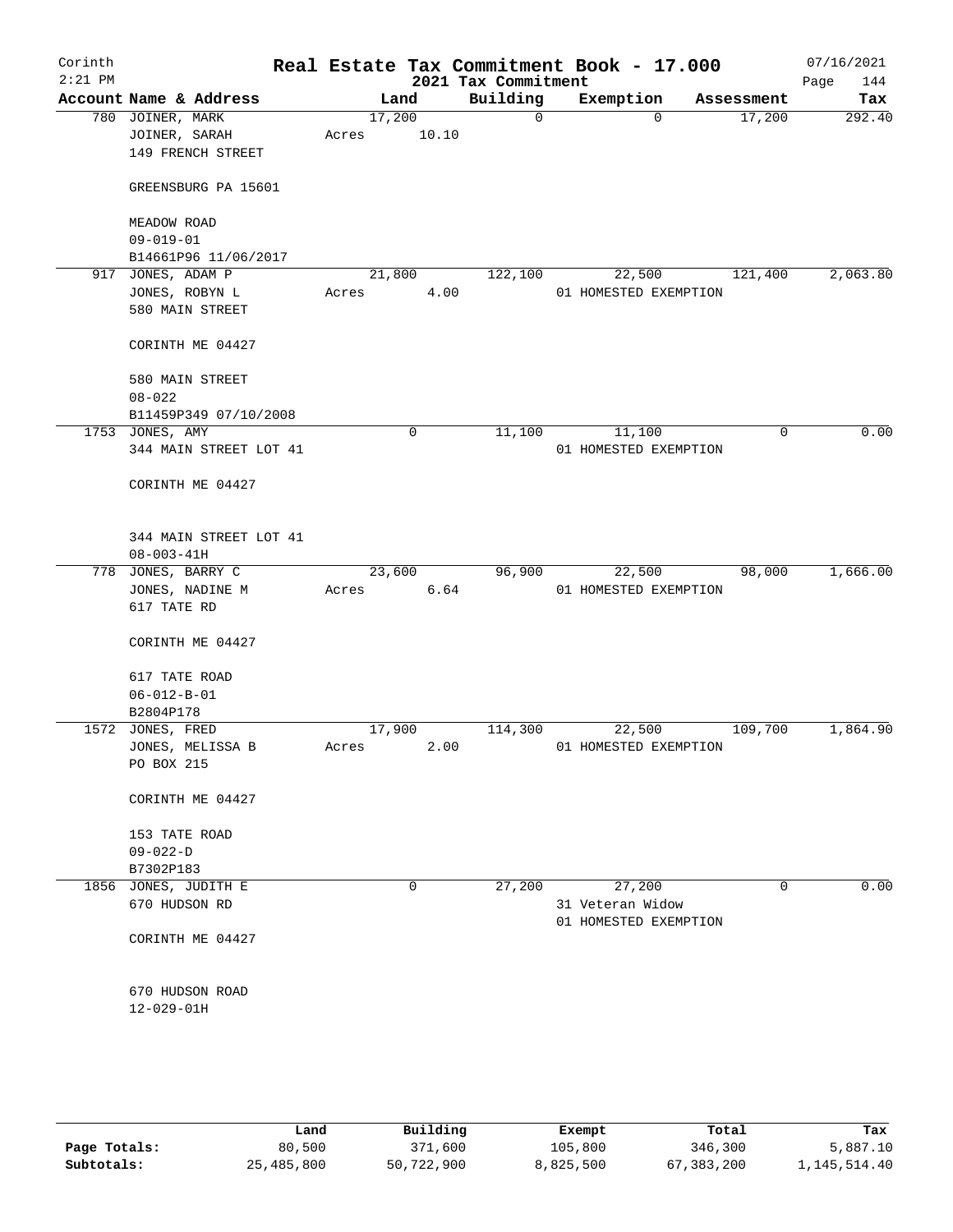| Corinth<br>$2:21$ PM |                                                                             |       |        | 2021 Tax Commitment | Real Estate Tax Commitment Book - 17.000 |            | 07/16/2021<br>Page<br>145 |
|----------------------|-----------------------------------------------------------------------------|-------|--------|---------------------|------------------------------------------|------------|---------------------------|
|                      | Account Name & Address                                                      |       | Land   | Building            | Exemption                                | Assessment | Tax                       |
|                      | 337 JONES, WESLEY C<br>IRELAND, RACHEL L<br>417 JONES ROAD                  | Acres | 20,100 | 78,800<br>3.80      | $\mathbf 0$                              | 98,900     | 1,681.30                  |
|                      | GARLAND ME 04939                                                            |       |        |                     |                                          |            |                           |
|                      | 495 LEDGE HILL ROAD<br>$04 - 031$                                           |       |        |                     |                                          |            |                           |
|                      | B14959P34 09/28/2018                                                        |       |        |                     |                                          |            |                           |
|                      | 1213 JORDAN, FRANCES A                                                      |       | 0      | 30,000              | 0                                        | 30,000     | 510.00                    |
|                      | 141 W CORINTH RD                                                            |       |        |                     |                                          |            |                           |
|                      | CORINTH ME 04427                                                            |       |        |                     |                                          |            |                           |
|                      | 141 WEST CORINTH ROAD<br>$05 - 024 - A - 01H$<br>BMO HO FILEPBOS 05/12/2020 |       |        |                     |                                          |            |                           |
|                      | 783 JOY, HARRY S                                                            |       | 10,100 | $\mathbf 0$         | 0                                        | 10,100     | 171.70                    |
|                      | BAILLARGEON, TODD C                                                         | Acres |        | 5.50                |                                          |            |                           |
|                      | 563 TATE RD                                                                 |       |        |                     |                                          |            |                           |
|                      | CORINTH ME 04427                                                            |       |        |                     |                                          |            |                           |
|                      | RABBIT PATH @ HUDS N/F                                                      |       |        |                     |                                          |            |                           |
|                      | $06 - 031$                                                                  |       |        |                     |                                          |            |                           |
|                      | B8727P263                                                                   |       |        |                     |                                          |            |                           |
|                      | 781 JOY, HARRY S                                                            |       | 17,100 | 56,700              | 22,500                                   | 51,300     | 872.10                    |
|                      | JOY, BECKY S                                                                | Acres |        | 1.31                | 01 HOMESTED EXEMPTION                    |            |                           |
|                      | 563 TATE RD                                                                 |       |        |                     |                                          |            |                           |
|                      | CORINTH ME 04427                                                            |       |        |                     |                                          |            |                           |
|                      | 563 TATE ROAD                                                               |       |        |                     |                                          |            |                           |
|                      | $06 - 012 - B - 08$                                                         |       |        |                     |                                          |            |                           |
|                      | B4771P479                                                                   |       |        |                     |                                          |            |                           |
|                      | 2092 JOY, HARRY S                                                           |       | 300    | $\mathbf 0$         | $\mathbf 0$                              | 300        | 5.10                      |
|                      | JOY, BECKY S                                                                | Acres |        | 0.25                |                                          |            |                           |
|                      | 563 TATE RD                                                                 |       |        |                     |                                          |            |                           |
|                      | CORINTH ME 04427                                                            |       |        |                     |                                          |            |                           |
|                      | TATE ROAD                                                                   |       |        |                     |                                          |            |                           |
|                      | $06 - 012 - B - 09 - B$                                                     |       |        |                     |                                          |            |                           |
|                      | B12550P327 08/01/2011                                                       |       |        |                     |                                          |            |                           |
|                      | 2080 JOY, HARRY S                                                           |       | 5,600  | $\mathbf 0$         | 0                                        | 5,600      | 95.20                     |
|                      | JOY, BECKY S                                                                | Acres |        | 2.68                |                                          |            |                           |
|                      | 563 TATE RD                                                                 |       |        |                     |                                          |            |                           |
|                      | CORINTH ME 04427                                                            |       |        |                     |                                          |            |                           |
|                      | TATE ROAD                                                                   |       |        |                     |                                          |            |                           |
|                      | $06 - 012 - B - 13$                                                         |       |        |                     |                                          |            |                           |
|                      | B12550P327 07/29/2011                                                       |       |        |                     |                                          |            |                           |
|                      |                                                                             |       |        |                     |                                          |            |                           |
|                      |                                                                             |       |        |                     |                                          |            |                           |
|                      |                                                                             |       |        |                     |                                          |            |                           |

|              | Land       | Building   | Exempt    | Total      | Tax          |
|--------------|------------|------------|-----------|------------|--------------|
| Page Totals: | 53,200     | 165,500    | 22,500    | 196,200    | 3,335.40     |
| Subtotals:   | 25,539,000 | 50,888,400 | 8,848,000 | 67,579,400 | 1,148,849.80 |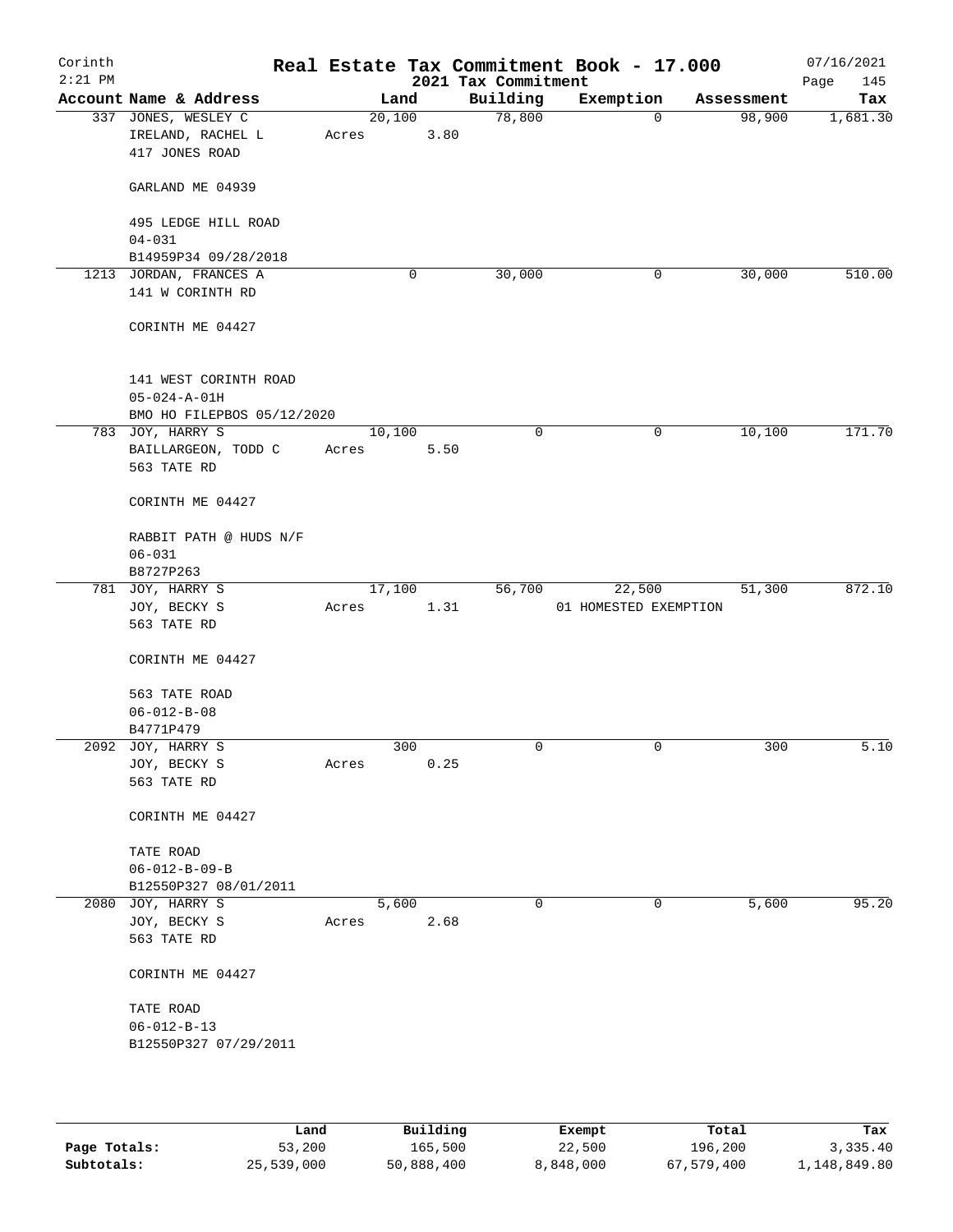| Corinth<br>$2:21$ PM |                                                          |                 | 2021 Tax Commitment | Real Estate Tax Commitment Book - 17.000 |            | 07/16/2021<br>146<br>Page |
|----------------------|----------------------------------------------------------|-----------------|---------------------|------------------------------------------|------------|---------------------------|
|                      | Account Name & Address                                   | Land            | Building            | Exemption                                | Assessment | Tax                       |
|                      | 782 JULE, CHARLES A<br>JULE, ESTHER G<br>670 AVENUE ROAD | 19,100<br>Acres | 85,800<br>3.00      | 22,500<br>01 HOMESTED EXEMPTION          | 82,400     | 1,400.80                  |
|                      | CORINTH ME 04427                                         |                 |                     |                                          |            |                           |
|                      | 670 AVENUE RD<br>$01 - 005$                              |                 |                     |                                          |            |                           |
|                      | B4144P244                                                |                 |                     |                                          |            |                           |
|                      | 1198 KALP, LISA G                                        | 28,600          | 99,500              | 0                                        | 128,100    | 2,177.70                  |
|                      | 381 MAIN STREET                                          | Acres           | 14.00               |                                          |            |                           |
|                      | CORINTH ME 04427                                         |                 |                     |                                          |            |                           |
|                      | 381 MAIN STREET<br>$08 - 007$                            |                 |                     |                                          |            |                           |
|                      | B15642P87 08/06/2020                                     |                 |                     |                                          |            |                           |
|                      | 1058 KANE, BETTY J                                       | 21,100          | 0                   | 0                                        | 21,100     | 358.70                    |
|                      | 135 ANDREWS RD                                           | Acres           | 20.19               |                                          |            |                           |
|                      | CORINTH ME 04427                                         |                 |                     |                                          |            |                           |
|                      | TATE ROAD N/F OFF                                        |                 |                     |                                          |            |                           |
|                      | $06 - 013 - 02$                                          |                 |                     |                                          |            |                           |
|                      | B14829P340 06/05/2018                                    |                 |                     |                                          |            |                           |
|                      | 806 KANE, BETTY J                                        | 19,400          | 19,500              | 0                                        | 38,900     | 661.30                    |
|                      | 135 ANDREWS RD                                           | Acres           | 15.56               |                                          |            |                           |
|                      | CORINTH ME 04427                                         |                 |                     |                                          |            |                           |
|                      | 135 ANDREWS RD                                           |                 |                     |                                          |            |                           |
|                      | $06 - 013 - 03$                                          |                 |                     |                                          |            |                           |
|                      | B14217P98 07/07/2016                                     |                 |                     | 0                                        | 92,800     | 1,577.60                  |
|                      | 754 KASELIS, MICHAEL R<br>224 BEANS MILL ROAD            | 16,700<br>Acres | 76,100<br>1.00      |                                          |            |                           |
|                      | CORINTH ME 04427                                         |                 |                     |                                          |            |                           |
|                      | 224 BEANS MILL RD<br>$04 - 019 - 17$                     |                 |                     |                                          |            |                           |
|                      | B14893P40 07/31/2018                                     |                 |                     |                                          |            |                           |
|                      | 785 KEALIHER, JEFFREY M                                  | 18,300          | 77,700              | 22,500                                   | 73,500     | 1,249.50                  |
|                      | KEALIHER, JEANNE M<br>PO BOX 394                         | Acres           | 1.30                | 01 HOMESTED EXEMPTION                    |            |                           |
|                      | CORINTH ME 04427                                         |                 |                     |                                          |            |                           |
|                      | 30 MORISON AVENUE<br>$16 - 017$                          |                 |                     |                                          |            |                           |
|                      | B5648P264                                                |                 |                     |                                          |            |                           |
|                      |                                                          |                 |                     |                                          |            |                           |
|                      |                                                          |                 |                     |                                          |            |                           |

|              | Land       | Building   | Exempt    | Total      | Tax          |
|--------------|------------|------------|-----------|------------|--------------|
| Page Totals: | 123,200    | 358,600    | 45,000    | 436,800    | 7,425.60     |
| Subtotals:   | 25,662,200 | 51,247,000 | 8,893,000 | 68,016,200 | 1,156,275.40 |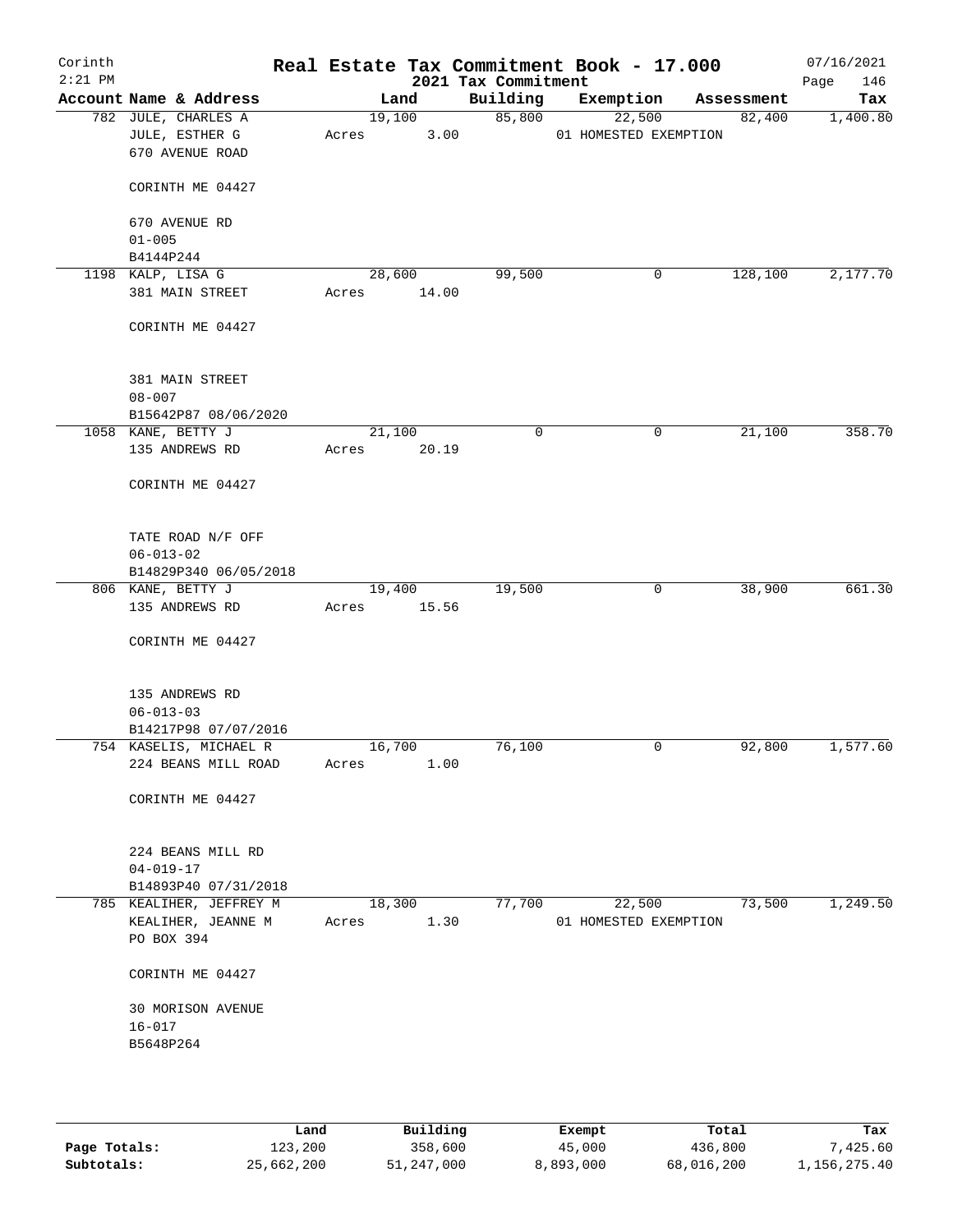| Corinth<br>$2:21$ PM |                                    |       |        | 2021 Tax Commitment | Real Estate Tax Commitment Book - 17.000 |            |         | 07/16/2021<br>Page<br>147 |
|----------------------|------------------------------------|-------|--------|---------------------|------------------------------------------|------------|---------|---------------------------|
|                      | Account Name & Address             |       | Land   | Building            | Exemption                                | Assessment |         | Tax                       |
|                      | 1317 KEANE, CHRISTOPHER P &        |       | 21,100 | $\mathbf 0$         | $\Omega$                                 |            | 21,100  | 358.70                    |
|                      | NANCY A JT<br>47 PAINE ROAD        | Acres | 15.15  |                     |                                          |            |         |                           |
|                      | CHARLESTON ME 04422                |       |        |                     |                                          |            |         |                           |
|                      | HUDSON ROAD                        |       |        |                     |                                          |            |         |                           |
|                      | $12 - 011$                         |       |        |                     |                                          |            |         |                           |
|                      | B15335P282 10/29/2019              |       |        |                     |                                          |            |         |                           |
|                      | 189 KEEZER, MELISSA A              |       | 18,000 | 66,700              | 22,500                                   |            | 62,200  | 1,057.40                  |
|                      | 816 MAIN ST                        | Acres | 1.00   |                     | 01 HOMESTED EXEMPTION                    |            |         |                           |
|                      | CORINTH ME 04427                   |       |        |                     |                                          |            |         |                           |
|                      | 816 MAIN STREET                    |       |        |                     |                                          |            |         |                           |
|                      | $05 - 041 - B$                     |       |        |                     |                                          |            |         |                           |
|                      | B13197P75 05/30/2013               |       |        |                     |                                          |            |         |                           |
|                      | 407 KEEZER, ROLAND A               |       | 16,900 | 71,300              | 27,900                                   |            | 60,300  | 1,025.10                  |
|                      | 478 EXETER RD                      | Acres | 1.15   |                     | 01 HOMESTED EXEMPTION<br>22 Veteran      |            |         |                           |
|                      | CORINTH ME 04427                   |       |        |                     |                                          |            |         |                           |
|                      | 478 EXETER ROAD                    |       |        |                     |                                          |            |         |                           |
|                      | $07 - 008 - B$                     |       |        |                     |                                          |            |         |                           |
|                      | B8314P311                          |       |        |                     |                                          |            |         |                           |
|                      | 787 KEITH, DAVID A                 |       | 0      | 21,300              | 21,300                                   |            | 0       | 0.00                      |
|                      | 17 MCCARD ROAD                     |       |        |                     | 01 HOMESTED EXEMPTION                    |            |         |                           |
|                      | CORINTH ME 04427                   |       |        |                     |                                          |            |         |                           |
|                      | 17 MCCARD ROAD                     |       |        |                     |                                          |            |         |                           |
|                      | $01 - 040 - 08H$                   |       |        |                     |                                          |            |         |                           |
|                      | 1170 KELLEHER, JOSEPH              |       | 24,200 | 26,600              | 0                                        |            | 50,800  | 863.60                    |
|                      | KELLEHER, LAURA<br>236 EXETER ROAD | Acres | 14.55  |                     |                                          |            |         |                           |
|                      | CORINTH ME 04427                   |       |        |                     |                                          |            |         |                           |
|                      | 236 EXETER ROAD                    |       |        |                     |                                          |            |         |                           |
|                      | $07 - 048$                         |       |        |                     |                                          |            |         |                           |
|                      | B14958P131 10/02/2018              |       |        |                     |                                          |            |         |                           |
|                      | 678 KELLEY, DANIEL A               |       | 17,600 | 183,900             | 22,500                                   |            | 179,000 | 3,043.00                  |
|                      | KELLEY, VALERIE F                  | Acres | 1.74   |                     | 01 HOMESTED EXEMPTION                    |            |         |                           |
|                      | 308 BEANS MILL ROAD                |       |        |                     |                                          |            |         |                           |
|                      | CORINTH ME 04427                   |       |        |                     |                                          |            |         |                           |
|                      | 308 BEANS MILL RD                  |       |        |                     |                                          |            |         |                           |
|                      | $04 - 019 - 09$                    |       |        |                     |                                          |            |         |                           |
|                      | B14230P237 08/01/2016              |       |        |                     |                                          |            |         |                           |
|                      |                                    |       |        |                     |                                          |            |         |                           |
|                      |                                    |       |        |                     |                                          |            |         |                           |

|              | Land       | Building   | Exempt    | Total      | Tax          |
|--------------|------------|------------|-----------|------------|--------------|
| Page Totals: | 97,800     | 369,800    | 94,200    | 373,400    | 6,347.80     |
| Subtotals:   | 25,760,000 | 51,616,800 | 8,987,200 | 68,389,600 | 1,162,623.20 |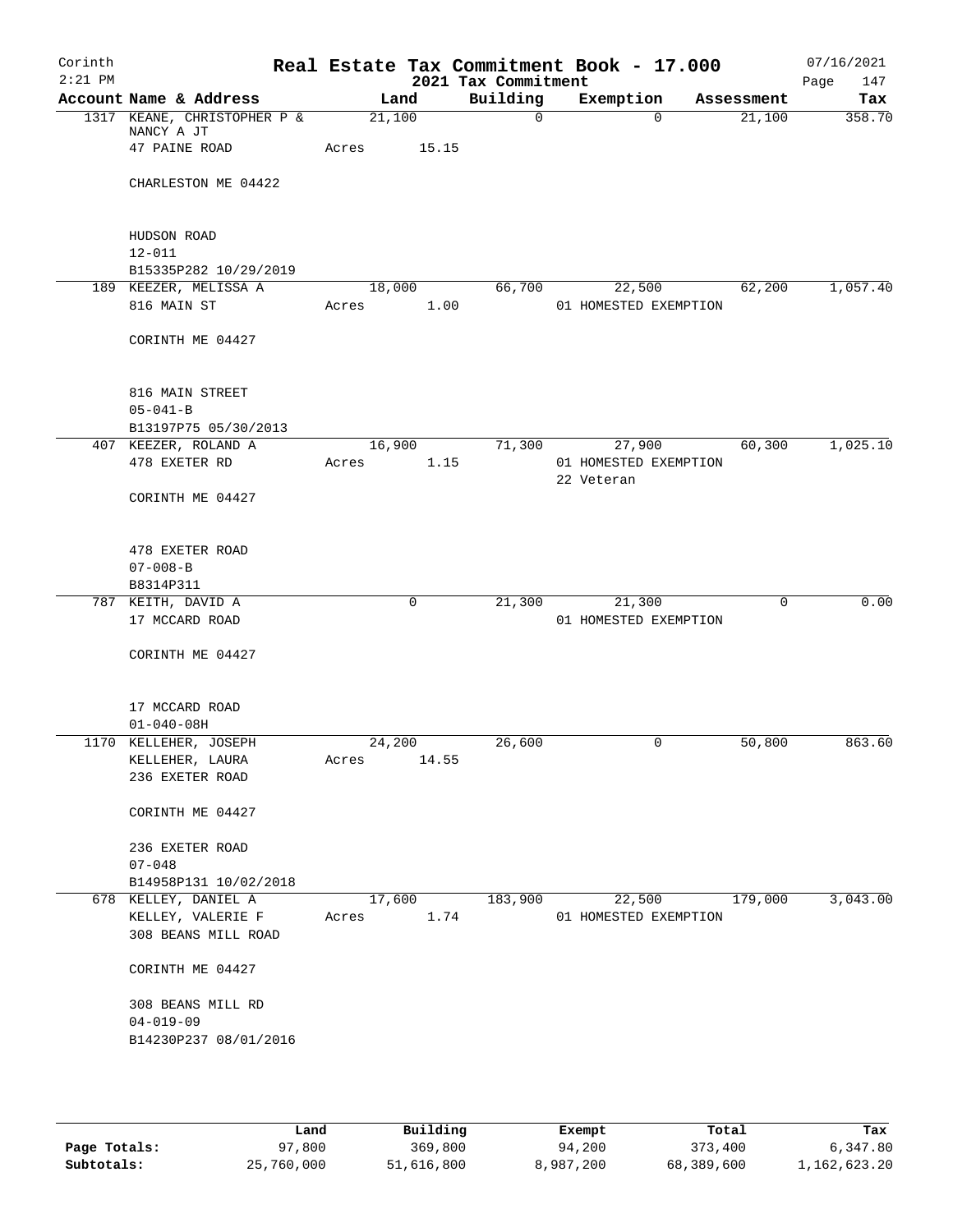| Corinth<br>$2:21$ PM |                                                                    |        |                | 2021 Tax Commitment | Real Estate Tax Commitment Book - 17.000 |            | 07/16/2021<br>Page<br>148 |
|----------------------|--------------------------------------------------------------------|--------|----------------|---------------------|------------------------------------------|------------|---------------------------|
|                      | Account Name & Address                                             | Land   |                | Building            | Exemption                                | Assessment | Tax                       |
|                      | 788 KELLEY, DANIEL B<br>KELLEY, SUSAN<br>813 LEDGE HILL ROAD       | Acres  | 16,700<br>1.00 | 89,800              | 22,500<br>01 HOMESTED EXEMPTION          | 84,000     | 1,428.00                  |
|                      | CORINTH ME 04427                                                   |        |                |                     |                                          |            |                           |
|                      | 813 LEDGE HILL ROAD<br>$02 - 002 - B$                              |        |                |                     |                                          |            |                           |
|                      | B12798P242 04/19/2012                                              |        |                |                     |                                          |            |                           |
|                      | 1556 KELLEY, KEVIN W                                               | 26,100 |                | 72,000              | 27,900                                   | 70,200     | 1,193.40                  |
|                      | SHEA, WENDY A                                                      | Acres  | 13.34          |                     | 01 HOMESTED EXEMPTION                    |            |                           |
|                      | 69 RIDGE RD                                                        |        |                |                     | 31 Veteran Widow                         |            |                           |
|                      | CORINTH ME 04427                                                   |        |                |                     |                                          |            |                           |
|                      | 69 RIDGE ROAD                                                      |        |                |                     |                                          |            |                           |
|                      | $12 - 006 - B$                                                     |        |                |                     |                                          |            |                           |
|                      | B12058P144 02/22/2010 B11362P188 03/24/2008<br>570 KELLEY, PATRICK | 13,400 |                | 0                   | $\mathbf 0$                              | 13,400     | 227.80                    |
|                      | 2834 BROADWAY                                                      | Acres  | 2.44           |                     |                                          |            |                           |
|                      | GLENBURN ME 04401                                                  |        |                |                     |                                          |            |                           |
|                      | HUDSON ROAD                                                        |        |                |                     |                                          |            |                           |
|                      | $08 - 002 - 11$                                                    |        |                |                     |                                          |            |                           |
|                      | B9575P221                                                          |        |                |                     |                                          |            |                           |
|                      | 14 KELLEY, RONALD S                                                | 18,500 |                | 113,700             | 22,500                                   | 109,700    | 1,864.90                  |
|                      | KELLEY KARLA<br>20 BRADBURY DRIVE                                  | Acres  | 1.43           |                     | 01 HOMESTED EXEMPTION                    |            |                           |
|                      | CORINTH ME 04427                                                   |        |                |                     |                                          |            |                           |
|                      | 20 BRADBURY DR<br>$08 - 012 - 04$                                  |        |                |                     |                                          |            |                           |
|                      | B12365P122 12/30/2010                                              |        |                |                     |                                          |            |                           |
|                      | 1812 KELLEY, TAYLOR                                                |        | 0              | 10,800              | $\mathbf 0$                              | 10,800     | 183.60                    |
|                      | 434 TATE ROAD LOT 5                                                |        |                |                     |                                          |            |                           |
|                      | CORINTH ME 04427                                                   |        |                |                     |                                          |            |                           |
|                      | 434 TATE ROAD LOT 05                                               |        |                |                     |                                          |            |                           |
|                      | $06 - 019 - 05H$                                                   |        |                |                     |                                          |            |                           |
|                      | B12127P59 05/12/2010                                               |        |                |                     |                                          |            |                           |
|                      | 790 KELLIHER, ROBERT G                                             | 26,600 |                | 21,400              | 22,500                                   | 25,500     | 433.50                    |
|                      | KELLIHER, RUTH A<br>85 COVERED BRIDGE RD                           | Acres  | 21.00          |                     | 01 HOMESTED EXEMPTION                    |            |                           |
|                      | CORINTH ME 04427                                                   |        |                |                     |                                          |            |                           |
|                      | 85 COVERED BRIDGE RD                                               |        |                |                     |                                          |            |                           |
|                      | $02 - 041$<br>B7229P56                                             |        |                |                     |                                          |            |                           |
|                      |                                                                    |        |                |                     |                                          |            |                           |

|              | Land       | Building   | Exempt    | Total      | Tax          |
|--------------|------------|------------|-----------|------------|--------------|
| Page Totals: | 101,300    | 307,700    | 95,400    | 313,600    | 5,331.20     |
| Subtotals:   | 25,861,300 | 51,924,500 | 9,082,600 | 68,703,200 | 1,167,954.40 |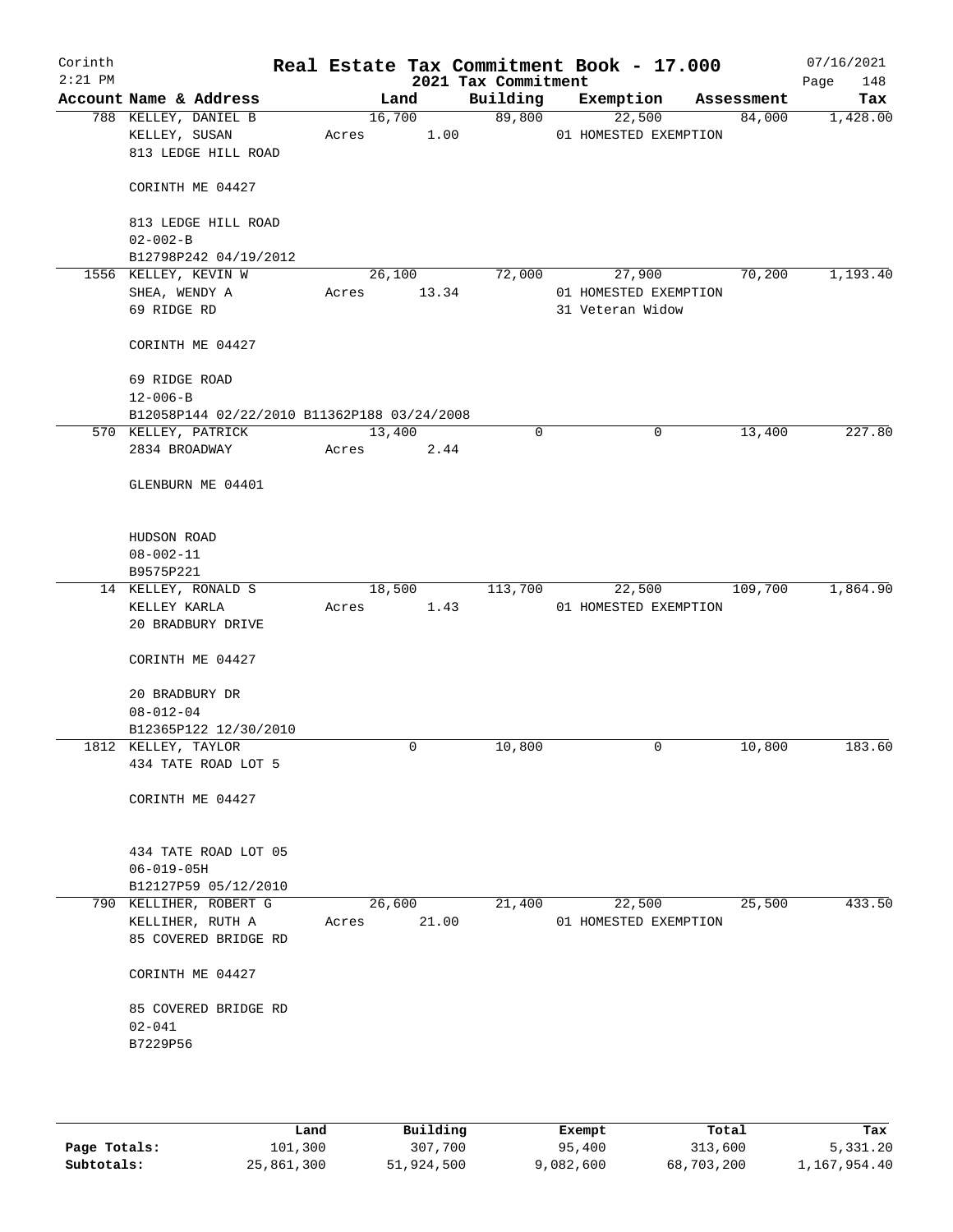| Corinth   |                                   |                                             |                  |             | Real Estate Tax Commitment Book - 17.000 |                       |        |                 | 07/16/2021  |
|-----------|-----------------------------------|---------------------------------------------|------------------|-------------|------------------------------------------|-----------------------|--------|-----------------|-------------|
| $2:21$ PM |                                   | Account Name & Address                      |                  |             | 2021 Tax Commitment                      |                       |        |                 | Page<br>149 |
|           | 1914 KEMPERS, DAVID               |                                             | Land             | $\mathbf 0$ | Building<br>16,300                       | Exemption             | 16,300 | Assessment<br>0 | Tax<br>0.00 |
|           |                                   | 968 MAIN ST LOT 16                          |                  |             |                                          | 01 HOMESTED EXEMPTION |        |                 |             |
|           |                                   |                                             |                  |             |                                          |                       |        |                 |             |
|           |                                   | CORINTH ME 04427                            |                  |             |                                          |                       |        |                 |             |
|           |                                   |                                             |                  |             |                                          |                       |        |                 |             |
|           |                                   |                                             |                  |             |                                          |                       |        |                 |             |
|           |                                   | 968 MAIN STREET LOT 16                      |                  |             |                                          |                       |        |                 |             |
|           | $06 - 012 - D - 16H$              |                                             |                  |             |                                          |                       |        |                 |             |
|           |                                   | 1664 KENNEDY, TIMOTHY                       | 18,400           |             | 107,700                                  |                       | 22,500 | 103,600         | 1,761.20    |
|           | KENNEDY, TRACI                    | 29 WEST CORINTH RD                          | Acres            | 1.34        |                                          | 01 HOMESTED EXEMPTION |        |                 |             |
|           |                                   |                                             |                  |             |                                          |                       |        |                 |             |
|           |                                   | CORINTH ME 04427                            |                  |             |                                          |                       |        |                 |             |
|           |                                   |                                             |                  |             |                                          |                       |        |                 |             |
|           |                                   | 29 WEST CORINTH ROAD                        |                  |             |                                          |                       |        |                 |             |
|           | $05 - 024 - 02 - A$               |                                             |                  |             |                                          |                       |        |                 |             |
|           |                                   | B14772P80 03/29/2018 B12979P340 10/17/2012  |                  |             |                                          |                       |        |                 |             |
|           |                                   | 1832 KENNESON, JAMES F                      |                  | 18,500      | 154,000                                  |                       | 22,500 | 150,000         | 2,550.00    |
|           | 62 BRADBURY DR                    |                                             | Acres 1.42       |             |                                          | 01 HOMESTED EXEMPTION |        |                 |             |
|           |                                   |                                             |                  |             |                                          |                       |        |                 |             |
|           |                                   | CORINTH ME 04427                            |                  |             |                                          |                       |        |                 |             |
|           |                                   |                                             |                  |             |                                          |                       |        |                 |             |
|           | 62 BRADBURY DR                    |                                             |                  |             |                                          |                       |        |                 |             |
|           | $08 - 012 - 07 - D$               |                                             |                  |             |                                          |                       |        |                 |             |
|           |                                   | B15256P327 07/29/2019 B14902P112 08/10/2018 |                  |             |                                          |                       |        |                 |             |
|           |                                   | 658 KEPPLE, DONALD E JR                     | 39,500<br>The Co |             | 42,300                                   |                       | 22,500 | 59,300          | 1,008.10    |
|           |                                   | KEPPLE, BARBARA D                           | Acres            | 5.65        |                                          | 01 HOMESTED EXEMPTION |        |                 |             |
|           | PO BOX 194                        |                                             |                  |             |                                          |                       |        |                 |             |
|           |                                   |                                             |                  |             |                                          |                       |        |                 |             |
|           |                                   | CORINTH ME 04427                            |                  |             |                                          |                       |        |                 |             |
|           | 942 MAIN STREET                   |                                             |                  |             |                                          |                       |        |                 |             |
|           | $06 - 005$                        |                                             |                  |             |                                          |                       |        |                 |             |
|           | B9154P274                         |                                             |                  |             |                                          |                       |        |                 |             |
|           | 981 KEPPLE, ERIC S                |                                             | 19,400           |             | 89,800                                   |                       | 22,500 | 86,700          | 1,473.90    |
|           |                                   | KEPPLE, STEFANIE E                          | Acres            | 2.14        |                                          | 01 HOMESTED EXEMPTION |        |                 |             |
|           | 73 HUDSON ROAD                    |                                             |                  |             |                                          |                       |        |                 |             |
|           |                                   |                                             |                  |             |                                          |                       |        |                 |             |
|           |                                   | CORINTH ME 04427                            |                  |             |                                          |                       |        |                 |             |
|           |                                   |                                             |                  |             |                                          |                       |        |                 |             |
|           | 73 HUDSON ROAD<br>$08 - 002 - 03$ |                                             |                  |             |                                          |                       |        |                 |             |
|           |                                   | B11401P345 05/22/2008                       |                  |             |                                          |                       |        |                 |             |
|           |                                   | 16 KIMBALL, ADAM LEE                        | 19,200           |             | 118,900                                  |                       | 0      | 138,100         | 2,347.70    |
|           |                                   | KIMBALL, SHELBY LIN                         | Acres            | 3.05        |                                          |                       |        |                 |             |
|           | 411 MCCARD ROAD                   |                                             |                  |             |                                          |                       |        |                 |             |
|           |                                   |                                             |                  |             |                                          |                       |        |                 |             |
|           |                                   | CORINTH ME 04427                            |                  |             |                                          |                       |        |                 |             |
|           |                                   |                                             |                  |             |                                          |                       |        |                 |             |
|           | 411 MCCARD ROAD                   |                                             |                  |             |                                          |                       |        |                 |             |
|           | $01 - 011 - B - 2$                | B14895P192 08/03/2018                       |                  |             |                                          |                       |        |                 |             |
|           |                                   |                                             |                  |             |                                          |                       |        |                 |             |
|           |                                   |                                             |                  |             |                                          |                       |        |                 |             |
|           |                                   |                                             |                  |             |                                          |                       |        |                 |             |
|           |                                   |                                             |                  |             |                                          |                       |        |                 |             |

|              | Land       | Building   | Exempt    | Total      | Tax          |
|--------------|------------|------------|-----------|------------|--------------|
| Page Totals: | 115,000    | 529,000    | 106,300   | 537,700    | 9,140.90     |
| Subtotals:   | 25,976,300 | 52,453,500 | 9,188,900 | 69,240,900 | 1,177,095.30 |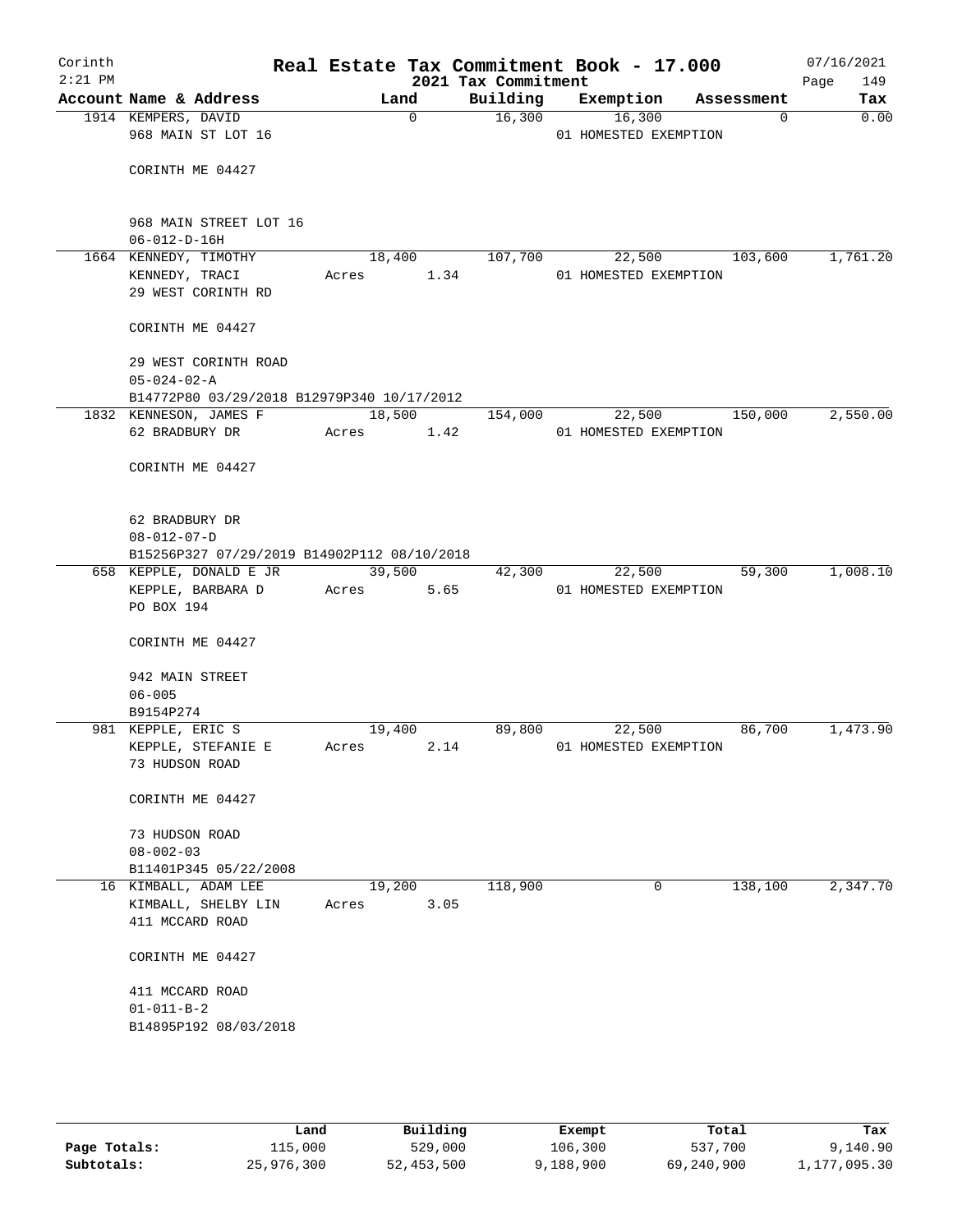| Corinth      |                                          |            |          | Real Estate Tax Commitment Book - 17.000 |                       |        |            | 07/16/2021         |
|--------------|------------------------------------------|------------|----------|------------------------------------------|-----------------------|--------|------------|--------------------|
| $2:21$ PM    | Account Name & Address                   |            | Land     | 2021 Tax Commitment<br>Building          | Exemption             |        | Assessment | 150<br>Page<br>Tax |
|              | 1310 KIMBALL, KYRA T                     |            | 17,400   | 72,200                                   |                       | 22,500 | 67,100     | 1,140.70           |
|              | 81 BEECH GROVE RD                        | Acres 1.57 |          |                                          | 01 HOMESTED EXEMPTION |        |            |                    |
|              |                                          |            |          |                                          |                       |        |            |                    |
|              | CORINTH ME 04427                         |            |          |                                          |                       |        |            |                    |
|              |                                          |            |          |                                          |                       |        |            |                    |
|              | 81 BEECH GROVE RD                        |            |          |                                          |                       |        |            |                    |
|              | $06 - 003 - 09$                          |            |          |                                          |                       |        |            |                    |
|              | B14204P77 07/07/2016                     |            |          |                                          |                       |        |            |                    |
|              | 1123 KING, CARIN M                       |            | 21,500   | 113,300                                  |                       | 22,500 | 112,300    | 1,909.10           |
|              | 115 EXETER RD                            | Acres      | 3.77     |                                          | 01 HOMESTED EXEMPTION |        |            |                    |
|              | CORINTH ME 04427                         |            |          |                                          |                       |        |            |                    |
|              |                                          |            |          |                                          |                       |        |            |                    |
|              |                                          |            |          |                                          |                       |        |            |                    |
|              | 115 EXETER ROAD                          |            |          |                                          |                       |        |            |                    |
|              | $14 - 027 - 03$<br>B13235P157 06/26/2013 |            |          |                                          |                       |        |            |                    |
|              | 317 KING, GREG                           |            | 19,000   | 25,000                                   |                       | 22,500 | 21,500     | 365.50             |
|              | 455 WEST CORINTH ROAD                    | Acres      | 2.89     |                                          | 01 HOMESTED EXEMPTION |        |            |                    |
|              |                                          |            |          |                                          |                       |        |            |                    |
|              | CORINTH ME 04427                         |            |          |                                          |                       |        |            |                    |
|              |                                          |            |          |                                          |                       |        |            |                    |
|              | 455 WEST CORINTH ROAD                    |            |          |                                          |                       |        |            |                    |
|              | $04 - 034 - C$                           |            |          |                                          |                       |        |            |                    |
|              | B12907P69 08/06/2012                     |            |          |                                          |                       |        |            |                    |
|              | 1388 KING, STEPHEN G                     |            | 27,800   | 132,000                                  |                       | 22,500 | 137,300    | 2,334.10           |
|              | KING, LAURIE<br>132 TATE ROAD            | Acres      | 10.05    |                                          | 01 HOMESTED EXEMPTION |        |            |                    |
|              |                                          |            |          |                                          |                       |        |            |                    |
|              | CORINTH ME 04427                         |            |          |                                          |                       |        |            |                    |
|              |                                          |            |          |                                          |                       |        |            |                    |
|              | 132 TATE ROAD<br>$09 - 024 - C$          |            |          |                                          |                       |        |            |                    |
|              | B14158P320 05/20/2015                    |            |          |                                          |                       |        |            |                    |
|              | 1142 KING, SUSAN A                       |            | 16,700   | 16,200                                   |                       | 22,500 | 10,400     | 176.80             |
|              | PO BOX 273                               | Acres      | 1.00     |                                          | 01 HOMESTED EXEMPTION |        |            |                    |
|              |                                          |            |          |                                          |                       |        |            |                    |
|              | CORINTH ME 04427                         |            |          |                                          |                       |        |            |                    |
|              |                                          |            |          |                                          |                       |        |            |                    |
|              | 36 BEANS MILL RD                         |            |          |                                          |                       |        |            |                    |
|              | $07 - 018 - A$                           |            |          |                                          |                       |        |            |                    |
|              | B6808P96                                 |            |          |                                          |                       |        |            |                    |
|              | 553 KING, WAYNE A SR                     |            | 12,500   | 2,500                                    |                       | 0      | 15,000     | 255.00             |
|              | PO BOX 458                               | Acres      | 2.14     |                                          |                       |        |            |                    |
|              | KENDUSKEAG ME                            |            |          |                                          |                       |        |            |                    |
|              | 04450-0458                               |            |          |                                          |                       |        |            |                    |
|              |                                          |            |          |                                          |                       |        |            |                    |
|              | 639 GRANT ROAD                           |            |          |                                          |                       |        |            |                    |
|              | $02 - 044 - 14 - A$                      |            |          |                                          |                       |        |            |                    |
|              | B15723P347 09/29/2020                    |            |          |                                          |                       |        |            |                    |
|              |                                          |            |          |                                          |                       |        |            |                    |
|              |                                          |            |          |                                          |                       |        |            |                    |
|              | Land                                     |            | Building |                                          | Exempt                |        | Total      | Tax                |
| Page Totals: | 114,900                                  |            | 361,200  |                                          | 112,500               |        | 363,600    | 6,181.20           |

**Subtotals:** 26,091,200 52,814,700 9,301,400 69,604,500 1,183,276.50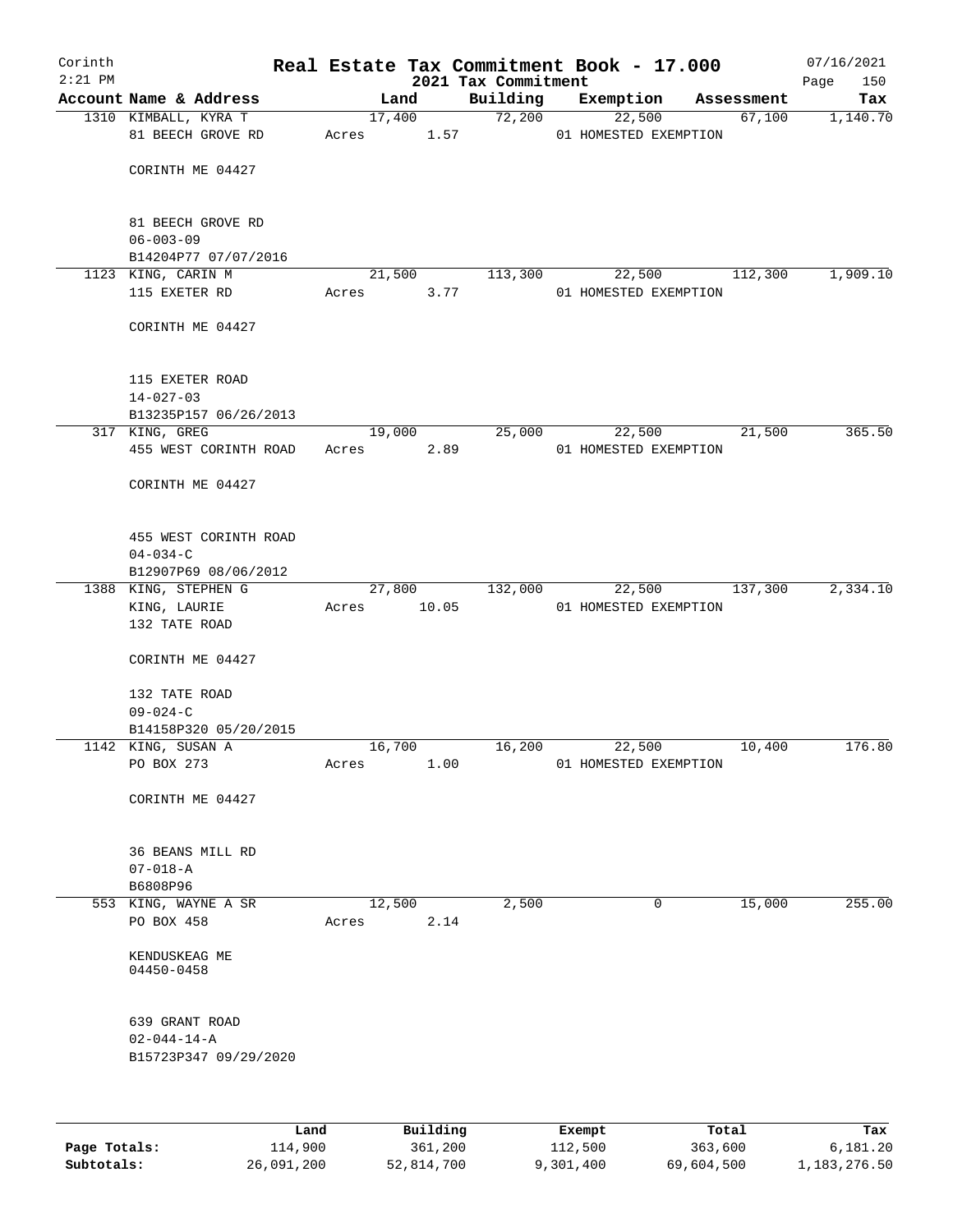| Corinth      |                                                                 |       |                      |                                 | Real Estate Tax Commitment Book - 17.000 |         |            | 07/16/2021         |
|--------------|-----------------------------------------------------------------|-------|----------------------|---------------------------------|------------------------------------------|---------|------------|--------------------|
| $2:21$ PM    | Account Name & Address                                          |       | Land                 | 2021 Tax Commitment<br>Building | Exemption                                |         | Assessment | Page<br>151<br>Tax |
|              | 1548 KING, WAYNE A. SR LIFE                                     |       | 32,500               | 46,700                          | 22,500                                   |         | 56,700     | 963.90             |
|              | ESTATE<br>KING, KATHERINE, KING<br>WAYNE A. JR.<br>PO BOX 458   | Acres | 54.70                |                                 | 01 HOMESTED EXEMPTION                    |         |            |                    |
|              | KENDUSKEAG ME 04450                                             |       |                      |                                 |                                          |         |            |                    |
|              | 97 CUSHMAN RD                                                   |       |                      |                                 |                                          |         |            |                    |
|              | $03 - 006 - D$                                                  |       |                      |                                 |                                          |         |            |                    |
|              | B13129P75 03/25/2013<br>798 KINGSBURY, JOHN R                   |       | 19,400               | 134,900                         | 22,500                                   |         | 131,800    | 2,240.60           |
|              | 841 MAIN ST                                                     | Acres | 2.10                 |                                 | 01 HOMESTED EXEMPTION                    |         |            |                    |
|              | CORINTH ME 04427                                                |       |                      |                                 |                                          |         |            |                    |
|              | 841 MAIN STREET<br>$05 - 042 - 01$                              |       |                      |                                 |                                          |         |            |                    |
|              | B14084P296 02/24/2016<br>1005 KINNAMON, JAMES E                 |       | 18,300               | 40,800                          | 22,500                                   |         | 36,600     | 622.20             |
|              | KINNAMON, MARY B<br>298 EXETER RD                               | Acres | 0.47                 |                                 | 01 HOMESTED EXEMPTION                    |         |            |                    |
|              | CORINTH ME 04427                                                |       |                      |                                 |                                          |         |            |                    |
|              | 298 EXETER ROAD<br>$07 - 040$                                   |       |                      |                                 |                                          |         |            |                    |
|              | B13357P52 08/16/2013                                            |       |                      |                                 |                                          |         |            |                    |
|              | 1336 KINNEY, KEITH R<br>KINNEY, KAREN J<br>470 HUDSON HILL ROAD |       | 3,900<br>Acres 29.30 | 0                               |                                          | 0       | 3,900      | 66.30              |
|              | HUDSON ME 04449                                                 |       |                      |                                 |                                          |         |            |                    |
|              | MARSH ROAD N/F OFF<br>$08 - 036$                                |       |                      |                                 |                                          |         |            |                    |
|              | B12512P179 06/21/2011                                           |       |                      |                                 |                                          |         |            |                    |
|              | 799 KINNEY, KEITH RALPH<br>470 HUDSON HILL ROAD                 | Acres | 10,900<br>26.00      | 7,500                           |                                          | 0       | 18,400     | 312.80             |
|              | HUDSON ME 04449                                                 |       |                      |                                 |                                          |         |            |                    |
|              | MARSH ROAD N/F OFF<br>$08 - 035$                                |       |                      |                                 |                                          |         |            |                    |
| 190          | B7759P181<br>KMP REALTY LLC                                     |       | 21,500               | 45,300                          |                                          | 0       | 66,800     | 1,135.60           |
|              | PO BOX 377                                                      | Acres | 1.40                 |                                 |                                          |         |            |                    |
|              | CORINTH ME 04427 0377                                           |       |                      |                                 |                                          |         |            |                    |
|              | 461 MAIN STREET<br>$08 - 013 - B$<br>B15107P146 03/28/2019      |       |                      |                                 |                                          |         |            |                    |
|              |                                                                 |       |                      |                                 |                                          |         |            |                    |
| Page Totals: | Land<br>106,500                                                 |       | Building<br>275,200  |                                 | Exempt<br>67,500                         | 314,200 | Total      | Tax<br>5,341.40    |

**Subtotals:** 26,197,700 53,089,900 9,368,900 69,918,700 1,188,617.90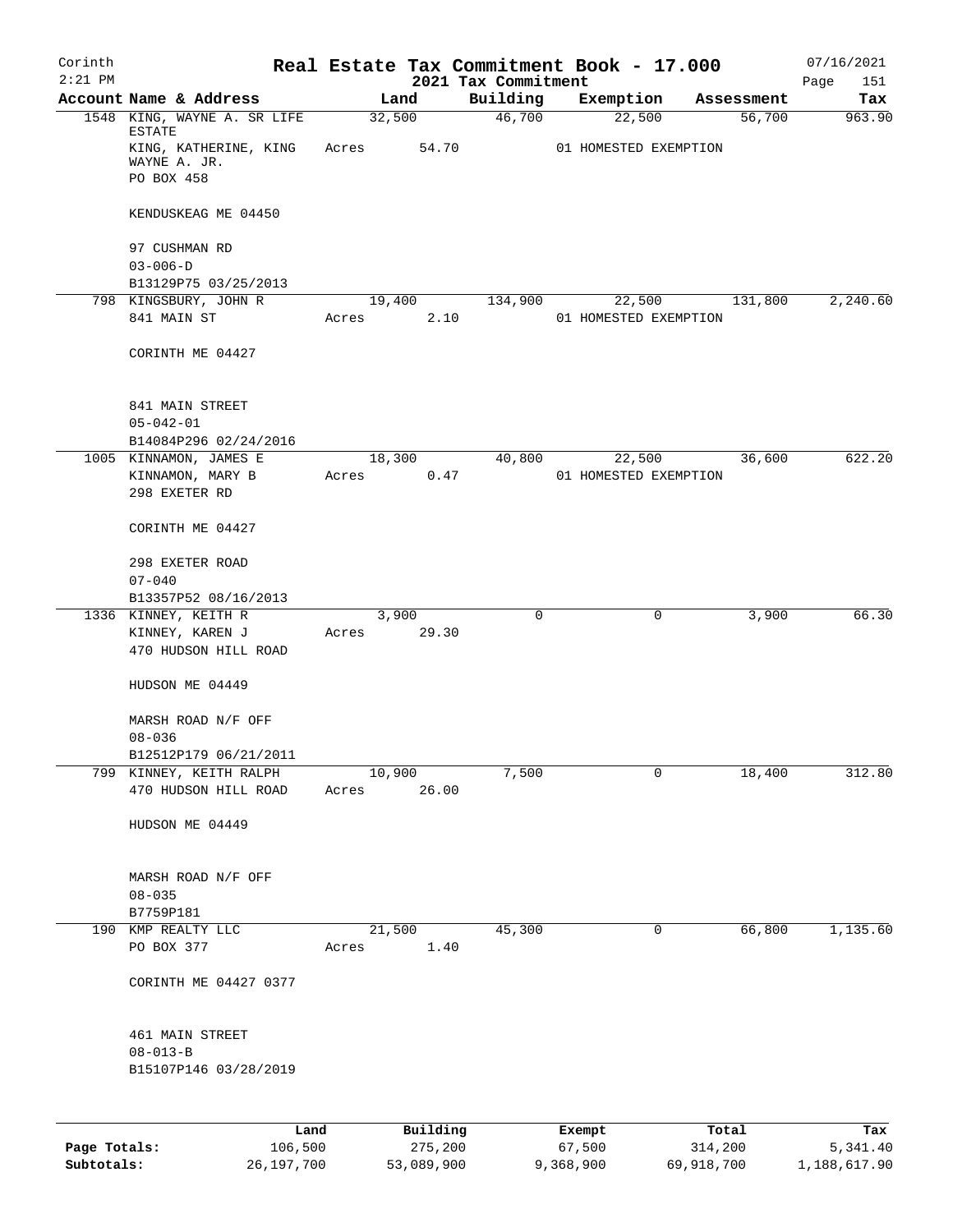| Corinth<br>$2:21$ PM |                                                                  |                 |                | 2021 Tax Commitment | Real Estate Tax Commitment Book - 17.000 |            | 07/16/2021<br>152<br>Page |
|----------------------|------------------------------------------------------------------|-----------------|----------------|---------------------|------------------------------------------|------------|---------------------------|
|                      | Account Name & Address                                           |                 | Land           | Building            | Exemption                                | Assessment | Tax                       |
|                      | 801 KNAPP, SHEILA E<br>KNAPP, JAMES C<br>44 THIRD STREET         | 10,500<br>Acres | 1.22           | $\mathsf{O}$        | $\Omega$                                 | 10,500     | 178.50                    |
|                      | BANGOR ME 04401 6105                                             |                 |                |                     |                                          |            |                           |
|                      | TATE ROAD<br>$06 - 012 - B - 05$                                 |                 |                |                     |                                          |            |                           |
|                      | B5082P153                                                        |                 |                |                     |                                          |            |                           |
|                      | 1905 KNEELAND, ANTHONY<br>JT<br>KNEELAND, SARAH<br>24 BRUCE ROAD | 18,000<br>Acres | 1.06           | 215,000             | 0                                        | 233,000    | 3,961.00                  |
|                      | CORINTH ME 04427                                                 |                 |                |                     |                                          |            |                           |
|                      | 24 BRUCE RD<br>$08 - 012 - 26$                                   |                 |                |                     |                                          |            |                           |
|                      | B15117P188 04/03/2019                                            |                 |                |                     |                                          |            |                           |
|                      | 1010 KNEELAND, TYSON A<br>802 MAIN STREET                        | Acres           | 19,200<br>2.00 | 80,300              | 22,500<br>01 HOMESTED EXEMPTION          | 77,000     | 1,309.00                  |
|                      | CORINTH ME 04427                                                 |                 |                |                     |                                          |            |                           |
|                      | 802 MAIN STREET<br>$05 - 041 - A$<br>BWFF 15329P221 10/07/2019   |                 |                |                     |                                          |            |                           |
|                      | 804 KOUSKY, DAVID G                                              |                 | 33,600         | 136,100             | 22,500                                   | 147,200    | 2,502.40                  |
|                      | KOUSKY, MILDRED<br>880 LEDGE HILL RD                             | Acres           | 40.00          |                     | 01 HOMESTED EXEMPTION                    |            |                           |
|                      | CORINTH ME 04427                                                 |                 |                |                     |                                          |            |                           |
|                      | 880 LEDGE HILL ROAD<br>$02 - 009 - A$                            |                 |                |                     |                                          |            |                           |
|                      | B3231P323 09/30/1981                                             |                 |                |                     |                                          |            |                           |
|                      | 1835 KRAWCZYK, MELISSA J<br>PO BOX 163                           | 18,200<br>Acres | 1.20           | 107,300             | 22,500<br>01 HOMESTED EXEMPTION          | 103,000    | 1,751.00                  |
|                      | CORINTH ME 04427                                                 |                 |                |                     |                                          |            |                           |
|                      | 72 BRADBURY DR<br>$08 - 012 - 13$                                |                 |                |                     |                                          |            |                           |
|                      | B14923P56 08/27/2018                                             |                 |                |                     |                                          |            |                           |
|                      | 572 KROEMER, JENNIFER L<br>KROEMER, LYNETTE<br>240 TATE ROAD     | 33,300<br>Acres | 2.00           | 55,200              | 22,500<br>01 HOMESTED EXEMPTION          | 66,000     | 1,122.00                  |
|                      | CORINTH ME 04427                                                 |                 |                |                     |                                          |            |                           |
|                      | 240 TATE ROAD                                                    |                 |                |                     |                                          |            |                           |
|                      | $09 - 015$<br>B7380P303                                          |                 |                |                     |                                          |            |                           |
|                      |                                                                  |                 |                |                     |                                          |            |                           |

|              | Land       | Building   | Exempt    | Total      | Tax          |
|--------------|------------|------------|-----------|------------|--------------|
| Page Totals: | 132,800    | 593,900    | 90,000    | 636,700    | 10,823.90    |
| Subtotals:   | 26,330,500 | 53,683,800 | 9,458,900 | 70,555,400 | 1,199,441.80 |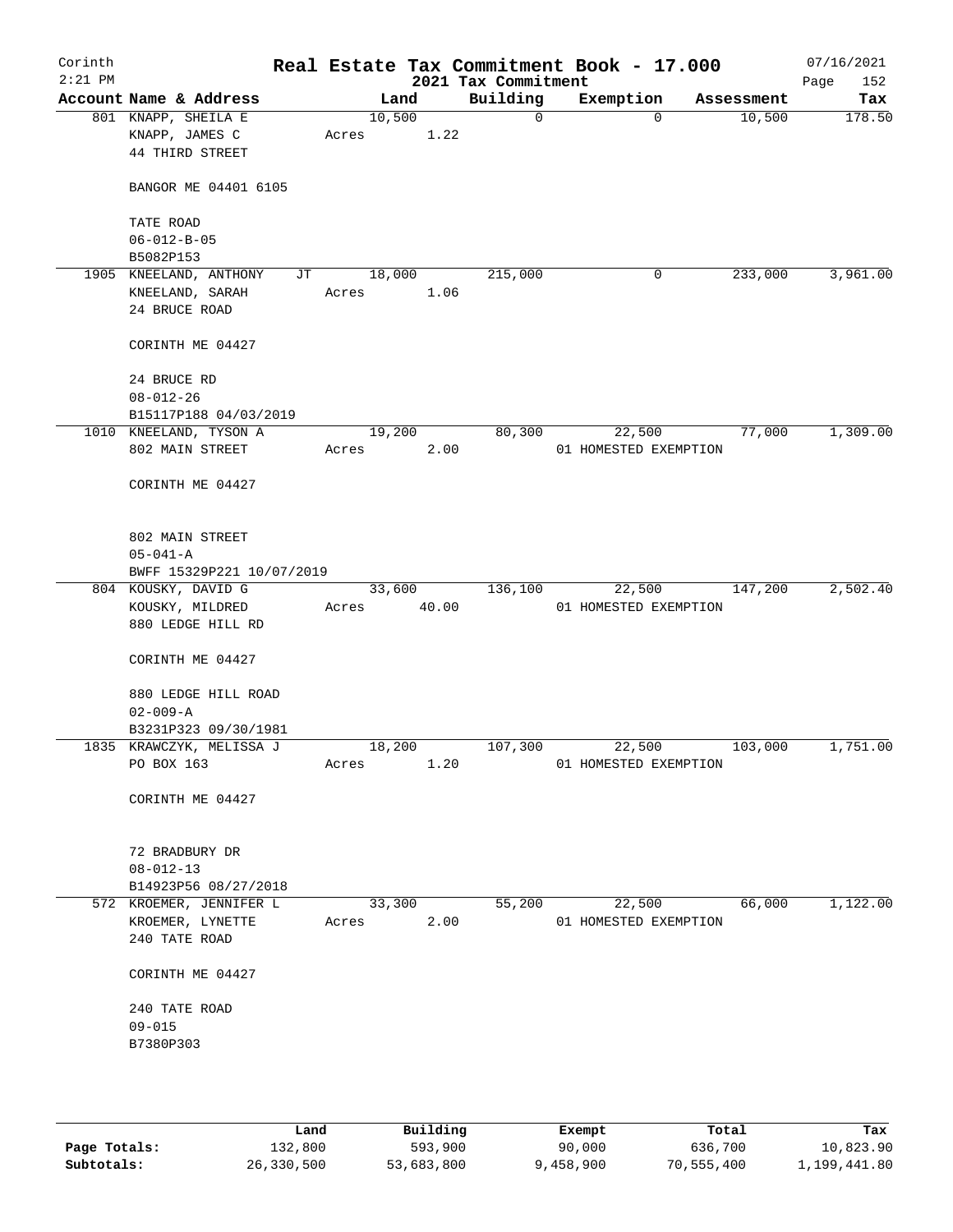| Corinth<br>$2:21$ PM |                                        |        |             | 2021 Tax Commitment | Real Estate Tax Commitment Book - 17.000 |        |            | 07/16/2021<br>153<br>Page |
|----------------------|----------------------------------------|--------|-------------|---------------------|------------------------------------------|--------|------------|---------------------------|
|                      | Account Name & Address                 |        | Land        | Building            | Exemption                                |        | Assessment | Tax                       |
|                      | 2030 KROEMER, LYNETTE<br>240 TATE ROAD |        | $\mathbf 0$ | 23,900              | 22,500<br>01 HOMESTED EXEMPTION          |        | 1,400      | 23.80                     |
|                      | CORINTH ME 04427                       |        |             |                     |                                          |        |            |                           |
|                      | 15 MEADOW ROAD<br>$09 - 015 - 01H$     |        |             |                     |                                          |        |            |                           |
|                      | 1193 KYC, LLC                          |        | 21,000      | 93,600              |                                          | 0      | 114,600    | 1,948.20                  |
|                      | 86 MAIN STREET                         | Acres  | 1.00        |                     |                                          |        |            |                           |
|                      | CORINTH ME 04427                       |        |             |                     |                                          |        |            |                           |
|                      | 86 MAIN STREET<br>$11 - 017 - A$       |        |             |                     |                                          |        |            |                           |
|                      | B14133P148 04/27/2016                  |        |             |                     |                                          |        |            |                           |
|                      | 128 KYLE, JOSEPH L                     |        | 29,000      | 57,400              | 22,500                                   |        | 63,900     | 1,086.30                  |
|                      | KYLE, RENEE E                          | Acres  | 10.99       |                     | 01 HOMESTED EXEMPTION                    |        |            |                           |
|                      | 647 LEDGE HILL RD                      |        |             |                     |                                          |        |            |                           |
|                      | CORINTH ME 04427                       |        |             |                     |                                          |        |            |                           |
|                      | 647 LEDGE HILL ROAD                    |        |             |                     |                                          |        |            |                           |
|                      | $01 - 042$                             |        |             |                     |                                          |        |            |                           |
|                      | B14356P293 12/08/2016                  |        |             |                     |                                          |        |            |                           |
|                      | 802 LABBE, ANGELA M                    |        | 19,200      | 28,700              |                                          | 0      | 47,900     | 814.30                    |
|                      | PO BOX 842                             | Acres  | 3.96        |                     |                                          |        |            |                           |
|                      | GUILFORD ME 04443                      |        |             |                     |                                          |        |            |                           |
|                      | 501 MCCARD ROAD                        |        |             |                     |                                          |        |            |                           |
|                      | $01 - 004 - 02 - D$                    |        |             |                     |                                          |        |            |                           |
|                      | B11500P266 07/15/2008                  |        |             |                     |                                          |        |            |                           |
|                      | 369 LABELLE, JAMES R                   | 19,400 |             | 77,300              | 22,500                                   |        | 74,200     | 1,261.40                  |
|                      | LABELLE, AMANDA L<br>146 HUDSON ROAD   | Acres  | 2.79        |                     | 01 HOMESTED EXEMPTION                    |        |            |                           |
|                      | CORINTH ME 04427                       |        |             |                     |                                          |        |            |                           |
|                      | 146 HUDSON ROAD<br>$11 - 025$          |        |             |                     |                                          |        |            |                           |
|                      | B11173P11 10/17/2007                   |        |             |                     |                                          |        |            |                           |
|                      | 1057 LADD, GERALD A                    |        | 17,300      | 111,700             |                                          | 22,500 | 106,500    | 1,810.50                  |
|                      | LADD, KARRY L<br>103 LEDGE HILL RD     | Acres  | 1.16        |                     | 01 HOMESTED EXEMPTION                    |        |            |                           |
|                      | CORINTH ME 04427                       |        |             |                     |                                          |        |            |                           |
|                      | 103 LEDGE HILL ROAD<br>$04 - 010$      |        |             |                     |                                          |        |            |                           |
|                      | B13214P203 06/11/2013                  |        |             |                     |                                          |        |            |                           |
|                      |                                        |        |             |                     |                                          |        |            |                           |
|                      |                                        |        |             |                     |                                          |        |            |                           |

|              | Land       | Building   | Exempt    | Total      | Tax          |
|--------------|------------|------------|-----------|------------|--------------|
| Page Totals: | 105,900    | 392,600    | 90,000    | 408,500    | 6,944.50     |
| Subtotals:   | 26,436,400 | 54,076,400 | 9,548,900 | 70,963,900 | 1,206,386.30 |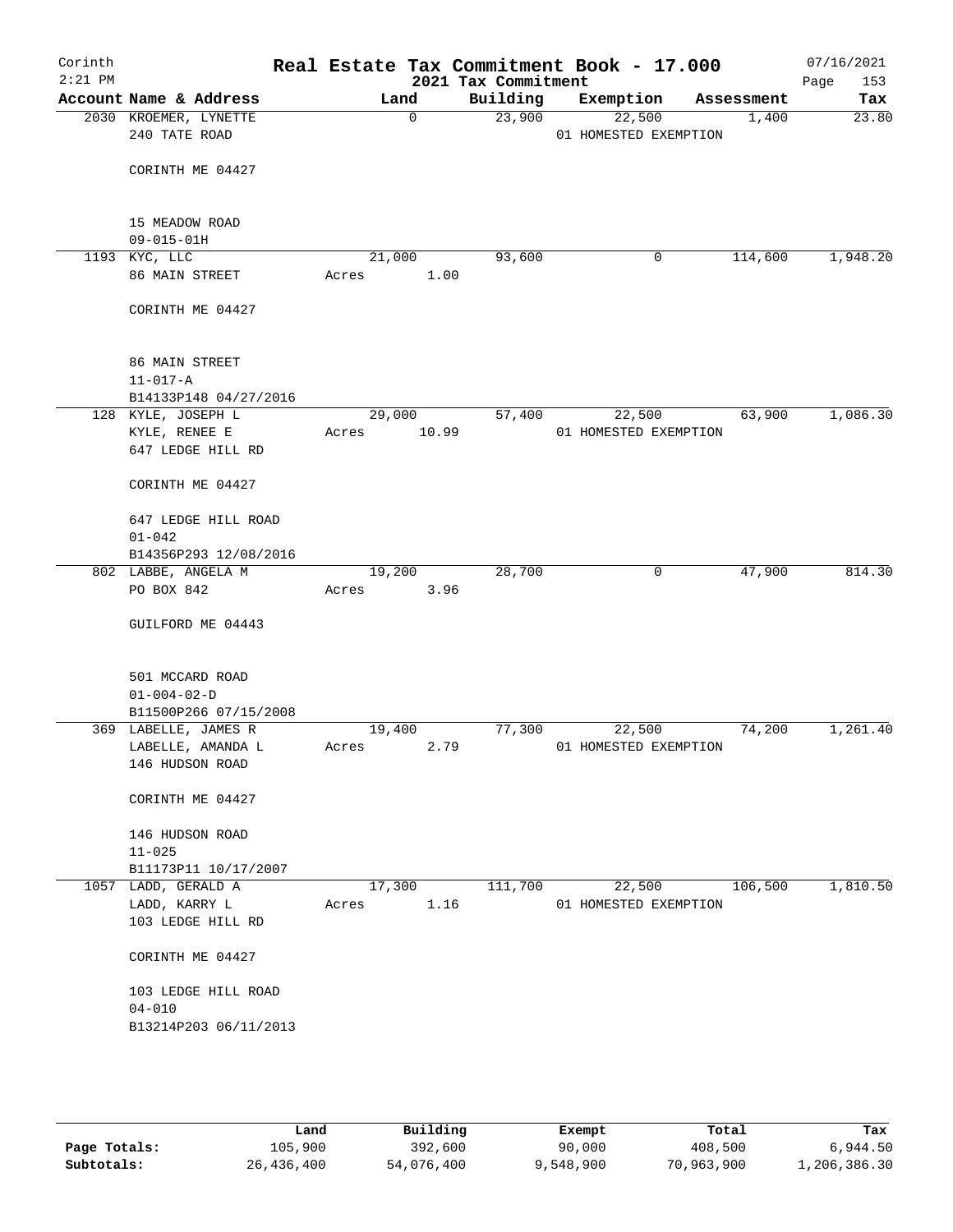| Corinth<br>$2:21$ PM |                                                 |       |        |          |                                 | Real Estate Tax Commitment Book - 17.000 |   |            | 07/16/2021         |
|----------------------|-------------------------------------------------|-------|--------|----------|---------------------------------|------------------------------------------|---|------------|--------------------|
|                      | Account Name & Address                          |       | Land   |          | 2021 Tax Commitment<br>Building | Exemption                                |   | Assessment | 154<br>Page<br>Tax |
|                      | 1002 LADD, JEFFREY D &                          |       | 17,700 |          | 112,500                         | 22,500                                   |   | 107,700    | 1,830.90           |
|                      | ELICIA B JT                                     |       |        |          |                                 |                                          |   |            |                    |
|                      | LADD, ELICIA<br>367 EXETER RD                   | Acres |        | 1.80     |                                 | 01 HOMESTED EXEMPTION                    |   |            |                    |
|                      |                                                 |       |        |          |                                 |                                          |   |            |                    |
|                      | CORINTH ME 04427                                |       |        |          |                                 |                                          |   |            |                    |
|                      | 367 EXETER ROAD                                 |       |        |          |                                 |                                          |   |            |                    |
|                      | $07 - 009 - B$                                  |       |        |          |                                 |                                          |   |            |                    |
|                      | B15867P246 01/12/2021<br>1549 LAGASSE MERRITT,  |       | 16,800 |          | 0                               |                                          | 0 | 16,800     | 285.60             |
|                      | DEBORAH                                         |       |        |          |                                 |                                          |   |            |                    |
|                      | 40 EVERETT STREET                               | Acres |        | 8.00     |                                 |                                          |   |            |                    |
|                      | BANGOR ME 04401                                 |       |        |          |                                 |                                          |   |            |                    |
|                      | <b>CUSHMAN RD</b>                               |       |        |          |                                 |                                          |   |            |                    |
|                      | $03 - 006 - E$                                  |       |        |          |                                 |                                          |   |            |                    |
|                      | B11883P285 08/20/2009 B7043P282                 |       |        |          |                                 |                                          |   |            |                    |
|                      | 1353 LAGASSE, DANIEL & HEIDI<br>JТ              |       | 16,700 |          | 43,500                          |                                          | 0 | 60,200     | 1,023.40           |
|                      | 639 LEDGE HILL ROAD                             | Acres |        | 1.01     |                                 |                                          |   |            |                    |
|                      | CORINTH ME 04427                                |       |        |          |                                 |                                          |   |            |                    |
|                      | 639 LEDGE HILL ROAD<br>$01 - 042 - B$           |       |        |          |                                 |                                          |   |            |                    |
|                      | B15787P161 11/16/2020<br>279 LAGASSE, DANIEL J  |       | 16,200 |          | 0                               |                                          | 0 | 16,200     | 275.40             |
|                      | LAGASSE, HEIDI                                  | Acres |        | 44.30    |                                 |                                          |   |            |                    |
|                      | PO BOX 1183                                     |       |        |          |                                 |                                          |   |            |                    |
|                      | ROY WA 98580                                    |       |        |          |                                 |                                          |   |            |                    |
|                      | RABBIT PATH                                     |       |        |          |                                 |                                          |   |            |                    |
|                      | $06 - 043$                                      |       |        |          |                                 |                                          |   |            |                    |
|                      | B14300P118 09/30/2016<br>208 LALIBERTE, RICHARD |       | 24,500 |          | 65,800                          | 22,500                                   |   | 67,800     | 1,152.60           |
|                      | LALIBERTE, LINDA                                | Acres |        | 14.00    |                                 | 01 HOMESTED EXEMPTION                    |   |            |                    |
|                      | 93 COVERED BRIDGE RD                            |       |        |          |                                 |                                          |   |            |                    |
|                      | CORINTH ME 04427                                |       |        |          |                                 |                                          |   |            |                    |
|                      | 93 COVERED BRIDGE RD                            |       |        |          |                                 |                                          |   |            |                    |
|                      | $02 - 040$                                      |       |        |          |                                 |                                          |   |            |                    |
|                      | B12518P194 02/25/2011                           |       |        |          |                                 |                                          |   |            |                    |
|                      | 1682 LALLY, LYNNE<br>211 COVERED BRIDGE RD      |       | 0      |          | 15,000                          | 15,000<br>01 HOMESTED EXEMPTION          |   | 0          | 0.00               |
|                      | CORINTH ME 04427                                |       |        |          |                                 |                                          |   |            |                    |
|                      | 211 COVERED BRIDGE RD<br>$02 - 038 - 07H$       |       |        |          |                                 |                                          |   |            |                    |
|                      |                                                 |       |        |          |                                 |                                          |   |            |                    |
|                      | Land                                            |       |        | Building |                                 | Exempt                                   |   | Total      | Tax                |
| Page Totals:         | 91,900                                          |       |        | 236,800  |                                 | 60,000                                   |   | 268,700    | 4,567.90           |

**Subtotals:** 26,528,300 54,313,200 9,608,900 71,232,600 1,210,954.20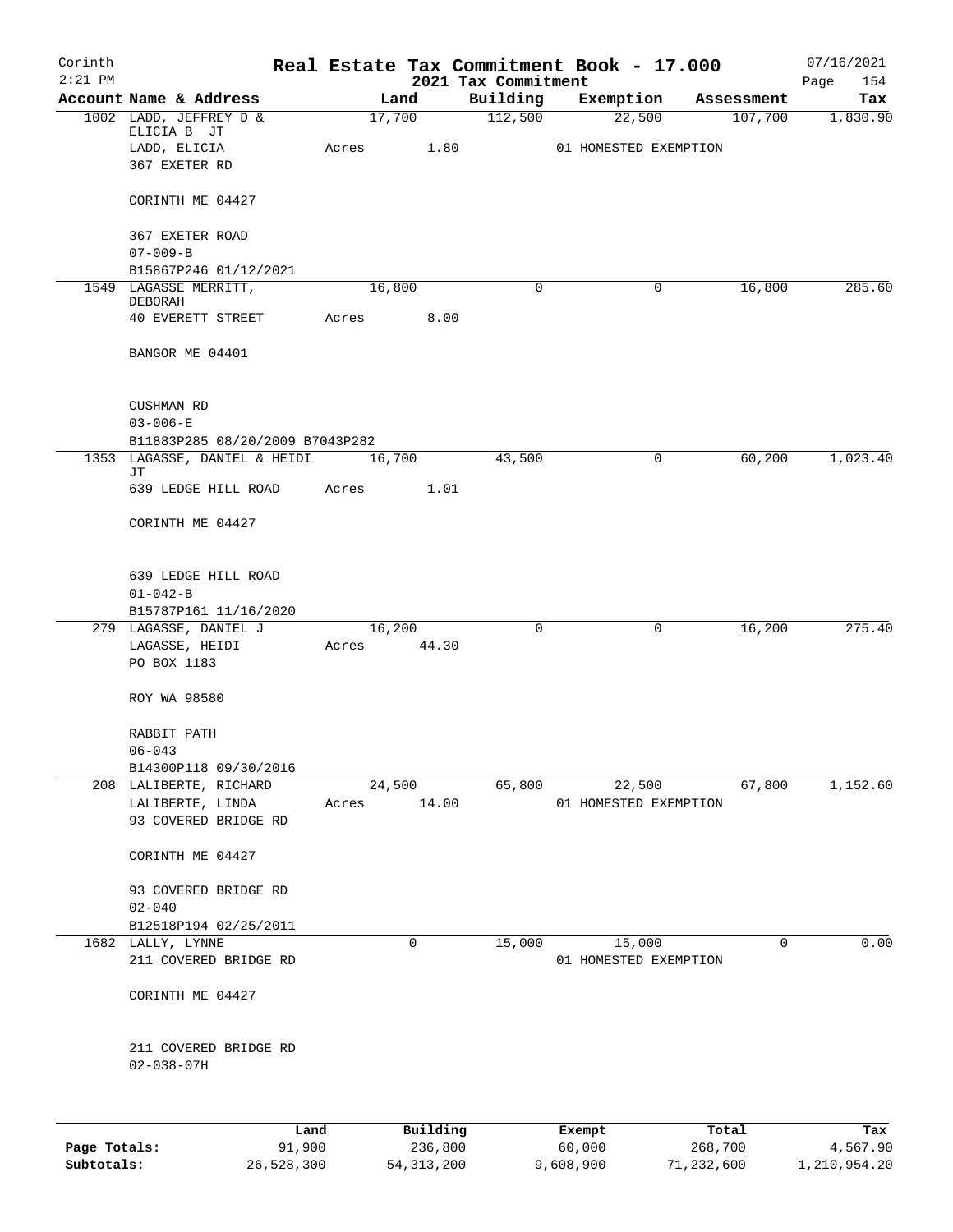| Corinth      |                                                                     |             |                |                     | Real Estate Tax Commitment Book - 17.000 |         |                       | 07/16/2021      |
|--------------|---------------------------------------------------------------------|-------------|----------------|---------------------|------------------------------------------|---------|-----------------------|-----------------|
| $2:21$ PM    |                                                                     |             |                | 2021 Tax Commitment |                                          |         |                       | Page<br>155     |
|              | Account Name & Address<br>1952 LAMARCHE, RONALD A                   |             | Land<br>36,200 | Building<br>202,600 | Exemption<br>22,500                      |         | Assessment<br>216,300 | Tax<br>3,677.10 |
|              | LAMARCHE, YVETTE D<br>PO BOX 249                                    | Acres       | 26.58          |                     | 01 HOMESTED EXEMPTION                    |         |                       |                 |
|              | CORINTH ME 04427                                                    |             |                |                     |                                          |         |                       |                 |
|              | 234 WHITE SCHOOLHOUSE<br>$08 - 029 - B$                             |             |                |                     |                                          |         |                       |                 |
|              | B9758P121 02/23/2005                                                |             |                |                     |                                          |         |                       |                 |
|              | 2069 LAMBERT FAMILY TRUST                                           |             | 17,900         | 121,300             | 22,500                                   |         | 116,700               | 1,983.90        |
|              | WILLIAM D. LAMBERT<br>TRUSTEE<br>116 BEECH GROVE ROAD               | Acres       | 2.00           |                     | 01 HOMESTED EXEMPTION                    |         |                       |                 |
|              | CORINTH ME 04427                                                    |             |                |                     |                                          |         |                       |                 |
|              |                                                                     |             |                |                     |                                          |         |                       |                 |
|              | 116 BEECH GROVE RD<br>$02 - 056 - C$                                |             |                |                     |                                          |         |                       |                 |
|              | B12254P73 09/14/2010                                                |             |                |                     |                                          |         |                       |                 |
|              | 810 LAMBERT, FRANK L                                                |             | 42,900         | 135,600             | 27,900                                   |         | 150,600               | 2,560.20        |
|              | 114 BEECH GROVE RD                                                  | Acres       | 28.00          |                     | 01 HOMESTED EXEMPTION<br>22 Veteran      |         |                       |                 |
|              | CORINTH ME 04427                                                    |             |                |                     |                                          |         |                       |                 |
|              | 114 BEECH GROVE RD                                                  |             |                |                     |                                          |         |                       |                 |
|              | $02 - 056$                                                          |             |                |                     |                                          |         |                       |                 |
|              | B8414P48 10/23/2002                                                 |             |                |                     |                                          |         |                       |                 |
|              | 811 LAMBERT, WILLIAM D                                              | Acres 30.00 | 29,300         | 4,500               |                                          | 0       | 33,800                | 574.60          |
|              | LAMBERT, VICTORIA A M<br>116 BEECH GROVE RD                         |             |                |                     |                                          |         |                       |                 |
|              | CORINTH ME 04427                                                    |             |                |                     |                                          |         |                       |                 |
|              | 104 BEECH GROVE RD<br>$02 - 056 - B$                                |             |                |                     |                                          |         |                       |                 |
|              | B14185P41 06/20/2016                                                |             |                |                     |                                          |         |                       |                 |
|              | 813 LANCASTER, JEFFREY M                                            | 11,800      |                | 81,100              | 22,500                                   |         | 70,400                | 1,196.80        |
|              | 513 MAIN ST                                                         | Acres       | 0.30           |                     | 01 HOMESTED EXEMPTION                    |         |                       |                 |
|              | CORINTH ME 04427                                                    |             |                |                     |                                          |         |                       |                 |
|              |                                                                     |             |                |                     |                                          |         |                       |                 |
|              | 513 MAIN STREET                                                     |             |                |                     |                                          |         |                       |                 |
|              | $08 - 016$                                                          |             |                |                     |                                          |         |                       |                 |
|              | B1672P37                                                            |             |                |                     |                                          |         |                       |                 |
|              | 814 LANCASTER, MARCIA<br>LANCASTER, SHANE, SHAWNA, Acres<br>SHANNON | 10,000      | 0.92           | $\Omega$            |                                          | 0       | 10,000                | 170.00          |
|              | 254 BEANS MILL RD                                                   |             |                |                     |                                          |         |                       |                 |
|              | CORINTH ME 04427                                                    |             |                |                     |                                          |         |                       |                 |
|              | BEANS MILL RD                                                       |             |                |                     |                                          |         |                       |                 |
|              | $04 - 019 - 13$                                                     |             |                |                     |                                          |         |                       |                 |
|              | B3403P257                                                           |             |                |                     |                                          |         |                       |                 |
|              |                                                                     |             |                |                     |                                          |         |                       |                 |
|              | Land                                                                |             | Building       |                     | Exempt                                   |         | Total                 | Tax             |
| Page Totals: | 148,100                                                             |             | 545,100        |                     | 95,400                                   | 597,800 |                       | 10,162.60       |

**Subtotals:** 26,676,400 54,858,300 9,704,300 71,830,400 1,221,116.80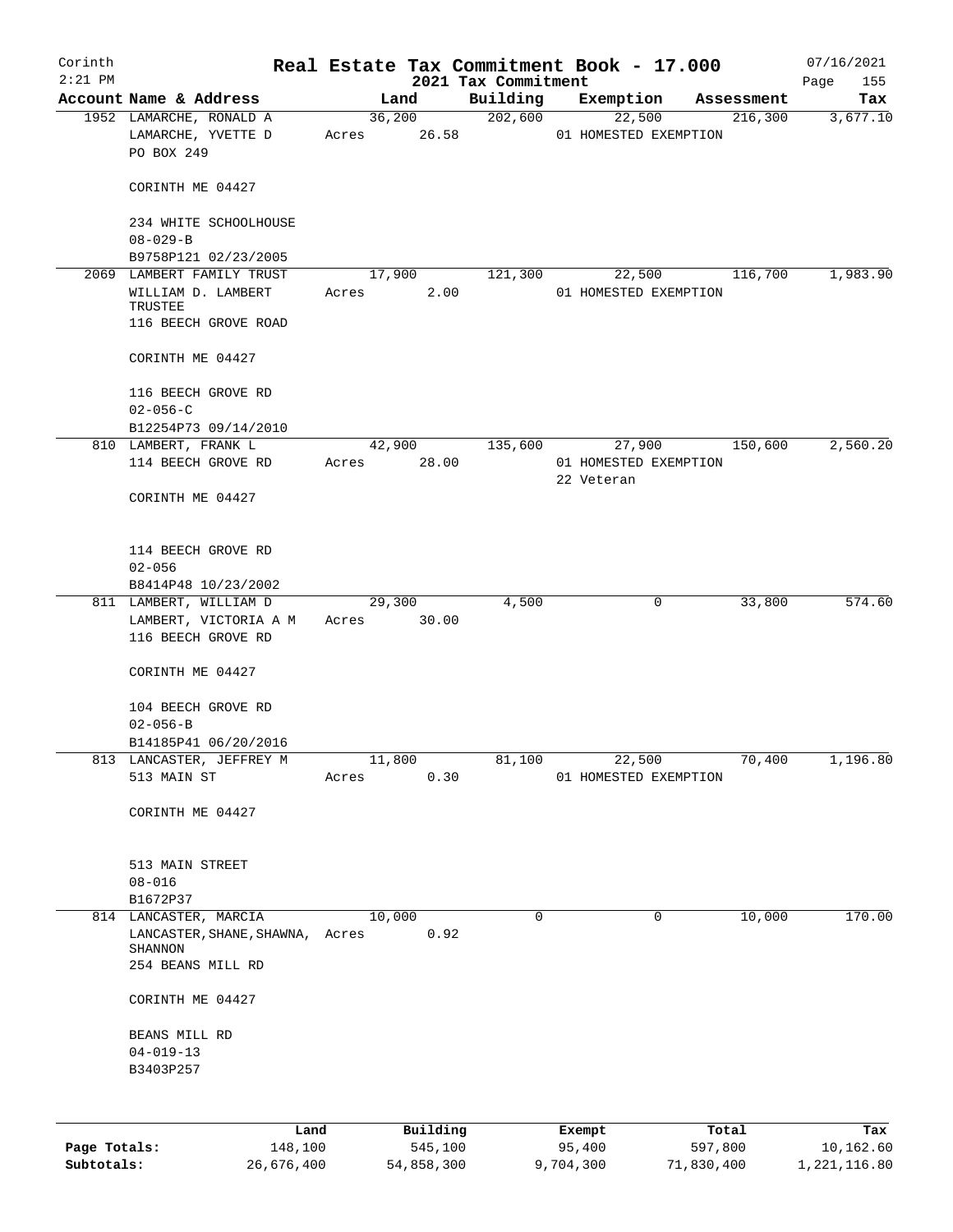| Corinth<br>$2:21$ PM |                          |             |        | 2021 Tax Commitment | Real Estate Tax Commitment Book - 17.000 |            | 07/16/2021<br>156<br>Page |
|----------------------|--------------------------|-------------|--------|---------------------|------------------------------------------|------------|---------------------------|
|                      | Account Name & Address   |             | Land   | Building            | Exemption                                | Assessment | Tax                       |
|                      | 815 LANCASTER, MICHAEL K |             | 17,700 | 73,500              | 27,900                                   | 63,300     | 1,076.10                  |
|                      | LANCASTER, MARCIA L      | Acres       | 1.84   |                     | 01 HOMESTED EXEMPTION                    |            |                           |
|                      | 254 BEANS MILL ROAD      |             |        |                     | 22 Veteran                               |            |                           |
|                      | CORINTH ME 04427         |             |        |                     |                                          |            |                           |
|                      | 254 BEANS MILL RD        |             |        |                     |                                          |            |                           |
|                      | $04 - 019 - 14$          |             |        |                     |                                          |            |                           |
|                      | B2889P205                |             |        |                     |                                          |            |                           |
|                      | 1060 LANE, ALAN P        |             | 16,700 | 84,400              | 22,500                                   | 78,600     | 1,336.20                  |
|                      | LANE, GLORIA J           | Acres       | 1.00   |                     | 01 HOMESTED EXEMPTION                    |            |                           |
|                      | 18 LAKE ROAD             |             |        |                     |                                          |            |                           |
|                      | LEVANT ME 04456          |             |        |                     |                                          |            |                           |
|                      | 538 LEDGE HILL ROAD      |             |        |                     |                                          |            |                           |
|                      | $02 - 023$               |             |        |                     |                                          |            |                           |
|                      | B14958P155 10/02/2018    |             |        |                     |                                          |            |                           |
|                      | 1911 LANE, MICHAEL P     |             | 18,100 | 143,000             | 22,500                                   | 138,600    | 2,356.20                  |
|                      | 9 BRUCE RD               | Acres       | 1.10   |                     | 01 HOMESTED EXEMPTION                    |            |                           |
|                      | CORINTH ME 04427         |             |        |                     |                                          |            |                           |
|                      |                          |             |        |                     |                                          |            |                           |
|                      | 9 BRUCE RD               |             |        |                     |                                          |            |                           |
|                      | $08 - 012 - 25$          |             |        |                     |                                          |            |                           |
|                      | BDD 15130P82 04/19/2019  |             |        |                     |                                          |            |                           |
|                      | 817 LANE, PAUL C         |             | 35,400 | $\mathbf 0$         | 0                                        | 35,400     | 601.80                    |
|                      | 1906 KILLARNEY DR        | Acres 63.50 |        |                     |                                          |            |                           |
|                      | WESTMINSTER MD 21157     |             |        |                     |                                          |            |                           |
|                      |                          |             |        |                     |                                          |            |                           |
|                      | <b>MAIN STREET</b>       |             |        |                     |                                          |            |                           |
|                      | $05 - 043$<br>B9237P304  |             |        |                     |                                          |            |                           |
|                      | 819 LANE, RICHARD        |             | 11,300 | 0                   | 0                                        | 11,300     | 192.10                    |
|                      | 194 MAYO ROAD            | Acres       | 70.00  |                     |                                          |            |                           |
|                      |                          |             |        |                     |                                          |            |                           |
|                      | HAMPDEN ME 04444         |             |        |                     |                                          |            |                           |
|                      | HUDSON ROAD N/F OFF      |             |        |                     |                                          |            |                           |
|                      | $09 - 031$               |             |        |                     |                                          |            |                           |
|                      | B2219P81                 |             |        |                     |                                          |            |                           |
|                      | 948 LANGLAIS, AMANDA M   |             | 17,000 | 102,000             | 22,500                                   | 96,500     | 1,640.50                  |
|                      | 370 McCard Rd            | Acres       | 1.25   |                     | 01 HOMESTED EXEMPTION                    |            |                           |
|                      |                          |             |        |                     |                                          |            |                           |
|                      | Corinth ME 04427         |             |        |                     |                                          |            |                           |
|                      | 370 MCCARD ROAD          |             |        |                     |                                          |            |                           |
|                      | $01 - 017$               |             |        |                     |                                          |            |                           |
|                      | B12840P130 06/07/2012    |             |        |                     |                                          |            |                           |
|                      |                          |             |        |                     |                                          |            |                           |
|                      |                          |             |        |                     |                                          |            |                           |

|              | Land       | Building   | Exempt    | Total      | Tax          |
|--------------|------------|------------|-----------|------------|--------------|
| Page Totals: | 116,200    | 402,900    | 95,400    | 423,700    | 7,202.90     |
| Subtotals:   | 26,792,600 | 55,261,200 | 9,799,700 | 72,254,100 | 1,228,319.70 |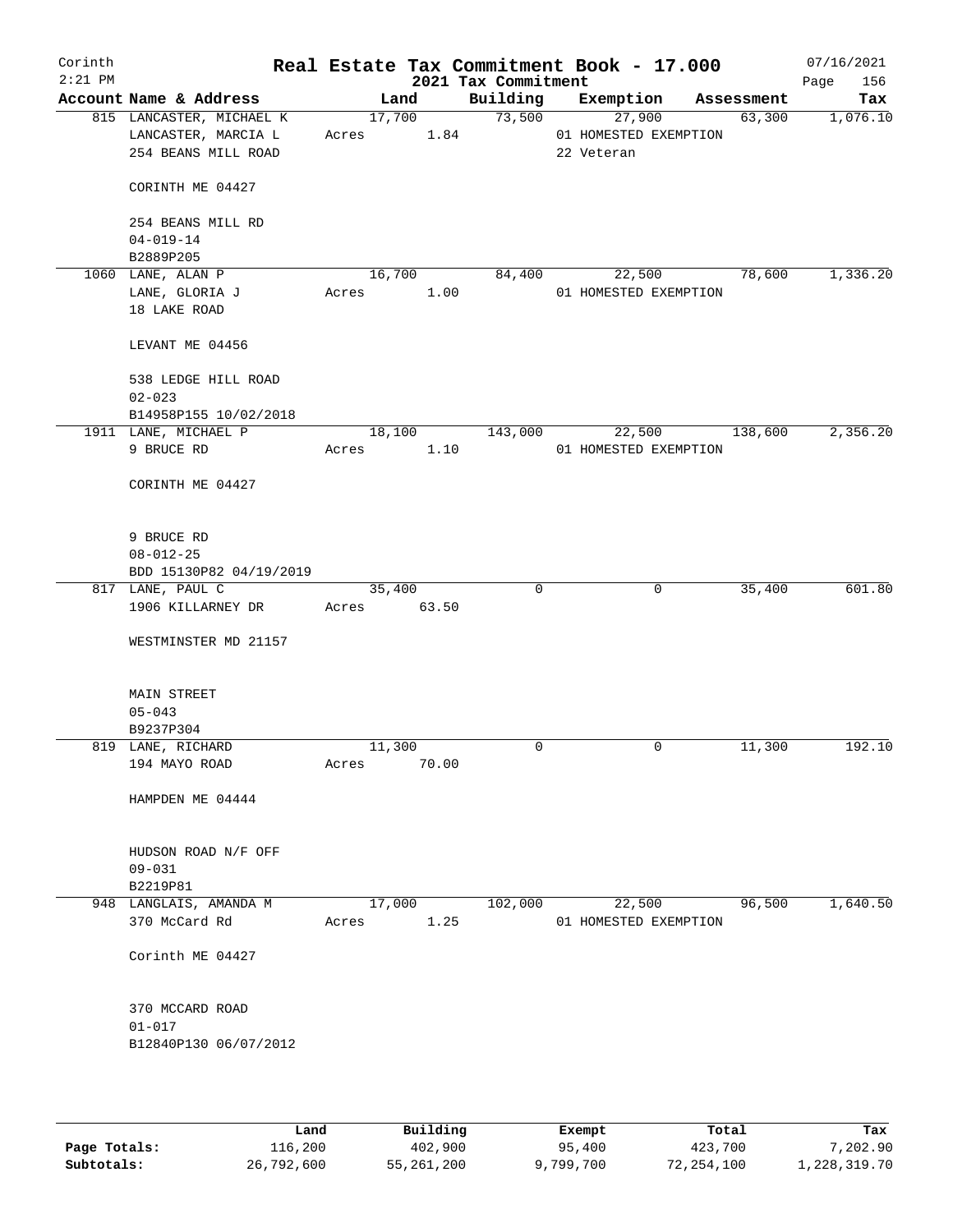| Corinth<br>$2:21$ PM |                                                                    |       |        |      | Real Estate Tax Commitment Book - 17.000<br>2021 Tax Commitment |                       |          |            | 07/16/2021<br>157<br>Page |
|----------------------|--------------------------------------------------------------------|-------|--------|------|-----------------------------------------------------------------|-----------------------|----------|------------|---------------------------|
|                      | Account Name & Address                                             |       | Land   |      | Building                                                        | Exemption             |          | Assessment | Tax                       |
|                      | 252 LAPREE, STACI                                                  |       | 19,000 |      | 215,700                                                         |                       | $\Omega$ | 234,700    | 3,989.90                  |
|                      | 10 MARSH ROAD                                                      | Acres |        | 2.88 |                                                                 |                       |          |            |                           |
|                      | CORINTH ME 04427                                                   |       |        |      |                                                                 |                       |          |            |                           |
|                      | 10 MARSH ROAD                                                      |       |        |      |                                                                 |                       |          |            |                           |
|                      | $09 - 002$                                                         |       |        |      |                                                                 |                       |          |            |                           |
|                      | B13828P214 04/30/2015<br>419 LARCOMBE, JEREMY J                    |       | 9,600  |      | 0                                                               |                       | 0        | 9,600      | 163.20                    |
|                      | 42 RABBIT PATH                                                     | Acres |        | 6.52 |                                                                 |                       |          |            |                           |
|                      |                                                                    |       |        |      |                                                                 |                       |          |            |                           |
|                      | CORINTH ME 04427                                                   |       |        |      |                                                                 |                       |          |            |                           |
|                      | RABBIT PATH N/F OFF                                                |       |        |      |                                                                 |                       |          |            |                           |
|                      | $06 - 026$                                                         |       |        |      |                                                                 |                       |          |            |                           |
|                      | B14094P221 03/04/2016                                              |       |        |      |                                                                 |                       |          |            | 958.80                    |
|                      | 601 LARCOMBE, JEREMY J<br>42 RABBIT PATH                           | Acres | 16,400 | 1.95 | 62,500                                                          | 01 HOMESTED EXEMPTION | 22,500   | 56,400     |                           |
|                      |                                                                    |       |        |      |                                                                 |                       |          |            |                           |
|                      | CORINTH ME 04427                                                   |       |        |      |                                                                 |                       |          |            |                           |
|                      | 42 RABBIT PATH                                                     |       |        |      |                                                                 |                       |          |            |                           |
|                      | $06 - 024 - 12$                                                    |       |        |      |                                                                 |                       |          |            |                           |
|                      | B13855P1 06/03/2015                                                |       |        |      |                                                                 |                       |          |            |                           |
|                      | 62 LARSON, AARON L                                                 |       | 14,600 |      | 98,400                                                          |                       | 22,500   | 90,500     | 1,538.50                  |
|                      | 374 EXETER ROAD                                                    | Acres |        | 0.69 |                                                                 | 01 HOMESTED EXEMPTION |          |            |                           |
|                      | CORINTH ME 04427                                                   |       |        |      |                                                                 |                       |          |            |                           |
|                      | 374 EXETER ROAD                                                    |       |        |      |                                                                 |                       |          |            |                           |
|                      | $07 - 010 - A$                                                     |       |        |      |                                                                 |                       |          |            |                           |
|                      | B14923P33 08/24/2018 B14846P194 06/21/2018<br>820 LASSELL, DAVID E |       | 5,100  |      | 25,400                                                          |                       | 0        | 30,500     | 518.50                    |
|                      | LASSELL, ADA E                                                     | Acres |        | 0.04 |                                                                 |                       |          |            |                           |
|                      | 16 TATE ROAD                                                       |       |        |      |                                                                 |                       |          |            |                           |
|                      | CORINTH ME 04427                                                   |       |        |      |                                                                 |                       |          |            |                           |
|                      | 305 MAIN STREET                                                    |       |        |      |                                                                 |                       |          |            |                           |
|                      | $15 - 025$<br>B2779P8                                              |       |        |      |                                                                 |                       |          |            |                           |
|                      | 1147 LASSELL, DAVID E                                              |       | 17,300 |      | 24,500                                                          |                       | 22,500   | 19,300     | 328.10                    |
|                      | LASSELL, ADA E                                                     | Acres |        | 1.50 |                                                                 | 01 HOMESTED EXEMPTION |          |            |                           |
|                      | 16 TATE ROAD                                                       |       |        |      |                                                                 |                       |          |            |                           |
|                      | CORINTH ME 04427                                                   |       |        |      |                                                                 |                       |          |            |                           |
|                      | 16 TATE ROAD                                                       |       |        |      |                                                                 |                       |          |            |                           |
|                      | $09 - 028 - C$                                                     |       |        |      |                                                                 |                       |          |            |                           |
|                      | B6844P197                                                          |       |        |      |                                                                 |                       |          |            |                           |
|                      |                                                                    |       |        |      |                                                                 |                       |          |            |                           |
|                      |                                                                    |       |        |      |                                                                 |                       |          |            |                           |

|              | úand       | Building   | Exempt    | Total      | Tax          |
|--------------|------------|------------|-----------|------------|--------------|
| Page Totals: | 82,000     | 426,500    | 67,500    | 441,000    | 7,497.00     |
| Subtotals:   | 26,874,600 | 55,687,700 | 9,867,200 | 72,695,100 | 1,235,816.70 |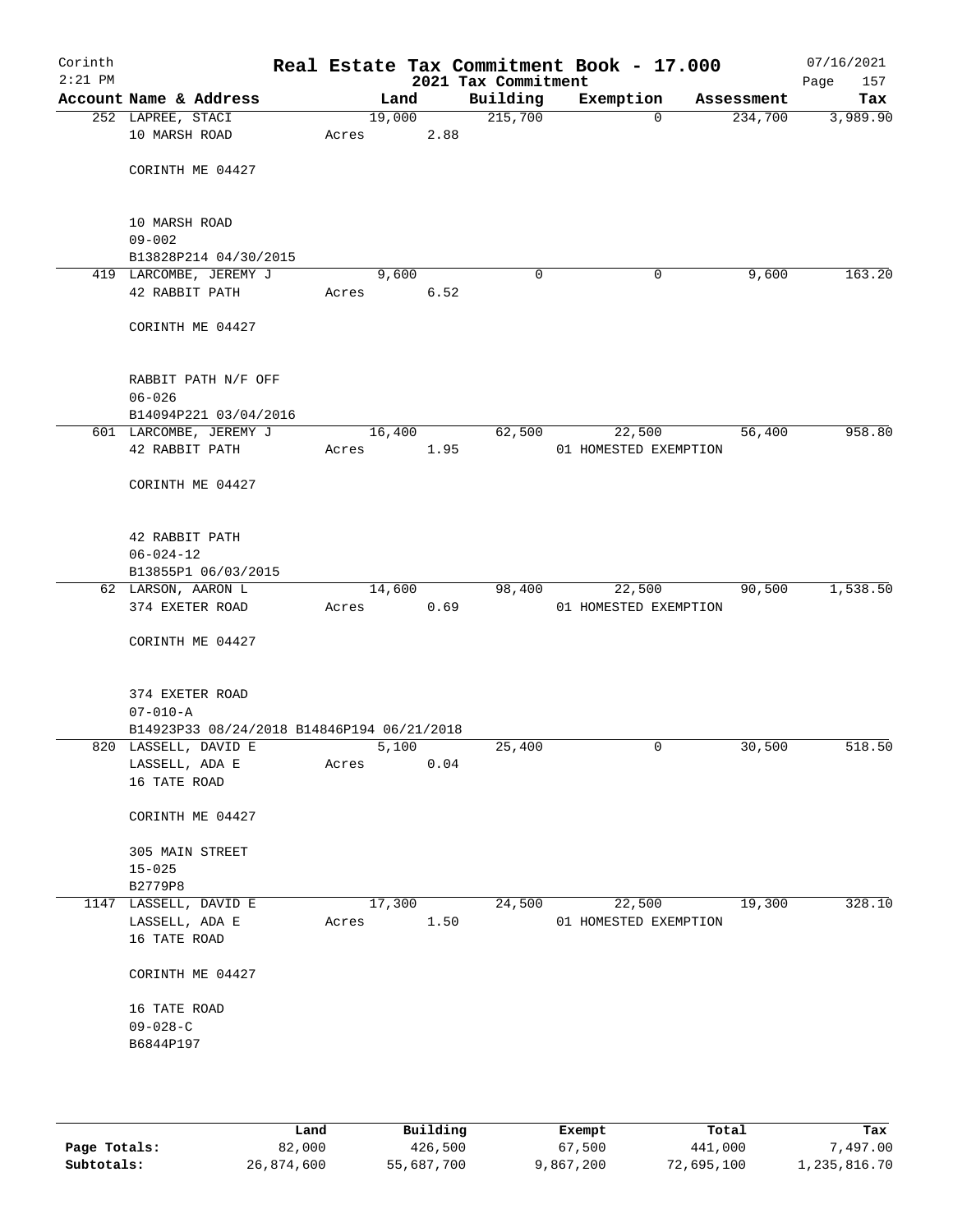| Corinth<br>$2:21$ PM |                                            |             |        | 2021 Tax Commitment | Real Estate Tax Commitment Book - 17.000 |                | 07/16/2021<br>158<br>Page |
|----------------------|--------------------------------------------|-------------|--------|---------------------|------------------------------------------|----------------|---------------------------|
|                      | Account Name & Address                     |             | Land   | Building            | Exemption                                | Assessment     | Tax                       |
|                      | 204 LASSELL, MATTHEW D                     |             | 13,500 | 103,300             | 22,500                                   | 94,300         | 1,603.10                  |
|                      | LASSELL, JODI L                            | Acres 0.44  |        |                     | 01 HOMESTED EXEMPTION                    |                |                           |
|                      | PO BOX 442                                 |             |        |                     |                                          |                |                           |
|                      | CORINTH ME 04427                           |             |        |                     |                                          |                |                           |
|                      | 347 MAIN STREET                            |             |        |                     |                                          |                |                           |
|                      | $15 - 002$                                 |             |        |                     |                                          |                |                           |
|                      | B12264P142 09/24/2010                      |             |        |                     |                                          |                |                           |
|                      | 1101 LASSELLE, JACOB                       |             | 17,300 | 121,200             | 22,500                                   | 116,000        | 1,972.00                  |
|                      | LASSELLE, ASHLEY E JT                      | Acres       | 1.50   |                     | 01 HOMESTED EXEMPTION                    |                |                           |
|                      | 345 EXETER ROAD                            |             |        |                     |                                          |                |                           |
|                      | CORINTH ME 04427                           |             |        |                     |                                          |                |                           |
|                      | 345 EXETER ROAD                            |             |        |                     |                                          |                |                           |
|                      | $07 - 012 - A$                             |             |        |                     |                                          |                |                           |
|                      | B15456P55 02/24/2020                       |             |        |                     |                                          |                |                           |
|                      | 821 LATOURETTE, RONALD E                   |             | 55,700 | 70,800              |                                          | 22,500 104,000 | 1,768.00                  |
|                      | LATOURETTE, RUTH ANN                       | Acres 66.00 |        |                     | 01 HOMESTED EXEMPTION                    |                |                           |
|                      | 586 LEDGE HILL RD                          |             |        |                     |                                          |                |                           |
|                      | CORINTH ME 04427                           |             |        |                     |                                          |                |                           |
|                      | 586 LEDGE HILL ROAD                        |             |        |                     |                                          |                |                           |
|                      | $02 - 018$                                 |             |        |                     |                                          |                |                           |
|                      | B2113P222                                  |             |        |                     |                                          |                |                           |
|                      | 822 LATOURETTE, RONALD E JR                |             | 0      | 35,700              | 22,500                                   | 13,200         | 224.40                    |
|                      | 614 LEDGE HILL RD                          |             |        |                     | 01 HOMESTED EXEMPTION                    |                |                           |
|                      | CORINTH ME 04427                           |             |        |                     |                                          |                |                           |
|                      | 614 LEDGE HILL ROAD                        |             |        |                     |                                          |                |                           |
|                      | $02 - 018 - 01H$                           |             |        |                     |                                          |                |                           |
|                      | 791 LAURENT, STEPHEN J                     | 18,000      |        | 39,600              | 0                                        | 57,600         | 979.20                    |
|                      | 1583 EAST CLEVELAND ST                     | Acres       | 1.00   |                     |                                          |                |                           |
|                      |                                            |             |        |                     |                                          |                |                           |
|                      | HERNANDO FL 34442                          |             |        |                     |                                          |                |                           |
|                      |                                            |             |        |                     |                                          |                |                           |
|                      | 107 GARLAND ROAD                           |             |        |                     |                                          |                |                           |
|                      | $07 - 014 - A - 01$                        |             |        |                     |                                          |                |                           |
|                      | B15921P43 03/02/2021                       |             |        |                     |                                          |                |                           |
|                      | 1732 LAWRENCE, MARVIN (HEIRS<br>OF)        |             | 0      | 28,000              | 22,500                                   | 5,500          | 93.50                     |
|                      | 344 MAIN STREET, LOT 23                    |             |        |                     | 01 HOMESTED EXEMPTION                    |                |                           |
|                      |                                            |             |        |                     |                                          |                |                           |
|                      | CORINTH ME 04427                           |             |        |                     |                                          |                |                           |
|                      |                                            |             |        |                     |                                          |                |                           |
|                      | 344 MAIN STREET LOT 23<br>$08 - 003 - 23H$ |             |        |                     |                                          |                |                           |
|                      |                                            |             |        |                     |                                          |                |                           |
|                      |                                            |             |        |                     |                                          |                |                           |
|                      |                                            |             |        |                     |                                          |                |                           |
|                      |                                            |             |        |                     |                                          |                |                           |

|              | Land       | Building   | Exempt    | Total      | Tax          |
|--------------|------------|------------|-----------|------------|--------------|
| Page Totals: | 104,500    | 398,600    | 112,500   | 390,600    | 6.640.20     |
| Subtotals:   | 26,979,100 | 56,086,300 | 9,979,700 | 73,085,700 | 1,242,456.90 |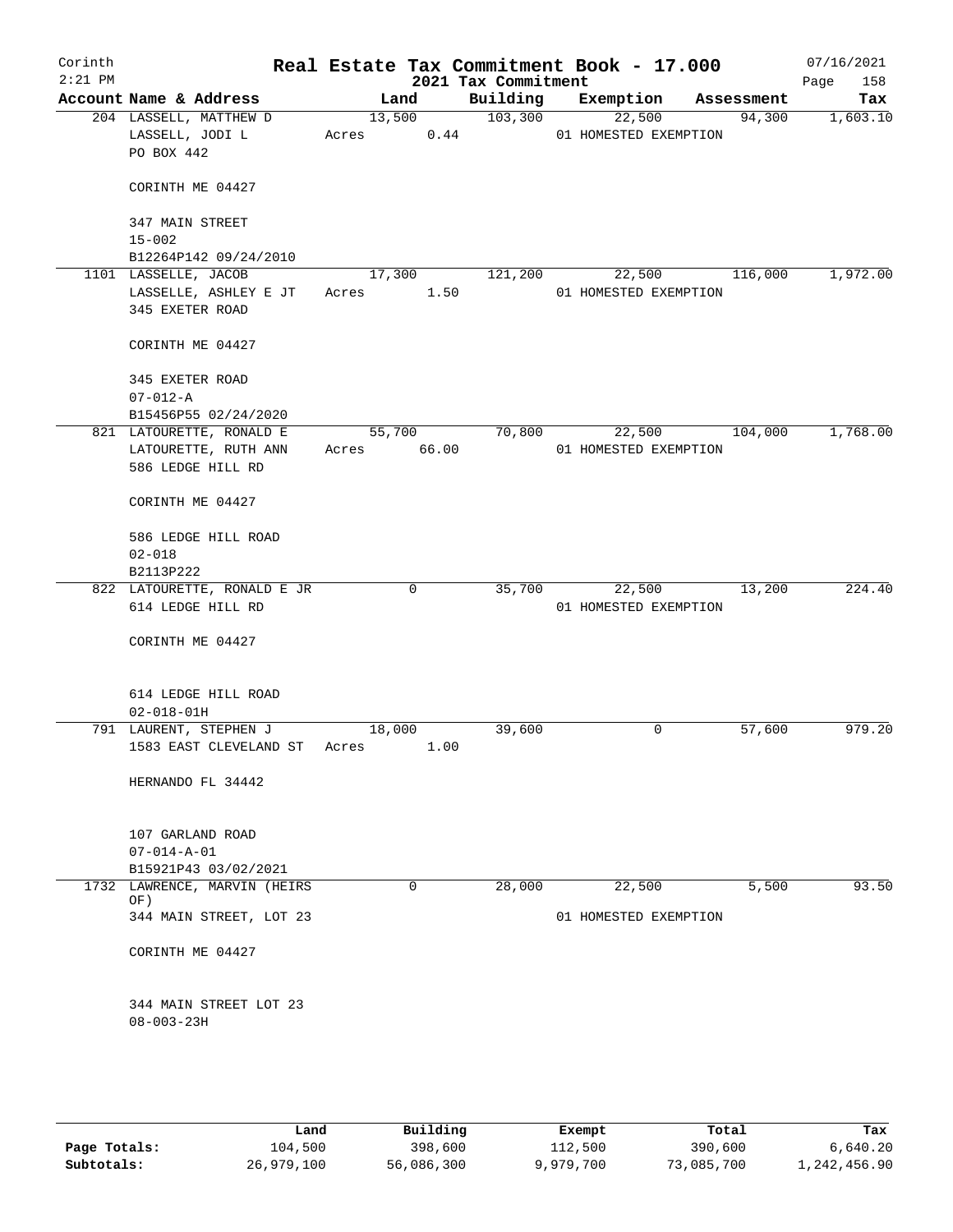| Corinth<br>$2:21$ PM |                                               |       |                | 2021 Tax Commitment | Real Estate Tax Commitment Book - 17.000 |   |            | 07/16/2021<br>Page<br>159 |
|----------------------|-----------------------------------------------|-------|----------------|---------------------|------------------------------------------|---|------------|---------------------------|
|                      | Account Name & Address                        |       | Land           | Building            | Exemption                                |   | Assessment | Tax                       |
|                      | 825 LAWRENCE, WAYNE L<br>418 BLACK ROAD       | Acres | 26,400<br>8.88 | 157,300             | 22,500<br>01 HOMESTED EXEMPTION          |   | 161,200    | 2,740.40                  |
|                      | CORINTH ME 04427                              |       |                |                     |                                          |   |            |                           |
|                      | 418 BLACK RD                                  |       |                |                     |                                          |   |            |                           |
|                      | $02 - 031 - A$                                |       |                |                     |                                          |   |            |                           |
|                      | B5669P346 07/11/1994                          |       |                |                     |                                          | 0 | 69,400     |                           |
|                      | 298 LAWRENCE, WAYNE L<br>418 BLACK ROAD       | Acres | 16,700<br>1.00 | 52,700              |                                          |   |            | 1,179.80                  |
|                      | CORINTH ME 04427                              |       |                |                     |                                          |   |            |                           |
|                      | 408 BLACK RD                                  |       |                |                     |                                          |   |            |                           |
|                      | $02 - 029 - D$<br>B10167P295 11/01/2005       |       |                |                     |                                          |   |            |                           |
|                      | 831 LEAVITT, DEEDRA J                         |       | 17,900         | 139,400             | 22,500                                   |   | 134,800    | 2,291.60                  |
|                      | 791 LEDGE HILL ROAD                           | Acres | 2.00           |                     | 01 HOMESTED EXEMPTION                    |   |            |                           |
|                      | CORINTH ME 04427                              |       |                |                     |                                          |   |            |                           |
|                      | 791 LEDGE HILL ROAD<br>$02 - 002 - C$         |       |                |                     |                                          |   |            |                           |
|                      | B12822P349 05/15/2012                         |       |                |                     |                                          |   |            |                           |
|                      | 1110 LEAVITT, SHEILA                          |       | $\mathbf 0$    | 19,500              |                                          | 0 | 19,500     | 331.50                    |
|                      | 22 OUTBACK LN                                 |       |                |                     |                                          |   |            |                           |
|                      | CARMEL ME 04419                               |       |                |                     |                                          |   |            |                           |
|                      | 968 MAIN STREET LOT 15                        |       |                |                     |                                          |   |            |                           |
|                      | $06 - 012 - D - 15H$<br>1592 LEBLANC, WILLIAM |       | 0              | 23,700              | 23,700                                   |   | 0          | 0.00                      |
|                      | 434 TATE ROAD LOT 28                          |       |                |                     | 01 HOMESTED EXEMPTION<br>22 Veteran      |   |            |                           |
|                      | CORINTH ME 04427                              |       |                |                     |                                          |   |            |                           |
|                      | 434 TATE ROAD LOT 28<br>$06 - 019 - 28H$      |       |                |                     |                                          |   |            |                           |
|                      | 321 LEEN, SIDNEY                              |       | 15,400         | 80,800              |                                          | 0 | 96,200     | 1,635.40                  |
|                      | 6 RIDGE ROAD                                  | Acres | 0.65           |                     |                                          |   |            |                           |
|                      | CORINTH ME 04427                              |       |                |                     |                                          |   |            |                           |
|                      | 6 RIDGE ROAD                                  |       |                |                     |                                          |   |            |                           |
|                      | $11 - 030$                                    |       |                |                     |                                          |   |            |                           |
|                      | B15613P343 07/17/2020                         |       |                |                     |                                          |   |            |                           |
|                      |                                               |       |                |                     |                                          |   |            |                           |

|              | Land       | Building   | Exempt     | Total      | Tax          |
|--------------|------------|------------|------------|------------|--------------|
| Page Totals: | 76,400     | 473,400    | 68,700     | 481,100    | 8,178.70     |
| Subtotals:   | 27,055,500 | 56,559,700 | 10,048,400 | 73,566,800 | 1,250,635.60 |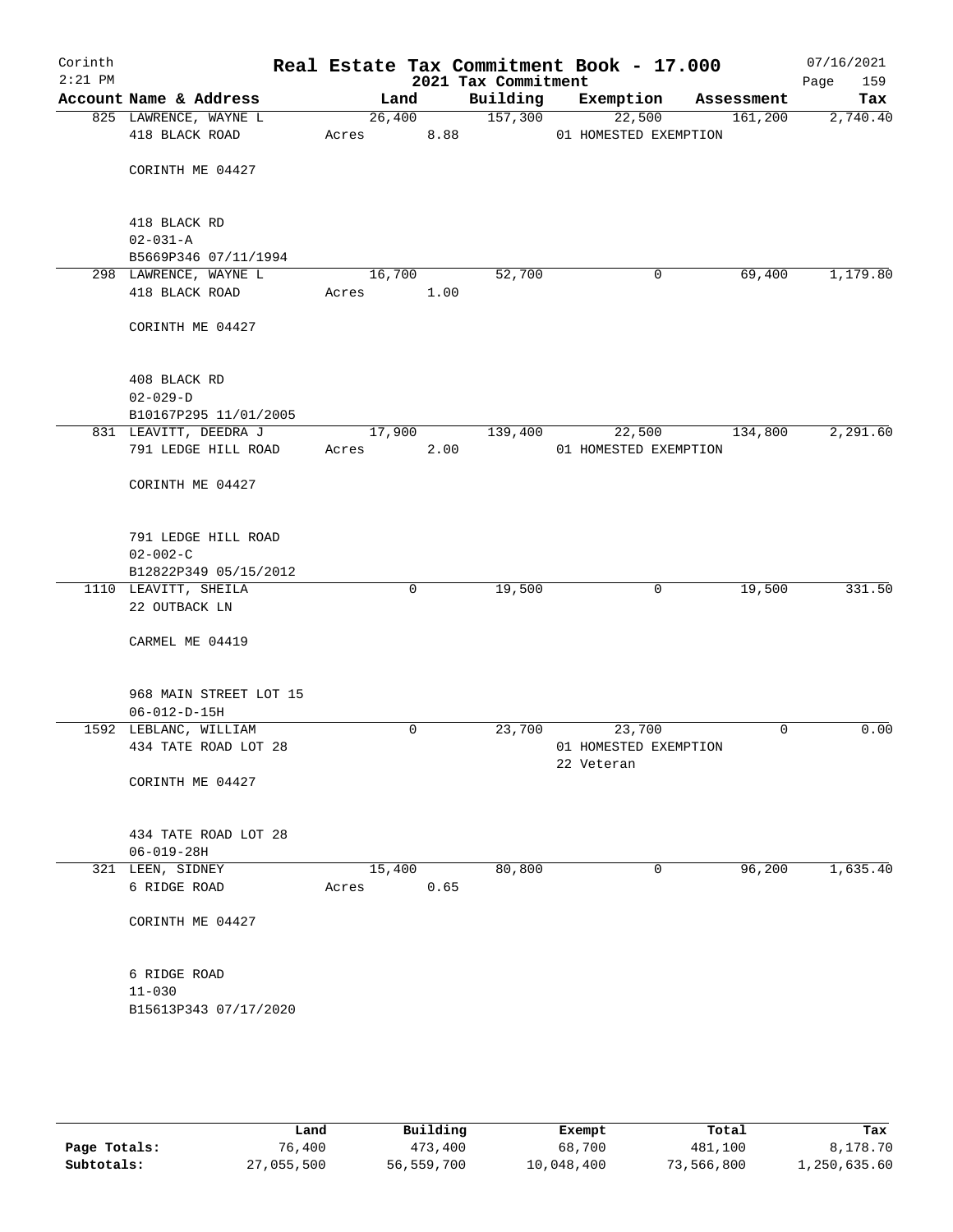| Corinth<br>$2:21$ PM |                                    |        |       | Real Estate Tax Commitment Book - 17.000<br>2021 Tax Commitment |                       |             |            | 07/16/2021<br>160<br>Page |
|----------------------|------------------------------------|--------|-------|-----------------------------------------------------------------|-----------------------|-------------|------------|---------------------------|
|                      | Account Name & Address             |        | Land  | Building                                                        | Exemption             |             | Assessment | Tax                       |
|                      | 739 LEHR, DAVID                    | 16,400 |       | 0                                                               |                       | $\mathbf 0$ | 16,400     | 278.80                    |
|                      | 7 CYNTHIA CIRCLE                   | Acres  | 3.23  |                                                                 |                       |             |            |                           |
|                      | BANGOR ME 04401                    |        |       |                                                                 |                       |             |            |                           |
|                      |                                    |        |       |                                                                 |                       |             |            |                           |
|                      | 11 FITZ LN                         |        |       |                                                                 |                       |             |            |                           |
|                      | $03 - 011$<br>B15354P62 11/15/2019 |        |       |                                                                 |                       |             |            |                           |
|                      | 1844 LEHR, DAVID                   | 18,200 |       | 62,800                                                          |                       | 0           | 81,000     | 1,377.00                  |
|                      | 7 CYNTHIA CIRCLE                   | Acres  | 1.20  |                                                                 |                       |             |            |                           |
|                      | BANGOR ME 04401                    |        |       |                                                                 |                       |             |            |                           |
|                      | 926 MAIN STREET                    |        |       |                                                                 |                       |             |            |                           |
|                      | $06 - 004 - D$                     |        |       |                                                                 |                       |             |            |                           |
|                      | B14985P212 10/26/2018              |        |       |                                                                 |                       |             |            |                           |
|                      | 1845 LEHR, DAVID J                 | 18,200 |       | 63,800                                                          |                       | 0           | 82,000     | 1,394.00                  |
|                      | 7 CYNTHIA CIR                      | Acres  | 1.20  |                                                                 |                       |             |            |                           |
|                      | BANGOR ME 04402 3259               |        |       |                                                                 |                       |             |            |                           |
|                      | 930 MAIN STREET                    |        |       |                                                                 |                       |             |            |                           |
|                      | $06 - 004 - E$                     |        |       |                                                                 |                       |             |            |                           |
|                      | B14945P101 09/19/2018              |        |       |                                                                 |                       |             |            |                           |
|                      | 1848 LENNON, GRANT O               | 18,800 |       | 39,400                                                          |                       | 0           | 58,200     | 989.40                    |
|                      | LENNON, NANCY E                    | Acres  | 2.75  |                                                                 |                       |             |            |                           |
|                      | 870 LEDGE HILL ROAD                |        |       |                                                                 |                       |             |            |                           |
|                      | CORINTH ME 04427                   |        |       |                                                                 |                       |             |            |                           |
|                      | 870 LEDGE HILL ROAD                |        |       |                                                                 |                       |             |            |                           |
|                      | $02 - 009 - C$                     |        |       |                                                                 |                       |             |            |                           |
|                      | B12291P339 10/15/2010              |        |       |                                                                 |                       |             |            |                           |
|                      | 832 LEONDAR, LUANNE                | 27,800 |       | 113,300                                                         | 22,500                |             | 118,600    | 2,016.20                  |
|                      | 565 MAIN STREET                    | Acres  | 13.00 |                                                                 | 01 HOMESTED EXEMPTION |             |            |                           |
|                      | CORINTH ME 04427                   |        |       |                                                                 |                       |             |            |                           |
|                      | 565 MAIN STREET                    |        |       |                                                                 |                       |             |            |                           |
|                      | $05 - 026$                         |        |       |                                                                 |                       |             |            |                           |
|                      | B15311P290 10/04/2019              |        |       |                                                                 |                       |             |            |                           |
|                      | 168 LESKEY, EDWARD M               | 19,000 |       | 109,400                                                         | 22,500                |             | 105,900    | 1,800.30                  |
|                      | LESKEY, AMY J<br>900 MAIN STREET   | Acres  | 1.80  |                                                                 | 01 HOMESTED EXEMPTION |             |            |                           |
|                      | CORINTH ME 04427                   |        |       |                                                                 |                       |             |            |                           |
|                      | 900 MAIN STREET                    |        |       |                                                                 |                       |             |            |                           |
|                      | $06 - 004 - A$                     |        |       |                                                                 |                       |             |            |                           |
|                      | B13066P294 01/11/2013              |        |       |                                                                 |                       |             |            |                           |
|                      |                                    |        |       |                                                                 |                       |             |            |                           |
|                      |                                    |        |       |                                                                 |                       |             |            |                           |

|              | Land         | Building   | Exempt     | Total      | Tax          |
|--------------|--------------|------------|------------|------------|--------------|
| Page Totals: | 118,400      | 388,700    | 45,000     | 462,100    | 7,855.70     |
| Subtotals:   | 27, 173, 900 | 56,948,400 | 10,093,400 | 74,028,900 | 1,258,491.30 |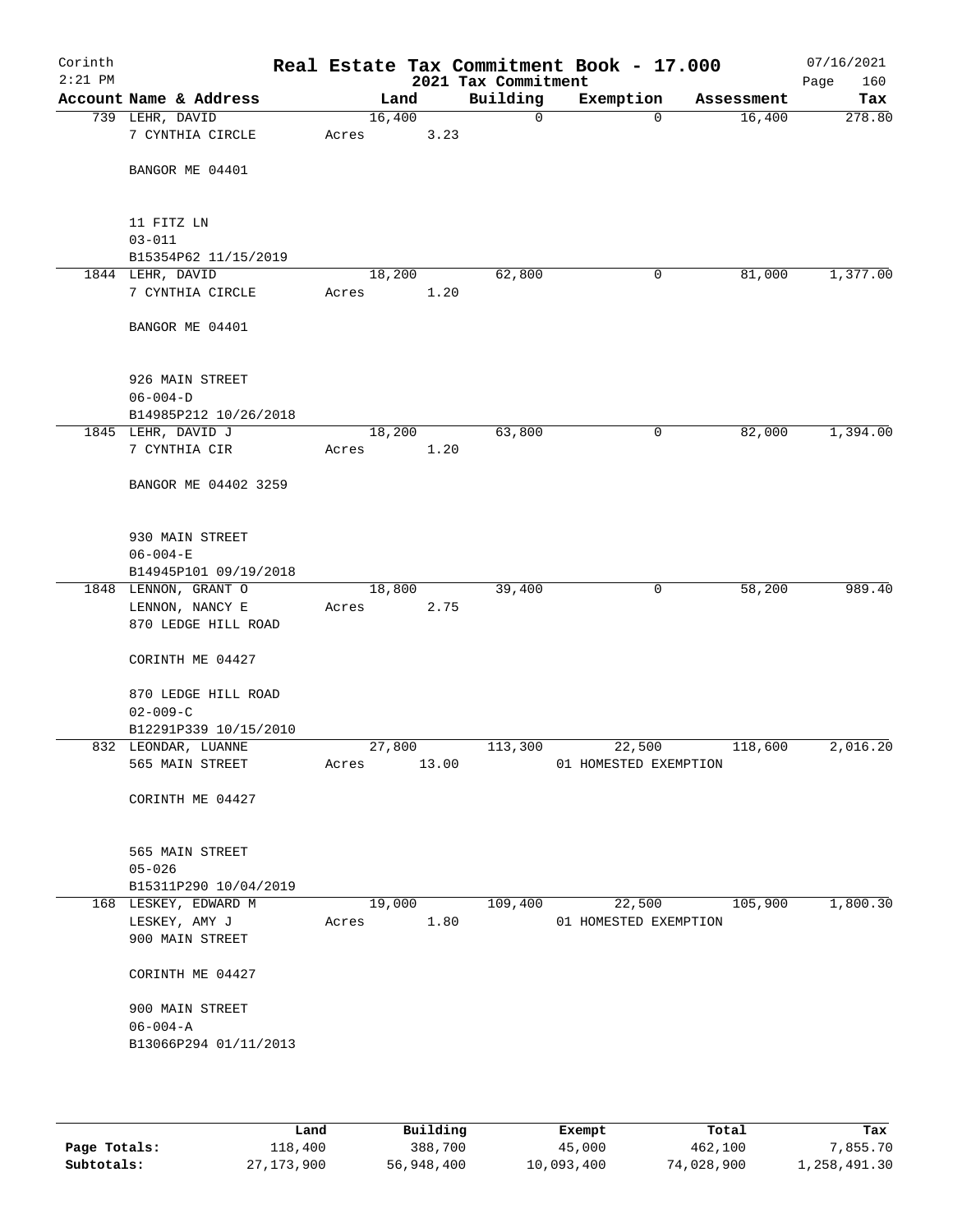| Corinth<br>$2:21$ PM |                                            |        |        | Real Estate Tax Commitment Book - 17.000<br>2021 Tax Commitment |                       |             |            | 07/16/2021<br>161<br>Page |
|----------------------|--------------------------------------------|--------|--------|-----------------------------------------------------------------|-----------------------|-------------|------------|---------------------------|
|                      | Account Name & Address                     |        | Land   | Building                                                        | Exemption             |             | Assessment | Tax                       |
|                      | 1981 LEUTERIO, TIMOTHY M                   |        | 17,900 | 128,200                                                         |                       | $\mathbf 0$ | 146,100    | 2,483.70                  |
|                      | BOYLE, KRISTI L                            | Acres  | 2.00   |                                                                 |                       |             |            |                           |
|                      | 65 PUDDLEDOCK RD                           |        |        |                                                                 |                       |             |            |                           |
|                      | CORINTH ME 04401                           |        |        |                                                                 |                       |             |            |                           |
|                      | 65 PUDDLEDOCK ROAD                         |        |        |                                                                 |                       |             |            |                           |
|                      | $12 - 028 - D$                             |        |        |                                                                 |                       |             |            |                           |
|                      | B13345P320 09/25/2013<br>1623 LEWIS, DAVID |        | 33,900 | 302,200                                                         | 22,500                |             | 313,600    | 5,331.20                  |
|                      | LEWIS, LAURA                               | Acres  | 40.57  |                                                                 | 01 HOMESTED EXEMPTION |             |            |                           |
|                      | PO BOX 46                                  |        |        |                                                                 |                       |             |            |                           |
|                      |                                            |        |        |                                                                 |                       |             |            |                           |
|                      | CORINTH ME 04427                           |        |        |                                                                 |                       |             |            |                           |
|                      | 641 HUDSON ROAD                            |        |        |                                                                 |                       |             |            |                           |
|                      | $12 - 037$                                 |        |        |                                                                 |                       |             |            |                           |
|                      | B7172P305                                  |        |        |                                                                 |                       |             |            |                           |
|                      | 1906 LEWIS, JOHN                           |        | 18,200 | 102,800                                                         | 22,500                |             | 98,500     | 1,674.50                  |
|                      | LEWIS, HEIDI                               | Acres  | 1.18   |                                                                 | 01 HOMESTED EXEMPTION |             |            |                           |
|                      | 30 BRUCE ROAD                              |        |        |                                                                 |                       |             |            |                           |
|                      | CORINTH ME 04427                           |        |        |                                                                 |                       |             |            |                           |
|                      |                                            |        |        |                                                                 |                       |             |            |                           |
|                      | 30 BRUCE RD<br>$08 - 012 - 28$             |        |        |                                                                 |                       |             |            |                           |
|                      | B12628P297 10/04/2011                      |        |        |                                                                 |                       |             |            |                           |
|                      | 1133 LIBBY, AARON                          |        | 19,200 | 104,400                                                         | 22,500                |             | 101,100    | 1,718.70                  |
|                      | 103 WEST CORINTH RD                        | Acres  | 1.94   |                                                                 | 01 HOMESTED EXEMPTION |             |            |                           |
|                      |                                            |        |        |                                                                 |                       |             |            |                           |
|                      | CORINTH ME 04427                           |        |        |                                                                 |                       |             |            |                           |
|                      | 103 WEST CORINTH ROAD                      |        |        |                                                                 |                       |             |            |                           |
|                      | $05 - 024 - 11$                            |        |        |                                                                 |                       |             |            |                           |
|                      | B14764P220 03/19/2018                      |        |        |                                                                 |                       |             |            |                           |
|                      | 1516 LIBBY, BRAD                           |        | 0      | 20,500                                                          |                       | 0           | 20,500     | 348.50                    |
|                      | LIBBY, BRITTANY                            |        |        |                                                                 |                       |             |            |                           |
|                      | 434 TATE ROAD LOT 4                        |        |        |                                                                 |                       |             |            |                           |
|                      | CORINTH ME 04427                           |        |        |                                                                 |                       |             |            |                           |
|                      |                                            |        |        |                                                                 |                       |             |            |                           |
|                      | 434 TATE ROAD LOT 04                       |        |        |                                                                 |                       |             |            |                           |
|                      | $06 - 019 - 04H$                           | 14,200 |        | 0                                                               |                       | 0           | 14,200     | 241.40                    |
|                      | 69 LIBBY, JANET O<br>447 MAIN ST           | Acres  | 3.07   |                                                                 |                       |             |            |                           |
|                      |                                            |        |        |                                                                 |                       |             |            |                           |
|                      | CORINTH ME 04427                           |        |        |                                                                 |                       |             |            |                           |
|                      |                                            |        |        |                                                                 |                       |             |            |                           |
|                      | MAIN STREET                                |        |        |                                                                 |                       |             |            |                           |
|                      | $08 - 012 - A - 02$                        |        |        |                                                                 |                       |             |            |                           |
|                      | B13754P31 01/30/2015                       |        |        |                                                                 |                       |             |            |                           |
|                      |                                            |        |        |                                                                 |                       |             |            |                           |
|                      |                                            |        |        |                                                                 |                       |             |            |                           |
|                      |                                            |        |        |                                                                 |                       |             |            |                           |

|              | Land         | Building   | Exempt     | Total      | Tax          |
|--------------|--------------|------------|------------|------------|--------------|
| Page Totals: | 103,400      | 658,100    | 67,500     | 694,000    | 11,798.00    |
| Subtotals:   | 27, 277, 300 | 57,606,500 | 10,160,900 | 74,722,900 | 1,270,289.30 |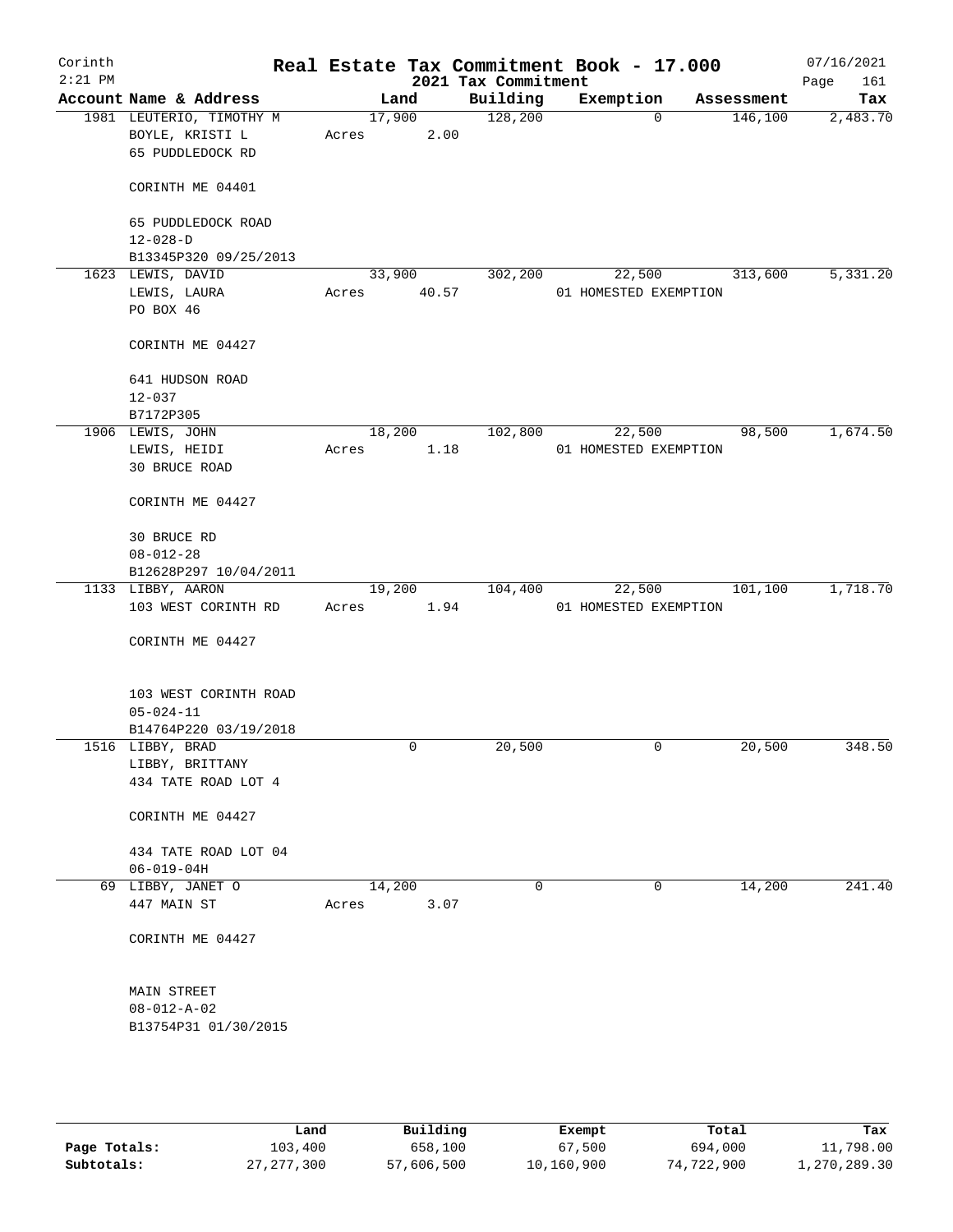| Corinth<br>$2:21$ PM |                                                                 |       |                 | 2021 Tax Commitment | Real Estate Tax Commitment Book - 17.000 |            | 07/16/2021<br>Page<br>162 |
|----------------------|-----------------------------------------------------------------|-------|-----------------|---------------------|------------------------------------------|------------|---------------------------|
|                      | Account Name & Address                                          |       | Land            | Building            | Exemption                                | Assessment | Tax                       |
|                      | 542 LIBBY, JUSTIN A<br>LIBBY, ELIZABETH J<br>438 MAIN STREET    | Acres | 17,500<br>10.00 | 0                   | $\mathbf 0$                              | 17,500     | 297.50                    |
|                      | CORINTH ME 04427                                                |       |                 |                     |                                          |            |                           |
|                      | MAIN STREET N/F OFF<br>$03 - 038$                               |       |                 |                     |                                          |            |                           |
|                      | B13754P1 01/30/2015<br>838 LIBBY, JUSTIN A                      |       | 58,100          | 190,000             | 0                                        | 248,100    | 4,217.70                  |
|                      | LIBBY, ELIZABETH J<br>438 MAIN STREET                           | Acres | 109.00          |                     |                                          |            |                           |
|                      | CORINTH ME 04427                                                |       |                 |                     |                                          |            |                           |
|                      | 447 MAIN STREET<br>$08 - 011$                                   |       |                 |                     |                                          |            |                           |
|                      | B13754P1 01/30/2015                                             |       |                 |                     |                                          |            |                           |
|                      | 839 LIBBY, JUSTIN A                                             |       | 28,700          | 0                   | 0                                        | 28,700     | 487.90                    |
|                      | LIBBY, ELIZABETH J<br>438 MAIN STREET                           | Acres | 22.00           |                     |                                          |            |                           |
|                      | CORINTH ME 04427                                                |       |                 |                     |                                          |            |                           |
|                      | MAIN STREET<br>$08 - 010 - B$                                   |       |                 |                     |                                          |            |                           |
|                      | B13754P1 01/30/2015                                             |       |                 |                     |                                          |            |                           |
|                      | 840 LIBBY, JUSTIN A                                             |       | 29,300          | $\mathbf 0$         | $\mathbf 0$                              | 29,300     | 498.10                    |
|                      | LIBBY, ELIZABETH J<br>438 MAIN STREET                           | Acres | 38.97           |                     |                                          |            |                           |
|                      | CORINTH ME 04427                                                |       |                 |                     |                                          |            |                           |
|                      | <b>MAIN STREET</b>                                              |       |                 |                     |                                          |            |                           |
|                      | $08 - 012 - A$                                                  |       |                 |                     |                                          |            |                           |
|                      | B13754P1 01/30/2015                                             |       |                 |                     |                                          |            |                           |
|                      | 1569 LIBBY, JUSTIN A                                            |       | 25,700          | 0                   | $\mathbf 0$                              | 25,700     | 436.90                    |
|                      | LIBBY, ELIZABETH J<br>438 MAIN STREET                           | Acres | 39.68           |                     |                                          |            |                           |
|                      | CORINTH ME 04427                                                |       |                 |                     |                                          |            |                           |
|                      | MAIN STREET N/F OFF                                             |       |                 |                     |                                          |            |                           |
|                      | $08 - 010 - C$                                                  |       |                 |                     |                                          |            |                           |
|                      | B13754P1 01/30/2015                                             |       |                 |                     |                                          |            |                           |
|                      | 1915 LIBBY, JUSTIN A                                            |       | 22,400          | 133,100             | 22,500                                   | 133,000    | 2,261.00                  |
|                      | LIBBY, ELIZABETH J<br>438 MAIN STREET                           | Acres | 4.47            |                     | 01 HOMESTED EXEMPTION                    |            |                           |
|                      | CORINTH ME 04427                                                |       |                 |                     |                                          |            |                           |
|                      | 438 MAIN STREET<br>$08 - 012 - A - 01$<br>B10296P241 01/31/2006 |       |                 |                     |                                          |            |                           |
|                      |                                                                 |       |                 |                     |                                          |            |                           |

|              | Land       | Building   | Exempt     | Total      | Tax          |
|--------------|------------|------------|------------|------------|--------------|
| Page Totals: | 181,700    | 323,100    | 22,500     | 482,300    | 8,199.10     |
| Subtotals:   | 27,459,000 | 57,929,600 | 10,183,400 | 75,205,200 | 1,278,488.40 |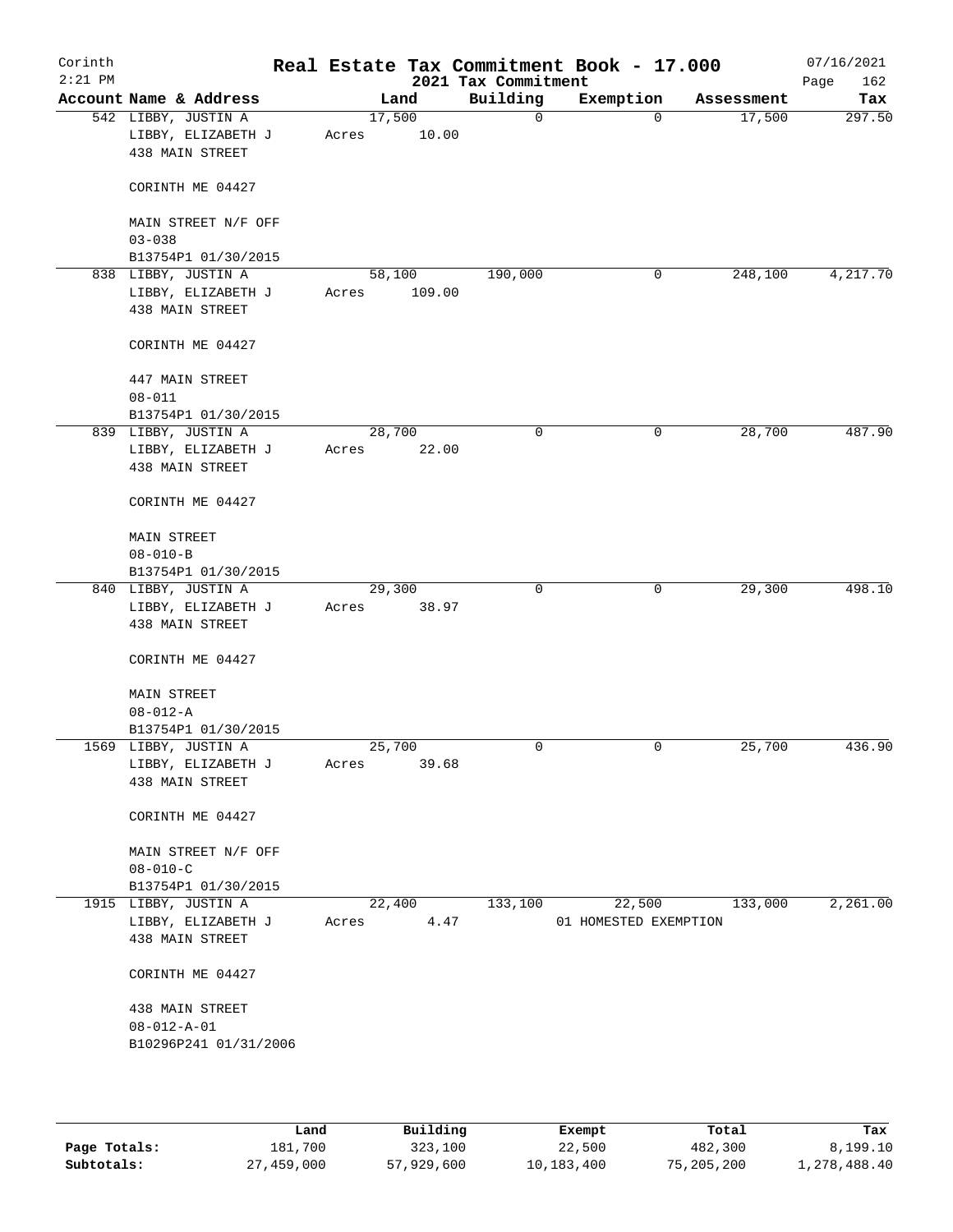| Corinth   |                                    |       |            |       |                     | Real Estate Tax Commitment Book - 17.000 |            | 07/16/2021  |
|-----------|------------------------------------|-------|------------|-------|---------------------|------------------------------------------|------------|-------------|
| $2:21$ PM |                                    |       |            |       | 2021 Tax Commitment |                                          |            | 163<br>Page |
|           | Account Name & Address             |       | Land       |       | Building            | Exemption                                | Assessment | Tax         |
|           | 1888 LIBBY, MICHAEL E              |       |            |       | 19,700 151,900      | 22,500                                   | 149,100    | 2,534.70    |
|           | LIBBY, CAROLYN A                   |       |            |       | Acres 2.36          | 01 HOMESTED EXEMPTION                    |            |             |
|           | 1024 MAIN STREET                   |       |            |       |                     |                                          |            |             |
|           |                                    |       |            |       |                     |                                          |            |             |
|           | CORINTH ME 04427                   |       |            |       |                     |                                          |            |             |
|           |                                    |       |            |       |                     |                                          |            |             |
|           | 1024 MAIN STREET                   |       |            |       |                     |                                          |            |             |
|           | $06 - 010 - E$                     |       |            |       |                     |                                          |            |             |
|           | B9885P336                          |       |            |       |                     |                                          |            |             |
|           | 1453 LILLEY, JONATHAN              |       | 17,700     |       | 125,400             | 22,500                                   | 120,600    | 2,050.20    |
|           | LILLEY, MOLLY                      | Acres |            | 2.30  |                     | 01 HOMESTED EXEMPTION                    |            |             |
|           | 488 EXETER ROAD                    |       |            |       |                     |                                          |            |             |
|           |                                    |       |            |       |                     |                                          |            |             |
|           | CORINTH ME 04427                   |       |            |       |                     |                                          |            |             |
|           |                                    |       |            |       |                     |                                          |            |             |
|           | 488 EXETER ROAD                    |       |            |       |                     |                                          |            |             |
|           | $07 - 008 - A$                     |       |            |       |                     |                                          |            |             |
|           | B14785P7 04/17/2018                |       |            |       |                     |                                          |            |             |
|           | 138 LITTLE, JACK & AMBER JT 16,600 |       |            |       | 85,700              | 22,500                                   | 79,800     | 1,356.60    |
|           | 92 EXETER ROAD                     |       | Acres 0.80 |       |                     | 01 HOMESTED EXEMPTION                    |            |             |
|           |                                    |       |            |       |                     |                                          |            |             |
|           |                                    |       |            |       |                     |                                          |            |             |
|           | CORINTH ME 04427                   |       |            |       |                     |                                          |            |             |
|           |                                    |       |            |       |                     |                                          |            |             |
|           |                                    |       |            |       |                     |                                          |            |             |
|           | 92 EXETER ROAD                     |       |            |       |                     |                                          |            |             |
|           | $14 - 010$                         |       |            |       |                     |                                          |            |             |
|           | B15237P144 08/07/2019              |       |            |       |                     |                                          |            |             |
|           | 906 LORD, DAWN                     |       | 0          |       | 7,000               | 7,000                                    | 0          | 0.00        |
|           | 30 EXETER ROAD LOT 29              |       |            |       |                     | 01 HOMESTED EXEMPTION                    |            |             |
|           |                                    |       |            |       |                     |                                          |            |             |
|           | CORINTH ME 04427                   |       |            |       |                     |                                          |            |             |
|           |                                    |       |            |       |                     |                                          |            |             |
|           |                                    |       |            |       |                     |                                          |            |             |
|           | 30 EXETER ROAD LOT 29              |       |            |       |                     |                                          |            |             |
|           | $15 - 012 - 29H$                   |       |            |       |                     |                                          |            |             |
|           | 816 LORD, JEREMY                   |       | 16,700     |       | 24,900              | 22,500                                   | 19,100     | 324.70      |
|           | 655 LEDGE HILL ROAD                | Acres |            | 1.00  |                     | 01 HOMESTED EXEMPTION                    |            |             |
|           |                                    |       |            |       |                     |                                          |            |             |
|           | CORINTH ME 04427                   |       |            |       |                     |                                          |            |             |
|           |                                    |       |            |       |                     |                                          |            |             |
|           |                                    |       |            |       |                     |                                          |            |             |
|           | 655 LEDGE HILL ROAD                |       |            |       |                     |                                          |            |             |
|           | $01 - 042 - A$                     |       |            |       |                     |                                          |            |             |
|           | B13374P83 10/24/2013               |       |            |       |                     |                                          |            |             |
|           | 81 LORING, CHARLES A JR            |       | 25,500     |       | 0                   | 0                                        | 25,500     | 433.50      |
|           | 7 BRUCE ROAD                       | Acres |            | 36.14 |                     |                                          |            |             |
|           |                                    |       |            |       |                     |                                          |            |             |
|           | CORINTH ME 04427                   |       |            |       |                     |                                          |            |             |
|           |                                    |       |            |       |                     |                                          |            |             |
|           |                                    |       |            |       |                     |                                          |            |             |
|           | BRADBURY DRIVE                     |       |            |       |                     |                                          |            |             |
|           | $08 - 012 - B$                     |       |            |       |                     |                                          |            |             |
|           | B15079P187 02/28/2019              |       |            |       |                     |                                          |            |             |
|           |                                    |       |            |       |                     |                                          |            |             |
|           |                                    |       |            |       |                     |                                          |            |             |
|           |                                    |       |            |       |                     |                                          |            |             |
|           |                                    |       |            |       |                     |                                          |            |             |
|           |                                    |       |            |       |                     |                                          |            |             |

|              | Land       | Building   | Exempt     | Total      | Tax          |
|--------------|------------|------------|------------|------------|--------------|
| Page Totals: | 96,200     | 394,900    | 97,000     | 394,100    | 6,699.70     |
| Subtotals:   | 27,555,200 | 58,324,500 | 10,280,400 | 75,599,300 | 1,285,188.10 |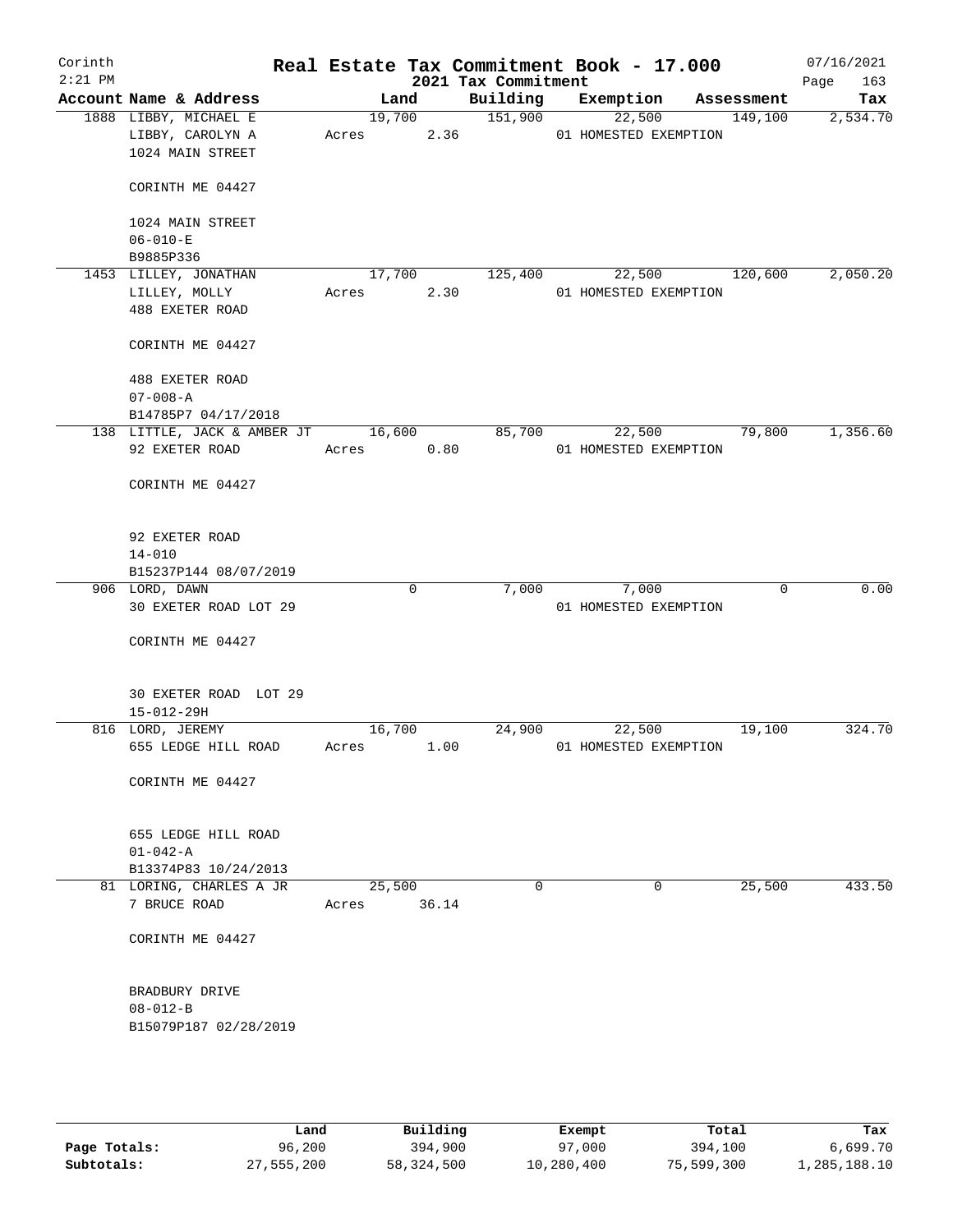| Corinth<br>$2:21$ PM |                                            |        |                | 2021 Tax Commitment | Real Estate Tax Commitment Book - 17.000 |            | 07/16/2021<br>164<br>Page |
|----------------------|--------------------------------------------|--------|----------------|---------------------|------------------------------------------|------------|---------------------------|
|                      | Account Name & Address                     | Land   |                | Building            | Exemption                                | Assessment | Tax                       |
|                      | 1840 LORING, CHARLES A JR<br>7 BRUCE ROAD  | Acres  | 18,300<br>1.25 | 102,500             | 22,500<br>01 HOMESTED EXEMPTION          | 98,300     | 1,671.10                  |
|                      | CORINTH ME 04427                           |        |                |                     |                                          |            |                           |
|                      | 7 BRUCE RD<br>$08 - 012 - 17$              |        |                |                     |                                          |            |                           |
|                      | B15079P187 02/28/2019                      |        |                |                     |                                          |            |                           |
|                      | 824 LOROM, CHRISTY                         |        | 0              | 11,700              | 11,700                                   | 0          | 0.00                      |
|                      | 344 MAIN STREET LOT 21                     |        |                |                     | 01 HOMESTED EXEMPTION                    |            |                           |
|                      | CORINTH ME 04427                           |        |                |                     |                                          |            |                           |
|                      | 344 MAIN STREET LOT 21                     |        |                |                     |                                          |            |                           |
|                      | $08 - 003 - 21H$<br>245 LOUGEE, RANDY &    | 26,900 |                | 0                   | 0                                        | 26,900     | 457.30                    |
|                      | LOUGEE, RODD TC                            | Acres  | 40.00          |                     |                                          |            |                           |
|                      | C/O RANDY LOUGEE                           |        |                |                     |                                          |            |                           |
|                      | 299 DOWNING ROAD                           |        |                |                     |                                          |            |                           |
|                      | EXETER ME 04435                            |        |                |                     |                                          |            |                           |
|                      | LEDGE HILL ROAD                            |        |                |                     |                                          |            |                           |
|                      | $04 - 004$<br>B15872P219 01/13/2021        |        |                |                     |                                          |            |                           |
|                      | 1065 LOUISA F. WADLEIGH                    | 11,500 |                | 38,500              | 0                                        | 50,000     | 850.00                    |
|                      | LIVING TRUST                               |        |                |                     |                                          |            |                           |
|                      | WADLEIGH, LOUISA F. &<br>ROBERT E. TRUSTEE | Acres  | 0.28           |                     |                                          |            |                           |
|                      | c/o BOB POMEROY<br>28 MORISON AVENUE       |        |                |                     |                                          |            |                           |
|                      | CORINTH ME 04427                           |        |                |                     |                                          |            |                           |
|                      |                                            |        |                |                     |                                          |            |                           |
|                      | 28 MORISON AVENUE                          |        |                |                     |                                          |            |                           |
|                      | $16 - 019$<br>B11101P257 08/25/2007        |        |                |                     |                                          |            |                           |
|                      | 349 LOVELL, SHARON D                       | 17,200 |                | 22,200              | 0                                        | 39,400     | 669.80                    |
|                      | 120 MAIN ST APT 21                         | Acres  | 1.45           |                     |                                          |            |                           |
|                      | OLD TOWN ME 04468                          |        |                |                     |                                          |            |                           |
|                      |                                            |        |                |                     |                                          |            |                           |
|                      | 12 BROOKSIDE LN                            |        |                |                     |                                          |            |                           |
|                      | $04 - 036 - F$                             |        |                |                     |                                          |            |                           |
|                      | B14760P28 03/12/2018                       |        |                |                     |                                          |            |                           |
|                      | 1219 LOWDEN, BRUCE A                       | 17,500 |                | 40,400              | 22,500                                   | 35,400     | 601.80                    |
|                      | LOWDEN, JOLAYNE M                          | Acres  | 1.69           |                     | 01 HOMESTED EXEMPTION                    |            |                           |
|                      | 525 HUDSON RD                              |        |                |                     |                                          |            |                           |
|                      | CORINTH ME 04427                           |        |                |                     |                                          |            |                           |
|                      | 525 HUDSON ROAD                            |        |                |                     |                                          |            |                           |
|                      | $09 - 029 - C$                             |        |                |                     |                                          |            |                           |
|                      | B9949P39 06/28/2005                        |        |                |                     |                                          |            |                           |
|                      |                                            |        |                |                     |                                          |            |                           |
|                      |                                            |        |                |                     |                                          |            |                           |

|              | Land       | Building   | Exempt     | Total      | Tax          |
|--------------|------------|------------|------------|------------|--------------|
| Page Totals: | 91,400     | 215,300    | 56,700     | 250,000    | 4,250.00     |
| Subtotals:   | 27,646,600 | 58,539,800 | 10,337,100 | 75,849,300 | 1,289,438.10 |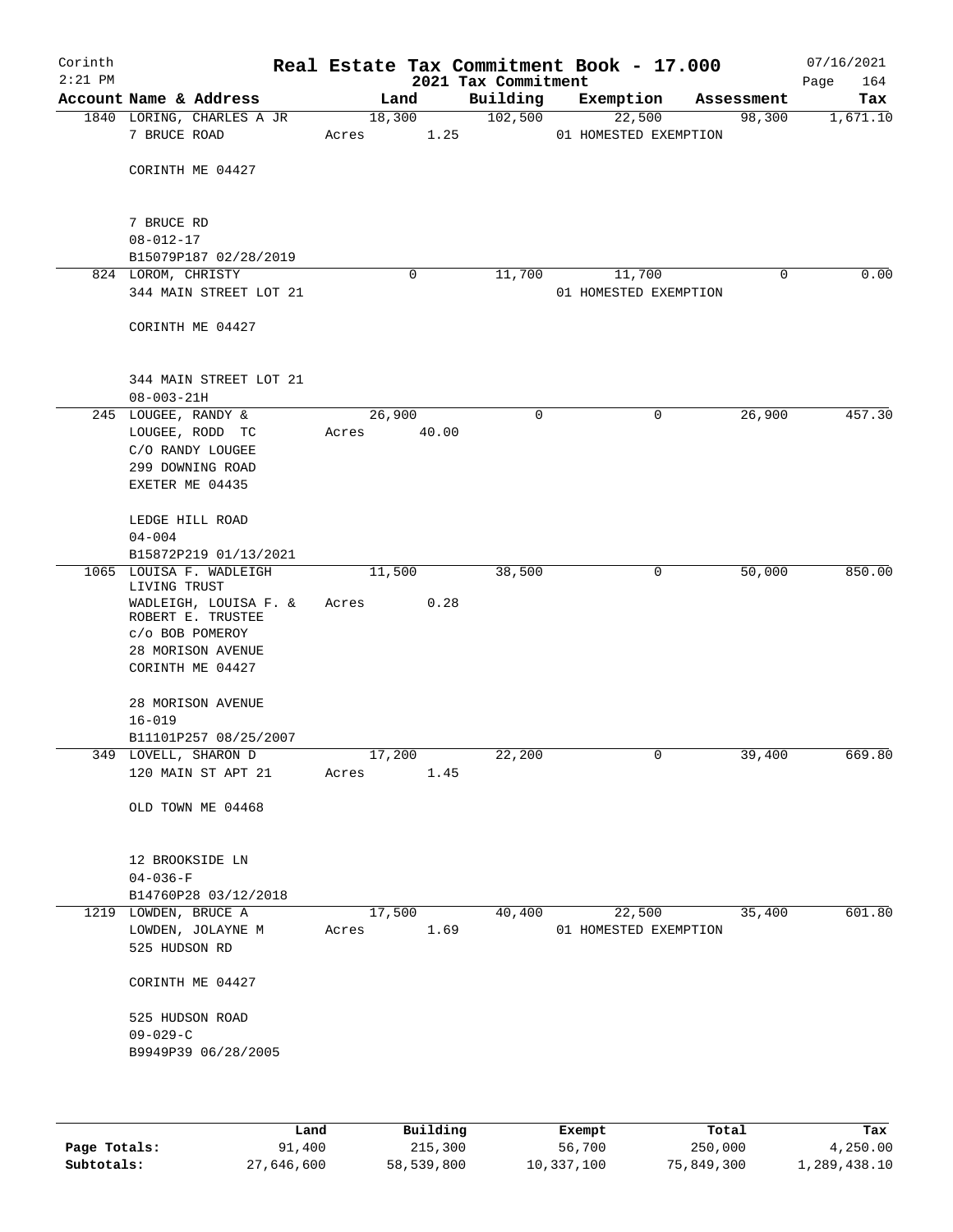| Corinth      |                                              |                 |        |                |                     | Real Estate Tax Commitment Book - 17.000 |                      | 07/16/2021      |
|--------------|----------------------------------------------|-----------------|--------|----------------|---------------------|------------------------------------------|----------------------|-----------------|
| $2:21$ PM    |                                              |                 |        |                | 2021 Tax Commitment |                                          |                      | Page<br>165     |
|              | Account Name & Address<br>1780 LOWE, KEVIN E |                 | Land   |                | Building<br>101,900 | Exemption                                | Assessment<br>96,800 | Tax<br>1,645.60 |
|              | LOWE, LUCINDA A<br>574 TATE ROAD             | Acres           |        | 17,400<br>1.55 |                     | 22,500<br>01 HOMESTED EXEMPTION          |                      |                 |
|              | CORINTH ME 04427                             |                 |        |                |                     |                                          |                      |                 |
|              | 574 TATE ROAD                                |                 |        |                |                     |                                          |                      |                 |
|              | $06 - 024 - 09$                              |                 |        |                |                     |                                          |                      |                 |
|              | B10156P41 10/21/2005                         |                 |        |                |                     |                                          |                      |                 |
|              | 1410 LOY, JOSHUA A<br>LOY, LAUREL            | Acres           |        | 17,100<br>0.87 | 54,700              | 22,500<br>01 HOMESTED EXEMPTION          | 49,300               | 838.10          |
|              | 180 MAIN ST                                  |                 |        |                |                     |                                          |                      |                 |
|              | CORINTH ME 04427                             |                 |        |                |                     |                                          |                      |                 |
|              | 180 MAIN STREET<br>$17 - 007$                |                 |        |                |                     |                                          |                      |                 |
|              | B11951P120 10/20/2009                        |                 |        |                |                     |                                          |                      |                 |
|              | 1104 LSF9 MASTER<br>PARTICIPATION TRUST      |                 | 20,000 |                | 97,400              | 0                                        | 117,400              | 1,995.80        |
|              | C/O U.S. BANK TRUST,<br>N.A. TRUSTEE         | Acres           |        | 3.70           |                     |                                          |                      |                 |
|              | C/O CALIBER HOME LOANS,<br>INC               |                 |        |                |                     |                                          |                      |                 |
|              | 13801 WIRELESS WAY                           |                 |        |                |                     |                                          |                      |                 |
|              | OKLAHOMA CITY OK 73134                       |                 |        |                |                     |                                          |                      |                 |
|              | 381 WEST CORINTH ROAD<br>$04 - 036 - A$      |                 |        |                |                     |                                          |                      |                 |
|              | B15931P312 02/24/2021 B15925P243 09/22/2020  |                 |        |                |                     |                                          |                      |                 |
|              | 1451 LUCAS, ANDREW J                         |                 | 18,500 |                | 103,700             | 22,500                                   | 99,700               | 1,694.90        |
|              | LUCAS, ROBIN R<br>67 GARLAND RD              | Acres           |        | 2.50           |                     | 01 HOMESTED EXEMPTION                    |                      |                 |
|              | CORINTH ME 04427                             |                 |        |                |                     |                                          |                      |                 |
|              | 67 GARLAND ROAD                              |                 |        |                |                     |                                          |                      |                 |
|              | $07 - 015$                                   |                 |        |                |                     |                                          |                      |                 |
|              | B13735P144 12/30/2014                        |                 |        |                |                     |                                          |                      |                 |
|              | 1501 LUCAS, ANTONE JR                        |                 | 21,800 |                | 2,500               | 0                                        | 24,300               | 413.10          |
|              | LUCAS, LINDA J                               | Acres           |        | 5.18           |                     |                                          |                      |                 |
|              | 52 VINE STREET                               |                 |        |                |                     |                                          |                      |                 |
|              | NEW BEDFORD MA 02740                         |                 |        |                |                     |                                          |                      |                 |
|              | 1305 MAIN STREET                             |                 |        |                |                     |                                          |                      |                 |
|              | $03 - 020$                                   |                 |        |                |                     |                                          |                      |                 |
|              | B12843P308 05/30/2012<br>1658 LUCAS, JON A   |                 | 12,800 |                | 25,300              | 0                                        | 38,100               | 647.70          |
|              | 41 PERKINS STREET                            | Acres           |        | 3.30           |                     |                                          |                      |                 |
|              | WINTHROP ME 02152                            |                 |        |                |                     |                                          |                      |                 |
|              | 197 MCCARD ROAD                              |                 |        |                |                     |                                          |                      |                 |
|              | $01 - 023 - K$                               |                 |        |                |                     |                                          |                      |                 |
|              | B7574P150                                    |                 |        |                |                     |                                          |                      |                 |
|              |                                              |                 |        | Building       |                     |                                          | Total                |                 |
| Page Totals: |                                              | Land<br>107,600 |        | 385,500        |                     | Exempt<br>67,500                         | 425,600              | Tax<br>7,235.20 |
| Subtotals:   | 27,754,200                                   |                 |        | 58,925,300     |                     | 10,404,600                               | 76, 274, 900         | 1,296,673.30    |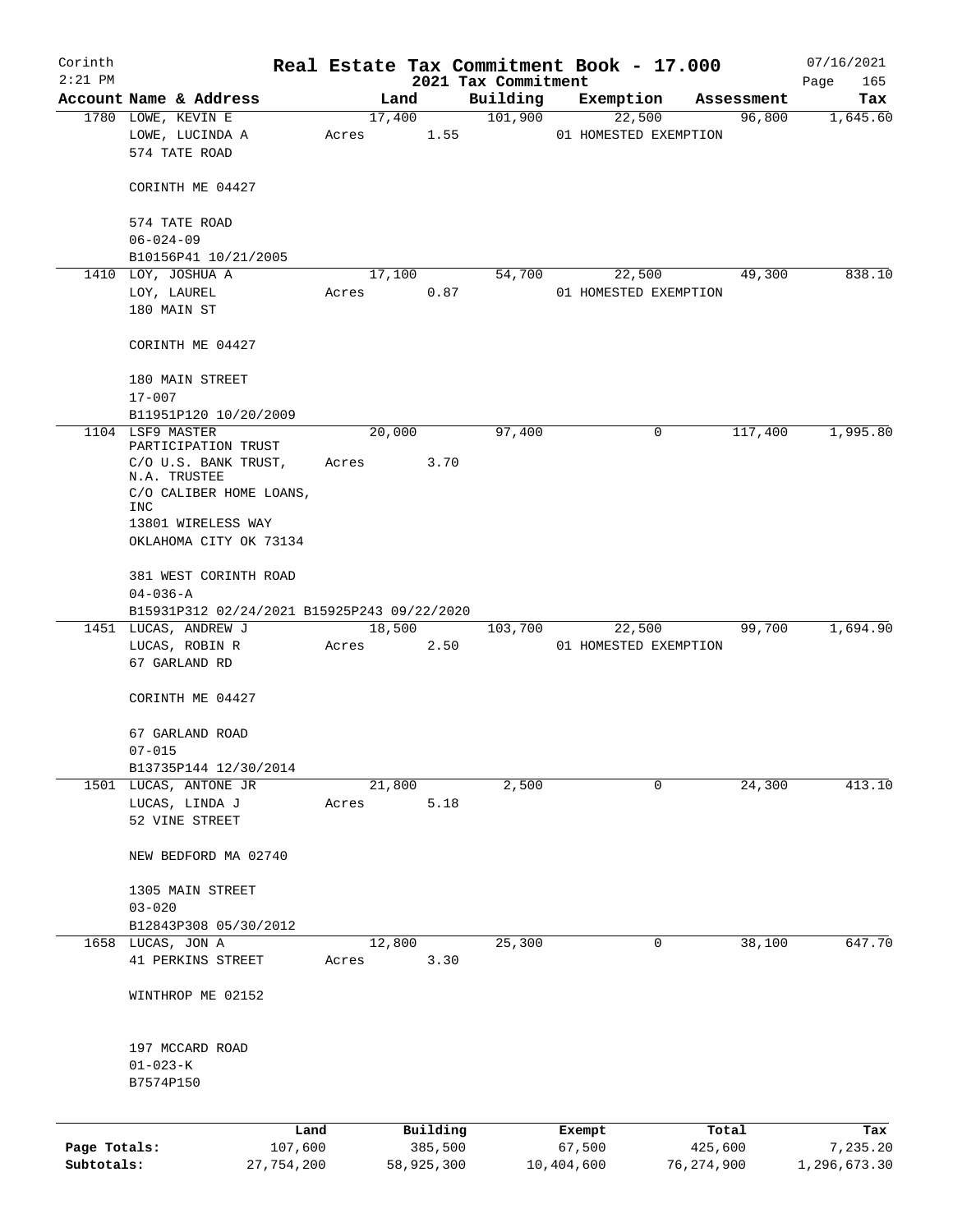| Corinth<br>$2:21$ PM |                                               |        |        | 2021 Tax Commitment | Real Estate Tax Commitment Book - 17.000 |            | 07/16/2021<br>166<br>Page |
|----------------------|-----------------------------------------------|--------|--------|---------------------|------------------------------------------|------------|---------------------------|
|                      | Account Name & Address                        | Land   |        | Building            | Exemption                                | Assessment | Tax                       |
|                      | 1262 LUGDON, ERNEST                           |        | 17,900 | 73,000              | 27,900                                   | 63,000     | 1,071.00                  |
|                      | LUGDON, LINDA                                 | Acres  | 1.96   |                     | 01 HOMESTED EXEMPTION                    |            |                           |
|                      | 68 BEECH GROVE ROAD                           |        |        |                     | 22 Veteran                               |            |                           |
|                      | CORINTH ME 04427                              |        |        |                     |                                          |            |                           |
|                      | 68 BEECH GROVE RD                             |        |        |                     |                                          |            |                           |
|                      | $02 - 056 - A$                                |        |        |                     |                                          |            |                           |
|                      | B14677P214 11/20/2017<br>42 LUGDON, JESSICA L | 20,600 |        | 80,400              | 22,500                                   | 78,500     | 1,334.50                  |
|                      | 344 BLACK RD                                  | Acres  | 4.20   |                     | 01 HOMESTED EXEMPTION                    |            |                           |
|                      |                                               |        |        |                     |                                          |            |                           |
|                      | CORINTH ME 04427                              |        |        |                     |                                          |            |                           |
|                      | 344 BLACK RD                                  |        |        |                     |                                          |            |                           |
|                      | $02 - 029$                                    |        |        |                     |                                          |            |                           |
|                      | B8130P97                                      |        |        |                     |                                          |            |                           |
|                      | 1525 LUMBRA, REUBEN T                         |        | 18,600 | 159,600             | 22,500                                   | 155,700    | 2,646.90                  |
|                      | LUMBRA, LINDA W                               | Acres  | 1.52   |                     | 01 HOMESTED EXEMPTION                    |            |                           |
|                      | PO BOX 230                                    |        |        |                     |                                          |            |                           |
|                      | CORINTH ME 04427 0230                         |        |        |                     |                                          |            |                           |
|                      | 253 MAIN STREET<br>$16 - 005$                 |        |        |                     |                                          |            |                           |
|                      | B14962P79 10/03/2018                          |        |        |                     |                                          |            |                           |
|                      | 1074 LUND, DEVON                              |        | 0      | 7,900               | 7,900                                    | 0          | 0.00                      |
|                      | 30 EXETER ROAD LT 30                          |        |        |                     | 01 HOMESTED EXEMPTION                    |            |                           |
|                      |                                               |        |        |                     |                                          |            |                           |
|                      | CORINTH ME 04427                              |        |        |                     |                                          |            |                           |
|                      | 30 EXETER ROAD LOT 30<br>$15 - 012 - 30H$     |        |        |                     |                                          |            |                           |
|                      | B8869P241                                     |        |        |                     |                                          |            |                           |
|                      | 1620 LUNT, ERIC L                             | 19,100 |        | 81,400              | 22,500                                   | 78,000     | 1,326.00                  |
|                      | LUNT, BOBBI A                                 | Acres  | 2.98   |                     | 01 HOMESTED EXEMPTION                    |            |                           |
|                      | PO BOX 676                                    |        |        |                     |                                          |            |                           |
|                      | CORINTH ME 04427                              |        |        |                     |                                          |            |                           |
|                      | 110 GARLAND ROAD                              |        |        |                     |                                          |            |                           |
|                      | $07 - 013 - D$                                |        |        |                     |                                          |            |                           |
|                      | B11510P90 08/18/2008                          |        |        |                     |                                          |            |                           |
|                      | 854 LUNT, LEROY I                             | 16,200 |        | 30,800              | 27,900                                   | 19,100     | 324.70                    |
|                      | LUNT, SANDRA J                                | Acres  | 1.42   |                     | 22 Veteran                               |            |                           |
|                      | P.O. BOX 516                                  |        |        |                     | 01 HOMESTED EXEMPTION                    |            |                           |
|                      | CORINTH ME 04427                              |        |        |                     |                                          |            |                           |
|                      | 114 GARLAND ROAD                              |        |        |                     |                                          |            |                           |
|                      | $07 - 013 - B$                                |        |        |                     |                                          |            |                           |
|                      | B4522P171                                     |        |        |                     |                                          |            |                           |
|                      |                                               |        |        |                     |                                          |            |                           |
|                      |                                               |        |        |                     |                                          |            |                           |
|                      |                                               |        |        |                     |                                          |            |                           |

|              | Land       | Building   | Exempt     | Total      | Tax          |
|--------------|------------|------------|------------|------------|--------------|
| Page Totals: | 92,400     | 433,100    | 131,200    | 394,300    | 6.703.10     |
| Subtotals:   | 27,846,600 | 59,358,400 | 10,535,800 | 76,669,200 | 1,303,376.40 |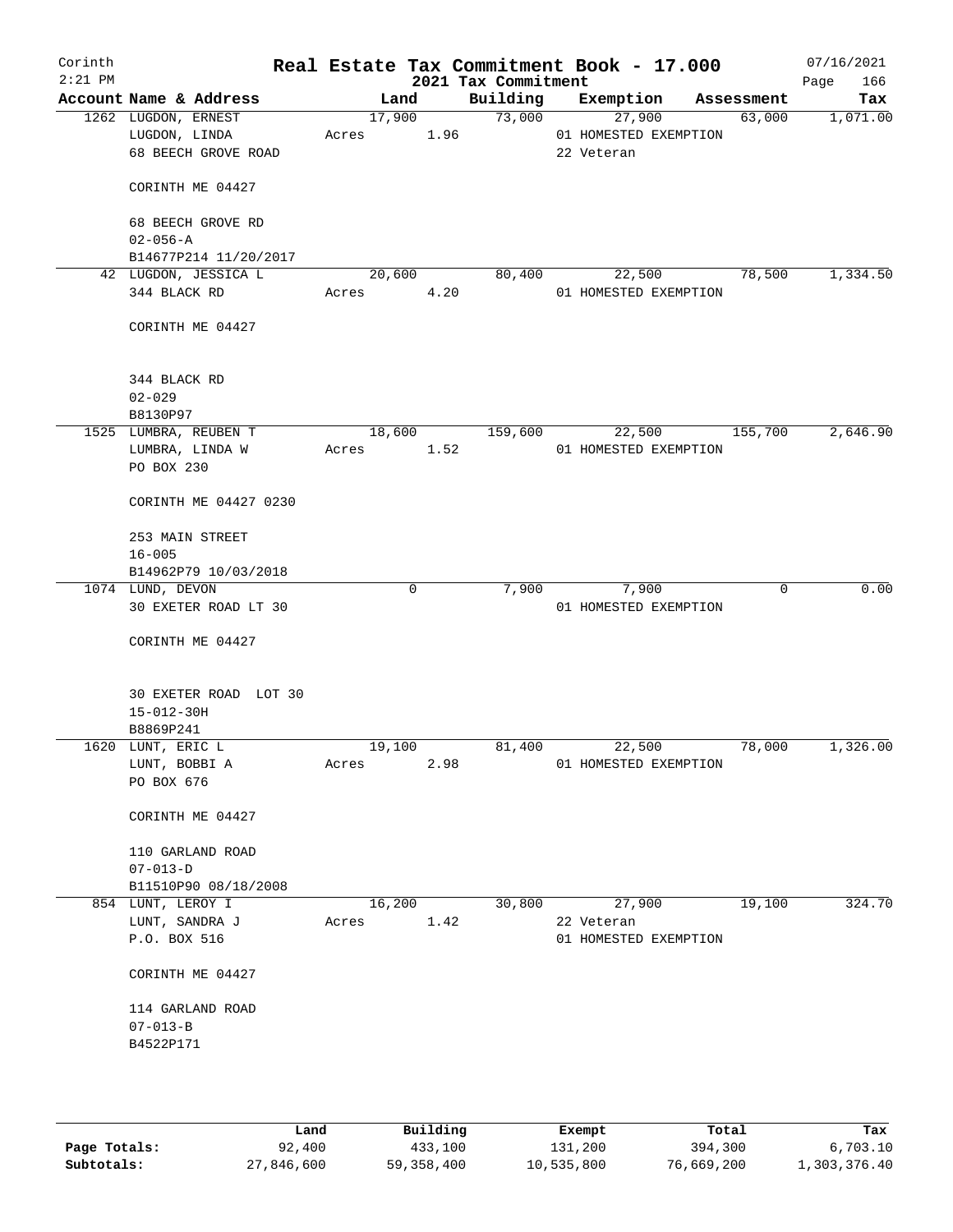| Corinth<br>$2:21$ PM |                                                                                                      |       |                | 2021 Tax Commitment | Real Estate Tax Commitment Book - 17.000 |            | 07/16/2021<br>167<br>Page |
|----------------------|------------------------------------------------------------------------------------------------------|-------|----------------|---------------------|------------------------------------------|------------|---------------------------|
|                      | Account Name & Address                                                                               |       | Land           | Building            | Exemption                                | Assessment | Tax                       |
|                      | 1470 LYNN CAMP, LLC                                                                                  |       | 420,800        | 600                 | $\Omega$                                 | 421,400    | 7,163.80                  |
|                      | 488 WEST OLD TOWN ROAD                                                                               | Acres | 6.92           |                     |                                          |            |                           |
|                      | OLD TOWN ME 04468                                                                                    |       |                |                     |                                          |            |                           |
|                      | 30 EXETER ROAD<br>$15 - 012$                                                                         |       |                |                     |                                          |            |                           |
|                      | B15822P216 12/10/2020                                                                                |       |                |                     |                                          |            |                           |
|                      | 894 MACAULEY, JEFFREY S<br>HENDRICKSON, LAURIE A<br>87 TABER LANE                                    | Acres | 18,200<br>9.30 | 8,600               | 22,500<br>01 HOMESTED EXEMPTION          | 4,300      | 73.10                     |
|                      | CORINTH ME 04427                                                                                     |       |                |                     |                                          |            |                           |
|                      | 87 TABER LANE<br>$07 - 006$                                                                          |       |                |                     |                                          |            |                           |
|                      | 1180 MACDONALD, RALPH                                                                                |       | 0              | 16,600              | 16,600                                   | 0          | 0.00                      |
|                      | MACDONALD, MARY<br>968 MAIN ROAD LOT 19                                                              |       |                |                     | 01 HOMESTED EXEMPTION                    |            |                           |
|                      | CORINTH ME 04427                                                                                     |       |                |                     |                                          |            |                           |
|                      | 968 MAIN STREET LOT 19<br>$06 - 012 - D - 19H$                                                       |       |                |                     |                                          |            |                           |
| 1099                 | MAGUIRE, JAMES & BONNIE<br>IRREVOCABLE TRUST<br>MAGUIRE, JAMES J II<br>224 WHITE SCHOOLHOUSE<br>ROAD | Acres | 19,000<br>2.30 | 54,900              | 0                                        | 73,900     | 1,256.30                  |
|                      | CORINTH ME 04427                                                                                     |       |                |                     |                                          |            |                           |
|                      | 805 MAIN STREET<br>$05 - 040 - A$                                                                    |       |                |                     |                                          |            |                           |
|                      | B14674P86 11/09/2017                                                                                 |       |                |                     |                                          |            |                           |
|                      | 864 MAGUIRE, JAMES J II                                                                              |       | 18,900         | 63,200              | 22,500                                   | 59,600     | 1,013.20                  |
|                      | 224 WHITE SCHOOLHOUSE Acres<br>RD                                                                    |       | 2.84           |                     | 01 HOMESTED EXEMPTION                    |            |                           |
|                      | CORINTH ME 04427                                                                                     |       |                |                     |                                          |            |                           |
|                      | 224 WHITE SCHOOLHOUSE<br>$08 - 029 - A$<br>B4784P201                                                 |       |                |                     |                                          |            |                           |
|                      | 862 MAGUIRE, JAMES J. &<br>BONNIE C.                                                                 |       | 27,300         | 121,100             | 27,900                                   | 120,500    | 2,048.50                  |
|                      | IRREVOCABLE TRUST,<br>JAMES & BONNIE TRUSTEES                                                        | Acres | 64.44          |                     | 22 Veteran                               |            |                           |
|                      | 799 MAIN STREET                                                                                      |       |                |                     | 01 HOMESTED EXEMPTION                    |            |                           |
|                      | CORINTH ME 04427                                                                                     |       |                |                     |                                          |            |                           |
|                      | 799 MAIN STREET<br>$05 - 040$                                                                        |       |                |                     |                                          |            |                           |
|                      | B13921P90 08/06/2015                                                                                 |       |                |                     |                                          |            |                           |
|                      | Land                                                                                                 |       | Building       |                     |                                          | Total      | Tax                       |
| Page Totals:         | 504,200                                                                                              |       | 265,000        |                     | Exempt<br>89,500                         | 679,700    | 11,554.90                 |

**Subtotals:** 28,350,800 59,623,400 10,625,300 77,348,900 1,314,931.30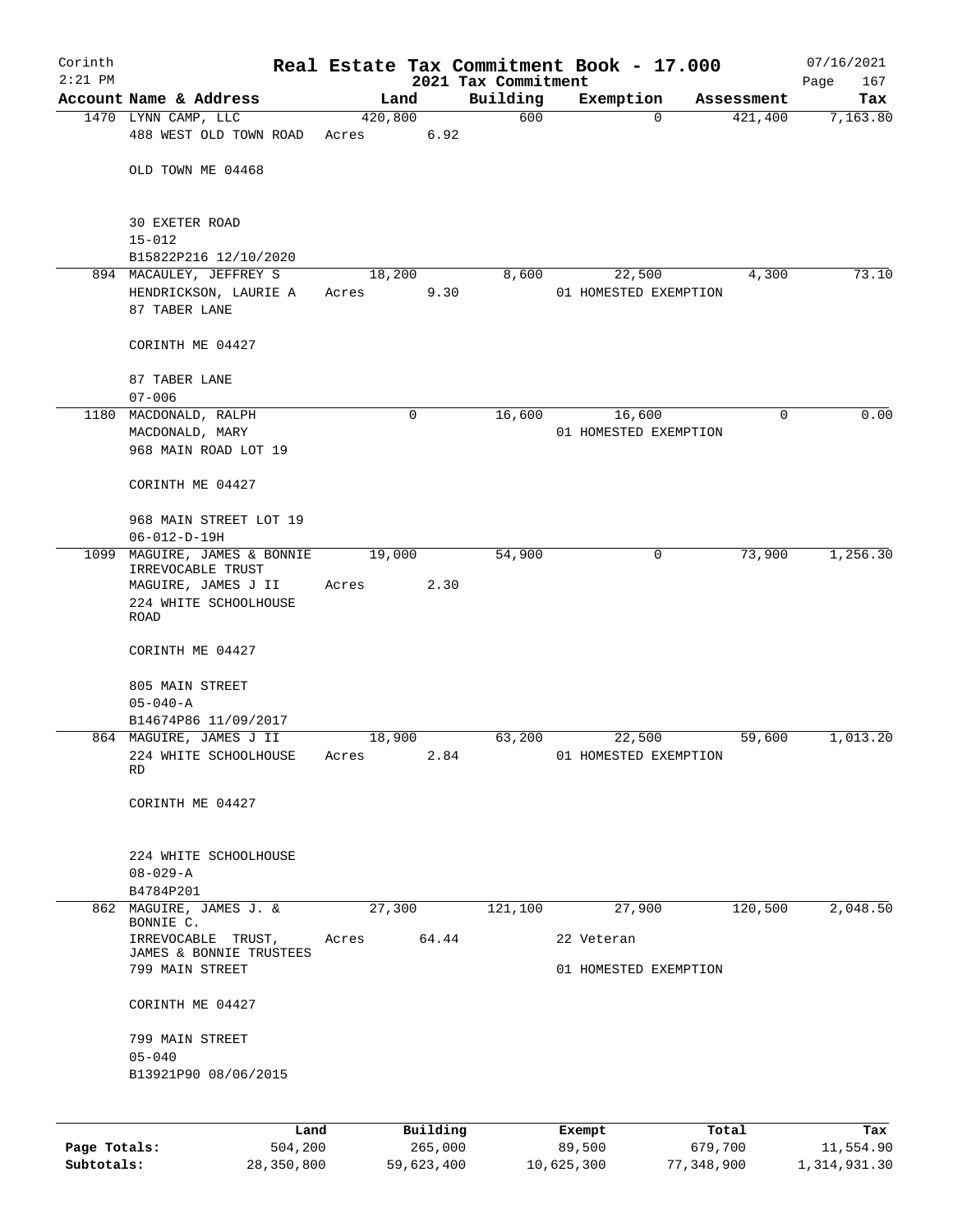| Corinth<br>$2:21$ PM |                                                                                                          |       |                     | 2021 Tax Commitment | Real Estate Tax Commitment Book - 17.000 |                  | 07/16/2021<br>Page<br>168 |
|----------------------|----------------------------------------------------------------------------------------------------------|-------|---------------------|---------------------|------------------------------------------|------------------|---------------------------|
|                      | Account Name & Address                                                                                   |       | Land                | Building            | Exemption                                | Assessment       | Tax                       |
|                      | 863 MAGUIRE, JAMES J. &<br>BONNIE C.<br>IRREVOCABLE TRUST,<br>JAMES & BONNIE TRUSTEES<br>799 MAIN STREET | Acres | 11,000<br>1.58      | $\mathsf{O}$        | $\Omega$                                 | 11,000           | 187.00                    |
|                      | CORINTH ME 04427                                                                                         |       |                     |                     |                                          |                  |                           |
|                      | WHITE SCHOOLHOUSE ROAD<br>$08 - 029$                                                                     |       |                     |                     |                                          |                  |                           |
|                      | B13921P90 08/06/2015                                                                                     |       |                     |                     |                                          |                  |                           |
|                      | 1651 MAGUIRE, JEFFREY S                                                                                  |       | 19,600              | 30,200              | 22,500                                   | 27,300           | 464.10                    |
|                      | P. O. BOX 505                                                                                            | Acres | 2.30                |                     | 01 HOMESTED EXEMPTION                    |                  |                           |
|                      | CORINTH ME 04427                                                                                         |       |                     |                     |                                          |                  |                           |
|                      | 680 MAIN STREET                                                                                          |       |                     |                     |                                          |                  |                           |
|                      | $05 - 032 - A$                                                                                           |       |                     |                     |                                          |                  |                           |
|                      | B5831P356                                                                                                |       |                     |                     |                                          |                  |                           |
|                      | 1899 MAGUIRE, JEFFREY S<br>PO BOX 505                                                                    | Acres | 15,400<br>4.00      | $\Omega$            | 0                                        | 15,400           | 261.80                    |
|                      | CORINTH ME 04427                                                                                         |       |                     |                     |                                          |                  |                           |
|                      | MAIN STREET                                                                                              |       |                     |                     |                                          |                  |                           |
|                      | $05 - 032 - B$                                                                                           |       |                     |                     |                                          |                  |                           |
|                      | B14521P166 06/22/2017<br>1456 MAHAR, MARILYN M.                                                          |       | 19,700              | 81,900              | 22,500                                   | 79,100           | 1,344.70                  |
|                      | LIVING TRUST                                                                                             |       |                     |                     |                                          |                  |                           |
|                      | 517 GRANT ROAD                                                                                           | Acres | 4.90                |                     | 01 HOMESTED EXEMPTION                    |                  |                           |
|                      | CORINTH ME 04427                                                                                         |       |                     |                     |                                          |                  |                           |
|                      | 517 GRANT ROAD                                                                                           |       |                     |                     |                                          |                  |                           |
|                      | $02 - 052 - 02$                                                                                          |       |                     |                     |                                          |                  |                           |
|                      | B9885P307                                                                                                |       |                     |                     |                                          |                  |                           |
|                      | 866 MAHAR, MARILYN M<br>517 GRANT ROAD                                                                   | Acres | 24,900<br>10.84     | $\mathbf 0$         | 0                                        | 24,900           | 423.30                    |
|                      | CORINTH ME 04427                                                                                         |       |                     |                     |                                          |                  |                           |
|                      | 496 GRANT ROAD                                                                                           |       |                     |                     |                                          |                  |                           |
|                      | $02 - 055 - 08$<br>B6206P5                                                                               |       |                     |                     |                                          |                  |                           |
| 1661                 | MAHAR, MARILYN M.<br>LIVING TRUST                                                                        |       | 16,900              | 0                   | 0                                        | 16,900           | 287.30                    |
|                      | 517 GRANT ROAD                                                                                           | Acres | 8.15                |                     |                                          |                  |                           |
|                      | CORINTH ME 04427                                                                                         |       |                     |                     |                                          |                  |                           |
|                      | GRANT ROAD                                                                                               |       |                     |                     |                                          |                  |                           |
|                      | $02 - 055 - 06$<br>B14503P307 05/22/2017                                                                 |       |                     |                     |                                          |                  |                           |
|                      |                                                                                                          |       |                     |                     |                                          |                  |                           |
| Page Totals:         | 107,500                                                                                                  | Land  | Building<br>112,100 |                     | Exempt<br>45,000                         | Total<br>174,600 | Tax<br>2,968.20           |
| Subtotals:           | 28, 458, 300                                                                                             |       | 59,735,500          |                     | 10,670,300                               | 77,523,500       | 1,317,899.50              |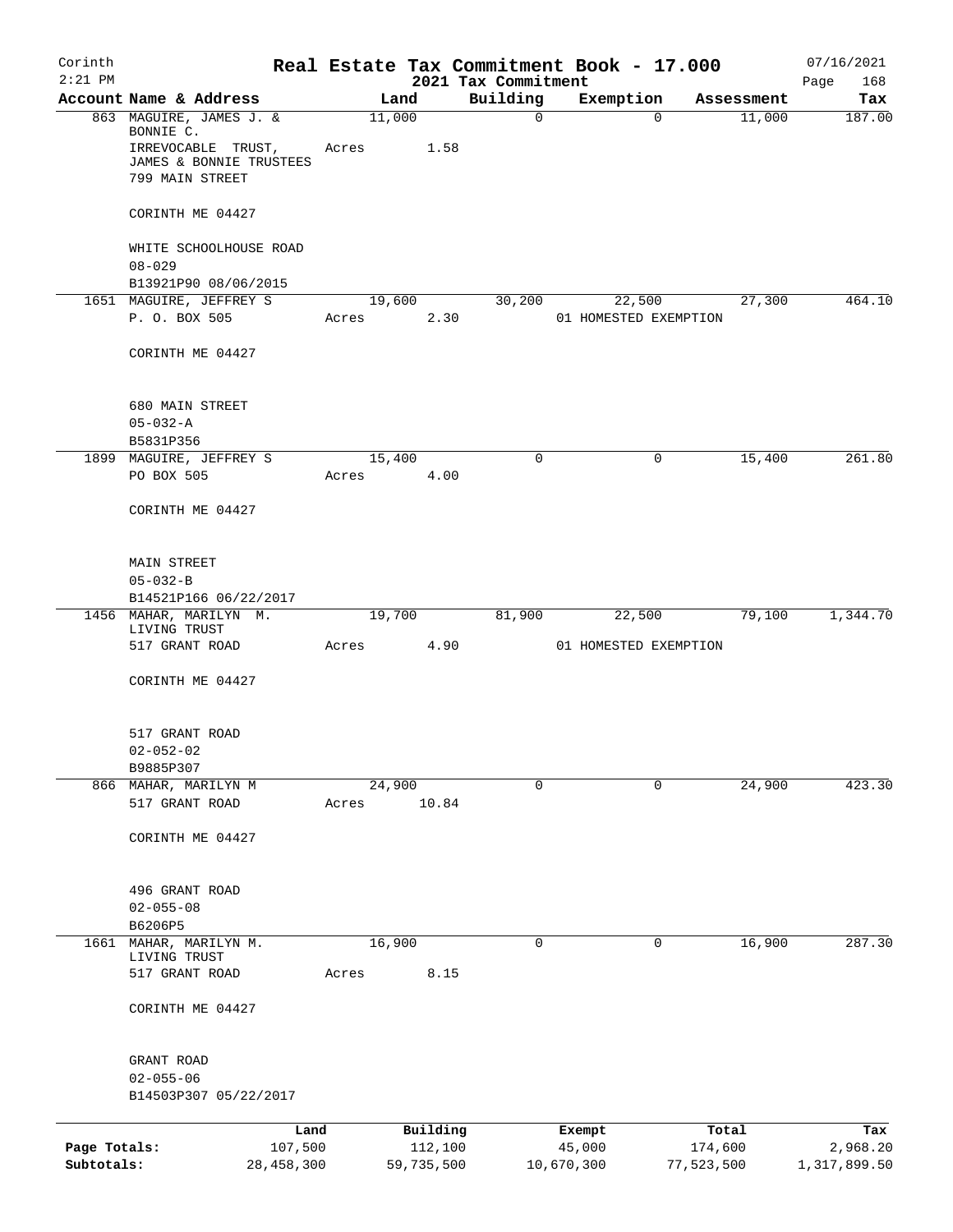| Corinth<br>$2:21$ PM |                                                              |                 |      | 2021 Tax Commitment | Real Estate Tax Commitment Book - 17.000 |                       | 07/16/2021<br>169<br>Page |
|----------------------|--------------------------------------------------------------|-----------------|------|---------------------|------------------------------------------|-----------------------|---------------------------|
|                      | Account Name & Address                                       | Land            |      | Building            | Exemption                                | Assessment            | Tax                       |
|                      | 869 MAILMAN, DURAND L<br>MAILMAN, BRENDA L<br>24 FOX FARM DR | 17,000<br>Acres | 1.25 | 120,800             | 22,500<br>01 HOMESTED EXEMPTION          | 115,300               | 1,960.10                  |
|                      | CORINTH ME 04427                                             |                 |      |                     |                                          |                       |                           |
|                      | 24 FOX FARM DRIVE<br>$05 - 050 - A$                          |                 |      |                     |                                          |                       |                           |
|                      | B3981P41                                                     |                 |      |                     |                                          |                       |                           |
|                      | 1677 MAILMAN, JOYCE                                          |                 | 0    | 21,300              | 21,300                                   | 0                     | 0.00                      |
|                      | 19 FOX FARM DRIVE                                            |                 |      |                     | 01 HOMESTED EXEMPTION                    |                       |                           |
|                      | CORINTH ME 04427                                             |                 |      |                     |                                          |                       |                           |
|                      | 19 FOX FARM DRIVE                                            |                 |      |                     |                                          |                       |                           |
|                      | $05 - 050 - 02H$                                             |                 |      |                     |                                          |                       | 448.80                    |
|                      | 1452 MAINE ELECTRIC POWER<br>COMPANY, INC                    | 26,400          |      | 0                   |                                          | 26,400<br>0           |                           |
|                      | 83 EDISON DRIVE                                              | Acres           | 8.87 |                     |                                          |                       |                           |
|                      | AUGUSTA ME 04336                                             |                 |      |                     |                                          |                       |                           |
|                      | 455 GARLAND ROAD                                             |                 |      |                     |                                          |                       |                           |
|                      | $10 - 002 - A$                                               |                 |      |                     |                                          |                       |                           |
|                      | B15971P202 03/23/2021                                        |                 |      |                     |                                          |                       |                           |
|                      | 63 MAINE SAVINGS FCU<br>P.O. BOX 347                         | 12,100<br>Acres | 1.42 | $\mathbf 0$         |                                          | 12,100<br>$\mathbf 0$ | 205.70                    |
|                      | HAMPDEN ME 04444                                             |                 |      |                     |                                          |                       |                           |
|                      | <b>MAIN STREET</b>                                           |                 |      |                     |                                          |                       |                           |
|                      | $08 - 012 - 09$                                              |                 |      |                     |                                          |                       |                           |
|                      | B4471P909                                                    |                 |      |                     |                                          |                       | 2,595.90                  |
|                      | 64 MAINE SAVINGS FCU<br>P.O. BOX 347                         | 21,300<br>Acres | 1.27 | 131,400             |                                          | 152,700<br>0          |                           |
|                      | HAMPDEN ME 04444                                             |                 |      |                     |                                          |                       |                           |
|                      | 500 MAIN STREET                                              |                 |      |                     |                                          |                       |                           |
|                      | $08 - 012 - 08$                                              |                 |      |                     |                                          |                       |                           |
|                      | B4471P909                                                    |                 |      |                     |                                          |                       |                           |
|                      | 971 MAINE STATE HOUSING<br><b>AUTHORITY</b>                  | 14,700          |      | 65,900              |                                          | 80,600<br>0           | 1,370.20                  |
|                      | 67 EXETER ROAD                                               | Acres           | 0.56 |                     |                                          |                       |                           |
|                      | CORINTH ME 04427                                             |                 |      |                     |                                          |                       |                           |
|                      | 67 EXETER ROAD                                               |                 |      |                     |                                          |                       |                           |
|                      | $14 - 020$<br>B14976P180 10/19/2018                          |                 |      |                     |                                          |                       |                           |
|                      |                                                              |                 |      |                     |                                          |                       |                           |

|              | Land       | Building   | Exempt     | Total      | Tax          |
|--------------|------------|------------|------------|------------|--------------|
| Page Totals: | 91,500     | 339,400    | 43,800     | 387,100    | 6,580.70     |
| Subtotals:   | 28,549,800 | 60,074,900 | 10,714,100 | 77,910,600 | 1,324,480.20 |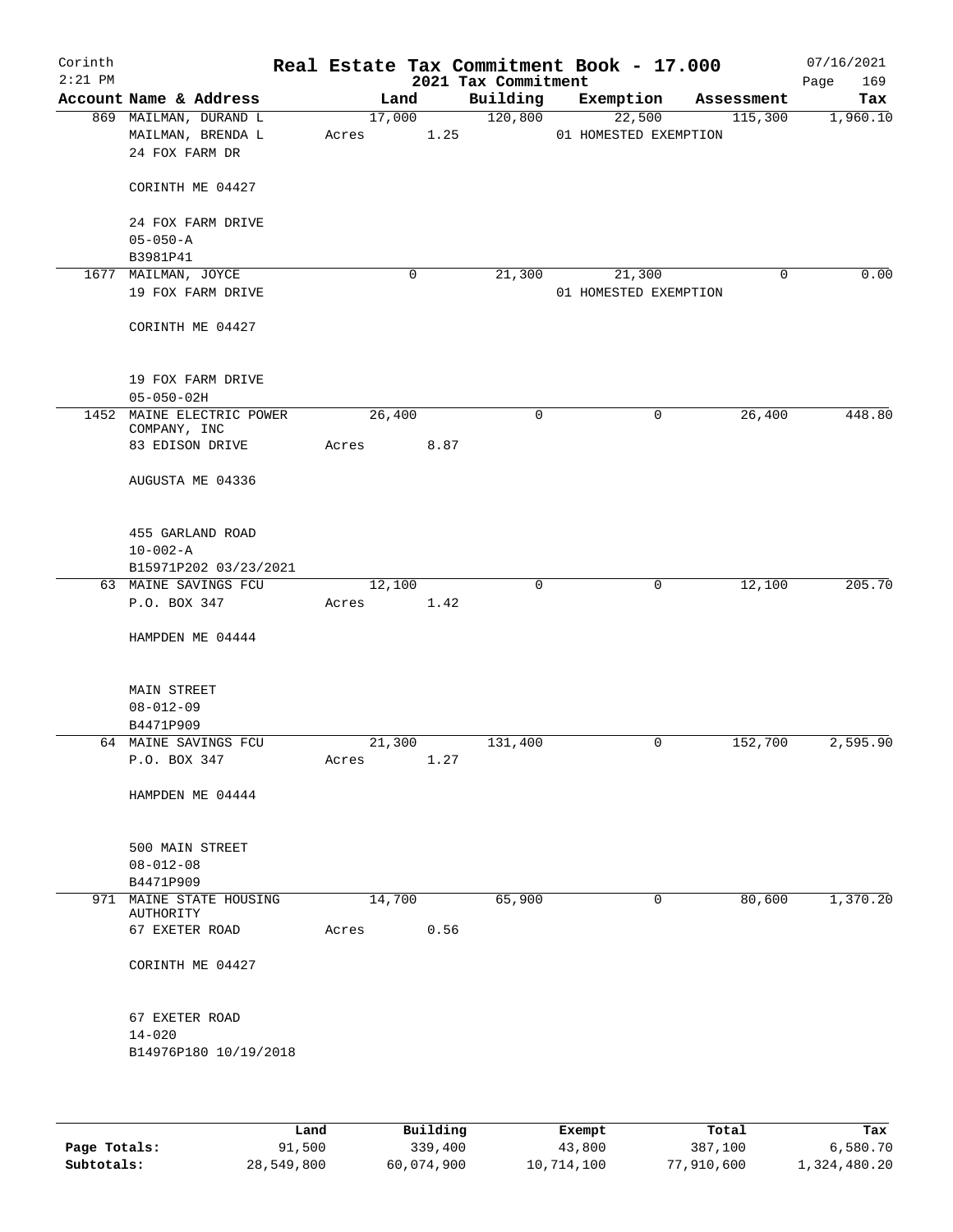| Corinth<br>$2:21$ PM |                                                                                |       |        |      | 2021 Tax Commitment | Real Estate Tax Commitment Book - 17.000      |            | 07/16/2021<br>170<br>Page |
|----------------------|--------------------------------------------------------------------------------|-------|--------|------|---------------------|-----------------------------------------------|------------|---------------------------|
|                      | Account Name & Address                                                         |       | Land   |      | Building            | Exemption                                     | Assessment | Tax                       |
|                      | 870 MALLOY, JOHN H<br>643 MAIN STREET<br>CORINTH ME 04427                      | Acres | 34,300 | 3.70 | 71,500              | 27,900<br>01 HOMESTED EXEMPTION<br>22 Veteran | 77,900     | 1,324.30                  |
|                      | 643 MAIN STREET<br>$05 - 029$<br>B3080P60                                      |       |        |      |                     |                                               |            |                           |
|                      | 871 MALLOY, JOHN H<br>643 MAIN STREET                                          | Acres | 7,300  | 7.00 | 0                   | 0                                             | 7,300      | 124.10                    |
|                      | CORINTH ME 04427                                                               |       |        |      |                     |                                               |            |                           |
|                      | N/F OFF<br>BLACK RD<br>$05 - 019 - A$<br>B3080P60                              |       |        |      |                     |                                               |            |                           |
|                      | 1163 MALNAA, ETHAN &<br>BRITTANY<br>30 EXETER ROAD LOT 9                       |       | 0      |      | 14,700              | 0                                             | 14,700     | 249.90                    |
|                      | CORINTH ME 04427                                                               |       |        |      |                     |                                               |            |                           |
|                      | 30 EXETER ROAD LOT 09<br>$15 - 012 - 09H$<br>B15110P348 02/28/2019             |       |        |      |                     |                                               |            |                           |
|                      | 224 MANN, ISAAC D                                                              |       | 21,900 |      | 121,500             | 22,500                                        | 120,900    | 2,055.30                  |
|                      | 50 BEANS MILL RD<br>CORINTH ME 04427                                           | Acres |        | 1.79 |                     | 01 HOMESTED EXEMPTION                         |            |                           |
|                      |                                                                                |       |        |      |                     |                                               |            |                           |
|                      | 50 BEANS MILL RD<br>$07 - 018 - C$<br>B6981P150                                |       |        |      |                     |                                               |            |                           |
|                      | 872 MANN, ISAAC D<br>MANN, ANGELA M.<br>50 BEANS MILL ROAD<br>CORINTH ME 04427 |       | 13,800 |      | 14,900              | 22,500<br>01 HOMESTED EXEMPTION               | 6,200      | 105.40                    |
|                      | BEANS MILL ROAD<br>$07 - 018 - C1H$                                            |       |        |      |                     |                                               |            |                           |
|                      | 2050 MARCONI, DAVID W<br>MARCONI, LINDA E<br>9311 TOWNSENDVILLE ROAD           | Acres | 16,700 | 1.00 | 88,000              | 0                                             | 104,700    | 1,779.90                  |
|                      | INTERLAKEN NY 14847                                                            |       |        |      |                     |                                               |            |                           |
|                      | 756 AVENUE RD<br>$01 - 001 - A$<br>B12149P58 04/08/2010                        |       |        |      |                     |                                               |            |                           |

|              | Land       | Building   | Exempt     | Total      | Tax          |
|--------------|------------|------------|------------|------------|--------------|
| Page Totals: | 94,000     | 310,600    | 72,900     | 331,700    | 5,638.90     |
| Subtotals:   | 28,643,800 | 60,385,500 | 10,787,000 | 78,242,300 | 1,330,119.10 |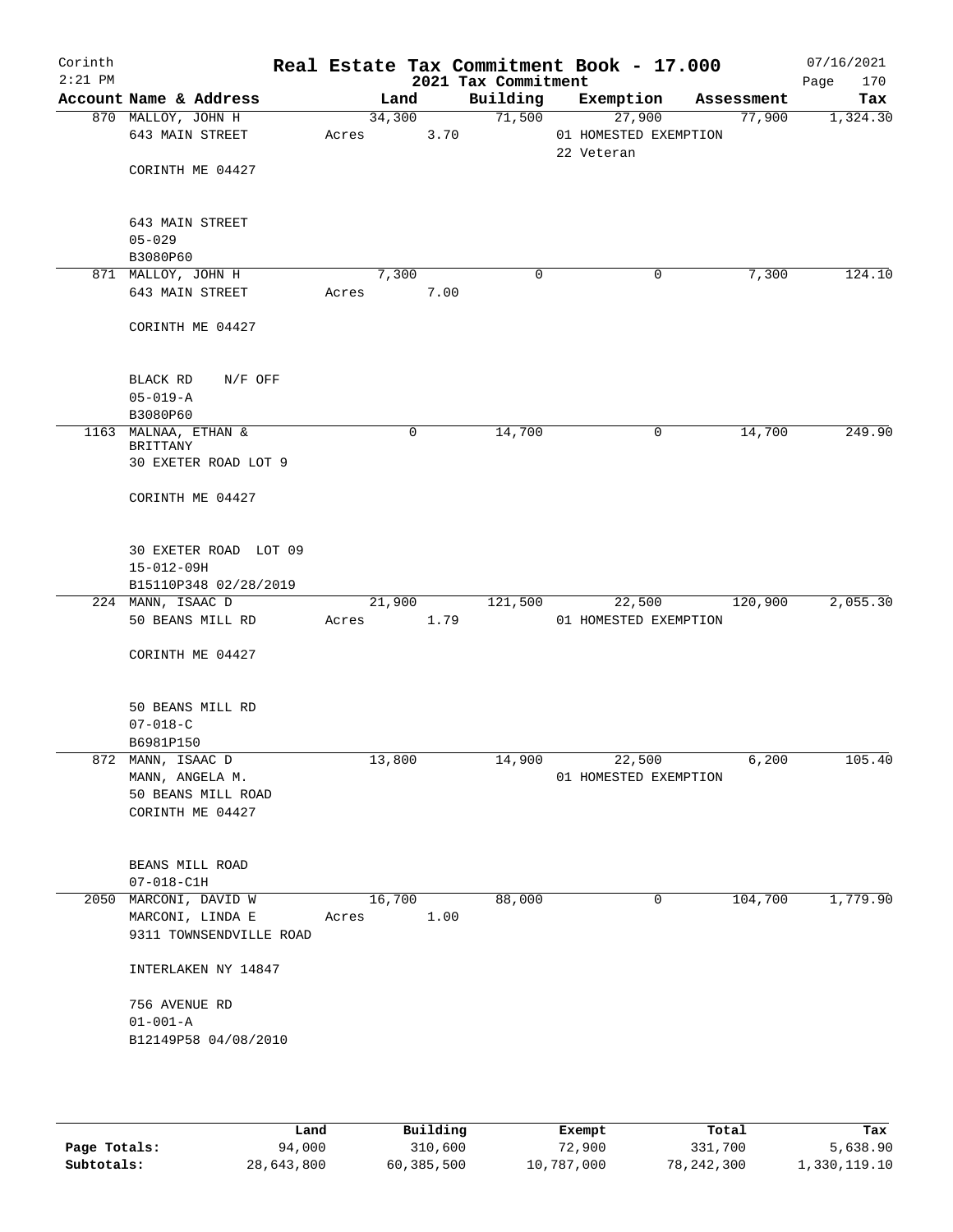| Corinth<br>$2:21$ PM |                                                  |                      |            | Real Estate Tax Commitment Book - 17.000 |                       |              |            | 07/16/2021         |
|----------------------|--------------------------------------------------|----------------------|------------|------------------------------------------|-----------------------|--------------|------------|--------------------|
|                      | Account Name & Address                           |                      | Land       | 2021 Tax Commitment<br>Building          | Exemption             |              | Assessment | 171<br>Page<br>Tax |
|                      | 409 MARQUIS, ADAM E                              |                      | 28,100     | 105,900                                  |                       | 22,500       | 111,500    | 1,895.50           |
|                      | MARQUIS, CARRIE L<br>448 MCCARD RD               | Acres 10.30          |            |                                          | 01 HOMESTED EXEMPTION |              |            |                    |
|                      | CORINTH ME 04427                                 |                      |            |                                          |                       |              |            |                    |
|                      | 448 MCCARD ROAD                                  |                      |            |                                          |                       |              |            |                    |
|                      | $01 - 010 - 03$                                  |                      |            |                                          |                       |              |            |                    |
|                      | B11091P23 08/17/2007                             |                      |            |                                          |                       |              |            |                    |
|                      | 44 MARQUIS, ALAN E                               | 17,500               |            | 133,000                                  |                       | 22,500       | 128,000    | 2,176.00           |
|                      | MARQUIS, PATSY L<br>6 PINEWOOD DRIVE             | Acres                | 1.65       |                                          | 01 HOMESTED EXEMPTION |              |            |                    |
|                      | CORINTH ME 04427                                 |                      |            |                                          |                       |              |            |                    |
|                      | 6 PINEWOOD DRIVE<br>$06 - 023 - 06$              |                      |            |                                          |                       |              |            |                    |
|                      | B13751P6 01/26/2015                              |                      |            |                                          |                       |              |            |                    |
|                      | 880 MARSH, ELMER GERRY                           |                      | 43,700     | 128,500                                  |                       | $\mathsf{O}$ | 172,200    | 2,927.40           |
|                      | 2009 S OCEAN BLVD #306                           | Acres                | 94.46      |                                          |                       |              |            |                    |
|                      | NORTH MYRTLE BEACH SC<br>29582                   |                      |            |                                          |                       |              |            |                    |
|                      | 27 MARSH ROAD                                    |                      |            |                                          |                       |              |            |                    |
|                      | $08 - 039$                                       |                      |            |                                          |                       |              |            |                    |
|                      | B15257P25 08/08/2019                             |                      |            |                                          |                       |              |            |                    |
|                      | 877 MARSH, ELMER GERRY<br>2009 S OCEAN BLVD #306 | 18,000<br>Acres 1.03 |            | 22,400                                   |                       | 0            | 40,400     | 686.80             |
|                      | NORTH MYRTLE BEACH SC<br>29582                   |                      |            |                                          |                       |              |            |                    |
|                      | 223 HUDSON ROAD                                  |                      |            |                                          |                       |              |            |                    |
|                      | $08 - 042$                                       |                      |            |                                          |                       |              |            |                    |
|                      | B4491P159                                        |                      |            |                                          |                       |              |            |                    |
| 878                  | MARSH, ELMER GERRY                               |                      | 3,200      | 0                                        |                       | 0            | 3,200      | 54.40              |
|                      | MARSH, EDYTHE<br>2009 S OCEAN BLVD #306          | Acres                | 30.00      |                                          |                       |              |            |                    |
|                      | NORTH MYRTLE BEACH SC<br>29582                   |                      |            |                                          |                       |              |            |                    |
|                      | MARSH ROAD N/F OFF<br>$09 - 007$                 |                      |            |                                          |                       |              |            |                    |
|                      | B5715P83                                         |                      |            |                                          |                       |              |            |                    |
|                      | 882 MARSH, ELMER GERRY<br>2009 S OCEAN BLVD #306 | 33,600<br>Acres      | 190.00     | 0                                        |                       | 0            | 33,600     | 571.20             |
|                      | NORTH MYRTLE BEACH SC<br>29582                   |                      |            |                                          |                       |              |            |                    |
|                      | <b>MARSH ROAD</b>                                |                      |            |                                          |                       |              |            |                    |
|                      | $09 - 010$<br>B7155P3072                         |                      |            |                                          |                       |              |            |                    |
|                      | Land                                             |                      | Building   |                                          | Exempt                |              | Total      | Tax                |
| Page Totals:         | 144,100                                          |                      | 389,800    |                                          | 45,000                |              | 488,900    | 8,311.30           |
| Subtotals:           | 28,787,900                                       |                      | 60,775,300 |                                          | 10,832,000            |              | 78,731,200 | 1,338,430.40       |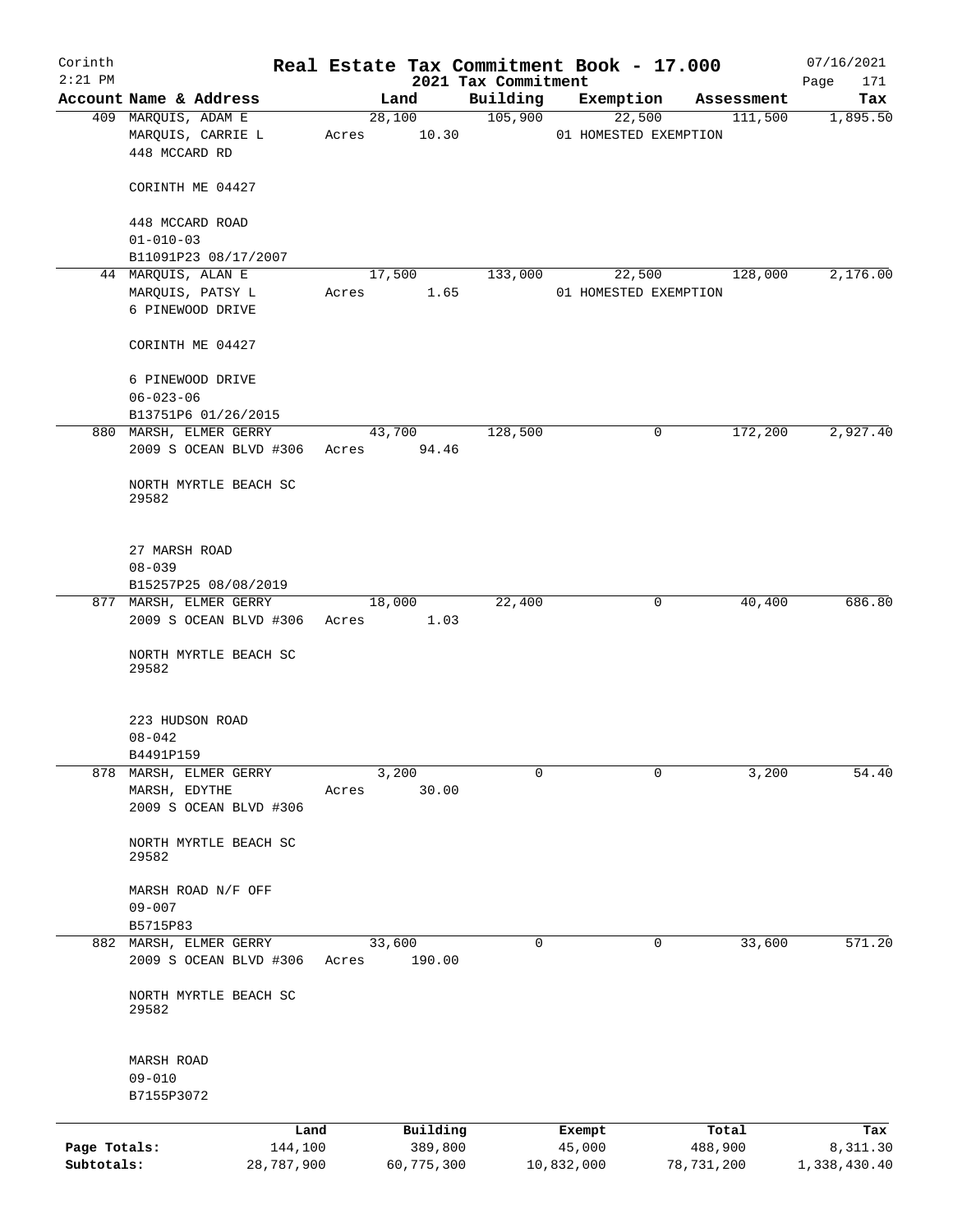| Corinth<br>$2:21$ PM |                                                |                 |                     | 2021 Tax Commitment | Real Estate Tax Commitment Book - 17.000 |            | 07/16/2021         |
|----------------------|------------------------------------------------|-----------------|---------------------|---------------------|------------------------------------------|------------|--------------------|
|                      | Account Name & Address                         |                 | Land                | Building            | Exemption                                | Assessment | Page<br>172<br>Tax |
|                      | 1803 MARSH, ELMER GERRY                        | 23,600          |                     | $\mathbf 0$         | $\mathbf 0$                              | 23,600     | 401.20             |
|                      | 2009 S OCEAN BLVD #306                         | Acres           | 86.00               |                     |                                          |            |                    |
|                      | NORTH MYRTLE BEACH SC<br>29582                 |                 |                     |                     |                                          |            |                    |
|                      | <b>MARSH ROAD</b>                              |                 |                     |                     |                                          |            |                    |
|                      | $08 - 033$<br>B7155P307                        |                 |                     |                     |                                          |            |                    |
|                      | 1621 MARSH, ELMER GERRY                        | 35,700          |                     | 157,500             | 0                                        | 193,200    | 3,284.40           |
|                      | 2009 S OCEAN BLVD #306                         | Acres           | 19.00               |                     |                                          |            |                    |
|                      | NORTH MYRTLE BEACH SC<br>29582                 |                 |                     |                     |                                          |            |                    |
|                      | 161 HUDSON ROAD<br>$08 - 043$                  |                 |                     |                     |                                          |            |                    |
|                      | B7162P175                                      |                 |                     |                     |                                          |            |                    |
|                      | 1827 MARSH, GINNA M<br>110 O'ROAK RD           | 15,500<br>Acres | 2.30                | 62,300              | 22,500<br>01 HOMESTED EXEMPTION          | 55,300     | 940.10             |
|                      | CORINTH ME 04427                               |                 |                     |                     |                                          |            |                    |
|                      | 110 O'ROAK ROAD                                |                 |                     |                     |                                          |            |                    |
|                      | $10 - 002 - H$                                 |                 |                     |                     |                                          |            |                    |
|                      | B13611P220 08/11/2014<br>1971 MARSH, GINNA M   |                 | 7,000               | 0                   | 0                                        | 7,000      | 119.00             |
|                      | 110 O'ROAK RD                                  | Acres           | 1.50                |                     |                                          |            |                    |
|                      | CORINTH ME 04427                               |                 |                     |                     |                                          |            |                    |
|                      | O'ROAK ROAD                                    |                 |                     |                     |                                          |            |                    |
|                      | $10 - 002 - F$                                 |                 |                     |                     |                                          |            |                    |
|                      | B10605P26 06/29/2006<br>1606 MARSH, JAMES E    | 18,000          |                     | 186,200             | 0                                        | 204, 200   | 3,471.40           |
|                      | CLOUKEY, CARLY JT                              | Acres           | 1.00                |                     |                                          |            |                    |
|                      | 39 COUNTY ROAD                                 |                 |                     |                     |                                          |            |                    |
|                      | CORINTH ME 04427                               |                 |                     |                     |                                          |            |                    |
|                      | 39 COUNTY RD                                   |                 |                     |                     |                                          |            |                    |
|                      | $08 - 013 - F$<br>B15118P205 04/12/2019        |                 |                     |                     |                                          |            |                    |
|                      | 883 MARSHALL, LOIS                             |                 | 0                   | 20,200              | 20,200                                   | 0          | 0.00               |
|                      | 968 MAIN STREET LOT 22                         |                 |                     |                     | 01 HOMESTED EXEMPTION                    |            |                    |
|                      | CORINTH ME 04427                               |                 |                     |                     |                                          |            |                    |
|                      | 968 MAIN STREET LOT 22<br>$06 - 012 - D - 22H$ |                 |                     |                     |                                          |            |                    |
|                      |                                                |                 |                     |                     |                                          |            |                    |
|                      | Land<br>99,800                                 |                 | Building<br>426,200 |                     | Exempt                                   | Total      | Tax                |
| Page Totals:         |                                                |                 |                     |                     | 42,700                                   | 483,300    | 8,216.10           |

**Subtotals:** 28,887,700 61,201,500 10,874,700 79,214,500 1,346,646.50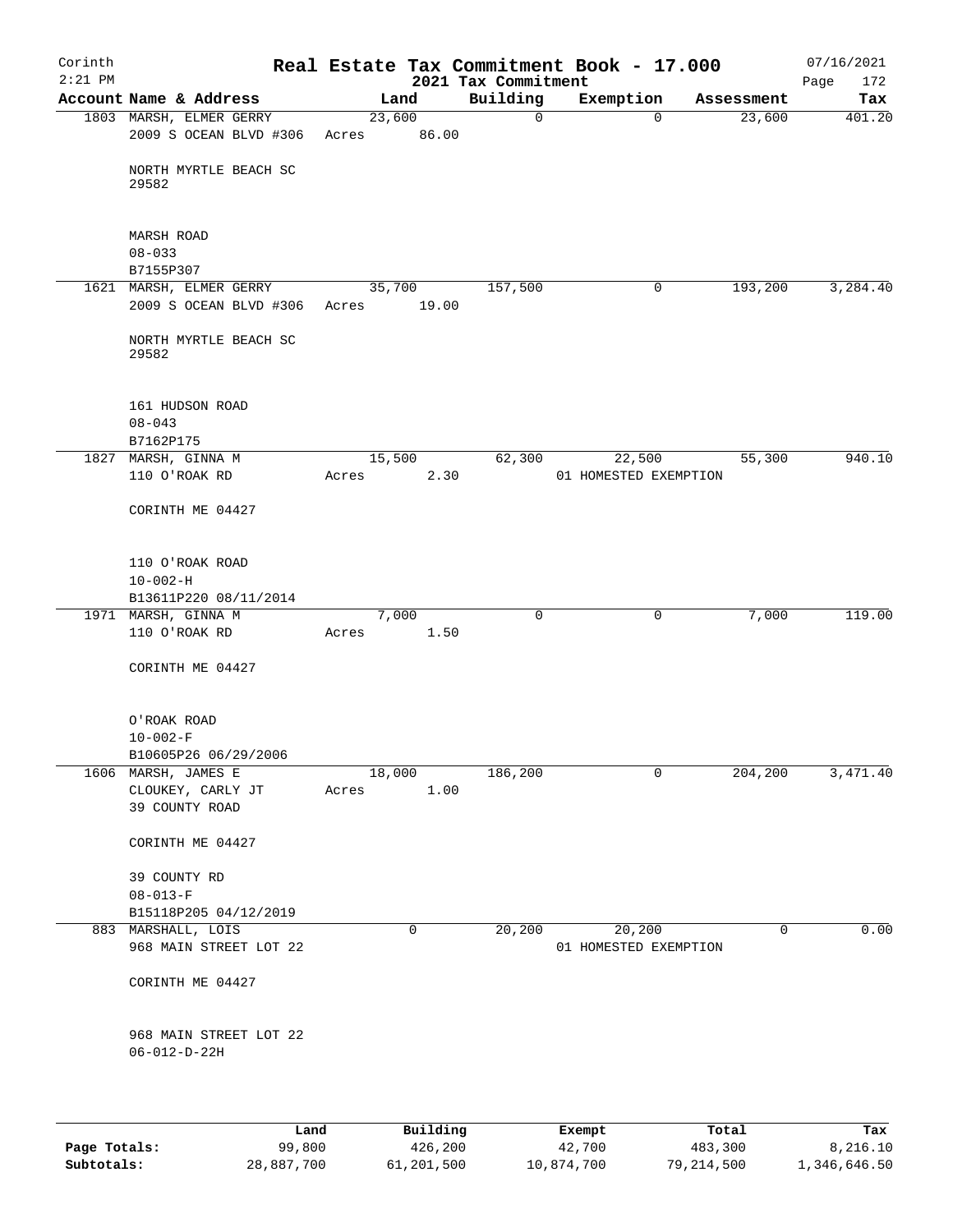| Corinth<br>$2:21$ PM |                                                                   |                 |        | 2021 Tax Commitment | Real Estate Tax Commitment Book - 17.000      |            | 07/16/2021<br>Page<br>173 |
|----------------------|-------------------------------------------------------------------|-----------------|--------|---------------------|-----------------------------------------------|------------|---------------------------|
|                      | Account Name & Address                                            | Land            |        | Building            | Exemption                                     | Assessment | Tax                       |
|                      | 885 MARSHALL, MARGARET B<br>P.O. BOX 7                            | 18,900<br>Acres | 12.30  | $\mathbf 0$         | $\Omega$                                      | 18,900     | 321.30                    |
|                      | ORLAND ME 04472                                                   |                 |        |                     |                                               |            |                           |
|                      | TATE ROAD<br>$09 - 014 - 01$<br>B2817P157 12/02/1977              |                 |        |                     |                                               |            |                           |
|                      | 888 MARTIN, ANNE M                                                | 25,100          |        | 26,300              | 22,500                                        | 28,900     | 491.30                    |
|                      | PO BOX 204                                                        | Acres           | 12.00  |                     | 01 HOMESTED EXEMPTION                         |            |                           |
|                      | CORINTH ME 04427                                                  |                 |        |                     |                                               |            |                           |
|                      | 148 WHITE SCHOOLHOUSE<br>$08 - 028 - A$<br>B3217P199              |                 |        |                     |                                               |            |                           |
|                      | 794 MARTIN, BENJAMIN M                                            |                 | 24,500 | 82,300              | 22,500                                        | 84,300     | 1,433.10                  |
|                      | 110 MEDOW ROAD                                                    | Acres           | 10.90  |                     | 01 HOMESTED EXEMPTION                         |            |                           |
|                      | CORINTH ME 04427                                                  |                 |        |                     |                                               |            |                           |
|                      | 110 MEADOW ROAD<br>$09 - 019 - 03$                                |                 |        |                     |                                               |            |                           |
|                      | B13630P274 08/28/2014                                             |                 | 31,000 | 83,200              |                                               | 91,700     | 1,558.90                  |
|                      | 889 MARTIN, DIANNE<br>153 COVERED BRIDGE RD                       | Acres           | 10.00  |                     | 22,500<br>01 HOMESTED EXEMPTION               |            |                           |
|                      | CORINTH ME 04427                                                  |                 |        |                     |                                               |            |                           |
|                      | 153 COVERED BRIDGE RD<br>$02 - 039 - A$<br>B4122P357              |                 |        |                     |                                               |            |                           |
|                      | 859 MARTIN, KEVIN A                                               | 27,300          |        | 101,900             | 22,500                                        | 106,700    | 1,813.90                  |
|                      | 792 MAIN ST                                                       | Acres           | 12.41  |                     | 01 HOMESTED EXEMPTION                         |            |                           |
|                      | CORINTH ME 04427                                                  |                 |        |                     |                                               |            |                           |
|                      | 792 MAIN STREET<br>$05 - 039 - A$                                 |                 |        |                     |                                               |            |                           |
|                      | B14022P208 11/30/2015                                             |                 |        |                     |                                               |            |                           |
|                      | 890 MARTIN, RUSSELL A<br>MARTIN, ROBERTA P<br>796 LEDGE HILL ROAD | 17,900<br>Acres | 2.00   | 91,600              | 27,900<br>01 HOMESTED EXEMPTION<br>22 Veteran | 81,600     | 1,387.20                  |
|                      | CORINTH ME 04427                                                  |                 |        |                     |                                               |            |                           |
|                      | 796 LEDGE HILL ROAD                                               |                 |        |                     |                                               |            |                           |
|                      | $02 - 012 - B$                                                    |                 |        |                     |                                               |            |                           |
|                      | B2612P93                                                          |                 |        |                     |                                               |            |                           |
|                      |                                                                   |                 |        |                     |                                               |            |                           |
|                      |                                                                   |                 |        |                     |                                               |            |                           |

|              | Land       | Building   | Exempt     | Total      | Tax          |
|--------------|------------|------------|------------|------------|--------------|
| Page Totals: | 144,700    | 385,300    | 117,900    | 412,100    | 7,005.70     |
| Subtotals:   | 29,032,400 | 61,586,800 | 10,992,600 | 79,626,600 | 1,353,652.20 |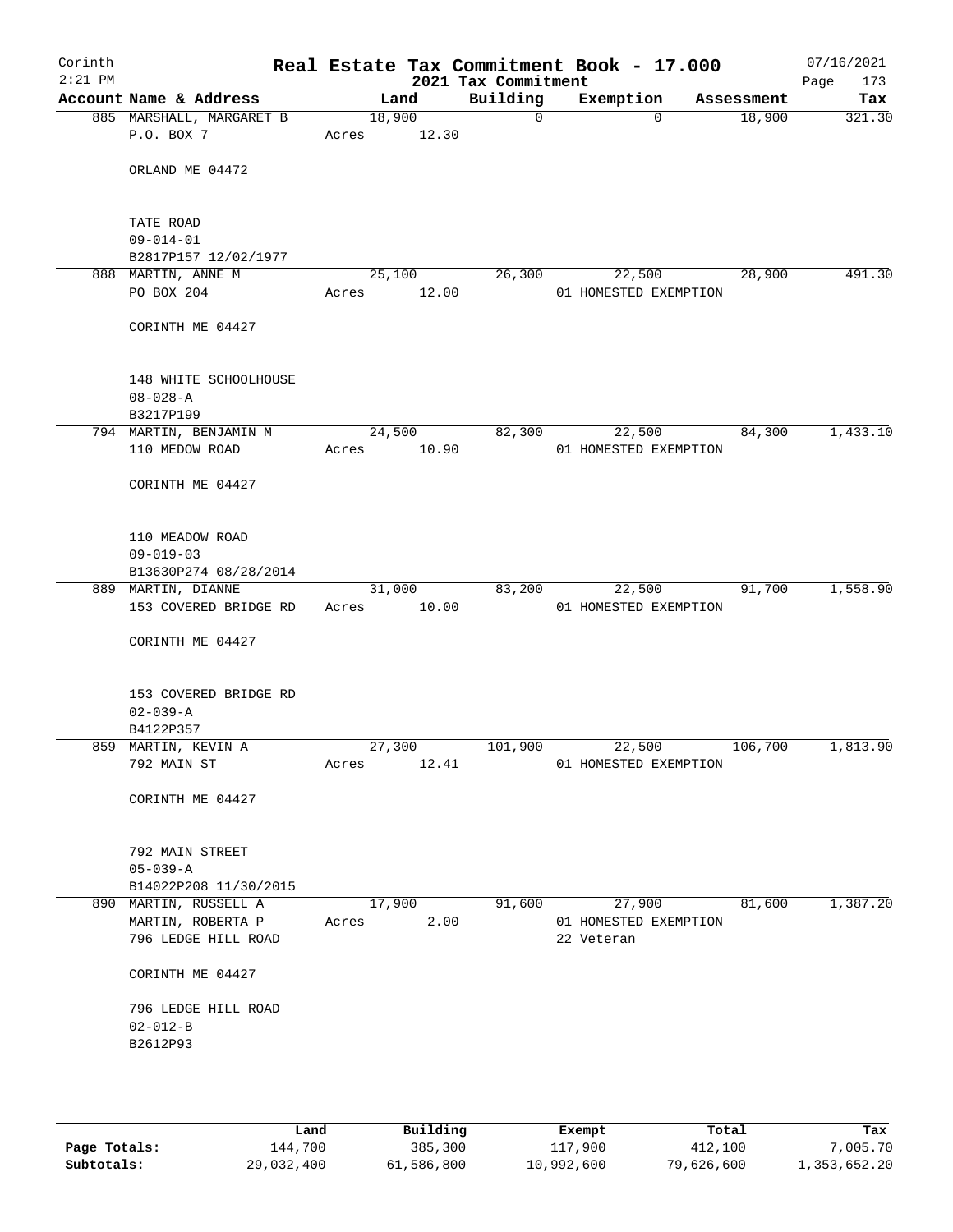| Corinth<br>$2:21$ PM |                                                                      |       |                  | 2021 Tax Commitment | Real Estate Tax Commitment Book - 17.000 |                    | 07/16/2021<br>Page<br>174 |
|----------------------|----------------------------------------------------------------------|-------|------------------|---------------------|------------------------------------------|--------------------|---------------------------|
|                      | Account Name & Address                                               |       | Land             | Building            | Exemption                                | Assessment         | Tax                       |
|                      | 891 MARTIN, SCOTT W<br>MARTIN, KATIE GREATOREX Acres<br>535 BLACK RD |       | 46,400<br>104.25 | $\overline{0}$      |                                          | 46,400<br>$\Omega$ | 788.80                    |
|                      | CORINTH ME 04427                                                     |       |                  |                     |                                          |                    |                           |
|                      | BLACK RD<br>$02 - 033$                                               |       |                  |                     |                                          |                    |                           |
|                      | B4715P271                                                            |       |                  |                     |                                          |                    |                           |
|                      | 1546 MARTIN, SCOTT W JR                                              |       | 23,200           | 116,000             | 22,500                                   | 116,700            | 1,983.90                  |
|                      | 118 O'ROAK ROAD                                                      | Acres | 8.00             |                     | 01 HOMESTED EXEMPTION                    |                    |                           |
|                      | CORINTH ME 04427                                                     |       |                  |                     |                                          |                    |                           |
|                      | 118 O'ROAK ROAD                                                      |       |                  |                     |                                          |                    |                           |
|                      | $10 - 002 - B$<br>B12701P213 01/06/2012                              |       |                  |                     |                                          |                    |                           |
|                      | 892 MARTIN, SCOTT WILLIAM                                            |       | 44,300           | 187,400             | 22,500                                   | 209,200            | 3,556.40                  |
|                      | MARTIN, KATIE GREATOREX Acres 80.00<br>535 BLACK ROAD                |       |                  |                     | 01 HOMESTED EXEMPTION                    |                    |                           |
|                      | CORINTH ME 04427                                                     |       |                  |                     |                                          |                    |                           |
|                      | 535 BLACK RD                                                         |       |                  |                     |                                          |                    |                           |
|                      | $02 - 034$                                                           |       |                  |                     |                                          |                    |                           |
|                      | B4715P269                                                            |       |                  |                     |                                          |                    |                           |
|                      | 1561 MASON, RONDA L                                                  |       | 17,200           | 71,900              | 22,500                                   | 66,600             | 1,132.20                  |
|                      | PO BOX 51                                                            | Acres | 1.41             |                     | 01 HOMESTED EXEMPTION                    |                    |                           |
|                      | CORINTH ME 04427                                                     |       |                  |                     |                                          |                    |                           |
|                      | 696 TATE ROAD                                                        |       |                  |                     |                                          |                    |                           |
|                      | $06 - 002 - 04$                                                      |       |                  |                     |                                          |                    |                           |
|                      | B13341P335 09/20/2013                                                |       |                  |                     |                                          |                    |                           |
|                      | 412 MASSE, LANCE H. &<br>EMERALD X. JT                               |       | 16,400           | 91,200              | 22,500                                   | 85,100             | 1,446.70                  |
|                      | 310 MAIN ST                                                          | Acres | 0.91             |                     | 01 HOMESTED EXEMPTION                    |                    |                           |
|                      |                                                                      |       |                  |                     |                                          |                    |                           |
|                      | CORINTH ME 04427                                                     |       |                  |                     |                                          |                    |                           |
|                      | 310 MAIN STREET                                                      |       |                  |                     |                                          |                    |                           |
|                      | $15 - 042$                                                           |       |                  |                     |                                          |                    |                           |
| 217                  | B15672P87 08/27/2020<br>MATARAZZO, JAMES W                           |       | 17,500           | 124,200             | 27,900                                   | 113,800            | 1,934.60                  |
|                      | 471 BLACK ROAD                                                       | Acres | 2.56             |                     | 01 HOMESTED EXEMPTION<br>22 Veteran      |                    |                           |
|                      | CORINTH ME 04427                                                     |       |                  |                     |                                          |                    |                           |
|                      | 471 BLACK RD                                                         |       |                  |                     |                                          |                    |                           |
|                      | $02 - 032 - A$<br>B9282P138                                          |       |                  |                     |                                          |                    |                           |
|                      |                                                                      |       |                  |                     |                                          |                    |                           |
|                      | Land                                                                 |       | Building         |                     | Exempt                                   | Total              | Tax                       |
| Page Totals:         | 165,000                                                              |       | 590,700          |                     | 117,900                                  | 637,800            | 10,842.60                 |

**Subtotals:** 29,197,400 62,177,500 11,110,500 80,264,400 1,364,494.80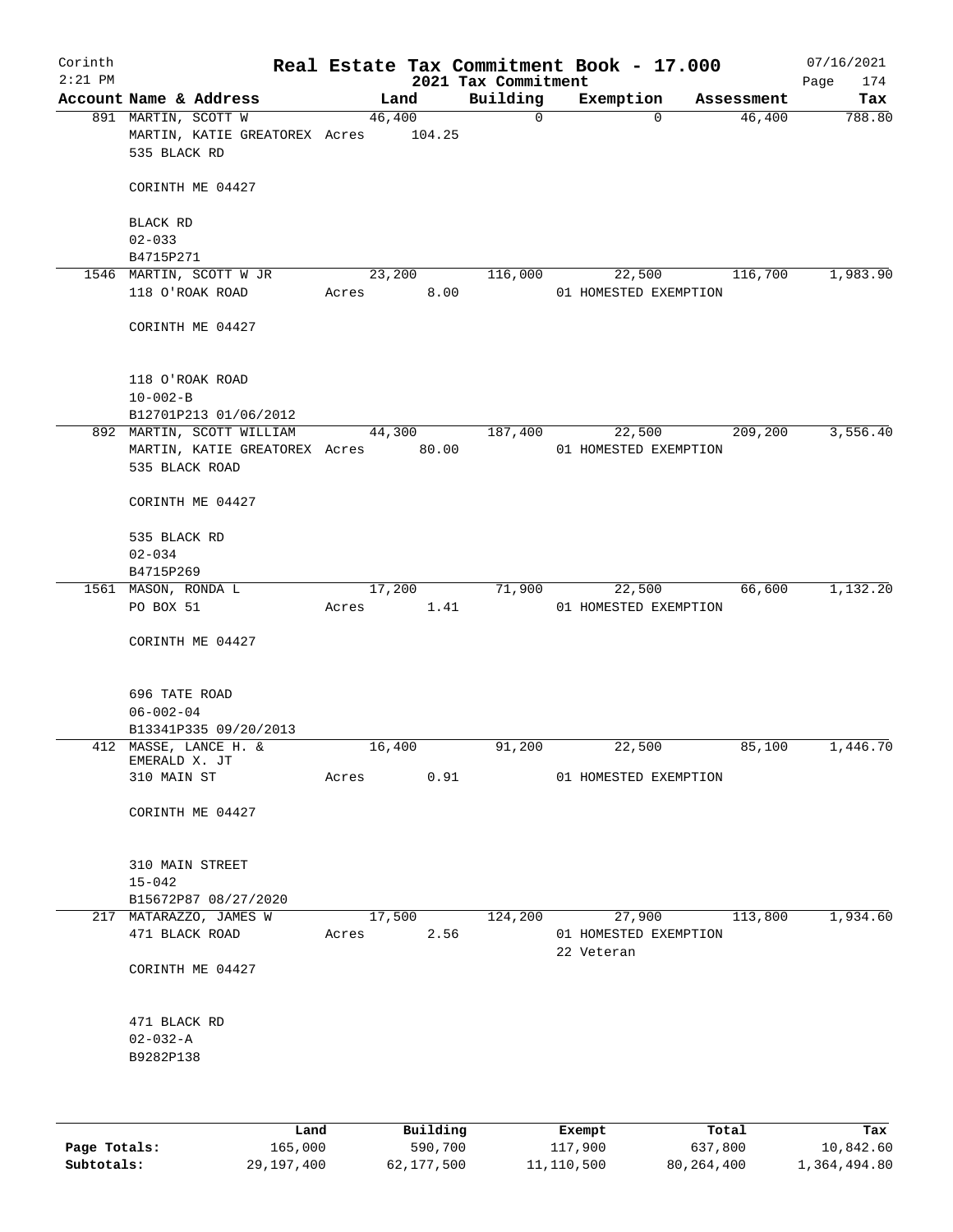| Corinth<br>$2:21$ PM |                                                      |                 | 2021 Tax Commitment | Real Estate Tax Commitment Book - 17.000 |            | 07/16/2021<br>Page<br>175 |
|----------------------|------------------------------------------------------|-----------------|---------------------|------------------------------------------|------------|---------------------------|
|                      | Account Name & Address                               | Land            | Building            | Exemption                                | Assessment | Tax                       |
|                      | 205 MAXIM, JOSHUA<br>SEARCY, ALLAN R<br>99 NOTCH RD  | 19,900<br>Acres | 35,600<br>5.00      | 22,500<br>01 HOMESTED EXEMPTION          | 33,000     | 561.00                    |
|                      | CORINTH ME 04427                                     |                 |                     |                                          |            |                           |
|                      | 99 NOTCH ROAD<br>$07 - 032$                          |                 |                     |                                          |            |                           |
|                      | B14102P283 03/21/2016                                |                 |                     |                                          |            |                           |
|                      | 651 MAY, KENNETH<br>MAY, TAMMY                       | 0               | 29,700              | 22,500<br>01 HOMESTED EXEMPTION          | 7,200      | 122.40                    |
|                      | 79 GRANT ROAD                                        |                 |                     |                                          |            |                           |
|                      | CORINTH ME 04427                                     |                 |                     |                                          |            |                           |
|                      | 79 GRANT ROAD                                        |                 |                     |                                          |            |                           |
|                      | $05 - 020 - 04H$<br>B6173P190                        |                 |                     |                                          |            |                           |
|                      | 1814 MCARTHUR, RUTH                                  | 0               | 22,500              | 22,500                                   | 0          | 0.00                      |
|                      | 30 EXETER ROAD LOT 20                                |                 |                     | 01 HOMESTED EXEMPTION                    |            |                           |
|                      | CORINTH ME 04427                                     |                 |                     |                                          |            |                           |
|                      | 30 EXETER ROAD LOT 20<br>$15 - 012 - 20H$            |                 |                     |                                          |            |                           |
|                      | 402 MCCAFFREY, LONNIE                                | 38,400          | 160,100             | 0                                        | 198,500    | 3,374.50                  |
|                      | 75 JOHNSON STREET                                    | Acres           | 6.09                |                                          |            |                           |
|                      | MANCHESTER NH 03103                                  |                 |                     |                                          |            |                           |
|                      | 950 LEDGE HILL ROAD                                  |                 |                     |                                          |            |                           |
|                      | $02 - 005$<br>B14813P270 05/15/2018                  |                 |                     |                                          |            |                           |
|                      | 1545 MCCANNELL, KEVIN B                              | 2,700           | 0                   | 0                                        | 2,700      | 45.90                     |
|                      | PO BOX 588                                           | Acres<br>22.00  |                     |                                          |            |                           |
|                      | HOWLAND ME 04448                                     |                 |                     |                                          |            |                           |
|                      | HUDSON HILL ROAD                                     |                 |                     |                                          |            |                           |
|                      | $03 - 041$                                           |                 |                     |                                          |            |                           |
|                      | B9861P198 05/05/2005                                 |                 |                     |                                          |            |                           |
|                      | 895 MCCORRISON, MARIE E<br>392 WEST CORINTH RD       | 22,800<br>Acres | 68,800<br>6.00      | 22,500<br>01 HOMESTED EXEMPTION          | 69,100     | 1,174.70                  |
|                      | CORINTH ME 04427                                     |                 |                     |                                          |            |                           |
|                      | 392 WEST CORINTH ROAD<br>$05 - 002 - B$<br>B5104P178 |                 |                     |                                          |            |                           |
|                      |                                                      |                 |                     |                                          |            |                           |

|              | Land       | Building   | Exempt     | Total      | Tax          |
|--------------|------------|------------|------------|------------|--------------|
| Page Totals: | 83,800     | 316,700    | 90,000     | 310,500    | 5,278.50     |
| Subtotals:   | 29,281,200 | 62,494,200 | 11,200,500 | 80,574,900 | 1,369,773.30 |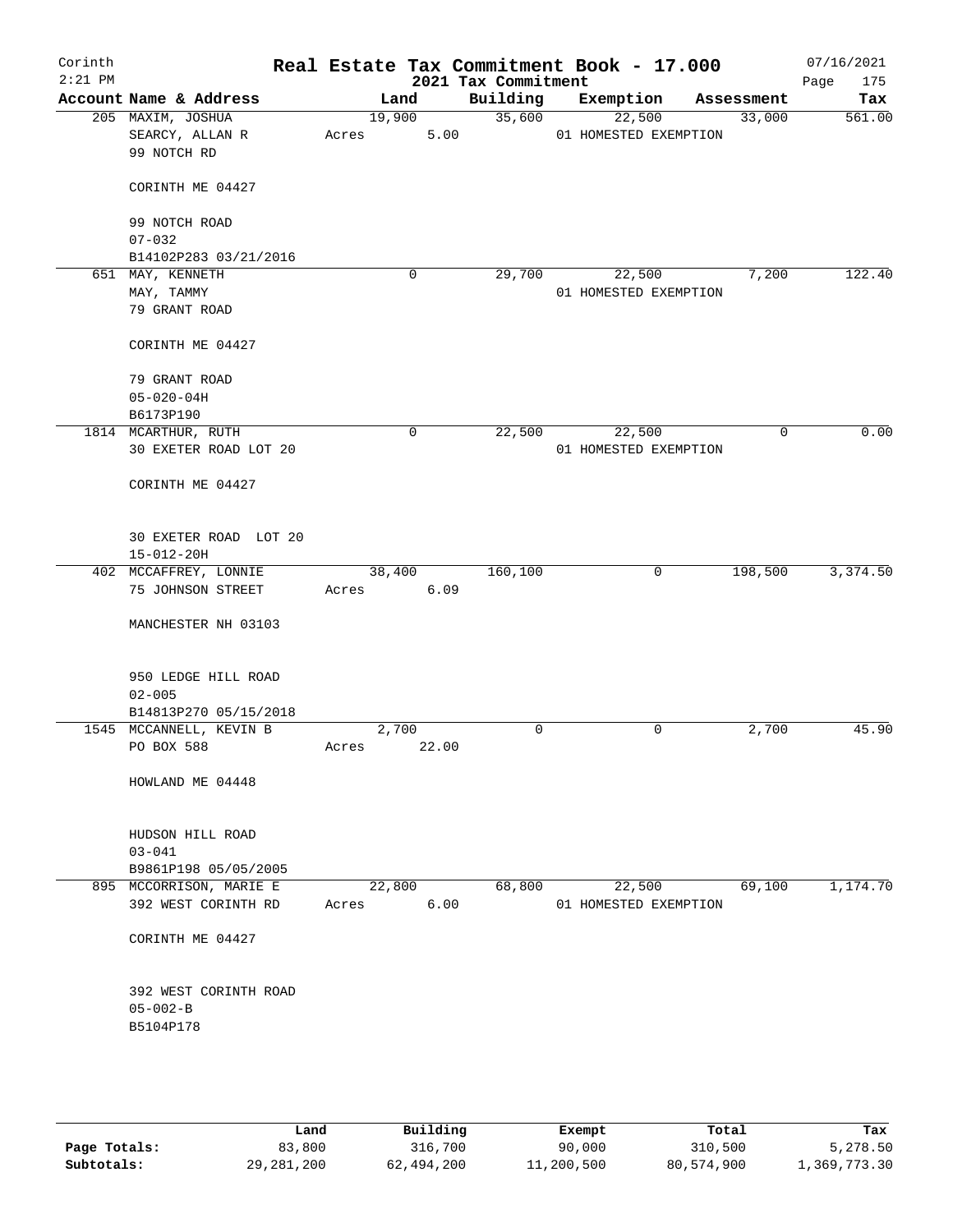| $2:21$ PM | Account Name & Address<br>896 MCCORRISON, VAL F<br>MCCORRISON, CHRISTINE M Acres 1.00<br>419 HUDSON ROAD |       | Land<br>16,700  | 2021 Tax Commitment<br>Building<br>69,900 | Exemption<br>22,500             | Assessment | 176<br>Page<br>Tax |
|-----------|----------------------------------------------------------------------------------------------------------|-------|-----------------|-------------------------------------------|---------------------------------|------------|--------------------|
|           |                                                                                                          |       |                 |                                           |                                 |            |                    |
|           |                                                                                                          |       |                 |                                           | 01 HOMESTED EXEMPTION           | 64,100     | 1,089.70           |
|           | CORINTH ME 04427                                                                                         |       |                 |                                           |                                 |            |                    |
|           | 419 HUDSON ROAD<br>$09 - 035$                                                                            |       |                 |                                           |                                 |            |                    |
|           | B2483P200                                                                                                |       |                 |                                           |                                 |            |                    |
|           | 1798 MCCULLAGH, MICHAEL J<br>9 MAIN STREET APT #1                                                        | Acres | 26,100<br>5.00  | 129,000                                   | 22,500<br>01 HOMESTED EXEMPTION | 132,600    | 2,254.20           |
|           | CORINTH ME 04427                                                                                         |       |                 |                                           |                                 |            |                    |
|           | 9 MAIN STREET<br>$11 - 012 - B$<br>B10300P174 01/25/2006                                                 |       |                 |                                           |                                 |            |                    |
|           | 1624 MCCULLOUGH, BRETT H &                                                                               |       | 10,100          | $\mathbf 0$                               | 0                               | 10,100     | 171.70             |
|           | MCLEOD, CHRYSTIAN<br>339 BRANN RD                                                                        |       | Acres 2.02      |                                           |                                 |            |                    |
|           | LEVANT ME 04456                                                                                          |       |                 |                                           |                                 |            |                    |
|           | MUDGETT ROAD<br>$02 - 003$                                                                               |       |                 |                                           |                                 |            |                    |
|           | B15783P187 10/08/2020 B7225P198                                                                          |       |                 |                                           |                                 |            |                    |
|           | 897 MCCULLOUGH, ESTHER C.<br>TRUSTEE<br>OF THE HOMESTEAD TRUST                                           | Acres | 25,900<br>16.00 | 42,400                                    | 0                               | 68,300     | 1,161.10           |
|           | 856 GRANT ROAD                                                                                           |       |                 |                                           |                                 |            |                    |
|           | CORINTH ME 04427                                                                                         |       |                 |                                           |                                 |            |                    |
|           | 856 GRANT ROAD<br>$03 - 004$                                                                             |       |                 |                                           |                                 |            |                    |
|           | B6752P62                                                                                                 |       |                 |                                           |                                 |            |                    |
|           | 1872 MCDANIEL, SEAN                                                                                      |       | 16,700          |                                           | 32,000<br>27,900                | 20,800     | 353.60             |
|           | PO BOX 661                                                                                               | Acres | 1.00            |                                           | 22 Veteran                      |            |                    |
|           | CORINTH ME 04427                                                                                         |       |                 |                                           | 01 HOMESTED EXEMPTION           |            |                    |
|           | 97 BEECH GROVE RD<br>$06 - 003 - 10 - 01$<br>B14245P335 08/12/2016                                       |       |                 |                                           |                                 |            |                    |
|           | 949 MCDONALD, CHRISTOPHER A                                                                              |       | 16,700          | 96,900                                    | 22,500                          | 91,100     | 1,548.70           |
|           | 568 BLACK RD                                                                                             | Acres | 1.00            |                                           | 01 HOMESTED EXEMPTION           |            |                    |
|           | CORINTH ME 04427                                                                                         |       |                 |                                           |                                 |            |                    |
|           | 568 BLACK RD<br>$02 - 035 - 03$                                                                          |       |                 |                                           |                                 |            |                    |
|           | B15782P147 11/13/2020                                                                                    |       |                 |                                           |                                 |            |                    |

|              | Land       | Building   | Exempt     | Total      | Tax          |
|--------------|------------|------------|------------|------------|--------------|
| Page Totals: | 112,200    | 370,200    | 95,400     | 387,000    | 6.579.00     |
| Subtotals:   | 29,393,400 | 62,864,400 | 11,295,900 | 80,961,900 | 1,376,352.30 |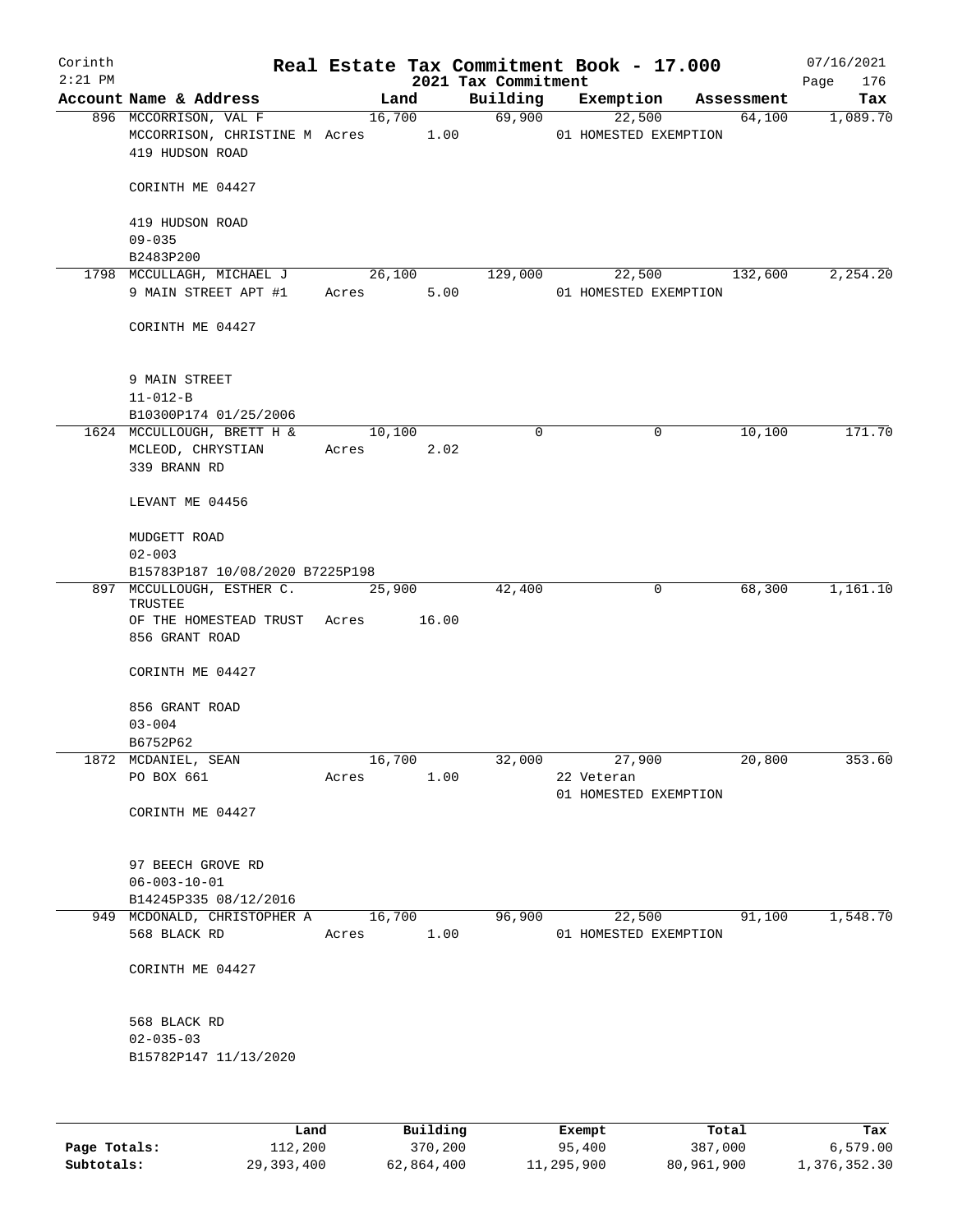| Corinth<br>$2:21$ PM |                                                                          |                 |                  | 2021 Tax Commitment | Real Estate Tax Commitment Book - 17.000      |            | 07/16/2021<br>177<br>Page |
|----------------------|--------------------------------------------------------------------------|-----------------|------------------|---------------------|-----------------------------------------------|------------|---------------------------|
|                      | Account Name & Address                                                   |                 | Land             | Building            | Exemption                                     | Assessment | Tax                       |
|                      | 30 MCDONALD, MATTHEW J &<br>LYNN M                                       | 22,400          |                  | $\mathsf{O}$        | $\Omega$                                      | 22,400     | 380.80                    |
|                      | 314 HUDSON ROAD                                                          | Acres           | 16.92            |                     |                                               |            |                           |
|                      | ALTON ME 04468                                                           |                 |                  |                     |                                               |            |                           |
|                      | 60 ANDERSON FARM RD<br>$12 - 012$                                        |                 |                  |                     |                                               |            |                           |
|                      | B15990P5 03/30/2021                                                      |                 |                  |                     |                                               |            |                           |
|                      | 899 MCDOUGALL, STEPHEN<br>MCDOUGALL, TINA<br>32 TATE ROAD                | Acres           | 16,900<br>1.19   | 88,200              | 27,900<br>01 HOMESTED EXEMPTION<br>22 Veteran | 77,200     | 1,312.40                  |
|                      | CORINTH ME 04427                                                         |                 |                  |                     |                                               |            |                           |
|                      | 32 TATE ROAD<br>$09 - 028 - E$                                           |                 |                  |                     |                                               |            |                           |
|                      | 377 MCGURN, STANLEY                                                      | 14,900          |                  | $\mathbf 0$         | 0                                             | 14,900     | 253.30                    |
|                      | 9 ALTON TANNERY ROAD                                                     | Acres           | 20.00            |                     |                                               |            |                           |
|                      | HUDSON ME 04449                                                          |                 |                  |                     |                                               |            |                           |
|                      | RABBIT PATH @ HUDS TL<br>$06 - 032$                                      |                 |                  |                     |                                               |            |                           |
|                      | B13801P261 04/02/2015                                                    |                 |                  |                     |                                               |            |                           |
|                      | 936 MCHUGH, MICHAEL G<br>MCHUGH, PAULA C<br>356 WHITE SCHOOLHOUSE<br>RD  | Acres           | 56,800<br>115.80 | 316,300             | 22,500<br>01 HOMESTED EXEMPTION               | 350,600    | 5,960.20                  |
|                      | CORINTH ME 04427                                                         |                 |                  |                     |                                               |            |                           |
|                      | 356 WHITE SCHOOLHOUSE<br>$09 - 012 - 01$<br>B9908P35 06/07/2005          |                 |                  |                     |                                               |            |                           |
|                      | 1921 MCHUGH, MICHAEL G                                                   | 12,900          |                  |                     |                                               | 12,900     | 219.30                    |
|                      | MCHUGH, PAULA C<br>356 WHITE SCHOOLHOUSE<br>RD                           | Acres           | 3.18             |                     |                                               |            |                           |
|                      | CORINTH ME 04427                                                         |                 |                  |                     |                                               |            |                           |
|                      | WHITE SCHOOLHOUSE &<br>$09 - 012 - 03$                                   |                 |                  |                     |                                               |            |                           |
|                      | 1922 MCHUGH, MICHAEL G<br>MCHUGH, PAULA C<br>356 WHITE SCHOOLHOUSE<br>RD | 11,300<br>Acres | 1.84             | 0                   | 0                                             | 11,300     | 192.10                    |
|                      | CORINTH ME 04427                                                         |                 |                  |                     |                                               |            |                           |
|                      | TATE ROAD<br>$09 - 012 - 04$<br>B13788P67 03/13/2015                     |                 |                  |                     |                                               |            |                           |
|                      |                                                                          |                 |                  |                     |                                               |            |                           |

|              | Land       | Building   | Exempt     | Total      | Tax          |
|--------------|------------|------------|------------|------------|--------------|
| Page Totals: | 135,200    | 404,500    | 50,400     | 489,300    | 8,318.10     |
| Subtotals:   | 29,528,600 | 63,268,900 | 11,346,300 | 81,451,200 | 1,384,670.40 |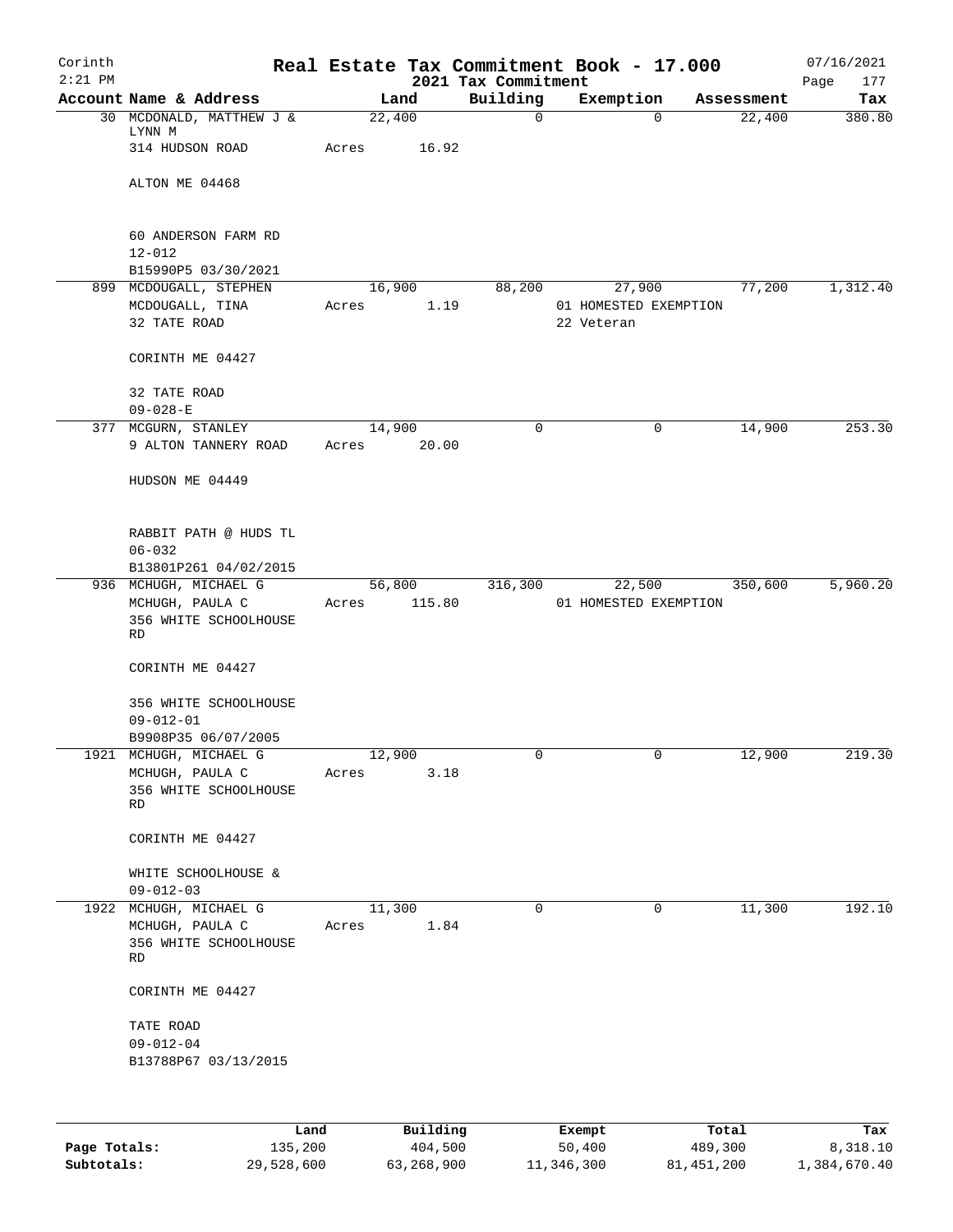| Corinth<br>$2:21$ PM |                                                                          |                 |      | 2021 Tax Commitment | Real Estate Tax Commitment Book - 17.000 |            | 07/16/2021<br>Page<br>178 |
|----------------------|--------------------------------------------------------------------------|-----------------|------|---------------------|------------------------------------------|------------|---------------------------|
|                      | Account Name & Address                                                   | Land            |      | Building            | Exemption                                | Assessment | Tax                       |
|                      | 1923 MCHUGH, MICHAEL G<br>MCHUGH, PAULA C<br>356 WHITE SCHOOLHOUSE<br>RD | 10,700<br>Acres | 1.38 | $\mathbf 0$         | $\mathbf 0$                              | 10,700     | 181.90                    |
|                      | CORINTH ME 04427                                                         |                 |      |                     |                                          |            |                           |
|                      | TATE ROAD<br>$09 - 012 - 05$                                             |                 |      |                     |                                          |            |                           |
|                      | 1924 MCHUGH, MICHAEL G<br>MCHUGH, PAULA C<br>356 WHITE SCHOOLHOUSE<br>RD | 10,700<br>Acres | 1.38 | $\Omega$            | $\mathbf 0$                              | 10,700     | 181.90                    |
|                      | CORINTH ME 04427                                                         |                 |      |                     |                                          |            |                           |
|                      | TATE ROAD<br>$09 - 012 - 06$                                             |                 |      |                     |                                          |            |                           |
|                      | 1925 MCHUGH, MICHAEL G<br>MCHUGH, PAULA C<br>356 WHITE SCHOOLHOUSE<br>RD | 11,900<br>Acres | 2.30 | $\mathbf 0$         | 0                                        | 11,900     | 202.30                    |
|                      | CORINTH ME 04427                                                         |                 |      |                     |                                          |            |                           |
|                      | TATE ROAD<br>$09 - 012 - 07$                                             |                 |      |                     |                                          |            |                           |
|                      | 774 MCKAGUE, KAREN<br>PO BOX 57                                          |                 | 0    | 26,300              | 22,500<br>01 HOMESTED EXEMPTION          | 3,800      | 64.60                     |
|                      | KENDUSKEAG ME 04450                                                      |                 |      |                     |                                          |            |                           |
|                      | 344 MAIN STREET LOT 28<br>$08 - 003 - 28H$<br>B15894P04427 01/21/2021    |                 |      |                     |                                          |            |                           |
|                      | 903 MCKAY, PETER J                                                       | 26,900          |      | 69,100              | 22,500                                   | 73,500     | 1,249.50                  |
|                      | 375 BLACK RD                                                             |                 |      | Acres 9.30          | 01 HOMESTED EXEMPTION                    |            |                           |
|                      | CORINTH ME 04427                                                         |                 |      |                     |                                          |            |                           |
|                      | 375 BLACK RD<br>$02 - 030 - 03$<br>B11156P197 09/28/2007                 |                 |      |                     |                                          |            |                           |
|                      | 687 MCKAY, PHYLLIS<br>217 HUDSON ROAD                                    | 11,600<br>Acres | 1.02 | 100,100             | 27,900<br>01 HOMESTED EXEMPTION          | 83,800     | 1,424.60                  |
|                      |                                                                          |                 |      |                     | 31 Veteran Widow                         |            |                           |
|                      | HUDSON ME 04449                                                          |                 |      |                     |                                          |            |                           |
|                      | 29 HARVEY HIGHLANDS<br>$11 - 020 - 06$<br>B14909P220 08/16/2018          |                 |      |                     |                                          |            |                           |
|                      |                                                                          |                 |      |                     |                                          |            |                           |

|              | Land       | Building   | Exempt       | Total      | Tax          |
|--------------|------------|------------|--------------|------------|--------------|
| Page Totals: | 71,800     | 195,500    | 72,900       | 194,400    | 3,304.80     |
| Subtotals:   | 29,600,400 | 63,464,400 | 11, 419, 200 | 81,645,600 | 1,387,975.20 |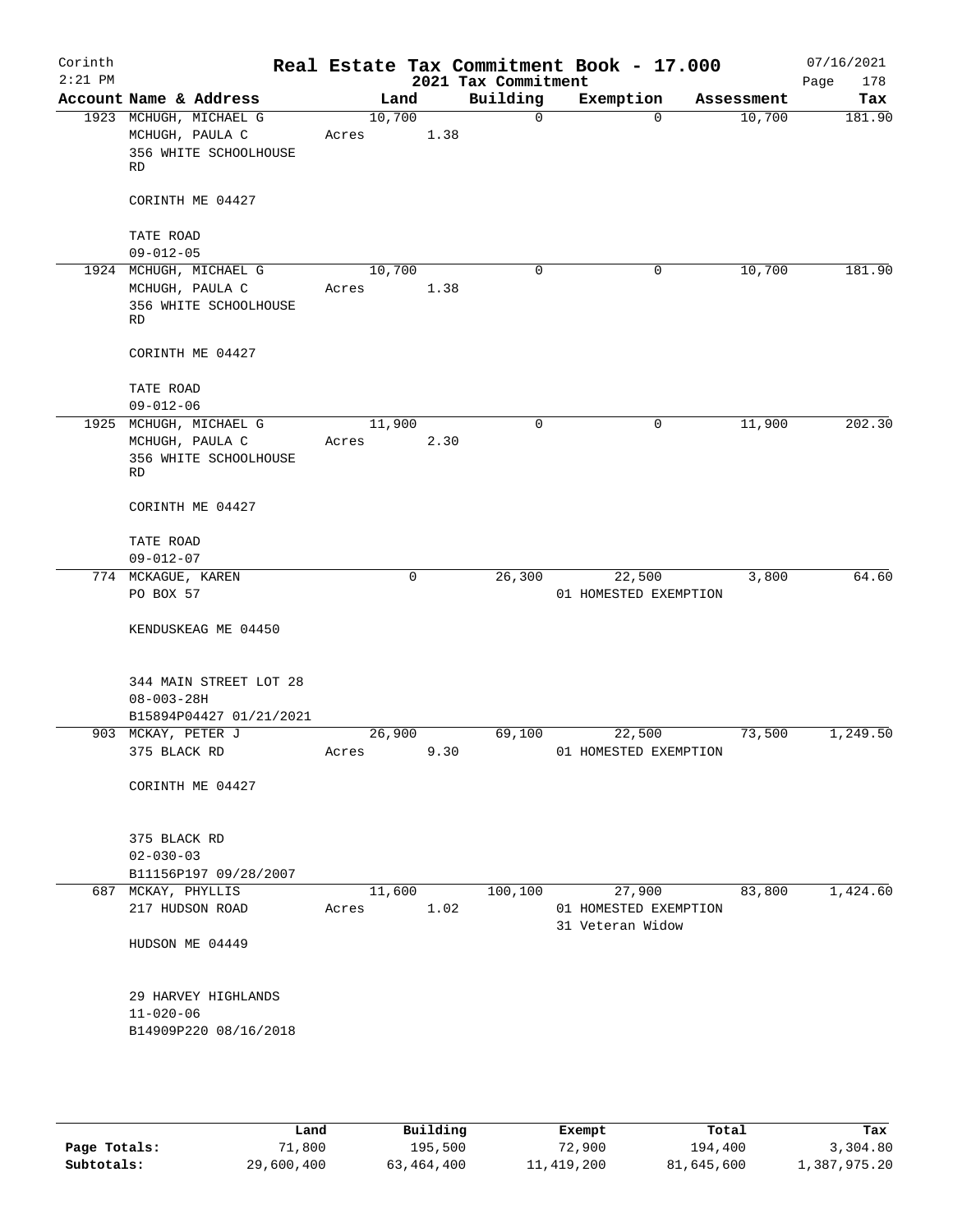| Corinth<br>$2:21$ PM |                                                    |                 |        | Real Estate Tax Commitment Book - 17.000<br>2021 Tax Commitment |                       |             |            | 07/16/2021<br>179<br>Page |
|----------------------|----------------------------------------------------|-----------------|--------|-----------------------------------------------------------------|-----------------------|-------------|------------|---------------------------|
|                      | Account Name & Address                             |                 | Land   | Building                                                        |                       | Exemption   | Assessment | Tax                       |
|                      | 1715 MCKAY, TIMOTHY L                              |                 | 20,900 | 92,700                                                          |                       | 22,500      | 91,100     | 1,548.70                  |
|                      | MCKAY, MONICA RL                                   | Acres           | 6.50   |                                                                 | 01 HOMESTED EXEMPTION |             |            |                           |
|                      | 389 EXETER RD                                      |                 |        |                                                                 |                       |             |            |                           |
|                      | CORINTH ME 04427                                   |                 |        |                                                                 |                       |             |            |                           |
|                      | 389 EXETER ROAD                                    |                 |        |                                                                 |                       |             |            |                           |
|                      | $07 - 009 - F$<br>B8985P253                        |                 |        |                                                                 |                       |             |            |                           |
|                      | 907 MCKENZIE, JAMES                                | 19,600          |        | 4,400                                                           |                       | 0           | 24,000     | 408.00                    |
|                      | 378 FOREST AVENUE                                  | Acres           | 30.00  |                                                                 |                       |             |            |                           |
|                      | BANGOR ME 04401                                    |                 |        |                                                                 |                       |             |            |                           |
|                      | 161 FOREST ROAD                                    |                 |        |                                                                 |                       |             |            |                           |
|                      | $01 - 027$                                         |                 |        |                                                                 |                       |             |            |                           |
|                      | B2103P110                                          |                 |        |                                                                 |                       |             |            |                           |
|                      | 909 MCLAUGHLIN, CAROL A                            |                 | 26,500 | 83,900                                                          |                       | 22,500      | 87,900     | 1,494.30                  |
|                      | 423 WEST CORINTH RD                                | Acres           | 9.00   |                                                                 | 01 HOMESTED EXEMPTION |             |            |                           |
|                      | CORINTH ME 04427                                   |                 |        |                                                                 |                       |             |            |                           |
|                      | 423 WEST CORINTH ROAD                              |                 |        |                                                                 |                       |             |            |                           |
|                      | $04 - 034 - A$                                     |                 |        |                                                                 |                       |             |            |                           |
|                      | B2221P728                                          |                 |        |                                                                 |                       |             |            |                           |
|                      | 913 MCLAUGHLIN, GARY A                             |                 | 32,700 | 114,100                                                         |                       | 22,500      | 124,300    | 2,113.10                  |
|                      | MCLAUGHLIN, ANGELA<br>440 WEST CORINTH RD          | Acres           | 22.00  |                                                                 | 01 HOMESTED EXEMPTION |             |            |                           |
|                      | CORINTH ME 04427                                   |                 |        |                                                                 |                       |             |            |                           |
|                      | 440 WEST CORINTH ROAD                              |                 |        |                                                                 |                       |             |            |                           |
|                      | $05 - 001 - B$                                     |                 |        |                                                                 |                       |             |            |                           |
|                      | B11233P8 12/13/2007 B11233P5 12/13/2007 B7196P21   |                 |        |                                                                 |                       |             |            |                           |
|                      | 2000 MCLAUGHLIN, GARY A                            | 21,200          |        | 0                                                               |                       | $\mathbf 0$ | 21,200     | 360.40                    |
|                      | MCLAUGHLIN, ANGELA<br>440 WEST CORINTH RD          | Acres           | 17.00  |                                                                 |                       |             |            |                           |
|                      | CORINTH ME 04427                                   |                 |        |                                                                 |                       |             |            |                           |
|                      | WEST CORINTH ROAD                                  |                 |        |                                                                 |                       |             |            |                           |
|                      | $05 - 001 - C - 1$                                 |                 |        |                                                                 |                       |             |            |                           |
|                      | B11233P5 12/13/2007                                |                 |        |                                                                 |                       |             |            |                           |
|                      | 914 MCLAUGHLIN, JEFFREY D<br>408 LEDGE HILL RD     | 16,900<br>Acres | 1.20   | 33,700                                                          | 01 HOMESTED EXEMPTION | 22,500      | 28,100     | 477.70                    |
|                      | CORINTH ME 04427                                   |                 |        |                                                                 |                       |             |            |                           |
|                      | 408 LEDGE HILL ROAD<br>$04 - 027 - A$<br>B5382P111 |                 |        |                                                                 |                       |             |            |                           |
|                      |                                                    |                 |        |                                                                 |                       |             |            |                           |

|              | Land       | Building   | Exempt     | Total      | Tax          |
|--------------|------------|------------|------------|------------|--------------|
| Page Totals: | 137,800    | 328,800    | 90,000     | 376,600    | 6.402.20     |
| Subtotals:   | 29,738,200 | 63,793,200 | 11,509,200 | 82,022,200 | 1,394,377.40 |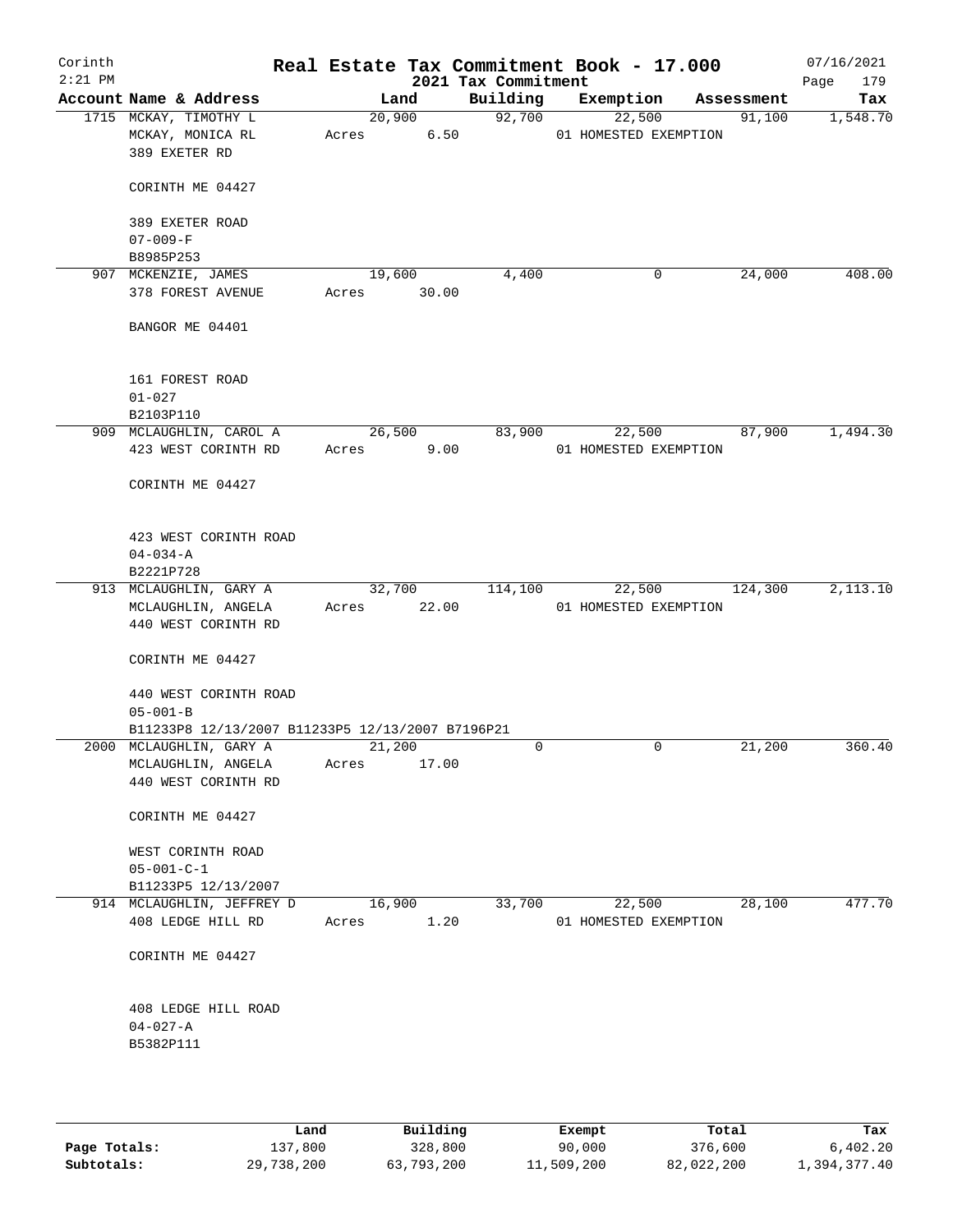| Corinth<br>$2:21$ PM |                                                                 |                          | 2021 Tax Commitment | Real Estate Tax Commitment Book - 17.000                |            | 07/16/2021<br>180<br>Page |
|----------------------|-----------------------------------------------------------------|--------------------------|---------------------|---------------------------------------------------------|------------|---------------------------|
|                      | Account Name & Address                                          | Land                     | Building            | Exemption                                               | Assessment | Tax                       |
|                      | 915 MCLAUGHLIN, JOEL W<br>550 LEDGE HILL RD<br>CORINTH ME 04427 | 34,500<br>33.96<br>Acres |                     | 58,700<br>27,900<br>22 Veteran<br>01 HOMESTED EXEMPTION | 65,300     | 1,110.10                  |
|                      | 550 LEDGE HILL ROAD                                             |                          |                     |                                                         |            |                           |
|                      | $02 - 022$                                                      |                          |                     |                                                         |            |                           |
|                      | B2234P337<br>916 MCLAUGHLIN, JOEL W                             | 28,300                   | 0                   | 0                                                       | 28,300     | 481.10                    |
|                      | 550 LEDGE HILL RD                                               | Acres 52.48              |                     |                                                         |            |                           |
|                      | CORINTH ME 04427                                                |                          |                     |                                                         |            |                           |
|                      | WEST CORINTH ROAD<br>$05 - 001$<br>B2145P291 11/08/1968         |                          |                     |                                                         |            |                           |
|                      | 556 MCLAUGHLIN, PATRICIA                                        | 19,200                   | 64,900              | 22,500                                                  | 61,600     | 1,047.20                  |
|                      | 39 HUDSON ROAD                                                  | Acres                    | 2.00                | 01 HOMESTED EXEMPTION                                   |            |                           |
|                      | CORINTH ME 04427                                                |                          |                     |                                                         |            |                           |
|                      | 39 HUDSON ROAD                                                  |                          |                     |                                                         |            |                           |
|                      | $15 - 032$<br>B14175P194 06/10/2016                             |                          |                     |                                                         |            |                           |
|                      | 918 MCLAUGHLIN, STEPHEN J                                       | 18,300                   | 13,400              | 22,500                                                  | 9,200      | 156.40                    |
|                      | 6 TATE ROAD                                                     | Acres                    | 2.35                | 01 HOMESTED EXEMPTION                                   |            |                           |
|                      | CORINTH ME 04427                                                |                          |                     |                                                         |            |                           |
|                      | 6 TATE ROAD                                                     |                          |                     |                                                         |            |                           |
|                      | $09 - 028 - B$                                                  |                          |                     |                                                         |            |                           |
|                      | B5395P138<br>1071 MEDEIROS, MARIA                               | $\mathbf 0$              | 11,700              | 0                                                       | 11,700     | 198.90                    |
|                      | 30 EXETER RD LOT 11                                             |                          |                     |                                                         |            |                           |
|                      | CORINTH ME 04427                                                |                          |                     |                                                         |            |                           |
|                      | 30 EXETER ROAD LOT 11<br>$15 - 012 - 11H$                       |                          |                     |                                                         |            |                           |
|                      | 1850 MEGGISON, CHARLOTTE M.                                     | 26,900                   | 154,500             | 22,500                                                  | 158,900    | 2,701.30                  |
|                      | LIVING TRUST                                                    |                          |                     | 01 HOMESTED EXEMPTION                                   |            |                           |
|                      | 158 O'ROAK RD                                                   | Acres                    | 17.44               |                                                         |            |                           |
|                      | CORINTH ME 04427                                                |                          |                     |                                                         |            |                           |
|                      | 158 O'ROAK ROAD                                                 |                          |                     |                                                         |            |                           |
|                      | $10 - 002 - D$                                                  |                          |                     |                                                         |            |                           |
|                      | B12469P227 04/27/2011                                           |                          |                     |                                                         |            |                           |
|                      |                                                                 |                          |                     |                                                         |            |                           |

|              | Land       | Building   | Exempt     | Total      | Tax          |
|--------------|------------|------------|------------|------------|--------------|
| Page Totals: | 127,200    | 303,200    | 95,400     | 335,000    | 5,695.00     |
| Subtotals:   | 29,865,400 | 64,096,400 | 11,604,600 | 82,357,200 | 1,400,072.40 |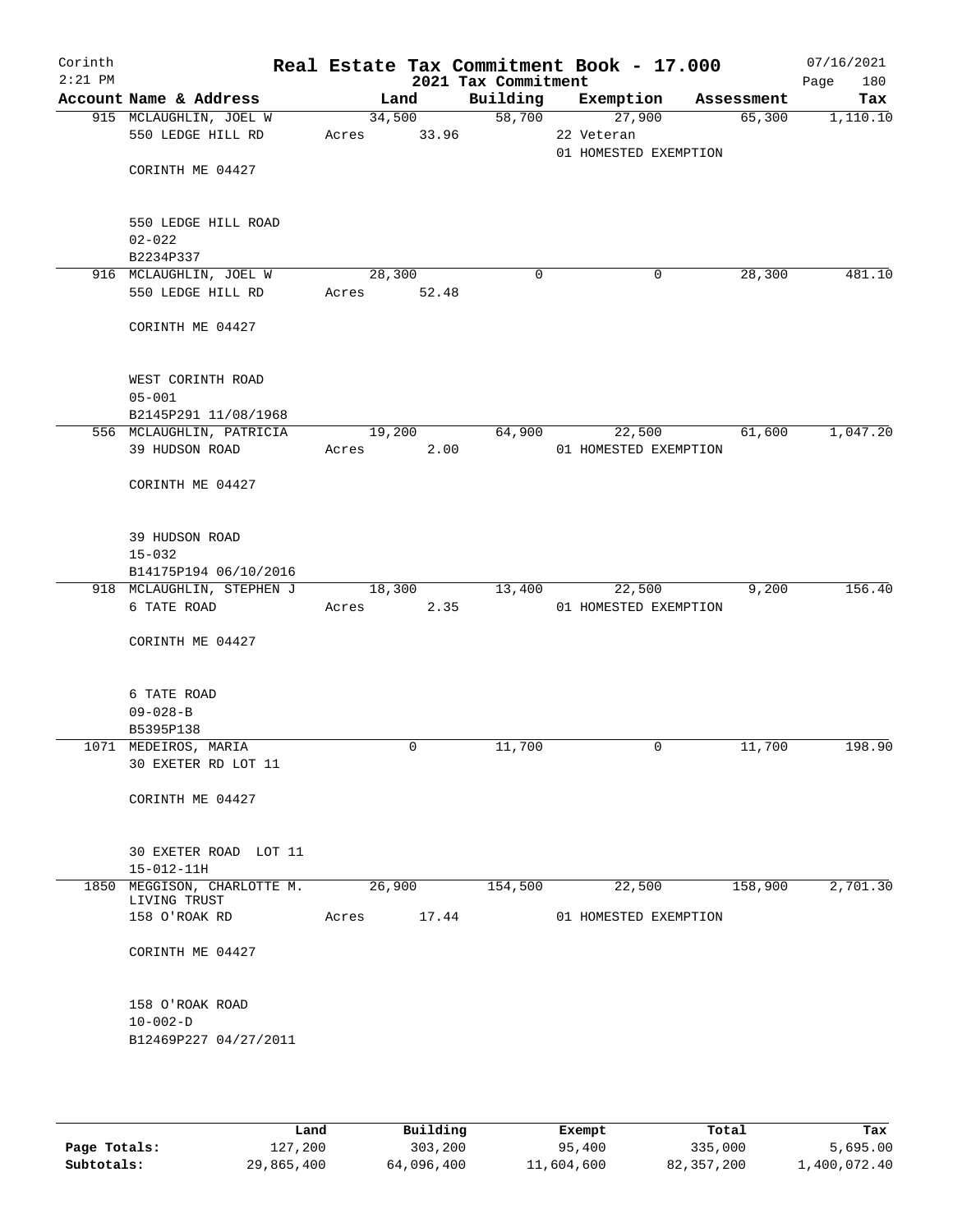| Corinth   |                                             |        |          |                                 | Real Estate Tax Commitment Book - 17.000 |            | 07/16/2021         |
|-----------|---------------------------------------------|--------|----------|---------------------------------|------------------------------------------|------------|--------------------|
| $2:21$ PM | Account Name & Address                      |        | Land     | 2021 Tax Commitment<br>Building | Exemption                                | Assessment | 181<br>Page<br>Tax |
|           | 924 MEGQUIER, SHERWOOD L.                   |        | 28,400   | 106,400                         | 22,500                                   | 112,300    | 1,909.10           |
|           | LIVING TRUST                                |        |          |                                 |                                          |            |                    |
|           | 401 HUDSON ROAD                             | Acres  | 10.50    |                                 | 01 HOMESTED EXEMPTION                    |            |                    |
|           |                                             |        |          |                                 |                                          |            |                    |
|           | CORINTH ME 04427                            |        |          |                                 |                                          |            |                    |
|           |                                             |        |          |                                 |                                          |            |                    |
|           | 401 HUDSON ROAD                             |        |          |                                 |                                          |            |                    |
|           | $09 - 036$                                  |        |          |                                 |                                          |            |                    |
|           | B14634P3 08/31/2017<br>1908 MEISNER, JOSHUA | 18,000 |          | 110,700                         | 22,500                                   | 106,200    | 1,805.40           |
|           | MEISNER, SHERRY L                           | Acres  | 1.06     |                                 | 01 HOMESTED EXEMPTION                    |            |                    |
|           | 35 BRUCE ROAD                               |        |          |                                 |                                          |            |                    |
|           | CORINTH ME 04427                            |        |          |                                 |                                          |            |                    |
|           |                                             |        |          |                                 |                                          |            |                    |
|           | 35 BRUCE RD                                 |        |          |                                 |                                          |            |                    |
|           | $08 - 012 - 31$<br>B13491P243 03/21/2014    |        |          |                                 |                                          |            |                    |
|           | 928 MERCHANT, DAVID                         | 19,300 |          | 11,000                          | 22,500                                   | 7,800      | 132.60             |
|           | MERCHANT, CONSTANCE                         | Acres  | 4.50     |                                 | 01 HOMESTED EXEMPTION                    |            |                    |
|           | 799 GRANT ROAD                              |        |          |                                 |                                          |            |                    |
|           | CORINTH ME 04427                            |        |          |                                 |                                          |            |                    |
|           |                                             |        |          |                                 |                                          |            |                    |
|           | 799 GRANT ROAD<br>$03 - 007 - B$            |        |          |                                 |                                          |            |                    |
|           | B4530P189                                   |        |          |                                 |                                          |            |                    |
|           | 829 MERCHANT, ROBERT A                      | 14,300 |          | 0                               | 0                                        | 14,300     | 243.10             |
|           | PO BOX 37                                   | Acres  | 7.00     |                                 |                                          |            |                    |
|           | KENDUSKEAG ME 04450                         |        |          |                                 |                                          |            |                    |
|           |                                             |        |          |                                 |                                          |            |                    |
|           | GRANT RD                                    |        |          |                                 |                                          |            |                    |
|           | $02 - 054$                                  |        |          |                                 |                                          |            |                    |
|           | B12142P122 05/25/2010                       |        |          |                                 |                                          |            |                    |
|           | 1423 MERCHANT, ROBERT A                     | 26,400 |          | 2,400                           | 0                                        | 28,800     | 489.60             |
|           | MERCHANT, SHARON L                          | Acres  | 10.92    |                                 |                                          |            |                    |
|           | PO BOX 37                                   |        |          |                                 |                                          |            |                    |
|           | KENDUSKEAG ME 04450                         |        |          |                                 |                                          |            |                    |
|           | 101 COVERED BRIDGE RD                       |        |          |                                 |                                          |            |                    |
|           | $02 - 039$                                  |        |          |                                 |                                          |            |                    |
|           | B12311P310 11/05/2010                       |        |          |                                 |                                          |            |                    |
|           | 2023 MERCHANT, SAMUEL A                     | 15,700 |          | $\mathbf 0$                     | $\mathbf 0$                              | 15,700     | 266.90             |
|           | PO BOX 112                                  | Acres  | 1.32     |                                 |                                          |            |                    |
|           | CORINTH ME 04427                            |        |          |                                 |                                          |            |                    |
|           |                                             |        |          |                                 |                                          |            |                    |
|           | 338 GRANT ROAD                              |        |          |                                 |                                          |            |                    |
|           | $05 - 013 - C$                              |        |          |                                 |                                          |            |                    |
|           | B11636P227 10/13/2008                       |        |          |                                 |                                          |            |                    |
|           |                                             |        |          |                                 |                                          |            |                    |
|           | Land                                        |        | Building |                                 | Exempt                                   | Total      | Tax                |

|              | Land       | Building   | Exempt     | Total      | тах          |
|--------------|------------|------------|------------|------------|--------------|
| Page Totals: | 122,100    | 230,500    | 67,500     | 285,100    | 4,846.70     |
| Subtotals:   | 29,987,500 | 64,326,900 | 11,672,100 | 82,642,300 | 1,404,919.10 |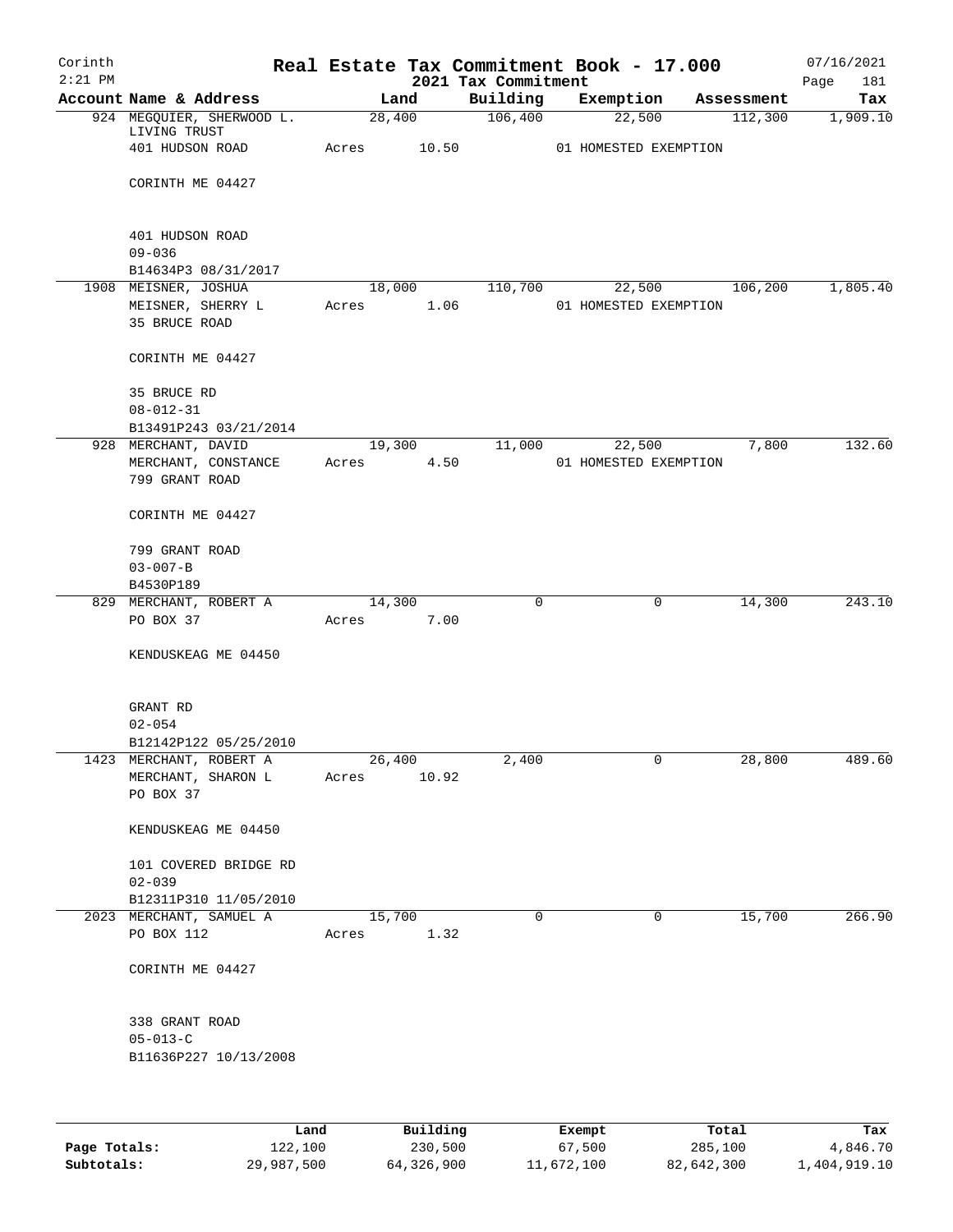| Corinth<br>$2:21$ PM |                                             |        |                | 2021 Tax Commitment | Real Estate Tax Commitment Book - 17.000 |            | 07/16/2021<br>Page<br>182 |
|----------------------|---------------------------------------------|--------|----------------|---------------------|------------------------------------------|------------|---------------------------|
|                      | Account Name & Address                      |        | Land           | Building            | Exemption                                | Assessment | Tax                       |
|                      | 929 MERCHANT, SAMUEL A                      | 13,400 |                | $\mathsf{O}$        | $\Omega$                                 | 13,400     | 227.80                    |
|                      | PO BOX 112                                  | Acres  | 5.00           |                     |                                          |            |                           |
|                      | CORINTH ME 04427                            |        |                |                     |                                          |            |                           |
|                      | GRANT ROAD<br>$05 - 013 - A$                |        |                |                     |                                          |            |                           |
|                      | B4845P203                                   |        |                |                     |                                          |            |                           |
|                      | 931 MERRILL, ELAINE H                       | 19,100 |                | 69,500              | 22,500                                   | 66,100     | 1,123.70                  |
|                      | 452 WEST CORINTH ROAD                       | Acres  | 3.00           |                     | 01 HOMESTED EXEMPTION                    |            |                           |
|                      | CORINTH ME 04427                            |        |                |                     |                                          |            |                           |
|                      | 452 WEST CORINTH ROAD                       |        |                |                     |                                          |            |                           |
|                      | $05 - 001 - A$                              |        |                |                     |                                          |            |                           |
|                      | B13507P139 04/17/2014<br>172 MERRILL, KEVIN |        | 39,600         | 7,500               | $\mathsf{O}$                             | 47,100     | 800.70                    |
|                      | 727 MUDGETT ROAD                            | Acres  | 76.98          |                     |                                          |            |                           |
|                      |                                             |        |                |                     |                                          |            |                           |
|                      | CORINTH ME 04427                            |        |                |                     |                                          |            |                           |
|                      | 833 LEDGE HILL ROAD                         |        |                |                     |                                          |            |                           |
|                      | $02 - 002$                                  |        |                |                     |                                          |            |                           |
|                      | B15352P303 11/05/2019                       |        |                |                     |                                          |            |                           |
|                      | 1724 MERRILL, KEVIN<br>MERRILL, TRACI       |        | 19,800<br>5.00 | 138,900             | 22,500<br>01 HOMESTED EXEMPTION          | 136,200    | 2,315.40                  |
|                      | 727 MUDGETT ROAD                            | Acres  |                |                     |                                          |            |                           |
|                      | CORINTH ME 04427                            |        |                |                     |                                          |            |                           |
|                      | 727 MUDGETT ROAD                            |        |                |                     |                                          |            |                           |
|                      | $02 - 003 - A$                              |        |                |                     |                                          |            |                           |
|                      | B8045P261<br>2009 METHODIST CHURCH,         | 33,700 |                | 175,000             | 208,700                                  | 0          | 0.00                      |
|                      | UNITED                                      |        |                |                     |                                          |            |                           |
|                      | PO BOX 17                                   | Acres  | 28.34          |                     | 51 Churches                              |            |                           |
|                      | CORINTH ME 04427                            |        |                |                     |                                          |            |                           |
|                      | 275 MAIN STREET                             |        |                |                     |                                          |            |                           |
|                      | $16 - 003$                                  |        |                |                     |                                          |            |                           |
|                      | 934 METHODIST CHURCH,                       | 18,000 |                | 105,300             | 20,000                                   | 103,300    | 1,756.10                  |
|                      | UNITED                                      |        |                |                     |                                          |            |                           |
|                      | PO BOX 17                                   | Acres  | 1.00           |                     | 30 Parsonage                             |            |                           |
|                      | CORINTH ME 04427                            |        |                |                     |                                          |            |                           |
|                      | 271 MAIN STREET                             |        |                |                     |                                          |            |                           |
|                      | $11 - 001$                                  |        |                |                     |                                          |            |                           |
|                      | B15481P119 02/24/2020 B4357P158             |        |                |                     |                                          |            |                           |
|                      |                                             |        |                |                     |                                          |            |                           |
|                      |                                             |        |                |                     |                                          |            |                           |

|              | Land       | Building   | Exempt     | Total      | Tax          |
|--------------|------------|------------|------------|------------|--------------|
| Page Totals: | 143,600    | 496,200    | 273,700    | 366,100    | 6,223.70     |
| Subtotals:   | 30,131,100 | 64,823,100 | 11,945,800 | 83,008,400 | 1,411,142.80 |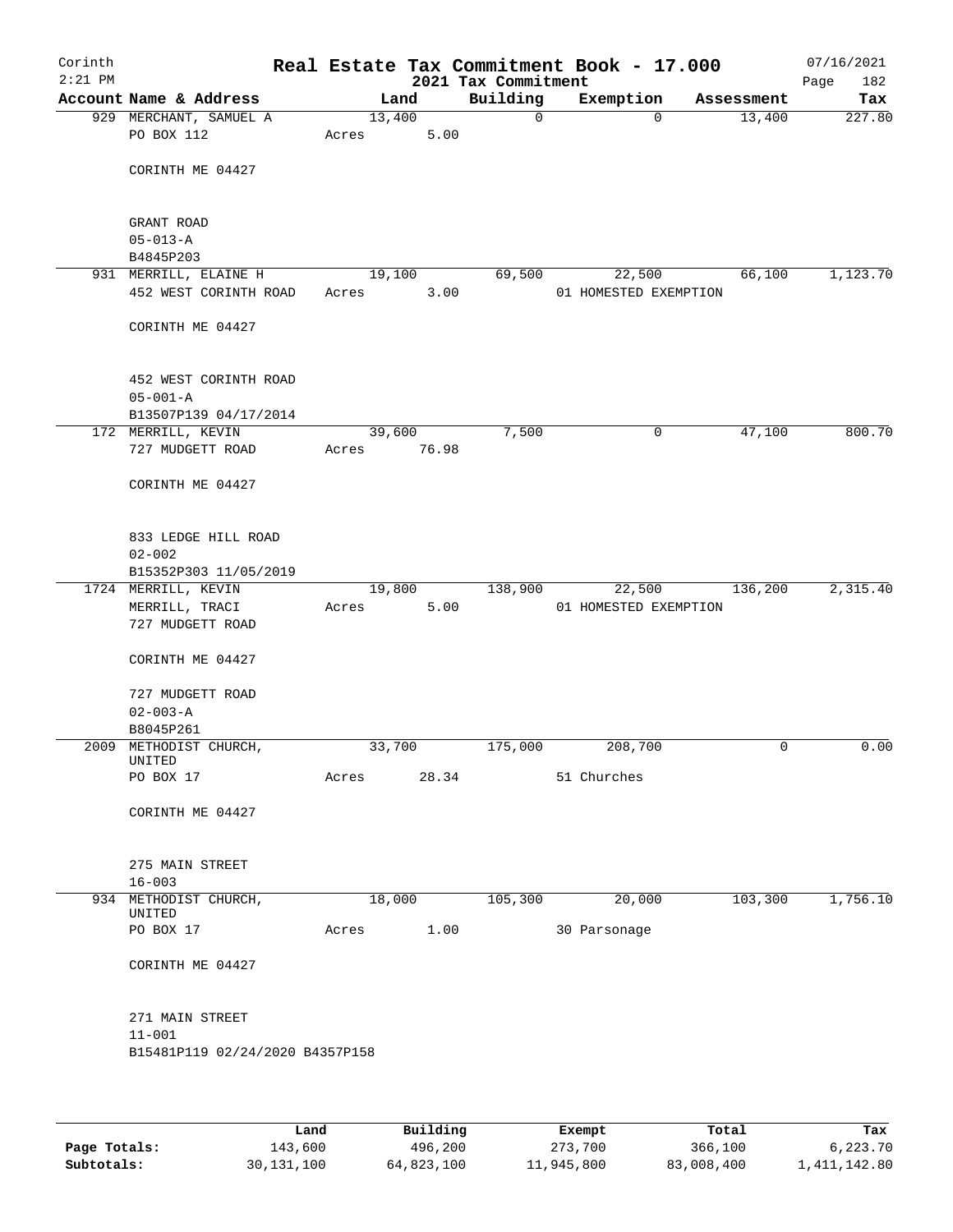| Corinth<br>$2:21$ PM |                                                 |       |         |       | Real Estate Tax Commitment Book - 17.000<br>2021 Tax Commitment |                                 |             |            | 07/16/2021<br>183<br>Page |
|----------------------|-------------------------------------------------|-------|---------|-------|-----------------------------------------------------------------|---------------------------------|-------------|------------|---------------------------|
|                      | Account Name & Address                          |       | Land    |       | Building                                                        | Exemption                       |             | Assessment | Tax                       |
|                      | 1747 MEYER, SUSAN                               |       | 25,600  |       | 0                                                               |                                 | $\mathbf 0$ | 25,600     | 435.20                    |
|                      | PO BOX 134                                      | Acres |         | 20.65 |                                                                 |                                 |             |            |                           |
|                      |                                                 |       |         |       |                                                                 |                                 |             |            |                           |
|                      | HARRISON ME 04040                               |       |         |       |                                                                 |                                 |             |            |                           |
|                      |                                                 |       |         |       |                                                                 |                                 |             |            |                           |
|                      |                                                 |       |         |       |                                                                 |                                 |             |            |                           |
|                      | 159 MEADOW ROAD                                 |       |         |       |                                                                 |                                 |             |            |                           |
|                      | $09 - 014 - A$<br>B14639P141 09/22/2017         |       |         |       |                                                                 |                                 |             |            |                           |
|                      | 608 MEYERS, WILLIAM T                           |       | 16, 300 |       | 116,800                                                         | 22,500                          |             | 110,600    | 1,880.20                  |
|                      | MEYERS, LIBBY A                                 | Acres |         | 1.83  |                                                                 | 01 HOMESTED EXEMPTION           |             |            |                           |
|                      | 46 PINEWOOD DRIVE                               |       |         |       |                                                                 |                                 |             |            |                           |
|                      |                                                 |       |         |       |                                                                 |                                 |             |            |                           |
|                      | CORINTH ME 04427                                |       |         |       |                                                                 |                                 |             |            |                           |
|                      |                                                 |       |         |       |                                                                 |                                 |             |            |                           |
|                      | 46 PINEWOOD DRIVE                               |       |         |       |                                                                 |                                 |             |            |                           |
|                      | $06 - 023 - 10$                                 |       |         |       |                                                                 |                                 |             |            |                           |
|                      | B9575P197                                       |       |         |       |                                                                 |                                 |             |            |                           |
|                      | 1778 MICHAUD, RONALD &                          |       | 11,600  |       | $\mathbf 0$                                                     |                                 | 0           | 11,600     | 197.20                    |
|                      | WILLIAMS, REBECKAH JT<br>692 TOWNHOUSE ROAD     | Acres |         | 2.11  |                                                                 |                                 |             |            |                           |
|                      |                                                 |       |         |       |                                                                 |                                 |             |            |                           |
|                      | LEVANT ME 04456                                 |       |         |       |                                                                 |                                 |             |            |                           |
|                      |                                                 |       |         |       |                                                                 |                                 |             |            |                           |
|                      | TATE ROAD                                       |       |         |       |                                                                 |                                 |             |            |                           |
|                      | $06 - 024 - 07$                                 |       |         |       |                                                                 |                                 |             |            |                           |
|                      | B15777P211 11/05/2020                           |       |         |       |                                                                 |                                 |             |            |                           |
|                      | 942 MILLER, MARTIN C                            |       | 17,700  |       | 34,900                                                          | 22,500                          |             | 30,100     | 511.70                    |
|                      | MILLER, LAURIE                                  | Acres |         | 1.80  |                                                                 | 01 HOMESTED EXEMPTION           |             |            |                           |
|                      | 871 LEDGE HILL RD                               |       |         |       |                                                                 |                                 |             |            |                           |
|                      | CORINTH ME 04427                                |       |         |       |                                                                 |                                 |             |            |                           |
|                      |                                                 |       |         |       |                                                                 |                                 |             |            |                           |
|                      | 871 LEDGE HILL ROAD                             |       |         |       |                                                                 |                                 |             |            |                           |
|                      | $02 - 008 - C$                                  |       |         |       |                                                                 |                                 |             |            |                           |
|                      | B13389P127 08/24/2013                           |       |         |       |                                                                 |                                 |             |            |                           |
|                      | 1340 MILLER, MOSE J & MATTIE                    |       | 40,500  |       | 56,800                                                          |                                 | 0           | 97,300     | 1,654.10                  |
|                      | M JT                                            |       |         |       |                                                                 |                                 |             |            |                           |
|                      | 225 COLD BROOK ROAD                             | Acres |         | 49.41 |                                                                 |                                 |             |            |                           |
|                      | SHERMAN ME 04776                                |       |         |       |                                                                 |                                 |             |            |                           |
|                      |                                                 |       |         |       |                                                                 |                                 |             |            |                           |
|                      |                                                 |       |         |       |                                                                 |                                 |             |            |                           |
|                      | 911 MAIN STREET                                 |       |         |       |                                                                 |                                 |             |            |                           |
|                      | $05 - 051$                                      |       |         |       |                                                                 |                                 |             |            |                           |
|                      | B15772P103 10/20/2020                           |       |         |       |                                                                 |                                 |             |            |                           |
|                      | 1710 MITCHELL, CASSANDRA L<br>748 LEDGE HILL RD |       | 21,900  | 15.54 | 117,900                                                         | 22,500<br>01 HOMESTED EXEMPTION |             | 117,300    | 1,994.10                  |
|                      |                                                 | Acres |         |       |                                                                 |                                 |             |            |                           |
|                      | CORINTH ME 04427                                |       |         |       |                                                                 |                                 |             |            |                           |
|                      |                                                 |       |         |       |                                                                 |                                 |             |            |                           |
|                      |                                                 |       |         |       |                                                                 |                                 |             |            |                           |
|                      | 748 LEDGE HILL ROAD                             |       |         |       |                                                                 |                                 |             |            |                           |
|                      | $02 - 012 - C$                                  |       |         |       |                                                                 |                                 |             |            |                           |
|                      | B12695P287 12/17/2011                           |       |         |       |                                                                 |                                 |             |            |                           |
|                      |                                                 |       |         |       |                                                                 |                                 |             |            |                           |
|                      |                                                 |       |         |       |                                                                 |                                 |             |            |                           |
|                      |                                                 |       |         |       |                                                                 |                                 |             |            |                           |

|              | Land       | Building   | Exempt     | Total      | Tax          |
|--------------|------------|------------|------------|------------|--------------|
| Page Totals: | 133,600    | 326,400    | 67,500     | 392,500    | 6,672.50     |
| Subtotals:   | 30,264,700 | 65,149,500 | 12,013,300 | 83,400,900 | 1,417,815.30 |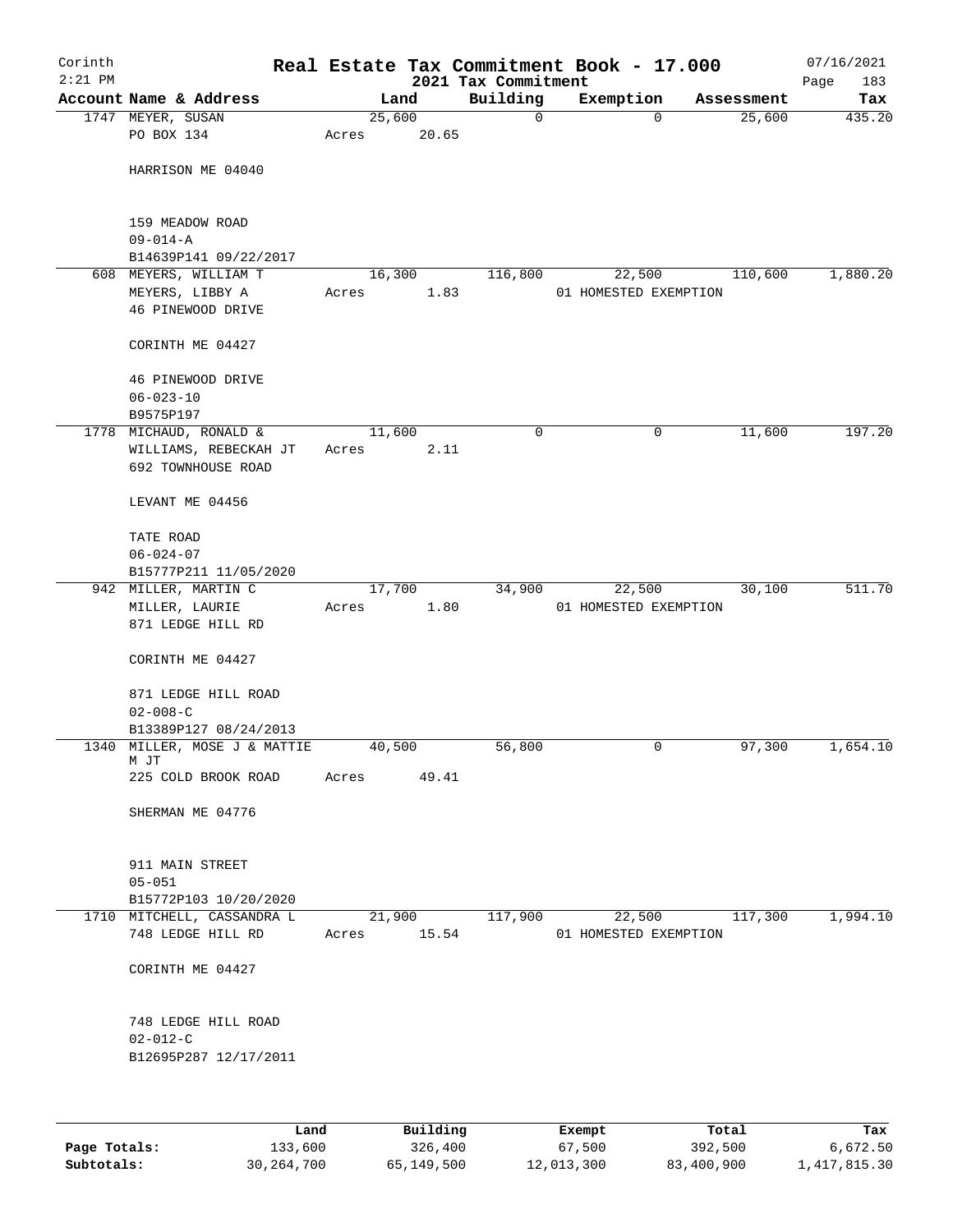| Corinth<br>$2:21$ PM |                                                                                                           |                 |        | 2021 Tax Commitment | Real Estate Tax Commitment Book - 17.000      |                | 07/16/2021<br>184<br>Page |
|----------------------|-----------------------------------------------------------------------------------------------------------|-----------------|--------|---------------------|-----------------------------------------------|----------------|---------------------------|
|                      | Account Name & Address                                                                                    |                 | Land   |                     | Building Exemption Assessment                 |                | Tax                       |
|                      | 615 MITCHELL, CODY &<br>MITCHELL, KATHARINE JT Acres 18.60 01 HOMESTED EXEMPTION<br>713 MAIN ST           |                 | 32,300 | 90,200              |                                               | 22,500 100,000 | 1,700.00                  |
|                      | CORINTH ME 04427                                                                                          |                 |        |                     |                                               |                |                           |
|                      | 713 MAIN STREET<br>$05 - 035$                                                                             |                 |        |                     |                                               |                |                           |
|                      | B15339P70 11/01/2019                                                                                      |                 |        |                     |                                               |                |                           |
|                      | 1847 MITCHELL, GAVIN DEAN<br>MITCHELL, JENNIFER LYNN Acres $1.45$ 01 HOMESTED EXEMPTION<br>38 COUNTY ROAD | 18,500          |        | 80,200              | 22,500                                        |                | 76,200<br>1,295.40        |
|                      | CORINTH ME 04427                                                                                          |                 |        |                     |                                               |                |                           |
|                      | 38 COUNTY RD<br>$08 - 014 - D$                                                                            |                 |        |                     |                                               |                |                           |
|                      | B14404P292 02/06/2017                                                                                     |                 |        |                     |                                               |                |                           |
|                      | 952 MITCHELL, KENNETH C II 27,100 85,800<br>MITCHELL, AMBER L Acres 10.00<br>877 MAIN STREET              |                 |        |                     | 22,500<br>01 HOMESTED EXEMPTION               |                | 1,536.80<br>90,400        |
|                      | CORINTH ME 04427                                                                                          |                 |        |                     |                                               |                |                           |
|                      | 877 MAIN STREET<br>$05 - 044$                                                                             |                 |        |                     |                                               |                |                           |
|                      | B7097P233                                                                                                 |                 |        |                     |                                               |                |                           |
|                      | 1953 MITCHELL, KENNETH C, 20,700 114,500<br>MITCHELL, JUDITH Acres 3.12<br>15 WEST CORINTH RD.            |                 |        |                     | 27,900<br>01 HOMESTED EXEMPTION<br>22 Veteran | 107,300        | 1,824.10                  |
|                      | CORINTH ME 04427                                                                                          |                 |        |                     |                                               |                |                           |
|                      | 15 WEST CORINTH ROAD<br>$05 - 024 - 02 - B$                                                               |                 |        |                     |                                               |                |                           |
|                      | B14772P78 03/29/2018                                                                                      |                 |        |                     | 22,500                                        |                | 493.00                    |
|                      | 1807 MITCHELL, NICHOLAS R S<br>638 TATE RD                                                                | 17,700<br>Acres | 1.87   | 33,800              | 01 HOMESTED EXEMPTION                         |                | 29,000                    |
|                      | CORINTH ME 04427                                                                                          |                 |        |                     |                                               |                |                           |
|                      | 638 TATE ROAD<br>$06 - 002 - D$                                                                           |                 |        |                     |                                               |                |                           |
|                      | B13074P15 01/23/2013                                                                                      |                 |        |                     |                                               |                |                           |
|                      | 532 MITCHELL, TYLER G<br>447 WEST CORINTH ROAD                                                            | 18,400<br>Acres | 2.38   | 139,300             | 0                                             | 157,700        | 2,680.90                  |
|                      | CORINTH ME 04427                                                                                          |                 |        |                     |                                               |                |                           |
|                      | 447 WEST CORINTH ROAD<br>$04 - 034 - B$<br>B14090P119 02/29/2016                                          |                 |        |                     |                                               |                |                           |
|                      |                                                                                                           |                 |        |                     |                                               |                |                           |

|              | Land       | Building   | Exempt     | Total      | Tax          |
|--------------|------------|------------|------------|------------|--------------|
| Page Totals: | 134,700    | 543,800    | 117,900    | 560,600    | 9,530.20     |
| Subtotals:   | 30,399,400 | 65,693,300 | 12,131,200 | 83,961,500 | 1,427,345.50 |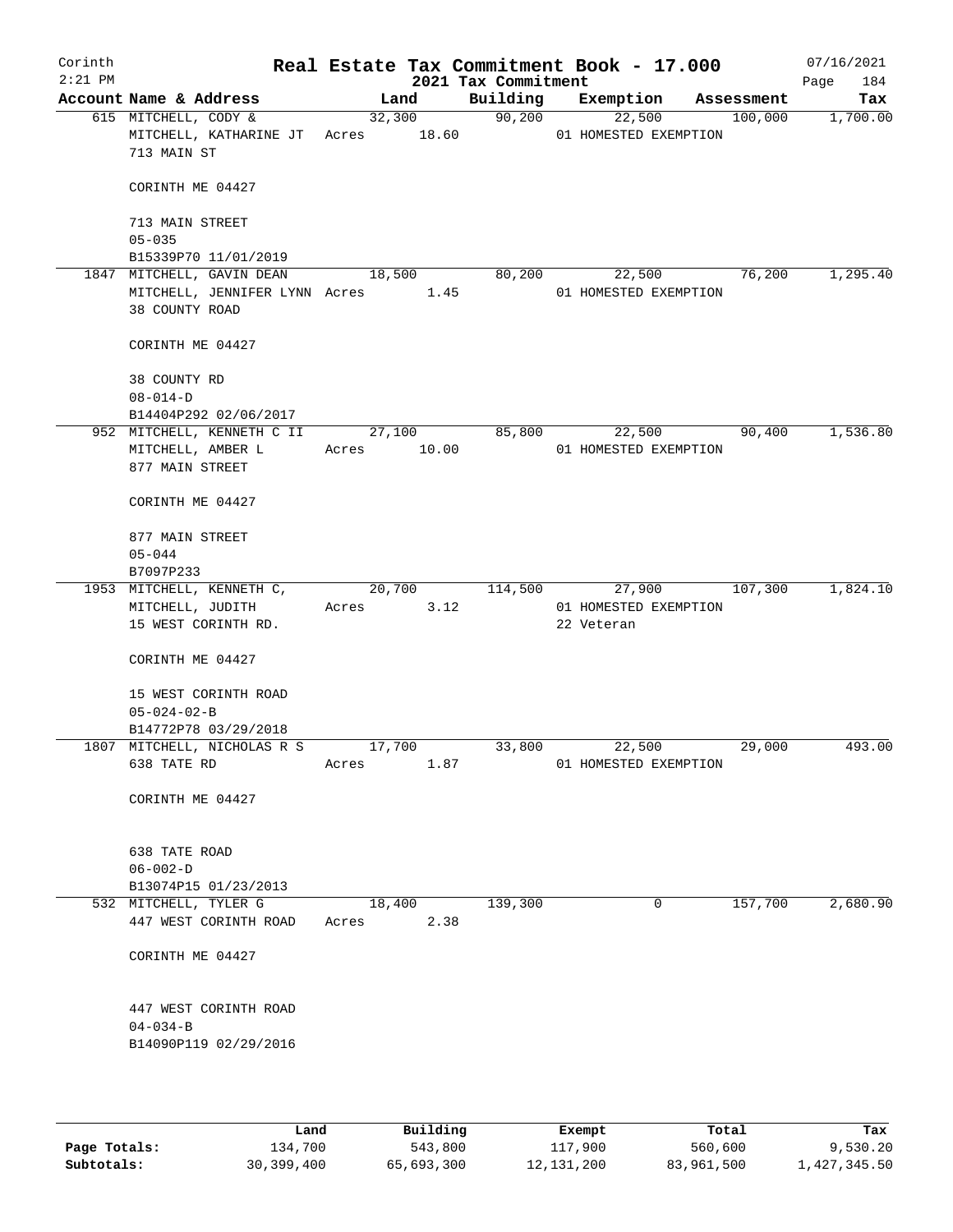| Corinth<br>$2:21$ PM |                                                                        |        |          | Real Estate Tax Commitment Book - 17.000<br>2021 Tax Commitment |                       |             |             | 07/16/2021<br>185<br>Page |
|----------------------|------------------------------------------------------------------------|--------|----------|-----------------------------------------------------------------|-----------------------|-------------|-------------|---------------------------|
|                      | Account Name & Address                                                 |        | Land     | Building                                                        | Exemption             |             | Assessment  | Tax                       |
|                      | 591 MK PROPERTIES LLC                                                  |        | 63,700   | 31,200                                                          |                       | $\mathbf 0$ | 94,900      | 1,613.30                  |
|                      | 1488 BENNOCH ROAD                                                      | Acres  | 87.74    |                                                                 |                       |             |             |                           |
|                      | OLD TOWN ME 04468                                                      |        |          |                                                                 |                       |             |             |                           |
|                      | 80 GARY SETTLEMENT ROAD                                                |        |          |                                                                 |                       |             |             |                           |
|                      | $09 - 028$<br>B15295P161 09/26/2019                                    |        |          |                                                                 |                       |             |             |                           |
|                      | 956 MOLLOY, WILLIAM P                                                  | 17,900 |          | 46,200                                                          |                       | 22,500      | 41,600      | 707.20                    |
|                      | MOLLOY, LINDA J                                                        | Acres  | 2.00     |                                                                 | 01 HOMESTED EXEMPTION |             |             |                           |
|                      | 149 MCCARD ROAD                                                        |        |          |                                                                 |                       |             |             |                           |
|                      | CORINTH ME 04427                                                       |        |          |                                                                 |                       |             |             |                           |
|                      | 149 MCCARD ROAD                                                        |        |          |                                                                 |                       |             |             |                           |
|                      | $01 - 023 - B - 1$                                                     |        |          |                                                                 |                       |             |             |                           |
|                      | B4100P171                                                              |        |          |                                                                 |                       |             |             |                           |
|                      | 957 MONDELLO, MARY J                                                   |        | 29,100   | 74,700                                                          |                       | 27,900      | 75,900      | 1,290.30                  |
|                      | 733 AVENUE ROAD                                                        | Acres  | 17.25    |                                                                 | 01 HOMESTED EXEMPTION |             |             |                           |
|                      | CORINTH ME 04427                                                       |        |          |                                                                 | 31 Veteran Widow      |             |             |                           |
|                      |                                                                        |        |          |                                                                 |                       |             |             |                           |
|                      | 733 AVENUE RD                                                          |        |          |                                                                 |                       |             |             |                           |
|                      | $01 - 004 - 04$                                                        |        |          |                                                                 |                       |             |             |                           |
|                      | B14368P212 12/21/2016                                                  |        |          |                                                                 |                       |             |             |                           |
|                      | 2019 MONDELLO, MARY J                                                  |        | 21,200   | 78,100                                                          |                       | $\mathbf 0$ | 99,300      | 1,688.10                  |
|                      | 733 AVENUE ROAD                                                        | Acres  | 4.65     |                                                                 |                       |             |             |                           |
|                      | CORINTH ME 04427                                                       |        |          |                                                                 |                       |             |             |                           |
|                      | 749 AVENUE RD                                                          |        |          |                                                                 |                       |             |             |                           |
|                      | $01 - 004 - 04 - B$                                                    |        |          |                                                                 |                       |             |             |                           |
|                      | B14368P211 12/21/2016                                                  |        |          |                                                                 |                       |             |             |                           |
|                      | 2026 MONDELLO, MARY J                                                  | 10,100 |          | 0                                                               |                       | 0           | 10,100      | 171.70                    |
|                      | 733 AVENUE ROAD                                                        | Acres  | 1.33     |                                                                 |                       |             |             |                           |
|                      | CORINTH ME 04427                                                       |        |          |                                                                 |                       |             |             |                           |
|                      |                                                                        |        |          |                                                                 |                       |             |             |                           |
|                      | AVENUE RD<br>$01 - 004 - 04 - A$                                       |        |          |                                                                 |                       |             |             |                           |
|                      | B14368P212 12/21/2016                                                  |        |          |                                                                 |                       |             |             |                           |
|                      | 1939 MONSON, DELLA                                                     |        | $\Omega$ | 14,400                                                          |                       | 14,400      | $\mathbf 0$ | 0.00                      |
|                      | 344 MAIN STREET LOT 42                                                 |        |          |                                                                 | 01 HOMESTED EXEMPTION |             |             |                           |
|                      | CORINTH ME 04427                                                       |        |          |                                                                 |                       |             |             |                           |
|                      | 344 MAIN STREET LOT 42<br>$08 - 003 - 42H$<br>BBILL OFPSALE 07/05/2019 |        |          |                                                                 |                       |             |             |                           |
|                      |                                                                        |        |          |                                                                 |                       |             |             |                           |

|              | Land       | Building   | Exempt     | Total        | Tax          |
|--------------|------------|------------|------------|--------------|--------------|
| Page Totals: | 142,000    | 244,600    | 64,800     | 321,800      | 5,470.60     |
| Subtotals:   | 30,541,400 | 65,937,900 | 12,196,000 | 84, 283, 300 | 1,432,816.10 |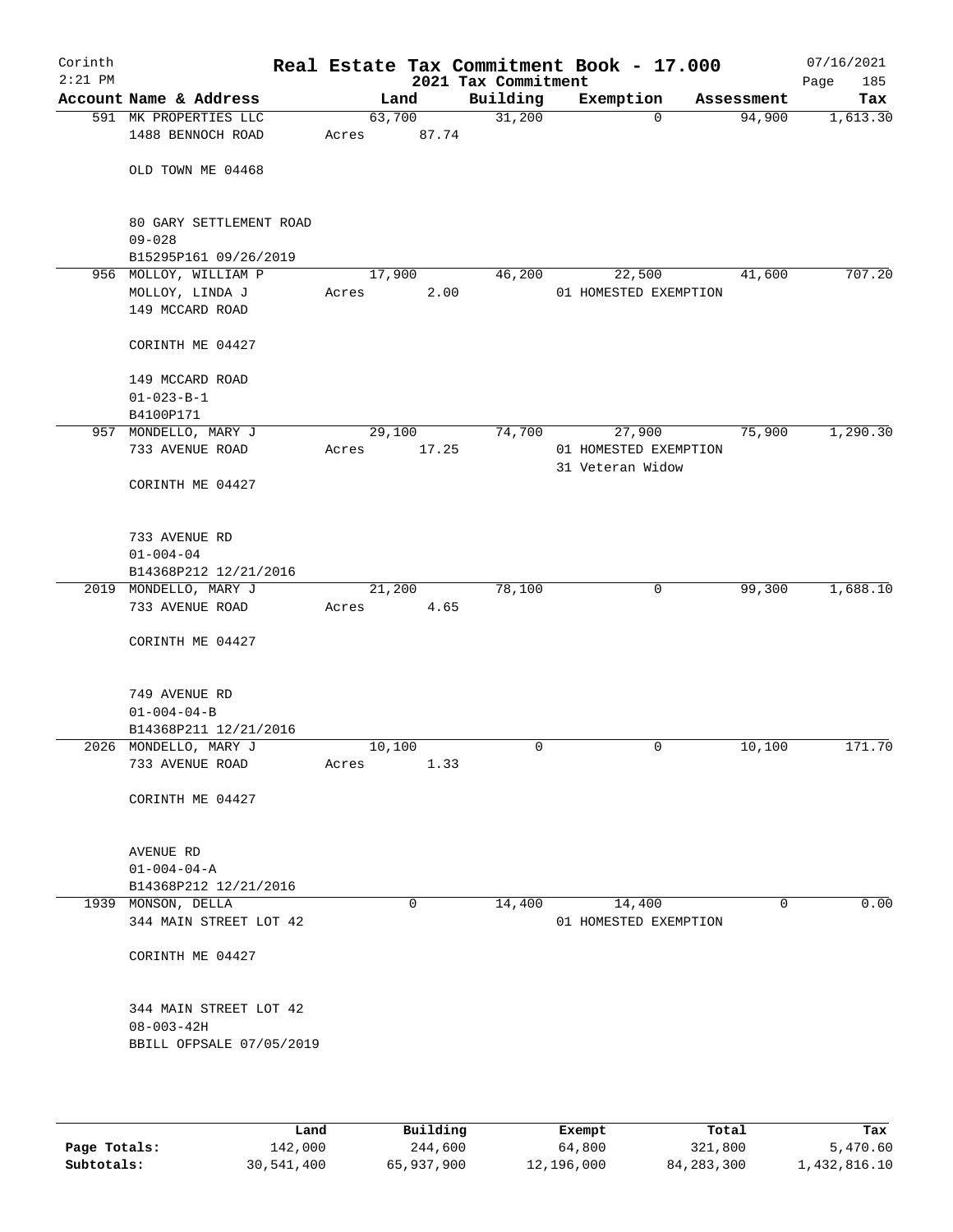| Account Name & Address<br>1068 MOODY, JOHN<br>GILLETTE, DONNA L<br>402 MCCARD RD<br>CORINTH ME 04427<br>MCCARD ROAD<br>$01 - 011$<br>B10859P20 03/01/2007<br>MOODY, JOHN<br>GILLETTE, DONNA<br>402 MCCARD RD<br>CORINTH ME 04427<br>MCCARD ROAD N/F OFF<br>$01 - 010 - 08$<br>B10171P115 10/18/2005<br>1195 MOODY, JOHN | Acres<br>Acres                                                                                                                            | Land<br>18,700<br>13,000 | 12.00<br>16.70 | Building<br>0<br>$\mathbf 0$ | Exemption              | Assessment<br>18,700<br>0<br>13,000<br>0 | Tax                                                                                                                                   |
|-------------------------------------------------------------------------------------------------------------------------------------------------------------------------------------------------------------------------------------------------------------------------------------------------------------------------|-------------------------------------------------------------------------------------------------------------------------------------------|--------------------------|----------------|------------------------------|------------------------|------------------------------------------|---------------------------------------------------------------------------------------------------------------------------------------|
|                                                                                                                                                                                                                                                                                                                         |                                                                                                                                           |                          |                |                              |                        |                                          | 317.90                                                                                                                                |
|                                                                                                                                                                                                                                                                                                                         |                                                                                                                                           |                          |                |                              |                        |                                          | 221.00                                                                                                                                |
|                                                                                                                                                                                                                                                                                                                         |                                                                                                                                           |                          |                |                              |                        |                                          |                                                                                                                                       |
|                                                                                                                                                                                                                                                                                                                         |                                                                                                                                           |                          |                |                              |                        |                                          |                                                                                                                                       |
|                                                                                                                                                                                                                                                                                                                         |                                                                                                                                           |                          |                |                              |                        |                                          |                                                                                                                                       |
|                                                                                                                                                                                                                                                                                                                         |                                                                                                                                           |                          |                |                              |                        |                                          |                                                                                                                                       |
|                                                                                                                                                                                                                                                                                                                         |                                                                                                                                           |                          |                |                              |                        |                                          |                                                                                                                                       |
|                                                                                                                                                                                                                                                                                                                         |                                                                                                                                           |                          |                |                              |                        |                                          |                                                                                                                                       |
|                                                                                                                                                                                                                                                                                                                         |                                                                                                                                           |                          |                |                              |                        |                                          |                                                                                                                                       |
|                                                                                                                                                                                                                                                                                                                         |                                                                                                                                           |                          |                |                              |                        |                                          |                                                                                                                                       |
|                                                                                                                                                                                                                                                                                                                         |                                                                                                                                           | 13,300                   |                | 0                            |                        | 13,300<br>0                              | 226.10                                                                                                                                |
| GILLETTE, DONNA L<br>402 MCCARD RD                                                                                                                                                                                                                                                                                      | Acres                                                                                                                                     |                          | 3.50           |                              |                        |                                          |                                                                                                                                       |
| CORINTH ME 04427                                                                                                                                                                                                                                                                                                        |                                                                                                                                           |                          |                |                              |                        |                                          |                                                                                                                                       |
| MCCARD ROAD                                                                                                                                                                                                                                                                                                             |                                                                                                                                           |                          |                |                              |                        |                                          |                                                                                                                                       |
|                                                                                                                                                                                                                                                                                                                         |                                                                                                                                           |                          |                |                              |                        |                                          |                                                                                                                                       |
|                                                                                                                                                                                                                                                                                                                         |                                                                                                                                           |                          |                |                              |                        |                                          | 2,057.00                                                                                                                              |
| GILLETTE, DONNA L<br>402 MCCARD RD                                                                                                                                                                                                                                                                                      | Acres                                                                                                                                     |                          |                |                              |                        |                                          |                                                                                                                                       |
| CORINTH ME 04427                                                                                                                                                                                                                                                                                                        |                                                                                                                                           |                          |                |                              |                        |                                          |                                                                                                                                       |
| 402 MCCARD ROAD                                                                                                                                                                                                                                                                                                         |                                                                                                                                           |                          |                |                              |                        |                                          |                                                                                                                                       |
|                                                                                                                                                                                                                                                                                                                         |                                                                                                                                           |                          |                |                              |                        |                                          |                                                                                                                                       |
| 215 MOODY, MATHEW D                                                                                                                                                                                                                                                                                                     |                                                                                                                                           |                          |                | 255,400                      |                        |                                          | 4,272.10                                                                                                                              |
| MOODY, MELISSA M<br>589 MUDGETT RD                                                                                                                                                                                                                                                                                      | Acres                                                                                                                                     |                          |                |                              |                        |                                          |                                                                                                                                       |
| CORINTH ME 04427                                                                                                                                                                                                                                                                                                        |                                                                                                                                           |                          |                |                              |                        |                                          |                                                                                                                                       |
|                                                                                                                                                                                                                                                                                                                         |                                                                                                                                           |                          |                |                              |                        |                                          |                                                                                                                                       |
| $02 - 004 - 01 - A$                                                                                                                                                                                                                                                                                                     |                                                                                                                                           |                          |                |                              |                        |                                          |                                                                                                                                       |
| B14105P270 03/22/2016                                                                                                                                                                                                                                                                                                   |                                                                                                                                           |                          |                |                              |                        |                                          |                                                                                                                                       |
| 1450 MOODY, SUSAN M                                                                                                                                                                                                                                                                                                     |                                                                                                                                           |                          |                | 56,600                       |                        |                                          | 1,021.70                                                                                                                              |
| 812 GRANT RD                                                                                                                                                                                                                                                                                                            |                                                                                                                                           |                          |                |                              |                        |                                          |                                                                                                                                       |
| CORINTH ME 04427                                                                                                                                                                                                                                                                                                        |                                                                                                                                           |                          |                |                              |                        |                                          |                                                                                                                                       |
| 812 GRANT ROAD<br>$03 - 006$                                                                                                                                                                                                                                                                                            |                                                                                                                                           |                          |                |                              |                        |                                          |                                                                                                                                       |
|                                                                                                                                                                                                                                                                                                                         | $01 - 011 - A$<br>B10859P20 03/01/2007<br>959 MOODY, JOHN<br>$01 - 010 - 06&07$<br>B2491P160<br>589 MUDGETT ROAD<br>B13998P249 10/30/2015 |                          | Acres          | 32,700<br>18,400<br>26,000   | 37.80<br>2.42<br>16.10 | 110,800                                  | 22,500<br>121,000<br>01 HOMESTED EXEMPTION<br>22,500<br>251,300<br>01 HOMESTED EXEMPTION<br>22,500<br>60,100<br>01 HOMESTED EXEMPTION |

|              | Land       | Building   | Exempt     | Total      | Tax          |
|--------------|------------|------------|------------|------------|--------------|
| Page Totals: | 122,100    | 422,800    | 67,500     | 477,400    | 8,115.80     |
| Subtotals:   | 30,663,500 | 66,360,700 | 12,263,500 | 84,760,700 | 1,440,931.90 |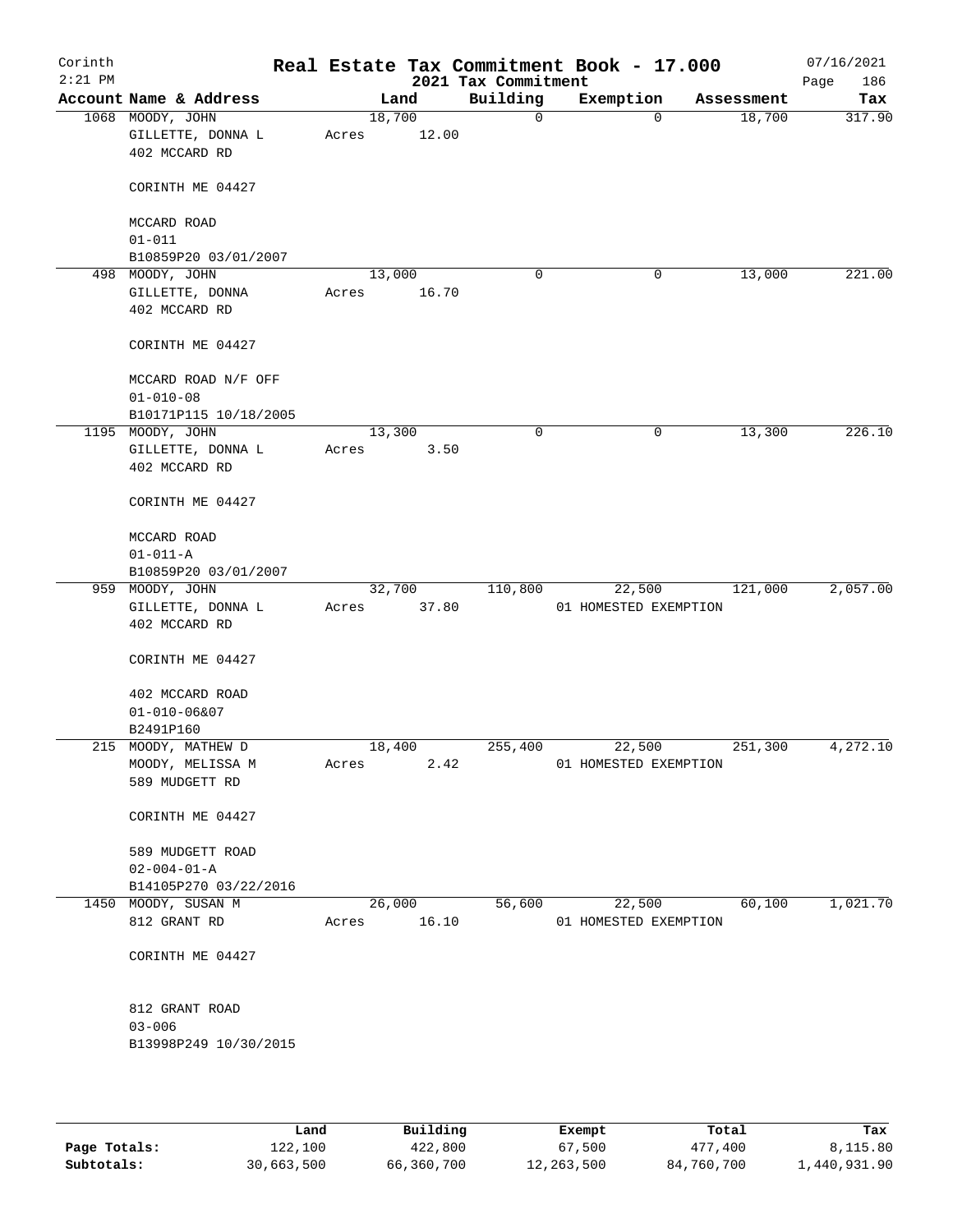| Corinth<br>$2:21$ PM |                                              |        |        | 2021 Tax Commitment | Real Estate Tax Commitment Book - 17.000 |            | 07/16/2021<br>187<br>Page |
|----------------------|----------------------------------------------|--------|--------|---------------------|------------------------------------------|------------|---------------------------|
|                      | Account Name & Address                       |        | Land   | Building            | Exemption                                | Assessment | Tax                       |
|                      | 1903 MOODY, VICTORIA W                       | 24,200 |        | 216,900             | 22,500                                   | 218,600    | 3,716.20                  |
|                      | 585 MUDGETT ROAD                             | Acres  | 7.16   |                     | 01 HOMESTED EXEMPTION                    |            |                           |
|                      | CORINTH ME 04427                             |        |        |                     |                                          |            |                           |
|                      | 585 MUDGETT ROAD<br>$02 - 004 - 01$          |        |        |                     |                                          |            |                           |
|                      | B10536P293 07/17/2006                        |        |        |                     |                                          |            |                           |
|                      | 958 MOODY, VICTORIA W                        | 27,800 |        | 183,500             | 0                                        | 211,300    | 3,592.10                  |
|                      | 589 MUDGETT RD                               | Acres  | 10.02  |                     |                                          |            |                           |
|                      | CORINTH ME 04427                             |        |        |                     |                                          |            |                           |
|                      | 573 MUDGETT ROAD<br>$02 - 036 - B$           |        |        |                     |                                          |            |                           |
|                      | B3846P97 06/23/1986                          |        |        |                     |                                          |            |                           |
|                      | 962 MOORS, DANIEL E                          |        | 21,000 | 108,100             | 22,500                                   | 106,600    | 1,812.20                  |
|                      | MOORS, DARLENE P                             | Acres  | 1.00   |                     | 01 HOMESTED EXEMPTION                    |            |                           |
|                      | 1396 MAIN STREET                             |        |        |                     |                                          |            |                           |
|                      | CORINTH ME 04427                             |        |        |                     |                                          |            |                           |
|                      | 1396 MAIN STREET<br>$03 - 035$               |        |        |                     |                                          |            |                           |
|                      | B5630P18                                     |        |        |                     |                                          |            |                           |
|                      | 964 MORANG, DANIEL J. JR<br>(Heirs of)       | 34,100 |        | 55,800              | 0                                        | 89,900     | 1,528.30                  |
|                      | C/O DENNIS B MORANG PR<br>2125 E 15TH STREET | Acres  | 23.88  |                     |                                          |            |                           |
|                      | YUMA AZ 85365                                |        |        |                     |                                          |            |                           |
|                      | 1331 MAIN STREET                             |        |        |                     |                                          |            |                           |
|                      | $03 - 019$                                   |        |        |                     |                                          |            |                           |
|                      | B1203P481                                    |        |        |                     |                                          |            |                           |
|                      | 220 MOREL, MICHAEL M                         | 14,100 |        | 0                   | 0                                        | 14,100     | 239.70                    |
|                      | MOREL, MICHELE M<br>4946 BENNOCH ROAD        | Acres  | 6.85   |                     |                                          |            |                           |
|                      | LAGRANGE ME 04453                            |        |        |                     |                                          |            |                           |
|                      | 28 BEANS MILL RD<br>$07 - 018$               |        |        |                     |                                          |            |                           |
|                      | B13470P158 02/27/2014                        |        |        |                     |                                          |            |                           |
|                      | 221 MOREL, MICHAEL M                         | 13,800 |        | 51,300              | 0                                        | 65,100     | 1,106.70                  |
|                      | MOREL, MICHELE M<br>4946 BENNOCH ROAD        | Acres  | 1.40   |                     |                                          |            |                           |
|                      | LAGRANGE ME 04453                            |        |        |                     |                                          |            |                           |
|                      | 47 BEANS MILL RD<br>$07 - 020$               |        |        |                     |                                          |            |                           |
|                      | B13470P158 02/27/2014                        |        |        |                     |                                          |            |                           |
|                      |                                              |        |        |                     |                                          |            |                           |

|              | Land       | Building   | Exempt     | Total      | Tax          |
|--------------|------------|------------|------------|------------|--------------|
| Page Totals: | 135,000    | 615,600    | 45,000     | 705,600    | 11,995.20    |
| Subtotals:   | 30,798,500 | 66,976,300 | 12,308,500 | 85,466,300 | 1,452,927.10 |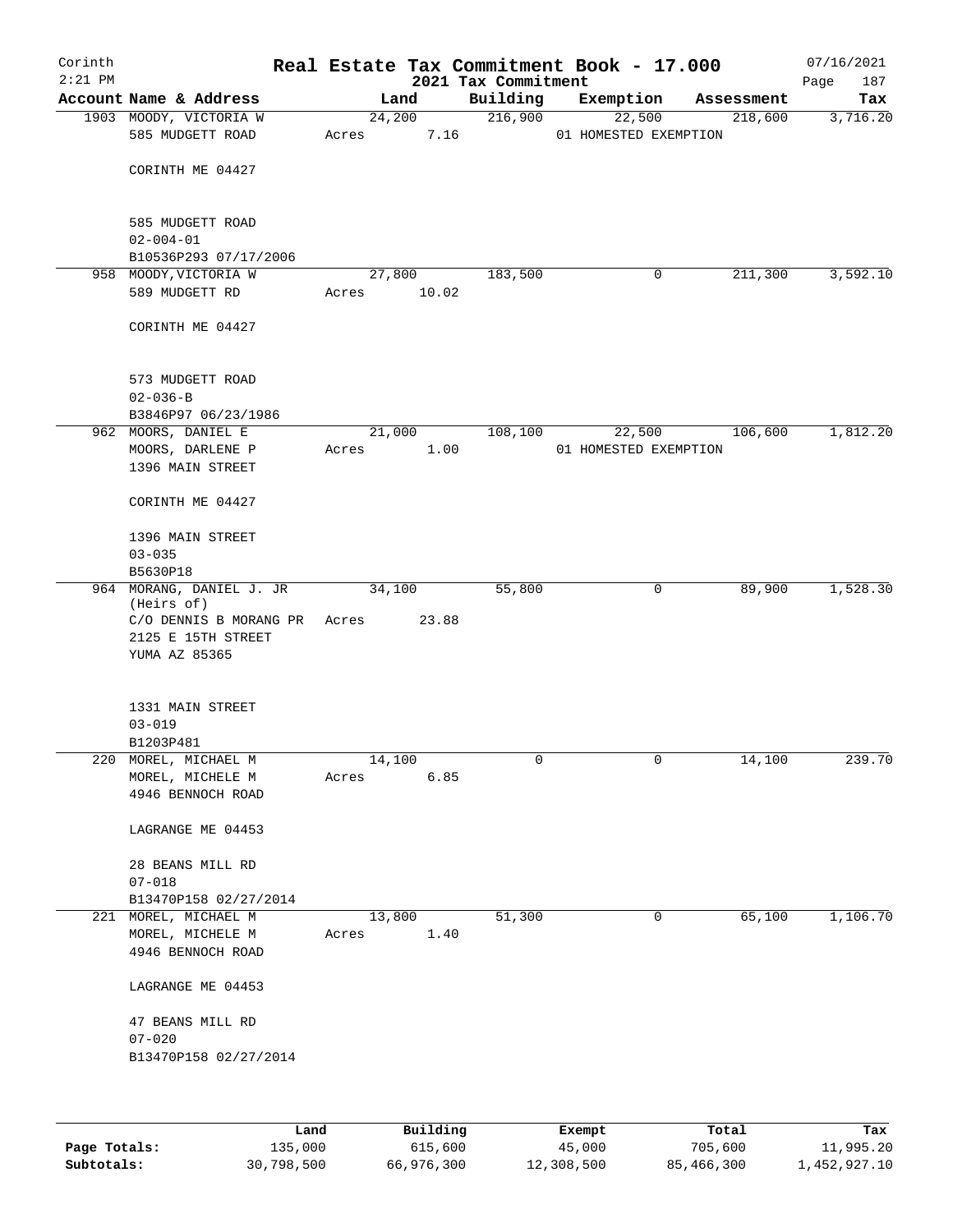| Corinth      |                                                                |       |                |                         | Real Estate Tax Commitment Book - 17.000 |                      | 07/16/2021    |
|--------------|----------------------------------------------------------------|-------|----------------|-------------------------|------------------------------------------|----------------------|---------------|
| $2:21$ PM    | Account Name & Address                                         |       |                | 2021 Tax Commitment     |                                          |                      | Page<br>188   |
|              |                                                                |       | Land<br>17,200 | Building<br>$\mathbf 0$ | Exemption<br>$\mathbf 0$                 | Assessment<br>17,200 | Tax<br>292.40 |
|              | 2071 MOREL, MICHAEL M<br>MOREL, MICHELE M<br>4946 BENNOCH ROAD | Acres | 1.40           |                         |                                          |                      |               |
|              | LAGRANGE ME 04453                                              |       |                |                         |                                          |                      |               |
|              | 57 BEANS MILL RD<br>$07 - 020 - 02$                            |       |                |                         |                                          |                      |               |
|              | B13470P158 02/27/2014                                          |       |                |                         |                                          |                      |               |
| 2072         | MOREL, MICHAEL M                                               |       | 16,800         | $\Omega$                | 0                                        | 16,800               | 285.60        |
|              | MOREL, MICHELE M<br>4946 BENNOCH ROAD                          | Acres | 1.12           |                         |                                          |                      |               |
|              | LAGRANGE ME 04453                                              |       |                |                         |                                          |                      |               |
|              | 103 BEANS MILL RD<br>$07 - 020 - 03$                           |       |                |                         |                                          |                      |               |
|              | B13470P158 02/27/2014                                          |       |                |                         |                                          |                      |               |
|              | 967 MORGAN, DON B. JR. &                                       |       | 24,700         | $\mathbf 0$             | $\mathbf 0$                              | 24,700               | 419.90        |
|              | VALORA E. LIVING TRUST                                         |       |                |                         |                                          |                      |               |
|              | MORGAN, DON B JR. &                                            | Acres | 25.00          |                         |                                          |                      |               |
|              | VALORA E. TRUSTEES<br>208 BACON ROAD                           |       |                |                         |                                          |                      |               |
|              | CHARLESTON ME 04422                                            |       |                |                         |                                          |                      |               |
|              | CHARLESTON TOWN LINE<br>$10 - 025$                             |       |                |                         |                                          |                      |               |
|              | B14475P103 05/04/2017                                          |       |                |                         |                                          |                      |               |
|              | 541 MORGAN, STEVEN J &                                         |       | 18,000         | 86,300                  | 22,500                                   | 81,800               | 1,390.60      |
|              | DONNA L JT                                                     |       |                |                         |                                          |                      |               |
|              | 434 MAIN STREET                                                | Acres | 1.04           |                         | 01 HOMESTED EXEMPTION                    |                      |               |
|              | CORINTH ME 04427                                               |       |                |                         |                                          |                      |               |
|              | 434 MAIN STREET                                                |       |                |                         |                                          |                      |               |
|              | $08 - 010$                                                     |       |                |                         |                                          |                      |               |
|              | B15417P156 01/17/2020<br>1961 MORRIS, JERRY E                  |       | 18,000         | 97,500                  | 22,500                                   | 93,000               | 1,581.00      |
|              | SMITH-MORRIS, ALICE L                                          | Acres | 1.01           |                         | 01 HOMESTED EXEMPTION                    |                      |               |
|              | 239 MAIN STREET                                                |       |                |                         |                                          |                      |               |
|              | CORINTH ME 04427                                               |       |                |                         |                                          |                      |               |
|              | 239 MAIN STREET                                                |       |                |                         |                                          |                      |               |
|              | $11 - 003 - 01$                                                |       |                |                         |                                          |                      |               |
|              | B15082P155 03/05/2019                                          |       |                |                         |                                          |                      |               |
|              | 1998 MORTON, MICHAEL A                                         |       | 19,500         | 156,300                 | 27,900                                   | 147,900              | 2,514.30      |
|              | MORTON, LISA M                                                 | Acres | 3.32           |                         | 22 Veteran                               |                      |               |
|              | 23 ANDERSON FARM ROAD                                          |       |                |                         | 01 HOMESTED EXEMPTION                    |                      |               |
|              | CORINTH ME 04427                                               |       |                |                         |                                          |                      |               |
|              | 23 ANDERSON FARM RD                                            |       |                |                         |                                          |                      |               |
|              | $12 - 012 - 06$                                                |       |                |                         |                                          |                      |               |
|              | B14418P73 02/21/2017                                           |       |                |                         |                                          |                      |               |
|              | Land                                                           |       | Building       |                         | Exempt                                   | Total                | Tax           |
| Page Totals: | 114,200                                                        |       | 340,100        |                         | 72,900                                   | 381,400              | 6,483.80      |
| Subtotals:   | 30,912,700                                                     |       | 67, 316, 400   |                         | 12,381,400                               | 85,847,700           | 1,459,410.90  |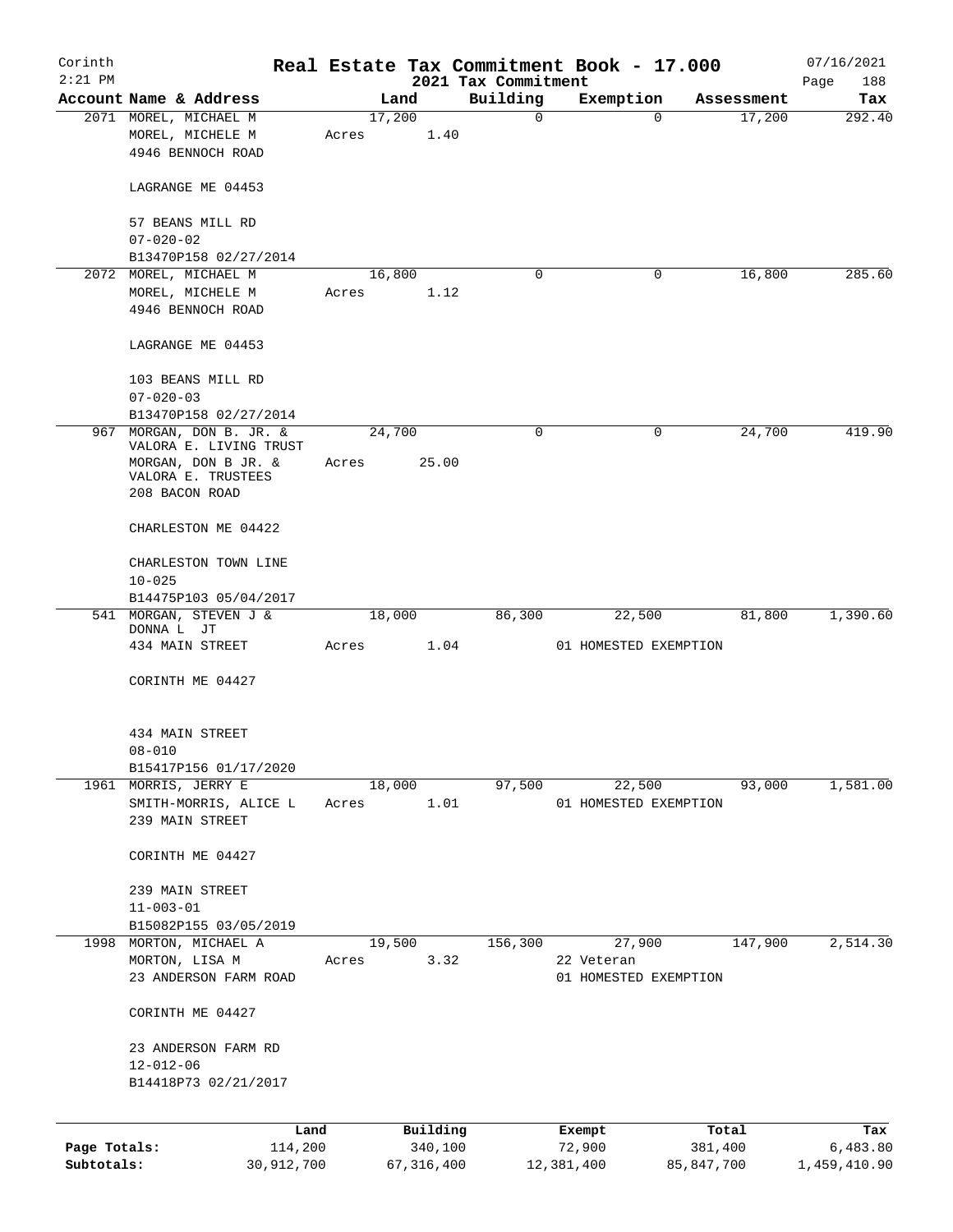| Corinth<br>$2:21$ PM |                   |                             |        |             | 2021 Tax Commitment | Real Estate Tax Commitment Book - 17.000 |   |             | 07/16/2021<br>189<br>Page |
|----------------------|-------------------|-----------------------------|--------|-------------|---------------------|------------------------------------------|---|-------------|---------------------------|
|                      |                   | Account Name & Address      |        | Land        | Building            | Exemption                                |   | Assessment  | Tax                       |
|                      |                   | 800 MOSSLER, WILLIAM A      |        | 20,600      | 231,800             | 22,500                                   |   | 229,900     | 3,908.30                  |
|                      |                   | MOSSLER, KIMBERLY ANNE      | Acres  | 4.27        |                     | 01 HOMESTED EXEMPTION                    |   |             |                           |
|                      | PO BOX 365        |                             |        |             |                     |                                          |   |             |                           |
|                      |                   | CORINTH ME 04427            |        |             |                     |                                          |   |             |                           |
|                      | 701 MAIN STREET   |                             |        |             |                     |                                          |   |             |                           |
|                      | $05 - 033$        |                             |        |             |                     |                                          |   |             |                           |
|                      |                   | B12825P322 05/23/2012       |        |             |                     |                                          |   |             |                           |
|                      | 972 MOTT, RICHARD |                             |        | $\mathbf 0$ | 22,000              | 22,000                                   |   | $\mathbf 0$ | 0.00                      |
|                      | 607 AVENUE RD     |                             |        |             |                     | 01 HOMESTED EXEMPTION                    |   |             |                           |
|                      |                   | CORINTH ME 04427            |        |             |                     |                                          |   |             |                           |
|                      | 607 AVENUE RD     |                             |        |             |                     |                                          |   |             |                           |
|                      | $01 - 008 - 09H$  |                             |        |             |                     |                                          |   |             |                           |
|                      |                   | 867 MOWER, DYLAN A & MOWER, | 19,100 |             | 143,800             |                                          | 0 | 162,900     | 2,769.30                  |
|                      |                   | PICABO-SIERA M JT           |        |             |                     |                                          |   |             |                           |
|                      | 465 GRANT ROAD    |                             | Acres  | 4.34        |                     |                                          |   |             |                           |
|                      |                   | CORINTH ME 04427            |        |             |                     |                                          |   |             |                           |
|                      | 465 GRANT ROAD    |                             |        |             |                     |                                          |   |             |                           |
|                      | $02 - 052 - 03$   |                             |        |             |                     |                                          |   |             |                           |
|                      |                   | B15485P135 03/30/2020       |        |             |                     |                                          |   |             |                           |
|                      |                   | 1150 MOWREY, THOMAS J       |        | 21,700      | 125,700             | 22,500                                   |   | 124,900     | 2,123.30                  |
|                      |                   | MOWREY, ROSARIO A           | Acres  | 7.63        |                     | 01 HOMESTED EXEMPTION                    |   |             |                           |
|                      | PO BOX 52         |                             |        |             |                     |                                          |   |             |                           |
|                      |                   | CORINTH ME 04427            |        |             |                     |                                          |   |             |                           |
|                      | 330 HUDSON ROAD   |                             |        |             |                     |                                          |   |             |                           |
|                      | $12 - 010$        |                             |        |             |                     |                                          |   |             |                           |
|                      |                   | B12875P87 07/06/2012        |        |             |                     |                                          |   |             |                           |
|                      |                   | 2006 MOWREY, THOMAS J       | 20,500 |             | 0                   |                                          | 0 | 20,500      | 348.50                    |
|                      |                   | MOWREY, ROSARIO A           | Acres  | 8.01        |                     |                                          |   |             |                           |
|                      | PO BOX 52         |                             |        |             |                     |                                          |   |             |                           |
|                      |                   | CORINTH ME 04427            |        |             |                     |                                          |   |             |                           |
|                      | HUDSON ROAD       |                             |        |             |                     |                                          |   |             |                           |
|                      | $12 - 010 - B$    |                             |        |             |                     |                                          |   |             |                           |
|                      |                   | B12875P92 07/06/2012        |        |             |                     |                                          |   |             |                           |
|                      | 708 MRH Corp      |                             | 21,500 |             | 277,400             | 298,900                                  |   | 0           | 0.00                      |
|                      |                   | DBA Northern Light          | Acres  | 1.43        |                     | 47 Benevolent                            |   |             |                           |
|                      | Health            | 43 Whiting Hill Road        |        |             |                     |                                          |   |             |                           |
|                      |                   |                             |        |             |                     |                                          |   |             |                           |
|                      | Brewer ME 04426   |                             |        |             |                     |                                          |   |             |                           |
|                      | 492 MAIN STREET   |                             |        |             |                     |                                          |   |             |                           |
|                      | $08 - 012 - 03$   |                             |        |             |                     |                                          |   |             |                           |
|                      |                   | B13112P146 03/07/2013       |        |             |                     |                                          |   |             |                           |
|                      |                   |                             |        |             |                     |                                          |   |             |                           |
|                      |                   |                             |        |             |                     |                                          |   |             |                           |

|              | Land       | Building   | Exempt     | Total      | Tax          |
|--------------|------------|------------|------------|------------|--------------|
| Page Totals: | 103,400    | 800,700    | 365,900    | 538,200    | 9,149.40     |
| Subtotals:   | 31,016,100 | 68,117,100 | 12,747,300 | 86,385,900 | 1,468,560.30 |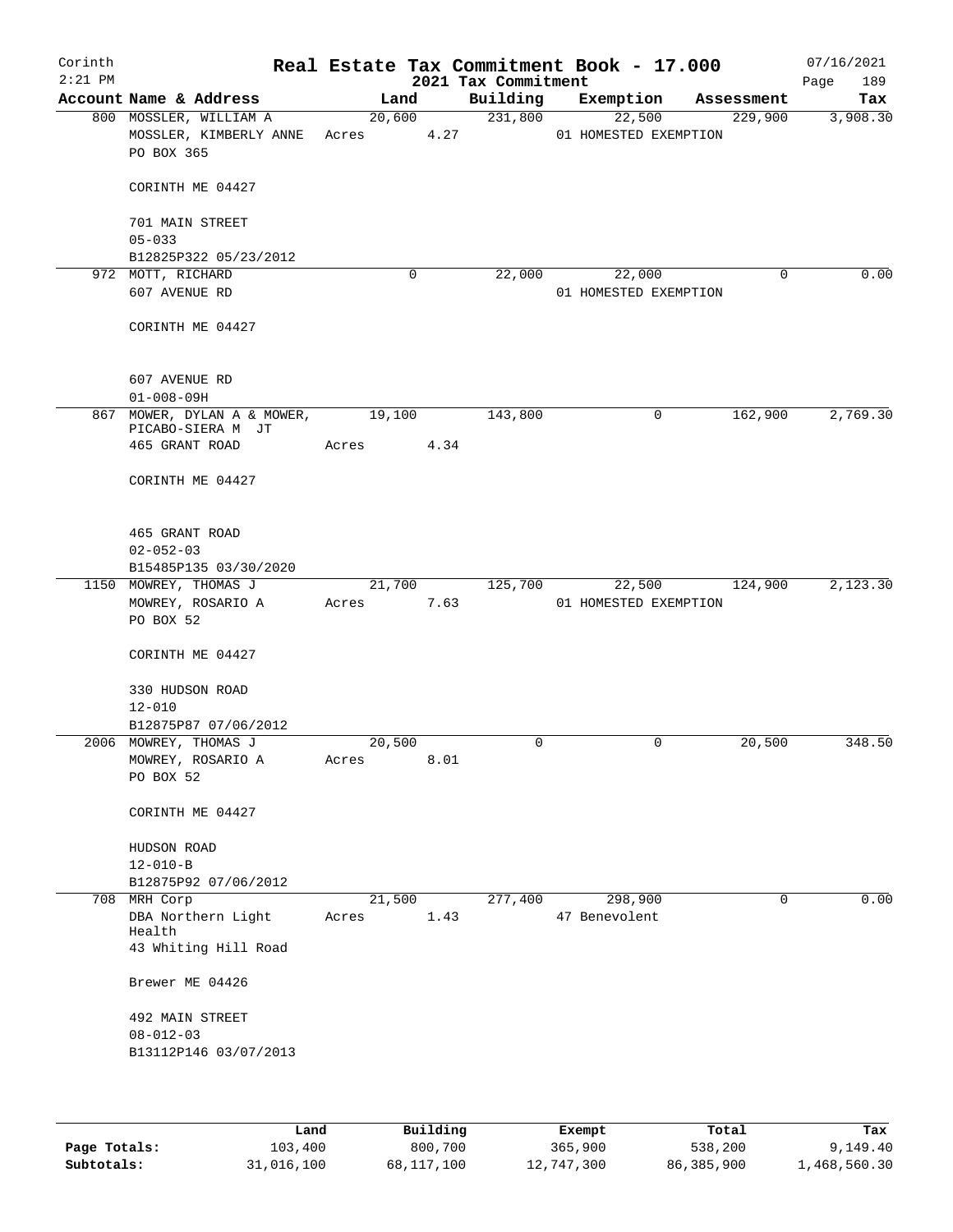| Corinth<br>$2:21$ PM |                                       |        |             | 2021 Tax Commitment | Real Estate Tax Commitment Book - 17.000 |             | 07/16/2021<br>Page<br>190 |
|----------------------|---------------------------------------|--------|-------------|---------------------|------------------------------------------|-------------|---------------------------|
|                      | Account Name & Address                | Land   |             | Building            | Exemption                                | Assessment  | Tax                       |
|                      | 1676 MULLDUNE, MARISSA<br>63 GRANT RD |        | $\mathbf 0$ | 15,200              | 15,200<br>01 HOMESTED EXEMPTION          | $\mathbf 0$ | 0.00                      |
|                      | CORINTH ME 04427                      |        |             |                     |                                          |             |                           |
|                      | 63 GRANT ROAD                         |        |             |                     |                                          |             |                           |
|                      | $05 - 020 - 02H$                      |        |             |                     |                                          |             |                           |
|                      | 977 MUNSON, NANCY S                   | 22,100 |             | 30,100              | 22,500                                   | 29,700      | 504.90                    |
|                      | 929 MAIN ST                           | Acres  | 1.90        |                     | 01 HOMESTED EXEMPTION                    |             |                           |
|                      | CORINTH ME 04427                      |        |             |                     |                                          |             |                           |
|                      | 929 MAIN STREET                       |        |             |                     |                                          |             |                           |
|                      | $05 - 052 - A$                        |        |             |                     |                                          |             |                           |
|                      | B5782P248                             |        |             |                     |                                          |             |                           |
|                      | 980 MURCH, FREDERICK A                | 18,000 |             | 70,900              | 22,500                                   | 66,400      | 1,128.80                  |
|                      | MURCH, SANDRA A<br>109 BLACK RD       | Acres  | 2.06        |                     | 01 HOMESTED EXEMPTION                    |             |                           |
|                      | CORINTH ME 04427                      |        |             |                     |                                          |             |                           |
|                      | 109 BLACK RD                          |        |             |                     |                                          |             |                           |
|                      | $05 - 009$                            |        |             |                     |                                          |             |                           |
|                      | B6225P95<br>1901 MURRAY, MATTHEW      |        | 0           | 17,500              | 17,500                                   | 0           | 0.00                      |
|                      | 434 TATE ROAD LOT 31                  |        |             |                     | 01 HOMESTED EXEMPTION                    |             |                           |
|                      |                                       |        |             |                     |                                          |             |                           |
|                      | CORINTH ME 04427                      |        |             |                     |                                          |             |                           |
|                      | 434 TATE ROAD LOT 31                  |        |             |                     |                                          |             |                           |
|                      | $06 - 019 - 31H$                      |        |             |                     |                                          |             |                           |
|                      | 982 MUTH, WILLIAM J                   | 21,100 |             | 91,000              | 22,500                                   | 89,600      | 1,523.20                  |
|                      | 224 TATE ROAD                         | Acres  | 5.54        |                     | 01 HOMESTED EXEMPTION                    |             |                           |
|                      | CORINTH ME 04427                      |        |             |                     |                                          |             |                           |
|                      | 224 TATE ROAD                         |        |             |                     |                                          |             |                           |
|                      | $09 - 020$                            |        |             |                     |                                          |             |                           |
|                      | B5070P299                             |        |             |                     |                                          |             |                           |
|                      | 115 MUTH, WILLIAM J                   | 15,100 |             | 0                   | 0                                        | 15,100      | 256.70                    |
|                      | 224 TATE ROAD                         | Acres  | 4.92        |                     |                                          |             |                           |
|                      | CORINTH ME 04427                      |        |             |                     |                                          |             |                           |
|                      | TATE ROAD                             |        |             |                     |                                          |             |                           |
|                      | $09 - 020 - D$                        |        |             |                     |                                          |             |                           |
|                      | B15922P30 03/03/2021                  |        |             |                     |                                          |             |                           |
|                      |                                       |        |             |                     |                                          |             |                           |

|              | Land       | Building   | Exempt     | Total      | Tax          |
|--------------|------------|------------|------------|------------|--------------|
| Page Totals: | 76,300     | 224,700    | 100,200    | 200,800    | 3,413.60     |
| Subtotals:   | 31,092,400 | 68,341,800 | 12,847,500 | 86,586,700 | 1,471,973.90 |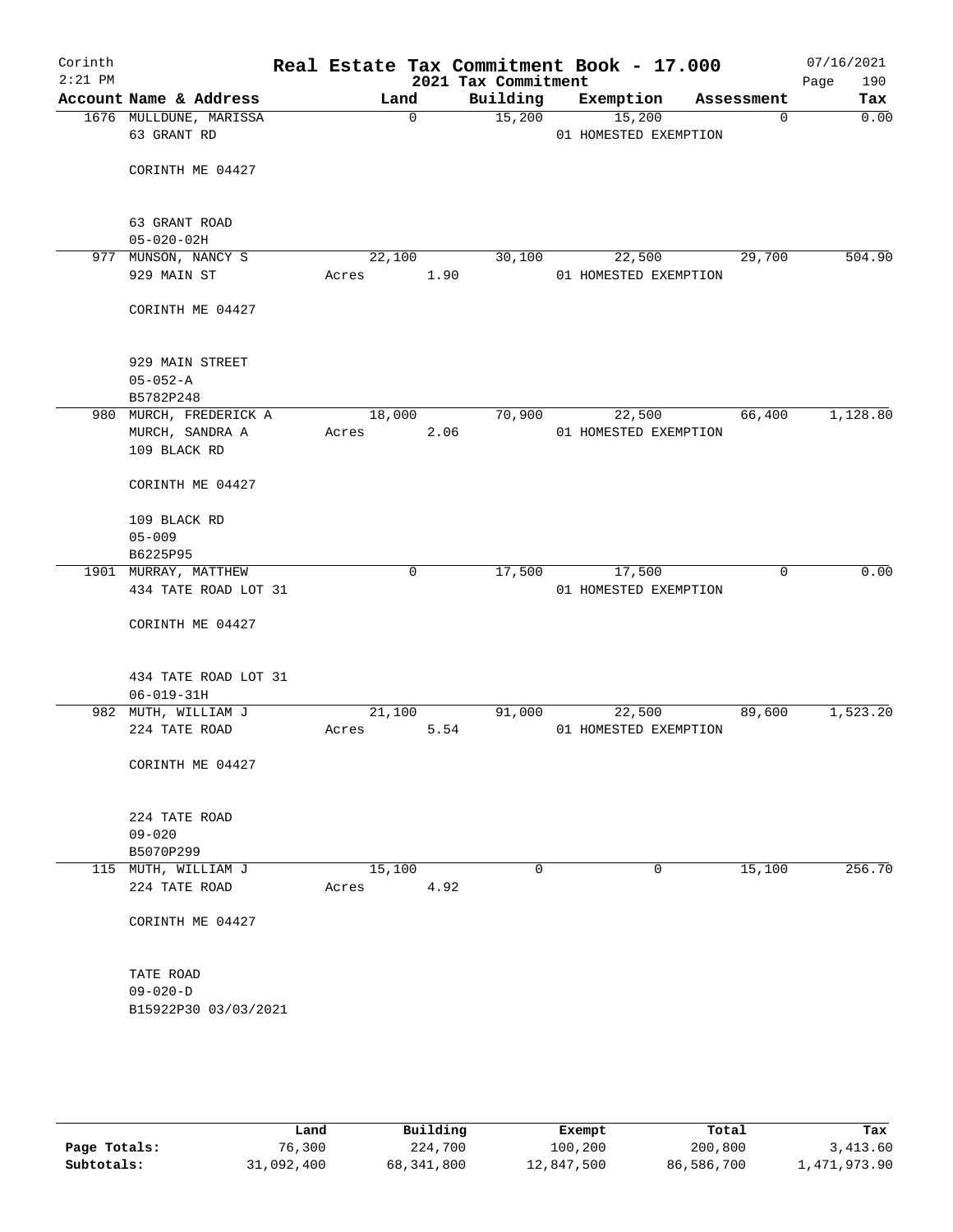| Building<br>Account Name & Address<br>Exemption<br>Land<br>Tax<br>Assessment<br>19,900<br>2067 NADEAU, MATTHEW<br>19,900<br>338.30<br>$\mathbf 0$<br>$\mathbf 0$<br>PO BOX 503<br>9.54<br>Acres<br>CORINTH ME 04427-0503<br>HUDSON ROAD<br>$12 - 032 - A$<br>B15705P1 09/17/2020<br>2017 NEAL, JESSE L<br>17,800<br>22,500<br>116,400<br>1,978.80<br>121,100<br>429 MCCARD ROAD<br>1.93<br>01 HOMESTED EXEMPTION<br>Acres<br>CORINTH ME 04427<br>429 MCCARD ROAD<br>$01 - 011 - B - 01$<br>B11476P205 07/22/2008<br>1,604.80<br>19,500<br>97,400<br>94,400<br>1144 NEAL, ROBERT<br>22,500<br>3.32<br>NEAL, LEE ANN<br>Acres<br>01 HOMESTED EXEMPTION<br>42 TATE RD<br>CORINTH ME 04427<br>42 TATE ROAD<br>$09 - 028 - D$<br>B8307P294<br>16,700<br>136,900<br>313 NEGRETE, SANDRA<br>22,500<br>131,100<br>MCCUE, HEATHER JT<br>1.00<br>01 HOMESTED EXEMPTION<br>Acres<br>288 BEANS MILL ROAD<br>CORINTH ME 04427<br>288 BEANS MILL RD<br>$04 - 019 - 11$<br>B15226P215 07/29/2019<br>474 NELSON, JOHN W<br>6,800<br>6,800<br>115.60<br>0<br>0<br>0.70<br>68 CENTER POND DRIVE<br>Acres<br>LINCOLN ME 04457<br>EXETER ROAD<br>$07 - 043 - 09$<br>B13766P207 02/23/2015<br>445 NELSON, JOHN W<br>0<br>10,300<br>10,300<br>0<br>0.73<br>68 CENTER POND DRIVE<br>Acres<br>LINCOLN ME 04457<br>EXETER ROAD<br>$07 - 043 - 02$<br>B13766P207 02/23/2015 | Corinth<br>$2:21$ PM |  |  | Real Estate Tax Commitment Book - 17.000<br>2021 Tax Commitment |  |  | 07/16/2021<br>191<br>Page |
|---------------------------------------------------------------------------------------------------------------------------------------------------------------------------------------------------------------------------------------------------------------------------------------------------------------------------------------------------------------------------------------------------------------------------------------------------------------------------------------------------------------------------------------------------------------------------------------------------------------------------------------------------------------------------------------------------------------------------------------------------------------------------------------------------------------------------------------------------------------------------------------------------------------------------------------------------------------------------------------------------------------------------------------------------------------------------------------------------------------------------------------------------------------------------------------------------------------------------------------------------------------------------------------------------------------------------------------------------|----------------------|--|--|-----------------------------------------------------------------|--|--|---------------------------|
|                                                                                                                                                                                                                                                                                                                                                                                                                                                                                                                                                                                                                                                                                                                                                                                                                                                                                                                                                                                                                                                                                                                                                                                                                                                                                                                                                   |                      |  |  |                                                                 |  |  |                           |
|                                                                                                                                                                                                                                                                                                                                                                                                                                                                                                                                                                                                                                                                                                                                                                                                                                                                                                                                                                                                                                                                                                                                                                                                                                                                                                                                                   |                      |  |  |                                                                 |  |  |                           |
|                                                                                                                                                                                                                                                                                                                                                                                                                                                                                                                                                                                                                                                                                                                                                                                                                                                                                                                                                                                                                                                                                                                                                                                                                                                                                                                                                   |                      |  |  |                                                                 |  |  |                           |
|                                                                                                                                                                                                                                                                                                                                                                                                                                                                                                                                                                                                                                                                                                                                                                                                                                                                                                                                                                                                                                                                                                                                                                                                                                                                                                                                                   |                      |  |  |                                                                 |  |  |                           |
|                                                                                                                                                                                                                                                                                                                                                                                                                                                                                                                                                                                                                                                                                                                                                                                                                                                                                                                                                                                                                                                                                                                                                                                                                                                                                                                                                   |                      |  |  |                                                                 |  |  |                           |
|                                                                                                                                                                                                                                                                                                                                                                                                                                                                                                                                                                                                                                                                                                                                                                                                                                                                                                                                                                                                                                                                                                                                                                                                                                                                                                                                                   |                      |  |  |                                                                 |  |  |                           |
|                                                                                                                                                                                                                                                                                                                                                                                                                                                                                                                                                                                                                                                                                                                                                                                                                                                                                                                                                                                                                                                                                                                                                                                                                                                                                                                                                   |                      |  |  |                                                                 |  |  |                           |
|                                                                                                                                                                                                                                                                                                                                                                                                                                                                                                                                                                                                                                                                                                                                                                                                                                                                                                                                                                                                                                                                                                                                                                                                                                                                                                                                                   |                      |  |  |                                                                 |  |  |                           |
|                                                                                                                                                                                                                                                                                                                                                                                                                                                                                                                                                                                                                                                                                                                                                                                                                                                                                                                                                                                                                                                                                                                                                                                                                                                                                                                                                   |                      |  |  |                                                                 |  |  |                           |
|                                                                                                                                                                                                                                                                                                                                                                                                                                                                                                                                                                                                                                                                                                                                                                                                                                                                                                                                                                                                                                                                                                                                                                                                                                                                                                                                                   |                      |  |  |                                                                 |  |  |                           |
|                                                                                                                                                                                                                                                                                                                                                                                                                                                                                                                                                                                                                                                                                                                                                                                                                                                                                                                                                                                                                                                                                                                                                                                                                                                                                                                                                   |                      |  |  |                                                                 |  |  |                           |
|                                                                                                                                                                                                                                                                                                                                                                                                                                                                                                                                                                                                                                                                                                                                                                                                                                                                                                                                                                                                                                                                                                                                                                                                                                                                                                                                                   |                      |  |  |                                                                 |  |  |                           |
|                                                                                                                                                                                                                                                                                                                                                                                                                                                                                                                                                                                                                                                                                                                                                                                                                                                                                                                                                                                                                                                                                                                                                                                                                                                                                                                                                   |                      |  |  |                                                                 |  |  |                           |
|                                                                                                                                                                                                                                                                                                                                                                                                                                                                                                                                                                                                                                                                                                                                                                                                                                                                                                                                                                                                                                                                                                                                                                                                                                                                                                                                                   |                      |  |  |                                                                 |  |  |                           |
|                                                                                                                                                                                                                                                                                                                                                                                                                                                                                                                                                                                                                                                                                                                                                                                                                                                                                                                                                                                                                                                                                                                                                                                                                                                                                                                                                   |                      |  |  |                                                                 |  |  |                           |
|                                                                                                                                                                                                                                                                                                                                                                                                                                                                                                                                                                                                                                                                                                                                                                                                                                                                                                                                                                                                                                                                                                                                                                                                                                                                                                                                                   |                      |  |  |                                                                 |  |  |                           |
|                                                                                                                                                                                                                                                                                                                                                                                                                                                                                                                                                                                                                                                                                                                                                                                                                                                                                                                                                                                                                                                                                                                                                                                                                                                                                                                                                   |                      |  |  |                                                                 |  |  |                           |
|                                                                                                                                                                                                                                                                                                                                                                                                                                                                                                                                                                                                                                                                                                                                                                                                                                                                                                                                                                                                                                                                                                                                                                                                                                                                                                                                                   |                      |  |  |                                                                 |  |  |                           |
|                                                                                                                                                                                                                                                                                                                                                                                                                                                                                                                                                                                                                                                                                                                                                                                                                                                                                                                                                                                                                                                                                                                                                                                                                                                                                                                                                   |                      |  |  |                                                                 |  |  |                           |
|                                                                                                                                                                                                                                                                                                                                                                                                                                                                                                                                                                                                                                                                                                                                                                                                                                                                                                                                                                                                                                                                                                                                                                                                                                                                                                                                                   |                      |  |  |                                                                 |  |  | 2,228.70                  |
|                                                                                                                                                                                                                                                                                                                                                                                                                                                                                                                                                                                                                                                                                                                                                                                                                                                                                                                                                                                                                                                                                                                                                                                                                                                                                                                                                   |                      |  |  |                                                                 |  |  |                           |
|                                                                                                                                                                                                                                                                                                                                                                                                                                                                                                                                                                                                                                                                                                                                                                                                                                                                                                                                                                                                                                                                                                                                                                                                                                                                                                                                                   |                      |  |  |                                                                 |  |  |                           |
|                                                                                                                                                                                                                                                                                                                                                                                                                                                                                                                                                                                                                                                                                                                                                                                                                                                                                                                                                                                                                                                                                                                                                                                                                                                                                                                                                   |                      |  |  |                                                                 |  |  |                           |
|                                                                                                                                                                                                                                                                                                                                                                                                                                                                                                                                                                                                                                                                                                                                                                                                                                                                                                                                                                                                                                                                                                                                                                                                                                                                                                                                                   |                      |  |  |                                                                 |  |  |                           |
|                                                                                                                                                                                                                                                                                                                                                                                                                                                                                                                                                                                                                                                                                                                                                                                                                                                                                                                                                                                                                                                                                                                                                                                                                                                                                                                                                   |                      |  |  |                                                                 |  |  |                           |
|                                                                                                                                                                                                                                                                                                                                                                                                                                                                                                                                                                                                                                                                                                                                                                                                                                                                                                                                                                                                                                                                                                                                                                                                                                                                                                                                                   |                      |  |  |                                                                 |  |  |                           |
|                                                                                                                                                                                                                                                                                                                                                                                                                                                                                                                                                                                                                                                                                                                                                                                                                                                                                                                                                                                                                                                                                                                                                                                                                                                                                                                                                   |                      |  |  |                                                                 |  |  |                           |
|                                                                                                                                                                                                                                                                                                                                                                                                                                                                                                                                                                                                                                                                                                                                                                                                                                                                                                                                                                                                                                                                                                                                                                                                                                                                                                                                                   |                      |  |  |                                                                 |  |  |                           |
|                                                                                                                                                                                                                                                                                                                                                                                                                                                                                                                                                                                                                                                                                                                                                                                                                                                                                                                                                                                                                                                                                                                                                                                                                                                                                                                                                   |                      |  |  |                                                                 |  |  |                           |
|                                                                                                                                                                                                                                                                                                                                                                                                                                                                                                                                                                                                                                                                                                                                                                                                                                                                                                                                                                                                                                                                                                                                                                                                                                                                                                                                                   |                      |  |  |                                                                 |  |  |                           |
|                                                                                                                                                                                                                                                                                                                                                                                                                                                                                                                                                                                                                                                                                                                                                                                                                                                                                                                                                                                                                                                                                                                                                                                                                                                                                                                                                   |                      |  |  |                                                                 |  |  | 175.10                    |
|                                                                                                                                                                                                                                                                                                                                                                                                                                                                                                                                                                                                                                                                                                                                                                                                                                                                                                                                                                                                                                                                                                                                                                                                                                                                                                                                                   |                      |  |  |                                                                 |  |  |                           |
|                                                                                                                                                                                                                                                                                                                                                                                                                                                                                                                                                                                                                                                                                                                                                                                                                                                                                                                                                                                                                                                                                                                                                                                                                                                                                                                                                   |                      |  |  |                                                                 |  |  |                           |
|                                                                                                                                                                                                                                                                                                                                                                                                                                                                                                                                                                                                                                                                                                                                                                                                                                                                                                                                                                                                                                                                                                                                                                                                                                                                                                                                                   |                      |  |  |                                                                 |  |  |                           |
|                                                                                                                                                                                                                                                                                                                                                                                                                                                                                                                                                                                                                                                                                                                                                                                                                                                                                                                                                                                                                                                                                                                                                                                                                                                                                                                                                   |                      |  |  |                                                                 |  |  |                           |
|                                                                                                                                                                                                                                                                                                                                                                                                                                                                                                                                                                                                                                                                                                                                                                                                                                                                                                                                                                                                                                                                                                                                                                                                                                                                                                                                                   |                      |  |  |                                                                 |  |  |                           |
|                                                                                                                                                                                                                                                                                                                                                                                                                                                                                                                                                                                                                                                                                                                                                                                                                                                                                                                                                                                                                                                                                                                                                                                                                                                                                                                                                   |                      |  |  |                                                                 |  |  |                           |

|              | Land       | Building   | Exempt     | Total      | Tax          |
|--------------|------------|------------|------------|------------|--------------|
| Page Totals: | 91,000     | 355,400    | 67,500     | 378,900    | 6,441.30     |
| Subtotals:   | 31,183,400 | 68,697,200 | 12,915,000 | 86,965,600 | 1,478,415.20 |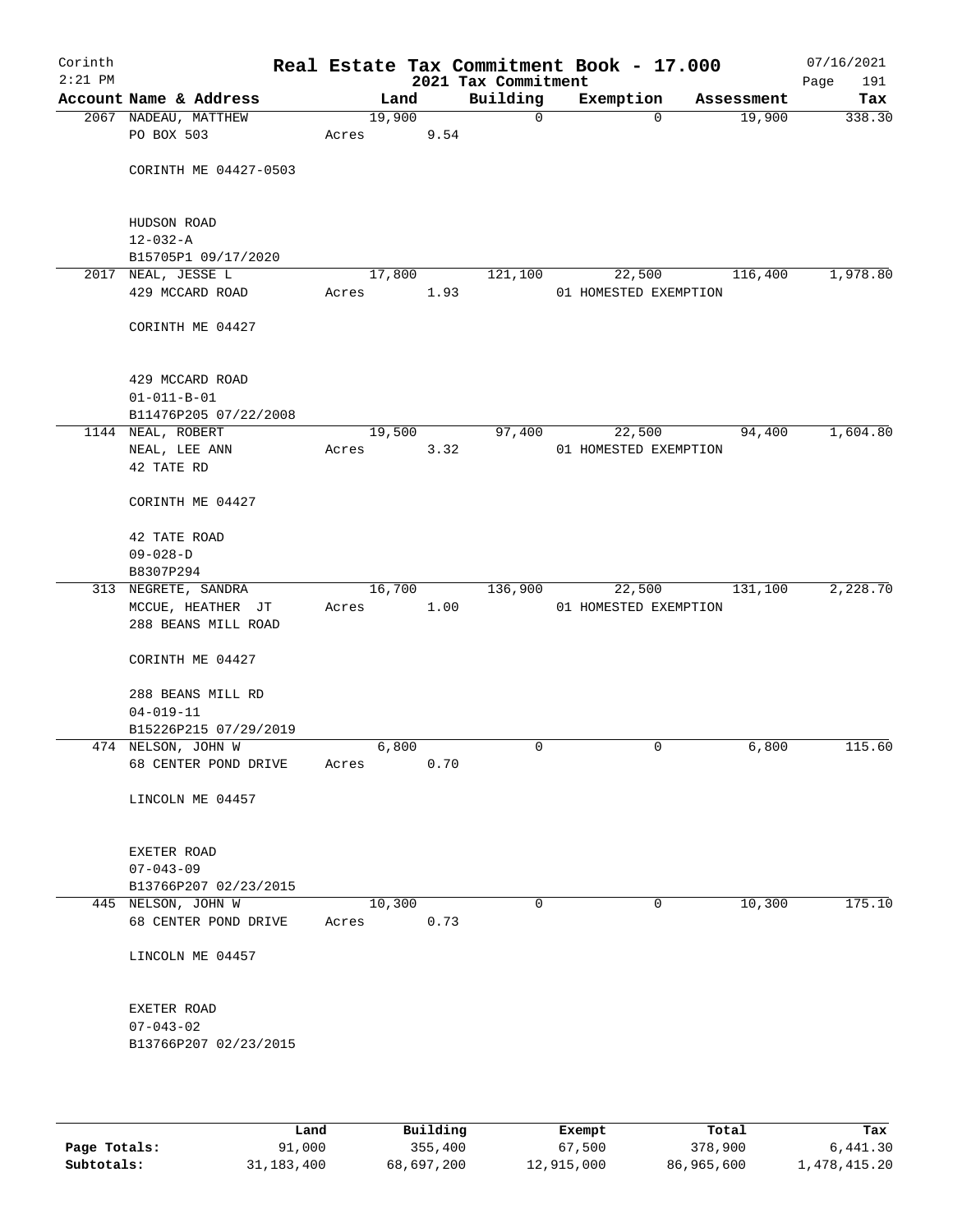| Corinth<br>$2:21$ PM |                                             |       |       |      | 2021 Tax Commitment | Real Estate Tax Commitment Book - 17.000 |            | 07/16/2021<br>192<br>Page |
|----------------------|---------------------------------------------|-------|-------|------|---------------------|------------------------------------------|------------|---------------------------|
|                      | Account Name & Address                      |       | Land  |      | Building            | Exemption                                | Assessment | Tax                       |
|                      | 446 NELSON, JOHN W<br>68 CENTER POND DRIVE  | Acres | 6,800 | 0.70 | 0                   | $\mathbf 0$                              | 6,800      | 115.60                    |
|                      | LINCOLN ME 04457                            |       |       |      |                     |                                          |            |                           |
|                      | EXETER ROAD<br>$07 - 043 - 04$              |       |       |      |                     |                                          |            |                           |
|                      | B13766P207 02/23/2015                       |       |       |      |                     |                                          |            |                           |
|                      | 447 NELSON, JOHN W                          |       | 6,800 |      | $\mathbf 0$         | 0                                        | 6,800      | 115.60                    |
|                      | 68 CENTER POND DRIVE                        | Acres |       | 0.70 |                     |                                          |            |                           |
|                      | LINCOLN ME 04457                            |       |       |      |                     |                                          |            |                           |
|                      | EXETER ROAD                                 |       |       |      |                     |                                          |            |                           |
|                      | $07 - 043 - 05$                             |       |       |      |                     |                                          |            |                           |
|                      | B13766P207 02/23/2015                       |       |       |      |                     |                                          |            |                           |
|                      | 448 NELSON, JOHN W<br>68 CENTER POND DRIVE  | Acres | 6,800 | 0.70 | $\mathbf 0$         | 0                                        | 6,800      | 115.60                    |
|                      | LINCOLN ME 04457                            |       |       |      |                     |                                          |            |                           |
|                      | EXETER ROAD                                 |       |       |      |                     |                                          |            |                           |
|                      | $07 - 043 - 06$                             |       |       |      |                     |                                          |            |                           |
|                      | B13766P207 02/23/2015                       |       |       |      |                     |                                          |            |                           |
|                      | 449 NELSON, JOHN W<br>68 CENTER POND DRIVE  | Acres | 6,800 | 0.70 | $\mathbf 0$         | 0                                        | 6,800      | 115.60                    |
|                      | LINCOLN ME 04457                            |       |       |      |                     |                                          |            |                           |
|                      | EXETER ROAD                                 |       |       |      |                     |                                          |            |                           |
|                      | $07 - 043 - 07$                             |       |       |      |                     |                                          |            |                           |
|                      | B13766P207 02/23/2015<br>450 NELSON, JOHN W |       | 6,800 |      | 0                   | 0                                        | 6,800      | 115.60                    |
|                      | 68 CENTER POND DRIVE                        | Acres |       | 0.70 |                     |                                          |            |                           |
|                      | LINCOLN ME 04457                            |       |       |      |                     |                                          |            |                           |
|                      | EXETER ROAD                                 |       |       |      |                     |                                          |            |                           |
|                      | $07 - 043 - 08$<br>B13766P207 02/23/2015    |       |       |      |                     |                                          |            |                           |
|                      | 451 NELSON, JOHN W                          |       | 6,800 |      | 0                   | 0                                        | 6,800      | 115.60                    |
|                      | 68 CENTER POND DRIVE                        | Acres |       | 0.70 |                     |                                          |            |                           |
|                      | LINCOLN ME 04457                            |       |       |      |                     |                                          |            |                           |
|                      | EXETER ROAD                                 |       |       |      |                     |                                          |            |                           |
|                      | $07 - 043 - 10$                             |       |       |      |                     |                                          |            |                           |
|                      | B13766P207 02/23/2015                       |       |       |      |                     |                                          |            |                           |
|                      |                                             |       |       |      |                     |                                          |            |                           |

|              | Land         | Building   | Exempt     | Total      | Tax        |
|--------------|--------------|------------|------------|------------|------------|
| Page Totals: | 40,800       |            |            | 40,800     | 693.60     |
| Subtotals:   | 31, 224, 200 | 68,697,200 | 12,915,000 | 87,006,400 | 479,108.80 |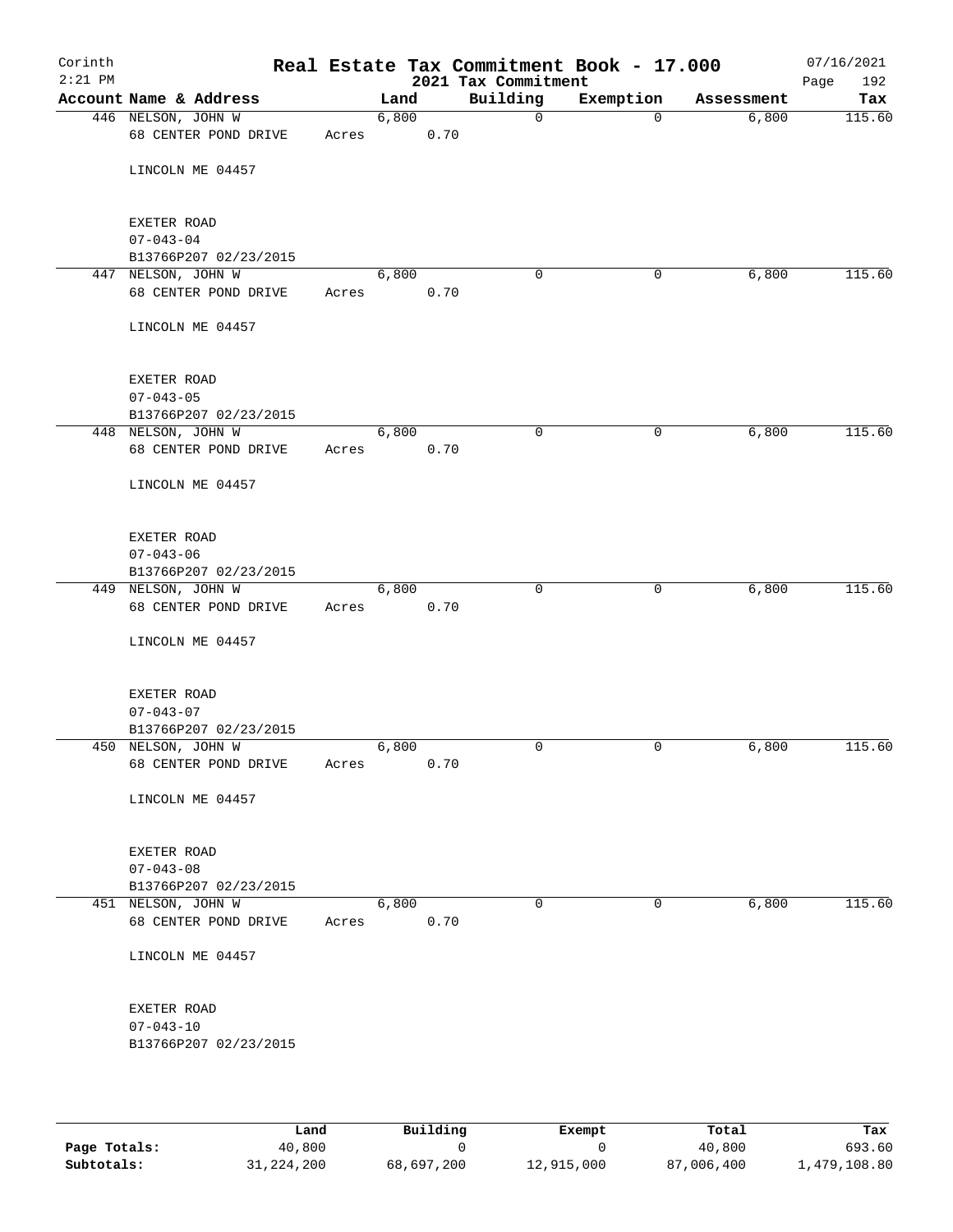| Corinth<br>$2:21$ PM |                                           |       |        |      | 2021 Tax Commitment | Real Estate Tax Commitment Book - 17.000  |            | 07/16/2021<br>Page<br>193 |
|----------------------|-------------------------------------------|-------|--------|------|---------------------|-------------------------------------------|------------|---------------------------|
|                      | Account Name & Address                    |       | Land   |      | Building            | Exemption                                 | Assessment | Tax                       |
|                      | 452 NELSON, JOHN W                        |       | 6,900  |      | $\mathbf 0$         | $\mathbf 0$                               | 6,900      | 117.30                    |
|                      | 68 CENTER POND DRIVE                      | Acres |        | 0.72 |                     |                                           |            |                           |
|                      | LINCOLN ME 04457                          |       |        |      |                     |                                           |            |                           |
|                      |                                           |       |        |      |                     |                                           |            |                           |
|                      | EXETER ROAD                               |       |        |      |                     |                                           |            |                           |
|                      | $07 - 043 - 11$                           |       |        |      |                     |                                           |            |                           |
|                      | B13766P207 02/23/2015                     |       |        |      |                     |                                           |            |                           |
|                      | 1783 NELSON, JOHN W                       |       | 1,400  |      | 0                   | 0                                         | 1,400      | 23.80                     |
|                      | 68 CENTER POND DRIVE                      | Acres |        | 1.08 |                     |                                           |            |                           |
|                      | LINCOLN ME 04457                          |       |        |      |                     |                                           |            |                           |
|                      | <b>EXETER ROAD</b>                        |       |        |      |                     |                                           |            |                           |
|                      | $07 - 043 - 01A$                          |       |        |      |                     |                                           |            |                           |
|                      | B13766P207 02/23/2015                     |       |        |      |                     |                                           |            |                           |
|                      | 1692 NELSON, MARK C                       |       | 16,100 |      | $\mathbf 0$         | $\mathbf 0$                               | 16,100     | 273.70                    |
|                      | PO BOX 2658                               | Acres |        | 9.00 |                     |                                           |            |                           |
|                      | BANGOR ME 04402                           |       |        |      |                     |                                           |            |                           |
|                      | RABBIT PATH                               |       |        |      |                     |                                           |            |                           |
|                      | $06 - 027 - 01$                           |       |        |      |                     |                                           |            |                           |
|                      | B5667P60                                  |       |        |      |                     |                                           |            |                           |
|                      | 987 NELSON, MARK C                        |       | 9,100  |      | $\mathbf 0$         | $\mathbf 0$                               | 9,100      | 154.70                    |
|                      | PO BOX 2658                               | Acres |        | 6.00 |                     |                                           |            |                           |
|                      | BANGOR ME 04402                           |       |        |      |                     |                                           |            |                           |
|                      | RABBIT PATH                               |       |        |      |                     |                                           |            |                           |
|                      | $06 - 027$                                |       |        |      |                     |                                           |            |                           |
|                      | B14159P92 05/25/2016                      |       |        |      |                     |                                           |            |                           |
|                      | 988 NESBIT, JAYNE<br>434 TATE ROAD LOT 12 |       |        | 0    | 15,000              | 15,000<br>01 HOMESTED EXEMPTION           | 0          | 0.00                      |
|                      |                                           |       |        |      |                     |                                           |            |                           |
|                      | CORINTH ME 04427                          |       |        |      |                     |                                           |            |                           |
|                      | 434 TATE ROAD LOT 12                      |       |        |      |                     |                                           |            |                           |
|                      | $06 - 019 - 12H$                          |       |        |      |                     |                                           |            |                           |
|                      | B14085P302 02/25/2016                     |       |        |      |                     |                                           |            |                           |
|                      | 2048 NEWCOMB, CYNTHIA M                   |       | 18,000 |      | 136,800             | 27,900                                    | 126,900    | 2,157.30                  |
|                      | 46 VILLAGE DRIVE                          | Acres |        | 1.03 |                     | 01 HOMESTED EXEMPTION<br>31 Veteran Widow |            |                           |
|                      | CORINTH ME 04427                          |       |        |      |                     |                                           |            |                           |
|                      | 46 VILLAGE DRIVE                          |       |        |      |                     |                                           |            |                           |
|                      | $11 - 002 - 08$                           |       |        |      |                     |                                           |            |                           |
|                      | B15907P22 02/18/2021                      |       |        |      |                     |                                           |            |                           |
|                      |                                           |       |        |      |                     |                                           |            |                           |
|                      |                                           |       |        |      |                     |                                           |            |                           |

|              | Land         | Building   | Exempt     | Total      | Tax          |
|--------------|--------------|------------|------------|------------|--------------|
| Page Totals: | 51,500       | 151,800    | 42,900     | 160,400    | 2,726.80     |
| Subtotals:   | 31, 275, 700 | 68,849,000 | 12,957,900 | 87,166,800 | 1,481,835.60 |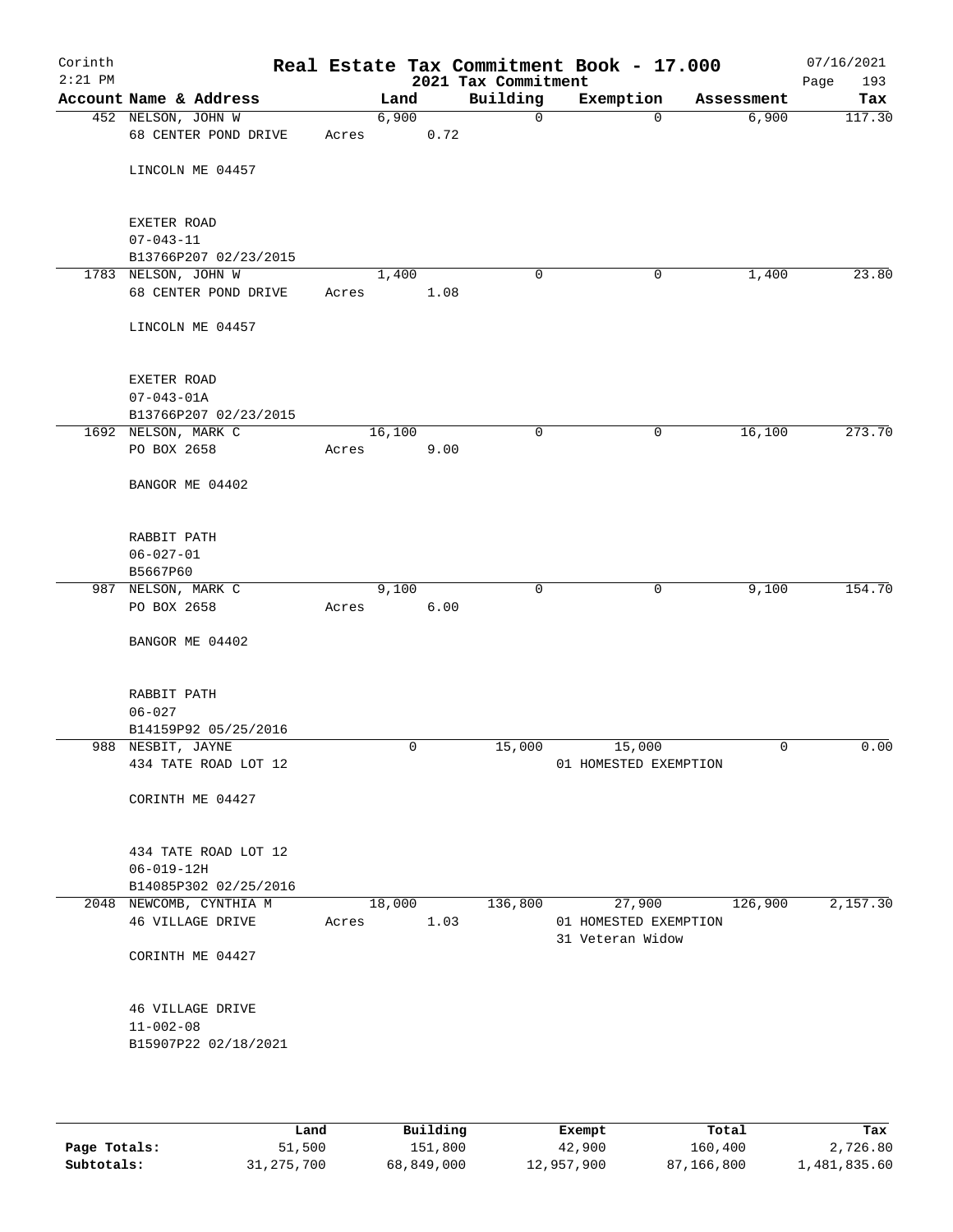| Corinth<br>$2:21$ PM |                                                |        |       | Real Estate Tax Commitment Book - 17.000<br>2021 Tax Commitment |                                 |            | 07/16/2021<br>194<br>Page |
|----------------------|------------------------------------------------|--------|-------|-----------------------------------------------------------------|---------------------------------|------------|---------------------------|
|                      | Account Name & Address                         |        | Land  | Building                                                        | Exemption                       | Assessment | Tax                       |
|                      | 549 NEWKIRK, MARILYN                           | 23,800 |       | 185,000                                                         | $\Omega$                        | 208,800    | 3,549.60                  |
|                      | 116 MCCARD ROAD                                | Acres  | 6.78  |                                                                 |                                 |            |                           |
|                      |                                                |        |       |                                                                 |                                 |            |                           |
|                      | CORINTH ME 04427                               |        |       |                                                                 |                                 |            |                           |
|                      |                                                |        |       |                                                                 |                                 |            |                           |
|                      |                                                |        |       |                                                                 |                                 |            |                           |
|                      | 116 MCCARD ROAD<br>$01 - 034$                  |        |       |                                                                 |                                 |            |                           |
|                      | B14614P231 09/19/2017                          |        |       |                                                                 |                                 |            |                           |
|                      | 1701 NICHOLS, CHRISTOPHER J                    | 15,200 |       | 141,700                                                         | 22,500                          | 134,400    | 2,284.80                  |
|                      | PO BOX 304                                     | Acres  | 2.00  |                                                                 | 01 HOMESTED EXEMPTION           |            |                           |
|                      |                                                |        |       |                                                                 |                                 |            |                           |
|                      | CORINTH ME 04427                               |        |       |                                                                 |                                 |            |                           |
|                      |                                                |        |       |                                                                 |                                 |            |                           |
|                      |                                                |        |       |                                                                 |                                 |            |                           |
|                      | 53 TABER LANE                                  |        |       |                                                                 |                                 |            |                           |
|                      | $07 - 009 - D - 1$                             |        |       |                                                                 |                                 |            |                           |
|                      | B12935P20 08/29/2012<br>291 NICHOLS, GREGORY J | 25,700 |       | 117,200                                                         | 22,500                          | 120,400    | 2,046.80                  |
|                      | NICHOLS, MELANIE                               | Acres  | 25.00 |                                                                 | 01 HOMESTED EXEMPTION           |            |                           |
|                      | PO BOX 441                                     |        |       |                                                                 |                                 |            |                           |
|                      |                                                |        |       |                                                                 |                                 |            |                           |
|                      | CORINTH ME 04427                               |        |       |                                                                 |                                 |            |                           |
|                      |                                                |        |       |                                                                 |                                 |            |                           |
|                      | 55 TABER LANE                                  |        |       |                                                                 |                                 |            |                           |
|                      | $07 - 009 - D$                                 |        |       |                                                                 |                                 |            |                           |
|                      | B9568P86                                       |        |       |                                                                 |                                 |            |                           |
|                      | 565 NICKERSON, KEVIN G<br>PO BOX 668           | 23,600 | 10.06 | 37,400                                                          | 22,500<br>01 HOMESTED EXEMPTION | 38,500     | 654.50                    |
|                      |                                                | Acres  |       |                                                                 |                                 |            |                           |
|                      | CORINTH ME 04427                               |        |       |                                                                 |                                 |            |                           |
|                      |                                                |        |       |                                                                 |                                 |            |                           |
|                      |                                                |        |       |                                                                 |                                 |            |                           |
|                      | 51 PRESCOTT ROAD                               |        |       |                                                                 |                                 |            |                           |
|                      | $04 - 011 - 05$                                |        |       |                                                                 |                                 |            |                           |
|                      | B6941P301                                      |        |       |                                                                 |                                 |            |                           |
|                      | 762 NICKERSON, LEVI C                          | 23,900 |       | 129,800                                                         | 22,500                          | 131,200    | 2,230.40                  |
|                      | NICKERSON, BROOKE<br>445 MCCARD RD             | Acres  | 6.89  |                                                                 | 01 HOMESTED EXEMPTION           |            |                           |
|                      |                                                |        |       |                                                                 |                                 |            |                           |
|                      | CORINTH ME 04427                               |        |       |                                                                 |                                 |            |                           |
|                      |                                                |        |       |                                                                 |                                 |            |                           |
|                      | 445 MCCARD ROAD                                |        |       |                                                                 |                                 |            |                           |
|                      | $01 - 011 - C$                                 |        |       |                                                                 |                                 |            |                           |
|                      | B12617P293 09/29/2011                          |        |       |                                                                 |                                 |            |                           |
|                      | 993 NICKERSON, LLOYD A                         | 32,200 |       | 79,600                                                          | 22,500                          | 89,300     | 1,518.10                  |
|                      | NICKERSON, MICHELE R                           | Acres  | 36.70 |                                                                 | 01 HOMESTED EXEMPTION           |            |                           |
|                      | 64 BEECH GROVE RD                              |        |       |                                                                 |                                 |            |                           |
|                      | CORINTH ME 04427                               |        |       |                                                                 |                                 |            |                           |
|                      |                                                |        |       |                                                                 |                                 |            |                           |
|                      | 64 BEECH GROVE RD                              |        |       |                                                                 |                                 |            |                           |
|                      | $02 - 057$                                     |        |       |                                                                 |                                 |            |                           |
|                      | B6516P12                                       |        |       |                                                                 |                                 |            |                           |
|                      |                                                |        |       |                                                                 |                                 |            |                           |
|                      |                                                |        |       |                                                                 |                                 |            |                           |
|                      |                                                |        |       |                                                                 |                                 |            |                           |

|              | Land       | Building   | Exempt     | Total      | Tax          |
|--------------|------------|------------|------------|------------|--------------|
| Page Totals: | 144,400    | 690,700    | 112,500    | 722,600    | 12,284.20    |
| Subtotals:   | 31,420,100 | 69,539,700 | 13,070,400 | 87,889,400 | l,494,119.80 |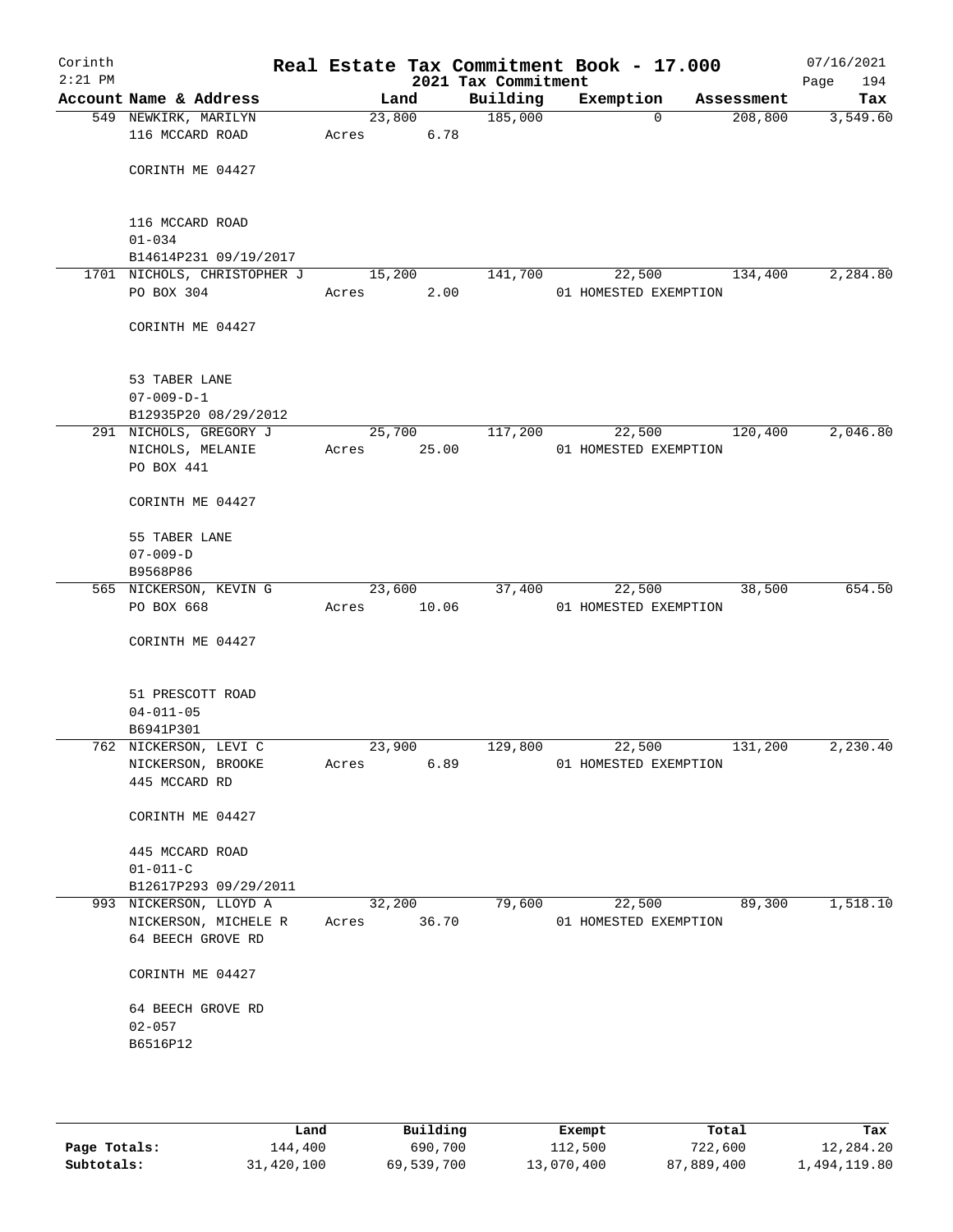| Account Name & Address<br>Building<br>Exemption<br>Land<br>Assessment<br>14,500<br>39,500<br>31,500<br>714 NICKLOW, ROSEMARY FREDA<br>22,500<br>14 HUDSON ROAD<br>0.35<br>01 HOMESTED EXEMPTION<br>Acres<br>CORINTH ME 04427<br>14 HUDSON ROAD<br>$16 - 031$<br>B15429P140 01/13/2020 B15107P328 03/28/2019<br>23,800<br>23,800<br>404.60<br>1177 NIGHTINGALE, ROGER P<br>0<br>0<br>PR. NIGHTINGALE,<br>Acres<br>10.20<br>KATHLEEN A<br>PO BOX 25812<br>WASHINGTON DC 20027<br>84 MEADOW ROAD<br>$09 - 019 - 02$<br>B13058P197 01/04/2013<br>19,000<br>152,100<br>148,600<br>185 NILES, DERRICK D<br>22,500<br>NILES, REGINA A<br>1.84<br>01 HOMESTED EXEMPTION<br>Acres<br>53 MAIN STREET<br>CORINTH ME 04427<br>53 MAIN STREET<br>$11 - 008 - B$<br>B9851P63 04/22/2005<br>21,900<br>13,500<br>3 NILES, MARILYN<br>14,100<br>22,500<br>121 MAIN STREET<br>0.50<br>Acres<br>01 HOMESTED EXEMPTION<br>CORINTH ME 04427<br>121 MAIN STREET<br>$11 - 007$<br>B7641P226<br>93 NILES, MICHAEL J<br>17,300<br>36,000<br>0<br>53,300<br>NILES, HEIDI L<br>0.90<br>Acres<br>273 MAIN ROAD<br>CHARLESTION ME 04422<br>505 EXETER ROAD<br>$07 - 005 - A$<br>B14496P40 05/25/2017<br>157,200<br>2,672.40<br>1185 NILSEN, ANDREW C<br>40,800<br>138,900<br>22,500<br>70.00<br>NILSEN, LAURA J<br>01 HOMESTED EXEMPTION<br>Acres<br>765 AVENUE ROAD<br>CORINTH ME 04427<br>765 AVENUE RD<br>$01 - 002$<br>B8964P136 | Corinth<br>$2:21$ PM |  |  |  | 2021 Tax Commitment | Real Estate Tax Commitment Book - 17.000 |  | 07/16/2021<br>195<br>Page |
|---------------------------------------------------------------------------------------------------------------------------------------------------------------------------------------------------------------------------------------------------------------------------------------------------------------------------------------------------------------------------------------------------------------------------------------------------------------------------------------------------------------------------------------------------------------------------------------------------------------------------------------------------------------------------------------------------------------------------------------------------------------------------------------------------------------------------------------------------------------------------------------------------------------------------------------------------------------------------------------------------------------------------------------------------------------------------------------------------------------------------------------------------------------------------------------------------------------------------------------------------------------------------------------------------------------------------------------------------------------------------------------------------------|----------------------|--|--|--|---------------------|------------------------------------------|--|---------------------------|
|                                                                                                                                                                                                                                                                                                                                                                                                                                                                                                                                                                                                                                                                                                                                                                                                                                                                                                                                                                                                                                                                                                                                                                                                                                                                                                                                                                                                         |                      |  |  |  |                     |                                          |  | Tax                       |
|                                                                                                                                                                                                                                                                                                                                                                                                                                                                                                                                                                                                                                                                                                                                                                                                                                                                                                                                                                                                                                                                                                                                                                                                                                                                                                                                                                                                         |                      |  |  |  |                     |                                          |  | 535.50                    |
|                                                                                                                                                                                                                                                                                                                                                                                                                                                                                                                                                                                                                                                                                                                                                                                                                                                                                                                                                                                                                                                                                                                                                                                                                                                                                                                                                                                                         |                      |  |  |  |                     |                                          |  |                           |
|                                                                                                                                                                                                                                                                                                                                                                                                                                                                                                                                                                                                                                                                                                                                                                                                                                                                                                                                                                                                                                                                                                                                                                                                                                                                                                                                                                                                         |                      |  |  |  |                     |                                          |  |                           |
|                                                                                                                                                                                                                                                                                                                                                                                                                                                                                                                                                                                                                                                                                                                                                                                                                                                                                                                                                                                                                                                                                                                                                                                                                                                                                                                                                                                                         |                      |  |  |  |                     |                                          |  |                           |
|                                                                                                                                                                                                                                                                                                                                                                                                                                                                                                                                                                                                                                                                                                                                                                                                                                                                                                                                                                                                                                                                                                                                                                                                                                                                                                                                                                                                         |                      |  |  |  |                     |                                          |  |                           |
|                                                                                                                                                                                                                                                                                                                                                                                                                                                                                                                                                                                                                                                                                                                                                                                                                                                                                                                                                                                                                                                                                                                                                                                                                                                                                                                                                                                                         |                      |  |  |  |                     |                                          |  |                           |
|                                                                                                                                                                                                                                                                                                                                                                                                                                                                                                                                                                                                                                                                                                                                                                                                                                                                                                                                                                                                                                                                                                                                                                                                                                                                                                                                                                                                         |                      |  |  |  |                     |                                          |  |                           |
|                                                                                                                                                                                                                                                                                                                                                                                                                                                                                                                                                                                                                                                                                                                                                                                                                                                                                                                                                                                                                                                                                                                                                                                                                                                                                                                                                                                                         |                      |  |  |  |                     |                                          |  |                           |
|                                                                                                                                                                                                                                                                                                                                                                                                                                                                                                                                                                                                                                                                                                                                                                                                                                                                                                                                                                                                                                                                                                                                                                                                                                                                                                                                                                                                         |                      |  |  |  |                     |                                          |  |                           |
|                                                                                                                                                                                                                                                                                                                                                                                                                                                                                                                                                                                                                                                                                                                                                                                                                                                                                                                                                                                                                                                                                                                                                                                                                                                                                                                                                                                                         |                      |  |  |  |                     |                                          |  |                           |
|                                                                                                                                                                                                                                                                                                                                                                                                                                                                                                                                                                                                                                                                                                                                                                                                                                                                                                                                                                                                                                                                                                                                                                                                                                                                                                                                                                                                         |                      |  |  |  |                     |                                          |  |                           |
|                                                                                                                                                                                                                                                                                                                                                                                                                                                                                                                                                                                                                                                                                                                                                                                                                                                                                                                                                                                                                                                                                                                                                                                                                                                                                                                                                                                                         |                      |  |  |  |                     |                                          |  |                           |
|                                                                                                                                                                                                                                                                                                                                                                                                                                                                                                                                                                                                                                                                                                                                                                                                                                                                                                                                                                                                                                                                                                                                                                                                                                                                                                                                                                                                         |                      |  |  |  |                     |                                          |  |                           |
|                                                                                                                                                                                                                                                                                                                                                                                                                                                                                                                                                                                                                                                                                                                                                                                                                                                                                                                                                                                                                                                                                                                                                                                                                                                                                                                                                                                                         |                      |  |  |  |                     |                                          |  |                           |
|                                                                                                                                                                                                                                                                                                                                                                                                                                                                                                                                                                                                                                                                                                                                                                                                                                                                                                                                                                                                                                                                                                                                                                                                                                                                                                                                                                                                         |                      |  |  |  |                     |                                          |  | 2,526.20                  |
|                                                                                                                                                                                                                                                                                                                                                                                                                                                                                                                                                                                                                                                                                                                                                                                                                                                                                                                                                                                                                                                                                                                                                                                                                                                                                                                                                                                                         |                      |  |  |  |                     |                                          |  |                           |
|                                                                                                                                                                                                                                                                                                                                                                                                                                                                                                                                                                                                                                                                                                                                                                                                                                                                                                                                                                                                                                                                                                                                                                                                                                                                                                                                                                                                         |                      |  |  |  |                     |                                          |  |                           |
|                                                                                                                                                                                                                                                                                                                                                                                                                                                                                                                                                                                                                                                                                                                                                                                                                                                                                                                                                                                                                                                                                                                                                                                                                                                                                                                                                                                                         |                      |  |  |  |                     |                                          |  |                           |
|                                                                                                                                                                                                                                                                                                                                                                                                                                                                                                                                                                                                                                                                                                                                                                                                                                                                                                                                                                                                                                                                                                                                                                                                                                                                                                                                                                                                         |                      |  |  |  |                     |                                          |  |                           |
|                                                                                                                                                                                                                                                                                                                                                                                                                                                                                                                                                                                                                                                                                                                                                                                                                                                                                                                                                                                                                                                                                                                                                                                                                                                                                                                                                                                                         |                      |  |  |  |                     |                                          |  |                           |
|                                                                                                                                                                                                                                                                                                                                                                                                                                                                                                                                                                                                                                                                                                                                                                                                                                                                                                                                                                                                                                                                                                                                                                                                                                                                                                                                                                                                         |                      |  |  |  |                     |                                          |  |                           |
|                                                                                                                                                                                                                                                                                                                                                                                                                                                                                                                                                                                                                                                                                                                                                                                                                                                                                                                                                                                                                                                                                                                                                                                                                                                                                                                                                                                                         |                      |  |  |  |                     |                                          |  | 229.50                    |
|                                                                                                                                                                                                                                                                                                                                                                                                                                                                                                                                                                                                                                                                                                                                                                                                                                                                                                                                                                                                                                                                                                                                                                                                                                                                                                                                                                                                         |                      |  |  |  |                     |                                          |  |                           |
|                                                                                                                                                                                                                                                                                                                                                                                                                                                                                                                                                                                                                                                                                                                                                                                                                                                                                                                                                                                                                                                                                                                                                                                                                                                                                                                                                                                                         |                      |  |  |  |                     |                                          |  |                           |
|                                                                                                                                                                                                                                                                                                                                                                                                                                                                                                                                                                                                                                                                                                                                                                                                                                                                                                                                                                                                                                                                                                                                                                                                                                                                                                                                                                                                         |                      |  |  |  |                     |                                          |  |                           |
|                                                                                                                                                                                                                                                                                                                                                                                                                                                                                                                                                                                                                                                                                                                                                                                                                                                                                                                                                                                                                                                                                                                                                                                                                                                                                                                                                                                                         |                      |  |  |  |                     |                                          |  |                           |
|                                                                                                                                                                                                                                                                                                                                                                                                                                                                                                                                                                                                                                                                                                                                                                                                                                                                                                                                                                                                                                                                                                                                                                                                                                                                                                                                                                                                         |                      |  |  |  |                     |                                          |  |                           |
|                                                                                                                                                                                                                                                                                                                                                                                                                                                                                                                                                                                                                                                                                                                                                                                                                                                                                                                                                                                                                                                                                                                                                                                                                                                                                                                                                                                                         |                      |  |  |  |                     |                                          |  | 906.10                    |
|                                                                                                                                                                                                                                                                                                                                                                                                                                                                                                                                                                                                                                                                                                                                                                                                                                                                                                                                                                                                                                                                                                                                                                                                                                                                                                                                                                                                         |                      |  |  |  |                     |                                          |  |                           |
|                                                                                                                                                                                                                                                                                                                                                                                                                                                                                                                                                                                                                                                                                                                                                                                                                                                                                                                                                                                                                                                                                                                                                                                                                                                                                                                                                                                                         |                      |  |  |  |                     |                                          |  |                           |
|                                                                                                                                                                                                                                                                                                                                                                                                                                                                                                                                                                                                                                                                                                                                                                                                                                                                                                                                                                                                                                                                                                                                                                                                                                                                                                                                                                                                         |                      |  |  |  |                     |                                          |  |                           |
|                                                                                                                                                                                                                                                                                                                                                                                                                                                                                                                                                                                                                                                                                                                                                                                                                                                                                                                                                                                                                                                                                                                                                                                                                                                                                                                                                                                                         |                      |  |  |  |                     |                                          |  |                           |
|                                                                                                                                                                                                                                                                                                                                                                                                                                                                                                                                                                                                                                                                                                                                                                                                                                                                                                                                                                                                                                                                                                                                                                                                                                                                                                                                                                                                         |                      |  |  |  |                     |                                          |  |                           |
|                                                                                                                                                                                                                                                                                                                                                                                                                                                                                                                                                                                                                                                                                                                                                                                                                                                                                                                                                                                                                                                                                                                                                                                                                                                                                                                                                                                                         |                      |  |  |  |                     |                                          |  |                           |
|                                                                                                                                                                                                                                                                                                                                                                                                                                                                                                                                                                                                                                                                                                                                                                                                                                                                                                                                                                                                                                                                                                                                                                                                                                                                                                                                                                                                         |                      |  |  |  |                     |                                          |  |                           |
|                                                                                                                                                                                                                                                                                                                                                                                                                                                                                                                                                                                                                                                                                                                                                                                                                                                                                                                                                                                                                                                                                                                                                                                                                                                                                                                                                                                                         |                      |  |  |  |                     |                                          |  |                           |
|                                                                                                                                                                                                                                                                                                                                                                                                                                                                                                                                                                                                                                                                                                                                                                                                                                                                                                                                                                                                                                                                                                                                                                                                                                                                                                                                                                                                         |                      |  |  |  |                     |                                          |  |                           |
|                                                                                                                                                                                                                                                                                                                                                                                                                                                                                                                                                                                                                                                                                                                                                                                                                                                                                                                                                                                                                                                                                                                                                                                                                                                                                                                                                                                                         |                      |  |  |  |                     |                                          |  |                           |
|                                                                                                                                                                                                                                                                                                                                                                                                                                                                                                                                                                                                                                                                                                                                                                                                                                                                                                                                                                                                                                                                                                                                                                                                                                                                                                                                                                                                         |                      |  |  |  |                     |                                          |  |                           |
|                                                                                                                                                                                                                                                                                                                                                                                                                                                                                                                                                                                                                                                                                                                                                                                                                                                                                                                                                                                                                                                                                                                                                                                                                                                                                                                                                                                                         |                      |  |  |  |                     |                                          |  |                           |
|                                                                                                                                                                                                                                                                                                                                                                                                                                                                                                                                                                                                                                                                                                                                                                                                                                                                                                                                                                                                                                                                                                                                                                                                                                                                                                                                                                                                         |                      |  |  |  |                     |                                          |  |                           |
|                                                                                                                                                                                                                                                                                                                                                                                                                                                                                                                                                                                                                                                                                                                                                                                                                                                                                                                                                                                                                                                                                                                                                                                                                                                                                                                                                                                                         |                      |  |  |  |                     |                                          |  |                           |
|                                                                                                                                                                                                                                                                                                                                                                                                                                                                                                                                                                                                                                                                                                                                                                                                                                                                                                                                                                                                                                                                                                                                                                                                                                                                                                                                                                                                         |                      |  |  |  |                     |                                          |  |                           |

|              | Land       | Building   | Exempt     | Total        | Tax          |
|--------------|------------|------------|------------|--------------|--------------|
| Page Totals: | 129,500    | 388,400    | 90,000     | 427,900      | 7,274.30     |
| Subtotals:   | 31,549,600 | 69,928,100 | 13,160,400 | 88, 317, 300 | 1,501,394.10 |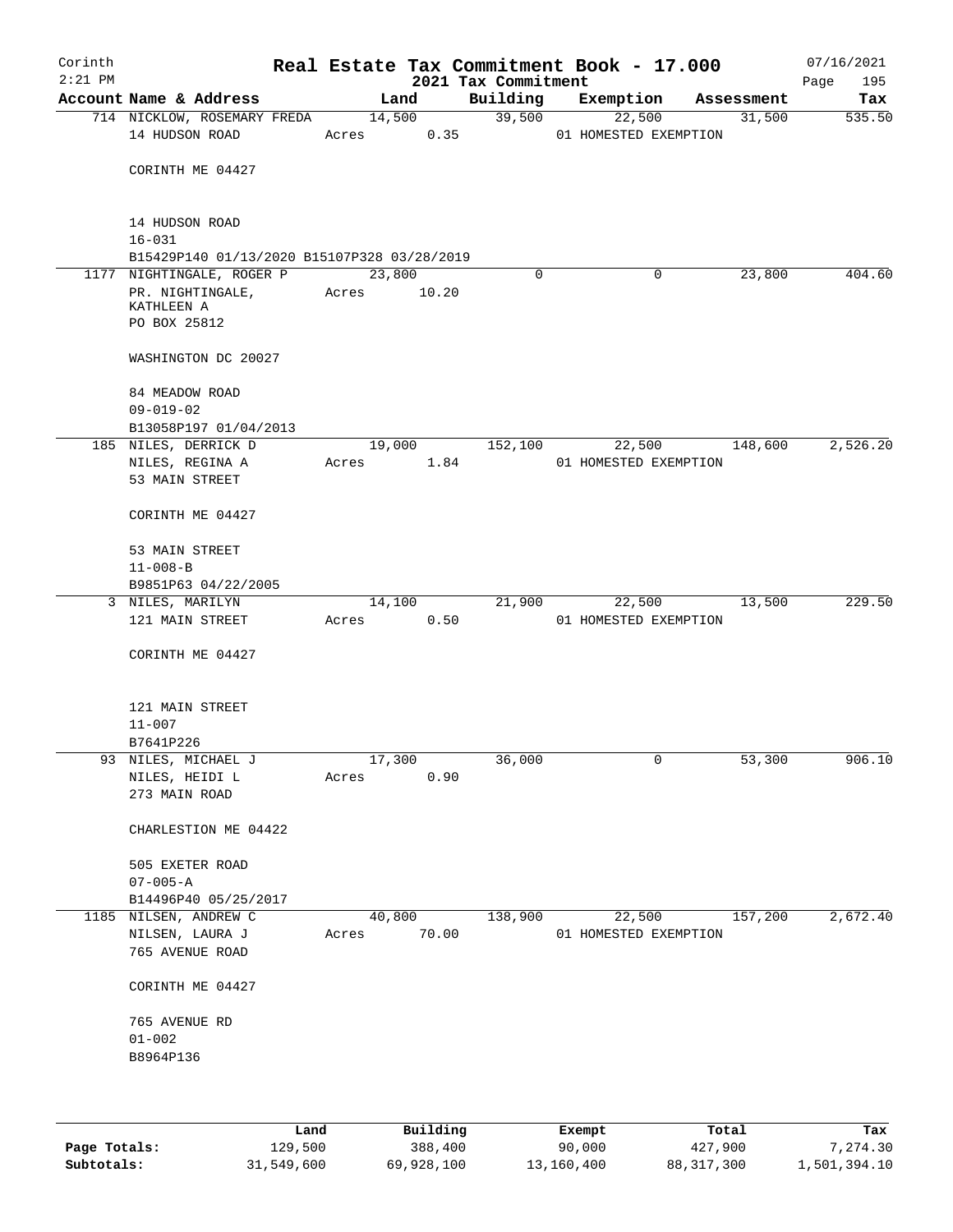| Corinth<br>$2:21$ PM |                                    |                                                                                                          |       |        |      | 2021 Tax Commitment | Real Estate Tax Commitment Book - 17.000 |            | 07/16/2021<br>196<br>Page |
|----------------------|------------------------------------|----------------------------------------------------------------------------------------------------------|-------|--------|------|---------------------|------------------------------------------|------------|---------------------------|
|                      |                                    | Account Name & Address                                                                                   |       | Land   |      | Building            | Exemption                                | Assessment | Tax                       |
|                      |                                    | 1907 NILSSON, RICHARD P<br>NILSSON, PATTI-KATE<br>83 SNOWDEN STREET                                      | Acres | 18,100 | 1.14 | 134,600             | $\mathbf 0$                              | 152,700    | 2,595.90                  |
|                      | 3232                               | PT CHARLOTTE FL 33954                                                                                    |       |        |      |                     |                                          |            |                           |
|                      | 36 BRUCE RD<br>$08 - 012 - 30$     |                                                                                                          |       |        |      |                     |                                          |            |                           |
|                      |                                    | B10773P310 12/20/2006 B9568P159                                                                          |       |        |      |                     |                                          |            |                           |
| 999                  | TELEPHONE<br><b>FLOOR</b>          | NORTHERN NEW ENGLAND<br>C/O TAX DEPARTMENT<br>770 ELM STREET 2nd<br>MANCHESTER NH 03101                  | Acres | 13,600 | 0.29 | 109,900             | 0                                        | 123,500    | 2,099.50                  |
|                      | 343 MAIN STREET<br>$15 - 003$      |                                                                                                          |       |        |      |                     |                                          |            |                           |
|                      | TELEPHONE<br>770 ELM STREET        | B11358P276 03/31/2008<br>989 NORTHERN NEW ENGLAND<br>$\rm c/\rm o$ TAX DEPARTMENT<br>MANCHESTER NH 03101 |       |        | 0    | 23,200              | 0                                        | 23,200     | 394.40                    |
|                      | $08 - 023 - 01H$                   | 36 WHITE SCHOOLHOUSE                                                                                     |       |        |      |                     |                                          |            |                           |
| 990                  | TELEPHONE<br>770 ELM STREET        | NORTHERN NEW ENGLAND<br>C/O TAX DEPARTMENT<br>MANCHESTER NH 03101                                        |       |        | 0    | 2,300               | 0                                        | 2,300      | 39.10                     |
|                      | $01 - 041 - D - 1H$                | WEST CORINTH ROAD                                                                                        |       |        |      |                     |                                          |            |                           |
| 1877                 | NORTHRUP, DEREK<br>15 O'ROAK ROAD  | NORTHRUP, SHELLI                                                                                         |       |        | 0    | 38,800              | 22,500<br>01 HOMESTED EXEMPTION          | 16,300     | 277.10                    |
|                      |                                    | CORINTH ME 04427                                                                                         |       |        |      |                     |                                          |            |                           |
|                      | 15 O'ROAK ROAD<br>$10 - 011 - 01H$ |                                                                                                          |       |        |      |                     |                                          |            |                           |
| 1871                 |                                    | NOYES, CASEY LEIGH<br>122 LEDGE HILL ROAD                                                                | Acres | 17,900 | 2.01 | 95,000              | 22,500<br>01 HOMESTED EXEMPTION          | 90,400     | 1,536.80                  |
|                      |                                    | CORINTH ME 04427                                                                                         |       |        |      |                     |                                          |            |                           |
|                      | $04 - 017 - D$                     | 122 LEDGE HILL ROAD<br>B14892P297 08/01/2018                                                             |       |        |      |                     |                                          |            |                           |
|                      |                                    |                                                                                                          |       |        |      |                     |                                          |            |                           |

|              | Land       | Building   | Exempt     | Total      | Tax          |
|--------------|------------|------------|------------|------------|--------------|
| Page Totals: | 49,600     | 403,800    | 45,000     | 408,400    | 6,942.80     |
| Subtotals:   | 31,599,200 | 70,331,900 | 13,205,400 | 88,725,700 | 1,508,336.90 |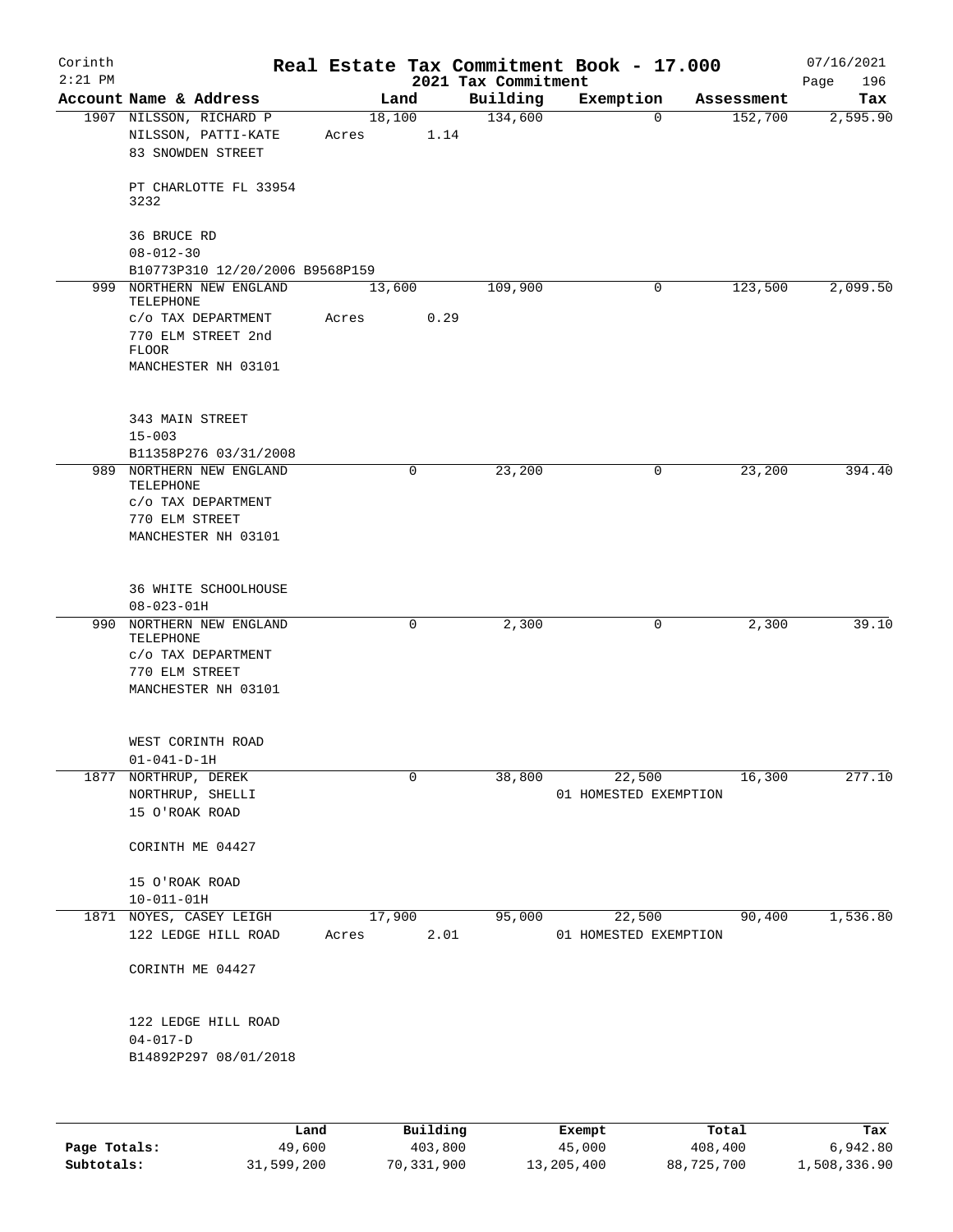| Corinth      |                                                  |             |          |                                 | Real Estate Tax Commitment Book - 17.000 |            | 07/16/2021         |
|--------------|--------------------------------------------------|-------------|----------|---------------------------------|------------------------------------------|------------|--------------------|
| $2:21$ PM    | Account Name & Address                           |             | Land     | 2021 Tax Commitment<br>Building | Exemption                                | Assessment | 197<br>Page<br>Tax |
|              | 492 NUTTER, MELISSA S                            |             | 19,700   | 145,600                         | 22,500                                   | 142,800    | 2,427.60           |
|              | 93 GARLAND RD                                    | Acres       | 3.42     |                                 | 01 HOMESTED EXEMPTION                    |            |                    |
|              |                                                  |             |          |                                 |                                          |            |                    |
|              | CORINTH ME 04427                                 |             |          |                                 |                                          |            |                    |
|              |                                                  |             |          |                                 |                                          |            |                    |
|              | 93 GARLAND ROAD                                  |             |          |                                 |                                          |            |                    |
|              | $07 - 014 - C$                                   |             |          |                                 |                                          |            |                    |
|              | <b>BDD</b><br>15545P223 05/13/2020 B12894P343    |             |          |                                 |                                          |            |                    |
|              | 07/23/2012<br>902 NYE, DAVID W                   |             | 24,700   | 28,500                          | 0                                        | 53,200     | 904.40             |
|              | 914 HEMLOCK STREET                               | Acres 41.00 |          |                                 |                                          |            |                    |
|              |                                                  |             |          |                                 |                                          |            |                    |
|              | BAREFOOT BAY FL 32976                            |             |          |                                 |                                          |            |                    |
|              |                                                  |             |          |                                 |                                          |            |                    |
|              | 121 DIAMOND LN                                   |             |          |                                 |                                          |            |                    |
|              | $06 - 039$                                       |             |          |                                 |                                          |            |                    |
|              | B14744P107 02/16/2018                            |             |          |                                 |                                          |            |                    |
|              | 176 O'BAR, DENNIS L                              |             | 24,100   | 87,300                          | 22,500                                   | 88,900     | 1,511.30           |
|              | O'BAR, SANDRA P<br>358 EXETER ROAD               | Acres       | 7.00     |                                 | 01 HOMESTED EXEMPTION                    |            |                    |
|              |                                                  |             |          |                                 |                                          |            |                    |
|              | CORINTH ME 04427                                 |             |          |                                 |                                          |            |                    |
|              |                                                  |             |          |                                 |                                          |            |                    |
|              | 358 EXETER ROAD                                  |             |          |                                 |                                          |            |                    |
|              | $07 - 010 - B$<br>B8885P259                      |             |          |                                 |                                          |            |                    |
|              | 809 O'CLAIRE, ROLANDE                            | 101,200     |          | 111,600                         | 22,500                                   | 190,300    | 3,235.10           |
|              | HARVEY, JOSHUA                                   | Acres       | 90.22    |                                 | 01 HOMESTED EXEMPTION                    |            |                    |
|              | 485 HUDSON ROAD                                  |             |          |                                 |                                          |            |                    |
|              | CORINTH ME 04427                                 |             |          |                                 |                                          |            |                    |
|              |                                                  |             |          |                                 |                                          |            |                    |
|              | 485 HUDSON ROAD                                  |             |          |                                 |                                          |            |                    |
|              | $09 - 032$                                       |             |          |                                 |                                          |            |                    |
|              | B14296P298 09/22/2016                            |             |          |                                 |                                          |            |                    |
|              | 555 OGILVIE, WILLIAM W III<br>OGILVIE, NATALIE J | 20,800      |          | 68,400                          | 22,500                                   | 66,700     | 1,133.90           |
|              | 67 TATE RD                                       | Acres       | 8.00     |                                 | 01 HOMESTED EXEMPTION                    |            |                    |
|              |                                                  |             |          |                                 |                                          |            |                    |
|              | CORINTH ME 04427                                 |             |          |                                 |                                          |            |                    |
|              |                                                  |             |          |                                 |                                          |            |                    |
|              | 67 TATE ROAD<br>$09 - 027$                       |             |          |                                 |                                          |            |                    |
|              | B8485P161                                        |             |          |                                 |                                          |            |                    |
|              | 2109 OKO JASON A & RENEE M                       | 19,400      |          | 92,300                          | $\mathbf 0$                              | 111,700    | 1,898.90           |
|              | JT<br>501 MAIN ST                                | Acres       | 2.10     |                                 |                                          |            |                    |
|              |                                                  |             |          |                                 |                                          |            |                    |
|              | CORINTH ME 04427                                 |             |          |                                 |                                          |            |                    |
|              |                                                  |             |          |                                 |                                          |            |                    |
|              | 503 MAIN STREET                                  |             |          |                                 |                                          |            |                    |
|              | $08 - 015 - A$                                   |             |          |                                 |                                          |            |                    |
|              | B15502P1 04/17/2020                              |             |          |                                 |                                          |            |                    |
|              |                                                  |             |          |                                 |                                          |            |                    |
|              |                                                  |             |          |                                 |                                          |            |                    |
|              | Land                                             |             | Building |                                 | Exempt                                   | Total      | Tax                |
| Page Totals: | 209,900                                          |             | 533,700  |                                 | 90,000                                   | 653,600    | 11, 111.20         |

**Subtotals:** 31,809,100 70,865,600 13,295,400 89,379,300 1,519,448.10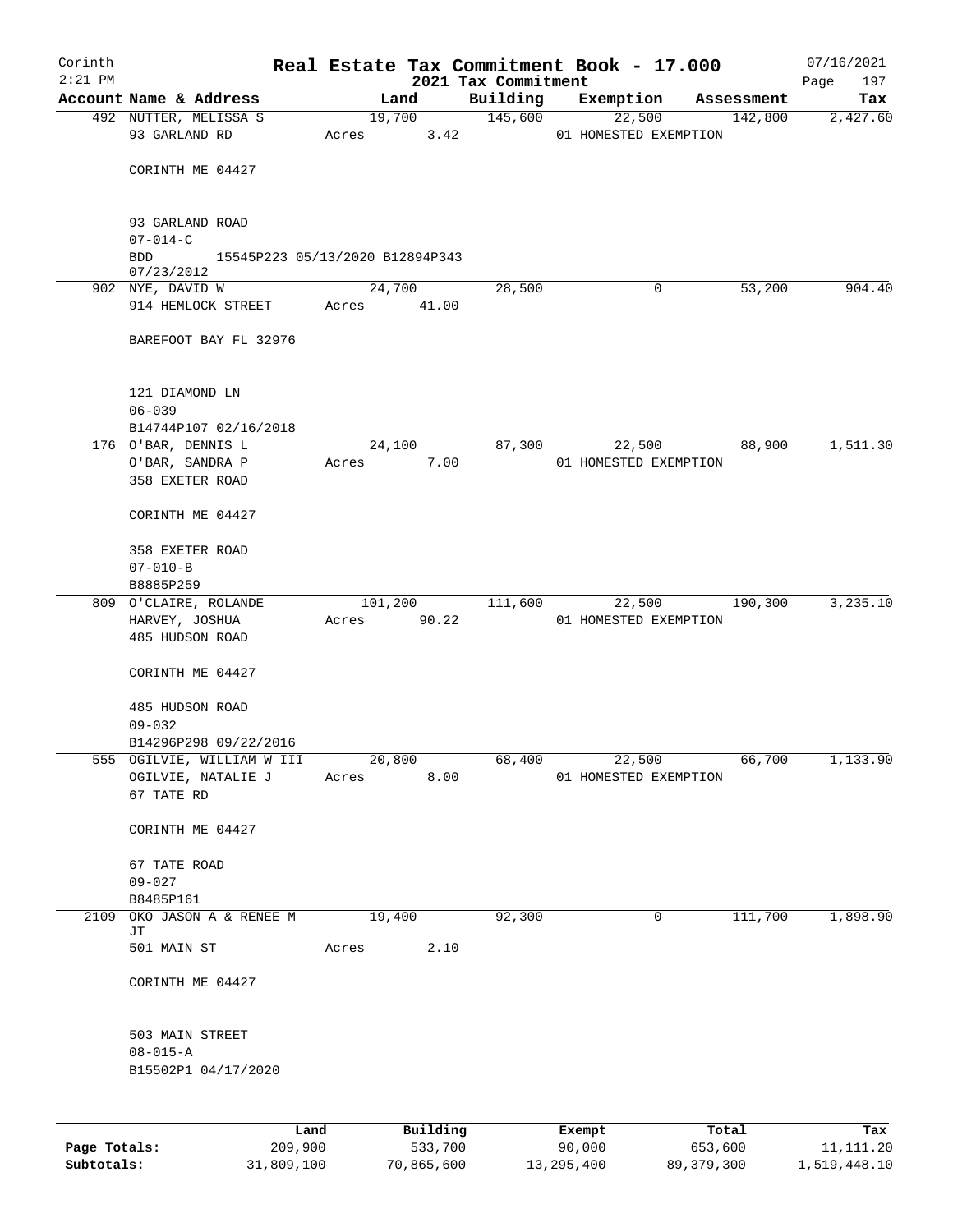| Corinth   |                                               |       |                 |                     | Real Estate Tax Commitment Book - 17.000 |            | 07/16/2021  |
|-----------|-----------------------------------------------|-------|-----------------|---------------------|------------------------------------------|------------|-------------|
| $2:21$ PM |                                               |       |                 | 2021 Tax Commitment |                                          |            | Page<br>198 |
|           | Account Name & Address                        |       | Land            | Building            | Exemption                                | Assessment | Tax         |
|           | 950 OKO, ADAM                                 |       | 19,400          | 85,400              | 22,500                                   | 82,300     | 1,399.10    |
|           | 23 WEST CORINTH RD                            | Acres |                 | 2.12                | 01 HOMESTED EXEMPTION                    |            |             |
|           | CORINTH ME 04427                              |       |                 |                     |                                          |            |             |
|           |                                               |       |                 |                     |                                          |            |             |
|           |                                               |       |                 |                     |                                          |            |             |
|           | 23 WEST CORINTH ROAD                          |       |                 |                     |                                          |            |             |
|           | $05 - 024 - 02$                               |       |                 |                     |                                          |            |             |
|           | B14772P82 03/26/2018<br>712 OLIVER, NORMAN H  |       |                 |                     | 22,500                                   |            |             |
|           | OLIVER, LISETTE B                             | Acres | 17,500<br>1.71  | 113,400             | 01 HOMESTED EXEMPTION                    | 108,400    | 1,842.80    |
|           | 1437 MAIN STREET                              |       |                 |                     |                                          |            |             |
|           |                                               |       |                 |                     |                                          |            |             |
|           | CORINTH ME 04427                              |       |                 |                     |                                          |            |             |
|           | 1437 MAIN STREET                              |       |                 |                     |                                          |            |             |
|           | $03 - 045$                                    |       |                 |                     |                                          |            |             |
|           | B13720P128 12/10/2014                         |       |                 |                     |                                          |            |             |
|           | 1372 OLSEN, KYLE R                            |       | 44,400          | $\mathbf 0$         | 0                                        | 44,400     | 754.80      |
|           | 410 CASTINE ROAD                              | Acres | 90.00           |                     |                                          |            |             |
|           | ORLAND ME 04472                               |       |                 |                     |                                          |            |             |
|           |                                               |       |                 |                     |                                          |            |             |
|           | EXETER ROAD                                   |       |                 |                     |                                          |            |             |
|           | $07 - 056$                                    |       |                 |                     |                                          |            |             |
|           | 1373 OLSEN, KYLE R                            |       | 8,500           | $\mathbf 0$         | 0                                        | 8,500      | 144.50      |
|           | 410 CASTINE ROAD                              | Acres | 2.00            |                     |                                          |            |             |
|           | ORLAND ME 04472                               |       |                 |                     |                                          |            |             |
|           |                                               |       |                 |                     |                                          |            |             |
|           | EXETER ROAD N/F OFF                           |       |                 |                     |                                          |            |             |
|           | $14 - 021$                                    |       |                 |                     |                                          |            |             |
|           | B14911P338 08/16/2018                         |       |                 |                     |                                          |            |             |
|           | 1011 OVERLOCK, EDDIE E<br>OVERLOCK, LISA A JT | Acres | 25,900<br>36.93 | 0                   | 0                                        | 25,900     | 440.30      |
|           | 31 BENJAMIN DRIVE                             |       |                 |                     |                                          |            |             |
|           |                                               |       |                 |                     |                                          |            |             |
|           | OLD TOWN ME 04468                             |       |                 |                     |                                          |            |             |
|           | <b>BLACK RD</b>                               |       |                 |                     |                                          |            |             |
|           | $05 - 009 - B$                                |       |                 |                     |                                          |            |             |
|           | B15471P103 03/12/2020                         |       |                 |                     |                                          |            |             |
|           | 1891 OVERLOCK, LEWIS E                        |       | 17,900          | 2,000               | 0                                        | 19,900     | 338.30      |
|           | 3 SANDY'S WAY                                 | Acres | 2.00            |                     |                                          |            |             |
|           | HERMON ME 04401                               |       |                 |                     |                                          |            |             |
|           |                                               |       |                 |                     |                                          |            |             |
|           | 99 BLACK RD                                   |       |                 |                     |                                          |            |             |
|           | $05 - 009 - C$                                |       |                 |                     |                                          |            |             |
|           | B12699P224 01/06/2012                         |       |                 |                     |                                          |            |             |
|           |                                               |       |                 |                     |                                          |            |             |
|           |                                               |       |                 |                     |                                          |            |             |
|           |                                               |       |                 |                     |                                          |            |             |

|              | Land       | Building   | Exempt     | Total      | Tax          |
|--------------|------------|------------|------------|------------|--------------|
| Page Totals: | 133,600    | 200,800    | 45,000     | 289,400    | 4,919.80     |
| Subtotals:   | 31,942,700 | 71,066,400 | 13,340,400 | 89,668,700 | 1,524,367.90 |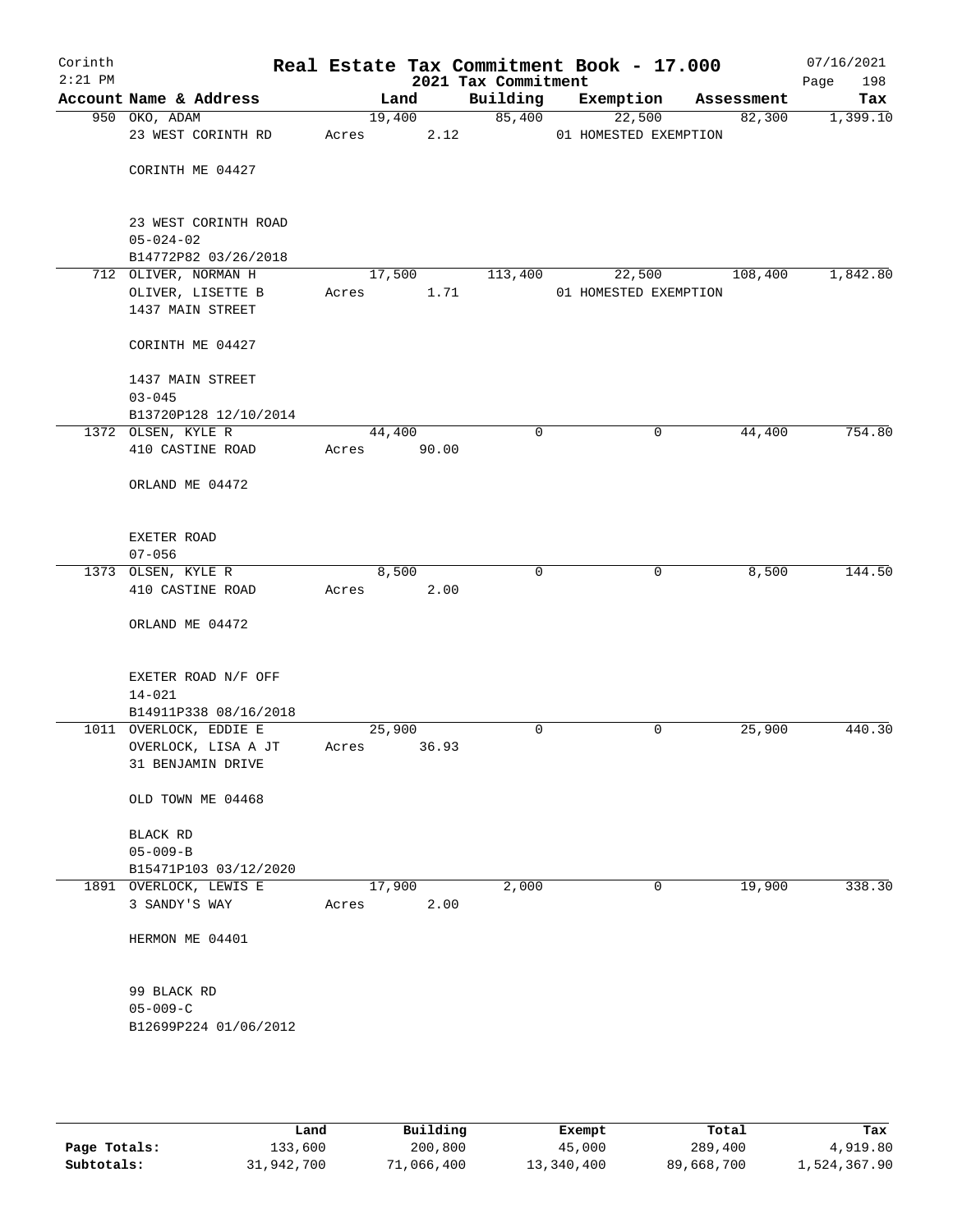| Corinth<br>$2:21$ PM |                                         |       |        |       | 2021 Tax Commitment | Real Estate Tax Commitment Book - 17.000 |            | 07/16/2021<br>Page<br>199 |
|----------------------|-----------------------------------------|-------|--------|-------|---------------------|------------------------------------------|------------|---------------------------|
|                      | Account Name & Address                  |       | Land   |       | Building            | Exemption                                | Assessment | Tax                       |
|                      | 2035 OYSTER, LOWELL R<br>543 GRANT ROAD | Acres | 1,500  | 1.34  | $\mathbf 0$         | $\Omega$                                 | 1,500      | 25.50                     |
|                      | CORINTH ME 04427                        |       |        |       |                     |                                          |            |                           |
|                      | GRANT ROAD<br>$02 - 050$                |       |        |       |                     |                                          |            |                           |
|                      | 1712 OYSTER, LOWELL R                   |       | 11,400 |       | 0                   | 0                                        | 11,400     | 193.80                    |
|                      | OYSTER, KATHLEEN M                      | Acres |        | 3.18  |                     |                                          |            |                           |
|                      | 543 GRANT ROAD                          |       |        |       |                     |                                          |            |                           |
|                      | CORINTH ME 04427                        |       |        |       |                     |                                          |            |                           |
|                      | GRANT ROAD                              |       |        |       |                     |                                          |            |                           |
|                      | $02 - 052 - 01$                         |       |        |       |                     |                                          |            |                           |
|                      | B7851P137                               |       |        |       |                     |                                          |            |                           |
|                      | 1012 OYSTER, LOWELL R                   |       | 23,600 |       | 19,000              | 0                                        | 42,600     | 724.20                    |
|                      | OYSTER, KATHLEEN M<br>543 GRANT ROAD    | Acres |        | 13.30 |                     |                                          |            |                           |
|                      | CORINTH ME 04427                        |       |        |       |                     |                                          |            |                           |
|                      | 604 GRANT ROAD                          |       |        |       |                     |                                          |            |                           |
|                      | $02 - 051 - A$                          |       |        |       |                     |                                          |            |                           |
|                      | B3314P172<br>1013 OYSTER, LOWELL R      |       | 19,700 |       | 57,400              | 22,500                                   | 54,600     | 928.20                    |
|                      | OYSTER, KATHLEEN M                      | Acres |        | 4.90  |                     | 01 HOMESTED EXEMPTION                    |            |                           |
|                      | 543 GRANT ROAD                          |       |        |       |                     |                                          |            |                           |
|                      | CORINTH ME 04427                        |       |        |       |                     |                                          |            |                           |
|                      | 543 GRANT ROAD                          |       |        |       |                     |                                          |            |                           |
|                      | $02 - 044 - 19 - A$                     |       |        |       |                     |                                          |            |                           |
|                      | B3314P172                               |       |        |       |                     |                                          |            |                           |
|                      | 1014 PAGE, BRUCE E                      |       | 20,600 |       | 94,400              | 22,500                                   | 92,500     | 1,572.50                  |
|                      | PAGE, PAULA D<br>1199 HUDSON HILL RD    | Acres |        | 4.18  |                     | 01 HOMESTED EXEMPTION                    |            |                           |
|                      | CORINTH ME 04427                        |       |        |       |                     |                                          |            |                           |
|                      | 1199 HUDSON HILL ROAD                   |       |        |       |                     |                                          |            |                           |
|                      | $03 - 049 - A$<br>B5009P43              |       |        |       |                     |                                          |            |                           |
|                      | 592 PAGE, COREY                         |       | 17,600 |       | 110,300             | 22,500                                   | 105,400    | 1,791.80                  |
|                      | PAGE, KARA                              | Acres |        | 2.25  |                     | 01 HOMESTED EXEMPTION                    |            |                           |
|                      | 1489 MAIN STREET                        |       |        |       |                     |                                          |            |                           |
|                      | CORINTH ME 04427                        |       |        |       |                     |                                          |            |                           |
|                      | 1489 MAIN STREET                        |       |        |       |                     |                                          |            |                           |
|                      | $03 - 048 - A$                          |       |        |       |                     |                                          |            |                           |
|                      | B14154P137 05/19/2016                   |       |        |       |                     |                                          |            |                           |
|                      |                                         |       |        |       |                     |                                          |            |                           |

|              | Land       | Building   | Exempt     | Total      | Tax          |
|--------------|------------|------------|------------|------------|--------------|
| Page Totals: | 94,400     | 281,100    | 67,500     | 308,000    | 5,236.00     |
| Subtotals:   | 32,037,100 | 71,347,500 | 13,407,900 | 89,976,700 | 1,529,603.90 |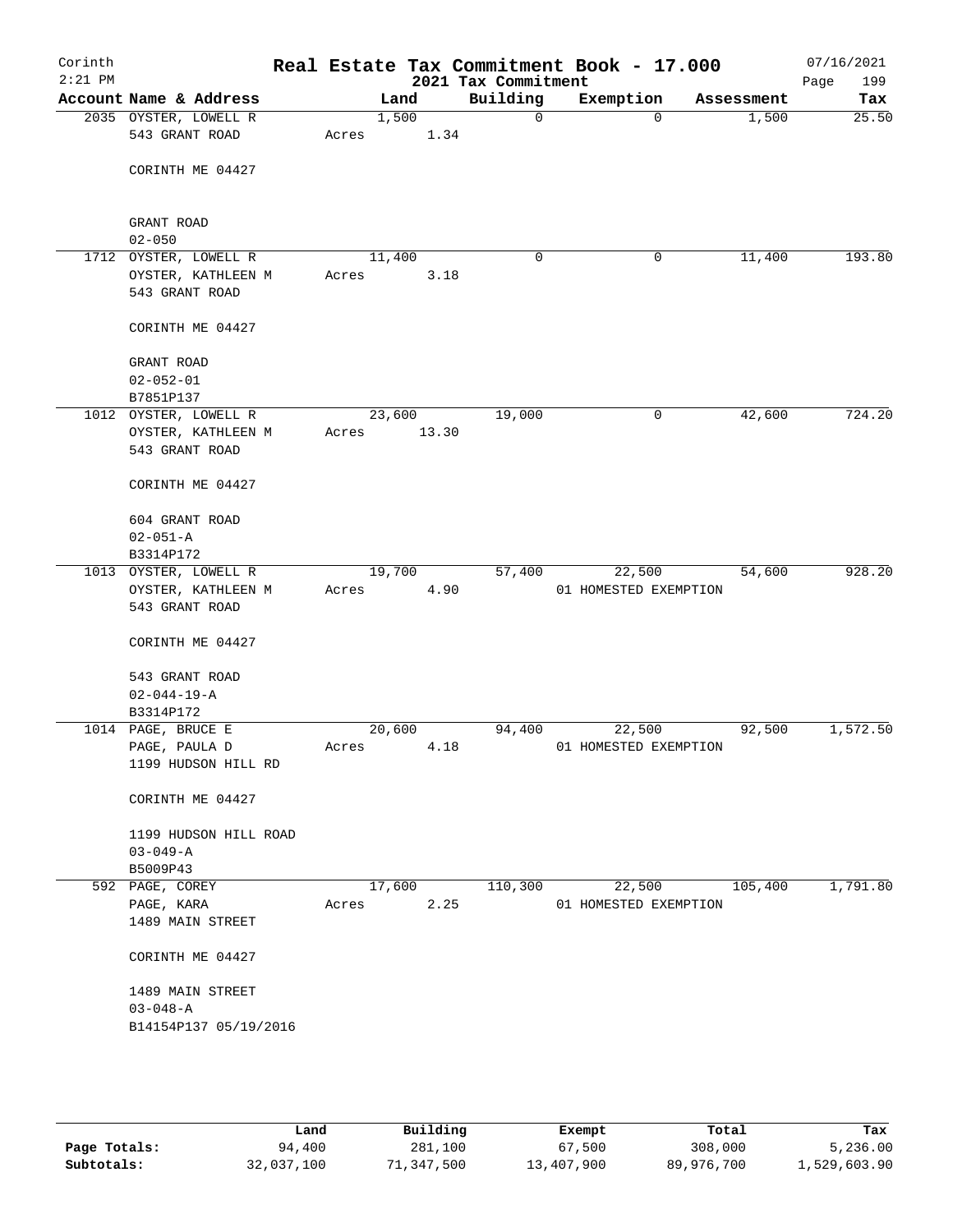| Corinth<br>$2:21$ PM |                                                            |       |            | 2021 Tax Commitment | Real Estate Tax Commitment Book - 17.000 |            | 07/16/2021<br>200<br>Page |
|----------------------|------------------------------------------------------------|-------|------------|---------------------|------------------------------------------|------------|---------------------------|
|                      | Account Name & Address                                     |       | Land       | Building            | Exemption                                | Assessment | Tax                       |
|                      | 1015 PAGE, DONALD SR<br>PAGE, HARRIET E. (Heirs Acres 1.00 |       | 16,700     | 103,700             | 22,500<br>01 HOMESTED EXEMPTION          | 97,900     | 1,664.30                  |
|                      | of)<br>441 WEST CORINTH ROAD                               |       |            |                     |                                          |            |                           |
|                      | CORINTH ME 04427                                           |       |            |                     |                                          |            |                           |
|                      | 441 WEST CORINTH ROAD<br>$04 - 033$                        |       |            |                     |                                          |            |                           |
|                      | B11116P217 09/06/2007 B1353P450 03/22/1952                 |       |            |                     |                                          |            |                           |
|                      | 1017 PAGE, JAMES L                                         |       | 26,600     | 51,800              | 22,500                                   | 55,900     | 950.30                    |
|                      | 643 GRANT RD                                               | Acres | 11.10      |                     | 01 HOMESTED EXEMPTION                    |            |                           |
|                      | CORINTH ME 04427                                           |       |            |                     |                                          |            |                           |
|                      | 643 GRANT ROAD                                             |       |            |                     |                                          |            |                           |
|                      | $02 - 044 - 13 - A$                                        |       |            |                     |                                          |            |                           |
|                      | B15295P328 08/30/2018 B13816P80 04/27/2015                 |       |            |                     |                                          |            |                           |
|                      | 911 PAGE, JOSEPH D                                         |       | 13,300     | 73,600              | 0                                        | 86,900     | 1,477.30                  |
|                      | 215 WEST CORINTH ROAD                                      | Acres | 0.52       |                     |                                          |            |                           |
|                      | CORINTH ME 04427                                           |       |            |                     |                                          |            |                           |
|                      | 215 WEST CORINTH ROAD<br>$04 - 037$                        |       |            |                     |                                          |            |                           |
|                      |                                                            |       |            |                     |                                          |            |                           |
|                      | B15391P218 12/18/2019                                      |       |            |                     |                                          |            | 848.30                    |
|                      | 760 PAGE, KENNETH                                          |       | 18,300     | 54,100              | 22,500                                   | 49,900     |                           |
|                      | PAGE, ALICE<br>PO BOX 55                                   | Acres | 2.29       |                     | 01 HOMESTED EXEMPTION                    |            |                           |
|                      | KENDUSKEAG ME 04450                                        |       |            |                     |                                          |            |                           |
|                      | 15 BEANS MILL RD                                           |       |            |                     |                                          |            |                           |
|                      | $07 - 010 - C$                                             |       |            |                     |                                          |            |                           |
|                      | B7355P301                                                  |       |            |                     |                                          |            |                           |
|                      | 1853 PAGE, TERESA L                                        |       | 27,500     | 120,200             | 22,500                                   | 125,200    | 2,128.40                  |
|                      | 343 WEST CORINTH RD                                        | Acres | 9.80       |                     | 01 HOMESTED EXEMPTION                    |            |                           |
|                      | CORINTH ME 04427                                           |       |            |                     |                                          |            |                           |
|                      | 343 WEST CORINTH ROAD                                      |       |            |                     |                                          |            |                           |
|                      | $04 - 036 - G$                                             |       |            |                     |                                          |            |                           |
|                      | B11866P261 07/31/2009<br>1019 PAIGE, MICHELLE M            |       | 19,600     | 94,400              | 22,500                                   | 91,500     | 1,555.50                  |
|                      | 87 GARLAND RD                                              |       | Acres 3.38 |                     | 01 HOMESTED EXEMPTION                    |            |                           |
|                      | CORINTH ME 04427                                           |       |            |                     |                                          |            |                           |
|                      | 87 GARLAND ROAD                                            |       |            |                     |                                          |            |                           |
|                      | $07 - 014 - D$                                             |       |            |                     |                                          |            |                           |
|                      | B12669P248 12/02/2011                                      |       |            |                     |                                          |            |                           |
|                      |                                                            |       |            |                     |                                          |            |                           |

|              | Land       | Building   | Exempt     | Total      | Tax          |
|--------------|------------|------------|------------|------------|--------------|
| Page Totals: | 122,000    | 497,800    | 112,500    | 507,300    | 8,624.10     |
| Subtotals:   | 32,159,100 | 71,845,300 | 13,520,400 | 90,484,000 | 1,538,228.00 |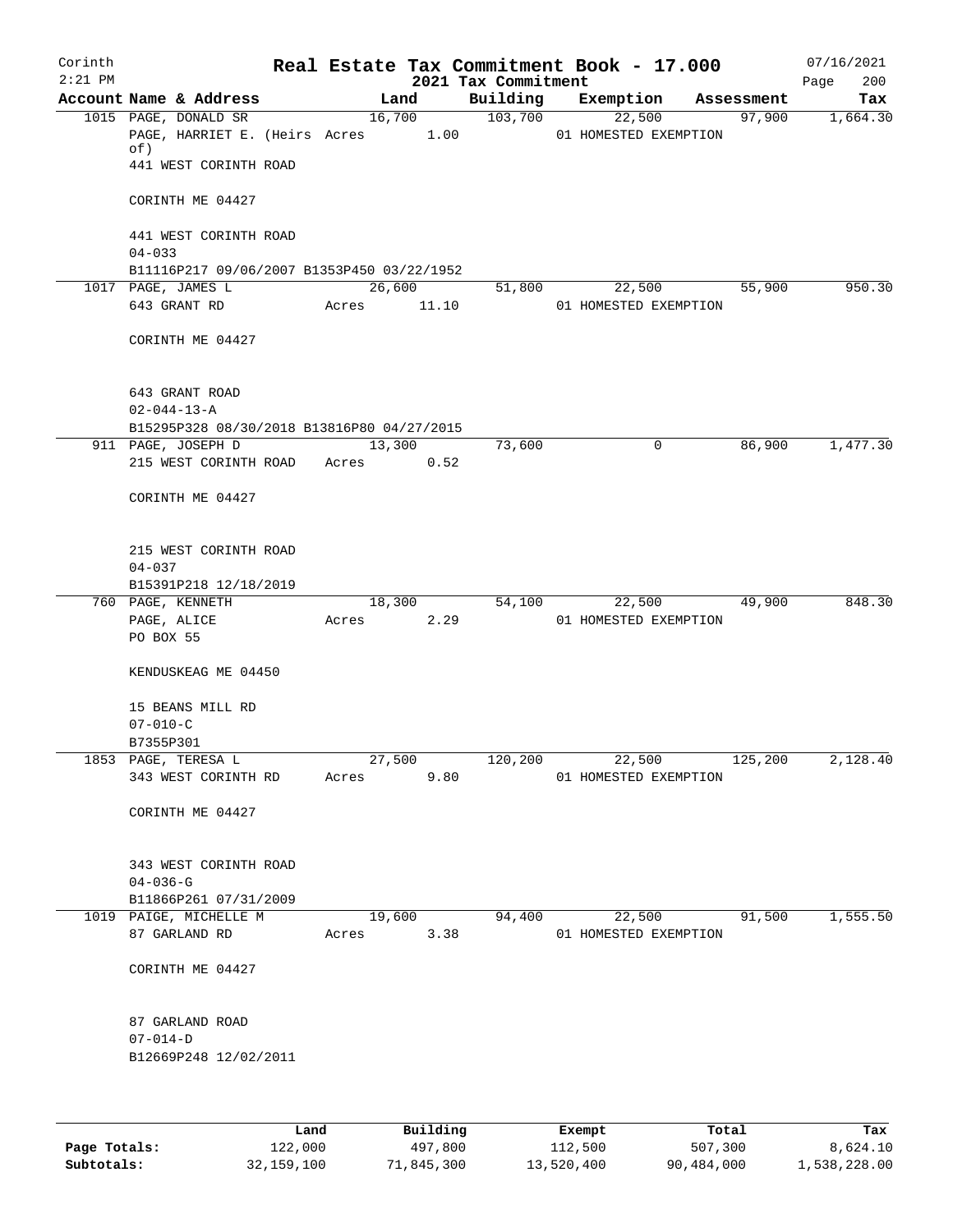| Corinth<br>$2:21$ PM |                                        |        |             | 2021 Tax Commitment | Real Estate Tax Commitment Book - 17.000 |                    | 07/16/2021<br>Page<br>201 |
|----------------------|----------------------------------------|--------|-------------|---------------------|------------------------------------------|--------------------|---------------------------|
|                      | Account Name & Address                 | Land   |             | Building            | Exemption                                | Assessment         | Tax                       |
|                      | 1733 PALMER, JOHN C<br>PO BOX 352      |        | $\mathbf 0$ | 24,100              |                                          | 24,100<br>$\Omega$ | 409.70                    |
|                      | LITCHFIELD ME 04350                    |        |             |                     |                                          |                    |                           |
|                      | 103 BEANS MILL RD<br>$07 - 020 - 03H$  |        |             |                     |                                          |                    |                           |
|                      | 904 PALMER, ROSS                       |        | 0           | 73,600              | 22,500                                   | 51,100             | 868.70                    |
|                      | 601 AVENUE RD                          |        |             |                     | 01 HOMESTED EXEMPTION                    |                    |                           |
|                      | CORINTH ME 04427                       |        |             |                     |                                          |                    |                           |
|                      | 601 AVENUE RD<br>$01 - 008 - 10H$      |        |             |                     |                                          |                    |                           |
|                      | 856 PAQUIN, WILLIAM H                  | 12,200 |             | 0                   |                                          | 0<br>12,200        | 207.40                    |
|                      | PAQUIN, TERRI A                        | Acres  | 2.59        |                     |                                          |                    |                           |
|                      | PO BOX 446                             |        |             |                     |                                          |                    |                           |
|                      | CARLSBORG WA 98324                     |        |             |                     |                                          |                    |                           |
|                      | ANDERSON FARM RD                       |        |             |                     |                                          |                    |                           |
|                      | $12 - 012 - 07$<br>B9641P57 11/10/2004 |        |             |                     |                                          |                    |                           |
|                      | 182 PAQUIN, WILLIAM H                  | 14,400 |             | $\mathbf 0$         |                                          | 14,400<br>0        | 244.80                    |
|                      | PAQUIN, TERRI A                        | Acres  | 4.40        |                     |                                          |                    |                           |
|                      | PO BOX 446                             |        |             |                     |                                          |                    |                           |
|                      | CARLSBORG WA 98324                     |        |             |                     |                                          |                    |                           |
|                      | ANDERSON FARM RD<br>$12 - 012 - 08$    |        |             |                     |                                          |                    |                           |
|                      | B9641P57 11/10/2004                    |        |             |                     |                                          |                    |                           |
|                      | 1694 PAQUIN, WILLIAM H                 | 13,100 |             | 0                   |                                          | 0<br>13,100        | 222.70                    |
|                      | PAQUIN, TERRI A<br>PO BOX 446          | Acres  | 3.31        |                     |                                          |                    |                           |
|                      | CARLSBORG WA 98324                     |        |             |                     |                                          |                    |                           |
|                      | ANDERSON FARM RD                       |        |             |                     |                                          |                    |                           |
|                      | $12 - 012 - 10$                        |        |             |                     |                                          |                    |                           |
|                      | B9641P57 11/10/2004                    |        |             |                     |                                          |                    |                           |
|                      | 1804 PAQUIN, WILLIAM H                 | 24,000 |             | $\mathbf 0$         |                                          | 24,000<br>0        | 408.00                    |
|                      | PAQUIN, TERRI A<br>PO BOX 446          | Acres  | 10.69       |                     |                                          |                    |                           |
|                      | CARLSBORG WA 98324                     |        |             |                     |                                          |                    |                           |
|                      | HUDSON ROAD<br>$12 - 012 - F$          |        |             |                     |                                          |                    |                           |
|                      | B9641P57 11/10/2004                    |        |             |                     |                                          |                    |                           |
|                      |                                        |        |             |                     |                                          |                    |                           |

|              | Land         | Building   | Exempt     | Total      | Tax          |
|--------------|--------------|------------|------------|------------|--------------|
| Page Totals: | 63,700       | 97,700     | 22,500     | 138,900    | 2,361.30     |
| Subtotals:   | 32, 222, 800 | 71,943,000 | 13,542,900 | 90,622,900 | 1,540,589.30 |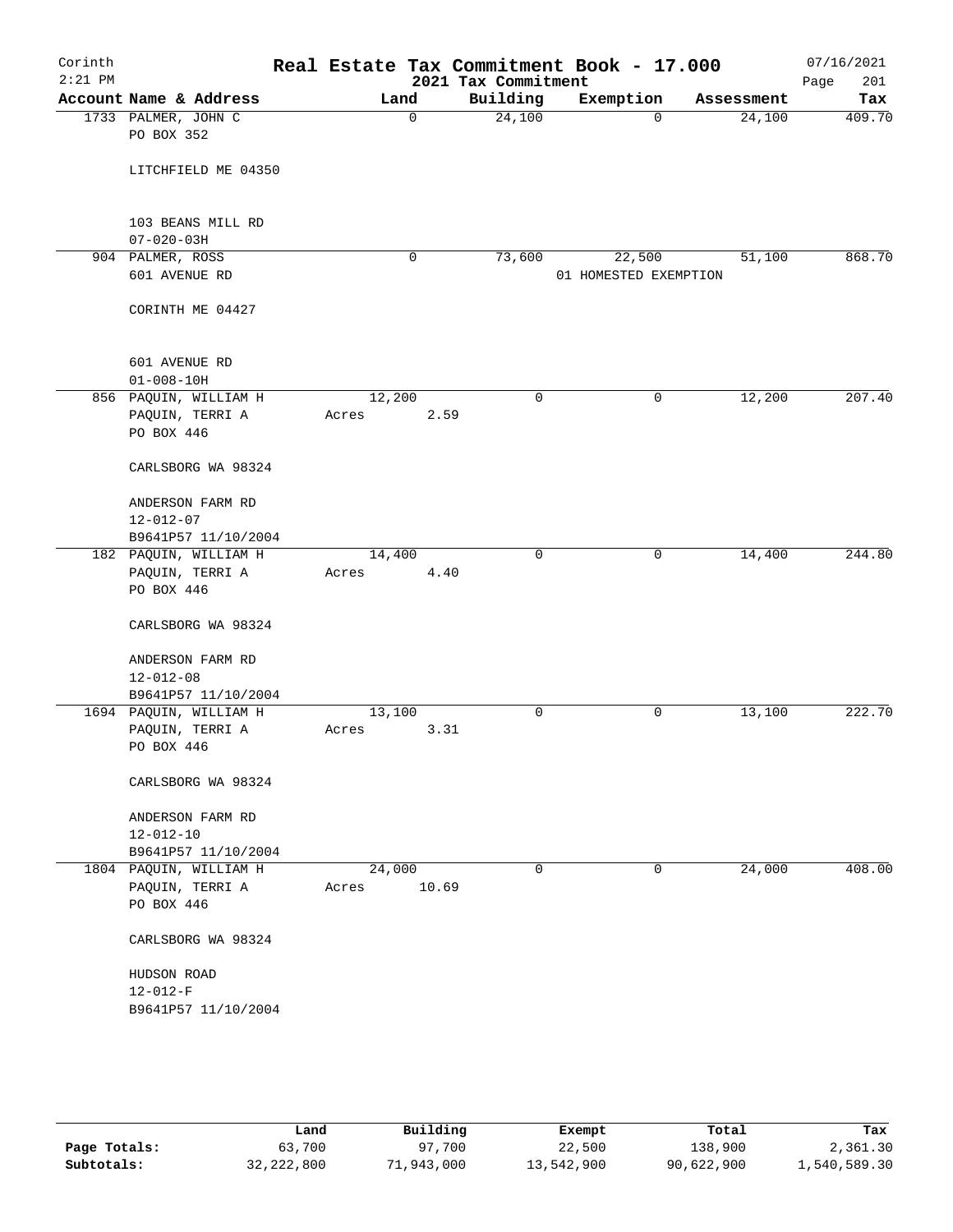| Corinth<br>$2:21$ PM |                                                            |       |                | 2021 Tax Commitment | Real Estate Tax Commitment Book - 17.000 |            | 07/16/2021<br>Page<br>202 |
|----------------------|------------------------------------------------------------|-------|----------------|---------------------|------------------------------------------|------------|---------------------------|
|                      | Account Name & Address                                     |       | Land           | Building            | Exemption                                | Assessment | Tax                       |
|                      | 1594 PAQUIN, WILLIAM H<br>PAQUIN, TERRI A<br>PO BOX 446    | Acres | 13,000<br>3.21 | $\mathbf 0$         | $\Omega$                                 | 13,000     | 221.00                    |
|                      | CARLSBORG WA 98324                                         |       |                |                     |                                          |            |                           |
|                      | ANDERSON FARM RD<br>$12 - 012 - 12$                        |       |                |                     |                                          |            |                           |
|                      | B9641P57 11/10/2004                                        |       |                |                     |                                          |            |                           |
|                      | 1996 PAQUIN, WILLIAM H.,<br>PAQUIN, TERRI A.<br>PO BOX 446 | Acres | 11,500<br>2.59 | 0                   | 0                                        | 11,500     | 195.50                    |
|                      | CARLSBORG WA 98324                                         |       |                |                     |                                          |            |                           |
|                      |                                                            |       |                |                     |                                          |            |                           |
|                      | ANDERSON FARM RD<br>$12 - 012 - 05$<br>B9641P57            |       |                |                     |                                          |            |                           |
|                      | 67 PARDILLA, LOGAN C                                       |       | 34,700         | 140,800             | 0                                        | 175,500    | 2,983.50                  |
|                      | 123 BRADBURY DRIVE                                         | Acres | 21.51          |                     |                                          |            |                           |
|                      | CORINTH ME 04427                                           |       |                |                     |                                          |            |                           |
|                      | 123 BRADBURY DR                                            |       |                |                     |                                          |            |                           |
|                      | $08 - 012$                                                 |       |                |                     |                                          |            |                           |
|                      | B15346P271 11/05/2019<br>1021 PARENT, GREGORY B            |       | 15,000         | 127,600             | 22,500                                   | 120,100    | 2,041.70                  |
|                      | PARENT, LINDA J<br>PO BOX 102                              | Acres | 0.60           |                     | 01 HOMESTED EXEMPTION                    |            |                           |
|                      | CORINTH ME 04427                                           |       |                |                     |                                          |            |                           |
|                      | 98 EXETER ROAD<br>$14 - 011$                               |       |                |                     |                                          |            |                           |
|                      | B2849P339                                                  |       |                |                     |                                          |            |                           |
|                      | 389 PARKER INVESTMENTS LLC                                 |       | 20,800         | 135,100             | 0                                        | 155,900    | 2,650.30                  |
|                      | PO BOX 220                                                 | Acres | 0.97           |                     |                                          |            |                           |
|                      | ORONO ME 04473-0220                                        |       |                |                     |                                          |            |                           |
|                      | 535 MAIN STREET                                            |       |                |                     |                                          |            |                           |
|                      | $05 - 024 - 01$                                            |       |                |                     |                                          |            |                           |
|                      | B15904P29 02/17/2021<br>768 PARKER, DEVAN J &              |       | 41,500         | 39,900              | $\overline{0}$                           | 81,400     | 1,383.80                  |
|                      | LAVOIE, MALLORY L JT<br>160 BEECH GROVE ROAD               | Acres | 8.62           |                     |                                          |            |                           |
|                      | CORINTH ME 04427                                           |       |                |                     |                                          |            |                           |
|                      | 160 BEECH GROVE RD<br>$02 - 055 - 03$                      |       |                |                     |                                          |            |                           |
|                      | B15662P343 08/19/2020                                      |       |                |                     |                                          |            |                           |
|                      |                                                            |       |                |                     |                                          |            |                           |
|                      | Land                                                       |       | Building       |                     | <b>Exempt</b>                            | Total      | Tax                       |

|              | Land       | Building   | Exempt     | Total      | Tax          |
|--------------|------------|------------|------------|------------|--------------|
| Page Totals: | 136,500    | 443,400    | 22,500     | 557,400    | 9,475.80     |
| Subtotals:   | 32,359,300 | 72,386,400 | 13,565,400 | 91,180,300 | 1,550,065.10 |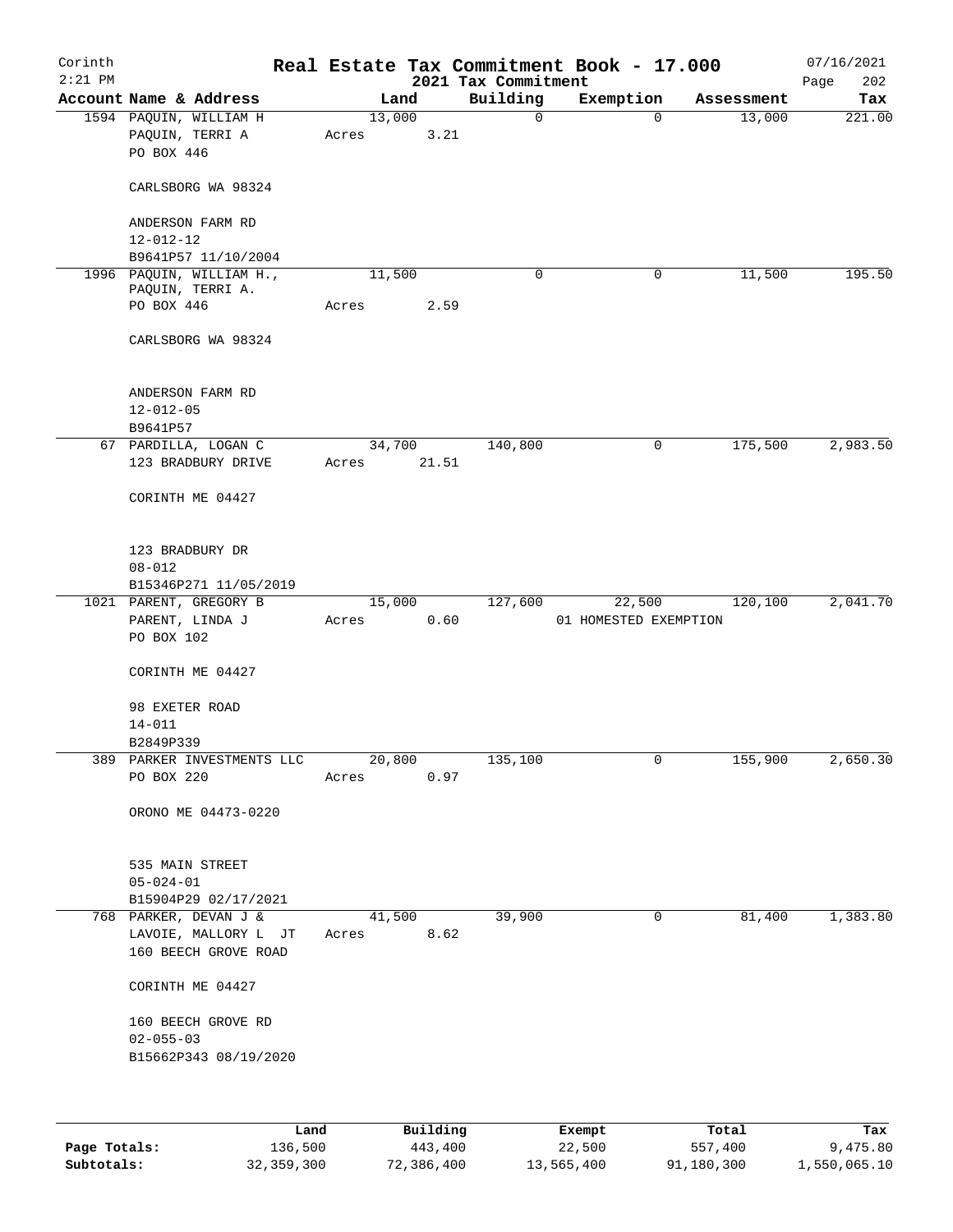| Corinth   |                                               |       |                |       | Real Estate Tax Commitment Book - 17.000 |            |                       |            | 07/16/2021      |
|-----------|-----------------------------------------------|-------|----------------|-------|------------------------------------------|------------|-----------------------|------------|-----------------|
| $2:21$ PM |                                               |       |                |       | 2021 Tax Commitment                      |            |                       |            | 203<br>Page     |
|           | Account Name & Address<br>996 PARKHURST, JAMY |       | Land<br>21,300 |       | Building<br>106,700                      | Exemption  |                       | Assessment | Tax<br>1,793.50 |
|           | 691 GRANT ROAD                                | Acres |                | 6.30  |                                          | 22,500     | 01 HOMESTED EXEMPTION | 105,500    |                 |
|           |                                               |       |                |       |                                          |            |                       |            |                 |
|           | CORINTH ME 04427                              |       |                |       |                                          |            |                       |            |                 |
|           |                                               |       |                |       |                                          |            |                       |            |                 |
|           |                                               |       |                |       |                                          |            |                       |            |                 |
|           | 691 GRANT ROAD                                |       |                |       |                                          |            |                       |            |                 |
|           | $02 - 044 - 02$                               |       |                |       |                                          |            |                       |            |                 |
|           | B13899P47 07/16/2015<br>1839 PARKS, DANIEL J  |       | 19,400         |       | 128,900                                  | 22,500     |                       | 125,800    | 2,138.60        |
|           | PARKS, RAELENE FD                             | Acres |                | 2.10  |                                          |            | 01 HOMESTED EXEMPTION |            |                 |
|           | 86 BRADBURY DRIVE                             |       |                |       |                                          |            |                       |            |                 |
|           |                                               |       |                |       |                                          |            |                       |            |                 |
|           | CORINTH ME 04427                              |       |                |       |                                          |            |                       |            |                 |
|           | 86 BRADBURY DR                                |       |                |       |                                          |            |                       |            |                 |
|           | $08 - 012 - 16$                               |       |                |       |                                          |            |                       |            |                 |
|           | B10184P76 11/09/2005                          |       |                |       |                                          |            |                       |            |                 |
|           | 348 PARTRIDGE, JOHN C                         |       | 18,400         |       | 93,100                                   | 22,500     |                       | 89,000     | 1,513.00        |
|           | PARTRIDGE, KAREN                              | Acres |                | 1.31  |                                          |            | 01 HOMESTED EXEMPTION |            |                 |
|           | 574 MAIN ST                                   |       |                |       |                                          |            |                       |            |                 |
|           |                                               |       |                |       |                                          |            |                       |            |                 |
|           | CORINTH ME 04427                              |       |                |       |                                          |            |                       |            |                 |
|           | 574 MAIN STREET                               |       |                |       |                                          |            |                       |            |                 |
|           | $08 - 021$                                    |       |                |       |                                          |            |                       |            |                 |
|           | B12373P301 12/31/2010                         |       |                |       |                                          |            |                       |            |                 |
|           | 1449 PASCHAL, KEITH                           |       | 17,900         |       | 221,800                                  | 22,500     |                       | 217,200    | 3,692.40        |
|           | PASCHAL, CYNTHIA L                            |       | Acres          | 6.00  |                                          |            | 01 HOMESTED EXEMPTION |            |                 |
|           | 815 GRANT RD                                  |       |                |       |                                          |            |                       |            |                 |
|           | CORINTH ME 04427                              |       |                |       |                                          |            |                       |            |                 |
|           |                                               |       |                |       |                                          |            |                       |            |                 |
|           | 815 GRANT ROAD                                |       |                |       |                                          |            |                       |            |                 |
|           | $03 - 005$                                    |       |                |       |                                          |            |                       |            |                 |
|           | B9457P55                                      |       |                |       |                                          |            |                       |            |                 |
|           | 408 PATTERSON, EDWARD H                       |       | 13,000         |       | 14,800                                   |            | 0                     | 27,800     | 472.60          |
|           | PATTERSON, SHARON W<br>9 SUMMER WAY           | Acres |                | 11.20 |                                          |            |                       |            |                 |
|           |                                               |       |                |       |                                          |            |                       |            |                 |
|           | CUMBERLAND CENTER ME                          |       |                |       |                                          |            |                       |            |                 |
|           | 04021 3253                                    |       |                |       |                                          |            |                       |            |                 |
|           |                                               |       |                |       |                                          |            |                       |            |                 |
|           | MEADOW ROAD N/F OFF<br>$09 - 019 - 06$        |       |                |       |                                          |            |                       |            |                 |
|           | B9663P145                                     |       |                |       |                                          |            |                       |            |                 |
|           | 984 PATTERSON, NORMAN E                       |       | 19,000         |       | 123,700                                  | 27,900     |                       | 114,800    | 1,951.60        |
|           | HODGKINS, DIANNE R                            | Acres |                | 2.90  |                                          |            | 01 HOMESTED EXEMPTION |            |                 |
|           | 95 RIDGE RD                                   |       |                |       |                                          | 22 Veteran |                       |            |                 |
|           |                                               |       |                |       |                                          |            |                       |            |                 |
|           | CORINTH ME 04427                              |       |                |       |                                          |            |                       |            |                 |
|           | 95 RIDGE ROAD                                 |       |                |       |                                          |            |                       |            |                 |
|           | $12 - 005$                                    |       |                |       |                                          |            |                       |            |                 |
|           | B12389P13 01/27/2011                          |       |                |       |                                          |            |                       |            |                 |
|           |                                               |       |                |       |                                          |            |                       |            |                 |
|           |                                               |       |                |       |                                          |            |                       |            |                 |
|           |                                               |       |                |       |                                          |            |                       |            |                 |

|              | Land       | Building   | Exempt     | Total      | Tax          |
|--------------|------------|------------|------------|------------|--------------|
| Page Totals: | 109,000    | 689,000    | 117,900    | 680,100    | 11,561.70    |
| Subtotals:   | 32,468,300 | 73,075,400 | 13,683,300 | 91,860,400 | 1,561,626.80 |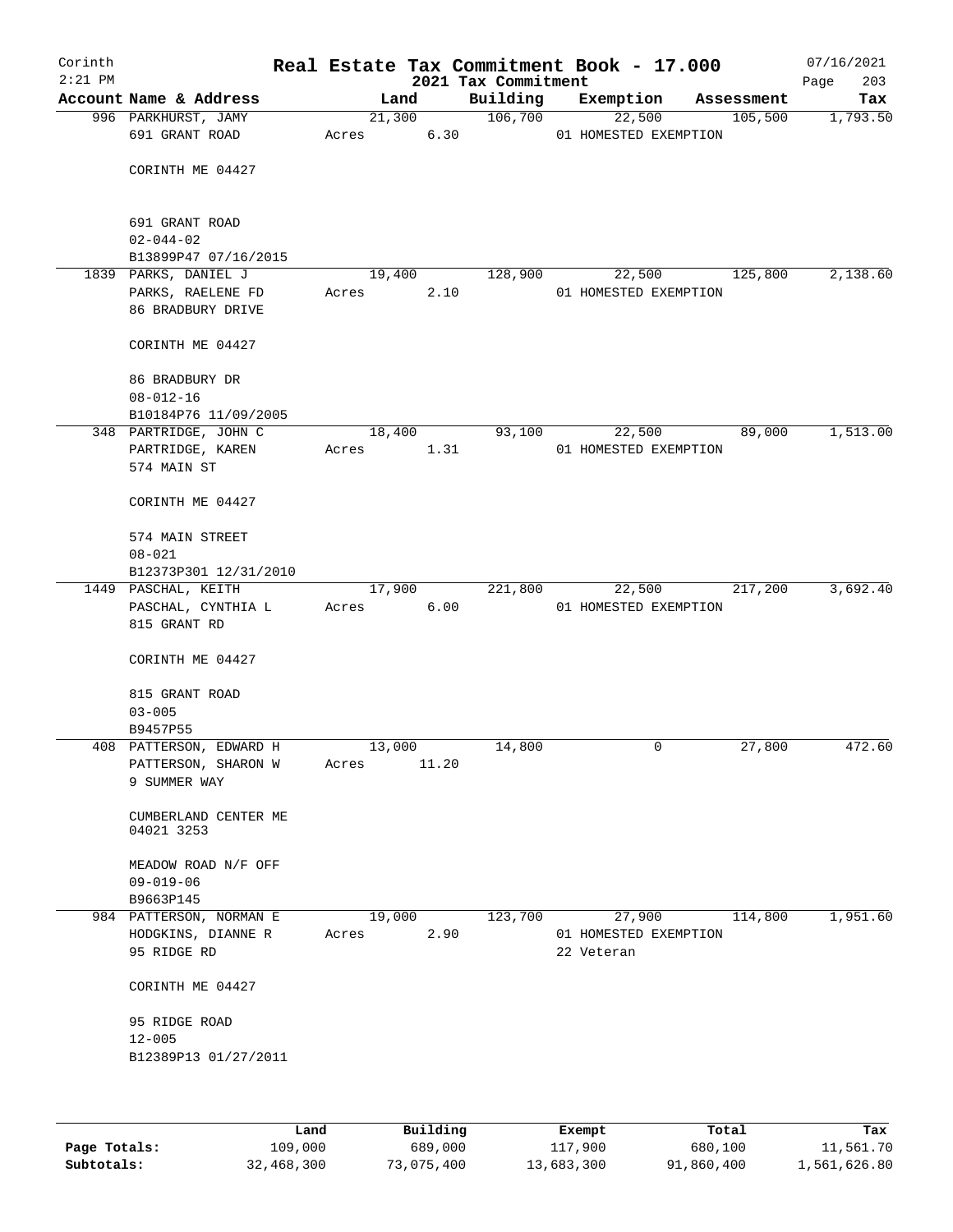| Corinth<br>$2:21$ PM |                                            |      |       |        |          | Real Estate Tax Commitment Book - 17.000<br>2021 Tax Commitment |                       |              |            | 07/16/2021<br>204<br>Page |
|----------------------|--------------------------------------------|------|-------|--------|----------|-----------------------------------------------------------------|-----------------------|--------------|------------|---------------------------|
|                      | Account Name & Address                     |      |       | Land   |          | Building                                                        | Exemption             |              | Assessment | Tax                       |
|                      | 1983 PAVLIK, JESSE N                       |      |       | 18,300 |          | 27,700                                                          |                       | 22,500       | 23,500     | 399.50                    |
|                      | 115 MEADOW ROAD                            |      | Acres |        | 5.00     |                                                                 | 01 HOMESTED EXEMPTION |              |            |                           |
|                      | PO BOX 488                                 |      |       |        |          |                                                                 |                       |              |            |                           |
|                      | CORINTH ME 04427                           |      |       |        |          |                                                                 |                       |              |            |                           |
|                      |                                            |      |       |        |          |                                                                 |                       |              |            |                           |
|                      |                                            |      |       |        |          |                                                                 |                       |              |            |                           |
|                      | 115 MEADOW ROAD                            |      |       |        |          |                                                                 |                       |              |            |                           |
|                      | $09 - 014 - 09 - A$                        |      |       |        |          |                                                                 |                       |              |            |                           |
|                      | B13479P5 02/09/2014<br>1025 PEDERSEN, DANA |      |       | 29,500 |          | 21,200                                                          |                       | 0            | 50,700     | 861.90                    |
|                      | PEDERSEN, SHERRIE                          |      | Acres |        | 34.60    |                                                                 |                       |              |            |                           |
|                      | 527 DEERFIELD DRIVE                        |      |       |        |          |                                                                 |                       |              |            |                           |
|                      |                                            |      |       |        |          |                                                                 |                       |              |            |                           |
|                      | HERMON ME 04401                            |      |       |        |          |                                                                 |                       |              |            |                           |
|                      |                                            |      |       |        |          |                                                                 |                       |              |            |                           |
|                      | BLACK RD                                   |      |       |        |          |                                                                 |                       |              |            |                           |
|                      | $02 - 030 - 06$                            |      |       |        |          |                                                                 |                       |              |            |                           |
|                      | B4756P322                                  |      |       |        |          |                                                                 |                       |              |            |                           |
|                      | 1437 PEDERSEN, EMILY A &<br>LISA J         |      |       | 28,200 |          | 3,500                                                           |                       | 0            | 31,700     | 538.90                    |
|                      | 345 BLACK ROAD                             |      | Acres |        | 33.66    |                                                                 |                       |              |            |                           |
|                      |                                            |      |       |        |          |                                                                 |                       |              |            |                           |
|                      | CORINTH ME 04427                           |      |       |        |          |                                                                 |                       |              |            |                           |
|                      |                                            |      |       |        |          |                                                                 |                       |              |            |                           |
|                      |                                            |      |       |        |          |                                                                 |                       |              |            |                           |
|                      | 32 RABBIT PATH                             |      |       |        |          |                                                                 |                       |              |            |                           |
|                      | $06 - 024$                                 |      |       |        |          |                                                                 |                       |              |            |                           |
|                      | <b>BUCC</b><br>1026 PEDERSEN, GEORGE M     |      |       | 27,400 |          | 15629P103 07/29/2020 B15629P80 07/28/2020<br>109,700            |                       | 22,500       | 114,600    | 1,948.20                  |
|                      | 419 BLACK ROAD                             |      | Acres |        | 6.20     |                                                                 | 01 HOMESTED EXEMPTION |              |            |                           |
|                      |                                            |      |       |        |          |                                                                 |                       |              |            |                           |
|                      | CORINTH ME 04427                           |      |       |        |          |                                                                 |                       |              |            |                           |
|                      |                                            |      |       |        |          |                                                                 |                       |              |            |                           |
|                      |                                            |      |       |        |          |                                                                 |                       |              |            |                           |
|                      | 419 BLACK RD                               |      |       |        |          |                                                                 |                       |              |            |                           |
|                      | $02 - 030 - 07$                            |      |       |        |          |                                                                 |                       |              |            |                           |
|                      | B4639P306 01/19/1990                       |      |       |        |          |                                                                 |                       |              |            |                           |
|                      | 1027 PEDERSEN, GEORGE M<br>419 BLACK ROAD  |      | Acres | 40,300 | 86.80    | 0                                                               |                       | 0            | 40,300     | 685.10                    |
|                      |                                            |      |       |        |          |                                                                 |                       |              |            |                           |
|                      | CORINTH ME 04427                           |      |       |        |          |                                                                 |                       |              |            |                           |
|                      |                                            |      |       |        |          |                                                                 |                       |              |            |                           |
|                      |                                            |      |       |        |          |                                                                 |                       |              |            |                           |
|                      | BLACK RD                                   |      |       |        |          |                                                                 |                       |              |            |                           |
|                      | $02 - 030 - 08$                            |      |       |        |          |                                                                 |                       |              |            |                           |
|                      | B4756P326                                  |      |       |        |          |                                                                 |                       |              |            |                           |
|                      | 1527 PEDERSEN, KYLE                        |      |       | 16,700 |          | 94,200                                                          |                       | $\mathsf{O}$ | 110,900    | 1,885.30                  |
|                      | 574 BLACK ROAD                             |      | Acres |        | 1.00     |                                                                 |                       |              |            |                           |
|                      | CORINTH ME 04427                           |      |       |        |          |                                                                 |                       |              |            |                           |
|                      |                                            |      |       |        |          |                                                                 |                       |              |            |                           |
|                      |                                            |      |       |        |          |                                                                 |                       |              |            |                           |
|                      | 574 BLACK RD                               |      |       |        |          |                                                                 |                       |              |            |                           |
|                      | $02 - 035 - 04$                            |      |       |        |          |                                                                 |                       |              |            |                           |
|                      | B15889P144 02/03/2021                      |      |       |        |          |                                                                 |                       |              |            |                           |
|                      |                                            |      |       |        |          |                                                                 |                       |              |            |                           |
|                      |                                            |      |       |        |          |                                                                 |                       |              |            |                           |
|                      |                                            |      |       |        |          |                                                                 |                       |              |            |                           |
|                      |                                            | Land |       |        | Building |                                                                 | Exempt.               |              | Total      | Tax                       |

|              | Land       | Building   | Exempt     | Total      | Tax          |
|--------------|------------|------------|------------|------------|--------------|
| Page Totals: | 160,400    | 256,300    | 45,000     | 371,700    | 6,318.90     |
| Subtotals:   | 32,628,700 | 73,331,700 | 13,728,300 | 92,232,100 | 1,567,945.70 |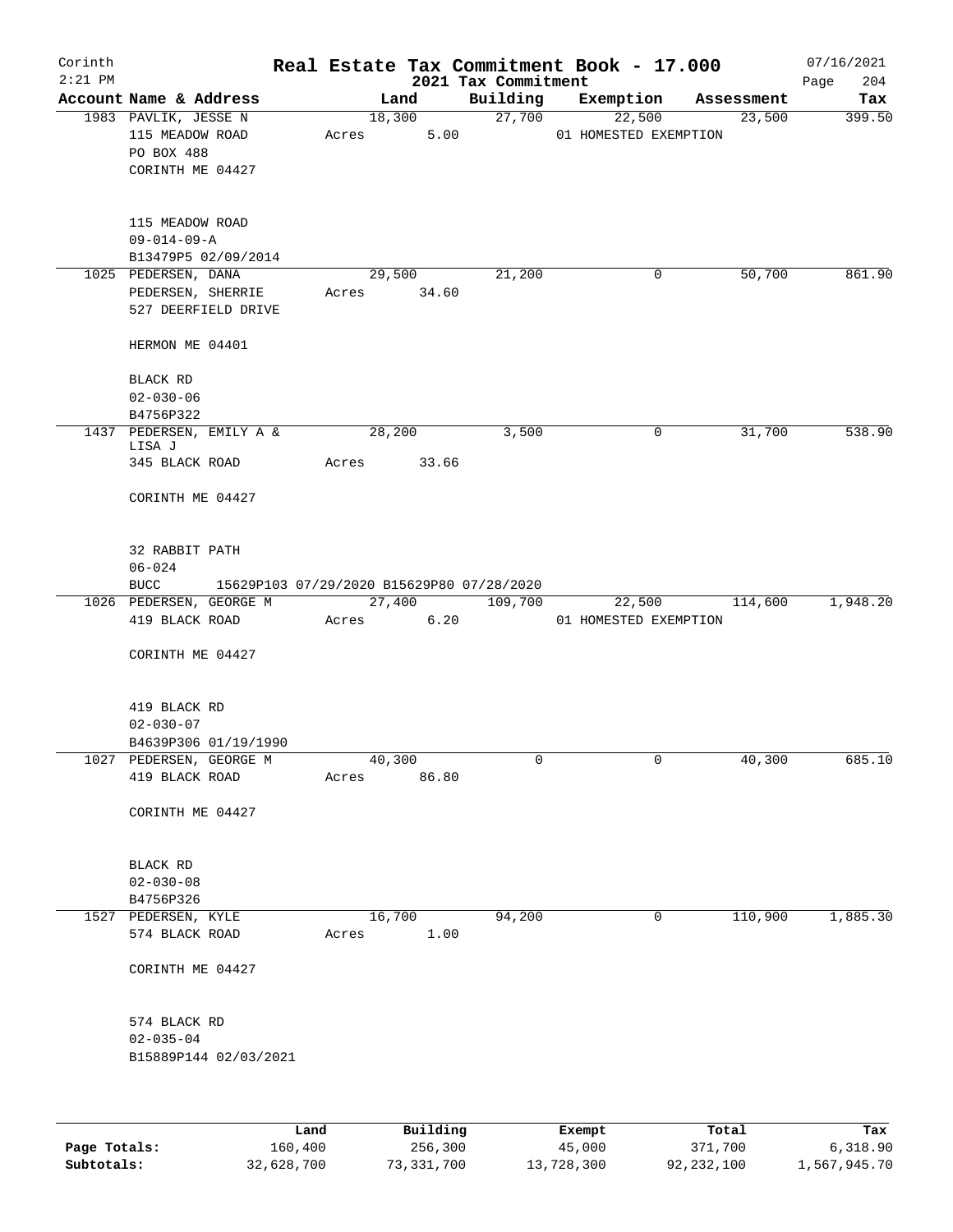| Corinth<br>$2:21$ PM |                                           |      |       |                 | 2021 Tax Commitment | Real Estate Tax Commitment Book - 17.000 |            | 07/16/2021<br>205<br>Page |
|----------------------|-------------------------------------------|------|-------|-----------------|---------------------|------------------------------------------|------------|---------------------------|
|                      | Account Name & Address                    |      |       | Land            | Building            | Exemption                                | Assessment | Tax                       |
|                      | 1028 PEDERSEN, ROBERT T<br>PEDERSEN, LISA |      | Acres | 22,100<br>5.40  | 160,800             | 22,500<br>01 HOMESTED EXEMPTION          | 160,400    | 2,726.80                  |
|                      | 345 BLACK RD                              |      |       |                 |                     |                                          |            |                           |
|                      | CORINTH ME 04427                          |      |       |                 |                     |                                          |            |                           |
|                      | 345 BLACK RD                              |      |       |                 |                     |                                          |            |                           |
|                      | $02 - 030 - 01$                           |      |       |                 |                     |                                          |            |                           |
|                      | B12487P336 05/13/2011                     |      |       |                 |                     |                                          |            |                           |
|                      | 1029 PEDERSEN, ROBERT T<br>345 BLACK RD   |      | Acres | 15,400<br>12.77 | 0                   | 0                                        | 15,400     | 261.80                    |
|                      |                                           |      |       |                 |                     |                                          |            |                           |
|                      | CORINTH ME 04427                          |      |       |                 |                     |                                          |            |                           |
|                      | BLACK RD                                  |      |       |                 |                     |                                          |            |                           |
|                      | $02 - 030 - 05$                           |      |       |                 |                     |                                          |            |                           |
|                      | B4756P320                                 |      |       |                 |                     |                                          |            |                           |
|                      | 1030 PEDERSEN, ROBERT T                   |      |       | 22,100          | 0                   | 0                                        | 22,100     | 375.70                    |
|                      | 345 BLACK RD                              |      | Acres | 10.60           |                     |                                          |            |                           |
|                      | CORINTH ME 04427                          |      |       |                 |                     |                                          |            |                           |
|                      | BLACK RD                                  |      |       |                 |                     |                                          |            |                           |
|                      | $02 - 030 - 02$                           |      |       |                 |                     |                                          |            |                           |
|                      | B4756P320                                 |      |       |                 |                     |                                          |            |                           |
|                      | 2070 PENNINGTON, STACY M                  |      |       | 16,900          | 36,300              | 22,500                                   | 30,700     | 521.90                    |
|                      | 87 BEANS MILL ROAD                        |      |       | Acres 1.19      |                     | 01 HOMESTED EXEMPTION                    |            |                           |
|                      | CORINTH ME 04427                          |      |       |                 |                     |                                          |            |                           |
|                      | 87 BEANS MILL RD                          |      |       |                 |                     |                                          |            |                           |
|                      | $07 - 020 - 01$                           |      |       |                 |                     |                                          |            |                           |
|                      | B13550P257 06/05/2014                     |      |       |                 |                     |                                          |            |                           |
|                      | 290 PENQUIS MENTAL HEALTH                 |      |       | 39,100          | 164, 100            | 203,200                                  | 0          | 0.00                      |
|                      | ASSOCIATION                               |      |       |                 |                     |                                          |            |                           |
|                      | 572 BANGOR ROAD                           |      | Acres | 3.13            |                     | 47 Benevolent                            |            |                           |
|                      | DOVER-FOXCROFT ME 04426                   |      |       |                 |                     |                                          |            |                           |
|                      | 69 MARSH ROAD                             |      |       |                 |                     |                                          |            |                           |
|                      | $08 - 039 - B$                            |      |       |                 |                     |                                          |            |                           |
|                      | B13296P54 08/16/2013                      |      |       |                 |                     |                                          |            |                           |
|                      | 1034 PERKINS, DONALD A                    |      |       | 23,800          | 123,600             | 27,900                                   | 119,500    | 2,031.50                  |
|                      | PERKINS, JILL E                           |      | Acres | 5.56            |                     | 22 Veteran                               |            |                           |
|                      | 85 WEST CORINTH RD                        |      |       |                 |                     | 01 HOMESTED EXEMPTION                    |            |                           |
|                      | CORINTH ME 04427                          |      |       |                 |                     |                                          |            |                           |
|                      | 85 WEST CORINTH ROAD                      |      |       |                 |                     |                                          |            |                           |
|                      | $05 - 024 - 13$                           |      |       |                 |                     |                                          |            |                           |
|                      | B6191P43                                  |      |       |                 |                     |                                          |            |                           |
|                      |                                           |      |       |                 |                     |                                          |            |                           |
|                      |                                           | Land |       | Building        |                     | Exempt                                   | Total      | Tax                       |

|              | Land       | Building   | Exempt     | Total      | Tax          |
|--------------|------------|------------|------------|------------|--------------|
| Page Totals: | 139,400    | 484,800    | 276,100    | 348,100    | 5,917.70     |
| Subtotals:   | 32,768,100 | 73,816,500 | 14,004,400 | 92,580,200 | 1,573,863.40 |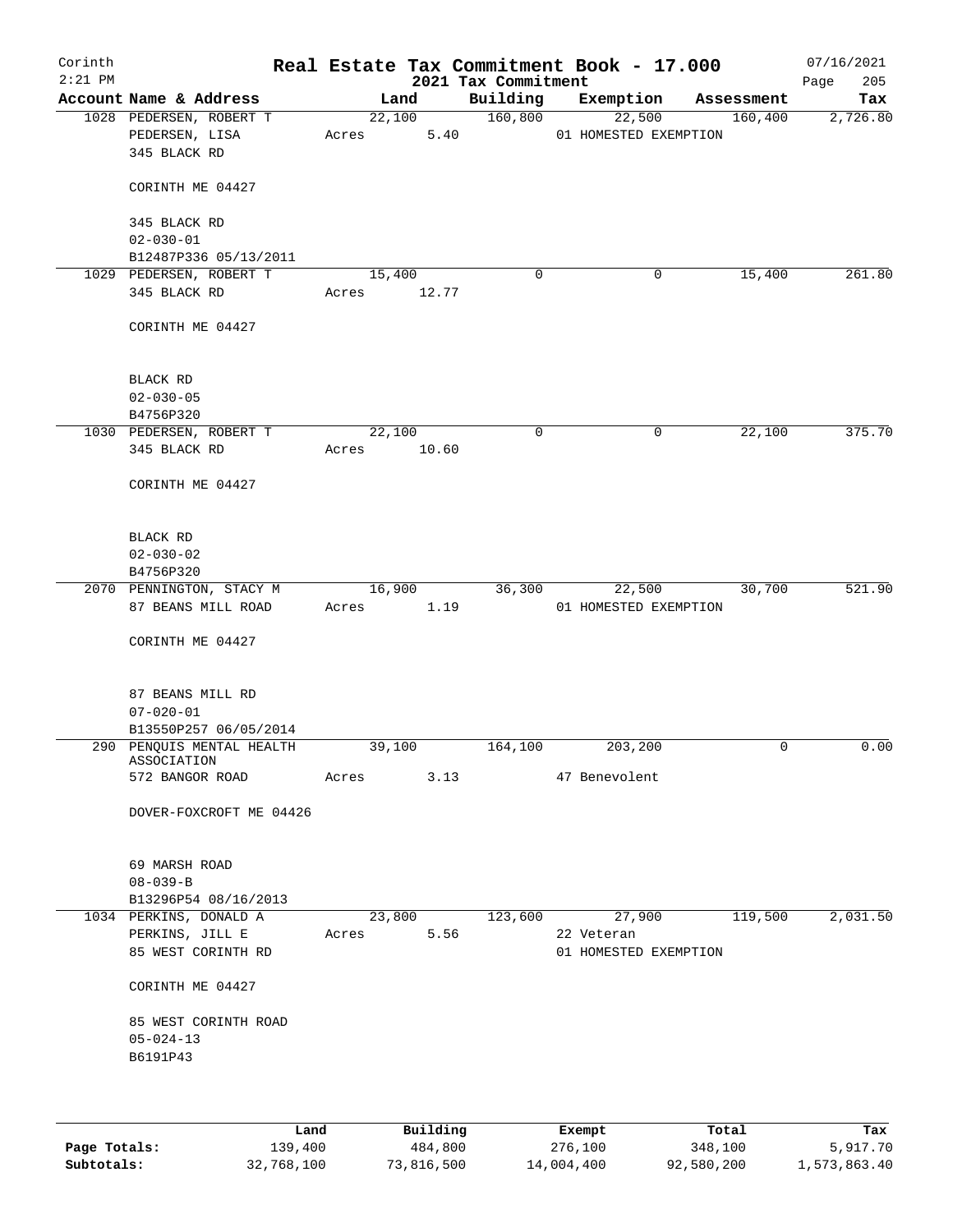| Corinth<br>$2:21$ PM |                                                                |       |                | 2021 Tax Commitment | Real Estate Tax Commitment Book - 17.000 |            | 07/16/2021<br>Page<br>206 |
|----------------------|----------------------------------------------------------------|-------|----------------|---------------------|------------------------------------------|------------|---------------------------|
|                      | Account Name & Address                                         |       | Land           | Building            | Exemption                                | Assessment | Tax                       |
|                      | 703 PERKINS, DONALD A<br>PERKINS, JILL E<br>85 WEST CORINTH RD | Acres | 2,300<br>1.82  | $\mathbf 0$         | $\Omega$                                 | 2,300      | 39.10                     |
|                      | CORINTH ME 04427                                               |       |                |                     |                                          |            |                           |
|                      | WEST CORINTH ROAD<br>$05 - 024 - 14$                           |       |                |                     |                                          |            |                           |
|                      | B9530P73                                                       |       |                |                     |                                          |            |                           |
|                      | 1781 PERKINS, MATTHEW<br>300 BIRCH TREE DRIVE                  | Acres | 10,900<br>1.54 | $\mathbf 0$         | 0                                        | 10,900     | 185.30                    |
|                      | HUDSON ME 04449                                                |       |                |                     |                                          |            |                           |
|                      | TATE ROAD                                                      |       |                |                     |                                          |            |                           |
|                      | $06 - 024 - 10$                                                |       |                |                     |                                          |            |                           |
|                      | B15905P136 02/17/2021                                          |       | 10,900         | 0                   | 0                                        | 10,900     | 185.30                    |
|                      | 1782 PERKINS, MATTHEW J<br>300 BIRCH TREE DRIVE                | Acres | 1.54           |                     |                                          |            |                           |
|                      | HUDSON ME 04449                                                |       |                |                     |                                          |            |                           |
|                      | TATE ROAD<br>$06 - 024 - 11$                                   |       |                |                     |                                          |            |                           |
|                      | B15965P14 04/01/2021                                           |       |                |                     |                                          |            |                           |
|                      | 1036 PERKINS, TERRENCE R                                       |       | 18,800         | 56,200              | 22,500                                   | 52,500     | 892.50                    |
|                      | PERKINS, KATHLEEN M<br>1058 MAIN ST                            | Acres | 1.64           |                     | 01 HOMESTED EXEMPTION                    |            |                           |
|                      | CORINTH ME 04427                                               |       |                |                     |                                          |            |                           |
|                      | 1058 MAIN STREET<br>$06 - 002 - A$                             |       |                |                     |                                          |            |                           |
|                      | B5815P233                                                      |       |                |                     |                                          |            |                           |
|                      | 1675 PERRY, ARNOLD                                             |       | 0              | 29,900              | 27,900                                   | 2,000      | 34.00                     |
|                      | PERRY, KATHLEEN                                                |       |                |                     | 01 HOMESTED EXEMPTION                    |            |                           |
|                      | 3 MCCARD RD                                                    |       |                |                     | 22 Veteran                               |            |                           |
|                      | CORINTH ME 04427                                               |       |                |                     |                                          |            |                           |
|                      | 3 MCCARD ROAD<br>$01 - 040 - 07H$                              |       |                |                     |                                          |            |                           |
|                      | 480 PETROS, FREDERICK R                                        |       | 17,600         | 31,000              | 27,900                                   | 20,700     | 351.90                    |
|                      | PETROS, JUDY T<br>PO BOX 225                                   | Acres | 3.02           |                     | 22 Veteran<br>01 HOMESTED EXEMPTION      |            |                           |
|                      | CORINTH ME 04427                                               |       |                |                     |                                          |            |                           |
|                      | 769 GRANT ROAD                                                 |       |                |                     |                                          |            |                           |
|                      | $03 - 007 - D$                                                 |       |                |                     |                                          |            |                           |
|                      | B12468P105 05/05/2011                                          |       |                |                     |                                          |            |                           |
|                      |                                                                |       |                |                     |                                          |            |                           |
|                      |                                                                |       |                |                     |                                          |            |                           |

|              | Land       | Building   | Exempt     | Total      | Tax          |
|--------------|------------|------------|------------|------------|--------------|
| Page Totals: | 60,500     | 117,100    | 78,300     | 99,300     | 1,688.10     |
| Subtotals:   | 32,828,600 | 73,933,600 | 14,082,700 | 92,679,500 | 1,575,551.50 |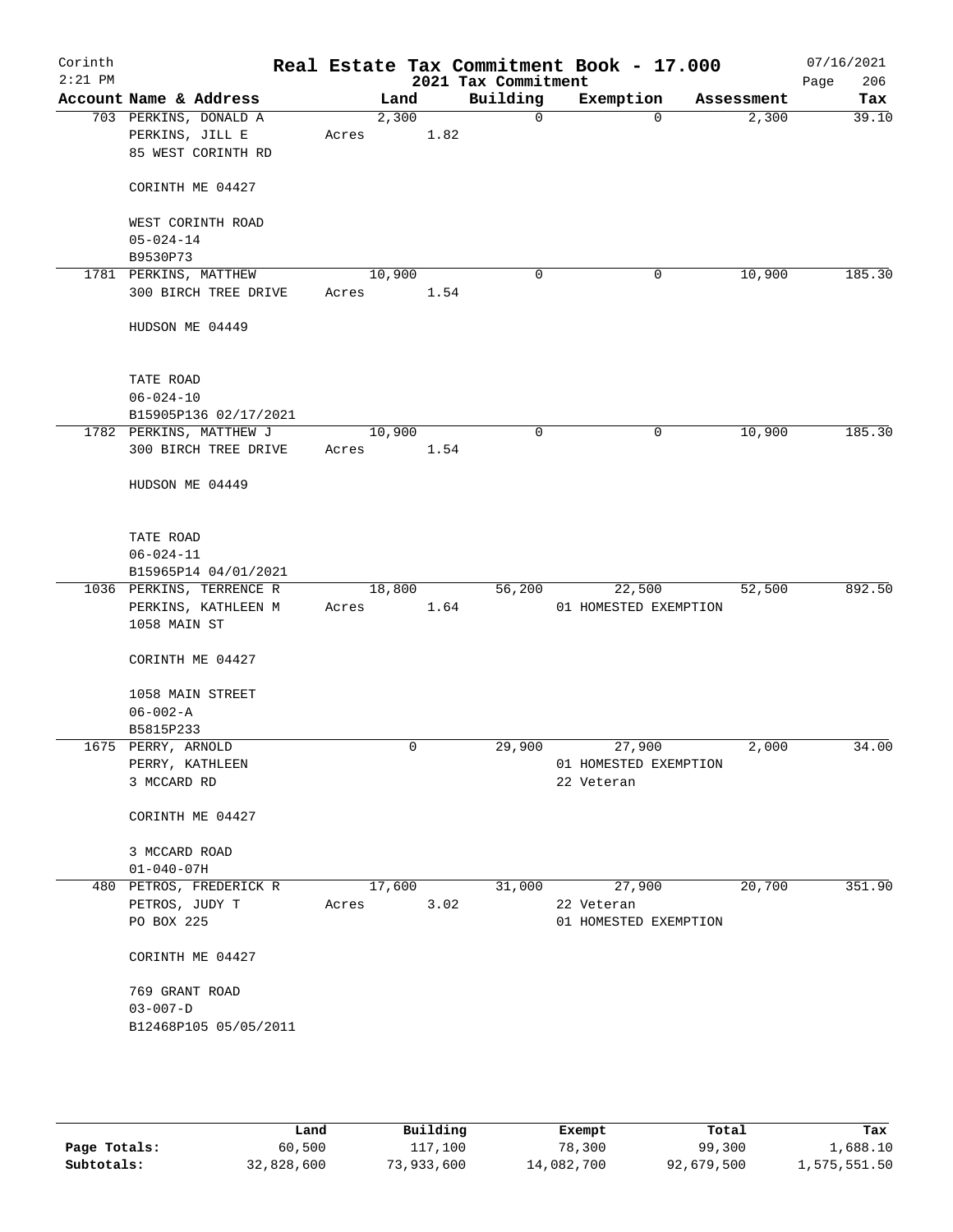| Corinth      |                                            |       |        |                     |                                 | Real Estate Tax Commitment Book - 17.000 |                  | 07/16/2021         |
|--------------|--------------------------------------------|-------|--------|---------------------|---------------------------------|------------------------------------------|------------------|--------------------|
| $2:21$ PM    | Account Name & Address                     |       | Land   |                     | 2021 Tax Commitment<br>Building | Exemption                                | Assessment       | 207<br>Page<br>Tax |
|              | 1979 PETTEGROW, DARREN J. &                |       |        | 18,200              | 106,000                         | 22,500                                   | 101,700          | 1,728.90           |
|              | JODIE L. JT                                |       |        |                     |                                 |                                          |                  |                    |
|              | 317 WHITE SCHOOLHOUSE<br>ROAD              | Acres |        | 2.25                |                                 | 01 HOMESTED EXEMPTION                    |                  |                    |
|              |                                            |       |        |                     |                                 |                                          |                  |                    |
|              | CORINTH ME 04427                           |       |        |                     |                                 |                                          |                  |                    |
|              |                                            |       |        |                     |                                 |                                          |                  |                    |
|              | 317 WHITE SCHOOLHOUSE                      |       |        |                     |                                 |                                          |                  |                    |
|              | $06 - 014 - C$                             |       |        |                     |                                 |                                          |                  |                    |
|              | B15711P27 09/21/2020                       |       |        |                     |                                 |                                          |                  |                    |
|              | 314 PHELPS, JASON T                        |       |        | 21,800              | 66,300                          | 0                                        | 88,100           | 1,497.70           |
|              | GOLBA, DOLORES A                           | Acres |        | 8.36                |                                 |                                          |                  |                    |
|              | 19 PEMBROKE ST                             |       |        |                     |                                 |                                          |                  |                    |
|              | SPRINGFIELD MA 01104                       |       |        |                     |                                 |                                          |                  |                    |
|              |                                            |       |        |                     |                                 |                                          |                  |                    |
|              | 93 MEADOW ROAD                             |       |        |                     |                                 |                                          |                  |                    |
|              | $09 - 014 - 11$                            |       |        |                     |                                 |                                          |                  |                    |
|              | B12452P51 04/18/2011                       |       |        |                     | $\Omega$                        |                                          |                  |                    |
|              | 1997 PHILBRICK, JAY H<br>PHILBRICK, TARA E | Acres | 13,800 | 4.54                |                                 | 0                                        | 13,800           | 234.60             |
|              | PO BOX 311                                 |       |        |                     |                                 |                                          |                  |                    |
|              |                                            |       |        |                     |                                 |                                          |                  |                    |
|              | CORINTH ME 04427                           |       |        |                     |                                 |                                          |                  |                    |
|              | HUDSON ROAD                                |       |        |                     |                                 |                                          |                  |                    |
|              | $12 - 012 - 01$                            |       |        |                     |                                 |                                          |                  |                    |
|              | B11195P53 11/06/2007 B9641P57              |       |        |                     |                                 |                                          |                  |                    |
|              | 1886 PHILBRICK, JAY H                      |       | 17,900 |                     | 201,900                         | 22,500                                   | 197,300          | 3,354.10           |
|              | PHILBRICK, TARA E                          | Acres |        | 2.02                |                                 | 01 HOMESTED EXEMPTION                    |                  |                    |
|              | PO BOX 311                                 |       |        |                     |                                 |                                          |                  |                    |
|              | CORINTH ME 04427                           |       |        |                     |                                 |                                          |                  |                    |
|              |                                            |       |        |                     |                                 |                                          |                  |                    |
|              | 474 HUDSON ROAD                            |       |        |                     |                                 |                                          |                  |                    |
|              | $12 - 012 - B$                             |       |        |                     |                                 |                                          |                  |                    |
|              | B14262P116 09/01/2016                      |       |        |                     |                                 |                                          |                  |                    |
|              | 1043 PHILBRICK, MONA JEAN E                |       | 15,800 |                     | 215,700                         | 22,500                                   | 209,000          | 3,553.00           |
|              | 289 EXETER ROAD                            | Acres |        | 0.69                |                                 | 01 HOMESTED EXEMPTION                    |                  |                    |
|              | CORINTH ME 04427                           |       |        |                     |                                 |                                          |                  |                    |
|              |                                            |       |        |                     |                                 |                                          |                  |                    |
|              |                                            |       |        |                     |                                 |                                          |                  |                    |
|              | 289 EXETER ROAD                            |       |        |                     |                                 |                                          |                  |                    |
|              | $07 - 044 - 05$<br>B3280P347 05/18/1982    |       |        |                     |                                 |                                          |                  |                    |
|              | 1044 PHILBRICK, MONA JEAN E                |       | 10,100 |                     | 0                               | 0                                        | 10,100           | 171.70             |
|              | 289 EXETER ROAD                            | Acres |        | 0.69                |                                 |                                          |                  |                    |
|              |                                            |       |        |                     |                                 |                                          |                  |                    |
|              | CORINTH ME 04427                           |       |        |                     |                                 |                                          |                  |                    |
|              |                                            |       |        |                     |                                 |                                          |                  |                    |
|              | EXETER ROAD                                |       |        |                     |                                 |                                          |                  |                    |
|              | $07 - 044 - 07$                            |       |        |                     |                                 |                                          |                  |                    |
|              | B3520P161 05/15/1984                       |       |        |                     |                                 |                                          |                  |                    |
|              |                                            |       |        |                     |                                 |                                          |                  |                    |
|              |                                            |       |        |                     |                                 |                                          |                  |                    |
| Page Totals: | Land<br>97,600                             |       |        | Building<br>589,900 |                                 | Exempt<br>67,500                         | Total<br>620,000 | Tax<br>10,540.00   |

**Subtotals:** 32,926,200 74,523,500 14,150,200 93,299,500 1,586,091.50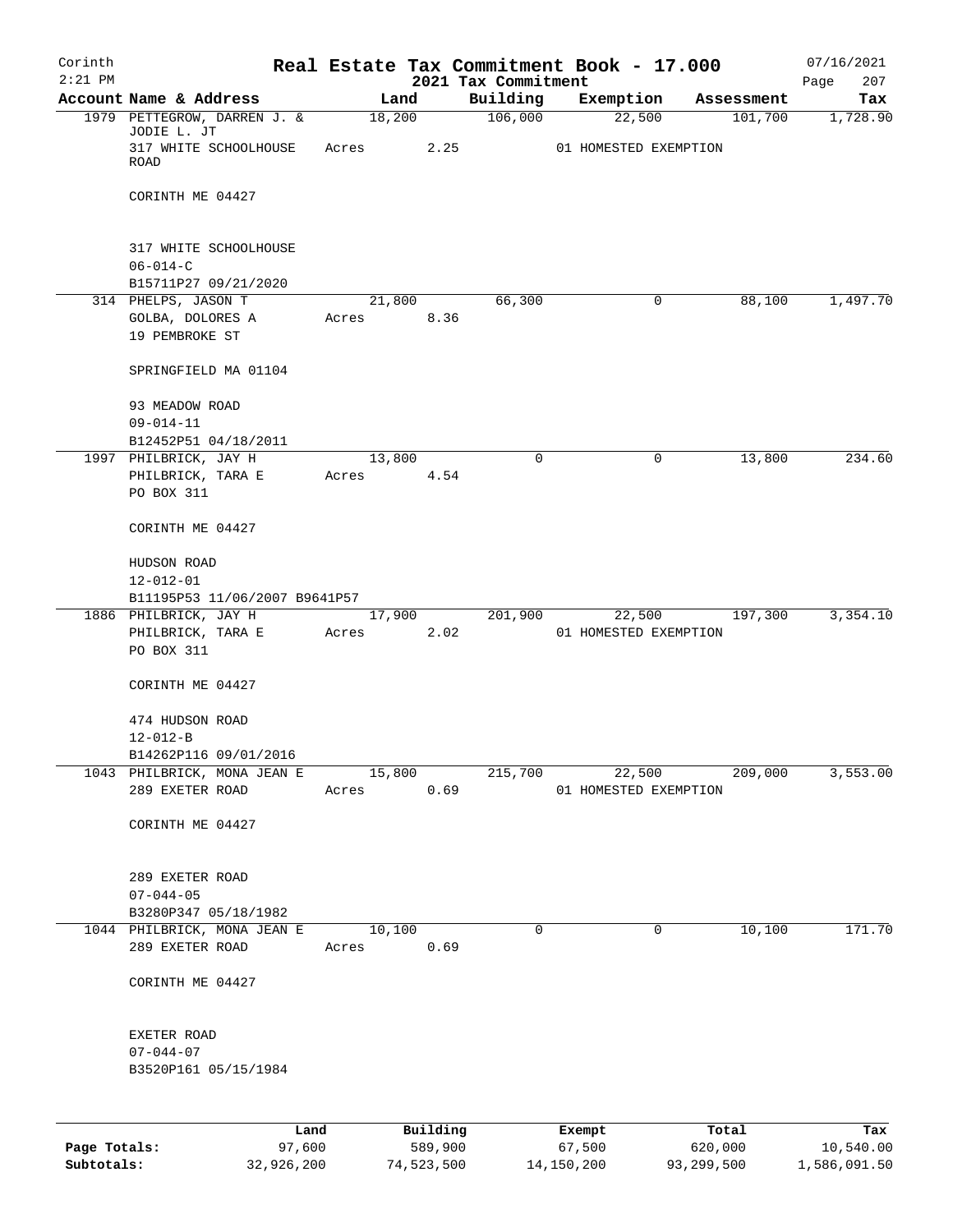| Corinth<br>$2:21$ PM |                                                                                   |       |                 | Real Estate Tax Commitment Book - 17.000<br>2021 Tax Commitment |        |                                 |            | 07/16/2021<br>208<br>Page |
|----------------------|-----------------------------------------------------------------------------------|-------|-----------------|-----------------------------------------------------------------|--------|---------------------------------|------------|---------------------------|
|                      | Account Name & Address                                                            |       | Land            | Building                                                        |        | Exemption                       | Assessment | Tax                       |
|                      | 1649 PHILBRICK, VIRGINIA G<br>PHILBRICK, TIMOTHY<br>(Heirs of)<br>5 DARLING COURT |       | $\Omega$        | 32,700                                                          |        | 22,500<br>01 HOMESTED EXEMPTION | 10,200     | 173.40                    |
|                      | CORINTH ME 04427                                                                  |       |                 |                                                                 |        |                                 |            |                           |
|                      | 5 DARLING CT<br>$03 - 022 - 02H$                                                  |       |                 |                                                                 |        |                                 |            |                           |
|                      | 1046 PHILBRICK-COOPER,                                                            |       | 28,800          | 79,200                                                          |        | 22,500                          | 85,500     | 1,453.50                  |
|                      | RAYMOND J                                                                         |       |                 |                                                                 |        |                                 |            |                           |
|                      | PHILBRICK-COOPER,<br>ANDREA M<br>64 DIAMOND LANE                                  | Acres | 43.00           |                                                                 |        | 01 HOMESTED EXEMPTION           |            |                           |
|                      | CORINTH ME 04427                                                                  |       |                 |                                                                 |        |                                 |            |                           |
|                      | 64 DIAMOND LN<br>$06 - 042$                                                       |       |                 |                                                                 |        |                                 |            |                           |
|                      | B5802P305                                                                         |       |                 |                                                                 |        |                                 |            |                           |
|                      | 1047 PHILPOT, GEORGEINE A                                                         |       | 13,700          | 68,700                                                          |        | 22,500                          | 59,900     | 1,018.30                  |
|                      | 127 MAIN ST<br>CORINTH ME 04427                                                   | Acres | 0.46            |                                                                 |        | 01 HOMESTED EXEMPTION           |            |                           |
|                      | 127 MAIN STREET<br>$11 - 008 - A$                                                 |       |                 |                                                                 |        |                                 |            |                           |
|                      | B3689P177                                                                         |       |                 |                                                                 |        |                                 |            |                           |
|                      | 479 PHIPPEN, CHARLES A<br>PHIPPEN, MARCY M<br>394 WATER ST.                       | Acres | 13,300<br>10.00 | 0                                                               |        | 0                               | 13,300     | 226.10                    |
|                      | ELLSWORTH ME 04605                                                                |       |                 |                                                                 |        |                                 |            |                           |
|                      | MUDGETT ROAD N/F OFF<br>$01 - 029 - A$                                            |       |                 |                                                                 |        |                                 |            |                           |
|                      | B10392P91 04/19/2006                                                              |       |                 |                                                                 |        |                                 |            |                           |
|                      | 2079 PHIPPEN, CHARLES A                                                           |       | 7,000           | $\mathbf 0$                                                     |        | $\mathbf 0$                     | 7,000      | 119.00                    |
|                      | PHIPPEN, MARCY M                                                                  | Acres | 4.00            |                                                                 |        |                                 |            |                           |
|                      | 394 WATER ST.                                                                     |       |                 |                                                                 |        |                                 |            |                           |
|                      | ELLSWORTH ME 04605                                                                |       |                 |                                                                 |        |                                 |            |                           |
|                      | FOREST ROAD<br>$01 - 028 - A$                                                     |       |                 |                                                                 |        |                                 |            |                           |
|                      | B12518P295 06/28/2011                                                             |       |                 |                                                                 |        |                                 |            |                           |
|                      | 1792 PIMENTEL, NATANAEL J                                                         |       | 21,700          | 138,100                                                         |        | 22,500                          | 137,300    | 2,334.10                  |
|                      | PIMENTEL, MARY ANN<br>PO BOX 513                                                  | Acres | 3.93            |                                                                 |        | 01 HOMESTED EXEMPTION           |            |                           |
|                      | CORINTH ME 04427                                                                  |       |                 |                                                                 |        |                                 |            |                           |
|                      | 1020 MAIN STREET<br>$06 - 010 - D$                                                |       |                 |                                                                 |        |                                 |            |                           |
|                      | B14750P332 02/27/2018                                                             |       |                 |                                                                 |        |                                 |            |                           |
|                      |                                                                                   |       |                 |                                                                 |        |                                 |            |                           |
|                      | Land                                                                              |       | Building        |                                                                 | Exempt |                                 | Total      | Tax                       |
| Page Totals:         | 84,500                                                                            |       | 318,700         |                                                                 | 90,000 |                                 | 313,200    | 5,324.40                  |

**Subtotals:** 33,010,700 74,842,200 14,240,200 93,612,700 1,591,415.90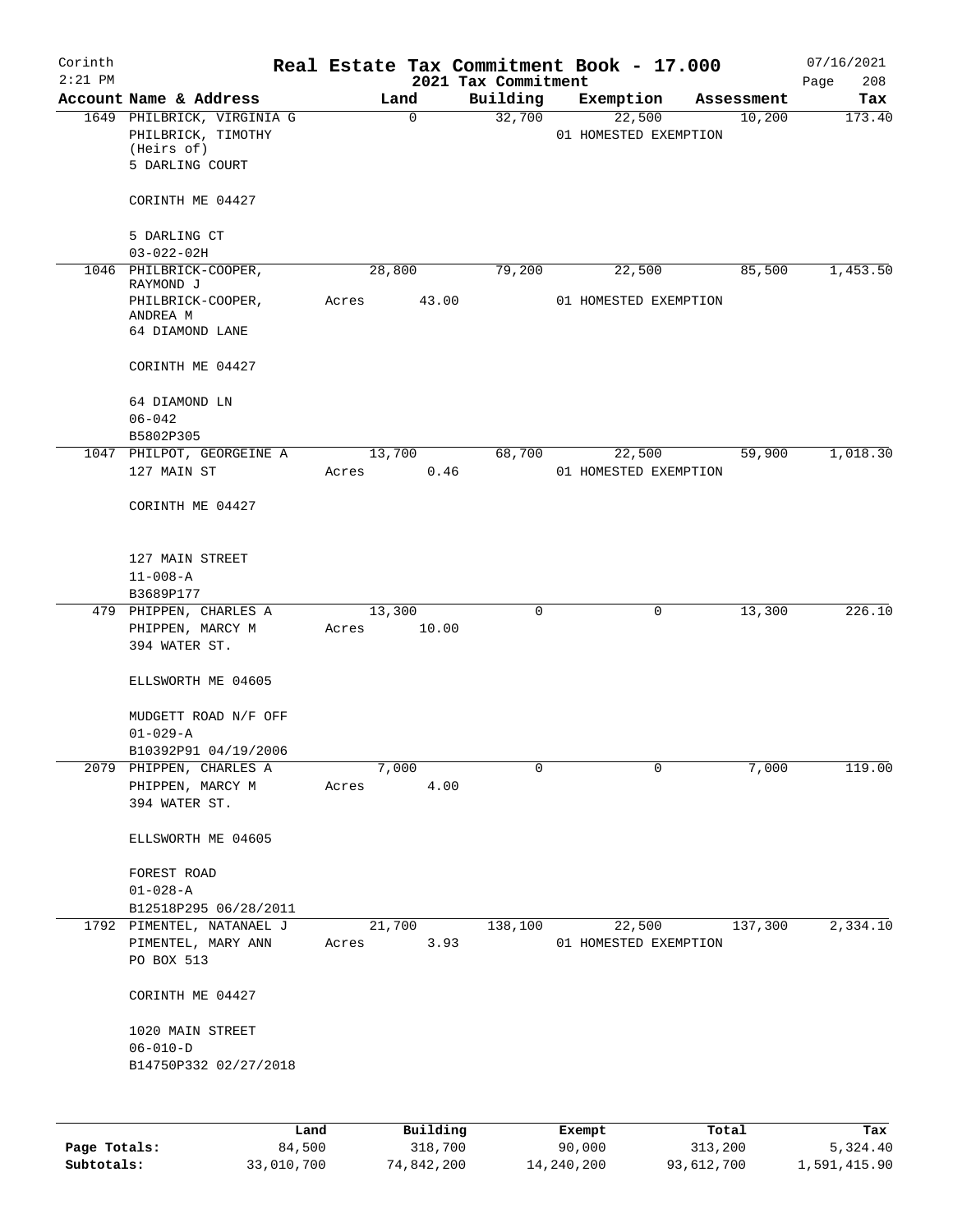| Corinth<br>$2:21$ PM |                        |       |        |       | Real Estate Tax Commitment Book - 17.000<br>2021 Tax Commitment |                       |   |            | 07/16/2021<br>209<br>Page |
|----------------------|------------------------|-------|--------|-------|-----------------------------------------------------------------|-----------------------|---|------------|---------------------------|
|                      | Account Name & Address |       | Land   |       | Building                                                        | Exemption             |   | Assessment | Tax                       |
|                      | 1052 PINEO, KAREN D    |       | 14,100 |       | 91,800                                                          | 22,500                |   | 83,400     | 1,417.80                  |
|                      | 74 EXETER RD           | Acres |        | 0.50  |                                                                 | 01 HOMESTED EXEMPTION |   |            |                           |
|                      |                        |       |        |       |                                                                 |                       |   |            |                           |
|                      | CORINTH ME 04427       |       |        |       |                                                                 |                       |   |            |                           |
|                      |                        |       |        |       |                                                                 |                       |   |            |                           |
|                      | 74 EXETER ROAD         |       |        |       |                                                                 |                       |   |            |                           |
|                      | $14 - 006$             |       |        |       |                                                                 |                       |   |            |                           |
|                      | B2085P396              |       |        |       |                                                                 |                       |   |            |                           |
|                      | 1053 PINEO, KAREN D    |       | 10,300 |       | 0                                                               |                       | 0 | 10,300     | 175.10                    |
|                      | 74 EXETER RD           | Acres |        | 0.72  |                                                                 |                       |   |            |                           |
|                      | CORINTH ME 04427       |       |        |       |                                                                 |                       |   |            |                           |
|                      |                        |       |        |       |                                                                 |                       |   |            |                           |
|                      | EXETER ROAD            |       |        |       |                                                                 |                       |   |            |                           |
|                      | $14 - 019$             |       |        |       |                                                                 |                       |   |            |                           |
|                      | B2443P282              |       |        |       |                                                                 |                       |   |            |                           |
|                      | 1054 PINEO, TROY L     |       | 18,900 |       | 151,600                                                         | 22,500                |   | 148,000    | 2,516.00                  |
|                      | PINEO, BARBARA R       | Acres |        | 1.77  |                                                                 | 01 HOMESTED EXEMPTION |   |            |                           |
|                      | 19 BRADBURY DR         |       |        |       |                                                                 |                       |   |            |                           |
|                      |                        |       |        |       |                                                                 |                       |   |            |                           |
|                      | CORINTH ME 04427       |       |        |       |                                                                 |                       |   |            |                           |
|                      | 19 BRADBURY DR         |       |        |       |                                                                 |                       |   |            |                           |
|                      | $08 - 012 - 10$        |       |        |       |                                                                 |                       |   |            |                           |
|                      | B5758P182              |       |        |       |                                                                 |                       |   |            |                           |
|                      | 422 PINGREE, BRADLEY D |       | 17,000 |       | 27,000                                                          | 22,500                |   | 21,500     | 365.50                    |
|                      | PINGREE, ILEIA         | Acres |        | 0.85  |                                                                 | 01 HOMESTED EXEMPTION |   |            |                           |
|                      | 523 MAIN ST            |       |        |       |                                                                 |                       |   |            |                           |
|                      | CORINTH ME 04427       |       |        |       |                                                                 |                       |   |            |                           |
|                      |                        |       |        |       |                                                                 |                       |   |            |                           |
|                      | 523 MAIN STREET        |       |        |       |                                                                 |                       |   |            |                           |
|                      | $05 - 024 - 01 - B$    |       |        |       |                                                                 |                       |   |            |                           |
|                      | B10171P41 10/28/2005   |       |        |       |                                                                 |                       |   |            |                           |
|                      | 165 PINO, FRANCIS      |       | 25,300 |       | 78,900                                                          |                       | 0 | 104,200    | 1,771.40                  |
|                      | 470 MAIN ST            | Acres |        | 4.37  |                                                                 |                       |   |            |                           |
|                      |                        |       |        |       |                                                                 |                       |   |            |                           |
|                      | CORINTH ME 04427       |       |        |       |                                                                 |                       |   |            |                           |
|                      |                        |       |        |       |                                                                 |                       |   |            |                           |
|                      | 470 MAIN STREET        |       |        |       |                                                                 |                       |   |            |                           |
|                      | $08 - 012 - 01$        |       |        |       |                                                                 |                       |   |            |                           |
|                      | B15909P26 12/31/2020   |       |        |       |                                                                 |                       |   |            |                           |
|                      | 823 PLOSZAJ, JOEL D    |       | 38,300 |       | 99,100                                                          |                       | 0 | 137,400    | 2,335.80                  |
|                      | 341 BLACK ROAD         | Acres |        | 62.82 |                                                                 |                       |   |            |                           |
|                      | CORINTH ME 04427       |       |        |       |                                                                 |                       |   |            |                           |
|                      |                        |       |        |       |                                                                 |                       |   |            |                           |
|                      | 431 BLACK RD           |       |        |       |                                                                 |                       |   |            |                           |
|                      | $02 - 032$             |       |        |       |                                                                 |                       |   |            |                           |
|                      | B15667P211 08/21/2020  |       |        |       |                                                                 |                       |   |            |                           |
|                      |                        |       |        |       |                                                                 |                       |   |            |                           |
|                      |                        |       |        |       |                                                                 |                       |   |            |                           |
|                      |                        |       |        |       |                                                                 |                       |   |            |                           |

|              | Land       | Building   | Exempt     | Total      | Tax          |
|--------------|------------|------------|------------|------------|--------------|
| Page Totals: | 123,900    | 448,400    | 67,500     | 504,800    | 8,581.60     |
| Subtotals:   | 33,134,600 | 75,290,600 | 14,307,700 | 94,117,500 | 1,599,997.50 |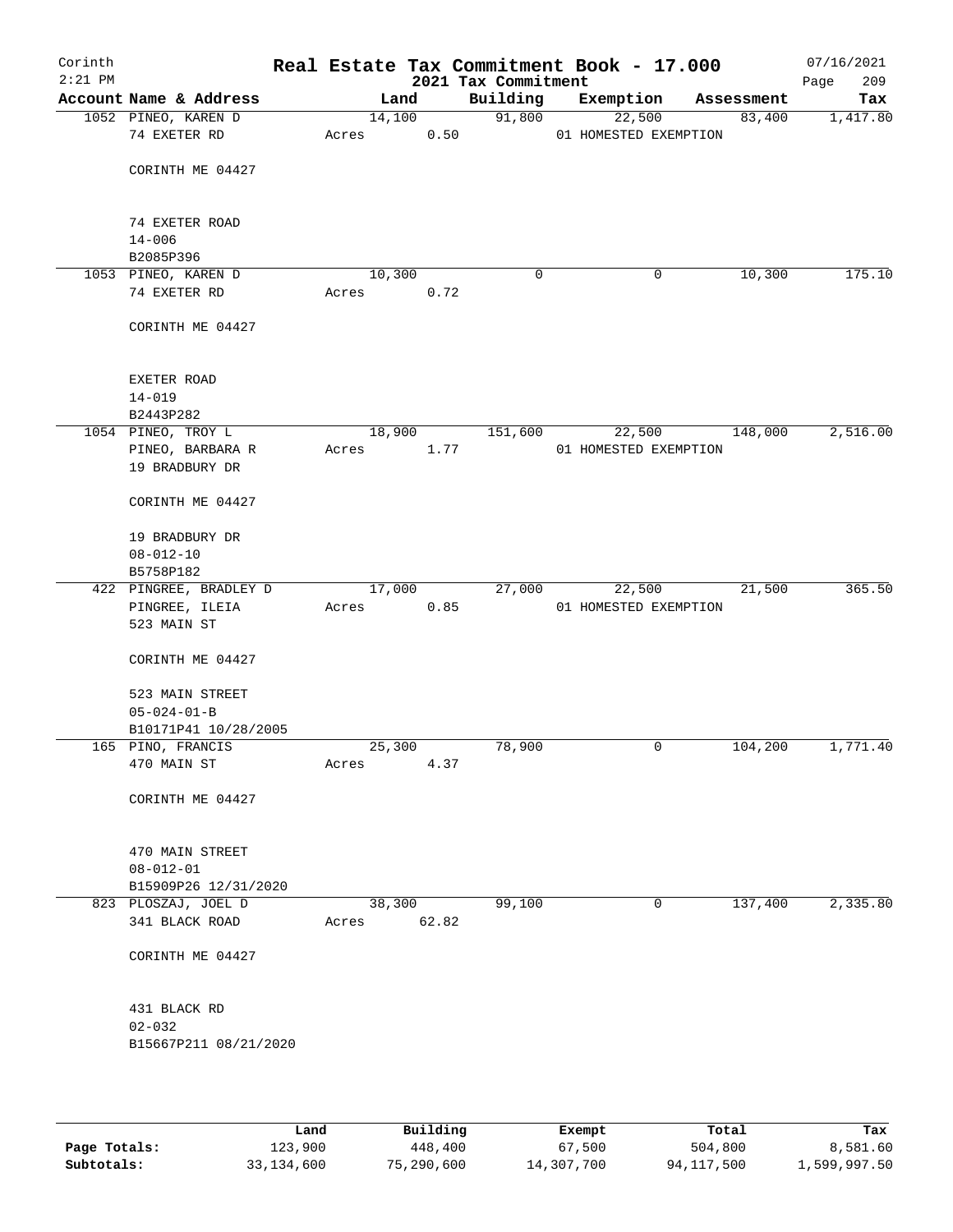| Corinth<br>$2:21$ PM |                                                                   | Real Estate Tax Commitment Book - 17.000 |                 | 2021 Tax Commitment |                                 |             |            | 07/16/2021<br>210<br>Page |
|----------------------|-------------------------------------------------------------------|------------------------------------------|-----------------|---------------------|---------------------------------|-------------|------------|---------------------------|
|                      | Account Name & Address                                            | Land                                     |                 | Building            | Exemption                       |             | Assessment | Tax                       |
|                      | 1059 PLUMMER, PHILIP D<br>PLUMMER, CAROL W<br>480 WEST CORINTH RD | Acres                                    | 33,600<br>40.00 | 148,200             | 22,500<br>01 HOMESTED EXEMPTION |             | 159,300    | 2,708.10                  |
|                      | CORINTH ME 04427                                                  |                                          |                 |                     |                                 |             |            |                           |
|                      | 480 WEST CORINTH ROAD<br>$02 - 024$                               |                                          |                 |                     |                                 |             |            |                           |
|                      | B3433P241                                                         |                                          |                 |                     |                                 |             |            |                           |
|                      | 150 POLLARD, JOSEPH W SR                                          | 16,200                                   |                 | 0                   |                                 | 0           | 16,200     | 275.40                    |
|                      | POLLARD, KATHY F<br>2913 WATERSIDE DRIVE                          | Acres                                    | 5.82            |                     |                                 |             |            |                           |
|                      | PLANO TX 75093                                                    |                                          |                 |                     |                                 |             |            |                           |
|                      | RIDGE ROAD                                                        |                                          |                 |                     |                                 |             |            |                           |
|                      | $12 - 007$<br>B6875P173                                           |                                          |                 |                     |                                 |             |            |                           |
|                      | 727 POLLOCK, ADAM J                                               |                                          | 18,400          | 154,800             | 22,500                          |             | 150,700    | 2,561.90                  |
|                      | POLLOCK, COURTNEY M                                               | Acres                                    | 1.38            |                     | 01 HOMESTED EXEMPTION           |             |            |                           |
|                      | 275 EXETER ROAD                                                   |                                          |                 |                     |                                 |             |            |                           |
|                      | CORINTH ME 04427                                                  |                                          |                 |                     |                                 |             |            |                           |
|                      | 275 EXETER ROAD                                                   |                                          |                 |                     |                                 |             |            |                           |
|                      | $07 - 044 - 09$                                                   |                                          |                 |                     |                                 |             |            |                           |
|                      | B13710P75 11/26/2014                                              |                                          |                 | 0                   |                                 | $\mathbf 0$ |            | 576.30                    |
|                      | 341 POLYOT, MICHAEL E<br>POLYOT, SHARON R                         | 33,900                                   |                 |                     |                                 |             | 33,900     |                           |
|                      | PO BOX 5                                                          | Acres 2.46                               |                 |                     |                                 |             |            |                           |
|                      | CORINTH ME 04427                                                  |                                          |                 |                     |                                 |             |            |                           |
|                      | 483 MCCARD ROAD                                                   |                                          |                 |                     |                                 |             |            |                           |
|                      | $01 - 004 - 02 - E$                                               |                                          |                 |                     |                                 |             |            |                           |
|                      | B13325P206 09/10/2013                                             |                                          |                 |                     |                                 |             |            |                           |
|                      | 2029 POLYOT, MICHAEL E                                            | 18,700                                   |                 | $\mathbf 0$         |                                 | $\mathbf 0$ | 18,700     | 317.90                    |
|                      | PO BOX 5                                                          | Acres                                    | 2.66            |                     |                                 |             |            |                           |
|                      | CORINTH ME 04427                                                  |                                          |                 |                     |                                 |             |            |                           |
|                      | 613 HUDSON ROAD                                                   |                                          |                 |                     |                                 |             |            |                           |
|                      | $12 - 039 - A$                                                    |                                          |                 |                     |                                 |             |            |                           |
|                      | B11691P331 03/10/2009                                             |                                          |                 |                     |                                 |             |            |                           |
|                      | 1403 POLYOT, MICHAEL E                                            | 18,600                                   |                 | 0                   |                                 | 0           | 18,600     | 316.20                    |
|                      | POLYOT, SHARON                                                    | Acres                                    | 2.55            |                     |                                 |             |            |                           |
|                      | PO BOX 5                                                          |                                          |                 |                     |                                 |             |            |                           |
|                      | CORINTH ME 04427                                                  |                                          |                 |                     |                                 |             |            |                           |
|                      | 301 WHITE SCHOOLHOUSE                                             |                                          |                 |                     |                                 |             |            |                           |
|                      | $06 - 015 - A$                                                    |                                          |                 |                     |                                 |             |            |                           |
|                      | B11928P226 09/30/2009                                             |                                          |                 |                     |                                 |             |            |                           |
|                      |                                                                   |                                          |                 |                     |                                 |             |            |                           |
|                      |                                                                   |                                          |                 |                     |                                 |             |            |                           |

|              | Land         | Building   | Exempt     | Total      | Tax          |
|--------------|--------------|------------|------------|------------|--------------|
| Page Totals: | 139,400      | 303,000    | 45,000     | 397,400    | 6.755.80     |
| Subtotals:   | 33, 274, 000 | 75,593,600 | 14,352,700 | 94,514,900 | 1,606,753.30 |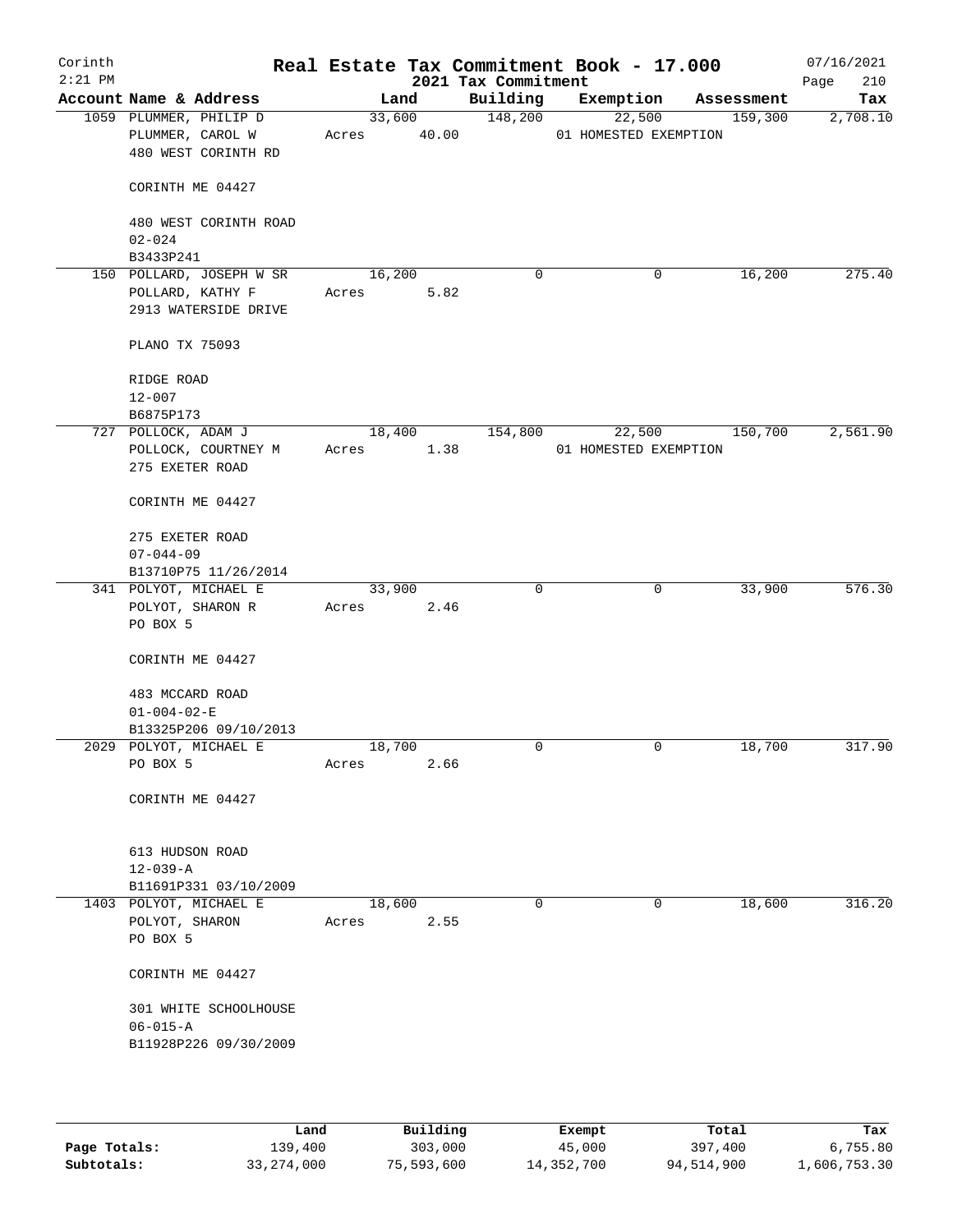| Corinth<br>$2:21$ PM |                                               |       |        |       | Real Estate Tax Commitment Book - 17.000<br>2021 Tax Commitment |                       |            | 07/16/2021<br>Page<br>211 |
|----------------------|-----------------------------------------------|-------|--------|-------|-----------------------------------------------------------------|-----------------------|------------|---------------------------|
|                      | Account Name & Address                        |       | Land   |       | Building                                                        | Exemption             | Assessment | Tax                       |
|                      | 1738 POLYOT, SHARON R                         |       | 18,300 |       | $\mathsf{O}$                                                    | $\Omega$              | 18,300     | 311.10                    |
|                      | PO BOX 5                                      | Acres |        | 2.34  |                                                                 |                       |            |                           |
|                      |                                               |       |        |       |                                                                 |                       |            |                           |
|                      | CORINTH ME 04427                              |       |        |       |                                                                 |                       |            |                           |
|                      |                                               |       |        |       |                                                                 |                       |            |                           |
|                      | 619 HUDSON ROAD                               |       |        |       |                                                                 |                       |            |                           |
|                      | $12 - 039$                                    |       |        |       |                                                                 |                       |            |                           |
|                      | B11691P331 03/10/2009                         |       |        |       |                                                                 |                       |            |                           |
|                      | 1064 POMEROY, JOHN E                          |       | 32,200 |       | 191,100                                                         | 22,500                | 200,800    | 3,413.60                  |
|                      | KENNEY, SHARON E                              | Acres |        | 21.38 |                                                                 | 01 HOMESTED EXEMPTION |            |                           |
|                      | 283 MCCARD RD                                 |       |        |       |                                                                 |                       |            |                           |
|                      |                                               |       |        |       |                                                                 |                       |            |                           |
|                      | CORINTH ME 04427                              |       |        |       |                                                                 |                       |            |                           |
|                      | 283 MCCARD ROAD                               |       |        |       |                                                                 |                       |            |                           |
|                      | $01 - 018 - A$                                |       |        |       |                                                                 |                       |            |                           |
|                      | B13137P40 03/28/2013                          |       |        |       |                                                                 |                       |            |                           |
|                      | 1069 POMEROY, JOHN E                          |       | 59,800 |       | 129,100                                                         | 0                     | 188,900    | 3,211.30                  |
|                      | 283 MCCARD RD                                 | Acres |        | 65.25 |                                                                 |                       |            |                           |
|                      |                                               |       |        |       |                                                                 |                       |            |                           |
|                      | CORINTH ME 04427                              |       |        |       |                                                                 |                       |            |                           |
|                      |                                               |       |        |       |                                                                 |                       |            |                           |
|                      |                                               |       |        |       |                                                                 |                       |            |                           |
|                      | 303 MCCARD ROAD                               |       |        |       |                                                                 |                       |            |                           |
|                      | $01 - 018$                                    |       |        |       |                                                                 |                       |            |                           |
|                      | B13937P49 08/12/2015<br>1070 POMEROY, JOHN E  |       | 8,100  |       | $\mathbf 0$                                                     | $\mathbf 0$           | 8,100      | 137.70                    |
|                      | 283 MCCARD RD                                 | Acres |        | 0.50  |                                                                 |                       |            |                           |
|                      |                                               |       |        |       |                                                                 |                       |            |                           |
|                      | CORINTH ME 04427                              |       |        |       |                                                                 |                       |            |                           |
|                      |                                               |       |        |       |                                                                 |                       |            |                           |
|                      |                                               |       |        |       |                                                                 |                       |            |                           |
|                      | MCCARD ROAD                                   |       |        |       |                                                                 |                       |            |                           |
|                      | $01 - 019$                                    |       |        |       |                                                                 |                       |            |                           |
|                      | B13937P49 08/12/2015<br>2117 POROWSKI, ANDREW |       | 11,900 |       | 0                                                               | 0                     | 11,900     | 202.30                    |
|                      | 57 APPLE ROAD                                 | Acres |        | 8.65  |                                                                 |                       |            |                           |
|                      |                                               |       |        |       |                                                                 |                       |            |                           |
|                      | BRISTOL CT 06010                              |       |        |       |                                                                 |                       |            |                           |
|                      |                                               |       |        |       |                                                                 |                       |            |                           |
|                      |                                               |       |        |       |                                                                 |                       |            |                           |
|                      | HUDSON TOWN LINE N/F                          |       |        |       |                                                                 |                       |            |                           |
|                      | 09-025-001                                    |       |        |       |                                                                 |                       |            |                           |
|                      | B15993P157 03/23/2021                         |       |        |       |                                                                 |                       |            |                           |
|                      | 1096 PORTER, BARRY H                          |       | 46,400 |       | 2,300                                                           | 0                     | 48,700     | 827.90                    |
|                      | PORTER, DIANA C                               | Acres |        | 86.00 |                                                                 |                       |            |                           |
|                      | 114 FOUNTAIN STREET                           |       |        |       |                                                                 |                       |            |                           |
|                      | BANGOR ME 04401                               |       |        |       |                                                                 |                       |            |                           |
|                      |                                               |       |        |       |                                                                 |                       |            |                           |
|                      | 321 MCCARD ROAD                               |       |        |       |                                                                 |                       |            |                           |
|                      | $01 - 014$                                    |       |        |       |                                                                 |                       |            |                           |
|                      | B13747P136 01/20/2015                         |       |        |       |                                                                 |                       |            |                           |
|                      |                                               |       |        |       |                                                                 |                       |            |                           |
|                      |                                               |       |        |       |                                                                 |                       |            |                           |

|              | Land       | Building   | Exempt     | Total      | Tax          |
|--------------|------------|------------|------------|------------|--------------|
| Page Totals: | 176,700    | 322,500    | 22,500     | 476,700    | 8,103.90     |
| Subtotals:   | 33,450,700 | 75,916,100 | 14,375,200 | 94,991,600 | 1,614,857.20 |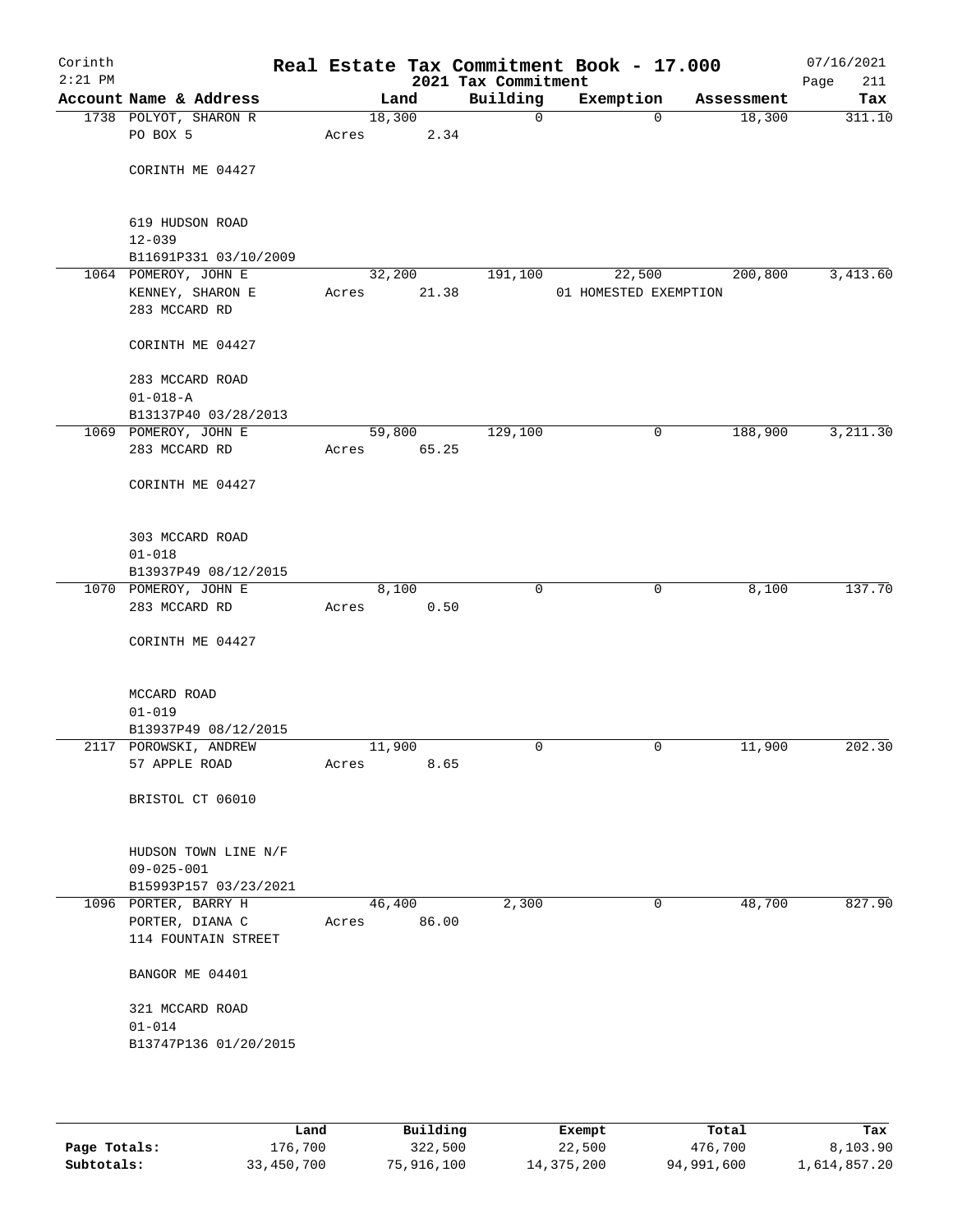| Corinth      |                                                         |                 |          |                                 | Real Estate Tax Commitment Book - 17.000 |                   | 07/16/2021         |
|--------------|---------------------------------------------------------|-----------------|----------|---------------------------------|------------------------------------------|-------------------|--------------------|
| $2:21$ PM    | Account Name & Address                                  |                 | Land     | 2021 Tax Commitment<br>Building | Exemption                                | Assessment        | 212<br>Page<br>Tax |
|              | 434 PORTMANN, DAVID H                                   |                 | 19,700   | 105,300                         |                                          | 22,500 102,500    | 1,742.50           |
|              | PORTMANN, MARY ANN<br><b>46 EXETER RD</b>               |                 |          | Acres 2.39                      | 01 HOMESTED EXEMPTION                    |                   |                    |
|              | EXETER ME 04427                                         |                 |          |                                 |                                          |                   |                    |
|              | <b>46 EXETER ROAD</b><br>$14 - 002$                     |                 |          |                                 |                                          |                   |                    |
|              | B7454P77                                                |                 |          |                                 |                                          |                   |                    |
|              | 417 PORTOFINO ASSOCIATES,<br>INC.                       | 15,200          |          | 145,900                         | 0                                        | 161, 100          | 2,738.70           |
|              | 1186 MILO ROAD                                          | Acres           | 0.40     |                                 |                                          |                   |                    |
|              | SEBEC ME 04481                                          |                 |          |                                 |                                          |                   |                    |
|              | 290 MAIN STREET<br>$16 - 029$                           |                 |          |                                 |                                          |                   |                    |
|              | B10110P73 09/22/2005                                    |                 |          |                                 |                                          |                   |                    |
|              | 617 POTVIN, JENNIFER L<br>245 WHITE SCHOOLHOUSE<br>ROAD | Acres 24.00     | 30,900   | 129,000                         | 01 HOMESTED EXEMPTION                    | 22,500<br>137,400 | 2,335.80           |
|              | CORINTH ME 04427                                        |                 |          |                                 |                                          |                   |                    |
|              | 245 WHITE SCHOOLHOUSE<br>$06 - 016$                     |                 |          |                                 |                                          |                   |                    |
|              | B14647P305 10/06/2017                                   |                 |          |                                 |                                          |                   |                    |
|              | 1181 POTVIN, LUCIEN R                                   |                 | 20,200   | 66,700                          | 0                                        | 86,900            | 1,477.30           |
|              | 84 COVERED BRIDGE ROAD Acres 5.30                       |                 |          |                                 |                                          |                   |                    |
|              | CORINTH ME 04427                                        |                 |          |                                 |                                          |                   |                    |
|              | 84 COVERED BRIDGE RD<br>$03 - 010 - A$                  |                 |          |                                 |                                          |                   |                    |
|              | B15157P177 05/24/2019                                   |                 |          |                                 |                                          |                   |                    |
|              | 396 POTVIN, TROY F                                      | 17,200          |          | 78,600                          | 22,500                                   | 73,300            | 1,246.10           |
|              | 605 TATE ROAD                                           | Acres           | 1.46     |                                 | 01 HOMESTED EXEMPTION                    |                   |                    |
|              | CORINTH ME 04427                                        |                 |          |                                 |                                          |                   |                    |
|              | 605 TATE ROAD<br>$06 - 012 - B - 02$                    |                 |          |                                 |                                          |                   |                    |
|              | B15269P143 08/30/2019                                   |                 |          |                                 |                                          |                   |                    |
|              | 1790 POULIN, GABRIEL<br>POULIN, WANDA                   | 24,800<br>Acres | 4.00     | 184,800                         | 22,500<br>01 HOMESTED EXEMPTION          | 187,100           | 3,180.70           |
|              | 110 WEST CORINTH RD                                     |                 |          |                                 |                                          |                   |                    |
|              | CORINTH ME 04427                                        |                 |          |                                 |                                          |                   |                    |
|              | 110 WEST CORINTH ROAD                                   |                 |          |                                 |                                          |                   |                    |
|              | $05 - 025 - A$<br>B8674P286                             |                 |          |                                 |                                          |                   |                    |
|              |                                                         |                 |          |                                 |                                          |                   |                    |
|              | Land                                                    |                 | Building |                                 | Exempt                                   | Total             | Tax                |
| Page Totals: | 128,000                                                 |                 | 710,300  |                                 | 90,000                                   | 748,300           | 12,721.10          |

**Subtotals:** 33,578,700 76,626,400 14,465,200 95,739,900 1,627,578.30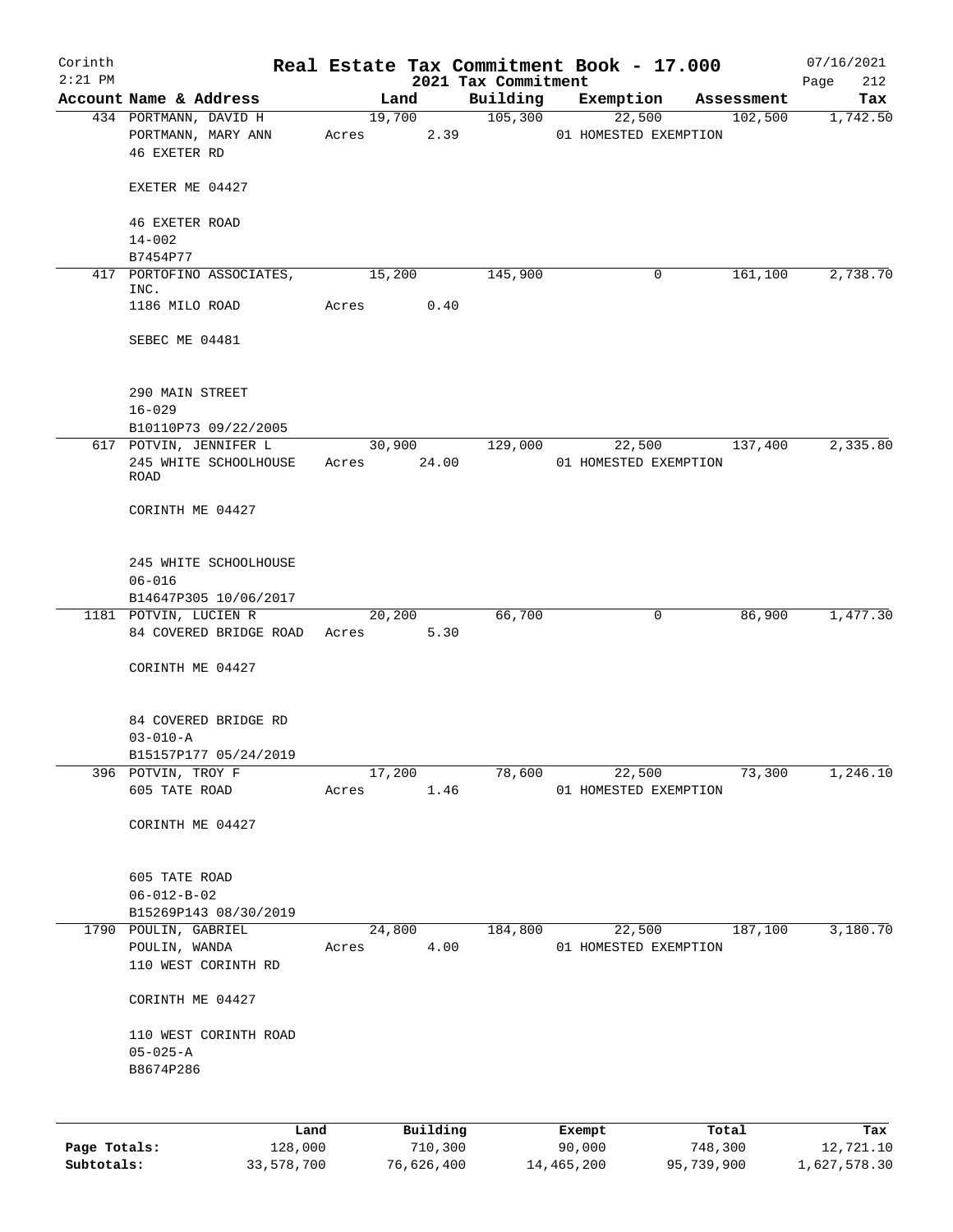| Corinth<br>$2:21$ PM |                                     |        |       | Real Estate Tax Commitment Book - 17.000<br>2021 Tax Commitment |                       |            | 07/16/2021<br>Page<br>213 |
|----------------------|-------------------------------------|--------|-------|-----------------------------------------------------------------|-----------------------|------------|---------------------------|
|                      | Account Name & Address              |        | Land  | Building                                                        | Exemption             | Assessment | Tax                       |
|                      | 328 PRATT, MICHELLE                 | 10,600 |       | $\mathsf{O}$                                                    | $\Omega$              | 10,600     | 180.20                    |
|                      | 531 TATE RD                         | Acres  | 1.30  |                                                                 |                       |            |                           |
|                      | CORINTH ME 04427                    |        |       |                                                                 |                       |            |                           |
|                      |                                     |        |       |                                                                 |                       |            |                           |
|                      | TATE ROAD<br>$06 - 012 - B - 11$    |        |       |                                                                 |                       |            |                           |
|                      | B10191P316 10/19/2005               |        |       |                                                                 |                       |            |                           |
|                      | 329 PRATT, MICHELLE                 | 17,100 |       | 134,700                                                         | 22,500                | 129,300    | 2,198.10                  |
|                      | 531 TATE RD                         | Acres  | 1.37  |                                                                 | 01 HOMESTED EXEMPTION |            |                           |
|                      | CORINTH ME 04427                    |        |       |                                                                 |                       |            |                           |
|                      | 531 TATE ROAD                       |        |       |                                                                 |                       |            |                           |
|                      | $06 - 012 - B - 12$                 |        |       |                                                                 |                       |            |                           |
|                      | B10191P316 10/19/2005               |        |       |                                                                 |                       |            |                           |
|                      | 322 PRATT, MICHELLE                 | 25,300 |       | $\mathbf 0$                                                     | $\mathbf 0$           | 25,300     | 430.10                    |
|                      | 531 TATE RD                         | Acres  | 78.82 |                                                                 |                       |            |                           |
|                      | CORINTH ME 04427                    |        |       |                                                                 |                       |            |                           |
|                      | TATE ROAD N/F OFF                   |        |       |                                                                 |                       |            |                           |
|                      | $06 - 012 - B$                      |        |       |                                                                 |                       |            |                           |
|                      | B10191P316 10/19/2005               |        |       |                                                                 |                       |            |                           |
|                      | 326 PRATT, MICHELLE                 | 10,400 |       | 0                                                               | 0                     | 10,400     | 176.80                    |
|                      | 531 TATE RD                         | Acres  | 1.15  |                                                                 |                       |            |                           |
|                      | CORINTH ME 04427                    |        |       |                                                                 |                       |            |                           |
|                      | TATE ROAD                           |        |       |                                                                 |                       |            |                           |
|                      | $06 - 012 - B - 09 - A$             |        |       |                                                                 |                       |            |                           |
|                      | B10191P316 10/19/2005               |        |       |                                                                 |                       |            |                           |
|                      | 1836 PRAY, ADRIAN                   | 11,800 |       | $\mathbf 0$                                                     | 0                     | 11,800     | 200.60                    |
|                      | PRAY, VALERIE<br>265 MAIN ROAD      | Acres  | 1.21  |                                                                 |                       |            |                           |
|                      |                                     |        |       |                                                                 |                       |            |                           |
|                      | BRADFORD ME 04410                   |        |       |                                                                 |                       |            |                           |
|                      | 70 BRADBURY DR                      |        |       |                                                                 |                       |            |                           |
|                      | $08 - 012 - 12$                     |        |       |                                                                 |                       |            |                           |
|                      | B13067P333 10/28/2011               |        |       |                                                                 |                       |            |                           |
|                      | 1102 PREBLE, BRADLEY W              | 20,000 |       | 81,000                                                          | 22,500                | 78,500     | 1,334.50                  |
|                      | PREBLE, AMY D<br>47 WEST CORINTH RD | Acres  | 2.59  |                                                                 | 01 HOMESTED EXEMPTION |            |                           |
|                      | CORINTH ME 04427                    |        |       |                                                                 |                       |            |                           |
|                      | 47 WEST CORINTH ROAD                |        |       |                                                                 |                       |            |                           |
|                      | $05 - 024 - 04$                     |        |       |                                                                 |                       |            |                           |
|                      | B5983P4                             |        |       |                                                                 |                       |            |                           |
|                      |                                     |        |       |                                                                 |                       |            |                           |
|                      |                                     |        |       |                                                                 |                       |            |                           |
|                      |                                     |        |       |                                                                 |                       |            |                           |

|              | Land       | Building   | Exempt     | Total      | Tax          |
|--------------|------------|------------|------------|------------|--------------|
| Page Totals: | 95,200     | 215,700    | 45,000     | 265,900    | 4,520.30     |
| Subtotals:   | 33,673,900 | 76,842,100 | 14,510,200 | 96,005,800 | 1,632,098.60 |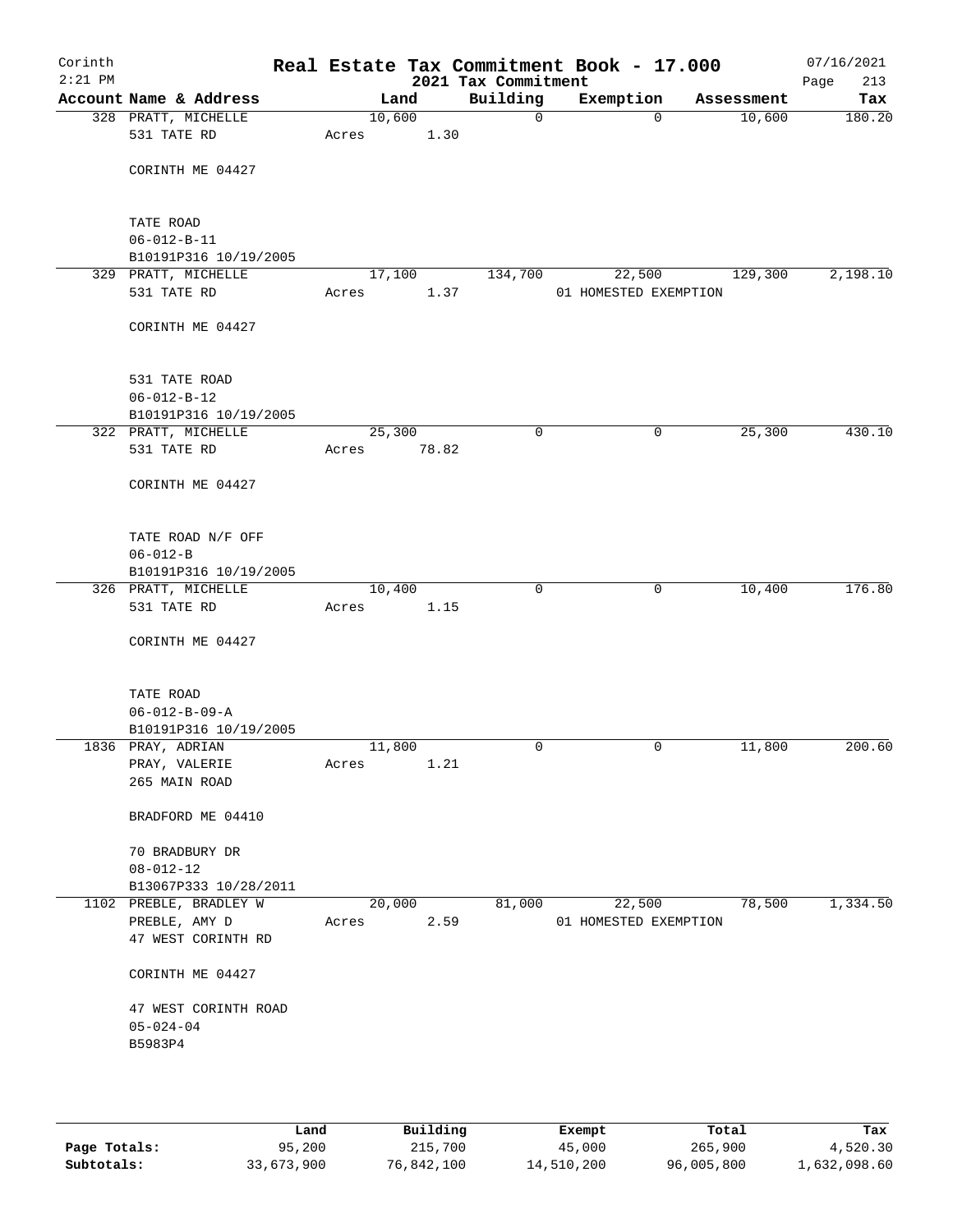| Corinth<br>$2:21$ PM |                                               |                 |             | 2021 Tax Commitment | Real Estate Tax Commitment Book - 17.000 |            | 07/16/2021<br>214<br>Page |
|----------------------|-----------------------------------------------|-----------------|-------------|---------------------|------------------------------------------|------------|---------------------------|
|                      | Account Name & Address                        |                 | Land        | Building            | Exemption                                | Assessment | Tax                       |
|                      | 1103 PREBLE, BRENDA J<br>373 WEST CORINTH RD  | 34,500<br>Acres | 3.70        | 31,900              | 22,500<br>01 HOMESTED EXEMPTION          | 43,900     | 746.30                    |
|                      | CORINTH ME 04427                              |                 |             |                     |                                          |            |                           |
|                      | 373 WEST CORINTH ROAD<br>$04 - 036 - B$       |                 |             |                     |                                          |            |                           |
|                      | B14593P231 08/31/2017                         |                 |             |                     |                                          |            |                           |
|                      | 1672 PREBLE, DAVID                            | 20,400          |             | 29,700              | 0                                        | 50,100     | 851.70                    |
|                      | PREBLE, REBECCA<br>464 MAIN ROAD              | Acres           | 4.03        |                     |                                          |            |                           |
|                      | CHARLESTON ME 04422                           |                 |             |                     |                                          |            |                           |
|                      | 499 HUDSON ROAD<br>$09 - 032 - A$             |                 |             |                     |                                          |            |                           |
|                      | B13678P114 10/16/2014                         |                 |             |                     |                                          |            |                           |
|                      | 1253 PREBLE, JOHANNAH<br>142 SHADY WOODS ROAD | 17,400          | 1.61        | 99,200              | 0                                        | 116,600    | 1,982.20                  |
|                      | MORRISTOWN TN 37814                           | Acres           |             |                     |                                          |            |                           |
|                      | 58 O'ROAK ROAD                                |                 |             |                     |                                          |            |                           |
|                      | $10 - 010 - A$<br>B2465P282                   |                 |             |                     |                                          |            |                           |
|                      | 1860 PREBLE, LYNETTE                          |                 | $\mathbf 0$ | 71,500              | 22,500                                   | 49,000     | 833.00                    |
|                      | 375 WEST CORINTH ROAD                         |                 |             |                     | 01 HOMESTED EXEMPTION                    |            |                           |
|                      | CORINTH ME 04427                              |                 |             |                     |                                          |            |                           |
|                      | 375 WEST CORINTH ROAD<br>$04 - 036 - B - 01H$ |                 |             |                     |                                          |            |                           |
|                      | 244 PRESCOTT, KEITH M &                       | 34,000          |             | 0                   | $\mathbf 0$                              | 34,000     | 578.00                    |
|                      | REBECCA L JT<br>121 BRADFORD ROAD             | Acres           | 69.00       |                     |                                          |            |                           |
|                      | CHARLESTON ME 04422                           |                 |             |                     |                                          |            |                           |
|                      | LEDGE HILL ROAD                               |                 |             |                     |                                          |            |                           |
|                      | $04 - 003$<br>B15473P60 01/17/2020            |                 |             |                     |                                          |            |                           |
|                      | 1105 PRESCOTT, MARK E HEIRS                   | 57,400          |             | 75,300              | 0                                        | 132,700    | 2,255.90                  |
|                      | OF                                            |                 | 158.00      |                     |                                          |            |                           |
|                      | C/O KATHLEEN PRESCOTT<br>PR                   | Acres           |             |                     |                                          |            |                           |
|                      | 16 TRIPP DRIVE<br>BANGOR ME 04401             |                 |             |                     |                                          |            |                           |
|                      | 106 PRESCOTT ROAD                             |                 |             |                     |                                          |            |                           |
|                      | $04 - 001$                                    |                 |             |                     |                                          |            |                           |
|                      | B15841P13 12/23/2020 B14976P282 10/19/2018    |                 |             |                     |                                          |            |                           |
|                      |                                               |                 |             |                     |                                          |            |                           |

|              | Land       | Building   | Exempt     | Total        | Tax          |
|--------------|------------|------------|------------|--------------|--------------|
| Page Totals: | 163,700    | 307,600    | 45,000     | 426,300      | 7,247.10     |
| Subtotals:   | 33,837,600 | 77,149,700 | 14,555,200 | 96, 432, 100 | 1,639,345.70 |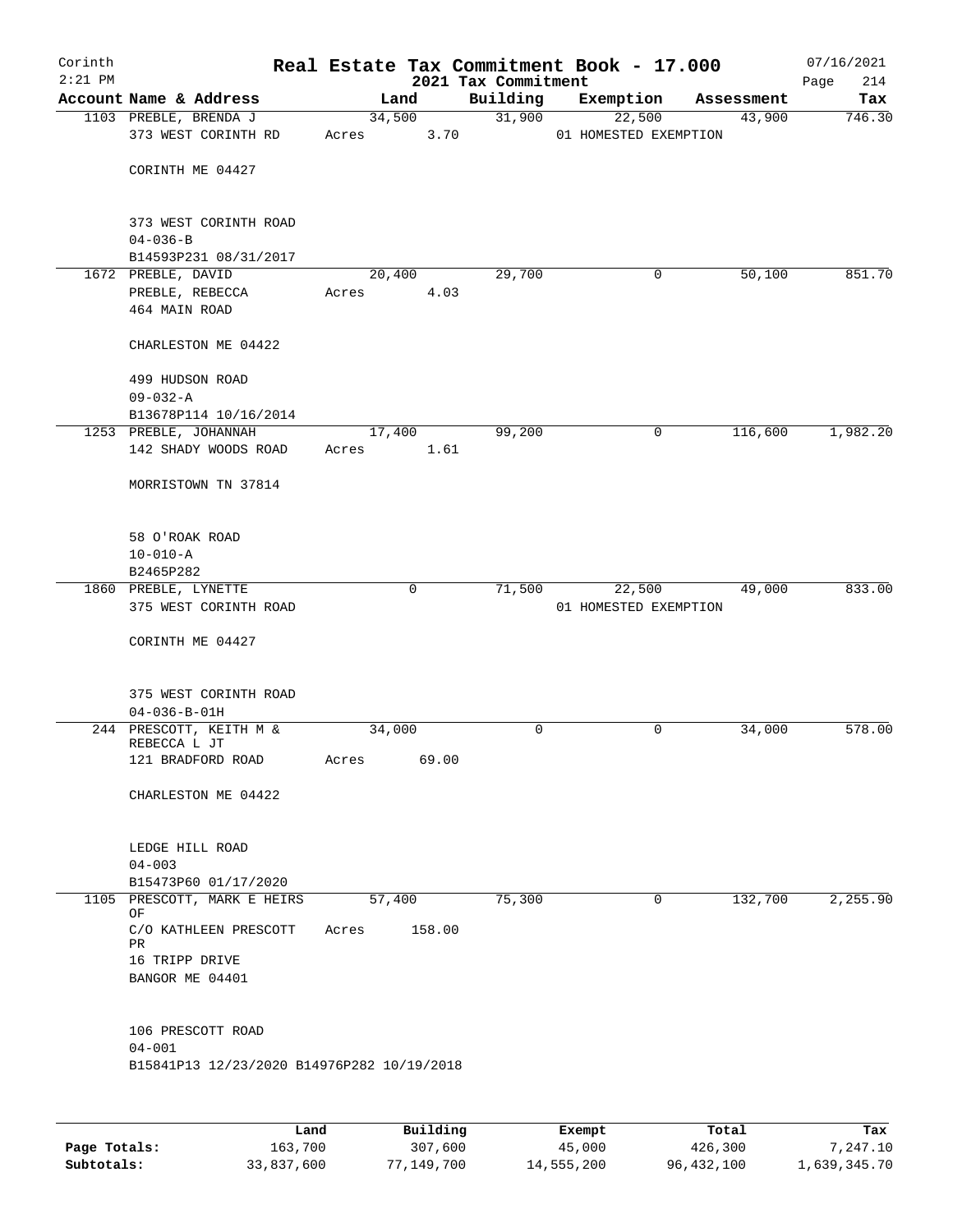| Corinth   |                                                   |        |        |                     | Real Estate Tax Commitment Book - 17.000 |            | 07/16/2021  |
|-----------|---------------------------------------------------|--------|--------|---------------------|------------------------------------------|------------|-------------|
| $2:21$ PM |                                                   |        |        | 2021 Tax Commitment |                                          |            | 215<br>Page |
|           | Account Name & Address                            |        | Land   | Building            | Exemption                                | Assessment | Tax         |
|           | 1868 PRISCILLA A. ELLIS<br>LIVING TRUST           | 77,600 |        | $\mathsf{O}$        | $\Omega$                                 | 77,600     | 1,319.20    |
|           | ROSANNE S. YOUNG<br>TRUSTEE                       | Acres  | 423.52 |                     |                                          |            |             |
|           | 84 MCCARD ROAD                                    |        |        |                     |                                          |            |             |
|           | CORINTH ME 04427                                  |        |        |                     |                                          |            |             |
|           | 399 MCCARD ROAD                                   |        |        |                     |                                          |            |             |
|           | $01 - 034 - E$                                    |        |        |                     |                                          |            |             |
|           | B7256P103 12/20/1999                              |        |        |                     |                                          |            |             |
|           | 1607 PRYGROCKI, PETER                             |        | 28,300 | 131,500             | 22,500                                   | 137,300    | 2,334.10    |
|           | PRYGROCKI, TRACY                                  | Acres  | 11.40  |                     | 01 HOMESTED EXEMPTION                    |            |             |
|           | 149 TATE RD                                       |        |        |                     |                                          |            |             |
|           | CORINTH ME 04427                                  |        |        |                     |                                          |            |             |
|           | 149 TATE ROAD                                     |        |        |                     |                                          |            |             |
|           | $09 - 023 - A$                                    |        |        |                     |                                          |            |             |
|           | B9582P350                                         |        |        |                     |                                          |            |             |
|           | 945 PSALM 1 PROPERTIES, LLC                       |        | 17,000 | 198,300             | 0                                        | 215,300    | 3,660.10    |
|           | 284 EXETER ROAD                                   | Acres  | 0.86   |                     |                                          |            |             |
|           | CORINTH ME 04427                                  |        |        |                     |                                          |            |             |
|           | 284 EXETER ROAD                                   |        |        |                     |                                          |            |             |
|           | $07 - 043 - 01$                                   |        |        |                     |                                          |            |             |
|           | B14480P107 04/27/2017                             |        |        |                     |                                          |            |             |
|           | 946 PSALM 1 PROPERTIES, LLC                       |        | 6,800  | $\mathbf 0$         | $\mathbf 0$                              | 6,800      | 115.60      |
|           | 284 EXETER ROAD                                   | Acres  | 0.70   |                     |                                          |            |             |
|           | CORINTH ME 04427                                  |        |        |                     |                                          |            |             |
|           |                                                   |        |        |                     |                                          |            |             |
|           | EXETER ROAD                                       |        |        |                     |                                          |            |             |
|           | $07 - 043 - 03$                                   |        |        |                     |                                          |            |             |
|           | B14480P107 05/10/2017<br>285 PUDDLEDOCK GATHERING | 23,200 |        | 0                   | $\mathbf 0$                              | 23,200     | 394.40      |
|           | POST LLC                                          |        |        |                     |                                          |            |             |
|           | 356 WHITE SCHOOLHOUSE<br>ROAD                     | Acres  | 11.50  |                     |                                          |            |             |
|           | CORINTH ME 04427                                  |        |        |                     |                                          |            |             |
|           | PUDDLEDOCK ROAD                                   |        |        |                     |                                          |            |             |
|           | $12 - 027$                                        |        |        |                     |                                          |            |             |
|           | B14978P318 10/19/2018                             |        |        |                     |                                          |            |             |
|           |                                                   |        |        |                     |                                          |            |             |

|              | Land       | Building   | Exempt     | Total      | Tax          |
|--------------|------------|------------|------------|------------|--------------|
| Page Totals: | 152,900    | 329,800    | 22,500     | 460,200    | 7,823.40     |
| Subtotals:   | 33,990,500 | 77,479,500 | 14,577,700 | 96,892,300 | l,647,169.10 |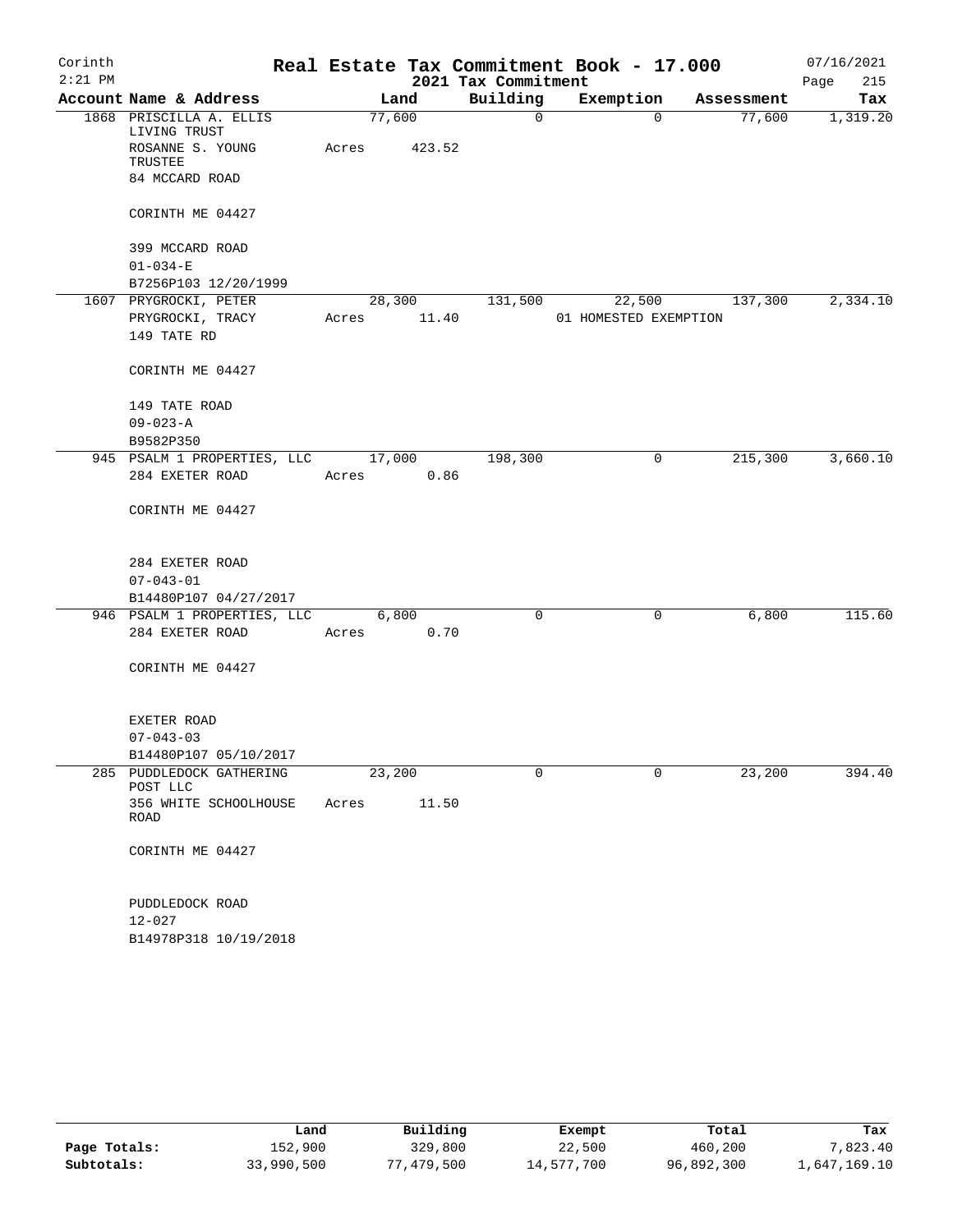| Corinth   |                                                    |        |       |                     | Real Estate Tax Commitment Book - 17.000 |                       | 07/16/2021      |
|-----------|----------------------------------------------------|--------|-------|---------------------|------------------------------------------|-----------------------|-----------------|
| $2:21$ PM |                                                    |        |       | 2021 Tax Commitment |                                          |                       | 216<br>Page     |
|           | Account Name & Address<br>286 PUDDLEDOCK GATHERING | 29,000 | Land  | Building<br>141,400 | Exemption<br>$\mathbf 0$                 | Assessment<br>170,400 | Tax<br>2,896.80 |
|           | POST LLC                                           |        |       |                     |                                          |                       |                 |
|           | 356 WHITE SCHOOLHOUSE<br><b>ROAD</b>               | Acres  | 38.50 |                     |                                          |                       |                 |
|           | CORINTH ME 04427                                   |        |       |                     |                                          |                       |                 |
|           | 92 PUDDLEDOCK ROAD                                 |        |       |                     |                                          |                       |                 |
|           | $12 - 017$<br>B14978P318 10/19/2018                |        |       |                     |                                          |                       |                 |
|           | 287 PUDDLEDOCK GATHERING                           | 26,600 |       | 0                   | 0                                        | 26,600                | 452.20          |
|           | POST LLC                                           |        |       |                     |                                          |                       |                 |
|           | 356 WHITE SCHOOLHOUSE<br>ROAD                      | Acres  | 40.17 |                     |                                          |                       |                 |
|           | CORINTH ME 04427                                   |        |       |                     |                                          |                       |                 |
|           | HUDSON ROAD                                        |        |       |                     |                                          |                       |                 |
|           | $12 - 027 - A$                                     |        |       |                     |                                          |                       |                 |
|           | B14978P318 10/19/2018<br>537 PUDDLEDOCK PROPERTIES |        |       |                     | 0                                        | 163,800               | 2,784.60        |
|           | LLC                                                | 21,700 |       | 142,100             |                                          |                       |                 |
|           | 375 PUDDLECOCK ROAD                                | Acres  | 1.58  |                     |                                          |                       |                 |
|           | CHARLESTON ME 04422                                |        |       |                     |                                          |                       |                 |
|           | 512 MAIN STREET                                    |        |       |                     |                                          |                       |                 |
|           | $08 - 018$                                         |        |       |                     |                                          |                       |                 |
|           | B14832P324 06/07/2018                              |        |       |                     |                                          |                       |                 |
|           | 1128 PUDDLEDOCK PROPERTIES<br>LLC                  | 16,700 |       | 98,300              | 0                                        | 115,000               | 1,955.00        |
|           | 375 PUDDLEDOCK ROAD                                | Acres  | 0.52  |                     |                                          |                       |                 |
|           | CHARLESTON ME 04422                                |        |       |                     |                                          |                       |                 |
|           | 336 MAIN STREET                                    |        |       |                     |                                          |                       |                 |
|           | $15 - 048$<br>B14832P324 06/07/2018                |        |       |                     |                                          |                       |                 |
|           | 1879 PUDDLEDOCK PROPERTIES<br>LLC                  | 17,800 |       | 79,000              | 0                                        | 96,800                | 1,645.60        |
|           | 375 PUDDLEDOCK ROAD                                | Acres  | 0.62  |                     |                                          |                       |                 |
|           | CHARLESTON ME 04422                                |        |       |                     |                                          |                       |                 |
|           | 348 MAIN STREET                                    |        |       |                     |                                          |                       |                 |
|           | $08 - 003 - A$                                     |        |       |                     |                                          |                       |                 |
|           | B14832P324 06/07/2018                              |        |       |                     |                                          |                       |                 |

|              | Land       | Building   | Exempt     | Total      | Tax          |
|--------------|------------|------------|------------|------------|--------------|
| Page Totals: | 111,800    | 460,800    |            | 572,600    | 9,734.20     |
| Subtotals:   | 34,102,300 | 77,940,300 | 14,577,700 | 97,464,900 | 1,656,903.30 |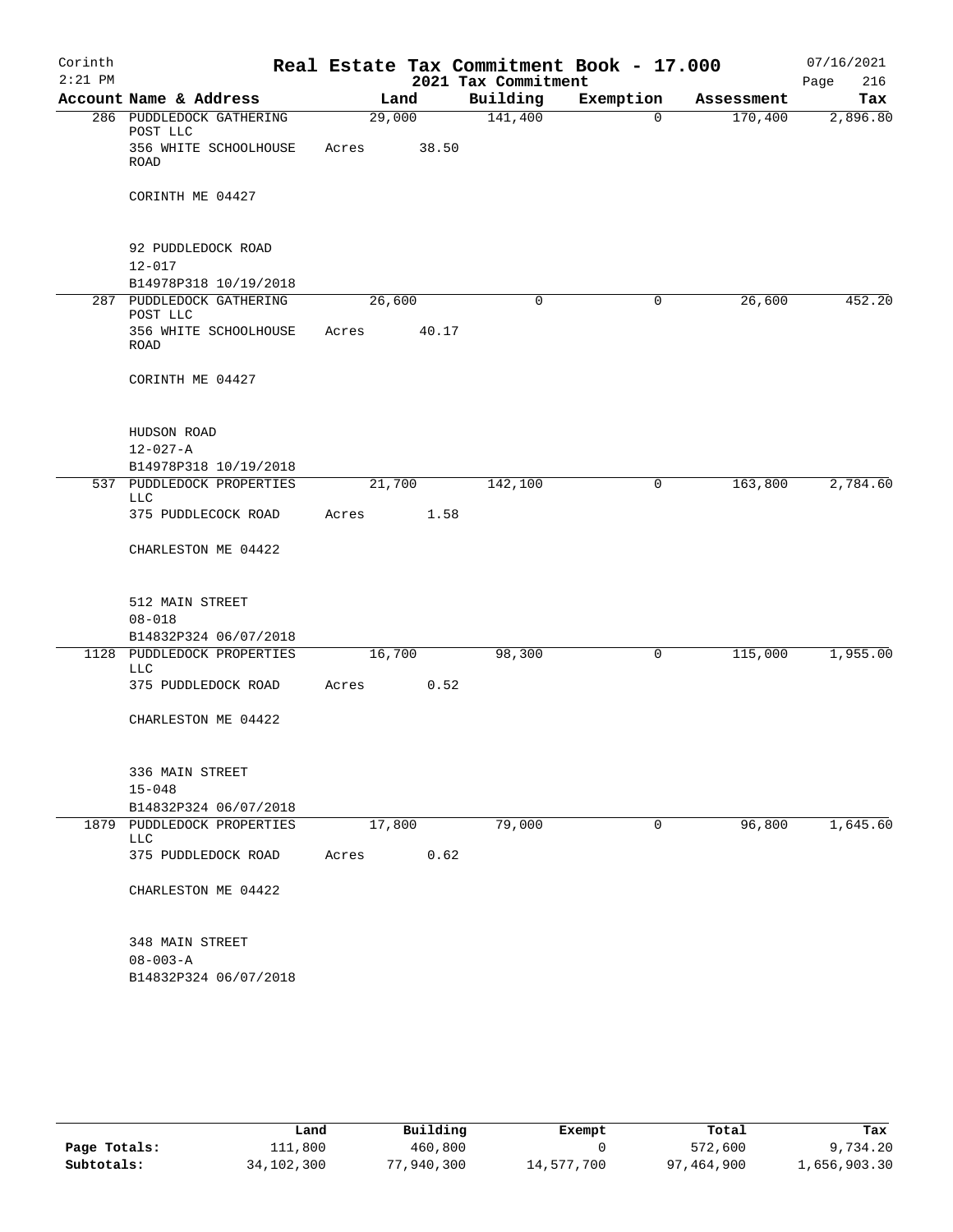| Corinth<br>$2:21$ PM |                                                                 |             |                | 2021 Tax Commitment | Real Estate Tax Commitment Book - 17.000 |             | 07/16/2021<br>Page<br>217 |
|----------------------|-----------------------------------------------------------------|-------------|----------------|---------------------|------------------------------------------|-------------|---------------------------|
|                      | Account Name & Address                                          |             | Land           | Building            | Exemption                                | Assessment  | Tax                       |
|                      | 1107 PULLEN, CHRISTOPHER W<br>654 GRANT RD                      | Acres       | 20,500         | 55,300<br>5.60      | 22,500<br>01 HOMESTED EXEMPTION          | 53,300      | 906.10                    |
|                      | CORINTH ME 04427                                                |             |                |                     |                                          |             |                           |
|                      | 654 GRANT ROAD<br>$02 - 046 - A$                                |             |                |                     |                                          |             |                           |
|                      | B10135P210 10/07/2005                                           |             |                |                     |                                          |             |                           |
|                      | 1109 PULLEN, KEVIN S<br>PULLEN, ZELINDA C Acres<br>1143 MAIN ST |             | 16,700<br>1.00 | 68,600              | 22,500<br>01 HOMESTED EXEMPTION          | 62,800      | 1,067.60                  |
|                      | CORINTH ME 04427                                                |             |                |                     |                                          |             |                           |
|                      | 1143 MAIN STREET<br>$03 - 024$<br>B2959P349                     |             |                |                     |                                          |             |                           |
|                      | 1111 QUALEY, ELOISE                                             |             | $\mathbf 0$    | 10,300              | 10,300                                   | $\mathbf 0$ | 0.00                      |
|                      | 968 MAIN STREET LOT 1                                           |             |                |                     | 01 HOMESTED EXEMPTION                    |             |                           |
|                      | CORINTH ME 04427                                                |             |                |                     |                                          |             |                           |
|                      | 968 MAIN STREET LOT 01<br>$06 - 012 - D - 01H$                  |             |                |                     |                                          |             |                           |
|                      | 1490 QUALEY, WALTER<br>QUALEY, CAROL M<br>PO BOX 155            | Acres       | 18,500<br>1.44 | 151,000             | 22,500<br>01 HOMESTED EXEMPTION          | 147,000     | 2,499.00                  |
|                      | CORINTH ME 04427                                                |             |                |                     |                                          |             |                           |
|                      | 20 VILLAGE DRIVE<br>$11 - 002 - 04$                             |             |                |                     |                                          |             |                           |
|                      | B10560P175 07/28/2006                                           |             |                |                     |                                          |             |                           |
|                      | 1311 RACKLEY, CHARLES A                                         |             | 27,000         | 108,900             | 22,500                                   | 113,400     | 1,927.80                  |
|                      | PO BOX 203                                                      | Acres 14.00 |                |                     | 01 HOMESTED EXEMPTION                    |             |                           |
|                      | CORINTH ME 04427                                                |             |                |                     |                                          |             |                           |
|                      | 415 LEDGE HILL ROAD<br>$04 - 030$                               |             |                |                     |                                          |             |                           |
|                      | B10490P33 06/13/2006                                            |             |                |                     |                                          |             |                           |
|                      | 2112 RAMSAY, KIRK & LAURA                                       | 14,900      |                | $\Omega$            | 0                                        | 14,900      | 253.30                    |
|                      | 28 MAIN RD                                                      | Acres       | 2.35           |                     |                                          |             |                           |
|                      | BRADLEY ME 04411                                                |             |                |                     |                                          |             |                           |
|                      | MEADOW ROAD<br>$09 - 014 - A - 01$                              |             |                |                     |                                          |             |                           |
|                      | B14639P141 09/22/2017                                           |             |                |                     |                                          |             |                           |
|                      |                                                                 |             |                |                     |                                          |             |                           |
|                      |                                                                 |             |                |                     |                                          |             |                           |

|              | Land       | Building     | Exempt     | Total      | Tax          |
|--------------|------------|--------------|------------|------------|--------------|
| Page Totals: | 97,600     | 394,100      | 100,300    | 391,400    | 6,653.80     |
| Subtotals:   | 34,199,900 | 78, 334, 400 | 14,678,000 | 97,856,300 | 1,663,557.10 |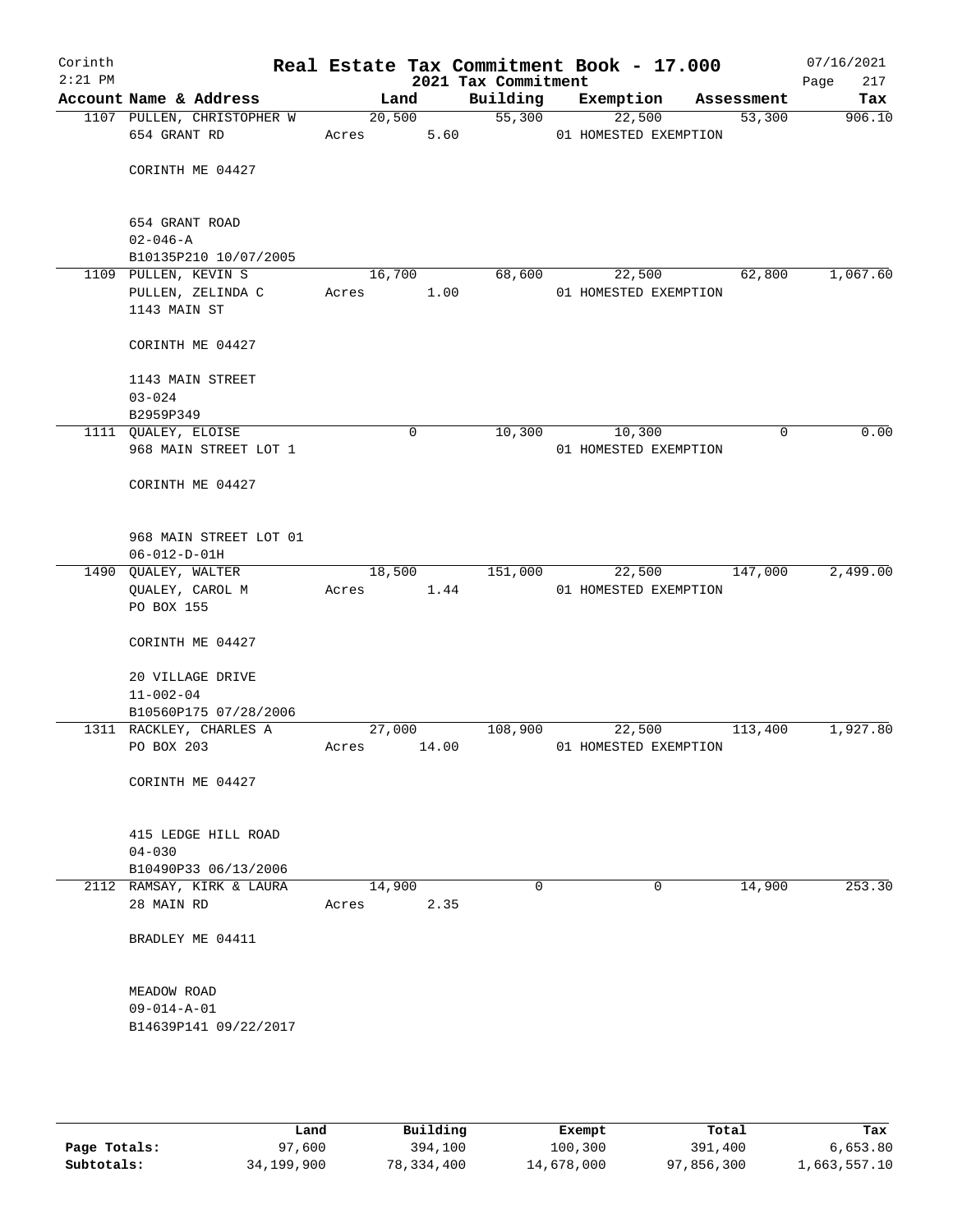| Corinth<br>$2:21$ PM |                                                                               |        |             | 2021 Tax Commitment | Real Estate Tax Commitment Book - 17.000 |            | 07/16/2021<br>218<br>Page |
|----------------------|-------------------------------------------------------------------------------|--------|-------------|---------------------|------------------------------------------|------------|---------------------------|
|                      | Account Name & Address                                                        | Land   |             | Building            | Exemption                                | Assessment | Tax                       |
|                      | 2063 RAMSEY, RAELYNN<br>301 WHITE SCHOOLHOUSE<br>ROAD                         |        | $\mathbf 0$ | 8,500               | 8,500<br>01 HOMESTED EXEMPTION           | $\Omega$   | 0.00                      |
|                      | CORINTH ME 04427                                                              |        |             |                     |                                          |            |                           |
|                      | 301 WHITE SCHOOLHOUSE<br>$06 - 015 - A - 1H$                                  |        |             |                     |                                          |            |                           |
|                      | 1849 RANKIN, JEFFERSON A                                                      | 23,200 |             | 129,700             | 22,500                                   | 130,400    | 2,216.80                  |
|                      | 71 PUDDLEDOCK ROAD                                                            | Acres  | 6.27        |                     | 01 HOMESTED EXEMPTION                    |            |                           |
|                      | CORINTH ME 04427                                                              |        |             |                     |                                          |            |                           |
|                      | 71 PUDDLEDOCK ROAD                                                            |        |             |                     |                                          |            |                           |
|                      | $12 - 028 - C$                                                                |        |             |                     |                                          |            |                           |
|                      | B14033P120 12/09/2015                                                         |        |             |                     |                                          |            |                           |
|                      | 1050 RANKIN, TRAVIS<br>RANKIN, MICHELLE                                       |        | 0           | 29,300              | 22,500<br>01 HOMESTED EXEMPTION          | 6,800      | 115.60                    |
|                      | 647 BLACK ROAD                                                                |        |             |                     |                                          |            |                           |
|                      | CORINTH ME 04427                                                              |        |             |                     |                                          |            |                           |
|                      | 647 BLACK RD                                                                  |        |             |                     |                                          |            |                           |
|                      | $02 - 037 - 01H$                                                              |        |             |                     |                                          |            |                           |
|                      | 920 REECE, RAYMOND D                                                          | 17,900 |             | 89,600              | 22,500                                   | 85,000     | 1,445.00                  |
|                      | REECE, JEANNINE M                                                             | Acres  | 2.00        |                     | 01 HOMESTED EXEMPTION                    |            |                           |
|                      | 57 GARLAND RD                                                                 |        |             |                     |                                          |            |                           |
|                      | CORINTH ME 04427                                                              |        |             |                     |                                          |            |                           |
|                      | 57 GARLAND ROAD                                                               |        |             |                     |                                          |            |                           |
|                      | $07 - 016 - A$                                                                |        |             |                     |                                          |            |                           |
|                      | B14274P144 09/07/2016                                                         |        |             |                     |                                          |            |                           |
|                      | 1120 REYNOLDS, JANICE M                                                       | 15,200 |             | 35,400              | 22,500                                   | 28,100     | 477.70                    |
|                      | 135 MAIN STREET                                                               | Acres  | 0.62        |                     | 01 HOMESTED EXEMPTION                    |            |                           |
|                      | CORINTH ME 04427                                                              |        |             |                     |                                          |            |                           |
|                      | 135 MAIN STREET                                                               |        |             |                     |                                          |            |                           |
|                      | $17 - 004$                                                                    |        |             |                     |                                          |            |                           |
|                      | BDD 15532P106 01/27/2017 B13985P262 10/15/2015<br>1126 REYNOLDS, PHILIP M III | 40,700 |             | $\Omega$            | $\Omega$                                 | 40,700     | 691.90                    |
|                      | REYNOLDS, ARLOA L                                                             | Acres  | 99.00       |                     |                                          |            |                           |
|                      | 5515 NORTH 73RD LANE                                                          |        |             |                     |                                          |            |                           |
|                      | GLENDALE AZ 85303 5229                                                        |        |             |                     |                                          |            |                           |
|                      | MUDGETT ROAD<br>$01 - 028$                                                    |        |             |                     |                                          |            |                           |
|                      | B2946P271                                                                     |        |             |                     |                                          |            |                           |
|                      |                                                                               |        |             |                     |                                          |            |                           |
|                      |                                                                               |        |             |                     |                                          |            |                           |
|                      |                                                                               |        |             |                     |                                          |            |                           |

|              | Land       | Building   | Exempt     | Total      | Tax          |
|--------------|------------|------------|------------|------------|--------------|
| Page Totals: | 97,000     | 292,500    | 98,500     | 291,000    | 4,947.00     |
| Subtotals:   | 34,296,900 | 78,626,900 | 14,776,500 | 98,147,300 | 1,668,504.10 |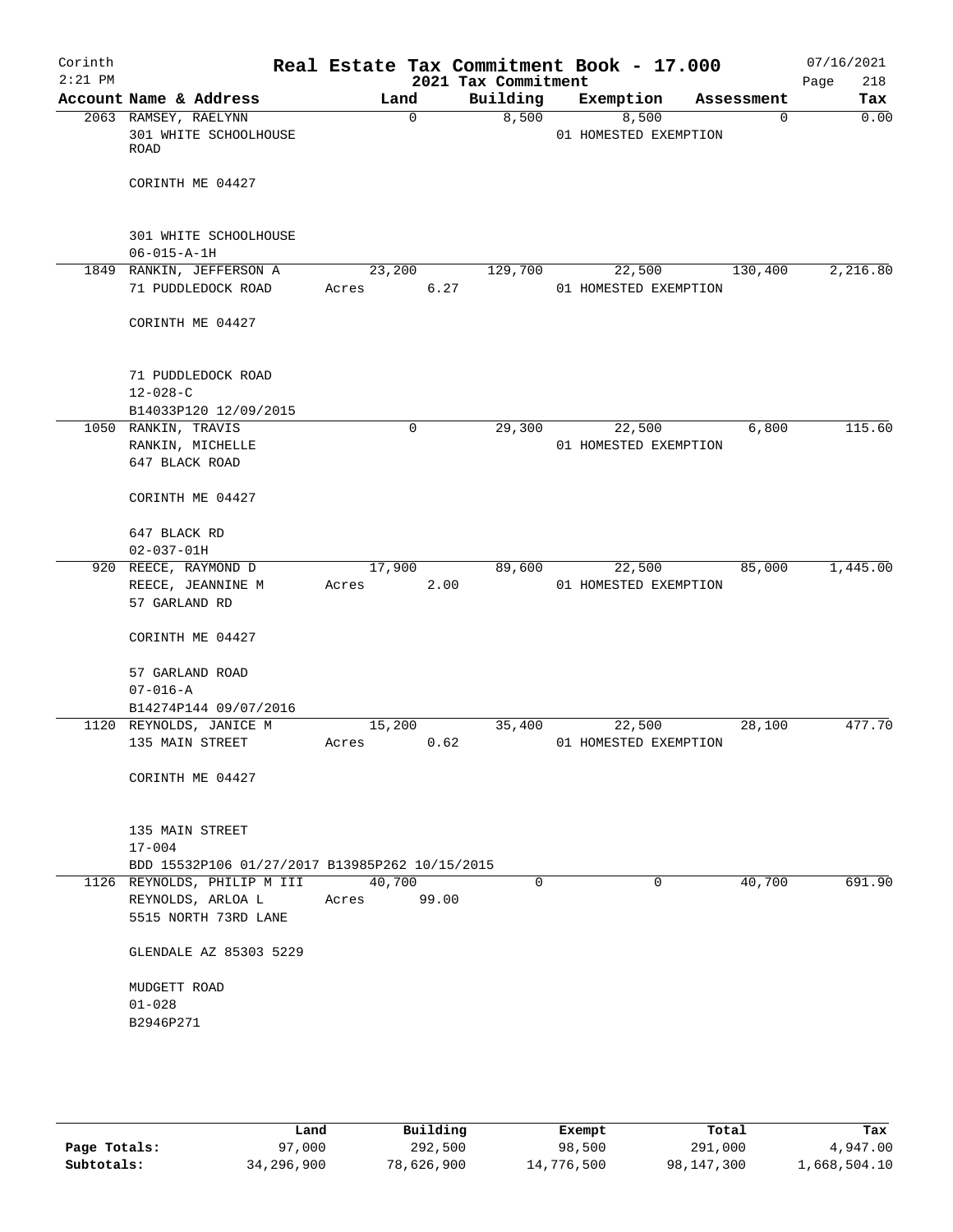| Corinth<br>$2:21$ PM |                                                            |                 |                | 2021 Tax Commitment | Real Estate Tax Commitment Book - 17.000 |            | 07/16/2021<br>219<br>Page |
|----------------------|------------------------------------------------------------|-----------------|----------------|---------------------|------------------------------------------|------------|---------------------------|
|                      | Account Name & Address                                     |                 | Land           | Building            | Exemption                                | Assessment | Tax                       |
|                      | 1151 RICE, ROBERT P<br>RICE, CHRISTINE M<br>555 MUDGETT RD | Acres           | 16,700<br>1.00 | 89,600              | 22,500<br>01 HOMESTED EXEMPTION          | 83,800     | 1,424.60                  |
|                      | CORINTH ME 04427                                           |                 |                |                     |                                          |            |                           |
|                      | 555 MUDGETT ROAD<br>$02 - 036 - A$                         |                 |                |                     |                                          |            |                           |
|                      | B10688P226 10/20/2006                                      |                 |                |                     |                                          |            |                           |
|                      | 1533 RICHARDS, CLYDE E JR                                  |                 | 51,900         | 112,000             | 22,500                                   | 141,400    | 2,403.80                  |
|                      | 1487 MAIN ST                                               | Acres           | 26.21          |                     | 01 HOMESTED EXEMPTION                    |            |                           |
|                      | CORINTH ME 04427                                           |                 |                |                     |                                          |            |                           |
|                      | 1485 MAIN STREET                                           |                 |                |                     |                                          |            |                           |
|                      | $03 - 048$                                                 |                 |                |                     |                                          |            |                           |
|                      | B10105P314 09/21/2005<br>1136 RICHARDS, JOAN A             |                 | 16,900         | 73,000              | 22,500                                   | 67,400     | 1,145.80                  |
|                      | RICHARDS, WILLIAM A                                        | Acres           | 2.02           |                     | 01 HOMESTED EXEMPTION                    |            |                           |
|                      | PO BOX 142                                                 |                 |                |                     |                                          |            |                           |
|                      | CORINTH ME 04427                                           |                 |                |                     |                                          |            |                           |
|                      | 532 TATE ROAD                                              |                 |                |                     |                                          |            |                           |
|                      | $06 - 023 - 01$                                            |                 |                |                     |                                          |            |                           |
|                      | B8879P204                                                  |                 |                |                     |                                          |            |                           |
|                      | 365 RICHARDSON, BRIAN L                                    |                 | 16,200         | 17,500              | 0                                        | 33,700     | 572.90                    |
|                      | 629 GRANT ROAD                                             | Acres           | 1.71           |                     |                                          |            |                           |
|                      | CORINTH ME 04427                                           |                 |                |                     |                                          |            |                           |
|                      | 629 GRANT ROAD                                             |                 |                |                     |                                          |            |                           |
|                      | $02 - 048$                                                 |                 |                |                     |                                          |            |                           |
|                      | B15270P104 09/05/2019                                      |                 |                |                     |                                          |            |                           |
|                      | 2081 RICHMOND, BARBARA<br>567 LEDGE HILL ROAD              | 12,500<br>Acres | 1.00           | 9,000               | 0                                        | 21,500     | 365.50                    |
|                      | CORINTH ME 04427                                           |                 |                |                     |                                          |            |                           |
|                      |                                                            |                 |                |                     |                                          |            |                           |
|                      | 567 LEDGE HILL ROAD<br>$01 - 036 - 2$                      |                 |                |                     |                                          |            |                           |
|                      | B15226P203 07/17/2019                                      |                 |                |                     |                                          |            |                           |
|                      | 1039 RIGGI, CHARLES M                                      |                 | 18,400         | 93,900              | 22,500                                   | 89,800     | 1,526.60                  |
|                      | 191 HUDSON RD                                              | Acres           | 1.37           |                     | 01 HOMESTED EXEMPTION                    |            |                           |
|                      | CORINTH ME 04427                                           |                 |                |                     |                                          |            |                           |
|                      | 191 HUDSON ROAD                                            |                 |                |                     |                                          |            |                           |
|                      | $08 - 041$                                                 |                 |                |                     |                                          |            |                           |
|                      | B10962P93 05/18/2007 B8198P40                              |                 |                |                     |                                          |            |                           |
|                      |                                                            |                 |                |                     |                                          |            |                           |

|              | Land       | Building   | Exempt     | Total      | Tax          |
|--------------|------------|------------|------------|------------|--------------|
| Page Totals: | 132,600    | 395,000    | 90,000     | 437,600    | 7,439.20     |
| Subtotals:   | 34,429,500 | 79,021,900 | 14,866,500 | 98,584,900 | 1,675,943.30 |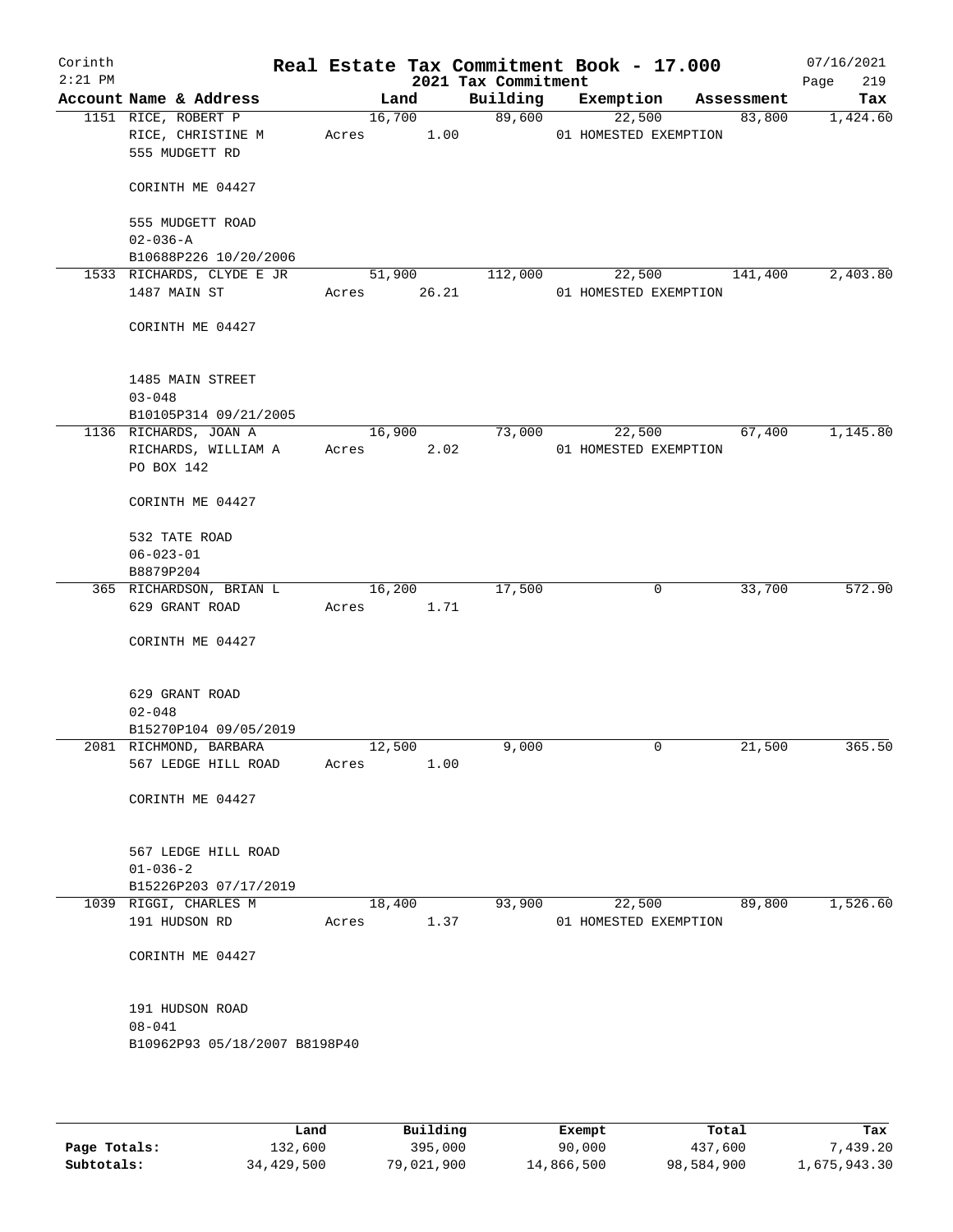| Corinth      |                                                                                                                    |                 |       |        |                       | Real Estate Tax Commitment Book - 17.000 |                       |               |                      | 07/16/2021         |
|--------------|--------------------------------------------------------------------------------------------------------------------|-----------------|-------|--------|-----------------------|------------------------------------------|-----------------------|---------------|----------------------|--------------------|
| $2:21$ PM    | Account Name & Address                                                                                             |                 |       | Land   |                       | 2021 Tax Commitment<br>Building          | Exemption             |               |                      | 220<br>Page<br>Tax |
|              | 276 RILEY, RONALD J                                                                                                |                 |       | 21,600 |                       | 60,000                                   | 22,500                |               | Assessment<br>59,100 | 1,004.70           |
|              | 28 BROOKSIDE LANE                                                                                                  |                 | Acres |        | 5.03                  |                                          | 01 HOMESTED EXEMPTION |               |                      |                    |
|              | CORINTH ME 04427                                                                                                   |                 |       |        |                       |                                          |                       |               |                      |                    |
|              | 28 BROOKSIDE LN                                                                                                    |                 |       |        |                       |                                          |                       |               |                      |                    |
|              | $04 - 036 - D$<br>B8145P304                                                                                        |                 |       |        |                       |                                          |                       |               |                      |                    |
|              | 1787 RINGO, LLC                                                                                                    |                 |       | 24,900 |                       | 1,421,300                                |                       | 0             | 1,446,200            | 24,585.40          |
|              | 168 MCCARD ROAD                                                                                                    |                 | Acres |        | 4.03                  |                                          |                       |               |                      |                    |
|              | CORINTH ME 04427                                                                                                   |                 |       |        |                       |                                          |                       |               |                      |                    |
|              | 689 MAIN STREET                                                                                                    |                 |       |        |                       |                                          |                       |               |                      |                    |
|              | $05 - 033 - A$<br>B13737P41 12/30/2014                                                                             |                 |       |        |                       |                                          |                       |               |                      |                    |
|              | 1387 RINKS, ADAM M                                                                                                 |                 |       | 23,200 |                       | 46,300                                   | 22,500                |               | 47,000               | 799.00             |
|              | PO BOX 134                                                                                                         |                 | Acres |        | 6.29                  |                                          | 01 HOMESTED EXEMPTION |               |                      |                    |
|              | CORINTH ME 04427                                                                                                   |                 |       |        |                       |                                          |                       |               |                      |                    |
|              | 160 TATE ROAD                                                                                                      |                 |       |        |                       |                                          |                       |               |                      |                    |
|              | $09 - 024$                                                                                                         |                 |       |        |                       |                                          |                       |               |                      |                    |
|              | B13021P171 10/26/2012<br>414 ROBERTS, FRED S JR                                                                    |                 |       | 37,500 |                       | 25,600                                   |                       | 0             | 63,100               | 1,072.70           |
|              | C/O HEATHER ROBERTS<br>847 LEBANON RD<br>WINTERPORT ME 04496<br>4204                                               |                 | Acres |        | 83.77                 |                                          |                       |               |                      |                    |
|              | HUDSON ROAD<br>$12 - 031 - A$<br>B6915P10 12/21/1998                                                               |                 |       |        |                       |                                          |                       |               |                      |                    |
|              | 1131 ROBERTS, FRED S JR<br>KING, BARBARA A<br>C/O HEATHER ROBERTS<br>847 LEBANON RD<br>WINTERPORT ME 04496<br>4204 |                 | Acres | 20,600 | 4.23                  | 0                                        |                       | 0             | 20,600               | 350.20             |
|              | 788 HUDSON ROAD<br>$12 - 031$                                                                                      |                 |       |        |                       |                                          |                       |               |                      |                    |
|              | B10638P26 08/22/2006<br>1132 ROBERTS, FRED S JR                                                                    |                 |       | 34,600 |                       | $\mathbf 0$                              |                       | 0             | 34,600               | 588.20             |
|              | C/O HEATHER ROBERTS<br>847 LEBANON RD<br>WINTERPORT ME 04496<br>4204                                               |                 | Acres |        | 76.78                 |                                          |                       |               |                      |                    |
|              | HUDSON ROAD<br>$12 - 032$<br>B6915P10 12/21/1998                                                                   |                 |       |        |                       |                                          |                       |               |                      |                    |
| Page Totals: |                                                                                                                    | Land<br>162,400 |       |        | Building<br>1,553,200 |                                          | Exempt<br>45,000      | 1,670,600     | Total                | Tax<br>28,400.20   |
| Subtotals:   |                                                                                                                    | 34,591,900      |       |        | 80,575,100            |                                          | 14,911,500            | 100, 255, 500 |                      | 1,704,343.50       |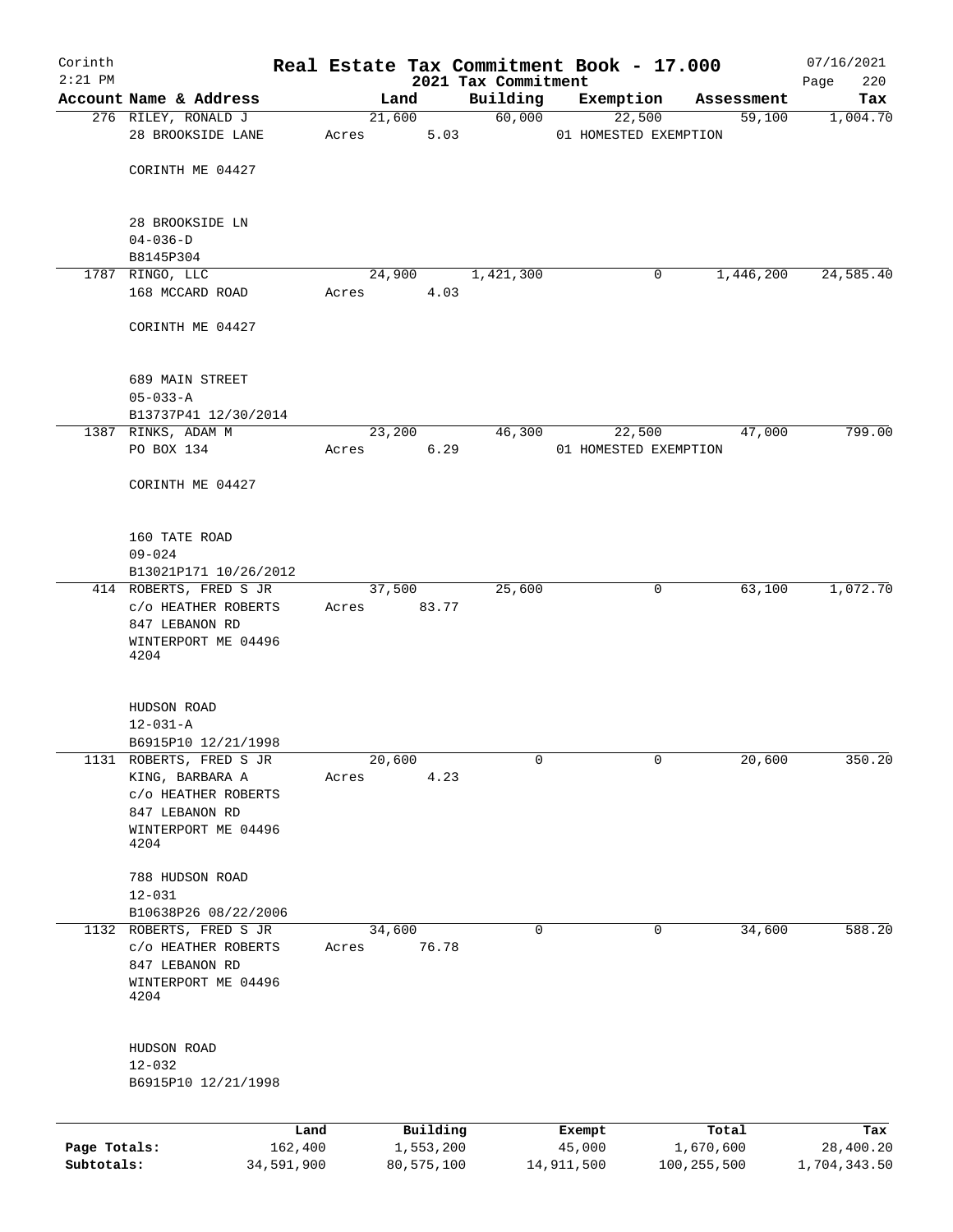| Corinth<br>$2:21$ PM |                                                     |                 |             |                                 | Real Estate Tax Commitment Book - 17.000 |   |             | 07/16/2021         |
|----------------------|-----------------------------------------------------|-----------------|-------------|---------------------------------|------------------------------------------|---|-------------|--------------------|
|                      | Account Name & Address                              | Land            |             | 2021 Tax Commitment<br>Building | Exemption                                |   | Assessment  | Page<br>221<br>Tax |
|                      | 383 ROBERTS, SARAH                                  |                 | $\mathbf 0$ | 26,100                          | 22,500                                   |   | 3,600       | 61.20              |
|                      | 344 MAIN STREET LOT 35                              |                 |             |                                 | 01 HOMESTED EXEMPTION                    |   |             |                    |
|                      |                                                     |                 |             |                                 |                                          |   |             |                    |
|                      | CORINTH ME 04427                                    |                 |             |                                 |                                          |   |             |                    |
|                      |                                                     |                 |             |                                 |                                          |   |             |                    |
|                      |                                                     |                 |             |                                 |                                          |   |             |                    |
|                      | 344 MAIN STREET LOT 35                              |                 |             |                                 |                                          |   |             |                    |
|                      | $08 - 003 - 35H$                                    |                 |             |                                 |                                          |   |             |                    |
|                      | 1763 ROBERTS, WILLIAM E II                          | 23,200          |             | 77,600                          |                                          | 0 | 100,800     | 1,713.60           |
|                      | 624 GRANT RD                                        | Acres           | 8.00        |                                 |                                          |   |             |                    |
|                      |                                                     |                 |             |                                 |                                          |   |             |                    |
|                      | CORINTH ME 04427                                    |                 |             |                                 |                                          |   |             |                    |
|                      |                                                     |                 |             |                                 |                                          |   |             |                    |
|                      | 624 GRANT ROAD                                      |                 |             |                                 |                                          |   |             |                    |
|                      | $02 - 047 - B$                                      |                 |             |                                 |                                          |   |             |                    |
|                      | B13056P171 12/28/2012                               |                 |             |                                 |                                          |   |             |                    |
|                      | 786 ROBERTSON, HEATHER L                            | 21,100          |             | 85,700                          | 22,500                                   |   | 84,300      | 1,433.10           |
|                      | 14 RIDGE ROAD                                       | Acres           | 4.60        |                                 | 01 HOMESTED EXEMPTION                    |   |             |                    |
|                      |                                                     |                 |             |                                 |                                          |   |             |                    |
|                      | CORINTH ME 04427                                    |                 |             |                                 |                                          |   |             |                    |
|                      |                                                     |                 |             |                                 |                                          |   |             |                    |
|                      |                                                     |                 |             |                                 |                                          |   |             |                    |
|                      | 14 RIDGE ROAD<br>$11 - 031$                         |                 |             |                                 |                                          |   |             |                    |
|                      | B12130P36 05/11/2010                                |                 |             |                                 |                                          |   |             |                    |
|                      | 1494 ROBICHAUD, JONATHAN                            | 20,600          |             | 242,800                         |                                          | 0 | 263,400     | 4,477.80           |
|                      | ROBICHAUD, JESSICA                                  | Acres           | 3.08        |                                 |                                          |   |             |                    |
|                      | 3 VILLAGE DRIVE                                     |                 |             |                                 |                                          |   |             |                    |
|                      |                                                     |                 |             |                                 |                                          |   |             |                    |
|                      | CORINTH ME 04427                                    |                 |             |                                 |                                          |   |             |                    |
|                      |                                                     |                 |             |                                 |                                          |   |             |                    |
|                      | 3 VILLAGE DRIVE                                     |                 |             |                                 |                                          |   |             |                    |
|                      | $11 - 002 - 09$                                     |                 |             |                                 |                                          |   |             |                    |
|                      | B14828P230 06/04/2018                               |                 |             |                                 |                                          |   |             |                    |
|                      | 1420 ROBINSON HOLDINGS LLC<br>1020 WEST MAIN STREET | 25,900<br>Acres | 32.57       | 0                               |                                          | 0 | 25,900      | 440.30             |
|                      |                                                     |                 |             |                                 |                                          |   |             |                    |
|                      | DOVER FOXCROFT ME 04426                             |                 |             |                                 |                                          |   |             |                    |
|                      |                                                     |                 |             |                                 |                                          |   |             |                    |
|                      |                                                     |                 |             |                                 |                                          |   |             |                    |
|                      | WHITE SCHOOLHOUSE ROAD                              |                 |             |                                 |                                          |   |             |                    |
|                      | $05 - 030$                                          |                 |             |                                 |                                          |   |             |                    |
|                      | B15229P31 07/31/2019                                |                 |             |                                 |                                          |   |             |                    |
|                      | 2089 ROBINSON, BROCKE                               |                 | 0           | 17,100                          | 17,100                                   |   | $\mathbf 0$ | 0.00               |
|                      | 619 HUDSON ROAD                                     |                 |             |                                 | 01 HOMESTED EXEMPTION                    |   |             |                    |
|                      | CORINTH ME 04427                                    |                 |             |                                 |                                          |   |             |                    |
|                      |                                                     |                 |             |                                 |                                          |   |             |                    |
|                      |                                                     |                 |             |                                 |                                          |   |             |                    |
|                      | 619 HUDSON ROAD                                     |                 |             |                                 |                                          |   |             |                    |
|                      | $12 - 039 - H$                                      |                 |             |                                 |                                          |   |             |                    |
|                      |                                                     |                 |             |                                 |                                          |   |             |                    |
|                      |                                                     |                 |             |                                 |                                          |   |             |                    |
|                      |                                                     |                 |             |                                 |                                          |   |             |                    |

|              | Land       | Building   | Exempt     | Total       | Tax          |
|--------------|------------|------------|------------|-------------|--------------|
| Page Totals: | 90,800     | 449,300    | 62,100     | 478,000     | 8,126.00     |
| Subtotals:   | 34,682,700 | 81,024,400 | 14,973,600 | 100,733,500 | 1,712,469.50 |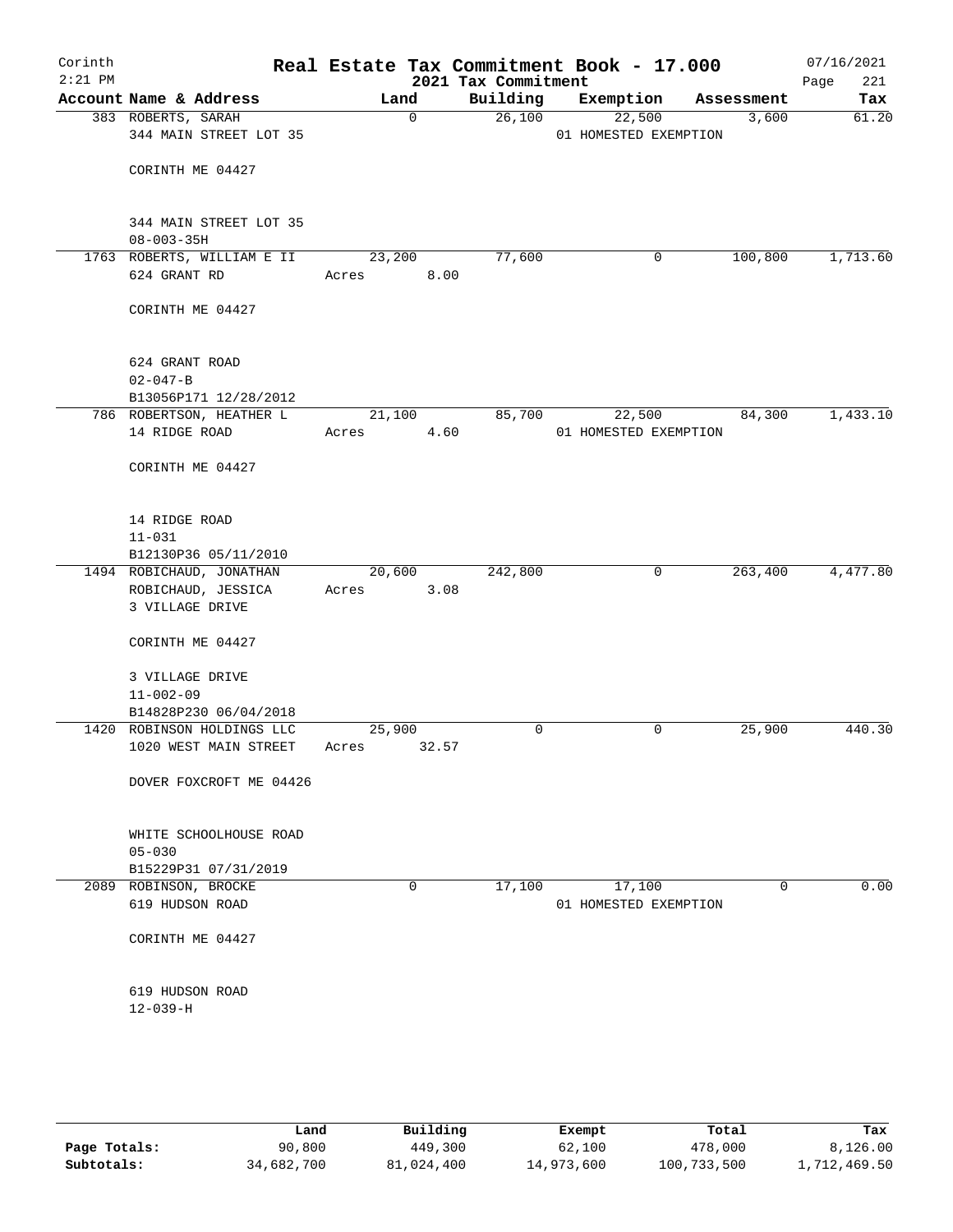| Corinth<br>$2:21$ PM |                                                              |       |                 | 2021 Tax Commitment | Real Estate Tax Commitment Book - 17.000 |            | 07/16/2021<br>222<br>Page |
|----------------------|--------------------------------------------------------------|-------|-----------------|---------------------|------------------------------------------|------------|---------------------------|
|                      | Account Name & Address                                       |       | Land            | Building            | Exemption                                | Assessment | Tax                       |
|                      | 965 ROBINSON, CLARENCE<br>ROBINSON, SUSAN<br>16 PHEASANT WAY | Acres | 30,800<br>55.73 | $\mathbf 0$         | $\mathbf 0$                              | 30,800     | 523.60                    |
|                      | HERMON ME 04401                                              |       |                 |                     |                                          |            |                           |
|                      | <b>MAIN STREET</b><br>$03 - 034$                             |       |                 |                     |                                          |            |                           |
|                      | B11868P193 07/31/2009                                        |       |                 |                     |                                          |            |                           |
|                      | 1662 ROBINSON, RALPH F                                       |       | 17,900          | 82,200              | 22,500                                   | 77,600     | 1,319.20                  |
|                      | ROBINSON, EDITH M<br>261 WHITE SCHOOLHOUSE<br>RD             | Acres | 2.01            |                     | 01 HOMESTED EXEMPTION                    |            |                           |
|                      | CORINTH ME 04427                                             |       |                 |                     |                                          |            |                           |
|                      | 261 WHITE SCHOOLHOUSE<br>$06 - 015 - B$                      |       |                 |                     |                                          |            |                           |
|                      | B11167P123 10/15/2007 B7424P271                              |       |                 |                     |                                          |            |                           |
|                      | 1475 ROCK, DAVID K                                           |       | 16,700          | 82,500              | $\mathsf{O}$                             | 99,200     | 1,686.40                  |
|                      | 236 BEANS MILL ROAD<br>CORINTH ME 04427                      | Acres | 1.00            |                     |                                          |            |                           |
|                      |                                                              |       |                 |                     |                                          |            |                           |
|                      | 236 BEANS MILL RD                                            |       |                 |                     |                                          |            |                           |
|                      | $04 - 019 - 16$                                              |       |                 |                     |                                          |            |                           |
|                      | B15445P148 02/20/2020                                        |       |                 |                     |                                          |            |                           |
|                      | 1324 ROCKWELL, BERT<br>41 FRANCIS ST                         | Acres | 13,300<br>4.89  | 0                   | 0                                        | 13,300     | 226.10                    |
|                      |                                                              |       |                 |                     |                                          |            |                           |
|                      | LEVANT ME 04456                                              |       |                 |                     |                                          |            |                           |
|                      | 495 GRANT ROAD<br>$02 - 052 - 04$                            |       |                 |                     |                                          |            |                           |
|                      | B15946P104 03/16/2021 B15073P185 02/21/2019                  |       |                 |                     |                                          |            |                           |
|                      | 1139 ROCKWELL, FLOYD                                         |       | 17,500          | 17,700              | 22,500                                   | 12,700     | 215.90                    |
|                      | PO BOX 33                                                    | Acres | 0.93            |                     | 01 HOMESTED EXEMPTION                    |            |                           |
|                      | CORINTH ME 04427                                             |       |                 |                     |                                          |            |                           |
|                      | 195 MAIN STREET                                              |       |                 |                     |                                          |            |                           |
|                      | $17 - 001 - 01$                                              |       |                 |                     |                                          |            |                           |
|                      | B10358P111 03/24/2006                                        |       |                 |                     |                                          |            |                           |
|                      | 1140 ROCKWELL, FLOYD                                         |       | 12,800          | 10,200              | 0                                        | 23,000     | 391.00                    |
|                      | ROCKWELL, VIOLETTE B<br>P. O. BOX 33                         | Acres | 1.18            |                     |                                          |            |                           |
|                      | CORINTH ME 04427                                             |       |                 |                     |                                          |            |                           |
|                      | <b>MAIN STREET</b>                                           |       |                 |                     |                                          |            |                           |
|                      | $17 - 010 - A$                                               |       |                 |                     |                                          |            |                           |
|                      | B3113P62                                                     |       |                 |                     |                                          |            |                           |
|                      |                                                              |       |                 |                     |                                          |            |                           |
|                      |                                                              | Land. | Building        |                     | <b>Fromnt</b>                            | $T$ ctal   | Tav                       |

|              | Land       | Building   | Exempt     | Total       | Tax          |
|--------------|------------|------------|------------|-------------|--------------|
| Page Totals: | 109,000    | 192,600    | 45,000     | 256,600     | 4,362.20     |
| Subtotals:   | 34,791,700 | 81,217,000 | 15,018,600 | 100,990,100 | 1,716,831.70 |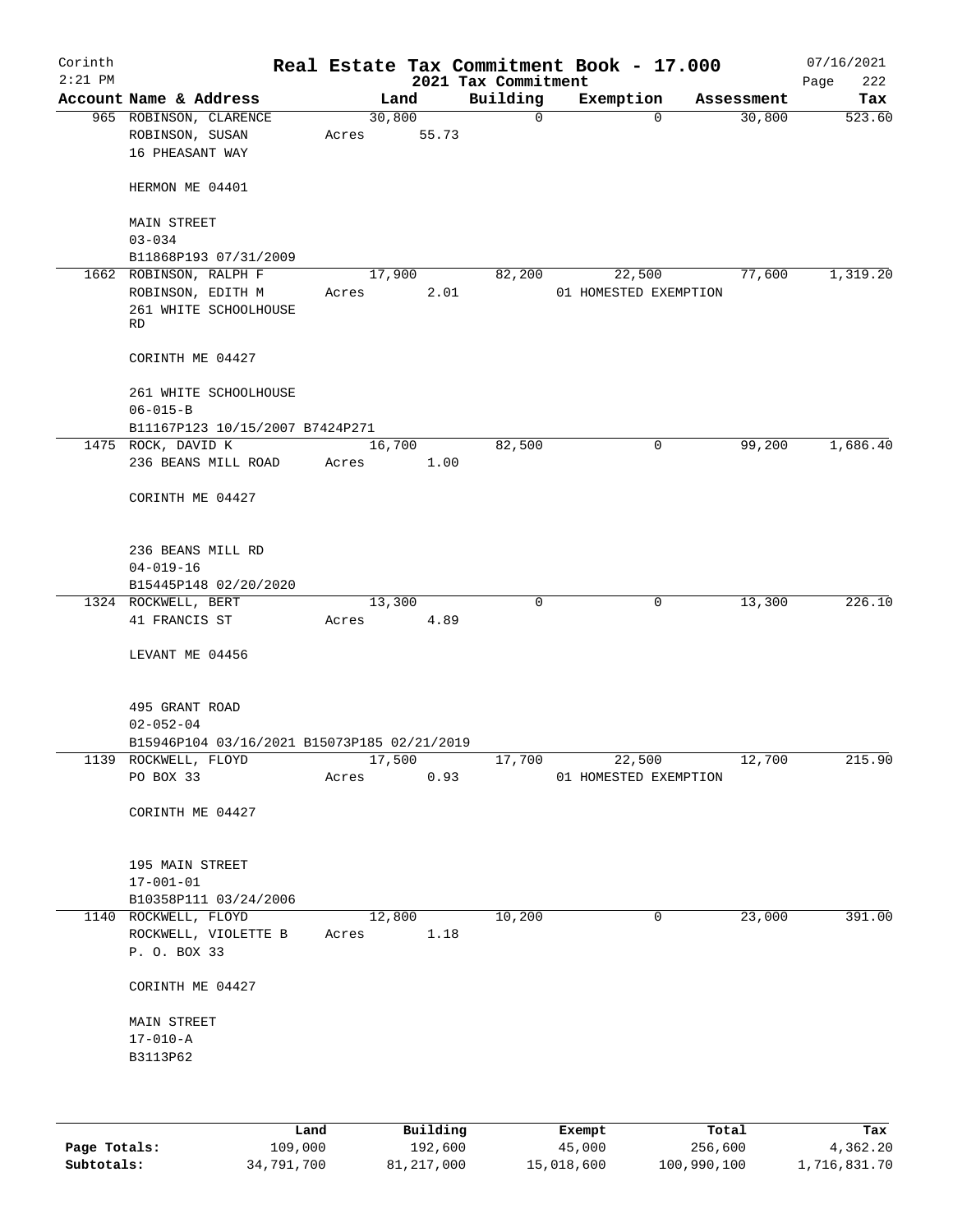| Corinth<br>$2:21$ PM |                                  |       |          | 2021 Tax Commitment | Real Estate Tax Commitment Book - 17.000 |            | 07/16/2021<br>223<br>Page |
|----------------------|----------------------------------|-------|----------|---------------------|------------------------------------------|------------|---------------------------|
|                      | Account Name & Address           |       | Land     | Building            | Exemption                                | Assessment | Tax                       |
|                      | 1141 ROCKWELL, FLOYD             |       | 7,000    | 2,500               | $\mathbf 0$                              | 9,500      | 161.50                    |
|                      | PO BOX 33                        | Acres | 0.50     |                     |                                          |            |                           |
|                      |                                  |       |          |                     |                                          |            |                           |
|                      | CORINTH ME 04427                 |       |          |                     |                                          |            |                           |
|                      | 191 MAIN STREET                  |       |          |                     |                                          |            |                           |
|                      | $17 - 001$                       |       |          |                     |                                          |            |                           |
|                      | B14128P159 03/25/2016            |       |          |                     |                                          |            |                           |
|                      | 1338 ROCKWELL, FLOYD LESLIE      |       | 17,100   | 0                   | 0                                        | 17,100     | 290.70                    |
|                      | PO BOX 33                        | Acres | 39.00    |                     |                                          |            |                           |
|                      | CORINTH ME 04427                 |       |          |                     |                                          |            |                           |
|                      | MARSH ROAD N/F OFF<br>$09 - 011$ |       |          |                     |                                          |            |                           |
|                      | B13420P63 12/12/2013             |       |          |                     |                                          |            |                           |
|                      | 938 ROCKWELL, NORMAN E. &        |       | 17,000   | 45,100              | 0                                        | 62,100     | 1,055.70                  |
|                      | GLENDA J. LIVING TRUST           |       |          |                     |                                          |            |                           |
|                      | 18 MARSH ROAD                    | Acres | 1.25     |                     |                                          |            |                           |
|                      | CORINTH ME 04427                 |       |          |                     |                                          |            |                           |
|                      | 18 MARSH ROAD                    |       |          |                     |                                          |            |                           |
|                      | $09 - 002 - B$                   |       |          |                     |                                          |            |                           |
|                      | B12745P343 02/13/2012            |       |          |                     |                                          |            |                           |
|                      | 1146 ROGERS, D LYNN              |       | 11,400   | $\mathbf 0$         | 0                                        | 11,400     | 193.80                    |
|                      | 842 MUDGETT RD                   | Acres | 2.50     |                     |                                          |            |                           |
|                      | LEVANT ME 04456                  |       |          |                     |                                          |            |                           |
|                      | MUDGETT ROAD                     |       |          |                     |                                          |            |                           |
|                      | $01 - 044 - B$                   |       |          |                     |                                          |            |                           |
|                      | B8211P303                        |       |          |                     |                                          |            |                           |
|                      | 1481 ROGERS, JEFFREY M           |       | 15,200   | 41,800              | 0                                        | 57,000     | 969.00                    |
|                      | 326 CHRISTIAN RIDGE<br>ROAD      | Acres | 2.00     |                     |                                          |            |                           |
|                      | ELLSWORTH ME 04605               |       |          |                     |                                          |            |                           |
|                      | 154 MEADOW ROAD                  |       |          |                     |                                          |            |                           |
|                      | $09 - 019 - A$                   |       |          |                     |                                          |            |                           |
|                      | B15833P335 12/11/2020            |       |          |                     |                                          |            |                           |
|                      | 1148 ROLLAND, JOSHUA S           |       | 17,600   | 35,800              | 22,500                                   | 30,900     | 525.30                    |
|                      | 1127 MAIN ST                     | Acres | 1.78     |                     | 01 HOMESTED EXEMPTION                    |            |                           |
|                      | CORINTH ME 04427                 |       |          |                     |                                          |            |                           |
|                      | 1127 MAIN STREET                 |       |          |                     |                                          |            |                           |
|                      | $03 - 023 - A$                   |       |          |                     |                                          |            |                           |
|                      | B11790P117 05/29/2009            |       |          |                     |                                          |            |                           |
|                      |                                  |       |          |                     |                                          |            |                           |
|                      |                                  | Land  | Building |                     | Exempt                                   | Total      | Tax                       |

**Page Totals:** 85,300 125,200 22,500 188,000 3,196.00 **Subtotals:** 34,877,000 81,342,200 15,041,100 101,178,100 1,720,027.70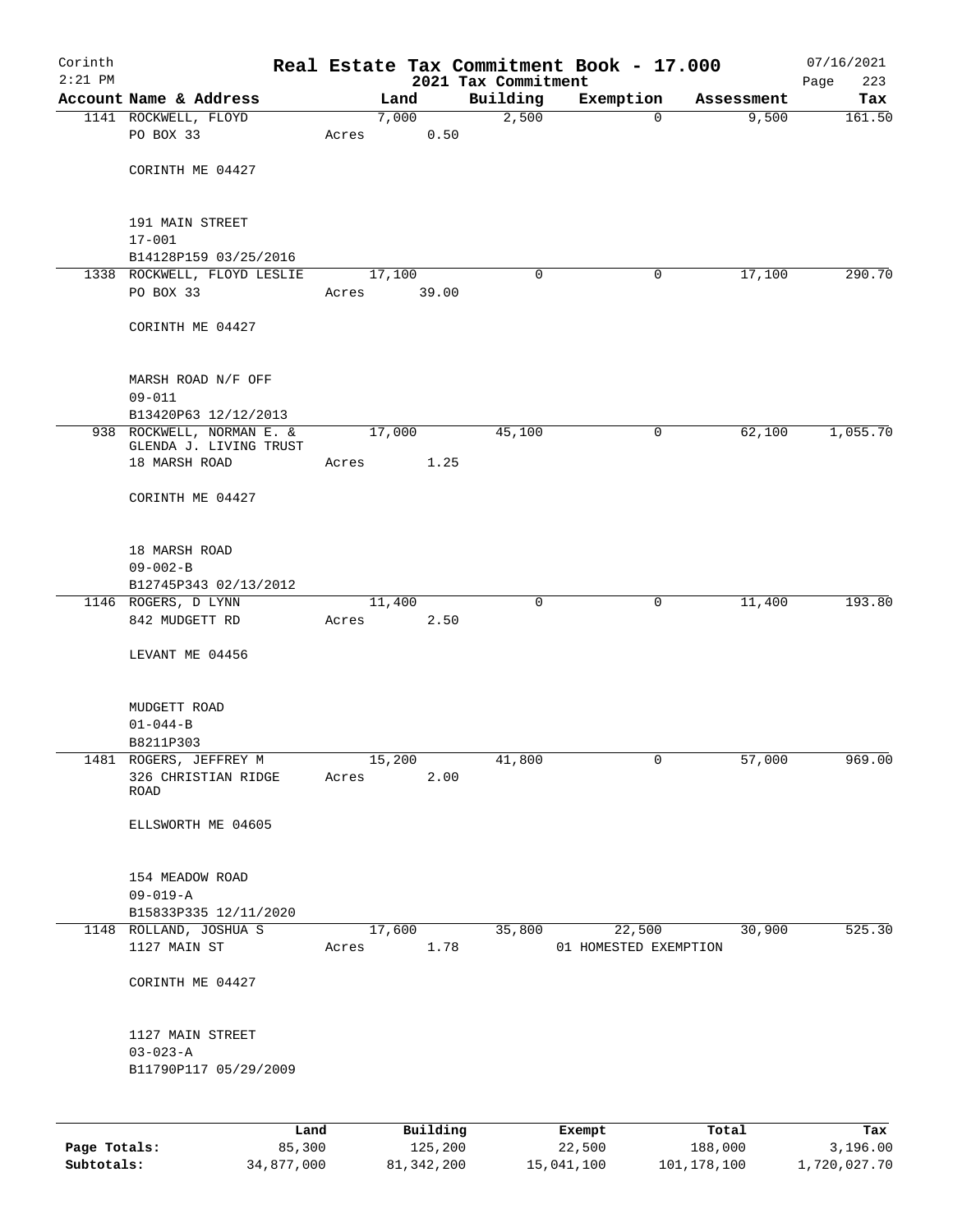| Corinth   |                                                   |       |                |                     | Real Estate Tax Commitment Book - 17.000 |                       | 07/16/2021      |
|-----------|---------------------------------------------------|-------|----------------|---------------------|------------------------------------------|-----------------------|-----------------|
| $2:21$ PM | Account Name & Address                            |       |                | 2021 Tax Commitment |                                          |                       | 224<br>Page     |
|           | 1149 ROLLINS, MICHAEL G                           |       | Land<br>29,000 | Building<br>145,400 | Exemption<br>22,500                      | Assessment<br>151,900 | Tax<br>2,582.30 |
|           | ROLLINS, DIANE T<br>296 WHITE SCHOOLHOUSE<br>RD   |       | Acres 11.00    |                     | 01 HOMESTED EXEMPTION                    |                       |                 |
|           | CORINTH ME 04427                                  |       |                |                     |                                          |                       |                 |
|           | 296 WHITE SCHOOLHOUSE<br>$08 - 032$               |       |                |                     |                                          |                       |                 |
|           | B3861P19                                          |       |                |                     |                                          |                       |                 |
|           | 1474 ROSSIGNOL, DOMINICK B<br>364 BEANS MILL ROAD | Acres | 16,700<br>1.00 | 108,300             | 0                                        | 125,000               | 2,125.00        |
|           | CORINTH ME 04427                                  |       |                |                     |                                          |                       |                 |
|           | 364 BEANS MILL RD                                 |       |                |                     |                                          |                       |                 |
|           | $04 - 019 - 02$<br>B15904P31 02/17/2021           |       |                |                     |                                          |                       |                 |
|           | 1155 ROWE, LISA L & MICHAEL                       |       | 18,000         | 100,400             | 0                                        | 118,400               | 2,012.80        |
|           | JТ<br>35 HUDSON ROAD                              | Acres | 1.00           |                     |                                          |                       |                 |
|           | CORINTH ME 04427                                  |       |                |                     |                                          |                       |                 |
|           | 35 HUDSON ROAD                                    |       |                |                     |                                          |                       |                 |
|           | $15 - 033$<br>B15636P157 07/30/2020               |       |                |                     |                                          |                       |                 |
|           | 1156 ROWE, MONCENA R JR                           |       | 26,100         | 194,200             | 0                                        | 220,300               | 3,745.10        |
|           | 44 HARVEY HIGHLANDS                               | Acres | 5.00           |                     |                                          |                       |                 |
|           | CORINTH ME 04427                                  |       |                |                     |                                          |                       |                 |
|           | 774 MAIN STREET<br>$05 - 039 - B$                 |       |                |                     |                                          |                       |                 |
|           | B5903P18<br>694 ROWE, MONCENA R JR                |       | 18,100         | 174,200             | 22,500                                   | 169,800               | 2,886.60        |
|           | ROWE, ESTELLE M<br>44 HARVEY HIGHLANDS            |       | Acres 1.11     |                     | 01 HOMESTED EXEMPTION                    |                       |                 |
|           | CORINTH ME 04427                                  |       |                |                     |                                          |                       |                 |
|           | 44 HARVEY HIGHLANDS<br>$11 - 020 - 09$            |       |                |                     |                                          |                       |                 |
|           | B11609P136 12/11/2008                             |       |                |                     |                                          |                       |                 |
|           | 536 ROY, GARRETT<br>139 WEST CORINTH ROAD         |       | $\mathsf{O}$   | 13,800              | 13,800<br>01 HOMESTED EXEMPTION          | 0                     | 0.00            |
|           | CORINTH ME 04427                                  |       |                |                     |                                          |                       |                 |
|           | 139 WEST CORINTH ROAD<br>$05 - 024 - A - 02H$     |       |                |                     |                                          |                       |                 |
|           |                                                   |       |                |                     |                                          |                       |                 |
|           | Land                                              |       | Building       |                     | Exempt                                   | Total                 | Tax             |

|              | ⊔ano       | Building   | Exempt     | тосат       | тах          |
|--------------|------------|------------|------------|-------------|--------------|
| Page Totals: | 107,900    | 736,300    | 58,800     | 785,400     | 13,351.80    |
| Subtotals:   | 34,984,900 | 82,078,500 | 15,099,900 | 101,963,500 | 1,733,379.50 |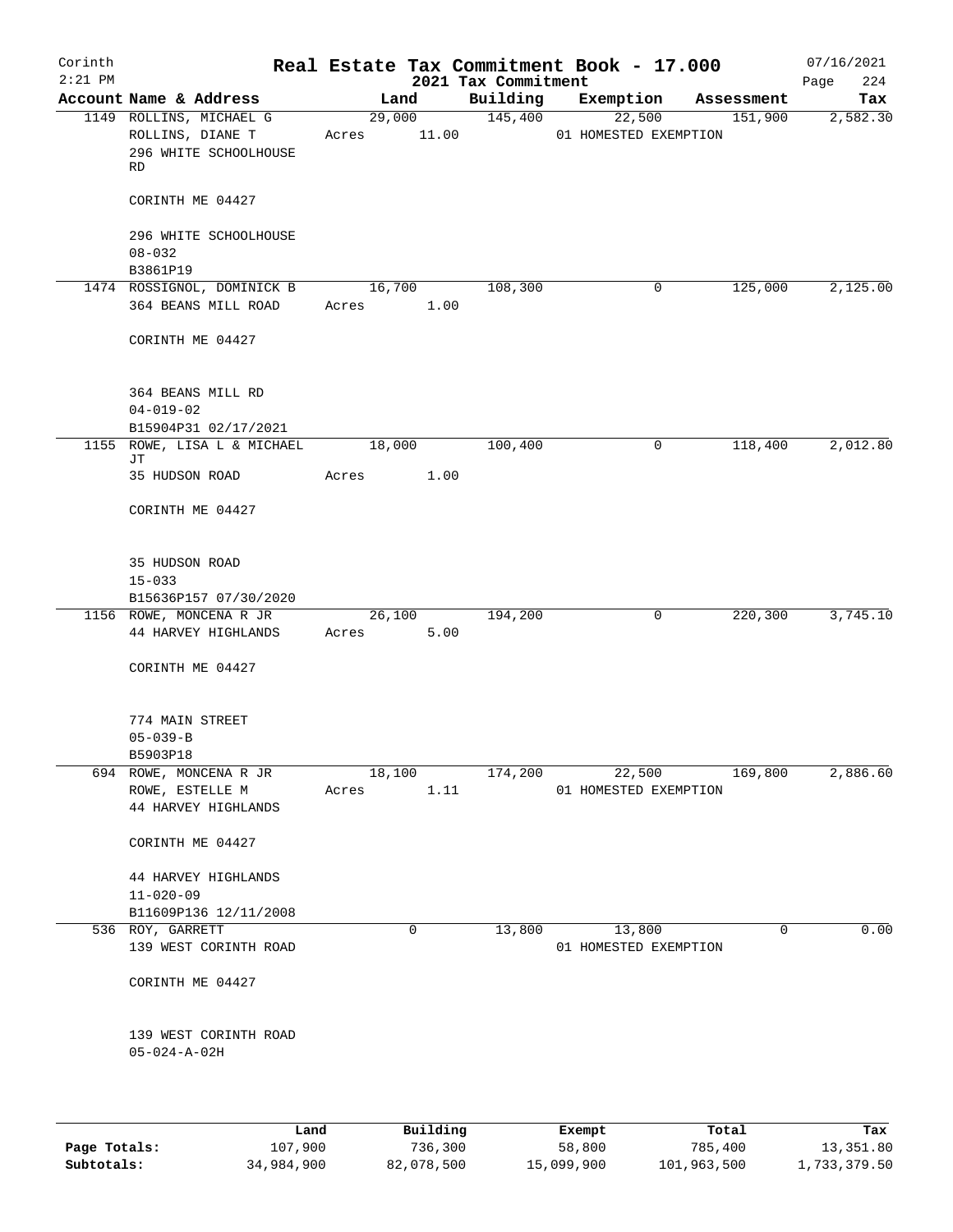| Corinth<br>$2:21$ PM |                                        |       |        |       | Real Estate Tax Commitment Book - 17.000<br>2021 Tax Commitment |           |                       |            | 07/16/2021<br>Page<br>225 |
|----------------------|----------------------------------------|-------|--------|-------|-----------------------------------------------------------------|-----------|-----------------------|------------|---------------------------|
|                      | Account Name & Address                 |       | Land   |       | Building                                                        | Exemption |                       | Assessment | Tax                       |
|                      | 735 ROY, JORDYN                        |       | 20,500 |       | 14,600                                                          | 22,500    |                       | 12,600     | 214.20                    |
|                      | 361 HUDSON ROAD                        | Acres |        | 3.00  |                                                                 |           | 01 HOMESTED EXEMPTION |            |                           |
|                      | CORINTH ME 04427                       |       |        |       |                                                                 |           |                       |            |                           |
|                      | 361 HUDSON ROAD<br>$09 - 002 - A - 1H$ |       |        |       |                                                                 |           |                       |            |                           |
|                      | B15152P116 05/17/2019                  |       |        |       |                                                                 |           |                       |            |                           |
|                      | 1158 ROY, MARK L                       |       | 17,900 |       | 72,700                                                          | 22,500    |                       | 68,100     | 1,157.70                  |
|                      | 21 TATE ROAD                           | Acres |        | 2.00  |                                                                 |           | 01 HOMESTED EXEMPTION |            |                           |
|                      | CORINTH ME 04427                       |       |        |       |                                                                 |           |                       |            |                           |
|                      | 21 TATE ROAD                           |       |        |       |                                                                 |           |                       |            |                           |
|                      | $12 - 036$                             |       |        |       |                                                                 |           |                       |            |                           |
|                      | B3902P325                              |       |        |       |                                                                 |           |                       |            |                           |
|                      | 478 ROYAL RIVER, LLC                   |       | 18,100 |       | 51,100                                                          |           | 0                     | 69,200     | 1,176.40                  |
|                      | 170 US ROUTE ONE                       | Acres |        | 1.10  |                                                                 |           |                       |            |                           |
|                      | <b>STE 195</b>                         |       |        |       |                                                                 |           |                       |            |                           |
|                      | FALMOUTH ME 04105                      |       |        |       |                                                                 |           |                       |            |                           |
|                      | 391 MAIN STREET                        |       |        |       |                                                                 |           |                       |            |                           |
|                      | $13 - 003$                             |       |        |       |                                                                 |           |                       |            |                           |
|                      | B14475P269 05/04/2017                  |       |        |       |                                                                 |           |                       |            |                           |
|                      | 410 RPM EXCAVATION, LLC                |       | 23,900 |       | 41,700                                                          |           | 0                     | 65,600     | 1,115.20                  |
|                      | 505 GREENBUSH ROAD                     | Acres |        | 5.65  |                                                                 |           |                       |            |                           |
|                      | CORINNA ME 04928                       |       |        |       |                                                                 |           |                       |            |                           |
|                      | 920 MAIN STREET                        |       |        |       |                                                                 |           |                       |            |                           |
|                      | $06 - 004 - B$                         |       |        |       |                                                                 |           |                       |            |                           |
|                      | B15689P121 09/10/2020                  |       |        |       |                                                                 |           |                       |            |                           |
|                      | 24 RTA2, LLC                           |       | 16,700 |       | 21,000                                                          |           | 0                     | 37,700     | 640.90                    |
|                      | 72 EXETER ROAD                         | Acres |        | 1.00  |                                                                 |           |                       |            |                           |
|                      | CORINTH ME 04427                       |       |        |       |                                                                 |           |                       |            |                           |
|                      | 254 WHITE SCHOOLHOUSE                  |       |        |       |                                                                 |           |                       |            |                           |
|                      | $08 - 030 - B$                         |       |        |       |                                                                 |           |                       |            |                           |
|                      | B13862P299 06/02/2015                  |       |        |       |                                                                 |           |                       |            |                           |
|                      | 1160 RUDZINSKI, ANDREW F               |       | 19,600 |       | 0                                                               |           | $\mathbf 0$           | 19,600     | 333.20                    |
|                      | RUDZINSKI, SANDRA L.                   | Acres |        | 10.50 |                                                                 |           |                       |            |                           |
|                      | 556 GRANT ROAD<br>CORINTH ME 04427     |       |        |       |                                                                 |           |                       |            |                           |
|                      |                                        |       |        |       |                                                                 |           |                       |            |                           |
|                      | GRANT ROAD                             |       |        |       |                                                                 |           |                       |            |                           |
|                      | $02 - 044 - 18 - A$                    |       |        |       |                                                                 |           |                       |            |                           |
|                      | B3227P286                              |       |        |       |                                                                 |           |                       |            |                           |
|                      |                                        |       |        |       |                                                                 |           |                       |            |                           |
|                      |                                        |       |        |       |                                                                 |           |                       |            |                           |
|                      |                                        |       |        |       |                                                                 |           |                       |            |                           |

|              | Land       | Building   | Exempt     | Total       | Tax          |
|--------------|------------|------------|------------|-------------|--------------|
| Page Totals: | 116,700    | 201,100    | 45,000     | 272,800     | 4,637.60     |
| Subtotals:   | 35,101,600 | 82,279,600 | 15,144,900 | 102,236,300 | 1,738,017.10 |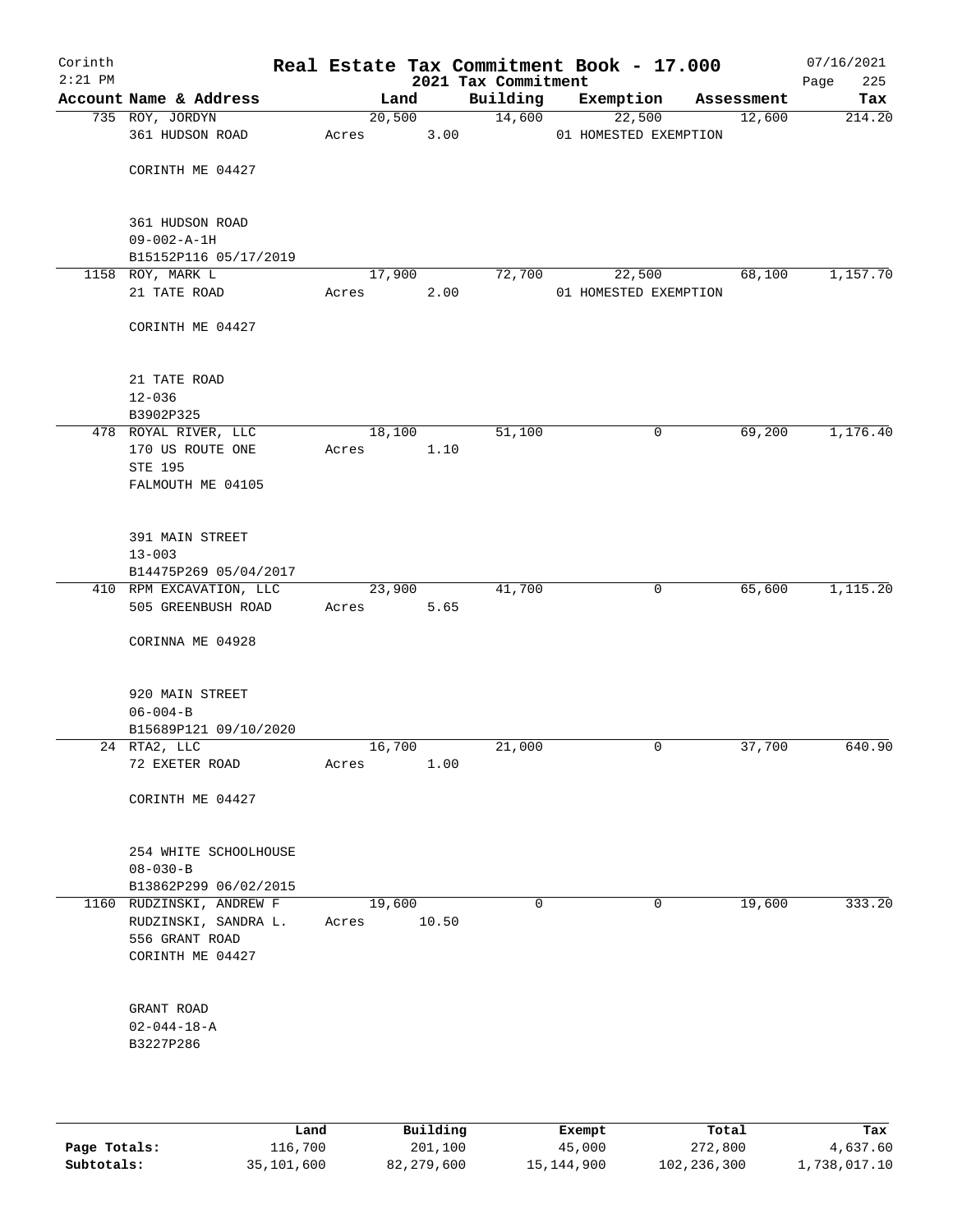| Corinth<br>$2:21$ PM |                                             |       |        | Real Estate Tax Commitment Book - 17.000<br>2021 Tax Commitment |                       |          |            | 07/16/2021<br>226<br>Page |
|----------------------|---------------------------------------------|-------|--------|-----------------------------------------------------------------|-----------------------|----------|------------|---------------------------|
|                      | Account Name & Address                      |       | Land   | Building                                                        | Exemption             |          | Assessment | Tax                       |
|                      | 1161 RUDZINSKI, ANDREW F                    |       | 16,000 | $\mathsf{O}$                                                    |                       | $\Omega$ | 16,000     | 272.00                    |
|                      | RUDZINSKI, SANDRA L                         | Acres | 10.00  |                                                                 |                       |          |            |                           |
|                      | 556 GRANT RD                                |       |        |                                                                 |                       |          |            |                           |
|                      | CORINTH ME 04427                            |       |        |                                                                 |                       |          |            |                           |
|                      | GRANT ROAD                                  |       |        |                                                                 |                       |          |            |                           |
|                      | $02 - 044$                                  |       |        |                                                                 |                       |          |            |                           |
|                      | B3462P312<br>1162 RUDZINSKI, ANDREW F       |       | 31,700 | 69,600                                                          | 22,500                |          | 78,800     | 1,339.60                  |
|                      | 556 GRANT RD                                | Acres | 42.50  |                                                                 | 01 HOMESTED EXEMPTION |          |            |                           |
|                      | CORINTH ME 04427                            |       |        |                                                                 |                       |          |            |                           |
|                      | 556 GRANT ROAD                              |       |        |                                                                 |                       |          |            |                           |
|                      | $02 - 051$                                  |       |        |                                                                 |                       |          |            |                           |
|                      | B3564P333 08/13/1984                        |       |        |                                                                 |                       |          |            |                           |
|                      | 554 RUDZINSKI, ANDREW R                     |       | 19,400 | 57,300                                                          |                       | 0        | 76,700     | 1,303.90                  |
|                      | 70 SEWELL STREET                            | Acres | 4.60   |                                                                 |                       |          |            |                           |
|                      | SHREWSBURY MA 01545                         |       |        |                                                                 |                       |          |            |                           |
|                      | 605 GRANT ROAD                              |       |        |                                                                 |                       |          |            |                           |
|                      | $02 - 049$                                  |       |        |                                                                 |                       |          |            |                           |
|                      | B14479P102 05/09/2017 B14468P40             |       |        |                                                                 |                       |          |            |                           |
|                      | 1520 RUMNEY, JOYCE                          |       | 19,500 | 33,500                                                          |                       | 0        | 53,000     | 901.00                    |
|                      | 6202 ROXBURY DR<br>APT 4108                 | Acres | 3.30   |                                                                 |                       |          |            |                           |
|                      | SAN ANTONIO TX 78238                        |       |        |                                                                 |                       |          |            |                           |
|                      |                                             |       |        |                                                                 |                       |          |            |                           |
|                      | 482 LEDGE HILL ROAD                         |       |        |                                                                 |                       |          |            |                           |
|                      | $04 - 032 - A$<br>B10176P122 04/28/2004     |       |        |                                                                 |                       |          |            |                           |
|                      | 1583 RUSBY, TYLER A                         |       | 15,200 | 147,200                                                         |                       | 0        | 162,400    | 2,760.80                  |
|                      | RUSBY, MEAGAN L M JT                        | Acres | 2.02   |                                                                 |                       |          |            |                           |
|                      | 48 ANDERSON FARM ROAD                       |       |        |                                                                 |                       |          |            |                           |
|                      | CORINTH ME 04427                            |       |        |                                                                 |                       |          |            |                           |
|                      | 48 ANDERSON FARM RD                         |       |        |                                                                 |                       |          |            |                           |
|                      | $12 - 012 - 11$                             |       |        |                                                                 |                       |          |            |                           |
|                      | B15226P312 07/26/2019                       |       |        |                                                                 |                       |          |            |                           |
|                      | 1460 RUSBY, TYLER A                         |       | 11,500 | $\Omega$                                                        |                       | 0        | 11,500     | 195.50                    |
|                      | RUSBY, MEAGAN L M                           | Acres | 2.02   |                                                                 |                       |          |            |                           |
|                      | 48 ANDERSON FARM ROAD                       |       |        |                                                                 |                       |          |            |                           |
|                      | CORINTH ME 04427                            |       |        |                                                                 |                       |          |            |                           |
|                      | ANDERSON FARM RD                            |       |        |                                                                 |                       |          |            |                           |
|                      | $12 - 012 - 09$                             |       |        |                                                                 |                       |          |            |                           |
|                      | B15226P312 07/26/2019 B14463P163 04/20/2017 |       |        |                                                                 |                       |          |            |                           |
|                      |                                             |       |        |                                                                 |                       |          |            |                           |
|                      |                                             |       |        |                                                                 |                       |          |            |                           |

|              | Land         | Building   | Exempt     | Total       | Tax          |
|--------------|--------------|------------|------------|-------------|--------------|
| Page Totals: | 113,300      | 307,600    | 22,500     | 398,400     | 6,772.80     |
| Subtotals:   | 35, 214, 900 | 82,587,200 | 15,167,400 | 102,634,700 | 1,744,789.90 |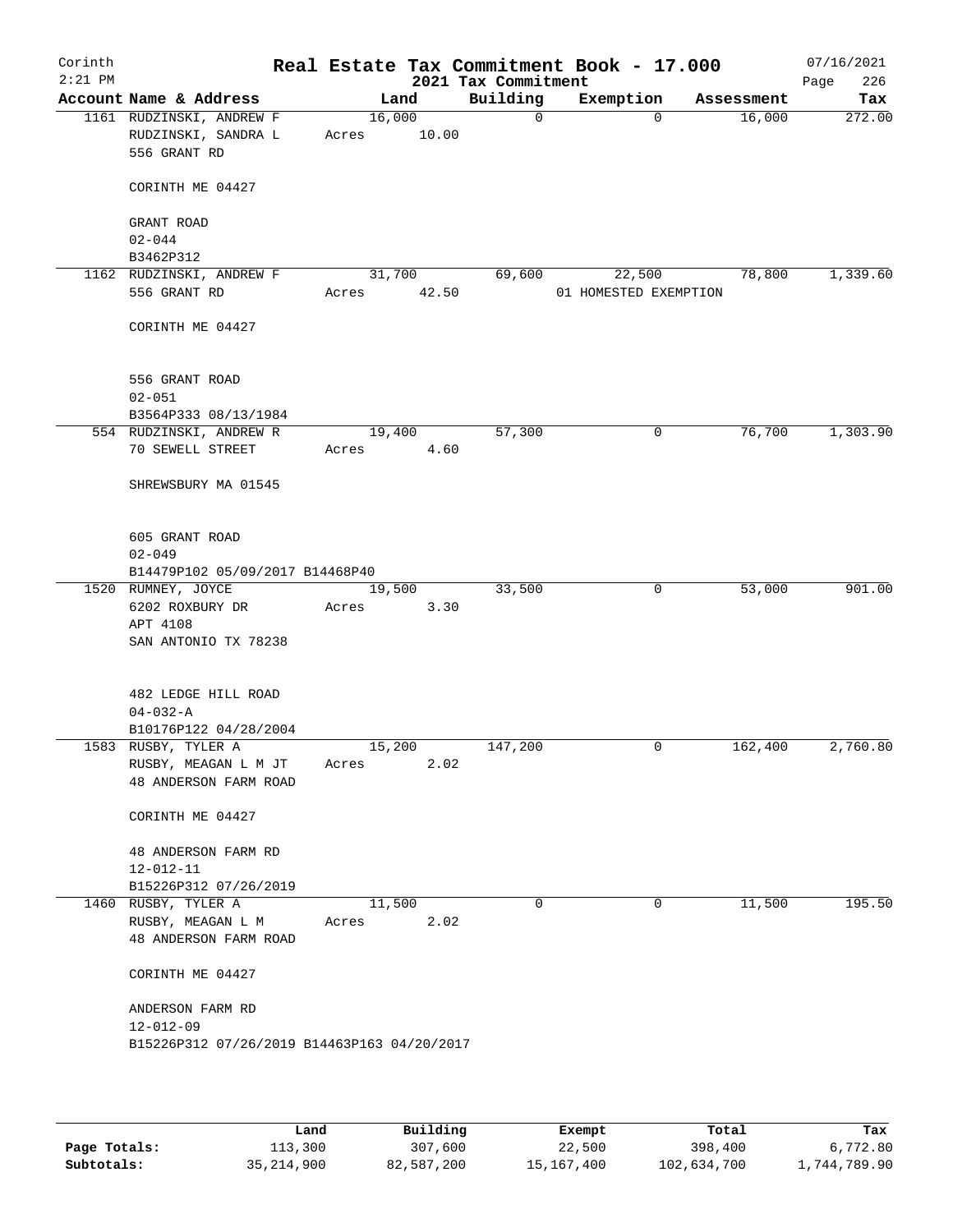| Corinth<br>$2:21$ PM |                                                              |                      |                 |         | 2021 Tax Commitment | Real Estate Tax Commitment Book - 17.000 |             | 07/16/2021<br>227<br>Page |
|----------------------|--------------------------------------------------------------|----------------------|-----------------|---------|---------------------|------------------------------------------|-------------|---------------------------|
|                      | Account Name & Address                                       |                      |                 | Land    | Building            | Exemption                                | Assessment  | Tax                       |
|                      | 39 RUSHLOW, COREY S<br>RUSHLOW, JESSICA L<br>780 MUDGETT RD. |                      | 16,700<br>Acres | 1.00    | 122,800             | 22,500<br>01 HOMESTED EXEMPTION          | 117,000     | 1,989.00                  |
|                      | CORINTH ME 04427                                             |                      |                 |         |                     |                                          |             |                           |
|                      | 789 MUDGETT ROAD<br>$02 - 002 - D$                           |                      |                 |         |                     |                                          |             |                           |
|                      | B9643P196 11/22/2004                                         |                      |                 |         |                     |                                          |             |                           |
|                      | 1507 RYAN, DEBORAH L                                         |                      | 19,400          |         | 91,900              | 27,900                                   | 83,400      | 1,417.80                  |
|                      | 230 MCCARD ROAD                                              |                      | Acres           | 3.22    |                     | 01 HOMESTED EXEMPTION<br>22 Veteran      |             |                           |
|                      | CORINTH ME 04427                                             |                      |                 |         |                     |                                          |             |                           |
|                      | 230 MCCARD ROAD                                              |                      |                 |         |                     |                                          |             |                           |
|                      | $01 - 024$                                                   |                      |                 |         |                     |                                          |             |                           |
|                      | B13316P345 08/30/2013                                        |                      |                 |         |                     |                                          |             |                           |
|                      | 944 RYDER, DENNIS C JR                                       |                      | 20,400          |         | 18,900              | 22,500                                   | 16,800      | 285.60                    |
|                      | RYDER, TERESA M                                              |                      | Acres           | 4.00    |                     | 01 HOMESTED EXEMPTION                    |             |                           |
|                      | 220 NOTCH ROAD                                               |                      |                 |         |                     |                                          |             |                           |
|                      | CORINTH ME 04427                                             |                      |                 |         |                     |                                          |             |                           |
|                      | 220 NOTCH ROAD                                               |                      |                 |         |                     |                                          |             |                           |
|                      | $04 - 041 - B$                                               |                      |                 |         |                     |                                          |             |                           |
|                      | B15268P                                                      | $1 - 2 \ 08/15/2019$ |                 |         |                     |                                          |             |                           |
|                      | 1182 S.A.D. #64                                              |                      | 12,600          |         | $\Omega$            | 12,600                                   | $\mathbf 0$ | 0.00                      |
|                      | PO BOX 279                                                   |                      | Acres           | 0.36    |                     | 43 Municipal                             |             |                           |
|                      | CORINTH ME 04427                                             |                      |                 |         |                     |                                          |             |                           |
|                      | 410 MAIN STREET                                              |                      |                 |         |                     |                                          |             |                           |
|                      | $13 - 010$                                                   |                      |                 |         |                     |                                          |             |                           |
|                      | B4180P281                                                    |                      |                 |         |                     |                                          |             |                           |
|                      | 1183 S.A.D. #64                                              |                      | 49,600          |         | 27,511,200          | 27,560,800                               | $\mathbf 0$ | 0.00                      |
|                      | PO BOX 279                                                   |                      | Acres           | 76.00   |                     | 43 Municipal                             |             |                           |
|                      | CORINTH ME 04427                                             |                      |                 |         |                     |                                          |             |                           |
|                      | 118 MAIN STREET                                              |                      |                 |         |                     |                                          |             |                           |
|                      | $11 - 019 - B$                                               |                      |                 |         |                     |                                          |             |                           |
|                      | B4382P297                                                    |                      |                 |         |                     |                                          |             |                           |
|                      | 27 S.A.D. #64                                                |                      |                 | 100,000 | 1,223,000           | 1,323,000                                | $\mathbf 0$ | 0.00                      |
|                      | PO BOX 279                                                   |                      | Acres           | 13.94   |                     | 43 Municipal                             |             |                           |
|                      | CORINTH ME 04427                                             |                      |                 |         |                     |                                          |             |                           |
|                      | 402 MAIN STREET                                              |                      |                 |         |                     |                                          |             |                           |
|                      | $13 - 009$                                                   |                      |                 |         |                     |                                          |             |                           |
|                      |                                                              |                      |                 |         |                     |                                          |             |                           |
|                      |                                                              |                      |                 |         |                     |                                          |             |                           |

|              | Land         | Building    | Exempt     | Total       | Tax          |
|--------------|--------------|-------------|------------|-------------|--------------|
| Page Totals: | 218,700      | 28,967,800  | 28,969,300 | 217,200     | 3,692.40     |
| Subtotals:   | 35, 433, 600 | 111,555,000 | 44,136,700 | 102,851,900 | 1,748,482.30 |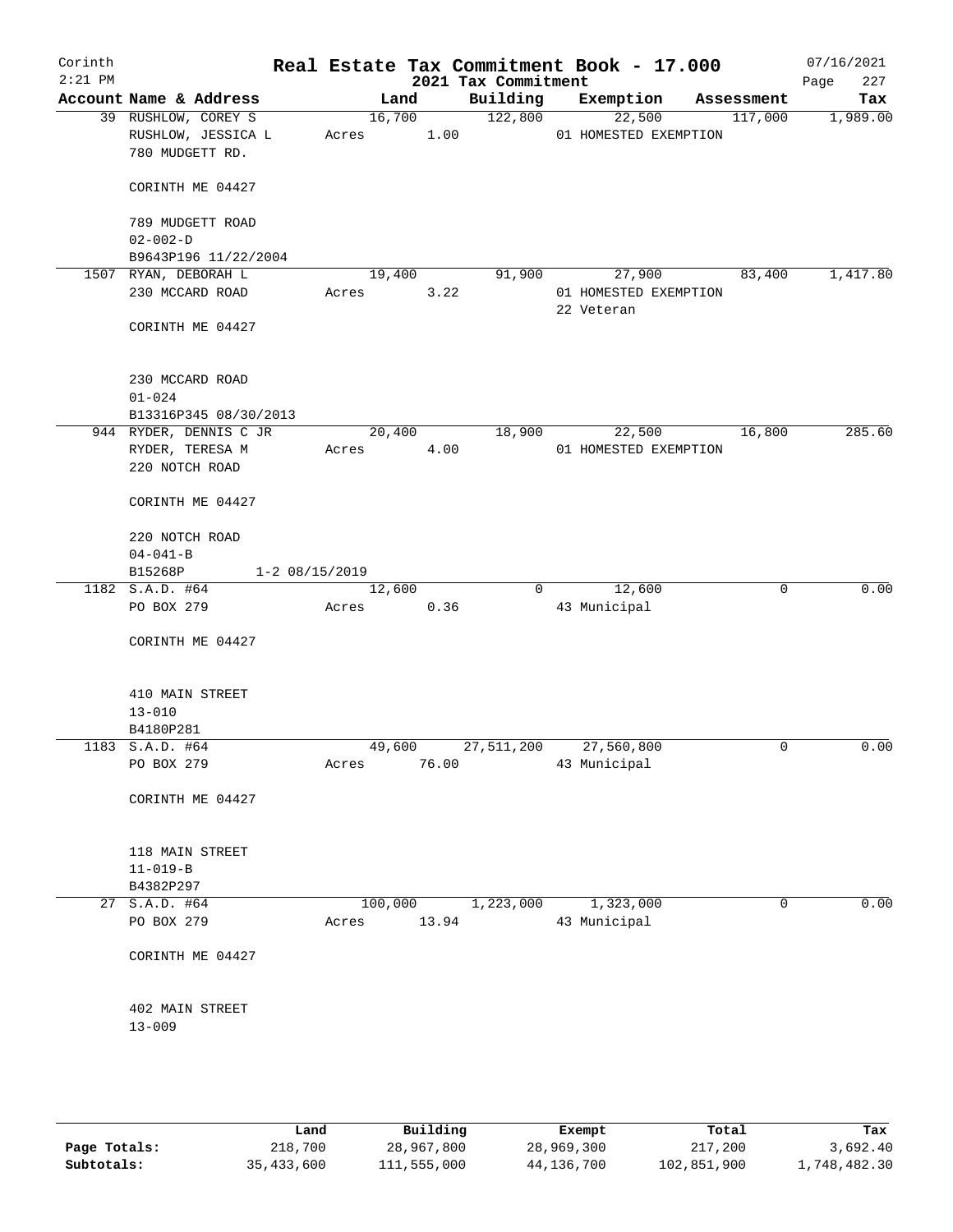| Corinth<br>$2:21$ PM |                                                           |       |        | 2021 Tax Commitment | Real Estate Tax Commitment Book - 17.000 |            | 07/16/2021<br>Page<br>228 |
|----------------------|-----------------------------------------------------------|-------|--------|---------------------|------------------------------------------|------------|---------------------------|
|                      | Account Name & Address                                    |       | Land   | Building            | Exemption                                | Assessment | Tax                       |
|                      | 2036 S.A.D. #64                                           |       | 7,900  | $\overline{0}$      | 7,900                                    | 0          | 0.00                      |
|                      | PO BOX 279                                                | Acres | 0.34   |                     | 43 Municipal                             |            |                           |
|                      | CORINTH ME 04427                                          |       |        |                     |                                          |            |                           |
|                      | <b>MAIN STREET</b><br>$13 - 012 - A$                      |       |        |                     |                                          |            |                           |
|                      | 2033 S.A.D. #64                                           |       | 38,800 | 3,014,200           | 3,053,000                                | 0          | 0.00                      |
|                      | PO BOX 279                                                | Acres | 16.70  |                     | 43 Municipal                             |            |                           |
|                      | CORINTH ME 04427                                          |       |        |                     |                                          |            |                           |
|                      | 416 MAIN STREET<br>$08 - 010 - A$                         |       |        |                     |                                          |            |                           |
| 1462                 | SAFE PLACE COMMUNITY<br><b>CENTER</b>                     |       | 16,000 | 124,200             | 0                                        | 140,200    | 2,383.40                  |
|                      | PO BOX 179                                                | Acres | 0.46   |                     |                                          |            |                           |
|                      | CHARLESTON ME 04422                                       |       |        |                     |                                          |            |                           |
|                      | 332 MAIN STREET<br>$15 - 047$                             |       |        |                     |                                          |            |                           |
|                      | B15199P324 06/27/2019                                     |       |        |                     |                                          |            |                           |
|                      | 1660 SANDERS, DOYLE JR                                    |       | 16,700 | 67,500              | 22,500                                   | 61,700     | 1,048.90                  |
|                      | 342 HUDSON ROAD                                           | Acres | 1.01   |                     | 01 HOMESTED EXEMPTION                    |            |                           |
|                      | CORINTH ME 04427                                          |       |        |                     |                                          |            |                           |
|                      | 342 HUDSON ROAD<br>$12 - 010 - A$<br>B13017P77 11/20/2012 |       |        |                     |                                          |            |                           |
|                      | 1312 SANTERRE, SCOTT D                                    |       | 26,500 | 96,300              | 22,500                                   | 100, 300   | 1,705.10                  |
|                      | 87 MARSH ROAD                                             | Acres | 9.00   |                     | 01 HOMESTED EXEMPTION                    |            |                           |
|                      | CORINTH ME 04427                                          |       |        |                     |                                          |            |                           |
|                      | 87 MARSH ROAD<br>$08 - 039 - A$                           |       |        |                     |                                          |            |                           |
|                      | B13453P6 01/09/2014                                       |       |        |                     |                                          |            |                           |
| 1167                 | SARGENT, BEVERLY                                          |       | 28,300 | 78,000              | 22,500                                   | 83,800     | 1,424.60                  |
|                      | 521 MUDGETT ROAD                                          | Acres | 36.23  |                     | 01 HOMESTED EXEMPTION                    |            |                           |
|                      | CORINTH ME 04427                                          |       |        |                     |                                          |            |                           |
|                      | 521 MUDGETT ROAD<br>$02 - 036$                            |       |        |                     |                                          |            |                           |
|                      | B6264P275                                                 |       |        |                     |                                          |            |                           |

|              | Land       | Building    | Exempt     | Total       | Tax          |
|--------------|------------|-------------|------------|-------------|--------------|
| Page Totals: | 134,200    | 3,380,200   | 3,128,400  | 386,000     | 6.562.00     |
| Subtotals:   | 35,567,800 | 114,935,200 | 47,265,100 | 103,237,900 | 1,755,044.30 |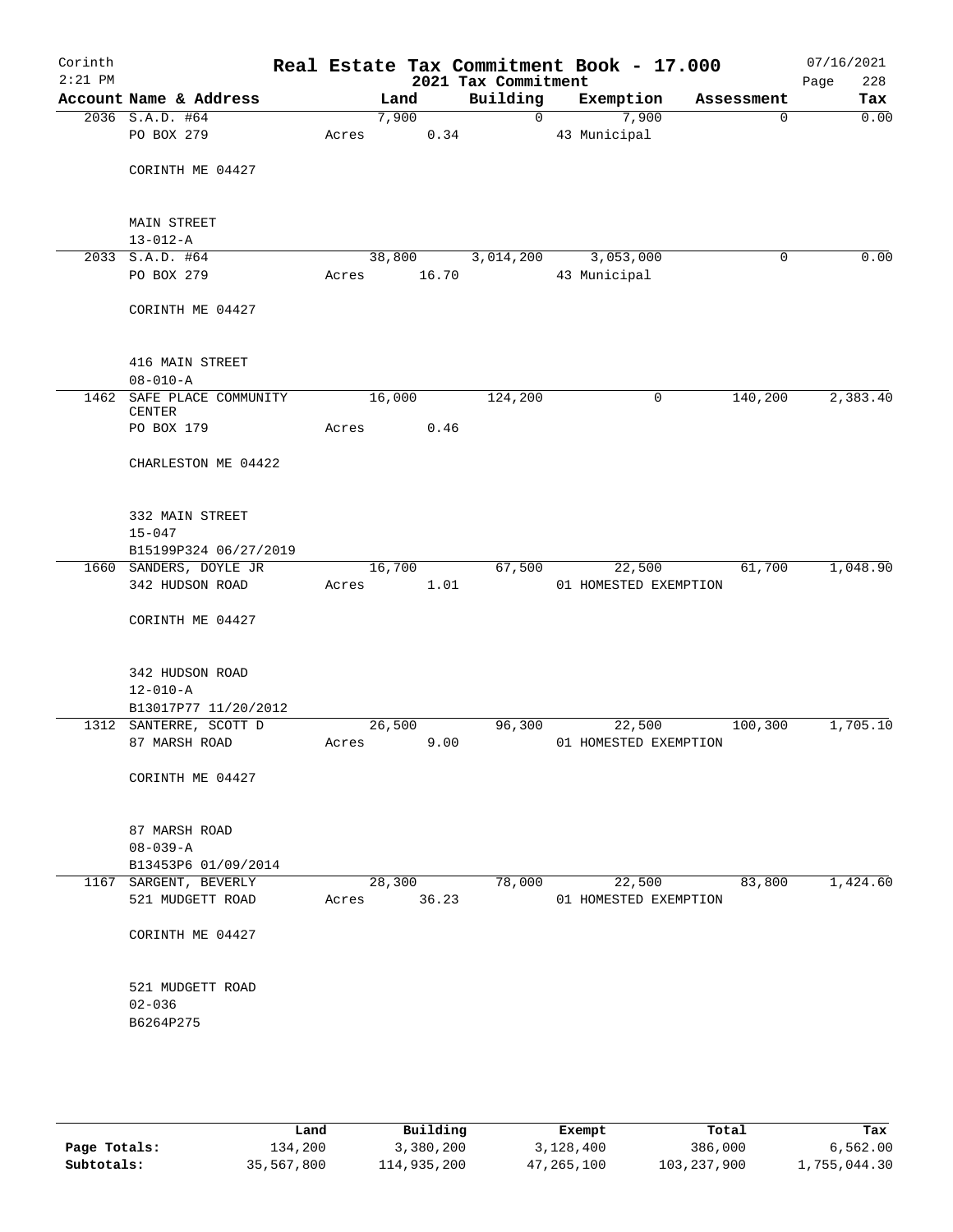| Corinth<br>$2:21$ PM |                                |            |        | 2021 Tax Commitment | Real Estate Tax Commitment Book - 17.000 |             |         | 07/16/2021<br>229<br>Page |
|----------------------|--------------------------------|------------|--------|---------------------|------------------------------------------|-------------|---------|---------------------------|
|                      | Account Name & Address         |            | Land   |                     | Building Exemption Assessment            |             |         | Tax                       |
|                      | 1498 SARGENT, GEORGE C         |            | 18,000 | 200, 100            | 27,900                                   |             | 190,200 | 3,233.40                  |
|                      | SARGENT, MARY ELLEN            | Acres      | 1.01   |                     | 22 Veteran                               |             |         |                           |
|                      | 27 VILLAGE DRIVE               |            |        |                     | 01 HOMESTED EXEMPTION                    |             |         |                           |
|                      | CORINTH ME 04427               |            |        |                     |                                          |             |         |                           |
|                      | 27 VILLAGE DRIVE               |            |        |                     |                                          |             |         |                           |
|                      | $11 - 002 - 12$                |            |        |                     |                                          |             |         |                           |
|                      | B14976P27 10/15/2018           |            |        |                     |                                          |             |         |                           |
|                      | 1179 SATHER, RICHARD M         |            | 18,300 | 21,500              |                                          | 0           | 39,800  | 676.60                    |
|                      | SATHER, BEULAH A               | Acres      | 5.00   |                     |                                          |             |         |                           |
|                      | PO BOX 333                     |            |        |                     |                                          |             |         |                           |
|                      | CORINTH ME 04427               |            |        |                     |                                          |             |         |                           |
|                      | 121 MEADOW ROAD                |            |        |                     |                                          |             |         |                           |
|                      | $09 - 014 - 09$                |            |        |                     |                                          |             |         |                           |
|                      | B12783P348 03/28/2012 B6326P87 |            |        |                     |                                          |             |         |                           |
|                      | 2076 SAUNDERS, DEVIN S         |            | 17,200 | 86,000              | 22,500                                   |             | 80,700  | 1,371.90                  |
|                      | 179 BEECH GROVE RD             | Acres 1.46 |        |                     | 01 HOMESTED EXEMPTION                    |             |         |                           |
|                      | CORINTH ME 04427               |            |        |                     |                                          |             |         |                           |
|                      | 179 BEECH GROVE RD             |            |        |                     |                                          |             |         |                           |
|                      | $05 - 056 - A$                 |            |        |                     |                                          |             |         |                           |
|                      | B15706P58 09/11/2020           |            |        |                     |                                          |             |         |                           |
|                      | 2078 SAUNDERS, J SCOTT         | 10,900     |        | $\Omega$            |                                          | $\mathbf 0$ | 10,900  | 185.30                    |
|                      | 193 BEECH GROVE RD             | Acres 1.52 |        |                     |                                          |             |         |                           |
|                      | CORINTH ME 04427               |            |        |                     |                                          |             |         |                           |
|                      | BEECH GROVE RD                 |            |        |                     |                                          |             |         |                           |
|                      | $05 - 056 - B$                 |            |        |                     |                                          |             |         |                           |
|                      | 1168 SAUNDERS, J SCOTT         | 16,700     |        | 119,300             | 22,500                                   |             | 113,500 | 1,929.50                  |
|                      | SAUNDERS, LISA M               | Acres      | 1.00   |                     | 01 HOMESTED EXEMPTION                    |             |         |                           |
|                      | 193 BEECH GROVE RD             |            |        |                     |                                          |             |         |                           |
|                      | CORINTH ME 04427               |            |        |                     |                                          |             |         |                           |
|                      | 193 BEECH GROVE RD             |            |        |                     |                                          |             |         |                           |
|                      | $05 - 058$                     |            |        |                     |                                          |             |         |                           |
|                      | B5248P161                      |            |        |                     |                                          |             |         |                           |
|                      | 830 SAUNDERS, J SCOTT          | 25,700     |        | 0                   |                                          | 0           | 25,700  | 436.90                    |
|                      | SAUNDERS, LISA M               | Acres      | 50.11  |                     |                                          |             |         |                           |
|                      | 193 BEECH GROVE RD             |            |        |                     |                                          |             |         |                           |
|                      | CORINTH ME 04427               |            |        |                     |                                          |             |         |                           |
|                      | BEECH GROVE RD                 |            |        |                     |                                          |             |         |                           |
|                      | $05 - 056$                     |            |        |                     |                                          |             |         |                           |
|                      | B10628P325 10/19/2004          |            |        |                     |                                          |             |         |                           |
|                      |                                |            |        |                     |                                          |             |         |                           |
|                      |                                |            |        |                     |                                          |             |         |                           |
|                      |                                |            |        |                     |                                          |             |         |                           |

|              | Land       | Building    | Exempt     | Total       | Tax          |
|--------------|------------|-------------|------------|-------------|--------------|
| Page Totals: | 106,800    | 426,900     | 72,900     | 460,800     | 7,833.60     |
| Subtotals:   | 35,674,600 | 115,362,100 | 47,338,000 | 103,698,700 | 1,762,877.90 |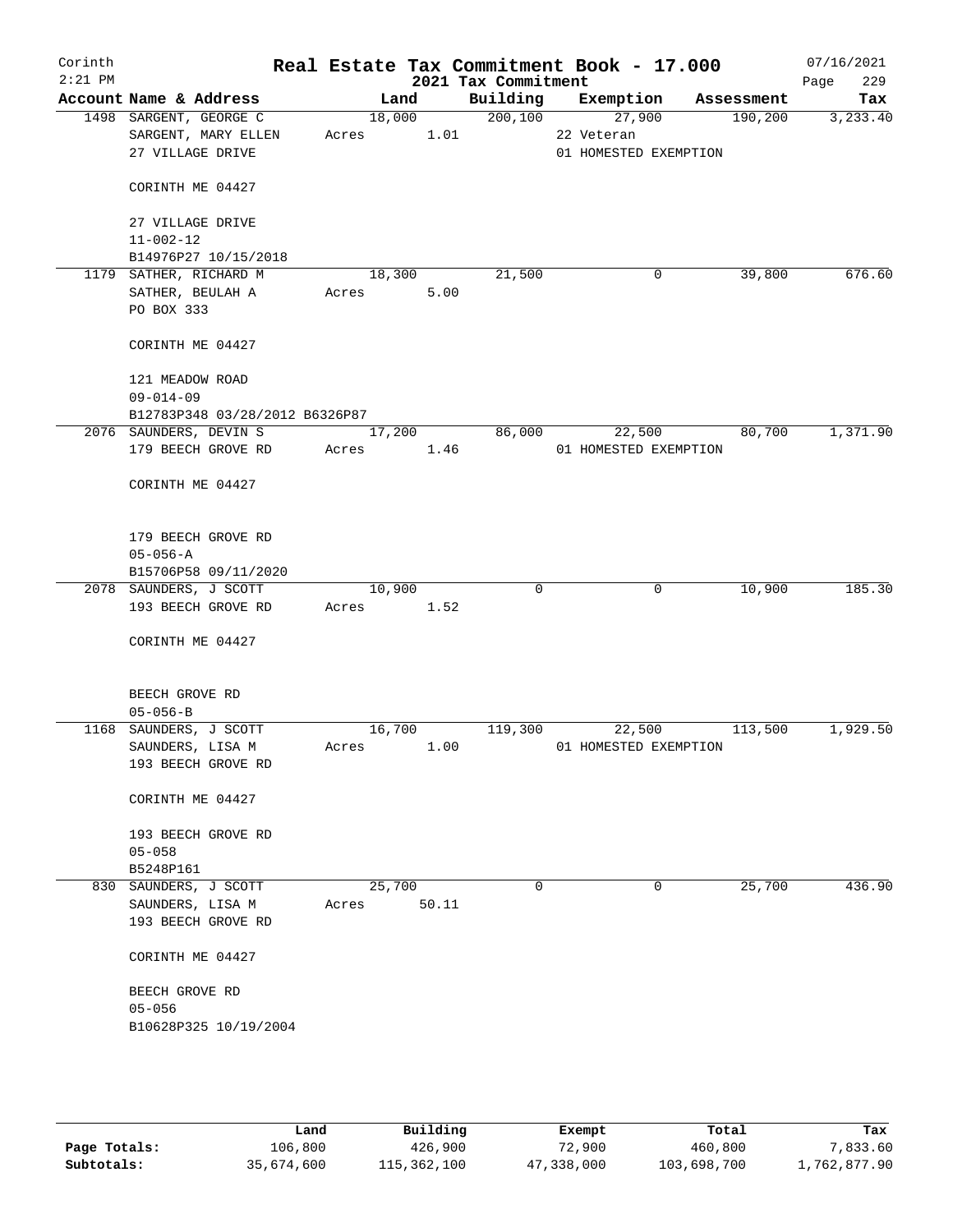| Corinth<br>$2:21$ PM |                                              |                 |                 | 2021 Tax Commitment | Real Estate Tax Commitment Book - 17.000 |            | 07/16/2021<br>Page<br>230 |
|----------------------|----------------------------------------------|-----------------|-----------------|---------------------|------------------------------------------|------------|---------------------------|
|                      | Account Name & Address                       |                 | Land            | Building            | Exemption                                | Assessment | Tax                       |
|                      | 1081 SAUNDERS, SCOTT<br>193 BEECH GROVE ROAD | 17,300<br>Acres | 1.51            | 0                   | $\mathbf 0$                              | 17,300     | 294.10                    |
|                      | CORINTH ME 04427                             |                 |                 |                     |                                          |            |                           |
|                      | 177 BEECH GROVE RD                           |                 |                 |                     |                                          |            |                           |
|                      | $05 - 056 - C$                               |                 |                 |                     |                                          |            |                           |
|                      | 1393 SAWYER, ANGEL T<br>237 EXETER RD        | Acres           | 31,000<br>38.50 | 73,300              | 0                                        | 104,300    | 1,773.10                  |
|                      | CORINTH ME 04427                             |                 |                 |                     |                                          |            |                           |
|                      | 504 EXETER ROAD<br>$07 - 003$                |                 |                 |                     |                                          |            |                           |
|                      | B4868P134                                    |                 |                 |                     |                                          |            |                           |
|                      | 1371 SAWYER, THOMAS L                        |                 | 20,700          | 17,200              | 0                                        | 37,900     | 644.30                    |
|                      | SAWYER, ANGEL T<br>237 EXETER RD             | Acres           | 4.08            |                     |                                          |            |                           |
|                      | CORINTH ME 04427                             |                 |                 |                     |                                          |            |                           |
|                      | 153 EXETER ROAD<br>$07 - 054$                |                 |                 |                     |                                          |            |                           |
|                      | 1172 SAWYER, THOMAS L                        |                 | 38,600          | 109,700             | 22,500                                   | 125,800    | 2,138.60                  |
|                      | SAWYER, ANGEL T                              | Acres           | 87.60           |                     | 01 HOMESTED EXEMPTION                    |            |                           |
|                      | 237 EXETER RD                                |                 |                 |                     |                                          |            |                           |
|                      | CORINTH ME 04427                             |                 |                 |                     |                                          |            |                           |
|                      | 237 EXETER ROAD                              |                 |                 |                     |                                          |            |                           |
|                      | $07 - 047$                                   |                 |                 |                     |                                          |            |                           |
|                      | B11713P47 03/25/2009 B4933P113               |                 |                 |                     |                                          |            |                           |
|                      | 1173 SAWYER, THOMAS L                        | 16,700          |                 | 0                   | 0                                        | 16,700     | 283.90                    |
|                      | SAWYER, ANGEL T<br>237 EXETER RD             | Acres           | 5.00            |                     |                                          |            |                           |
|                      | CORINTH ME 04427                             |                 |                 |                     |                                          |            |                           |
|                      | EXETER ROAD<br>$07 - 051$                    |                 |                 |                     |                                          |            |                           |
|                      | B11713P47 03/25/2009 B4933P113               |                 |                 |                     |                                          |            |                           |
|                      | 1175 SCHALLER, JEFFREY R                     |                 | 15,800          | 74,200              | 22,500                                   | 67,500     | 1,147.50                  |
|                      | SCHALLER, DAWN MARIE                         | Acres           | 0.70            |                     | 01 HOMESTED EXEMPTION                    |            |                           |
|                      | P. O. BOX 393                                |                 |                 |                     |                                          |            |                           |
|                      | CORINTH ME 04427                             |                 |                 |                     |                                          |            |                           |
|                      | 283 MAIN STREET                              |                 |                 |                     |                                          |            |                           |
|                      | $16 - 002$                                   |                 |                 |                     |                                          |            |                           |
|                      | B4427P160                                    |                 |                 |                     |                                          |            |                           |
|                      |                                              |                 |                 |                     |                                          |            |                           |

|              | Land       | Building    | Exempt     | Total       | Tax          |
|--------------|------------|-------------|------------|-------------|--------------|
| Page Totals: | 140,100    | 274,400     | 45,000     | 369,500     | 6,281.50     |
| Subtotals:   | 35,814,700 | 115,636,500 | 47,383,000 | 104,068,200 | 1,769,159.40 |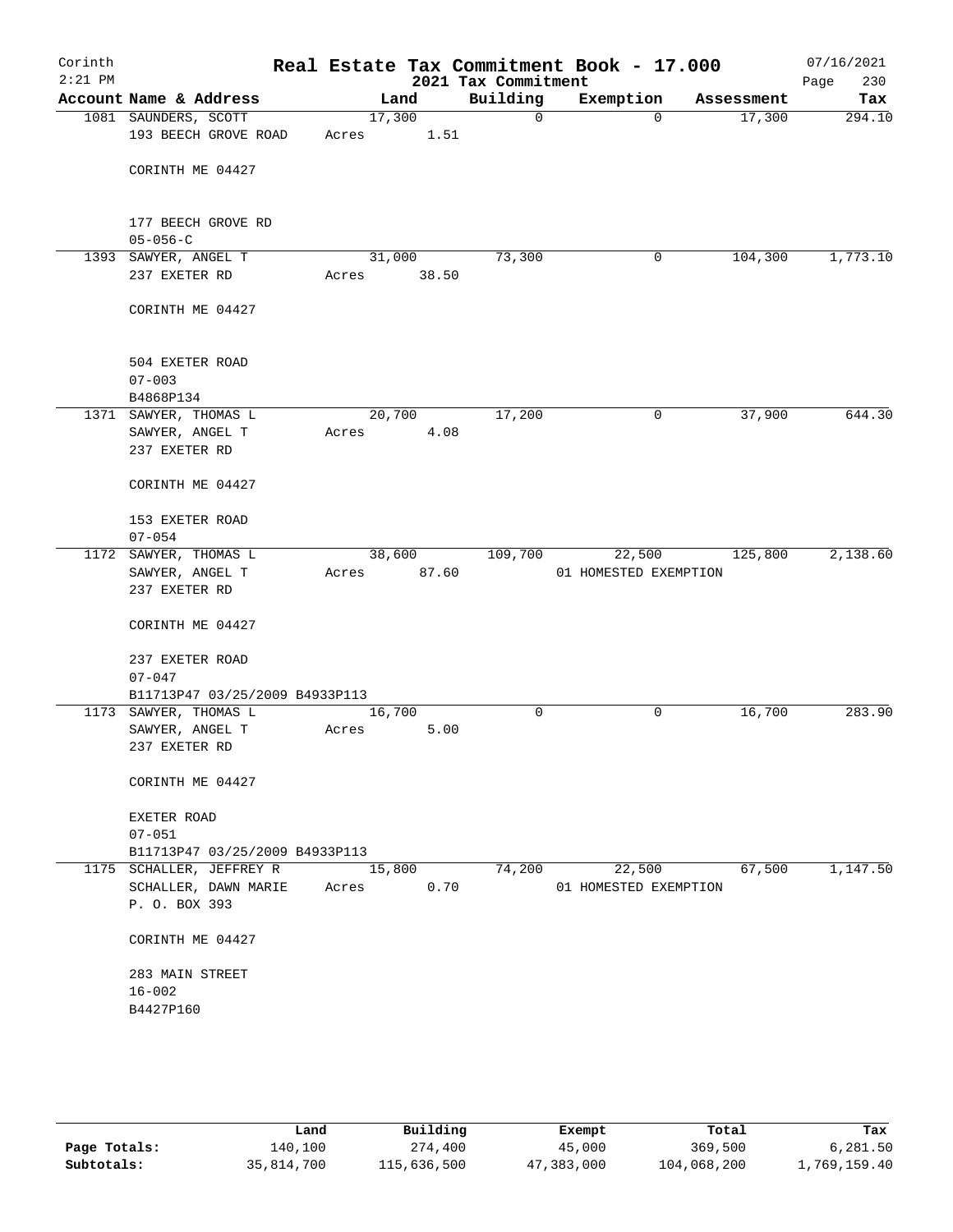| Corinth<br>$2:21$ PM |                                               |       |        | 2021 Tax Commitment | Real Estate Tax Commitment Book - 17.000 |          |            | 07/16/2021<br>Page<br>231 |
|----------------------|-----------------------------------------------|-------|--------|---------------------|------------------------------------------|----------|------------|---------------------------|
|                      | Account Name & Address                        |       | Land   | Building            | Exemption                                |          | Assessment | Tax                       |
|                      | 705 SCHLIPSTEIN, HEATHER L<br>937 MAIN STREET | Acres | 1,100  | 1.02                | $\mathbf 0$                              | $\Omega$ | 1,100      | 18.70                     |
|                      | CORINTH ME 04427                              |       |        |                     |                                          |          |            |                           |
|                      | MAIN STREET N/F OFF<br>$05 - 052 - E$         |       |        |                     |                                          |          |            |                           |
|                      | B15063P92 01/31/2019                          |       |        |                     |                                          |          |            |                           |
|                      | 706 SCHLIPSTEIN, HEATHER L                    |       | 18,000 | 114,700             |                                          | 22,500   | 110,200    | 1,873.40                  |
|                      | 937 MAIN STREET                               | Acres |        | 1.01                | 01 HOMESTED EXEMPTION                    |          |            |                           |
|                      | CORINTH ME 04427                              |       |        |                     |                                          |          |            |                           |
|                      | 937 MAIN STREET<br>$05 - 052 - D$             |       |        |                     |                                          |          |            |                           |
|                      | B14206P253 07/08/2016                         |       |        |                     |                                          |          |            |                           |
|                      | 589 SCHLIPSTEIN, JASON KIRK                   |       | 18,000 | 42,300              |                                          | 0        | 60,300     | 1,025.10                  |
|                      | SCHLIPSTEIN, HEATHER                          | Acres |        | 1.00                |                                          |          |            |                           |
|                      | LEIGH<br>23 HAYMAN DRIVE                      |       |        |                     |                                          |          |            |                           |
|                      | CORINTH ME 04427                              |       |        |                     |                                          |          |            |                           |
|                      | 23 HAYMAN DRIVE                               |       |        |                     |                                          |          |            |                           |
|                      | $05 - 042 - 06$                               |       |        |                     |                                          |          |            |                           |
|                      | B14321P30 10/27/2016                          |       |        |                     |                                          |          |            |                           |
|                      | 1937 SCHNEIDER, FREDERICK<br>PO BOX 715       |       | 0      | 17,000              |                                          | 0        | 17,000     | 289.00                    |
|                      |                                               |       |        |                     |                                          |          |            |                           |
|                      | BRISTAL NH 03222 0715                         |       |        |                     |                                          |          |            |                           |
|                      | 344 MAIN STREET LOT 34                        |       |        |                     |                                          |          |            |                           |
|                      | $08 - 003 - 34H$                              |       |        |                     |                                          |          |            |                           |
|                      | BBILL OFPSALE 11/12/2019                      |       |        |                     |                                          |          |            |                           |
|                      | 1754 SCHNEIDER, FREDERICK                     |       | 0      | 18,900              |                                          | 0        | 18,900     | 321.30                    |
|                      | SCHNEIDER, DENISE                             |       |        |                     |                                          |          |            |                           |
|                      | PO BOX 715                                    |       |        |                     |                                          |          |            |                           |
|                      | BRISTAL NH 03222 0715                         |       |        |                     |                                          |          |            |                           |
|                      | 344 MAIN STREET LOT 11                        |       |        |                     |                                          |          |            |                           |
|                      | $08 - 003 - 11H$                              |       |        |                     |                                          |          |            |                           |
|                      | 2103 SCHNEIDER, FREDERICK                     |       | 0      | 15,800              |                                          | 0        | 15,800     | 268.60                    |
|                      | SCHNEIDER, DENISE                             |       |        |                     |                                          |          |            |                           |
|                      | PO BOX 715                                    |       |        |                     |                                          |          |            |                           |
|                      | BRISTAL NH 03222 0715                         |       |        |                     |                                          |          |            |                           |
|                      | 344 MAIN STREET LOT 24                        |       |        |                     |                                          |          |            |                           |
|                      | $08 - 003 - 24H$                              |       |        |                     |                                          |          |            |                           |
|                      |                                               |       |        |                     |                                          |          |            |                           |
|                      |                                               |       |        |                     |                                          |          |            |                           |

|              | Land       | Building    | Exempt     | Total       | Tax          |
|--------------|------------|-------------|------------|-------------|--------------|
| Page Totals: | 37,100     | 208,700     | 22,500     | 223,300     | 3,796.10     |
| Subtotals:   | 35,851,800 | 115,845,200 | 47,405,500 | 104,291,500 | 1,772,955.50 |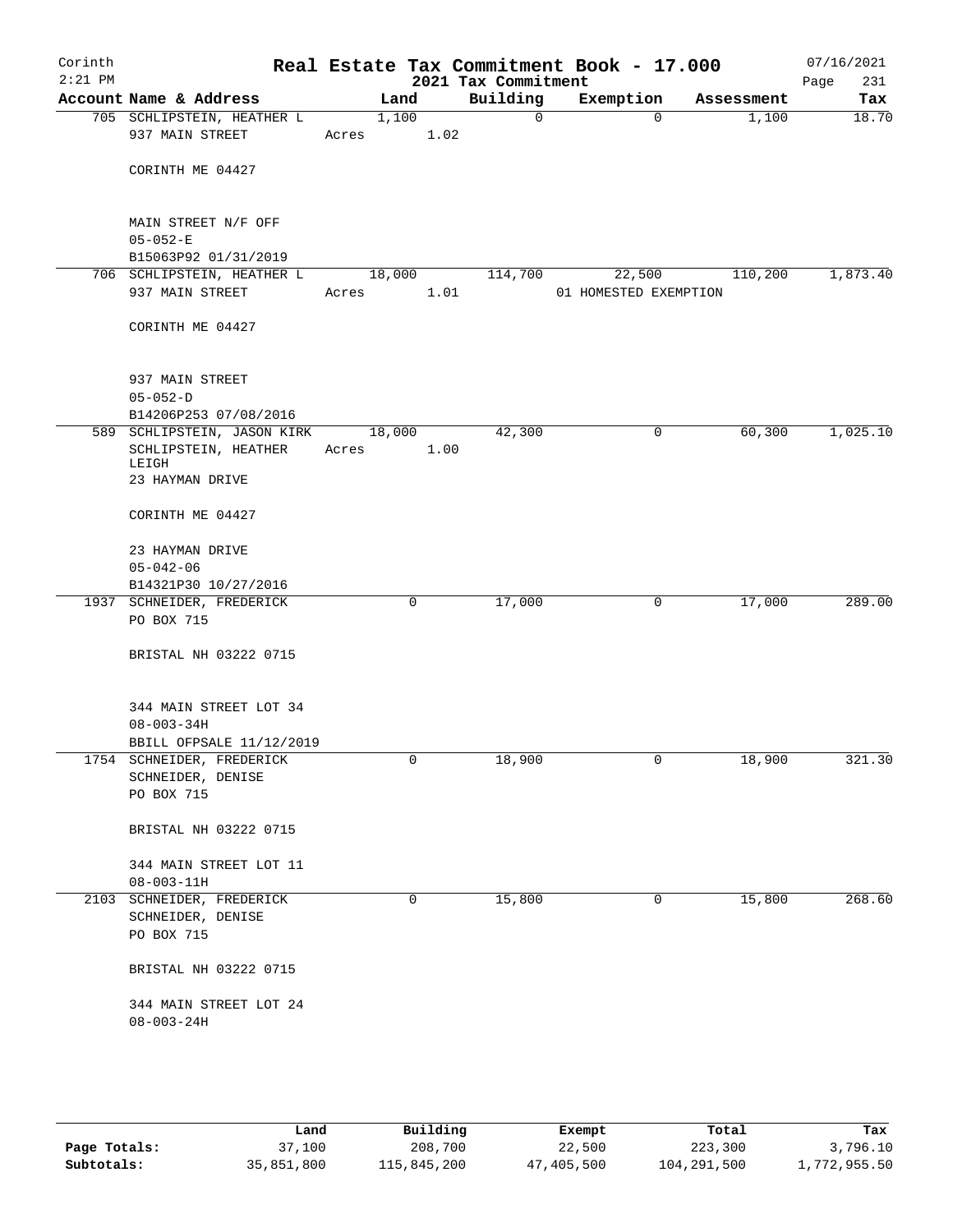| Corinth<br>$2:21$ PM |                                                                    |                 |       | 2021 Tax Commitment | Real Estate Tax Commitment Book - 17.000 |            | 07/16/2021<br>232<br>Page |
|----------------------|--------------------------------------------------------------------|-----------------|-------|---------------------|------------------------------------------|------------|---------------------------|
|                      | Account Name & Address                                             | Land            |       | Building            | Exemption                                | Assessment | Tax                       |
|                      | 2104 SCHNEIDER, FREDERICK<br>SCHNEIDER, DENISE<br>PO BOX 715       |                 | 0     | 15,800              | $\mathbf 0$                              | 15,800     | 268.60                    |
|                      | BRISTAL NH 03222 0715                                              |                 |       |                     |                                          |            |                           |
|                      | 344 MAIN STREET LOT 10<br>$08 - 003 - 10$                          |                 |       |                     |                                          |            |                           |
|                      | 2105 SCHNEIDER, FREDERICK                                          |                 | 0     | 13,200              | 0                                        | 13,200     | 224.40                    |
|                      | SCHNEIDER, DENISE                                                  |                 |       |                     |                                          |            |                           |
|                      | PO BOX 715                                                         |                 |       |                     |                                          |            |                           |
|                      | BRISTAL NH 03222 0715                                              |                 |       |                     |                                          |            |                           |
|                      | 344 MAIN STREET LOT 9<br>$08 - 003 - 9H$                           |                 |       |                     |                                          |            |                           |
|                      | 1119 SCHNEIDER, FREDERICK &                                        | 595,900         |       | $\mathbf 0$         | 0                                        | 595,900    | 10, 130.30                |
|                      | DENISE JT                                                          |                 |       |                     |                                          |            |                           |
|                      | PO BOX 715                                                         | Acres           | 40.38 |                     |                                          |            |                           |
|                      | BRISTAL NH 03222 0715                                              |                 |       |                     |                                          |            |                           |
|                      | 344 MAIN STREET                                                    |                 |       |                     |                                          |            |                           |
|                      | $08 - 003$                                                         |                 |       |                     |                                          |            |                           |
|                      | B15080P311 03/01/2019                                              |                 |       |                     |                                          |            |                           |
|                      | 226 SCHOPPEE, CHRISTOPHER                                          | 17,900          |       | 67,900              | 22,500                                   | 63,300     | 1,076.10                  |
|                      | 229 BEECH GROVE RD                                                 | Acres           | 2.00  |                     | 01 HOMESTED EXEMPTION                    |            |                           |
|                      | CORINTH ME 04427                                                   |                 |       |                     |                                          |            |                           |
|                      | 229 BEECH GROVE RD                                                 |                 |       |                     |                                          |            |                           |
|                      | $05 - 059$                                                         |                 |       |                     |                                          |            |                           |
|                      | B12964P212 09/28/2012                                              |                 |       |                     |                                          |            |                           |
|                      | 213 SCHWARZE, DIANNA N                                             | 18,500          |       | 175,900             | 22,500                                   | 171,900    | 2,922.30                  |
|                      | 129 LEDGE HILL ROAD                                                | Acres           | 2.45  |                     | 01 HOMESTED EXEMPTION                    |            |                           |
|                      | CORINTH ME 04427                                                   |                 |       |                     |                                          |            |                           |
|                      | 129 LEDGE HILL ROAD                                                |                 |       |                     |                                          |            |                           |
|                      | $04 - 012 - A$                                                     |                 |       |                     |                                          |            |                           |
|                      | B14564P89 08/01/2017                                               |                 |       |                     |                                          |            |                           |
|                      | 1464 SCHWARZE, JOHN D<br>SCHWARZE, SALLY A<br>479 HUDSON HILL ROAD | 17,600<br>Acres | 45.00 | $\mathbf 0$         | 0                                        | 17,600     | 299.20                    |
|                      | HUDSON ME 04449                                                    |                 |       |                     |                                          |            |                           |
|                      | RABBIT PATH @ HUDS N/F                                             |                 |       |                     |                                          |            |                           |
|                      | $06 - 036$                                                         |                 |       |                     |                                          |            |                           |
|                      | B7278P271                                                          |                 |       |                     |                                          |            |                           |
|                      |                                                                    |                 |       |                     |                                          |            |                           |
|                      |                                                                    |                 |       |                     |                                          |            |                           |
|                      |                                                                    |                 |       |                     |                                          |            |                           |

|              | Land       | Building    | Exempt     | Total       | Tax          |
|--------------|------------|-------------|------------|-------------|--------------|
| Page Totals: | 649,900    | 272,800     | 45,000     | 877.700     | 14,920.90    |
| Subtotals:   | 36,501,700 | 116,118,000 | 47,450,500 | 105,169,200 | 1,787,876.40 |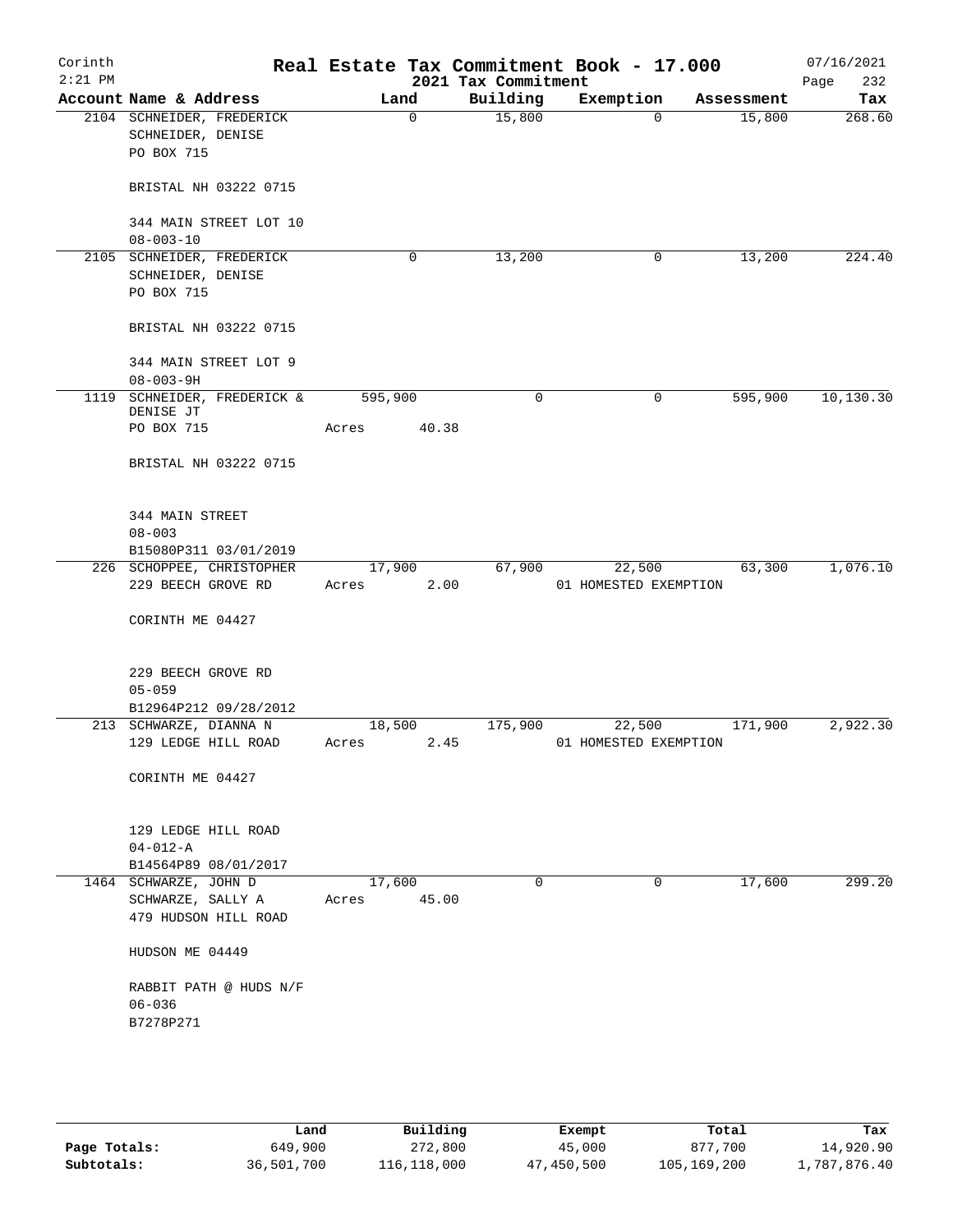| Corinth<br>$2:21$ PM |                                                                      |                 |      | 2021 Tax Commitment | Real Estate Tax Commitment Book - 17.000 |          |            | 07/16/2021<br>233<br>Page |
|----------------------|----------------------------------------------------------------------|-----------------|------|---------------------|------------------------------------------|----------|------------|---------------------------|
|                      | Account Name & Address                                               | Land            |      | Building            | Exemption                                |          | Assessment | Tax                       |
|                      | 807 SCIPIONE, ELLEN S &<br>GALLEGOS, SHON O JT<br>11692 E 7TH AVENUE | 17,900<br>Acres | 2.00 | 110,700             |                                          | $\Omega$ | 128,600    | 2,186.20                  |
|                      | AURORA CO 80010                                                      |                 |      |                     |                                          |          |            |                           |
|                      | 5 RIDGE ROAD<br>$12 - 009 - A$<br>B15902P27 02/12/2021               |                 |      |                     |                                          |          |            |                           |
|                      | 1673 SCOTT, EUGENE C                                                 |                 | 0    | 31,600              | 22,500                                   |          | 9,100      | 154.70                    |
|                      | SCOTT, HELEN M<br>545 LEDGE HILL RD                                  |                 |      |                     | 01 HOMESTED EXEMPTION                    |          |            |                           |
|                      | CORINTH ME 04427                                                     |                 |      |                     |                                          |          |            |                           |
|                      | 545 LEDGE HILL ROAD                                                  |                 |      |                     |                                          |          |            |                           |
|                      | $01 - 040 - 06H$                                                     |                 |      |                     |                                          |          |            |                           |
|                      | 750 SCOTT, TROY W<br>SCOTT, CARMEN M<br>29 BEECH GROVE RD            | 16,700<br>Acres | 1.00 | 65,000              | 22,500<br>01 HOMESTED EXEMPTION          |          | 59,200     | 1,006.40                  |
|                      | CORINTH ME 04427                                                     |                 |      |                     |                                          |          |            |                           |
|                      | 29 BEECH GROVE RD                                                    |                 |      |                     |                                          |          |            |                           |
|                      | $06 - 003 - 03$                                                      |                 |      |                     |                                          |          |            |                           |
|                      | B9756P10 02/22/2005                                                  |                 |      |                     |                                          |          |            |                           |
|                      | 1580 SCRIBNER, CORY                                                  |                 | 0    | 15,100              | 15,100                                   |          | 0          | 0.00                      |
|                      | PO BOX 143                                                           |                 |      |                     | 01 HOMESTED EXEMPTION                    |          |            |                           |
|                      | BANGOR ME 04402                                                      |                 |      |                     |                                          |          |            |                           |
|                      | 434 TATE ROAD LOT 09<br>$06 - 019 - 09H$                             |                 |      |                     |                                          |          |            |                           |
|                      | 1216 SCRIPTURE, LANCE R                                              | 15,400          |      | 65,300              | 22,500                                   |          | 58,200     | 989.40                    |
|                      | SCRIPTURE, JENNIFER L<br>667 MUDGETT ROAD                            | Acres           | 1.00 |                     | 01 HOMESTED EXEMPTION                    |          |            |                           |
|                      | CORINTH ME 04427                                                     |                 |      |                     |                                          |          |            |                           |
|                      | 667 MUDGETT ROAD                                                     |                 |      |                     |                                          |          |            |                           |
|                      | $02 - 008 - A$                                                       |                 |      |                     |                                          |          |            |                           |
|                      | B8446P345                                                            |                 |      |                     |                                          |          |            |                           |
|                      | 1442 SCROGGINS, DON                                                  |                 | 0    | 3,500               |                                          | 0        | 3,500      | 59.50                     |
|                      | SCROGGINS, JESSICA<br>16 OUTBACK LANE                                |                 |      |                     |                                          |          |            |                           |
|                      | CARMEL ME 04419                                                      |                 |      |                     |                                          |          |            |                           |
|                      | 968 MAIN STREET LOT 07<br>$06 - 012 - D - 07H$                       |                 |      |                     |                                          |          |            |                           |
|                      |                                                                      |                 |      |                     |                                          |          |            |                           |

|              | Land       | Building    | Exempt     | Total       | Tax          |
|--------------|------------|-------------|------------|-------------|--------------|
| Page Totals: | 50,000     | 291,200     | 82,600     | 258,600     | 4,396.20     |
| Subtotals:   | 36,551,700 | 116,409,200 | 47,533,100 | 105,427,800 | 1,792,272.60 |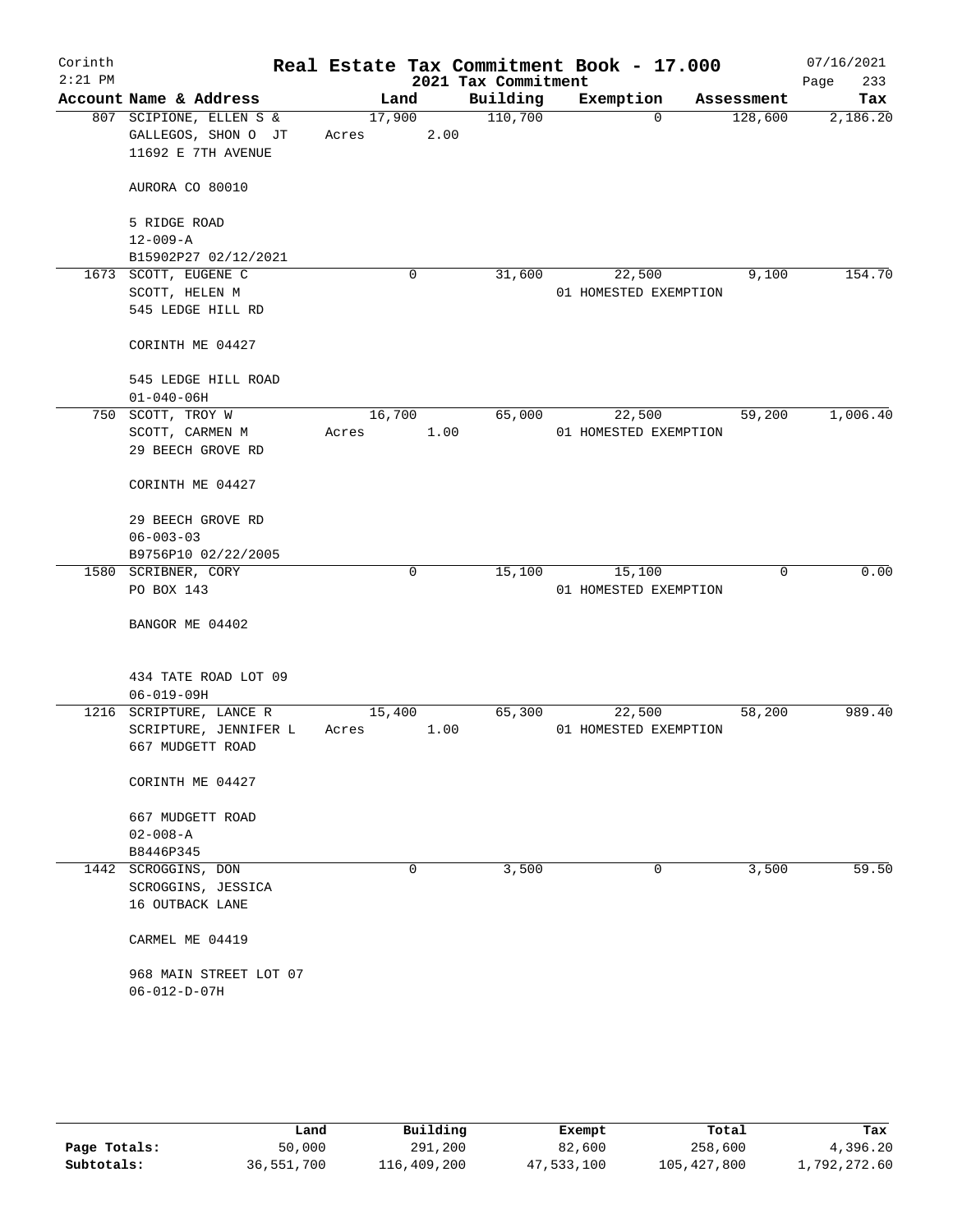| Corinth<br>$2:21$ PM |                                                             | Real Estate Tax Commitment Book - 17.000 | 2021 Tax Commitment |            |             | 07/16/2021<br>234<br>Page |
|----------------------|-------------------------------------------------------------|------------------------------------------|---------------------|------------|-------------|---------------------------|
|                      | Account Name & Address                                      | Land                                     | Building            | Exemption  | Assessment  | Tax                       |
|                      | 935 SCROGGINS, DON<br>SCROGGINS, JESSICA<br>16 OUTBACK LANE | 0                                        | 9,400               | 0          | 9,400       | 159.80                    |
|                      | CARMEL ME 04419                                             |                                          |                     |            |             |                           |
|                      | 968 MAIN STREET LOT 24<br>$06 - 012 - D - 24H$              |                                          |                     |            |             |                           |
|                      | 1811 SCROGGINS, DON                                         | 0                                        | 19,600              | 0          | 19,600      | 333.20                    |
|                      | SCROGGINS, JESSICA<br>16 OUTBACK LANE                       |                                          |                     |            |             |                           |
|                      | CARMEL ME 04419                                             |                                          |                     |            |             |                           |
|                      | 968 MAIN STREET LOT 13<br>$06 - 012 - D - 13H$              |                                          |                     |            |             |                           |
|                      | 1795 SCROGGINS, DON                                         | 0                                        | 18,200              | 0          | 18,200      | 309.40                    |
|                      | SCROGGINS, JESSICA                                          |                                          |                     |            |             |                           |
|                      | 16 OUTBACK LANE                                             |                                          |                     |            |             |                           |
|                      | CARMEL ME 04419                                             |                                          |                     |            |             |                           |
|                      | 968 MAIN STREET LOT 17                                      |                                          |                     |            |             |                           |
|                      | $06 - 012 - D - 17H$                                        |                                          |                     |            |             |                           |
|                      | 1801 SCROGGINS, DON<br>16 OUTBACK LANE                      | 0                                        | 14,600              | 0          | 14,600      | 248.20                    |
|                      | CARMEL ME 04419                                             |                                          |                     |            |             |                           |
|                      | 968 MAIN STREET LOT 20<br>$06 - 012 - D - 20H$              |                                          |                     |            |             |                           |
|                      | 1760 SCROGGINS, DON                                         | 0                                        | 9,500               | 0          | 9,500       | 161.50                    |
|                      | 16 OUTBACK LANE                                             |                                          |                     |            |             |                           |
|                      | CARMEL ME 04419                                             |                                          |                     |            |             |                           |
|                      | 968 MAIN STREET LOT 18<br>$06 - 012 - D - 18H$              |                                          |                     |            |             |                           |
|                      | 1643 SCROGGINS, DON                                         | 0                                        | 18,800              | 0          | 18,800      | 319.60                    |
|                      | 16 OUTBACK LANE                                             |                                          |                     |            |             |                           |
|                      | CARMEL ME 04419                                             |                                          |                     |            |             |                           |
|                      | 968 MAIN STREET LOT 06<br>$06 - 012 - D - 06H$              |                                          |                     |            |             |                           |
| 1443                 | SCROGGINS, DON P<br>SCROGGINS, JESSICA R<br>16 OUTBACK LANE | 338,000<br>21.70<br>Acres                | 1,000               | 0          | 339,000     | 5,763.00                  |
|                      | CARMEL ME 04419                                             |                                          |                     |            |             |                           |
|                      | 968 MAIN STREET                                             |                                          |                     |            |             |                           |
|                      | $06 - 012 - D$<br>B13738P253 01/01/2015                     |                                          |                     |            |             |                           |
|                      | Land                                                        | Building                                 |                     | Exempt     | Total       | Tax                       |
| Page Totals:         | 338,000                                                     | 91,100                                   |                     | 0          | 429,100     | 7,294.70                  |
| Subtotals:           | 36,889,700                                                  | 116,500,300                              |                     | 47,533,100 | 105,856,900 | 1,799,567.30              |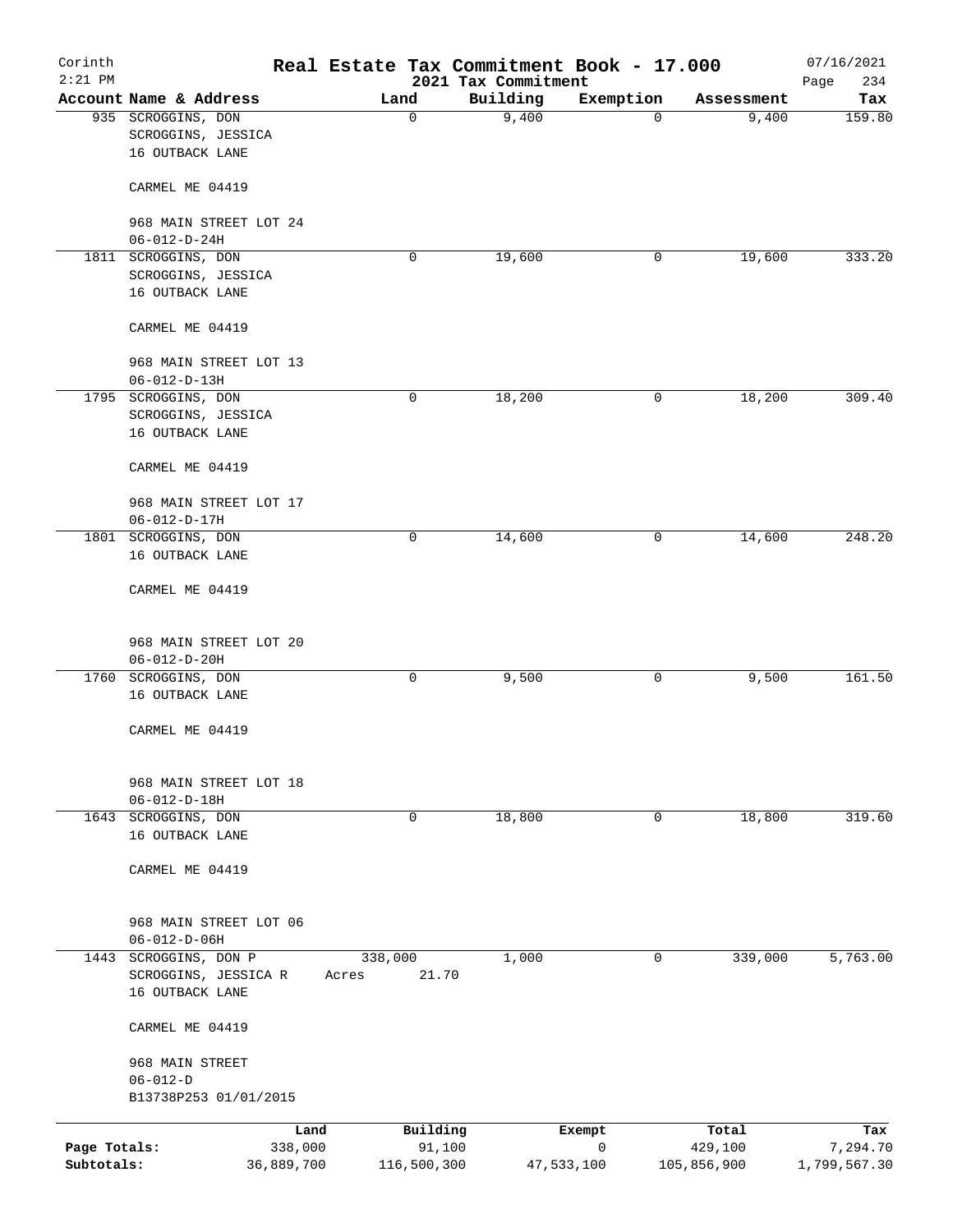| Corinth<br>$2:21$ PM |                                           |                |       | 2021 Tax Commitment | Real Estate Tax Commitment Book - 17.000 |                      | 07/16/2021    |
|----------------------|-------------------------------------------|----------------|-------|---------------------|------------------------------------------|----------------------|---------------|
|                      | Account Name & Address                    |                |       | Building            |                                          |                      | 235<br>Page   |
|                      | 681 SCROGGINS, DON P                      | Land<br>29,600 |       | 24,200              | Exemption<br>$\Omega$                    | Assessment<br>53,800 | Tax<br>914.60 |
|                      | SCROGGINS, JESSICA R                      | Acres          | 18.00 |                     |                                          |                      |               |
|                      | 16 OUTBACK LANE                           |                |       |                     |                                          |                      |               |
|                      |                                           |                |       |                     |                                          |                      |               |
|                      | CARMEL ME 04419                           |                |       |                     |                                          |                      |               |
|                      |                                           |                |       |                     |                                          |                      |               |
|                      | 221 TATE ROAD                             |                |       |                     |                                          |                      |               |
|                      | $09 - 021$                                |                |       |                     |                                          |                      |               |
|                      | B14683P335 12/01/2017                     |                |       |                     |                                          |                      |               |
|                      | 20 SCROGGINS, DON PAUL                    |                | 0     | 24,300              | 0                                        | 24,300               | 413.10        |
|                      | SCROGGINS, JESSICA                        |                |       |                     |                                          |                      |               |
|                      | 16 OUTBACK LANE                           |                |       |                     |                                          |                      |               |
|                      | CARMEL ME 04419                           |                |       |                     |                                          |                      |               |
|                      |                                           |                |       |                     |                                          |                      |               |
|                      | 968 MAIN STREET LOT 08                    |                |       |                     |                                          |                      |               |
|                      | $06 - 012 - D - 08H$                      |                |       |                     |                                          |                      |               |
|                      | 1958 SEARCY, ALLAN R                      | 19,900         |       | 15,000              | 27,900                                   | 7,000                | 119.00        |
|                      | MAXIM, JOSHUA ROSS                        | Acres          | 5.00  |                     | 01 HOMESTED EXEMPTION                    |                      |               |
|                      | 89 NOTCH RD                               |                |       |                     | 22 Veteran                               |                      |               |
|                      |                                           |                |       |                     |                                          |                      |               |
|                      | CORINTH ME 04427                          |                |       |                     |                                          |                      |               |
|                      | 89 NOTCH ROAD                             |                |       |                     |                                          |                      |               |
|                      | $07 - 032 - 01$                           |                |       |                     |                                          |                      |               |
|                      | B14102P283 03/21/2016                     |                |       |                     |                                          |                      |               |
|                      | 661 SEIFERT, JEFFREY M                    | 15,300         |       | 89,300              | 22,500                                   | 82,100               | 1,395.70      |
|                      | 311 WHITE SCHOOLHOUSE                     | Acres          | 3.33  |                     | 01 HOMESTED EXEMPTION                    |                      |               |
|                      | RD                                        |                |       |                     |                                          |                      |               |
|                      | CORINTH ME 04427                          |                |       |                     |                                          |                      |               |
|                      |                                           |                |       |                     |                                          |                      |               |
|                      |                                           |                |       |                     |                                          |                      |               |
|                      | 311 WHITE SCHOOLHOUSE                     |                |       |                     |                                          |                      |               |
|                      | $06 - 014 - B$                            |                |       |                     |                                          |                      |               |
|                      | B14053P128 01/11/2016 B11504P4 08/19/2008 |                |       |                     |                                          |                      |               |
|                      | 1815 SEVERANCE, WOODROW                   |                | 0     | 18,900              | 18,900                                   | $\mathbf 0$          | 0.00          |
|                      | 344 MAIN STREET LOT # 8                   |                |       |                     | 01 HOMESTED EXEMPTION                    |                      |               |
|                      | CORINTH ME 04427                          |                |       |                     |                                          |                      |               |
|                      |                                           |                |       |                     |                                          |                      |               |
|                      |                                           |                |       |                     |                                          |                      |               |
|                      | 344 MAIN STREET LOT 8                     |                |       |                     |                                          |                      |               |
|                      | $08 - 003 - 08H$                          |                |       |                     |                                          |                      |               |
|                      | 844 SHAFFER, GARY D                       | 18,000         |       | 101,800             | 22,500                                   | 97,300               | 1,654.10      |
|                      | SHAFFER, JANE A                           | Acres          | 1.00  |                     | 01 HOMESTED EXEMPTION                    |                      |               |
|                      | 30 HARVEY HIGHLANDS                       |                |       |                     |                                          |                      |               |
|                      | CORINTH ME 04427                          |                |       |                     |                                          |                      |               |
|                      |                                           |                |       |                     |                                          |                      |               |
|                      | 30 HARVEY HIGHLANDS                       |                |       |                     |                                          |                      |               |
|                      | $11 - 020 - 05$                           |                |       |                     |                                          |                      |               |
|                      | B8562P150                                 |                |       |                     |                                          |                      |               |
|                      |                                           |                |       |                     |                                          |                      |               |
|                      |                                           |                |       |                     |                                          |                      |               |
|                      |                                           |                |       |                     |                                          |                      |               |
|                      |                                           |                |       |                     |                                          |                      |               |

|              | Land       | Building    | Exempt     | Total       | Tax          |
|--------------|------------|-------------|------------|-------------|--------------|
| Page Totals: | 82,800     | 273,500     | 91,800     | 264,500     | 4,496.50     |
| Subtotals:   | 36,972,500 | 116,773,800 | 47,624,900 | 106,121,400 | 1,804,063.80 |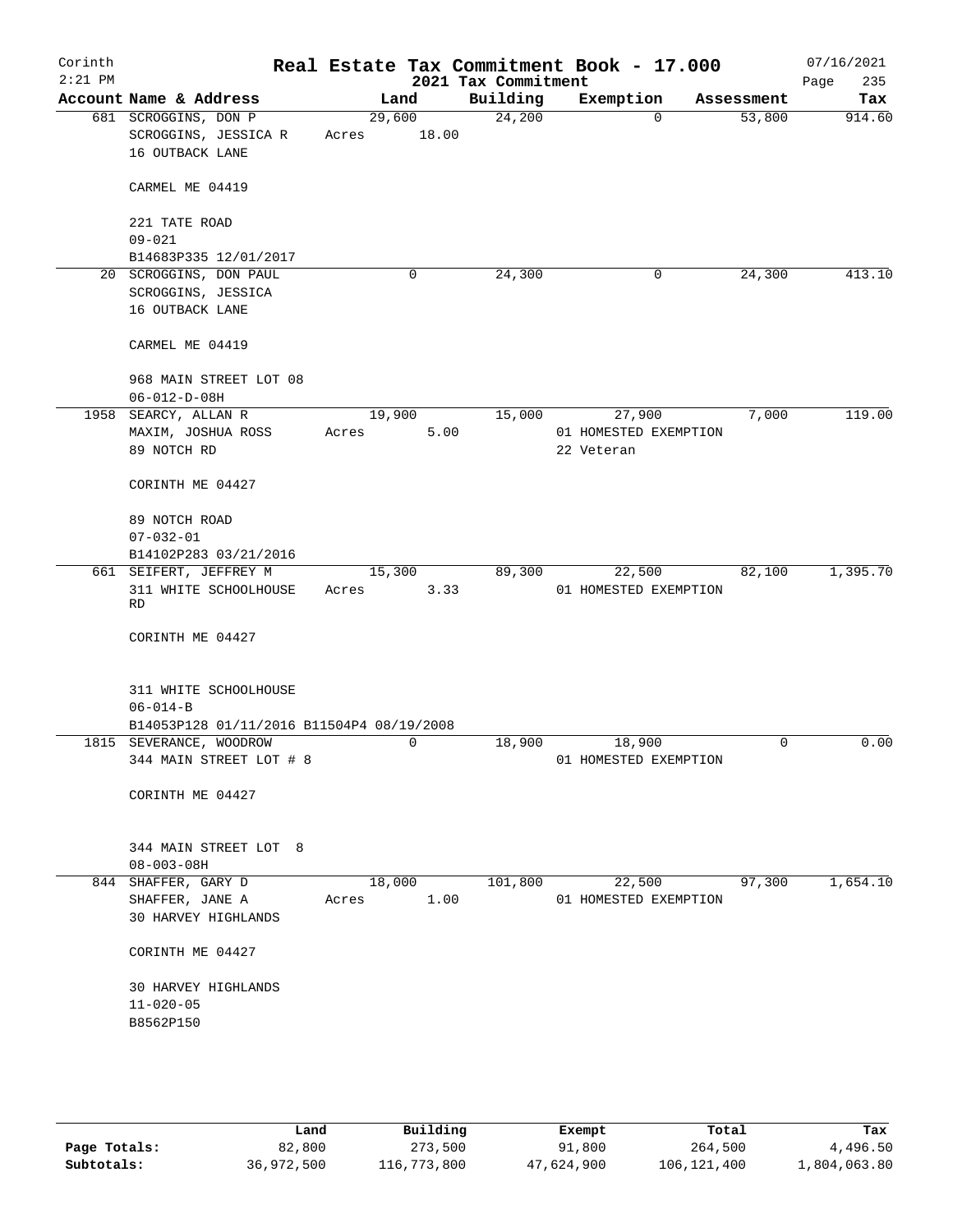| Corinth<br>$2:21$ PM |                                                               |                       |                | 2021 Tax Commitment | Real Estate Tax Commitment Book - 17.000 |            | 07/16/2021<br>236<br>Page |
|----------------------|---------------------------------------------------------------|-----------------------|----------------|---------------------|------------------------------------------|------------|---------------------------|
|                      | Account Name & Address                                        |                       | Land           | Building            | Exemption                                | Assessment | Tax                       |
|                      | 784 SHANK, TRISTAN<br>SHANK, HEATHER<br>109 EXETER ROAD       | Acres                 | 20,500<br>3.01 | 95,700              | 22,500<br>01 HOMESTED EXEMPTION          | 93,700     | 1,592.90                  |
|                      | CORINTH ME 04427                                              |                       |                |                     |                                          |            |                           |
|                      | 109 EXETER ROAD<br>$14 - 027 - 04$                            |                       |                |                     |                                          |            |                           |
|                      | B12148P87 05/28/2010                                          |                       |                |                     |                                          |            |                           |
|                      | 1189 SHANNON, WILLIAM J JR<br>49 SHANNON WAY                  | 20,200<br>Acres 14.03 |                | $\mathbf 0$         | 0                                        | 20,200     | 343.40                    |
|                      | EXETER ME 04435                                               |                       |                |                     |                                          |            |                           |
|                      | MCCARD ROAD/AVENUE ROAD<br>$01 - 004 - 03$                    |                       |                |                     |                                          |            |                           |
|                      | B5963P334<br>2045 SHAW, KATRINA L                             |                       | 16,800         | 103,000             |                                          |            | 1,654.10                  |
|                      | 48 NOTCH RD                                                   | Acres                 | 1.13           |                     | 22,500<br>01 HOMESTED EXEMPTION          | 97,300     |                           |
|                      | CORINTH ME 04427                                              |                       |                |                     |                                          |            |                           |
|                      | 46 NOTCH ROAD<br>$07 - 041 - A$                               |                       |                |                     |                                          |            |                           |
|                      | B11754P320 05/08/2009                                         |                       |                |                     |                                          |            |                           |
|                      | 684 SHAW, MARK W                                              | 18,000                |                | 143,300             | 22,500                                   | 138,800    | 2,359.60                  |
|                      | SHAW, STACEY, L.<br>20 HARVEY HIGHLANDS                       | Acres                 | 1.00           |                     | 01 HOMESTED EXEMPTION                    |            |                           |
|                      | CORINTH ME 04427<br>20 HARVEY HIGHLANDS<br>$11 - 020 - 01$    |                       |                |                     |                                          |            |                           |
|                      | B10681P196 09/28/2006                                         |                       |                |                     |                                          |            |                           |
|                      | 747 SHAW, PAUL D                                              | 17,400                |                | 84,000              | 22,500                                   | 78,900     | 1,341.30                  |
|                      | SHAW, TAMMY L<br>382 EXETER ROAD                              | Acres                 | 1.57           |                     | 01 HOMESTED EXEMPTION                    |            |                           |
|                      | CORINTH ME 04427                                              |                       |                |                     |                                          |            |                           |
|                      | 382 EXETER ROAD                                               |                       |                |                     |                                          |            |                           |
|                      | $07 - 010 - D$                                                |                       |                |                     |                                          |            |                           |
|                      | B14739P220 02/12/2018 B11165P203 09/18/2007                   |                       |                |                     |                                          |            |                           |
|                      | 324 SHELDON, TIMOTHY G<br>SHELDON, LORI<br>571 TATE ROAD      | Acres                 | 16,800<br>1.12 | 110,600             | 22,500<br>01 HOMESTED EXEMPTION          | 104,900    | 1,783.30                  |
|                      | CORINTH ME 04427                                              |                       |                |                     |                                          |            |                           |
|                      | 571 TATE ROAD<br>$06 - 012 - B - 06$<br>B11490P171 08/04/2008 |                       |                |                     |                                          |            |                           |
|                      |                                                               |                       |                |                     |                                          |            |                           |

|              | Land       | Building    | Exempt     | Total       | Tax          |
|--------------|------------|-------------|------------|-------------|--------------|
| Page Totals: | 109,700    | 536,600     | 112,500    | 533,800     | 9,074.60     |
| Subtotals:   | 37,082,200 | 117,310,400 | 47,737,400 | 106,655,200 | 1,813,138.40 |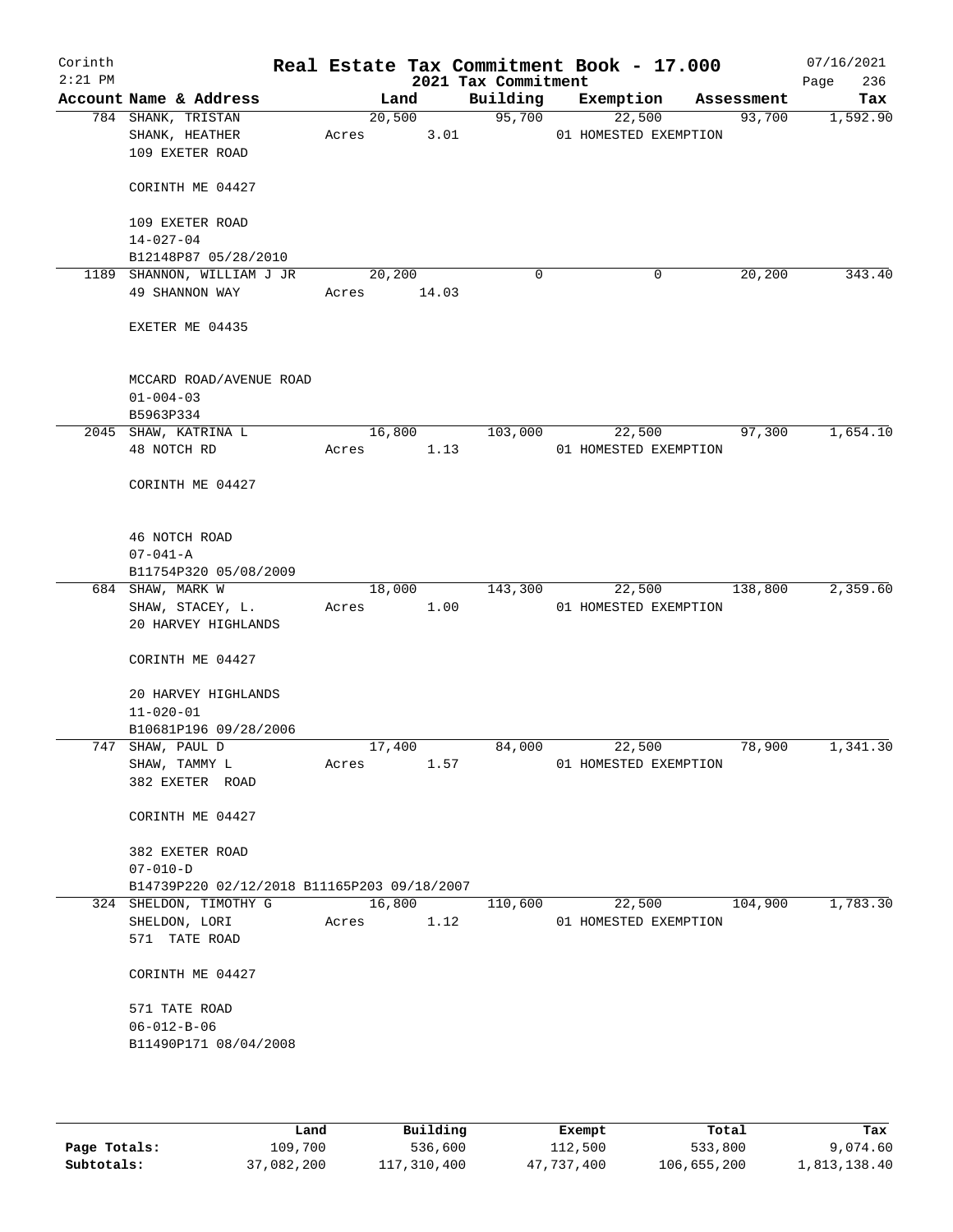| Corinth<br>$2:21$ PM |                                                        |       |        |       | 2021 Tax Commitment | Real Estate Tax Commitment Book - 17.000 |            | 07/16/2021<br>237<br>Page |
|----------------------|--------------------------------------------------------|-------|--------|-------|---------------------|------------------------------------------|------------|---------------------------|
|                      | Account Name & Address                                 |       | Land   |       | Building            | Exemption                                | Assessment | Tax                       |
|                      | 325 SHELDON, TIMOTHY G<br>SHELDON, LORI<br>571 TATE RD | Acres | 10,500 | 1.17  | $\mathsf{O}$        | 0                                        | 10,500     | 178.50                    |
|                      | CORINTH ME 04427                                       |       |        |       |                     |                                          |            |                           |
|                      | TATE ROAD                                              |       |        |       |                     |                                          |            |                           |
|                      | $06 - 012 - B - 07$                                    |       |        |       |                     |                                          |            |                           |
|                      | B13378P84 10/23/2013                                   |       |        |       |                     |                                          |            |                           |
|                      | 486 SHINING LIGHT<br>PROPERTIES LLC                    |       | 28,500 |       | 83,800              | 0                                        | 112,300    | 1,909.10                  |
|                      | 64 EXETER ROAD                                         | Acres |        | 13.93 |                     |                                          |            |                           |
|                      | CORINTH ME 04427                                       |       |        |       |                     |                                          |            |                           |
|                      | 365 MAIN STREET                                        |       |        |       |                     |                                          |            |                           |
|                      | $08 - 005$<br>B15426P344 01/30/2020                    |       |        |       |                     |                                          |            |                           |
|                      | 87 SHOREY, JESSICA S                                   |       | 18,700 |       | 124,900             | 22,500                                   | 121,100    | 2,058.70                  |
|                      | 131 EXETER ROAD                                        | Acres |        | 1.59  |                     | 01 HOMESTED EXEMPTION                    |            |                           |
|                      | CORINTH ME 04427                                       |       |        |       |                     |                                          |            |                           |
|                      | 131 EXETER ROAD<br>$07 - 055$                          |       |        |       |                     |                                          |            |                           |
|                      | B13314P31 09/30/2013                                   |       |        |       |                     |                                          |            |                           |
|                      | 1194 SHOREY, TIMOTHY W                                 |       | 21,700 |       | 108,700             | 22,500                                   | 107,900    | 1,834.30                  |
|                      | SHOREY, CYNTHIA A<br>20 MAIN ST                        | Acres |        | 1.56  |                     | 01 HOMESTED EXEMPTION                    |            |                           |
|                      | CORINTH ME 04427                                       |       |        |       |                     |                                          |            |                           |
|                      | 20 MAIN STREET<br>$11 - 013 - A$                       |       |        |       |                     |                                          |            |                           |
|                      | B5541P67                                               |       |        |       |                     |                                          |            |                           |
|                      | 992 SIMON, STANLEY J                                   |       | 22,800 |       | 103,200             | 27,900                                   | 98,100     | 1,667.70                  |
|                      | SIMON, KIMBERLEE A<br>306 WEST CORINTH ROAD            | Acres |        | 6.00  |                     | 01 HOMESTED EXEMPTION<br>22 Veteran      |            |                           |
|                      | CORINTH ME 04427                                       |       |        |       |                     |                                          |            |                           |
|                      | 306 WEST CORINTH ROAD<br>$05 - 003 - B$                |       |        |       |                     |                                          |            |                           |
|                      | B14698P343 12/15/2015                                  |       |        |       |                     |                                          |            |                           |
|                      | 174 SIMPSON, JOHN C                                    |       | 16,700 |       | 44,300              | 0                                        | 61,000     | 1,037.00                  |
|                      | SIMPSON, DOREEN L<br>644 BROWN RD                      | Acres |        | 1.00  |                     |                                          |            |                           |
|                      | EXETER ME 04435                                        |       |        |       |                     |                                          |            |                           |
|                      | 76 GARLAND ROAD<br>$07 - 013 - C$                      |       |        |       |                     |                                          |            |                           |
|                      | B9058P195                                              |       |        |       |                     |                                          |            |                           |
|                      |                                                        |       |        |       |                     |                                          |            |                           |
|                      |                                                        |       |        |       |                     |                                          |            |                           |

|              | Land       | Building    | Exempt     | Total       | Tax          |
|--------------|------------|-------------|------------|-------------|--------------|
| Page Totals: | 118,900    | 464,900     | 72,900     | 510,900     | 8,685.30     |
| Subtotals:   | 37,201,100 | 117,775,300 | 47,810,300 | 107,166,100 | 1,821,823.70 |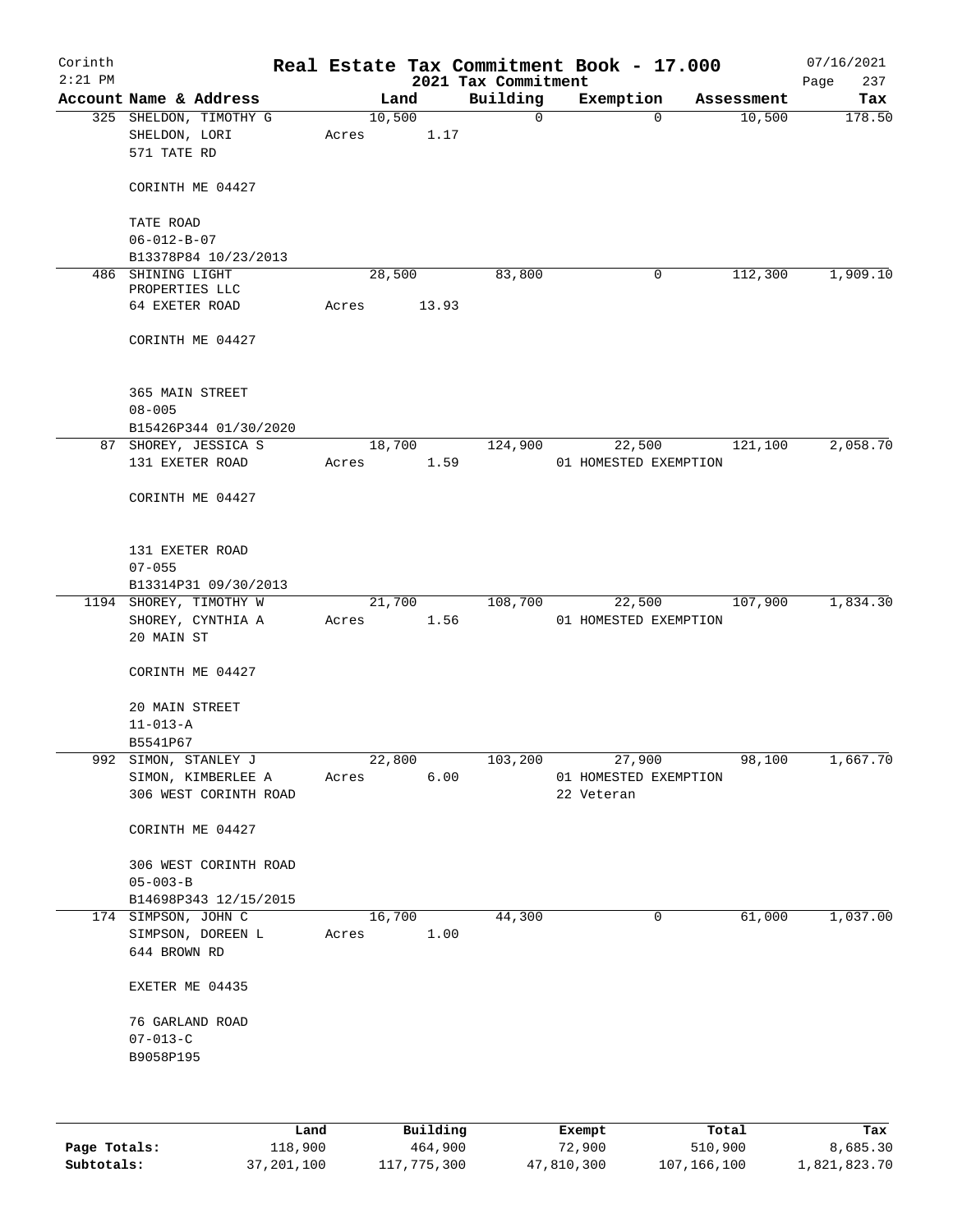| Corinth      |                                                                                                   |                 |                     |                                 | Real Estate Tax Commitment Book - 17.000  |                  |                      | 07/16/2021         |
|--------------|---------------------------------------------------------------------------------------------------|-----------------|---------------------|---------------------------------|-------------------------------------------|------------------|----------------------|--------------------|
| $2:21$ PM    | Account Name & Address                                                                            |                 | Land                | 2021 Tax Commitment<br>Building | Exemption                                 |                  | Assessment           | 238<br>Page<br>Tax |
|              | 1928 SINCLAIR, CHRIS                                                                              |                 | $\mathbf 0$         | 11,000                          | 11,000                                    |                  | 0                    | 0.00               |
|              | 22 CLEVELAND AVENUE                                                                               |                 |                     |                                 | 01 HOMESTED EXEMPTION                     |                  |                      |                    |
|              | DEXTER ME 04930                                                                                   |                 |                     |                                 |                                           |                  |                      |                    |
|              | 344 MAIN STREET LOT 13<br>$08 - 003 - 13H$                                                        |                 |                     |                                 |                                           |                  |                      |                    |
|              | 970 SINES, CATHERINE<br>PO BOX 182                                                                | 18,000<br>Acres | 1.00                | 72,000                          | 22,500<br>01 HOMESTED EXEMPTION           |                  | 67,500               | 1,147.50           |
|              | CORINTH ME 04427                                                                                  |                 |                     |                                 |                                           |                  |                      |                    |
|              | 324 MAIN STREET<br>$15 - 045$                                                                     |                 |                     |                                 |                                           |                  |                      |                    |
|              | B10666P21 10/03/2006<br>1896 SIROIS, KENNETH A                                                    | 21,400          |                     | 153,300                         | 22,500                                    |                  | $1\overline{52,200}$ | 2,587.40           |
|              | SIROIS, JOY D<br>1128 HUDSON HILL RD                                                              | Acres           | 4.88                |                                 | 01 HOMESTED EXEMPTION                     |                  |                      |                    |
|              | CORINTH ME 04427                                                                                  |                 |                     |                                 |                                           |                  |                      |                    |
|              | 1128 HUDSON HILL ROAD<br>$03 - 051 - 04$                                                          |                 |                     |                                 |                                           |                  |                      |                    |
|              | B12067P303 03/01/2010                                                                             |                 |                     |                                 |                                           |                  |                      |                    |
|              | 1204 SKIDGELL, JOHN<br>P.O. BOX 574                                                               | 22,200<br>Acres | 41.00               | 0                               |                                           | 0                | 22,200               | 377.40             |
|              | BREWER ME 04412                                                                                   |                 |                     |                                 |                                           |                  |                      |                    |
|              | MAIN STREET N/F OFF<br>$03 - 033 - A$                                                             |                 |                     |                                 |                                           |                  |                      |                    |
| 1209         | B3081P297<br>SKOLFIELD, BRENT B.                                                                  | 22,600          |                     | 0                               |                                           | 0                | 22,600               | 384.20             |
|              | (HEIRS OF)<br>SKOLFIELD, KELLEY A<br>C/O BENJAMIN A.<br>SKOLFIELD<br>104 MEADOW RIDGE DR APT<br>2 | Acres           | 5.82                |                                 |                                           |                  |                      |                    |
|              | HERMON ME 04401 1168<br>105 TATE ROAD                                                             |                 |                     |                                 |                                           |                  |                      |                    |
|              | $09 - 023$<br>B13169P12 05/03/2013                                                                |                 |                     |                                 |                                           |                  |                      |                    |
|              | 1210 SLASOR, JEANNE L                                                                             | 53,000          |                     | 85,500                          | 27,900                                    |                  | 110,600              | 1,880.20           |
|              | PO BOX 352                                                                                        | Acres           | 58.16               |                                 | 31 Veteran Widow<br>01 HOMESTED EXEMPTION |                  |                      |                    |
|              | CORINTH ME 04427                                                                                  |                 |                     |                                 |                                           |                  |                      |                    |
|              | 87 SOULE ROAD<br>$09 - 026$<br>B9507P231                                                          |                 |                     |                                 |                                           |                  |                      |                    |
|              |                                                                                                   |                 |                     |                                 |                                           |                  |                      |                    |
| Page Totals: | Land<br>137,200                                                                                   |                 | Building<br>321,800 |                                 | Exempt<br>83,900                          | Total<br>375,100 |                      | Tax<br>6,376.70    |

**Subtotals:** 37,338,300 118,097,100 47,894,200 107,541,200 1,828,200.40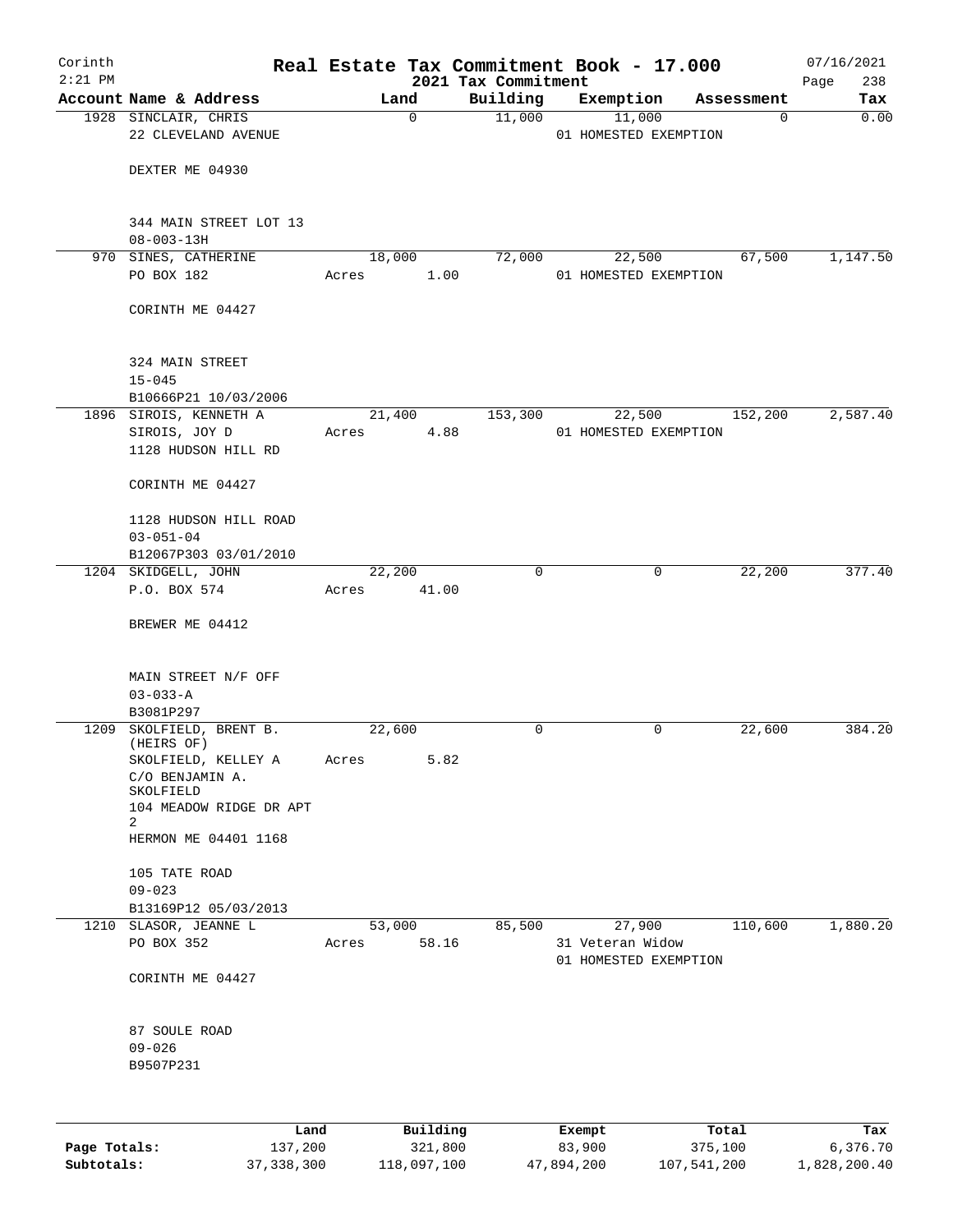| Corinth<br>$2:21$ PM |                                             |       |             |       | 2021 Tax Commitment | Real Estate Tax Commitment Book - 17.000  |            |             | 07/16/2021<br>239<br>Page |
|----------------------|---------------------------------------------|-------|-------------|-------|---------------------|-------------------------------------------|------------|-------------|---------------------------|
|                      | Account Name & Address                      |       | Land        |       | Building            | Exemption                                 | Assessment |             | Tax                       |
|                      | 717 SLATER, SHAWN<br>515 LEDGE HILL ROAD    |       | $\mathbf 0$ |       | 20,700              | 20,700<br>01 HOMESTED EXEMPTION           |            | 0           | 0.00                      |
|                      | CORINTH ME 04427                            |       |             |       |                     |                                           |            |             |                           |
|                      | 515 LEDGE HILL ROAD<br>$01 - 040 - 02H$     |       |             |       |                     |                                           |            |             |                           |
|                      | 1215 SMART, EDNA C                          |       | 20,700      |       | 113,200             | 27,900                                    |            | 106,000     | 1,802.00                  |
|                      | 366 BLACK ROAD                              | Acres |             | 4.30  |                     | 31 Veteran Widow<br>01 HOMESTED EXEMPTION |            |             |                           |
|                      | CORINTH ME 04427                            |       |             |       |                     |                                           |            |             |                           |
|                      | 366 BLACK RD                                |       |             |       |                     |                                           |            |             |                           |
|                      | $02 - 029 - C$<br>B4682P213                 |       |             |       |                     |                                           |            |             |                           |
|                      | 127 SMEN, ANTHONY D                         |       | 19,300      |       | 28,200              | 22,500                                    |            | 25,000      | 425.00                    |
|                      | 923 MAIN ST                                 | Acres |             | 2.07  |                     | 01 HOMESTED EXEMPTION                     |            |             |                           |
|                      | CORINTH ME 04427                            |       |             |       |                     |                                           |            |             |                           |
|                      | 923 MAIN STREET                             |       |             |       |                     |                                           |            |             |                           |
|                      | $05 - 052$<br>B8367P21                      |       |             |       |                     |                                           |            |             |                           |
|                      | 1731 SMITH, ADAM                            |       | 0           |       | 17,100              | 17,100                                    |            | $\mathbf 0$ | 0.00                      |
|                      | SMITH, ANNALEE<br>PO BOX 42                 |       |             |       |                     | 01 HOMESTED EXEMPTION                     |            |             |                           |
|                      | 408 TATE ROAD<br>CORINTH ME 04427           |       |             |       |                     |                                           |            |             |                           |
|                      | 408 TATE ROAD<br>$06 - 019 - 34H$           |       |             |       |                     |                                           |            |             |                           |
|                      | B14126P34 04/19/2016 B13095P165 02/19/2013  |       |             |       |                     |                                           |            |             |                           |
|                      | 1082 SMITH, CAMERON                         |       | 21,300      |       | 22,300              | 22,500                                    |            | 21,100      | 358.70                    |
|                      | SMITH, BOBBI JO                             | Acres |             | 10.00 |                     | 01 HOMESTED EXEMPTION                     |            |             |                           |
|                      | 111 WHITE SCHOOLHOUSE<br><b>ROAD</b>        |       |             |       |                     |                                           |            |             |                           |
|                      | CORINTH ME 04427                            |       |             |       |                     |                                           |            |             |                           |
|                      | 111 WHITE SCHOOLHOUSE<br>$05 - 032 - B - 1$ |       |             |       |                     |                                           |            |             |                           |
|                      | B14235P175 08/14/2016                       |       |             |       |                     |                                           |            |             |                           |
|                      | 361 SMITH, DANIEL & SMITH,                  |       | 28,900      |       | 75,000              | 22,500                                    |            | 81,400      | 1,383.80                  |
|                      | DANIEL H II JT                              |       |             |       |                     |                                           |            |             |                           |
|                      | 419 MCCARD ROAD                             | Acres |             | 16.96 |                     | 01 HOMESTED EXEMPTION                     |            |             |                           |
|                      | CORINTH ME 04427                            |       |             |       |                     |                                           |            |             |                           |
|                      | 419 MCCARD ROAD                             |       |             |       |                     |                                           |            |             |                           |
|                      | $01 - 011 - B$<br>B15247P19 08/09/2017      |       |             |       |                     |                                           |            |             |                           |
|                      |                                             |       |             |       |                     |                                           |            |             |                           |

|              | Land       | Building    | Exempt     | Total       | Tax          |
|--------------|------------|-------------|------------|-------------|--------------|
| Page Totals: | 90,200     | 276,500     | 133,200    | 233,500     | 3,969.50     |
| Subtotals:   | 37,428,500 | 118,373,600 | 48,027,400 | 107,774,700 | 1,832,169.90 |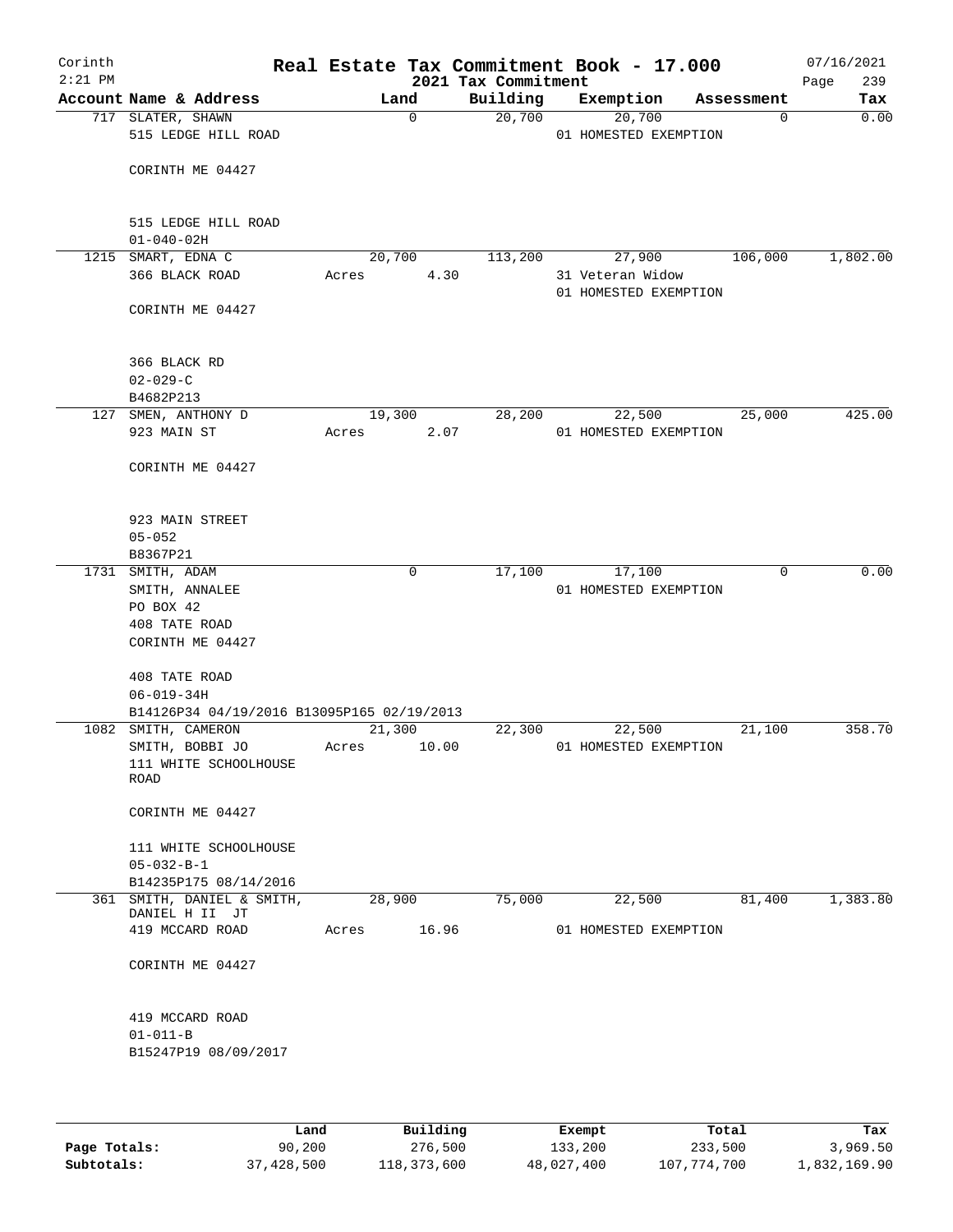| Corinth<br>$2:21$ PM |                                     |                | 2021 Tax Commitment | Real Estate Tax Commitment Book - 17.000 | Page       | 07/16/2021<br>240 |
|----------------------|-------------------------------------|----------------|---------------------|------------------------------------------|------------|-------------------|
|                      | Account Name & Address              | Land           | Building            | Exemption                                | Assessment | Tax               |
|                      | 2090 SMITH, DAVID K                 | $\Omega$       | 11,400              | 11,400                                   | 0          | 0.00              |
|                      | 101 COVERED BRIGE                   |                |                     | 01 HOMESTED EXEMPTION                    |            |                   |
|                      |                                     |                |                     |                                          |            |                   |
|                      | CORINTH ME 04427                    |                |                     |                                          |            |                   |
|                      |                                     |                |                     |                                          |            |                   |
|                      | 101 COVERED BRIDGE RD               |                |                     |                                          |            |                   |
|                      | $02 - 039 - 1H$                     |                |                     |                                          |            |                   |
|                      | 1227 SMITH, DORIS L                 | 26,400         | 65,200              | 22,500                                   | 69,100     | 1,174.70          |
|                      | c/o DANIEL C SMITH                  | 11.36<br>Acres |                     | 01 HOMESTED EXEMPTION                    |            |                   |
|                      | 258 BELFAST ROAD                    |                |                     |                                          |            |                   |
|                      | NORTHPORT ME 04849                  |                |                     |                                          |            |                   |
|                      |                                     |                |                     |                                          |            |                   |
|                      | 245 MAIN STREET                     |                |                     |                                          |            |                   |
|                      | $11 - 003$                          |                |                     |                                          |            |                   |
|                      | B4122P289                           |                |                     |                                          |            |                   |
|                      | 1218 SMITH, DOROTHY HEIRS OF 19,700 |                | 63,500              | 22,500                                   | 60,700     | 1,031.90          |
|                      | 203 MAIN STREET                     | 2.38<br>Acres  |                     | 01 HOMESTED EXEMPTION                    |            |                   |
|                      | CORINTH ME 04427                    |                |                     |                                          |            |                   |
|                      |                                     |                |                     |                                          |            |                   |
|                      |                                     |                |                     |                                          |            |                   |
|                      | 203 MAIN STREET                     |                |                     |                                          |            |                   |
|                      | $17 - 011$                          |                |                     |                                          |            |                   |
|                      | B2199P513<br>1751 SMITH, DOUGLAS    | 22,200         | 238,400             | 22,500                                   | 238,100    | 4,047.70          |
|                      | SMITH, PRISCILLA                    | 4.33<br>Acres  |                     | 01 HOMESTED EXEMPTION                    |            |                   |
|                      | PO BOX 305                          |                |                     |                                          |            |                   |
|                      |                                     |                |                     |                                          |            |                   |
|                      | CORINTH ME 04427                    |                |                     |                                          |            |                   |
|                      | 717 TATE ROAD                       |                |                     |                                          |            |                   |
|                      | $06 - 010 - C$                      |                |                     |                                          |            |                   |
|                      | B8383P257                           |                |                     |                                          |            |                   |
|                      | 2113 SMITH, HALEY M                 | 30,300         | 0                   | 0                                        | 30,300     | 515.10            |
|                      | BROWN, BRYCEN A JT                  | 40.00<br>Acres |                     |                                          |            |                   |
|                      | 105 GARLAND ROAD                    |                |                     |                                          |            |                   |
|                      | CORINTH ME 04427                    |                |                     |                                          |            |                   |
|                      |                                     |                |                     |                                          |            |                   |
|                      | GARLAND ROAD - REAR                 |                |                     |                                          |            |                   |
|                      | $07 - 044 - 01$                     |                |                     |                                          |            |                   |
|                      | B15679P123 09/02/2020               |                |                     |                                          |            |                   |
|                      | 493 SMITH, HALEY M                  | 22,900         | 199,400             | 22,500                                   | 199,800    | 3,396.60          |
|                      | BROWN, BRYCEN A JT                  | 7.00<br>Acres  |                     | 01 HOMESTED EXEMPTION                    |            |                   |
|                      | 105 GARLAND ROAD                    |                |                     |                                          |            |                   |
|                      | CORINTH ME 04427                    |                |                     |                                          |            |                   |
|                      |                                     |                |                     |                                          |            |                   |
|                      | 105 GARLAND ROAD<br>$07 - 014 - A$  |                |                     |                                          |            |                   |
|                      | B15124P82 04/22/2019                |                |                     |                                          |            |                   |
|                      |                                     |                |                     |                                          |            |                   |
|                      |                                     |                |                     |                                          |            |                   |
|                      |                                     |                |                     |                                          |            |                   |

|              | Land       | Building    | Exempt     | Total       | Tax          |
|--------------|------------|-------------|------------|-------------|--------------|
| Page Totals: | 121,500    | 577,900     | 101,400    | 598,000     | 10,166.00    |
| Subtotals:   | 37,550,000 | 118,951,500 | 48,128,800 | 108,372,700 | 1,842,335.90 |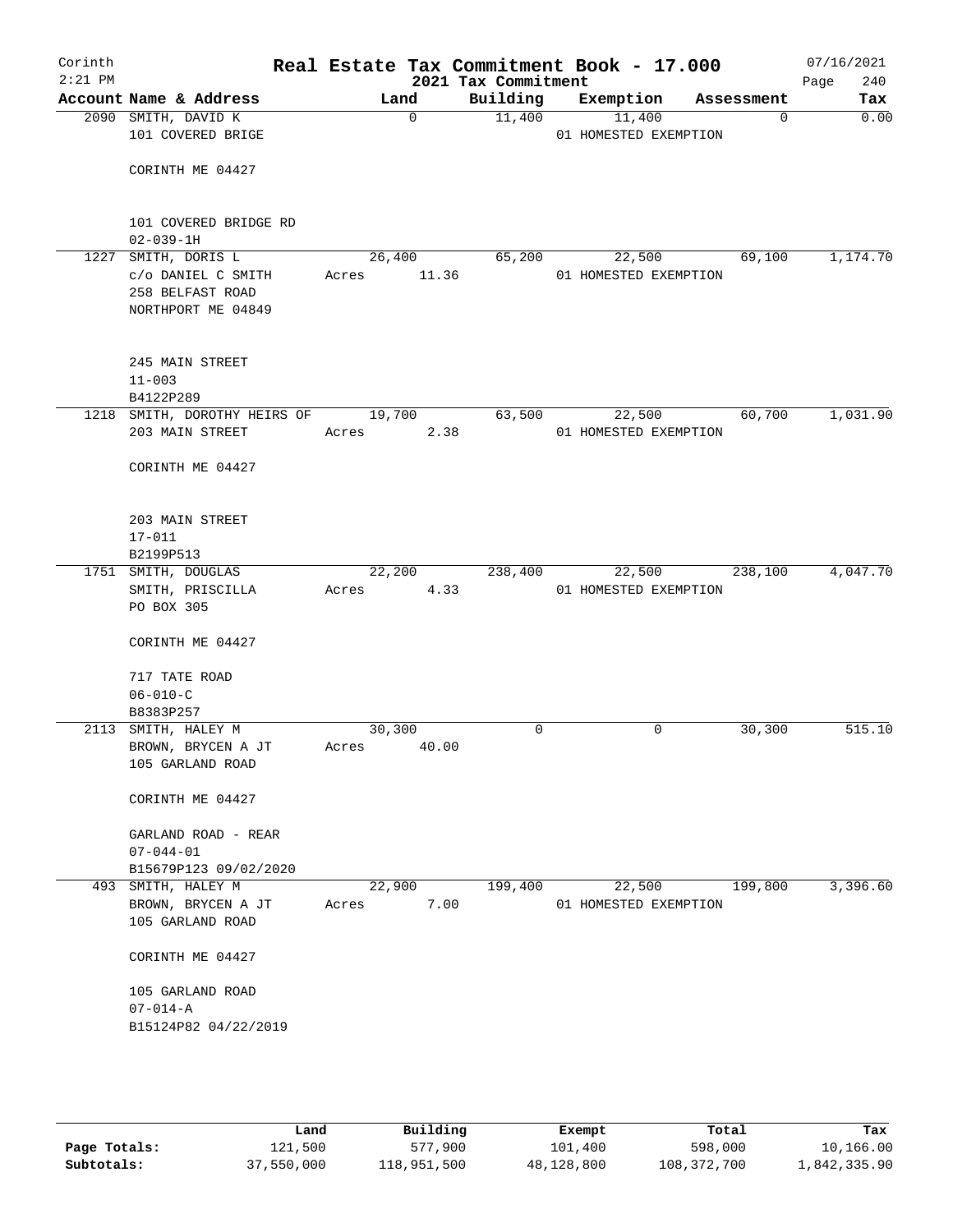| Corinth<br>$2:21$ PM |                                       |       |        | 2021 Tax Commitment | Real Estate Tax Commitment Book - 17.000 |             | 07/16/2021<br>Page<br>241 |
|----------------------|---------------------------------------|-------|--------|---------------------|------------------------------------------|-------------|---------------------------|
|                      | Account Name & Address                |       | Land   | Building            | Exemption                                | Assessment  | Tax                       |
|                      | 1225 SMITH, JOAN M                    |       | 27,700 | 63,200              | 22,500                                   | 68,400      | 1,162.80                  |
|                      | 480 TATE RD                           | Acres | 10.00  |                     | 01 HOMESTED EXEMPTION                    |             |                           |
|                      |                                       |       |        |                     |                                          |             |                           |
|                      | CORINTH ME 04427                      |       |        |                     |                                          |             |                           |
|                      |                                       |       |        |                     |                                          |             |                           |
|                      |                                       |       |        |                     |                                          |             |                           |
|                      | 480 TATE ROAD                         |       |        |                     |                                          |             |                           |
|                      | $06 - 023 - A$                        |       |        |                     |                                          |             |                           |
|                      | B3225P323                             |       | 0      | 19,700              |                                          | $\mathbf 0$ | 0.00                      |
|                      | 1222 SMITH, KENNETH<br>17 O'ROAK ROAD |       |        |                     | 19,700<br>01 HOMESTED EXEMPTION          |             |                           |
|                      |                                       |       |        |                     |                                          |             |                           |
|                      | CORINTH ME 04427                      |       |        |                     |                                          |             |                           |
|                      |                                       |       |        |                     |                                          |             |                           |
|                      |                                       |       |        |                     |                                          |             |                           |
|                      | 17 O'ROAK ROAD                        |       |        |                     |                                          |             |                           |
|                      | $10 - 011 - 02H$                      |       |        |                     |                                          |             |                           |
|                      | 932 SMITH, RHONDA                     |       | 31,600 | 110,600             | 0                                        | 142,200     | 2,417.40                  |
|                      | 982 MAIN STREET                       | Acres | 3.62   |                     |                                          |             |                           |
|                      |                                       |       |        |                     |                                          |             |                           |
|                      | CORINTH ME 04427                      |       |        |                     |                                          |             |                           |
|                      |                                       |       |        |                     |                                          |             |                           |
|                      |                                       |       |        |                     |                                          |             |                           |
|                      | 982 MAIN STREET<br>$06 - 007$         |       |        |                     |                                          |             |                           |
|                      | B13198P66 05/31/2013                  |       |        |                     |                                          |             |                           |
|                      | 1609 SMITH, ROBIN                     |       | 22,900 | 110,300             | 22,500                                   | 110,700     | 1,881.90                  |
|                      | 771 MAIN ST                           | Acres | 4.85   |                     | 01 HOMESTED EXEMPTION                    |             |                           |
|                      |                                       |       |        |                     |                                          |             |                           |
|                      | CORINTH ME 04427                      |       |        |                     |                                          |             |                           |
|                      |                                       |       |        |                     |                                          |             |                           |
|                      |                                       |       |        |                     |                                          |             |                           |
|                      | 771 MAIN STREET                       |       |        |                     |                                          |             |                           |
|                      | $05 - 040 - B$                        |       |        |                     |                                          |             |                           |
|                      | B7032P211                             |       |        |                     |                                          |             |                           |
|                      | 1224 SMITH, ROGER C                   |       | 18,000 | 60,300              | 22,500                                   | 55,800      | 948.60                    |
|                      | 193 EXETER RD                         | Acres | 1.00   |                     | 01 HOMESTED EXEMPTION                    |             |                           |
|                      | CORINTH ME 04427                      |       |        |                     |                                          |             |                           |
|                      |                                       |       |        |                     |                                          |             |                           |
|                      |                                       |       |        |                     |                                          |             |                           |
|                      | 193 EXETER ROAD                       |       |        |                     |                                          |             |                           |
|                      | $07 - 049$                            |       |        |                     |                                          |             |                           |
|                      | B2687P104                             |       |        |                     |                                          |             |                           |
|                      | 1433 SMITH, ROGER L                   |       | 19,600 | 93,000              | 27,900                                   | 84,700      | 1,439.90                  |
|                      | SMITH, PATRICIA M                     | Acres | 2.30   |                     | 22 Veteran                               |             |                           |
|                      | PO BOX 255                            |       |        |                     | 01 HOMESTED EXEMPTION                    |             |                           |
|                      |                                       |       |        |                     |                                          |             |                           |
|                      | CORINTH ME 04427                      |       |        |                     |                                          |             |                           |
|                      |                                       |       |        |                     |                                          |             |                           |
|                      | 692 MAIN STREET                       |       |        |                     |                                          |             |                           |
|                      | $05 - 034 - D$                        |       |        |                     |                                          |             |                           |
|                      | B8270P130                             |       |        |                     |                                          |             |                           |
|                      |                                       |       |        |                     |                                          |             |                           |
|                      |                                       |       |        |                     |                                          |             |                           |
|                      |                                       |       |        |                     |                                          |             |                           |
|                      |                                       |       |        |                     |                                          |             |                           |

|              | Land       | Building    | Exempt       | Total       | Tax          |
|--------------|------------|-------------|--------------|-------------|--------------|
| Page Totals: | 119,800    | 457,100     | 115,100      | 461,800     | , 850.60     |
| Subtotals:   | 37,669,800 | 119,408,600 | 48, 243, 900 | 108,834,500 | 1,850,186.50 |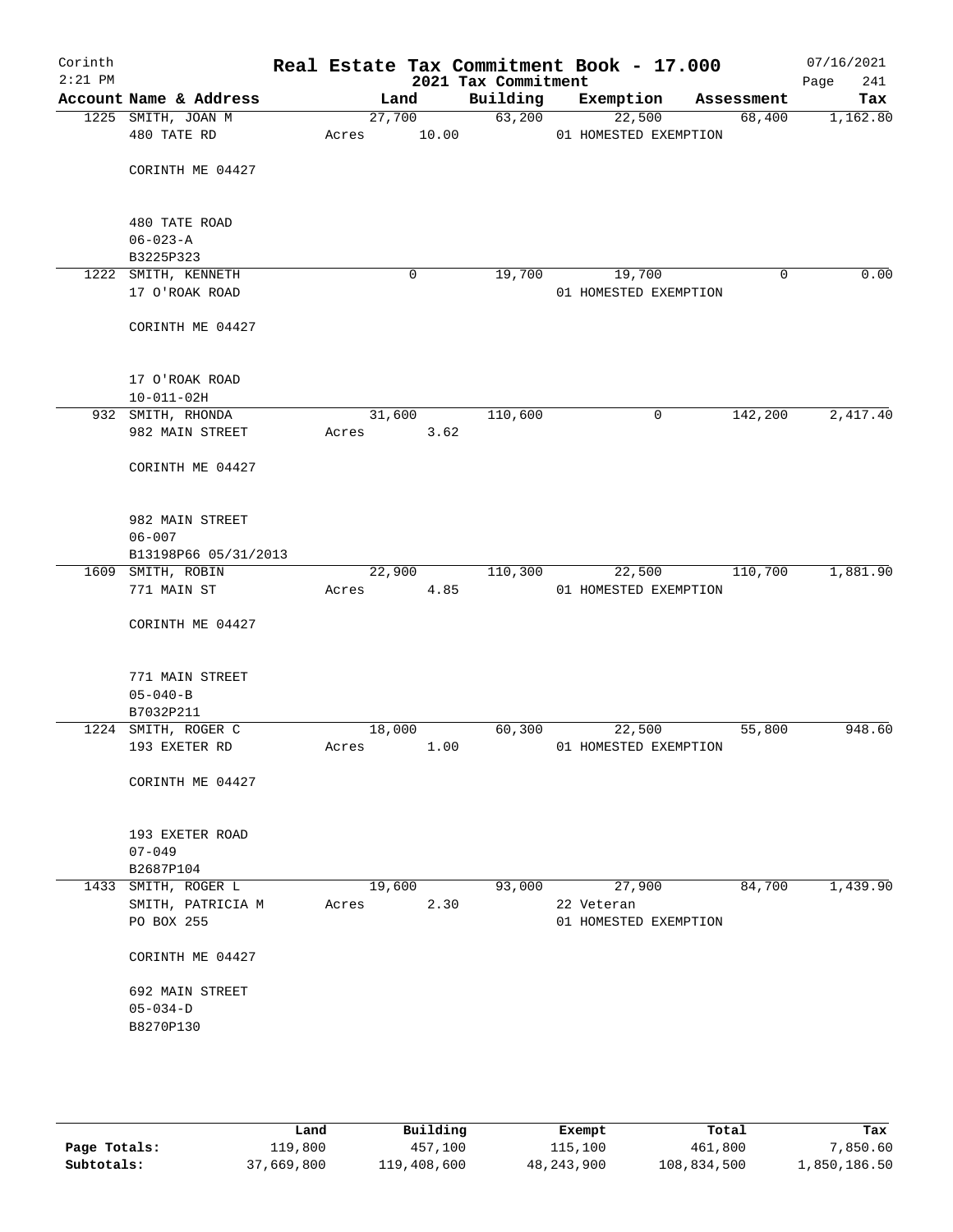| Corinth      |                                          |       |                       |                                 | Real Estate Tax Commitment Book - 17.000 |                      | 07/16/2021      |
|--------------|------------------------------------------|-------|-----------------------|---------------------------------|------------------------------------------|----------------------|-----------------|
| $2:21$ PM    | Account Name & Address                   |       | Land                  | 2021 Tax Commitment<br>Building |                                          |                      | 242<br>Page     |
|              | 1226 SMITH, SCOTT A                      |       | 19,200                | 66,000                          | Exemption<br>22,500                      | Assessment<br>62,700 | Tax<br>1,065.90 |
|              | SMITH, CYNTHIA L<br><b>30 RIDGE ROAD</b> | Acres | 3.07                  |                                 | 01 HOMESTED EXEMPTION                    |                      |                 |
|              | CORINTH ME 04427                         |       |                       |                                 |                                          |                      |                 |
|              | 30 RIDGE ROAD<br>$11 - 032$              |       |                       |                                 |                                          |                      |                 |
|              | B3212P290                                |       |                       |                                 |                                          |                      |                 |
|              | 152 SNOW, JAKE                           |       | 13,400                | 0                               | 0                                        | 13,400               | 227.80          |
|              | 1221 EAST PITTSTON ROAD Acres            |       | 10.10                 |                                 |                                          |                      |                 |
|              | PITTSTON ME 04345                        |       |                       |                                 |                                          |                      |                 |
|              | MEADOW ROAD N/F OFF<br>$09 - 019 - 08$   |       |                       |                                 |                                          |                      |                 |
|              | B14944P20 09/18/2018                     |       |                       |                                 |                                          |                      |                 |
|              | 477 SNYDER-JENKINS,<br>CASSANDRA E       |       | 18,700                | 62,200                          | 0                                        | 80,900               | 1,375.30        |
|              | 944 MAIN STREET                          | Acres | 1.60                  |                                 |                                          |                      |                 |
|              | CORINTH ME 04427                         |       |                       |                                 |                                          |                      |                 |
|              | 944 MAIN STREET                          |       |                       |                                 |                                          |                      |                 |
|              | $06 - 006$                               |       |                       |                                 |                                          |                      |                 |
|              | B14557P192 07/21/2017                    |       |                       |                                 |                                          |                      |                 |
|              | 1228 SODERMARK, PAULINE M<br>449 TATE RD |       | 25,100<br>Acres 12.00 | 55,600                          | 22,500<br>01 HOMESTED EXEMPTION          | 58,200               | 989.40          |
|              | CORINTH ME 04427                         |       |                       |                                 |                                          |                      |                 |
|              |                                          |       |                       |                                 |                                          |                      |                 |
|              | 449 TATE ROAD<br>$06 - 020$              |       |                       |                                 |                                          |                      |                 |
|              | B9715P268                                |       |                       |                                 |                                          |                      |                 |
|              | 1230 SODERMARK, PAULINE M                |       | 17,300                | 34,300                          | 0                                        | 51,600               | 877.20          |
|              | 449 TATE RD                              | Acres | 1.50                  |                                 |                                          |                      |                 |
|              | CORINTH ME 04427                         |       |                       |                                 |                                          |                      |                 |
|              | 450 TATE ROAD                            |       |                       |                                 |                                          |                      |                 |
|              | $06 - 021 - A$                           |       |                       |                                 |                                          |                      |                 |
|              | B4543P20                                 |       |                       |                                 |                                          |                      |                 |
|              | 1852 SODERMARK, PAULINE M<br>449 TATE RD | Acres | 27,100<br>23.00       | 0                               | $\mathbf 0$                              | 27,100               | 460.70          |
|              | CORINTH ME 04427                         |       |                       |                                 |                                          |                      |                 |
|              | ANDREWS RD                               |       |                       |                                 |                                          |                      |                 |
|              | $06 - 020 - A$                           |       |                       |                                 |                                          |                      |                 |
|              | B9857P76 05/06/2005                      |       |                       |                                 |                                          |                      |                 |
|              |                                          |       |                       |                                 |                                          |                      |                 |
|              | Land                                     |       | Building              |                                 | Exempt                                   | Total                | Tax             |
| Page Totals: | 120,800                                  |       | 218,100               |                                 | 45,000                                   | 293,900              | 4,996.30        |

**Subtotals:** 37,790,600 119,626,700 48,288,900 109,128,400 1,855,182.80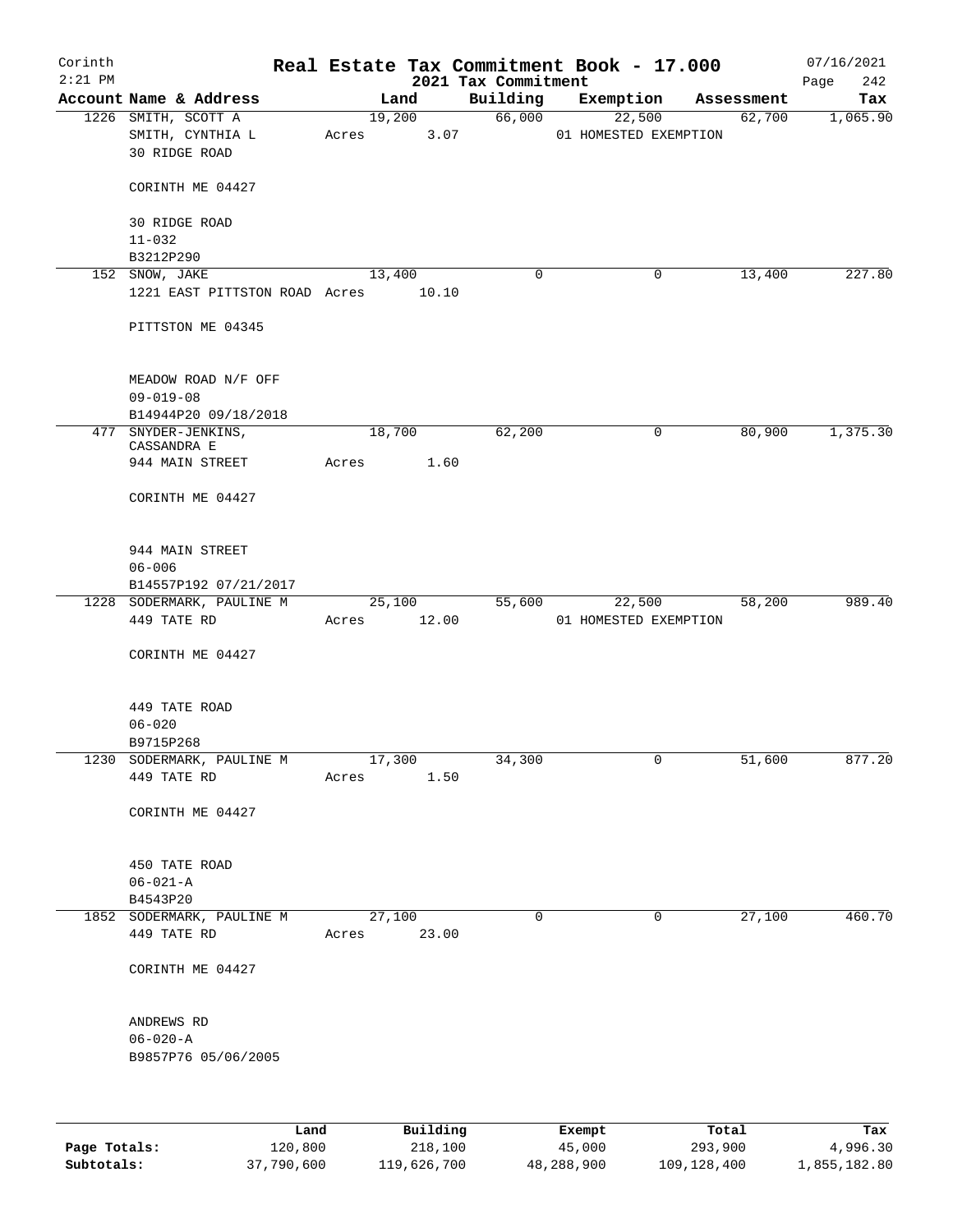| Corinth<br>$2:21$ PM |                                                            |                 |                | Real Estate Tax Commitment Book - 17.000<br>2021 Tax Commitment |               |                                 |            | 07/16/2021<br>Page<br>243 |
|----------------------|------------------------------------------------------------|-----------------|----------------|-----------------------------------------------------------------|---------------|---------------------------------|------------|---------------------------|
|                      | Account Name & Address                                     |                 | Land           | Building                                                        |               | Exemption                       | Assessment | Tax                       |
|                      | 1680 SOUDERS, BENJAMIN<br>344 MAIN STREET LOT 29           |                 | 0              | 11,000                                                          |               | $\Omega$                        | 11,000     | 187.00                    |
|                      | CORINTH ME 04427                                           |                 |                |                                                                 |               |                                 |            |                           |
|                      | 344 MAIN STREET LOT 29<br>$08 - 003 - 29H$                 |                 |                |                                                                 |               |                                 |            |                           |
|                      | 1962 SOUL'S HARBOR, INC.                                   |                 | 23,800         | 224,900                                                         |               | 248,700                         | 0          | 0.00                      |
|                      | PO BOX 275                                                 | Acres           | 3.22           |                                                                 | 47 Benevolent |                                 |            |                           |
|                      | CORINTH ME 04427                                           |                 |                |                                                                 |               |                                 |            |                           |
|                      | 251 EXETER ROAD<br>$07 - 044 - 12$<br>B10582P77 08/14/2006 |                 |                |                                                                 |               |                                 |            |                           |
|                      | 1722 SOUTHER, RICHARD S JR                                 |                 | 18,100         | 40,700                                                          |               | 22,500                          | 36,300     | 617.10                    |
|                      | SOUTHER, GALINA G<br>36 COUNTY ROAD                        | Acres           | 1.09           |                                                                 |               | 01 HOMESTED EXEMPTION           |            |                           |
|                      | CORINTH ME 04427                                           |                 |                |                                                                 |               |                                 |            |                           |
|                      | 36 COUNTY RD<br>$08 - 014 - C$                             |                 |                |                                                                 |               |                                 |            |                           |
|                      | B10377P272 04/06/2006                                      |                 |                |                                                                 |               |                                 |            |                           |
|                      | 1428 SOUVE, DEREK C                                        |                 | 15,300         | $\Omega$                                                        |               | $\mathbf 0$                     | 15,300     | 260.10                    |
|                      | SOUVE, FAYE L<br>PO BOX 95                                 | Acres           | 41.00          |                                                                 |               |                                 |            |                           |
|                      | HANOVER ME 04237                                           |                 |                |                                                                 |               |                                 |            |                           |
|                      | MAIN STREET N/F OFF                                        |                 |                |                                                                 |               |                                 |            |                           |
|                      | $06 - 033$                                                 |                 |                |                                                                 |               |                                 |            |                           |
|                      | B11901P82 09/02/2009                                       |                 |                |                                                                 |               | 0                               |            | 389.30                    |
|                      | 1723 SOUVE, DEREK C<br>SOUVE, FAYE L                       | 12,100<br>Acres | 41.00          | 10,800                                                          |               |                                 | 22,900     |                           |
|                      | PO BOX 95                                                  |                 |                |                                                                 |               |                                 |            |                           |
|                      | HANOVER ME 04237                                           |                 |                |                                                                 |               |                                 |            |                           |
|                      | DIAMOND LN                                                 |                 |                |                                                                 |               |                                 |            |                           |
|                      | $06 - 037$                                                 |                 |                |                                                                 |               |                                 |            |                           |
|                      | B11901P82 09/02/2009                                       |                 |                |                                                                 |               |                                 |            |                           |
|                      | 620 SPACK, DARIN W<br>SPACK, BRITTANY E<br>556 MAIN ST     | Acres           | 20,000<br>2.58 | 95,200                                                          |               | 22,500<br>01 HOMESTED EXEMPTION | 92,700     | 1,575.90                  |
|                      | CORINTH ME 04427                                           |                 |                |                                                                 |               |                                 |            |                           |
|                      | 556 MAIN STREET                                            |                 |                |                                                                 |               |                                 |            |                           |
|                      | $08 - 020 - A$                                             |                 |                |                                                                 |               |                                 |            |                           |
|                      | B12537P194 07/15/2011                                      |                 |                |                                                                 |               |                                 |            |                           |
|                      |                                                            |                 |                |                                                                 |               |                                 |            |                           |
|                      |                                                            |                 |                |                                                                 |               |                                 |            |                           |

|              | Land       | Building    | Exempt     | Total       | Tax          |
|--------------|------------|-------------|------------|-------------|--------------|
| Page Totals: | 89,300     | 382,600     | 293,700    | 178,200     | 3,029.40     |
| Subtotals:   | 37,879,900 | 120,009,300 | 48,582,600 | 109,306,600 | 1,858,212.20 |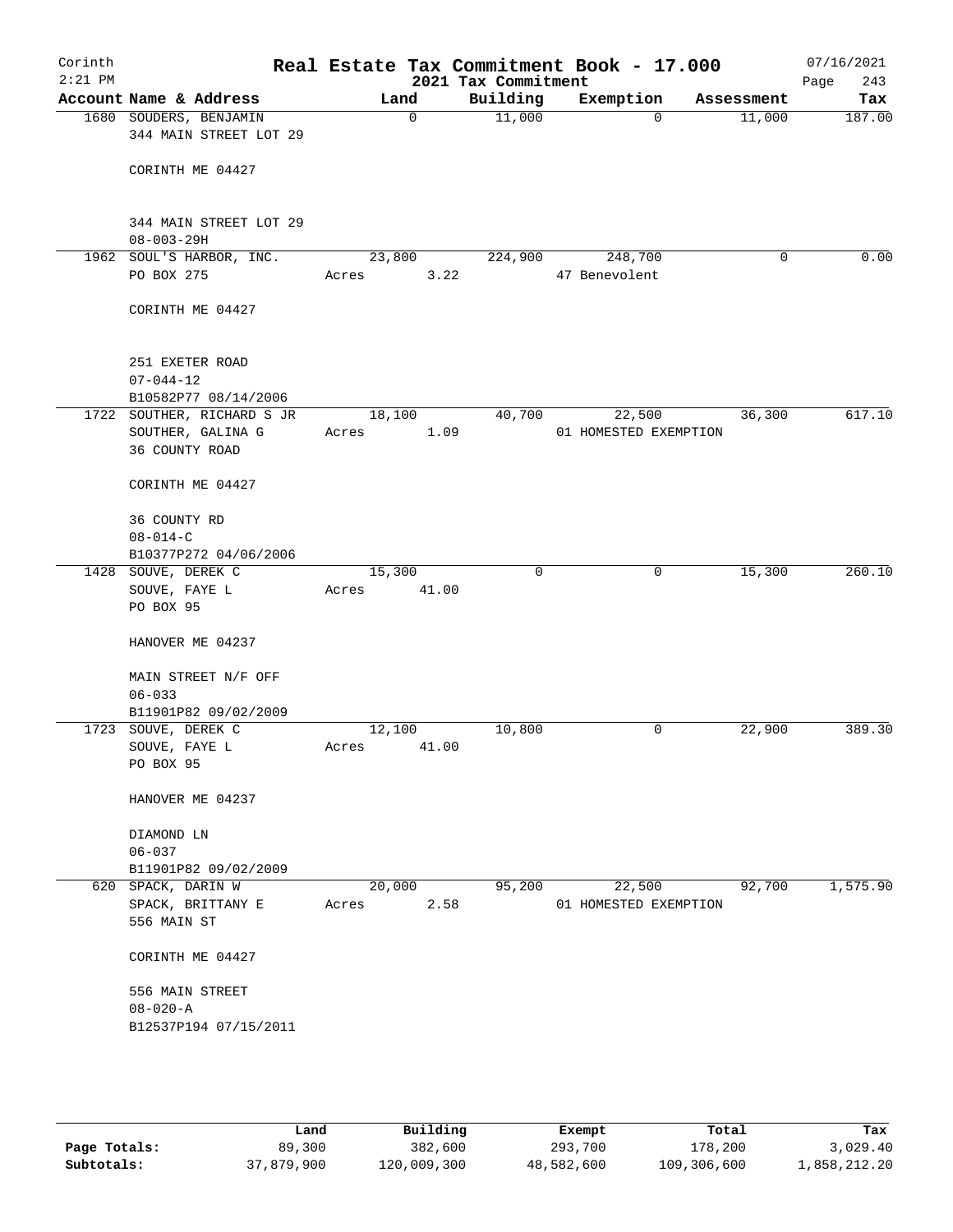| Corinth<br>$2:21$ PM |                             |        |       | 2021 Tax Commitment | Real Estate Tax Commitment Book - 17.000 |              |            | 07/16/2021<br>244<br>Page |
|----------------------|-----------------------------|--------|-------|---------------------|------------------------------------------|--------------|------------|---------------------------|
|                      | Account Name & Address      |        | Land  | Building            | Exemption                                |              | Assessment | Tax                       |
|                      | 1619 SPEED, BETTY J         | 16,700 |       | 82,500              | 22,500                                   |              | 76,700     | 1,303.90                  |
|                      | 440 GARLAND ROAD            | Acres  | 1.03  |                     | 01 HOMESTED EXEMPTION                    |              |            |                           |
|                      |                             |        |       |                     |                                          |              |            |                           |
|                      | CORINTH ME 04427            |        |       |                     |                                          |              |            |                           |
|                      | 440 GARLAND ROAD            |        |       |                     |                                          |              |            |                           |
|                      | $10 - 001 - C$              |        |       |                     |                                          |              |            |                           |
|                      | B7192P112                   |        |       |                     |                                          |              |            |                           |
|                      | 1617 SPEED, KEITH A W       | 10,500 |       | 0                   |                                          | 0            | 10,500     | 178.50                    |
|                      | 636 OLD TOWN ROAD           | Acres  | 1.22  |                     |                                          |              |            |                           |
|                      | HUDSON ME 04449             |        |       |                     |                                          |              |            |                           |
|                      | GARLAND ROAD                |        |       |                     |                                          |              |            |                           |
|                      | $10 - 001 - A$              |        |       |                     |                                          |              |            |                           |
|                      | B7192P108                   |        |       |                     |                                          |              |            |                           |
|                      | 1618 SPEED, KEITH A W       | 10,300 |       | $\mathbf 0$         |                                          | 0            | 10,300     | 175.10                    |
|                      | 636 OLD TOWN ROAD           | Acres  | 1.03  |                     |                                          |              |            |                           |
|                      | HUDSON ME 04449             |        |       |                     |                                          |              |            |                           |
|                      |                             |        |       |                     |                                          |              |            |                           |
|                      | GARLAND ROAD                |        |       |                     |                                          |              |            |                           |
|                      | $10 - 001 - B$<br>B7192P108 |        |       |                     |                                          |              |            |                           |
|                      | 1235 SPEED, KENNETH E       | 23,000 |       | $\mathbf 0$         |                                          | $\mathbf{0}$ | 23,000     | 391.00                    |
|                      | SPEED, KELLY S              | Acres  | 27.13 |                     |                                          |              |            |                           |
|                      | 7 FERNALD ROAD              |        |       |                     |                                          |              |            |                           |
|                      | GARLAND ME 04939            |        |       |                     |                                          |              |            |                           |
|                      | GARLAND ROAD                |        |       |                     |                                          |              |            |                           |
|                      | $10 - 001$                  |        |       |                     |                                          |              |            |                           |
|                      | B14281P146 09/20/2016       |        |       |                     |                                          |              |            |                           |
|                      | 1244 SPEED, PAUL A          | 16,900 |       | 139,100             | 22,500                                   |              | 133,500    | 2,269.50                  |
|                      | SPEED, ERIN E               | Acres  | 1.15  |                     | 01 HOMESTED EXEMPTION                    |              |            |                           |
|                      | 22 GARLAND ROAD             |        |       |                     |                                          |              |            |                           |
|                      | CORINTH ME 04427            |        |       |                     |                                          |              |            |                           |
|                      | 22 GARLAND ROAD             |        |       |                     |                                          |              |            |                           |
|                      | $07 - 012 - C$              |        |       |                     |                                          |              |            |                           |
|                      | B6305P181                   |        |       |                     |                                          |              |            |                           |
|                      | 1247 SPEED, PAUL A          | 16,100 |       | $\mathbf 0$         |                                          | 0            | 16,100     | 273.70                    |
|                      | 22 GARLAND ROAD             | Acres  | 8.05  |                     |                                          |              |            |                           |
|                      | CORINTH ME 04427            |        |       |                     |                                          |              |            |                           |
|                      | EXETER ROAD                 |        |       |                     |                                          |              |            |                           |
|                      | $07 - 012$                  |        |       |                     |                                          |              |            |                           |
|                      | B14607P119 09/13/2017       |        |       |                     |                                          |              |            |                           |
|                      |                             |        |       |                     |                                          |              |            |                           |
|                      |                             |        |       |                     |                                          |              |            |                           |

|              | Land       | Building    | Exempt     | Total       | Tax          |
|--------------|------------|-------------|------------|-------------|--------------|
| Page Totals: | 93,500     | 221,600     | 45,000     | 270,100     | 4,591.70     |
| Subtotals:   | 37,973,400 | 120,230,900 | 48,627,600 | 109,576,700 | 1,862,803.90 |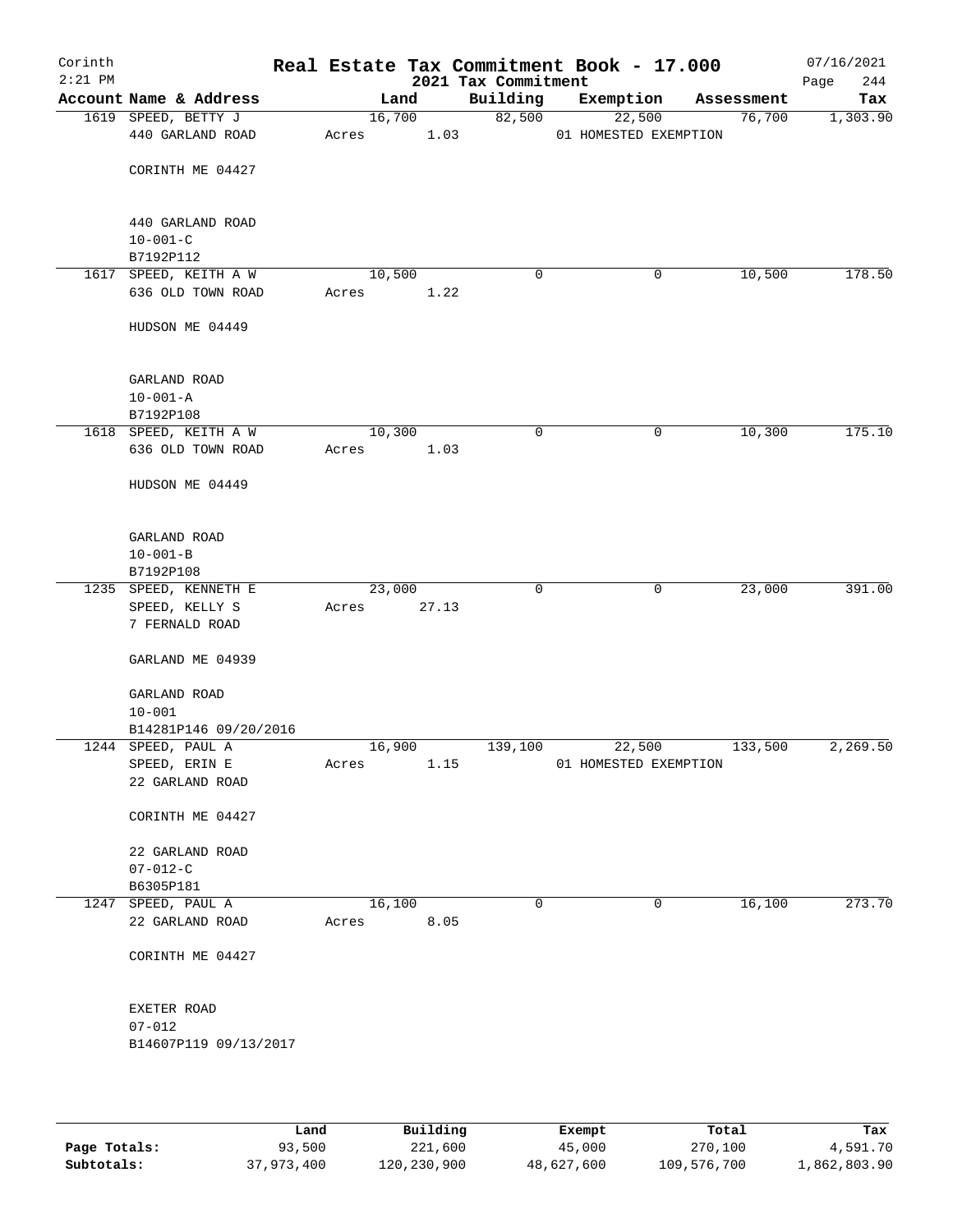| Corinth<br>$2:21$ PM |                                                                   |                 |       | 2021 Tax Commitment | Real Estate Tax Commitment Book - 17.000 |            | 07/16/2021<br>Page<br>245 |
|----------------------|-------------------------------------------------------------------|-----------------|-------|---------------------|------------------------------------------|------------|---------------------------|
|                      | Account Name & Address                                            |                 | Land  | Building            | Exemption                                | Assessment | Tax                       |
|                      | 1241 SPEED, PAUL A & VERNON<br>G & RICHARD L JT<br>10 O'ROAK ROAD | 35,700<br>Acres | 47.00 | 0                   | 0                                        | 35,700     | 606.90                    |
|                      | CORINTH ME 04427                                                  |                 |       |                     |                                          |            |                           |
|                      | NOTCH ROAD<br>$07 - 029$                                          |                 |       |                     |                                          |            |                           |
|                      | B15301P5 08/09/2019                                               |                 |       |                     |                                          |            |                           |
|                      | 1248 SPEED, PAULA E<br>309 EXETER ROAD                            | 27,400<br>Acres | 14.25 | 96,600              | 22,500<br>01 HOMESTED EXEMPTION          | 101,500    | 1,725.50                  |
|                      | CORINTH ME 04427                                                  |                 |       |                     |                                          |            |                           |
|                      | 309 EXETER ROAD<br>$07 - 017$                                     |                 |       |                     |                                          |            |                           |
|                      | B14280P147 09/19/2016                                             |                 |       |                     |                                          |            |                           |
|                      | 1245 SPEED, RICHARD<br>235 GARLAND ROAD                           | 24,300<br>Acres | 35.30 | $\mathbf 0$         | 0                                        | 24,300     | 413.10                    |
|                      | CORINTH ME 04427                                                  |                 |       |                     |                                          |            |                           |
|                      | GARLAND ROAD<br>$07 - 013 - A$                                    |                 |       |                     |                                          |            |                           |
|                      | B3746P328                                                         |                 |       |                     |                                          |            |                           |
|                      | 1246 SPEED, RICHARD                                               | 17,000          |       | 135,900             | 22,500                                   | 130,400    | 2,216.80                  |
|                      | SPEED, STEPHANIE R<br>235 GARLAND ROAD                            | Acres           | 1.29  |                     | 01 HOMESTED EXEMPTION                    |            |                           |
|                      | CORINTH ME 04427                                                  |                 |       |                     |                                          |            |                           |
|                      | 235 GARLAND ROAD<br>$10 - 010 - C$                                |                 |       |                     |                                          |            |                           |
|                      | B5295P148<br>1197 SPEED, SCOTT A                                  | 17,000          |       | 85,700              | 22,500                                   | 80,200     | 1,363.40                  |
|                      | SPEED, LISA K<br>59 O'ROAK RD                                     | Acres           | 1.24  |                     | 01 HOMESTED EXEMPTION                    |            |                           |
|                      | CORINTH ME 04427                                                  |                 |       |                     |                                          |            |                           |
|                      | 59 O'ROAK ROAD                                                    |                 |       |                     |                                          |            |                           |
|                      | $10 - 009$                                                        |                 |       |                     |                                          |            |                           |
|                      | B9057P219                                                         |                 |       |                     |                                          |            |                           |
|                      | 2077 SPEED, TYLER<br>218 PARTRIDGE LANE                           |                 | 0     | 30,000              | 0                                        | 30,000     | 510.00                    |
|                      | HERMON ME 04401                                                   |                 |       |                     |                                          |            |                           |
|                      | 178 NOTCH ROAD<br>$07 - 029 - A$                                  |                 |       |                     |                                          |            |                           |
|                      |                                                                   |                 |       |                     |                                          |            |                           |

|              | Land       | Building    | Exempt     | Total       | Tax          |
|--------------|------------|-------------|------------|-------------|--------------|
| Page Totals: | 121,400    | 348,200     | 67,500     | 402,100     | 6,835.70     |
| Subtotals:   | 38,094,800 | 120,579,100 | 48,695,100 | 109,978,800 | 1,869,639.60 |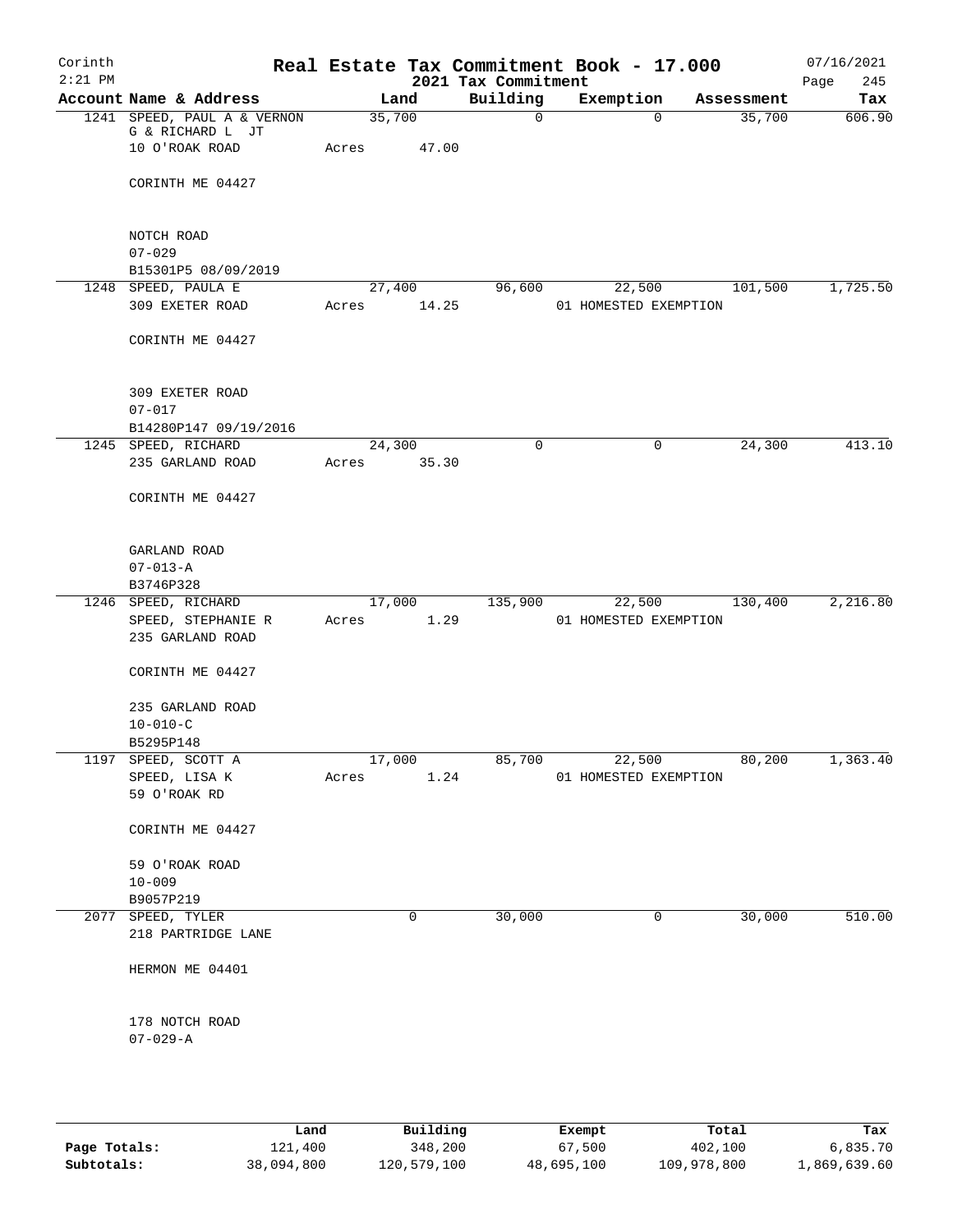| Corinth   |                                            |       |        |        |                     | Real Estate Tax Commitment Book - 17.000 |            | 07/16/2021  |
|-----------|--------------------------------------------|-------|--------|--------|---------------------|------------------------------------------|------------|-------------|
| $2:21$ PM |                                            |       |        |        | 2021 Tax Commitment |                                          |            | 246<br>Page |
|           | Account Name & Address                     |       |        | Land   | Building            | Exemption                                | Assessment | Tax         |
|           | 1975 SPEED, VAUGHN E<br>SPEED, CHRISTINE M | Acres | 10,300 | 1.00   | 0                   | 0                                        | 10,300     | 175.10      |
|           | TRUST<br>440 GARLAND ROAD                  |       |        |        |                     |                                          |            |             |
|           | CORINTH ME 04427                           |       |        |        |                     |                                          |            |             |
|           | GARLAND ROAD                               |       |        |        |                     |                                          |            |             |
|           | $10 - 001 - F$                             |       |        |        |                     |                                          |            |             |
|           | B14281P146 09/20/2016                      |       |        |        |                     |                                          |            |             |
|           | 1251 SPEED, VAUGHN E                       |       |        | 11,800 | 0                   | 0                                        | 11,800     | 200.60      |
|           | SPEED, CHRISTINE M.<br>TRUST               | Acres |        | 2.25   |                     |                                          |            |             |
|           | 440 GARLAND ROAD                           |       |        |        |                     |                                          |            |             |
|           | CORINTH ME 04427                           |       |        |        |                     |                                          |            |             |
|           | GARLAND ROAD                               |       |        |        |                     |                                          |            |             |
|           | $07 - 016$                                 |       |        |        |                     |                                          |            |             |
|           | B10631P88 09/11/2006                       |       |        |        |                     |                                          |            |             |
|           | 1236 SPEED, VAUGHN E &<br>CHRISTINE TRUST  |       | 48,800 |        | 0                   | 0                                        | 48,800     | 829.60      |
|           | SPEED, KEITH AW                            | Acres |        | 128.58 |                     |                                          |            |             |
|           | 440 GARLAND ROAD                           |       |        |        |                     |                                          |            |             |
|           | CORINTH ME 04427                           |       |        |        |                     |                                          |            |             |
|           | GARLAND ROAD                               |       |        |        |                     |                                          |            |             |
|           | $10 - 006$                                 |       |        |        |                     |                                          |            |             |
|           | B10631P90 09/11/2006                       |       |        |        |                     |                                          |            |             |
| 1976      | SPEED, VAUGHN E &<br>CHRISTINE TRUST       |       | 10,900 |        | 0                   | 0                                        | 10,900     | 185.30      |
|           | VAUGHN & CHRISTINE<br>TRUSTEES             | Acres |        | 1.48   |                     |                                          |            |             |
|           | 440 GARLAND ROAD                           |       |        |        |                     |                                          |            |             |
|           | CORINTH ME 04427                           |       |        |        |                     |                                          |            |             |
|           | GARLAND ROAD                               |       |        |        |                     |                                          |            |             |
|           | $10 - 001 - E$                             |       |        |        |                     |                                          |            |             |
|           | B14281P84 09/20/2016                       |       |        |        |                     |                                          |            |             |
|           | 1430 SPEED, VERNON G                       |       |        | 17,300 | 52,300              | 0                                        | 69,600     | 1,183.20    |
|           | ${\tt SPEED}$ , ${\tt LUANNE}$ ${\tt D}$   | Acres |        | 1.51   |                     |                                          |            |             |
|           | 10 O'ROAK RD                               |       |        |        |                     |                                          |            |             |
|           | CORINTH ME 04427                           |       |        |        |                     |                                          |            |             |
|           | 35 O'ROAK ROAD                             |       |        |        |                     |                                          |            |             |
|           | $10 - 009 - A$                             |       |        |        |                     |                                          |            |             |
|           | B13062P159 01/09/2013                      |       |        |        |                     |                                          |            |             |

|              | Land       | Building    | Exempt     | Total       | Tax          |
|--------------|------------|-------------|------------|-------------|--------------|
| Page Totals: | 99,100     | 52,300      |            | 151,400     | 2,573.80     |
| Subtotals:   | 38,193,900 | 120,631,400 | 48,695,100 | 110,130,200 | 1,872,213.40 |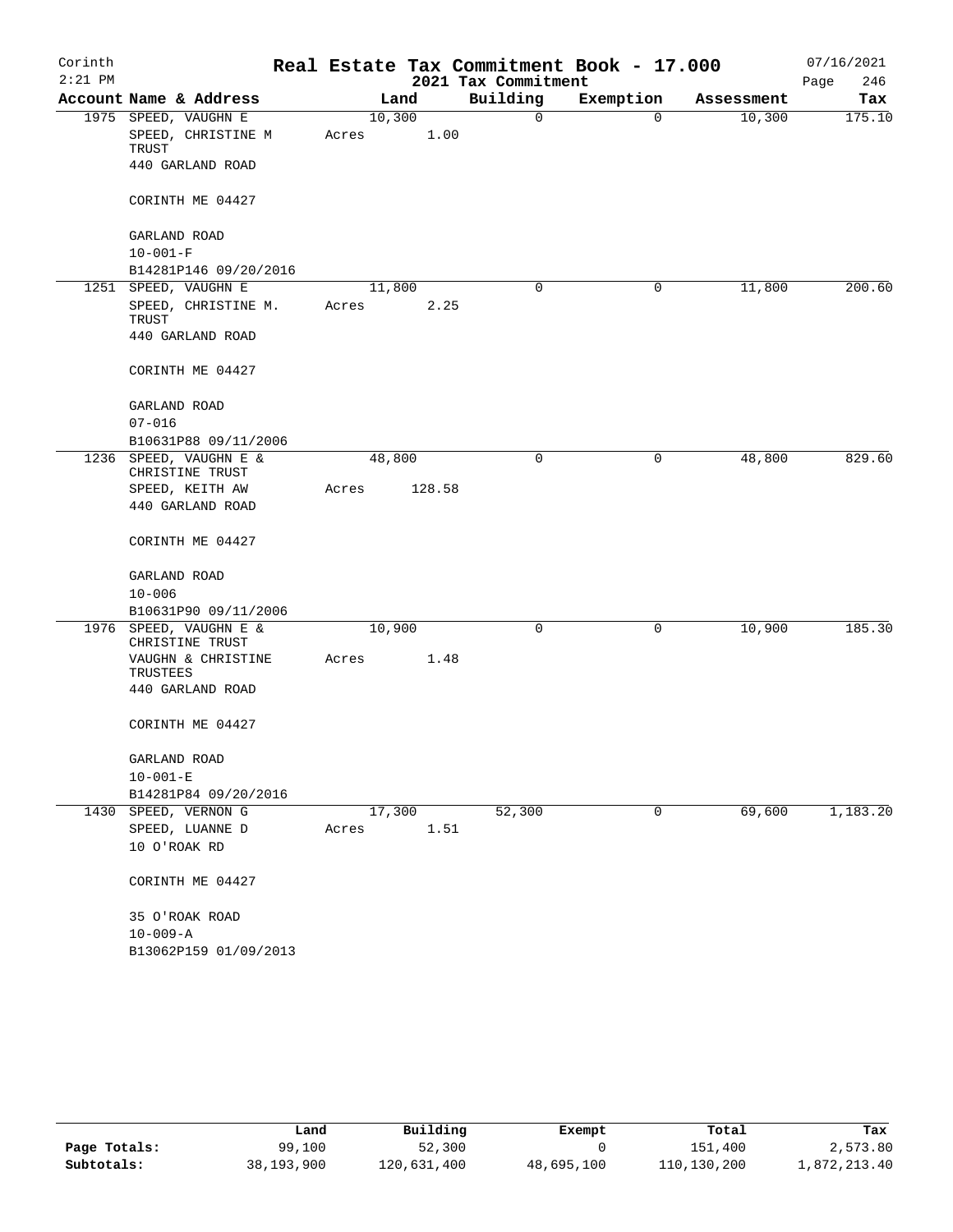| Corinth<br>$2:21$ PM |                                             |         |       |         |          | 2021 Tax Commitment | Real Estate Tax Commitment Book - 17.000 |            | 07/16/2021<br>247<br>Page |
|----------------------|---------------------------------------------|---------|-------|---------|----------|---------------------|------------------------------------------|------------|---------------------------|
|                      | Account Name & Address                      |         |       | Land    |          | Building            | Exemption                                | Assessment | Tax                       |
|                      | 1237 SPEED, VERNON G<br>SPEED, RICHARD L. & |         | Acres | 15,400  | 4.00     | $\mathsf{O}$        | $\mathbf 0$                              | 15,400     | 261.80                    |
|                      | PAUL A.<br>10 O'ROAK RD                     |         |       |         |          |                     |                                          |            |                           |
|                      | CORINTH ME 04427                            |         |       |         |          |                     |                                          |            |                           |
|                      | <b>EXETER ROAD</b>                          |         |       |         |          |                     |                                          |            |                           |
|                      | $07 - 039$<br>B14607P125 09/01/2017         |         |       |         |          |                     |                                          |            |                           |
|                      | 1238 SPEED, VERNON G                        |         |       | 200     |          | $\mathbf 0$         | $\mathbf 0$                              | 200        | 3.40                      |
|                      | SPEED, RICHARD L. &                         |         | Acres |         | 0.13     |                     |                                          |            |                           |
|                      | PAUL A.<br>10 O'ROAK RD                     |         |       |         |          |                     |                                          |            |                           |
|                      | CORINTH ME 04427                            |         |       |         |          |                     |                                          |            |                           |
|                      | EXETER ROAD NOTCH ROAD<br>$07 - 037$        |         |       |         |          |                     |                                          |            |                           |
|                      | B14607P125 09/01/2017                       |         |       |         |          |                     |                                          |            |                           |
|                      | 1239 SPEED, VERNON G                        |         |       | 130,000 |          | 125,500             | 0                                        | 255,500    | 4,343.50                  |
|                      | SPEED, RICHARD L<br>10 O'ROAK RD            |         | Acres |         | 192.00   |                     |                                          |            |                           |
|                      | CORINTH ME 04427                            |         |       |         |          |                     |                                          |            |                           |
|                      | 173 GARLAND ROAD<br>$10 - 011$              |         |       |         |          |                     |                                          |            |                           |
|                      | B14942P141 09/18/2018                       |         |       |         |          |                     |                                          |            |                           |
|                      | 1242 SPEED, VERNON G                        |         |       | 14,900  |          | 0                   | 0                                        | 14,900     | 253.30                    |
|                      | SPEED, RICHARD L<br>10 O'ROAK RD            |         | Acres |         | 4.75     |                     |                                          |            |                           |
|                      | CORINTH ME 04427                            |         |       |         |          |                     |                                          |            |                           |
|                      | GARLAND ROAD                                |         |       |         |          |                     |                                          |            |                           |
|                      | $10 - 010$                                  |         |       |         |          |                     |                                          |            |                           |
| 1243                 | B14942P141 09/18/2018<br>SPEED, VERNON G    |         |       | 31,600  |          | 0                   | 0                                        | 31,600     | 537.20                    |
|                      | SPEED, RICHARD L                            |         | Acres |         | 66.14    |                     |                                          |            |                           |
|                      | 10 O'ROAK RD                                |         |       |         |          |                     |                                          |            |                           |
|                      | CORINTH ME 04427                            |         |       |         |          |                     |                                          |            |                           |
|                      | GARLAND ROAD                                |         |       |         |          |                     |                                          |            |                           |
|                      | $10 - 012$                                  |         |       |         |          |                     |                                          |            |                           |
|                      | B14942P141 09/18/2018                       |         |       |         |          |                     |                                          |            |                           |
|                      | 1252 SPEED, VERNON G<br>SPEED, LUANNE D     |         | Acres | 18,100  | 2.15     | 174,000             | 22,500<br>01 HOMESTED EXEMPTION          | 169,600    | 2,883.20                  |
|                      | 10 O'ROAK RD                                |         |       |         |          |                     |                                          |            |                           |
|                      | CORINTH ME 04427                            |         |       |         |          |                     |                                          |            |                           |
|                      | 10 O'ROAK ROAD                              |         |       |         |          |                     |                                          |            |                           |
|                      | $10 - 010 - B$                              |         |       |         |          |                     |                                          |            |                           |
|                      | B4831P24                                    |         |       |         |          |                     |                                          |            |                           |
|                      |                                             |         |       |         |          |                     |                                          |            |                           |
|                      |                                             | Land    |       |         | Building |                     | Exempt                                   | Total      | Tax                       |
| Page Totals:         |                                             | 210,200 |       |         | 299,500  |                     | 22,500                                   | 487,200    | 8,282.40                  |

**Subtotals:** 38,404,100 120,930,900 48,717,600 110,617,400 1,880,495.80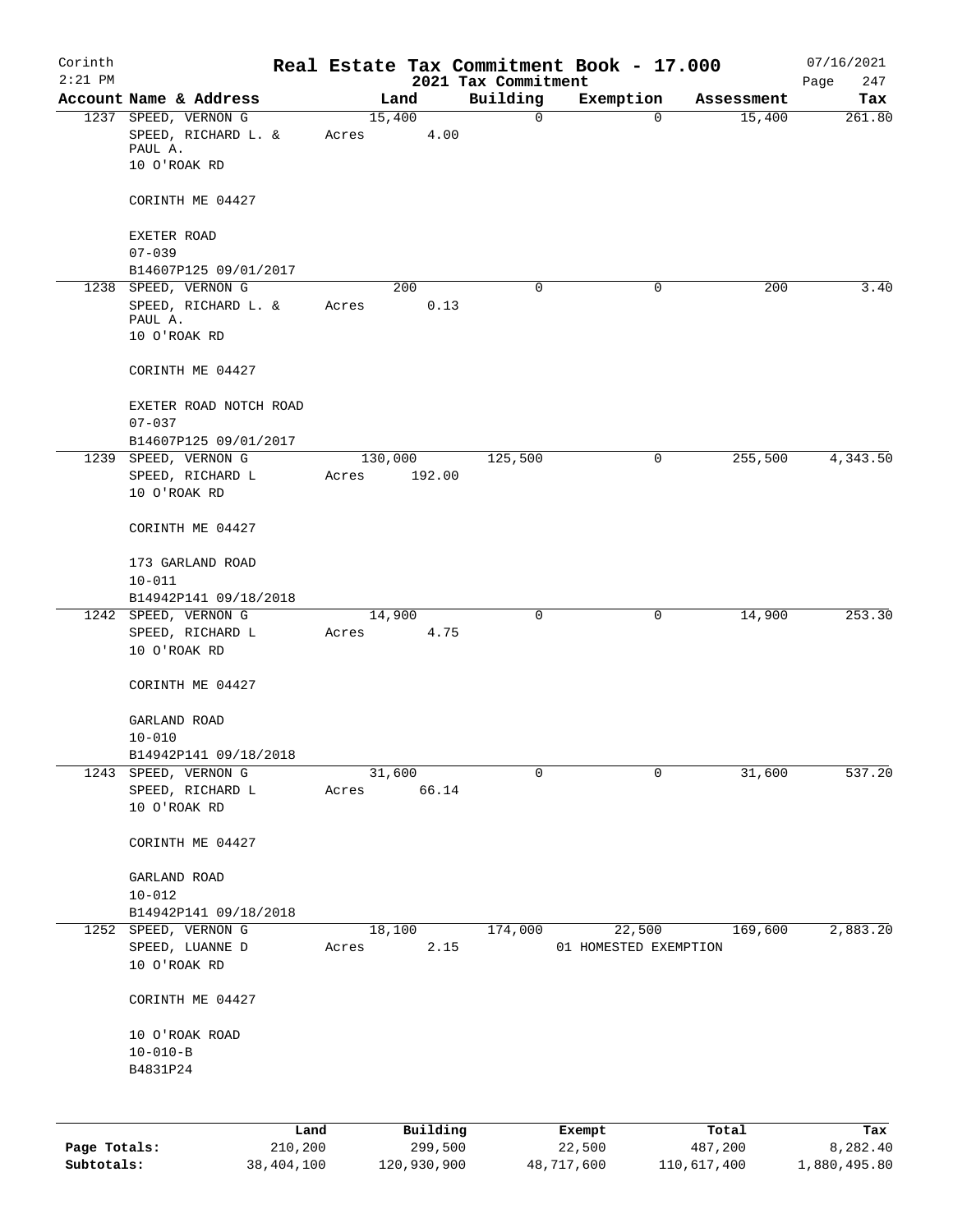| Corinth<br>$2:21$ PM |                                                                        |                 |       | 2021 Tax Commitment | Real Estate Tax Commitment Book - 17.000 |            | 07/16/2021<br>248<br>Page |
|----------------------|------------------------------------------------------------------------|-----------------|-------|---------------------|------------------------------------------|------------|---------------------------|
|                      | Account Name & Address                                                 | Land            |       | Building            | Exemption                                | Assessment | Tax                       |
|                      | 1249 SPEED, VERNON G<br>SPEED, RICHARD L. &<br>PAUL A.<br>10 O'ROAK RD | 28,700<br>Acres | 22.00 | $\mathbf 0$         | 0                                        | 28,700     | 487.90                    |
|                      | CORINTH ME 04427                                                       |                 |       |                     |                                          |            |                           |
|                      | GARLAND ROAD<br>$07 - 017 - A$                                         |                 |       |                     |                                          |            |                           |
|                      | B14607P125 09/01/2017<br>792 SPEED, VERNON G                           |                 | 0     | 14,000              | 0                                        | 14,000     | 238.00                    |
|                      | SPEED, LUANNE D<br>10 O'ROAK RD                                        |                 |       |                     |                                          |            |                           |
|                      | CORINTH ME 04427                                                       |                 |       |                     |                                          |            |                           |
|                      | 19 O'ROAK ROAD<br>$10 - 011 - 03H$                                     |                 |       |                     |                                          |            |                           |
|                      | 37 SPEED, VERNON G<br>SPEED, LUANNE<br>10 O'ROAK RD                    | 18,200<br>Acres | 3.19  | 61,500              | 0                                        | 79,700     | 1,354.90                  |
|                      | CORINTH ME 04427                                                       |                 |       |                     |                                          |            |                           |
|                      | 7 NOTCH ROAD<br>$07 - 035$<br>B11033P82 07/06/2007                     |                 |       |                     |                                          |            |                           |
|                      | 1240 SPEED, VERNON G &<br>RICHARD L & PAUL A JT<br>10 O'ROAK ROAD      | 25,800<br>Acres | 23.96 | 0                   | $\mathbf 0$                              | 25,800     | 438.60                    |
|                      | CORINTH ME 04427                                                       |                 |       |                     |                                          |            |                           |
|                      | EXETER ROAD<br>$07 - 007$                                              |                 |       |                     |                                          |            |                           |
|                      | B15301P5 08/09/2019                                                    |                 |       |                     |                                          |            |                           |
|                      | 1944 SPENCER, GRAYDON<br>344 MAIN ST LOT # 38                          |                 | 0     | 17,200              | 17,200<br>01 HOMESTED EXEMPTION          |            | 0.00                      |
|                      | CORINTH ME 04427                                                       |                 |       |                     |                                          |            |                           |
|                      | 344 MAIN STREET LOT 38<br>$08 - 003 - 38H$                             |                 |       |                     |                                          |            |                           |
|                      | 1412 SPENCER, KIMBERLY                                                 | 15,900          |       | 58,700              | 0                                        | 74,600     | 1,268.20                  |
|                      | 350 EXETER ROAD                                                        | Acres           | 0.88  |                     |                                          |            |                           |
|                      | CORINTH ME 04427                                                       |                 |       |                     |                                          |            |                           |
|                      | 350 EXETER ROAD<br>$07 - 010 - C - 01$<br>B14454P284 04/06/2017        |                 |       |                     |                                          |            |                           |
|                      |                                                                        |                 |       |                     |                                          |            |                           |

|              | Land       | Building    | Exempt     | Total       | Tax          |
|--------------|------------|-------------|------------|-------------|--------------|
| Page Totals: | 88,600     | 151,400     | 17,200     | 222,800     | 3,787.60     |
| Subtotals:   | 38,492,700 | 121,082,300 | 48,734,800 | 110,840,200 | 1,884,283.40 |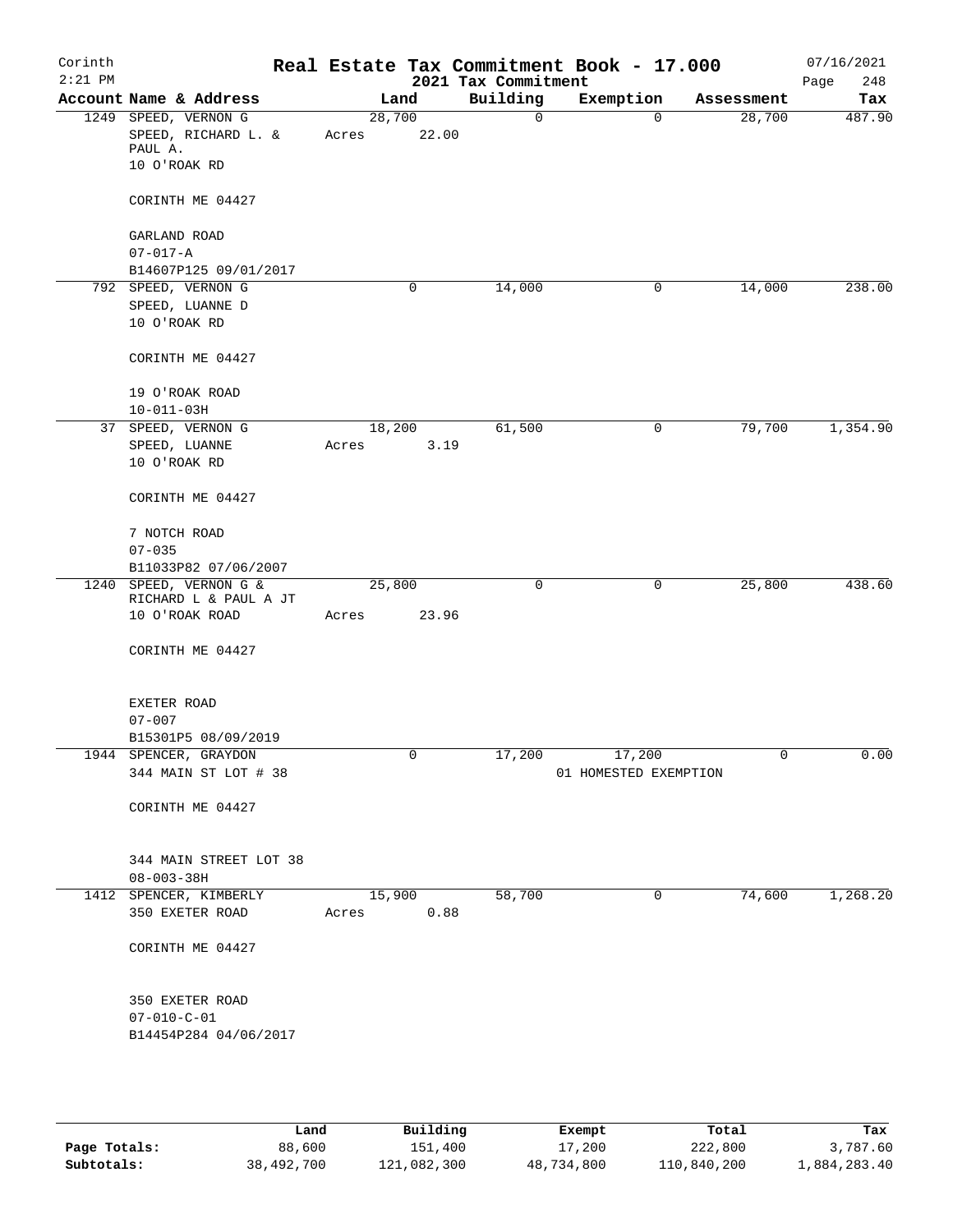| Corinth<br>$2:21$ PM |                                                                |                 |                | 2021 Tax Commitment | Real Estate Tax Commitment Book - 17.000 |            | 07/16/2021         |
|----------------------|----------------------------------------------------------------|-----------------|----------------|---------------------|------------------------------------------|------------|--------------------|
|                      | Account Name & Address                                         |                 | Land           | Building            | Exemption                                | Assessment | Page<br>249<br>Tax |
|                      | 1727 SPENCER, RICHARD JR                                       |                 | 0              | 25,600              | 22,500                                   | 3,100      | 52.70              |
|                      | 30 EXETER ROAD LOT 6                                           |                 |                |                     | 01 HOMESTED EXEMPTION                    |            |                    |
|                      | CORINTH ME 04427                                               |                 |                |                     |                                          |            |                    |
|                      | 30 EXETER ROAD LOT 06<br>$15 - 012 - 06H$                      |                 |                |                     |                                          |            |                    |
|                      | 1256 SPINNEY, ERNEST H<br>SPINNEY, ELIZABETH A<br>1063 MAIN ST | Acres           | 17,100<br>1.38 | 83,400              | 22,500<br>01 HOMESTED EXEMPTION          | 78,000     | 1,326.00           |
|                      | CORINTH ME 04427                                               |                 |                |                     |                                          |            |                    |
|                      | 1063 MAIN STREET<br>$06 - 001 - A$                             |                 |                |                     |                                          |            |                    |
|                      | B5022P240                                                      |                 |                |                     |                                          |            |                    |
|                      | 297 SPINNEY, JACOB P                                           |                 | 35,300         | 49,000              | 22,500                                   | 61,800     | 1,050.60           |
|                      | 7 HIGGINSVILLE ROAD                                            | Acres           | 61.30          |                     | 01 HOMESTED EXEMPTION                    |            |                    |
|                      | CORINTH ME 04427                                               |                 |                |                     |                                          |            |                    |
|                      | 7 HIGGINSVILLE ROAD<br>$03 - 049$                              |                 |                |                     |                                          |            |                    |
|                      | B13258P294 07/12/2013                                          |                 |                |                     |                                          |            |                    |
|                      | 1257 SPINNEY, JEFFREY P<br>SPINNEY, PAULA J<br>1077 MAIN ST    | 61,900<br>Acres | 148.73         | $\Omega$            | 0                                        | 61,900     | 1,052.30           |
|                      | CORINTH ME 04427                                               |                 |                |                     |                                          |            |                    |
|                      | MAIN STREET BEECH GROVE<br>$06 - 001$                          |                 |                |                     |                                          |            |                    |
|                      | B7979P87<br>1258 SPINNEY, JEFFREY P                            | 19,000          |                | 152,000             | 22,500                                   | 148,500    | 2,524.50           |
|                      | SPINNEY, PAULA J<br>1077 MAIN ST                               | Acres           | 2.89           |                     | 01 HOMESTED EXEMPTION                    |            |                    |
|                      | CORINTH ME 04427                                               |                 |                |                     |                                          |            |                    |
|                      | 1077 MAIN STREET<br>$06 - 001 - B$                             |                 |                |                     |                                          |            |                    |
|                      | B5022P242                                                      |                 |                |                     |                                          |            |                    |
|                      | 1259 SPINNEY, JULIA                                            |                 | 25,500         | 127,600             | 22,500                                   | 130,600    | 2,220.20           |
|                      | 103 BEECH GROVE ROAD                                           | Acres           | 12.53          |                     | 01 HOMESTED EXEMPTION                    |            |                    |
|                      | CORINTH ME 04427                                               |                 |                |                     |                                          |            |                    |
|                      | 103 BEECH GROVE RD<br>$06 - 003 - 11$<br>B4507P159             |                 |                |                     |                                          |            |                    |
|                      |                                                                |                 |                |                     |                                          |            |                    |

|              | Land       | Building    | Exempt     | Total       | Tax          |
|--------------|------------|-------------|------------|-------------|--------------|
| Page Totals: | 158,800    | 437,600     | 112,500    | 483,900     | 8,226.30     |
| Subtotals:   | 38,651,500 | 121,519,900 | 48,847,300 | 111,324,100 | 1,892,509.70 |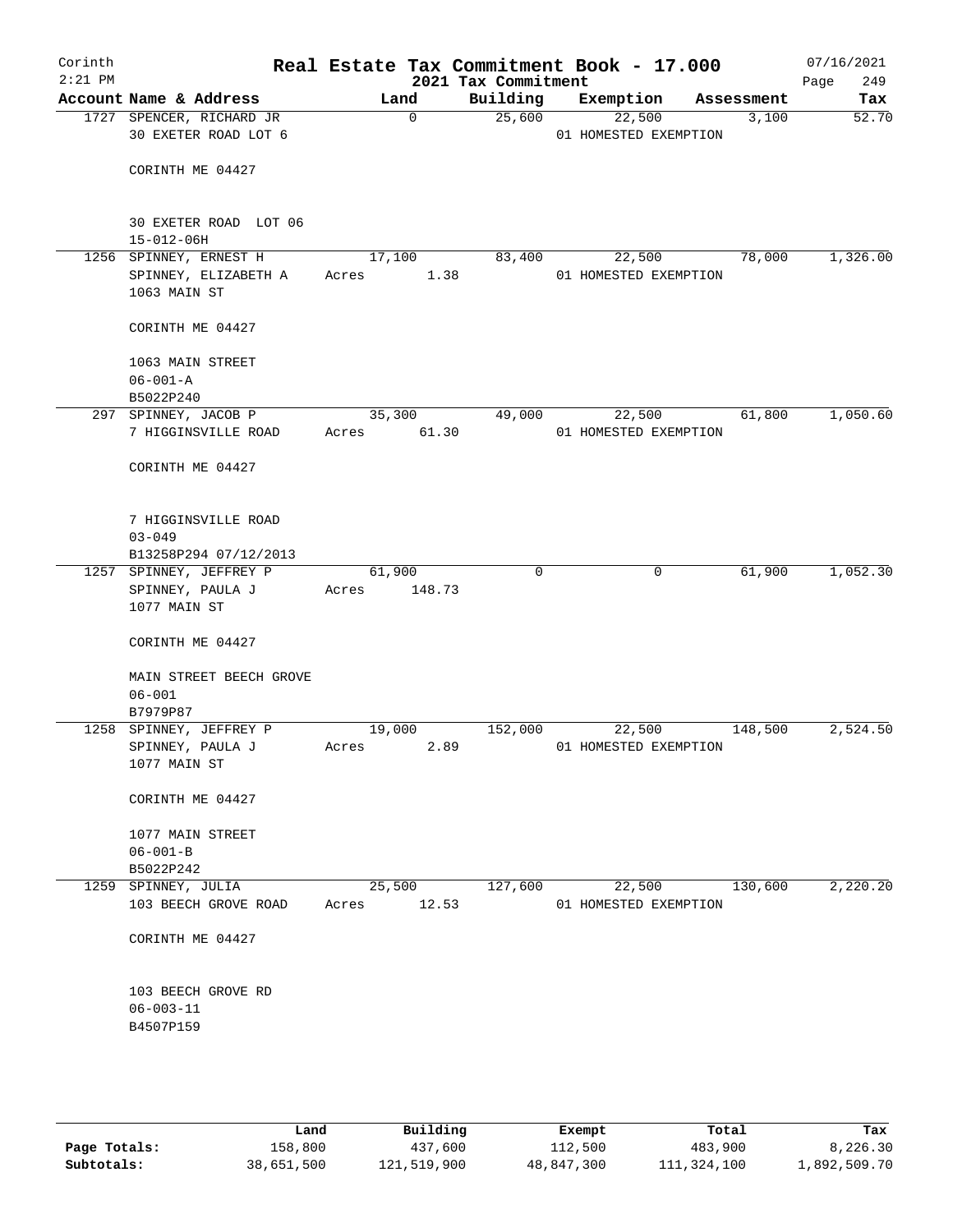| Corinth<br>$2:21$ PM |                                                                    |             |                | 2021 Tax Commitment | Real Estate Tax Commitment Book - 17.000 |             | 07/16/2021<br>Page<br>250 |
|----------------------|--------------------------------------------------------------------|-------------|----------------|---------------------|------------------------------------------|-------------|---------------------------|
|                      | Account Name & Address                                             |             | Land           | Building            | Exemption                                | Assessment  | Tax                       |
|                      | 1260 SPINNEY, KIMOTHY L<br>SPINNEY, MARLENE<br>453 BEANS MILL ROAD | Acres       | 15,100<br>0.75 | 26,200              | 22,500<br>01 HOMESTED EXEMPTION          | 18,800      | 319.60                    |
|                      | CORINTH ME 04427                                                   |             |                |                     |                                          |             |                           |
|                      | 453 BEANS MILL RD<br>$04 - 015$                                    |             |                |                     |                                          |             |                           |
|                      | B12127P60 05/12/2010 B4613P183                                     |             |                |                     |                                          |             |                           |
|                      | 1551 SPINNEY, MARLENE                                              |             | 19,900         | 24,400              | 0                                        | 44,300      | 753.10                    |
|                      | P.O. BOX 471 Acres                                                 |             | 2.55           |                     |                                          |             |                           |
|                      | CORINTH ME 04427-0471                                              |             |                |                     |                                          |             |                           |
|                      | 945 MAIN STREET                                                    |             |                |                     |                                          |             |                           |
|                      | $05 - 053 - A$                                                     |             |                |                     |                                          |             |                           |
|                      | B6817P142                                                          |             |                |                     |                                          |             |                           |
|                      | 1513 SPINNEY, WESLEY E JR 17,900                                   |             |                | 30,500              | 22,500                                   | 25,900      | 440.30                    |
|                      | 76 BEECH GROVE RD                                                  | Acres 2.01  |                |                     | 01 HOMESTED EXEMPTION                    |             |                           |
|                      | CORINTH ME 04427                                                   |             |                |                     |                                          |             |                           |
|                      | 76 BEECH GROVE RD                                                  |             |                |                     |                                          |             |                           |
|                      | $02 - 056 - A - 2$                                                 |             |                |                     |                                          |             |                           |
|                      | B13871P8 06/22/2015                                                |             |                |                     |                                          |             |                           |
|                      | 1265 SPRAGUE, SHARON                                               |             | 23,800         | 139,500             | 22,500                                   | 140,800     | 2,393.60                  |
|                      | 877 MUDGETT ROAD                                                   | Acres 13.00 |                |                     | 01 HOMESTED EXEMPTION                    |             |                           |
|                      | CORINTH ME 04427                                                   |             |                |                     |                                          |             |                           |
|                      | 877 MUDGETT ROAD                                                   |             |                |                     |                                          |             |                           |
|                      | $01 - 030$                                                         |             |                |                     |                                          |             |                           |
|                      | B4656P191                                                          |             |                |                     |                                          |             |                           |
|                      | 1267 SPROUL, CALVERT B                                             | 38,600      |                | 242,300             | 22,500                                   | 258,400     | 4,392.80                  |
|                      | SPROUL, CHARLENE A<br>70 C CUSHMAN RD                              | Acres       | 8.00           |                     | 01 HOMESTED EXEMPTION                    |             |                           |
|                      | CORINTH ME 04427                                                   |             |                |                     |                                          |             |                           |
|                      | 70 CUSHMAN RD                                                      |             |                |                     |                                          |             |                           |
|                      | $03 - 014 - 09$                                                    |             |                |                     |                                          |             |                           |
|                      | B2891P166                                                          |             |                |                     |                                          |             |                           |
|                      | 1355 SQUIRES, ANDREW &                                             |             | $\mathbf 0$    | 17,800              | 17,800                                   | $\mathbf 0$ | 0.00                      |
|                      | SQUIRES, BRENDA                                                    |             |                |                     | 01 HOMESTED EXEMPTION                    |             |                           |
|                      | 1144 MAIN STREET                                                   |             |                |                     |                                          |             |                           |
|                      | CORINTH ME 04427                                                   |             |                |                     |                                          |             |                           |
|                      | 1144 MAIN STREET                                                   |             |                |                     |                                          |             |                           |
|                      | $03 - 026 - 1H$                                                    |             |                |                     |                                          |             |                           |
|                      |                                                                    |             |                |                     |                                          |             |                           |
|                      |                                                                    |             |                |                     |                                          |             |                           |
|                      |                                                                    |             |                |                     |                                          |             |                           |

|              | Land       | Building    | Exempt     | Total       | Tax          |
|--------------|------------|-------------|------------|-------------|--------------|
| Page Totals: | 115,300    | 480,700     | 107,800    | 488,200     | 8,299.40     |
| Subtotals:   | 38,766,800 | 122,000,600 | 48,955,100 | 111,812,300 | 1,900,809.10 |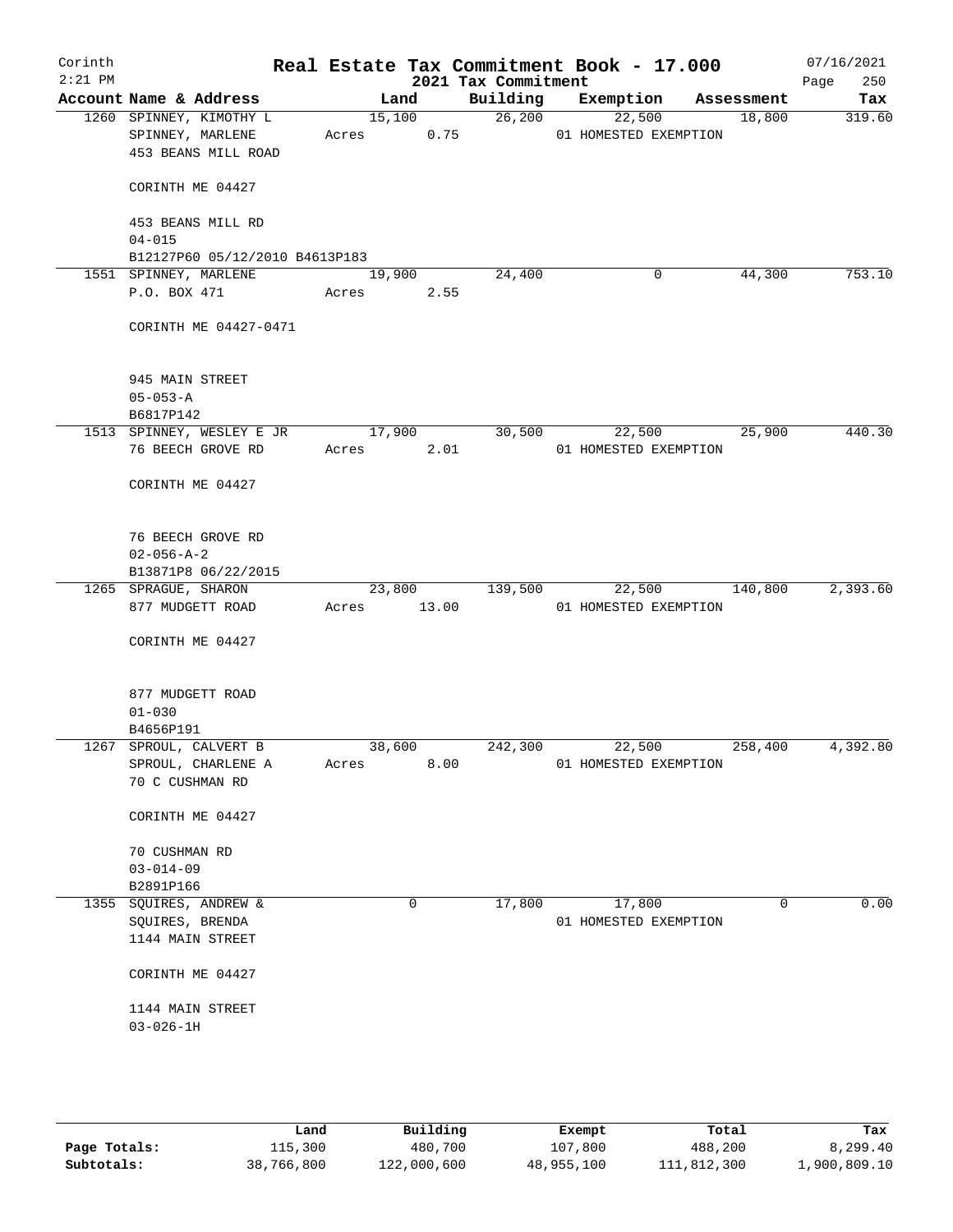| Corinth<br>$2:21$ PM |                                                               |                 |       | 2021 Tax Commitment | Real Estate Tax Commitment Book - 17.000 |            | 07/16/2021<br>Page<br>251 |
|----------------------|---------------------------------------------------------------|-----------------|-------|---------------------|------------------------------------------|------------|---------------------------|
|                      | Account Name & Address                                        |                 | Land  | Building            | Exemption                                | Assessment | Tax                       |
|                      | 884 SQUIRES, BRIDGET<br>278 TATE ROAD                         | 21,300<br>Acres | 10.00 | $\mathbf 0$         | $\Omega$                                 | 21,300     | 362.10                    |
|                      | CORINTH ME 04427                                              |                 |       |                     |                                          |            |                           |
|                      | TATE ROAD                                                     |                 |       |                     |                                          |            |                           |
|                      | $09 - 014 - 03$<br>B14764P180 03/19/2018                      |                 |       |                     |                                          |            |                           |
|                      | 1268 ST ANDRE, RAYMOND                                        | 13,300          |       | 0                   | 0                                        | 13,300     | 226.10                    |
|                      | 7 JACQUELINE COURT                                            | Acres           | 10.00 |                     |                                          |            |                           |
|                      | CRANSTON RI 02921                                             |                 |       |                     |                                          |            |                           |
|                      | MEADOW ROAD                                                   |                 |       |                     |                                          |            |                           |
|                      | $09 - 014 - 06$                                               |                 |       |                     |                                          |            |                           |
|                      | B4642P166                                                     |                 |       |                     |                                          |            |                           |
|                      | 1269 ST ANDRE, RAYMOND<br>7 JACQUELINE COURT                  | 16,800<br>Acres | 38.14 | 0                   | $\mathbf 0$                              | 16,800     | 285.60                    |
|                      | CRANSTON RI 02921                                             |                 |       |                     |                                          |            |                           |
|                      | MEADOW ROAD N/F OFF<br>$09 - 014 - 07$                        |                 |       |                     |                                          |            |                           |
|                      | B2742P251                                                     | 18,500          |       | 90,400              |                                          | 86,400     | 1,468.80                  |
|                      | 1271 ST PETER, GARY J<br>ST PETER, WANDA M<br>113 HUDSON ROAD | Acres           | 1.43  |                     | 22,500<br>01 HOMESTED EXEMPTION          |            |                           |
|                      | CORINTH ME 04427                                              |                 |       |                     |                                          |            |                           |
|                      | 113 HUDSON ROAD<br>$08 - 002 - 08$                            |                 |       |                     |                                          |            |                           |
|                      | B6203P160                                                     |                 |       |                     |                                          |            |                           |
|                      | 1282 ST. LAWRENCE PAUL C                                      | 16,800          |       | 48,700              | 22,500                                   | 43,000     | 731.00                    |
|                      | ST. LAWRENCE JENESSA L<br>534 LEDGE HILL ROAD                 | Acres           | 1.13  |                     | 01 HOMESTED EXEMPTION                    |            |                           |
|                      | CORINTH ME 04427                                              |                 |       |                     |                                          |            |                           |
|                      | 534 LEDGE HILL ROAD                                           |                 |       |                     |                                          |            |                           |
|                      | $01 - 041$                                                    |                 |       |                     |                                          |            |                           |
|                      | B15025P205 12/14/2018                                         |                 |       |                     |                                          |            |                           |
|                      | 430 ST. LOUIS, DALE T<br>ST. LOUIS, THERESA L                 | 20,300          | 2.79  | 20,200              | 0                                        | 40,500     | 688.50                    |
|                      | 41 SWAN ROAD                                                  | Acres           |       |                     |                                          |            |                           |
|                      | HERMON ME 04401                                               |                 |       |                     |                                          |            |                           |
|                      | 61 WEST CORINTH ROAD<br>$05 - 024 - 06$                       |                 |       |                     |                                          |            |                           |
|                      | B14700P210 12/18/2017                                         |                 |       |                     |                                          |            |                           |
|                      |                                                               |                 |       |                     |                                          |            |                           |

|              | Land       | Building    | Exempt     | Total       | Tax          |
|--------------|------------|-------------|------------|-------------|--------------|
| Page Totals: | 107,000    | 159,300     | 45,000     | 221,300     | 3,762.10     |
| Subtotals:   | 38,873,800 | 122,159,900 | 49,000,100 | 112,033,600 | 1,904,571.20 |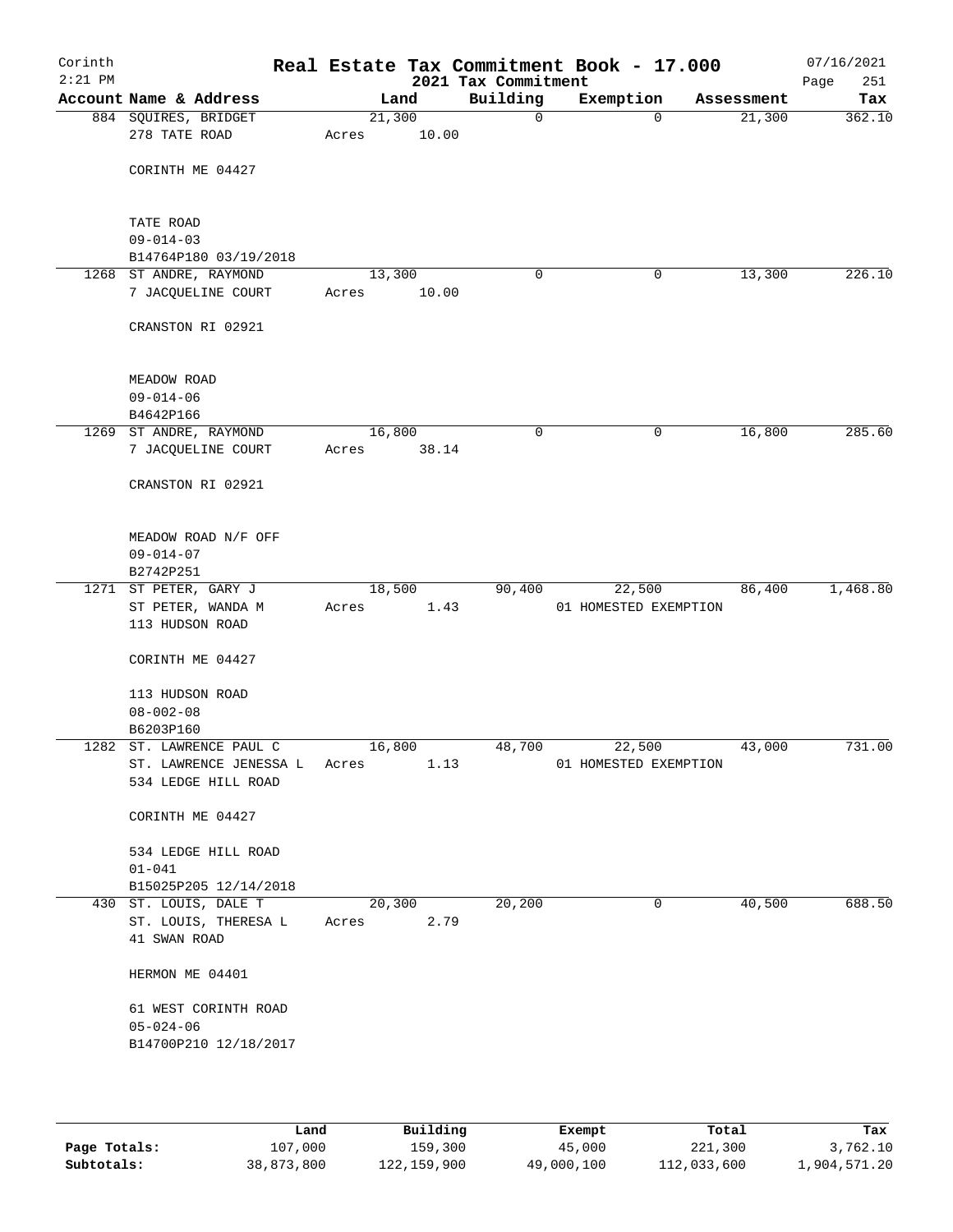| Corinth<br>$2:21$ PM |                                                            |       |             | 2021 Tax Commitment | Real Estate Tax Commitment Book - 17.000 |                | 07/16/2021<br>252<br>Page |
|----------------------|------------------------------------------------------------|-------|-------------|---------------------|------------------------------------------|----------------|---------------------------|
|                      | Account Name & Address                                     |       | Land        | Building            | Exemption                                | Assessment     | Tax                       |
|                      | 1582 ST. PIERRE, ASHLEY<br>434 TATE ROAD LOT #27           |       | $\mathbf 0$ | 11,900              | 11,900<br>01 HOMESTED EXEMPTION          | 0              | 0.00                      |
|                      | CORINTH ME 04427                                           |       |             |                     |                                          |                |                           |
|                      | 434 TATE ROAD LOT 30<br>$06 - 019 - 30H$                   |       |             |                     |                                          |                |                           |
|                      | 1616 STANCHFIELD, APRIL<br>ROSE, & MATHEW SCOTT<br>JΤ      |       | 16,700      | 100,900             | 0                                        | 117,600        | 1,999.20                  |
|                      | 328 MCCARD ROAD                                            | Acres | 1.01        |                     |                                          |                |                           |
|                      | CORINTH ME 04427                                           |       |             |                     |                                          |                |                           |
|                      | 328 MCCARD ROAD<br>$01 - 017 - E$<br>B15657P184 08/14/2020 |       |             |                     |                                          |                |                           |
|                      | 1272 STANHOPE, WILLIAM M                                   |       | 18,300      | 52,900              | 22,500                                   | 48,700         | 827.90                    |
|                      | 265 EXETER RD                                              | Acres | 1.25        |                     | 01 HOMESTED EXEMPTION                    |                |                           |
|                      | CORINTH ME 04427                                           |       |             |                     |                                          |                |                           |
|                      | 265 EXETER ROAD<br>$07 - 042$                              |       |             |                     |                                          |                |                           |
|                      | B2131P143                                                  |       |             |                     |                                          |                |                           |
|                      | 1273 STAPLES, MICHAEL E                                    |       | 17,000      | 81,400              | 22,500                                   | 75,900         | 1,290.30                  |
|                      | 740 GRANT ROAD                                             | Acres | 2.46        |                     | 01 HOMESTED EXEMPTION                    |                |                           |
|                      | CORINTH ME 04427                                           |       |             |                     |                                          |                |                           |
|                      | 740 GRANT ROAD<br>$03 - 008 - E$                           |       |             |                     |                                          |                |                           |
|                      | B6313P85                                                   |       |             |                     |                                          |                |                           |
|                      | 1020 STARBIRD, RICKEY A SR 24,900                          |       |             | 142,900             |                                          | 22,500 145,300 | 2,470.10                  |
|                      | STARBIRD, MARY T<br>573 EXETER ROAD                        | Acres | 11.83       |                     | 01 HOMESTED EXEMPTION                    |                |                           |
|                      | CORINTH ME 04427                                           |       |             |                     |                                          |                |                           |
|                      | 573 EXETER ROAD                                            |       |             |                     |                                          |                |                           |
|                      | $07 - 001 - 04$                                            |       |             |                     |                                          |                |                           |
|                      | B13957P309 09/10/2015                                      |       |             |                     |                                          |                |                           |
|                      | 1590 STEAMER, GARY R<br>968 MAIN STREET LOT 25             |       | $\Omega$    | 9,600               | 9,600<br>01 HOMESTED EXEMPTION           | $\Omega$       | 0.00                      |
|                      | CORINTH ME 04427                                           |       |             |                     |                                          |                |                           |
|                      | 968 MAIN STREET LOT 25                                     |       |             |                     |                                          |                |                           |
|                      | $06 - 012 - D - 25H$<br>B13172P231 04/01/2013              |       |             |                     |                                          |                |                           |
|                      |                                                            |       |             |                     |                                          |                |                           |

|              | Land       | Building    | Exempt     | Total       | Tax          |
|--------------|------------|-------------|------------|-------------|--------------|
| Page Totals: | 76,900     | 399,600     | 89,000     | 387,500     | 6,587.50     |
| Subtotals:   | 38,950,700 | 122,559,500 | 49,089,100 | 112,421,100 | 1,911,158.70 |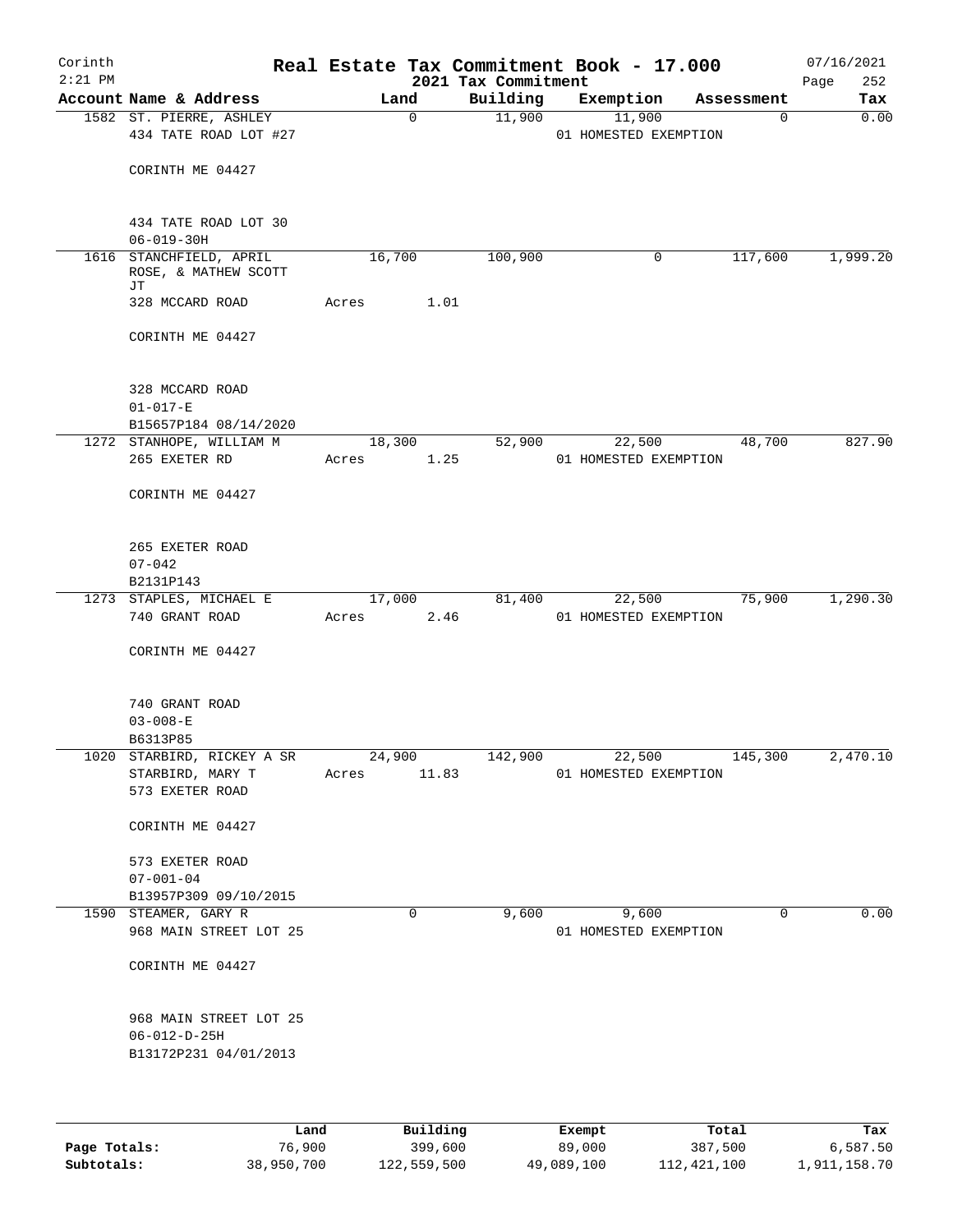| Corinth<br>$2:21$ PM |                                            |                 |        | 2021 Tax Commitment | Real Estate Tax Commitment Book - 17.000 |            | 07/16/2021<br>253<br>Page |
|----------------------|--------------------------------------------|-----------------|--------|---------------------|------------------------------------------|------------|---------------------------|
|                      | Account Name & Address                     |                 | Land   | Building            | Exemption                                | Assessment | Tax                       |
|                      | 701 STEARNS, KAREN SUE,<br>TRUSTEE         | 16,800          |        | 170,100             | $\mathbf 0$                              | 186,900    | 3,177.30                  |
|                      | PHILIP B. HATCH TRUST<br>18 TEA LANE       | Acres           | 0.53   |                     |                                          |            |                           |
|                      | NORTHPORT ME 04849                         |                 |        |                     |                                          |            |                           |
|                      | 274 MAIN STREET<br>$16 - 014 - A$          |                 |        |                     |                                          |            |                           |
|                      | B9201P152 12/19/2003                       |                 |        |                     |                                          |            |                           |
|                      | 1274 STEFANIK, JOSEPH E JR                 | 16,000          |        | 100,300             | 22,500                                   | 93,800     | 1,594.60                  |
|                      | 783 GRANT ROAD                             | Acres           | 6.09   |                     | 01 HOMESTED EXEMPTION                    |            |                           |
|                      | CORINTH ME 04427                           |                 |        |                     |                                          |            |                           |
|                      | 783 GRANT ROAD<br>$03 - 007$               |                 |        |                     |                                          |            |                           |
|                      | B5840P124                                  |                 |        |                     |                                          |            |                           |
| 1207                 | STEFANIK, RENEE D                          | 18,000          |        | 98,200              | 0                                        | 116,200    | 1,975.40                  |
|                      | 101 EXETER RD                              | Acres           | 1.01   |                     |                                          |            |                           |
|                      | CORINTH ME 04427                           |                 |        |                     |                                          |            |                           |
|                      | 101 EXETER ROAD                            |                 |        |                     |                                          |            |                           |
|                      | $14 - 027 - 06$                            |                 |        |                     |                                          |            |                           |
|                      | B8713P140                                  |                 |        |                     |                                          |            |                           |
|                      | 2097 STEFANIK, RENEE D<br>101 EXETER RD    | 13,000<br>Acres | 2.14   | 0                   | 0                                        | 13,000     | 221.00                    |
|                      | CORINTH ME 04427                           |                 |        |                     |                                          |            |                           |
|                      | 113 TATE ROAD                              |                 |        |                     |                                          |            |                           |
|                      | $09 - 023 - 03$                            |                 |        |                     |                                          |            |                           |
|                      | B14058P25 01/15/2016                       |                 |        |                     | $\overline{0}$                           |            | 754.80                    |
|                      | 1208 STEFANIK, RENEE D,<br>101 EXETER ROAD | 20,800<br>Acres | 3.19   | 23,600              |                                          | 44,400     |                           |
|                      | CORINTH ME 04427                           |                 |        |                     |                                          |            |                           |
|                      | 103 EXETER ROAD                            |                 |        |                     |                                          |            |                           |
|                      | $14 - 027 - 01$                            |                 |        |                     |                                          |            |                           |
|                      | B12352P324 12/09/2010                      |                 |        |                     |                                          |            |                           |
|                      | 2096 STEFANIK, TY J                        |                 | 18,000 | 97,100              | 22,500                                   | 92,600     | 1,574.20                  |
|                      | OKO, EMILY R<br>111 TATE ROAD              | Acres           | 2.05   |                     | 01 HOMESTED EXEMPTION                    |            |                           |
|                      | CORINTH ME 04427                           |                 |        |                     |                                          |            |                           |
|                      | 111 TATE ROAD<br>$09 - 023 - 02$           |                 |        |                     |                                          |            |                           |
|                      | B14772P104 03/29/2018                      |                 |        |                     |                                          |            |                           |
|                      |                                            |                 |        |                     |                                          |            |                           |

|              | Land       | Building    | Exempt     | Total       | Tax          |
|--------------|------------|-------------|------------|-------------|--------------|
| Page Totals: | 102,600    | 489,300     | 45,000     | 546,900     | 9,297.30     |
| Subtotals:   | 39,053,300 | 123,048,800 | 49,134,100 | 112,968,000 | 1,920,456.00 |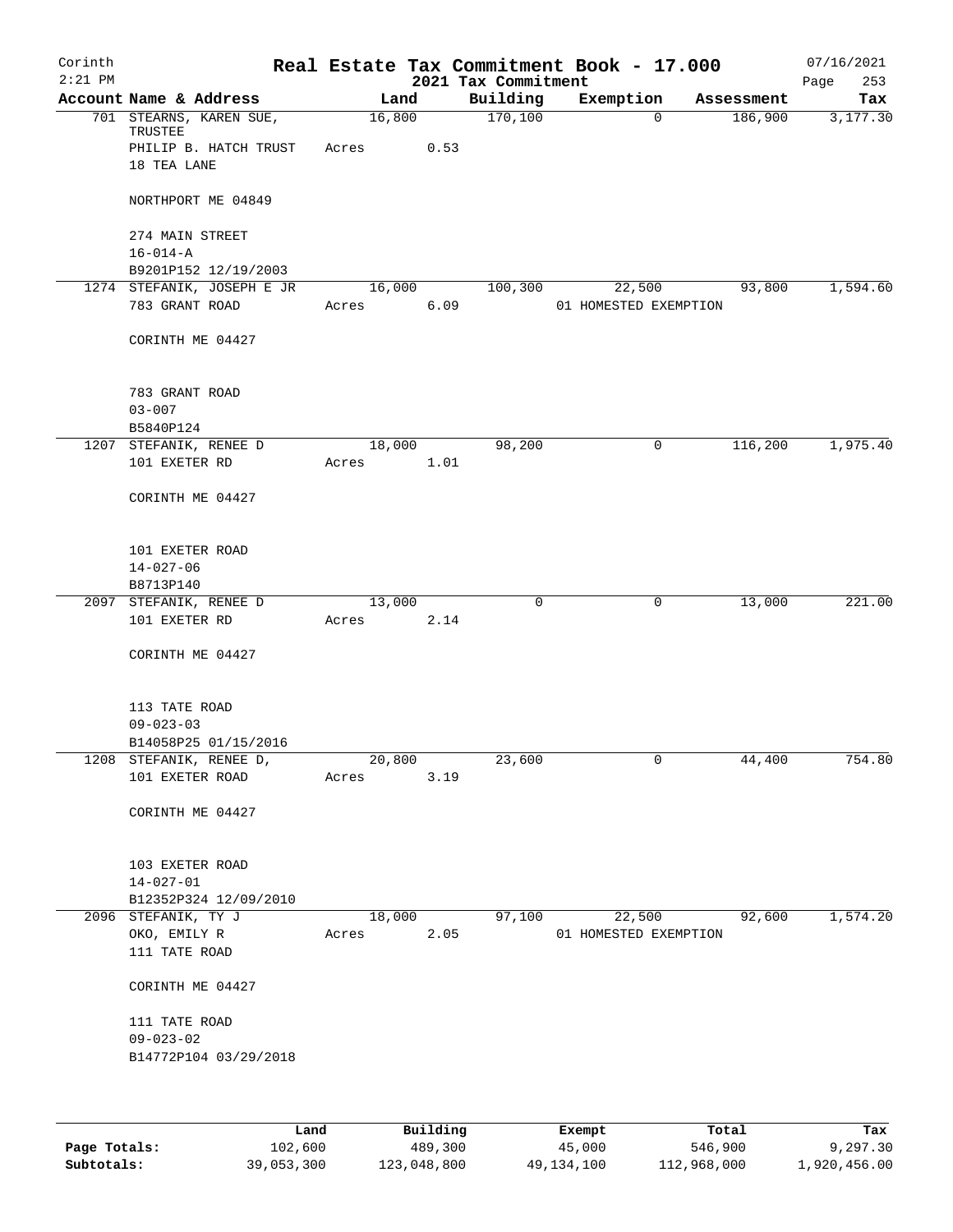| Corinth<br>$2:21$ PM |                                                            |                 |   |      | 2021 Tax Commitment | Real Estate Tax Commitment Book - 17.000 |             | 07/16/2021<br>254<br>Page |
|----------------------|------------------------------------------------------------|-----------------|---|------|---------------------|------------------------------------------|-------------|---------------------------|
|                      | Account Name & Address                                     | Land            |   |      | Building            | Exemption                                | Assessment  | Tax                       |
|                      | 1659 STEHLE, ALLEN T<br>WILLETT, DIANE L<br>PO BOX 159     | 16,500<br>Acres |   | 2.00 | 36,400              | $\mathbf 0$                              | 52,900      | 899.30                    |
|                      | CORINTH ME 04427                                           |                 |   |      |                     |                                          |             |                           |
|                      | 33 HI VIEW LANE<br>$04 - 019 - 20$                         |                 |   |      |                     |                                          |             |                           |
|                      | B14272P12 07/09/2016<br>1277 STEVENS, GARY L               |                 | 0 |      | 16,000              |                                          | $\mathbf 0$ | 0.00                      |
|                      | STEVENS, TRACY L<br>30 EXETER ROAD LOT 12                  |                 |   |      |                     | 16,000<br>01 HOMESTED EXEMPTION          |             |                           |
|                      | CORINTH ME 04427                                           |                 |   |      |                     |                                          |             |                           |
|                      | 30 EXETER ROAD LOT 12<br>15-012-12H                        |                 |   |      |                     |                                          |             |                           |
| 158                  | STEVENS, JOYCE (HEIRS                                      | 16,500          |   |      | 28,400              | 22,500                                   | 22,400      | 380.80                    |
|                      | OF)<br>PR. DUMONT, RENE T<br>762 GRANT RD                  | Acres           |   | 2.04 |                     | 01 HOMESTED EXEMPTION                    |             |                           |
|                      | CORINTH ME 04427 3541                                      |                 |   |      |                     |                                          |             |                           |
|                      | 748 GRANT ROAD<br>$03 - 008 - B$                           |                 |   |      |                     |                                          |             |                           |
|                      | B13131P227 03/27/2013                                      |                 |   |      |                     |                                          |             |                           |
|                      | 351 STEVENS, JUSTIN R                                      | 16,700          |   |      | 75,900              | 22,500                                   | 70,100      | 1,191.70                  |
|                      | MADORE, MELISSA M<br>37 BEECH GROVE RD                     | Acres           |   | 1.00 |                     | 01 HOMESTED EXEMPTION                    |             |                           |
|                      | CORINTH ME 04427                                           |                 |   |      |                     |                                          |             |                           |
|                      | 37 BEECH GROVE RD<br>$06 - 003 - 04$                       |                 |   |      |                     |                                          |             |                           |
|                      | B9383P237                                                  |                 |   |      |                     |                                          |             |                           |
|                      | 581 STEVENS, KEVIN                                         | 16,600          |   |      | 44,100              | 22,500                                   | 38,200      | 649.40                    |
|                      | STEVENS, ANGELA<br>100 NOTCH ROAD                          | Acres           |   | 0.98 |                     | 01 HOMESTED EXEMPTION                    |             |                           |
|                      | CORINTH ME 04427                                           |                 |   |      |                     |                                          |             |                           |
|                      | 100 NOTCH ROAD                                             |                 |   |      |                     |                                          |             |                           |
|                      | $07 - 033$                                                 |                 |   |      |                     |                                          |             |                           |
|                      | B14146P113 05/09/2016                                      |                 |   |      |                     |                                          |             |                           |
|                      | 1841 STEVENS, MICHELE D                                    | 18,100          |   |      | 110,100             | 22,500                                   | 105,700     | 1,796.90                  |
|                      | STEVENS, JAMIE B<br>85 BRADBURY DR                         | Acres           |   | 1.13 |                     | 01 HOMESTED EXEMPTION                    |             |                           |
|                      | CORINTH ME 04427                                           |                 |   |      |                     |                                          |             |                           |
|                      | 85 BRADBURY DR<br>$08 - 012 - 21$<br>B10246P327 12/21/2005 |                 |   |      |                     |                                          |             |                           |
|                      |                                                            |                 |   |      |                     |                                          |             |                           |

|              | Land         | Building    | Exempt     | Total       | Tax          |
|--------------|--------------|-------------|------------|-------------|--------------|
| Page Totals: | 84,400       | 310,900     | 106,000    | 289,300     | 4,918.10     |
| Subtotals:   | 39, 137, 700 | 123,359,700 | 49,240,100 | 113,257,300 | 1,925,374.10 |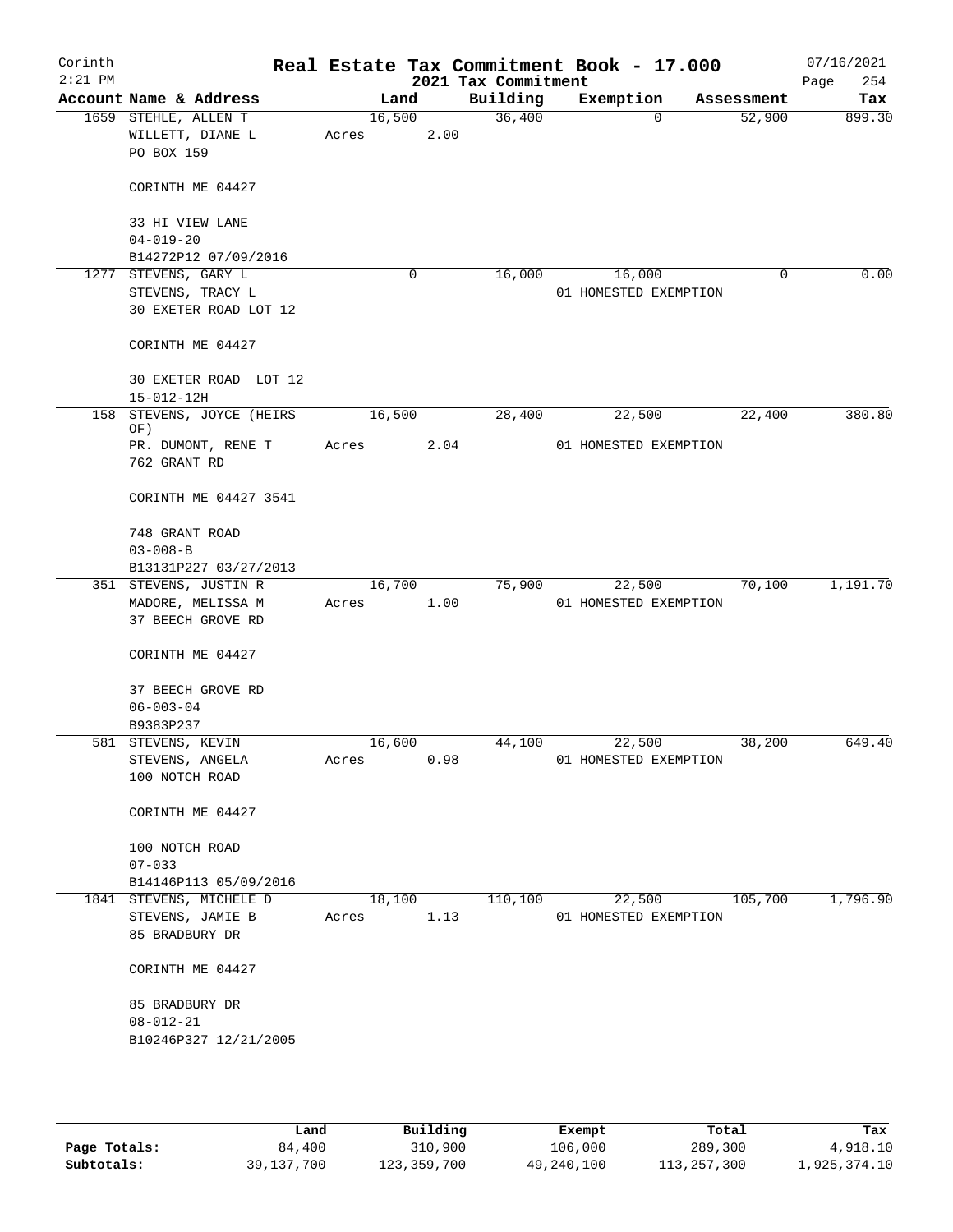| Corinth<br>$2:21$ PM |                                                |       |             |       | Real Estate Tax Commitment Book - 17.000<br>2021 Tax Commitment |                                 |                |            | 07/16/2021<br>255<br>Page |
|----------------------|------------------------------------------------|-------|-------------|-------|-----------------------------------------------------------------|---------------------------------|----------------|------------|---------------------------|
|                      | Account Name & Address                         |       | Land        |       | Building                                                        | Exemption                       |                | Assessment | Tax                       |
|                      | 237 STEVENSON, CHRISTINA D<br>859 MAIN STREET  | Acres | 18,000      | 1.00  | 104,000                                                         | 22,500<br>01 HOMESTED EXEMPTION |                | 99,500     | 1,691.50                  |
|                      | CORINTH ME 04427                               |       |             |       |                                                                 |                                 |                |            |                           |
|                      | 859 MAIN STREET<br>$05 - 042 - A$              |       |             |       |                                                                 |                                 |                |            |                           |
|                      | B11340P294 03/28/2008 B6432P69                 |       |             |       |                                                                 |                                 |                |            |                           |
|                      | 1280 STEWART, BETTY L                          |       | $\mathbf 0$ |       | 42,700                                                          | 22,500                          |                | 20,200     | 343.40                    |
|                      | 455 EXETER ROAD                                |       |             |       |                                                                 | 01 HOMESTED EXEMPTION           |                |            |                           |
|                      | CORINTH ME 04427                               |       |             |       |                                                                 |                                 |                |            |                           |
|                      | 455 EXETER ROAD<br>$07 - 009 - A - 01H$        |       |             |       |                                                                 |                                 |                |            |                           |
|                      | FM-20-P137 03/11/2021<br>BDD                   |       |             |       |                                                                 |                                 |                |            |                           |
|                      | 777 STINSON, SKYLAND A                         |       | 22,200      |       | 116,100                                                         | 22,500                          |                | 115,800    | 1,968.60                  |
|                      | STINSON, EDITH C                               | Acres |             | 4.30  |                                                                 | 01 HOMESTED EXEMPTION           |                |            |                           |
|                      | 32 HUDSON ROAD                                 |       |             |       |                                                                 |                                 |                |            |                           |
|                      | CORINTH ME 04427                               |       |             |       |                                                                 |                                 |                |            |                           |
|                      | 32 HUDSON ROAD                                 |       |             |       |                                                                 |                                 |                |            |                           |
|                      | $11 - 023$<br>B7253P115                        |       |             |       |                                                                 |                                 |                |            |                           |
|                      | 1281 STITHAM, JUDSON H                         |       | 17,000      |       | 77,600                                                          |                                 | $\mathbf 0$    | 94,600     | 1,608.20                  |
|                      | C/O PORTFOLIO SERVICING Acres<br>P O BOX 65250 |       |             | 0.55  |                                                                 |                                 |                |            |                           |
|                      | SALT LAKE CITY UT<br>84165-0250                |       |             |       |                                                                 |                                 |                |            |                           |
|                      | 272 MAIN STREET                                |       |             |       |                                                                 |                                 |                |            |                           |
|                      | $16 - 014$                                     |       |             |       |                                                                 |                                 |                |            |                           |
|                      | B10541P333 07/17/2006                          |       |             |       |                                                                 |                                 |                |            |                           |
|                      | 1283 STONYVALE, INC<br>226 FOGLER ROAD         |       | 18,600      | 27.00 | $\overline{0}$                                                  |                                 | $\overline{0}$ | 18,600     | 316.20                    |
|                      |                                                | Acres |             |       |                                                                 |                                 |                |            |                           |
|                      | EXETER ME 04435 3410                           |       |             |       |                                                                 |                                 |                |            |                           |
|                      | EXETER TOWN LINE N/F                           |       |             |       |                                                                 |                                 |                |            |                           |
|                      | $10 - 004$                                     |       |             |       |                                                                 |                                 |                |            |                           |
|                      | B2066P100                                      |       |             |       |                                                                 |                                 |                |            |                           |
|                      | 1499 STRAUB, MICHELE<br>31 Village Dr          | Acres | 18,000      | 1.02  | 111,600                                                         | 22,500<br>01 HOMESTED EXEMPTION |                | 107,100    | 1,820.70                  |
|                      |                                                |       |             |       |                                                                 |                                 |                |            |                           |
|                      | Corinth ME 04427                               |       |             |       |                                                                 |                                 |                |            |                           |
|                      | 31 VILLAGE DRIVE                               |       |             |       |                                                                 |                                 |                |            |                           |
|                      | $11 - 002 - 13$                                |       |             |       |                                                                 |                                 |                |            |                           |
|                      | <b>BDD</b>                                     |       |             |       | 15559P68 02/12/2020 B12826P20 05/24/2012                        |                                 |                |            |                           |
|                      |                                                |       |             |       |                                                                 |                                 |                |            |                           |
|                      |                                                |       |             |       |                                                                 |                                 |                |            |                           |

|              | Land       | Building    | Exempt     | Total       | Tax          |
|--------------|------------|-------------|------------|-------------|--------------|
| Page Totals: | 93,800     | 452,000     | 90,000     | 455,800     | 7,748.60     |
| Subtotals:   | 39,231,500 | 123,811,700 | 49,330,100 | 113,713,100 | 1,933,122.70 |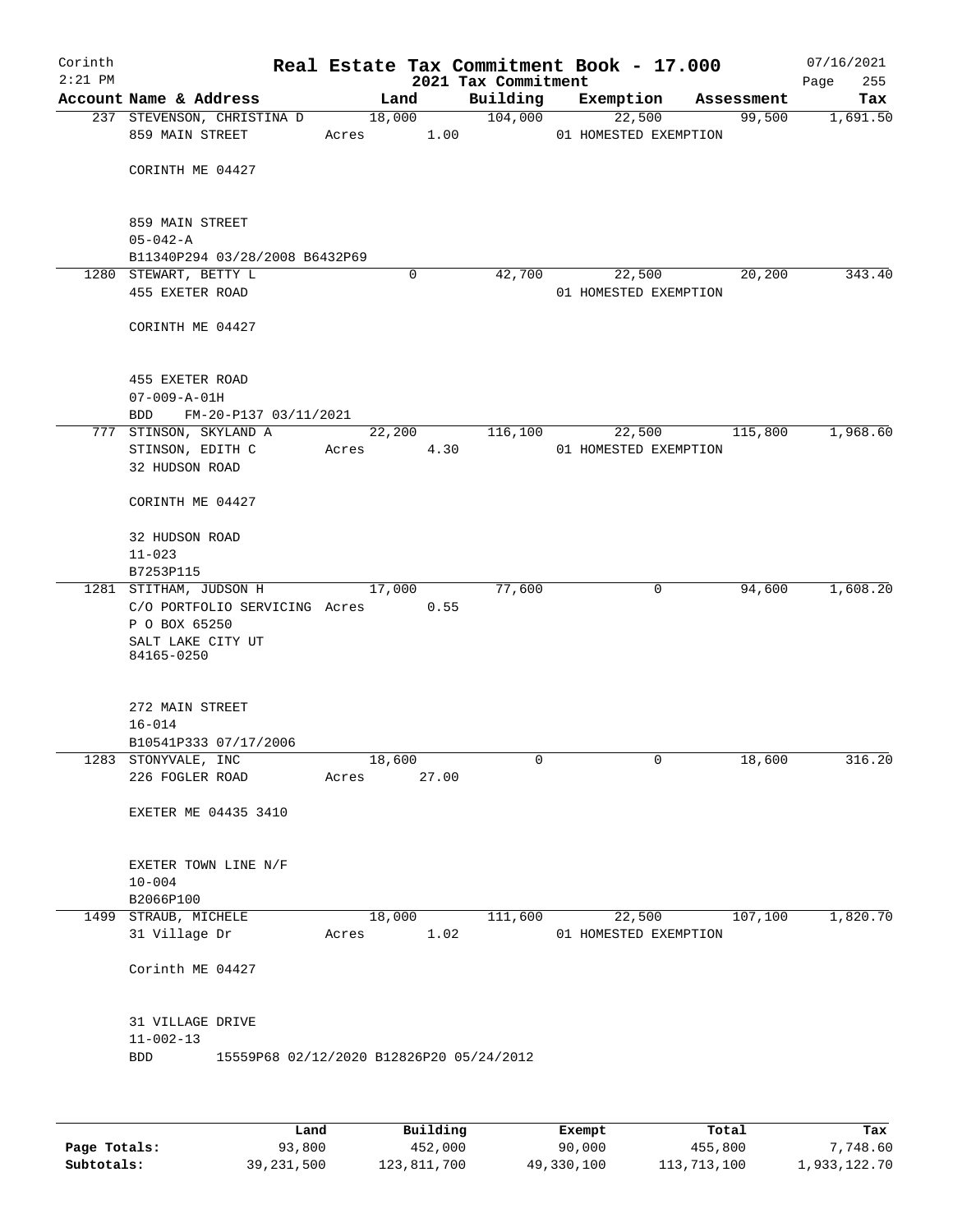| Corinth<br>$2:21$ PM |                                               |                 | 2021 Tax Commitment | Real Estate Tax Commitment Book - 17.000 |            | 07/16/2021<br>256<br>Page |
|----------------------|-----------------------------------------------|-----------------|---------------------|------------------------------------------|------------|---------------------------|
|                      | Account Name & Address                        | Land            | Building            | Exemption                                | Assessment | Tax                       |
|                      | 1293 STRECK, ALAN R                           | 35,200          | 19,000              | $\Omega$                                 | 54,200     | 921.40                    |
|                      | DOMIT, EDWARD J., JR.                         | 39.30<br>Acres  |                     |                                          |            |                           |
|                      | 26 PLEASANT ST                                |                 |                     |                                          |            |                           |
|                      |                                               |                 |                     |                                          |            |                           |
|                      | MIDDLETON MA 01949                            |                 |                     |                                          |            |                           |
|                      |                                               |                 |                     |                                          |            |                           |
|                      | TABOR LANE<br>$07 - 001$                      |                 |                     |                                          |            |                           |
|                      | B4377P318                                     |                 |                     |                                          |            |                           |
|                      | 1294 STROUT, BARBARA T                        | 12,400          | 74,800              | 27,900                                   | 59,300     | 1,008.10                  |
|                      | PO BOX 425                                    | 0.35<br>Acres   |                     | 31 Veteran Widow                         |            |                           |
|                      |                                               |                 |                     | 01 HOMESTED EXEMPTION                    |            |                           |
|                      | CORINTH ME 04427                              |                 |                     |                                          |            |                           |
|                      |                                               |                 |                     |                                          |            |                           |
|                      |                                               |                 |                     |                                          |            |                           |
|                      | 170 MAIN STREET                               |                 |                     |                                          |            |                           |
|                      | $17 - 005$                                    |                 |                     |                                          |            |                           |
|                      | B1840P43<br>1296 STROUT, DONALD A JR          | 24,000          | 150,700             | 22,500                                   | 152,200    | 2,587.40                  |
|                      | STROUT, CHRISTY S                             | 12.12<br>Acres  |                     | 01 HOMESTED EXEMPTION                    |            |                           |
|                      | PO BOX 406                                    |                 |                     |                                          |            |                           |
|                      |                                               |                 |                     |                                          |            |                           |
|                      | CORINTH ME 04427                              |                 |                     |                                          |            |                           |
|                      |                                               |                 |                     |                                          |            |                           |
|                      | 111 WEST CORINTH ROAD                         |                 |                     |                                          |            |                           |
|                      | $05 - 024 - 10$                               |                 |                     |                                          |            |                           |
|                      | B5318P141                                     |                 |                     |                                          |            | 0.00                      |
|                      | 1883 STROUT, JESSICA<br>30 EXETER ROAD LOT 21 | $\mathbf 0$     | 13,500              | 13,500<br>01 HOMESTED EXEMPTION          | 0          |                           |
|                      |                                               |                 |                     |                                          |            |                           |
|                      | CORINTH ME 04427                              |                 |                     |                                          |            |                           |
|                      |                                               |                 |                     |                                          |            |                           |
|                      |                                               |                 |                     |                                          |            |                           |
|                      | 30 EXETER ROAD LOT 21                         |                 |                     |                                          |            |                           |
|                      | $15 - 012 - 21H$                              |                 |                     |                                          |            |                           |
|                      | 1299 STROUT, JOSEPH K                         | 28,100          | 52,800              | 0                                        | 80,900     | 1,375.30                  |
|                      | 416 BEANS MILL RD                             | 6.81<br>Acres   |                     |                                          |            |                           |
|                      | CORINTH ME 04427                              |                 |                     |                                          |            |                           |
|                      |                                               |                 |                     |                                          |            |                           |
|                      |                                               |                 |                     |                                          |            |                           |
|                      | BEANS MILL RD LEDGE                           |                 |                     |                                          |            |                           |
|                      | $04 - 016$                                    |                 |                     |                                          |            |                           |
|                      | B3288P76                                      |                 |                     |                                          |            |                           |
|                      | 1300 STROUT, JOSEPH K<br>416 BEANS MILL RD    | 51,300          | 52,700              | 22,500                                   | 81,500     | 1,385.50                  |
|                      |                                               | 100.00<br>Acres |                     | 01 HOMESTED EXEMPTION                    |            |                           |
|                      | CORINTH ME 04427                              |                 |                     |                                          |            |                           |
|                      |                                               |                 |                     |                                          |            |                           |
|                      |                                               |                 |                     |                                          |            |                           |
|                      | 416 BEANS MILL RD                             |                 |                     |                                          |            |                           |
|                      | $04 - 022$                                    |                 |                     |                                          |            |                           |
|                      | B3288P76                                      |                 |                     |                                          |            |                           |
|                      |                                               |                 |                     |                                          |            |                           |
|                      |                                               |                 |                     |                                          |            |                           |
|                      |                                               |                 |                     |                                          |            |                           |
|                      |                                               |                 |                     |                                          |            |                           |

|              | úand       | Building    | Exempt     | Total       | Tax          |
|--------------|------------|-------------|------------|-------------|--------------|
| Page Totals: | 151,000    | 363,500     | 86,400     | 428,100     | 7.277.70     |
| Subtotals:   | 39,382,500 | 124,175,200 | 49,416,500 | 114,141,200 | 1,940,400.40 |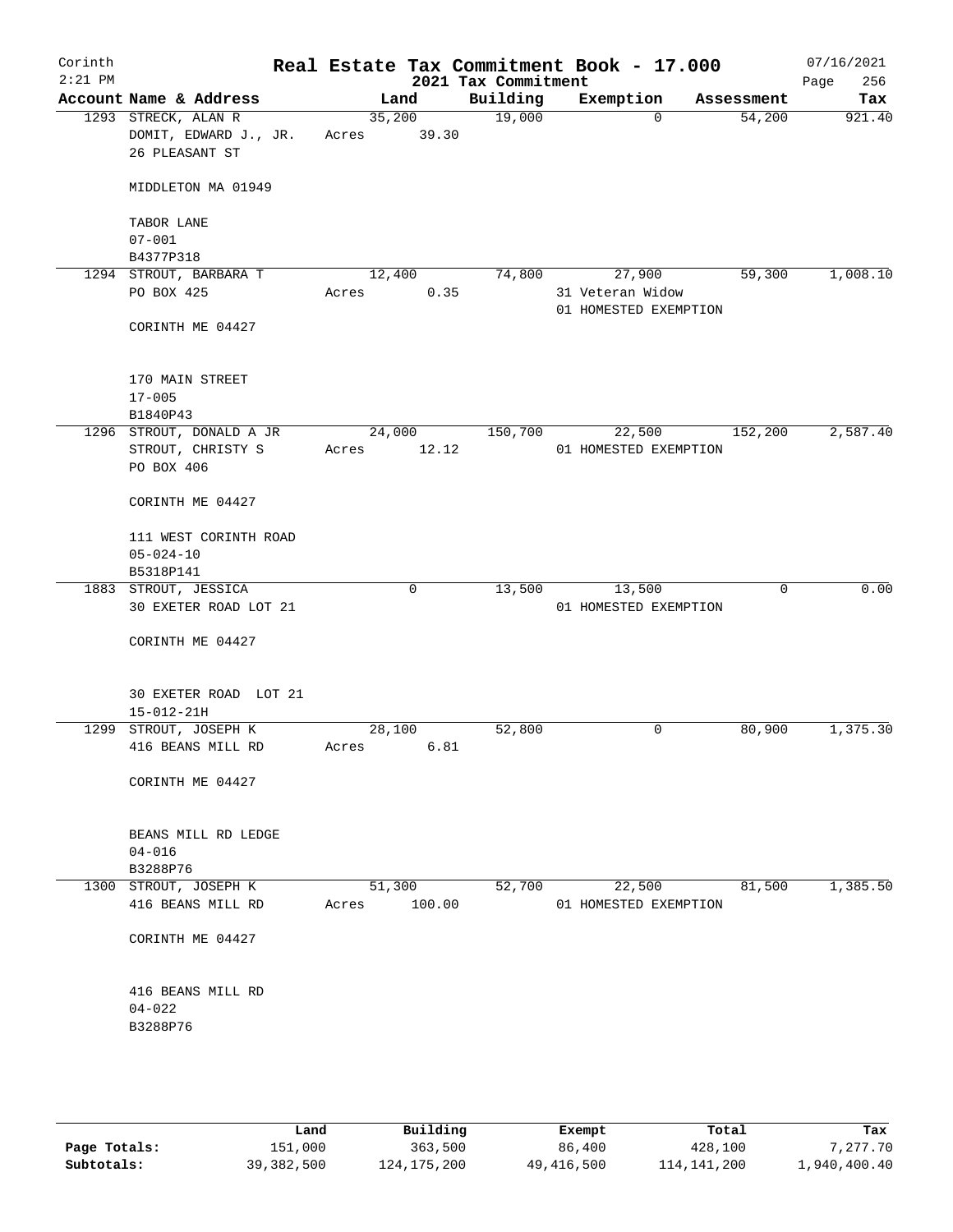| Corinth<br>$2:21$ PM |                                              |             |                  | 2021 Tax Commitment | Real Estate Tax Commitment Book - 17.000 |            | 07/16/2021<br>257<br>Page |
|----------------------|----------------------------------------------|-------------|------------------|---------------------|------------------------------------------|------------|---------------------------|
|                      | Account Name & Address                       |             | Land             | Building            | Exemption                                | Assessment | Tax                       |
|                      | 1301 STROUT, JOSEPH K<br>416 BEANS MILL RD   | Acres       | 11,500<br>2.00   | $\mathbf 0$         | $\Omega$                                 | 11,500     | 195.50                    |
|                      | CORINTH ME 04427                             |             |                  |                     |                                          |            |                           |
|                      | BEANS MILL RD LEDGE<br>$04 - 023$            |             |                  |                     |                                          |            |                           |
|                      | B3192P278                                    |             |                  |                     |                                          |            |                           |
|                      | 1302 STROUT, JOSEPH K<br>416 BEANS MILL RD   | Acres       | 30,200<br>140.00 | 0                   | 0                                        | 30,200     | 513.40                    |
|                      | CORINTH ME 04427                             |             |                  |                     |                                          |            |                           |
|                      | LEDGE HILL ROAD<br>$04 - 024$<br>B3288P76    |             |                  |                     |                                          |            |                           |
|                      | 403 STROUT, LAYLA J                          |             | 28,900           | 104,400             | 22,500                                   | 110,800    | 1,883.60                  |
|                      | 353 TATE ROAD                                | Acres       | 17.00            |                     | 01 HOMESTED EXEMPTION                    |            |                           |
|                      | CORINTH ME 04427                             |             |                  |                     |                                          |            |                           |
|                      | 353 TATE ROAD<br>$06 - 017$                  |             |                  |                     |                                          |            |                           |
|                      | B14378P169 12/30/2016                        |             |                  |                     |                                          |            |                           |
|                      | 1295 STROUT, LORAYNE B                       |             | 14,200           | 92,500              | 22,500                                   | 84,200     | 1,431.40                  |
|                      | PO BOX 167                                   | Acres       | 0.51             |                     | 01 HOMESTED EXEMPTION                    |            |                           |
|                      | CORINTH ME 04427                             |             |                  |                     |                                          |            |                           |
|                      | 374 MAIN STREET<br>$13 - 006$                |             |                  |                     |                                          |            |                           |
|                      | B2187P195                                    |             |                  |                     |                                          |            |                           |
|                      | 1041 STROUT, MICHAEL A II<br>585 EXETER ROAD | Acres       | 26,600<br>11.54  | 109,000             | 22,500<br>01 HOMESTED EXEMPTION          | 113,100    | 1,922.70                  |
|                      | CORINTH ME 04427                             |             |                  |                     |                                          |            |                           |
|                      | 585 EXETER ROAD<br>$07 - 001 - 03$           |             |                  |                     |                                          |            |                           |
|                      | B14236P208 08/05/2016                        |             |                  |                     |                                          |            |                           |
|                      | 1967 STUART, RICHARD J                       |             | 26,400           | 264,600             | 22,500                                   | 268,500    | 4,564.50                  |
|                      | STUART, MARGUERITE                           | Acres 16.70 |                  |                     | 01 HOMESTED EXEMPTION                    |            |                           |
|                      | 86 COVERED BRIDGE RD                         |             |                  |                     |                                          |            |                           |
|                      | CORINTH ME 04427                             |             |                  |                     |                                          |            |                           |
|                      | 86 COVERED BRIDGE RD                         |             |                  |                     |                                          |            |                           |
|                      | $03 - 010 - A - 01$                          |             |                  |                     |                                          |            |                           |
|                      | B13456P306 02/07/2014                        |             |                  |                     |                                          |            |                           |
|                      |                                              |             |                  |                     |                                          |            |                           |

|              | Land       | Building    | Exempt     | Total       | Tax          |
|--------------|------------|-------------|------------|-------------|--------------|
| Page Totals: | 137,800    | 570,500     | 90,000     | 618,300     | 10,511.10    |
| Subtotals:   | 39,520,300 | 124,745,700 | 49,506,500 | 114,759,500 | 1,950,911.50 |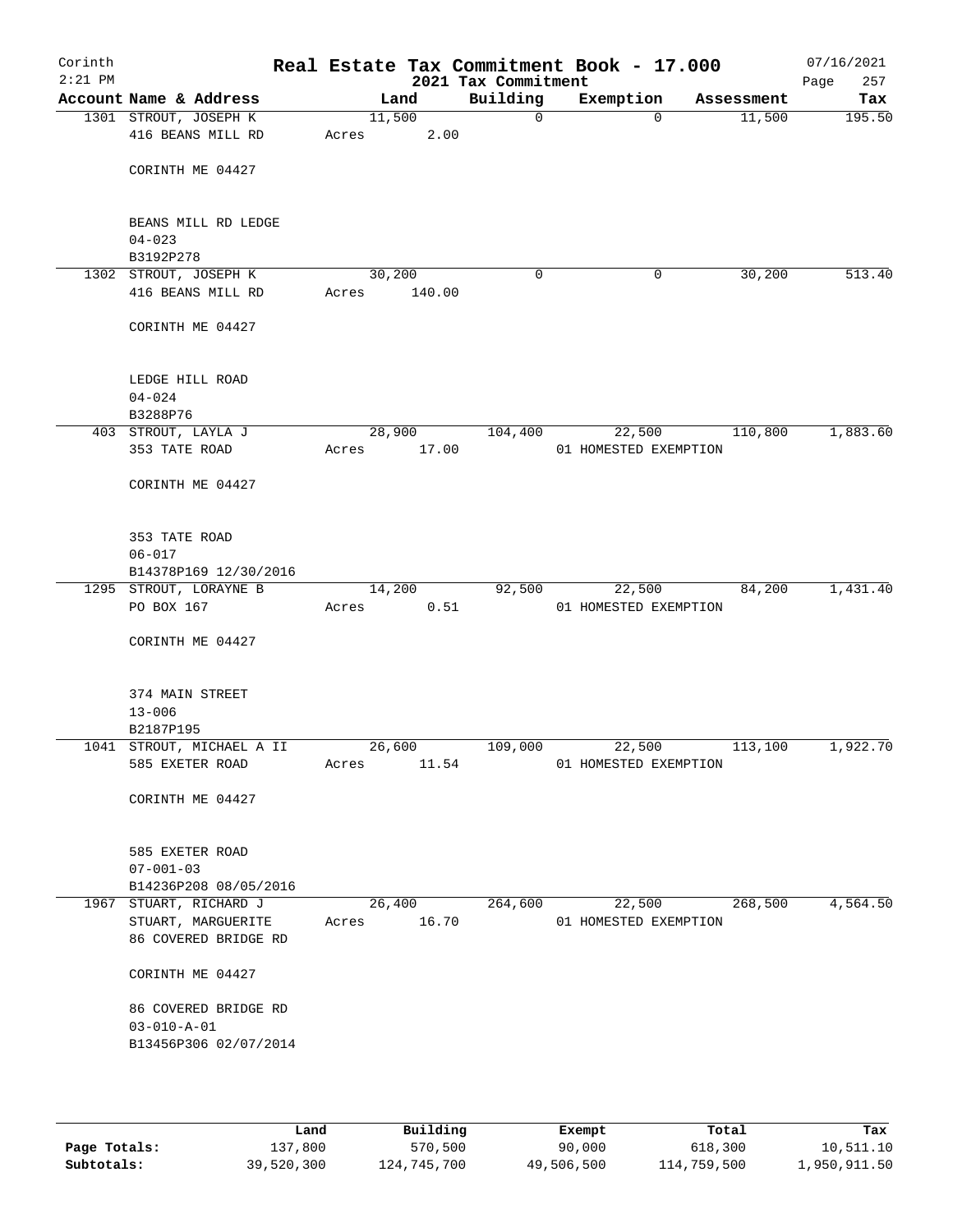| Corinth   |                                                    |                 |          |                     |        | Real Estate Tax Commitment Book - 17.000 |                      | 07/16/2021      |
|-----------|----------------------------------------------------|-----------------|----------|---------------------|--------|------------------------------------------|----------------------|-----------------|
| $2:21$ PM | Account Name & Address                             |                 |          | 2021 Tax Commitment |        |                                          |                      | 258<br>Page     |
|           | 1304 STUBBS, JAMES MICHAEL &<br>EILEEN D. J/T      | Land<br>36,400  |          | Building<br>32,600  |        | Exemption<br>$\mathbf 0$                 | Assessment<br>69,000 | Tax<br>1,173.00 |
|           | STUBBS, THOMAS ALAN T/C Acres<br>254 PARKWAY SOUTH |                 | 57.46    |                     |        |                                          |                      |                 |
|           | BREWER ME 04412                                    |                 |          |                     |        |                                          |                      |                 |
|           | 650 AVENUE RD<br>$01 - 006$                        |                 |          |                     |        |                                          |                      |                 |
|           | B14208P212 07/11/2016                              |                 |          |                     |        |                                          |                      |                 |
|           | 1305 STUBBS, THOMAS A                              | 24,300          |          | 92,200              |        | 22,500                                   | 94,000               | 1,598.00        |
|           | STUBBS, AUDREY R<br>606 AVENUE RD                  | Acres           | 11.04    |                     |        | 01 HOMESTED EXEMPTION                    |                      |                 |
|           | CORINTH ME 04427                                   |                 |          |                     |        |                                          |                      |                 |
|           | 606 AVENUE RD<br>$01 - 007$                        |                 |          |                     |        |                                          |                      |                 |
|           | B12570P46 08/19/2011 B4722P248                     |                 |          |                     |        |                                          |                      |                 |
|           | 1517 STYMIEST, CAROLYN L                           | 25,000          |          | 11,000              |        | 22,500                                   | 13,500               | 229.50          |
|           | LIFE EST. TO WILSON,                               | Acres           | 1.50     |                     |        | 01 HOMESTED EXEMPTION                    |                      |                 |
|           | <b>NORMA</b><br>695 TATE ROAD                      |                 |          |                     |        |                                          |                      |                 |
|           | CORINTH ME 04427                                   |                 |          |                     |        |                                          |                      |                 |
|           | 695 TATE ROAD                                      |                 |          |                     |        |                                          |                      |                 |
|           | $06 - 012$                                         |                 |          |                     |        |                                          |                      |                 |
|           | B3994P161 03/30/1987                               |                 |          |                     |        |                                          |                      |                 |
|           | 1254 STYMIEST, GARY<br>691 LEDGE HILL RD           | 31,700<br>Acres | 40.00    | 24,100              |        | 0                                        | 55,800               | 948.60          |
|           | CORINTH ME 04427                                   |                 |          |                     |        |                                          |                      |                 |
|           | 691 LEDGE HILL ROAD                                |                 |          |                     |        |                                          |                      |                 |
|           | $01 - 043 - A$                                     |                 |          |                     |        |                                          |                      |                 |
|           | B15653P265 08/13/2020                              |                 |          |                     |        |                                          |                      |                 |
|           | 173 STYMIEST, RICKY L                              | 10,300          |          | 0                   |        | 0                                        | 10,300               | 175.10          |
|           | CAULKINS, MELINDA I<br>281 NORTH ROAD              | Acres 15.63     |          |                     |        |                                          |                      |                 |
|           | NEWBURGH ME 04444                                  |                 |          |                     |        |                                          |                      |                 |
|           | MUDGETT ROAD                                       |                 |          |                     |        |                                          |                      |                 |
|           | $02 - 002 - A$                                     |                 |          |                     |        |                                          |                      |                 |
|           | B10614P169 08/28/2006                              |                 |          |                     |        |                                          |                      |                 |
|           | 1307 STYMIEST, ROBERT                              | 14,900          |          | 0                   |        | 0                                        | 14,900               | 253.30          |
|           | 825 MUDGETT RD                                     | Acres           | 7.85     |                     |        |                                          |                      |                 |
|           | CORINTH ME 04427                                   |                 |          |                     |        |                                          |                      |                 |
|           | MUDGETT ROAD                                       |                 |          |                     |        |                                          |                      |                 |
|           | $01 - 045$                                         |                 |          |                     |        |                                          |                      |                 |
|           | B11423P262 06/05/2008 B3147P33                     |                 |          |                     |        |                                          |                      |                 |
|           |                                                    |                 |          |                     |        |                                          |                      |                 |
|           | Land                                               |                 | Building |                     | Exempt |                                          | Total                | Tax             |

|              | Land       | Building    | Exempt     | Total       | Tax          |
|--------------|------------|-------------|------------|-------------|--------------|
| Page Totals: | 142,600    | 159,900     | 45,000     | 257,500     | 4,377.50     |
| Subtotals:   | 39,662,900 | 124,905,600 | 49,551,500 | 115,017,000 | 1,955,289.00 |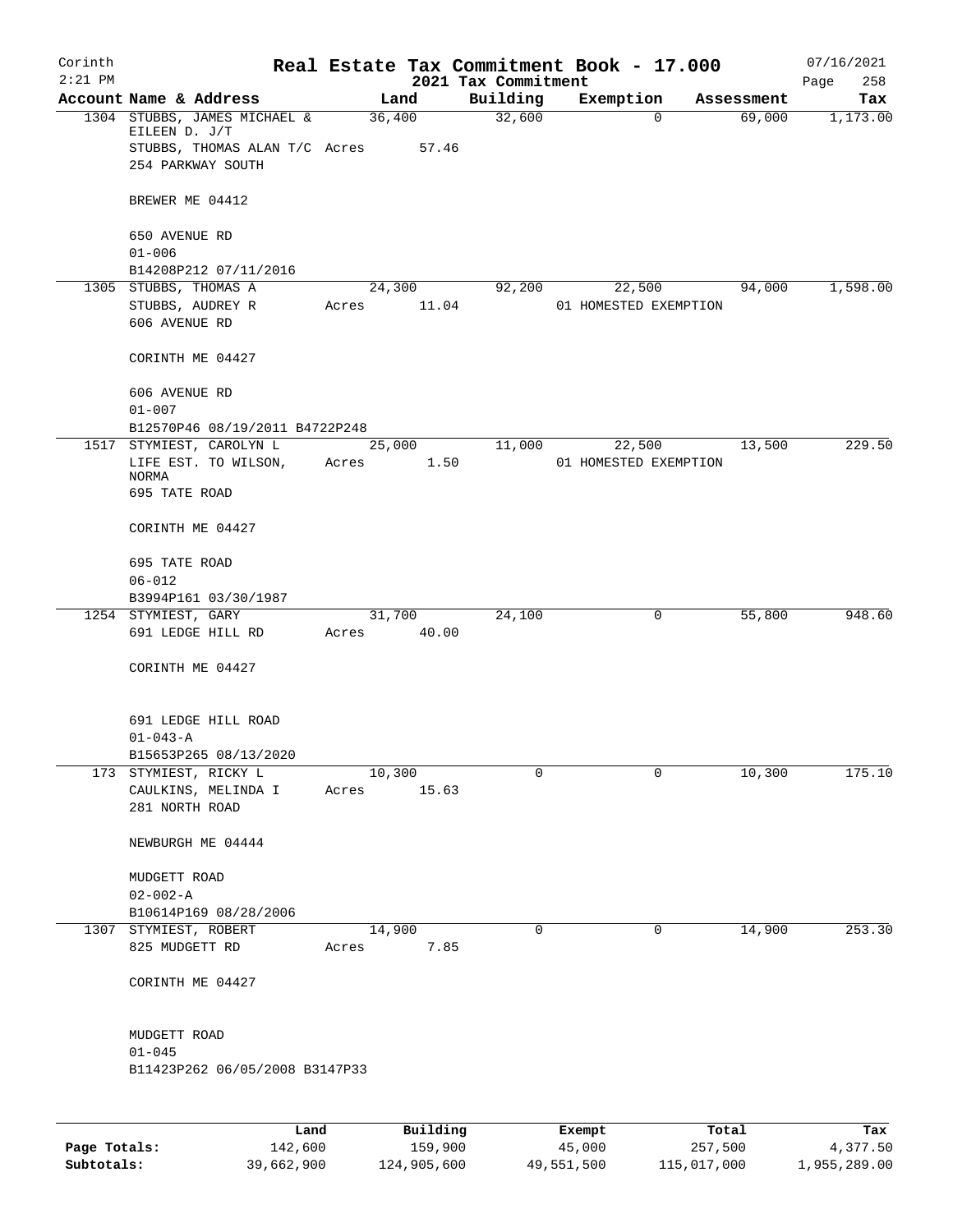| Corinth<br>$2:21$ PM |                                             |       |        |        | Real Estate Tax Commitment Book - 17.000<br>2021 Tax Commitment |           |                       |            | 07/16/2021<br>Page<br>259 |
|----------------------|---------------------------------------------|-------|--------|--------|-----------------------------------------------------------------|-----------|-----------------------|------------|---------------------------|
|                      | Account Name & Address                      |       | Land   |        | Building                                                        | Exemption |                       | Assessment | Tax                       |
|                      | 1308 STYMIEST, ROBERT                       |       |        | 19,300 | 30,400                                                          | 22,500    |                       | 27,200     | 462.40                    |
|                      | 825 MUDGETT RD                              | Acres |        | 4.50   |                                                                 |           | 01 HOMESTED EXEMPTION |            |                           |
|                      |                                             |       |        |        |                                                                 |           |                       |            |                           |
|                      | CORINTH ME 04427                            |       |        |        |                                                                 |           |                       |            |                           |
|                      |                                             |       |        |        |                                                                 |           |                       |            |                           |
|                      | 825 MUDGETT ROAD                            |       |        |        |                                                                 |           |                       |            |                           |
|                      | $01 - 046$                                  |       |        |        |                                                                 |           |                       |            |                           |
|                      | B14061P235 01/21/2016 B11423P262 06/05/2008 |       |        |        |                                                                 |           |                       |            |                           |
|                      | 930 SUDSBURY, JULIE E                       |       | 18,200 |        | 78,300                                                          | 22,500    |                       | 74,000     | 1,258.00                  |
|                      | 97 HUDSON RD                                | Acres |        | 1.19   |                                                                 |           | 01 HOMESTED EXEMPTION |            |                           |
|                      |                                             |       |        |        |                                                                 |           |                       |            |                           |
|                      | CORINTH ME 04427                            |       |        |        |                                                                 |           |                       |            |                           |
|                      |                                             |       |        |        |                                                                 |           |                       |            |                           |
|                      |                                             |       |        |        |                                                                 |           |                       |            |                           |
|                      | 97 HUDSON ROAD                              |       |        |        |                                                                 |           |                       |            |                           |
|                      | $08 - 002 - 05$                             |       |        |        |                                                                 |           |                       |            |                           |
|                      | B6113P259                                   |       |        |        |                                                                 |           |                       |            |                           |
|                      | 654 SULLIVAN, LOUINE A                      |       | 34,300 |        | 84,200                                                          |           | 0                     | 118,500    | 2,014.50                  |
|                      | 51 EXETER RD                                | Acres |        | 0.76   |                                                                 |           |                       |            |                           |
|                      | CORINTH ME 04427                            |       |        |        |                                                                 |           |                       |            |                           |
|                      |                                             |       |        |        |                                                                 |           |                       |            |                           |
|                      |                                             |       |        |        |                                                                 |           |                       |            |                           |
|                      | 51 EXETER ROAD                              |       |        |        |                                                                 |           |                       |            |                           |
|                      | $14 - 025$                                  |       |        |        |                                                                 |           |                       |            |                           |
|                      | B11271P137 01/11/2008                       |       |        |        |                                                                 |           |                       |            |                           |
|                      | 384 SULLIVAN, SEAN K                        |       | 19,100 |        | 66,300                                                          |           | 0                     | 85,400     | 1,451.80                  |
|                      | 686 AVENUE ROAD                             | Acres |        | 3.00   |                                                                 |           |                       |            |                           |
|                      |                                             |       |        |        |                                                                 |           |                       |            |                           |
|                      | CORINTH ME 04427                            |       |        |        |                                                                 |           |                       |            |                           |
|                      |                                             |       |        |        |                                                                 |           |                       |            |                           |
|                      | 686 AVENUE RD                               |       |        |        |                                                                 |           |                       |            |                           |
|                      | $01 - 003 - 03$                             |       |        |        |                                                                 |           |                       |            |                           |
|                      | B15684P319 09/03/2020                       |       |        |        |                                                                 |           |                       |            |                           |
|                      | 1833 SUTHERLAND, JENNIFER L                 |       | 18,200 |        | 108,500                                                         |           | 0                     | 126,700    | 2,153.90                  |
|                      | 66 BRADBURY DRIVE                           | Acres |        | 1.16   |                                                                 |           |                       |            |                           |
|                      |                                             |       |        |        |                                                                 |           |                       |            |                           |
|                      | CORINTH ME 04427                            |       |        |        |                                                                 |           |                       |            |                           |
|                      |                                             |       |        |        |                                                                 |           |                       |            |                           |
|                      |                                             |       |        |        |                                                                 |           |                       |            |                           |
|                      | 66 BRADBURY DR                              |       |        |        |                                                                 |           |                       |            |                           |
|                      | $08 - 012 - 11$<br>B15316P108 10/09/2019    |       |        |        |                                                                 |           |                       |            |                           |
|                      | 1042 SWAN, JOHN J                           |       |        | 0      | 16,700                                                          | 16,700    |                       | 0          | 0.00                      |
|                      | P O BOX 718                                 |       |        |        |                                                                 |           | 01 HOMESTED EXEMPTION |            |                           |
|                      |                                             |       |        |        |                                                                 |           |                       |            |                           |
|                      | CORINTH ME 04427-0718                       |       |        |        |                                                                 |           |                       |            |                           |
|                      |                                             |       |        |        |                                                                 |           |                       |            |                           |
|                      |                                             |       |        |        |                                                                 |           |                       |            |                           |
|                      | 344 MAIN STREET LOT 36                      |       |        |        |                                                                 |           |                       |            |                           |
|                      | $08 - 003 - 36H$                            |       |        |        |                                                                 |           |                       |            |                           |
|                      |                                             |       |        |        |                                                                 |           |                       |            |                           |
|                      |                                             |       |        |        |                                                                 |           |                       |            |                           |
|                      |                                             |       |        |        |                                                                 |           |                       |            |                           |

|              | Land       | Building    | Exempt     | Total       | Tax          |
|--------------|------------|-------------|------------|-------------|--------------|
| Page Totals: | 109,100    | 384,400     | 61,700     | 431,800     | 7,340.60     |
| Subtotals:   | 39,772,000 | 125,290,000 | 49,613,200 | 115,448,800 | 1,962,629.60 |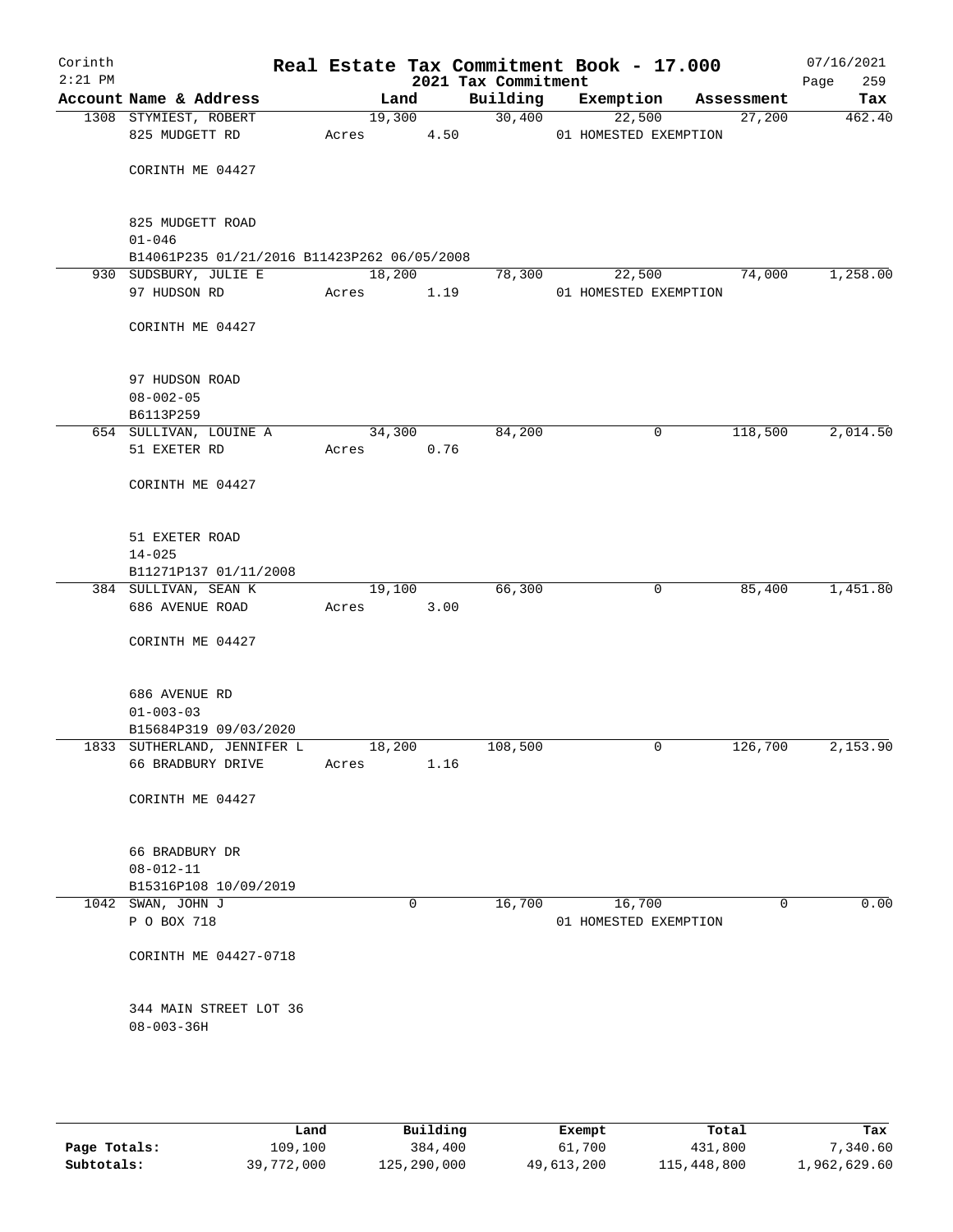| Corinth<br>$2:21$ PM |                                                           |       |                 | 2021 Tax Commitment | Real Estate Tax Commitment Book - 17.000 |             |            | 07/16/2021<br>Page<br>260 |
|----------------------|-----------------------------------------------------------|-------|-----------------|---------------------|------------------------------------------|-------------|------------|---------------------------|
|                      | Account Name & Address                                    |       | Land            | Building            | Exemption                                |             | Assessment | Tax                       |
|                      | 1066 SWEET WATER RIDGE, INC.<br>585 MAIN STREET           | Acres | 59,100<br>66.80 | 165,600             |                                          | $\Omega$    | 224,700    | 3,819.90                  |
|                      | CORINTH ME 04427                                          |       |                 |                     |                                          |             |            |                           |
|                      | 585 MAIN STREET<br>$05 - 027$                             |       |                 |                     |                                          |             |            |                           |
|                      | B14122P267 04/13/2016                                     |       |                 |                     |                                          |             |            |                           |
|                      | 2059 SWEET, HOLLY L                                       |       | 0               | 25,100              |                                          | 0           | 25,100     | 426.70                    |
|                      | 432 BLACK ROAD                                            |       |                 |                     |                                          |             |            |                           |
|                      | CORINTH ME 04427                                          |       |                 |                     |                                          |             |            |                           |
|                      | 432 BLACK RD                                              |       |                 |                     |                                          |             |            |                           |
|                      | $02 - 031 - B - 01H$                                      |       |                 |                     |                                          |             |            |                           |
|                      | BBILL SALEPMOHO FILE 04/01/2020                           |       |                 |                     |                                          |             |            |                           |
|                      | 1266 SWETT, LISA D<br>36 BRADBURY DRIVE                   | Acres | 21,200<br>3.52  | 128,500             | 22,500<br>01 HOMESTED EXEMPTION          |             | 127,200    | 2,162.40                  |
|                      | CORINTH ME 04427                                          |       |                 |                     |                                          |             |            |                           |
|                      |                                                           |       |                 |                     |                                          |             |            |                           |
|                      | 36 BRADBURY DR                                            |       |                 |                     |                                          |             |            |                           |
|                      | $08 - 012 - 06$<br>B13356P63 10/02/2013                   |       |                 |                     |                                          |             |            |                           |
|                      | 1711 T & M ENTERPRISES, LLC                               |       | 28,100          | 153,300             |                                          | $\mathbf 0$ | 181,400    | 3,083.80                  |
|                      | 360 MAIN ROAD                                             | Acres | 4.41            |                     |                                          |             |            |                           |
|                      | CHARLESTON ME 04422                                       |       |                 |                     |                                          |             |            |                           |
|                      | 781 MAIN STREET                                           |       |                 |                     |                                          |             |            |                           |
|                      | $05 - 040 - C$                                            |       |                 |                     |                                          |             |            |                           |
|                      | B14233P3 07/28/2016                                       |       |                 |                     |                                          |             |            |                           |
|                      | 700 T AND P LUMBER, INC.<br>CRESCENT LUMBER COMPANY Acres |       | 37,100<br>11.50 | 452,000             |                                          | 0           | 489,100    | 8,314.70                  |
|                      | 60 FOWLER ROAD                                            |       |                 |                     |                                          |             |            |                           |
|                      | ORRINGTON ME 04474                                        |       |                 |                     |                                          |             |            |                           |
|                      | 534 MAIN STREET                                           |       |                 |                     |                                          |             |            |                           |
|                      | $08 - 019$                                                |       |                 |                     |                                          |             |            |                           |
|                      | B11946P119 10/16/2009                                     |       |                 |                     |                                          |             |            |                           |
|                      | 737 TAGGART, RONALD                                       |       | 17,000          | 87,100              | 22,500                                   |             | 81,600     | 1,387.20                  |
|                      | 319 HUDSON ROAD                                           | Acres | 1.28            |                     | 01 HOMESTED EXEMPTION                    |             |            |                           |
|                      | CORINTH ME 04427                                          |       |                 |                     |                                          |             |            |                           |
|                      | 319 HUDSON ROAD                                           |       |                 |                     |                                          |             |            |                           |
|                      | $09 - 002 - E$                                            |       |                 |                     |                                          |             |            |                           |
|                      | B9999P327 07/26/2005                                      |       |                 |                     |                                          |             |            |                           |
|                      |                                                           |       |                 |                     |                                          |             |            |                           |
|                      |                                                           |       |                 |                     |                                          |             |            |                           |

|              | Land       | Building    | Exempt     | Total       | Tax          |
|--------------|------------|-------------|------------|-------------|--------------|
| Page Totals: | 162,500    | 1,011,600   | 45,000     | 1,129,100   | 19,194.70    |
| Subtotals:   | 39,934,500 | 126,301,600 | 49,658,200 | 116,577,900 | 1,981,824.30 |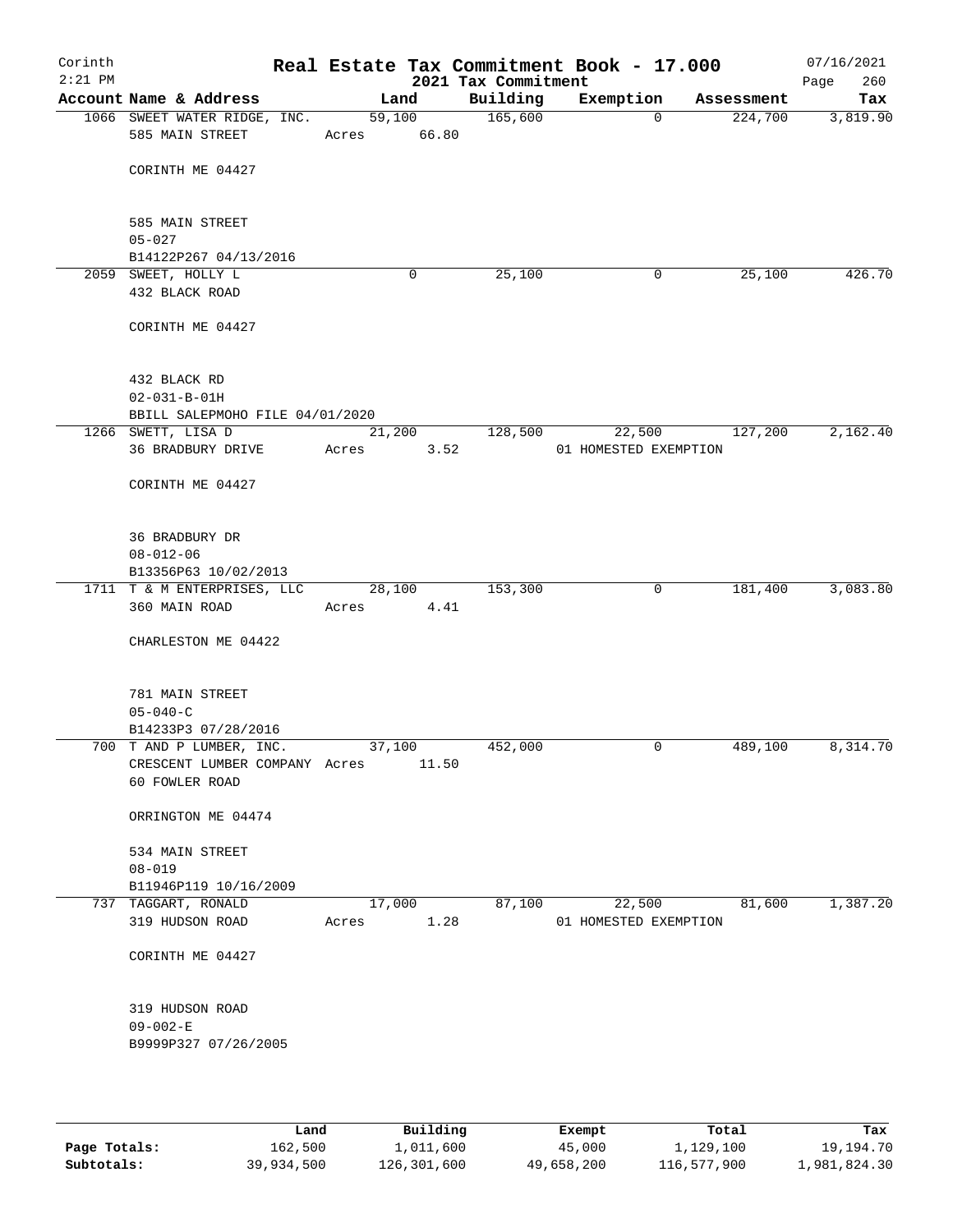| Corinth<br>$2:21$ PM |                                         |       |                 |             | 2021 Tax Commitment | Real Estate Tax Commitment Book - 17.000 |                    | 07/16/2021<br>Page<br>261 |
|----------------------|-----------------------------------------|-------|-----------------|-------------|---------------------|------------------------------------------|--------------------|---------------------------|
|                      | Account Name & Address                  |       |                 | Land        | Building            | Exemption                                | Assessment         | Tax                       |
|                      | 2088 TAPLEY, HEATHER                    |       |                 | $\mathbf 0$ | 25,700              | 22,500                                   | 3,200              | 54.40                     |
|                      | 613 HUDSON ROAD                         |       |                 |             |                     | 01 HOMESTED EXEMPTION                    |                    |                           |
|                      |                                         |       |                 |             |                     |                                          |                    |                           |
|                      | CORINTH ME 04427                        |       |                 |             |                     |                                          |                    |                           |
|                      |                                         |       |                 |             |                     |                                          |                    |                           |
|                      | 613 HUDSON ROAD                         |       |                 |             |                     |                                          |                    |                           |
|                      | $12 - 039 - A - H$                      |       |                 |             |                     |                                          |                    |                           |
|                      | 567 TARDIFF, TIMOTHY &<br>CATHY JT      |       | 18,300          |             | 89,600              | 22,500                                   | 85,400             | 1,451.80                  |
|                      | 103 HUDSON ROAD                         |       | Acres           | 1.23        |                     | 01 HOMESTED EXEMPTION                    |                    |                           |
|                      | CORINTH ME 04427                        |       |                 |             |                     |                                          |                    |                           |
|                      |                                         |       |                 |             |                     |                                          |                    |                           |
|                      | 103 HUDSON ROAD                         |       |                 |             |                     |                                          |                    |                           |
|                      | $08 - 002 - 06$                         |       |                 |             |                     |                                          |                    |                           |
|                      | B15294P194 09/18/2019                   |       |                 |             |                     |                                          |                    |                           |
|                      | 1729 TATE ROAD LLC                      |       |                 | 0           | 1,100               |                                          | 1,100<br>0         | 18.70                     |
|                      | MANUEL, DONALD &<br><b>BEATRICE</b>     |       |                 |             |                     |                                          |                    |                           |
|                      | 70 MOUSE ROAD                           |       |                 |             |                     |                                          |                    |                           |
|                      | ALFRED ME 04002                         |       |                 |             |                     |                                          |                    |                           |
|                      | 434 TATE ROAD LOT 03                    |       |                 |             |                     |                                          |                    |                           |
|                      | $06 - 019 - 03H$                        |       |                 |             |                     |                                          |                    |                           |
|                      | 1270 TATE ROAD, LLC.                    |       | 279,000         |             | $\mathbf 0$         |                                          | 0<br>279,000       | 4,743.00                  |
|                      | 70 MOUSE LANE                           |       | Acres           | 39.00       |                     |                                          |                    |                           |
|                      | ALFRED ME 04002                         |       |                 |             |                     |                                          |                    |                           |
|                      |                                         |       |                 |             |                     |                                          |                    |                           |
|                      | 434 TATE ROAD                           |       |                 |             |                     |                                          |                    |                           |
|                      | $06 - 019$<br>B14808P43 05/14/2018      |       |                 |             |                     |                                          |                    |                           |
|                      | 1316 TATE, ALBERT W                     |       | 22,600          |             | 3,000               | 22,500                                   | 3,100              | 52.70                     |
|                      | 160 MERRYMAN ROAD                       |       | Acres 74.00     |             |                     | 01 HOMESTED EXEMPTION                    |                    |                           |
|                      |                                         |       |                 |             |                     |                                          |                    |                           |
|                      | GLENBURN ME 04401                       |       |                 |             |                     |                                          |                    |                           |
|                      |                                         |       |                 |             |                     |                                          |                    |                           |
|                      | TATE ROAD N/F OFF                       |       |                 |             |                     |                                          |                    |                           |
|                      | $09 - 013$                              |       |                 |             |                     |                                          |                    |                           |
|                      | B14837P281 06/13/2018                   |       |                 |             |                     |                                          |                    |                           |
|                      | 1956 TATE, BERNARDINE J<br>1004 MAIN ST |       | 11,600<br>Acres | 1.01        | $\Omega$            |                                          | 11,600<br>$\Omega$ | 197.20                    |
|                      |                                         |       |                 |             |                     |                                          |                    |                           |
|                      | CORINTH ME 04427                        |       |                 |             |                     |                                          |                    |                           |
|                      | TATE ROAD                               |       |                 |             |                     |                                          |                    |                           |
|                      | $06 - 010 - B - 01$                     |       |                 |             |                     |                                          |                    |                           |
|                      | B10403P328 04/27/2006                   |       |                 |             |                     |                                          |                    |                           |
|                      |                                         |       |                 |             |                     |                                          |                    |                           |
|                      |                                         |       |                 |             |                     |                                          |                    |                           |
|                      |                                         |       |                 |             |                     |                                          |                    |                           |
|                      |                                         | Land, |                 | Building    |                     | <b>Exempt</b>                            | Total              | Tax                       |

|              | Land       | Building    | Exempt     | Total       | Tax          |
|--------------|------------|-------------|------------|-------------|--------------|
| Page Totals: | 331,500    | 119,400     | 67,500     | 383,400     | 6,517.80     |
| Subtotals:   | 40,266,000 | 126,421,000 | 49,725,700 | 116,961,300 | 1,988,342.10 |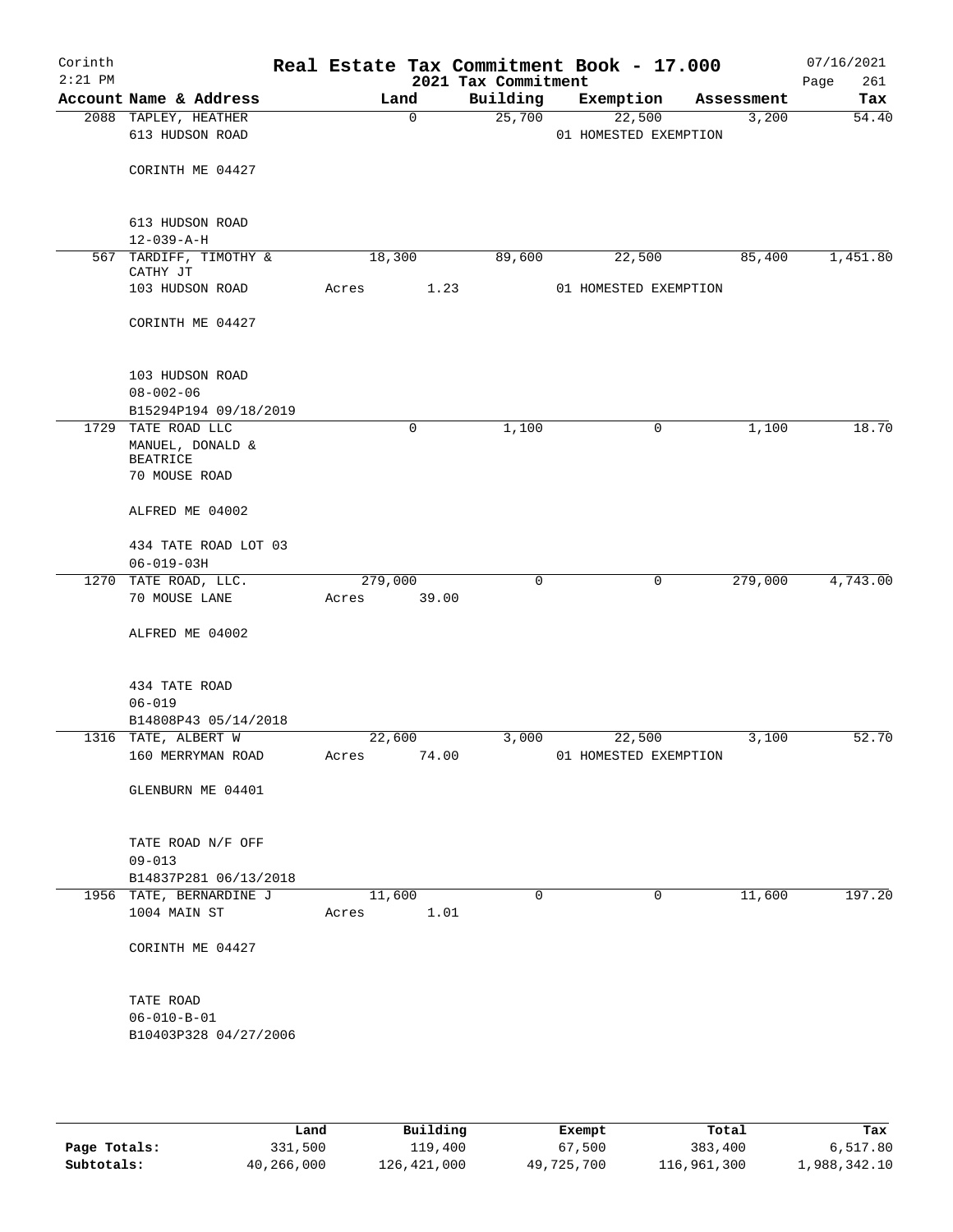| Corinth                    |                                                 |                         |       |        |                        |                                 | Real Estate Tax Commitment Book - 17.000 |                        | 07/16/2021               |
|----------------------------|-------------------------------------------------|-------------------------|-------|--------|------------------------|---------------------------------|------------------------------------------|------------------------|--------------------------|
| $2:21$ PM                  | Account Name & Address                          |                         |       | Land   |                        | 2021 Tax Commitment<br>Building | Exemption                                | Assessment             | 262<br>Page<br>Tax       |
|                            | 1698 TATE, KENNETH A                            |                         |       | 22,500 |                        | 104,400                         | 22,500                                   | 104,400                | 1,774.80                 |
|                            | TATE, BEVERLY A<br>400 HUDSON RD                |                         | Acres |        | 5.70                   |                                 | 01 HOMESTED EXEMPTION                    |                        |                          |
|                            | CORINTH ME 04427                                |                         |       |        |                        |                                 |                                          |                        |                          |
|                            | 400 HUDSON ROAD                                 |                         |       |        |                        |                                 |                                          |                        |                          |
|                            | $12 - 011 - E$<br>B7619P317                     |                         |       |        |                        |                                 |                                          |                        |                          |
|                            | 1699 TATE, KENNETH A                            |                         |       | 12,300 |                        | 0                               | 0                                        | 12,300                 | 209.10                   |
|                            | TATE, BEVERLY A                                 |                         | Acres |        | 2.65                   |                                 |                                          |                        |                          |
|                            | 400 HUDSON RD                                   |                         |       |        |                        |                                 |                                          |                        |                          |
|                            | CORINTH ME 04427                                |                         |       |        |                        |                                 |                                          |                        |                          |
|                            | HUDSON ROAD                                     |                         |       |        |                        |                                 |                                          |                        |                          |
|                            | $12 - 011 - D$                                  |                         |       |        |                        |                                 |                                          |                        |                          |
|                            | B14666P331 11/02/2017<br>1482 TATE, OSCAR G. JR |                         |       | 15,700 |                        | 11,900                          | 0                                        | 27,600                 | 469.20                   |
|                            | (Heirs of)                                      |                         |       |        |                        |                                 |                                          |                        |                          |
|                            | PR. TATE, BERNADINE                             |                         | Acres |        | 2.10                   |                                 |                                          |                        |                          |
|                            | 1004 MAIN STREET                                |                         |       |        |                        |                                 |                                          |                        |                          |
|                            | CORINTH ME 04427                                |                         |       |        |                        |                                 |                                          |                        |                          |
|                            | 441 GRANT ROAD                                  |                         |       |        |                        |                                 |                                          |                        |                          |
|                            | $02 - 053 - C$                                  |                         |       |        |                        |                                 |                                          |                        |                          |
|                            | B12954P187 09/24/2012<br>1321 TATE, OSCAR G. JR |                         |       | 51,500 |                        | 0                               | 0                                        | 51,500                 | 875.50                   |
|                            | (Heirs of)                                      |                         |       |        |                        |                                 |                                          |                        |                          |
|                            | PR. TATE, BERNADINE                             |                         | Acres |        | 105.68                 |                                 |                                          |                        |                          |
|                            | 1004 MAIN STREET                                |                         |       |        |                        |                                 |                                          |                        |                          |
|                            | CORINTH ME 04427                                |                         |       |        |                        |                                 |                                          |                        |                          |
|                            | <b>MAIN STREET</b>                              |                         |       |        |                        |                                 |                                          |                        |                          |
|                            | $06 - 004$                                      |                         |       |        |                        |                                 |                                          |                        |                          |
|                            | B12954P187 09/24/2012                           |                         |       |        |                        |                                 |                                          |                        |                          |
| 1322                       | TATE, OSCAR G. JR<br>(Heirs of)                 |                         |       | 22,700 |                        | 1,000                           | 0                                        | 23,700                 | 402.90                   |
|                            | PR TATE, BERNADINE                              |                         | Acres |        | 7.45                   |                                 |                                          |                        |                          |
|                            | 1004 MAIN STREET                                |                         |       |        |                        |                                 |                                          |                        |                          |
|                            | CORINTH ME 04427                                |                         |       |        |                        |                                 |                                          |                        |                          |
|                            | 953 MAIN STREET                                 |                         |       |        |                        |                                 |                                          |                        |                          |
|                            | $05 - 053$                                      |                         |       |        |                        |                                 |                                          |                        |                          |
|                            | B12954P187 09/24/2012                           |                         |       |        |                        |                                 |                                          |                        |                          |
|                            | 1323 TATE, OSCAR G. JR<br>(Heirs of)            |                         |       | 18,000 |                        | 0                               | 0                                        | 18,000                 | 306.00                   |
|                            | PR. TATE, BERNADINE                             |                         | Acres |        | 1.01                   |                                 |                                          |                        |                          |
|                            | 1004 MAIN STREET                                |                         |       |        |                        |                                 |                                          |                        |                          |
|                            | CORINTH ME 04427                                |                         |       |        |                        |                                 |                                          |                        |                          |
|                            | 6 OSCAR DRIVE                                   |                         |       |        |                        |                                 |                                          |                        |                          |
|                            | $05 - 017 - 02$                                 |                         |       |        |                        |                                 |                                          |                        |                          |
|                            | B12954P187 09/24/2012                           |                         |       |        |                        |                                 |                                          |                        |                          |
|                            |                                                 | Land                    |       |        | Building               |                                 | Exempt                                   | Total                  | Tax                      |
| Page Totals:<br>Subtotals: |                                                 | 142,700<br>40, 408, 700 |       |        | 117,300<br>126,538,300 |                                 | 22,500<br>49,748,200                     | 237,500<br>117,198,800 | 4,037.50<br>1,992,379.60 |
|                            |                                                 |                         |       |        |                        |                                 |                                          |                        |                          |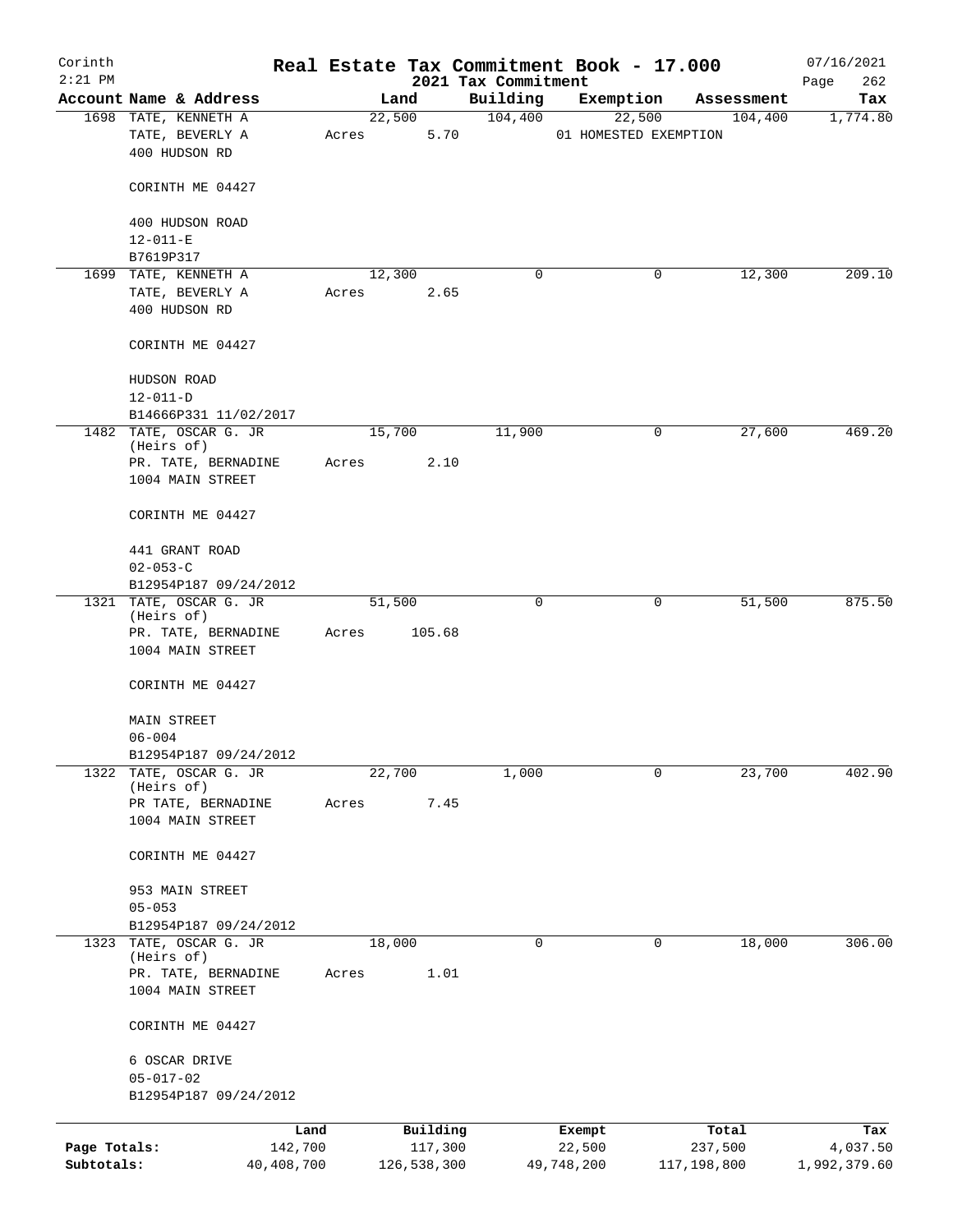| Corinth<br>$2:21$ PM |                                      |        |       | 2021 Tax Commitment | Real Estate Tax Commitment Book - 17.000 |            | 07/16/2021<br>263<br>Page |
|----------------------|--------------------------------------|--------|-------|---------------------|------------------------------------------|------------|---------------------------|
|                      | Account Name & Address               |        | Land  | Building            | Exemption                                | Assessment | Tax                       |
|                      | 1325 TATE, OSCAR G. JR<br>(Heirs of) | 18,000 |       | 8,500               | $\mathbf 0$                              | 26,500     | 450.50                    |
|                      | PR. TATE, BERNADINE                  | Acres  | 1.03  |                     |                                          |            |                           |
|                      | 1004 MAIN STREET                     |        |       |                     |                                          |            |                           |
|                      | CORINTH ME 04427                     |        |       |                     |                                          |            |                           |
|                      | 5 OSCAR DRIVE                        |        |       |                     |                                          |            |                           |
|                      | $05 - 017 - 01$                      |        |       |                     |                                          |            |                           |
|                      | B12954P187 09/24/2012                |        |       |                     |                                          |            |                           |
|                      | 1326 TATE, OSCAR G. JR<br>(Heirs of) | 18,000 |       | 0                   | 0                                        | 18,000     | 306.00                    |
|                      | PR. TATE, BERNADINE                  | Acres  | 1.00  |                     |                                          |            |                           |
|                      | 1004 MAIN STREET                     |        |       |                     |                                          |            |                           |
|                      | CORINTH ME 04427                     |        |       |                     |                                          |            |                           |
|                      | 14 OSCAR DRIVE                       |        |       |                     |                                          |            |                           |
|                      | $05 - 017 - 03$                      |        |       |                     |                                          |            |                           |
|                      | B12954P187 09/24/2012                |        |       |                     |                                          |            |                           |
|                      | 1328 TATE, OSCAR G. JR<br>(Heirs of) | 13,300 |       | 0                   | 0                                        | 13,300     | 226.10                    |
|                      | PR. TATE, BERNADINE                  | Acres  | 28.00 |                     |                                          |            |                           |
|                      | 1004 MAIN STREET                     |        |       |                     |                                          |            |                           |
|                      | CORINTH ME 04427                     |        |       |                     |                                          |            |                           |
|                      | MCCARD ROAD N/F OFF                  |        |       |                     |                                          |            |                           |
|                      | $01 - 009$                           |        |       |                     |                                          |            |                           |
|                      | B12954P187 09/24/2012                |        |       |                     |                                          |            |                           |
|                      | 1330 TATE, OSCAR G. JR<br>(Heirs of) | 15,800 |       | $\mathbf 0$         | 0                                        | 15,800     | 268.60                    |
|                      | PR. TATE, BERNADINE                  | Acres  | 9.86  |                     |                                          |            |                           |
|                      | 1004 MAIN STREET                     |        |       |                     |                                          |            |                           |
|                      | CORINTH ME 04427                     |        |       |                     |                                          |            |                           |
|                      | 289 GRANT ROAD                       |        |       |                     |                                          |            |                           |
|                      | $05 - 016$                           |        |       |                     |                                          |            |                           |
|                      | B12954P187 09/24/2012                |        |       |                     |                                          |            |                           |
|                      | 1331 TATE, OSCAR G. JR<br>(Heirs of) | 27,100 |       | 0                   | 0                                        | 27,100     | 460.70                    |
|                      | PR. TATE, BERNADINE                  | Acres  | 57.88 |                     |                                          |            |                           |
|                      | 1004 MAIN STREET                     |        |       |                     |                                          |            |                           |
|                      | CORINTH ME 04427                     |        |       |                     |                                          |            |                           |
|                      | GRANT ROAD                           |        |       |                     |                                          |            |                           |
|                      | $05 - 017$                           |        |       |                     |                                          |            |                           |
|                      | B12954P187 09/24/2012                |        |       |                     |                                          |            |                           |

|              | Land       | Building    | Exempt     | Total       | Tax          |
|--------------|------------|-------------|------------|-------------|--------------|
| Page Totals: | 92,200     | 8,500       |            | 100,700     | 1,711.90     |
| Subtotals:   | 40,500,900 | 126,546,800 | 49,748,200 | 117,299,500 | 1,994,091.50 |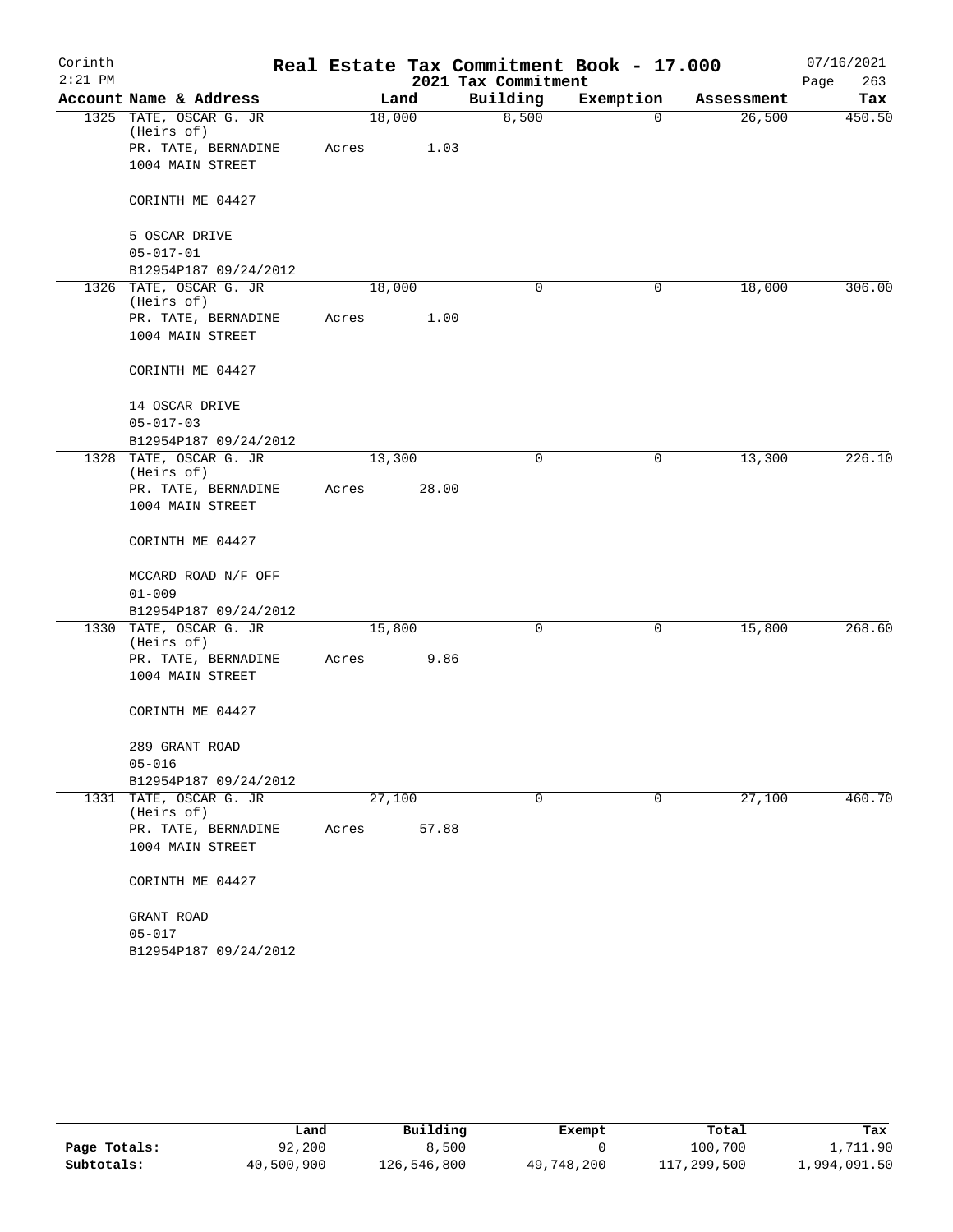| Corinth   |                                      |        |       |                     | Real Estate Tax Commitment Book - 17.000 |            | 07/16/2021  |
|-----------|--------------------------------------|--------|-------|---------------------|------------------------------------------|------------|-------------|
| $2:21$ PM |                                      |        |       | 2021 Tax Commitment |                                          |            | 264<br>Page |
|           | Account Name & Address               |        | Land  | Building            | Exemption                                | Assessment | Tax         |
|           | 1332 TATE, OSCAR G. JR<br>(Heirs of) | 15,000 |       | 39,900              | $\mathbf 0$                              | 54,900     | 933.30      |
|           | PR TATE, BERNADINE                   | Acres  | 3.71  |                     |                                          |            |             |
|           | 1004 MAIN STREET                     |        |       |                     |                                          |            |             |
|           | CORINTH ME 04427                     |        |       |                     |                                          |            |             |
|           | 1000 MAIN STREET                     |        |       |                     |                                          |            |             |
|           | $06 - 008$                           |        |       |                     |                                          |            |             |
|           | B12954P187 09/24/2012                |        |       |                     |                                          |            |             |
|           | 1333 TATE, OSCAR G. JR<br>(Heirs of) | 18,100 |       | 85,100              | 22,500                                   | 80,700     | 1,371.90    |
|           | PR. TATE, BERNADINE                  | Acres  | 1.15  |                     | 01 HOMESTED EXEMPTION                    |            |             |
|           | 1004 MAIN STREET                     |        |       |                     |                                          |            |             |
|           | CORINTH ME 04427                     |        |       |                     |                                          |            |             |
|           | 1004 MAIN STREET                     |        |       |                     |                                          |            |             |
|           | $06 - 009$                           |        |       |                     |                                          |            |             |
|           | B12954P187 09/24/2012                |        |       |                     |                                          |            |             |
|           | 1337 TATE, OSCAR G. JR<br>(Heirs of) | 21,700 |       | 0                   | 0                                        | 21,700     | 368.90      |
|           | PR. TATE, BERNADINE                  | Acres  | 21.00 |                     |                                          |            |             |
|           | 1004 MAIN STREET                     |        |       |                     |                                          |            |             |
|           | CORINTH ME 04427                     |        |       |                     |                                          |            |             |
|           | MARSH ROAD                           |        |       |                     |                                          |            |             |
|           | $08 - 038$                           |        |       |                     |                                          |            |             |
|           | B12954P187 09/24/2012                |        |       |                     |                                          |            |             |
|           | 1335 TATE, OSCAR G. JR<br>(Heirs of) | 16,400 |       | 0                   | 0                                        | 16,400     | 278.80      |
|           | PR. TATE, BERNADINE                  | Acres  | 6.00  |                     |                                          |            |             |
|           | 1004 MAIN STREET                     |        |       |                     |                                          |            |             |
|           | CORINTH ME 04427                     |        |       |                     |                                          |            |             |
|           | RABBIT PATH                          |        |       |                     |                                          |            |             |
|           | $06 - 033 - A$                       |        |       |                     |                                          |            |             |
|           | B12954P187 09/24/2012                |        |       |                     |                                          |            |             |
| 180       | TATE, OSCAR G. JR<br>(Heirs of)      | 24,700 |       | 0                   | 0                                        | 24,700     | 419.90      |
|           | PR. TATE, BERNADINE                  | Acres  | 23.41 |                     |                                          |            |             |
|           | 1004 MAIN STREET                     |        |       |                     |                                          |            |             |
|           | CORINTH ME 04427                     |        |       |                     |                                          |            |             |
|           | GRANT ROAD                           |        |       |                     |                                          |            |             |
|           | $05 - 019$                           |        |       |                     |                                          |            |             |
|           | B11517P310 09/02/2008                |        |       |                     |                                          |            |             |

|              | Land       | Building    | Exempt     | Total       | Tax          |
|--------------|------------|-------------|------------|-------------|--------------|
| Page Totals: | 95,900     | 125,000     | 22,500     | 198,400     | 3,372.80     |
| Subtotals:   | 40,596,800 | 126,671,800 | 49,770,700 | 117,497,900 | l,997,464.30 |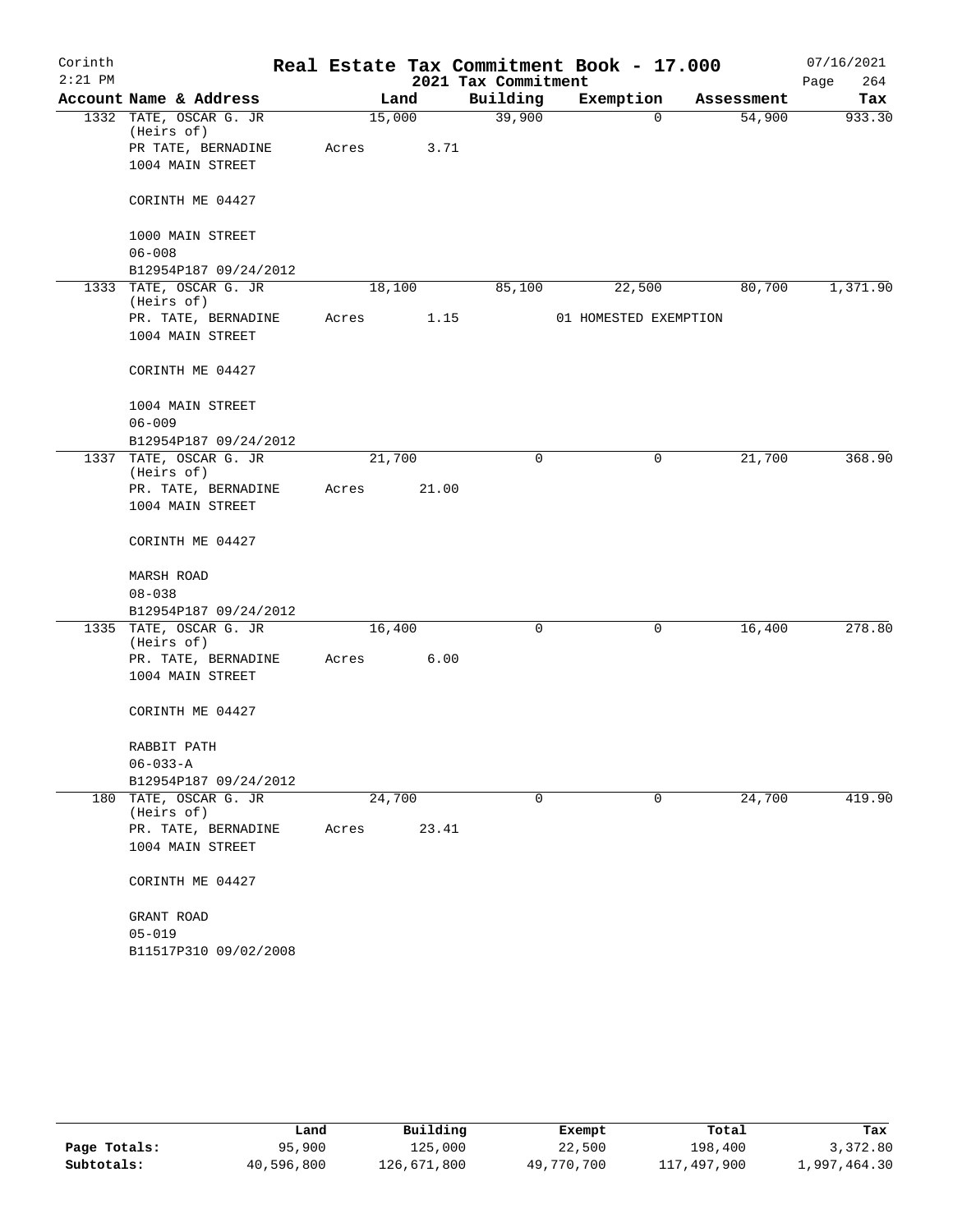| Corinth<br>$2:21$ PM |                                                                                    |                 |          | 2021 Tax Commitment | Real Estate Tax Commitment Book - 17.000 |            | 07/16/2021<br>265<br>Page |
|----------------------|------------------------------------------------------------------------------------|-----------------|----------|---------------------|------------------------------------------|------------|---------------------------|
|                      | Account Name & Address                                                             |                 | Land     | Building            | Exemption                                | Assessment | Tax                       |
|                      | 1329 TATE, OSCAR G. JR<br>(Heirs of) JR<br>PR. TATE, BERNADINE<br>1004 MAIN STREET | 60,200<br>Acres | 76.91    | 1,600               | $\Omega$                                 | 61,800     | 1,050.60                  |
|                      | CORINTH ME 04427                                                                   |                 |          |                     |                                          |            |                           |
|                      | GRANT ROAD<br>$02 - 053$                                                           |                 |          |                     |                                          |            |                           |
|                      | B12954P187 09/24/2012                                                              |                 |          |                     |                                          |            |                           |
|                      | 875 TATE, TRACY A                                                                  | 19,100          |          | $\mathbf 0$         | 0                                        | 19,100     | 324.70                    |
|                      | WEBB, JAMES A JR                                                                   | Acres           | 34.00    |                     |                                          |            |                           |
|                      | 1004 MAIN STREET                                                                   |                 |          |                     |                                          |            |                           |
|                      | CORINTH ME 04427                                                                   |                 |          |                     |                                          |            |                           |
|                      | MAIN STREET N/F OFF                                                                |                 |          |                     |                                          |            |                           |
|                      | $05 - 052 - F$<br>B10691P246 10/21/2006                                            |                 |          |                     |                                          |            |                           |
|                      | 1341 TEEL, BRAD                                                                    | 14,100          |          | $\mathbf 0$         | 0                                        | 14,100     | 239.70                    |
|                      | P.O. BOX 3006                                                                      | Acres           | 5.60     |                     |                                          |            |                           |
|                      | BREWER ME 04412                                                                    |                 |          |                     |                                          |            |                           |
|                      | GRANT ROAD                                                                         |                 |          |                     |                                          |            |                           |
|                      | $02 - 046$                                                                         |                 |          |                     |                                          |            |                           |
|                      | B4557P101                                                                          |                 |          |                     |                                          |            |                           |
|                      | 1448 THIBODEAU, CATHERINE                                                          | 45,000          |          | 65,800              | 22,500                                   | 88,300     | 1,501.10                  |
|                      | 111 RIDGE ROAD                                                                     | Acres           | 84.00    |                     | 01 HOMESTED EXEMPTION                    |            |                           |
|                      | CORINTH ME 04427                                                                   |                 |          |                     |                                          |            |                           |
|                      | 111 RIDGE ROAD                                                                     |                 |          |                     |                                          |            |                           |
|                      | $12 - 004$                                                                         |                 |          |                     |                                          |            |                           |
|                      | B12322P272 11/19/2010                                                              |                 |          |                     |                                          |            |                           |
|                      | 1746 THIBODEAU, NIKKI J                                                            | 18,900          |          | 81,300              | 22,500                                   | 77,700     | 1,320.90                  |
|                      | 686 LEDGE HILL RD                                                                  | Acres           | 2.80     |                     | 01 HOMESTED EXEMPTION                    |            |                           |
|                      | CORINTH ME 04427                                                                   |                 |          |                     |                                          |            |                           |
|                      | 686 LEDGE HILL ROAD                                                                |                 |          |                     |                                          |            |                           |
|                      | $02 - 014 - A$                                                                     |                 |          |                     |                                          |            |                           |
|                      | BCCF15238P41 07/29/2019 B8438P168                                                  |                 |          |                     |                                          |            |                           |
|                      | 893 THIBODEAU, NIKKI J<br>686 LEDGE HILL RD                                        | 19,400<br>Acres | 11.20    | $\Omega$            | $\mathbf 0$                              | 19,400     | 329.80                    |
|                      | CORINTH ME 04427                                                                   |                 |          |                     |                                          |            |                           |
|                      | LEDGE HILL ROAD                                                                    |                 |          |                     |                                          |            |                           |
|                      | $02 - 014$                                                                         |                 |          |                     |                                          |            |                           |
|                      | B8438P192                                                                          |                 |          |                     |                                          |            |                           |
|                      |                                                                                    |                 |          |                     |                                          |            |                           |
|                      | Land.                                                                              |                 | Building |                     | <b>Fromnt</b>                            | $T$ ctal   | Tov                       |

|              | Land       | Building    | Exempt     | Total       | Tax          |
|--------------|------------|-------------|------------|-------------|--------------|
| Page Totals: | 176,700    | 148,700     | 45,000     | 280,400     | 4,766.80     |
| Subtotals:   | 40,773,500 | 126,820,500 | 49,815,700 | 117,778,300 | 2,002,231.10 |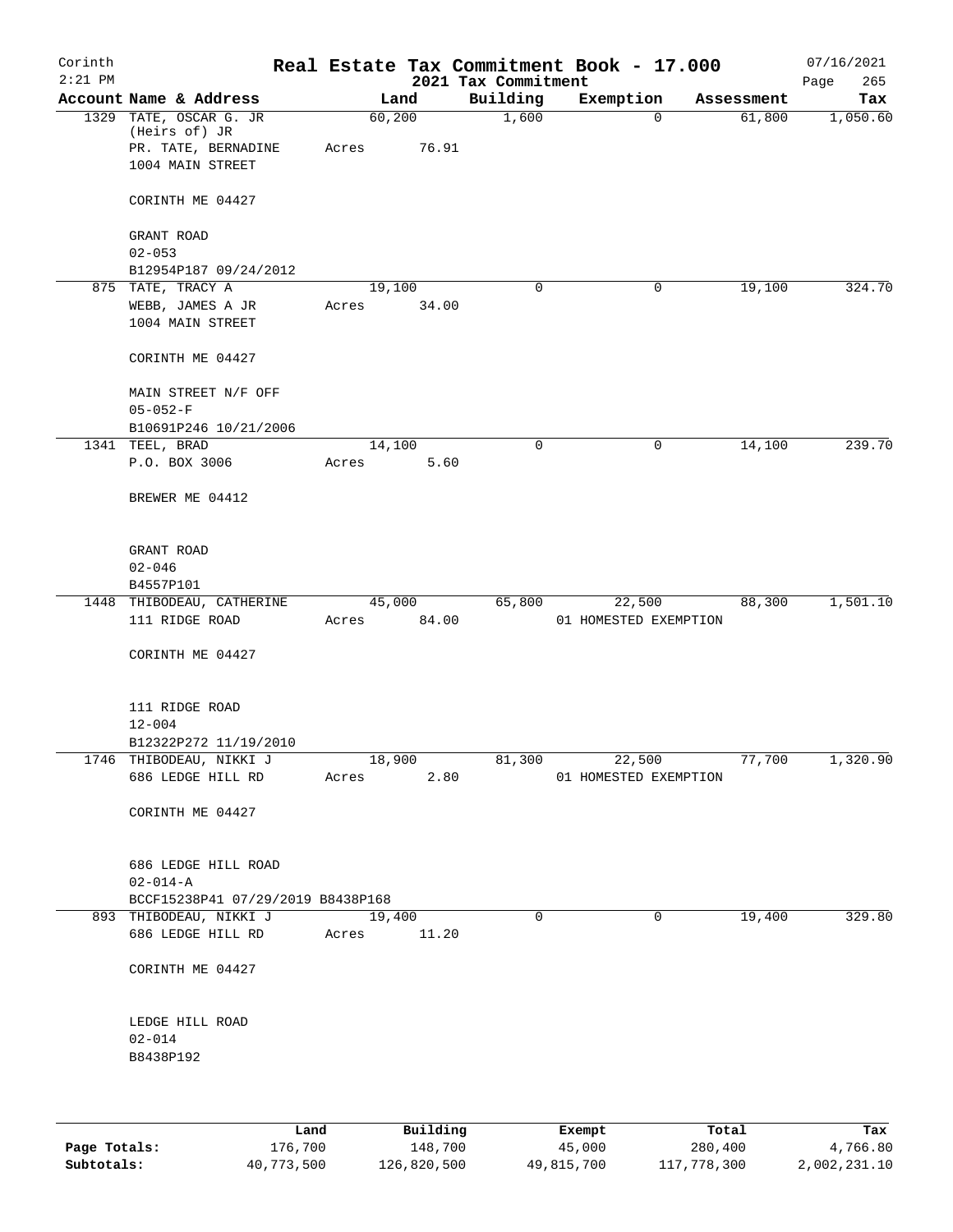| Corinth<br>$2:21$ PM |                                                |             |          | 2021 Tax Commitment | Real Estate Tax Commitment Book - 17.000 |             |            | 07/16/2021<br>266<br>Page |
|----------------------|------------------------------------------------|-------------|----------|---------------------|------------------------------------------|-------------|------------|---------------------------|
|                      | Account Name & Address                         |             | Land     | Building            | Exemption                                |             | Assessment | Tax                       |
|                      | 1342 THOMAS, ALAN N                            |             | 26, 200  | 61,300              | 22,500                                   |             | 65,000     | 1,105.00                  |
|                      | 868 GRANT ROAD                                 | Acres 19.00 |          |                     | 01 HOMESTED EXEMPTION                    |             |            |                           |
|                      | CORINTH ME 04427                               |             |          |                     |                                          |             |            |                           |
|                      | 868 GRANT ROAD                                 |             |          |                     |                                          |             |            |                           |
|                      | $03 - 002$                                     |             |          |                     |                                          |             |            |                           |
|                      | B8216P347<br>1345 THOMAS, ARTHUR C (Heirs      | 20,100      |          | 9,800               |                                          | 0           | 29,900     | 508.30                    |
|                      | of)                                            |             |          |                     |                                          |             |            |                           |
|                      | THOMAS, DOROTHY F<br>(Heirs of)                | Acres       | 2.64     |                     |                                          |             |            |                           |
|                      | C/O IRENE THOMAS<br>P/R                        |             |          |                     |                                          |             |            |                           |
|                      | 256 REST A BIT RD.                             |             |          |                     |                                          |             |            |                           |
|                      | TARBORO NC 27886                               |             |          |                     |                                          |             |            |                           |
|                      | 842 MAIN STREET                                |             |          |                     |                                          |             |            |                           |
|                      | $05 - 043 - C$<br>B12337P122 12/03/2010        |             |          |                     |                                          |             |            |                           |
|                      | 1472 THOMAS, BODRAI                            |             | $\Omega$ | 13,700              | 13,700                                   |             | $\Omega$   | 0.00                      |
|                      | THOMAS, TERESA                                 |             |          |                     | 01 HOMESTED EXEMPTION                    |             |            |                           |
|                      | 613 EXETER ROAD                                |             |          |                     |                                          |             |            |                           |
|                      | CORINTH ME 04427                               |             |          |                     |                                          |             |            |                           |
|                      | 30 EXETER ROAD LOT 04<br>$15 - 012 - 04H$      |             |          |                     |                                          |             |            |                           |
|                      | 1346 THOMAS, CAROL JEAN                        |             | 18,700   | 58,900              |                                          | 22,500      | 55,100     | 936.70                    |
|                      | BOUCHARD, SHAWN A<br>781 MUDGETT ROAD          | Acres       | 4.00     |                     | 01 HOMESTED EXEMPTION                    |             |            |                           |
|                      | CORINTH ME 04427                               |             |          |                     |                                          |             |            |                           |
|                      | 781 MUDGETT ROAD<br>$02 - 002 - E$             |             |          |                     |                                          |             |            |                           |
|                      | B8709P269                                      |             |          |                     |                                          |             |            |                           |
|                      | 1351 THOMAS, FRANK P                           | 17,900      |          | 142,500             |                                          | 22,500      | 137,900    | 2,344.30                  |
|                      | THOMAS, ANITA B                                | Acres       | 2.01     |                     | 01 HOMESTED EXEMPTION                    |             |            |                           |
|                      | 364 GARLAND ROAD                               |             |          |                     |                                          |             |            |                           |
|                      | CORINTH ME 04427                               |             |          |                     |                                          |             |            |                           |
|                      | 364 GARLAND ROAD                               |             |          |                     |                                          |             |            |                           |
|                      | $10 - 003$                                     |             |          |                     |                                          |             |            |                           |
|                      | B12562P303 08/11/2011<br>1350 THOMAS, FRANK P. |             | 54,200   | $\mathbf 0$         |                                          | $\mathbf 0$ | 54,200     | 921.40                    |
|                      | TRUSTEE                                        |             |          |                     |                                          |             |            |                           |
|                      | 364 GARLAND ROAD                               | Acres       | 13.70    |                     |                                          |             |            |                           |
|                      | CORINTH ME 04427                               |             |          |                     |                                          |             |            |                           |
|                      | 360 GARLAND ROAD                               |             |          |                     |                                          |             |            |                           |
|                      | $10 - 002$                                     |             |          |                     |                                          |             |            |                           |
|                      | B4931P92                                       |             |          |                     |                                          |             |            |                           |
|                      |                                                |             |          |                     |                                          |             |            |                           |
|                      | Land                                           |             | Building |                     | Exempt                                   |             | Total      | Tax                       |

|              | Lanu       | <b>Building</b> | вхешрс     | TOLAT       | 1ax.         |
|--------------|------------|-----------------|------------|-------------|--------------|
| Page Totals: | 137,100    | 286,200         | 81,200     | 342,100     | 5,815.70     |
| Subtotals:   | 40,910,600 | 127,106,700     | 49,896,900 | 118,120,400 | 2,008,046.80 |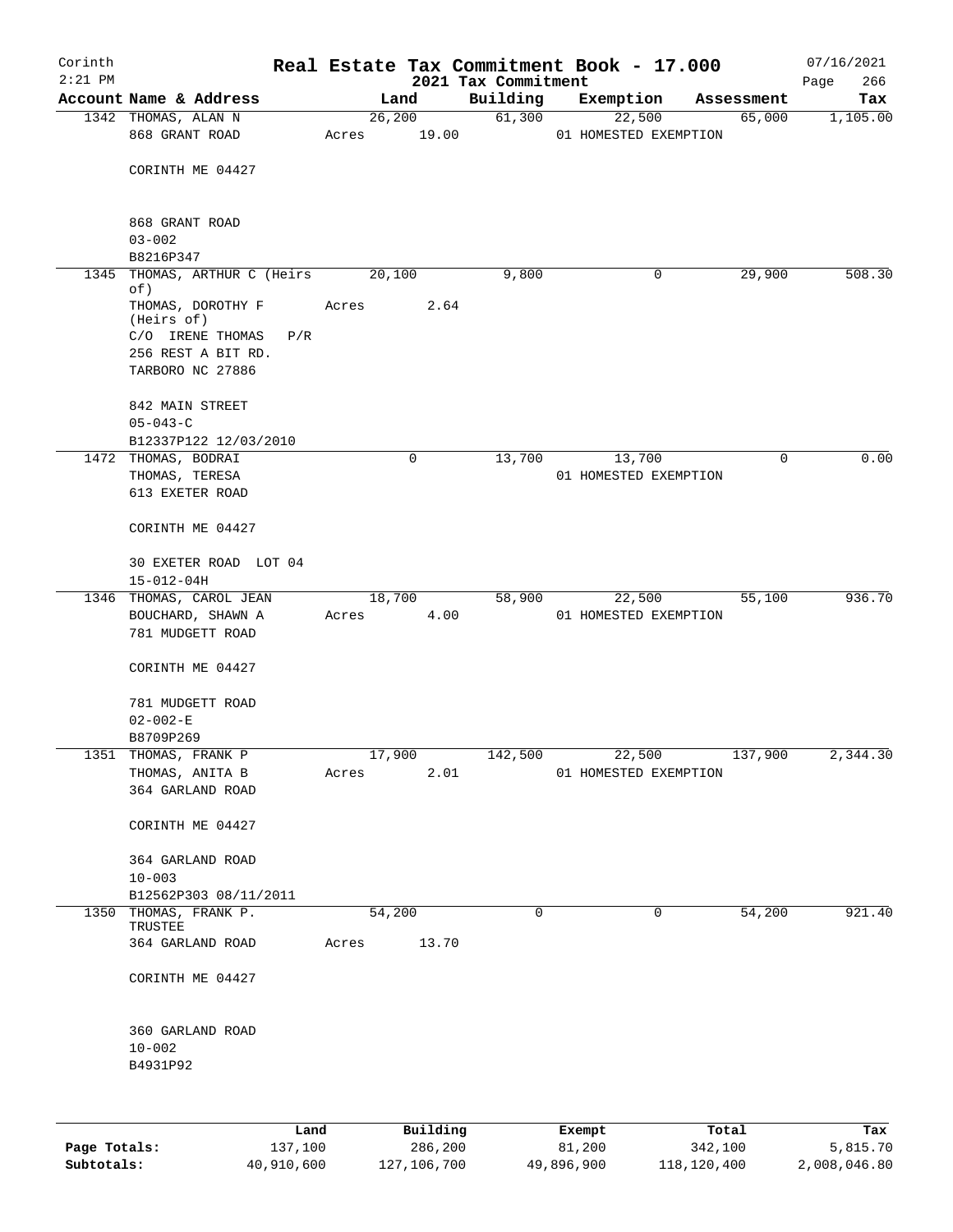| Corinth<br>$2:21$ PM |                                                             |       |        |        | 2021 Tax Commitment | Real Estate Tax Commitment Book - 17.000 |          |            | 07/16/2021<br>267<br>Page |
|----------------------|-------------------------------------------------------------|-------|--------|--------|---------------------|------------------------------------------|----------|------------|---------------------------|
|                      | Account Name & Address                                      |       | Land   |        | Building            | Exemption                                |          | Assessment | Tax                       |
|                      | 2068 THOMAS, FRANK P.<br>TRUSTEE                            |       | 22,900 |        | 0                   |                                          | $\Omega$ | 22,900     | 389.30                    |
|                      | 364 GARLAND ROAD                                            | Acres |        | 37.00  |                     |                                          |          |            |                           |
|                      | CORINTH ME 04427                                            |       |        |        |                     |                                          |          |            |                           |
|                      | GARLAND ROAD<br>$10 - 002 - G$                              |       |        |        |                     |                                          |          |            |                           |
|                      | B12181P184 07/01/2010 B4931P92 10/24/1991                   |       |        |        |                     |                                          |          |            |                           |
|                      | 246 THOMAS, FRANKLIN C                                      |       | 18,000 |        | 89,300              | 22,500                                   |          | 84,800     | 1,441.60                  |
|                      | THOMAS, SHEILA J<br>413 MAIN ST                             | Acres |        | 1.00   |                     | 01 HOMESTED EXEMPTION                    |          |            |                           |
|                      | CORINTH ME 04427                                            |       |        |        |                     |                                          |          |            |                           |
|                      | 413 MAIN STREET<br>$13 - 002$                               |       |        |        |                     |                                          |          |            |                           |
|                      | B13652P253 09/19/2014                                       |       |        |        |                     |                                          |          |            |                           |
|                      | 40 THOMAS, GEORGE A                                         |       | 20,000 |        | 100, 100            |                                          | 0        | 120,100    | 2,041.70                  |
|                      | 31 MOUNTAIN VIEW DRIVE                                      | Acres |        | 2.60   |                     |                                          |          |            |                           |
|                      | HAMPDEN ME 04444                                            |       |        |        |                     |                                          |          |            |                           |
|                      | 366 MAIN STREET                                             |       |        |        |                     |                                          |          |            |                           |
|                      | $15 - 051$                                                  |       |        |        |                     |                                          |          |            |                           |
|                      | B8377P47                                                    |       |        |        |                     |                                          |          |            |                           |
|                      | 2083 THOMAS, PAUL W<br>THOMAS, JENNIFER L<br>410 GARLAND RD | Acres | 75,900 | 233.69 | 119,600             |                                          | 0        | 195,500    | 3,323.50                  |
|                      | CORINTH ME 04427                                            |       |        |        |                     |                                          |          |            |                           |
|                      | 364 GARLAND ROAD<br>$10 - 003 - C$                          |       |        |        |                     |                                          |          |            |                           |
|                      | B12181P184 07/01/2010                                       |       |        |        |                     |                                          |          |            |                           |
| 1969                 | THOMAS, PAUL W                                              |       | 35,400 |        | 9,800               |                                          | 0        | 45,200     | 768.40                    |
|                      | THOMAS, JENNIFER L<br>410 GARLAND RD                        | Acres |        | 101.50 |                     |                                          |          |            |                           |
|                      | CORINTH ME 04427                                            |       |        |        |                     |                                          |          |            |                           |
|                      | 325 GARLAND ROAD                                            |       |        |        |                     |                                          |          |            |                           |
|                      | $10 - 002 - E$                                              |       |        |        |                     |                                          |          |            |                           |
|                      | B12181P184 07/01/2010<br>1970 THOMAS, PAUL W                |       | 25,900 |        | 189,800             | 22,500                                   |          | 193,200    | 3,284.40                  |
|                      | THOMAS, JENNIFER L                                          | Acres |        | 8.50   |                     | 01 HOMESTED EXEMPTION                    |          |            |                           |
|                      | 410 GARLAND RD                                              |       |        |        |                     |                                          |          |            |                           |
|                      | CORINTH ME 04427                                            |       |        |        |                     |                                          |          |            |                           |
|                      | 410 GARLAND ROAD<br>$10 - 003 - B$                          |       |        |        |                     |                                          |          |            |                           |
|                      | B12181P184 07/01/2010                                       |       |        |        |                     |                                          |          |            |                           |
|                      |                                                             |       |        |        |                     |                                          |          |            |                           |

|              | Land       | Building    | Exempt     | Total       | Tax          |
|--------------|------------|-------------|------------|-------------|--------------|
| Page Totals: | 198,100    | 508,600     | 45,000     | 661,700     | 11,248.90    |
| Subtotals:   | 41,108,700 | 127,615,300 | 49,941,900 | 118,782,100 | 2,019,295.70 |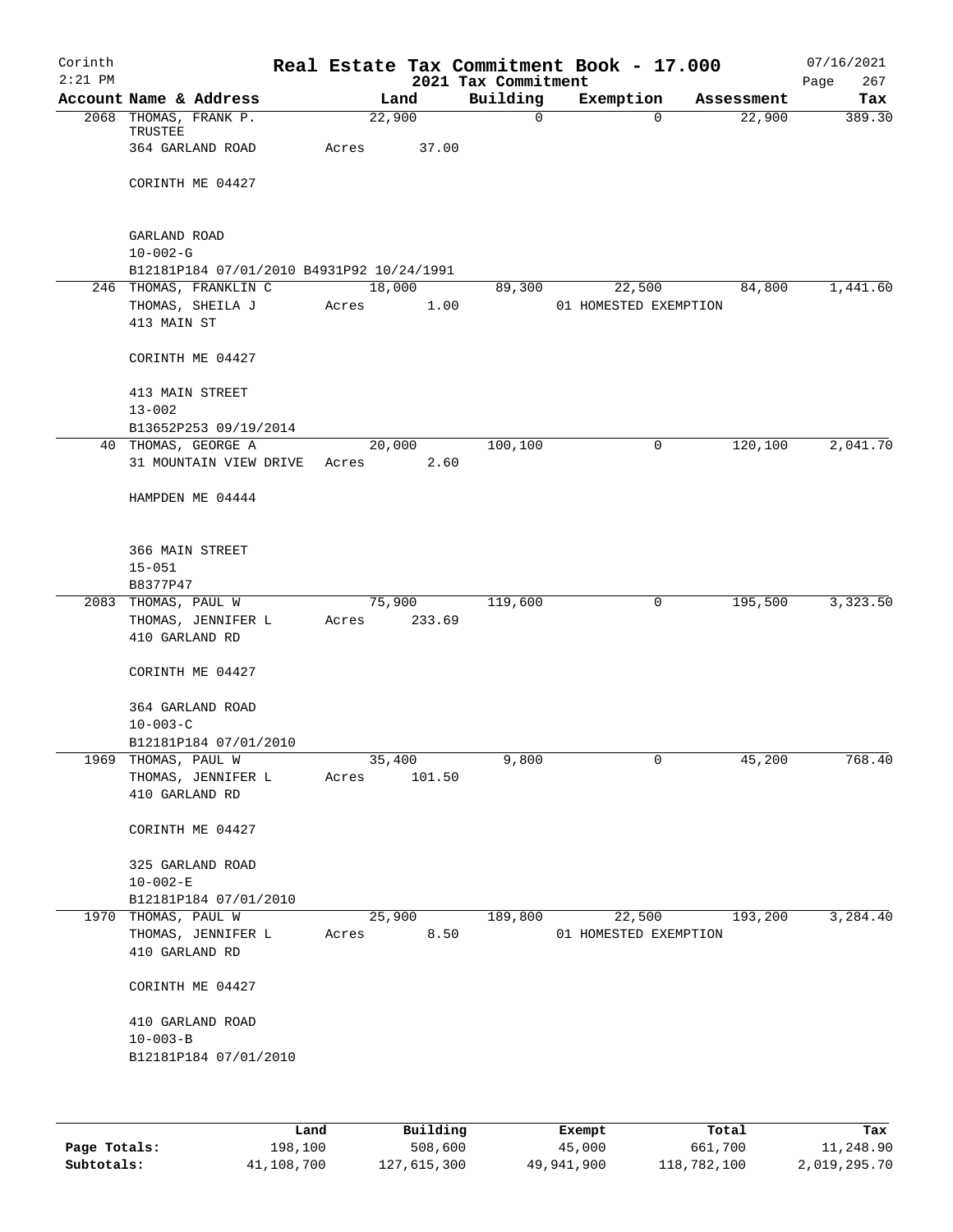| Corinth   |                                               |       |                |                     | Real Estate Tax Commitment Book - 17.000 |                      | 07/16/2021      |
|-----------|-----------------------------------------------|-------|----------------|---------------------|------------------------------------------|----------------------|-----------------|
| $2:21$ PM | Account Name & Address                        |       |                | 2021 Tax Commitment |                                          |                      | 268<br>Page     |
|           | 1585 THOMPSON, DAVID III                      |       | Land<br>16,700 | Building<br>91,300  | Exemption<br>22,500                      | Assessment<br>85,500 | Tax<br>1,453.50 |
|           | 318 MCCARD ROAD                               | Acres | 1.00           |                     | 01 HOMESTED EXEMPTION                    |                      |                 |
|           |                                               |       |                |                     |                                          |                      |                 |
|           | CORINTH ME 04427                              |       |                |                     |                                          |                      |                 |
|           |                                               |       |                |                     |                                          |                      |                 |
|           |                                               |       |                |                     |                                          |                      |                 |
|           | 318 MCCARD ROAD                               |       |                |                     |                                          |                      |                 |
|           | $01 - 017 - D - 2$                            |       |                |                     |                                          |                      |                 |
|           | B13634P263 08/20/2014<br>926 THOMPSON, ELAINE |       | 25,100         | 0                   | 0                                        | 25,100               | 426.70          |
|           | PO BOX 112                                    | Acres | 17.04          |                     |                                          |                      |                 |
|           |                                               |       |                |                     |                                          |                      |                 |
|           | CORINTH ME 04427                              |       |                |                     |                                          |                      |                 |
|           |                                               |       |                |                     |                                          |                      |                 |
|           |                                               |       |                |                     |                                          |                      |                 |
|           | GRANT ROAD<br>$05 - 013$                      |       |                |                     |                                          |                      |                 |
|           | B11636P229 10/13/2008                         |       |                |                     |                                          |                      |                 |
|           | 927 THOMPSON, ELAINE                          |       | 19,400         | $\mathbf 0$         | 0                                        | 19,400               | 329.80          |
|           | PO BOX 112                                    | Acres | 13.05          |                     |                                          |                      |                 |
|           |                                               |       |                |                     |                                          |                      |                 |
|           | CORINTH ME 04427                              |       |                |                     |                                          |                      |                 |
|           |                                               |       |                |                     |                                          |                      |                 |
|           | GRANT ROAD                                    |       |                |                     |                                          |                      |                 |
|           | $05 - 012$                                    |       |                |                     |                                          |                      |                 |
|           | B11636P229 10/13/2008                         |       |                |                     |                                          |                      |                 |
|           | 1354 THOMPSON, ELAINE L M                     |       | 16,400         | 10,000              | $\overline{0}$                           | 26,400               | 448.80          |
|           | P.O. BOX 112                                  | Acres | 4.64           |                     |                                          |                      |                 |
|           |                                               |       |                |                     |                                          |                      |                 |
|           | CORINTH ME 04427                              |       |                |                     |                                          |                      |                 |
|           |                                               |       |                |                     |                                          |                      |                 |
|           | 336 GRANT ROAD                                |       |                |                     |                                          |                      |                 |
|           | $05 - 013 - B$                                |       |                |                     |                                          |                      |                 |
|           | B6113P329                                     |       |                |                     |                                          |                      |                 |
|           | 1356 THOMPSON, EUNICE LOVING<br>TRUST         |       | 4,100          | 0                   | 0                                        | 4,100                | 69.70           |
|           | DARLING, W & THOMPSON,                        | Acres | 30.00          |                     |                                          |                      |                 |
|           | E TRUSTEES                                    |       |                |                     |                                          |                      |                 |
|           | C/O W. DARLING                                |       |                |                     |                                          |                      |                 |
|           | 1201 MAIN STREET                              |       |                |                     |                                          |                      |                 |
|           | CORINTH ME 04427                              |       |                |                     |                                          |                      |                 |
|           | <b>MAIN STREET</b>                            |       |                |                     |                                          |                      |                 |
|           | $03 - 028$                                    |       |                |                     |                                          |                      |                 |
|           | B5640P274                                     |       |                |                     |                                          |                      |                 |
|           | 1352 THOMPSON, JEAN M                         |       | 20,000         | 107,800             | 27,900                                   | 99,900               | 1,698.30        |
|           | 306 MCCARD RD                                 | Acres | 3.71           |                     | 01 HOMESTED EXEMPTION                    |                      |                 |
|           |                                               |       |                |                     | 31 Veteran Widow                         |                      |                 |
|           | CORINTH ME 04427                              |       |                |                     |                                          |                      |                 |
|           |                                               |       |                |                     |                                          |                      |                 |
|           | 306 MCCARD ROAD                               |       |                |                     |                                          |                      |                 |
|           | $01 - 017 - D$                                |       |                |                     |                                          |                      |                 |
|           |                                               |       |                |                     |                                          |                      |                 |
|           |                                               |       |                |                     |                                          |                      |                 |
|           | Land                                          |       | Building       |                     | Exempt                                   | Total                | Tax             |

|              | Land       | Building    | Exempt     | Total       | Tax          |
|--------------|------------|-------------|------------|-------------|--------------|
| Page Totals: | 101,700    | 209,100     | 50,400     | 260,400     | 4,426.80     |
| Subtotals:   | 41,210,400 | 127,824,400 | 49,992,300 | 119,042,500 | 2,023,722.50 |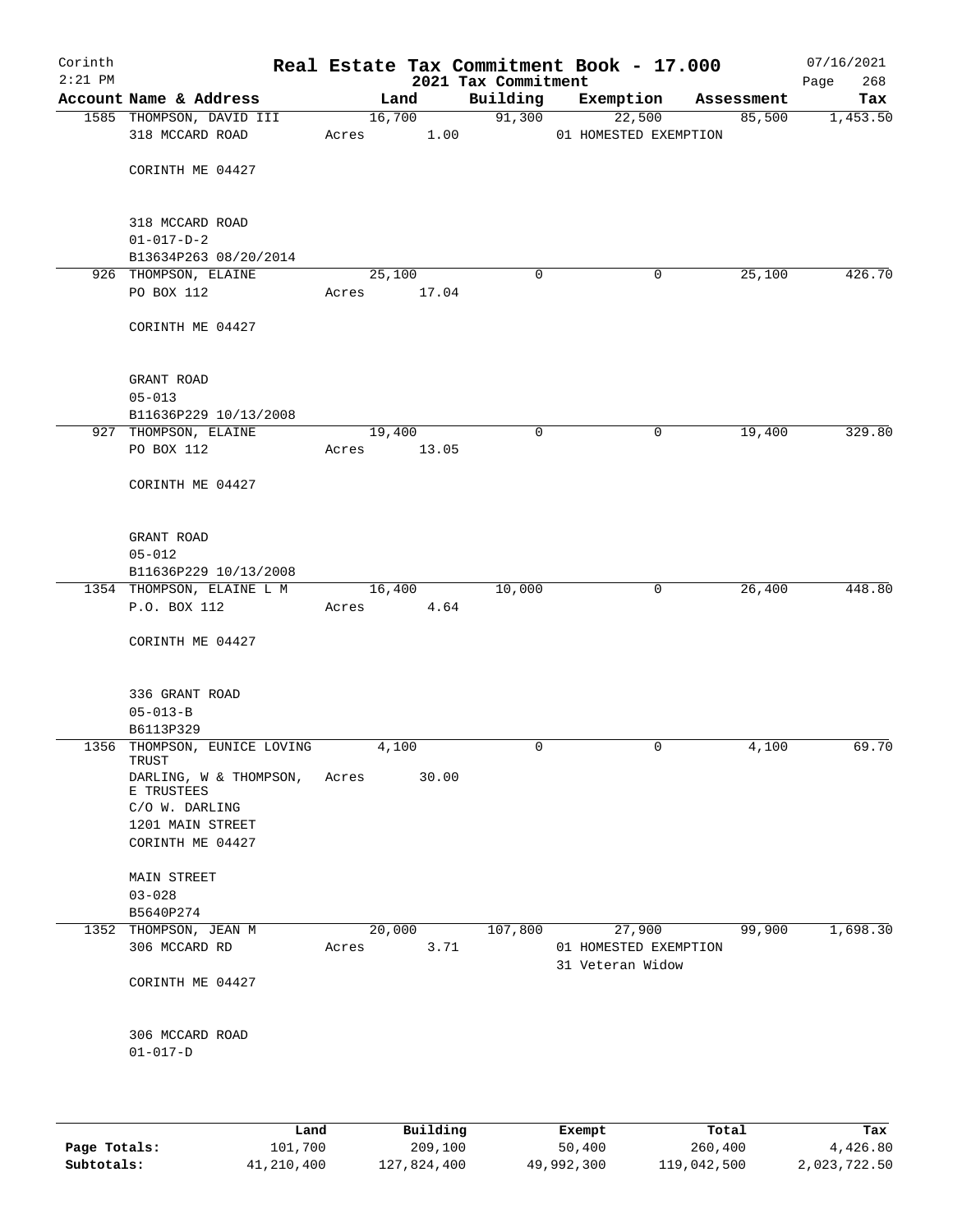| Corinth<br>$2:21$ PM |                                           |       |        |      | 2021 Tax Commitment | Real Estate Tax Commitment Book - 17.000 |            | 07/16/2021<br>Page<br>269 |
|----------------------|-------------------------------------------|-------|--------|------|---------------------|------------------------------------------|------------|---------------------------|
|                      | Account Name & Address                    |       | Land   |      | Building            | Exemption                                | Assessment | Tax                       |
|                      | 2095 THOMPSON, JEAN M<br>306 MCCARD RD    | Acres | 16,700 | 1.00 | 0                   | $\mathbf 0$                              | 16,700     | 283.90                    |
|                      | CORINTH ME 04427                          |       |        |      |                     |                                          |            |                           |
|                      |                                           |       |        |      |                     |                                          |            |                           |
|                      | 302 McCARD ROAD<br>$01 - 017 - D - 1$     |       |        |      |                     |                                          |            |                           |
|                      | B14142P38 05/06/2016                      |       |        |      |                     |                                          |            |                           |
|                      | 1359 THOMPSON, JESSICA LYNN               |       | 18,300 |      | 25,400              | 0                                        | 43,700     | 742.90                    |
|                      | 604 CHAMBERLAIN MEETING Acres<br>HOUSE RD |       |        | 2.34 |                     |                                          |            |                           |
|                      | EXETER ME 04435                           |       |        |      |                     |                                          |            |                           |
|                      | 291 WHITE SCHOOLHOUSE<br>$06 - 015$       |       |        |      |                     |                                          |            |                           |
|                      | B10549P339 07/24/2006                     |       |        |      |                     |                                          |            |                           |
|                      | 1360 THOMPSON, RAYMOND E                  |       | 21,700 |      | 185,500             | 22,500                                   | 184,700    | 3,139.90                  |
|                      | THOMPSON, PAULA W                         | Acres |        | 1.52 |                     | 01 HOMESTED EXEMPTION                    |            |                           |
|                      | 356 MAIN STREET                           |       |        |      |                     |                                          |            |                           |
|                      | CORINTH ME 04427                          |       |        |      |                     |                                          |            |                           |
|                      | 17 HUDSON ROAD                            |       |        |      |                     |                                          |            |                           |
|                      | $15 - 035$                                |       |        |      |                     |                                          |            |                           |
|                      | B2038P38                                  |       |        |      |                     |                                          |            |                           |
|                      | 1361 THOMPSON, RAYMOND E                  |       | 24,400 |      | 162,000             | 0                                        | 186,400    | 3,168.80                  |
|                      | THOMPSON, PAULA                           | Acres |        | 1.24 |                     |                                          |            |                           |
|                      | 356 MAIN STREET                           |       |        |      |                     |                                          |            |                           |
|                      | CORINTH ME 04427                          |       |        |      |                     |                                          |            |                           |
|                      | 356 MAIN STREET                           |       |        |      |                     |                                          |            |                           |
|                      | $15 - 049 - B$                            |       |        |      |                     |                                          |            |                           |
|                      | B13703P338 11/14/2014                     |       |        |      |                     |                                          |            |                           |
| 1362                 | THOMPSON, RAYMOND E                       |       | 21,200 |      | 82,400              | 0                                        | 103,600    | 1,761.20                  |
|                      | THOMPSON, PAULA                           | Acres |        | 1.20 |                     |                                          |            |                           |
|                      | 356 MAIN STREET                           |       |        |      |                     |                                          |            |                           |
|                      | CORINTH ME 04427                          |       |        |      |                     |                                          |            |                           |
|                      | 11 HUDSON ROAD<br>$15 - 036$              |       |        |      |                     |                                          |            |                           |
|                      | B10966P112 05/24/2007                     |       |        |      |                     |                                          |            |                           |
|                      | 1363 THOMPSON, RAYMOND E                  |       | 6,600  |      | 0                   | 0                                        | 6,600      | 112.20                    |
|                      | THOMPSON, PAULA W                         | Acres |        | 0.64 |                     |                                          |            |                           |
|                      | 356 MAIN STREET                           |       |        |      |                     |                                          |            |                           |
|                      | CORINTH ME 04427                          |       |        |      |                     |                                          |            |                           |
|                      | HUDSON ROAD N/F OFF                       |       |        |      |                     |                                          |            |                           |
|                      | $15 - 041$                                |       |        |      |                     |                                          |            |                           |
|                      | B3201P3                                   |       |        |      |                     |                                          |            |                           |
|                      |                                           |       |        |      |                     |                                          |            |                           |
|                      |                                           |       |        |      |                     |                                          |            |                           |
|                      |                                           |       |        |      |                     |                                          |            |                           |

|              | Land       | Building    | Exempt     | Total       | Tax          |
|--------------|------------|-------------|------------|-------------|--------------|
| Page Totals: | 108,900    | 455,300     | 22,500     | 541,700     | 9,208.90     |
| Subtotals:   | 41,319,300 | 128,279,700 | 50,014,800 | 119,584,200 | 2,032,931.40 |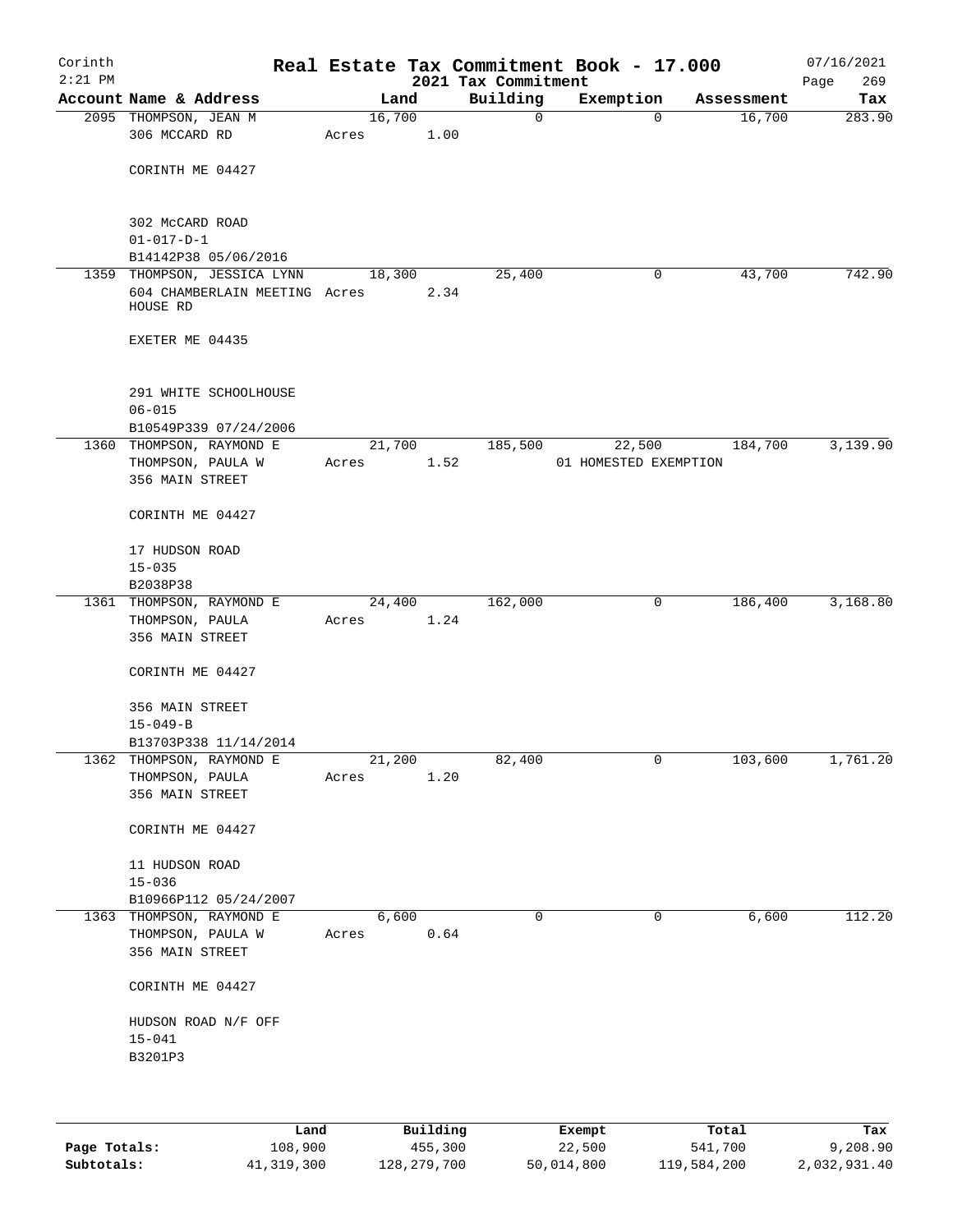| Corinth<br>$2:21$ PM |                                             |                 |        | 2021 Tax Commitment | Real Estate Tax Commitment Book - 17.000 |            | 07/16/2021<br>270<br>Page |
|----------------------|---------------------------------------------|-----------------|--------|---------------------|------------------------------------------|------------|---------------------------|
|                      | Account Name & Address                      |                 | Land   | Building            | Exemption                                | Assessment | Tax                       |
|                      | 1364 THOMPSON, RAYMOND E<br>356 MAIN STREET | 27,800<br>Acres | 44.00  | $\mathbf 0$         | $\mathbf{0}$                             | 27,800     | 472.60                    |
|                      | CORINTH ME 04427                            |                 |        |                     |                                          |            |                           |
|                      | MAIN STREET N/F OFF<br>$15 - 049$           |                 |        |                     |                                          |            |                           |
|                      | B3387P321                                   |                 |        |                     |                                          |            |                           |
|                      | 1205 THOMPSON, RAYMOND E                    | 15,400          |        | 117,500             | 0                                        | 132,900    | 2,259.30                  |
|                      | 356 MAIN STREET                             | Acres           | 0.41   |                     |                                          |            |                           |
|                      | CORINTH ME 04427                            |                 |        |                     |                                          |            |                           |
|                      | 296 MAIN STREET                             |                 |        |                     |                                          |            |                           |
|                      | $15 - 037$                                  |                 |        |                     |                                          |            |                           |
|                      | B9042P52                                    |                 |        |                     |                                          |            |                           |
|                      | 280 THOMPSON, RAYMOND E<br>THOMPSON, PAULA  | 17,700<br>Acres | 0.61   | 124,400             | 0                                        | 142,100    | 2,415.70                  |
|                      | 356 MAIN STREET                             |                 |        |                     |                                          |            |                           |
|                      | CORINTH ME 04427                            |                 |        |                     |                                          |            |                           |
|                      | 298 MAIN STREET                             |                 |        |                     |                                          |            |                           |
|                      | $15 - 038$                                  |                 |        |                     |                                          |            |                           |
|                      | B10999P39 06/14/2007 B9162P66               |                 |        |                     |                                          |            |                           |
|                      | 1365 THOMPSON, ROBERT R                     |                 | 21,400 | 27,400              | 22,500                                   | 26,300     | 447.10                    |
|                      | THOMPSON, WENDY M<br>123 EXETER RD          | Acres           | 3.72   |                     | 01 HOMESTED EXEMPTION                    |            |                           |
|                      | CORINTH ME 04427                            |                 |        |                     |                                          |            |                           |
|                      | 123 EXETER ROAD                             |                 |        |                     |                                          |            |                           |
|                      | $14 - 027 - 02$                             |                 |        |                     |                                          |            |                           |
|                      | B5702P179                                   |                 |        |                     |                                          |            |                           |
|                      | 415 THUL, CHRISTOPHER M                     | 16,900          |        | 62,800              | 22,500                                   | 57,200     | 972.40                    |
|                      | THUL, SHERRY A                              | Acres           | 1.17   |                     | 01 HOMESTED EXEMPTION                    |            |                           |
|                      | 57 BEECH GROVE RD                           |                 |        |                     |                                          |            |                           |
|                      | CORINTH ME 04427                            |                 |        |                     |                                          |            |                           |
|                      | 57 BEECH GROVE RD                           |                 |        |                     |                                          |            |                           |
|                      | $06 - 003 - 07$                             |                 |        |                     |                                          |            |                           |
|                      | B8259P142                                   |                 |        | 54,700              |                                          |            | 834.70                    |
|                      | 1366 THUL, MICHAEL R<br>THUL, PATRICIA J    | 22,300<br>Acres | 5.60   |                     | 27,900<br>01 HOMESTED EXEMPTION          | 49,100     |                           |
|                      | 901 LEDGE HILL ROAD                         |                 |        |                     | 22 Veteran                               |            |                           |
|                      |                                             |                 |        |                     |                                          |            |                           |
|                      | CORINTH ME 04227                            |                 |        |                     |                                          |            |                           |
|                      | 901 LEDGE HILL ROAD                         |                 |        |                     |                                          |            |                           |
|                      | $02 - 008 - B$                              |                 |        |                     |                                          |            |                           |
|                      | B3603P236                                   |                 |        |                     |                                          |            |                           |
|                      |                                             |                 |        |                     |                                          |            |                           |
|                      |                                             |                 |        |                     |                                          |            |                           |
|                      |                                             |                 |        |                     |                                          |            |                           |

|              | Land       | Building    | Exempt     | Total       | Tax          |
|--------------|------------|-------------|------------|-------------|--------------|
| Page Totals: | 121,500    | 386,800     | 72,900     | 435,400     | 7,401.80     |
| Subtotals:   | 41,440,800 | 128,666,500 | 50,087,700 | 120,019,600 | 2,040,333.20 |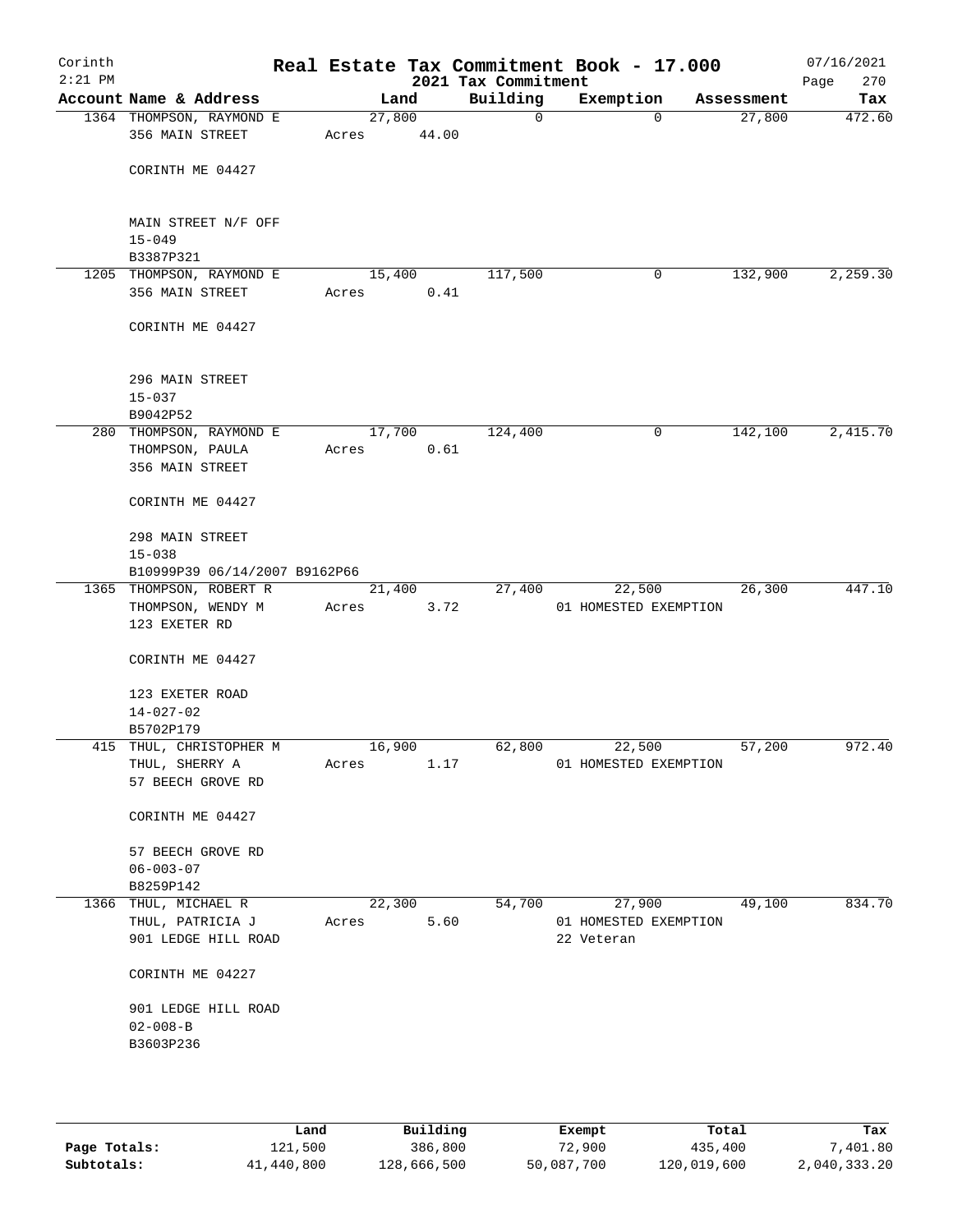| Corinth<br>$2:21$ PM |                                              |        |        |      | Real Estate Tax Commitment Book - 17.000<br>2021 Tax Commitment |                       |             |            | 07/16/2021<br>271<br>Page |
|----------------------|----------------------------------------------|--------|--------|------|-----------------------------------------------------------------|-----------------------|-------------|------------|---------------------------|
|                      | Account Name & Address                       | Land   |        |      | Building                                                        | Exemption             |             | Assessment | Tax                       |
|                      | 1693 TIBBETTS, RONALD K                      |        | 23,000 |      | 134,600                                                         |                       | 22,500      | 135,100    | 2,296.70                  |
|                      | PO BOX 312                                   | Acres  |        | 6.15 |                                                                 | 01 HOMESTED EXEMPTION |             |            |                           |
|                      | CORINTH ME 04427                             |        |        |      |                                                                 |                       |             |            |                           |
|                      |                                              |        |        |      |                                                                 |                       |             |            |                           |
|                      | 194 BEECH GROVE RD                           |        |        |      |                                                                 |                       |             |            |                           |
|                      | $02 - 054 - A$                               |        |        |      |                                                                 |                       |             |            |                           |
|                      | B14731P140 01/31/2018                        |        |        |      |                                                                 |                       |             |            |                           |
|                      | 1367 TIDWELL, BILLY T                        |        | 0      |      | 11,300                                                          |                       | 0           | 11,300     | 192.10                    |
|                      | c/o JOHN MALLOY<br>643 MAIN STREET           |        |        |      |                                                                 |                       |             |            |                           |
|                      | CORINTH ME 04427                             |        |        |      |                                                                 |                       |             |            |                           |
|                      |                                              |        |        |      |                                                                 |                       |             |            |                           |
|                      | 651 MAIN STREET                              |        |        |      |                                                                 |                       |             |            |                           |
|                      | $05 - 029 - 01H$                             |        |        |      |                                                                 |                       |             |            |                           |
|                      | 1378 TILTON, BONNIE L                        |        | 0      |      | 22,500                                                          |                       | 0           | 22,500     | 382.50                    |
|                      | PO BOX 37                                    |        |        |      |                                                                 |                       |             |            |                           |
|                      |                                              |        |        |      |                                                                 |                       |             |            |                           |
|                      | CORINTH ME 04427                             |        |        |      |                                                                 |                       |             |            |                           |
|                      |                                              |        |        |      |                                                                 |                       |             |            |                           |
|                      | 47 EXETER ROAD                               |        |        |      |                                                                 |                       |             |            |                           |
|                      | $14 - 025 - 01H$<br>BBILL OFPSALE 11/19/2019 |        |        |      |                                                                 |                       |             |            |                           |
|                      | 1374 TILTON, G BRUCE                         | 18,400 |        |      | 86,800                                                          |                       | 22,500      | 82,700     | 1,405.90                  |
|                      | TILTON, BONNIE L                             | Acres  |        | 1.38 |                                                                 | 01 HOMESTED EXEMPTION |             |            |                           |
|                      | P O BOX 37                                   |        |        |      |                                                                 |                       |             |            |                           |
|                      | CORINTH ME 04427 0037                        |        |        |      |                                                                 |                       |             |            |                           |
|                      | 57 HUDSON ROAD                               |        |        |      |                                                                 |                       |             |            |                           |
|                      | $15 - 029$                                   |        |        |      |                                                                 |                       |             |            |                           |
|                      | B12520P35 06/01/2011 B2205P460               |        |        |      |                                                                 |                       |             |            |                           |
|                      | 566 TILTON, G BRUCE                          | 11,800 |        |      | $\mathbf 0$                                                     |                       | $\mathbf 0$ | 11,800     | 200.60                    |
|                      | TILTON, BONNIE L                             | Acres  |        | 1.20 |                                                                 |                       |             |            |                           |
|                      | PO BOX 37                                    |        |        |      |                                                                 |                       |             |            |                           |
|                      | CORINTH ME 04427                             |        |        |      |                                                                 |                       |             |            |                           |
|                      | HUDSON ROAD                                  |        |        |      |                                                                 |                       |             |            |                           |
|                      | $08 - 002 - 01$                              |        |        |      |                                                                 |                       |             |            |                           |
|                      | B7630P83                                     |        |        |      |                                                                 |                       |             |            |                           |
|                      | 350 TILTON, JEFFREY T                        | 33,500 |        |      | 173,500                                                         |                       | 22,500      | 184,500    | 3,136.50                  |
|                      | 29 PUDDLEDOCK RD                             | Acres  |        | 1.00 |                                                                 | 01 HOMESTED EXEMPTION |             |            |                           |
|                      | CORINTH ME 04427                             |        |        |      |                                                                 |                       |             |            |                           |
|                      | 29 PUDDLEDOCK ROAD                           |        |        |      |                                                                 |                       |             |            |                           |
|                      | $12 - 030$                                   |        |        |      |                                                                 |                       |             |            |                           |
|                      | B11115P300 09/06/2007                        |        |        |      |                                                                 |                       |             |            |                           |
|                      |                                              |        |        |      |                                                                 |                       |             |            |                           |
|                      |                                              |        |        |      |                                                                 |                       |             |            |                           |
|                      |                                              |        |        |      |                                                                 |                       |             |            |                           |

|              | Land       | Building    | Exempt     | Total       | Tax          |
|--------------|------------|-------------|------------|-------------|--------------|
| Page Totals: | 86,700     | 428,700     | 67,500     | 447,900     | 7,614.30     |
| Subtotals:   | 41,527,500 | 129,095,200 | 50,155,200 | 120,467,500 | 2,047,947.50 |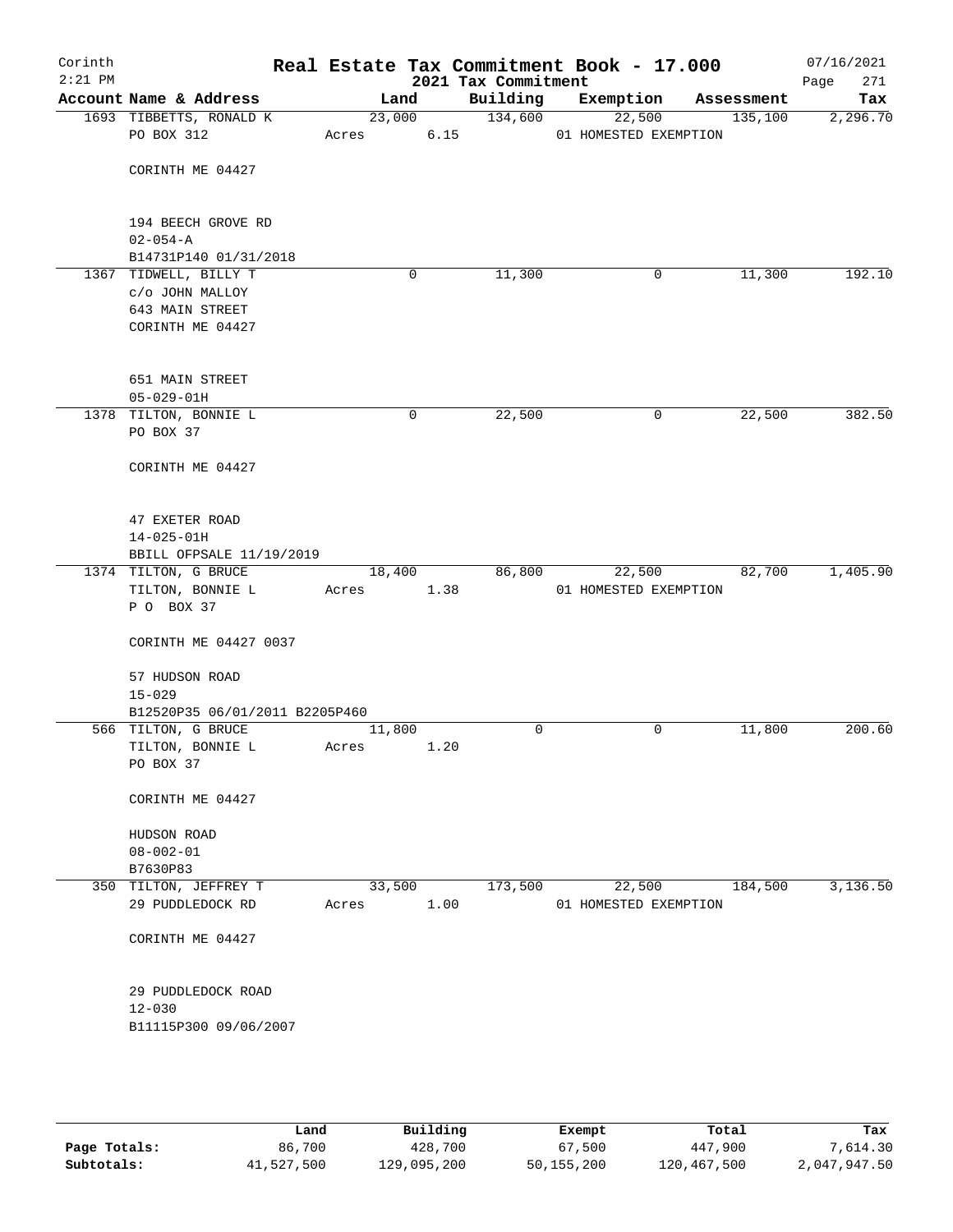| Corinth      |                                                |       |                |                     | Real Estate Tax Commitment Book - 17.000 |                      | 07/16/2021    |
|--------------|------------------------------------------------|-------|----------------|---------------------|------------------------------------------|----------------------|---------------|
| $2:21$ PM    |                                                |       |                | 2021 Tax Commitment |                                          |                      | Page<br>272   |
|              | Account Name & Address<br>58 TILTON, JEFFREY T |       | Land<br>23,600 | Building            | Exemption<br>0<br>$\mathbf 0$            | Assessment<br>23,600 | Tax<br>401.20 |
|              | 29 PUDDLEDOCK RD                               | Acres | 6.62           |                     |                                          |                      |               |
|              |                                                |       |                |                     |                                          |                      |               |
|              | CORINTH ME 04427                               |       |                |                     |                                          |                      |               |
|              |                                                |       |                |                     |                                          |                      |               |
|              |                                                |       |                |                     |                                          |                      |               |
|              | 670 HUDSON ROAD<br>$12 - 029$                  |       |                |                     |                                          |                      |               |
|              | B11115P300 09/06/2007 B9013P154                |       |                |                     |                                          |                      |               |
|              | 148 TILTON, JEFFREY T                          |       | 17,100         | 15,100              | 0                                        | 32,200               | 547.40        |
|              | 29 PUDDLEDOCK RD                               | Acres | 1.38           |                     |                                          |                      |               |
|              |                                                |       |                |                     |                                          |                      |               |
|              | CORINTH ME 04427                               |       |                |                     |                                          |                      |               |
|              |                                                |       |                |                     |                                          |                      |               |
|              | 626 HUDSON ROAD                                |       |                |                     |                                          |                      |               |
|              | $12 - 029 - A$                                 |       |                |                     |                                          |                      |               |
|              | B13369P233 10/19/2013                          |       |                |                     |                                          |                      |               |
|              | 1610 TILTON, LISA, &                           |       | 12,600         |                     | 0<br>0                                   | 12,600               | 214.20        |
|              | WILLARD, LYNN R, &<br>BRADBURY, DONNA M TC     |       |                |                     |                                          |                      |               |
|              | C/O LISA TILTON                                | Acres | 1.79           |                     |                                          |                      |               |
|              | 29 PUDDLEDOCK ROAD                             |       |                |                     |                                          |                      |               |
|              | CORINTH ME 04427                               |       |                |                     |                                          |                      |               |
|              |                                                |       |                |                     |                                          |                      |               |
|              | BRADBURY DR                                    |       |                |                     |                                          |                      |               |
|              | $08 - 012 - 07 - B$                            |       |                |                     |                                          |                      |               |
|              | B15381P248 12/05/2019                          |       |                |                     |                                          |                      |               |
|              | 1794 TILTON, TAMMIE                            |       | 27,800         | 25,400              | 22,500                                   | 30,700               | 521.90        |
|              | 39 MCCARD RD.                                  | Acres | 15.57          |                     | 01 HOMESTED EXEMPTION                    |                      |               |
|              | CORINTH ME 04427                               |       |                |                     |                                          |                      |               |
|              |                                                |       |                |                     |                                          |                      |               |
|              |                                                |       |                |                     |                                          |                      |               |
|              | 39 MCCARD ROAD                                 |       |                |                     |                                          |                      |               |
|              | $01 - 040 - A$                                 |       |                |                     |                                          |                      |               |
|              | B9062P1<br>1380 TOMASIK, RANDOLPH R            |       | 26,500         | 62,600              | 27,900                                   | 61,200               | 1,040.40      |
|              | TOMASIK, JUDITH H                              | Acres |                | 9.00                | 01 HOMESTED EXEMPTION                    |                      |               |
|              | 37 RIDGE RD                                    |       |                |                     | 22 Veteran                               |                      |               |
|              |                                                |       |                |                     |                                          |                      |               |
|              | CORINTH ME 04427                               |       |                |                     |                                          |                      |               |
|              | 37 RIDGE ROAD                                  |       |                |                     |                                          |                      |               |
|              | $12 - 008$                                     |       |                |                     |                                          |                      |               |
|              | B5329P257 05/21/1993 B4705P126                 |       |                |                     |                                          |                      |               |
|              | 1382 TOMPKINS, ALLISON C                       |       | 17,500         | 79,000              | 22,500                                   | 74,000               | 1,258.00      |
|              | 795 GRANT ROAD                                 | Acres |                | 2.85                | 01 HOMESTED EXEMPTION                    |                      |               |
|              |                                                |       |                |                     |                                          |                      |               |
|              | CORINTH ME 04427                               |       |                |                     |                                          |                      |               |
|              |                                                |       |                |                     |                                          |                      |               |
|              | 795 GRANT ROAD                                 |       |                |                     |                                          |                      |               |
|              | $03 - 007 - E$                                 |       |                |                     |                                          |                      |               |
|              | B4979P60                                       |       |                |                     |                                          |                      |               |
|              |                                                |       |                |                     |                                          |                      |               |
|              | Land                                           |       | Building       |                     | Exempt                                   | Total                | Tax           |
| Page Totals: | 125,100                                        |       | 182,100        |                     | 72,900                                   | 234,300              | 3,983.10      |

**Subtotals:** 41,652,600 129,277,300 50,228,100 120,701,800 2,051,930.60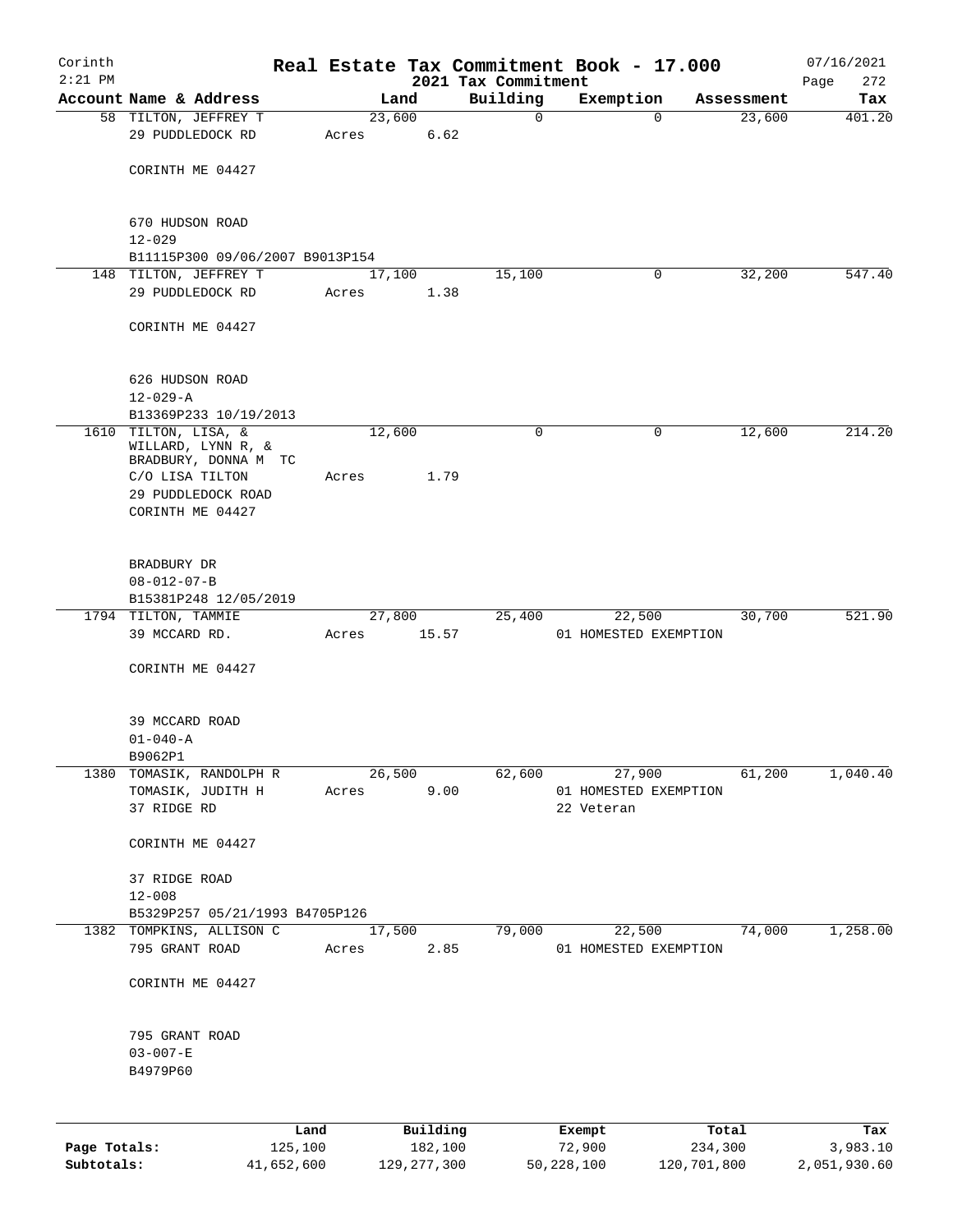| Corinth<br>$2:21$ PM |                                           |        |      | 2021 Tax Commitment | Real Estate Tax Commitment Book - 17.000 |            | 07/16/2021<br>Page<br>273 |
|----------------------|-------------------------------------------|--------|------|---------------------|------------------------------------------|------------|---------------------------|
|                      | Account Name & Address                    |        | Land | Building            | Exemption                                | Assessment | Tax                       |
|                      | 1383 TOMPKINS, ALLISON C                  | 16,900 |      | 39,300              | $\Omega$                                 | 56,200     | 955.40                    |
|                      | TOMPKINS, TRACY                           | Acres  | 2.35 |                     |                                          |            |                           |
|                      | 795 GRANT ROAD                            |        |      |                     |                                          |            |                           |
|                      | CORINTH ME 04427                          |        |      |                     |                                          |            |                           |
|                      | 797 GRANT ROAD                            |        |      |                     |                                          |            |                           |
|                      | $03 - 007 - C$                            |        |      |                     |                                          |            |                           |
|                      | B7362P29                                  |        |      |                     |                                          |            |                           |
|                      | 1386 TOMPKINS, LARRY ARTHUR               | 13,300 |      | $\mathbf 0$         | 0                                        | 13,300     | 226.10                    |
|                      | TOMPKINS, TERRI LYNN                      | Acres  | 3.50 |                     |                                          |            |                           |
|                      | 307 PIEDMONT PK AVE                       |        |      |                     |                                          |            |                           |
|                      | DAVENPORT FL 33897                        |        |      |                     |                                          |            |                           |
|                      | TATE ROAD                                 |        |      |                     |                                          |            |                           |
|                      | $06 - 012 - H$                            |        |      |                     |                                          |            |                           |
|                      | B4427P22                                  |        |      |                     |                                          |            |                           |
|                      | 1989 TOWN OF CORINTH                      | 11,900 |      | 250,000             | 261,900                                  | 0          | 0.00                      |
|                      | PO BOX 309                                | Acres  | 1.25 |                     | 43 Municipal                             |            |                           |
|                      | CORINTH ME 04427                          |        |      |                     |                                          |            |                           |
|                      | 40 GRANT ROAD<br>$05 - 022 - C$           |        |      |                     |                                          |            |                           |
|                      | 1990 TOWN OF CORINTH                      | 17,800 |      | $\overline{0}$      | 17,800                                   | 0          | 0.00                      |
|                      | PO BOX 309                                | Acres  | 8.00 |                     | 43 Municipal                             |            |                           |
|                      | CORINTH ME 04427                          |        |      |                     |                                          |            |                           |
|                      | GRANT ROAD                                |        |      |                     |                                          |            |                           |
|                      | $05 - 018$                                |        |      |                     |                                          |            |                           |
|                      | 2038 TOWN OF CORINTH                      | 10,300 |      | 82,400              | 92,700                                   | 0          | 0.00                      |
|                      | PO BOX 309                                | Acres  | 0.13 |                     | 43 Municipal                             |            |                           |
|                      | CORINTH ME 04427                          |        |      |                     |                                          |            |                           |
|                      | 328 MAIN STREET                           |        |      |                     |                                          |            |                           |
|                      | $15 - 046$                                |        |      |                     |                                          |            |                           |
|                      | 2039 TOWN OF CORINTH                      | 20,100 |      | 354,200             | 374,300                                  | 0          | 0.00                      |
|                      | PO BOX 309                                | Acres  | 0.88 |                     | 43 Municipal                             |            |                           |
|                      | CORINTH ME 04427                          |        |      |                     |                                          |            |                           |
|                      | 314 MAIN STREET                           |        |      |                     |                                          |            |                           |
|                      | $15 - 044$                                |        |      |                     |                                          |            |                           |
|                      | B14824P65 05/30/2018 B13352P22 09/12/2013 |        |      |                     |                                          |            |                           |
|                      |                                           |        |      |                     |                                          |            |                           |
|                      |                                           |        |      |                     |                                          |            |                           |
|                      |                                           |        |      |                     |                                          |            |                           |

|              | Land       | Building    | Exempt     | Total       | Tax          |
|--------------|------------|-------------|------------|-------------|--------------|
| Page Totals: | 90,300     | 725,900     | 746,700    | 69,500      | 1,181.50     |
| Subtotals:   | 41,742,900 | 130,003,200 | 50,974,800 | 120,771,300 | 2,053,112.10 |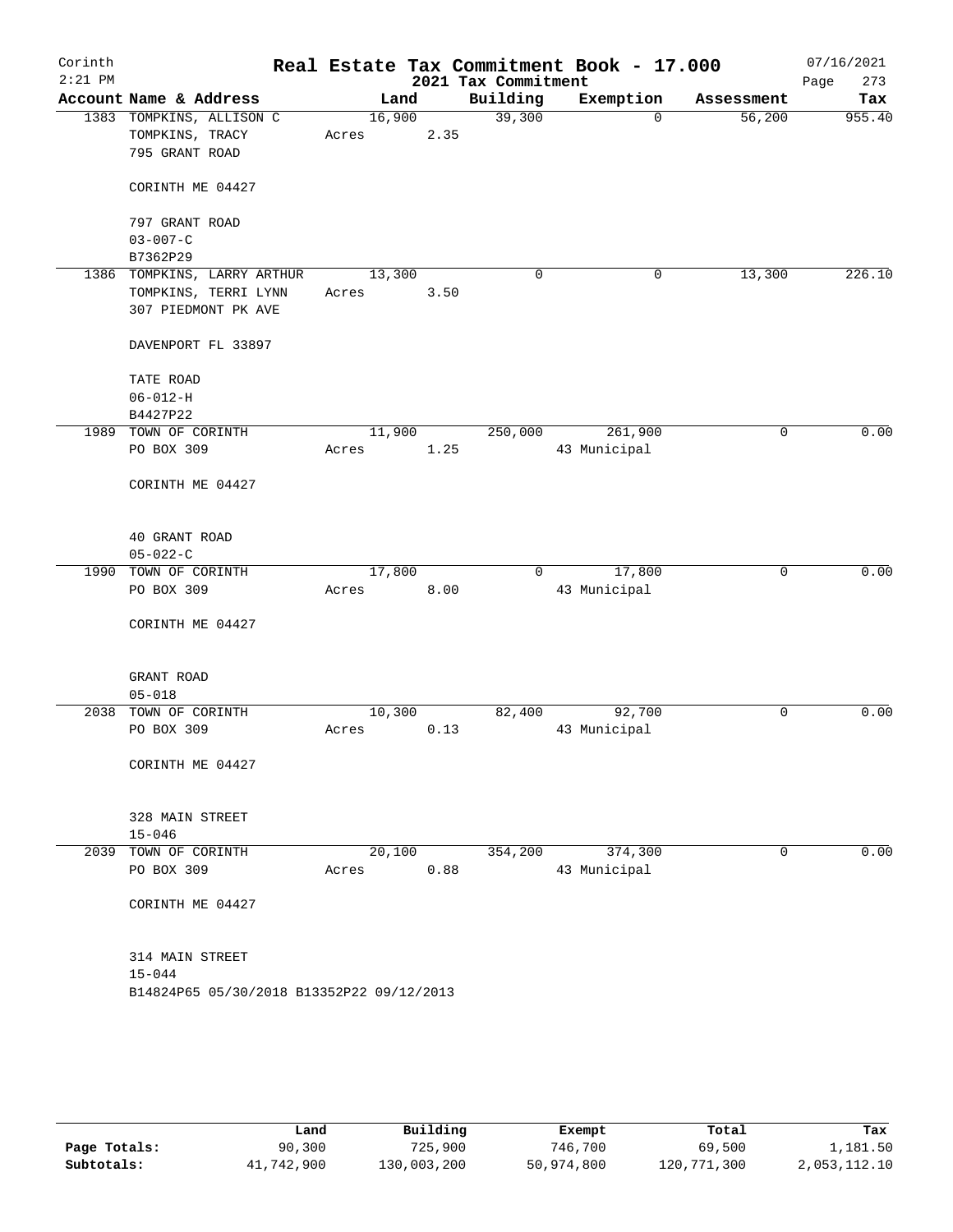| Corinth      |                               |            |        |             | Real Estate Tax Commitment Book - 17.000 |              |             |             | 07/16/2021         |
|--------------|-------------------------------|------------|--------|-------------|------------------------------------------|--------------|-------------|-------------|--------------------|
| $2:21$ PM    | Account Name & Address        |            |        | Land        | 2021 Tax Commitment<br>Building          | Exemption    |             | Assessment  | 274<br>Page<br>Tax |
| 2040         | TOWN OF CORINTH               |            |        | $\mathbf 0$ | $\mathsf{O}$                             |              | $\Omega$    | 0           | 0.00               |
|              | PO BOX 309                    |            |        |             |                                          | 43 Municipal |             |             |                    |
|              | CORINTH ME 04427              |            |        |             |                                          |              |             |             |                    |
|              | EXETER ROAD                   |            |        |             |                                          |              |             |             |                    |
|              | $15 - 010$                    |            |        |             |                                          |              |             |             |                    |
| 2051         | TOWN OF CORINTH               |            |        | $\mathbf 0$ | $\Omega$                                 |              | $\Omega$    | 0           | 0.00               |
|              | PO BOX 309                    |            |        |             |                                          | 43 Municipal |             |             |                    |
|              | CORINTH ME 04427              |            |        |             |                                          |              |             |             |                    |
|              | <b>MAIN STREET</b>            |            |        |             |                                          |              |             |             |                    |
|              | $03 - 028 - A$                |            |        |             |                                          |              |             |             |                    |
| 2052         | TOWN OF CORINTH               |            |        | $\mathbf 0$ | $\mathbf 0$                              |              | $\mathbf 0$ | $\mathbf 0$ | 0.00               |
|              | PO BOX 309                    |            |        |             |                                          | 43 Municipal |             |             |                    |
|              | CORINTH ME 04427              |            |        |             |                                          |              |             |             |                    |
|              | LEDGE HILL ROAD               |            |        |             |                                          |              |             |             |                    |
|              | $04 - 029 - A$                |            |        |             |                                          |              |             |             |                    |
| 2053         | TOWN OF CORINTH               |            | 13,800 |             | 42,600                                   |              | 56,400      | 0           | 0.00               |
|              | PO BOX 309                    |            | Acres  | 0.30        |                                          | 43 Municipal |             |             |                    |
|              | CORINTH ME 04427              |            |        |             |                                          |              |             |             |                    |
|              | 306 MAIN STREET               |            |        |             |                                          |              |             |             |                    |
|              | $15 - 040$                    |            |        |             |                                          |              |             |             |                    |
|              | B2448P283 05/31/1972          |            |        |             |                                          |              |             |             |                    |
|              | 2034 TOWN OF CORINTH          |            |        | 0           | $\Omega$                                 |              | $\mathbf 0$ | 0           | 0.00               |
|              | PO BOX 309                    |            | Acres  | 3.19        |                                          | 43 Municipal |             |             |                    |
|              | CORINTH ME 04427              |            |        |             |                                          |              |             |             |                    |
|              | MARSH ROAD                    |            |        |             |                                          |              |             |             |                    |
|              | $09 - 004$                    |            |        |             |                                          |              |             |             |                    |
| 2031         | TOWN OF CORINTH               |            |        | $\mathbf 0$ | $\mathbf 0$                              |              | $\mathbf 0$ | $\mathbf 0$ | 0.00               |
|              | PO BOX 309                    |            |        |             |                                          | 43 Municipal |             |             |                    |
|              | CORINTH ME 04427              |            |        |             |                                          |              |             |             |                    |
|              | EXETER ROAD N/F               |            |        |             |                                          |              |             |             |                    |
|              | $07 - 031 - A$                |            |        |             |                                          |              |             |             |                    |
| 2032         | TOWN OF CORINTH<br>PO BOX 309 |            |        | $\mathbf 0$ | $\Omega$                                 | 43 Municipal | $\Omega$    | 0           | 0.00               |
|              |                               |            |        |             |                                          |              |             |             |                    |
|              | CORINTH ME 04427              |            |        |             |                                          |              |             |             |                    |
|              | EXETER ROAD                   |            |        |             |                                          |              |             |             |                    |
|              | $07 - 031 - B$                |            |        |             |                                          |              |             |             |                    |
|              |                               | Land       |        | Building    |                                          | Exempt       |             | Total       | Tax                |
| Page Totals: |                               | 13,800     |        | 42,600      |                                          | 56,400       |             | 0           | 0.00               |
| Subtotals:   |                               | 41,756,700 |        | 130,045,800 |                                          | 51,031,200   |             | 120,771,300 | 2,053,112.10       |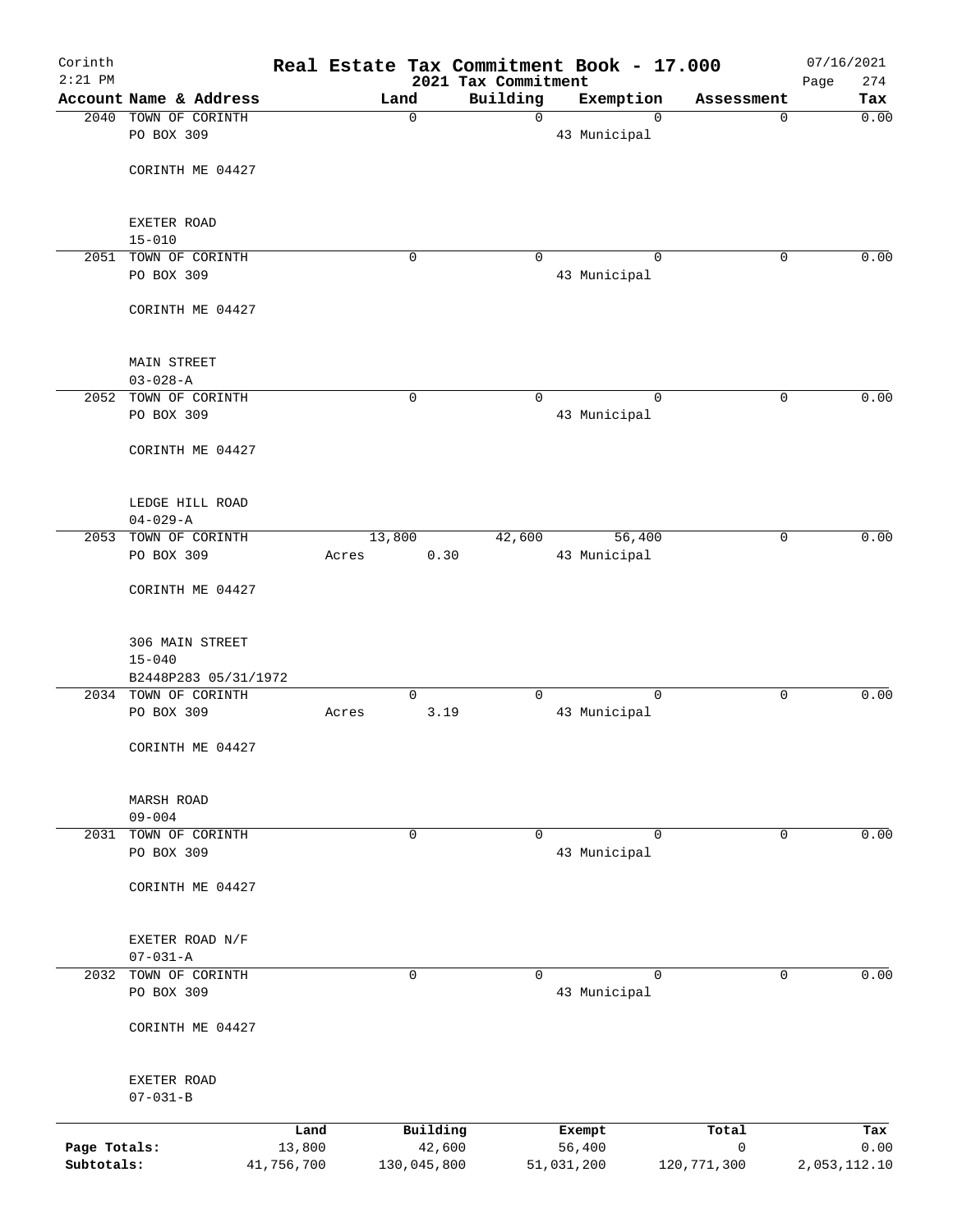| Corinth<br>$2:21$ PM |                                                             | Real Estate Tax Commitment Book - 17.000 | 2021 Tax Commitment |                                 |            | 07/16/2021<br>275<br>Page |
|----------------------|-------------------------------------------------------------|------------------------------------------|---------------------|---------------------------------|------------|---------------------------|
|                      | Account Name & Address                                      | Land                                     | Building            | Exemption                       | Assessment | Tax                       |
|                      | 2013 TOWN OF CORINTH<br>PO BOX 309                          | $\mathbf 0$                              | 105,000             | 105,000<br>43 Municipal         | 0          | 0.00                      |
|                      | CORINTH ME 04427                                            |                                          |                     |                                 |            |                           |
|                      | 31 EXETER ROAD<br>$15 - 013$                                |                                          |                     |                                 |            |                           |
|                      | 2020 TOWN OF CORINTH                                        | 7,200                                    | 0                   | 7,200                           | 0          | 0.00                      |
|                      | PO BOX 309                                                  | 0.30<br>Acres                            |                     | 43 Municipal                    |            |                           |
|                      | CORINTH ME 04427                                            |                                          |                     |                                 |            |                           |
|                      | EXETER ROAD<br>$15 - 011$                                   |                                          |                     |                                 |            |                           |
|                      | B11587P344 10/13/2008                                       |                                          |                     |                                 |            |                           |
|                      | 1390 TOWNSEND, BRUCE H<br>TOWNSEND, DIANNE E<br>207 TATE RD | 34,600<br>24.50<br>Acres                 | 159,800             | 22,500<br>01 HOMESTED EXEMPTION | 171,900    | 2,922.30                  |
|                      | CORINTH ME 04427                                            |                                          |                     |                                 |            |                           |
|                      | 207 TATE ROAD<br>$09 - 022$                                 |                                          |                     |                                 |            |                           |
|                      | B3112P64                                                    |                                          |                     |                                 |            |                           |
|                      | 1391 TOWNSEND, GILBERT G SR                                 | 12,800                                   | 0                   | 0                               | 12,800     | 217.60                    |
|                      | TOWNSEND, LORI A<br>326 TATE ROAD                           | 12.00<br>Acres                           |                     |                                 |            |                           |
|                      | CORINTH ME 04427                                            |                                          |                     |                                 |            |                           |
|                      | TATE ROAD N/F OFF<br>$09 - 013 - C$                         |                                          |                     |                                 |            |                           |
|                      | B4250P347                                                   |                                          |                     |                                 |            |                           |
|                      | 1392 TOWNSEND, GILBERT G SR                                 | 20,000                                   | 119,500             | 22,500                          | 117,000    | 1,989.00                  |
|                      | TOWNSEND, LORI A                                            | 5.39<br>Acres                            |                     | 01 HOMESTED EXEMPTION           |            |                           |
|                      | 326 TATE ROAD                                               |                                          |                     |                                 |            |                           |
|                      | CORINTH ME 04427                                            |                                          |                     |                                 |            |                           |
|                      | 326 TATE ROAD                                               |                                          |                     |                                 |            |                           |
|                      | $09 - 013 - D$                                              |                                          |                     |                                 |            |                           |
|                      | B3746P123                                                   |                                          |                     |                                 |            |                           |
|                      | 919 TOWNSEND, GILBERT G SR                                  | 22,000                                   | 45,100              | 0                               | 67,100     | 1,140.70                  |
|                      | TOWNSEND, LORI ANN<br>326 TATE ROAD                         | 5.32<br>Acres                            |                     |                                 |            |                           |
|                      | CORINTH ME 04427                                            |                                          |                     |                                 |            |                           |
|                      | 314 TATE ROAD                                               |                                          |                     |                                 |            |                           |
|                      | $09 - 014 - 04$                                             |                                          |                     |                                 |            |                           |
|                      | B9937P333                                                   |                                          |                     |                                 |            |                           |
|                      |                                                             |                                          |                     |                                 |            |                           |

|              | Land       | Building    | Exempt     | Total       | Tax          |
|--------------|------------|-------------|------------|-------------|--------------|
| Page Totals: | 96,600     | 429,400     | 157,200    | 368,800     | 6,269.60     |
| Subtotals:   | 41,853,300 | 130,475,200 | 51,188,400 | 121,140,100 | 2,059,381.70 |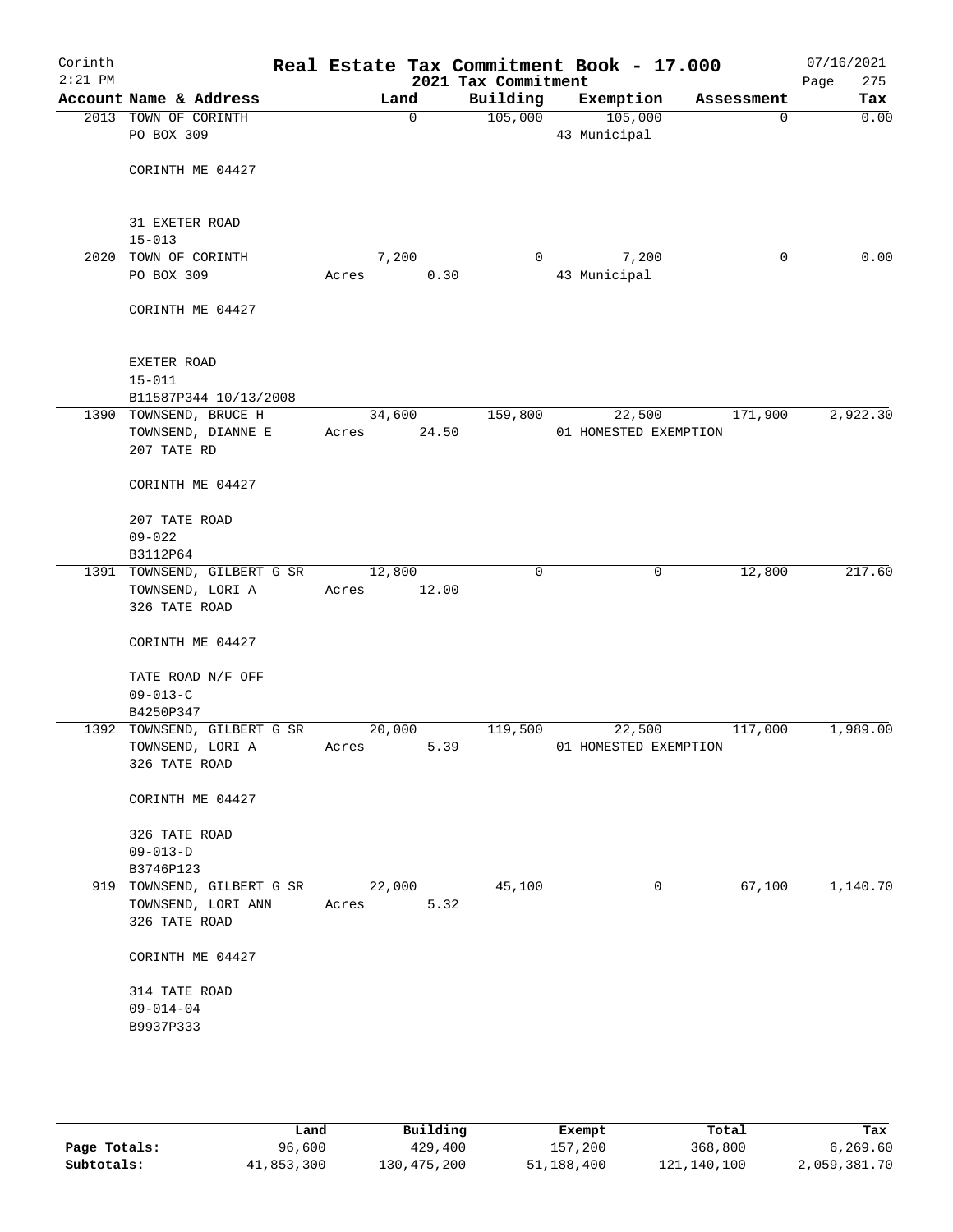| Corinth<br>$2:21$ PM |                                   |             |        | 2021 Tax Commitment | Real Estate Tax Commitment Book - 17.000 |             |            | 07/16/2021<br>276<br>Page |
|----------------------|-----------------------------------|-------------|--------|---------------------|------------------------------------------|-------------|------------|---------------------------|
|                      | Account Name & Address            |             | Land   | Building            | Exemption                                |             | Assessment | Tax                       |
|                      | 107 TOWNSEND, NICHOLAS W          |             | 40,900 | 179,000             | 22,500                                   |             | 197,400    | 3,355.80                  |
|                      | 95 MEADOW RD                      | Acres       | 47.60  |                     | 01 HOMESTED EXEMPTION                    |             |            |                           |
|                      |                                   |             |        |                     |                                          |             |            |                           |
|                      | CORINTH ME 04427                  |             |        |                     |                                          |             |            |                           |
|                      |                                   |             |        |                     |                                          |             |            |                           |
|                      | 95 MEADOW ROAD<br>$09 - 014 - 08$ |             |        |                     |                                          |             |            |                           |
|                      | B12526P31 06/30/2011              |             |        |                     |                                          |             |            |                           |
|                      | 1892 TOWNSEND, SHAUN T            |             | 21,200 | 25,400              | 22,500                                   |             | 24,100     | 409.70                    |
|                      | 308 TATE RD                       | Acres       | 4.68   |                     | 01 HOMESTED EXEMPTION                    |             |            |                           |
|                      |                                   |             |        |                     |                                          |             |            |                           |
|                      | CORINTH ME 04427                  |             |        |                     |                                          |             |            |                           |
|                      |                                   |             |        |                     |                                          |             |            |                           |
|                      | 308 TATE ROAD                     |             |        |                     |                                          |             |            |                           |
|                      | $09 - 014 - 04 - 01$              |             |        |                     |                                          |             |            |                           |
|                      | B10149P113 10/18/2005             |             |        |                     |                                          |             |            |                           |
|                      | 1742 TOZIER, DAVID I              |             | 9,600  | $\mathbf 0$         |                                          | $\mathbf 0$ | 9,600      | 163.20                    |
|                      | PO BOX 1401                       | Acres       | 2.77   |                     |                                          |             |            |                           |
|                      |                                   |             |        |                     |                                          |             |            |                           |
|                      | GREENVILLE ME 04441               |             |        |                     |                                          |             |            |                           |
|                      |                                   |             |        |                     |                                          |             |            |                           |
|                      | COVERED BRIDGE RD                 |             |        |                     |                                          |             |            |                           |
|                      | $03 - 009$                        |             |        |                     |                                          |             |            |                           |
|                      | B10995P199 06/08/2007             |             |        |                     |                                          |             |            |                           |
|                      | 1394 TOZIER, SHELDON              |             | 24,600 | $\Omega$            |                                          | $\mathbf 0$ | 24,600     | 418.20                    |
|                      | 1583 BROADWAY                     | Acres 34.00 |        |                     |                                          |             |            |                           |
|                      | BANGOR ME 04401                   |             |        |                     |                                          |             |            |                           |
|                      |                                   |             |        |                     |                                          |             |            |                           |
|                      |                                   |             |        |                     |                                          |             |            |                           |
|                      | LEDGE HILL ROAD<br>$04 - 032 - B$ |             |        |                     |                                          |             |            |                           |
|                      | B4444P198                         |             |        |                     |                                          |             |            |                           |
|                      | 1395 TRACY, LINDA A               | 16,400      |        | 52,200              | 22,500                                   |             | 46,100     | 783.70                    |
|                      | 426 MCCARD ROAD                   | Acres       | 1.92   |                     | 01 HOMESTED EXEMPTION                    |             |            |                           |
|                      |                                   |             |        |                     |                                          |             |            |                           |
|                      | CORINTH ME 04427                  |             |        |                     |                                          |             |            |                           |
|                      |                                   |             |        |                     |                                          |             |            |                           |
|                      | 426 MCCARD ROAD                   |             |        |                     |                                          |             |            |                           |
|                      | $01 - 010 - 05$                   |             |        |                     |                                          |             |            |                           |
|                      | B6316P349                         |             |        |                     |                                          |             |            |                           |
|                      | 1398 TRAFTON, MICHAEL H           |             | 21,700 | 106,800             | 22,500                                   |             | 106,000    | 1,802.00                  |
|                      | TRAFTON, DENISE B                 | Acres       | 3.90   |                     | 01 HOMESTED EXEMPTION                    |             |            |                           |
|                      | 485 MAIN ST                       |             |        |                     |                                          |             |            |                           |
|                      | CORINTH ME 04427                  |             |        |                     |                                          |             |            |                           |
|                      |                                   |             |        |                     |                                          |             |            |                           |
|                      | 485 MAIN STREET                   |             |        |                     |                                          |             |            |                           |
|                      | $08 - 014 - B$                    |             |        |                     |                                          |             |            |                           |
|                      | B5422P294                         |             |        |                     |                                          |             |            |                           |
|                      |                                   |             |        |                     |                                          |             |            |                           |
|                      |                                   |             |        |                     |                                          |             |            |                           |
|                      |                                   |             |        |                     |                                          |             |            |                           |

|              | Land       | Building    | Exempt     | Total       | Tax          |
|--------------|------------|-------------|------------|-------------|--------------|
| Page Totals: | 134,400    | 363,400     | 90,000     | 407,800     | 6,932.60     |
| Subtotals:   | 41,987,700 | 130,838,600 | 51,278,400 | 121,547,900 | 2,066,314.30 |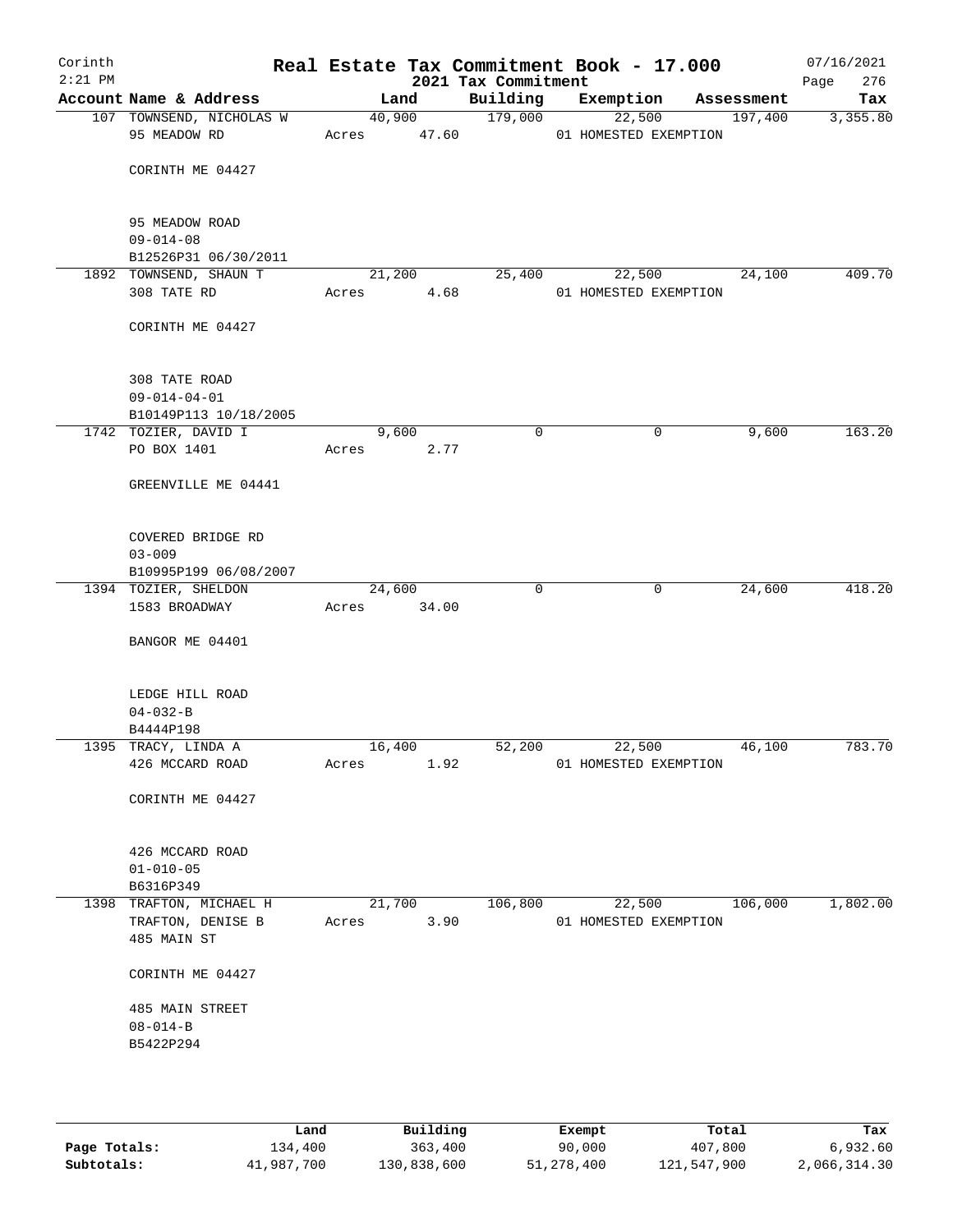| Corinth<br>$2:21$ PM |                                                              |            |                 | 2021 Tax Commitment | Real Estate Tax Commitment Book - 17.000 |             | 07/16/2021<br>277<br>Page |
|----------------------|--------------------------------------------------------------|------------|-----------------|---------------------|------------------------------------------|-------------|---------------------------|
|                      | Account Name & Address                                       |            | Land            | Building            | Exemption                                | Assessment  | Tax                       |
|                      | 1397 TRAFTON, NATHALIE S.<br>(LIFE ESTATE)                   |            | 42,600          | 74,800              | 22,500                                   | 94,900      | 1,613.30                  |
|                      | TRAFTON, MICHAEL H. &<br>DUTHIE, SHARON J.<br>26 COUNTY ROAD | Acres      | 65.46           |                     | 01 HOMESTED EXEMPTION                    |             |                           |
|                      | CORINTH ME 04427                                             |            |                 |                     |                                          |             |                           |
|                      |                                                              |            |                 |                     |                                          |             |                           |
|                      | 26 COUNTY RD<br>$08 - 014$                                   |            |                 |                     |                                          |             |                           |
|                      | B12578P310 08/24/2011                                        |            |                 |                     |                                          |             |                           |
|                      | 247 TRAFTON, TODD                                            |            | 43,200          | 37,500              | 0                                        | 80,700      | 1,371.90                  |
|                      | TRAFTON, TAMARA                                              | Acres      | 10.00           |                     |                                          |             |                           |
|                      | 240 RIDGE ROAD                                               |            |                 |                     |                                          |             |                           |
|                      | CORINTH ME 04427                                             |            |                 |                     |                                          |             |                           |
|                      | 130 BEECH GROVE RD                                           |            |                 |                     |                                          |             |                           |
|                      | $02 - 055 - 05$                                              |            |                 |                     |                                          |             |                           |
|                      | B13542P164 05/27/2014 B5042P236                              |            |                 |                     |                                          |             |                           |
|                      | 1339 TRAFTON, TODD J<br>TRAFTON, TAMARA                      | Acres      | 2,700<br>25.00  | $\Omega$            | 0                                        | 2,700       | 45.90                     |
|                      | 240 RIDGE ROAD                                               |            |                 |                     |                                          |             |                           |
|                      | CORINTH ME 04427                                             |            |                 |                     |                                          |             |                           |
|                      | CHARLESTON TOWN LINE                                         |            |                 |                     |                                          |             |                           |
|                      | $11 - 038$                                                   |            |                 |                     |                                          |             |                           |
|                      | B11967P178 11/03/2009                                        |            |                 |                     |                                          |             |                           |
|                      | 1479 TRAFTON, TODD J<br>TRAFTON, TAMARA D                    | Acres      | 26,300<br>22.93 | 0                   | 0                                        | 26,300      | 447.10                    |
|                      | 240 RIDGE ROAD                                               |            |                 |                     |                                          |             |                           |
|                      | CORINTH ME 04427                                             |            |                 |                     |                                          |             |                           |
|                      | RIDGE ROAD                                                   |            |                 |                     |                                          |             |                           |
|                      | $11 - 039$                                                   |            |                 |                     |                                          |             |                           |
|                      | B11919P101 09/23/2009                                        |            |                 |                     |                                          |             |                           |
|                      | 1718 TRAFTON, TODD J                                         |            | 18,000          | 118,500             | 22,500                                   | 114,000     | 1,938.00                  |
|                      | TRAFTON, TAMARA D<br>240 RIDGE ROAD                          | Acres      | 2.07            |                     | 01 HOMESTED EXEMPTION                    |             |                           |
|                      | CORINTH ME 04427                                             |            |                 |                     |                                          |             |                           |
|                      |                                                              |            |                 |                     |                                          |             |                           |
|                      | 240 RIDGE ROAD                                               |            |                 |                     |                                          |             |                           |
|                      | $11 - 040$                                                   |            |                 |                     |                                          |             |                           |
|                      | B7921P278<br>1799 TRAFTON, TODD J                            |            | 7,800           | $\mathbf 0$         | 0                                        | 7,800       | 132.60                    |
|                      | TRAFTON, TAMARA D                                            | Acres      | 25.00           |                     |                                          |             |                           |
|                      | 240 RIDGE ROAD                                               |            |                 |                     |                                          |             |                           |
|                      | CORINTH ME 04427                                             |            |                 |                     |                                          |             |                           |
|                      | RIDGE ROAD N/F OFF                                           |            |                 |                     |                                          |             |                           |
|                      | $11 - 038 - A$                                               |            |                 |                     |                                          |             |                           |
|                      | B11540P59 09/24/2008                                         |            |                 |                     |                                          |             |                           |
|                      |                                                              | Land       | Building        |                     | Exempt                                   | Total       | Tax                       |
| Page Totals:         |                                                              | 140,600    | 230,800         |                     | 45,000                                   | 326,400     | 5,548.80                  |
| Subtotals:           |                                                              | 42,128,300 | 131,069,400     |                     | 51,323,400                               | 121,874,300 | 2,071,863.10              |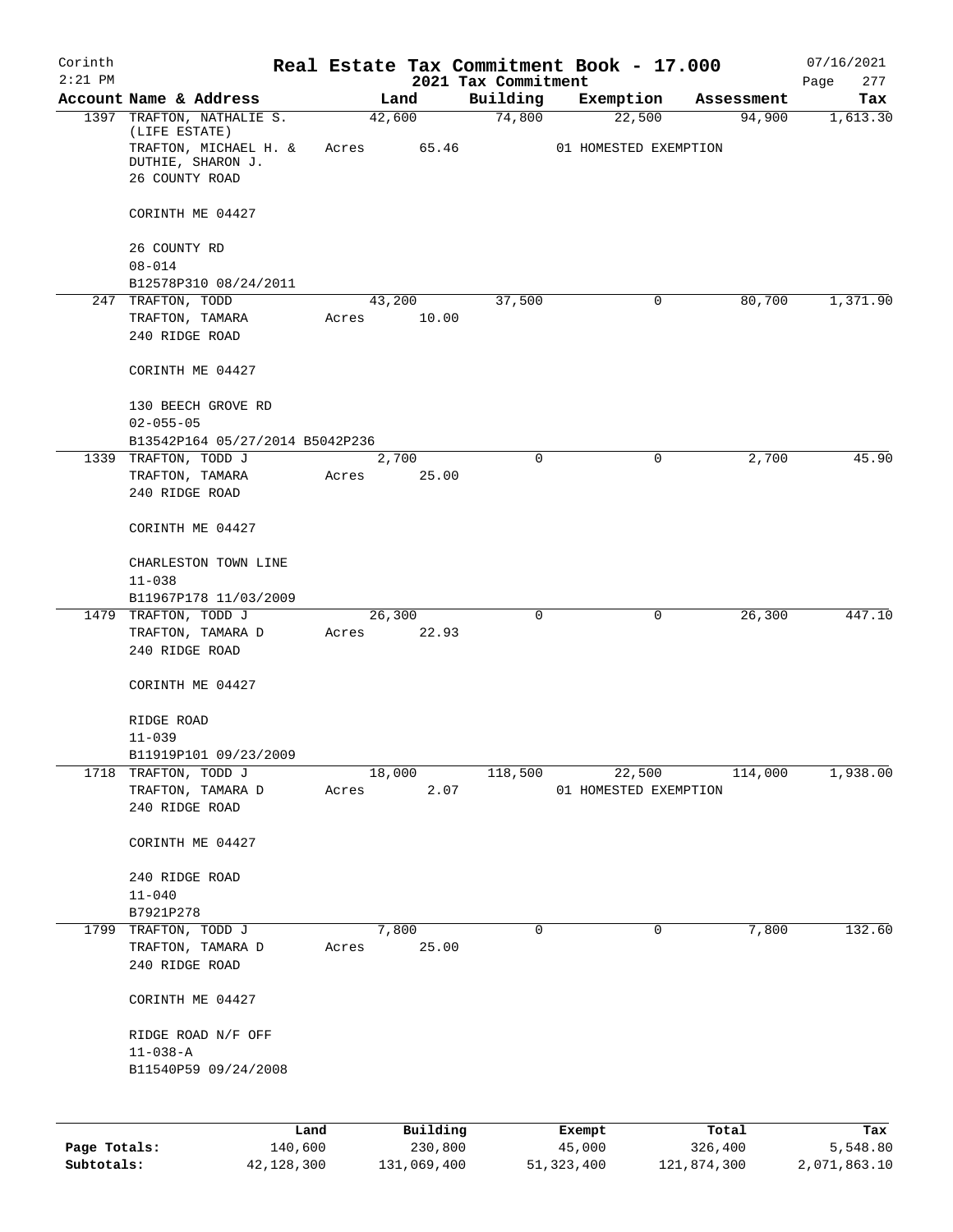| Corinth<br>$2:21$ PM       |                                                                |                 |                          |                                 | Real Estate Tax Commitment Book - 17.000 |                          | 07/16/2021               |
|----------------------------|----------------------------------------------------------------|-----------------|--------------------------|---------------------------------|------------------------------------------|--------------------------|--------------------------|
|                            | Account Name & Address                                         |                 | Land                     | 2021 Tax Commitment<br>Building | Exemption                                | Assessment               | Page<br>278<br>Tax       |
|                            | 1421 TRAFTON, TODD J &                                         |                 | 32,900                   | 41,300                          | $\Omega$                                 | 74,200                   | 1,261.40                 |
|                            | TAMARA D JT<br>240 RIDGE ROAD                                  | Acres           | 78.00                    |                                 |                                          |                          |                          |
|                            | CORINTH ME 04427                                               |                 |                          |                                 |                                          |                          |                          |
|                            | 193 RIDGE ROAD                                                 |                 |                          |                                 |                                          |                          |                          |
|                            | $12 - 001$                                                     |                 |                          |                                 |                                          |                          |                          |
|                            | B15647P275 08/12/2020<br>599 TRAFTON, TODD J &                 |                 | 23,000                   | 1,500                           | 0                                        | 24,500                   | 416.50                   |
|                            | TAMARA D JT                                                    |                 |                          |                                 |                                          |                          |                          |
|                            | 240 RIDGE ROAD                                                 | Acres           | 0.35                     |                                 |                                          |                          |                          |
|                            | CORINTH ME 04427                                               |                 |                          |                                 |                                          |                          |                          |
|                            | 740 MAIN STREET                                                |                 |                          |                                 |                                          |                          |                          |
|                            | $05 - 037$<br>B15830P139 12/16/2020                            |                 |                          |                                 |                                          |                          |                          |
|                            | 2116 TRASK, AMY J & JOEL L                                     |                 | 5,700                    | $\Omega$                        | 0                                        | 5,700                    | 96.90                    |
|                            | JТ<br>1159 HUDSON HILL ROAD                                    | Acres           | 4.19                     |                                 |                                          |                          |                          |
|                            | CORINTH ME 04427                                               |                 |                          |                                 |                                          |                          |                          |
|                            | HUDSON HILL ROAD                                               |                 |                          |                                 |                                          |                          |                          |
|                            | $03 - 039 - 001$                                               |                 |                          |                                 |                                          |                          |                          |
|                            | B15937P25 02/19/2021                                           |                 |                          |                                 |                                          |                          |                          |
|                            | 1404 TRASK, DAVID A<br>TRASK, RUTH M TC<br>2368 HUDSON ROAD    | 10,100<br>Acres | 0.69                     | 0                               | 0                                        | 10,100                   | 171.70                   |
|                            | HUDSON ME 04449                                                |                 |                          |                                 |                                          |                          |                          |
|                            | EXETER ROAD                                                    |                 |                          |                                 |                                          |                          |                          |
|                            | $07 - 044 - 03$<br>B15425P257 01/24/2020 B13055P162 12/31/2012 |                 |                          |                                 |                                          |                          |                          |
|                            | 23 TRASK, DAVID A                                              | 13,300          |                          | 68,700                          | 0                                        | 82,000                   | 1,394.00                 |
|                            | TRASK, LISA M                                                  | Acres           | 0.42                     |                                 |                                          |                          |                          |
|                            | 2368 HUDSON ROAD                                               |                 |                          |                                 |                                          |                          |                          |
|                            | HUDSON ME 04449                                                |                 |                          |                                 |                                          |                          |                          |
|                            | 18 HUDSON ROAD                                                 |                 |                          |                                 |                                          |                          |                          |
|                            | $16 - 032$                                                     |                 |                          |                                 |                                          |                          |                          |
|                            | B12921P164 08/23/2012<br>1414 TRASK, DONNA B. (Heirs           | 21,000          |                          | 95,600                          | 0                                        | 116,600                  | 1,982.20                 |
|                            | of)                                                            |                 |                          |                                 |                                          |                          |                          |
|                            | PR. TRAFTON, TAMARA<br>240 RIDGE ROAD                          | Acres           | 1.00                     |                                 |                                          |                          |                          |
|                            | CORINTH ME 04427                                               |                 |                          |                                 |                                          |                          |                          |
|                            | 732 MAIN STREET                                                |                 |                          |                                 |                                          |                          |                          |
|                            | $05 - 034 - B$                                                 |                 |                          |                                 |                                          |                          |                          |
|                            | B14504P141 06/05/2017                                          |                 |                          |                                 |                                          |                          |                          |
|                            | Land                                                           |                 | Building                 |                                 | Exempt                                   | Total                    | Tax                      |
| Page Totals:<br>Subtotals: | 106,000<br>42, 234, 300                                        |                 | 207,100<br>131, 276, 500 |                                 | 0<br>51,323,400                          | 313,100<br>122, 187, 400 | 5,322.70<br>2,077,185.80 |
|                            |                                                                |                 |                          |                                 |                                          |                          |                          |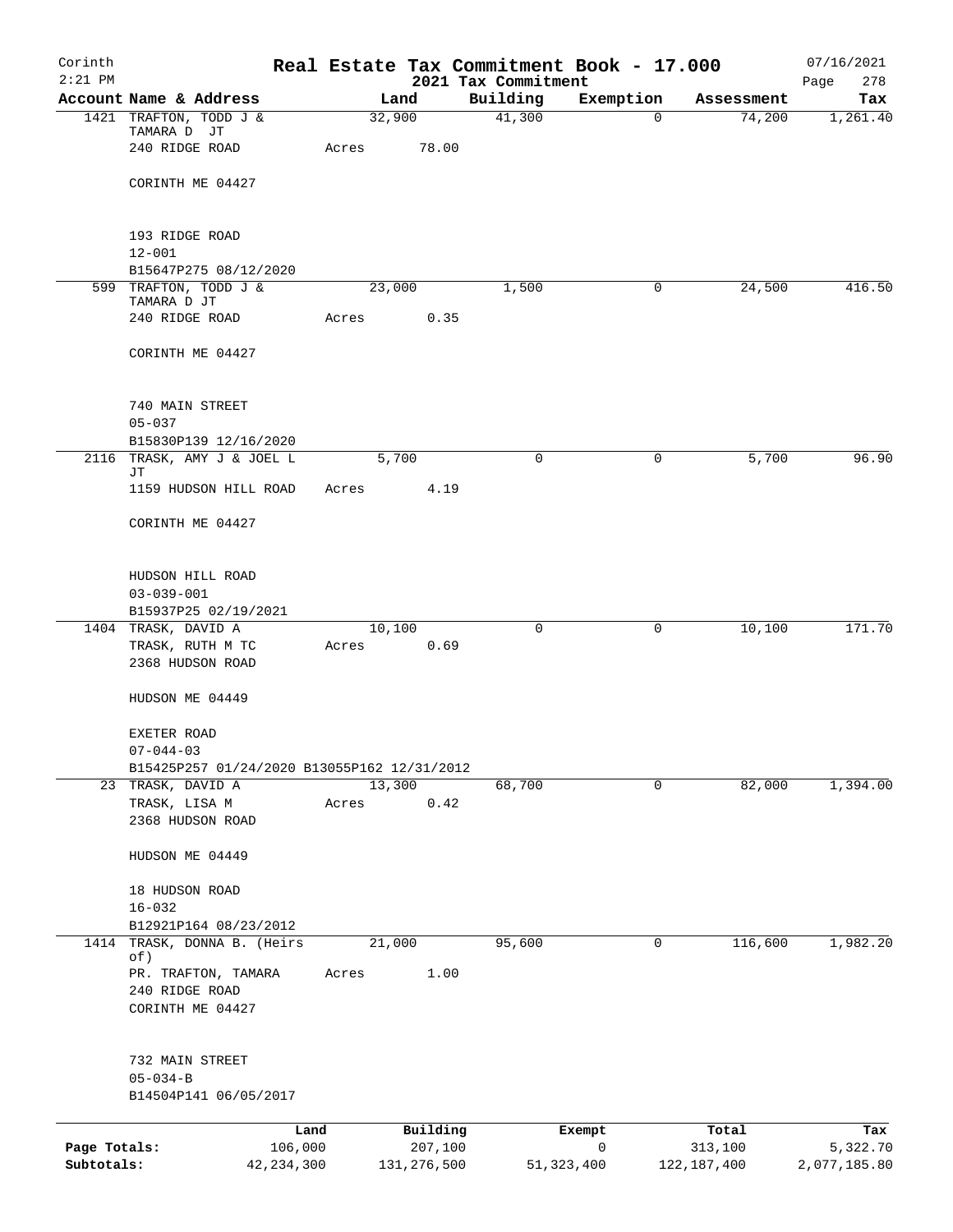| Corinth<br>$2:21$ PM |                                                           |       |                 | 2021 Tax Commitment | Real Estate Tax Commitment Book - 17.000 |            | 07/16/2021<br>279<br>Page |
|----------------------|-----------------------------------------------------------|-------|-----------------|---------------------|------------------------------------------|------------|---------------------------|
|                      | Account Name & Address                                    |       | Land            | Building            | Exemption                                | Assessment | Tax                       |
|                      | 955 TRASK, GEORGE<br>TRASK, BRENDA<br>56 MAIN ST          | Acres | 18,600<br>2.60  | 4,900               | 0                                        | 23,500     | 399.50                    |
|                      | CORINTH ME 04427                                          |       |                 |                     |                                          |            |                           |
|                      | 1144 MAIN STREET<br>$03 - 026$                            |       |                 |                     |                                          |            |                           |
|                      | B13307P26 07/14/2013                                      |       |                 |                     |                                          |            |                           |
|                      | 423 TRASK, GEORGE & BRENDA                                |       | 13,100          | 48,900              | 22,500                                   | 39,500     | 671.50                    |
|                      | J. JT<br>56 MAIN ST                                       | Acres | 0.50            |                     | 01 HOMESTED EXEMPTION                    |            |                           |
|                      | CORINTH ME 04427                                          |       |                 |                     |                                          |            |                           |
|                      | 905 LEDGE HILL ROAD<br>$02 - 007$<br>B15706P64 09/10/2020 |       |                 |                     |                                          |            |                           |
|                      | 1201 TRASK, GEORGE C                                      |       | 14,800          | 0                   | 0                                        | 14,800     | 251.60                    |
|                      | TRASK, BRENDA J<br>56 MAIN ST                             | Acres | 114.00          |                     |                                          |            |                           |
|                      | CORINTH ME 04427                                          |       |                 |                     |                                          |            |                           |
|                      | CHARLESTON TOWN LINE<br>$11 - 014$                        |       |                 |                     |                                          |            |                           |
|                      | B12940P55 09/06/2012                                      |       |                 |                     |                                          |            |                           |
|                      | 1411 TRASK, GEORGE C<br>TRASK, BRENDA J<br>56 MAIN ST     | Acres | 30,200<br>16.00 | 177,100             | 22,500<br>01 HOMESTED EXEMPTION          | 184,800    | 3,141.60                  |
|                      | CORINTH ME 04427                                          |       |                 |                     |                                          |            |                           |
|                      | 56 MAIN STREET<br>$11 - 015$                              |       |                 |                     |                                          |            |                           |
|                      | B4323P151                                                 |       |                 |                     |                                          |            |                           |
| 2120                 | TRASK, GEORGE C                                           |       | 17,900          | 0                   | 0                                        | 17,900     | 304.30                    |
|                      | TRASK, BRENDA J.<br>56 MAIN STREET<br>CORINTH ME 04427    | Acres | 2.01            |                     |                                          |            |                           |
|                      | LEDGE HILL ROAD<br>$01 - 041 - 001$                       |       |                 |                     |                                          |            |                           |
|                      | B15025P205 12/14/2018                                     |       |                 |                     |                                          |            |                           |
|                      | 2066 TRASK, JOEL                                          |       | 20,600          | 41,800              | 22,500                                   | 39,900     | 678.30                    |
|                      | TRASK, AMY<br>1159 HUDSON HILL ROAD                       | Acres | 4.16            |                     | 01 HOMESTED EXEMPTION                    |            |                           |
|                      | CORINTH ME 04427                                          |       |                 |                     |                                          |            |                           |
|                      | 1159 HUDSON HILL ROAD<br>$03 - 052 - B$                   |       |                 |                     |                                          |            |                           |
|                      | B12130P309 05/06/2010                                     |       |                 |                     |                                          |            |                           |
|                      |                                                           |       |                 |                     |                                          |            |                           |

|              | Land       | Building    | Exempt     | Total       | Tax          |
|--------------|------------|-------------|------------|-------------|--------------|
| Page Totals: | 115,200    | 272,700     | 67,500     | 320,400     | 5,446.80     |
| Subtotals:   | 42,349,500 | 131,549,200 | 51,390,900 | 122,507,800 | 2,082,632.60 |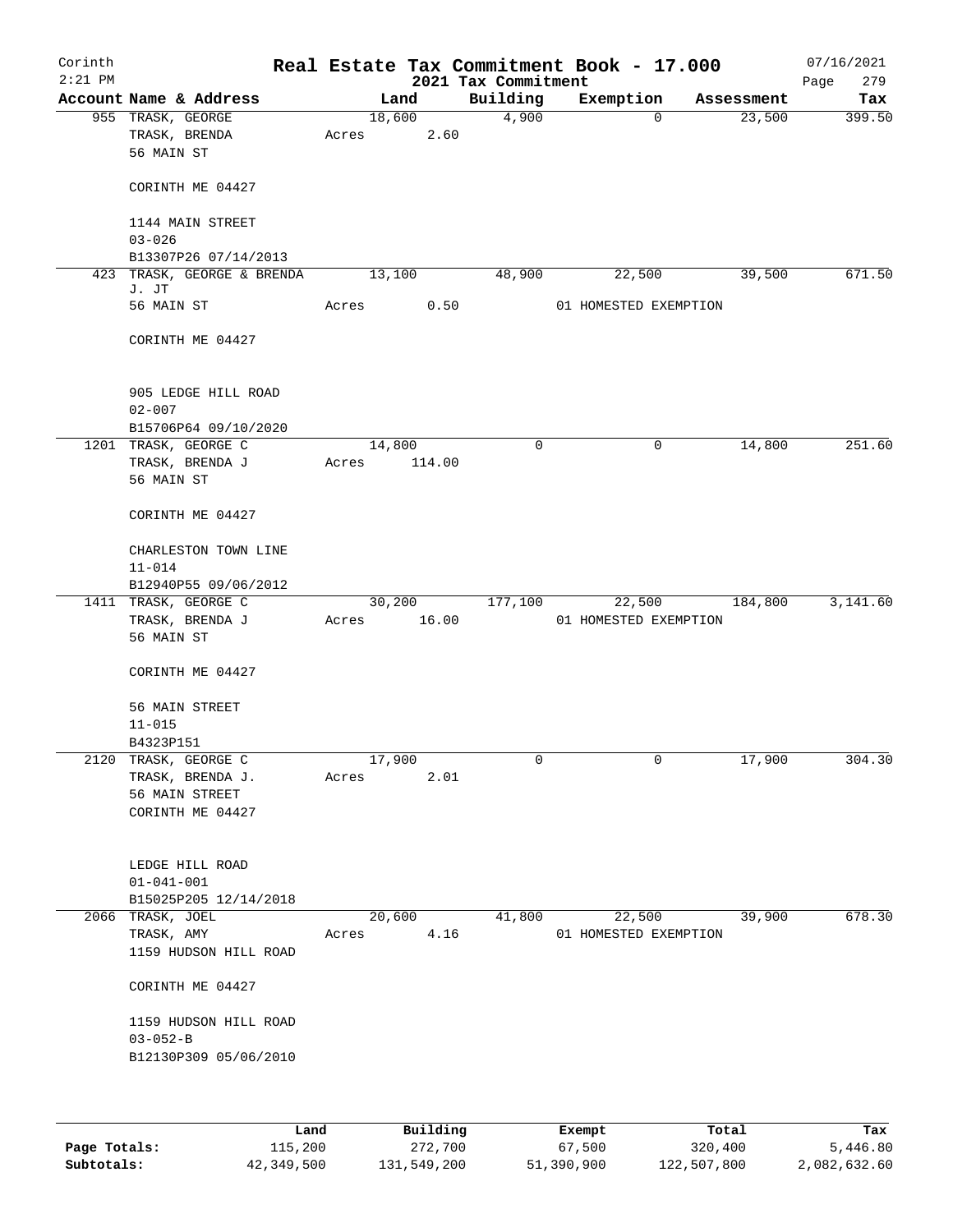| Corinth      |                                       |              |        |             |                         | Real Estate Tax Commitment Book - 17.000 |                      | 07/16/2021    |
|--------------|---------------------------------------|--------------|--------|-------------|-------------------------|------------------------------------------|----------------------|---------------|
| $2:21$ PM    | Account Name & Address                |              |        |             | 2021 Tax Commitment     |                                          |                      | 280<br>Page   |
|              | 1639 TRASK, JOEL L                    |              | 20,400 | Land        | Building<br>$\mathbf 0$ | Exemption<br>$\Omega$                    | Assessment<br>20,400 | Tax<br>346.80 |
|              | TRASK, GEORGE C                       |              | Acres  | 49.00       |                         |                                          |                      |               |
|              | 1159 HUDSON HIIL ROAD                 |              |        |             |                         |                                          |                      |               |
|              |                                       |              |        |             |                         |                                          |                      |               |
|              | CORINTH ME 04427                      |              |        |             |                         |                                          |                      |               |
|              |                                       |              |        |             |                         |                                          |                      |               |
|              | HUDSON HILL ROAD                      |              |        |             |                         |                                          |                      |               |
|              | $03 - 055$                            |              |        |             |                         |                                          |                      |               |
|              | B13557P106 06/12/2014                 |              |        |             |                         |                                          |                      |               |
|              | 573 TRASK, SUSAN D                    |              | 28,000 |             | 59,000                  | 22,500                                   | 64,500               | 1,096.50      |
|              | 393 BLACK RD                          |              | Acres  | 10.20       |                         | 01 HOMESTED EXEMPTION                    |                      |               |
|              |                                       |              |        |             |                         |                                          |                      |               |
|              | CORINTH ME 04427                      |              |        |             |                         |                                          |                      |               |
|              |                                       |              |        |             |                         |                                          |                      |               |
|              |                                       |              |        |             |                         |                                          |                      |               |
|              | 393 BLACK RD                          |              |        |             |                         |                                          |                      |               |
|              | $02 - 030 - 04$                       |              |        |             |                         |                                          |                      |               |
|              | B4756P328                             |              |        |             |                         |                                          |                      |               |
|              | 216 TULLER, JEDEDIAH JACK             |              |        | 20,300      | 44,900                  | 27,900                                   | 37,300               | 634.10        |
|              | PO BOX 638                            |              | Acres  | 3.95        |                         | 01 HOMESTED EXEMPTION                    |                      |               |
|              |                                       |              |        |             |                         | 22 Veteran                               |                      |               |
|              | CORINTH ME 04427                      |              |        |             |                         |                                          |                      |               |
|              |                                       |              |        |             |                         |                                          |                      |               |
|              |                                       |              |        |             |                         |                                          |                      |               |
|              | 804 LEDGE HILL ROAD                   |              |        |             |                         |                                          |                      |               |
|              | $02 - 012$                            |              |        |             |                         |                                          |                      |               |
|              | B13050P254 12/26/2012                 |              |        |             |                         |                                          |                      |               |
|              | 1425 TUNKS, KAREN L                   |              |        | 17,200      | 66,600                  | 22,500                                   | 61,300               | 1,042.10      |
|              | 492 MCCARD ROAD                       |              | Acres  | 1.45        |                         | 01 HOMESTED EXEMPTION                    |                      |               |
|              | CORINTH ME 04427                      |              |        |             |                         |                                          |                      |               |
|              |                                       |              |        |             |                         |                                          |                      |               |
|              |                                       |              |        |             |                         |                                          |                      |               |
|              | 492 MCCARD ROAD                       |              |        |             |                         |                                          |                      |               |
|              | $01 - 008 - 01$                       |              |        |             |                         |                                          |                      |               |
|              | B10681P303 10/17/2006 B4442P142       |              |        |             |                         |                                          |                      |               |
|              | 1426 TURBIN, DAVID                    |              | 27,700 |             | 149,100                 | 22,500                                   | 154,300              | 2,623.10      |
|              | PO BOX 373                            |              | Acres  | 1.00        |                         | 01 HOMESTED EXEMPTION                    |                      |               |
|              |                                       |              |        |             |                         |                                          |                      |               |
|              | CORINTH ME 04427                      |              |        |             |                         |                                          |                      |               |
|              |                                       |              |        |             |                         |                                          |                      |               |
|              |                                       |              |        |             |                         |                                          |                      |               |
|              | 301 MAIN STREET                       |              |        |             |                         |                                          |                      |               |
|              | $15 - 026$                            |              |        |             |                         |                                          |                      |               |
|              | B3753P252<br>U.S. BANK NATIONAL ASSOC |              | 18,000 |             |                         | 0                                        | 88,200               | 1,499.40      |
| 1327         | TRUSTEE                               |              |        |             | 70,200                  |                                          |                      |               |
|              | SENIOR/SUBORD PASS THR                |              | Acres  | 1.00        |                         |                                          |                      |               |
|              | CERT TRST 2000-6                      |              |        |             |                         |                                          |                      |               |
|              | 55 BEATTIE PLACE, SUITE               |              |        |             |                         |                                          |                      |               |
|              | 100                                   |              |        |             |                         |                                          |                      |               |
|              | C/O SHELLPOINT MORT.<br>SERV.         |              |        |             |                         |                                          |                      |               |
|              | GREENVILLE SC 29601                   |              |        |             |                         |                                          |                      |               |
|              |                                       |              |        |             |                         |                                          |                      |               |
|              | 20 OSCAR DRIVE                        |              |        |             |                         |                                          |                      |               |
|              | $05 - 017 - 04$                       |              |        |             |                         |                                          |                      |               |
|              | B15572P22 06/18/2020 B                |              |        |             | JFF 15306P69 07/30/2019 |                                          |                      |               |
|              |                                       |              |        |             |                         |                                          |                      |               |
|              |                                       | Land         |        | Building    |                         | Exempt                                   | Total                | Tax           |
| Page Totals: |                                       | 131,600      |        | 389,800     |                         | 95,400                                   | 426,000              | 7,242.00      |
| Subtotals:   |                                       | 42, 481, 100 |        | 131,939,000 |                         | 51,486,300                               | 122,933,800          | 2,089,874.60  |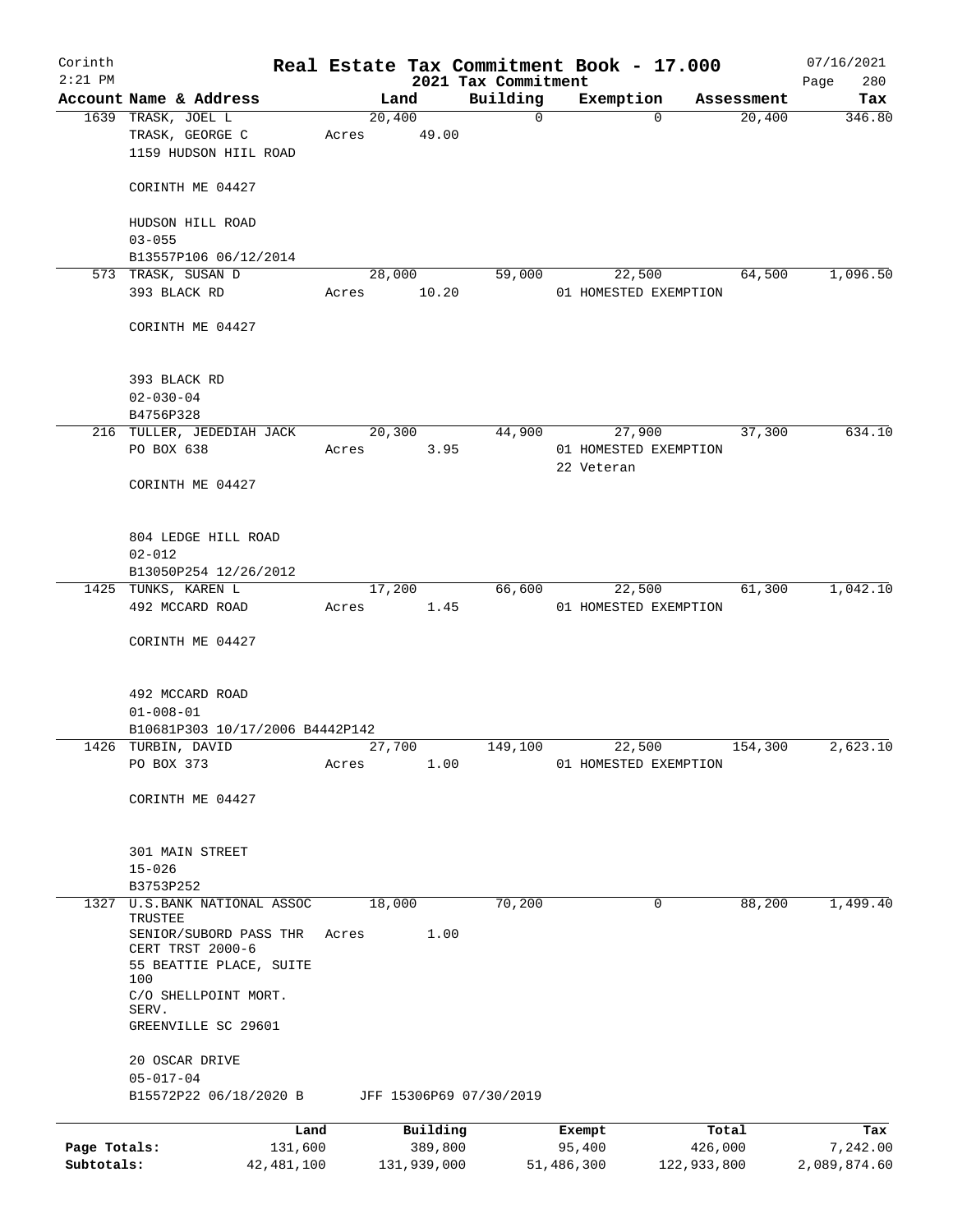| Corinth                    |                                                                         |       |                        |                                 | Real Estate Tax Commitment Book - 17.000 |                          | 07/16/2021               |
|----------------------------|-------------------------------------------------------------------------|-------|------------------------|---------------------------------|------------------------------------------|--------------------------|--------------------------|
| $2:21$ PM                  | Account Name & Address                                                  |       | Land                   | 2021 Tax Commitment<br>Building |                                          |                          | Page<br>281<br>Tax       |
|                            | 779 UNDERHILL, BRAD A                                                   |       | 20,400                 | 33,800                          | Exemption<br>22,500                      | Assessment<br>31,700     | 538.90                   |
|                            | UNDERHILL, REBECCA A<br>488 EXETER RD                                   | Acres | 4.00                   |                                 | 01 HOMESTED EXEMPTION                    |                          |                          |
|                            | CORINTH ME 04427                                                        |       |                        |                                 |                                          |                          |                          |
|                            | 428 EXETER ROAD<br>$07 - 008 - D$                                       |       |                        |                                 |                                          |                          |                          |
|                            | B14583P165 07/31/2017                                                   |       |                        |                                 |                                          |                          |                          |
|                            | 857 US BANK NATIONAL ASSOC.                                             |       | 18,000                 | 42,100                          | 0                                        | 60,100                   | 1,021.70                 |
|                            | C/O JOHN E BALDACCI JR. Acres                                           |       | 1.00                   |                                 |                                          |                          |                          |
|                            | ESQ.<br>30 DANFORTH STREET<br>SUITE 104                                 |       |                        |                                 |                                          |                          |                          |
|                            | PORTLAND ME 04101                                                       |       |                        |                                 |                                          |                          |                          |
|                            | 213 MAIN STREET                                                         |       |                        |                                 |                                          |                          |                          |
|                            | $16 - 008$                                                              |       |                        |                                 |                                          |                          |                          |
|                            | BWF 15279P167 09/11/2019 B14832P55 06/06/2018<br>85 USDA, RURAL HOUSING |       | 17,900                 | 93,000                          | 0                                        | 110,900                  | 1,885.30                 |
|                            | SERVICE                                                                 |       |                        |                                 |                                          |                          |                          |
|                            | C/O USDA RURAL<br>DEVELOPMENT                                           | Acres | 2.00                   |                                 |                                          |                          |                          |
|                            | 4300 GOODFELLOW BLVD.                                                   |       |                        |                                 |                                          |                          |                          |
|                            | $FC-215$                                                                |       |                        |                                 |                                          |                          |                          |
|                            | ST LOUIS MO 63120                                                       |       |                        |                                 |                                          |                          |                          |
|                            | 637 TATE ROAD                                                           |       |                        |                                 |                                          |                          |                          |
|                            | $06 - 012 - C$                                                          |       |                        |                                 |                                          |                          |                          |
|                            | B15411P57 01/08/2020                                                    |       |                        |                                 |                                          |                          |                          |
|                            | 1726 VAFIADES, STEVEN V                                                 |       | 21,600<br>Acres 4.99   | 101,700                         | 22,500                                   | 100,800                  | 1,713.60                 |
|                            | VAFIADES, KIMBERLY A<br>395 WEST CORINTH ROAD                           |       |                        |                                 | 01 HOMESTED EXEMPTION                    |                          |                          |
|                            | CORINTH ME 04427                                                        |       |                        |                                 |                                          |                          |                          |
|                            | 395 WEST CORINTH ROAD                                                   |       |                        |                                 |                                          |                          |                          |
|                            | $04 - 035 - A$                                                          |       |                        |                                 |                                          |                          |                          |
|                            | B8444P241                                                               |       |                        |                                 |                                          |                          |                          |
|                            | 1495 VALLEY, ANTHONY F<br>46 PINE VALLEY WAY                            | Acres | 2,000<br>18.66         | 0                               | 0                                        | 2,000                    | 34.00                    |
|                            | BREWER ME 04412                                                         |       |                        |                                 |                                          |                          |                          |
|                            |                                                                         |       |                        |                                 |                                          |                          |                          |
|                            | VILLAGE DRIVE                                                           |       |                        |                                 |                                          |                          |                          |
|                            | $11 - 002$                                                              |       |                        |                                 |                                          |                          |                          |
|                            | B13947P61 09/02/2015                                                    |       |                        |                                 |                                          |                          |                          |
|                            | 432 VALLEY, ANTHONY F                                                   |       | 6,800                  | 0                               | $\mathbf 0$                              | 6,800                    | 115.60                   |
|                            | 46 PINE VALLEY WAY                                                      | Acres | 6.00                   |                                 |                                          |                          |                          |
|                            | BREWER ME 04412                                                         |       |                        |                                 |                                          |                          |                          |
|                            | CHARLESTON TOWN LINE                                                    |       |                        |                                 |                                          |                          |                          |
|                            | $10 - 022$                                                              |       |                        |                                 |                                          |                          |                          |
|                            | B15859P332 01/08/2020                                                   |       |                        |                                 |                                          |                          |                          |
|                            | Land                                                                    |       | Building               |                                 | Exempt                                   | Total                    | Tax                      |
| Page Totals:<br>Subtotals: | 86,700<br>42,567,800                                                    |       | 270,600<br>132,209,600 |                                 | 45,000<br>51,531,300                     | 312,300<br>123, 246, 100 | 5,309.10<br>2,095,183.70 |
|                            |                                                                         |       |                        |                                 |                                          |                          |                          |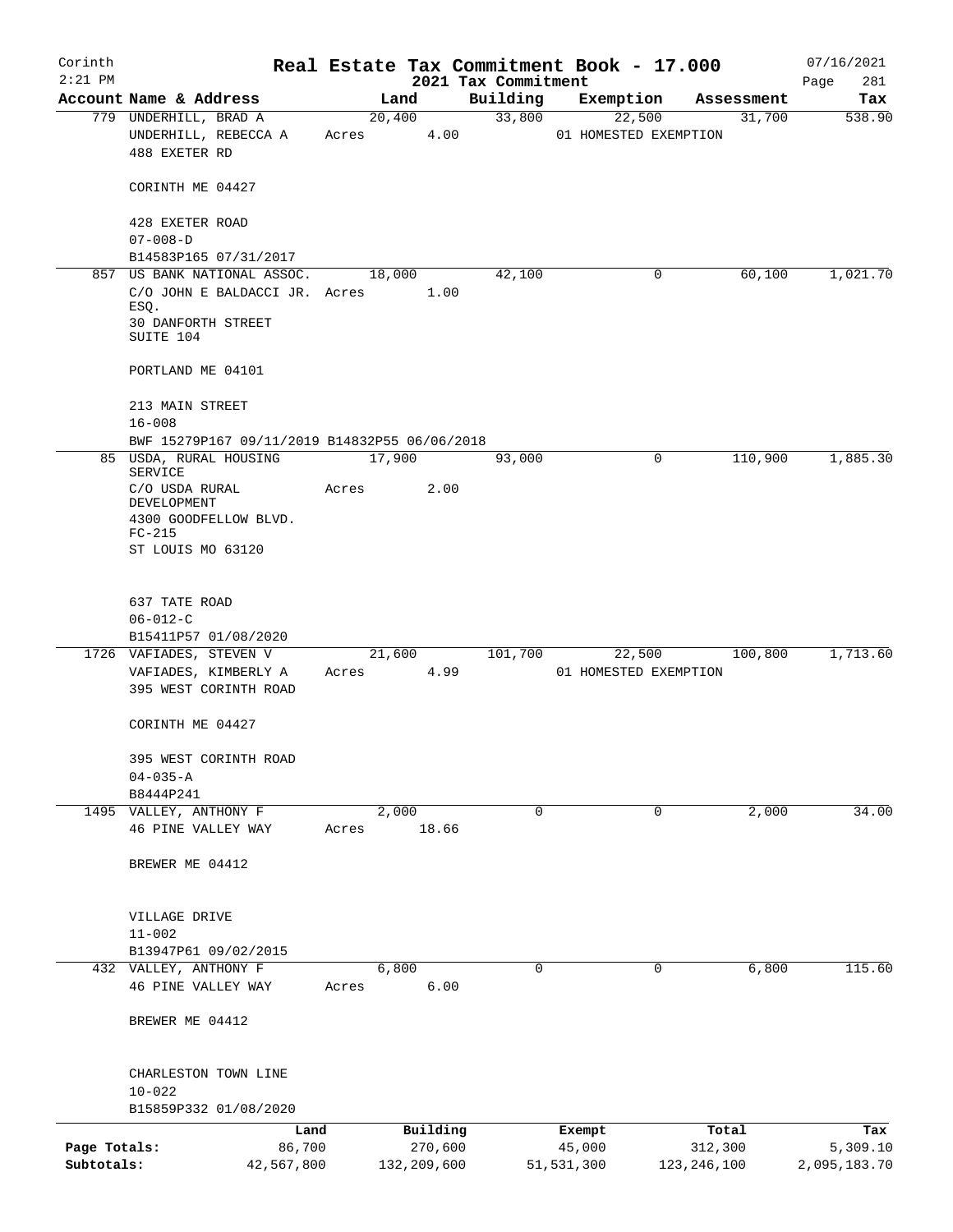| Corinth<br>$2:21$ PM |                                         |       |                | 2021 Tax Commitment | Real Estate Tax Commitment Book - 17.000 |            | 07/16/2021<br>Page<br>282 |
|----------------------|-----------------------------------------|-------|----------------|---------------------|------------------------------------------|------------|---------------------------|
|                      | Account Name & Address                  |       | Land           | Building            | Exemption                                | Assessment | Tax                       |
|                      | 378 VALLEY, ANTHONY F                   |       | 1,900          | $\mathsf{O}$        | $\mathbf 0$                              | 1,900      | 32.30                     |
|                      | 46 PINE VALLY WAY                       | Acres | 14.00          |                     |                                          |            |                           |
|                      | BREWER ME 04412                         |       |                |                     |                                          |            |                           |
|                      | O'ROAK ROAD N/F OFF                     |       |                |                     |                                          |            |                           |
|                      | $10 - 019$                              |       |                |                     |                                          |            |                           |
|                      | B13168P12 05/03/2013                    |       |                |                     |                                          |            |                           |
|                      | 923 VALLEY, ANTHONY F                   |       | 27,500         | 74,800              | 0                                        | 102,300    | 1,739.10                  |
|                      | 46 PINE VALLEY WAY                      | Acres | 94.30          |                     |                                          |            |                           |
|                      | BREWER ME 04412                         |       |                |                     |                                          |            |                           |
|                      | MAIN STREET N/F OFF<br>$10 - 016$       |       |                |                     |                                          |            |                           |
|                      | B12831P344 05/30/2012                   |       |                |                     |                                          |            |                           |
|                      | 693 VALLEY, JEANNIE M                   |       | 3,000          | 0                   | 0                                        | 3,000      | 51.00                     |
|                      | 46 PINE VALLEY WAY                      | Acres | 22.72          |                     |                                          |            |                           |
|                      | BREWER ME 04412                         |       |                |                     |                                          |            |                           |
|                      |                                         |       |                |                     |                                          |            |                           |
|                      | MAIN STREET                             |       |                |                     |                                          |            |                           |
|                      | $11 - 006 - A - 1$                      |       |                |                     |                                          |            |                           |
|                      | 1202 VALLEY, JEANNIE M                  |       | 2,900          | $\mathbf 0$         | 0                                        | 2,900      | 49.30                     |
|                      | 46 PINE VALLY WAY                       | Acres | 22.00          |                     |                                          |            |                           |
|                      | BREWER ME 04412                         |       |                |                     |                                          |            |                           |
|                      | O'ROAK ROAD N/F OFF                     |       |                |                     |                                          |            |                           |
|                      | $10 - 018$                              |       |                |                     |                                          |            |                           |
|                      | B12862P323 06/27/2012                   |       |                |                     |                                          |            |                           |
|                      | 1203 VALLEY, JEANNIE M<br>46 VALLEY WAY | Acres | 1,900<br>14.00 | 0                   | 0                                        | 1,900      | 32.30                     |
|                      |                                         |       |                |                     |                                          |            |                           |
|                      | BREWER ME 04412                         |       |                |                     |                                          |            |                           |
|                      | O'ROAK ROAD N/F OFF                     |       |                |                     |                                          |            |                           |
|                      | $10 - 020$                              |       |                |                     |                                          |            |                           |
|                      | B12862P323 06/27/2012                   |       |                |                     |                                          |            |                           |
|                      | 1122 VALLEY, JEANNIE M                  |       | 2,900          | 0                   | 0                                        | 2,900      | 49.30                     |
|                      | 46 PINE VALLEY WAY                      | Acres | 22.00          |                     |                                          |            |                           |
|                      | BREWER ME 04412                         |       |                |                     |                                          |            |                           |
|                      | O'ROAK ROAD N/F OFF                     |       |                |                     |                                          |            |                           |
|                      | $10 - 016 - A$                          |       |                |                     |                                          |            |                           |
|                      | B12862P325 06/27/2012                   |       |                |                     |                                          |            |                           |
|                      |                                         |       |                |                     |                                          |            |                           |
|                      |                                         |       |                |                     |                                          |            |                           |

|              | Land       | Building    | Exempt     | Total       | Tax          |
|--------------|------------|-------------|------------|-------------|--------------|
| Page Totals: | 40,100     | 74.800      |            | 114,900     | 1,953.30     |
| Subtotals:   | 42,607,900 | 132,284,400 | 51,531,300 | 123,361,000 | 2,097,137.00 |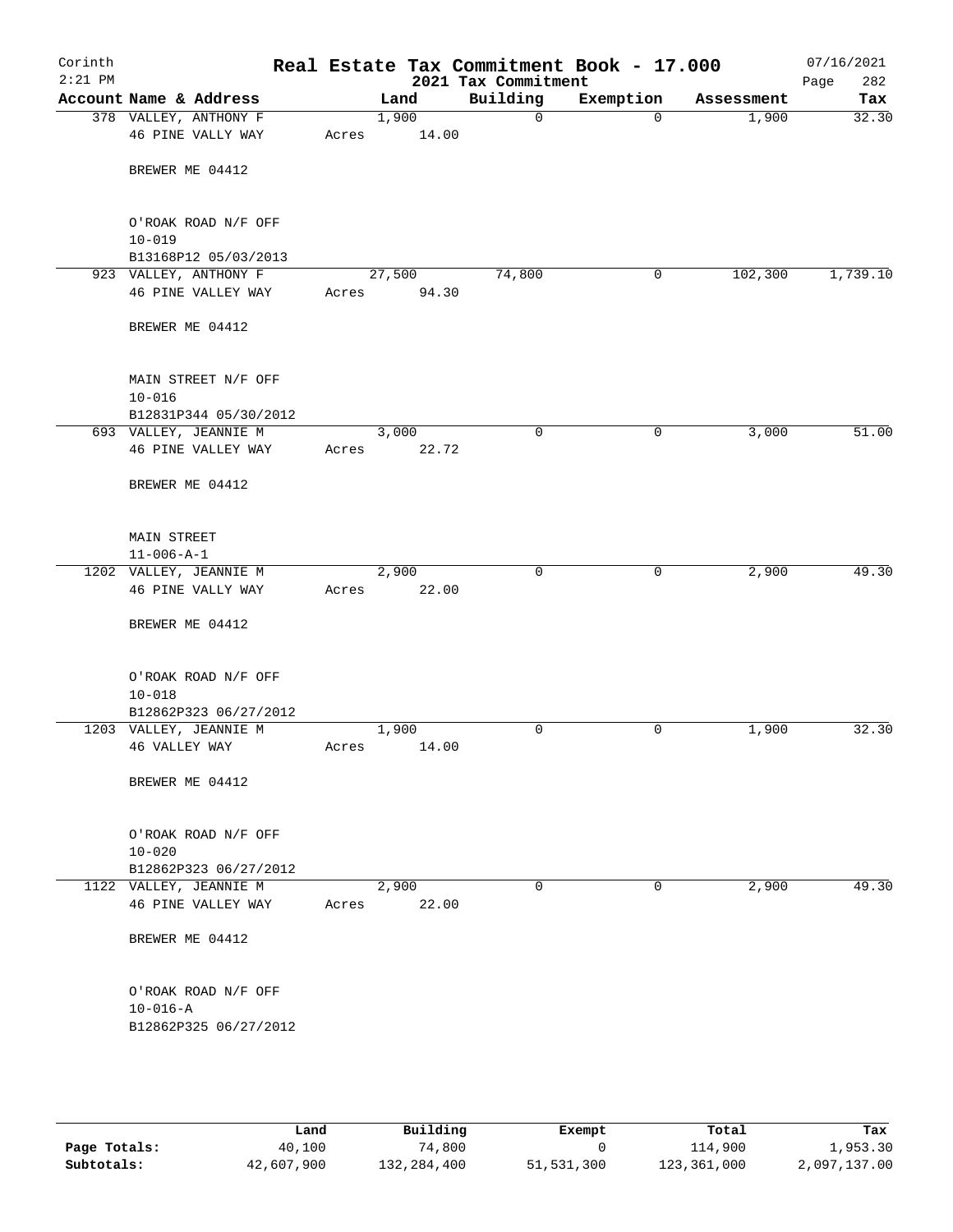| Corinth<br>$2:21$ PM |                                            |       |                | 2021 Tax Commitment | Real Estate Tax Commitment Book - 17.000 |            | 07/16/2021<br>283<br>Page |
|----------------------|--------------------------------------------|-------|----------------|---------------------|------------------------------------------|------------|---------------------------|
|                      | Account Name & Address                     |       | Land           | Building            | Exemption                                | Assessment | Tax                       |
|                      | 72 VALLEY, JEANNIE M<br>46 PINE VALLEY WAY | Acres | 3,300<br>24.77 | 0                   | $\Omega$                                 | 3,300      | 56.10                     |
|                      | BREWER ME 04412                            |       |                |                     |                                          |            |                           |
|                      | <b>MAIN STREET</b>                         |       |                |                     |                                          |            |                           |
|                      | $11 - 006 - E$                             |       |                |                     |                                          |            |                           |
|                      | B12862P325 06/27/2012                      |       |                |                     |                                          |            |                           |
|                      | 269 VAN ALSTYNE, JOHN                      |       | 13,700         | $\mathbf 0$         | 0                                        | 13,700     | 232.90                    |
|                      | VAN ALSTYNE, REBECCA                       | Acres | 4.68           |                     |                                          |            |                           |
|                      | 252 MCCARD ROAD                            |       |                |                     |                                          |            |                           |
|                      | CORINTH ME 04427                           |       |                |                     |                                          |            |                           |
|                      | MCCARD ROAD                                |       |                |                     |                                          |            |                           |
|                      | $01 - 024 - B$                             |       |                |                     |                                          |            |                           |
|                      | B14693P293 12/11/2017                      |       |                |                     |                                          |            |                           |
|                      | 265 VAN ALSTYNE, JOHN                      |       | 19,400         | 107,000             | 22,500                                   | 103,900    | 1,766.30                  |
|                      | VAN ALSTYNE, REBECCA                       | Acres | 3.18           |                     | 01 HOMESTED EXEMPTION                    |            |                           |
|                      | 252 MCCARD ROAD                            |       |                |                     |                                          |            |                           |
|                      | CORINTH ME 04427                           |       |                |                     |                                          |            |                           |
|                      | 252 MCCARD ROAD                            |       |                |                     |                                          |            |                           |
|                      |                                            |       |                |                     |                                          |            |                           |
|                      | $01 - 024 - A$                             |       |                |                     |                                          |            |                           |
|                      | B14693P293 12/11/2017                      |       |                |                     |                                          |            |                           |
|                      | 1434 VAN BRUNT, ROBERT W                   |       | 10,700         | 3,600               | 0                                        | 14,300     | 243.10                    |
|                      | VAN BRUNT, JEAN T                          | Acres | 7.50           |                     |                                          |            |                           |
|                      | 135 ALNA ROAD                              |       |                |                     |                                          |            |                           |
|                      | WISCASSET ME 04578 4082                    |       |                |                     |                                          |            |                           |
|                      | 949 MUDGETT ROAD                           |       |                |                     |                                          |            |                           |
|                      | $01 - 029$                                 |       |                |                     |                                          |            |                           |
|                      | B4271P215                                  |       |                |                     |                                          |            |                           |
|                      | 36 VARNUM, KARLA MARIE                     |       | 19,300         | 23,900              | 0                                        | 43,200     | 734.40                    |
|                      | 166 THIRTEENTH STREET                      | Acres | 44.00          |                     |                                          |            |                           |
|                      |                                            |       |                |                     |                                          |            |                           |
|                      | BANGOR ME 04401                            |       |                |                     |                                          |            |                           |
|                      | 219 RABBIT PATH                            |       |                |                     |                                          |            |                           |
|                      | $06 - 038$                                 |       |                |                     |                                          |            |                           |
|                      | B15611P256 07/17/2020                      |       |                |                     |                                          |            |                           |
|                      | 347 VASILE, JEAN                           |       | 35,600         | 79,100              | 22,500                                   | 92,200     | 1,567.40                  |
|                      |                                            |       | 25.80          |                     | 01 HOMESTED EXEMPTION                    |            |                           |
|                      | SMART, LESLIE                              | Acres |                |                     |                                          |            |                           |
|                      | 329 WEST CORINTH ROAD                      |       |                |                     |                                          |            |                           |
|                      | CORINTH ME 04427                           |       |                |                     |                                          |            |                           |
|                      | 329 WEST CORINTH ROAD                      |       |                |                     |                                          |            |                           |
|                      | $04 - 036$                                 |       |                |                     |                                          |            |                           |
|                      | B14937P225 09/10/2018                      |       |                |                     |                                          |            |                           |
|                      |                                            |       |                |                     |                                          |            |                           |
|                      |                                            |       |                |                     |                                          |            |                           |

|              | Land       | Building    | Exempt     | Total       | Tax          |
|--------------|------------|-------------|------------|-------------|--------------|
| Page Totals: | 102,000    | 213,600     | 45,000     | 270,600     | 4,600.20     |
| Subtotals:   | 42,709,900 | 132,498,000 | 51,576,300 | 123,631,600 | 2,101,737.20 |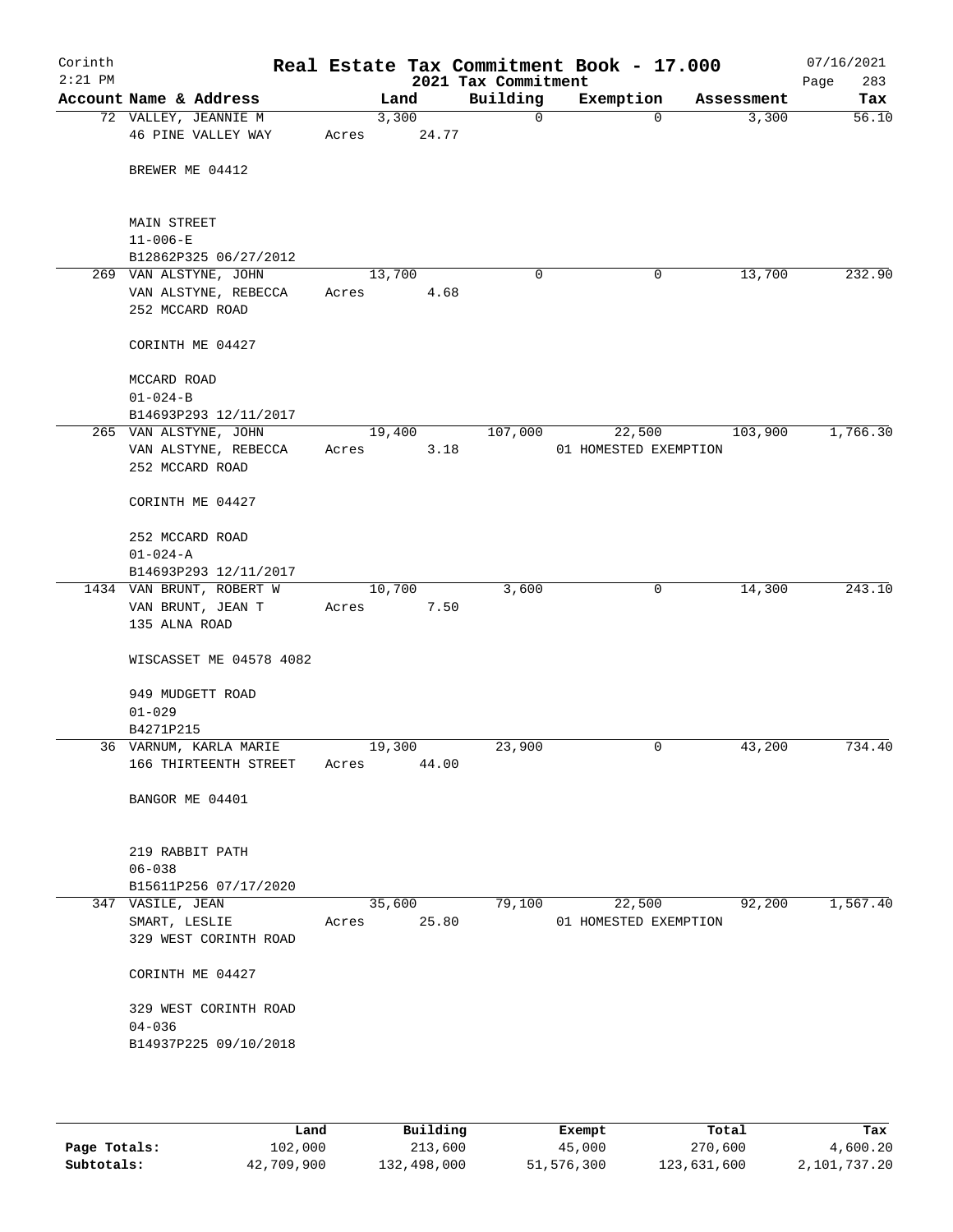| Corinth      |                                         |       |                 |                                 | Real Estate Tax Commitment Book - 17.000 |                      | 07/16/2021      |
|--------------|-----------------------------------------|-------|-----------------|---------------------------------|------------------------------------------|----------------------|-----------------|
| $2:21$ PM    | Account Name & Address                  |       | Land            | 2021 Tax Commitment<br>Building |                                          |                      | 284<br>Page     |
|              | 1157 VEST, ROBERT E                     |       | 9,000           | 52,500                          | Exemption<br>$\mathbf 0$                 | Assessment<br>61,500 | Tax<br>1,045.50 |
|              | 195 HUDSON ROAD                         | Acres |                 | 0.14                            |                                          |                      |                 |
|              |                                         |       |                 |                                 |                                          |                      |                 |
|              | CORINTH ME 04427                        |       |                 |                                 |                                          |                      |                 |
|              |                                         |       |                 |                                 |                                          |                      |                 |
|              |                                         |       |                 |                                 |                                          |                      |                 |
|              | 195 HUDSON ROAD                         |       |                 |                                 |                                          |                      |                 |
|              | $08 - 040$<br>B14986P303 10/26/2018     |       |                 |                                 |                                          |                      |                 |
|              | 2091 VIGUE, MARK &                      |       | 27,800          | 8,500                           | 0                                        | 36,300               | 617.10          |
|              | LANCASTER, MARCIA<br>TRUSTEE            |       |                 |                                 |                                          |                      |                 |
|              | H. ELIZABETH VIGUE                      | Acres | 51.10           |                                 |                                          |                      |                 |
|              | IRREVOCABLE TRUST                       |       |                 |                                 |                                          |                      |                 |
|              | 69 NOTCH ROAD                           |       |                 |                                 |                                          |                      |                 |
|              | CORINTH ME 04427                        |       |                 |                                 |                                          |                      |                 |
|              | GARLAND ROAD                            |       |                 |                                 |                                          |                      |                 |
|              | $10 - 014$                              |       |                 |                                 |                                          |                      |                 |
|              | B7965P107 11/02/2001                    |       |                 |                                 |                                          |                      |                 |
|              | 1438 VIGUE, MARK L<br>CAISSE, LAUREN    |       | 41,400<br>14.00 | 40,700                          | 22,500                                   | 59,600               | 1,013.20        |
|              | 69 NOTCH RD                             | Acres |                 |                                 | 01 HOMESTED EXEMPTION                    |                      |                 |
|              |                                         |       |                 |                                 |                                          |                      |                 |
|              | CORINTH ME 04427                        |       |                 |                                 |                                          |                      |                 |
|              | 69 NOTCH ROAD                           |       |                 |                                 |                                          |                      |                 |
|              | $07 - 034$                              |       |                 |                                 |                                          |                      |                 |
|              | B14230P268 08/01/2016                   |       |                 |                                 |                                          |                      |                 |
|              | 1439 VOISINE, ROSEANNE                  |       | 0               | 1,500                           | 0                                        | 1,500                | 25.50           |
|              | 57 OTTER CREEK DRIVE                    |       |                 |                                 |                                          |                      |                 |
|              | OTTER CREEK ME 04660                    |       |                 |                                 |                                          |                      |                 |
|              |                                         |       |                 |                                 |                                          |                      |                 |
|              |                                         |       |                 |                                 |                                          |                      |                 |
|              | 339 GRANT ROAD                          |       |                 |                                 |                                          |                      |                 |
|              | $05 - 012 - 01H$                        |       |                 |                                 |                                          |                      |                 |
|              | 2022 VOISINE, ROSEANNE                  |       | 8,900           | 0                               | $\mathbf 0$                              | 8,900                | 151.30          |
|              | 57 OTTER CREEK DRIVE                    | Acres | 1.45            |                                 |                                          |                      |                 |
|              | OTTER CREEK ME 04660                    |       |                 |                                 |                                          |                      |                 |
|              |                                         |       |                 |                                 |                                          |                      |                 |
|              |                                         |       |                 |                                 |                                          |                      |                 |
|              | GRANT ROAD                              |       |                 |                                 |                                          |                      |                 |
|              | $05 - 012 - A$                          |       |                 |                                 |                                          |                      |                 |
|              | B11636P225 10/13/2008                   |       |                 |                                 |                                          |                      |                 |
|              | 858 VOISINE, THERESA L.<br>LIVING TRUST |       | 17,900          | 100,100                         | 22,500                                   | 95,500               | 1,623.50        |
|              | THERESA VOISINE TRUSTEE Acres           |       | 2.00            |                                 | 01 HOMESTED EXEMPTION                    |                      |                 |
|              | 282 BEANS MILL ROAD                     |       |                 |                                 |                                          |                      |                 |
|              | CORINTH ME 04427                        |       |                 |                                 |                                          |                      |                 |
|              | 282 BEANS MILL RD                       |       |                 |                                 |                                          |                      |                 |
|              | $04 - 019 - 12$                         |       |                 |                                 |                                          |                      |                 |
|              | B12111P165 04/22/2010                   |       |                 |                                 |                                          |                      |                 |
|              |                                         |       |                 |                                 |                                          |                      |                 |
|              |                                         |       |                 |                                 |                                          |                      |                 |
|              | Land                                    |       | Building        |                                 | Exempt                                   | Total                | Tax             |
| Page Totals: | 105,000                                 |       | 203,300         |                                 | 45,000                                   | 263,300              | 4,476.10        |

**Subtotals:** 42,814,900 132,701,300 51,621,300 123,894,900 2,106,213.30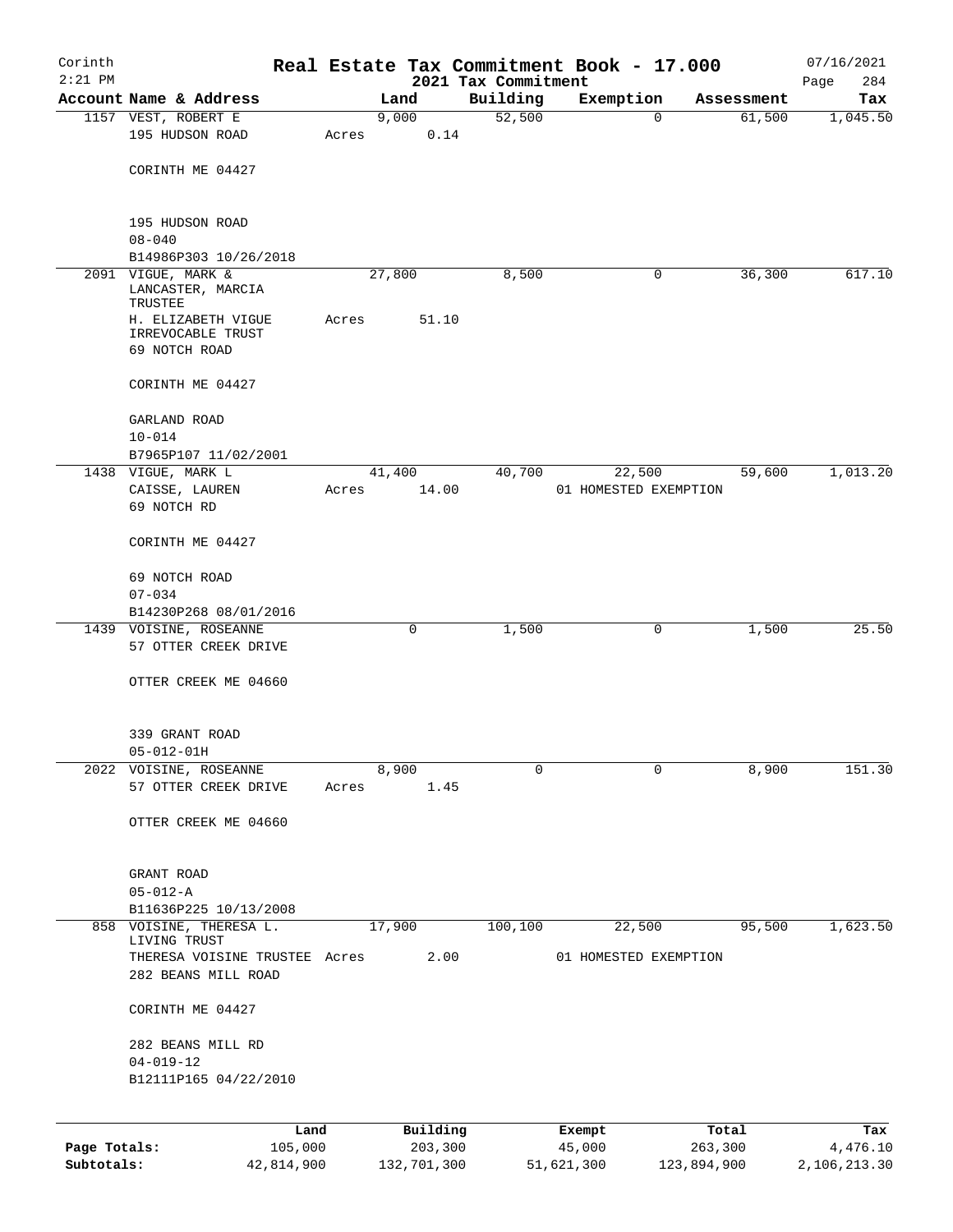| Corinth   |                      |                               |        |             | Real Estate Tax Commitment Book - 17.000 |                       |          |             | 07/16/2021  |
|-----------|----------------------|-------------------------------|--------|-------------|------------------------------------------|-----------------------|----------|-------------|-------------|
| $2:21$ PM |                      |                               |        |             | 2021 Tax Commitment                      |                       |          |             | Page<br>285 |
|           |                      | Account Name & Address        |        | Land        | Building                                 | Exemption             |          | Assessment  | Tax         |
|           | TRUST                | 1629 VOISINE, THERESA L.      | 10,800 |             | $\mathbf 0$                              |                       | $\Omega$ | 10,800      | 183.60      |
|           |                      | THERESA VOISINE TRUSTEE Acres |        | 1.45        |                                          |                       |          |             |             |
|           |                      | 282 BEANS MILL ROAD           |        |             |                                          |                       |          |             |             |
|           |                      | CORINTH ME 04427              |        |             |                                          |                       |          |             |             |
|           | BEANS MILL RD        |                               |        |             |                                          |                       |          |             |             |
|           | $04 - 019 - 12 - A$  | B12111P165 04/26/2010         |        |             |                                          |                       |          |             |             |
|           | 1647 VOJKUFKA, FRANK |                               |        | $\mathbf 0$ | 14,400                                   |                       | 14,400   | $\mathbf 0$ | 0.00        |
|           |                      | 344 MAIN STREET LOT 16        |        |             |                                          | 01 HOMESTED EXEMPTION |          |             |             |
|           |                      | CORINTH ME 04427              |        |             |                                          |                       |          |             |             |
|           |                      | 344 MAIN STREET LOT 16        |        |             |                                          |                       |          |             |             |
|           | $08 - 003 - 16H$     |                               |        | $\mathbf 0$ |                                          |                       |          | $\mathbf 0$ | 0.00        |
|           | 1542 WAIN, FRED L    |                               |        |             | 20,200                                   |                       | 20,200   |             |             |
|           | PO BOX 281           |                               |        |             |                                          | 01 HOMESTED EXEMPTION |          |             |             |
|           |                      | CORINTH ME 04427              |        |             |                                          |                       |          |             |             |
|           |                      | 968 MAIN STREET LOT 21        |        |             |                                          |                       |          |             |             |
|           | $06 - 012 - D21H$    |                               |        |             |                                          |                       |          |             |             |
|           | 1063 WAIN, RAYMOND   |                               |        | $\mathbf 0$ | 16,300                                   | 16,300                |          | $\Omega$    | 0.00        |
|           | WAIN, DIANA          |                               |        |             |                                          | 01 HOMESTED EXEMPTION |          |             |             |
|           |                      | 968 MAIN STREET LOT 10        |        |             |                                          |                       |          |             |             |
|           |                      | CORINTH ME 04427              |        |             |                                          |                       |          |             |             |
|           |                      | 968 MAIN STREET LOT 10        |        |             |                                          |                       |          |             |             |
|           | $06 - 012 - D - 10H$ |                               |        |             |                                          |                       |          |             |             |
|           | 1445 WAITE, AARON    |                               |        | 18,300      | 128,200                                  |                       | 22,500   | 124,000     | 2,108.00    |
|           | WAITE, JANELLE       |                               | Acres  |             | 1.27                                     | 01 HOMESTED EXEMPTION |          |             |             |
|           |                      | 26 BRADBURY DRIVE             |        |             |                                          |                       |          |             |             |
|           |                      | CORINTH ME 04427              |        |             |                                          |                       |          |             |             |
|           | 26 BRADBURY DR       |                               |        |             |                                          |                       |          |             |             |
|           | $08 - 012 - 05$      |                               |        |             |                                          |                       |          |             |             |
|           |                      | B14262P118 08/31/2016         |        |             |                                          |                       |          |             |             |
|           | 1444 WAITE, AMANDA M |                               |        | 17,600      | 34,300                                   |                       | 0        | 51,900      | 882.30      |
|           |                      | 1204 HUDSON HILL ROAD         | Acres  |             | 1.75                                     |                       |          |             |             |
|           |                      | CORINTH ME 04427              |        |             |                                          |                       |          |             |             |
|           |                      | 1204 HUDSON HILL ROAD         |        |             |                                          |                       |          |             |             |
|           | $03 - 050$           |                               |        |             |                                          |                       |          |             |             |
|           |                      | B13993P338 10/23/2015         |        |             |                                          |                       |          |             |             |
|           |                      |                               |        |             |                                          |                       |          |             |             |
|           |                      |                               |        |             |                                          |                       |          |             |             |
|           |                      |                               |        |             |                                          |                       |          |             |             |

|              | Land       | Building    | Exempt     | Total       | Tax          |
|--------------|------------|-------------|------------|-------------|--------------|
| Page Totals: | 46,700     | 213,400     | 73,400     | 186,700     | 3,173.90     |
| Subtotals:   | 42,861,600 | 132,914,700 | 51,694,700 | 124,081,600 | 2,109,387.20 |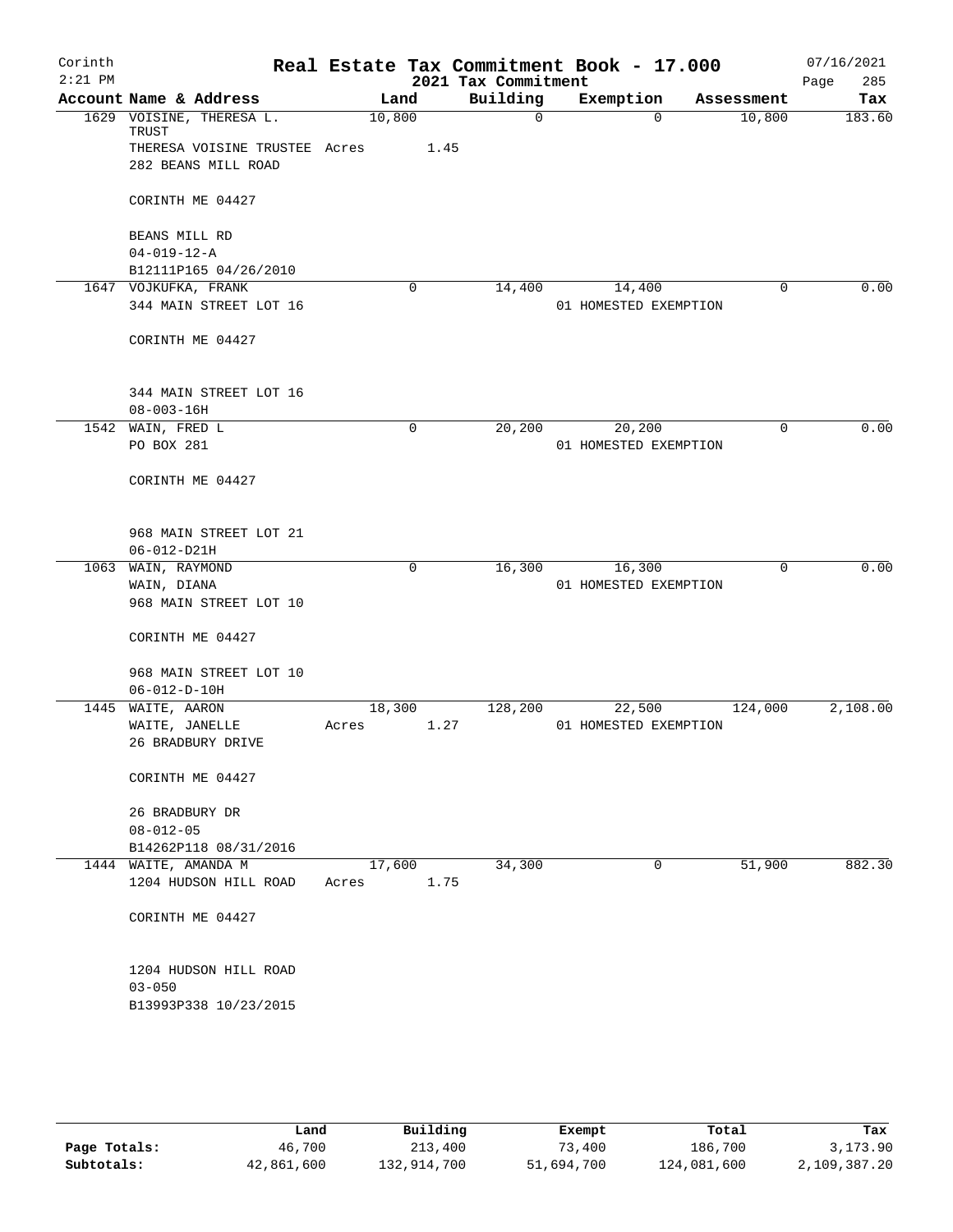| Corinth      |                                                                       |                 |                 |                     |                     | Real Estate Tax Commitment Book - 17.000 |                      | 07/16/2021      |
|--------------|-----------------------------------------------------------------------|-----------------|-----------------|---------------------|---------------------|------------------------------------------|----------------------|-----------------|
| $2:21$ PM    |                                                                       |                 |                 |                     | 2021 Tax Commitment |                                          |                      | 286<br>Page     |
|              | Account Name & Address<br>1547 WAKEFIELD, PHYLLIS A                   |                 |                 | Land<br>17,600      | Building<br>27,800  | Exemption<br>22,500                      | Assessment<br>22,900 | Tax<br>389.30   |
|              | 802 GRANT ROAD                                                        |                 | Acres           | 3.00                |                     | 01 HOMESTED EXEMPTION                    |                      |                 |
|              | CORINTH ME 04427                                                      |                 |                 |                     |                     |                                          |                      |                 |
|              | 802 GRANT ROAD                                                        |                 |                 |                     |                     |                                          |                      |                 |
|              | $03 - 006 - C$<br>B10657P300 08/14/2006                               |                 |                 |                     |                     |                                          |                      |                 |
|              | 153 WAKEFIELD, PHYLLIS A                                              |                 |                 | 22,900              | 8,700               | 0                                        | 31,600               | 537.20          |
|              | 802 GRANT ROAD                                                        |                 | Acres           | 11.73               |                     |                                          |                      |                 |
|              | CORINTH ME 04427                                                      |                 |                 |                     |                     |                                          |                      |                 |
|              | 776 GRANT ROAD                                                        |                 |                 |                     |                     |                                          |                      |                 |
|              | $03 - 008 - C$                                                        |                 |                 |                     |                     |                                          |                      |                 |
|              | B11950P292 10/19/2009 B11900P260 08/27/2009<br>749 WALLACE, CHARLES W |                 |                 | 16,800              | 40,500              | 0                                        | 57,300               | 974.10          |
|              | 158 CORNER ROAD                                                       |                 | Acres           | 1.12                |                     |                                          |                      |                 |
|              | HODGDON ME 04730                                                      |                 |                 |                     |                     |                                          |                      |                 |
|              | 417 TATE ROAD                                                         |                 |                 |                     |                     |                                          |                      |                 |
|              | $06 - 018 - B$                                                        |                 |                 |                     |                     |                                          |                      |                 |
|              | B14090P26 03/02/2016                                                  |                 |                 |                     |                     |                                          |                      |                 |
|              | 1454 WALSH, EDWARD W. (Heirs<br>of)<br>WALSH, LORETTA M.              |                 | 11,500<br>Acres | 2.00                | $\Omega$            | 0                                        | 11,500               | 195.50          |
|              | (Heirs of)<br>C/O CHRISTOPHER ROLLINS                                 |                 |                 |                     |                     |                                          |                      |                 |
|              | 97 MAIN STREET<br>WENHAM MA 01984                                     |                 |                 |                     |                     |                                          |                      |                 |
|              | NOTCH ROAD                                                            |                 |                 |                     |                     |                                          |                      |                 |
|              | $04 - 041 - C$                                                        |                 |                 |                     |                     |                                          |                      |                 |
|              | B2334P1                                                               |                 |                 |                     |                     |                                          |                      |                 |
| 767          | WALTZ, DAVID C<br>34 GRIFFIN ROAD                                     |                 | Acres           | 21,400<br>4.81      | 40,500              | 0                                        | 61,900               | 1,052.30        |
|              | LEVANT ME 04456                                                       |                 |                 |                     |                     |                                          |                      |                 |
|              | 521 HUDSON ROAD                                                       |                 |                 |                     |                     |                                          |                      |                 |
|              | $09 - 030$                                                            |                 |                 |                     |                     |                                          |                      |                 |
|              | B13265P173 07/08/2013                                                 |                 |                 |                     |                     |                                          |                      |                 |
|              | 395 WARD, ARDENE G                                                    |                 |                 | 18,000              | 149,700             | 22,500                                   | 145,200              | 2,468.40        |
|              | WARD, KAREN L<br>33 COUNTY RD                                         |                 | Acres           | 1.00                |                     | 01 HOMESTED EXEMPTION                    |                      |                 |
|              | CORINTH ME 04427                                                      |                 |                 |                     |                     |                                          |                      |                 |
|              | 33 COUNTY RD<br>$08 - 013 - C$                                        |                 |                 |                     |                     |                                          |                      |                 |
|              | B9784P223                                                             |                 |                 |                     |                     |                                          |                      |                 |
|              |                                                                       |                 |                 |                     |                     |                                          |                      |                 |
| Page Totals: |                                                                       | Land<br>108,200 |                 | Building<br>267,200 |                     | Exempt<br>45,000                         | Total<br>330,400     | Tax<br>5,616.80 |
| Subtotals:   |                                                                       | 42,969,800      |                 | 133, 181, 900       |                     | 51,739,700                               | 124, 412, 000        | 2,115,004.00    |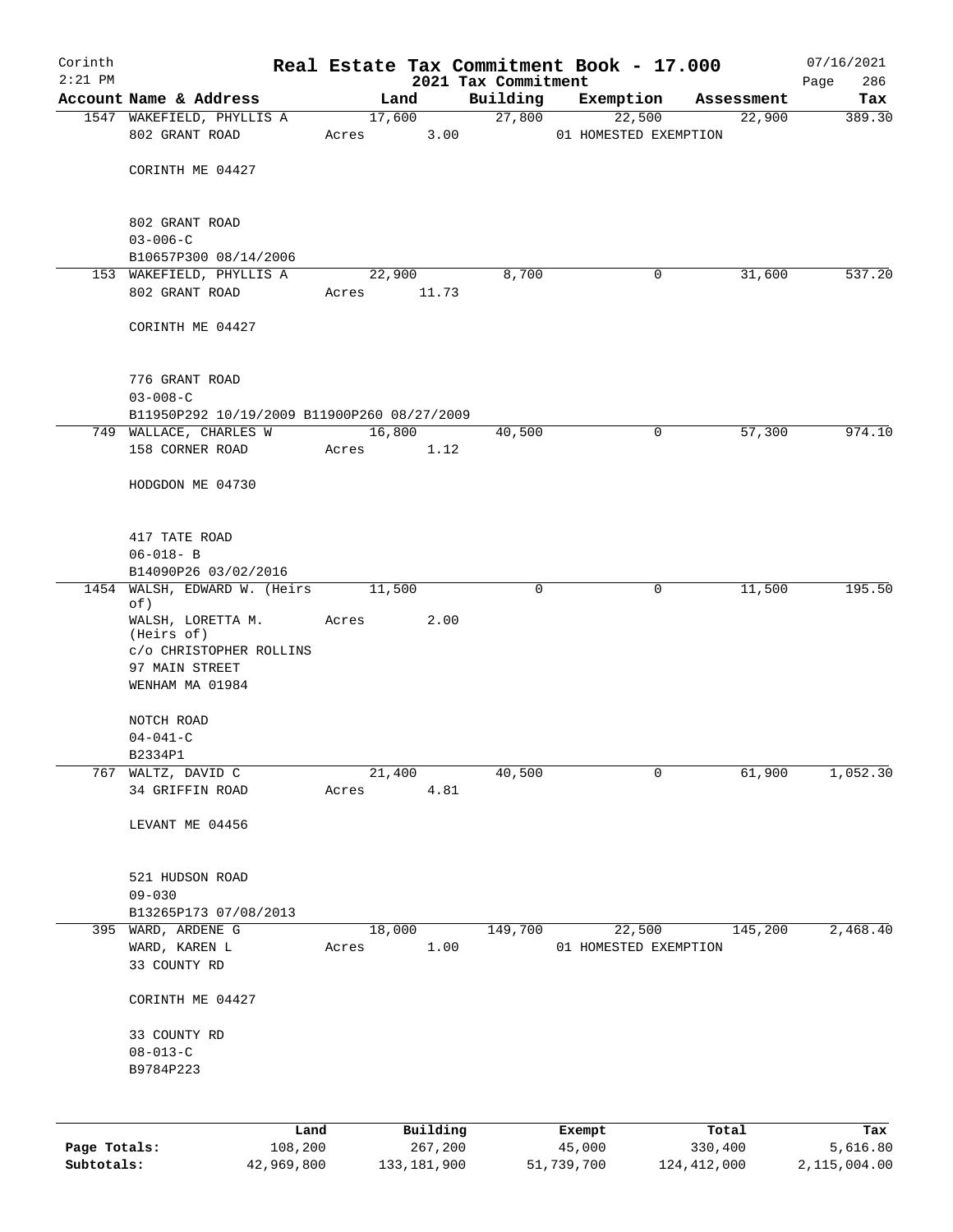| Corinth<br>$2:21$ PM |                                                                                               |                 |       | 2021 Tax Commitment | Real Estate Tax Commitment Book - 17.000 |            | 07/16/2021<br>287<br>Page |
|----------------------|-----------------------------------------------------------------------------------------------|-----------------|-------|---------------------|------------------------------------------|------------|---------------------------|
|                      | Account Name & Address                                                                        | Land            |       | Building            | Exemption                                | Assessment | Tax                       |
|                      | 1999 WARD, MATTHEW M<br>WARD, DARCY L<br>14 HI VIEW LANE                                      | 15,500<br>Acres | 1.14  | 182,300             | 22,500<br>01 HOMESTED EXEMPTION          | 175,300    | 2,980.10                  |
|                      | CORINTH ME 04427                                                                              |                 |       |                     |                                          |            |                           |
|                      | 14 HI VIEW LANE<br>$04 - 019 - 07 - A$<br>B11162P243 10/11/2007                               |                 |       |                     |                                          |            |                           |
|                      | 1588 WARD, SARAH L. HEIRS OF<br>C/O TERRI JANE CASAVANT<br>PO BOX 74<br>CORINTH ME 04427-0074 |                 | 0     | 30,900              | 0                                        | 30,900     | 525.30                    |
|                      | 120 WEST CORINTH ROAD<br>$05 - 025 - 01H$                                                     |                 |       |                     |                                          |            |                           |
|                      | 1134 WARD, SONIA LEE                                                                          | 16,500          |       | 0                   | 0                                        | 16,500     | 280.50                    |
|                      | 520 GRANT ROAD                                                                                | Acres           | 2.00  |                     |                                          |            |                           |
|                      | CORINTH ME 04427                                                                              |                 |       |                     |                                          |            |                           |
|                      | 478 GRANT ROAD<br>$02 - 055 - 06 - A$                                                         |                 |       |                     |                                          |            |                           |
|                      | B14901P323 07/30/2018                                                                         |                 |       |                     |                                          |            |                           |
|                      | 397 WARD, TYFFANY<br>478 GRANT ROAD                                                           |                 | 0     | 1,500               | 1,500<br>01 HOMESTED EXEMPTION           | 0          | 0.00                      |
|                      | CORINTH ME 04427                                                                              |                 |       |                     |                                          |            |                           |
|                      | 478 GRANT ROAD                                                                                |                 |       |                     |                                          |            |                           |
|                      | $02 - 055 - 06 - A - 1$<br>1810 WARD, WENDY LEE                                               |                 | 0     | 11,700              | 0                                        | 11,700     | 198.90                    |
|                      | 968 MAIN STREET LOT 4                                                                         |                 |       |                     |                                          |            |                           |
|                      | CORINTH ME 04427                                                                              |                 |       |                     |                                          |            |                           |
|                      | 968 MAIN STREET LOT 04<br>$06 - 012 - D - 04H$                                                |                 |       |                     |                                          |            |                           |
| 1458                 | WASHBURN, MARK                                                                                | 32,900          |       | 72,500              | 22,500                                   | 82,900     | 1,409.30                  |
|                      | WASHBURN, DURICE<br>94 CUSHMAN RD                                                             | Acres           | 56.00 |                     | 01 HOMESTED EXEMPTION                    |            |                           |
|                      | CORINTH ME 04427                                                                              |                 |       |                     |                                          |            |                           |
|                      | 94 CUSHMAN RD<br>$03 - 015$<br>B4291P366                                                      |                 |       |                     |                                          |            |                           |
|                      |                                                                                               |                 |       |                     |                                          |            |                           |

|              | Land       | Building    | Exempt     | Total       | Tax          |
|--------------|------------|-------------|------------|-------------|--------------|
| Page Totals: | 64,900     | 298,900     | 46,500     | 317,300     | 5,394.10     |
| Subtotals:   | 43,034,700 | 133,480,800 | 51,786,200 | 124,729,300 | 2,120,398.10 |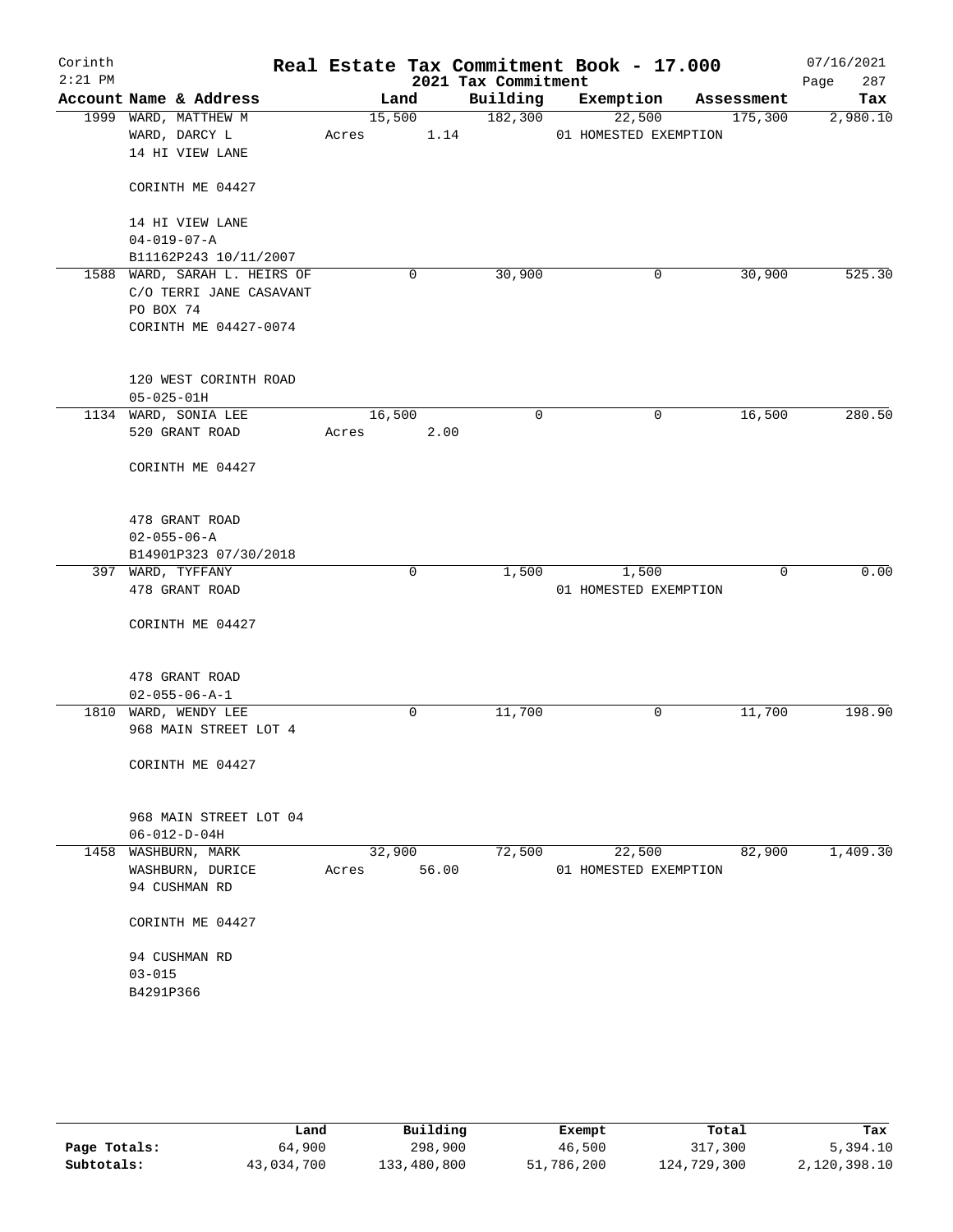| Corinth<br>$2:21$ PM |                                                |        |        | 2021 Tax Commitment | Real Estate Tax Commitment Book - 17.000 |            | 07/16/2021<br>Page<br>288 |
|----------------------|------------------------------------------------|--------|--------|---------------------|------------------------------------------|------------|---------------------------|
|                      | Account Name & Address                         |        | Land   | Building            | Exemption                                | Assessment | Tax                       |
|                      | 1459 WASKEWICZ, CATHERINE M                    |        | 30,300 | 3,000               | $\Omega$                                 | 33,300     | 566.10                    |
|                      | 3 DEER ISLE ROAD                               | Acres  | 31.24  |                     |                                          |            |                           |
|                      |                                                |        |        |                     |                                          |            |                           |
|                      | BANGOR ME 04401                                |        |        |                     |                                          |            |                           |
|                      |                                                |        |        |                     |                                          |            |                           |
|                      | 1017 MAIN STREET                               |        |        |                     |                                          |            |                           |
|                      | $05 - 054$                                     |        |        |                     |                                          |            |                           |
|                      | B3639P87                                       |        |        |                     |                                          |            |                           |
|                      | 1834 WASSON, KEITH JR &                        | 17,000 |        | 132,600             | 5,400                                    | 144,200    | 2,451.40                  |
|                      | KRYSTAL E JT<br>360 MCCARD ROAD                | Acres  | 1.23   |                     |                                          |            |                           |
|                      |                                                |        |        |                     | 22 Veteran                               |            |                           |
|                      | CORINTH ME 04427                               |        |        |                     |                                          |            |                           |
|                      |                                                |        |        |                     |                                          |            |                           |
|                      |                                                |        |        |                     |                                          |            |                           |
|                      | 360 MCCARD ROAD                                |        |        |                     |                                          |            |                           |
|                      | $01 - 017 - H$<br>B15414P331 01/16/2020        |        |        |                     |                                          |            |                           |
|                      | 898 WATERS, BRITTNIE                           |        | 0      | 16,500              | 16,500                                   | 0          | 0.00                      |
|                      | 181 COVERED BRIDGE RD.                         |        |        |                     | 01 HOMESTED EXEMPTION                    |            |                           |
|                      |                                                |        |        |                     |                                          |            |                           |
|                      | CORINTH ME 04427                               |        |        |                     |                                          |            |                           |
|                      |                                                |        |        |                     |                                          |            |                           |
|                      | 181 COVERED BRIDGE RD                          |        |        |                     |                                          |            |                           |
|                      | $02 - 038 - 05H$                               |        |        |                     |                                          |            |                           |
|                      | 1627 WATERS, ROBERT F                          |        | 0      | 25,000              | 22,500                                   | 2,500      | 42.50                     |
|                      | 183 COVERED BRIDGE RD                          |        |        |                     | 01 HOMESTED EXEMPTION                    |            |                           |
|                      |                                                |        |        |                     |                                          |            |                           |
|                      | CORINTH ME 04427                               |        |        |                     |                                          |            |                           |
|                      |                                                |        |        |                     |                                          |            |                           |
|                      | 183 COVERED BRIDGE RD                          |        |        |                     |                                          |            |                           |
|                      | $02 - 038 - 06H$                               |        |        |                     |                                          |            |                           |
|                      | 600 WATSON, ARTHUR G                           | 18,000 |        | 89,400              | 27,900                                   | 79,500     | 1,351.50                  |
|                      | WATSON, PHYLLIS M                              | Acres  | 1.00   |                     | 01 HOMESTED EXEMPTION                    |            |                           |
|                      | 8 HAYMAN DRIVE                                 |        |        |                     | 22 Veteran                               |            |                           |
|                      | CORINTH ME 04427                               |        |        |                     |                                          |            |                           |
|                      |                                                |        |        |                     |                                          |            |                           |
|                      | 8 HAYMAN DRIVE                                 |        |        |                     |                                          |            |                           |
|                      | $05 - 042 - 03$                                |        |        |                     |                                          |            |                           |
|                      | B14090P212 03/02/2016<br>1347 WEEKS, CARLYLE R | 15,900 |        | 49,900              | 22,500                                   | 43,300     | 736.10                    |
|                      | WREN, CYNTHIA R                                | Acres  | 1.50   |                     | 01 HOMESTED EXEMPTION                    |            |                           |
|                      | 644 GRANT ROAD                                 |        |        |                     |                                          |            |                           |
|                      |                                                |        |        |                     |                                          |            |                           |
|                      | CORINTH ME 04427                               |        |        |                     |                                          |            |                           |
|                      |                                                |        |        |                     |                                          |            |                           |
|                      | 644 GRANT ROAD<br>$02 - 047 - A$               |        |        |                     |                                          |            |                           |
|                      | B14062P164 01/20/2016                          |        |        |                     |                                          |            |                           |
|                      |                                                |        |        |                     |                                          |            |                           |
|                      |                                                |        |        |                     |                                          |            |                           |
|                      |                                                |        |        |                     |                                          |            |                           |

|              | Land         | Building    | Exempt     | Total       | Tax          |
|--------------|--------------|-------------|------------|-------------|--------------|
| Page Totals: | 81,200       | 316,400     | 94,800     | 302,800     | 5,147.60     |
| Subtotals:   | 43, 115, 900 | 133,797,200 | 51,881,000 | 125,032,100 | 2,125,545.70 |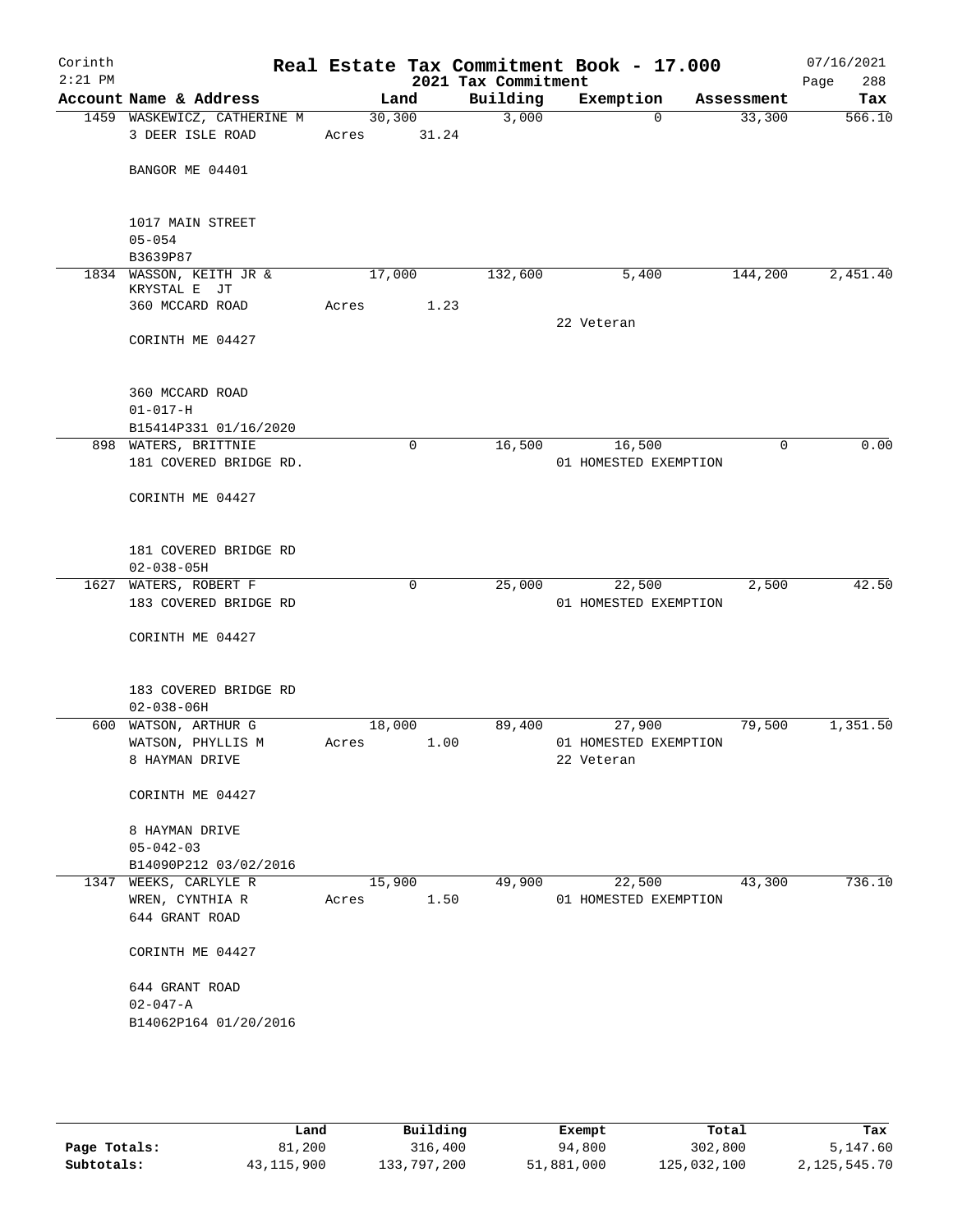| Corinth<br>$2:21$ PM |                                                               | Real Estate Tax Commitment Book - 17.000 | 2021 Tax Commitment |           |            | 07/16/2021<br>289<br>Page |
|----------------------|---------------------------------------------------------------|------------------------------------------|---------------------|-----------|------------|---------------------------|
|                      | Account Name & Address                                        | Land                                     | Building            | Exemption | Assessment | Tax                       |
|                      | 1465 WEISLEDER, DENIS K<br>WEISLEDER, ANN I<br>5 SYLVAN ROAD  | 44,500<br>86.00<br>Acres                 | 51,300              | 0         | 95,800     | 1,628.60                  |
|                      | ORONO ME 04473                                                |                                          |                     |           |            |                           |
|                      | 185 NOTCH ROAD<br>$07 - 028 - A$                              |                                          |                     |           |            |                           |
|                      | B2290P289                                                     |                                          |                     |           |            |                           |
|                      | 270 WEISS, ROBERTA                                            | 9,700                                    | 0                   | 0         | 9,700      | 164.90                    |
|                      | 186 HORTON STREET                                             | Acres<br>3.68                            |                     |           |            |                           |
|                      | CITY ISLAND NY 10464                                          |                                          |                     |           |            |                           |
|                      | MCCARD ROAD                                                   |                                          |                     |           |            |                           |
|                      | $01 - 023$                                                    |                                          |                     |           |            |                           |
|                      | B15203P2 06/25/2019                                           |                                          |                     |           |            |                           |
|                      | 273 WEISS, ROBERTA                                            | 28,900                                   | 0                   | 0         | 28,900     | 491.30                    |
|                      | 186 HORTON STREET                                             | 34.81<br>Acres                           |                     |           |            |                           |
|                      | CITY ISLAND NY 10464                                          |                                          |                     |           |            |                           |
|                      | MCCARD ROAD N/F OFF                                           |                                          |                     |           |            |                           |
|                      | $01 - 023 - F$                                                |                                          |                     |           |            |                           |
|                      | B10736P297 11/16/2006                                         |                                          |                     |           |            |                           |
|                      | 268 WEISS, ROBERTA L                                          | 13,900                                   | 0                   | 0         | 13,900     | 236.30                    |
|                      | 186 HORTON STREET                                             | 10.22<br>Acres                           |                     |           |            |                           |
|                      | BRONX NY 10464                                                |                                          |                     |           |            |                           |
|                      | MCCARD ROAD N/F OFF                                           |                                          |                     |           |            |                           |
|                      | $01 - 023 - H$                                                |                                          |                     |           |            |                           |
|                      | B8121P261                                                     |                                          |                     |           |            |                           |
|                      | 1466 WEISS, ROBERTA L<br>186 HORTON STREET                    | 34,000<br>28.00<br>Acres                 | 69,200              | 0         | 103,200    | 1,754.40                  |
|                      | BRONX NY 10464                                                |                                          |                     |           |            |                           |
|                      | 261 MCCARD ROAD                                               |                                          |                     |           |            |                           |
|                      | $01 - 021$                                                    |                                          |                     |           |            |                           |
|                      | B4724P362                                                     |                                          |                     |           |            |                           |
|                      | 1544 WEISS, ROBERTA L<br>WEISS, STEVEN H<br>186 HORTON STREET | 19,400<br>18.00<br>Acres                 | $\mathbf 0$         | 0         | 19,400     | 329.80                    |
|                      | BRONX NY 10464                                                |                                          |                     |           |            |                           |
|                      | MCCARD ROAD N/F OFF                                           |                                          |                     |           |            |                           |
|                      | $01 - 021 - A$                                                |                                          |                     |           |            |                           |
|                      | B7102P305                                                     |                                          |                     |           |            |                           |
|                      |                                                               |                                          |                     |           |            |                           |
|                      |                                                               |                                          |                     |           |            |                           |

|              | Land       | Building    | Exempt     | Total       | Tax          |
|--------------|------------|-------------|------------|-------------|--------------|
| Page Totals: | 150,400    | 120,500     |            | 270,900     | 4,605.30     |
| Subtotals:   | 43,266,300 | 133,917,700 | 51,881,000 | 125,303,000 | 2,130,151.00 |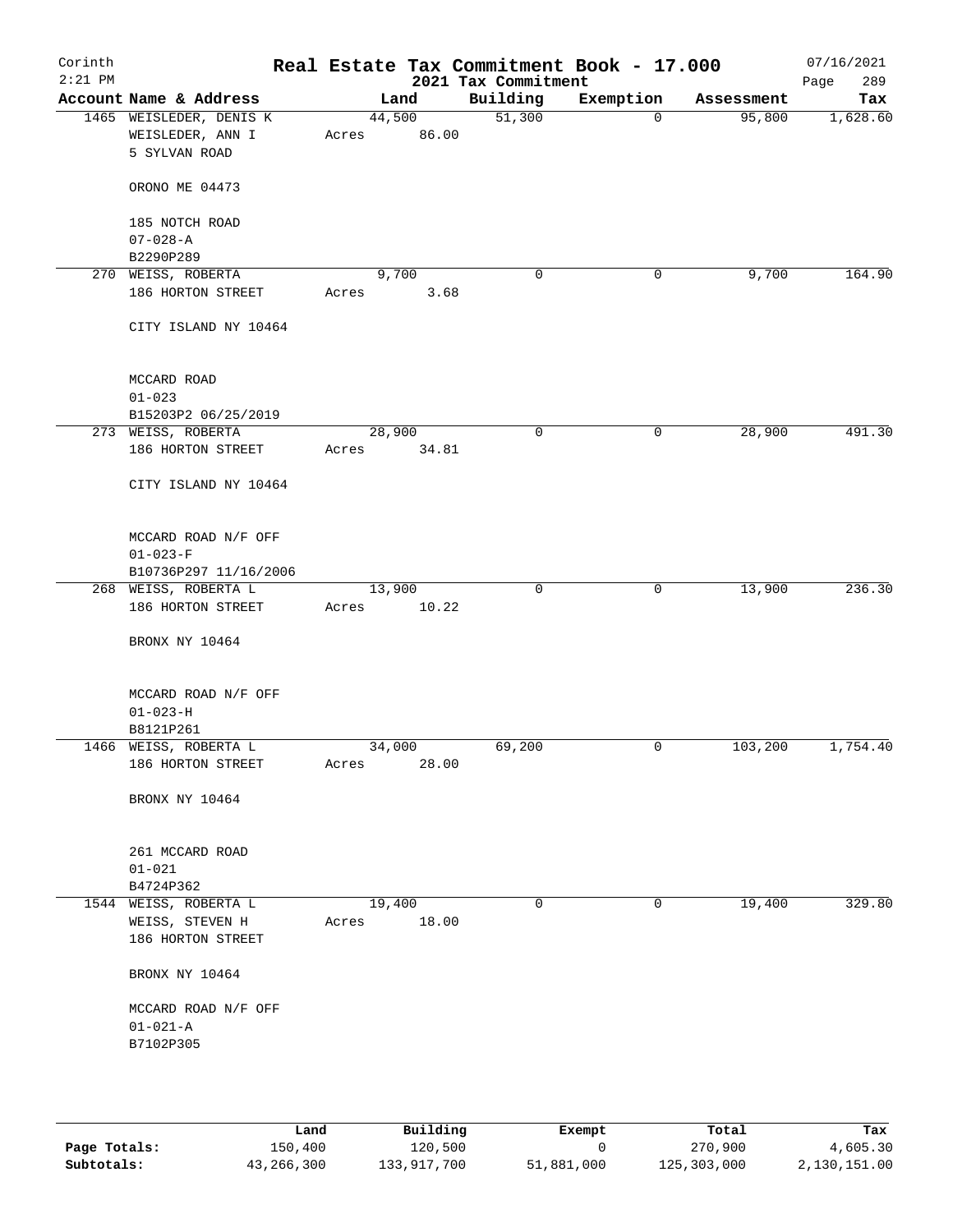| Corinth<br>$2:21$ PM |                                                          |       |        |       | 2021 Tax Commitment | Real Estate Tax Commitment Book - 17.000 |            | 07/16/2021<br>Page<br>290 |
|----------------------|----------------------------------------------------------|-------|--------|-------|---------------------|------------------------------------------|------------|---------------------------|
|                      | Account Name & Address                                   |       | Land   |       | Building            | Exemption                                | Assessment | Tax                       |
|                      | 1508 WEISS, ROBERTA L                                    |       | 12,700 |       | $\mathbf 0$         | 0                                        | 12,700     | 215.90                    |
|                      | 186 HORTON STREET                                        | Acres |        | 3.00  |                     |                                          |            |                           |
|                      | BRONX NY 10464                                           |       |        |       |                     |                                          |            |                           |
|                      | MCCARD ROAD                                              |       |        |       |                     |                                          |            |                           |
|                      | $01 - 023 - J$                                           |       |        |       |                     |                                          |            |                           |
|                      | B8121P261                                                |       |        |       |                     |                                          |            |                           |
|                      | 1558 WELCH, KATHY A<br>22 MIDDLE ST #3                   | Acres | 10,700 | 1.39  | 0                   | 0                                        | 10,700     | 181.90                    |
|                      | PO BOX 35                                                |       |        |       |                     |                                          |            |                           |
|                      | ORONO ME 04473                                           |       |        |       |                     |                                          |            |                           |
|                      | TATE ROAD                                                |       |        |       |                     |                                          |            |                           |
|                      | $06 - 002 - 01$                                          |       |        |       |                     |                                          |            |                           |
|                      | B12878P76 07/11/2012                                     |       |        |       |                     |                                          |            |                           |
|                      | 1468 WELCH, MERRITT E                                    |       | 16,900 |       | 33,700              | 22,500                                   | 28,100     | 477.70                    |
|                      | WELCH, RAMONA A                                          | Acres |        | 1.20  |                     | 01 HOMESTED EXEMPTION                    |            |                           |
|                      | 664 TATE ROAD                                            |       |        |       |                     |                                          |            |                           |
|                      | CORINTH ME 04427                                         |       |        |       |                     |                                          |            |                           |
|                      | 664 TATE ROAD                                            |       |        |       |                     |                                          |            |                           |
|                      | $06 - 002 - B$                                           |       |        |       |                     |                                          |            |                           |
|                      | B12573P325 08/24/2011 B3190P326                          |       |        |       |                     |                                          |            |                           |
|                      | 2114 WELLS, EMILY                                        |       | 0      |       | 5,000               | $\mathbf 0$                              | 5,000      | 85.00                     |
|                      | 434 TATE ROAD LOT 6                                      |       |        |       |                     |                                          |            |                           |
|                      | CORINTH ME 04427                                         |       |        |       |                     |                                          |            |                           |
|                      | 434 TATE ROAD LOT 07                                     |       |        |       |                     |                                          |            |                           |
|                      | $06 - 019 - 07H$                                         |       |        |       |                     |                                          |            |                           |
|                      | 1931 WELLS, SHELLIE L                                    |       | 0      |       | 13,400              | 13,400                                   | 0          | 0.00                      |
|                      | 344 MAIN STREET LOT 5                                    |       |        |       |                     | 01 HOMESTED EXEMPTION                    |            |                           |
|                      | CORINTH ME 04427                                         |       |        |       |                     |                                          |            |                           |
|                      |                                                          |       |        |       |                     |                                          |            |                           |
|                      | 344 MAIN STREET LOT 5                                    |       |        |       |                     |                                          |            |                           |
|                      | $08 - 003 - 05H$                                         |       |        |       |                     |                                          |            |                           |
|                      | BMO HO FILEPBOS 07/01/2019<br>740 WESTON, ANDREW & KELLY |       | 39,700 |       | $\Omega$            | 0                                        | 39,700     | 674.90                    |
|                      | 1160 HUDSON HILL ROAD                                    | Acres |        | 96.10 |                     |                                          |            |                           |
|                      | CORINTH ME 04427                                         |       |        |       |                     |                                          |            |                           |
|                      | NOTCH ROAD                                               |       |        |       |                     |                                          |            |                           |
|                      | $07 - 028$                                               |       |        |       |                     |                                          |            |                           |
|                      | B15520P2 05/08/2020                                      |       |        |       |                     |                                          |            |                           |
|                      |                                                          |       |        |       |                     |                                          |            |                           |
|                      |                                                          |       |        |       |                     |                                          |            |                           |

|              | Land       | Building    | Exempt     | Total       | Tax          |
|--------------|------------|-------------|------------|-------------|--------------|
| Page Totals: | 80,000     | 52,100      | 35,900     | 96,200      | 1,635.40     |
| Subtotals:   | 43,346,300 | 133,969,800 | 51,916,900 | 125,399,200 | 2,131,786.40 |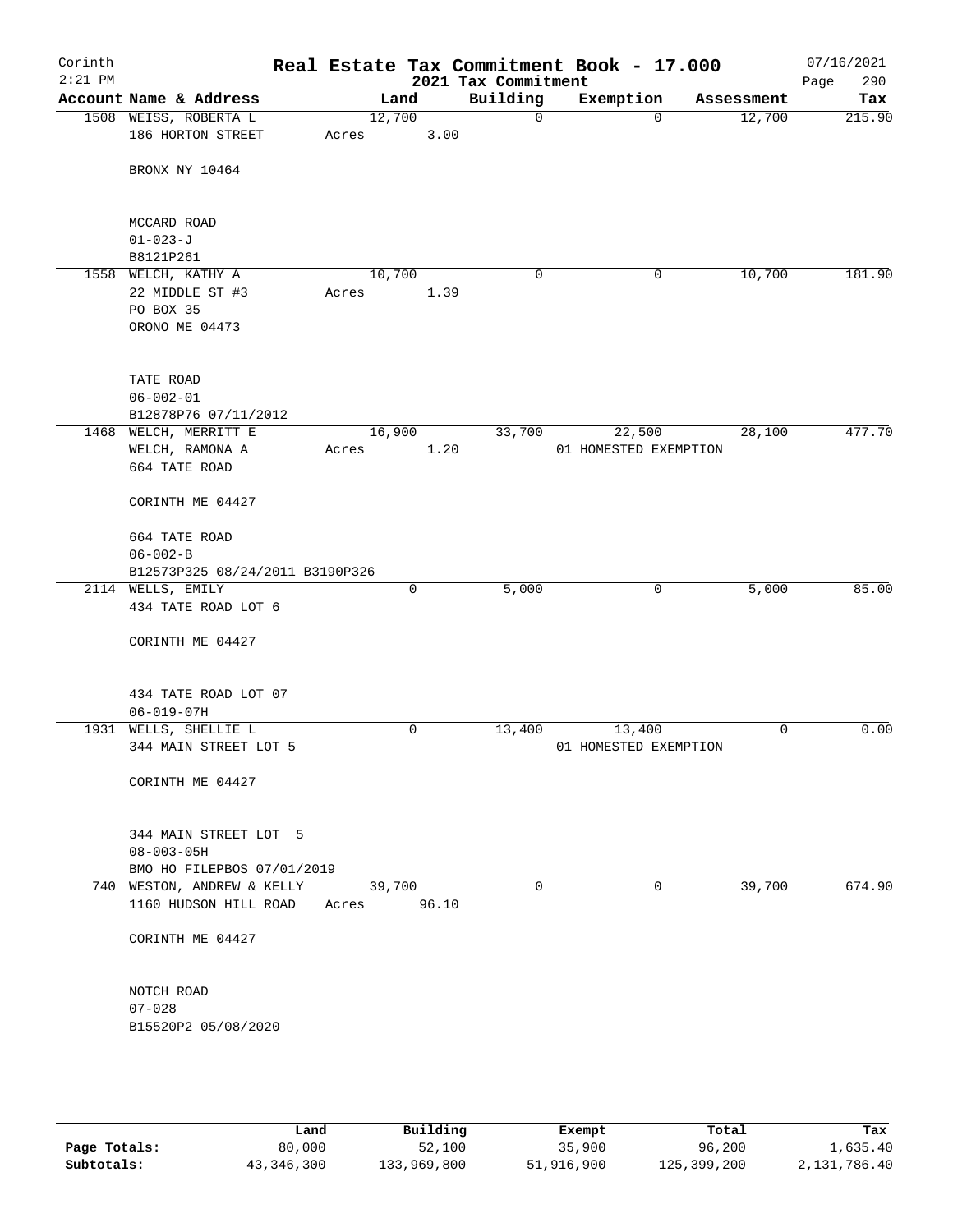| Corinth<br>$2:21$ PM |                                                   |        |                 |          | 2021 Tax Commitment | Real Estate Tax Commitment Book - 17.000 |                  | 07/16/2021<br>Page<br>291 |
|----------------------|---------------------------------------------------|--------|-----------------|----------|---------------------|------------------------------------------|------------------|---------------------------|
|                      | Account Name & Address                            |        |                 | Land     | Building            | Exemption                                | Assessment       | Tax                       |
|                      | 219 WESTON, ANDREW & KELLY                        |        |                 | 26,100   | $\mathsf{O}$        | $\Omega$                                 | 26,100           | 443.70                    |
|                      | JΤ<br>1160 HUDSON HILL ROAD                       |        | Acres           | 68.35    |                     |                                          |                  |                           |
|                      | CORINTH ME 04427                                  |        |                 |          |                     |                                          |                  |                           |
|                      | BEANS MILL RD                                     |        |                 |          |                     |                                          |                  |                           |
|                      | $04 - 019$                                        |        |                 |          |                     |                                          |                  |                           |
|                      | B15520P2 08/05/2020<br>228 WESTON, ANDREW & KELLY |        |                 | 1,700    | 0                   | 0                                        | 1,700            | 28.90                     |
|                      | JΤ                                                |        |                 |          |                     |                                          |                  |                           |
|                      | 1160 HUDSON HILL ROAD                             |        | Acres           | 16.00    |                     |                                          |                  |                           |
|                      | CORINTH ME 04427                                  |        |                 |          |                     |                                          |                  |                           |
|                      | BEANS MILL RD N/F OFF<br>$04 - 020$               |        |                 |          |                     |                                          |                  |                           |
|                      | B15520P2 05/08/2021<br>1115 WESTON, ANDREW T      |        |                 | 19,100   | 109,300             | 22,500                                   | 105,900          | 1,800.30                  |
|                      | WESTON, KELLY L                                   |        | Acres           | 2.94     |                     | 01 HOMESTED EXEMPTION                    |                  |                           |
|                      | 1160 HUDSON HILL RD                               |        |                 |          |                     |                                          |                  |                           |
|                      | CORINTH ME 04427                                  |        |                 |          |                     |                                          |                  |                           |
|                      | 1160 HUDSON HILL ROAD<br>$03 - 053$               |        |                 |          |                     |                                          |                  |                           |
|                      | B11102P235 08/24/2007                             |        |                 |          |                     |                                          |                  |                           |
|                      | 597 WHALEN, CHARLENE L                            |        |                 | 16,500   | 72,300              |                                          | 22,500<br>66,300 | 1,127.10                  |
|                      | 1096 MAIN STREET                                  |        | Acres           | 0.97     |                     | 01 HOMESTED EXEMPTION                    |                  |                           |
|                      | CORINTH ME 04427                                  |        |                 |          |                     |                                          |                  |                           |
|                      | 1096 MAIN STREET                                  |        |                 |          |                     |                                          |                  |                           |
|                      | $06 - 002 - C$                                    |        |                 |          |                     |                                          |                  |                           |
| 1477                 | B3218P168<br>WHEELER, MARVIN                      |        | 12,700          |          | 56,500              | 27,900                                   | 41,300           | 702.10                    |
|                      | WHEELER, LEATHA                                   |        | Acres           | 0.46     |                     | 01 HOMESTED EXEMPTION                    |                  |                           |
|                      | 86 BEANS MILL ROAD                                |        |                 |          |                     | 22 Veteran                               |                  |                           |
|                      | CORINTH ME 04427                                  |        |                 |          |                     |                                          |                  |                           |
|                      | 86 BEANS MILL RD                                  |        |                 |          |                     |                                          |                  |                           |
|                      | $07 - 021 - A$                                    |        |                 |          |                     |                                          |                  |                           |
|                      | B2230P726                                         |        |                 |          |                     |                                          |                  | 861.90                    |
|                      | 1478 WHEELER, SELDEN G<br>WHEELER, MARY LOU       |        | 14,200<br>Acres | 0.51     | 64,400              | 27,900<br>01 HOMESTED EXEMPTION          | 50,700           |                           |
|                      | PO BOX 35                                         |        |                 |          |                     | 22 Veteran                               |                  |                           |
|                      |                                                   |        |                 |          |                     |                                          |                  |                           |
|                      | CORINTH ME 04427                                  |        |                 |          |                     |                                          |                  |                           |
|                      | 9 MORISON AVENUE                                  |        |                 |          |                     |                                          |                  |                           |
|                      | $16 - 025$                                        |        |                 |          |                     |                                          |                  |                           |
|                      | B4472P299                                         |        |                 |          |                     |                                          |                  |                           |
|                      |                                                   |        |                 |          |                     |                                          |                  |                           |
|                      |                                                   | Land   |                 | Building |                     | Exempt                                   | Total            | Tax                       |
| Page Totals:         |                                                   | 90,300 |                 | 302,500  |                     | 100,800                                  | 292,000          | 4,964.00                  |

**Subtotals:** 43,436,600 134,272,300 52,017,700 125,691,200 2,136,750.40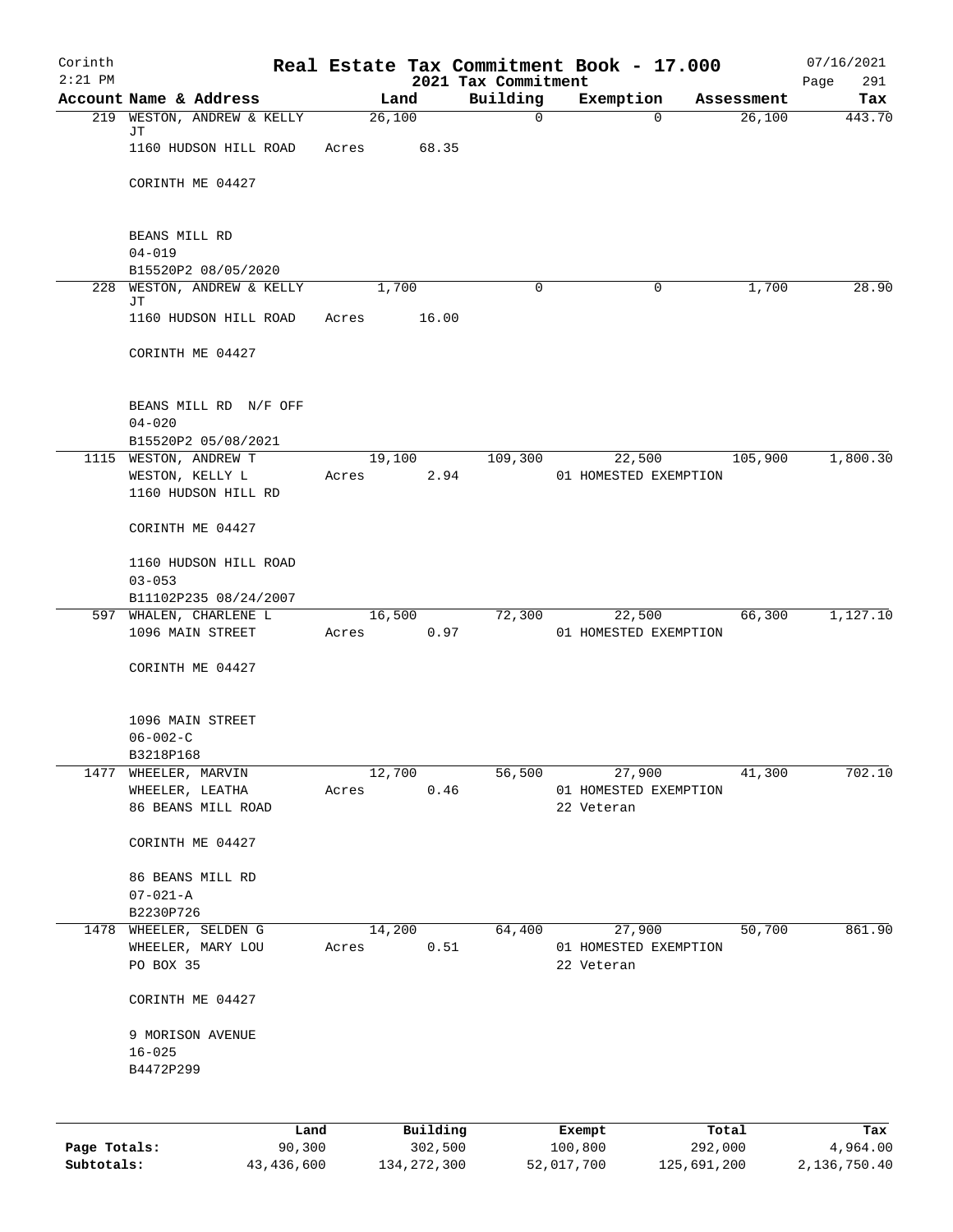| Corinth<br>$2:21$ PM |                                          |        |      | Real Estate Tax Commitment Book - 17.000<br>2021 Tax Commitment |                       |            | 07/16/2021<br>Page<br>292 |
|----------------------|------------------------------------------|--------|------|-----------------------------------------------------------------|-----------------------|------------|---------------------------|
|                      | Account Name & Address                   |        | Land | Building                                                        | Exemption             | Assessment | Tax                       |
|                      | 1645 WHITE, CECIL<br>19 OAK STREET       |        | 0    | 10,500                                                          | $\mathbf 0$           | 10,500     | 178.50                    |
|                      | KENDUSKEAG ME 04450                      |        |      |                                                                 |                       |            |                           |
|                      | 434 TATE ROAD LOT 10<br>$06 - 019 - 10H$ |        |      |                                                                 |                       |            |                           |
|                      | 1704 WHITE, DALE                         |        | 0    | 20,100                                                          | 0                     | 20,100     | 341.70                    |
|                      | 414 TATE ROAD                            |        |      |                                                                 |                       |            |                           |
|                      | CORINTH ME 04427                         |        |      |                                                                 |                       |            |                           |
|                      | 434 TATE ROAD LOT 27<br>$06 - 019 - 27H$ |        |      |                                                                 |                       |            |                           |
|                      | 1396 WHITE, DALE A                       | 35,800 |      | 14,100                                                          | 22,500                | 27,400     | 465.80                    |
|                      | WHITE, TINA M                            | Acres  |      | 4.00                                                            | 01 HOMESTED EXEMPTION |            |                           |
|                      | 414 TATE ROAD                            |        |      |                                                                 |                       |            |                           |
|                      | CORINTH ME 04427                         |        |      |                                                                 |                       |            |                           |
|                      | 414 TATE ROAD                            |        |      |                                                                 |                       |            |                           |
|                      | $06 - 019 - B$                           |        |      |                                                                 |                       |            |                           |
|                      | B14985P337 10/24/2018                    |        |      |                                                                 |                       |            |                           |
|                      | 795 WHITE, DAVID L                       | 17,800 |      | 68,800                                                          | 22,500                | 64,100     | 1,089.70                  |
|                      | WHITE, MELISSA J                         | Acres  |      | 1.90                                                            | 01 HOMESTED EXEMPTION |            |                           |
|                      | 49 BEECH GROVE RD                        |        |      |                                                                 |                       |            |                           |
|                      | CORINTH ME 04427                         |        |      |                                                                 |                       |            |                           |
|                      | 49 BEECH GROVE RD                        |        |      |                                                                 |                       |            |                           |
|                      | $06 - 003 - 06$                          |        |      |                                                                 |                       |            |                           |
|                      | B12742P233 02/22/2012                    |        |      |                                                                 |                       |            |                           |
|                      | 1963 WHITE, GINGER LEE                   |        | 0    | 23,100                                                          | 22,500                | 600        | 10.20                     |
|                      | 441 GRANT ROAD                           |        |      |                                                                 | 01 HOMESTED EXEMPTION |            |                           |
|                      | CORINTH ME 04427                         |        |      |                                                                 |                       |            |                           |
|                      | 441 GRANT ROAD                           |        |      |                                                                 |                       |            |                           |
|                      | $02 - 053 - C - H$                       |        |      |                                                                 |                       |            |                           |
|                      | B10881P308 03/23/2007                    |        |      |                                                                 |                       |            |                           |
|                      | 2107 WHITE, KALLIE J                     | 17,600 |      | 152,200                                                         | 0                     | 169,800    | 2,886.60                  |
|                      | 833 LEDGE HILL ROAD                      | Acres  |      | 3.00                                                            |                       |            |                           |
|                      | CORINTH ME 04427                         |        |      |                                                                 |                       |            |                           |
|                      | 833 LEDGE HILL ROAD                      |        |      |                                                                 |                       |            |                           |
|                      | $02 - 002 - F$                           |        |      |                                                                 |                       |            |                           |
|                      | B15352P303 11/05/2019                    |        |      |                                                                 |                       |            |                           |
|                      |                                          |        |      |                                                                 |                       |            |                           |
|                      |                                          |        |      |                                                                 |                       |            |                           |

|              | Land       | Building    | Exempt     | Total       | Tax            |
|--------------|------------|-------------|------------|-------------|----------------|
| Page Totals: | 71,200     | 288,800     | 67,500     | 292,500     | 4,972.50       |
| Subtotals:   | 43,507,800 | 134,561,100 | 52,085,200 | 125,983,700 | 2, 141, 722.90 |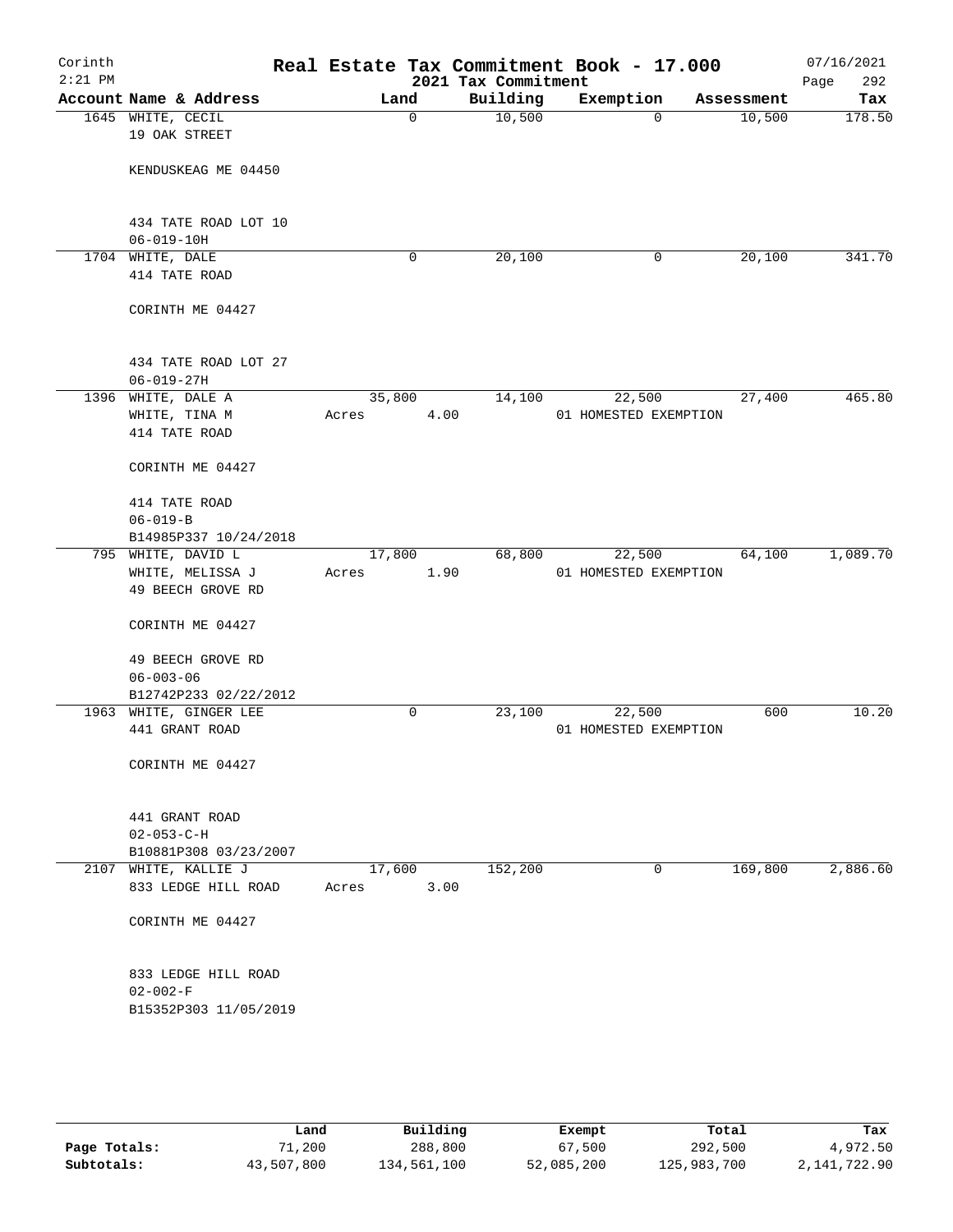| Corinth      |                                                            |        |                |                                 | Real Estate Tax Commitment Book - 17.000 |                      | 07/16/2021      |
|--------------|------------------------------------------------------------|--------|----------------|---------------------------------|------------------------------------------|----------------------|-----------------|
| $2:21$ PM    | Account Name & Address                                     |        | Land           | 2021 Tax Commitment<br>Building |                                          |                      | 293<br>Page     |
|              | 1539 WHITE, RUSSELL W                                      |        | 20,300         | 98,800                          | Exemption<br>22,500                      | Assessment<br>96,600 | Tax<br>1,642.20 |
|              | WHITE, HOLLY<br>93 BEECH GROVE RD                          | Acres  | 3.92           |                                 | 01 HOMESTED EXEMPTION                    |                      |                 |
|              | CORINTH ME 04427                                           |        |                |                                 |                                          |                      |                 |
|              | 93 BEECH GROVE RD<br>$06 - 003 - 10$                       |        |                |                                 |                                          |                      |                 |
|              | B14700P256 12/15/2017                                      |        |                |                                 |                                          |                      |                 |
|              | 975 WHITELEY, GENEVA A<br>50 ROCKY SHORE DRIVE             | Acres  | 17,800<br>0.62 | 108,900                         | $\mathbf 0$                              | 126,700              | 2,153.90        |
|              | ORRINGTON ME 04474                                         |        |                |                                 |                                          |                      |                 |
|              | 18 MORISON AVENUE<br>$16 - 016$                            |        |                |                                 |                                          |                      |                 |
|              | B13664P84 10/02/2014                                       |        |                |                                 |                                          |                      |                 |
|              | 2118 WHITNEY, ALAN B & ERICA<br>L JT                       | 19,000 |                | $\mathbf 0$                     | 0                                        | 19,000               | 323.00          |
|              | 168 MCCARD ROAD                                            | Acres  | 3.67           |                                 |                                          |                      |                 |
|              | CORINTH ME 04427                                           |        |                |                                 |                                          |                      |                 |
|              | MCCARD ROAD                                                |        |                |                                 |                                          |                      |                 |
|              | $01 - 025 - 001$                                           |        |                |                                 |                                          |                      |                 |
|              | B15544P305 05/26/2020<br>618 WHITNEY, BLAINE               |        | 31,000         | $\mathbf 0$                     | 0                                        | 31,000               | 527.00          |
|              | WHITNEY, TAMARA                                            | Acres  | 60.35          |                                 |                                          |                      |                 |
|              | 168 MCCARD RD                                              |        |                |                                 |                                          |                      |                 |
|              | CORINTH ME 04427                                           |        |                |                                 |                                          |                      |                 |
|              | 147 MCCARD ROAD<br>$01 - 035 - A$                          |        |                |                                 |                                          |                      |                 |
|              | B15544P303 05/26/2020 B14521P294 06/22/2017                |        |                |                                 |                                          |                      |                 |
| 1145         | WHITNEY, BLAINE T                                          |        | 63,600         | 213,500                         | 22,500                                   | 254,600              | 4,328.20        |
|              | WHITNEY, TAMARA<br>168 MCCARD RD                           | Acres  | 120.57         |                                 | 01 HOMESTED EXEMPTION                    |                      |                 |
|              | CORINTH ME 04427                                           |        |                |                                 |                                          |                      |                 |
|              | 168 MCCARD ROAD<br>$01 - 025$                              |        |                |                                 |                                          |                      |                 |
|              | B10311P147 02/14/2006                                      |        |                |                                 |                                          |                      |                 |
|              | 552 WHITNEY, BROC T & SNOW                                 |        | 18,800         | 72,600                          | 0                                        | 91,400               | 1,553.80        |
|              | F JT<br>74 TATE ROAD                                       | Acres  | 4.06           |                                 |                                          |                      |                 |
|              | CORINTH ME 04419                                           |        |                |                                 |                                          |                      |                 |
|              | 74 TATE ROAD<br>$09 - 026 - B - 02$<br>B15778P1 11/06/2020 |        |                |                                 |                                          |                      |                 |
|              |                                                            |        |                |                                 |                                          |                      |                 |
|              | Land                                                       |        | Building       |                                 | Exempt                                   | Total                | Tax             |
| Page Totals: | 170,500                                                    |        | 493,800        |                                 | 45,000                                   | 619,300              | 10,528.10       |

**Subtotals:** 43,678,300 135,054,900 52,130,200 126,603,000 2,152,251.00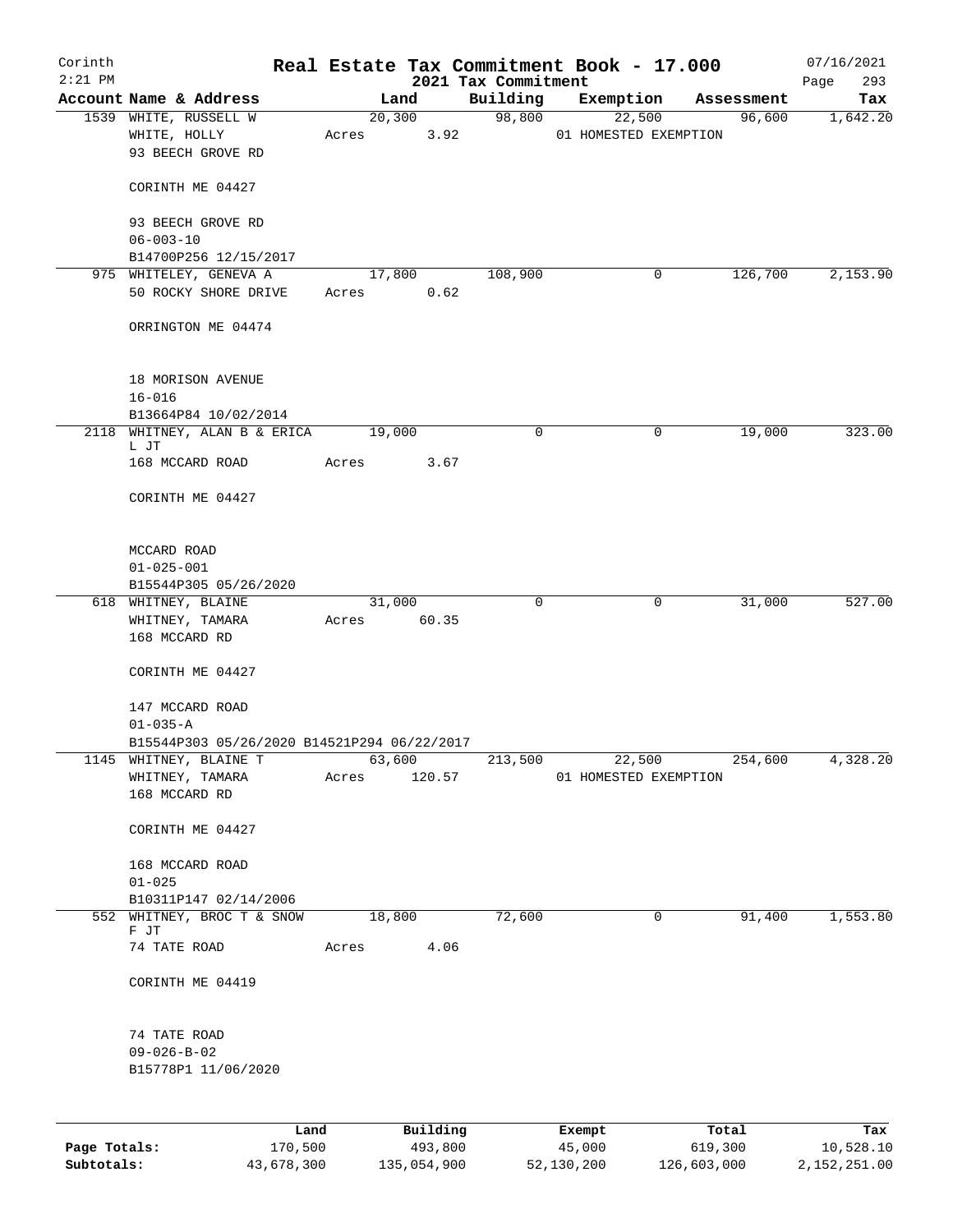| Corinth      |                                                       |            |       |                |               |                     | Real Estate Tax Commitment Book - 17.000 |   |                      | 07/16/2021      |
|--------------|-------------------------------------------------------|------------|-------|----------------|---------------|---------------------|------------------------------------------|---|----------------------|-----------------|
| $2:21$ PM    | Account Name & Address                                |            |       |                |               | 2021 Tax Commitment |                                          |   |                      | 294<br>Page     |
|              | 1001 WHITNEY, MEGAN E                                 |            |       | Land<br>13,600 |               | Building<br>75,300  | Exemption<br>22,500                      |   | Assessment<br>66,400 | Tax<br>1,128.80 |
|              | 11 EXETER ROAD                                        |            | Acres |                | 0.45          |                     | 01 HOMESTED EXEMPTION                    |   |                      |                 |
|              | CORINTH ME 04427                                      |            |       |                |               |                     |                                          |   |                      |                 |
|              | 11 EXETER ROAD<br>$15 - 018$                          |            |       |                |               |                     |                                          |   |                      |                 |
|              | B15285P162 09/13/2019                                 |            |       |                |               |                     |                                          |   |                      |                 |
|              | 1485 WIGGIN, (KANE), ROBERTA                          |            |       | 19,400         |               | 87,600              |                                          | 0 | 107,000              | 1,819.00        |
|              | 202 COUNTRYSIDE LANE                                  |            | Acres |                | 2.15          |                     |                                          |   |                      |                 |
|              | SIMPSONVILLE SC 29681                                 |            |       |                |               |                     |                                          |   |                      |                 |
|              | 257 MAIN STREET<br>$16 - 004$                         |            |       |                |               |                     |                                          |   |                      |                 |
|              | B11522P308 06/25/2008                                 |            |       |                |               |                     |                                          |   |                      |                 |
|              | 558 WILBER, COLBY A &<br>KORISSA J JT                 |            |       | 18,600         |               | 64,300              |                                          | 0 | 82,900               | 1,409.30        |
|              | 43 MAIN STREET                                        |            | Acres |                | 1.52          |                     |                                          |   |                      |                 |
|              | CORINTH ME 04427                                      |            |       |                |               |                     |                                          |   |                      |                 |
|              | 43 MAIN STREET                                        |            |       |                |               |                     |                                          |   |                      |                 |
|              | $11 - 009$                                            |            |       |                |               |                     |                                          |   |                      |                 |
|              | B15436P37 02/07/2020                                  |            |       |                |               |                     |                                          |   |                      |                 |
|              | 1504 WILCOX, LORRAINE E<br>HEIRS OF                   |            |       | 36,100         |               | 102,600             |                                          | 0 | 138,700              | 2,357.90        |
|              | C/O RONALD WILCOX JR<br>62 MT. DESERT DR              |            | Acres |                | 45.70         |                     |                                          |   |                      |                 |
|              | BANGOR ME 04401                                       |            |       |                |               |                     |                                          |   |                      |                 |
|              | 1304 MAIN STREET                                      |            |       |                |               |                     |                                          |   |                      |                 |
|              | $03 - 032 - A$                                        |            |       |                |               |                     |                                          |   |                      |                 |
|              | B15903P308 02/17/2021 B2406P215<br>WILCOX, LORRAINE E |            |       |                |               |                     |                                          |   |                      |                 |
| 1505         | HEIRS OF                                              |            |       | 20,300         |               | 0                   |                                          | 0 | 20,300               | 345.10          |
|              | C/O RONALD WILCOX JR                                  |            | Acres |                | 14.19         |                     |                                          |   |                      |                 |
|              | 62 MT. DESERT DR                                      |            |       |                |               |                     |                                          |   |                      |                 |
|              | BANGOR ME 04401                                       |            |       |                |               |                     |                                          |   |                      |                 |
|              | <b>MAIN STREET</b>                                    |            |       |                |               |                     |                                          |   |                      |                 |
|              | $03 - 020 - B$                                        |            |       |                |               |                     |                                          |   |                      |                 |
|              | B15903P308 02/17/2021 B3750P143                       |            |       |                |               |                     |                                          |   |                      |                 |
|              | 1220 WILES, HOPE                                      |            |       | 10,900         |               | 0                   |                                          | 0 | 10,900               | 185.30          |
|              | 190 CALL RD                                           |            | Acres |                | 9.51          |                     |                                          |   |                      |                 |
|              | MILFORD ME 04461                                      |            |       |                |               |                     |                                          |   |                      |                 |
|              | HUDSON ROAD N/F OFF                                   |            |       |                |               |                     |                                          |   |                      |                 |
|              | $09 - 029 - D$                                        |            |       |                |               |                     |                                          |   |                      |                 |
|              | B6828P200                                             |            |       |                |               |                     |                                          |   |                      |                 |
|              |                                                       | Land       |       |                | Building      |                     | Exempt                                   |   | Total                | Tax             |
| Page Totals: |                                                       | 118,900    |       |                | 329,800       |                     | 22,500                                   |   | 426,200              | 7,245.40        |
| Subtotals:   |                                                       | 43,797,200 |       |                | 135, 384, 700 |                     | 52, 152, 700                             |   | 127,029,200          | 2,159,496.40    |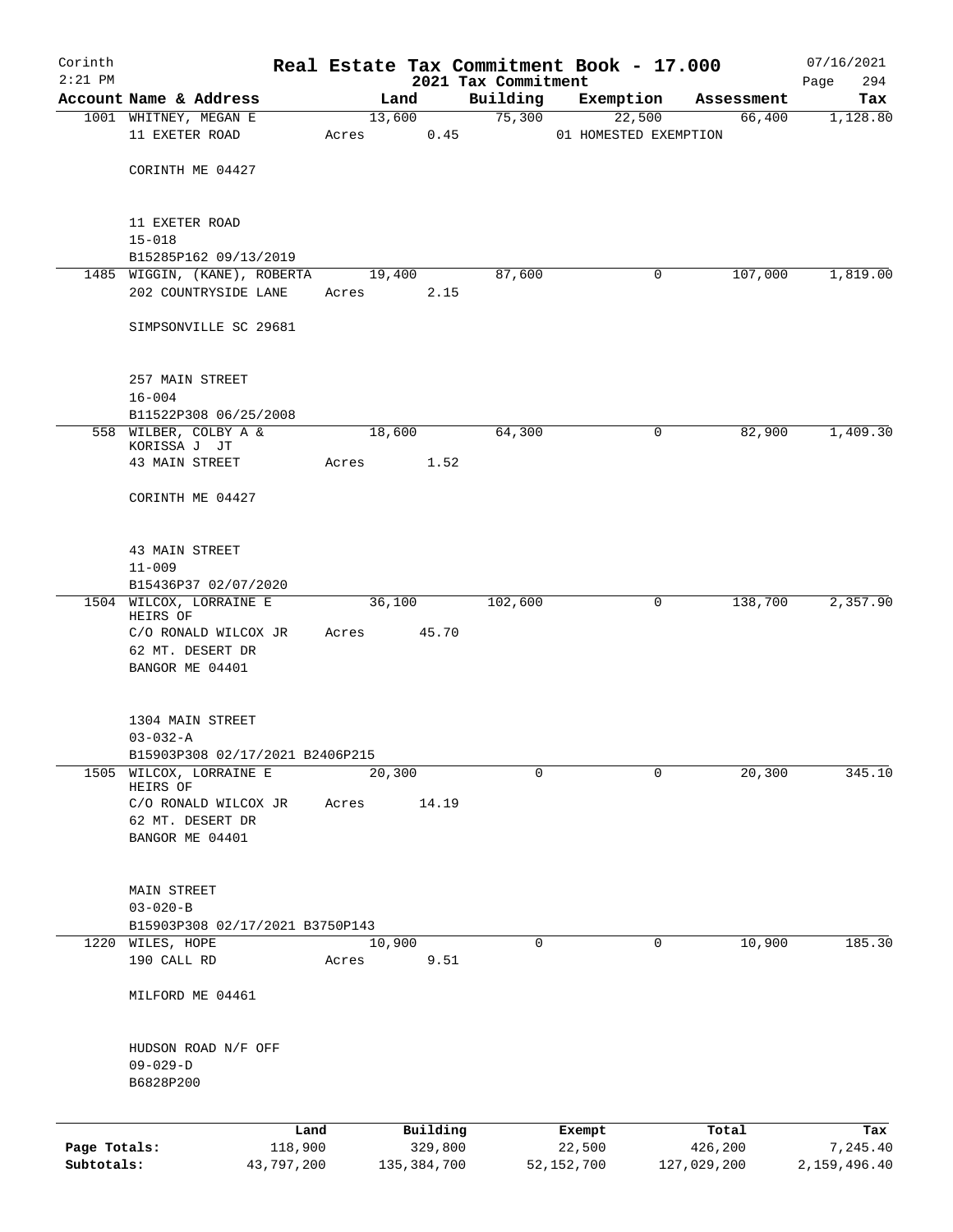| Corinth<br>$2:21$ PM |                                                             |       |        |            | 2021 Tax Commitment | Real Estate Tax Commitment Book - 17.000 |            | 07/16/2021<br>295<br>Page |
|----------------------|-------------------------------------------------------------|-------|--------|------------|---------------------|------------------------------------------|------------|---------------------------|
|                      | Account Name & Address                                      |       | Land   |            | Building            | Exemption                                | Assessment | Tax                       |
|                      | 1415 WILKINS, GERALD L<br>REIS, JENNIFER L<br>633 HUDSON RD | Acres | 17,500 | 1.70       | 31,000              | 22,500<br>01 HOMESTED EXEMPTION          | 26,000     | 442.00                    |
|                      | CORINTH ME 04427                                            |       |        |            |                     |                                          |            |                           |
|                      | 633 HUDSON ROAD<br>$12 - 034$                               |       |        |            |                     |                                          |            |                           |
|                      | B8419P205                                                   |       |        |            |                     |                                          |            |                           |
|                      | 390 WILKINS, ROLAND T II                                    |       | 11,000 |            | $\mathbf 0$         | 0                                        | 11,000     | 187.00                    |
|                      | WILKINS, KIMBERLY C                                         | Acres |        | 0.86       |                     |                                          |            |                           |
|                      | 637 KIRKLAND ROAD                                           |       |        |            |                     |                                          |            |                           |
|                      | OLD TOWN ME 04468                                           |       |        |            |                     |                                          |            |                           |
|                      | <b>MAIN STREET</b>                                          |       |        |            |                     |                                          |            |                           |
|                      | $05 - 024 - 01 - A$                                         |       |        |            |                     |                                          |            |                           |
|                      | B9095P316                                                   |       |        |            |                     |                                          |            |                           |
|                      | 345 WILKINSON, ANDREW                                       |       | 33,100 |            | 182,600             | 0                                        | 215,700    | 3,666.90                  |
|                      | 262 EXETER RD                                               | Acres |        | 1.84       |                     |                                          |            |                           |
|                      | CORINTH ME 04427                                            |       |        |            |                     |                                          |            |                           |
|                      | 10 EXETER ROAD                                              |       |        |            |                     |                                          |            |                           |
|                      | $15 - 006$                                                  |       |        |            |                     |                                          |            |                           |
|                      | B14839P189 06/13/2018                                       |       |        |            |                     |                                          |            |                           |
|                      | 1284 WILKINSON, ANDREW                                      |       | 10,300 |            | $\mathbf 0$         | 0                                        | 10,300     | 175.10                    |
|                      | WILKINSON, BRENDA F                                         | Acres |        | 0.73       |                     |                                          |            |                           |
|                      | 262 EXETER RD                                               |       |        |            |                     |                                          |            |                           |
|                      | CORINTH ME 04427                                            |       |        |            |                     |                                          |            |                           |
|                      | EXETER ROAD                                                 |       |        |            |                     |                                          |            |                           |
|                      | $07 - 043 - 14$                                             |       |        |            |                     |                                          |            |                           |
|                      | B8892P58                                                    |       |        |            |                     |                                          |            |                           |
|                      | 1285 WILKINSON, ANDREW                                      |       | 6,800  |            | $\mathbf 0$         | 0                                        | 6,800      | 115.60                    |
|                      | WILKINSON, BRENDA F                                         | Acres |        | $0\,.\,70$ |                     |                                          |            |                           |
|                      | 262 EXETER RD                                               |       |        |            |                     |                                          |            |                           |
|                      | CORINTH ME 04427                                            |       |        |            |                     |                                          |            |                           |
|                      | EXETER ROAD                                                 |       |        |            |                     |                                          |            |                           |
|                      | $07 - 043 - 15$                                             |       |        |            |                     |                                          |            |                           |
|                      | B8892P58                                                    |       |        |            |                     |                                          |            |                           |
|                      | 1286 WILKINSON, ANDREW                                      |       | 7,000  |            | $\mathbf 0$         | 0                                        | 7,000      | 119.00                    |
|                      | WILKINSON, BRENDA F                                         | Acres |        | 0.77       |                     |                                          |            |                           |
|                      | 262 EXETER RD                                               |       |        |            |                     |                                          |            |                           |
|                      | CORINTH ME 04427                                            |       |        |            |                     |                                          |            |                           |
|                      | EXETER ROAD                                                 |       |        |            |                     |                                          |            |                           |
|                      | $07 - 043 - 16$                                             |       |        |            |                     |                                          |            |                           |
|                      | B8892P58                                                    |       |        |            |                     |                                          |            |                           |
|                      |                                                             |       |        |            |                     |                                          |            |                           |
|                      |                                                             |       |        |            |                     |                                          |            |                           |

|              | Land       | Building    | Exempt     | Total       | Tax          |
|--------------|------------|-------------|------------|-------------|--------------|
| Page Totals: | 85,700     | 213,600     | 22,500     | 276,800     | 4,705.60     |
| Subtotals:   | 43,882,900 | 135,598,300 | 52,175,200 | 127,306,000 | 2,164,202.00 |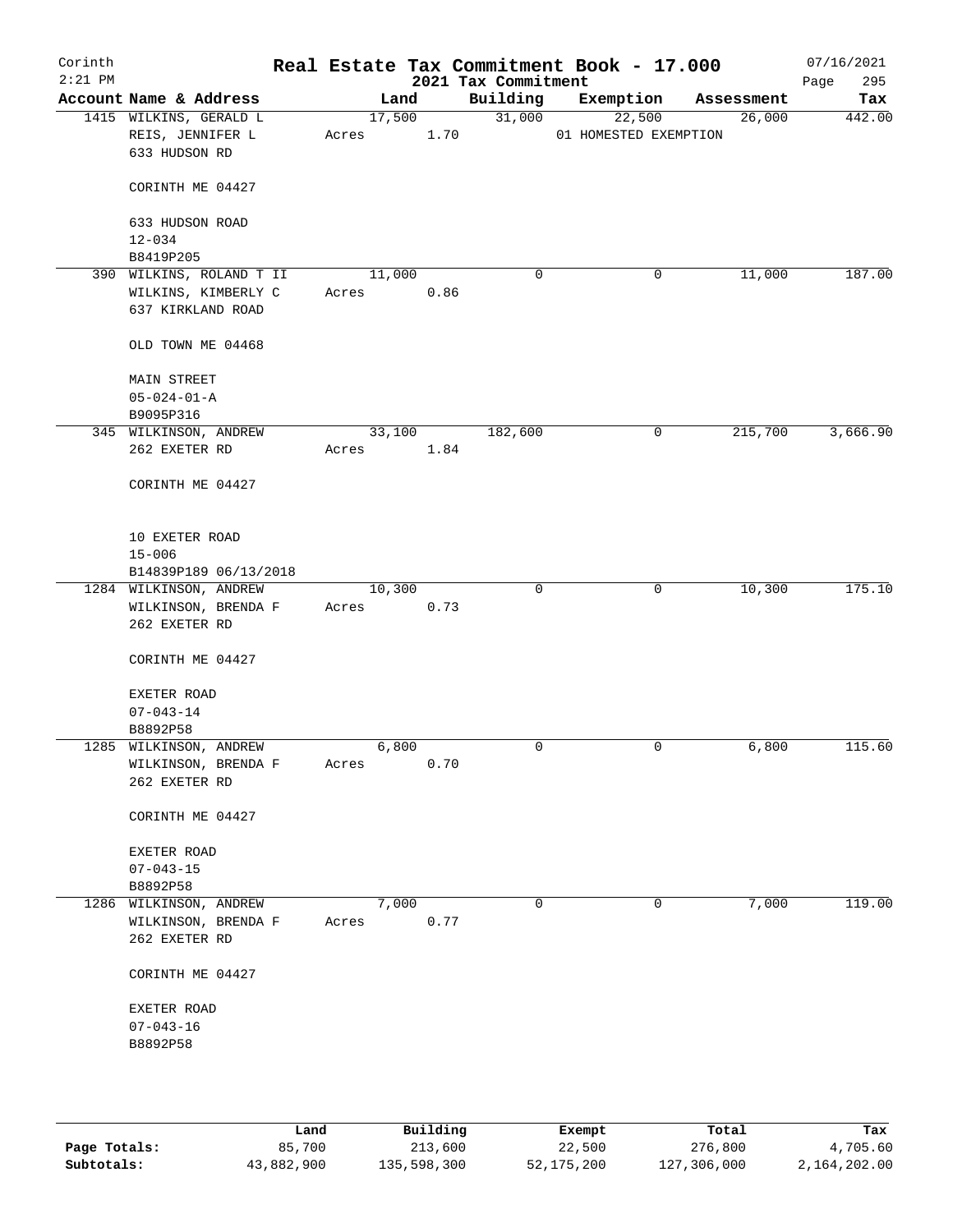| Corinth<br>$2:21$ PM |                                                                |  |       |        |      | 2021 Tax Commitment | Real Estate Tax Commitment Book - 17.000 |            | 07/16/2021<br>296<br>Page |
|----------------------|----------------------------------------------------------------|--|-------|--------|------|---------------------|------------------------------------------|------------|---------------------------|
|                      | Account Name & Address                                         |  |       | Land   |      | Building            | Exemption                                | Assessment | Tax                       |
|                      | 1287 WILKINSON, ANDREW<br>WILKINSON, BRENDA F<br>262 EXETER RD |  | Acres | 6,800  | 0.70 | $\mathsf{O}$        | $\mathbf 0$                              | 6,800      | 115.60                    |
|                      | CORINTH ME 04427                                               |  |       |        |      |                     |                                          |            |                           |
|                      | EXETER ROAD<br>$07 - 043 - 17$                                 |  |       |        |      |                     |                                          |            |                           |
|                      | B8892P58                                                       |  |       |        |      |                     |                                          |            |                           |
| 1288                 | WILKINSON, ANDREW                                              |  |       | 7,100  |      | $\mathbf 0$         | 0                                        | 7,100      | 120.70                    |
|                      | WILKINSON, BRENDA F                                            |  | Acres |        | 0.79 |                     |                                          |            |                           |
|                      | 262 EXETER RD                                                  |  |       |        |      |                     |                                          |            |                           |
|                      | CORINTH ME 04427                                               |  |       |        |      |                     |                                          |            |                           |
|                      | EXETER ROAD                                                    |  |       |        |      |                     |                                          |            |                           |
|                      | $07 - 043 - 18$                                                |  |       |        |      |                     |                                          |            |                           |
|                      | B8892P58                                                       |  |       |        |      |                     |                                          |            |                           |
|                      | 1289 WILKINSON, ANDREW                                         |  |       | 6,800  |      | 0                   | 0                                        | 6,800      | 115.60                    |
|                      | WILKINSON, BRENDA F                                            |  | Acres |        | 0.71 |                     |                                          |            |                           |
|                      | 262 EXETER RD                                                  |  |       |        |      |                     |                                          |            |                           |
|                      | CORINTH ME 04427                                               |  |       |        |      |                     |                                          |            |                           |
|                      | EXETER ROAD                                                    |  |       |        |      |                     |                                          |            |                           |
|                      | $07 - 043 - 19$                                                |  |       |        |      |                     |                                          |            |                           |
|                      | B8892P58                                                       |  |       |        |      |                     |                                          |            |                           |
|                      | 1290 WILKINSON, ANDREW                                         |  |       | 7,100  |      | $\mathbf 0$         | 0                                        | 7,100      | 120.70                    |
|                      | WILKINSON, BRENDA F                                            |  | Acres |        | 0.81 |                     |                                          |            |                           |
|                      | 262 EXETER RD                                                  |  |       |        |      |                     |                                          |            |                           |
|                      | CORINTH ME 04427                                               |  |       |        |      |                     |                                          |            |                           |
|                      | EXETER ROAD                                                    |  |       |        |      |                     |                                          |            |                           |
|                      | $07 - 043 - 20$                                                |  |       |        |      |                     |                                          |            |                           |
|                      | B8892P58                                                       |  |       |        |      |                     |                                          |            |                           |
|                      | 1291 WILKINSON, ANDREW                                         |  |       | 6,800  |      | 0                   | 0                                        | 6,800      | 115.60                    |
|                      | WILKINSON, BRENDA F                                            |  | Acres |        | 0.69 |                     |                                          |            |                           |
|                      | 262 EXETER RD                                                  |  |       |        |      |                     |                                          |            |                           |
|                      | CORINTH ME 04427                                               |  |       |        |      |                     |                                          |            |                           |
|                      |                                                                |  |       |        |      |                     |                                          |            |                           |
|                      | EXETER ROAD                                                    |  |       |        |      |                     |                                          |            |                           |
|                      | $07 - 043 - 21$                                                |  |       |        |      |                     |                                          |            |                           |
|                      | B8892P58                                                       |  |       |        |      |                     |                                          |            |                           |
|                      | 1292 WILKINSON, ANDREW                                         |  |       | 17,100 |      | 156,600             | 22,500                                   | 151,200    | 2,570.40                  |
|                      | WILKINSON, BRENDA F                                            |  | Acres |        | 0.87 |                     | 01 HOMESTED EXEMPTION                    |            |                           |
|                      | 262 EXETER RD                                                  |  |       |        |      |                     |                                          |            |                           |
|                      | CORINTH ME 04427                                               |  |       |        |      |                     |                                          |            |                           |
|                      | 262 EXETER ROAD                                                |  |       |        |      |                     |                                          |            |                           |
|                      | $07 - 043 - 22$                                                |  |       |        |      |                     |                                          |            |                           |
|                      | B8892P58                                                       |  |       |        |      |                     |                                          |            |                           |
|                      |                                                                |  |       |        |      |                     |                                          |            |                           |
|                      |                                                                |  |       |        |      |                     |                                          |            |                           |
|                      |                                                                |  |       |        |      |                     |                                          |            |                           |

|              | Land       | Building    | Exempt     | Total       | Tax          |
|--------------|------------|-------------|------------|-------------|--------------|
| Page Totals: | 51,700     | 156,600     | 22,500     | 185,800     | 3,158.60     |
| Subtotals:   | 43,934,600 | 135,754,900 | 52,197,700 | 127,491,800 | 2,167,360.60 |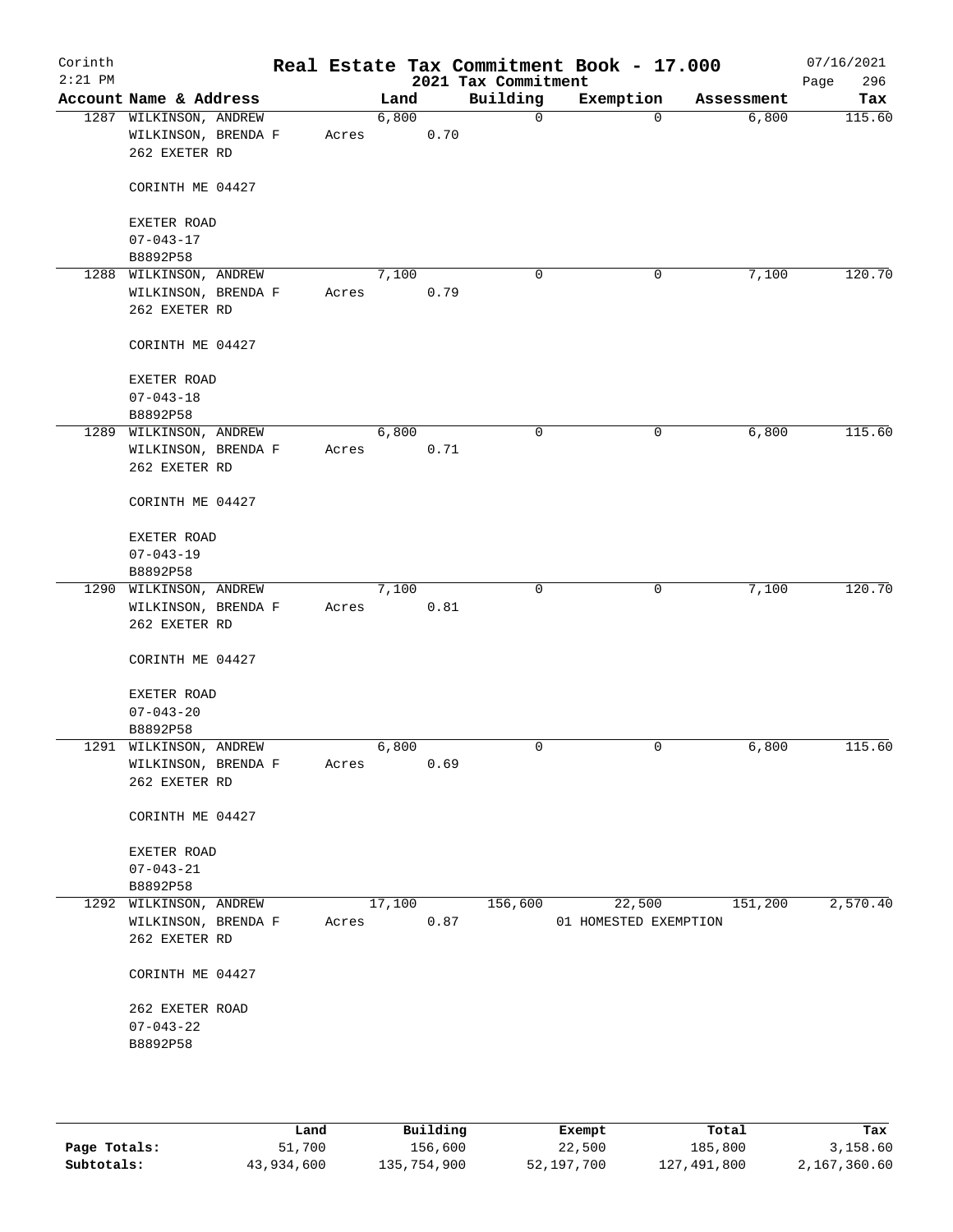| Corinth<br>$2:21$ PM |                                                                            |        |             | Real Estate Tax Commitment Book - 17.000<br>2021 Tax Commitment |                                 |             | 07/16/2021<br>297<br>Page |
|----------------------|----------------------------------------------------------------------------|--------|-------------|-----------------------------------------------------------------|---------------------------------|-------------|---------------------------|
|                      | Account Name & Address                                                     |        | Land        | Building                                                        | Exemption                       | Assessment  | Tax                       |
|                      | 1113 WILLARD, KAREN H<br>WILLARD, BENJAMIN F JR Acres 4.90<br>1486 MAIN ST |        | 25,800      | 105,700                                                         | 22,500<br>01 HOMESTED EXEMPTION | 109,000     | 1,853.00                  |
|                      | CORINTH ME 04427                                                           |        |             |                                                                 |                                 |             |                           |
|                      | 1486 MAIN STREET                                                           |        |             |                                                                 |                                 |             |                           |
|                      | $03 - 047$<br>B8987P56                                                     |        |             |                                                                 |                                 |             |                           |
|                      | 1510 WILLETT, DIANE L                                                      |        | 36,200      | 306,200                                                         | 22,500                          | 319,900     | 5,438.30                  |
|                      | STEHLE, ALLEN T<br>PO BOX 159                                              | Acres  | 5.90        |                                                                 | 01 HOMESTED EXEMPTION           |             |                           |
|                      | CORINTH ME 04427                                                           |        |             |                                                                 |                                 |             |                           |
|                      | 42 HI VIEW LANE<br>$04 - 019 - 05$                                         |        |             |                                                                 |                                 |             |                           |
|                      | B15098P96 03/20/2019                                                       |        |             |                                                                 |                                 |             |                           |
|                      | 1511 WILLETT, DIANE L                                                      | 17,000 |             | 300                                                             | 0                               | 17,300      | 294.10                    |
|                      | STEHLE, ALLEN T<br>PO BOX 159                                              | Acres  | 7.30        |                                                                 |                                 |             |                           |
|                      | CORINTH ME 04427                                                           |        |             |                                                                 |                                 |             |                           |
|                      | HI VIEW LANE                                                               |        |             |                                                                 |                                 |             |                           |
|                      | $04 - 019 - 06$                                                            |        |             |                                                                 |                                 |             |                           |
|                      | B15098P96 03/20/2019                                                       |        |             |                                                                 |                                 |             |                           |
|                      | 2108 WILLETT, DIANE L                                                      | 33,100 |             | 0                                                               | 0                               | 33,100      | 562.70                    |
|                      | P O BOX 159                                                                | Acres  | 66.30       |                                                                 |                                 |             |                           |
|                      | CORINTH ME 04427-0159                                                      |        |             |                                                                 |                                 |             |                           |
|                      | BEANS MILL RD                                                              |        |             |                                                                 |                                 |             |                           |
|                      | $04 - 019$<br>B15478P340 03/25/2020                                        |        |             |                                                                 |                                 |             |                           |
|                      | 1945 WILLIAMS, DIANE                                                       |        | $\mathbf 0$ | 16,500                                                          | 16,500                          | $\mathbf 0$ | 0.00                      |
|                      | 344 MAIN ST LOT # 40                                                       |        |             |                                                                 | 01 HOMESTED EXEMPTION           |             |                           |
|                      | CORINTH ME 04427                                                           |        |             |                                                                 |                                 |             |                           |
|                      | 344 MAIN STREET LOT 40<br>$08 - 003 - 40H$                                 |        |             |                                                                 |                                 |             |                           |
|                      | BMO HO FILEPBOS 07/03/2020                                                 |        |             |                                                                 |                                 |             |                           |
|                      | 1819 WILLIAMS, TRACY                                                       |        | $\Omega$    | 15,900                                                          | 15,900                          | $\Omega$    | 0.00                      |
|                      | WILLIAMS, DAN                                                              |        |             |                                                                 | 01 HOMESTED EXEMPTION           |             |                           |
|                      | 30 EXETER RD LOT 25                                                        |        |             |                                                                 |                                 |             |                           |
|                      | CORINTH ME 04427                                                           |        |             |                                                                 |                                 |             |                           |
|                      | 30 EXETER ROAD LOT 25                                                      |        |             |                                                                 |                                 |             |                           |
|                      | $15 - 012 - 25H$                                                           |        |             |                                                                 |                                 |             |                           |
|                      |                                                                            |        |             |                                                                 |                                 |             |                           |
|                      |                                                                            |        |             |                                                                 |                                 |             |                           |

|              | Land       | Building    | Exempt       | Total       | Tax          |
|--------------|------------|-------------|--------------|-------------|--------------|
| Page Totals: | 112,100    | 444,600     | 77,400       | 479,300     | 8,148.10     |
| Subtotals:   | 44,046,700 | 136,199,500 | 52, 275, 100 | 127,971,100 | 2,175,508.70 |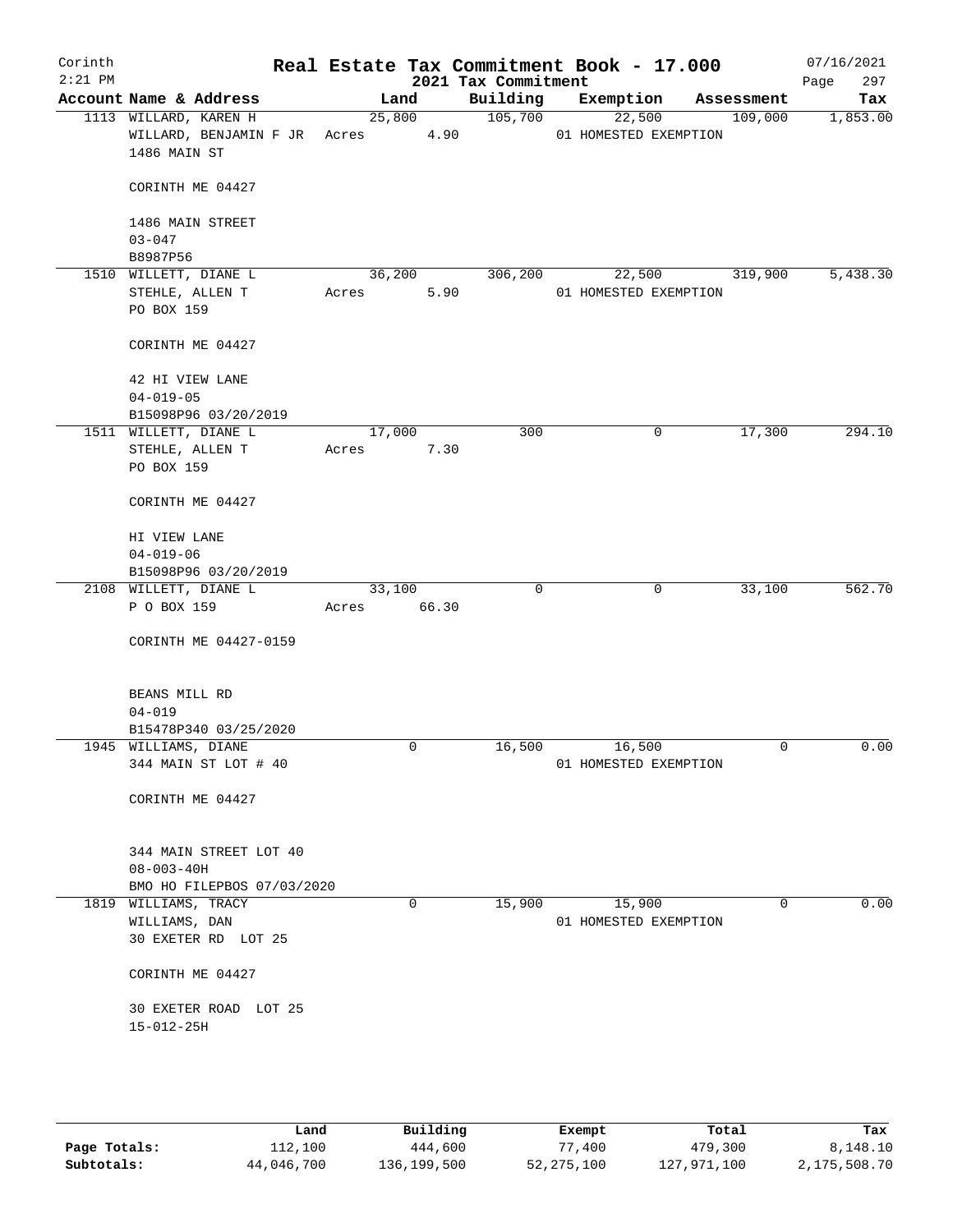| Corinth<br>$2:21$ PM |                                               |                 |             | 2021 Tax Commitment | Real Estate Tax Commitment Book - 17.000 |            | 07/16/2021<br>Page<br>298 |
|----------------------|-----------------------------------------------|-----------------|-------------|---------------------|------------------------------------------|------------|---------------------------|
|                      | Account Name & Address                        |                 | Land        | Building            | Exemption                                | Assessment | Tax                       |
|                      | 2115 WILLIAMS, TRACY<br>30 EXETER ROAD LOT 31 |                 | $\mathbf 0$ | 8,500               | 0                                        | 8,500      | 144.50                    |
|                      | CORINTH ME 04427                              |                 |             |                     |                                          |            |                           |
|                      | 31 EXETER ROAD LOT 31<br>$15 - 012 - 31H$     |                 |             |                     |                                          |            |                           |
|                      | 1837 WILSON, BONNIE                           | 18,100          |             | 122,200             | 0                                        | 140,300    | 2,385.10                  |
|                      | P O BOX 455                                   | Acres           | 1.13        |                     |                                          |            |                           |
|                      | CORINTH ME 04427-0455                         |                 |             |                     |                                          |            |                           |
|                      | 76 BRADBURY DR<br>$08 - 012 - 14$             |                 |             |                     |                                          |            |                           |
|                      | B15654P14 07/16/2020                          |                 |             |                     |                                          |            |                           |
|                      | 1097 WILSON, BRENDEN M                        | 15,700          |             | 140,700             | 22,500                                   | 133,900    | 2, 276.30                 |
|                      | PO BOX 455                                    | Acres           | 1.25        |                     | 01 HOMESTED EXEMPTION                    |            |                           |
|                      | CORINTH ME 04427                              |                 |             |                     |                                          |            |                           |
|                      | 8 HI VIEW LANE<br>$04 - 019 - 04$             |                 |             |                     |                                          |            |                           |
|                      | B12761P256 03/15/2012                         |                 |             |                     |                                          |            |                           |
|                      | 736 WILSON, ERICA                             | 16,700          |             | 106,100             | 22,500                                   | 100,300    | 1,705.10                  |
|                      | 48 SHS                                        | Acres           | 1.00        |                     | 01 HOMESTED EXEMPTION                    |            |                           |
|                      | AUGUSTA ME 04433                              |                 |             |                     |                                          |            |                           |
|                      | 677 HUDSON ROAD                               |                 |             |                     |                                          |            |                           |
|                      | $12 - 033 - A$                                |                 |             |                     |                                          |            |                           |
|                      | B14241P7 08/10/2016                           |                 |             |                     |                                          |            |                           |
|                      | 734 WILSON, ERICA                             | 14,000          |             | 0                   | 0                                        | 14,000     | 238.00                    |
|                      | 48 SHS                                        | Acres           | 4.06        |                     |                                          |            |                           |
|                      | AUGUSTA ME 04433                              |                 |             |                     |                                          |            |                           |
|                      | HUDSON ROAD                                   |                 |             |                     |                                          |            |                           |
|                      | $12 - 033$                                    |                 |             |                     |                                          |            |                           |
|                      | B14241P24 08/10/2016                          |                 |             |                     |                                          |            |                           |
|                      | 1526 WILSON, GAIL F<br>PO BOX 143             | 68,000<br>Acres | 279.68      | 0                   | 0                                        | 68,000     | 1,156.00                  |
|                      |                                               |                 |             |                     |                                          |            |                           |
|                      | CORINTH ME 04427                              |                 |             |                     |                                          |            |                           |
|                      | BEANS MILL RD                                 |                 |             |                     |                                          |            |                           |
|                      | $04 - 017$                                    |                 |             |                     |                                          |            |                           |
|                      | B1780P256                                     |                 |             |                     |                                          |            |                           |
|                      |                                               |                 |             |                     |                                          |            |                           |
|                      |                                               |                 |             |                     |                                          |            |                           |
|                      |                                               |                 |             |                     |                                          |            |                           |

|              | Land       | Building    | Exempt     | Total       | Tax          |
|--------------|------------|-------------|------------|-------------|--------------|
| Page Totals: | 132,500    | 377,500     | 45,000     | 465,000     | 7,905.00     |
| Subtotals:   | 44,179,200 | 136,577,000 | 52,320,100 | 128,436,100 | 2,183,413.70 |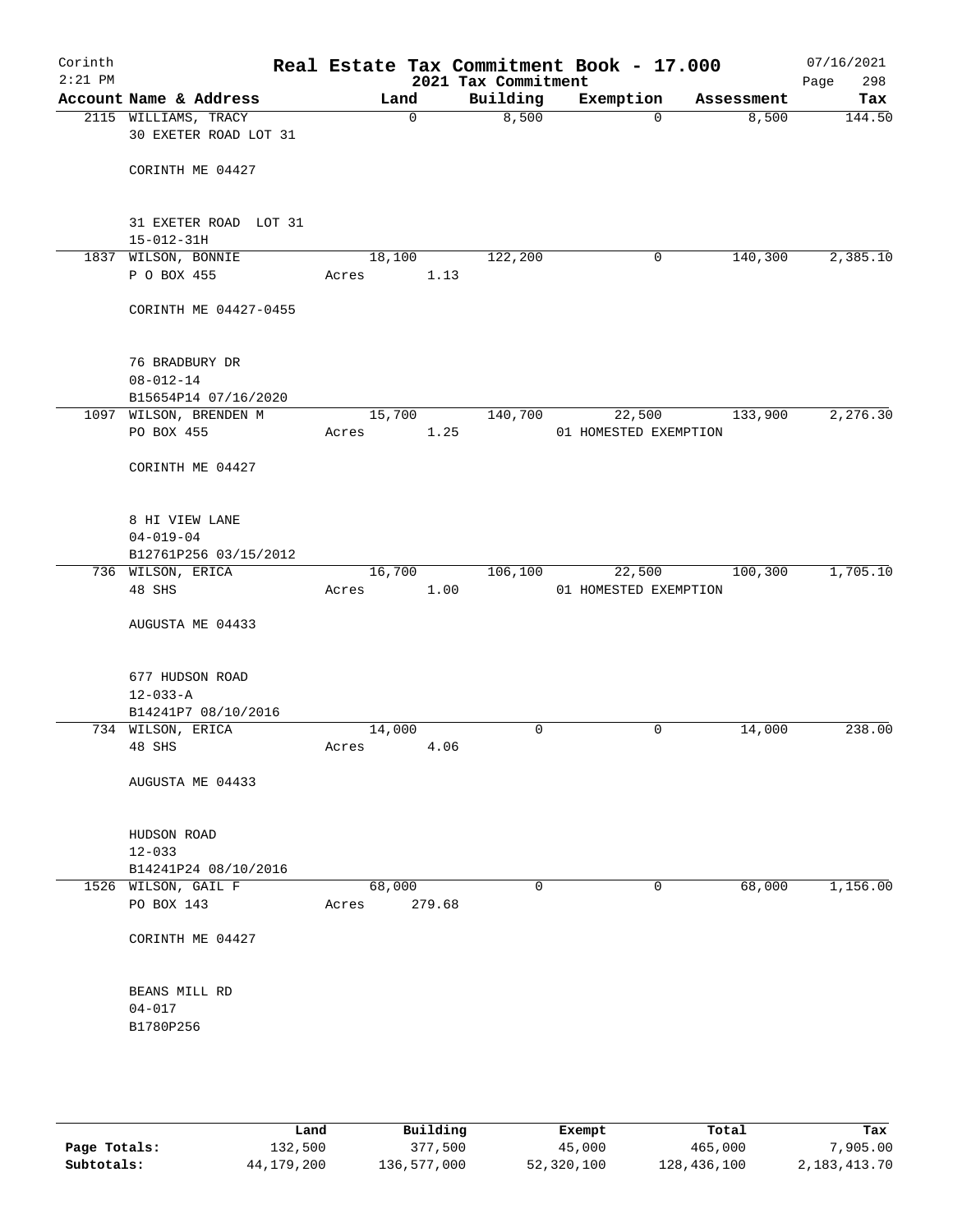| Corinth<br>$2:21$ PM |                                                |       |                 | 2021 Tax Commitment | Real Estate Tax Commitment Book - 17.000 |             | 07/16/2021<br>Page<br>299 |
|----------------------|------------------------------------------------|-------|-----------------|---------------------|------------------------------------------|-------------|---------------------------|
|                      | Account Name & Address                         |       | Land            | Building            | Exemption                                | Assessment  | Tax                       |
|                      | 1523 WILSON, GAIL F                            |       | 48,300          | 36,900              | $\mathbf 0$                              | 85,200      | 1,448.40                  |
|                      | PO BOX 143                                     | Acres | 73.39           |                     |                                          |             |                           |
|                      |                                                |       |                 |                     |                                          |             |                           |
|                      | CORINTH ME 04427                               |       |                 |                     |                                          |             |                           |
|                      |                                                |       |                 |                     |                                          |             |                           |
|                      |                                                |       |                 |                     |                                          |             |                           |
|                      | 160 MAIN STREET<br>$11 - 019$                  |       |                 |                     |                                          |             |                           |
|                      | B3194P144 06/15/1981                           |       |                 |                     |                                          |             |                           |
|                      | 1524 WILSON, GAIL F                            |       | 11,000          | 0                   | 0                                        | 11,000      | 187.00                    |
|                      | PO BOX 143                                     | Acres | 1.60            |                     |                                          |             |                           |
|                      |                                                |       |                 |                     |                                          |             |                           |
|                      | CORINTH ME 04427                               |       |                 |                     |                                          |             |                           |
|                      |                                                |       |                 |                     |                                          |             |                           |
|                      | BEANS MILL RD                                  |       |                 |                     |                                          |             |                           |
|                      | $04 - 018$                                     |       |                 |                     |                                          |             |                           |
|                      | B4289P749                                      |       |                 |                     |                                          |             |                           |
|                      | 1870 WILSON, MICHAEL J                         |       | 11,500          | 0                   | 0                                        | 11,500      | 195.50                    |
|                      | 2160 93RD WAY UNIT                             | Acres | 2.01            |                     |                                          |             |                           |
|                      | 1001                                           |       |                 |                     |                                          |             |                           |
|                      |                                                |       |                 |                     |                                          |             |                           |
|                      | FORT LAUDERDALE FL<br>33324                    |       |                 |                     |                                          |             |                           |
|                      |                                                |       |                 |                     |                                          |             |                           |
|                      |                                                |       |                 |                     |                                          |             |                           |
|                      | LEDGE HILL ROAD                                |       |                 |                     |                                          |             |                           |
|                      | $04 - 017 - C$<br>B9356P232 05/27/2004         |       |                 |                     |                                          |             |                           |
|                      | 1518 WILSON, NORMA                             |       | 0               | 7,000               | 7,000                                    | $\mathbf 0$ | 0.00                      |
|                      | 697 TATE ROAD                                  |       |                 |                     | 01 HOMESTED EXEMPTION                    |             |                           |
|                      |                                                |       |                 |                     |                                          |             |                           |
|                      | CORINTH ME 04427                               |       |                 |                     |                                          |             |                           |
|                      |                                                |       |                 |                     |                                          |             |                           |
|                      |                                                |       |                 |                     |                                          |             |                           |
|                      | 697 TATE ROAD<br>$06 - 012 - 01H$              |       |                 |                     |                                          |             |                           |
|                      | 1519 WILSON, ROBERT R LIVING                   |       | 31,200          | 127,600             | 0                                        | 158,800     | 2,699.60                  |
|                      | TRUST DATED 1/14/2012                          |       |                 |                     |                                          |             |                           |
|                      | WILSON, DIANNE S. LIFE                         | Acres | 20.00           |                     |                                          |             |                           |
|                      | ESTATE<br>C/O ROBERT WILSON                    |       |                 |                     |                                          |             |                           |
|                      | 327 HUDSON ROAD                                |       |                 |                     |                                          |             |                           |
|                      | CORINTH ME 04427                               |       |                 |                     |                                          |             |                           |
|                      |                                                |       |                 |                     |                                          |             |                           |
|                      | 327 HUDSON ROAD                                |       |                 |                     |                                          |             |                           |
|                      | $09 - 002 - A$                                 |       |                 |                     |                                          |             |                           |
|                      | B15780P31 10/20/2020 B12953P64 09/21/2012      |       |                 |                     |                                          |             |                           |
|                      | 1521 WILSON, RUSSEL A<br>231 WEST CORINTH ROAD | Acres | 26,800<br>12.00 | 80,700              | 27,900<br>01 HOMESTED EXEMPTION          | 79,600      | 1,353.20                  |
|                      |                                                |       |                 |                     | 22 Veteran                               |             |                           |
|                      | CORINTH ME 04427                               |       |                 |                     |                                          |             |                           |
|                      |                                                |       |                 |                     |                                          |             |                           |
|                      |                                                |       |                 |                     |                                          |             |                           |
|                      | 231 WEST CORINTH ROAD                          |       |                 |                     |                                          |             |                           |
|                      | $04 - 038$<br>B14098P219 03/14/2016            |       |                 |                     |                                          |             |                           |
|                      |                                                |       |                 |                     |                                          |             |                           |
|                      |                                                |       |                 |                     |                                          |             |                           |
|                      |                                                | Land  | Building        |                     | Exempt                                   | Total       | Tax                       |
| Page Totals:         | 128,800                                        |       | 252,200         |                     | 34,900                                   | 346,100     | 5,883.70                  |

**Subtotals:** 44,308,000 136,829,200 52,355,000 128,782,200 2,189,297.40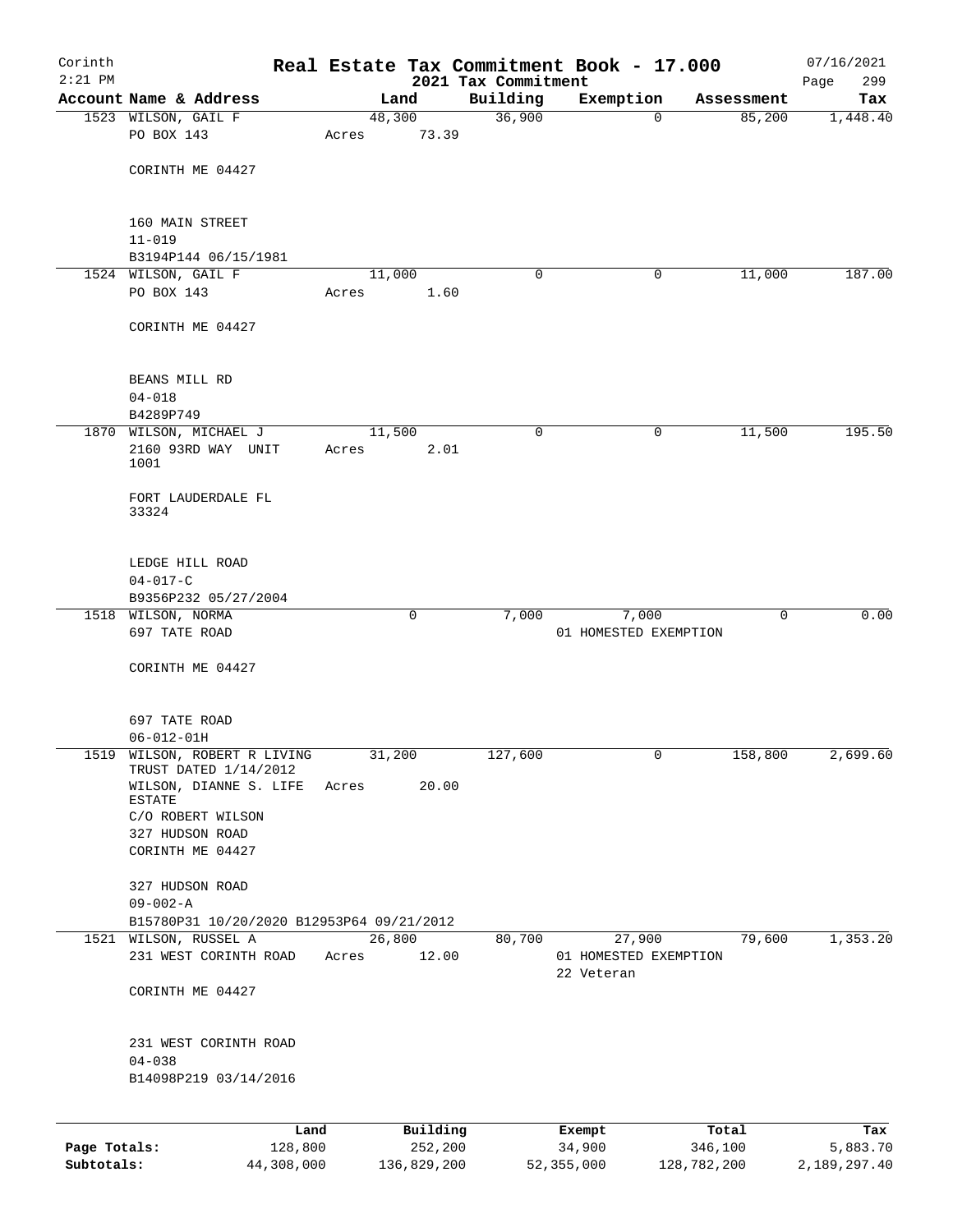| Corinth<br>$2:21$ PM |                                                        |            |        |      | Real Estate Tax Commitment Book - 17.000<br>2021 Tax Commitment |                                 |              |            | 07/16/2021<br>300<br>Page |
|----------------------|--------------------------------------------------------|------------|--------|------|-----------------------------------------------------------------|---------------------------------|--------------|------------|---------------------------|
|                      | Account Name & Address                                 |            | Land   |      | Building                                                        | Exemption                       |              | Assessment | Tax                       |
|                      | 1522 WILSON, SCOTT A<br>WILSON, BONNIE S<br>PO BOX 455 | Acres      | 19,100 | 3.00 | 160,700                                                         | 22,500<br>01 HOMESTED EXEMPTION |              | 157,300    | 2,674.10                  |
|                      | CORINTH ME 04427                                       |            |        |      |                                                                 |                                 |              |            |                           |
|                      | 261 BEANS MILL RD                                      |            |        |      |                                                                 |                                 |              |            |                           |
|                      | $04 - 017 - B$<br>B4596P202                            |            |        |      |                                                                 |                                 |              |            |                           |
|                      | 1022 WILSON, SCOTT D                                   |            | 11,800 |      | 50,800                                                          |                                 | 22,500       | 40,100     | 681.70                    |
|                      | WILSON, VICKI J<br>519 MAIN ST                         | Acres      |        | 0.30 |                                                                 | 01 HOMESTED EXEMPTION           |              |            |                           |
|                      | CORINTH ME 04427                                       |            |        |      |                                                                 |                                 |              |            |                           |
|                      | 519 MAIN STREET<br>$08 - 017$                          |            |        |      |                                                                 |                                 |              |            |                           |
|                      | B9525P257                                              |            |        |      |                                                                 |                                 |              |            |                           |
|                      | 1950 WISEMAN, MARK<br>759 LEDGE HILL ROAD              | Acres 1.57 | 17,400 |      | 109,400                                                         | 22,500<br>01 HOMESTED EXEMPTION |              | 104,300    | 1,773.10                  |
|                      | CORINTH ME 04427                                       |            |        |      |                                                                 |                                 |              |            |                           |
|                      | 759 LEDGE HILL ROAD<br>$02 - 011 - A$                  |            |        |      |                                                                 |                                 |              |            |                           |
|                      | B10533P12 07/14/2006                                   |            |        |      |                                                                 |                                 |              |            |                           |
|                      | 1528 WISEMAN, ROBERT E                                 |            | 15,700 |      | $\mathbf 0$                                                     |                                 | $\mathbf 0$  | 15,700     | 266.90                    |
|                      | 776 LEDGE HILL RD                                      | Acres      |        | 5.43 |                                                                 |                                 |              |            |                           |
|                      | CORINTH ME 04427                                       |            |        |      |                                                                 |                                 |              |            |                           |
|                      | LEDGE HILL ROAD                                        |            |        |      |                                                                 |                                 |              |            |                           |
|                      | $02 - 011$<br>B10533P9 06/22/2006                      |            |        |      |                                                                 |                                 |              |            |                           |
|                      | 1529 WISEMAN, ROBERT E                                 |            | 27,700 |      | 79,700                                                          | 22,500                          |              | 84,900     | 1,443.30                  |
|                      | 776 LEDGE HILL RD                                      | Acres      |        | 9.96 |                                                                 | 01 HOMESTED EXEMPTION           |              |            |                           |
|                      | CORINTH ME 04427                                       |            |        |      |                                                                 |                                 |              |            |                           |
|                      | 776 LEDGE HILL ROAD                                    |            |        |      |                                                                 |                                 |              |            |                           |
|                      | $02 - 012 - A$<br>B10533P9 06/22/2006                  |            |        |      |                                                                 |                                 |              |            |                           |
|                      | 1678 WITT, JENNIFER                                    |            | 0      |      | 18,400                                                          |                                 | $\mathbf{0}$ | 18,400     | 312.80                    |
|                      | 434 TATE ROAD LOT 7                                    |            |        |      |                                                                 |                                 |              |            |                           |
|                      | CORINTH ME 04401                                       |            |        |      |                                                                 |                                 |              |            |                           |
|                      | 434 TATE ROAD LOT 07                                   |            |        |      |                                                                 |                                 |              |            |                           |
|                      | $06 - 019 - 07H$                                       |            |        |      |                                                                 |                                 |              |            |                           |
|                      | BMO HO FILEPBOSALE 03/24/2020                          |            |        |      |                                                                 |                                 |              |            |                           |
|                      |                                                        |            |        |      |                                                                 |                                 |              |            |                           |

|              | Land       | Building    | Exempt     | Total       | Tax          |
|--------------|------------|-------------|------------|-------------|--------------|
| Page Totals: | 91,700     | 419,000     | 90,000     | 420,700     | 7,151.90     |
| Subtotals:   | 44,399,700 | 137,248,200 | 52,445,000 | 129,202,900 | 2,196,449.30 |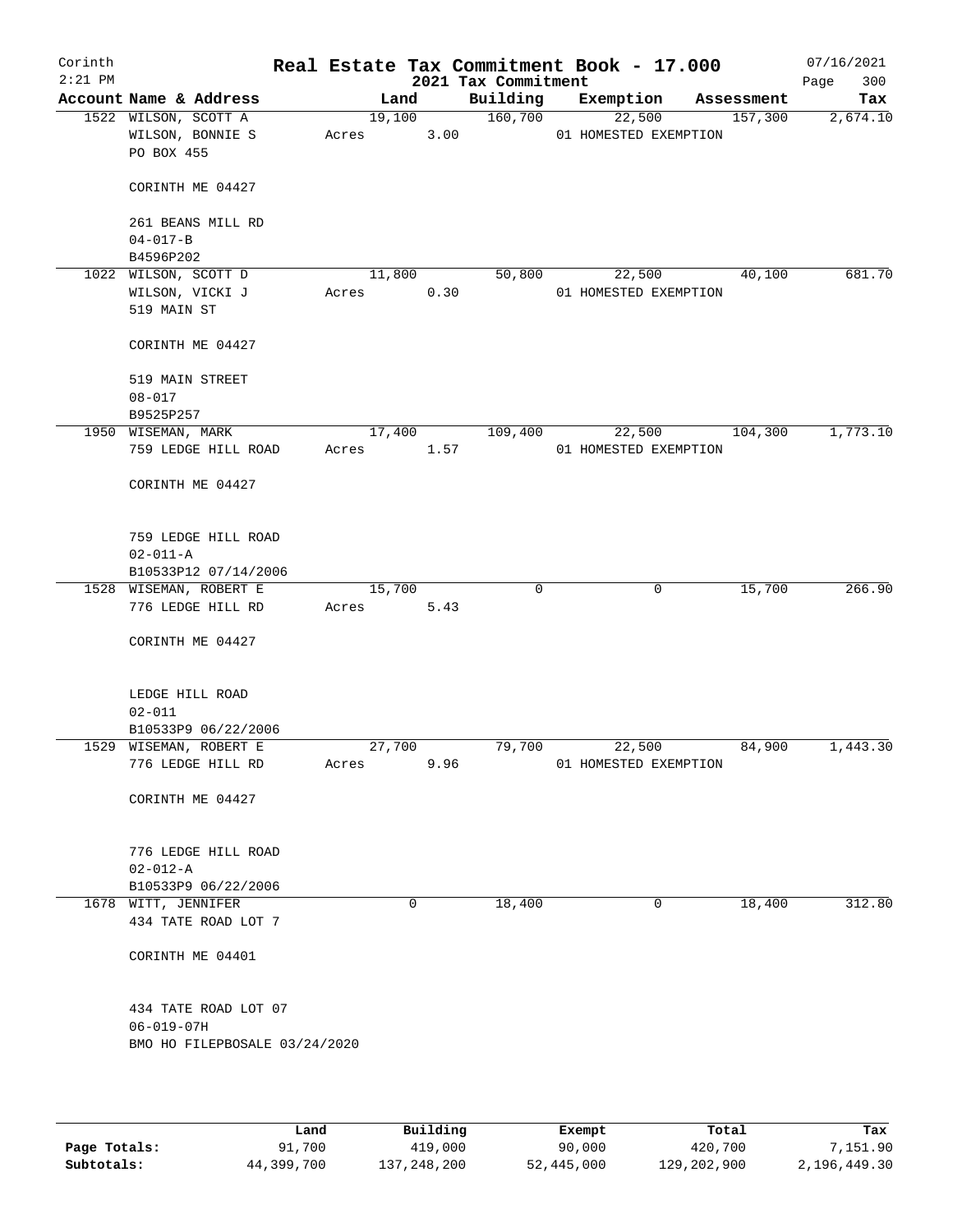| Corinth   |                                             |                 |          |                                 | Real Estate Tax Commitment Book - 17.000 |                      | 07/16/2021         |
|-----------|---------------------------------------------|-----------------|----------|---------------------------------|------------------------------------------|----------------------|--------------------|
| $2:21$ PM | Account Name & Address                      |                 | Land     | 2021 Tax Commitment<br>Building | Exemption                                |                      | 301<br>Page<br>Tax |
|           | 1641 WOODMAN, BRANDON S &                   | 25,000          |          | $\mathbf 0$                     | $\Omega$                                 | Assessment<br>25,000 | 425.00             |
|           | BRANDI L JT                                 |                 |          |                                 |                                          |                      |                    |
|           | 200 E NEWPORT ROAD                          | Acres           | 11.50    |                                 |                                          |                      |                    |
|           |                                             |                 |          |                                 |                                          |                      |                    |
|           | STETSON ME 04488                            |                 |          |                                 |                                          |                      |                    |
|           |                                             |                 |          |                                 |                                          |                      |                    |
|           | <b>MAIN STREET</b>                          |                 |          |                                 |                                          |                      |                    |
|           | $05 - 054 - B$                              |                 |          |                                 |                                          |                      |                    |
|           | B15813P276 11/25/2020                       |                 |          |                                 |                                          |                      |                    |
|           | 125 WORCESTER, ALTA & SEAN                  | 20,300          |          | 127,200                         | 0                                        | 147,500              | 2,507.50           |
|           | JТ<br>531 MCCARD ROAD                       |                 | 3.96     |                                 |                                          |                      |                    |
|           |                                             | Acres           |          |                                 |                                          |                      |                    |
|           | CORINTH ME 04427                            |                 |          |                                 |                                          |                      |                    |
|           |                                             |                 |          |                                 |                                          |                      |                    |
|           |                                             |                 |          |                                 |                                          |                      |                    |
|           | 531 MCCARD ROAD                             |                 |          |                                 |                                          |                      |                    |
|           | $01 - 004 - 02 - B$                         |                 |          |                                 |                                          |                      |                    |
|           | B15818P237 12/08/2020                       |                 |          |                                 |                                          |                      |                    |
|           | 776 WRIGHT, JOHN SR &<br>HAGER, WENDY       | 14,500<br>Acres | 0.54     | 61,000                          | 22,500<br>01 HOMESTED EXEMPTION          | 53,000               | 901.00             |
|           | 176 MAIN STREET                             |                 |          |                                 |                                          |                      |                    |
|           |                                             |                 |          |                                 |                                          |                      |                    |
|           | CORINTH ME 04427                            |                 |          |                                 |                                          |                      |                    |
|           |                                             |                 |          |                                 |                                          |                      |                    |
|           | 176 MAIN STREET                             |                 |          |                                 |                                          |                      |                    |
|           | $17 - 006$                                  |                 |          |                                 |                                          |                      |                    |
|           | B15506P59 04/23/2020<br>1534 WRIGHT, JOHN T | 12,000          |          | $\mathbf 0$                     | 0                                        | 12,000               | 204.00             |
|           | 19 DALE AVENUE                              | Acres           | 15.00    |                                 |                                          |                      |                    |
|           | UNIT <sub>2</sub>                           |                 |          |                                 |                                          |                      |                    |
|           | GLOUCESTER MA 01930                         |                 |          |                                 |                                          |                      |                    |
|           |                                             |                 |          |                                 |                                          |                      |                    |
|           |                                             |                 |          |                                 |                                          |                      |                    |
|           | MAIN STREET N/F OFF<br>$03 - 030$           |                 |          |                                 |                                          |                      |                    |
|           | B8468P147                                   |                 |          |                                 |                                          |                      |                    |
|           | 797 WRIGHT, JOHN W                          |                 | 13,700   | 81,300                          | 22,500                                   | 72,500               | 1,232.50           |
|           | 77 EXETER RD                                | Acres           | 0.46     |                                 | 01 HOMESTED EXEMPTION                    |                      |                    |
|           |                                             |                 |          |                                 |                                          |                      |                    |
|           | CORINTH ME 04427                            |                 |          |                                 |                                          |                      |                    |
|           |                                             |                 |          |                                 |                                          |                      |                    |
|           | 77 EXETER ROAD                              |                 |          |                                 |                                          |                      |                    |
|           | $14 - 018$                                  |                 |          |                                 |                                          |                      |                    |
|           | B11745P214 04/29/2009                       |                 |          |                                 |                                          |                      |                    |
|           | 1535 WRIGHT, MARK A                         |                 | 29,600   | 64,900                          |                                          | 22,500<br>72,000     | 1,224.00           |
|           | WRIGHT, PAMELA J                            | Acres 10.06     |          |                                 | 01 HOMESTED EXEMPTION                    |                      |                    |
|           | 349 MAIN STREET                             |                 |          |                                 |                                          |                      |                    |
|           |                                             |                 |          |                                 |                                          |                      |                    |
|           | CORINTH ME 04427                            |                 |          |                                 |                                          |                      |                    |
|           | 349 MAIN STREET                             |                 |          |                                 |                                          |                      |                    |
|           | $15 - 001$                                  |                 |          |                                 |                                          |                      |                    |
|           | B13346P326 09/24/2013 B7544P199             |                 |          |                                 |                                          |                      |                    |
|           |                                             |                 |          |                                 |                                          |                      |                    |
|           |                                             |                 |          |                                 |                                          |                      |                    |
|           | Land                                        |                 | Building |                                 | Exempt                                   | Total                | Tax                |

|              | Land       | Building    | Exempt     | Total       | Tax          |
|--------------|------------|-------------|------------|-------------|--------------|
| Page Totals: | 115,100    | 334,400     | 67,500     | 382,000     | 6,494.00     |
| Subtotals:   | 44,514,800 | 137,582,600 | 52,512,500 | 129,584,900 | 2,202,943.30 |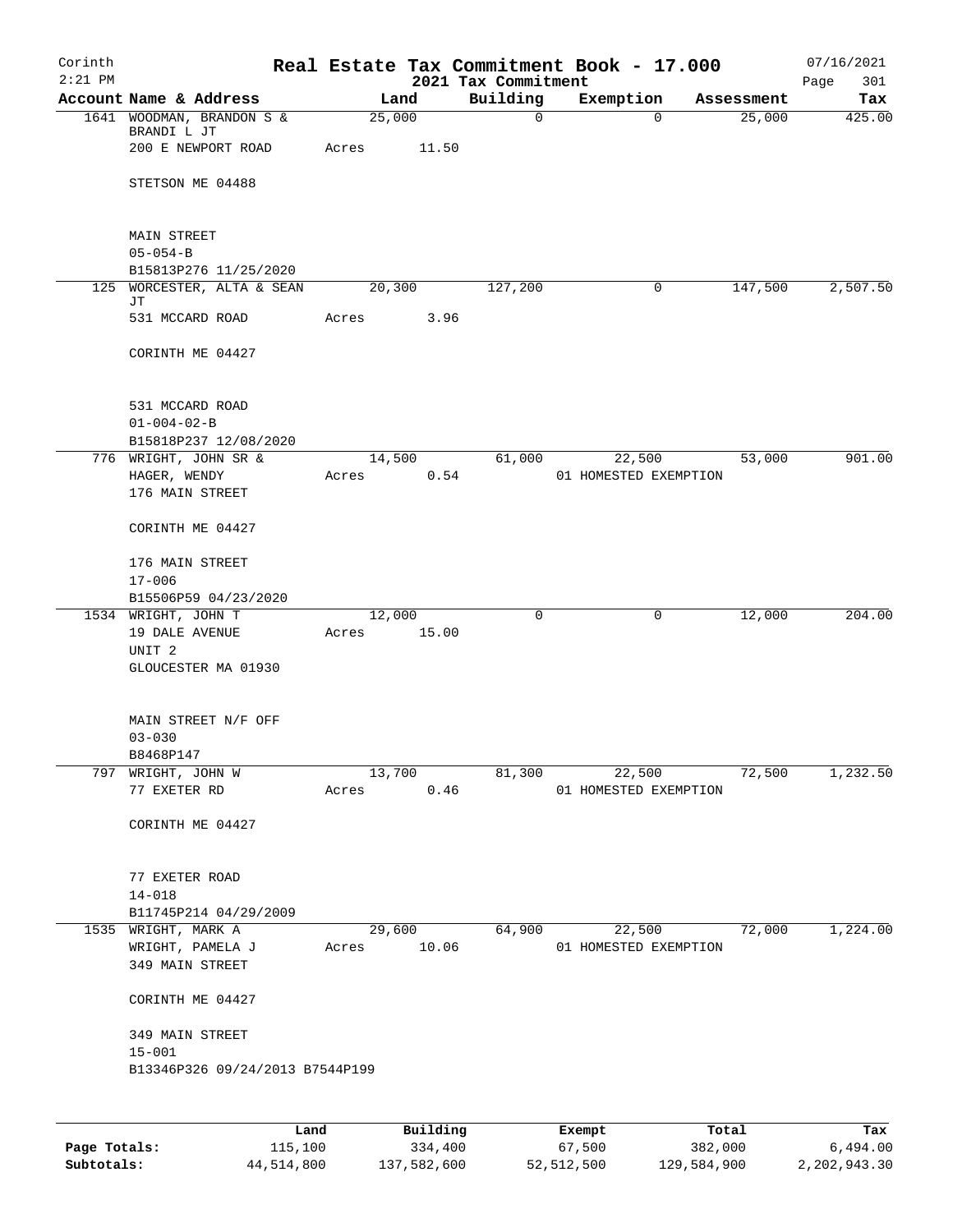| Corinth<br>$2:21$ PM |                                               |        |             |      | 2021 Tax Commitment | Real Estate Tax Commitment Book - 17.000 |            | 07/16/2021<br>Page<br>302 |
|----------------------|-----------------------------------------------|--------|-------------|------|---------------------|------------------------------------------|------------|---------------------------|
|                      | Account Name & Address                        |        | Land        |      | Building            | Exemption                                | Assessment | Tax                       |
|                      | 1536 WRIGHT, RUTH D                           | 18,700 |             |      | 112,300             | 22,500                                   | 108,500    | 1,844.50                  |
|                      | 459 HUDSON RD                                 | Acres  |             | 2.67 |                     | 01 HOMESTED EXEMPTION                    |            |                           |
|                      |                                               |        |             |      |                     |                                          |            |                           |
|                      | CORINTH ME 04427                              |        |             |      |                     |                                          |            |                           |
|                      |                                               |        |             |      |                     |                                          |            |                           |
|                      | 459 HUDSON ROAD                               |        |             |      |                     |                                          |            |                           |
|                      | $09 - 033$                                    |        |             |      |                     |                                          |            |                           |
|                      | B2161P780                                     |        |             |      |                     |                                          |            |                           |
|                      | 41 YORK, STAR                                 | 19,500 |             |      | 131,900             | 22,500                                   | 128,900    | 2,191.30                  |
|                      | 741 MAIN ST                                   | Acres  |             | 2.20 |                     | 01 HOMESTED EXEMPTION                    |            |                           |
|                      |                                               |        |             |      |                     |                                          |            |                           |
|                      | CORINTH ME 04427                              |        |             |      |                     |                                          |            |                           |
|                      |                                               |        |             |      |                     |                                          |            |                           |
|                      |                                               |        |             |      |                     |                                          |            |                           |
|                      | 741 MAIN STREET<br>$05 - 036$                 |        |             |      |                     |                                          |            |                           |
|                      | B8179P304                                     |        |             |      |                     |                                          |            |                           |
|                      | 1642 YORK, SUSAN                              |        | 0           |      | 28,900              | 22,500                                   | 6,400      | 108.80                    |
|                      | PO BOX 294                                    |        |             |      |                     | 01 HOMESTED EXEMPTION                    |            |                           |
|                      |                                               |        |             |      |                     |                                          |            |                           |
|                      | CORINTH ME 04427                              |        |             |      |                     |                                          |            |                           |
|                      |                                               |        |             |      |                     |                                          |            |                           |
|                      |                                               |        |             |      |                     |                                          |            |                           |
|                      | 750 MAIN STREET<br>$05 - 038 - 01H$           |        |             |      |                     |                                          |            |                           |
|                      | 1608 YOUNG, CHARLES                           |        | $\mathbf 0$ |      | 12,800              | 12,800                                   | 0          | 0.00                      |
|                      | YOUNG, HEATHER                                |        |             |      |                     | 01 HOMESTED EXEMPTION                    |            |                           |
|                      | 30 EXETER ROAD LOT 2                          |        |             |      |                     |                                          |            |                           |
|                      |                                               |        |             |      |                     |                                          |            |                           |
|                      | CORINTH ME 04427                              |        |             |      |                     |                                          |            |                           |
|                      |                                               |        |             |      |                     |                                          |            |                           |
|                      | 30 EXETER ROAD LOT 02                         |        |             |      |                     |                                          |            |                           |
|                      | $15 - 012 - 02H$<br>1118 YOUNG, CHRISTOPHER & | 17,400 |             |      |                     | 0                                        |            | 1,598.00                  |
|                      | NATALIE R JT                                  |        |             |      | 76,600              |                                          | 94,000     |                           |
|                      | 462 EXETER ROAD                               | Acres  |             | 1.55 |                     |                                          |            |                           |
|                      |                                               |        |             |      |                     |                                          |            |                           |
|                      | CORINTH ME 04427                              |        |             |      |                     |                                          |            |                           |
|                      |                                               |        |             |      |                     |                                          |            |                           |
|                      | 462 EXETER ROAD                               |        |             |      |                     |                                          |            |                           |
|                      | $07 - 008 - E$                                |        |             |      |                     |                                          |            |                           |
|                      | B15244P119 08/04/2019                         |        |             |      |                     |                                          |            |                           |
|                      | 1674 YOUNG, JERRY L                           | 22,100 |             |      | 76,800              | 22,500                                   | 76,400     | 1,298.80                  |
|                      | YOUNG, ROSANNE S                              | Acres  |             | 5.42 |                     | 01 HOMESTED EXEMPTION                    |            |                           |
|                      | 84 MCCARD RD                                  |        |             |      |                     |                                          |            |                           |
|                      |                                               |        |             |      |                     |                                          |            |                           |
|                      | CORINTH ME 04427                              |        |             |      |                     |                                          |            |                           |
|                      | 84 MCCARD ROAD                                |        |             |      |                     |                                          |            |                           |
|                      | $01 - 034 - A$                                |        |             |      |                     |                                          |            |                           |
|                      | B7566P217                                     |        |             |      |                     |                                          |            |                           |
|                      |                                               |        |             |      |                     |                                          |            |                           |
|                      |                                               |        |             |      |                     |                                          |            |                           |
|                      |                                               |        |             |      |                     |                                          |            |                           |
|                      |                                               |        |             |      |                     |                                          |            |                           |

|              | Land       | Building    | Exempt     | Total       | Tax          |
|--------------|------------|-------------|------------|-------------|--------------|
| Page Totals: | 77,700     | 439,300     | 102,800    | 414,200     | 7,041.40     |
| Subtotals:   | 44,592,500 | 138,021,900 | 52,615,300 | 129,999,100 | 2,209,984.70 |